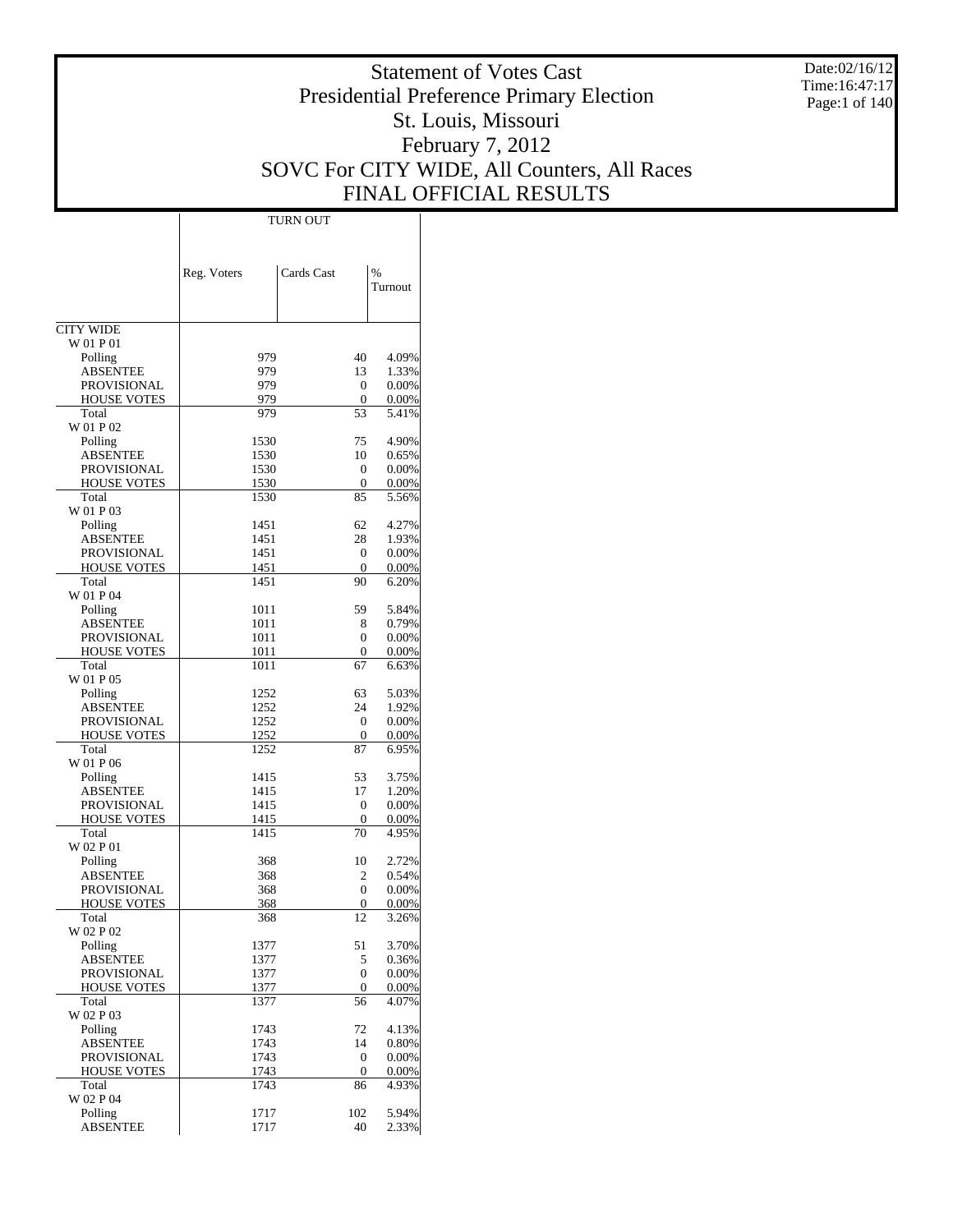Date:02/16/12 Time:16:47:17 Page:2 of 140

# Statement of Votes Cast Presidential Preference Primary Election St. Louis, Missouri February 7, 2012 SOVC For CITY WIDE, All Counters, All Races FINAL OFFICIAL RESULTS

 $\overline{\phantom{a}}$ 

|                                   | Reg. Voters  | Cards Cast | %              |
|-----------------------------------|--------------|------------|----------------|
|                                   |              |            | Turnout        |
|                                   |              |            |                |
| PROVISIONAL                       | 1717         | 0          | 0.00%          |
| <b>HOUSE VOTES</b>                | 1717         | 0          | 0.00%          |
| Total                             | 1717         | 142        | 8.27%          |
| W 02 P 05<br>Polling              | 1385         | 126        | 9.10%          |
| ABSENTEE                          | 1385         | 10         | 0.72%          |
| <b>PROVISIONAL</b>                | 1385         | 0          | 0.00%          |
| <b>HOUSE VOTES</b>                | 1385         | 0          | 0.00%          |
| Total                             | 1385         | 136        | 9.82%          |
| W 03 P 01                         |              |            |                |
| Polling<br>ABSENTEE               | 369<br>369   | 20<br>3    | 5.42%<br>0.81% |
| PROVISIONAL                       | 369          | 0          | 0.00%          |
| <b>HOUSE VOTES</b>                | 369          | $\theta$   | 0.00%          |
| Total                             | 369          | 23         | 6.23%          |
| W 03 P 02                         |              |            |                |
| Polling                           | 1082         | 61         | 5.64%          |
| ABSENTEE                          | 1082         | 7          | 0.65%          |
| PROVISIONAL<br><b>HOUSE VOTES</b> | 1082<br>1082 | 0<br>0     | 0.00%<br>0.00% |
| Total                             | 1082         | 68         | 6.28%          |
| W 03 P 03                         |              |            |                |
| Polling                           | 751          | 54         | 7.19%          |
| ABSENTEE                          | 751          | 24         | 3.20%          |
| PROVISIONAL                       | 751          | 0          | 0.00%          |
| <b>HOUSE VOTES</b>                | 751          | $\theta$   | 0.00%          |
| Total<br>W 03 P 04                | 751          | 78         | 10.39%         |
| Polling                           | 1353         | 58         | 4.29%          |
| ABSENTEE                          | 1353         | 19         | 1.40%          |
| PROVISIONAL                       | 1353         | 0          | 0.00%          |
| <b>HOUSE VOTES</b>                | 1353         | 0          | 0.00%          |
| Total                             | 1353         | 77         | 5.69%          |
| W 03 P 05                         |              |            |                |
| Polling<br>ABSENTEE               | 1052<br>1052 | 54<br>10   | 5.13%<br>0.95% |
| PROVISIONAL                       | 1052         | 0          | 0.00%          |
| <b>HOUSE VOTES</b>                | 1052         | 0          | 0.00%          |
| Total                             | 1052         | 64         | 6.08%          |
| W 03 P 06                         |              |            |                |
| Polling                           | 832          | 45         | 5.41%          |
| ABSENTEE<br>PROVISIONAL           | 832<br>832   | 6<br>0     | 0.72%<br>0.00% |
| <b>HOUSE VOTES</b>                | 832          | $\Omega$   | 0.00%          |
| Total                             | 832          | 51         | 6.13%          |
| W 03 P 07                         |              |            |                |
| Polling                           | 1183         | 53         | 4.48%          |
| ABSENTEE                          | 1183         | 7          | 0.59%          |
| PROVISIONAL                       | 1183         | 0          | 0.00%          |
| <b>HOUSE VOTES</b>                | 1183<br>1183 | 0          | 0.00%<br>5.07% |
| Total<br>W 03 P 08                |              | 60         |                |
| Polling                           | 430          | 13         | 3.02%          |
| <b>ABSENTEE</b>                   | 430          | 0          | 0.00%          |
| PROVISIONAL                       | 430          | 0          | 0.00%          |
| <b>HOUSE VOTES</b>                | 430          | 0          | 0.00%          |
| Total<br>W 04 P 01                | 430          | 13         | 3.02%          |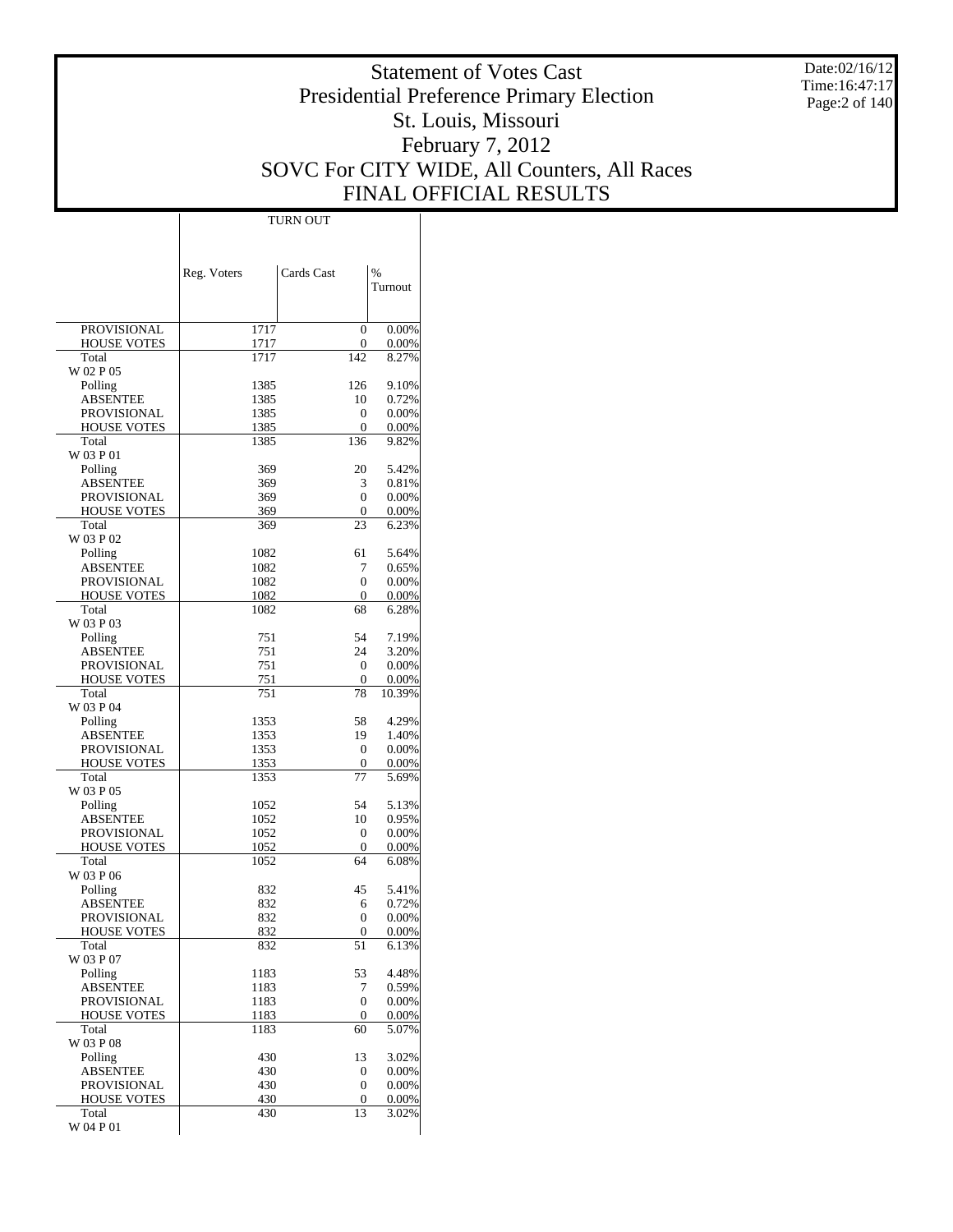Date:02/16/12 Time:16:47:17 Page:3 of 140

# Statement of Votes Cast Presidential Preference Primary Election St. Louis, Missouri February 7, 2012 SOVC For CITY WIDE, All Counters, All Races FINAL OFFICIAL RESULTS

Τ

|                                          | Reg. Voters  | Cards Cast       | $\frac{0}{0}$  |
|------------------------------------------|--------------|------------------|----------------|
|                                          |              |                  | Turnout        |
|                                          |              |                  |                |
| Polling                                  | 609          | 30               | 4.93%          |
| ABSENTEE                                 | 609          | 2                | 0.33%          |
| <b>PROVISIONAL</b><br><b>HOUSE VOTES</b> | 609<br>609   | $\Omega$<br>0    | 0.00%<br>0.00% |
| Total                                    | 609          | 32               | 5.25%          |
| W 04 P 02                                |              |                  |                |
| Polling<br>ABSENTEE                      | 1653<br>1653 | 71<br>8          | 4.30%<br>0.48% |
| <b>PROVISIONAL</b>                       | 1653         | 0                | 0.00%          |
| <b>HOUSE VOTES</b>                       | 1653         | 0                | 0.00%          |
| Total                                    | 1653         | 79               | 4.78%          |
| W 04 P 03                                |              |                  |                |
| Polling<br>ABSENTEE                      | 1259<br>1259 | 52<br>37         | 4.13%<br>2.94% |
| <b>PROVISIONAL</b>                       | 1259         | 0                | 0.00%          |
| <b>HOUSE VOTES</b>                       | 1259         | 0                | 0.00%          |
| Total                                    | 1259         | 89               | 7.07%          |
| W 04 P 04                                |              |                  |                |
| Polling<br><b>ABSENTEE</b>               | 999<br>999   | 48<br>6          | 4.80%<br>0.60% |
| <b>PROVISIONAL</b>                       | 999          | $\Omega$         | 0.00%          |
| <b>HOUSE VOTES</b>                       | 999          | 0                | 0.00%          |
| Total                                    | 999          | 54               | 5.41%          |
| W 04 P 05                                |              |                  |                |
| Polling<br><b>ABSENTEE</b>               | 812<br>812   | 32<br>12         | 3.94%<br>1.48% |
| <b>PROVISIONAL</b>                       | 812          | $\mathbf{0}$     | 0.00%          |
| <b>HOUSE VOTES</b>                       | 812          | 0                | 0.00%          |
| Total                                    | 812          | 44               | 5.42%          |
| W 04 P 06                                |              |                  |                |
| Polling<br>ABSENTEE                      | 1211<br>1211 | 36<br>10         | 2.97%<br>0.83% |
| <b>PROVISIONAL</b>                       | 1211         | 0                | 0.00%          |
| <b>HOUSE VOTES</b>                       | 1211         | 0                | 0.00%          |
| Total                                    | 1211         | 46               | 3.80%          |
| W 04 P 07                                |              |                  |                |
| Polling<br>ABSENTEE                      | 1268<br>1268 | 59<br>19         | 4.65%<br>1.50% |
| PROVISIONAL                              | 1268         | 0                | 0.00%          |
| <b>HOUSE VOTES</b>                       | 1268         | 0                | 0.00%          |
| Total                                    | 1268         | 78               | 6.15%          |
| W 05 P 01                                | 681          | 12               |                |
| Polling<br>ABSENTEE                      | 681          | 13               | 1.76%<br>1.91% |
| PROVISIONAL                              | 681          | 0                | 0.00%          |
| <b>HOUSE VOTES</b>                       | 681          | $\boldsymbol{0}$ | 0.00%          |
| Total                                    | 681          | 25               | 3.67%          |
| W 05 P 02<br>Polling                     | 604          | 12               | 1.99%          |
| <b>ABSENTEE</b>                          | 604          | 6                | 0.99%          |
| <b>PROVISIONAL</b>                       | 604          | $\mathbf{0}$     | 0.00%          |
| HOUSE VOTES                              | 604          | 0                | 0.00%          |
| Total                                    | 604          | 18               | 2.98%          |
| W 05 P 03<br>Polling                     | 532          | 15               | 2.82%          |
| ABSENTEE                                 | 532          | 6                | 1.13%          |
| <b>PROVISIONAL</b>                       | 532          | 0                | 0.00%          |
| <b>HOUSE VOTES</b>                       | 532          | $\Omega$         | 0.00%          |

TURN OUT

 $\perp$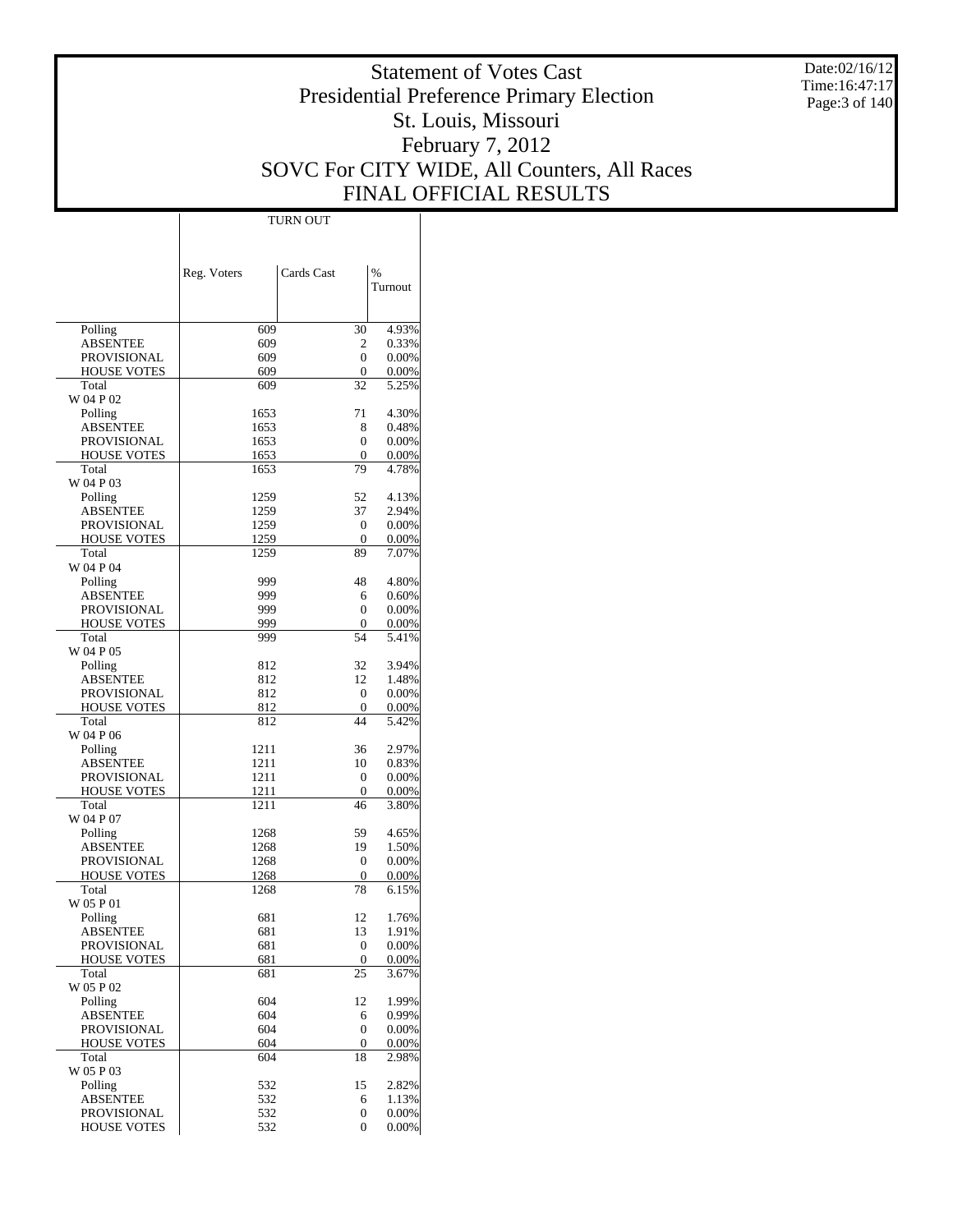Date:02/16/12 Time:16:47:17 Page:4 of 140

# Statement of Votes Cast Presidential Preference Primary Election St. Louis, Missouri February 7, 2012 SOVC For CITY WIDE, All Counters, All Races FINAL OFFICIAL RESULTS

 $\mathbf{I}$ 

|                                | Reg. Voters  | Cards Cast | %              |
|--------------------------------|--------------|------------|----------------|
|                                |              |            | Turnout        |
|                                |              |            |                |
| Total                          | 532          | 21         | 3.95%          |
| W 05 P 04                      |              |            |                |
| Polling<br>ABSENTEE            | 949<br>949   | 27<br>4    | 2.85%<br>0.42% |
| <b>PROVISIONAL</b>             | 949          | 0          | 0.00%          |
| <b>HOUSE VOTES</b>             | 949          | 0          | 0.00%          |
| Total                          | 949          | 31         | 3.27%          |
| W 05 P 05                      |              |            |                |
| Polling                        | 900          | 49         | 5.44%          |
| ABSENTEE                       | 900          | 5          | 0.56%          |
| PROVISIONAL                    | 900          | 0          | 0.00%          |
| <b>HOUSE VOTES</b>             | 900          | 0          | 0.00%          |
| Total                          | 900          | 54         | 6.00%          |
| W 05 P 06<br>Polling           | 1153         | 34         | 2.95%          |
| ABSENTEE                       | 1153         | 13         | 1.13%          |
| <b>PROVISIONAL</b>             | 1153         | 0          | 0.00%          |
| <b>HOUSE VOTES</b>             | 1153         | 0          | 0.00%          |
| Total                          | 1153         | 47         | 4.08%          |
| W 05 P 07                      |              |            |                |
| Polling                        | 1218         | 23         | 1.89%          |
| ABSENTEE                       | 1218         | 6          | 0.49%          |
| <b>PROVISIONAL</b>             | 1218         | 0          | 0.00%          |
| <b>HOUSE VOTES</b>             | 1218         | 0          | 0.00%          |
| Total                          | 1218         | 29         | 2.38%          |
| W 06 P 01                      |              |            |                |
| Polling                        | 774          | 38         | 4.91%          |
| ABSENTEE<br><b>PROVISIONAL</b> | 774<br>774   | 4<br>0     | 0.52%<br>0.00% |
| <b>HOUSE VOTES</b>             | 774          | 0          | 0.00%          |
| Total                          | 774          | 42         | 5.43%          |
| W 06 P 02                      |              |            |                |
| Polling                        | 998          | 77         | 7.72%          |
| ABSENTEE                       | 998          | 6          | 0.60%          |
| PROVISIONAL                    | 998          | 0          | 0.00%          |
| <b>HOUSE VOTES</b>             | 998          | 0          | 0.00%          |
| Total                          | 998          | 83         | 8.32%          |
| W 06 P 03                      |              |            |                |
| Polling                        | 1294         | 56         | 4.33%          |
| ABSENTEE                       | 1294         | 5          | 0.39%          |
| <b>PROVISIONAL</b>             | 1294         | 0          | 0.00%          |
| <b>HOUSE VOTES</b><br>Total    | 1294<br>1294 | 0<br>61    | 0.00%<br>4.71% |
| W 06 P 04                      |              |            |                |
| Polling                        | 1521         | 91         | 5.98%          |
| <b>ABSENTEE</b>                | 1521         | 15         | 0.99%          |
| PROVISIONAL                    | 1521         | 0          | 0.00%          |
| <b>HOUSE VOTES</b>             | 1521         | 0          | 0.00%          |
| Total                          | 1521         | 106        | 6.97%          |
| W 06 P 05                      |              |            |                |
| Polling                        | 446          | 100        | 22.42%         |
| <b>ABSENTEE</b>                | 446          | 6          | 1.35%          |
| PROVISIONAL                    | 446          | 0          | 0.00%          |
| <b>HOUSE VOTES</b>             | 446          | 0          | 0.00%          |
| Total<br>W 06 P 06             | 446          | 106        | 23.77%         |
| Polling                        | 432          | 17         | 3.94%          |
| <b>ABSENTEE</b>                | 432          | 1          | 0.23%          |
|                                |              |            |                |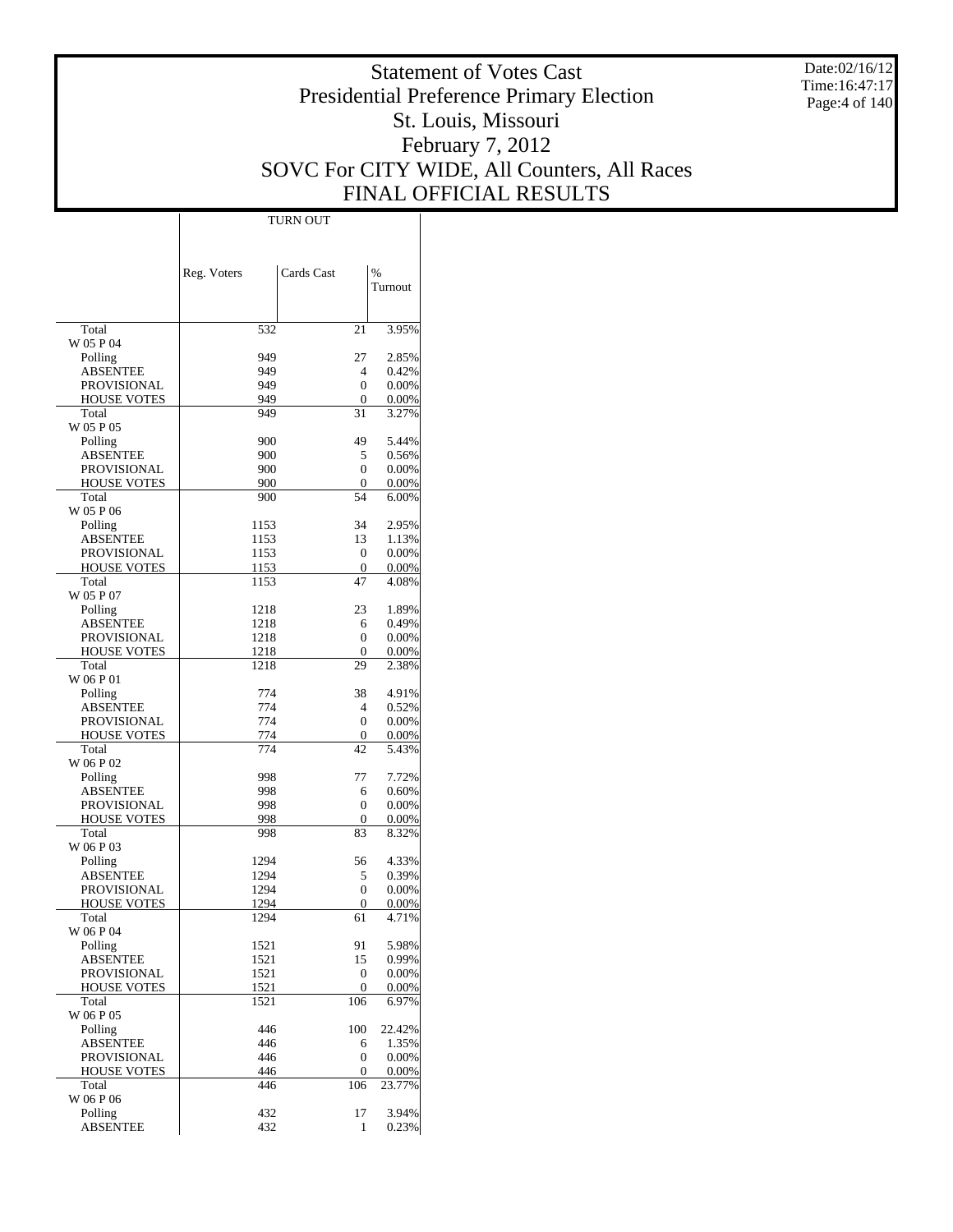Date:02/16/12 Time:16:47:17 Page:5 of 140

# Statement of Votes Cast Presidential Preference Primary Election St. Louis, Missouri February 7, 2012 SOVC For CITY WIDE, All Counters, All Races FINAL OFFICIAL RESULTS

 $\overline{\phantom{a}}$ 

|                                          | Reg. Voters  | Cards Cast         | %              |
|------------------------------------------|--------------|--------------------|----------------|
|                                          |              |                    | Turnout        |
|                                          |              |                    |                |
| <b>PROVISIONAL</b>                       | 432          | 0                  | 0.00%          |
| <b>HOUSE VOTES</b>                       | 432          | 0                  | 0.00%          |
| Total                                    | 432          | 18                 | 4.17%          |
| W 06 P 07<br>Polling                     | 988          | 55                 | 5.57%          |
| <b>ABSENTEE</b>                          | 988          | 2                  | 0.20%          |
| <b>PROVISIONAL</b>                       | 988          | 0                  | 0.00%          |
| <b>HOUSE VOTES</b>                       | 988          | $\mathbf{0}$       | 0.00%          |
| Total                                    | 988          | 57                 | 5.77%          |
| W 06 P 08                                |              |                    |                |
| Polling                                  | 1084         | 33                 | 3.04%          |
| <b>ABSENTEE</b><br><b>PROVISIONAL</b>    | 1084<br>1084 | 8<br>0             | 0.74%<br>0.00% |
| <b>HOUSE VOTES</b>                       | 1084         | 0                  | 0.00%          |
| Total                                    | 1084         | 41                 | 3.78%          |
| W 07 P 01                                |              |                    |                |
| Polling                                  | 397          | 22                 | 5.54%          |
| <b>ABSENTEE</b>                          | 397          | 5                  | 1.26%          |
| <b>PROVISIONAL</b>                       | 397          | 0                  | 0.00%          |
| <b>HOUSE VOTES</b><br>Total              | 397<br>397   | $\mathbf{0}$<br>27 | 0.00%<br>6.80% |
| W 07 P 02                                |              |                    |                |
| Polling                                  | 907          | 32                 | 3.53%          |
| <b>ABSENTEE</b>                          | 907          | 1                  | 0.11%          |
| <b>PROVISIONAL</b>                       | 907          | 0                  | 0.00%          |
| <b>HOUSE VOTES</b>                       | 907          | 0                  | 0.00%          |
| Total                                    | 907          | 33                 | 3.64%          |
| W 07 P 03                                |              |                    |                |
| Polling<br><b>ABSENTEE</b>               | 635<br>635   | 41<br>3            | 6.46%<br>0.47% |
| PROVISIONAL                              | 635          | 0                  | 0.00%          |
| <b>HOUSE VOTES</b>                       | 635          | $\mathbf{0}$       | 0.00%          |
| Total                                    | 635          | 44                 | 6.93%          |
| W 07 P 04                                |              |                    |                |
| Polling                                  | 1241         | 34                 | 2.74%          |
| <b>ABSENTEE</b>                          | 1241         | 10                 | 0.81%          |
| <b>PROVISIONAL</b><br><b>HOUSE VOTES</b> | 1241<br>1241 | 0<br>0             | 0.00%<br>0.00% |
| Total                                    | 1241         | 44                 | 3.55%          |
| W 07 P 05                                |              |                    |                |
| Polling                                  | 1474         | 82                 | 5.56%          |
| ABSENTEE                                 | 1474         | 14                 | 0.95%          |
| <b>PROVISIONAL</b>                       | 1474         | 0                  | 0.00%          |
| <b>HOUSE VOTES</b>                       | 1474         | $\boldsymbol{0}$   | 0.00%          |
| Total<br>W 07 P 06                       | 1474         | 96                 | 6.51%          |
| Polling                                  | 1841         | 76                 | 4.13%          |
| <b>ABSENTEE</b>                          | 1841         | 7                  | 0.38%          |
| <b>PROVISIONAL</b>                       | 1841         | 0                  | 0.00%          |
| <b>HOUSE VOTES</b>                       | 1841         | $\boldsymbol{0}$   | 0.00%          |
| Total                                    | 1841         | 83                 | 4.51%          |
| W 08 P 01                                |              |                    |                |
| Polling<br><b>ABSENTEE</b>               | 1501<br>1501 | 85<br>5            | 5.66%<br>0.33% |
| PROVISIONAL                              | 1501         | 0                  | 0.00%          |
| <b>HOUSE VOTES</b>                       | 1501         | $\boldsymbol{0}$   | 0.00%          |
| Total                                    | 1501         | 90                 | 6.00%          |
| W 08 P 02                                |              |                    |                |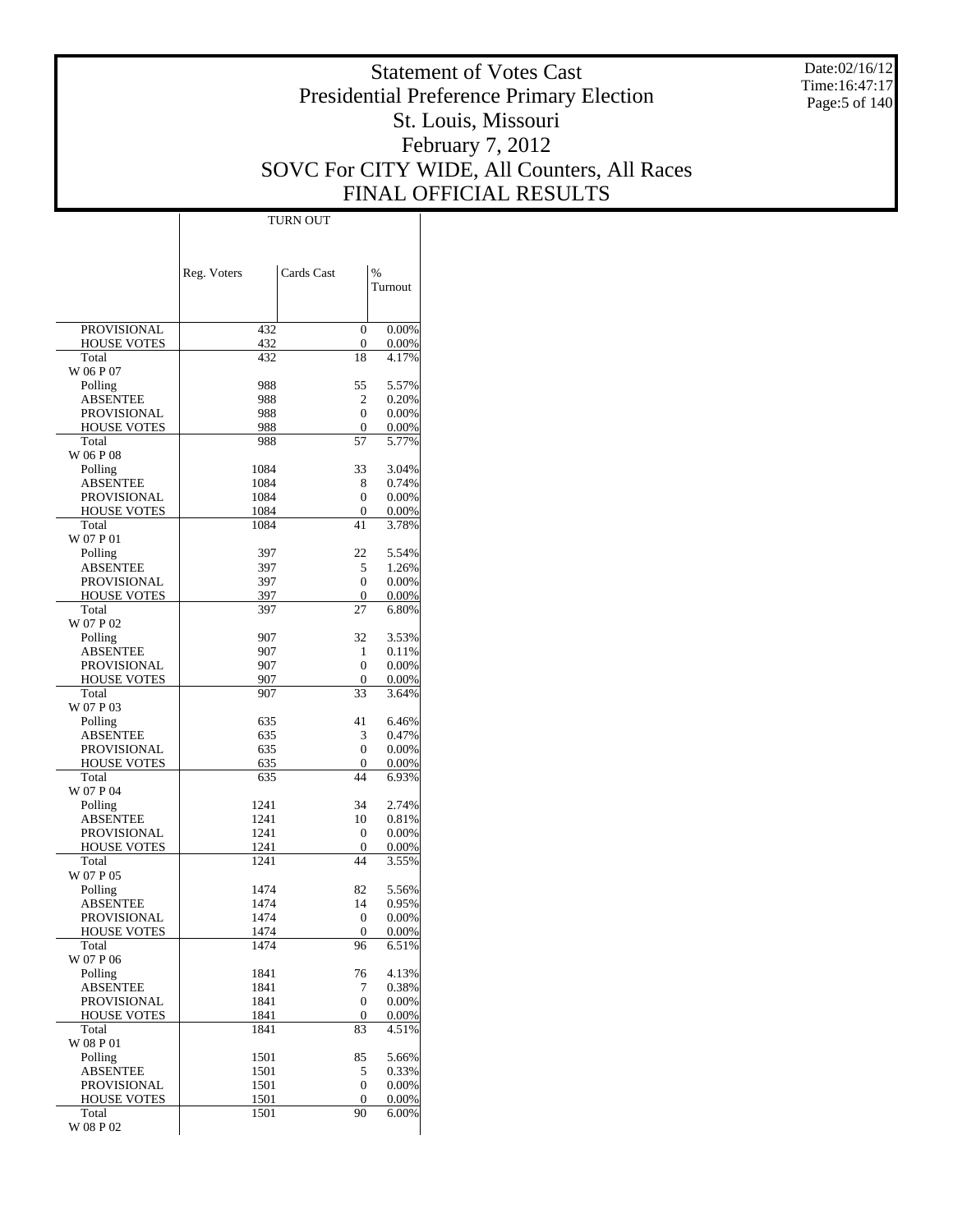Date:02/16/12 Time:16:47:17 Page:6 of 140

# Statement of Votes Cast Presidential Preference Primary Election St. Louis, Missouri February 7, 2012 SOVC For CITY WIDE, All Counters, All Races FINAL OFFICIAL RESULTS

Τ

|                                          | Reg. Voters  | Cards Cast   | $\frac{0}{0}$  |
|------------------------------------------|--------------|--------------|----------------|
|                                          |              |              | Turnout        |
|                                          |              |              |                |
| Polling                                  | 254          | 5            | 1.97%          |
| ABSENTEE                                 | 254          | 1            | 0.39%          |
| <b>PROVISIONAL</b><br><b>HOUSE VOTES</b> | 254<br>254   | 0<br>0       | 0.00%<br>0.00% |
| Total                                    | 254          | 6            | 2.36%          |
| W 08 P 03                                |              |              |                |
| Polling                                  | 336          | 12           | 3.57%          |
| ABSENTEE                                 | 336          | 0            | 0.00%          |
| PROVISIONAL<br><b>HOUSE VOTES</b>        | 336<br>336   | 0<br>0       | 0.00%<br>0.00% |
| Total                                    | 336          | 12           | 3.57%          |
| W 08 P 04                                |              |              |                |
| Polling                                  | 1569         | 75           | 4.78%          |
| ABSENTEE                                 | 1569         | 3            | 0.19%          |
| PROVISIONAL                              | 1569         | 0            | 0.00%          |
| <b>HOUSE VOTES</b><br>Total              | 1569<br>1569 | 0<br>78      | 0.00%          |
| W 08 P 05                                |              |              | 4.97%          |
| Polling                                  | 1394         | 70           | 5.02%          |
| <b>ABSENTEE</b>                          | 1394         | 13           | 0.93%          |
| PROVISIONAL                              | 1394         | 0            | 0.00%          |
| <b>HOUSE VOTES</b>                       | 1394         | 0            | 0.00%          |
| Total                                    | 1394         | 83           | 5.95%          |
| W 08 P 06<br>Polling                     | 312          | 18           | 5.77%          |
| ABSENTEE                                 | 312          | 1            | 0.32%          |
| PROVISIONAL                              | 312          | 0            | 0.00%          |
| <b>HOUSE VOTES</b>                       | 312          | 0            | 0.00%          |
| Total                                    | 312          | 19           | 6.09%          |
| W 08 P 07                                |              |              |                |
| Polling<br>ABSENTEE                      | 606<br>606   | 43<br>6      | 7.10%<br>0.99% |
| PROVISIONAL                              | 606          | 0            | 0.00%          |
| <b>HOUSE VOTES</b>                       | 606          | $\mathbf{0}$ | 0.00%          |
| Total                                    | 606          | 49           | 8.09%          |
| W 08 P 08                                |              |              |                |
| Polling                                  | 840          | 49           | 5.83%          |
| ABSENTEE<br>PROVISIONAL                  | 840<br>840   | 34<br>0      | 4.05%<br>0.00% |
| <b>HOUSE VOTES</b>                       | 840          | 0            | 0.00%          |
| Total                                    | 840          | 83           | 9.88%          |
| W 08 P 09                                |              |              |                |
| Polling                                  | 878          | 29           | 3.30%          |
| ABSENTEE                                 | 878          | 7            | 0.80%          |
| PROVISIONAL<br><b>HOUSE VOTES</b>        | 878<br>878   | 0<br>0       | 0.00%<br>0.00% |
| Total                                    | 878          | 36           | 4.10%          |
| W 09 P 01                                |              |              |                |
| Polling                                  | 1059         | 50           | 4.72%          |
| <b>ABSENTEE</b>                          | 1059         | 8            | 0.76%          |
| PROVISIONAL                              | 1059         | 0            | 0.00%          |
| HOUSE VOTES                              | 1059         | 0<br>58      | 0.00%          |
| Total<br>W 09 P 02                       | 1059         |              | 5.48%          |
| Polling                                  | 1519         | 72           | 4.74%          |
| <b>ABSENTEE</b>                          | 1519         | 43           | 2.83%          |
| PROVISIONAL                              | 1519         | 0            | 0.00%          |
| <b>HOUSE VOTES</b>                       | 1519         | 0            | 0.00%          |

TURN OUT

 $\perp$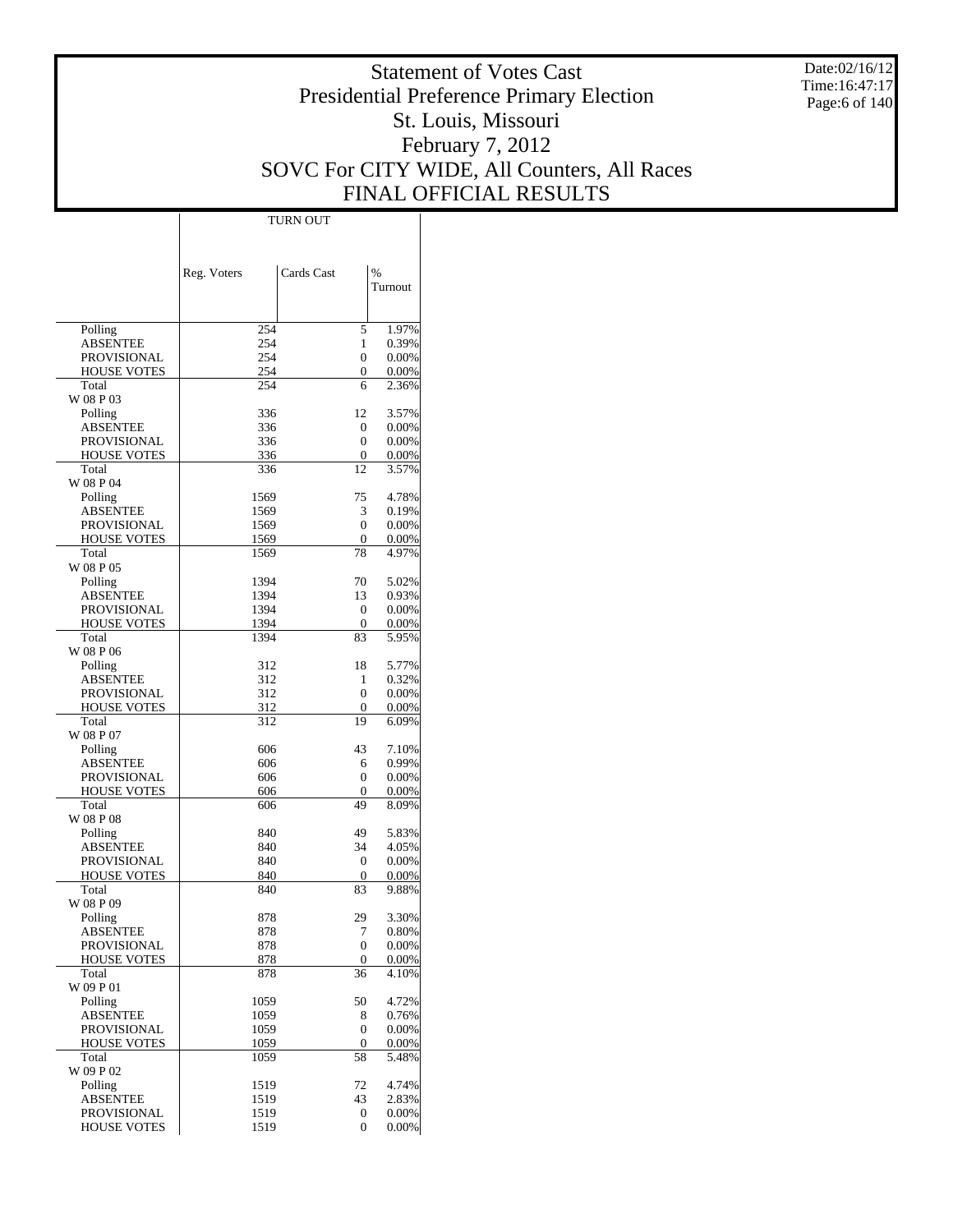Date:02/16/12 Time:16:47:17 Page:7 of 140

# Statement of Votes Cast Presidential Preference Primary Election St. Louis, Missouri February 7, 2012 SOVC For CITY WIDE, All Counters, All Races FINAL OFFICIAL RESULTS

 $\mathbf{I}$ 

|                                   | Reg. Voters  | Cards Cast        | %              |
|-----------------------------------|--------------|-------------------|----------------|
|                                   |              |                   | Turnout        |
|                                   |              |                   |                |
| Total                             | 1519         | 115               | 7.57%          |
| W 09 P 03                         |              |                   |                |
| Polling<br><b>ABSENTEE</b>        | 873<br>873   | 54<br>3           | 6.19%<br>0.34% |
| PROVISIONAL                       | 873          | $\theta$          | 0.00%          |
| <b>HOUSE VOTES</b>                | 873          | 0                 | 0.00%          |
| Total                             | 873          | 57                | 6.53%          |
| W 09 P 04                         |              |                   |                |
| Polling                           | 850          | 32                | 3.76%          |
| <b>ABSENTEE</b>                   | 850          | 6                 | 0.71%          |
| PROVISIONAL<br><b>HOUSE VOTES</b> | 850<br>850   | 0<br>0            | 0.00%<br>0.00% |
| Total                             | 850          | 38                | 4.47%          |
| W 09 P 05                         |              |                   |                |
| Polling                           | 1095         | 48                | 4.38%          |
| <b>ABSENTEE</b>                   | 1095         | 6                 | 0.55%          |
| PROVISIONAL                       | 1095         | 0                 | 0.00%          |
| <b>HOUSE VOTES</b>                | 1095         | $\mathbf{0}$      | 0.00%          |
| Total                             | 1095         | 54                | 4.93%          |
| W 09 P 06                         |              |                   |                |
| Polling                           | 1092         | 35                | 3.21%          |
| <b>ABSENTEE</b><br>PROVISIONAL    | 1092<br>1092 | 9<br>0            | 0.82%<br>0.00% |
| <b>HOUSE VOTES</b>                | 1092         | $\mathbf{0}$      | 0.00%          |
| Total                             | 1092         | 44                | 4.03%          |
| W 10 P 01                         |              |                   |                |
| Polling                           | 1000         | 69                | 6.90%          |
| <b>ABSENTEE</b>                   | 1000         | 7                 | 0.70%          |
| PROVISIONAL                       | 1000         | 0                 | 0.00%          |
| <b>HOUSE VOTES</b>                | 1000         | 0                 | 0.00%          |
| Total                             | 1000         | 76                | 7.60%          |
| W 10 P 02                         | 864          | 50                | 5.79%          |
| Polling<br>ABSENTEE               | 864          | 4                 | 0.46%          |
| PROVISIONAL                       | 864          | 0                 | 0.00%          |
| <b>HOUSE VOTES</b>                | 864          | 0                 | 0.00%          |
| Total                             | 864          | 54                | 6.25%          |
| W 10 P 03                         |              |                   |                |
| Polling                           | 945          | 61                | 6.46%          |
| ABSENTEE                          | 945          | 6                 | 0.63%          |
| PROVISIONAL                       | 945          | 0                 | 0.00%          |
| <b>HOUSE VOTES</b><br>Total       | 945<br>945   | 0<br>67           | 0.00%<br>7.09% |
| W 10 P 04                         |              |                   |                |
| Polling                           | 967          | 53                | 5.48%          |
| <b>ABSENTEE</b>                   | 967          | $\overline{4}$    | 0.41%          |
| PROVISIONAL                       | 967          | 0                 | 0.00%          |
| <b>HOUSE VOTES</b>                | 967          | $\mathbf{0}$      | 0.00%          |
| Total                             | 967          | 57                | 5.89%          |
| W 10 P 05                         |              |                   |                |
| Polling                           | 1295         | 54                | 4.17%          |
| <b>ABSENTEE</b>                   | 1295<br>1295 | 5<br>$\mathbf{0}$ | 0.39%          |
| PROVISIONAL<br><b>HOUSE VOTES</b> | 1295         | $\mathbf{0}$      | 0.00%<br>0.00% |
| Total                             | 1295         | 59                | 4.56%          |
| W 10 P 06                         |              |                   |                |
| Polling                           | 769          | 28                | 3.64%          |
| <b>ABSENTEE</b>                   | 769          | 4                 | 0.52%          |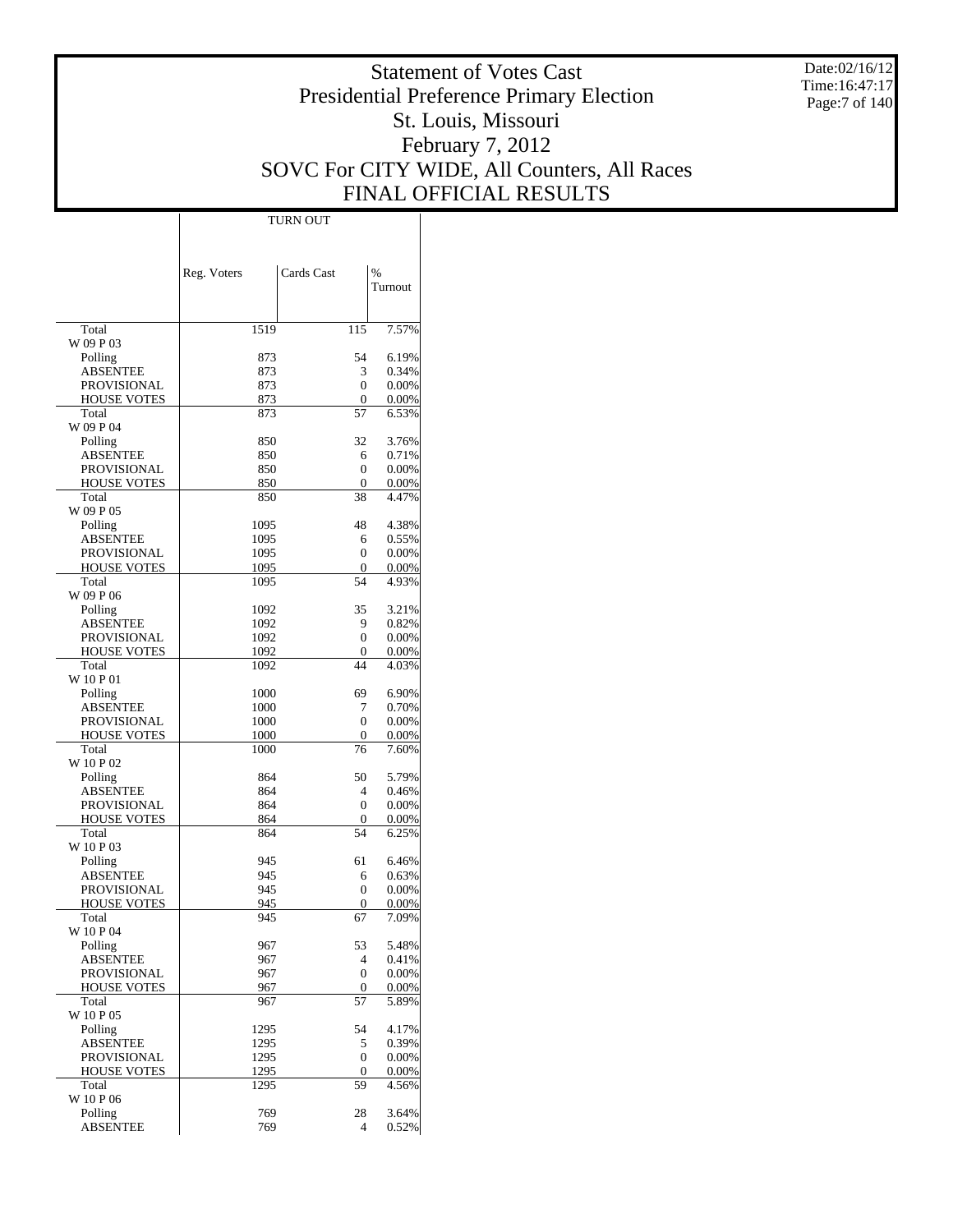Date:02/16/12 Time:16:47:17 Page:8 of 140

# Statement of Votes Cast Presidential Preference Primary Election St. Louis, Missouri February 7, 2012 SOVC For CITY WIDE, All Counters, All Races FINAL OFFICIAL RESULTS

|                                       | Reg. Voters  | Cards Cast         | $\%$              |
|---------------------------------------|--------------|--------------------|-------------------|
|                                       |              |                    | Turnout           |
|                                       |              |                    |                   |
| PROVISIONAL                           | 769          | 0                  | 0.00%             |
| <b>HOUSE VOTES</b>                    | 769          | $\boldsymbol{0}$   | 0.00%             |
| Total                                 | 769          | 32                 | 4.16%             |
| W 10 P 07                             |              |                    |                   |
| Polling<br><b>ABSENTEE</b>            | 1077<br>1077 | 49<br>5            | 4.55%<br>0.46%    |
| <b>PROVISIONAL</b>                    | 1077         | $\mathbf{0}$       | 0.00%             |
| <b>HOUSE VOTES</b>                    | 1077         | 0                  | 0.00%             |
| Total                                 | 1077         | 54                 | 5.01%             |
| W 11 P 01                             |              |                    |                   |
| Polling                               | 1193         | 46                 | 3.86%             |
| <b>ABSENTEE</b><br><b>PROVISIONAL</b> | 1193<br>1193 | 5<br>$\mathbf{0}$  | 0.42%<br>0.00%    |
| <b>HOUSE VOTES</b>                    | 1193         | $\mathbf{0}$       | 0.00%             |
| Total                                 | 1193         | 51                 | 4.27%             |
| W 11 P 02                             |              |                    |                   |
| Polling                               | 1090         | 80                 | 7.34%             |
| <b>ABSENTEE</b>                       | 1090         | 7                  | 0.64%             |
| <b>PROVISIONAL</b>                    | 1090         | $\mathbf{0}$       | 0.00%             |
| <b>HOUSE VOTES</b><br>Total           | 1090<br>1090 | $\mathbf{0}$<br>87 | 0.00%<br>7.98%    |
| W 11 P 03                             |              |                    |                   |
| Polling                               | 978          | 41                 | 4.19%             |
| <b>ABSENTEE</b>                       | 978          | 7                  | 0.72%             |
| <b>PROVISIONAL</b>                    | 978          | $\mathbf{0}$       | 0.00%             |
| <b>HOUSE VOTES</b>                    | 978          | 0                  | 0.00%             |
| Total                                 | 978          | 48                 | 4.91%             |
| W 11 P 04<br>Polling                  | 1164         | 52                 | 4.47%             |
| <b>ABSENTEE</b>                       | 1164         | 14                 | 1.20%             |
| PROVISIONAL                           | 1164         | $\mathbf{0}$       | 0.00%             |
| <b>HOUSE VOTES</b>                    | 1164         | 0                  | 0.00%             |
| Total                                 | 1164         | 66                 | 5.67%             |
| W 11 P 05                             |              |                    |                   |
| Polling<br><b>ABSENTEE</b>            | 1074<br>1074 | 43<br>45           | 4.00%<br>4.19%    |
| <b>PROVISIONAL</b>                    | 1074         | $\mathbf{0}$       | 0.00%             |
| <b>HOUSE VOTES</b>                    | 1074         | 0                  | 0.00%             |
| Total                                 | 1074         | 88                 | 8.19%             |
| W 11 P 06                             |              |                    |                   |
| Polling                               | 799          | 44                 | 5.51%             |
| <b>ABSENTEE</b>                       | 799<br>799   | 5<br>$\mathbf{0}$  | 0.63%             |
| PROVISIONAL<br><b>HOUSE VOTES</b>     | 799          | $\Omega$           | 0.00%<br>$0.00\%$ |
| Total                                 | 799          | 49                 | 6.13%             |
| W 12 P 01                             |              |                    |                   |
| Polling                               | 731          | 58                 | 7.93%             |
| <b>ABSENTEE</b>                       | 731          | 11                 | 1.50%             |
| PROVISIONAL                           | 731          | 0                  | 0.00%<br>0.00%    |
| <b>HOUSE VOTES</b><br>Total           | 731<br>731   | $\mathbf{0}$<br>69 | 9.44%             |
| W 12 P 02                             |              |                    |                   |
| Polling                               | 1499         | 112                | 7.47%             |
| <b>ABSENTEE</b>                       | 1499         | 25                 | 1.67%             |
| <b>PROVISIONAL</b>                    | 1499         | $\boldsymbol{0}$   | 0.00%             |
| <b>HOUSE VOTES</b>                    | 1499         | 0                  | 0.00%             |
| Total<br>W 12 P 03                    | 1499         | 137                | 9.14%             |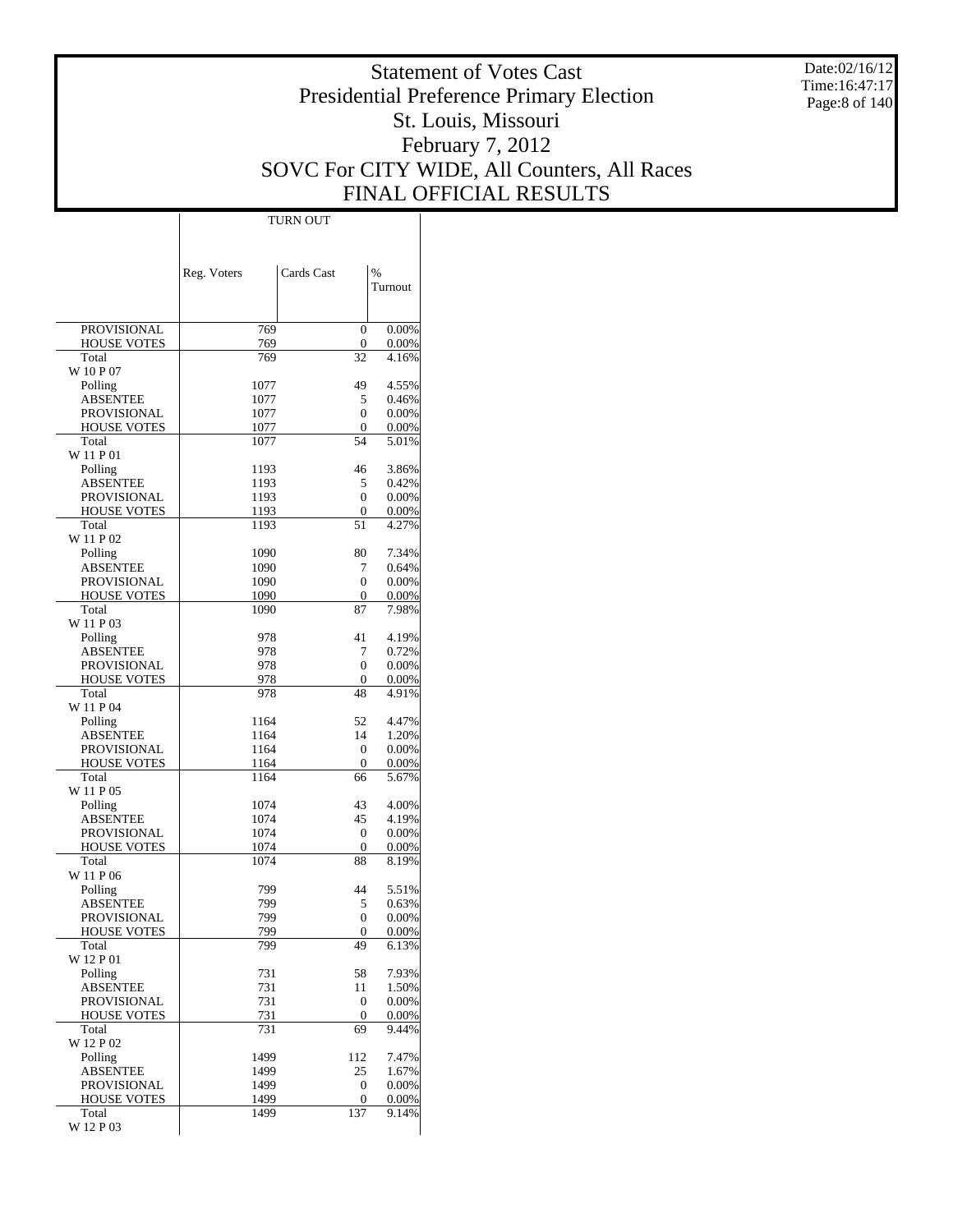Date:02/16/12 Time:16:47:17 Page:9 of 140

# Statement of Votes Cast Presidential Preference Primary Election St. Louis, Missouri February 7, 2012 SOVC For CITY WIDE, All Counters, All Races FINAL OFFICIAL RESULTS

Τ

|                                          | <b>TURN OUT</b> |            |                |
|------------------------------------------|-----------------|------------|----------------|
|                                          |                 |            |                |
|                                          |                 |            |                |
|                                          |                 | Cards Cast | $\frac{9}{6}$  |
|                                          | Reg. Voters     |            | Turnout        |
|                                          |                 |            |                |
|                                          |                 |            |                |
| Polling                                  | 1107            | 64         | 5.78%          |
| <b>ABSENTEE</b>                          | 1107            | 7          | 0.63%          |
| <b>PROVISIONAL</b>                       | 1107            | 0          | 0.00%          |
| HOUSE VOTES                              | 1107            | 0          | 0.00%          |
| Total                                    | 1107            | 71         | 6.41%          |
| W 12 P 04                                |                 |            |                |
| Polling                                  | 1228            | 72         | 5.86%          |
| <b>ABSENTEE</b>                          | 1228            | 6          | 0.49%          |
| <b>PROVISIONAL</b>                       | 1228            | 0          | 0.00%          |
| HOUSE VOTES<br>Total                     | 1228<br>1228    | 0<br>78    | 0.00%<br>6.35% |
| W 12 P 05                                |                 |            |                |
| Polling                                  | 1577            | 119        | 7.55%          |
| <b>ABSENTEE</b>                          | 1577            | 8          | 0.51%          |
| <b>PROVISIONAL</b>                       | 1577            | 0          | 0.00%          |
| <b>HOUSE VOTES</b>                       | 1577            | 0          | 0.00%          |
| Total                                    | 1577            | 127        | 8.05%          |
| W 12 P 06                                |                 |            |                |
| Polling                                  | 1623            | 109        | 6.72%          |
| ABSENTEE                                 | 1623            | 30         | 1.85%          |
| <b>PROVISIONAL</b>                       | 1623            | 0          | 0.00%          |
| HOUSE VOTES                              | 1623            | 0          | 0.00%          |
| Total                                    | 1623            | 139        | 8.56%          |
| W 13 P 01                                |                 |            |                |
| Polling                                  | 1532            | 94         | 6.14%          |
| <b>ABSENTEE</b>                          | 1532            | 16         | 1.04%          |
| <b>PROVISIONAL</b><br><b>HOUSE VOTES</b> | 1532<br>1532    | 0<br>0     | 0.00%<br>0.00% |
| Total                                    | 1532            | 110        | 7.18%          |
| W 13 P 02                                |                 |            |                |
| Polling                                  | 1360            | 96         | 7.06%          |
| <b>ABSENTEE</b>                          | 1360            | 9          | 0.66%          |
| <b>PROVISIONAL</b>                       | 1360            | 0          | 0.00%          |
| HOUSE VOTES                              | 1360            | 0          | 0.00%          |
| Total                                    | 1360            | 105        | 7.72%          |
| W 13 P 03                                |                 |            |                |
| Polling                                  | 1276            | 45         | 3.53%          |
| <b>ABSENTEE</b>                          | 1276            | 6          | 0.47%          |
| PROVISIONAL                              | 1276            | 0          | 0.00%          |
| HOUSE VOTES                              | 1276            | 0          | 0.00%          |
| Total<br>W 13 P 04                       | 1276            | 51         | 4.00%          |
| Polling                                  | 1261            | 74         | 5.87%          |
| <b>ABSENTEE</b>                          | 1261            | 9          | 0.71%          |
| <b>PROVISIONAL</b>                       | 1261            | 0          | 0.00%          |
| HOUSE VOTES                              | 1261            | 0          | 0.00%          |
| Total                                    | 1261            | 83         | 6.58%          |
| W 13 P 06                                |                 |            |                |
| Polling                                  | 1333            | 39         | 2.93%          |
| <b>ABSENTEE</b>                          | 1333            | 19         | 1.43%          |
| <b>PROVISIONAL</b>                       | 1333            | 1          | 0.08%          |
| HOUSE VOTES                              | 1333            | 0          | 0.00%          |
| Total                                    | 1333            | 59         | 4.43%          |
| W 14 P 01                                |                 |            |                |
| Polling                                  | 919             | 51         | 5.55%          |
| <b>ABSENTEE</b>                          | 919             | 6          | 0.65%          |
| <b>PROVISIONAL</b><br><b>HOUSE VOTES</b> | 919<br>919      | 0<br>0     | 0.00%<br>0.00% |
|                                          |                 |            |                |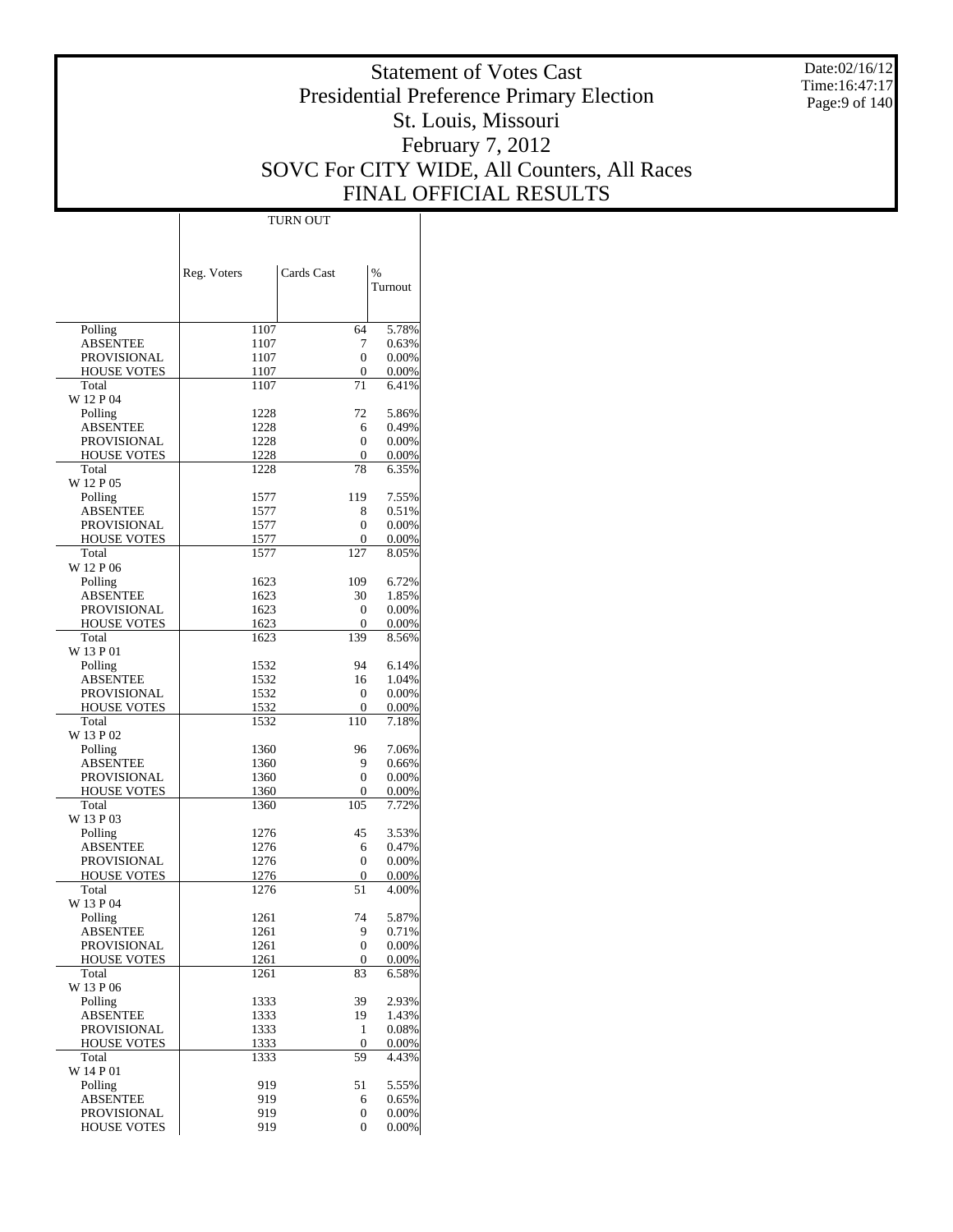Date:02/16/12 Time:16:47:17 Page:10 of 140

# Statement of Votes Cast Presidential Preference Primary Election St. Louis, Missouri February 7, 2012 SOVC For CITY WIDE, All Counters, All Races FINAL OFFICIAL RESULTS

 $\top$ 

|                                          | Reg. Voters  | Cards Cast             | $\frac{0}{0}$     |
|------------------------------------------|--------------|------------------------|-------------------|
|                                          |              |                        | Turnout           |
|                                          |              |                        |                   |
| Total                                    | 919          | 57                     | 6.20%             |
| W 14 P 02                                | 983          | 52                     | 5.29%             |
| Polling<br><b>ABSENTEE</b>               | 983          | 7                      | 0.71%             |
| PROVISIONAL                              | 983          | $\mathbf{0}$           | 0.00%             |
| <b>HOUSE VOTES</b>                       | 983          | $\mathbf{0}$           | 0.00%             |
| Total                                    | 983          | 59                     | 6.00%             |
| W 14 P 03                                |              |                        |                   |
| Polling<br><b>ABSENTEE</b>               | 995<br>995   | 118<br>23              | 11.86%<br>2.31%   |
| <b>PROVISIONAL</b>                       | 995          | $\mathbf{0}$           | 0.00%             |
| <b>HOUSE VOTES</b>                       | 995          | $\mathbf{0}$           | $0.00\%$          |
| Total                                    | 995          | 141                    | 14.17%            |
| W 14 P 04                                |              |                        |                   |
| Polling                                  | 1303         | 66                     | 5.07%             |
| <b>ABSENTEE</b>                          | 1303         | 8                      | 0.61%             |
| <b>PROVISIONAL</b><br><b>HOUSE VOTES</b> | 1303<br>1303 | 0<br>$\mathbf{0}$      | 0.00%<br>$0.00\%$ |
| Total                                    | 1303         | 74                     | 5.68%             |
| W 14 P 05                                |              |                        |                   |
| Polling                                  | 1042         | 60                     | 5.76%             |
| <b>ABSENTEE</b>                          | 1042         | 6                      | 0.58%             |
| PROVISIONAL                              | 1042         | 0                      | 0.00%             |
| <b>HOUSE VOTES</b><br>Total              | 1042<br>1042 | $\mathbf{0}$<br>66     | $0.00\%$          |
| W 14 P 06                                |              |                        | 6.33%             |
| Polling                                  | 1063         | 59                     | 5.55%             |
| <b>ABSENTEE</b>                          | 1063         | $\overline{4}$         | 0.38%             |
| <b>PROVISIONAL</b>                       | 1063         | $\mathbf{0}$           | 0.00%             |
| <b>HOUSE VOTES</b>                       | 1063         | $\mathbf{0}$           | $0.00\%$          |
| Total<br>W 15 P 01                       | 1063         | 63                     | 5.93%             |
| Polling                                  | 1355         | 49                     | 3.62%             |
| <b>ABSENTEE</b>                          | 1355         | 11                     | 0.81%             |
| <b>PROVISIONAL</b>                       | 1355         | $\mathbf{0}$           | 0.00%             |
| <b>HOUSE VOTES</b>                       | 1355         | $\mathbf{0}$           | $0.00\%$          |
| Total                                    | 1355         | 60                     | 4.43%             |
| W 15 P 02                                |              |                        |                   |
| Polling<br><b>ABSENTEE</b>               | 1256<br>1256 | 58<br>5                | 4.62%<br>0.40%    |
| PROVISIONAL                              | 1256         | 1                      | 0.08%             |
| <b>HOUSE VOTES</b>                       | 1256         | 0                      | 0.00%             |
| Total                                    | 1256         | 64                     | 5.10%             |
| W 15 P 03                                |              |                        |                   |
| Polling                                  | 1846         | 91                     | 4.93%             |
| <b>ABSENTEE</b><br><b>PROVISIONAL</b>    | 1846<br>1846 | 10<br>$\boldsymbol{0}$ | 0.54%             |
| <b>HOUSE VOTES</b>                       | 1846         | $\mathbf{0}$           | 0.00%<br>0.00%    |
| Total                                    | 1846         | 101                    | 5.47%             |
| W 15 P 04                                |              |                        |                   |
| Polling                                  | 712          | 22                     | 3.09%             |
| <b>ABSENTEE</b>                          | 712          | 3                      | 0.42%             |
| <b>PROVISIONAL</b>                       | 712          | $\mathbf{0}$           | 0.00%             |
| <b>HOUSE VOTES</b><br>Total              | 712<br>712   | 0<br>25                | 0.00%<br>3.51%    |
| W 15 P 05                                |              |                        |                   |
| Polling                                  | 1368         | 54                     | 3.95%             |
| ABSENTEE                                 | 1368         | 5                      | 0.37%             |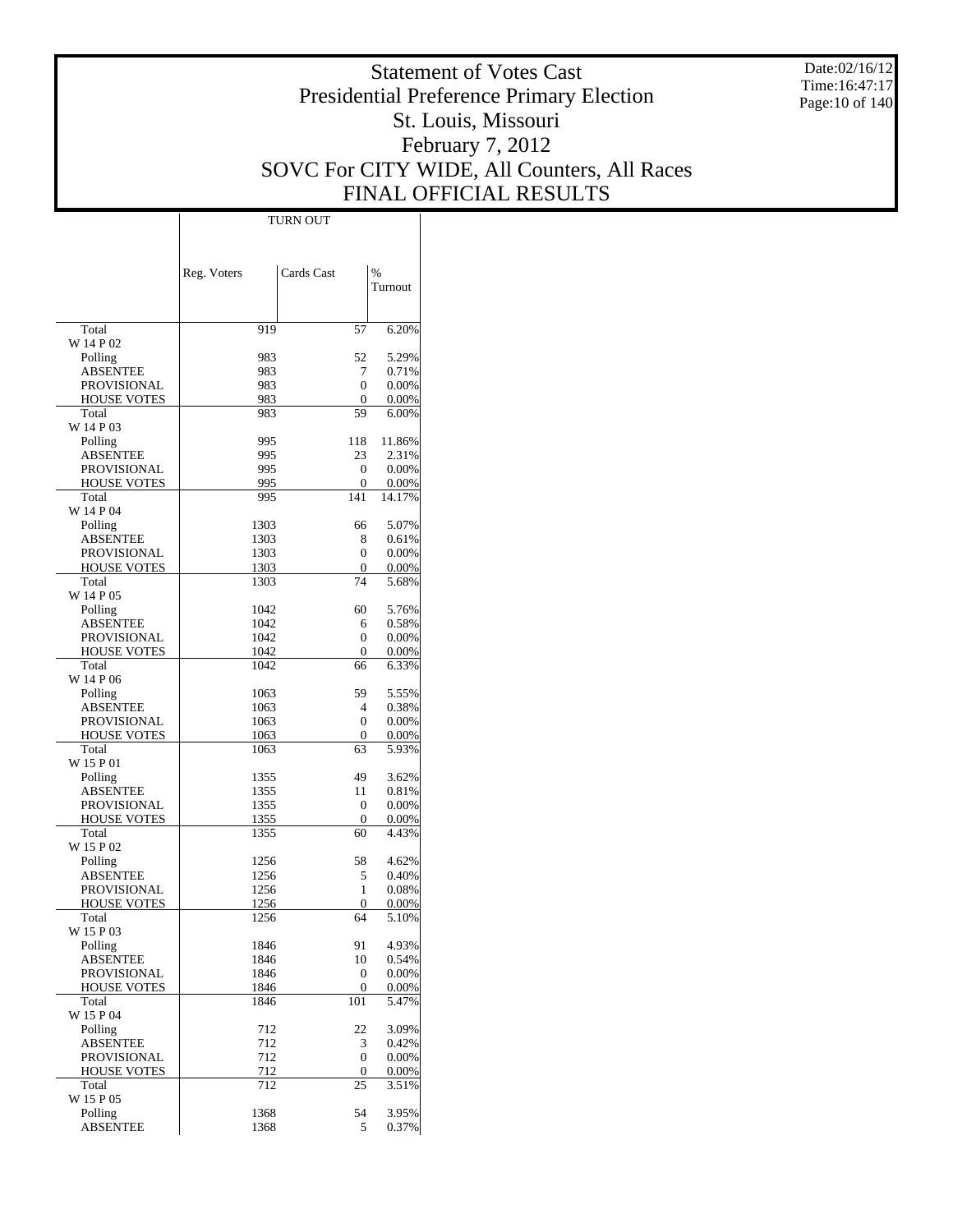Date:02/16/12 Time:16:47:17 Page:11 of 140

# Statement of Votes Cast Presidential Preference Primary Election St. Louis, Missouri February 7, 2012 SOVC For CITY WIDE, All Counters, All Races FINAL OFFICIAL RESULTS

|                                   | Reg. Voters  | Cards Cast       | %               |
|-----------------------------------|--------------|------------------|-----------------|
|                                   |              |                  | Turnout         |
|                                   |              |                  |                 |
| <b>PROVISIONAL</b>                | 1368         | $\mathbf{0}$     | 0.00%           |
| <b>HOUSE VOTES</b>                | 1368         | 0                | 0.00%           |
| Total                             | 1368         | 59               | 4.31%           |
| W 15 P 06<br>Polling              | 499          | 24               | 4.81%           |
| <b>ABSENTEE</b>                   | 499          | 2                | 0.40%           |
| PROVISIONAL                       | 499          | $\Omega$         | 0.00%           |
| <b>HOUSE VOTES</b>                | 499          | $\mathbf{0}$     | 0.00%           |
| Total                             | 499          | 26               | 5.21%           |
| W 16 P 01                         |              |                  |                 |
| Polling<br><b>ABSENTEE</b>        | 939          | 93<br>6          | 9.90%           |
| PROVISIONAL                       | 939<br>939   | 0                | 0.64%<br>0.00%  |
| <b>HOUSE VOTES</b>                | 939          | $\mathbf{0}$     | 0.00%           |
| Total                             | 939          | 99               | 10.54%          |
| W 16 P 02                         |              |                  |                 |
| Polling                           | 1256         | 137              | 10.91%          |
| <b>ABSENTEE</b>                   | 1256         | 10               | 0.80%           |
| PROVISIONAL<br><b>HOUSE VOTES</b> | 1256<br>1256 | 0<br>0           | 0.00%           |
| Total                             | 1256         | 147              | 0.00%<br>11.70% |
| W 16 P 03                         |              |                  |                 |
| Polling                           | 1144         | 63               | 5.51%           |
| <b>ABSENTEE</b>                   | 1144         | 5                | 0.44%           |
| PROVISIONAL                       | 1144         | $\Omega$         | 0.00%           |
| <b>HOUSE VOTES</b>                | 1144         | $\mathbf{0}$     | 0.00%           |
| Total<br>W 16 P 04                | 1144         | 68               | 5.94%           |
| Polling                           | 930          | 89               | 9.57%           |
| ABSENTEE                          | 930          | 10               | 1.08%           |
| PROVISIONAL                       | 930          | 0                | 0.00%           |
| <b>HOUSE VOTES</b>                | 930          | $\mathbf{0}$     | 0.00%           |
| Total                             | 930          | 99               | 10.65%          |
| W 16 P 05                         |              |                  |                 |
| Polling<br><b>ABSENTEE</b>        | 1181<br>1181 | 59<br>13         | 5.00%<br>1.10%  |
| <b>PROVISIONAL</b>                | 1181         | $\mathbf{0}$     | 0.00%           |
| <b>HOUSE VOTES</b>                | 1181         | 0                | 0.00%           |
| Total                             | 1181         | 72               | 6.10%           |
| W 16 P 06                         |              |                  |                 |
| Polling                           | 822          | 95               | 11.56%          |
| <b>ABSENTEE</b>                   | 822          | 5                | 0.61%           |
| PROVISIONAL<br><b>HOUSE VOTES</b> | 822<br>822   | 0<br>$\Omega$    | 0.00%<br>0.00%  |
| Total                             | 822          | 100              | 12.17%          |
| W 16 P 07                         |              |                  |                 |
| Polling                           | 1006         | 97               | 9.64%           |
| <b>ABSENTEE</b>                   | 1006         | 7                | 0.70%           |
| PROVISIONAL                       | 1006         | 1                | 0.10%           |
| <b>HOUSE VOTES</b>                | 1006         | 0                | 0.00%           |
| Total<br>W 16 P 08                | 1006         | 105              | 10.44%          |
| Polling                           | 927          | 76               | 8.20%           |
| <b>ABSENTEE</b>                   | 927          | 10               | 1.08%           |
| PROVISIONAL                       | 927          | 0                | 0.00%           |
| <b>HOUSE VOTES</b>                | 927          | $\boldsymbol{0}$ | 0.00%           |
| Total<br>W 17 P 01                | 927          | 86               | 9.28%           |
|                                   |              |                  |                 |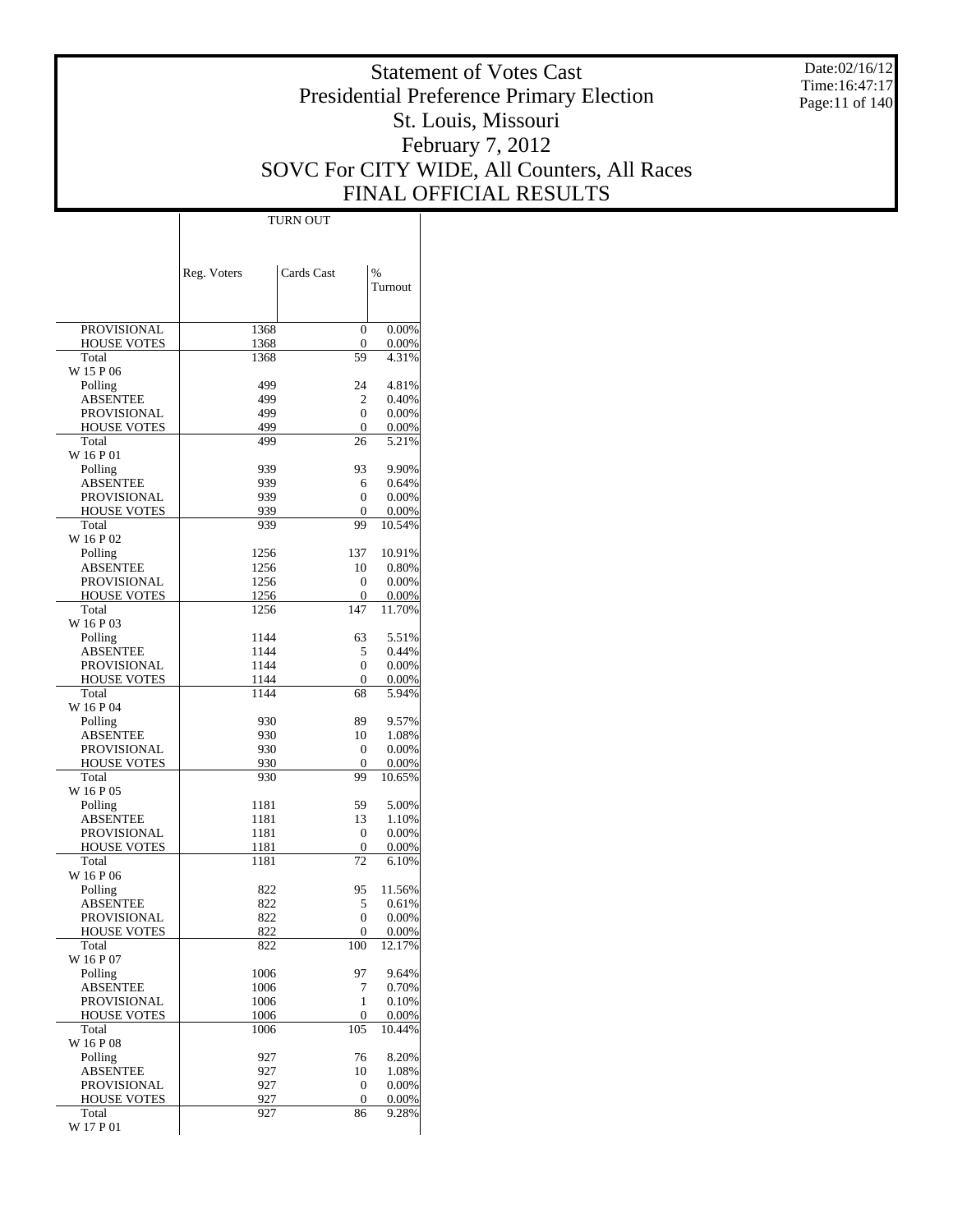Date:02/16/12 Time:16:47:17 Page:12 of 140

# Statement of Votes Cast Presidential Preference Primary Election St. Louis, Missouri February 7, 2012 SOVC For CITY WIDE, All Counters, All Races FINAL OFFICIAL RESULTS

Τ

|                                   | Reg. Voters  | Cards Cast | $\frac{0}{0}$  |
|-----------------------------------|--------------|------------|----------------|
|                                   |              |            | Turnout        |
|                                   |              |            |                |
| Polling                           | 207          | 5          | 2.42%          |
| ABSENTEE                          | 207          | 0          | 0.00%          |
| PROVISIONAL<br>HOUSE VOTES        | 207<br>207   | 0<br>0     | 0.00%<br>0.00% |
| Total                             | 207          | 5          | 2.42%          |
| W 17 P 02                         |              |            |                |
| Polling                           | 844          | 36         | 4.27%          |
| ABSENTEE                          | 844          | 4          | 0.47%          |
| PROVISIONAL<br><b>HOUSE VOTES</b> | 844<br>844   | 0<br>0     | 0.00%<br>0.00% |
| Total                             | 844          | 40         | 4.74%          |
| W 17 P 03                         |              |            |                |
| Polling                           | 1478         | 57         | 3.86%          |
| ABSENTEE                          | 1478         | 15         | 1.01%          |
| PROVISIONAL                       | 1478         | 0          | 0.00%          |
| <b>HOUSE VOTES</b><br>Total       | 1478<br>1478 | 0<br>72    | 0.00%<br>4.87% |
| W 17 P 04                         |              |            |                |
| Polling                           | 1990         | 128        | 6.43%          |
| <b>ABSENTEE</b>                   | 1990         | 44         | 2.21%          |
| PROVISIONAL                       | 1990         | 0          | 0.00%          |
| <b>HOUSE VOTES</b>                | 1990         | 0          | 0.00%          |
| Total<br>W 17 P 05                | 1990         | 172        | 8.64%          |
| Polling                           | 1669         | 128        | 7.67%          |
| <b>ABSENTEE</b>                   | 1669         | 19         | 1.14%          |
| PROVISIONAL                       | 1669         | 0          | 0.00%          |
| <b>HOUSE VOTES</b>                | 1669         | 0          | 0.00%          |
| Total<br>W 17 P 06                | 1669         | 147        | 8.81%          |
| Polling                           | 246          | 4          | 1.63%          |
| ABSENTEE                          | 246          | 1          | 0.41%          |
| PROVISIONAL                       | 246          | 0          | 0.00%          |
| <b>HOUSE VOTES</b>                | 246          | 0          | 0.00%          |
| Total                             | 246          | 5          | 2.03%          |
| W 18 P 01                         | 490          | 21         | 4.29%          |
| Polling<br>ABSENTEE               | 490          | 4          | 0.82%          |
| PROVISIONAL                       | 490          | 0          | 0.00%          |
| <b>HOUSE VOTES</b>                | 490          | 0          | 0.00%          |
| Total                             | 490          | 25         | 5.10%          |
| W 18 P 02                         |              |            |                |
| Polling<br>ABSENTEE               | 1732<br>1732 | 94<br>49   | 5.43%<br>2.83% |
| PROVISIONAL                       | 1732         | 0          | 0.00%          |
| <b>HOUSE VOTES</b>                | 1732         | 0          | 0.00%          |
| Total                             | 1732         | 143        | 8.26%          |
| W 18 P 03                         |              |            |                |
| Polling                           | 232          | 9<br>0     | 3.88%          |
| <b>ABSENTEE</b><br>PROVISIONAL    | 232<br>232   | 0          | 0.00%<br>0.00% |
| HOUSE VOTES                       | 232          | 0          | 0.00%          |
| Total                             | 232          | 9          | 3.88%          |
| W 18 P 04                         |              |            |                |
| Polling                           | 828          | 31         | 3.74%          |
| <b>ABSENTEE</b>                   | 828<br>828   | 6<br>0     | 0.72%<br>0.00% |
| PROVISIONAL<br>HOUSE VOTES        | 828          | 0          | 0.00%          |
|                                   |              |            |                |

TURN OUT

 $\overline{1}$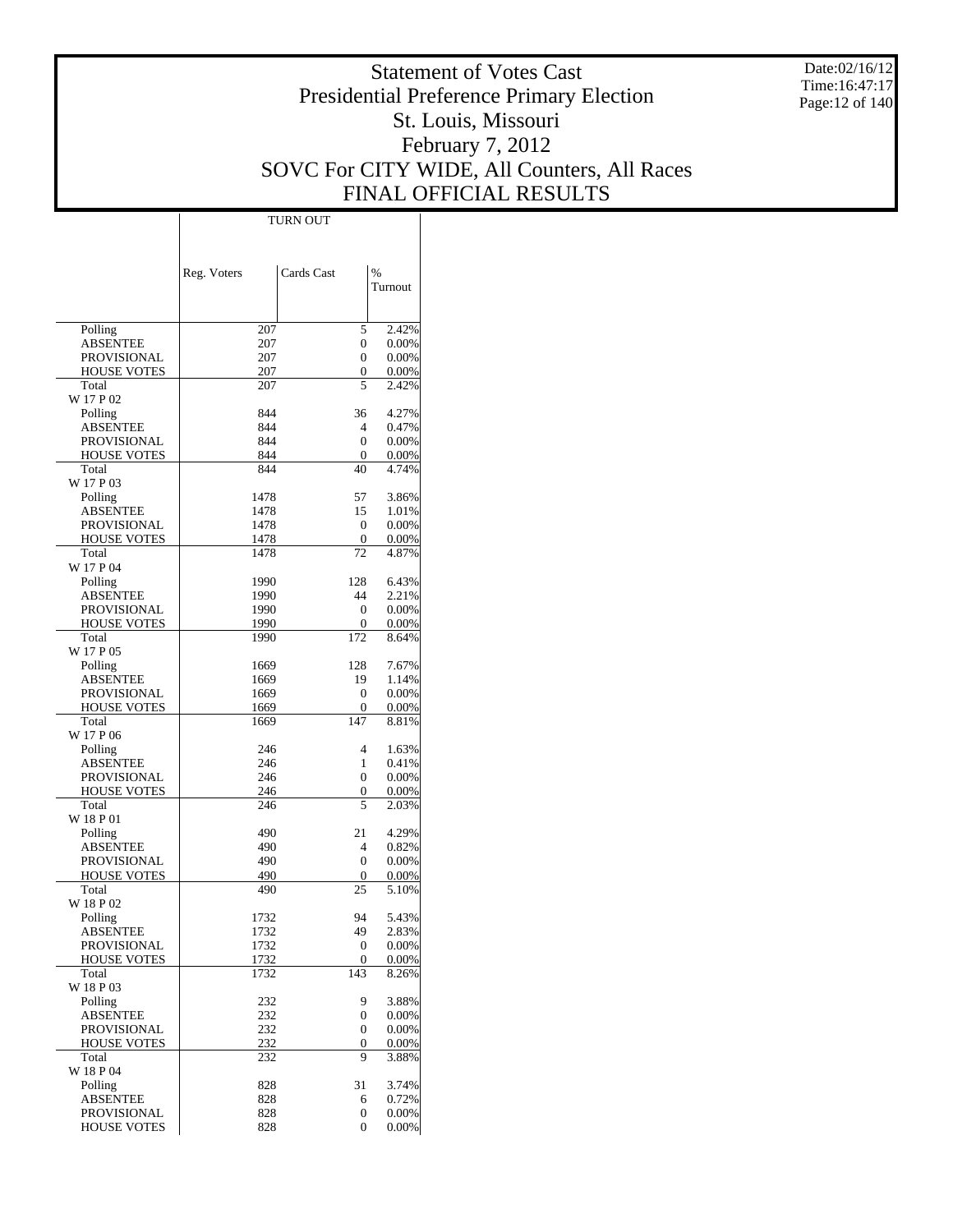Date:02/16/12 Time:16:47:17 Page:13 of 140

# Statement of Votes Cast Presidential Preference Primary Election St. Louis, Missouri February 7, 2012 SOVC For CITY WIDE, All Counters, All Races FINAL OFFICIAL RESULTS

 $\overline{\phantom{a}}$ 

|                                   | Reg. Voters  | Cards Cast | %              |
|-----------------------------------|--------------|------------|----------------|
|                                   |              |            | Turnout        |
|                                   |              |            |                |
| Total                             | 828          | 37         | 4.47%          |
| W 18 P 05                         |              |            |                |
| Polling                           | 1017         | 51         | 5.01%          |
| ABSENTEE                          | 1017         | 46<br>0    | 4.52%          |
| PROVISIONAL<br><b>HOUSE VOTES</b> | 1017<br>1017 | 0          | 0.00%<br>0.00% |
| Total                             | 1017         | 97         | 9.54%          |
| W 18 P 06                         |              |            |                |
| Polling                           | 1636         | 78         | 4.77%          |
| <b>ABSENTEE</b>                   | 1636         | 27         | 1.65%          |
| PROVISIONAL                       | 1636         | 0          | 0.00%          |
| <b>HOUSE VOTES</b>                | 1636         | 0          | 0.00%          |
| Total                             | 1636         | 105        | 6.42%          |
| W 19 P 01                         |              |            |                |
| Polling                           | 1173         | 54         | 4.60%          |
| ABSENTEE                          | 1173<br>1173 | 9<br>0     | 0.77%          |
| PROVISIONAL<br><b>HOUSE VOTES</b> | 1173         | 0          | 0.00%<br>0.00% |
| Total                             | 1173         | 63         | 5.37%          |
| W 19 P 02                         |              |            |                |
| Polling                           | 246          | 14         | 5.69%          |
| <b>ABSENTEE</b>                   | 246          | 5          | 2.03%          |
| PROVISIONAL                       | 246          | 0          | 0.00%          |
| <b>HOUSE VOTES</b>                | 246          | 0          | 0.00%          |
| Total                             | 246          | 19         | 7.72%          |
| W 19 P 03                         |              |            |                |
| Polling                           | 274          | 48         | 17.52%         |
| ABSENTEE                          | 274          | 3          | 1.09%          |
| PROVISIONAL                       | 274          | 0          | 0.00%          |
| <b>HOUSE VOTES</b>                | 274          | 0          | 0.00%          |
| Total                             | 274          | 51         | 18.61%         |
| W 19 P 04                         |              |            |                |
| Polling                           | 462          | 55         | 11.90%         |
| ABSENTEE                          | 462          | 4<br>0     | 0.87%          |
| PROVISIONAL<br><b>HOUSE VOTES</b> | 462<br>462   | 0          | 0.00%<br>0.00% |
| Total                             | 462          | 59         | 12.77%         |
| W 19 P 05                         |              |            |                |
| Polling                           | 2617         | 70         | 2.67%          |
| <b>ABSENTEE</b>                   | 2617         | 21         | 0.80%          |
| PROVISIONAL                       | 2617         | 0          | 0.00%          |
| <b>HOUSE VOTES</b>                | 2617         | 0          | 0.00%          |
| Total                             | 2617         | 91         | 3.48%          |
| W 19 P 06                         |              |            |                |
| Polling                           | 452          | 14         | 3.10%          |
| <b>ABSENTEE</b>                   | 452          | 6          | 1.33%          |
| PROVISIONAL                       | 452          | 0          | 0.00%          |
| <b>HOUSE VOTES</b>                | 452          | 0          | 0.00%          |
| Total<br>W 19 P 07                | 452          | 20         | 4.42%          |
| Polling                           | 155          | 10         | 6.45%          |
| <b>ABSENTEE</b>                   | 155          | 2          | 1.29%          |
| PROVISIONAL                       | 155          | 0          | 0.00%          |
| <b>HOUSE VOTES</b>                | 155          | 0          | 0.00%          |
| Total                             | 155          | 12         | 7.74%          |
| W 19 P 08                         |              |            |                |
| Polling                           | 642          | 23         | 3.58%          |
| <b>ABSENTEE</b>                   | 642          | 17         | 2.65%          |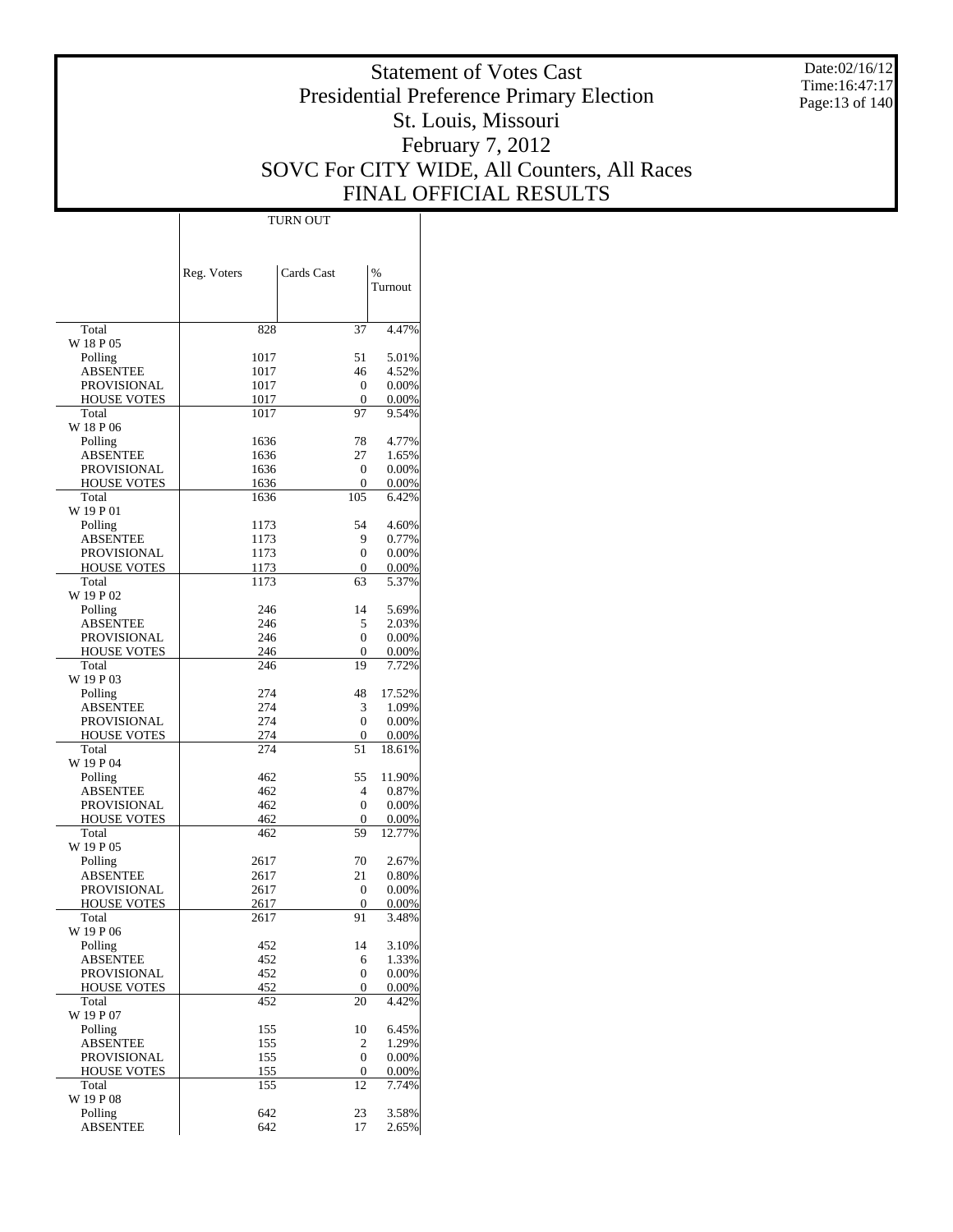Date:02/16/12 Time:16:47:17 Page:14 of 140

# Statement of Votes Cast Presidential Preference Primary Election St. Louis, Missouri February 7, 2012 SOVC For CITY WIDE, All Counters, All Races FINAL OFFICIAL RESULTS

 $\overline{\phantom{a}}$ 

|                                   | Reg. Voters  | Cards Cast         | $\frac{0}{0}$  |
|-----------------------------------|--------------|--------------------|----------------|
|                                   |              |                    | Turnout        |
|                                   |              |                    |                |
| <b>PROVISIONAL</b>                | 642          | 0                  | 0.00%          |
| <b>HOUSE VOTES</b>                | 642          | 0                  | 0.00%          |
| Total                             | 642          | 40                 | 6.23%          |
| W 19 P 09<br>Polling              | 359          | 29                 | 8.08%          |
| <b>ABSENTEE</b>                   | 359          | $\overline{4}$     | 1.11%          |
| PROVISIONAL                       | 359          | 0                  | 0.00%          |
| <b>HOUSE VOTES</b>                | 359          | 0                  | 0.00%          |
| Total                             | 359          | 33                 | 9.19%          |
| W 19 P 10                         | 162          | 4                  | 2.47%          |
| Polling<br>ABSENTEE               | 162          | 0                  | 0.00%          |
| PROVISIONAL                       | 162          | 0                  | 0.00%          |
| <b>HOUSE VOTES</b>                | 162          | 0                  | 0.00%          |
| Total                             | 162          | 4                  | 2.47%          |
| W 20 P 01                         |              |                    |                |
| Polling                           | 1323         | 49                 | 3.70%          |
| ABSENTEE<br><b>PROVISIONAL</b>    | 1323<br>1323 | 7<br>0             | 0.53%<br>0.00% |
| <b>HOUSE VOTES</b>                | 1323         | 0                  | 0.00%          |
| Total                             | 1323         | 56                 | 4.23%          |
| W 20 P 02                         |              |                    |                |
| Polling                           | 1346         | 42                 | 3.12%          |
| ABSENTEE                          | 1346         | 5                  | 0.37%          |
| PROVISIONAL                       | 1346         | 1                  | 0.07%          |
| <b>HOUSE VOTES</b><br>Total       | 1346<br>1346 | $\mathbf{0}$<br>48 | 0.00%<br>3.57% |
| W 20 P 03                         |              |                    |                |
| Polling                           | 1572         | 56                 | 3.56%          |
| ABSENTEE                          | 1572         | 14                 | 0.89%          |
| PROVISIONAL                       | 1572         | 0                  | 0.00%          |
| <b>HOUSE VOTES</b>                | 1572         | 0                  | 0.00%          |
| Total<br>W 20 P 04                | 1572         | 70                 | 4.45%          |
| Polling                           | 1015         | 46                 | 4.53%          |
| ABSENTEE                          | 1015         | 4                  | 0.39%          |
| PROVISIONAL                       | 1015         | 0                  | 0.00%          |
| <b>HOUSE VOTES</b>                | 1015         | 0                  | 0.00%          |
| Total                             | 1015         | 50                 | 4.93%          |
| W 20 P 05<br>Polling              | 842          | 20                 | 2.38%          |
| ABSENTEE                          | 842          | 7                  | 0.83%          |
| PROVISIONAL                       | 842          | 0                  | 0.00%          |
| <b>HOUSE VOTES</b>                | 842          | $\Omega$           | 0.00%          |
| Total                             | 842          | 27                 | 3.21%          |
| W 21 P 01                         |              |                    |                |
| Polling                           | 1101         | 46                 | 4.18%          |
| <b>ABSENTEE</b><br>PROVISIONAL    | 1101<br>1101 | 18<br>0            | 1.63%<br>0.00% |
| <b>HOUSE VOTES</b>                | 1101         | 0                  | 0.00%          |
| Total                             | 1101         | 64                 | 5.81%          |
| W 21 P 02                         |              |                    |                |
| Polling                           | 1006         | 56                 | 5.57%          |
| <b>ABSENTEE</b>                   | 1006         | 15                 | 1.49%          |
| PROVISIONAL<br><b>HOUSE VOTES</b> | 1006<br>1006 | 0<br>0             | 0.00%<br>0.00% |
| Total                             | 1006         | 71                 | 7.06%          |
| W 21 P 03                         |              |                    |                |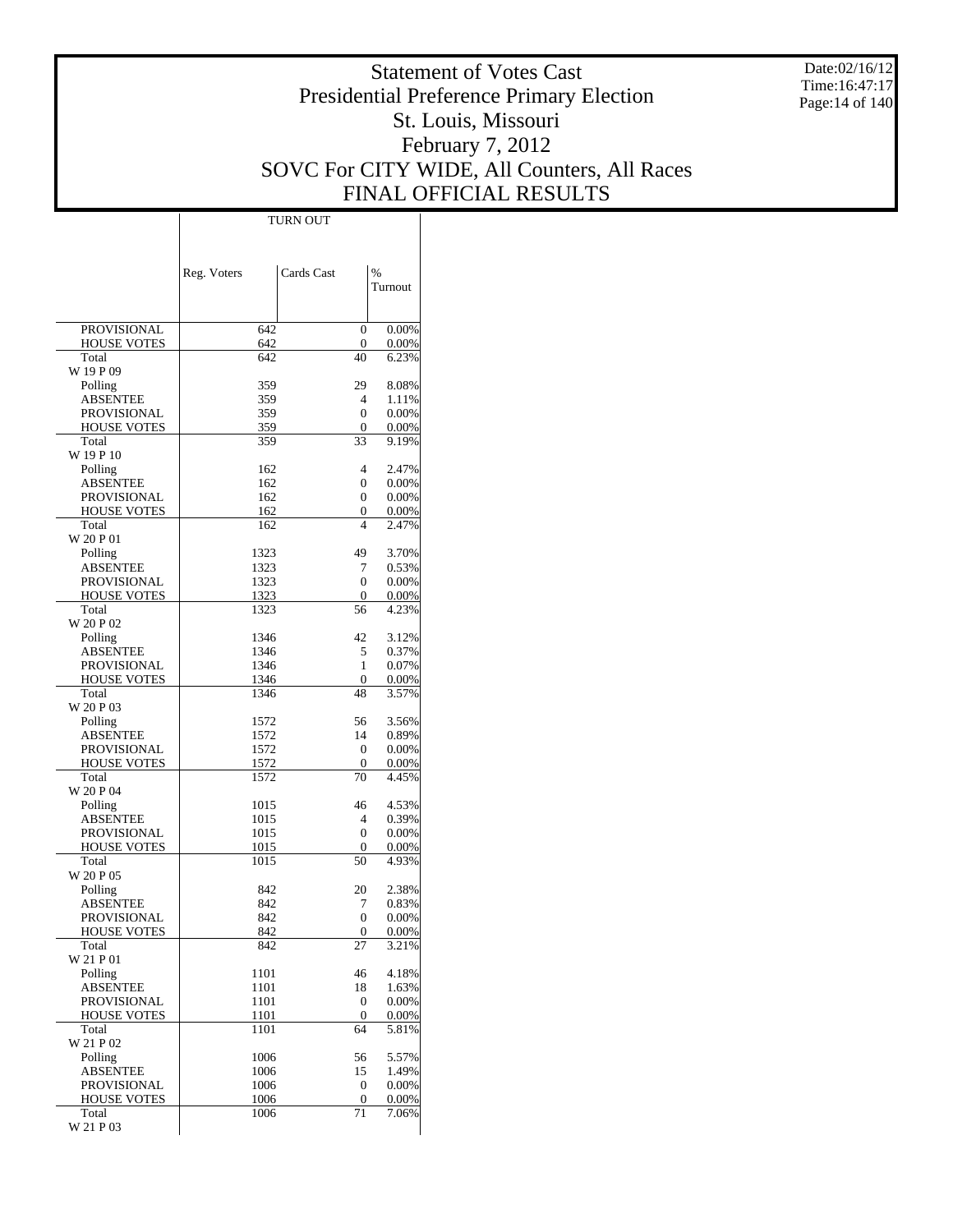Date:02/16/12 Time:16:47:17 Page:15 of 140

# Statement of Votes Cast Presidential Preference Primary Election St. Louis, Missouri February 7, 2012 SOVC For CITY WIDE, All Counters, All Races FINAL OFFICIAL RESULTS

|                                          | TURN OUT    |                   |                |  |
|------------------------------------------|-------------|-------------------|----------------|--|
|                                          |             |                   |                |  |
|                                          |             |                   |                |  |
|                                          |             |                   |                |  |
|                                          | Reg. Voters | Cards Cast        | %              |  |
|                                          |             |                   | Turnout        |  |
|                                          |             |                   |                |  |
| Polling                                  | 1018        | 57                | 5.60%          |  |
| <b>ABSENTEE</b>                          | 1018        | 7                 | 0.69%          |  |
| <b>PROVISIONAL</b>                       | 1018        | $\mathbf{0}$      | 0.00%          |  |
| <b>HOUSE VOTES</b>                       | 1018        | $\mathbf{0}$      | 0.00%          |  |
| Total                                    | 1018        | 64                | 6.29%          |  |
| W 21 P 04                                |             |                   |                |  |
| Polling                                  | 2105        | 96                | 4.56%          |  |
| <b>ABSENTEE</b>                          | 2105        | 28                | 1.33%          |  |
| <b>PROVISIONAL</b>                       | 2105        | $\mathbf{0}$      | 0.00%          |  |
| <b>HOUSE VOTES</b>                       | 2105        | $\mathbf{0}$      | 0.00%          |  |
| Total                                    | 2105        | 124               | 5.89%          |  |
| W 21 P 05<br>Polling                     | 853         | 42                | 4.92%          |  |
| <b>ABSENTEE</b>                          | 853         | 9                 | 1.06%          |  |
| <b>PROVISIONAL</b>                       | 853         | $\mathbf{0}$      | 0.00%          |  |
| <b>HOUSE VOTES</b>                       | 853         | $\mathbf{0}$      | 0.00%          |  |
| Total                                    | 853         | 51                | 5.98%          |  |
| W 21 P 06                                |             |                   |                |  |
| Polling                                  | 1011        | 58                | 5.74%          |  |
| <b>ABSENTEE</b>                          | 1011        | 11                | 1.09%          |  |
| <b>PROVISIONAL</b>                       | 1011        | $\mathbf{0}$      | 0.00%          |  |
| <b>HOUSE VOTES</b>                       | 1011        | $\mathbf{0}$      | 0.00%          |  |
| Total                                    | 1011        | 69                | 6.82%          |  |
| W 21 P 07                                |             |                   |                |  |
| Polling                                  | 963         | 77                | 8.00%          |  |
| <b>ABSENTEE</b>                          | 963         | 16                | 1.66%          |  |
| <b>PROVISIONAL</b><br><b>HOUSE VOTES</b> | 963<br>963  | 1<br>$\mathbf{0}$ | 0.10%          |  |
| Total                                    | 963         | 94                | 0.00%<br>9.76% |  |
| W 22 P 01                                |             |                   |                |  |
| Polling                                  | 1062        | 27                | 2.54%          |  |
| <b>ABSENTEE</b>                          | 1062        | 6                 | 0.56%          |  |
| <b>PROVISIONAL</b>                       | 1062        | $\mathbf{0}$      | 0.00%          |  |
| <b>HOUSE VOTES</b>                       | 1062        | $\mathbf{0}$      | 0.00%          |  |
| Total                                    | 1062        | 33                | 3.11%          |  |
| W 22 P 02                                |             |                   |                |  |
| Polling                                  | 1094        | 40                | 3.66%          |  |
| <b>ABSENTEE</b>                          | 1094        | 15                | 1.37%          |  |
| <b>PROVISIONAL</b>                       | 1094        | $\mathbf{0}$      | 0.00%          |  |
| <b>HOUSE VOTES</b>                       | 1094        | $\mathbf{0}$      | 0.00%          |  |
| Total<br>W 22 P 03                       | 1094        | 55                | 5.03%          |  |
| Polling                                  | 946         | 55                | 5.81%          |  |
| <b>ABSENTEE</b>                          | 946         | 12                | 1.27%          |  |
| <b>PROVISIONAL</b>                       | 946         | $\boldsymbol{0}$  | 0.00%          |  |
| <b>HOUSE VOTES</b>                       | 946         | $\boldsymbol{0}$  | 0.00%          |  |
| Total                                    | 946         | 67                | 7.08%          |  |
| W 22 P 04                                |             |                   |                |  |
| Polling                                  | 994         | 43                | 4.33%          |  |
| <b>ABSENTEE</b>                          | 994         | 29                | 2.92%          |  |
| <b>PROVISIONAL</b>                       | 994         | $\boldsymbol{0}$  | 0.00%          |  |
| <b>HOUSE VOTES</b>                       | 994         | $\boldsymbol{0}$  | 0.00%          |  |
| Total                                    | 994         | 72                | 7.24%          |  |
| W 22 P 05                                |             |                   |                |  |
| Polling<br><b>ABSENTEE</b>               | 855<br>855  | 41<br>9           | 4.80%<br>1.05% |  |
| <b>PROVISIONAL</b>                       | 855         | 0                 | 0.00%          |  |
| <b>HOUSE VOTES</b>                       | 855         | 0                 | 0.00%          |  |
|                                          |             |                   |                |  |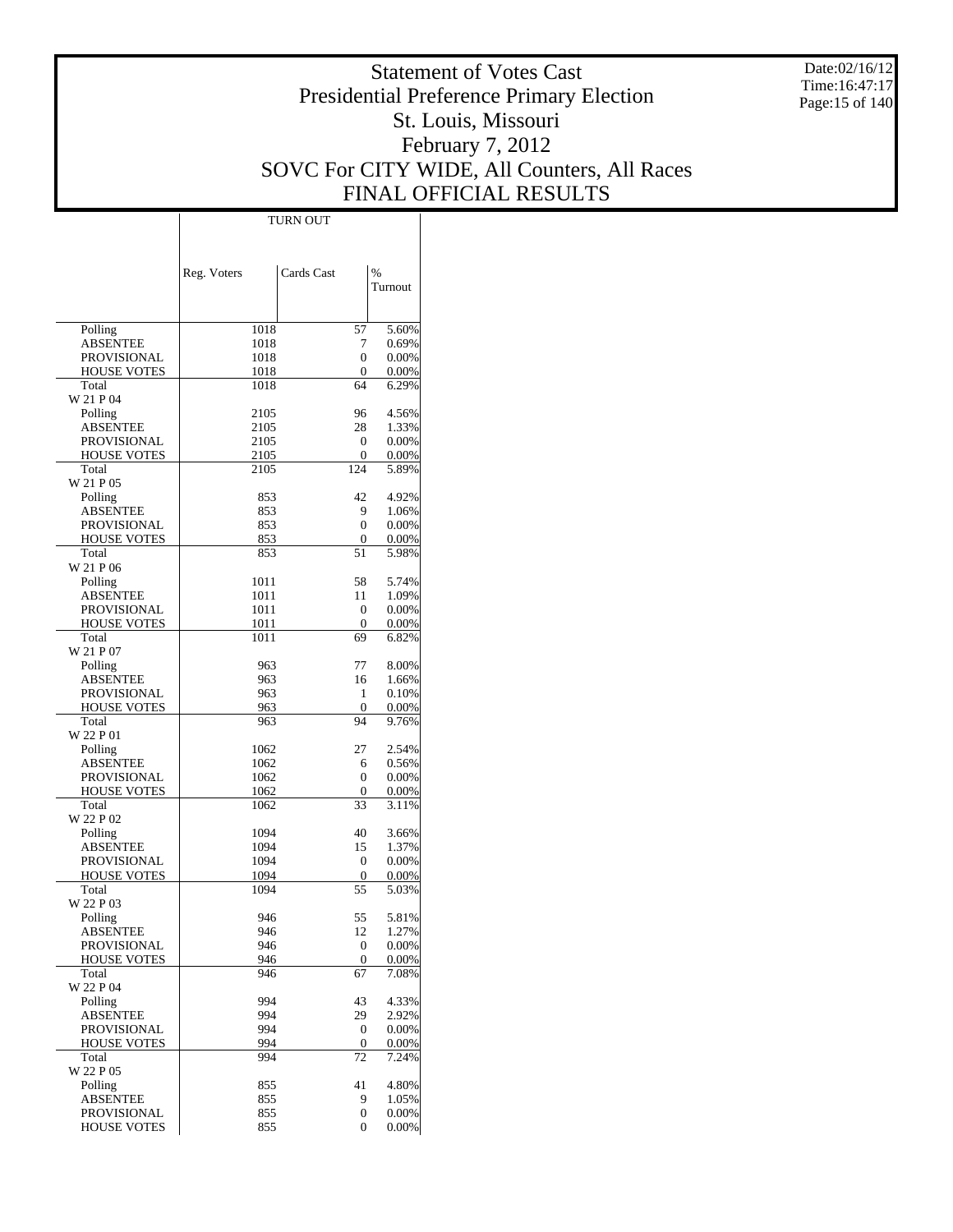Date:02/16/12 Time:16:47:17 Page:16 of 140

# Statement of Votes Cast Presidential Preference Primary Election St. Louis, Missouri February 7, 2012 SOVC For CITY WIDE, All Counters, All Races FINAL OFFICIAL RESULTS

 $\mathbf{I}$ 

|                             | Reg. Voters  | Cards Cast   | %              |
|-----------------------------|--------------|--------------|----------------|
|                             |              |              | Turnout        |
|                             |              |              |                |
| Total                       | 855          | 50           | 5.85%          |
| W 22 P 06                   |              |              |                |
| Polling<br>ABSENTEE         | 1247<br>1247 | 81<br>12     | 6.50%<br>0.96% |
| <b>PROVISIONAL</b>          | 1247         | 0            | 0.00%          |
| <b>HOUSE VOTES</b>          | 1247         | $\mathbf{0}$ | 0.00%          |
| Total                       | 1247         | 93           | 7.46%          |
| W 22 P 07                   |              |              |                |
| Polling                     | 911          | 34           | 3.73%          |
| ABSENTEE                    | 911          | 5            | 0.55%          |
| PROVISIONAL                 | 911          | 0            | 0.00%          |
| <b>HOUSE VOTES</b>          | 911          | 0            | 0.00%          |
| Total<br>W 23 P 01          | 911          | 39           | 4.28%          |
| Polling                     | 983          | 61           | 6.21%          |
| <b>ABSENTEE</b>             | 983          | 4            | 0.41%          |
| <b>PROVISIONAL</b>          | 983          | 0            | 0.00%          |
| <b>HOUSE VOTES</b>          | 983          | 0            | 0.00%          |
| Total                       | 983          | 65           | 6.61%          |
| W 23 P 02                   |              |              |                |
| Polling                     | 1204         | 72           | 5.98%          |
| ABSENTEE                    | 1204         | 12           | 1.00%          |
| <b>PROVISIONAL</b>          | 1204         | 0            | 0.00%          |
| <b>HOUSE VOTES</b><br>Total | 1204<br>1204 | 0<br>84      | 0.00%<br>6.98% |
| W 23 P 03                   |              |              |                |
| Polling                     | 968          | 51           | 5.27%          |
| ABSENTEE                    | 968          | 10           | 1.03%          |
| <b>PROVISIONAL</b>          | 968          | 0            | 0.00%          |
| <b>HOUSE VOTES</b>          | 968          | 0            | 0.00%          |
| Total                       | 968          | 61           | 6.30%          |
| W 23 P 04                   | 930          | 58           | 6.24%          |
| Polling<br>ABSENTEE         | 930          | 6            | 0.65%          |
| PROVISIONAL                 | 930          | 0            | $0.00\%$       |
| <b>HOUSE VOTES</b>          | 930          | 0            | 0.00%          |
| Total                       | 930          | 64           | 6.88%          |
| W 23 P 05                   |              |              |                |
| Polling                     | 1058         | 49           | 4.63%          |
| ABSENTEE                    | 1058         | 12           | 1.13%          |
| <b>PROVISIONAL</b>          | 1058         | 0            | 0.00%          |
| <b>HOUSE VOTES</b><br>Total | 1058<br>1058 | 0<br>61      | 0.00%<br>5.77% |
| W 23 P 06                   |              |              |                |
| Polling                     | 945          | 70           | 7.41%          |
| <b>ABSENTEE</b>             | 945          | 8            | 0.85%          |
| <b>PROVISIONAL</b>          | 945          | 0            | 0.00%          |
| <b>HOUSE VOTES</b>          | 945          | 0            | 0.00%          |
| Total                       | 945          | 78           | 8.25%          |
| W 23 P 07                   |              |              |                |
| Polling<br>ABSENTEE         | 1060<br>1060 | 77<br>13     | 7.26%<br>1.23% |
| PROVISIONAL                 | 1060         | 0            | 0.00%          |
| <b>HOUSE VOTES</b>          | 1060         | 0            | 0.00%          |
| Total                       | 1060         | 90           | 8.49%          |
| W 23 P 08                   |              |              |                |
| Polling                     | 1118         | 73           | 6.53%          |
| <b>ABSENTEE</b>             | 1118         | 13           | 1.16%          |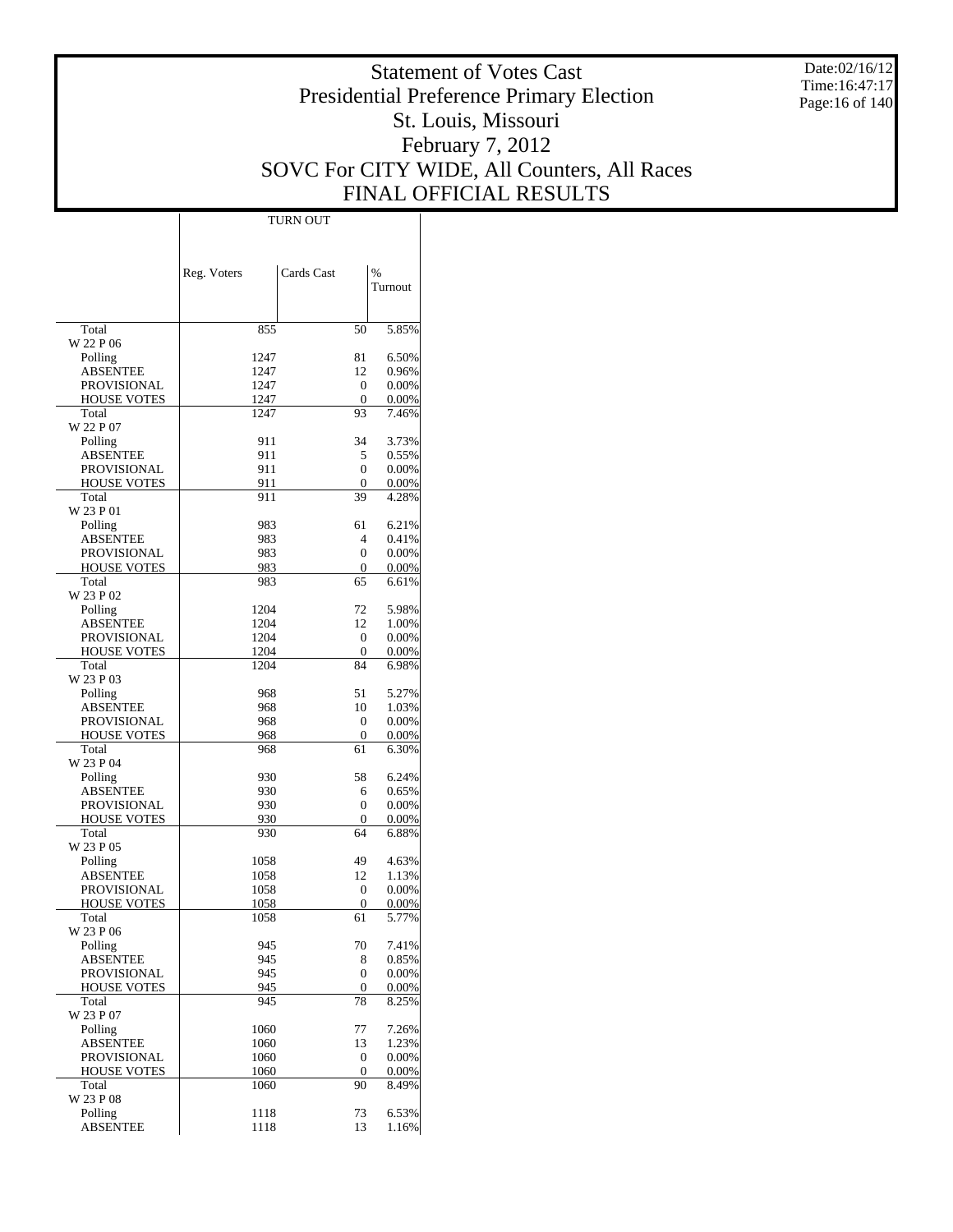Date:02/16/12 Time:16:47:17 Page:17 of 140

# Statement of Votes Cast Presidential Preference Primary Election St. Louis, Missouri February 7, 2012 SOVC For CITY WIDE, All Counters, All Races FINAL OFFICIAL RESULTS

|                                          | Reg. Voters  | Cards Cast        | %              |
|------------------------------------------|--------------|-------------------|----------------|
|                                          |              |                   | Turnout        |
|                                          |              |                   |                |
| <b>PROVISIONAL</b>                       | 1118         | $\mathbf{0}$      | 0.00%          |
| <b>HOUSE VOTES</b>                       | 1118         | 0                 | 0.00%          |
| Total                                    | 1118         | 86                | 7.69%          |
| W 24 P 01                                |              |                   |                |
| Polling                                  | 1018         | 71                | 6.97%          |
| <b>ABSENTEE</b><br><b>PROVISIONAL</b>    | 1018<br>1018 | 8<br>0            | 0.79%<br>0.00% |
| <b>HOUSE VOTES</b>                       | 1018         | $\mathbf{0}$      | 0.00%          |
| Total                                    | 1018         | 79                | 7.76%          |
| W 24 P 02                                |              |                   |                |
| Polling                                  | 795          | 41                | 5.16%          |
| <b>ABSENTEE</b>                          | 795          | 8                 | 1.01%          |
| <b>PROVISIONAL</b>                       | 795          | 0                 | 0.00%          |
| <b>HOUSE VOTES</b>                       | 795          | $\mathbf{0}$      | 0.00%          |
| Total<br>W 24 P 03                       | 795          | 49                | 6.16%          |
| Polling                                  | 876          | 40                | 4.57%          |
| ABSENTEE                                 | 876          | 14                | 1.60%          |
| <b>PROVISIONAL</b>                       | 876          | $\mathbf{0}$      | 0.00%          |
| <b>HOUSE VOTES</b>                       | 876          | 0                 | 0.00%          |
| Total                                    | 876          | 54                | 6.16%          |
| W 24 P 04                                |              |                   |                |
| Polling                                  | 1109         | 79                | 7.12%          |
| <b>ABSENTEE</b>                          | 1109         | 7                 | 0.63%          |
| <b>PROVISIONAL</b><br><b>HOUSE VOTES</b> | 1109         | 0<br>0            | 0.00%          |
| Total                                    | 1109<br>1109 | 86                | 0.00%<br>7.75% |
| W 24 P 05                                |              |                   |                |
| Polling                                  | 1114         | 48                | 4.31%          |
| <b>ABSENTEE</b>                          | 1114         | 4                 | 0.36%          |
| PROVISIONAL                              | 1114         | 0                 | 0.00%          |
| <b>HOUSE VOTES</b>                       | 1114         | 0                 | 0.00%          |
| Total                                    | 1114         | 52                | 4.67%          |
| W 24 P 06                                |              |                   |                |
| Polling                                  | 779          | 65                | 8.34%          |
| <b>ABSENTEE</b><br><b>PROVISIONAL</b>    | 779<br>779   | 2<br>0            | 0.26%<br>0.00% |
| <b>HOUSE VOTES</b>                       | 779          | 0                 | 0.00%          |
| Total                                    | 779          | 67                | 8.60%          |
| W 24 P 07                                |              |                   |                |
| Polling                                  | 1095         | 71                | 6.48%          |
| ABSENTEE                                 | 1095         | 4                 | 0.37%          |
| PROVISIONAL                              | 1095         | 0                 | 0.00%          |
| <b>HOUSE VOTES</b>                       | 1095         | 0                 | 0.00%          |
| Total<br>W 24 P 08                       | 1095         | 75                | 6.85%          |
| Polling                                  | 765          | 49                | 6.41%          |
| <b>ABSENTEE</b>                          | 765          | 5                 | 0.65%          |
| PROVISIONAL                              | 765          | $\mathbf{0}$      | 0.00%          |
| <b>HOUSE VOTES</b>                       | 765          | 0                 | 0.00%          |
| Total                                    | 765          | 54                | 7.06%          |
| W 25 P 01                                |              |                   |                |
| Polling                                  | 1442         | 46                | 3.19%          |
| <b>ABSENTEE</b>                          | 1442         | 23                | 1.60%          |
| <b>PROVISIONAL</b>                       | 1442<br>1442 | 0                 | 0.00%          |
| HOUSE VOTES<br>Total                     | 1442         | $\mathbf 0$<br>69 | 0.00%<br>4.79% |
| W 25 P 02                                |              |                   |                |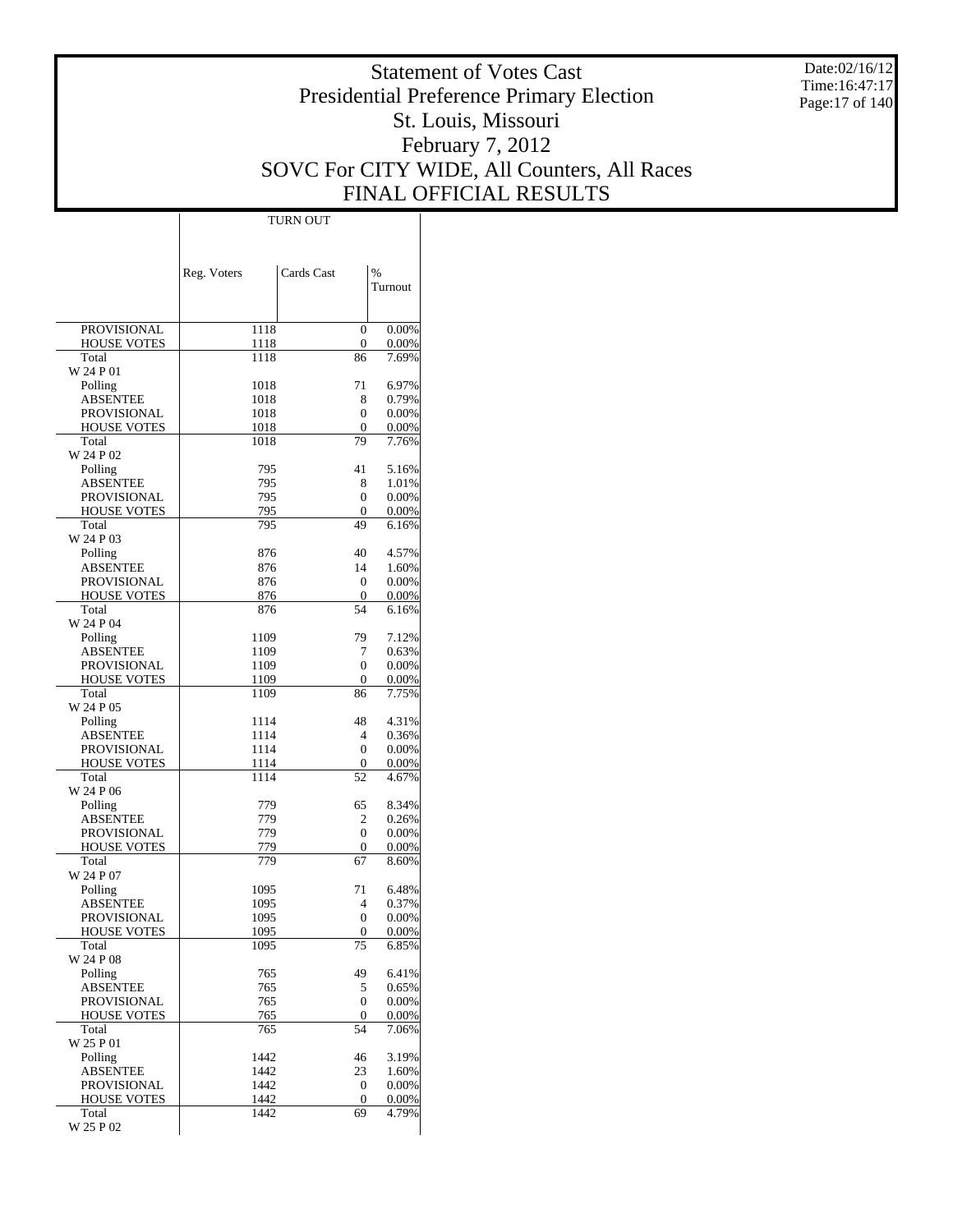Date:02/16/12 Time:16:47:17 Page:18 of 140

# Statement of Votes Cast Presidential Preference Primary Election St. Louis, Missouri February 7, 2012 SOVC For CITY WIDE, All Counters, All Races FINAL OFFICIAL RESULTS

 $\top$ 

|                             | Reg. Voters  | Cards Cast        | %              |
|-----------------------------|--------------|-------------------|----------------|
|                             |              |                   | Turnout        |
|                             |              |                   |                |
| Polling                     | 1439         | 70                | 4.86%          |
| <b>ABSENTEE</b>             | 1439         | 12                | 0.83%          |
| <b>PROVISIONAL</b>          | 1439         | $\mathbf{0}$<br>0 | 0.00%          |
| <b>HOUSE VOTES</b><br>Total | 1439<br>1439 | 82                | 0.00%<br>5.70% |
| W 25 P 03                   |              |                   |                |
| Polling                     | 1482         | 65                | 4.39%          |
| ABSENTEE                    | 1482         | 5                 | 0.34%          |
| <b>PROVISIONAL</b>          | 1482         | 0                 | 0.00%          |
| <b>HOUSE VOTES</b><br>Total | 1482<br>1482 | 0<br>70           | 0.00%<br>4.72% |
| W 25 P 04                   |              |                   |                |
| Polling                     | 1534         | 78                | 5.08%          |
| ABSENTEE                    | 1534         | 5                 | 0.33%          |
| <b>PROVISIONAL</b>          | 1534         | 0                 | 0.00%          |
| <b>HOUSE VOTES</b>          | 1534         | $\mathbf{0}$      | 0.00%          |
| Total<br>W 26 P 01          | 1534         | 83                | 5.41%          |
| Polling                     | 692          | 38                | 5.49%          |
| ABSENTEE                    | 692          | 4                 | 0.58%          |
| <b>PROVISIONAL</b>          | 692          | $\mathbf{0}$      | 0.00%          |
| <b>HOUSE VOTES</b>          | 692          | 0                 | 0.00%          |
| Total                       | 692          | 42                | 6.07%          |
| W 26 P 02                   |              |                   |                |
| Polling                     | 562          | 28                | 4.98%          |
| ABSENTEE<br>PROVISIONAL     | 562<br>562   | 7<br>0            | 1.25%<br>0.00% |
| <b>HOUSE VOTES</b>          | 562          | 0                 | 0.00%          |
| Total                       | 562          | 35                | 6.23%          |
| W 26 P 03                   |              |                   |                |
| Polling                     | 2134         | 114               | 5.34%          |
| ABSENTEE                    | 2134         | 14                | 0.66%          |
| PROVISIONAL                 | 2134         | $\mathbf{0}$<br>0 | 0.00%          |
| <b>HOUSE VOTES</b><br>Total | 2134<br>2134 | 128               | 0.00%<br>6.00% |
| W 26 P 04                   |              |                   |                |
| Polling                     | 1202         | 48                | 3.99%          |
| ABSENTEE                    | 1202         | 9                 | 0.75%          |
| <b>PROVISIONAL</b>          | 1202         | $\mathbf{0}$      | 0.00%          |
| <b>HOUSE VOTES</b>          | 1202         | 0                 | 0.00%          |
| Total                       | 1202         | 57                | 4.74%          |
| W 26 P 05<br>Polling        | 1103         | 59                | 5.35%          |
| ABSENTEE                    | 1103         | У                 | 0.82%          |
| PROVISIONAL                 | 1103         | $\boldsymbol{0}$  | 0.00%          |
| <b>HOUSE VOTES</b>          | 1103         | $\boldsymbol{0}$  | 0.00%          |
| Total                       | 1103         | 68                | 6.17%          |
| W 26 P 06                   |              |                   |                |
| Polling<br><b>ABSENTEE</b>  | 1395<br>1395 | 82<br>29          | 5.88%          |
| PROVISIONAL                 | 1395         | $\boldsymbol{0}$  | 2.08%<br>0.00% |
| <b>HOUSE VOTES</b>          | 1395         | $\mathbf{0}$      | 0.00%          |
| Total                       | 1395         | 111               | 7.96%          |
| W 27 P 01                   |              |                   |                |
| Polling                     | 1230         | 43                | 3.50%          |
| <b>ABSENTEE</b>             | 1230         | 11                | 0.89%          |
| PROVISIONAL                 | 1230         | 0                 | 0.00%          |
| <b>HOUSE VOTES</b>          | 1230         | 0                 | 0.00%          |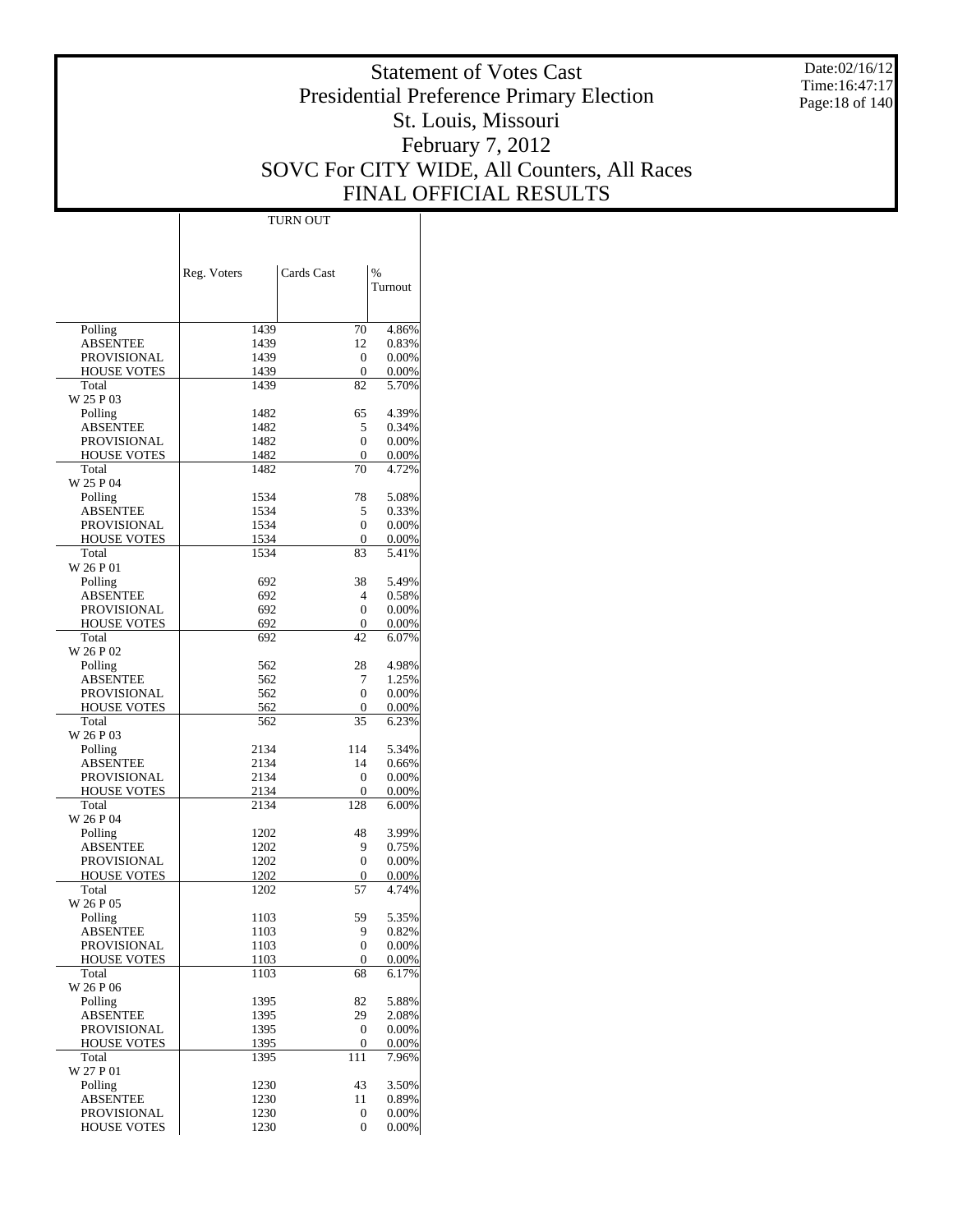Date:02/16/12 Time:16:47:17 Page:19 of 140

# Statement of Votes Cast Presidential Preference Primary Election St. Louis, Missouri February 7, 2012 SOVC For CITY WIDE, All Counters, All Races FINAL OFFICIAL RESULTS

 $\mathbf{I}$ 

|                                | Reg. Voters | Cards Cast        | %              |
|--------------------------------|-------------|-------------------|----------------|
|                                |             |                   | Turnout        |
|                                |             |                   |                |
| Total                          | 1230        | 54                | 4.39%          |
| W 27 P 02                      |             |                   |                |
| Polling                        | 973         | 52                | 5.34%          |
| <b>ABSENTEE</b><br>PROVISIONAL | 973<br>973  | 7<br>0            | 0.72%<br>0.00% |
| <b>HOUSE VOTES</b>             | 973         | 0                 | 0.00%          |
| Total                          | 973         | 59                | 6.06%          |
| W 27 P 03                      |             |                   |                |
| Polling                        | 636         | 42                | 6.60%          |
| <b>ABSENTEE</b>                | 636         | 5                 | 0.79%          |
| PROVISIONAL                    | 636         | 0                 | 0.00%          |
| <b>HOUSE VOTES</b>             | 636         | $\mathbf{0}$      | 0.00%          |
| Total                          | 636         | 47                | 7.39%          |
| W 27 P 04                      |             |                   |                |
| Polling                        | 1652        | 55                | 3.33%          |
| ABSENTEE                       | 1652        | 4                 | 0.24%          |
| PROVISIONAL                    | 1652        | 0                 | 0.00%          |
| <b>HOUSE VOTES</b>             | 1652        | 0                 | 0.00%          |
| Total                          | 1652        | 59                | 3.57%          |
| W 27 P 05                      |             |                   |                |
| Polling                        | 963         | 40                | 4.15%          |
| <b>ABSENTEE</b>                | 963         | 7                 | 0.73%          |
| PROVISIONAL                    | 963         | 0<br>$\mathbf{0}$ | 0.00%          |
| <b>HOUSE VOTES</b><br>Total    | 963<br>963  | 47                | 0.00%<br>4.88% |
| W 27 P 06                      |             |                   |                |
| Polling                        | 1283        | 40                | 3.12%          |
| ABSENTEE                       | 1283        | 11                | 0.86%          |
| PROVISIONAL                    | 1283        | $\mathbf{0}$      | 0.00%          |
| <b>HOUSE VOTES</b>             | 1283        | $\mathbf{0}$      | 0.00%          |
| Total                          | 1283        | 51                | 3.98%          |
| W 27 P 07                      |             |                   |                |
| Polling                        | 1166        | 90                | 7.72%          |
| <b>ABSENTEE</b>                | 1166        | 15                | 1.29%          |
| PROVISIONAL                    | 1166        | 0                 | 0.00%          |
| <b>HOUSE VOTES</b>             | 1166        | 0                 | 0.00%          |
| Total                          | 1166        | 105               | 9.01%          |
| W 27 P 08                      |             |                   |                |
| Polling                        | 734         | 46                | 6.27%          |
| ABSENTEE<br>PROVISIONAL        | 734<br>734  | 9<br>0            | 1.23%<br>0.00% |
| <b>HOUSE VOTES</b>             | 734         | 0                 | 0.00%          |
| Total                          | 734         | 55                | 7.49%          |
| W 28 P 01                      |             |                   |                |
| Polling                        | 889         | 58                | 6.52%          |
| <b>ABSENTEE</b>                | 889         | 4                 | 0.45%          |
| PROVISIONAL                    | 889         | 0                 | 0.00%          |
| <b>HOUSE VOTES</b>             | 889         | $\mathbf{0}$      | 0.00%          |
| Total                          | 889         | 62                | 6.97%          |
| W 28 P 02                      |             |                   |                |
| Polling                        | 333         | 19                | 5.71%          |
| <b>ABSENTEE</b>                | 333         | 1                 | 0.30%          |
| PROVISIONAL                    | 333         | 0                 | 0.00%          |
| <b>HOUSE VOTES</b>             | 333         | 0                 | 0.00%          |
| Total                          | 333         | 20                | 6.01%          |
| W 28 P 04                      |             |                   | 8.84%          |
| Polling<br><b>ABSENTEE</b>     | 724         | 64<br>3           |                |
|                                | 724         |                   | 0.41%          |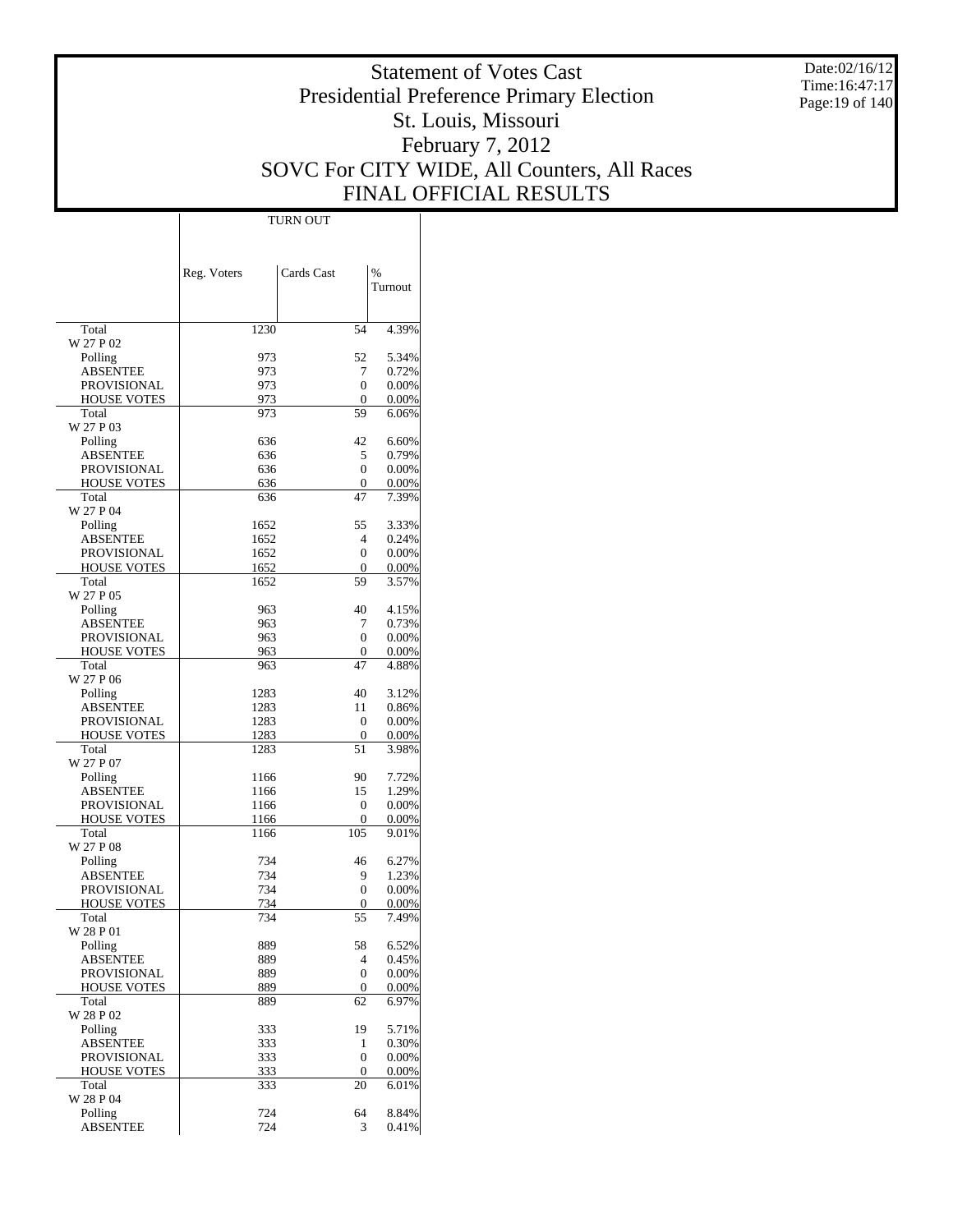Date:02/16/12 Time:16:47:18 Page:20 of 140

# Statement of Votes Cast Presidential Preference Primary Election St. Louis, Missouri February 7, 2012 SOVC For CITY WIDE, All Counters, All Races FINAL OFFICIAL RESULTS

|                    | Reg. Voters | Cards Cast     | $\%$     |
|--------------------|-------------|----------------|----------|
|                    |             |                | Turnout  |
|                    |             |                |          |
| <b>PROVISIONAL</b> | 724         | $\theta$       | 0.00%    |
| <b>HOUSE VOTES</b> | 724         | $\overline{0}$ | 0.00%    |
| Total              | 724         | 67             | 9.25%    |
| W 28 P 05          |             |                |          |
| Polling            | 969         | 52             | 5.37%    |
| <b>ABSENTEE</b>    | 969         | 7              | 0.72%    |
| <b>PROVISIONAL</b> | 969         | $\mathbf{0}$   | 0.00%    |
| <b>HOUSE VOTES</b> | 969         | $\mathbf{0}$   | 0.00%    |
| Total              | 969         | 59             | 6.09%    |
| W 28 P 06          |             |                |          |
| Polling            | 806         | 46             | 5.71%    |
| <b>ABSENTEE</b>    | 806         | $\overline{4}$ | 0.50%    |
| <b>PROVISIONAL</b> | 806         | $\mathbf{0}$   | 0.00%    |
| <b>HOUSE VOTES</b> | 806         | $\Omega$       | 0.00%    |
| Total<br>W 28 P 07 | 806         | 50             | 6.20%    |
| Polling            | 655         | 36             | 5.50%    |
| <b>ABSENTEE</b>    | 655         | $\mathbf{0}$   | 0.00%    |
| <b>PROVISIONAL</b> | 655         | $\theta$       | 0.00%    |
| <b>HOUSE VOTES</b> | 655         | 0              | 0.00%    |
| Total              | 655         | 36             | 5.50%    |
| W 28 P 08          |             |                |          |
| Polling            | 1145        | 51             | 4.45%    |
| <b>ABSENTEE</b>    | 1145        | 9              | 0.79%    |
| <b>PROVISIONAL</b> | 1145        | $\theta$       | 0.00%    |
| <b>HOUSE VOTES</b> | 1145        | $\Omega$       | $0.00\%$ |
| Total              | 1145        | 60             | 5.24%    |
| W 28 P 09          |             |                |          |
| Polling            | 696         | 38             | 5.46%    |
| <b>ABSENTEE</b>    | 696         | 4              | 0.57%    |
| <b>PROVISIONAL</b> | 696         | $\theta$       | 0.00%    |
| <b>HOUSE VOTES</b> | 696         | $\mathbf{0}$   | 0.00%    |
| Total              | 696         | 42             | 6.03%    |
| W 28 P 10          |             |                |          |
| Polling            | 1069        | 81             | 7.58%    |
| <b>ABSENTEE</b>    | 1069        | $\overline{4}$ | 0.37%    |
| <b>PROVISIONAL</b> | 1069        | $\overline{0}$ | 0.00%    |
| <b>HOUSE VOTES</b> | 1069        | $\mathbf{0}$   | 0.00%    |
| Total              | 1069        | 85             | 7.95%    |
| Total              |             |                |          |
| Polling            | 197526      | 10352          | 5.24%    |
| <b>ABSENTEE</b>    | 197526      | 1913           | 0.97%    |
| <b>PROVISIONAL</b> | 197526      | 5              | 0.00%    |
| <b>HOUSE VOTES</b> | 197526      | 0              | $0.00\%$ |
| Total              | 197526      | 12270          | 6.21%    |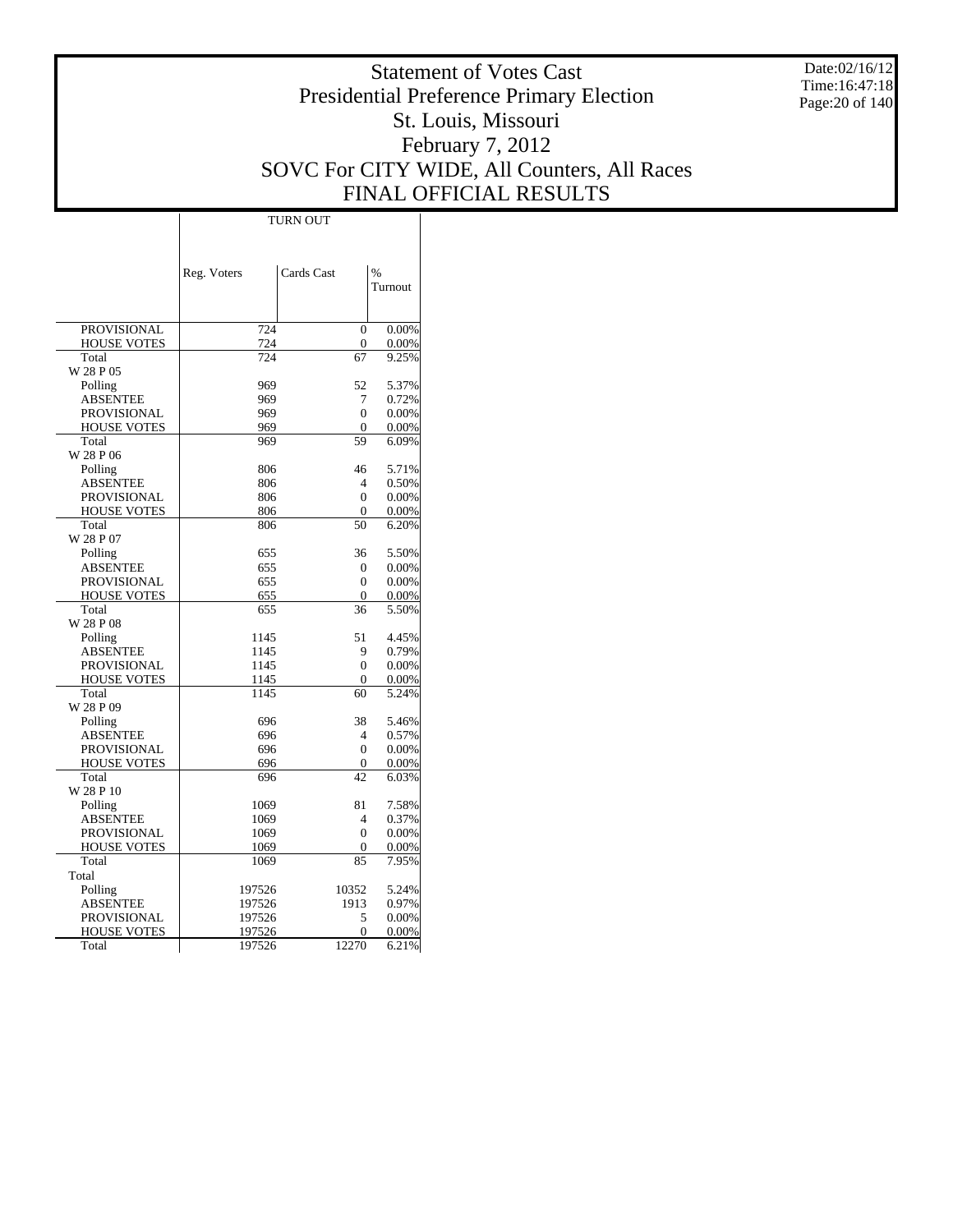Date:02/16/12 Time:16:47:18 Page:21 of 140

## Statement of Votes Cast Presidential Preference Primary Election St. Louis, Missouri February 7, 2012 SOVC For CITY WIDE, All Counters, All Races FINAL OFFICIAL RESULTS

US PRESIDENT - DEM

CITY WIDE W 01 P 01 Polling ABSENTEE PROVISIONAL HOUSE VOTES Total W 01 P 02 Polling ABSENTEE PROVISIONAL HOUSE VOTES Total W 01 P 03 Polling ABSENTEE PROVISIONAL HOUSE VOTES Total W 01 P 04 Polling ABSENTEE PROVISIONAL HOUSE VOTES Total W 01 P 05 Polling ABSENTEE PROVISIONAL HOUSE VOTES Total W 01 P 06 Polling ABSENTEE PROVISIONAL HOUSE VOTES Total W 02 P 01 Polling ABSENTEE PROVISIONAL HOUSE VOTES Total W 02 P 02 Polling ABSENTEE PROVISIONAL HOUSE VOTES Total W 02 P 03 Polling ABSENTEE PROVISIONAL HOUSE VOTES Total W 02 P 04 Polling ABSENTEE Reg. Voters Times Counted Total Votes | BARACK OBAMA | RANDALL TERRY | DARCY RICHARDSON 979 39 37 36 97.30% 0 0.00% 0 0.00%<br>979 13 13 13 100.00% 0 0.00% 0 0.00% 979 13 13 13 13 100.00% 0 0.00% 0 0.00% 979 0 0 0 - 0 - 0 -979 0 0 0 - 0 - 0 -979 52 50 49 98.00% 0 0.00% 0 0.00% 1530 72 71 70 98.59% 0 0.00% 0 0.00% 1530 10 10 9 90.00% 0 0.00% 0 0.00% 1530 0 0 0 - 0 - 0 -1530 0 0 0 - 0 - 0 -1530 82 81 79 97.53% 0 0.00% 0 0.00% 1451 59 59 59 100.00% 0 0.00% 0 0.00% 1451 28 28 28 100.00% 0 0.00% 0 0.00% 1451 0 0 0 - 0 - 0 -1451 0 0 0 - 0 - 0 - 0 1451 87 87 87 100.00% 0 0.00% 0 0.00% 1011 59 59 59 100.00% 0 0.00% 0 0.00% 1011 8 8 8 100.00% 0 0.00% 0 0.00% 1011 0 0 0 0 - 0 - 0 -1011 0 0 0 0 - 0 - 0 -1011 67 67 67 100.00% 0 0.00% 0 0.00%  $1252$  63 63 62 98.41% 0 0.00% 0 0.00%<br>  $1252$  24 24 24 00.00% 0 0.00% 0 0.00% 1252 24 24 24 100.00% 0 0.00% 0 0.00% 1252 0 0 0 - 0 - 0 - $1252$  0 0 0 0 0 0 0 0 0 1252 87 87 86 98.85% 0 0.00% 0 0.00% 1415 52 52 52 100.00% 0 0.00% 0 0.00%  $\begin{array}{ccccccccccc} 1415 &&&& 17 &&&& 17 & 100.00\% && 0 & 0.00\% && 0 & 0.00\% \\ 1415 && 0 && 0 && 0 && - && 0 & & - && 0 & & - && 0 & & - \end{array}$ 1415 0 0 0 - 0 - 0 -1415 0 0 0 - 0 - 0 - 0 1415 69 69 69 100.00% 0 0.00% 0 0.00% 368 7 7 7 100.00% 0 0.00% 0 0.00% 368 2 2 2 100.00% 0 0.00% 0 0.00% 368 0 0 0 - 0 - 0 - $368$  0 0 0 - 0 - 0 -368 9 9 9 100.00% 0 0.00% 0 0.00% 1377 49 49 48 97.96% 1 2.04% 0 0.00%  $\begin{array}{ccccccccccc} 1377 &&& 5 &&& 5 && 5 && 100.00\% && 0 && 0.00\% && 0 && 0.00\% \end{array}$ 1377 0 0 0 0 - 0 - 0 -1377 0 0 0 0 - 0 - 0 -1377 54 54 53 98.15% 1 1.85% 0 0.00%  $\begin{array}{ccccccccccc} 1743 &&&& 71 &&&& 71 && 71 & 100.00\% && 0 && 0.00\% && && 0 && 0.00\% \\ 1743 && && 11 && && 11 && && 10 && 90.91\% && && 0 && 0.00\% && && 0 && 0.00\% \end{array}$ 1743 11 11 10 90.91% 1743 0 0 0 1743 0 0 0 - 0 - 0 -1743 0 0 0 0 - 0 - 0 -1743 82 82 81 98.78% 0 0.00% 0 0.00%  $\begin{array}{ccccccccccc} 1717 & & & 97 & & & 97 & & 100.00\% & & & 0 & 0.00\% & & & 0 & 0.00\% \\ 1717 & & & 36 & & & 36 & & & 36 & 100.00\% & & & 0 & 0.00\% & & & & 0 & 0.00\% \end{array}$ 1717 36 36 36 100.00% 0 0.00% 0 0.00%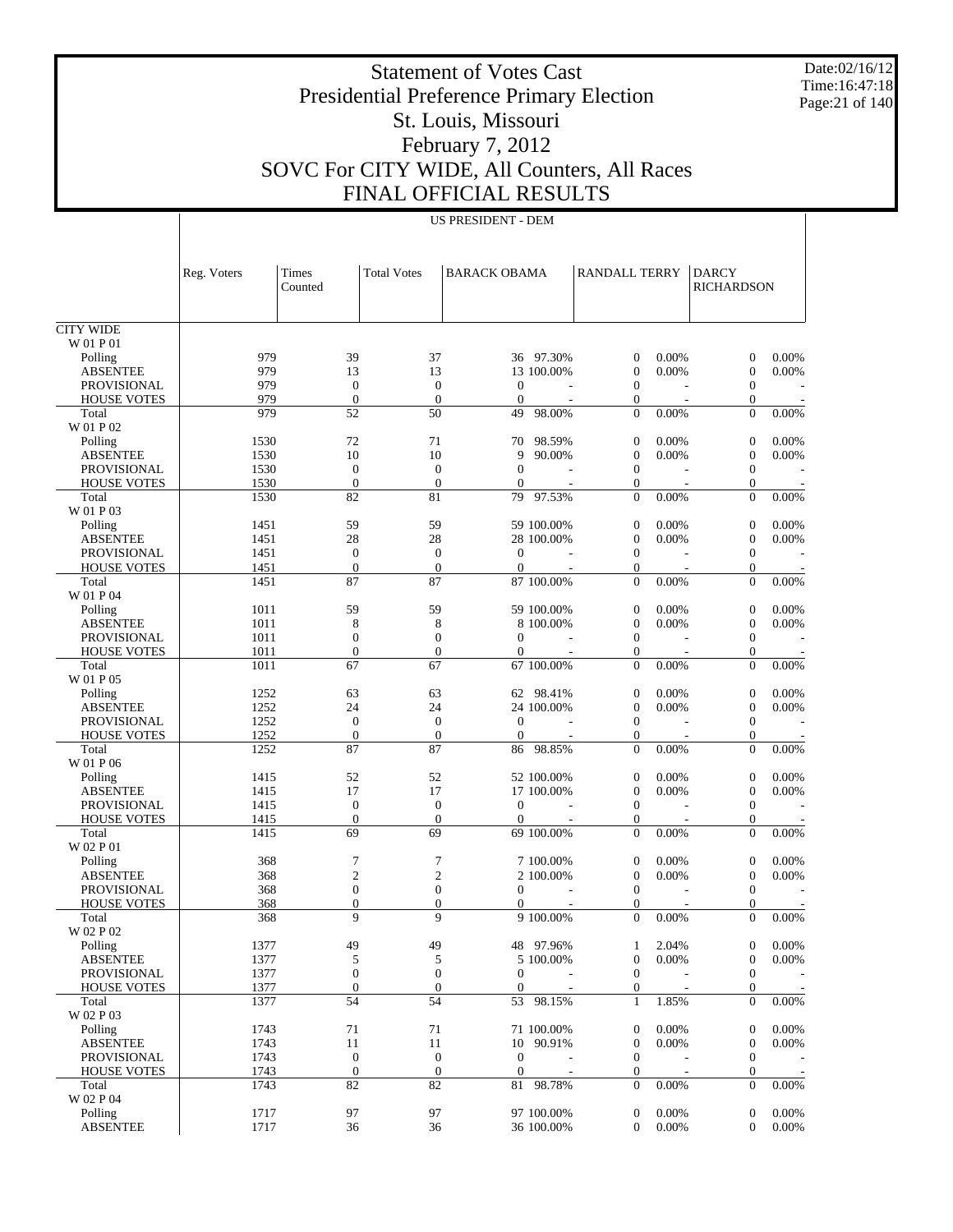Date:02/16/12 Time:16:47:18 Page:22 of 140

 $\overline{1}$ 

# Statement of Votes Cast Presidential Preference Primary Election St. Louis, Missouri February 7, 2012 SOVC For CITY WIDE, All Counters, All Races FINAL OFFICIAL RESULTS

US PRESIDENT - DEM

|                                          | Reg. Voters  | Times<br>Counted                     | <b>Total Votes</b>               | <b>BARACK OBAMA</b>            |                          | <b>RANDALL TERRY</b>               |                | <b>DARCY</b><br><b>RICHARDSON</b>    |                |
|------------------------------------------|--------------|--------------------------------------|----------------------------------|--------------------------------|--------------------------|------------------------------------|----------------|--------------------------------------|----------------|
| <b>PROVISIONAL</b>                       |              | $\boldsymbol{0}$                     | $\overline{0}$                   | $\mathbf{0}$                   |                          | $\overline{0}$                     |                | $\boldsymbol{0}$                     |                |
| <b>HOUSE VOTES</b>                       | 1717<br>1717 | $\boldsymbol{0}$                     | $\mathbf{0}$                     | $\mathbf{0}$                   | $\sim$                   | $\mathbf{0}$                       |                | $\boldsymbol{0}$                     |                |
| Total                                    | 1717         | 133                                  | 133                              |                                | 133 100.00%              | $\theta$                           | 0.00%          | $\overline{0}$                       | 0.00%          |
| W 02 P 05                                |              |                                      |                                  |                                |                          |                                    |                |                                      |                |
| Polling<br><b>ABSENTEE</b>               | 1385<br>1385 | 122<br>10                            | 122<br>10                        |                                | 120 98.36%<br>10 100.00% | 1<br>$\boldsymbol{0}$              | 0.82%<br>0.00% | $\boldsymbol{0}$<br>$\boldsymbol{0}$ | 0.00%<br>0.00% |
| <b>PROVISIONAL</b>                       | 1385         | $\boldsymbol{0}$                     | $\boldsymbol{0}$                 | $\boldsymbol{0}$               |                          | $\overline{0}$                     |                | $\boldsymbol{0}$                     |                |
| <b>HOUSE VOTES</b>                       | 1385         | $\boldsymbol{0}$                     | $\overline{0}$                   | $\mathbf{0}$                   |                          | 0                                  |                | $\boldsymbol{0}$                     |                |
| Total                                    | 1385         | 132                                  | 132                              | 130                            | 98.48%                   | $\mathbf{1}$                       | 0.76%          | $\overline{0}$                       | 0.00%          |
| W 03 P 01                                |              |                                      |                                  |                                |                          |                                    |                |                                      |                |
| Polling                                  | 369          | 20                                   | 20                               |                                | 20 100.00%               | 0                                  | 0.00%          | $\mathbf{0}$                         | 0.00%          |
| <b>ABSENTEE</b><br><b>PROVISIONAL</b>    | 369<br>369   | 3<br>$\boldsymbol{0}$                | 3<br>$\mathbf{0}$                | $\mathbf{0}$                   | 3 100.00%                | $\boldsymbol{0}$<br>$\overline{0}$ | 0.00%          | $\boldsymbol{0}$<br>$\boldsymbol{0}$ | 0.00%          |
| <b>HOUSE VOTES</b>                       | 369          | $\boldsymbol{0}$                     | $\mathbf{0}$                     | $\overline{0}$                 |                          | 0                                  |                | $\boldsymbol{0}$                     |                |
| Total                                    | 369          | 23                                   | 23                               |                                | 23 100.00%               | $\theta$                           | 0.00%          | $\overline{0}$                       | 0.00%          |
| W 03 P 02                                |              |                                      |                                  |                                |                          |                                    |                |                                      |                |
| Polling                                  | 1082         | 61                                   | 61                               |                                | 60 98.36%                | 0                                  | 0.00%          | $\boldsymbol{0}$                     | 0.00%          |
| <b>ABSENTEE</b>                          | 1082         | 7                                    | 5                                |                                | 5 100.00%                | $\boldsymbol{0}$                   | 0.00%          | $\boldsymbol{0}$                     | 0.00%          |
| <b>PROVISIONAL</b><br><b>HOUSE VOTES</b> | 1082<br>1082 | $\boldsymbol{0}$<br>$\boldsymbol{0}$ | $\boldsymbol{0}$<br>$\mathbf{0}$ | $\mathbf{0}$<br>$\overline{0}$ |                          | $\overline{0}$<br>0                |                | $\boldsymbol{0}$<br>$\boldsymbol{0}$ |                |
| Total                                    | 1082         | 68                                   | 66                               |                                | 65 98.48%                | $\overline{0}$                     | 0.00%          | $\overline{0}$                       | 0.00%          |
| W 03 P 03                                |              |                                      |                                  |                                |                          |                                    |                |                                      |                |
| Polling                                  | 751          | 54                                   | 53                               |                                | 53 100.00%               | 0                                  | 0.00%          | $\mathbf{0}$                         | 0.00%          |
| <b>ABSENTEE</b>                          | 751          | 23                                   | 23                               | 21                             | 91.30%                   | 1                                  | 4.35%          | $\boldsymbol{0}$                     | 0.00%          |
| <b>PROVISIONAL</b>                       | 751          | $\boldsymbol{0}$                     | $\mathbf{0}$<br>$\overline{0}$   | $\mathbf{0}$                   |                          | $\overline{0}$                     |                | $\boldsymbol{0}$                     |                |
| <b>HOUSE VOTES</b><br>Total              | 751<br>751   | $\boldsymbol{0}$<br>77               | 76                               | $\overline{0}$                 | 74 97.37%                | 0<br>$\mathbf{1}$                  | 1.32%          | $\boldsymbol{0}$<br>$\overline{0}$   | 0.00%          |
| W 03 P 04                                |              |                                      |                                  |                                |                          |                                    |                |                                      |                |
| Polling                                  | 1353         | 43                                   | 43                               |                                | 42 97.67%                | 0                                  | 0.00%          | $\boldsymbol{0}$                     | 0.00%          |
| <b>ABSENTEE</b>                          | 1353         | 17                                   | 17                               |                                | 14 82.35%                | $\boldsymbol{0}$                   | 0.00%          | $\boldsymbol{0}$                     | 0.00%          |
| PROVISIONAL                              | 1353         | $\boldsymbol{0}$                     | $\mathbf{0}$                     | $\mathbf{0}$                   |                          | $\mathbf{0}$                       |                | $\boldsymbol{0}$                     |                |
| <b>HOUSE VOTES</b><br>Total              | 1353<br>1353 | $\boldsymbol{0}$<br>60               | $\mathbf{0}$<br>60               | $\overline{0}$<br>56           | 93.33%                   | $\mathbf{0}$<br>$\overline{0}$     | 0.00%          | $\boldsymbol{0}$<br>$\overline{0}$   | 0.00%          |
| W 03 P 05                                |              |                                      |                                  |                                |                          |                                    |                |                                      |                |
| Polling                                  | 1052         | 53                                   | 53                               |                                | 53 100.00%               | 0                                  | 0.00%          | $\mathbf{0}$                         | 0.00%          |
| <b>ABSENTEE</b>                          | 1052         | 10                                   | 10                               |                                | 10 100.00%               | $\boldsymbol{0}$                   | 0.00%          | $\mathbf{0}$                         | 0.00%          |
| PROVISIONAL                              | 1052         | $\boldsymbol{0}$                     | $\mathbf{0}$                     | $\mathbf{0}$                   |                          | $\overline{0}$                     |                | $\boldsymbol{0}$                     |                |
| <b>HOUSE VOTES</b>                       | 1052         | $\boldsymbol{0}$<br>63               | $\mathbf{0}$                     | $\overline{0}$                 | 63 100.00%               | $\overline{0}$<br>$\theta$         |                | $\boldsymbol{0}$<br>$\overline{0}$   | 0.00%          |
| Total<br>W 03 P 06                       | 1052         |                                      | 63                               |                                |                          |                                    | 0.00%          |                                      |                |
| Polling                                  | 832          | 43                                   | 43                               |                                | 42 97.67%                | 0                                  | 0.00%          | $\boldsymbol{0}$                     | 0.00%          |
| <b>ABSENTEE</b>                          | 832          | 6                                    | 6                                |                                | 6 100.00%                | $\boldsymbol{0}$                   | 0.00%          | $\boldsymbol{0}$                     | 0.00%          |
| <b>PROVISIONAL</b>                       | 832          | $\boldsymbol{0}$                     | $\overline{0}$                   | $\boldsymbol{0}$               | $\overline{\phantom{a}}$ | $\boldsymbol{0}$                   | ÷,             | $\boldsymbol{0}$                     |                |
| <b>HOUSE VOTES</b>                       | 832          | $\boldsymbol{0}$                     | $\boldsymbol{0}$                 | $\overline{0}$                 |                          | $\mathbf{0}$                       |                | $\boldsymbol{0}$                     |                |
| Total<br>W 03 P 07                       | 832          | 49                                   | 49                               |                                | 48 97.96%                | $\overline{0}$                     | 0.00%          | $\mathbf{0}$                         | 0.00%          |
| Polling                                  | 1183         | 50                                   | 49                               |                                | 49 100.00%               | 0                                  | 0.00%          | $\mathbf{0}$                         | 0.00%          |
| <b>ABSENTEE</b>                          | 1183         | $\tau$                               | 7                                |                                | 7 100.00%                | $\boldsymbol{0}$                   | 0.00%          | $\boldsymbol{0}$                     | 0.00%          |
| PROVISIONAL                              | 1183         | $\boldsymbol{0}$                     | $\boldsymbol{0}$                 | $\overline{0}$                 |                          | 0                                  |                | $\boldsymbol{0}$                     |                |
| <b>HOUSE VOTES</b>                       | 1183         | $\boldsymbol{0}$                     | $\boldsymbol{0}$                 | $\overline{0}$                 |                          | $\overline{0}$                     |                | $\boldsymbol{0}$                     |                |
| Total                                    | 1183         | 57                                   | 56                               |                                | 56 100.00%               | $\mathbf{0}$                       | 0.00%          | $\mathbf{0}$                         | 0.00%          |
| W 03 P 08<br>Polling                     | 430          | 13                                   | 13                               |                                | 13 100.00%               | 0                                  | 0.00%          | $\boldsymbol{0}$                     | 0.00%          |
| <b>ABSENTEE</b>                          | 430          | $\boldsymbol{0}$                     | $\boldsymbol{0}$                 | $\boldsymbol{0}$               |                          | $\boldsymbol{0}$                   |                | $\boldsymbol{0}$                     |                |
| PROVISIONAL                              | 430          | $\boldsymbol{0}$                     | $\boldsymbol{0}$                 | $\boldsymbol{0}$               |                          | $\boldsymbol{0}$                   |                | $\boldsymbol{0}$                     |                |
| <b>HOUSE VOTES</b>                       | 430          | $\boldsymbol{0}$                     | $\mathbf{0}$                     | $\overline{0}$                 |                          | $\overline{0}$                     |                | $\boldsymbol{0}$                     |                |
| Total                                    | 430          | 13                                   | 13                               |                                | 13 100.00%               | $\overline{0}$                     | 0.00%          | $\overline{0}$                       | 0.00%          |
| W 04 P 01                                |              |                                      |                                  |                                |                          |                                    |                |                                      |                |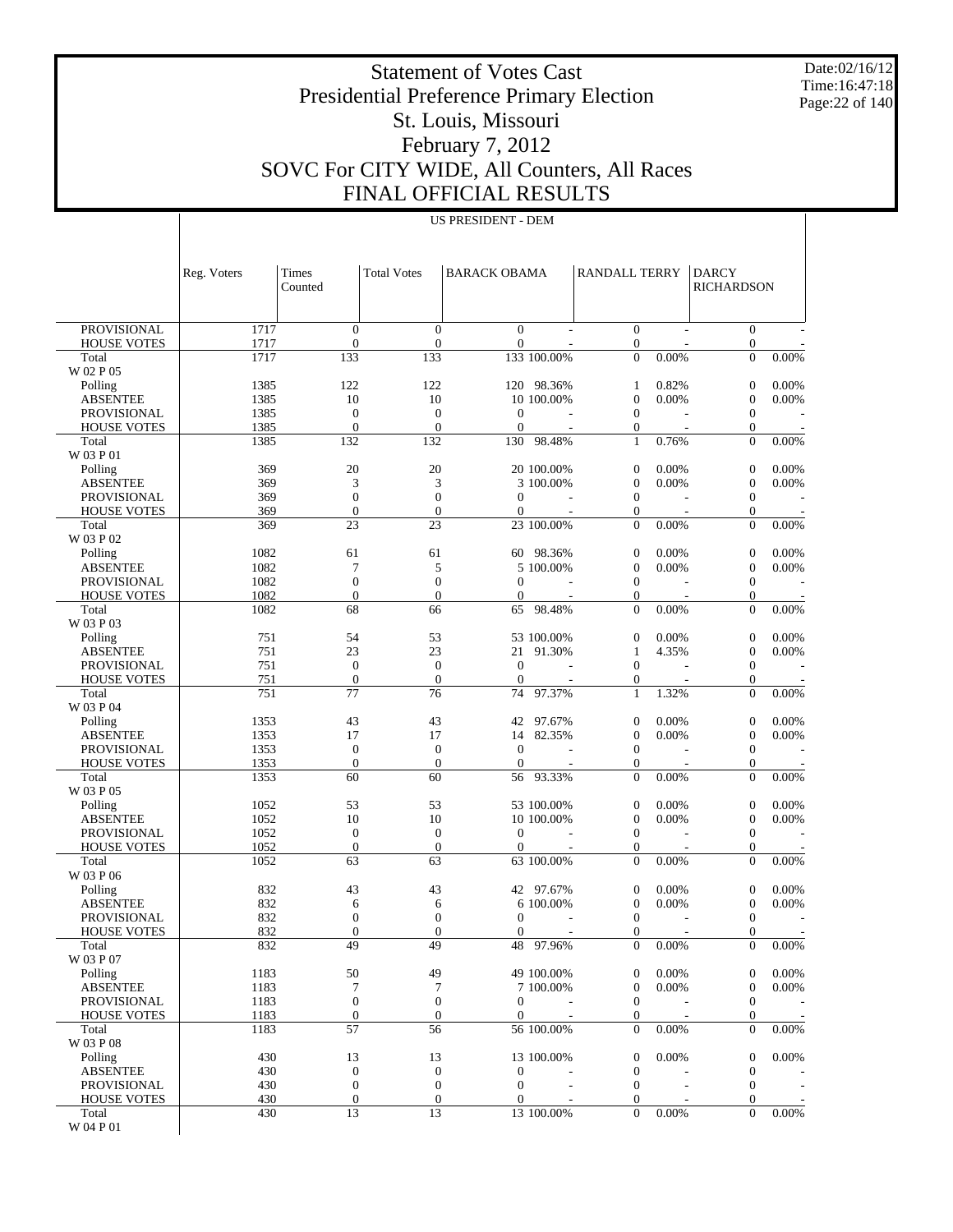Date:02/16/12 Time:16:47:18 Page:23 of 140

# Statement of Votes Cast Presidential Preference Primary Election St. Louis, Missouri February 7, 2012 SOVC For CITY WIDE, All Counters, All Races FINAL OFFICIAL RESULTS

|                                       | Reg. Voters  | Times<br>Counted                 | <b>Total Votes</b>                   | <b>BARACK OBAMA</b>              |                          | <b>RANDALL TERRY</b>                 |                          | <b>DARCY</b><br><b>RICHARDSON</b>    |                          |
|---------------------------------------|--------------|----------------------------------|--------------------------------------|----------------------------------|--------------------------|--------------------------------------|--------------------------|--------------------------------------|--------------------------|
|                                       |              |                                  |                                      |                                  |                          |                                      |                          |                                      |                          |
|                                       |              |                                  |                                      |                                  |                          |                                      |                          |                                      |                          |
| Polling                               | 609          | 30                               | 29                                   | 29 100.00%                       |                          | $\mathbf{0}$                         | 0.00%                    | $\boldsymbol{0}$                     | 0.00%                    |
| <b>ABSENTEE</b>                       | 609          | $\mathfrak{2}$                   | $\overline{c}$                       | 2 100.00%                        |                          | $\boldsymbol{0}$                     | 0.00%                    | $\boldsymbol{0}$                     | 0.00%                    |
| <b>PROVISIONAL</b>                    | 609          | $\boldsymbol{0}$                 | $\mathbf{0}$                         | $\mathbf{0}$                     |                          | $\mathbf{0}$                         |                          | $\boldsymbol{0}$                     |                          |
| <b>HOUSE VOTES</b>                    | 609          | $\boldsymbol{0}$                 | $\boldsymbol{0}$                     | $\mathbf{0}$                     |                          | $\boldsymbol{0}$                     | $\overline{\phantom{a}}$ | $\boldsymbol{0}$                     |                          |
| Total                                 | 609          | 32                               | 31                                   | 31 100.00%                       |                          | $\overline{0}$                       | 0.00%                    | $\overline{0}$                       | 0.00%                    |
| W 04 P 02                             |              |                                  |                                      |                                  |                          |                                      |                          |                                      |                          |
| Polling                               | 1653         | 71                               | 71                                   | 71 100.00%                       |                          | $\boldsymbol{0}$                     | 0.00%                    | $\boldsymbol{0}$                     | 0.00%                    |
| <b>ABSENTEE</b><br>PROVISIONAL        | 1653<br>1653 | $\,$ 8 $\,$<br>$\boldsymbol{0}$  | 7<br>$\mathbf{0}$                    | 7 100.00%<br>$\mathbf{0}$        |                          | $\boldsymbol{0}$<br>$\boldsymbol{0}$ | 0.00%                    | $\boldsymbol{0}$<br>$\boldsymbol{0}$ | 0.00%                    |
| <b>HOUSE VOTES</b>                    | 1653         | $\overline{0}$                   | $\boldsymbol{0}$                     | $\overline{0}$                   |                          | $\boldsymbol{0}$                     |                          | $\mathbf{0}$                         |                          |
| Total                                 | 1653         | 79                               | 78                                   | 78 100,00%                       |                          | $\mathbf{0}$                         | 0.00%                    | $\overline{0}$                       | 0.00%                    |
| W 04 P 03                             |              |                                  |                                      |                                  |                          |                                      |                          |                                      |                          |
| Polling                               | 1259         | 51                               | 51                                   | 51 100.00%                       |                          | $\boldsymbol{0}$                     | 0.00%                    | $\boldsymbol{0}$                     | 0.00%                    |
| <b>ABSENTEE</b>                       | 1259         | 37                               | 35                                   | 35 100.00%                       |                          | $\boldsymbol{0}$                     | 0.00%                    | $\boldsymbol{0}$                     | 0.00%                    |
| <b>PROVISIONAL</b>                    | 1259         | $\boldsymbol{0}$                 | $\mathbf{0}$                         | $\mathbf{0}$                     |                          | $\mathbf{0}$                         |                          | $\boldsymbol{0}$                     |                          |
| <b>HOUSE VOTES</b>                    | 1259         | $\overline{0}$                   | $\boldsymbol{0}$                     | $\mathbf{0}$                     |                          | $\boldsymbol{0}$                     |                          | $\boldsymbol{0}$                     |                          |
| Total                                 | 1259         | 88                               | 86                                   | 86 100.00%                       |                          | $\overline{0}$                       | 0.00%                    | $\overline{0}$                       | 0.00%                    |
| W 04 P 04                             |              |                                  |                                      |                                  |                          |                                      |                          |                                      |                          |
| Polling                               | 999          | 48                               | 48                                   | 48 100.00%                       |                          | $\boldsymbol{0}$                     | 0.00%                    | $\boldsymbol{0}$                     | 0.00%                    |
| <b>ABSENTEE</b>                       | 999          | 6                                | 6                                    | 6 100.00%                        |                          | $\boldsymbol{0}$                     | 0.00%                    | $\boldsymbol{0}$                     | 0.00%                    |
| PROVISIONAL                           | 999          | $\boldsymbol{0}$                 | $\mathbf{0}$                         | $\theta$                         |                          | $\boldsymbol{0}$                     |                          | $\boldsymbol{0}$                     |                          |
| <b>HOUSE VOTES</b>                    | 999          | $\mathbf{0}$                     | $\boldsymbol{0}$                     | $\overline{0}$                   |                          | $\boldsymbol{0}$                     |                          | $\boldsymbol{0}$                     |                          |
| Total                                 | 999          | 54                               | 54                                   | 54 100.00%                       |                          | $\mathbf{0}$                         | 0.00%                    | $\overline{0}$                       | 0.00%                    |
| W 04 P 05                             |              |                                  |                                      |                                  |                          |                                      |                          |                                      |                          |
| Polling                               | 812          | 31                               | 31                                   | 31 100.00%                       |                          | $\boldsymbol{0}$                     | 0.00%                    | $\boldsymbol{0}$                     | 0.00%                    |
| <b>ABSENTEE</b>                       | 812          | 12                               | 12                                   | 12 100.00%                       |                          | $\boldsymbol{0}$                     | 0.00%                    | $\boldsymbol{0}$                     | 0.00%                    |
| <b>PROVISIONAL</b>                    | 812          | $\boldsymbol{0}$                 | $\mathbf{0}$                         | $\mathbf{0}$                     |                          | $\mathbf{0}$                         |                          | $\boldsymbol{0}$                     |                          |
| <b>HOUSE VOTES</b>                    | 812          | $\boldsymbol{0}$                 | $\boldsymbol{0}$                     | $\mathbf{0}$                     | $\overline{\phantom{a}}$ | $\boldsymbol{0}$                     | ÷.                       | $\boldsymbol{0}$                     |                          |
| Total                                 | 812          | 43                               | 43                                   | 43 100.00%                       |                          | $\overline{0}$                       | 0.00%                    | $\overline{0}$                       | 0.00%                    |
| W 04 P 06                             |              |                                  |                                      |                                  |                          |                                      |                          |                                      |                          |
| Polling                               | 1211         | 36                               | 36                                   | 35 97.22%                        |                          | $\boldsymbol{0}$                     | 0.00%                    | $\boldsymbol{0}$                     | 0.00%                    |
| <b>ABSENTEE</b>                       | 1211         | 9                                | 9                                    | 9 100.00%                        |                          | $\boldsymbol{0}$                     | 0.00%                    | $\boldsymbol{0}$                     | 0.00%                    |
| PROVISIONAL                           | 1211<br>1211 | $\boldsymbol{0}$<br>$\mathbf{0}$ | $\boldsymbol{0}$<br>$\boldsymbol{0}$ | $\mathbf{0}$                     |                          | $\boldsymbol{0}$<br>$\boldsymbol{0}$ |                          | $\mathbf{0}$                         |                          |
| <b>HOUSE VOTES</b><br>Total           | 1211         | 45                               | 45                                   | $\theta$<br>44                   | 97.78%                   | $\mathbf{0}$                         | 0.00%                    | $\boldsymbol{0}$<br>$\overline{0}$   | 0.00%                    |
| W 04 P 07                             |              |                                  |                                      |                                  |                          |                                      |                          |                                      |                          |
| Polling                               | 1268         | 58                               | 58                                   | 58 100.00%                       |                          | $\boldsymbol{0}$                     | 0.00%                    | $\boldsymbol{0}$                     | 0.00%                    |
| <b>ABSENTEE</b>                       | 1268         | 17                               | 17                                   | 17 100.00%                       |                          | $\boldsymbol{0}$                     | 0.00%                    | $\boldsymbol{0}$                     | 0.00%                    |
| <b>PROVISIONAL</b>                    | 1268         | $\boldsymbol{0}$                 | $\mathbf{0}$                         | $\overline{0}$                   |                          | $\mathbf{0}$                         |                          | $\mathbf{0}$                         |                          |
| <b>HOUSE VOTES</b>                    | 1268         | $\boldsymbol{0}$                 | $\boldsymbol{0}$                     | $\mathbf{0}$                     |                          | $\boldsymbol{0}$                     | $\overline{\phantom{a}}$ | $\mathbf{0}$                         |                          |
| Total                                 | 1268         | 75                               | 75                                   | 75 100.00%                       |                          | $\mathbf{0}$                         | 0.00%                    | $\Omega$                             | 0.00%                    |
| W 05 P 01                             |              |                                  |                                      |                                  |                          |                                      |                          |                                      |                          |
| Polling                               | 681          | 12                               | 12                                   | 12 100.00%                       |                          | $\mathbf{0}$                         | 0.00%                    | $\overline{0}$                       | 0.00%                    |
| <b>ABSENTEE</b>                       | 681          | 12                               | 12                                   | 12 100.00%                       |                          | $\boldsymbol{0}$                     | 0.00%                    | $\boldsymbol{0}$                     | 0.00%                    |
| PROVISIONAL                           | 681          | $\boldsymbol{0}$                 | $\mathbf{0}$                         | $\Omega$                         |                          | $\mathbf{0}$                         |                          | $\mathbf{0}$                         |                          |
| <b>HOUSE VOTES</b>                    | 681          | $\boldsymbol{0}$                 | $\boldsymbol{0}$                     | $\overline{0}$                   |                          | $\boldsymbol{0}$                     |                          | $\boldsymbol{0}$                     | $\overline{\phantom{a}}$ |
| Total                                 | 681          | 24                               | $\overline{24}$                      | 24 100.00%                       |                          | $\Omega$                             | 0.00%                    | $\Omega$                             | $0.00\%$                 |
| W 05 P 02                             |              |                                  |                                      |                                  |                          |                                      |                          |                                      |                          |
| Polling                               | 604          | 8                                | 8                                    | 8 100.00%                        |                          | $\boldsymbol{0}$                     | 0.00%                    | 0                                    | $0.00\%$                 |
| <b>ABSENTEE</b>                       | 604          | 4                                | $\overline{4}$                       | 4 100.00%                        |                          | $\mathbf{0}$                         | 0.00%                    | $\mathbf{0}$                         | 0.00%                    |
| PROVISIONAL                           | 604          | $\boldsymbol{0}$                 | $\boldsymbol{0}$                     | $\overline{0}$                   | ÷                        | $\mathbf{0}$                         | ÷.                       | $\mathbf{0}$                         |                          |
| <b>HOUSE VOTES</b>                    | 604          | $\boldsymbol{0}$                 | $\mathbf{0}$                         | $\overline{0}$                   |                          | $\mathbf{0}$                         |                          | $\mathbf{0}$                         |                          |
| Total                                 | 604          | 12                               | 12                                   | 12 100.00%                       |                          | $\mathbf{0}$                         | 0.00%                    | $\mathbf{0}$                         | 0.00%                    |
| W 05 P 03                             |              |                                  |                                      |                                  |                          |                                      |                          |                                      |                          |
| Polling                               | 532          | 14                               | 14                                   | 14 100.00%                       |                          | $\boldsymbol{0}$                     | 0.00%                    | $\mathbf{0}$                         | $0.00\%$                 |
| <b>ABSENTEE</b><br><b>PROVISIONAL</b> | 532<br>532   | 6                                | 6<br>$\boldsymbol{0}$                | 6 100.00%                        |                          | $\boldsymbol{0}$                     | 0.00%                    | $\mathbf{0}$<br>$\mathbf{0}$         | 0.00%                    |
| <b>HOUSE VOTES</b>                    | 532          | 0<br>$\boldsymbol{0}$            | $\boldsymbol{0}$                     | $\boldsymbol{0}$<br>$\mathbf{0}$ |                          | $\boldsymbol{0}$<br>$\mathbf{0}$     |                          | $\overline{0}$                       | $\overline{\phantom{a}}$ |
|                                       |              |                                  |                                      |                                  |                          |                                      |                          |                                      |                          |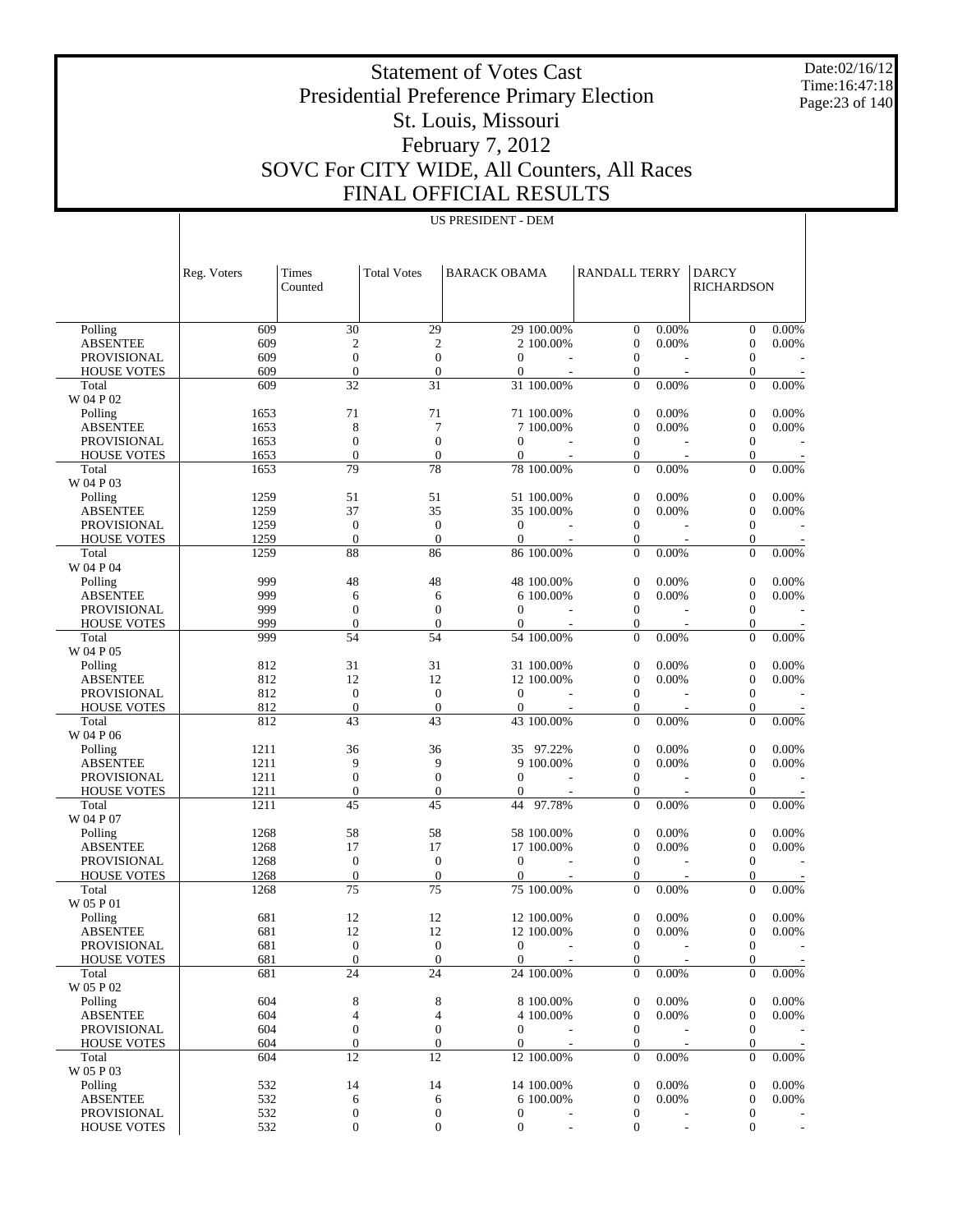Date:02/16/12 Time:16:47:18 Page:24 of 140

 $\overline{1}$ 

# Statement of Votes Cast Presidential Preference Primary Election St. Louis, Missouri February 7, 2012 SOVC For CITY WIDE, All Counters, All Races FINAL OFFICIAL RESULTS

US PRESIDENT - DEM

|                                          | Reg. Voters  | Times<br>Counted                 | <b>Total Votes</b>           | <b>BARACK OBAMA</b>          |                         | <b>RANDALL TERRY</b>             |       | <b>DARCY</b><br><b>RICHARDSON</b>    |          |
|------------------------------------------|--------------|----------------------------------|------------------------------|------------------------------|-------------------------|----------------------------------|-------|--------------------------------------|----------|
|                                          |              |                                  |                              |                              |                         |                                  |       |                                      |          |
| Total<br>W 05 P 04                       | 532          | 20                               | 20                           |                              | 20 100.00%              | $\mathbf{0}$                     | 0.00% | $\overline{0}$                       | 0.00%    |
| Polling                                  | 949          | 21                               | 21                           |                              | 21 100.00%              | $\mathbf{0}$                     | 0.00% | $\boldsymbol{0}$                     | 0.00%    |
| <b>ABSENTEE</b>                          | 949          | 3                                | 3                            |                              | 3 100.00%               | $\boldsymbol{0}$                 | 0.00% | $\boldsymbol{0}$                     | 0.00%    |
| PROVISIONAL                              | 949          | $\overline{0}$                   | $\mathbf{0}$                 | $\mathbf{0}$                 |                         | $\mathbf{0}$                     |       | $\boldsymbol{0}$                     |          |
| <b>HOUSE VOTES</b>                       | 949          | $\overline{0}$<br>24             | $\mathbf{0}$<br>24           | $\mathbf{0}$                 |                         | 0<br>$\Omega$                    | 0.00% | 0<br>$\overline{0}$                  | 0.00%    |
| Total<br>W 05 P 05                       | 949          |                                  |                              |                              | 24 100.00%              |                                  |       |                                      |          |
| Polling                                  | 900          | 49                               | 49                           |                              | 49 100.00%              | $\boldsymbol{0}$                 | 0.00% | $\boldsymbol{0}$                     | 0.00%    |
| <b>ABSENTEE</b>                          | 900          | 5                                | 5                            |                              | 5 100,00%               | $\boldsymbol{0}$                 | 0.00% | 0                                    | 0.00%    |
| <b>PROVISIONAL</b><br><b>HOUSE VOTES</b> | 900<br>900   | $\overline{0}$<br>$\overline{0}$ | $\mathbf{0}$<br>$\mathbf{0}$ | $\mathbf{0}$<br>$\mathbf{0}$ |                         | $\mathbf{0}$<br>0                |       | $\boldsymbol{0}$<br>$\boldsymbol{0}$ |          |
| Total                                    | 900          | 54                               | 54                           |                              | 54 100.00%              | $\mathbf{0}$                     | 0.00% | $\overline{0}$                       | 0.00%    |
| W 05 P 06                                |              |                                  |                              |                              |                         |                                  |       |                                      |          |
| Polling                                  | 1153         | 30                               | 30                           |                              | 30 100.00%              | $\mathbf{0}$                     | 0.00% | $\boldsymbol{0}$                     | 0.00%    |
| <b>ABSENTEE</b>                          | 1153         | 12                               | 12                           |                              | 12 100.00%              | $\boldsymbol{0}$                 | 0.00% | $\boldsymbol{0}$                     | 0.00%    |
| <b>PROVISIONAL</b>                       | 1153         | $\boldsymbol{0}$                 | $\mathbf{0}$                 | $\theta$                     |                         | $\mathbf{0}$                     |       | $\boldsymbol{0}$                     |          |
| <b>HOUSE VOTES</b>                       | 1153         | $\boldsymbol{0}$                 | $\boldsymbol{0}$             | $\overline{0}$               |                         | $\boldsymbol{0}$                 |       | 0                                    |          |
| Total<br>W 05 P 07                       | 1153         | 42                               | 42                           |                              | 42 100.00%              | $\Omega$                         | 0.00% | $\overline{0}$                       | 0.00%    |
| Polling                                  | 1218         | 8                                | $\,$ 8 $\,$                  |                              | 8 100.00%               | $\boldsymbol{0}$                 | 0.00% | $\boldsymbol{0}$                     | 0.00%    |
| <b>ABSENTEE</b>                          | 1218         | 5                                | 5                            | 4                            | 80.00%                  | $\boldsymbol{0}$                 | 0.00% | $\boldsymbol{0}$                     | 0.00%    |
| PROVISIONAL                              | 1218         | $\overline{0}$                   | $\overline{0}$               | $\overline{0}$               |                         | $\mathbf{0}$                     |       | $\boldsymbol{0}$                     |          |
| <b>HOUSE VOTES</b>                       | 1218         | $\overline{0}$                   | $\mathbf{0}$                 | $\overline{0}$               |                         | 0                                |       | $\boldsymbol{0}$                     |          |
| Total<br>W 06 P 01                       | 1218         | 13                               | 13                           | 12                           | 92.31%                  | $\mathbf{0}$                     | 0.00% | $\overline{0}$                       | 0.00%    |
| Polling                                  | 774          | 32                               | 32                           | 31                           | 96.88%                  | $\mathbf{0}$                     | 0.00% | $\boldsymbol{0}$                     | 0.00%    |
| <b>ABSENTEE</b>                          | 774          | 3                                | 3                            |                              | 3 100.00%               | $\boldsymbol{0}$                 | 0.00% | $\boldsymbol{0}$                     | 0.00%    |
| PROVISIONAL                              | 774          | $\overline{0}$                   | $\mathbf{0}$                 | $\mathbf{0}$                 |                         | $\mathbf{0}$                     |       | $\boldsymbol{0}$                     |          |
| <b>HOUSE VOTES</b>                       | 774          | $\overline{0}$                   | $\boldsymbol{0}$             | $\mathbf{0}$                 |                         | $\boldsymbol{0}$                 |       | 0                                    |          |
| Total<br>W 06 P 02                       | 774          | 35                               | 35                           | 34                           | 97.14%                  | $\Omega$                         | 0.00% | $\overline{0}$                       | 0.00%    |
| Polling                                  | 998          | 41                               | 41                           | 38                           | 92.68%                  | $\boldsymbol{0}$                 | 0.00% | $\boldsymbol{0}$                     | 0.00%    |
| <b>ABSENTEE</b>                          | 998          | 6                                | 6                            | 4                            | 66.67%                  | $\mathbf{0}$                     | 0.00% | 0                                    | 0.00%    |
| <b>PROVISIONAL</b>                       | 998          | $\overline{0}$                   | $\mathbf{0}$                 | $\mathbf{0}$                 |                         | $\mathbf{0}$                     |       | $\boldsymbol{0}$                     |          |
| <b>HOUSE VOTES</b>                       | 998          | $\boldsymbol{0}$<br>47           | $\mathbf{0}$<br>47           | $\mathbf{0}$<br>42           |                         | $\boldsymbol{0}$<br>$\mathbf{0}$ |       | 0<br>$\overline{0}$                  | 0.00%    |
| Total<br>W 06 P 03                       | 998          |                                  |                              |                              | 89.36%                  |                                  | 0.00% |                                      |          |
| Polling                                  | 1294         | 36                               | 36                           |                              | 36 100.00%              | $\mathbf{0}$                     | 0.00% | $\boldsymbol{0}$                     | 0.00%    |
| <b>ABSENTEE</b>                          | 1294         | 4                                | $\overline{4}$               |                              | 4 100.00%               | $\boldsymbol{0}$                 | 0.00% | $\boldsymbol{0}$                     | 0.00%    |
| <b>PROVISIONAL</b>                       | 1294         | $\overline{0}$                   | $\mathbf{0}$                 | $\mathbf{0}$                 |                         | $\mathbf{0}$                     |       | $\boldsymbol{0}$                     |          |
| <b>HOUSE VOTES</b>                       | 1294         | $\overline{0}$                   | $\mathbf{0}$                 | 0                            |                         | $\mathbf{0}$                     |       | $\mathbf{0}$                         |          |
| Total                                    | 1294         | 40                               | 40                           |                              | 40 100.00%              | $\Omega$                         | 0.00% | $\overline{0}$                       | 0.00%    |
| $\rm W$ 06 P $04$                        |              |                                  |                              |                              |                         | $\boldsymbol{0}$                 | 0.00% |                                      | $0.00\%$ |
| Polling<br><b>ABSENTEE</b>               | 1521<br>1521 | 86<br>15                         | 86<br>15                     |                              | 85 98.84%<br>15 100.00% | $\boldsymbol{0}$                 | 0.00% | 0<br>$\boldsymbol{0}$                | 0.00%    |
| PROVISIONAL                              | 1521         | $\boldsymbol{0}$                 | $\boldsymbol{0}$             | $\mathbf{0}$                 |                         | $\boldsymbol{0}$                 |       | $\boldsymbol{0}$                     |          |
| <b>HOUSE VOTES</b>                       | 1521         | $\boldsymbol{0}$                 | $\boldsymbol{0}$             | $\mathbf{0}$                 |                         | $\boldsymbol{0}$                 |       | $\boldsymbol{0}$                     |          |
| Total                                    | 1521         | 101                              | 101                          |                              | 100 99.01%              | $\mathbf{0}$                     | 0.00% | $\boldsymbol{0}$                     | 0.00%    |
| W 06 P 05                                |              |                                  |                              |                              |                         |                                  |       |                                      |          |
| Polling                                  | 446          | 92                               | 92                           |                              | 90 97.83%               | $\boldsymbol{0}$                 | 0.00% | $\boldsymbol{0}$                     | 0.00%    |
| <b>ABSENTEE</b>                          | 446          | 6                                | 6                            |                              | 6 100.00%               | $\boldsymbol{0}$                 | 0.00% | $\boldsymbol{0}$                     | 0.00%    |
| PROVISIONAL                              | 446          | $\boldsymbol{0}$                 | $\boldsymbol{0}$             | $\boldsymbol{0}$             |                         | $\mathbf{0}$                     |       | $\boldsymbol{0}$                     |          |
| <b>HOUSE VOTES</b>                       | 446          | $\boldsymbol{0}$                 | $\boldsymbol{0}$             | 0                            |                         | $\mathbf{0}$                     |       | $\boldsymbol{0}$                     |          |
| Total<br>W 06 P 06                       | 446          | 98                               | 98                           |                              | 96 97.96%               | $\mathbf{0}$                     | 0.00% | $\boldsymbol{0}$                     | $0.00\%$ |
| Polling                                  | 432          | 8                                | 8                            |                              | 8 100.00%               | $\boldsymbol{0}$                 | 0.00% | $\boldsymbol{0}$                     | 0.00%    |
| <b>ABSENTEE</b>                          | 432          | $\boldsymbol{0}$                 | $\boldsymbol{0}$             | $\overline{0}$               |                         | $\boldsymbol{0}$                 |       | $\boldsymbol{0}$                     |          |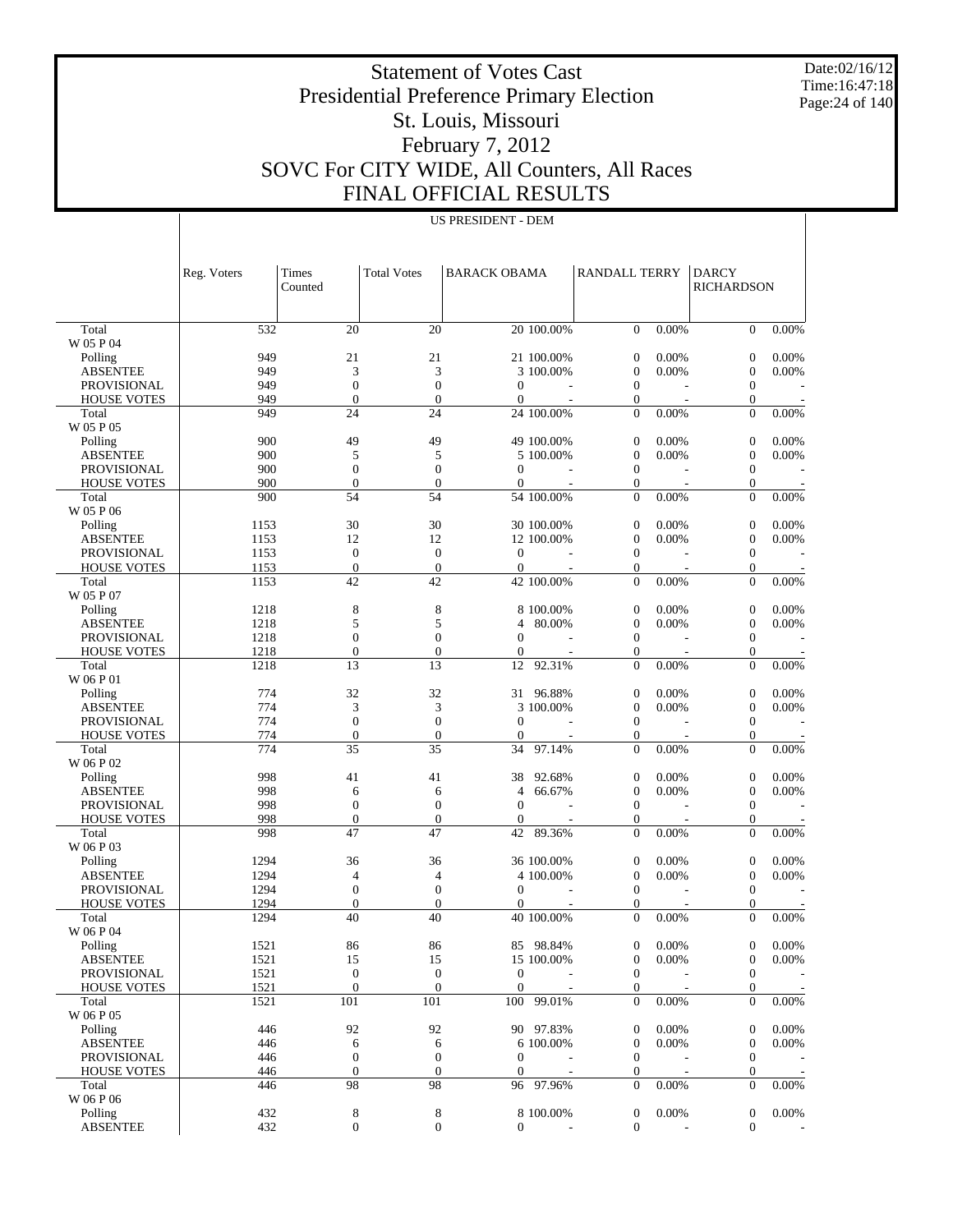Date:02/16/12 Time:16:47:18 Page:25 of 140

 $\overline{1}$ 

# Statement of Votes Cast Presidential Preference Primary Election St. Louis, Missouri February 7, 2012 SOVC For CITY WIDE, All Counters, All Races FINAL OFFICIAL RESULTS

US PRESIDENT - DEM

|                             | Reg. Voters  | <b>Times</b><br>Counted | <b>Total Votes</b>     | <b>BARACK OBAMA</b>    |            | <b>RANDALL TERRY</b>             |        | <b>DARCY</b><br><b>RICHARDSON</b>    |          |
|-----------------------------|--------------|-------------------------|------------------------|------------------------|------------|----------------------------------|--------|--------------------------------------|----------|
|                             |              |                         |                        |                        |            |                                  |        |                                      |          |
| <b>PROVISIONAL</b>          | 432          | $\boldsymbol{0}$        | $\mathbf{0}$           | $\mathbf{0}$           |            | $\boldsymbol{0}$                 |        | $\boldsymbol{0}$                     |          |
| <b>HOUSE VOTES</b>          | 432          | $\boldsymbol{0}$<br>8   | $\boldsymbol{0}$<br>8  | $\mathbf{0}$           |            | $\mathbf{0}$<br>$\Omega$         | 0.00%  | $\boldsymbol{0}$<br>$\overline{0}$   | 0.00%    |
| Total<br>W 06 P 07          | 432          |                         |                        |                        | 8 100.00%  |                                  |        |                                      |          |
| Polling                     | 988          | 35                      | 34                     |                        | 33 97.06%  | 1                                | 2.94%  | $\boldsymbol{0}$                     | 0.00%    |
| <b>ABSENTEE</b>             | 988          | $\mathfrak{2}$          | $\overline{c}$         |                        | 2 100.00%  | $\mathbf{0}$                     | 0.00%  | $\boldsymbol{0}$                     | 0.00%    |
| <b>PROVISIONAL</b>          | 988          | $\boldsymbol{0}$        | $\boldsymbol{0}$       | $\boldsymbol{0}$       |            | $\mathbf{0}$                     |        | $\boldsymbol{0}$                     |          |
| <b>HOUSE VOTES</b><br>Total | 988<br>988   | $\overline{0}$<br>37    | $\mathbf{0}$<br>36     | $\mathbf{0}$<br>35     | 97.22%     | $\mathbf{0}$<br>1                | 2.78%  | $\boldsymbol{0}$<br>$\boldsymbol{0}$ | $0.00\%$ |
| W 06 P 08                   |              |                         |                        |                        |            |                                  |        |                                      |          |
| Polling                     | 1084         | 29                      | 28                     |                        | 28 100.00% | $\boldsymbol{0}$                 | 0.00%  | $\boldsymbol{0}$                     | 0.00%    |
| <b>ABSENTEE</b>             | 1084         | 7                       | $\tau$                 | 6                      | 85.71%     | $\mathbf{0}$                     | 0.00%  | $\boldsymbol{0}$                     | 0.00%    |
| PROVISIONAL                 | 1084         | $\boldsymbol{0}$        | $\boldsymbol{0}$       | $\boldsymbol{0}$       |            | $\mathbf{0}$                     |        | $\boldsymbol{0}$                     |          |
| <b>HOUSE VOTES</b><br>Total | 1084<br>1084 | $\overline{0}$<br>36    | $\mathbf{0}$<br>35     | $\mathbf{0}$<br>34     | 97.14%     | $\mathbf{0}$<br>$\Omega$         | 0.00%  | $\boldsymbol{0}$<br>$\overline{0}$   | 0.00%    |
| W 07 P 01                   |              |                         |                        |                        |            |                                  |        |                                      |          |
| Polling                     | 397          | 12                      | 12                     |                        | 12 100.00% | $\boldsymbol{0}$                 | 0.00%  | $\boldsymbol{0}$                     | 0.00%    |
| <b>ABSENTEE</b>             | 397          | 5                       | 5                      | $\overline{4}$         | 80.00%     | 1                                | 20.00% | $\boldsymbol{0}$                     | 0.00%    |
| <b>PROVISIONAL</b>          | 397          | $\boldsymbol{0}$        | $\boldsymbol{0}$       | $\mathbf{0}$           |            | $\mathbf{0}$                     |        | $\boldsymbol{0}$                     |          |
| <b>HOUSE VOTES</b><br>Total | 397<br>397   | $\overline{0}$<br>17    | $\mathbf{0}$<br>17     | $\mathbf{0}$<br>16     | 94.12%     | $\boldsymbol{0}$<br>1            | 5.88%  | $\boldsymbol{0}$<br>$\boldsymbol{0}$ | $0.00\%$ |
| W 07 P 02                   |              |                         |                        |                        |            |                                  |        |                                      |          |
| Polling                     | 907          | 21                      | 21                     | 20                     | 95.24%     | 1                                | 4.76%  | $\boldsymbol{0}$                     | 0.00%    |
| <b>ABSENTEE</b>             | 907          | 1                       | $\mathbf{1}$           | $\mathbf{0}$           | 0.00%      | $\mathbf{0}$                     | 0.00%  | $\boldsymbol{0}$                     | 0.00%    |
| PROVISIONAL                 | 907          | $\boldsymbol{0}$        | $\boldsymbol{0}$       | $\mathbf{0}$           |            | $\mathbf{0}$                     |        | $\boldsymbol{0}$                     |          |
| <b>HOUSE VOTES</b><br>Total | 907<br>907   | $\mathbf{0}$<br>22      | $\mathbf{0}$<br>22     | $\mathbf{0}$<br>20     | 90.91%     | $\mathbf{0}$<br>1                | 4.55%  | $\boldsymbol{0}$<br>$\overline{0}$   | 0.00%    |
| W 07 P 03                   |              |                         |                        |                        |            |                                  |        |                                      |          |
| Polling                     | 635          | 17                      | 17                     | 15                     | 88.24%     | $\boldsymbol{0}$                 | 0.00%  | $\boldsymbol{0}$                     | 0.00%    |
| <b>ABSENTEE</b>             | 635          | $\mathfrak{2}$          | $\overline{2}$         |                        | 2 100.00%  | $\mathbf{0}$                     | 0.00%  | $\boldsymbol{0}$                     | 0.00%    |
| <b>PROVISIONAL</b>          | 635          | $\boldsymbol{0}$        | $\boldsymbol{0}$       | $\boldsymbol{0}$       |            | $\mathbf{0}$                     |        | $\boldsymbol{0}$                     |          |
| <b>HOUSE VOTES</b><br>Total | 635<br>635   | $\overline{0}$<br>19    | $\mathbf{0}$<br>19     | $\mathbf{0}$<br>17     | 89.47%     | $\mathbf{0}$<br>$\mathbf{0}$     | 0.00%  | $\boldsymbol{0}$<br>$\boldsymbol{0}$ | 0.00%    |
| W 07 P 04                   |              |                         |                        |                        |            |                                  |        |                                      |          |
| Polling                     | 1241         | 21                      | 21                     |                        | 20 95.24%  | $\mathbf{0}$                     | 0.00%  | $\boldsymbol{0}$                     | 0.00%    |
| <b>ABSENTEE</b>             | 1241         | 7                       | 7                      |                        | 7 100.00%  | $\mathbf{0}$                     | 0.00%  | $\boldsymbol{0}$                     | 0.00%    |
| PROVISIONAL                 | 1241         | $\boldsymbol{0}$        | $\boldsymbol{0}$       | $\boldsymbol{0}$       |            | $\mathbf{0}$                     |        | $\boldsymbol{0}$                     |          |
| <b>HOUSE VOTES</b><br>Total | 1241<br>1241 | $\boldsymbol{0}$<br>28  | $\mathbf{0}$<br>28     | $\mathbf{0}$<br>27     | 96.43%     | $\mathbf{0}$<br>$\Omega$         | 0.00%  | $\boldsymbol{0}$<br>$\overline{0}$   | 0.00%    |
| W 07 P 05                   |              |                         |                        |                        |            |                                  |        |                                      |          |
| Polling                     | 1474         | 54                      | 54                     | 53                     | 98.15%     | $\boldsymbol{0}$                 | 0.00%  | $\boldsymbol{0}$                     | 0.00%    |
| <b>ABSENTEE</b>             | 1474         | 11                      | 11                     |                        | 11 100.00% | $\mathbf{0}$                     | 0.00%  | $\boldsymbol{0}$                     | 0.00%    |
| <b>PROVISIONAL</b>          | 1474         | $\boldsymbol{0}$        | $\mathbf{0}$           | $\boldsymbol{0}$       |            | $\boldsymbol{0}$                 |        | 0                                    |          |
| <b>HOUSE VOTES</b><br>Total | 1474<br>1474 | $\boldsymbol{0}$<br>65  | $\boldsymbol{0}$<br>65 | $\mathbf{0}$<br>64     | 98.46%     | $\mathbf{0}$<br>$\mathbf{0}$     | 0.00%  | $\overline{0}$<br>$\mathbf{0}$       | 0.00%    |
| W 07 P 06                   |              |                         |                        |                        |            |                                  |        |                                      |          |
| Polling                     | 1841         | 34                      | 33                     | 30                     | 90.91%     | $\mathbf 0$                      | 0.00%  | 1                                    | 3.03%    |
| <b>ABSENTEE</b>             | 1841         | 4                       | 4                      | 3                      | 75.00%     | $\mathbf{0}$                     | 0.00%  | $\boldsymbol{0}$                     | 0.00%    |
| PROVISIONAL                 | 1841         | $\boldsymbol{0}$        | $\boldsymbol{0}$       | $\boldsymbol{0}$       |            | $\mathbf{0}$                     |        | $\boldsymbol{0}$                     |          |
| <b>HOUSE VOTES</b><br>Total | 1841<br>1841 | $\mathbf{0}$<br>38      | $\boldsymbol{0}$<br>37 | $\boldsymbol{0}$<br>33 | 89.19%     | $\boldsymbol{0}$<br>$\mathbf{0}$ | 0.00%  | $\boldsymbol{0}$<br>$\mathbf{1}$     | 2.70%    |
| W 08 P 01                   |              |                         |                        |                        |            |                                  |        |                                      |          |
| Polling                     | 1501         | 40                      | 40                     | 38                     | 95.00%     | 1                                | 2.50%  | $\boldsymbol{0}$                     | 0.00%    |
| <b>ABSENTEE</b>             | 1501         | 3                       | 3                      | 2                      | 66.67%     | $\mathbf{1}$                     | 33.33% | 0                                    | 0.00%    |
| PROVISIONAL                 | 1501         | $\boldsymbol{0}$        | $\mathbf{0}$           | $\mathbf{0}$           |            | $\mathbf{0}$                     |        | $\boldsymbol{0}$                     |          |
| <b>HOUSE VOTES</b><br>Total | 1501<br>1501 | $\boldsymbol{0}$<br>43  | $\mathbf{0}$<br>43     | $\mathbf{0}$           | 40 93.02%  | $\boldsymbol{0}$<br>2            | 4.65%  | $\boldsymbol{0}$<br>$\boldsymbol{0}$ | 0.00%    |
| W 08 P 02                   |              |                         |                        |                        |            |                                  |        |                                      |          |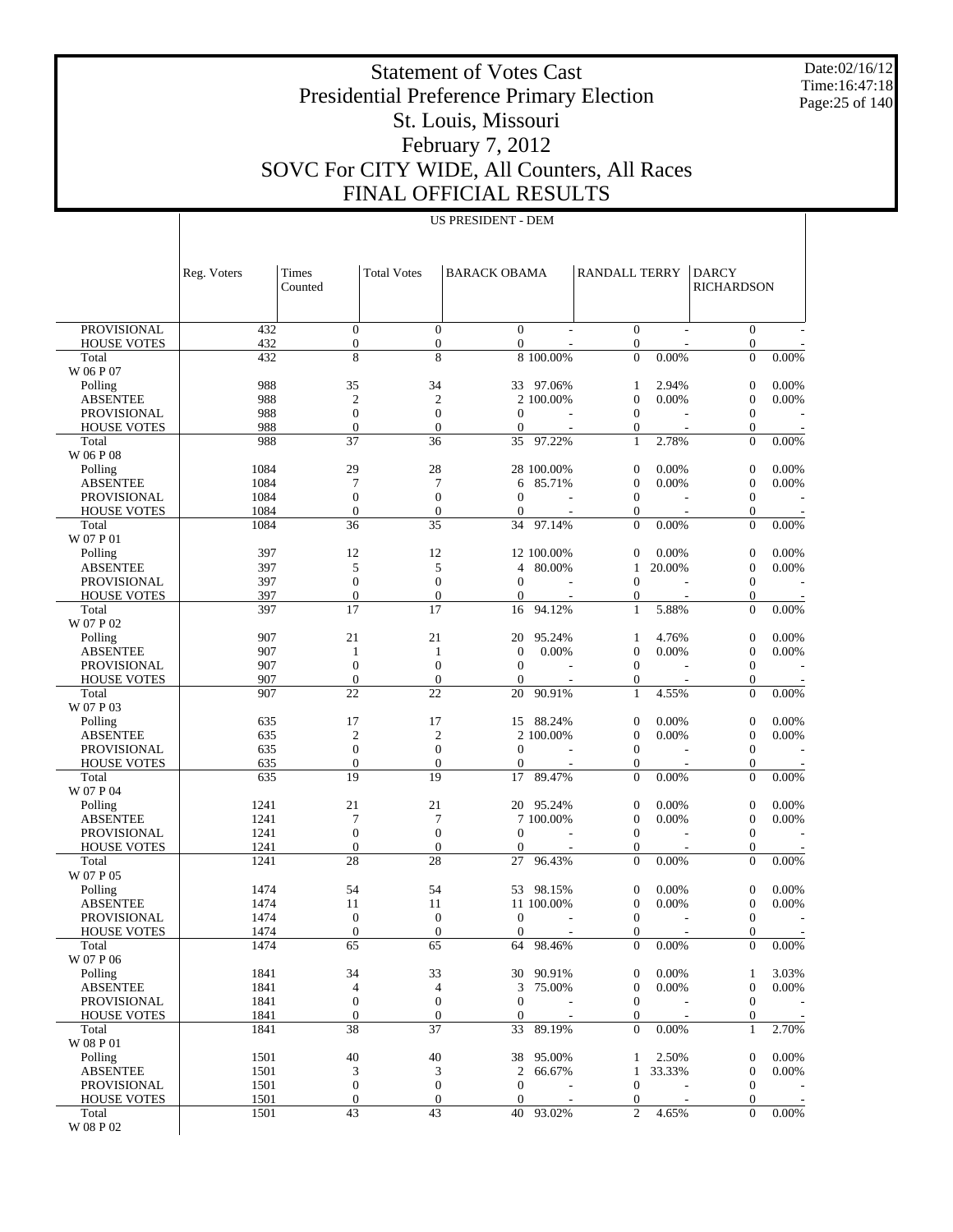Date:02/16/12 Time:16:47:18 Page:26 of 140

 $\overline{a}$ 

# Statement of Votes Cast Presidential Preference Primary Election St. Louis, Missouri February 7, 2012 SOVC For CITY WIDE, All Counters, All Races FINAL OFFICIAL RESULTS

US PRESIDENT - DEM

|                            | Reg. Voters | Times<br>Counted | <b>Total Votes</b> | <b>BARACK OBAMA</b> |            | <b>RANDALL TERRY</b> |        | <b>DARCY</b><br><b>RICHARDSON</b> |            |
|----------------------------|-------------|------------------|--------------------|---------------------|------------|----------------------|--------|-----------------------------------|------------|
|                            |             |                  |                    |                     |            |                      |        |                                   |            |
| Polling                    | 254         | $\mathbf{2}$     | $\mathfrak{2}$     |                     | 2 100.00%  | $\overline{0}$       | 0.00%  | $\mathbf{0}$                      | 0.00%      |
| <b>ABSENTEE</b>            | 254         | $\mathbf{1}$     | $\mathbf{1}$       |                     | 1 100.00%  | $\theta$             | 0.00%  | $\mathbf{0}$                      | 0.00%      |
| <b>PROVISIONAL</b>         | 254         | $\mathbf{0}$     | $\boldsymbol{0}$   | $\mathbf{0}$        |            | $\boldsymbol{0}$     |        | $\mathbf{0}$                      |            |
| <b>HOUSE VOTES</b>         | 254         | $\overline{0}$   | $\boldsymbol{0}$   | $\overline{0}$      |            | $\overline{0}$       |        | $\boldsymbol{0}$                  |            |
| Total<br>W 08 P 03         | 254         | 3                | 3                  |                     | 3 100.00%  | $\Omega$             | 0.00%  | $\overline{0}$                    | 0.00%      |
| Polling                    | 336         | 8                | 8                  |                     | 8 100.00%  | $\mathbf{0}$         | 0.00%  | $\boldsymbol{0}$                  | 0.00%      |
| <b>ABSENTEE</b>            | 336         | $\boldsymbol{0}$ | $\boldsymbol{0}$   | $\mathbf{0}$        |            | $\mathbf{0}$         |        | $\boldsymbol{0}$                  |            |
| <b>PROVISIONAL</b>         | 336         | $\boldsymbol{0}$ | $\boldsymbol{0}$   | $\overline{0}$      |            | $\overline{0}$       |        | $\boldsymbol{0}$                  |            |
| <b>HOUSE VOTES</b>         | 336         | $\overline{0}$   | $\boldsymbol{0}$   | $\Omega$            |            | $\theta$             |        | $\boldsymbol{0}$                  |            |
| Total                      | 336         | 8                | 8                  |                     | 8 100.00%  | $\Omega$             | 0.00%  | $\overline{0}$                    | 0.00%      |
| W 08 P 04                  |             |                  |                    |                     |            |                      |        |                                   |            |
| Polling                    | 1569        | 52               | 52                 |                     | 50 96.15%  | $\boldsymbol{0}$     | 0.00%  | $\boldsymbol{0}$                  | 0.00%      |
| <b>ABSENTEE</b>            | 1569        | 3                | 3                  |                     | 3 100.00%  | $\theta$             | 0.00%  | $\boldsymbol{0}$                  | 0.00%      |
| <b>PROVISIONAL</b>         | 1569        | $\boldsymbol{0}$ | $\boldsymbol{0}$   | $\overline{0}$      |            | $\boldsymbol{0}$     |        | $\mathbf{0}$                      |            |
| <b>HOUSE VOTES</b>         | 1569        | $\theta$         | $\mathbf{0}$       | $\overline{0}$      |            | $\theta$             |        | $\boldsymbol{0}$                  |            |
| Total<br>W 08 P 05         | 1569        | 55               | 55                 | 53                  | 96.36%     | $\Omega$             | 0.00%  | $\overline{0}$                    | 0.00%      |
| Polling                    | 1394        | 47               | 47                 |                     | 46 97.87%  | $\mathbf{1}$         | 2.13%  | $\mathbf{0}$                      | 0.00%      |
| <b>ABSENTEE</b>            | 1394        | 11               | 11                 |                     | 11 100.00% | $\theta$             | 0.00%  | $\mathbf{0}$                      | 0.00%      |
| <b>PROVISIONAL</b>         | 1394        | $\mathbf{0}$     | $\mathbf{0}$       | $\boldsymbol{0}$    |            | $\boldsymbol{0}$     |        | $\mathbf{0}$                      |            |
| <b>HOUSE VOTES</b>         | 1394        | $\mathbf{0}$     | $\boldsymbol{0}$   | $\overline{0}$      |            | $\boldsymbol{0}$     |        | $\mathbf{0}$                      |            |
| Total<br>$\rm W$ 08 P $06$ | 1394        | 58               | 58                 |                     | 57 98.28%  | 1                    | 1.72%  | $\overline{0}$                    | 0.00%      |
| Polling                    | 312         | 13               | 13                 |                     | 13 100.00% | $\boldsymbol{0}$     | 0.00%  | $\mathbf{0}$                      | 0.00%      |
| <b>ABSENTEE</b>            | 312         | $\mathbf{1}$     | $\mathbf{1}$       |                     | 1 100.00%  | $\theta$             | 0.00%  | $\mathbf{0}$                      | 0.00%      |
| <b>PROVISIONAL</b>         | 312         | $\mathbf{0}$     | $\mathbf{0}$       | $\overline{0}$      |            | $\boldsymbol{0}$     |        | $\mathbf{0}$                      |            |
| <b>HOUSE VOTES</b>         | 312         | $\theta$         | $\boldsymbol{0}$   | $\overline{0}$      |            | $\theta$             |        | $\mathbf{0}$                      |            |
| Total<br>W 08 P 07         | 312         | 14               | 14                 |                     | 14 100.00% | $\Omega$             | 0.00%  | $\overline{0}$                    | 0.00%      |
| Polling                    | 606         | 25               | 25                 |                     | 23 92.00%  | $\mathbf{0}$         | 0.00%  | $\mathbf{0}$                      | 0.00%      |
| <b>ABSENTEE</b>            | 606         | 5                | 5                  |                     | 5 100.00%  | $\theta$             | 0.00%  | $\mathbf{0}$                      | 0.00%      |
| <b>PROVISIONAL</b>         | 606         | $\mathbf{0}$     | $\boldsymbol{0}$   | $\overline{0}$      |            | $\boldsymbol{0}$     |        | $\mathbf{0}$                      |            |
| <b>HOUSE VOTES</b>         | 606         | $\mathbf{0}$     | $\boldsymbol{0}$   | $\overline{0}$      |            | $\theta$             |        | $\mathbf{0}$                      |            |
| Total                      | 606         | 30               | 30                 | 28                  | 93.33%     | $\Omega$             | 0.00%  | $\mathbf{0}$                      | 0.00%      |
| W 08 P 08                  | 840         | 23               | 23                 | 22                  | 95.65%     | $\boldsymbol{0}$     | 0.00%  | $\mathbf{0}$                      | 0.00%      |
| Polling<br><b>ABSENTEE</b> | 840         | 28               | 27                 | 25                  | 92.59%     | $\mathbf{1}$         | 3.70%  | $\mathbf{1}$                      | 3.70%      |
| <b>PROVISIONAL</b>         | 840         | $\mathbf{0}$     | $\mathbf{0}$       | $\overline{0}$      |            | $\boldsymbol{0}$     |        | $\mathbf{0}$                      |            |
| <b>HOUSE VOTES</b>         | 840         | $\mathbf{0}$     | $\mathbf{0}$       | $\overline{0}$      |            | $\overline{0}$       |        | $\mathbf{0}$                      |            |
| Total                      | 840         | 51               | 50                 | 47                  | 94.00%     | 1                    | 2.00%  | $\mathbf{1}$                      | 2.00%      |
| W 08 P 09                  |             |                  |                    |                     |            |                      |        |                                   |            |
| Polling                    | 878         | 20               | 20                 |                     | 18 90.00%  | $\overline{0}$       | 0.00%  | $\mathbf{1}$                      | 5.00%      |
| <b>ABSENTEE</b>            | 878         | 7                | 6                  |                     | 6 100.00%  | $\overline{0}$       | 0.00%  |                                   | $0 0.00\%$ |
| <b>PROVISIONAL</b>         | 878         | $\boldsymbol{0}$ | $\mathbf{0}$       | $\mathbf{0}$        |            | $\boldsymbol{0}$     |        | $\mathbf{0}$                      |            |
| <b>HOUSE VOTES</b>         | 878         | $\boldsymbol{0}$ | $\boldsymbol{0}$   | $\overline{0}$      |            | $\overline{0}$       |        | $\mathbf{0}$                      |            |
| Total<br>W 09 P 01         | 878         | 27               | 26                 | 24                  | 92.31%     | $\Omega$             | 0.00%  | $\mathbf{1}$                      | 3.85%      |
| Polling                    | 1059        | 41               | 41                 |                     | 39 95.12%  | 1                    | 2.44%  | $\mathbf{0}$                      | 0.00%      |
| <b>ABSENTEE</b>            | 1059        | 5                | 5                  | $\overline{4}$      | 80.00%     | $\mathbf{1}$         | 20.00% | $\mathbf{0}$                      | 0.00%      |
| PROVISIONAL                | 1059        | $\boldsymbol{0}$ | $\boldsymbol{0}$   | $\mathbf{0}$        |            | $\boldsymbol{0}$     |        | $\mathbf{0}$                      |            |
| <b>HOUSE VOTES</b>         | 1059        | $\boldsymbol{0}$ | $\boldsymbol{0}$   | $\overline{0}$      |            | $\boldsymbol{0}$     |        | $\mathbf{0}$                      |            |
| Total<br>W 09 P 02         | 1059        | 46               | 46                 | 43                  | 93.48%     | 2                    | 4.35%  | $\mathbf{0}$                      | 0.00%      |
| Polling                    | 1519        | 50               | 50                 |                     | 47 94.00%  | 1                    | 2.00%  | $\boldsymbol{0}$                  | 0.00%      |
| <b>ABSENTEE</b>            | 1519        | 26               | 26                 |                     | 14 53.85%  | 3                    | 11.54% | 2                                 | 7.69%      |
| <b>PROVISIONAL</b>         | 1519        | $\boldsymbol{0}$ | $\mathbf{0}$       | $\boldsymbol{0}$    |            | $\boldsymbol{0}$     |        | $\mathbf{0}$                      |            |
| <b>HOUSE VOTES</b>         | 1519        | $\mathbf{0}$     | $\mathbf{0}$       | $\mathbf{0}$        |            | $\boldsymbol{0}$     |        | $\boldsymbol{0}$                  |            |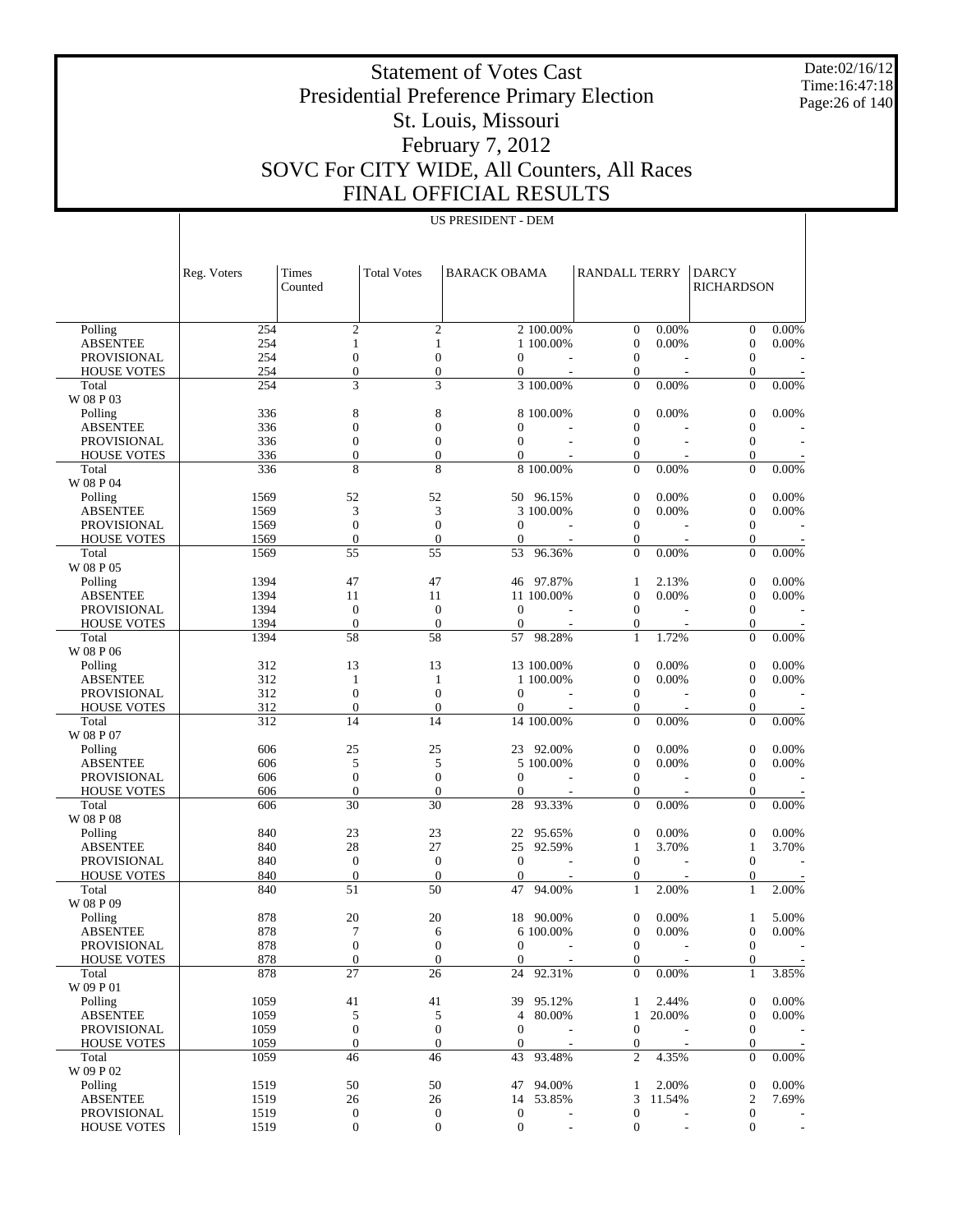Date:02/16/12 Time:16:47:18 Page:27 of 140

 $\overline{\phantom{a}}$ 

# Statement of Votes Cast Presidential Preference Primary Election St. Louis, Missouri February 7, 2012 SOVC For CITY WIDE, All Counters, All Races FINAL OFFICIAL RESULTS

US PRESIDENT - DEM

 $\overline{\phantom{a}}$ 

|                                          | Reg. Voters  | Times<br>Counted       | <b>Total Votes</b>               | <b>BARACK OBAMA</b> |                         | <b>RANDALL TERRY</b>               |                 | <b>DARCY</b><br><b>RICHARDSON</b>    |                |
|------------------------------------------|--------------|------------------------|----------------------------------|---------------------|-------------------------|------------------------------------|-----------------|--------------------------------------|----------------|
|                                          |              |                        |                                  |                     |                         |                                    |                 |                                      |                |
| Total                                    | 1519         | 76                     | 76                               |                     | $61 - 80.26%$           | $\overline{4}$                     | 5.26%           | $\overline{2}$                       | 2.63%          |
| W 09 P 03                                |              |                        |                                  |                     |                         |                                    |                 |                                      |                |
| Polling<br><b>ABSENTEE</b>               | 873<br>873   | 30<br>2                | 30<br>$\overline{c}$             |                     | 30 100.00%<br>2 100.00% | $\mathbf{0}$<br>$\boldsymbol{0}$   | 0.00%<br>0.00%  | $\boldsymbol{0}$<br>$\boldsymbol{0}$ | 0.00%<br>0.00% |
| <b>PROVISIONAL</b>                       | 873          | $\boldsymbol{0}$       | $\mathbf{0}$                     | $\mathbf{0}$        |                         | $\mathbf{0}$                       |                 | 0                                    |                |
| <b>HOUSE VOTES</b>                       | 873          | $\theta$               | $\boldsymbol{0}$                 | $\mathbf{0}$        |                         | 0                                  |                 | 0                                    |                |
| Total                                    | 873          | 32                     | 32                               |                     | 32 100.00%              | $\Omega$                           | 0.00%           | $\overline{0}$                       | 0.00%          |
| W 09 P 04                                |              |                        |                                  |                     |                         |                                    |                 |                                      |                |
| Polling                                  | 850          | 20                     | 20                               | 18                  | 90.00%                  | $\boldsymbol{0}$                   | 0.00%           | $\mathbf{1}$                         | 5.00%          |
| <b>ABSENTEE</b>                          | 850          | 6<br>$\overline{0}$    | 6                                | $\Omega$            | 6 100.00%               | $\mathbf{0}$<br>$\mathbf{0}$       | 0.00%           | $\boldsymbol{0}$                     | 0.00%          |
| <b>PROVISIONAL</b><br><b>HOUSE VOTES</b> | 850<br>850   | $\overline{0}$         | $\boldsymbol{0}$<br>$\mathbf{0}$ | $\mathbf{0}$        |                         | $\mathbf{0}$                       |                 | 0<br>$\boldsymbol{0}$                |                |
| Total                                    | 850          | 26                     | 26                               | 24                  | 92.31%                  | $\Omega$                           | 0.00%           | $\mathbf{1}$                         | 3.85%          |
| W 09 P 05                                |              |                        |                                  |                     |                         |                                    |                 |                                      |                |
| Polling                                  | 1095         | 23                     | 22                               | 21                  | 95.45%                  | $\mathbf{0}$                       | 0.00%           | $\boldsymbol{0}$                     | 0.00%          |
| <b>ABSENTEE</b>                          | 1095         | 6                      | 5                                | $\overline{4}$      | 80.00%                  | $\mathbf{1}$                       | 20.00%          | $\boldsymbol{0}$                     | 0.00%          |
| <b>PROVISIONAL</b>                       | 1095         | 0                      | $\boldsymbol{0}$                 | $\mathbf{0}$        |                         | $\mathbf{0}$                       |                 | 0                                    |                |
| <b>HOUSE VOTES</b><br>Total              | 1095<br>1095 | $\overline{0}$<br>29   | $\mathbf{0}$<br>27               | $\mathbf{0}$<br>25  | 92.59%                  | 0<br>$\mathbf{1}$                  | 3.70%           | $\boldsymbol{0}$<br>$\overline{0}$   | 0.00%          |
| W 09 P 06                                |              |                        |                                  |                     |                         |                                    |                 |                                      |                |
| Polling                                  | 1092         | 31                     | 30                               | 29                  | 96.67%                  | $\boldsymbol{0}$                   | 0.00%           | $\boldsymbol{0}$                     | 0.00%          |
| <b>ABSENTEE</b>                          | 1092         | 5                      | 5                                |                     | 5 100,00%               | $\mathbf{0}$                       | 0.00%           | $\boldsymbol{0}$                     | 0.00%          |
| <b>PROVISIONAL</b>                       | 1092         | $\overline{0}$         | $\mathbf{0}$                     | $\Omega$            |                         | $\mathbf{0}$                       |                 | 0                                    |                |
| <b>HOUSE VOTES</b>                       | 1092         | $\overline{0}$         | $\boldsymbol{0}$                 | $\mathbf{0}$        |                         | 0                                  |                 | $\boldsymbol{0}$                     |                |
| Total<br>W 10 P 01                       | 1092         | 36                     | 35                               | 34                  | 97.14%                  | $\Omega$                           | 0.00%           | $\overline{0}$                       | 0.00%          |
| Polling                                  | 1000         | 28                     | 28                               | 26                  | 92.86%                  | $\boldsymbol{0}$                   | 0.00%           | $\boldsymbol{0}$                     | 0.00%          |
| <b>ABSENTEE</b>                          | 1000         | 4                      | $\overline{4}$                   |                     | 4 100.00%               | $\mathbf{0}$                       | 0.00%           | $\boldsymbol{0}$                     | 0.00%          |
| <b>PROVISIONAL</b>                       | 1000         | $\overline{0}$         | $\boldsymbol{0}$                 | $\mathbf{0}$        |                         | $\mathbf{0}$                       |                 | 0                                    |                |
| <b>HOUSE VOTES</b>                       | 1000         | $\overline{0}$         | $\mathbf{0}$                     | $\mathbf{0}$        |                         | 0                                  |                 | $\boldsymbol{0}$                     |                |
| Total                                    | 1000         | 32                     | 32                               | 30                  | 93.75%                  | $\overline{0}$                     | 0.00%           | $\overline{0}$                       | 0.00%          |
| W 10 P 02                                |              |                        |                                  |                     |                         |                                    |                 |                                      |                |
| Polling<br><b>ABSENTEE</b>               | 864<br>864   | 14<br>4                | 14<br>$\overline{4}$             | 11<br>3             | 78.57%<br>75.00%        | $\mathbf{0}$<br>1                  | 0.00%<br>25.00% | $\boldsymbol{0}$<br>$\boldsymbol{0}$ | 0.00%<br>0.00% |
| <b>PROVISIONAL</b>                       | 864          | $\overline{0}$         | $\mathbf{0}$                     | $\Omega$            |                         | $\mathbf{0}$                       |                 | 0                                    |                |
| <b>HOUSE VOTES</b>                       | 864          | $\overline{0}$         | $\boldsymbol{0}$                 | $\mathbf{0}$        |                         | 0                                  |                 | $\boldsymbol{0}$                     |                |
| Total                                    | 864          | 18                     | 18                               | 14                  | 77.78%                  | 1                                  | 5.56%           | $\theta$                             | 0.00%          |
| W 10 P 03                                |              |                        |                                  |                     |                         |                                    |                 |                                      |                |
| Polling                                  | 945          | 22                     | 22                               | 17                  | 77.27%                  | 1                                  | 4.55%           | $\boldsymbol{0}$                     | 0.00%          |
| <b>ABSENTEE</b><br><b>PROVISIONAL</b>    | 945<br>945   | 3<br>0                 | 3<br>$\boldsymbol{0}$            | $\mathbf{0}$        | 3 100.00%               | $\boldsymbol{0}$<br>$\mathbf{0}$   | 0.00%           | $\boldsymbol{0}$<br>0                | 0.00%          |
| <b>HOUSE VOTES</b>                       | 945          | $\overline{0}$         | $\mathbf{0}$                     | $\mathbf{0}$        |                         | $\mathbf{0}$                       |                 | $\mathbf{0}$                         |                |
| Total                                    | 945          | 25                     | 25                               | 20                  | 80.00%                  | $\mathbf{1}$                       | 4.00%           | $\overline{0}$                       | 0.00%          |
| W 10 P 04                                |              |                        |                                  |                     |                         |                                    |                 |                                      |                |
| Polling                                  | 967          | 18                     | 17                               |                     | 17 100.00%              | $\boldsymbol{0}$                   | 0.00%           | $\boldsymbol{0}$                     | 0.00%          |
| <b>ABSENTEE</b>                          | 967          | 3                      | 3                                | 2                   | 66.67%                  | $\boldsymbol{0}$                   | 0.00%           | $\boldsymbol{0}$                     | 0.00%          |
| <b>PROVISIONAL</b>                       | 967          | $\boldsymbol{0}$       | $\mathbf{0}$                     | $\mathbf{0}$        |                         | $\boldsymbol{0}$                   |                 | $\boldsymbol{0}$                     |                |
| <b>HOUSE VOTES</b><br>Total              | 967<br>967   | $\boldsymbol{0}$<br>21 | $\mathbf{0}$<br>20               | $\mathbf{0}$<br>19  | 95.00%                  | $\boldsymbol{0}$<br>$\overline{0}$ | 0.00%           | $\boldsymbol{0}$<br>$\overline{0}$   | 0.00%          |
| W 10 P 05                                |              |                        |                                  |                     |                         |                                    |                 |                                      |                |
| Polling                                  | 1295         | 20                     | 20                               |                     | 19 95.00%               | $\boldsymbol{0}$                   | 0.00%           | $\boldsymbol{0}$                     | 0.00%          |
| <b>ABSENTEE</b>                          | 1295         | $\boldsymbol{2}$       | $\overline{c}$                   |                     | 2 100.00%               | $\boldsymbol{0}$                   | 0.00%           | 0                                    | 0.00%          |
| <b>PROVISIONAL</b>                       | 1295         | $\boldsymbol{0}$       | $\boldsymbol{0}$                 | $\mathbf{0}$        |                         | $\boldsymbol{0}$                   |                 | $\boldsymbol{0}$                     |                |
| <b>HOUSE VOTES</b>                       | 1295         | $\boldsymbol{0}$       | $\mathbf{0}$                     | $\mathbf{0}$        |                         | $\boldsymbol{0}$                   |                 | $\boldsymbol{0}$                     |                |
| Total<br>W 10 P 06                       | 1295         | 22                     | 22                               | 21                  | 95.45%                  | $\mathbf{0}$                       | 0.00%           | $\overline{0}$                       | 0.00%          |
| Polling                                  | 769          | 9                      | 9                                | 8                   | 88.89%                  | 1                                  | 11.11%          | $\boldsymbol{0}$                     | 0.00%          |
| <b>ABSENTEE</b>                          | 769          | $\overline{c}$         | 2                                |                     | 2 100.00%               | $\mathbf{0}$                       | 0.00%           | $\overline{0}$                       | 0.00%          |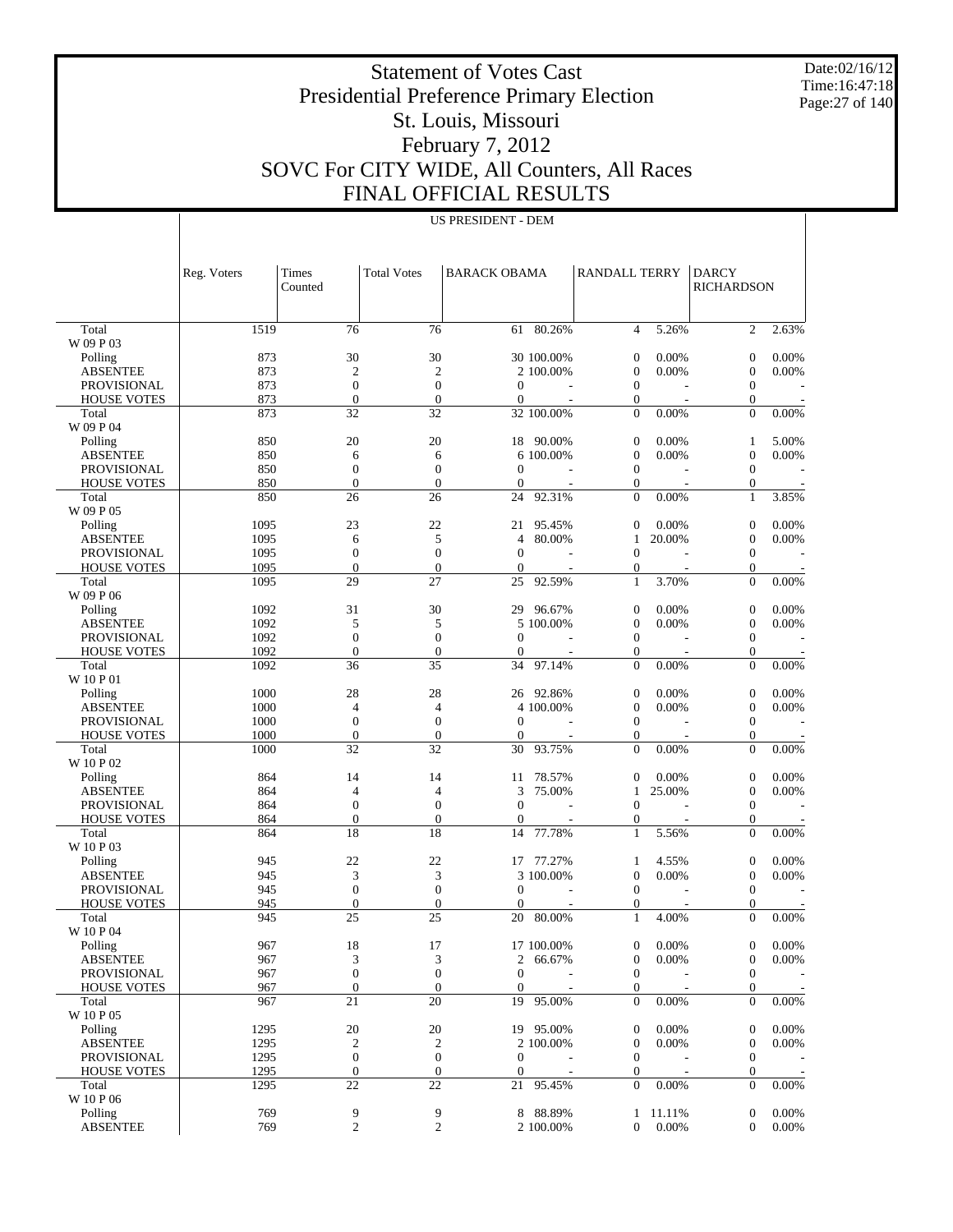Date:02/16/12 Time:16:47:18 Page:28 of 140

 $\overline{a}$ 

# Statement of Votes Cast Presidential Preference Primary Election St. Louis, Missouri February 7, 2012 SOVC For CITY WIDE, All Counters, All Races FINAL OFFICIAL RESULTS

US PRESIDENT - DEM

|                                          | Reg. Voters  | Times<br>Counted                 | <b>Total Votes</b>               | <b>BARACK OBAMA</b>          |            | <b>RANDALL TERRY</b>             |        | <b>DARCY</b><br><b>RICHARDSON</b>  |          |
|------------------------------------------|--------------|----------------------------------|----------------------------------|------------------------------|------------|----------------------------------|--------|------------------------------------|----------|
|                                          |              |                                  |                                  |                              |            |                                  |        |                                    |          |
| <b>PROVISIONAL</b>                       | 769          | $\boldsymbol{0}$                 | $\boldsymbol{0}$                 | $\mathbf{0}$                 |            | $\overline{0}$                   |        | $\mathbf{0}$                       |          |
| <b>HOUSE VOTES</b>                       | 769<br>769   | $\boldsymbol{0}$<br>11           | $\mathbf{0}$<br>11               | $\mathbf{0}$                 | 90.91%     | $\boldsymbol{0}$<br>$\mathbf{1}$ | 9.09%  | $\mathbf{0}$<br>$\Omega$           | 0.00%    |
| Total<br>W 10 P 07                       |              |                                  |                                  | 10                           |            |                                  |        |                                    |          |
| Polling                                  | 1077         | 24                               | 24                               |                              | 24 100.00% | $\mathbf{0}$                     | 0.00%  | $\theta$                           | 0.00%    |
| <b>ABSENTEE</b>                          | 1077         | 4                                | 3                                | 1                            | 33.33%     | 1                                | 33.33% | 1                                  | 33.33%   |
| <b>PROVISIONAL</b>                       | 1077         | $\boldsymbol{0}$                 | $\mathbf{0}$                     | $\boldsymbol{0}$             |            | $\boldsymbol{0}$                 |        | $\mathbf{0}$                       |          |
| <b>HOUSE VOTES</b>                       | 1077         | $\overline{0}$                   | $\overline{0}$                   | $\mathbf{0}$                 |            | $\mathbf{0}$                     |        | $\mathbf{0}$                       |          |
| Total<br>W 11 P 01                       | 1077         | 28                               | 27                               | 25                           | 92.59%     | $\mathbf{1}$                     | 3.70%  | $\mathbf{1}$                       | 3.70%    |
| Polling                                  | 1193         | 19                               | 18                               | 14                           | 77.78%     | $\boldsymbol{0}$                 | 0.00%  | $\boldsymbol{0}$                   | 0.00%    |
| <b>ABSENTEE</b>                          | 1193         | $\overline{4}$                   | $\overline{4}$                   | 3                            | 75.00%     | $\mathbf{0}$                     | 0.00%  | $\boldsymbol{0}$                   | 0.00%    |
| <b>PROVISIONAL</b>                       | 1193         | $\boldsymbol{0}$                 | $\boldsymbol{0}$                 | $\boldsymbol{0}$             |            | $\mathbf{0}$                     |        | $\mathbf{0}$                       |          |
| <b>HOUSE VOTES</b>                       | 1193         | $\overline{0}$                   | $\mathbf{0}$                     | $\theta$                     |            | $\mathbf{0}$                     |        | $\boldsymbol{0}$                   |          |
| Total<br>W 11 P 02                       | 1193         | 23                               | 22                               | 17                           | 77.27%     | $\Omega$                         | 0.00%  | $\overline{0}$                     | $0.00\%$ |
| Polling                                  | 1090         | 29                               | 29                               | 27                           | 93.10%     | $\boldsymbol{0}$                 | 0.00%  | $\theta$                           | 0.00%    |
| <b>ABSENTEE</b>                          | 1090         | 6                                | 6                                | $\overline{c}$               | 33.33%     | $\boldsymbol{0}$                 | 0.00%  | 1                                  | 16.67%   |
| PROVISIONAL                              | 1090         | $\boldsymbol{0}$                 | $\mathbf{0}$                     | $\boldsymbol{0}$             |            | $\mathbf{0}$                     |        | $\mathbf{0}$                       |          |
| <b>HOUSE VOTES</b><br>Total              | 1090<br>1090 | $\overline{0}$<br>35             | $\overline{0}$<br>35             | $\mathbf{0}$<br>29           | 82.86%     | $\mathbf{0}$<br>$\mathbf{0}$     | 0.00%  | $\mathbf{0}$<br>$\mathbf{1}$       | 2.86%    |
| W 11 P 03                                |              |                                  |                                  |                              |            |                                  |        |                                    |          |
| Polling                                  | 978          | 18                               | 18                               |                              | 15 83.33%  | 2                                | 11.11% | $\boldsymbol{0}$                   | 0.00%    |
| <b>ABSENTEE</b>                          | 978          | 7                                | $\overline{7}$                   |                              | 7 100.00%  | $\mathbf{0}$                     | 0.00%  | $\boldsymbol{0}$                   | 0.00%    |
| PROVISIONAL                              | 978          | $\boldsymbol{0}$                 | $\boldsymbol{0}$                 | $\mathbf{0}$                 |            | $\boldsymbol{0}$                 |        | $\mathbf{0}$                       |          |
| <b>HOUSE VOTES</b>                       | 978          | $\overline{0}$                   | $\mathbf{0}$                     | $\theta$                     |            | $\boldsymbol{0}$                 |        | $\boldsymbol{0}$                   |          |
| Total<br>W 11 P 04                       | 978          | 25                               | 25                               | 22                           | 88.00%     | $\overline{c}$                   | 8.00%  | $\overline{0}$                     | 0.00%    |
| Polling                                  | 1164         | 27                               | 27                               | 25                           | 92.59%     | $\boldsymbol{0}$                 | 0.00%  | $\overline{c}$                     | 7.41%    |
| <b>ABSENTEE</b>                          | 1164         | 8                                | 8                                |                              | 8 100.00%  | $\boldsymbol{0}$                 | 0.00%  | $\boldsymbol{0}$                   | 0.00%    |
| PROVISIONAL                              | 1164         | $\boldsymbol{0}$                 | $\mathbf{0}$                     | $\theta$                     |            | $\mathbf{0}$                     |        | $\mathbf{0}$                       |          |
| <b>HOUSE VOTES</b>                       | 1164         | $\overline{0}$                   | $\overline{0}$                   | $\theta$                     | ÷,         | $\mathbf{0}$                     |        | $\boldsymbol{0}$                   |          |
| Total<br>W 11 P 05                       | 1164         | 35                               | 35                               | 33                           | 94.29%     | $\mathbf{0}$                     | 0.00%  | $\overline{2}$                     | 5.71%    |
| Polling                                  | 1074         | 24                               | 24                               | 22                           | 91.67%     | $\boldsymbol{0}$                 | 0.00%  | $\boldsymbol{0}$                   | 0.00%    |
| <b>ABSENTEE</b>                          | 1074         | 32                               | 32                               | 30                           | 93.75%     | $\boldsymbol{0}$                 | 0.00%  | $\mathbf{0}$                       | 0.00%    |
| PROVISIONAL                              | 1074         | $\boldsymbol{0}$<br>$\theta$     | $\mathbf{0}$<br>$\overline{0}$   | $\mathbf{0}$                 |            | $\mathbf{0}$<br>$\mathbf{0}$     |        | $\mathbf{0}$                       |          |
| <b>HOUSE VOTES</b><br>Total              | 1074<br>1074 | 56                               | 56                               | $\overline{0}$<br>52         | 92.86%     | $\Omega$                         | 0.00%  | $\boldsymbol{0}$<br>$\overline{0}$ | 0.00%    |
| W 11 P 06                                |              |                                  |                                  |                              |            |                                  |        |                                    |          |
| Polling                                  | 799          | 22                               | 22                               | 19                           | 86.36%     | 3                                | 13.64% | $\boldsymbol{0}$                   | 0.00%    |
| <b>ABSENTEE</b>                          | 799          | 4                                | $\overline{4}$                   |                              | 4 100.00%  | $\mathbf{0}$                     | 0.00%  | $\mathbf{0}$                       | 0.00%    |
| PROVISIONAL                              | 799          | $\boldsymbol{0}$                 | $\mathbf{0}$                     | $\mathbf{0}$                 |            | $\boldsymbol{0}$                 |        | $\boldsymbol{0}$                   |          |
| <b>HOUSE VOTES</b>                       | 799<br>799   | $\overline{0}$<br>26             | $\mathbf{0}$<br>26               | $\overline{0}$               | 23 88.46%  | $\Omega$<br>$\mathfrak{Z}$       | 11.54% | $\overline{0}$<br>$\mathbf{0}$     | 0.00%    |
| Total<br>W 12 P 01                       |              |                                  |                                  |                              |            |                                  |        |                                    |          |
| Polling                                  | 731          | 17                               | 17                               | 15                           | 88.24%     | 0                                | 0.00%  | $\boldsymbol{0}$                   | 0.00%    |
| <b>ABSENTEE</b>                          | 731          | 6                                | 6                                | 4                            | 66.67%     | $\boldsymbol{0}$                 | 0.00%  | $\mathbf{0}$                       | 0.00%    |
| <b>PROVISIONAL</b><br><b>HOUSE VOTES</b> | 731<br>731   | $\boldsymbol{0}$<br>$\mathbf{0}$ | $\boldsymbol{0}$<br>$\mathbf{0}$ | $\mathbf{0}$<br>$\mathbf{0}$ |            | $\mathbf{0}$<br>$\boldsymbol{0}$ |        | $\boldsymbol{0}$<br>$\mathbf{0}$   |          |
| Total                                    | 731          | 23                               | 23                               | 19                           | 82.61%     | $\mathbf{0}$                     | 0.00%  | $\mathbf{0}$                       | 0.00%    |
| W 12 P 02                                |              |                                  |                                  |                              |            |                                  |        |                                    |          |
| Polling                                  | 1499         | 38                               | 37                               | 30                           | 81.08%     | 1                                | 2.70%  | $\boldsymbol{0}$                   | 0.00%    |
| <b>ABSENTEE</b>                          | 1499         | 18                               | 18                               | 15                           | 83.33%     | $\mathbf{0}$                     | 0.00%  | $\mathbf{0}$                       | 0.00%    |
| <b>PROVISIONAL</b>                       | 1499         | $\boldsymbol{0}$                 | $\boldsymbol{0}$                 | $\mathbf{0}$                 |            | $\mathbf{0}$                     |        | $\mathbf{0}$                       |          |
| <b>HOUSE VOTES</b><br>Total              | 1499<br>1499 | $\boldsymbol{0}$<br>56           | $\mathbf{0}$<br>55               | $\theta$                     | 45 81.82%  | $\boldsymbol{0}$<br>1            | 1.82%  | $\boldsymbol{0}$<br>$\mathbf{0}$   | 0.00%    |
| W 12 P 03                                |              |                                  |                                  |                              |            |                                  |        |                                    |          |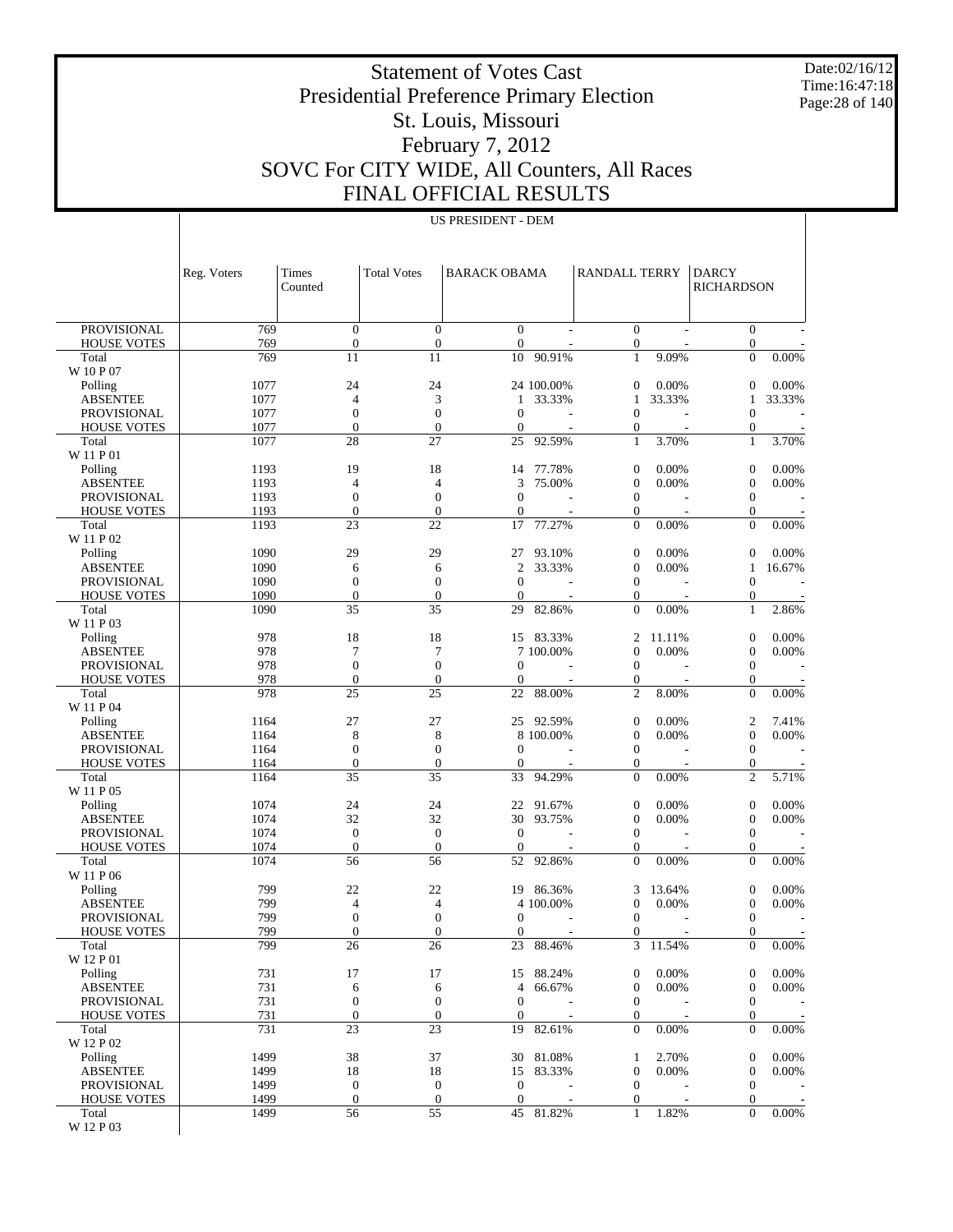Date:02/16/12 Time:16:47:18 Page:29 of 140

# Statement of Votes Cast Presidential Preference Primary Election St. Louis, Missouri February 7, 2012 SOVC For CITY WIDE, All Counters, All Races FINAL OFFICIAL RESULTS

| US PRESIDENT - DEM |  |
|--------------------|--|
|--------------------|--|

|                    | Reg. Voters | Times<br>Counted | <b>Total Votes</b> | <b>BARACK OBAMA</b> |            | <b>RANDALL TERRY</b> |                          | <b>DARCY</b><br><b>RICHARDSON</b> |                |
|--------------------|-------------|------------------|--------------------|---------------------|------------|----------------------|--------------------------|-----------------------------------|----------------|
| Polling            | 1107        | 22               | 19                 | 16                  | 84.21%     | 1                    | 5.26%                    | 1                                 | 5.26%          |
| <b>ABSENTEE</b>    | 1107        | 4                | 4                  | 1                   | 25.00%     | $\boldsymbol{0}$     | 0.00%                    | 1                                 | 25.00%         |
| <b>PROVISIONAL</b> | 1107        | $\boldsymbol{0}$ | $\mathbf{0}$       | $\mathbf{0}$        |            | $\mathbf{0}$         |                          | $\overline{0}$                    |                |
| <b>HOUSE VOTES</b> | 1107        | $\overline{0}$   | $\overline{0}$     | $\mathbf{0}$        |            | $\boldsymbol{0}$     |                          | $\boldsymbol{0}$                  |                |
| Total              | 1107        | 26               | 23                 | 17                  | 73.91%     | $\mathbf{1}$         | 4.35%                    | $\overline{c}$                    | 8.70%          |
| W 12 P 04          |             |                  |                    |                     |            |                      |                          |                                   |                |
| Polling            | 1228        | 21               | 21                 |                     | 21 100.00% | $\theta$             | 0.00%                    | $\overline{0}$                    | 0.00%          |
| <b>ABSENTEE</b>    | 1228        | $\mathfrak{2}$   | $\overline{2}$     | 1                   | 50.00%     | $\overline{0}$       | 0.00%                    | $\boldsymbol{0}$                  | 0.00%          |
| <b>PROVISIONAL</b> | 1228        | $\boldsymbol{0}$ | $\boldsymbol{0}$   | $\mathbf{0}$        |            | $\mathbf{0}$         |                          | $\mathbf{0}$                      |                |
| <b>HOUSE VOTES</b> | 1228        | $\overline{0}$   | $\overline{0}$     | $\theta$            |            | $\boldsymbol{0}$     |                          | $\boldsymbol{0}$                  |                |
| Total              | 1228        | 23               | 23                 | 22                  | 95.65%     | $\overline{0}$       | 0.00%                    | $\theta$                          | 0.00%          |
| W 12 P 05          |             |                  |                    |                     |            |                      |                          |                                   |                |
| Polling            | 1577        | 23               | 23                 | 22                  | 95.65%     | $\theta$             | 0.00%                    | $\boldsymbol{0}$                  | 0.00%          |
| <b>ABSENTEE</b>    | 1577        | 4                | $\overline{4}$     | $\overline{2}$      | 50.00%     | $\mathbf{0}$         | 0.00%                    | $\boldsymbol{0}$                  | 0.00%          |
| <b>PROVISIONAL</b> | 1577        | $\boldsymbol{0}$ | $\mathbf{0}$       | $\mathbf{0}$        |            | $\mathbf{0}$         |                          | $\mathbf{0}$                      |                |
| <b>HOUSE VOTES</b> | 1577        | $\overline{0}$   | $\mathbf{0}$       | $\mathbf{0}$        |            | $\boldsymbol{0}$     |                          | $\boldsymbol{0}$                  |                |
| Total              | 1577        | 27               | 27                 | 24                  | 88.89%     | $\overline{0}$       | 0.00%                    | $\theta$                          | 0.00%          |
| W 12 P 06          |             |                  |                    |                     |            |                      |                          |                                   |                |
| Polling            | 1623        | 31               | 31                 | 23                  | 74.19%     | 1                    | 3.23%                    | 2                                 | 6.45%          |
| <b>ABSENTEE</b>    | 1623        | 18               | 18                 | 13                  | 72.22%     | $\overline{0}$       | 0.00%                    | $\boldsymbol{0}$                  | 0.00%          |
| <b>PROVISIONAL</b> | 1623        | $\boldsymbol{0}$ | $\mathbf{0}$       | $\theta$            |            | $\mathbf{0}$         |                          | $\mathbf{0}$                      |                |
| <b>HOUSE VOTES</b> | 1623        | $\overline{0}$   | $\overline{0}$     | $\theta$            |            | $\boldsymbol{0}$     |                          | $\mathbf{0}$                      |                |
| Total              | 1623        | 49               | 49                 | 36                  | 73.47%     | $\mathbf{1}$         | 2.04%                    | $\overline{2}$                    | 4.08%          |
| W 13 P 01          |             |                  |                    |                     |            |                      |                          |                                   |                |
| Polling            | 1532        | 52               | 52                 | 43                  | 82.69%     | 3                    | 5.77%                    | 3                                 | 5.77%          |
| <b>ABSENTEE</b>    | 1532        | 11               | 11                 | 7                   | 63.64%     | $\mathbf{0}$         | 0.00%                    | $\mathbf{1}$                      | 9.09%          |
| <b>PROVISIONAL</b> | 1532        | $\boldsymbol{0}$ | $\mathbf{0}$       | $\overline{0}$      |            | $\mathbf{0}$         |                          | $\mathbf{0}$                      |                |
| <b>HOUSE VOTES</b> | 1532        | $\overline{0}$   | $\boldsymbol{0}$   | $\theta$            |            | $\boldsymbol{0}$     |                          | $\boldsymbol{0}$                  |                |
| Total              | 1532        | 63               | 63                 | 50                  | 79.37%     | 3                    | 4.76%                    | $\overline{4}$                    | 6.35%          |
| W 13 P 02          |             |                  |                    |                     |            |                      |                          |                                   |                |
| Polling            | 1360        | 26               | 26                 | 23                  | 88.46%     | $\theta$             | 0.00%                    | 1                                 | 3.85%          |
| <b>ABSENTEE</b>    | 1360        | 4                | 4                  |                     | 4 100.00%  | $\overline{0}$       | 0.00%                    | $\boldsymbol{0}$                  | 0.00%          |
| PROVISIONAL        | 1360        | $\boldsymbol{0}$ | $\boldsymbol{0}$   | $\theta$            |            | $\mathbf{0}$         |                          | $\mathbf{0}$                      |                |
| <b>HOUSE VOTES</b> | 1360        | $\overline{0}$   | $\overline{0}$     | $\theta$            |            | $\boldsymbol{0}$     |                          | $\boldsymbol{0}$                  |                |
| Total              | 1360        | 30               | 30                 | 27                  | 90.00%     | $\overline{0}$       | 0.00%                    | $\mathbf{1}$                      | 3.33%          |
| W 13 P 03          |             |                  |                    |                     |            |                      |                          |                                   |                |
| Polling            | 1276        | 25               | 25                 | 24                  | 96.00%     | $\mathbf{0}$         | 0.00%                    | $\boldsymbol{0}$                  | 0.00%          |
| <b>ABSENTEE</b>    | 1276        | 6                | 6                  | 5                   | 83.33%     | $\theta$             | 0.00%                    | $\boldsymbol{0}$                  | 0.00%          |
| PROVISIONAL        | 1276        | $\boldsymbol{0}$ | $\mathbf{0}$       | $\theta$            |            | $\mathbf{0}$         |                          | $\mathbf{0}$                      |                |
| <b>HOUSE VOTES</b> | 1276        | $\boldsymbol{0}$ | $\boldsymbol{0}$   | $\theta$            |            | $\boldsymbol{0}$     |                          | $\boldsymbol{0}$                  |                |
| Total              | 1276        | 31               | 31                 | 29                  | 93.55%     | $\Omega$             | 0.00%                    | $\theta$                          | 0.00%          |
| W 13 P 04          |             |                  |                    |                     |            |                      |                          |                                   |                |
| Polling            | 1261        | 23               | 22                 | 19                  | 86.36%     | $\mathbf{0}$         | 0.00%                    | 1                                 | 4.55%          |
| <b>ABSENTEE</b>    | 1261        | 7                | 7                  |                     | 7 100.00%  | $\mathbf{0}$         | 0.00%                    | $\boldsymbol{0}$                  | 0.00%          |
| PROVISIONAL        | 1261        | $\boldsymbol{0}$ | $\boldsymbol{0}$   | $\overline{0}$      |            | $\mathbf{0}$         |                          | $\mathbf{0}$                      |                |
| <b>HOUSE VOTES</b> | 1261        | $\boldsymbol{0}$ | $\boldsymbol{0}$   | $\overline{0}$      |            | $\mathbf{0}$         |                          | $\boldsymbol{0}$                  |                |
| Total              | 1261        | 30               | 29                 |                     | 26 89.66%  | $\Omega$             | 0.00%                    | $\mathbf{1}$                      | 3.45%          |
| W 13 P 06          |             |                  |                    |                     |            |                      |                          |                                   |                |
| Polling            | 1333        | 21               | 21                 |                     | 19 90.48%  | 1                    | 4.76%                    | 0                                 | 0.00%          |
| <b>ABSENTEE</b>    | 1333        | 15               | 15                 |                     | 14 93.33%  | $\mathbf{0}$         | 0.00%                    | $\boldsymbol{0}$                  | 0.00%          |
| PROVISIONAL        | 1333        | $\mathbf{1}$     | $\mathbf{1}$       |                     | 1 100.00%  | $\mathbf{0}$         | 0.00%                    | $\boldsymbol{0}$                  | 0.00%          |
| <b>HOUSE VOTES</b> | 1333        | $\boldsymbol{0}$ | $\mathbf{0}$       | $\overline{0}$      |            | 0                    |                          | 0                                 |                |
| Total              | 1333        | 37               | 37                 | 34                  | 91.89%     | 1                    | 2.70%                    | $\Omega$                          | 0.00%          |
| W 14 P 01          |             |                  |                    |                     |            |                      |                          |                                   |                |
| Polling            | 919         | 16               | 16                 |                     | 14 87.50%  | $\mathbf{0}$         | 0.00%                    | 1                                 | 6.25%          |
| <b>ABSENTEE</b>    | 919         | 5                | 5                  |                     | 5 100.00%  | $\mathbf{0}$         | 0.00%                    | $\boldsymbol{0}$                  | 0.00%          |
| <b>PROVISIONAL</b> | 919         | 0                | $\mathbf{0}$       | $\overline{0}$      |            | $\mathbf{0}$         |                          | $\theta$                          |                |
| <b>HOUSE VOTES</b> | 919         | 0                | $\boldsymbol{0}$   | $\mathbf{0}$        |            | $\mathbf{0}$         | $\overline{\phantom{a}}$ | $\overline{0}$                    | $\blacksquare$ |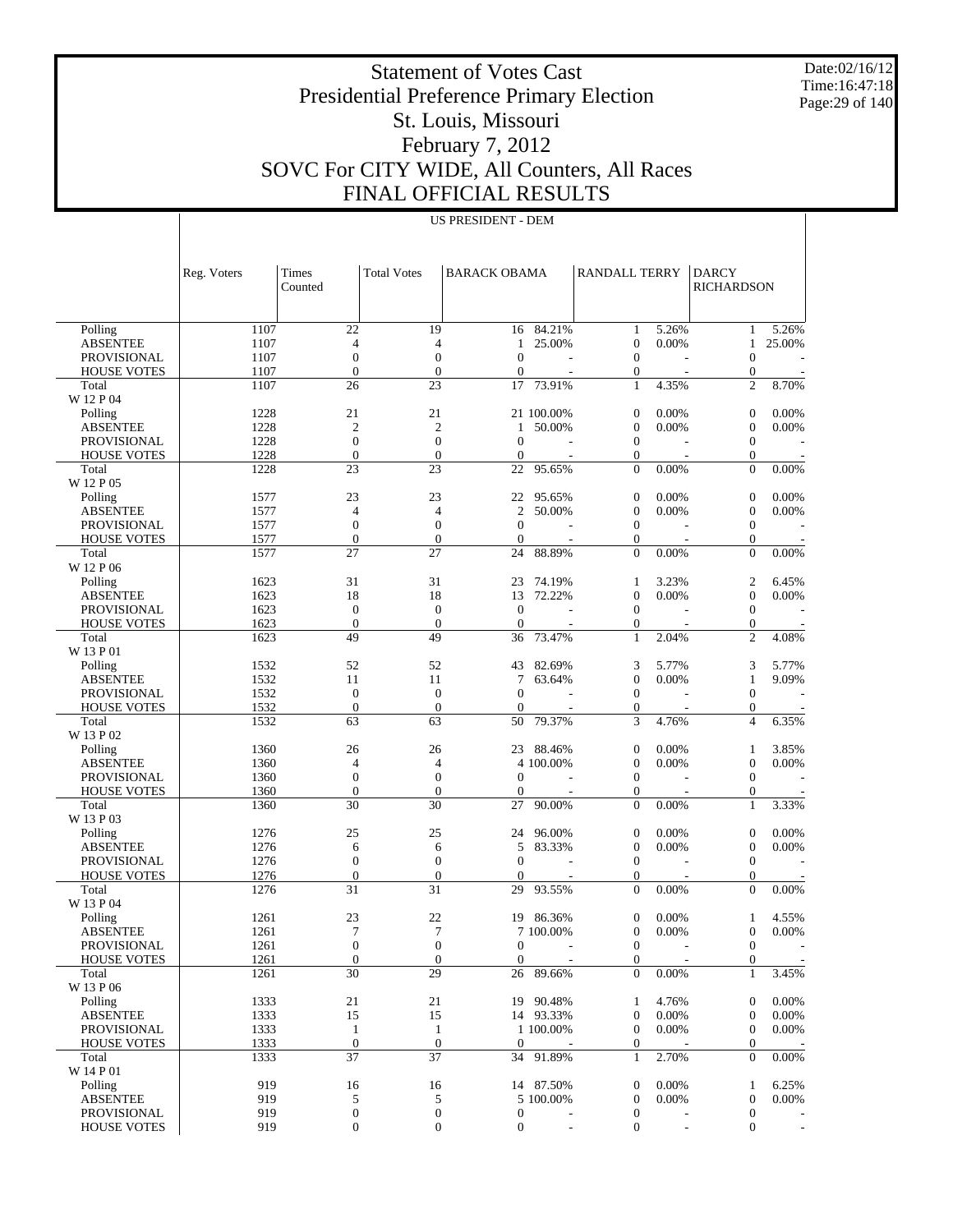Date:02/16/12 Time:16:47:18 Page:30 of 140

 $\overline{1}$ 

# Statement of Votes Cast Presidential Preference Primary Election St. Louis, Missouri February 7, 2012 SOVC For CITY WIDE, All Counters, All Races FINAL OFFICIAL RESULTS

US PRESIDENT - DEM

|                             | Reg. Voters  | Times<br>Counted       | <b>Total Votes</b>     | <b>BARACK OBAMA</b> |                  | <b>RANDALL TERRY</b>           |                 | <b>DARCY</b><br><b>RICHARDSON</b>    |          |
|-----------------------------|--------------|------------------------|------------------------|---------------------|------------------|--------------------------------|-----------------|--------------------------------------|----------|
|                             |              |                        |                        |                     |                  |                                |                 |                                      |          |
| Total<br>W 14 P 02          | 919          | 21                     | $\overline{21}$        |                     | $19 - 90.48\%$   | $\overline{0}$                 | 0.00%           | $\mathbf{1}$                         | 4.76%    |
| Polling                     | 983          | 23                     | 23                     |                     | 23 100.00%       | $\boldsymbol{0}$               | 0.00%           | $\boldsymbol{0}$                     | 0.00%    |
| <b>ABSENTEE</b>             | 983          | 6                      | 6                      | 5                   | 83.33%           | $\boldsymbol{0}$               | 0.00%           | $\boldsymbol{0}$                     | 0.00%    |
| <b>PROVISIONAL</b>          | 983          | $\theta$               | $\mathbf{0}$           | $\Omega$            |                  | $\mathbf{0}$                   |                 | $\boldsymbol{0}$                     |          |
| <b>HOUSE VOTES</b>          | 983          | $\theta$               | $\mathbf{0}$           | $\theta$            |                  | 0                              |                 | $\boldsymbol{0}$                     |          |
| Total<br>W 14 P 03          | 983          | 29                     | 29                     | 28                  | 96.55%           | $\theta$                       | 0.00%           | $\theta$                             | 0.00%    |
| Polling                     | 995          | 89                     | 88                     | 85                  | 96.59%           | 1                              | 1.14%           | $\boldsymbol{0}$                     | 0.00%    |
| <b>ABSENTEE</b>             | 995          | 12                     | 12                     | 9                   | 75.00%           | $\boldsymbol{0}$               | 0.00%           | $\boldsymbol{0}$                     | 0.00%    |
| <b>PROVISIONAL</b>          | 995          | $\mathbf{0}$           | $\mathbf{0}$           | $\mathbf{0}$        |                  | $\mathbf{0}$                   |                 | $\boldsymbol{0}$                     |          |
| HOUSE VOTES                 | 995          | $\mathbf{0}$           | $\mathbf{0}$           | $\theta$            |                  | $\boldsymbol{0}$               |                 | $\boldsymbol{0}$                     |          |
| Total<br>W 14 P 04          | 995          | 101                    | 100                    | 94                  | 94.00%           | $\mathbf{1}$                   | 1.00%           | $\overline{0}$                       | 0.00%    |
| Polling                     | 1303         | 23                     | 23                     | 21                  | 91.30%           | $\mathbf{0}$                   | 0.00%           | $\boldsymbol{0}$                     | 0.00%    |
| <b>ABSENTEE</b>             | 1303         | 5                      | 5                      | 4                   | 80.00%           | 1                              | 20.00%          | $\boldsymbol{0}$                     | 0.00%    |
| <b>PROVISIONAL</b>          | 1303         | $\overline{0}$         | $\mathbf{0}$           | $\mathbf{0}$        |                  | $\overline{0}$                 |                 | $\boldsymbol{0}$                     |          |
| <b>HOUSE VOTES</b>          | 1303         | $\theta$               | $\mathbf{0}$           | $\mathbf{0}$        |                  | $\boldsymbol{0}$               |                 | $\boldsymbol{0}$                     |          |
| Total<br>W 14 P 05          | 1303         | 28                     | 28                     | 25                  | 89.29%           | $\mathbf{1}$                   | 3.57%           | $\theta$                             | 0.00%    |
| Polling                     | 1042         | 36                     | 36                     | 32                  | 88.89%           | 1                              | 2.78%           | 1                                    | 2.78%    |
| <b>ABSENTEE</b>             | 1042         | 4                      | $\overline{4}$         |                     | 4 100.00%        | $\boldsymbol{0}$               | 0.00%           | $\boldsymbol{0}$                     | 0.00%    |
| <b>PROVISIONAL</b>          | 1042         | $\overline{0}$         | $\mathbf{0}$           | $\mathbf{0}$        |                  | $\mathbf{0}$                   |                 | $\boldsymbol{0}$                     |          |
| <b>HOUSE VOTES</b>          | 1042         | $\theta$               | $\mathbf{0}$           | $\theta$            |                  | $\boldsymbol{0}$               |                 | $\boldsymbol{0}$                     |          |
| Total<br>W 14 P 06          | 1042         | 40                     | 40                     | 36                  | 90.00%           | $\mathbf{1}$                   | 2.50%           | $\mathbf{1}$                         | 2.50%    |
| Polling                     | 1063         | 27                     | 27                     | 25                  | 92.59%           | $\boldsymbol{0}$               | 0.00%           | 1                                    | 3.70%    |
| <b>ABSENTEE</b>             | 1063         | 4                      | $\overline{4}$         | 3                   | 75.00%           | $\boldsymbol{0}$               | 0.00%           | $\boldsymbol{0}$                     | 0.00%    |
| <b>PROVISIONAL</b>          | 1063         | $\overline{0}$         | $\mathbf{0}$           | $\mathbf{0}$        |                  | $\mathbf{0}$                   |                 | $\boldsymbol{0}$                     |          |
| <b>HOUSE VOTES</b>          | 1063         | $\theta$               | $\mathbf{0}$           | $\theta$            |                  | $\boldsymbol{0}$               |                 | $\boldsymbol{0}$                     |          |
| Total<br>W 15 P 01          | 1063         | 31                     | 31                     | 28                  | 90.32%           | $\Omega$                       | 0.00%           | $\mathbf{1}$                         | 3.23%    |
| Polling                     | 1355         | 21                     | 21                     | 20                  | 95.24%           | $\boldsymbol{0}$               | 0.00%           | $\boldsymbol{0}$                     | 0.00%    |
| <b>ABSENTEE</b>             | 1355         | 9                      | 7                      | 6                   | 85.71%           | $\boldsymbol{0}$               | 0.00%           | $\boldsymbol{0}$                     | 0.00%    |
| <b>PROVISIONAL</b>          | 1355         | $\overline{0}$         | $\mathbf{0}$           | $\mathbf{0}$        |                  | $\mathbf{0}$                   |                 | $\boldsymbol{0}$                     |          |
| <b>HOUSE VOTES</b><br>Total | 1355<br>1355 | $\theta$<br>30         | $\mathbf{0}$<br>28     | $\mathbf{0}$<br>26  | 92.86%           | $\boldsymbol{0}$<br>$\theta$   | 0.00%           | $\boldsymbol{0}$<br>$\Omega$         | 0.00%    |
| W 15 P 02                   |              |                        |                        |                     |                  |                                |                 |                                      |          |
| Polling                     | 1256         | 28                     | 28                     |                     | 28 100.00%       | $\boldsymbol{0}$               | 0.00%           | $\boldsymbol{0}$                     | 0.00%    |
| <b>ABSENTEE</b>             | 1256         | 4                      | $\overline{4}$         |                     | 4 100.00%        | $\boldsymbol{0}$               | 0.00%           | $\boldsymbol{0}$                     | 0.00%    |
| <b>PROVISIONAL</b>          | 1256         | 1                      | $\mathbf{1}$           |                     | 1 100,00%        | $\mathbf{0}$                   | 0.00%           | $\boldsymbol{0}$                     | 0.00%    |
| <b>HOUSE VOTES</b>          | 1256<br>1256 | $\theta$<br>33         | $\boldsymbol{0}$<br>33 | $\mathbf{0}$        | 33 100.00%       | $\mathbf{0}$<br>$\overline{0}$ | 0.00%           | $\overline{0}$<br>$\overline{0}$     | 0.00%    |
| Total<br>W 15 P 03          |              |                        |                        |                     |                  |                                |                 |                                      |          |
| Polling                     | 1846         | 55                     | 55                     |                     | 50 90.91%        | 1                              | 1.82%           | $\boldsymbol{2}$                     | 3.64%    |
| <b>ABSENTEE</b>             | 1846         | 8                      | 8                      | 6                   | 75.00%           | $\mathbf{1}$                   | 12.50%          | $\boldsymbol{0}$                     | 0.00%    |
| PROVISIONAL                 | 1846         | $\boldsymbol{0}$       | $\boldsymbol{0}$       | $\mathbf{0}$        |                  | $\mathbf{0}$                   |                 | $\boldsymbol{0}$                     |          |
| <b>HOUSE VOTES</b>          | 1846         | $\mathbf{0}$           | $\boldsymbol{0}$       | $\overline{0}$      |                  | $\boldsymbol{0}$               |                 | $\boldsymbol{0}$                     |          |
| Total<br>W 15 P 04          | 1846         | 63                     | 63                     | 56                  | 88.89%           | $\overline{c}$                 | 3.17%           | $\mathbf{2}$                         | 3.17%    |
| Polling                     | 712          | 14                     | 14                     | 13                  | 92.86%           | $\mathbf{0}$                   | 0.00%           | $\boldsymbol{0}$                     | 0.00%    |
| <b>ABSENTEE</b>             | 712          | $\overline{c}$         | $\overline{c}$         | $\mathbf{1}$        | 50.00%           | $\boldsymbol{0}$               | 0.00%           | $\boldsymbol{0}$                     | 0.00%    |
| PROVISIONAL                 | 712          | $\boldsymbol{0}$       | $\boldsymbol{0}$       | $\mathbf{0}$        |                  | $\mathbf{0}$                   |                 | $\boldsymbol{0}$                     |          |
| <b>HOUSE VOTES</b>          | 712<br>712   | $\boldsymbol{0}$<br>16 | $\boldsymbol{0}$<br>16 | $\mathbf{0}$<br>14  | $\sim$<br>87.50% | $\mathbf{0}$<br>$\mathbf{0}$   | $\sim$<br>0.00% | $\boldsymbol{0}$<br>$\boldsymbol{0}$ | $0.00\%$ |
| Total<br>W 15 P 05          |              |                        |                        |                     |                  |                                |                 |                                      |          |
| Polling                     | 1368         | 24                     | 24                     |                     | 23 95.83%        | 1                              | 4.17%           | $\boldsymbol{0}$                     | 0.00%    |
| <b>ABSENTEE</b>             | 1368         | $\overline{c}$         | 2                      |                     | 2 100.00%        | $\mathbf{0}$                   | 0.00%           | $\overline{0}$                       | 0.00%    |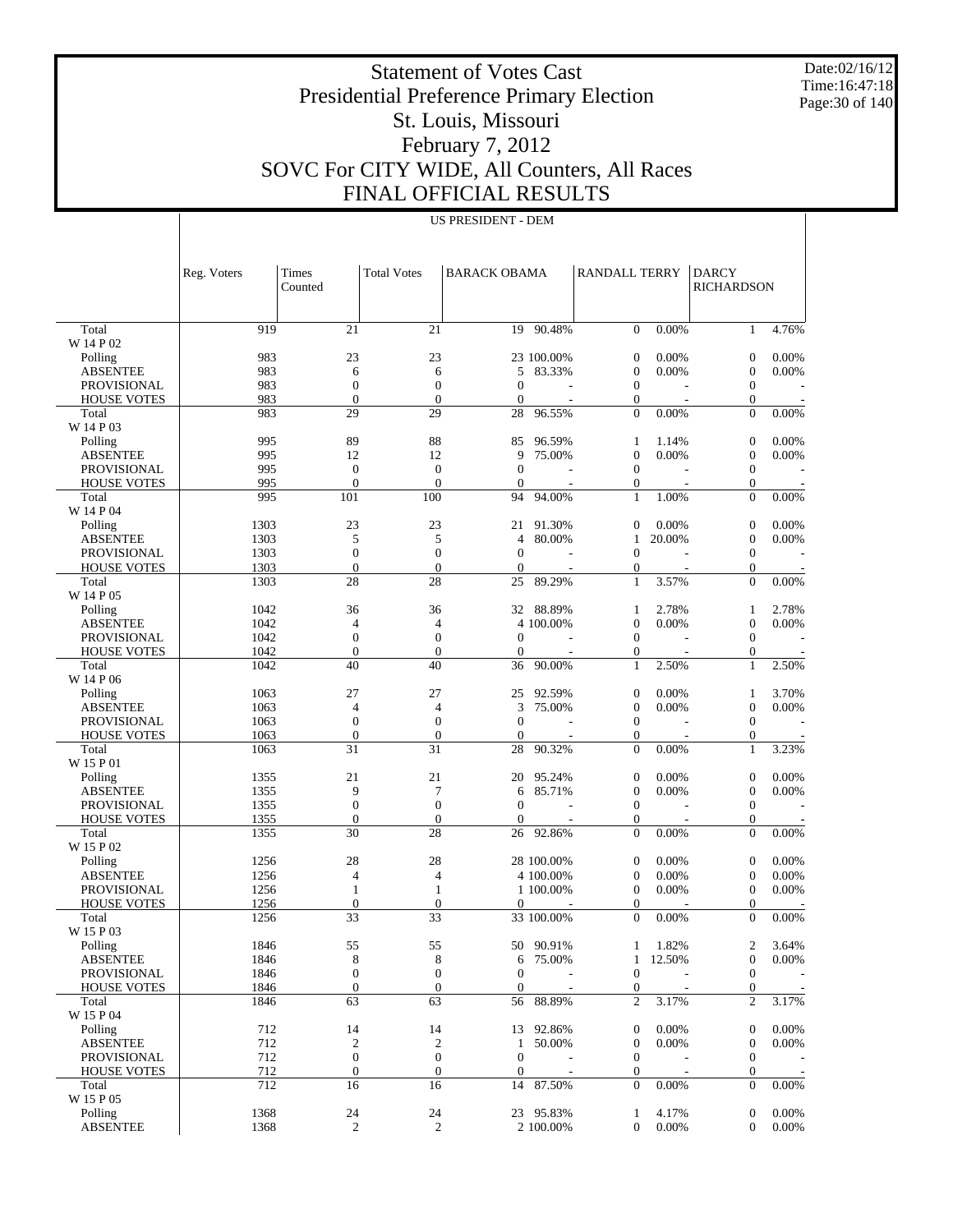Date:02/16/12 Time:16:47:18 Page:31 of 140

 $\overline{1}$ 

# Statement of Votes Cast Presidential Preference Primary Election St. Louis, Missouri February 7, 2012 SOVC For CITY WIDE, All Counters, All Races FINAL OFFICIAL RESULTS

US PRESIDENT - DEM

|                             | Reg. Voters  | Times<br>Counted       | <b>Total Votes</b>     | <b>BARACK OBAMA</b> |                | <b>RANDALL TERRY</b>           |                          | <b>DARCY</b><br><b>RICHARDSON</b>  |       |
|-----------------------------|--------------|------------------------|------------------------|---------------------|----------------|--------------------------------|--------------------------|------------------------------------|-------|
|                             |              |                        |                        |                     |                |                                |                          |                                    |       |
| <b>PROVISIONAL</b>          | 1368         | $\mathbf{0}$           | $\mathbf{0}$           | $\mathbf{0}$        |                | $\overline{0}$                 |                          | $\boldsymbol{0}$                   |       |
| <b>HOUSE VOTES</b>          | 1368         | $\boldsymbol{0}$       | $\mathbf{0}$           | $\mathbf{0}$        |                | $\mathbf{0}$                   |                          | 0                                  |       |
| Total                       | 1368         | 26                     | 26                     | 25                  | 96.15%         | $\mathbf{1}$                   | 3.85%                    | $\overline{0}$                     | 0.00% |
| W 15 P 06                   | 499          | 16                     | 16                     |                     | 16 100.00%     | $\mathbf{0}$                   | 0.00%                    | $\boldsymbol{0}$                   | 0.00% |
| Polling<br><b>ABSENTEE</b>  | 499          | $\overline{2}$         | $\mathfrak{2}$         |                     | 2 100.00%      | $\theta$                       | 0.00%                    | $\boldsymbol{0}$                   | 0.00% |
| <b>PROVISIONAL</b>          | 499          | $\overline{0}$         | $\mathbf{0}$           | $\mathbf{0}$        |                | $\mathbf{0}$                   |                          | 0                                  |       |
| <b>HOUSE VOTES</b>          | 499          | $\overline{0}$         | $\mathbf{0}$           | $\mathbf{0}$        |                | $\mathbf{0}$                   |                          | 0                                  |       |
| Total                       | 499          | 18                     | 18                     |                     | 18 100.00%     | $\mathbf{0}$                   | 0.00%                    | $\overline{0}$                     | 0.00% |
| W 16 P 01                   |              |                        |                        |                     |                |                                |                          |                                    |       |
| Polling                     | 939          | 29                     | 29                     |                     | 26 89.66%      | $\mathbf{1}$                   | 3.45%                    | $\overline{0}$                     | 0.00% |
| <b>ABSENTEE</b>             | 939          | $\mathfrak{2}$         | $\boldsymbol{2}$       |                     | 2 100,00%      | $\theta$                       | 0.00%                    | $\mathbf{0}$                       | 0.00% |
| <b>PROVISIONAL</b>          | 939          | $\overline{0}$         | $\mathbf{0}$           | $\mathbf{0}$        |                | $\mathbf{0}$                   |                          | $\boldsymbol{0}$                   |       |
| <b>HOUSE VOTES</b>          | 939          | $\boldsymbol{0}$       | $\mathbf{0}$           | $\mathbf{0}$        |                | $\mathbf{0}$                   |                          | 0                                  |       |
| Total                       | 939          | 31                     | 31                     | 28                  | 90.32%         | $\mathbf{1}$                   | 3.23%                    | $\overline{0}$                     | 0.00% |
| W 16 P 02                   |              |                        |                        |                     |                |                                |                          |                                    |       |
| Polling                     | 1256         | 25                     | 25                     | 20                  | 80.00%         | 1                              | 4.00%                    | $\boldsymbol{0}$                   | 0.00% |
| <b>ABSENTEE</b>             | 1256         | 6                      | 6                      | 5                   | 83.33%         | $\mathbf{1}$                   | 16.67%                   | $\boldsymbol{0}$                   | 0.00% |
| <b>PROVISIONAL</b>          | 1256         | $\overline{0}$         | $\mathbf{0}$           | $\mathbf{0}$        |                | $\theta$                       |                          | $\boldsymbol{0}$                   |       |
| <b>HOUSE VOTES</b>          | 1256         | $\boldsymbol{0}$       | $\mathbf{0}$           | $\mathbf{0}$        |                | $\mathbf{0}$<br>$\overline{c}$ |                          | 0                                  | 0.00% |
| Total<br>W 16 P 03          | 1256         | 31                     | 31                     | 25                  | 80.65%         |                                | 6.45%                    | $\overline{0}$                     |       |
| Polling                     | 1144         | 18                     | 18                     |                     | 15 83.33%      | $\mathbf{1}$                   | 5.56%                    | $\boldsymbol{0}$                   | 0.00% |
| <b>ABSENTEE</b>             | 1144         | 1                      | $\mathbf{1}$           |                     | 1 100,00%      | $\theta$                       | 0.00%                    | $\boldsymbol{0}$                   | 0.00% |
| <b>PROVISIONAL</b>          | 1144         | $\overline{0}$         | $\mathbf{0}$           | $\mathbf{0}$        | $\overline{a}$ | $\overline{0}$                 |                          | $\boldsymbol{0}$                   |       |
| <b>HOUSE VOTES</b>          | 1144         | $\boldsymbol{0}$       | $\boldsymbol{0}$       | $\boldsymbol{0}$    |                | $\mathbf{0}$                   |                          | 0                                  |       |
| Total                       | 1144         | 19                     | 19                     | 16                  | 84.21%         | $\mathbf{1}$                   | 5.26%                    | $\overline{0}$                     | 0.00% |
| W 16 P 04                   |              |                        |                        |                     |                |                                |                          |                                    |       |
| Polling                     | 930          | 31                     | 27                     | 23                  | 85.19%         | $\mathbf{1}$                   | 3.70%                    | 1                                  | 3.70% |
| <b>ABSENTEE</b>             | 930          | 5                      | 5                      |                     | 5 100.00%      | $\theta$                       | 0.00%                    | $\boldsymbol{0}$                   | 0.00% |
| <b>PROVISIONAL</b>          | 930          | $\overline{0}$         | $\mathbf{0}$           | $\mathbf{0}$        |                | $\mathbf{0}$                   |                          | $\boldsymbol{0}$                   |       |
| <b>HOUSE VOTES</b>          | 930          | $\overline{0}$         | $\boldsymbol{0}$       | $\mathbf{0}$        |                | $\mathbf{0}$                   |                          | 0                                  |       |
| Total                       | 930          | 36                     | 32                     | 28                  | 87.50%         | $\mathbf{1}$                   | 3.13%                    | $\mathbf{1}$                       | 3.13% |
| W 16 P 05                   |              |                        |                        |                     |                |                                |                          |                                    |       |
| Polling                     | 1181         | 23                     | 23                     | 20                  | 86.96%         | 1                              | 4.35%                    | $\overline{0}$                     | 0.00% |
| <b>ABSENTEE</b>             | 1181         | 10                     | 10                     | 5                   | 50.00%         | $\theta$                       | 0.00%                    | $\boldsymbol{0}$                   | 0.00% |
| <b>PROVISIONAL</b>          | 1181         | $\boldsymbol{0}$       | $\boldsymbol{0}$       | $\mathbf{0}$        | L,             | $\overline{0}$                 | $\overline{\phantom{a}}$ | $\boldsymbol{0}$                   |       |
| <b>HOUSE VOTES</b><br>Total | 1181<br>1181 | $\mathbf{0}$<br>33     | $\boldsymbol{0}$<br>33 | $\mathbf{0}$<br>25  | 75.76%         | $\mathbf{0}$<br>$\mathbf{1}$   | 3.03%                    | 0<br>$\overline{0}$                | 0.00% |
| W 16 P 06                   |              |                        |                        |                     |                |                                |                          |                                    |       |
| Polling                     | 822          | 21                     | 20                     | 18                  | 90.00%         | $\mathbf{0}$                   | 0.00%                    | $\boldsymbol{0}$                   | 0.00% |
| <b>ABSENTEE</b>             | 822          | $\boldsymbol{2}$       | $\boldsymbol{2}$       | 1                   | 50.00%         | 1                              | 50.00%                   | $\boldsymbol{0}$                   | 0.00% |
| <b>PROVISIONAL</b>          | 822          | $\overline{0}$         | $\mathbf{0}$           | $\mathbf{0}$        |                | $\mathbf{0}$                   | $\overline{\phantom{a}}$ | 0                                  |       |
| <b>HOUSE VOTES</b>          | 822          | $\boldsymbol{0}$       | $\boldsymbol{0}$       | $\boldsymbol{0}$    |                | $\boldsymbol{0}$               |                          | $\boldsymbol{0}$                   |       |
| Total                       | 822          | 23                     | 22                     | 19                  | 86.36%         | $\mathbf{1}$                   | 4.55%                    | $\boldsymbol{0}$                   | 0.00% |
| W 16 P 07                   |              |                        |                        |                     |                |                                |                          |                                    |       |
| Polling                     | 1006         | 26                     | 26                     |                     | 22 84.62%      | 1                              | 3.85%                    | $\boldsymbol{0}$                   | 0.00% |
| <b>ABSENTEE</b>             | 1006         | 4                      | 4                      |                     | 4 100.00%      | $\mathbf{0}$                   | 0.00%                    | 0                                  | 0.00% |
| <b>PROVISIONAL</b>          | 1006         | $\mathbf{1}$           | $\mathbf{1}$           |                     | 1 100.00%      | $\theta$                       | 0.00%                    | $\boldsymbol{0}$                   | 0.00% |
| <b>HOUSE VOTES</b>          | 1006         | $\boldsymbol{0}$       | $\boldsymbol{0}$       | $\mathbf{0}$        |                | $\boldsymbol{0}$               |                          | $\mathbf{0}$                       |       |
| Total                       | 1006         | 31                     | 31                     | 27                  | 87.10%         | 1                              | 3.23%                    | $\boldsymbol{0}$                   | 0.00% |
| W 16 P 08                   |              |                        |                        |                     |                |                                |                          |                                    |       |
| Polling                     | 927          | 19                     | 18                     |                     | 18 100.00%     | $\mathbf{0}$                   | 0.00%                    | $\boldsymbol{0}$                   | 0.00% |
| <b>ABSENTEE</b>             | 927          | 6                      | 6                      |                     | 6 100.00%      | $\mathbf{0}$                   | 0.00%                    | $\boldsymbol{0}$                   | 0.00% |
| PROVISIONAL                 | 927          | $\boldsymbol{0}$       | $\boldsymbol{0}$       | $\mathbf{0}$        |                | $\theta$                       |                          | $\boldsymbol{0}$                   |       |
| <b>HOUSE VOTES</b><br>Total | 927<br>927   | $\boldsymbol{0}$<br>25 | $\boldsymbol{0}$<br>24 | $\mathbf{0}$        | 24 100.00%     | $\theta$<br>$\mathbf{0}$       | 0.00%                    | $\boldsymbol{0}$<br>$\overline{0}$ | 0.00% |
| W 17 P 01                   |              |                        |                        |                     |                |                                |                          |                                    |       |
|                             |              |                        |                        |                     |                |                                |                          |                                    |       |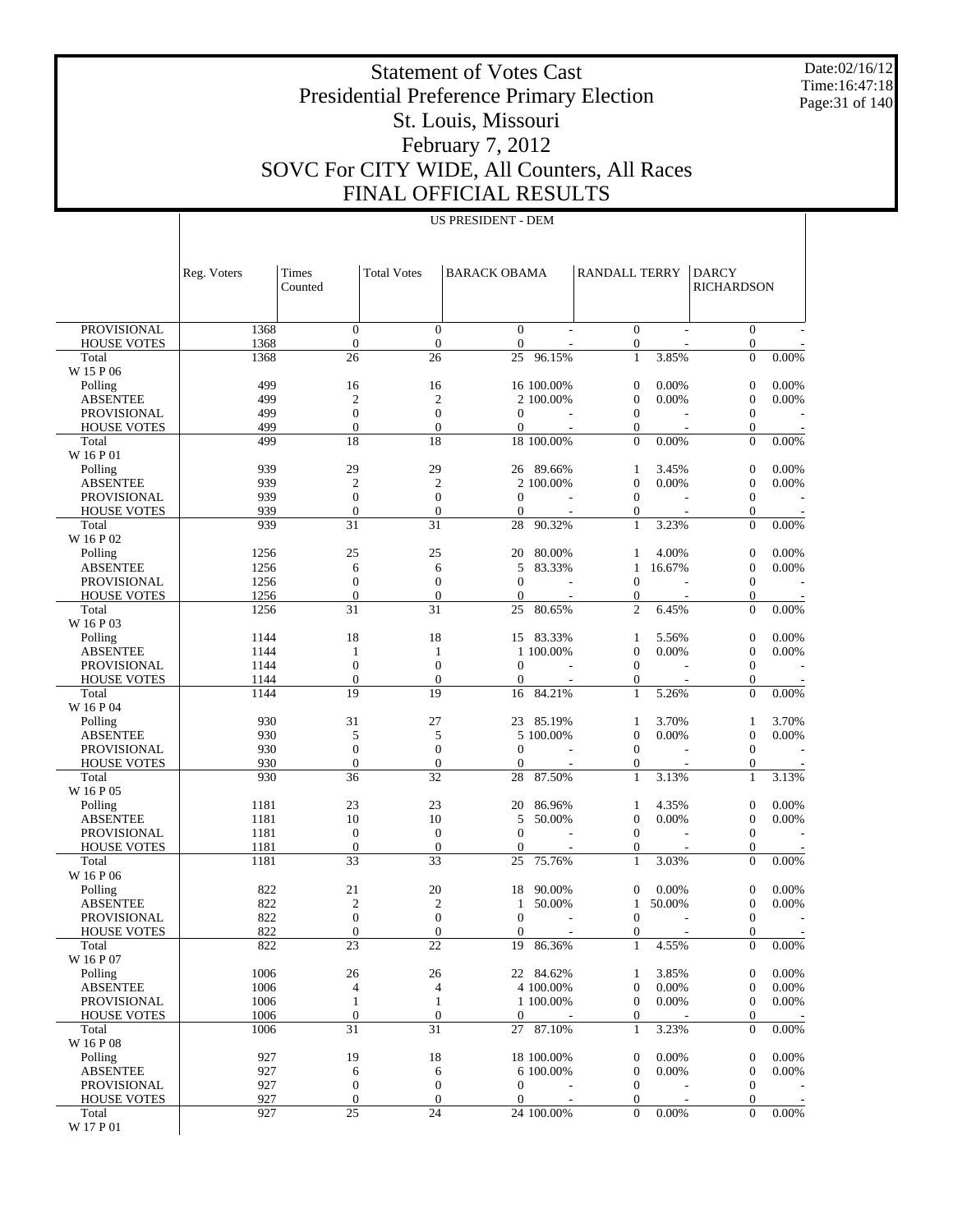Date:02/16/12 Time:16:47:18 Page:32 of 140

# Statement of Votes Cast Presidential Preference Primary Election St. Louis, Missouri February 7, 2012 SOVC For CITY WIDE, All Counters, All Races FINAL OFFICIAL RESULTS

| US PRESIDENT - DEM |
|--------------------|
|--------------------|

|                                   | Reg. Voters | Times<br>Counted      | <b>Total Votes</b>   | <b>BARACK OBAMA</b>              |            | <b>RANDALL TERRY</b>         |                | <b>DARCY</b><br><b>RICHARDSON</b>    |                |
|-----------------------------------|-------------|-----------------------|----------------------|----------------------------------|------------|------------------------------|----------------|--------------------------------------|----------------|
|                                   |             |                       |                      |                                  |            |                              |                |                                      |                |
|                                   |             |                       |                      |                                  |            |                              |                |                                      |                |
| Polling                           | 207<br>207  | 3<br>$\boldsymbol{0}$ | 3<br>$\mathbf{0}$    |                                  | 3 100.00%  | $\mathbf{0}$<br>$\mathbf{0}$ | 0.00%          | $\boldsymbol{0}$                     | 0.00%          |
| <b>ABSENTEE</b>                   | 207         | $\boldsymbol{0}$      | $\mathbf{0}$         | $\boldsymbol{0}$<br>$\mathbf{0}$ |            | $\boldsymbol{0}$             |                | $\mathbf{0}$<br>$\boldsymbol{0}$     |                |
| PROVISIONAL<br><b>HOUSE VOTES</b> | 207         | $\overline{0}$        | $\mathbf{0}$         | $\boldsymbol{0}$                 |            | $\boldsymbol{0}$             |                | $\mathbf{0}$                         |                |
| Total                             | 207         | 3                     | 3                    |                                  | 3 100.00%  | $\overline{0}$               | 0.00%          | $\overline{0}$                       | 0.00%          |
| W 17 P 02                         |             |                       |                      |                                  |            |                              |                |                                      |                |
| Polling                           | 844         | 21                    | 20                   | 18                               | 90.00%     | 1                            | 5.00%          | $\mathbf{0}$                         | 0.00%          |
| <b>ABSENTEE</b>                   | 844         | 3                     | 3                    |                                  | 3 100.00%  | $\mathbf{0}$                 | 0.00%          | $\boldsymbol{0}$                     | 0.00%          |
| PROVISIONAL                       | 844         | $\boldsymbol{0}$      | $\mathbf{0}$         | $\mathbf{0}$                     |            | $\boldsymbol{0}$             |                | $\boldsymbol{0}$                     |                |
| <b>HOUSE VOTES</b>                | 844         | $\overline{0}$        | $\mathbf{0}$         | $\boldsymbol{0}$                 |            | $\boldsymbol{0}$             |                | $\mathbf{0}$                         |                |
| Total                             | 844         | 24                    | 23                   | 21                               | 91.30%     | $\mathbf{1}$                 | 4.35%          | $\overline{0}$                       | 0.00%          |
| W 17 P 03                         |             |                       |                      |                                  |            |                              |                |                                      |                |
| Polling                           | 1478        | 48                    | 48                   | 46                               | 95.83%     | 1                            | 2.08%          | 1                                    | 2.08%          |
| <b>ABSENTEE</b>                   | 1478        | 15                    | 15                   |                                  | 15 100.00% | $\mathbf{0}$                 | 0.00%          | $\boldsymbol{0}$                     | 0.00%          |
| PROVISIONAL                       | 1478        | $\boldsymbol{0}$      | $\mathbf{0}$         | $\mathbf{0}$                     |            | $\boldsymbol{0}$             |                | $\mathbf{0}$                         |                |
| <b>HOUSE VOTES</b>                | 1478        | $\overline{0}$        | $\mathbf{0}$         | $\mathbf{0}$                     |            | $\boldsymbol{0}$             |                | 0                                    |                |
| Total                             | 1478        | 63                    | 63                   | 61                               | 96.83%     | $\mathbf{1}$                 | 1.59%          | $\mathbf{1}$                         | 1.59%          |
| W 17 P 04                         |             |                       |                      |                                  |            |                              |                |                                      |                |
| Polling                           | 1990        | 89                    | 87                   | 84                               | 96.55%     | 1                            | 1.15%          | 0                                    | 0.00%          |
| <b>ABSENTEE</b>                   | 1990        | 42                    | 42                   | 39                               | 92.86%     | $\mathbf{0}$                 | 0.00%          | 1                                    | 2.38%          |
| PROVISIONAL                       | 1990        | $\boldsymbol{0}$      | $\mathbf{0}$         | $\mathbf{0}$                     |            | $\boldsymbol{0}$             |                | $\boldsymbol{0}$                     |                |
| <b>HOUSE VOTES</b>                | 1990        | $\Omega$              | $\mathbf{0}$         | $\mathbf{0}$                     |            | $\boldsymbol{0}$             |                | $\mathbf{0}$                         |                |
| Total                             | 1990        | 131                   | 129                  | 123                              | 95.35%     | $\mathbf{1}$                 | 0.78%          | $\mathbf{1}$                         | 0.78%          |
| W 17 P 05                         |             |                       |                      |                                  |            |                              |                |                                      |                |
| Polling                           | 1669        | 87                    | 87                   | 84                               | 96.55%     | 1                            | 1.15%          | $\boldsymbol{0}$                     | 0.00%          |
| <b>ABSENTEE</b>                   | 1669        | 13                    | 13                   | 12                               | 92.31%     | $\mathbf{0}$                 | 0.00%          | $\boldsymbol{0}$                     | 0.00%          |
| PROVISIONAL                       | 1669        | $\boldsymbol{0}$      | $\mathbf{0}$         | $\mathbf{0}$                     |            | $\boldsymbol{0}$             |                | $\boldsymbol{0}$                     |                |
| <b>HOUSE VOTES</b>                | 1669        | $\overline{0}$        | $\overline{0}$       | $\boldsymbol{0}$                 |            | $\boldsymbol{0}$             |                | $\boldsymbol{0}$                     |                |
| Total                             | 1669        | 100                   | 100                  | 96                               | 96.00%     | $\mathbf{1}$                 | 1.00%          | $\overline{0}$                       | 0.00%          |
| W 17 P 06                         |             |                       |                      |                                  |            |                              |                |                                      |                |
| Polling                           | 246         | 3                     | 3                    |                                  | 3 100.00%  | $\boldsymbol{0}$             | 0.00%          | $\boldsymbol{0}$                     | 0.00%          |
| <b>ABSENTEE</b>                   | 246         | 1                     | 1                    |                                  | 1 100.00%  | $\mathbf{0}$                 | 0.00%          | $\boldsymbol{0}$                     | 0.00%          |
| PROVISIONAL                       | 246         | $\boldsymbol{0}$      | $\boldsymbol{0}$     | $\mathbf{0}$                     |            | $\boldsymbol{0}$             |                | $\boldsymbol{0}$                     |                |
| <b>HOUSE VOTES</b>                | 246         | $\overline{0}$        | $\overline{0}$       | $\mathbf{0}$                     |            | $\boldsymbol{0}$             |                | $\mathbf{0}$                         |                |
| Total                             | 246         | 4                     | $\overline{4}$       |                                  | 4 100.00%  | $\mathbf{0}$                 | 0.00%          | $\overline{0}$                       | 0.00%          |
| W 18 P 01                         |             |                       |                      |                                  | 14 100.00% |                              |                |                                      |                |
| Polling                           | 490<br>490  | 15<br>$\mathfrak{2}$  | 14<br>$\overline{2}$ |                                  | 2 100.00%  | $\mathbf{0}$<br>$\mathbf{0}$ | 0.00%<br>0.00% | $\boldsymbol{0}$                     | 0.00%<br>0.00% |
| <b>ABSENTEE</b>                   | 490         | $\boldsymbol{0}$      | $\mathbf{0}$         | $\mathbf{0}$                     |            | $\boldsymbol{0}$             |                | $\boldsymbol{0}$<br>$\boldsymbol{0}$ |                |
| PROVISIONAL<br><b>HOUSE VOTES</b> | 490         | $\boldsymbol{0}$      | $\mathbf{0}$         | $\mathbf{0}$                     |            | $\boldsymbol{0}$             |                | $\mathbf{0}$                         |                |
| Total                             | 490         | 17                    | 16                   |                                  | 16 100.00% | $\overline{0}$               | 0.00%          | $\overline{0}$                       | 0.00%          |
| W 18 P 02                         |             |                       |                      |                                  |            |                              |                |                                      |                |
| Polling                           | 1732        | 80                    | 80                   |                                  | 76 95.00%  | 1                            | 1.25%          | $\overline{0}$                       | 0.00%          |
| <b>ABSENTEE</b>                   | 1732        | 47                    | 46                   |                                  | 46 100.00% | $\mathbf{0}$                 | 0.00%          | $\boldsymbol{0}$                     | 0.00%          |
| PROVISIONAL                       | 1732        | $\mathbf{0}$          | $\theta$             | $\overline{0}$                   |            | $\mathbf{0}$                 |                | $\overline{0}$                       |                |
| <b>HOUSE VOTES</b>                | 1732        | $\boldsymbol{0}$      | $\boldsymbol{0}$     | $\mathbf{0}$                     |            | $\boldsymbol{0}$             |                | $\boldsymbol{0}$                     |                |
| Total                             | 1732        | 127                   | 126                  |                                  | 122 96.83% | $\mathbf{1}$                 | 0.79%          | $\Omega$                             | $0.00\%$       |
| W 18 P 03                         |             |                       |                      |                                  |            |                              |                |                                      |                |
| Polling                           | 232         | 8                     | 8                    |                                  | 8 100.00%  | $\mathbf{0}$                 | 0.00%          | 0                                    | 0.00%          |
| <b>ABSENTEE</b>                   | 232         | $\boldsymbol{0}$      | $\boldsymbol{0}$     | $\boldsymbol{0}$                 |            | $\boldsymbol{0}$             |                | 0                                    |                |
| <b>PROVISIONAL</b>                | 232         | $\boldsymbol{0}$      | $\boldsymbol{0}$     | $\overline{0}$                   |            | $\boldsymbol{0}$             |                | $\mathbf{0}$                         |                |
| <b>HOUSE VOTES</b>                | 232         | $\overline{0}$        | $\boldsymbol{0}$     | $\Omega$                         |            | $\mathbf{0}$                 |                | $\mathbf{0}$                         |                |
| Total                             | 232         | 8                     | 8                    |                                  | 8 100.00%  | $\mathbf{0}$                 | 0.00%          | $\mathbf{0}$                         | $0.00\%$       |
| W 18 P 04                         |             |                       |                      |                                  |            |                              |                |                                      |                |
| Polling                           | 828         | 31                    | 31                   |                                  | 31 100.00% | $\mathbf{0}$                 | 0.00%          | $\mathbf{0}$                         | 0.00%          |
| <b>ABSENTEE</b>                   | 828         | 6                     | 6                    |                                  | 6 100.00%  | $\mathbf{0}$                 | 0.00%          | $\mathbf{0}$                         | 0.00%          |
| <b>PROVISIONAL</b>                | 828         | $\boldsymbol{0}$      | $\boldsymbol{0}$     | $\boldsymbol{0}$                 |            | $\boldsymbol{0}$             |                | $\mathbf{0}$                         |                |
| <b>HOUSE VOTES</b>                | 828         | $\overline{0}$        | $\boldsymbol{0}$     | $\boldsymbol{0}$                 |            | $\mathbf{0}$                 |                | $\Omega$                             |                |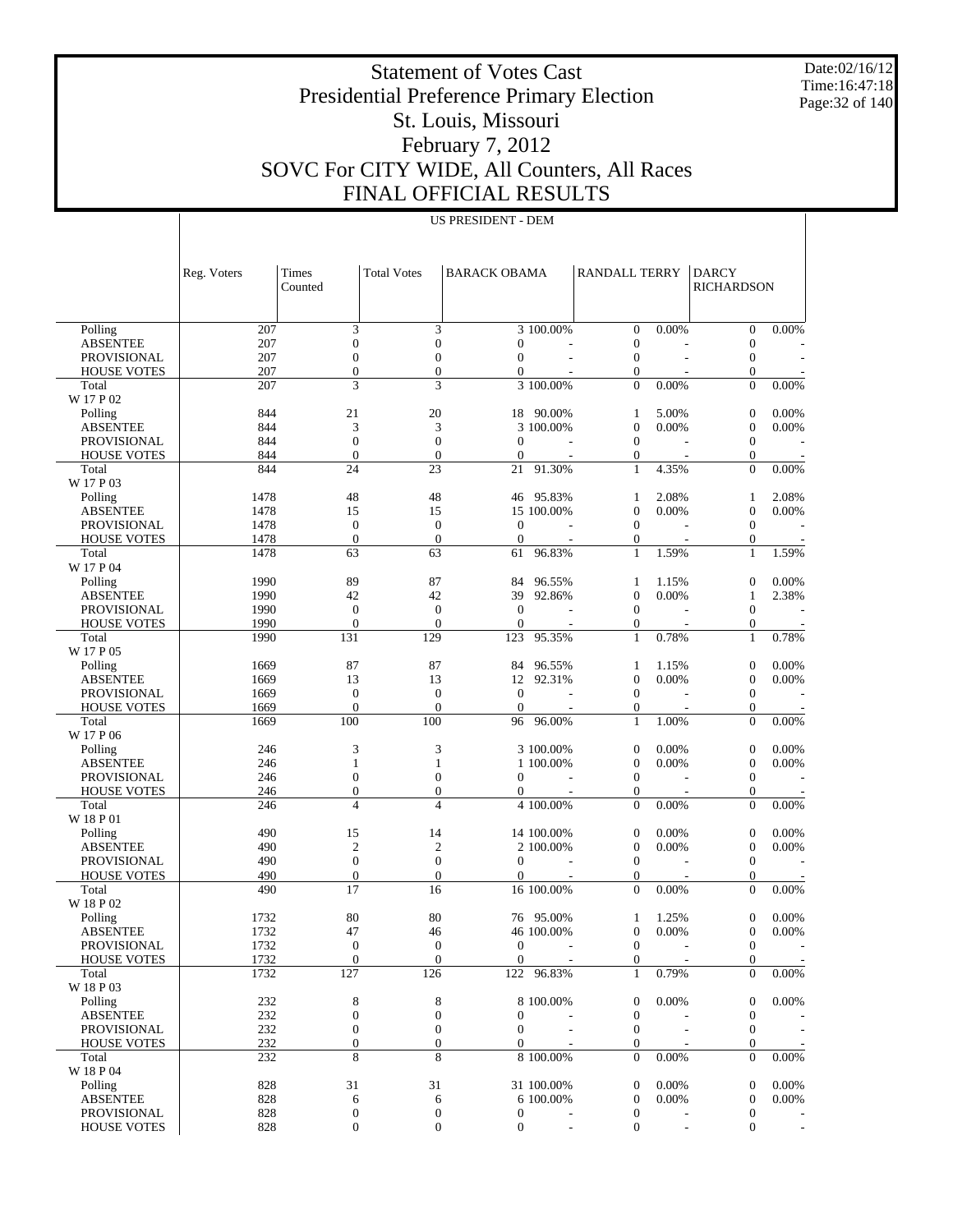Date:02/16/12 Time:16:47:18 Page:33 of 140

 $\overline{1}$ 

# Statement of Votes Cast Presidential Preference Primary Election St. Louis, Missouri February 7, 2012 SOVC For CITY WIDE, All Counters, All Races FINAL OFFICIAL RESULTS

|                                          | Reg. Voters  | Times<br>Counted                   | <b>Total Votes</b>                 | <b>BARACK OBAMA</b>      |                          | <b>RANDALL TERRY</b>                 |                | <b>DARCY</b><br><b>RICHARDSON</b>    |                |
|------------------------------------------|--------------|------------------------------------|------------------------------------|--------------------------|--------------------------|--------------------------------------|----------------|--------------------------------------|----------------|
| Total                                    | 828          | 37                                 | 37                                 |                          | 37 100.00%               | $\overline{0}$                       | 0.00%          | $\overline{0}$                       | 0.00%          |
| W 18 P 05                                |              |                                    |                                    |                          |                          |                                      |                |                                      |                |
| Polling                                  | 1017         | 50                                 | 50                                 | 49                       | 98.00%                   | 0                                    | 0.00%          | $\mathbf{0}$                         | 0.00%          |
| <b>ABSENTEE</b>                          | 1017         | 45                                 | 45                                 | 44                       | 97.78%                   | $\boldsymbol{0}$                     | 0.00%          | $\mathbf{0}$                         | 0.00%          |
| <b>PROVISIONAL</b><br><b>HOUSE VOTES</b> | 1017<br>1017 | $\boldsymbol{0}$<br>$\theta$       | $\mathbf{0}$<br>$\mathbf{0}$       | $\mathbf{0}$<br>$\theta$ | $\overline{\phantom{a}}$ | $\mathbf{0}$<br>$\boldsymbol{0}$     |                | $\boldsymbol{0}$<br>$\boldsymbol{0}$ |                |
| Total                                    | 1017         | 95                                 | 95                                 | 93                       | 97.89%                   | $\overline{0}$                       | 0.00%          | $\overline{0}$                       | 0.00%          |
| W 18 P 06                                |              |                                    |                                    |                          |                          |                                      |                |                                      |                |
| Polling                                  | 1636         | 76                                 | 76                                 |                          | 75 98.68%                | 0                                    | 0.00%          | $\boldsymbol{0}$                     | 0.00%          |
| <b>ABSENTEE</b>                          | 1636         | 27                                 | 27                                 |                          | 27 100.00%               | $\boldsymbol{0}$                     | 0.00%          | $\boldsymbol{0}$                     | 0.00%          |
| <b>PROVISIONAL</b>                       | 1636         | $\boldsymbol{0}$                   | $\boldsymbol{0}$                   | $\theta$                 |                          | $\mathbf{0}$                         |                | $\boldsymbol{0}$                     |                |
| <b>HOUSE VOTES</b>                       | 1636         | $\overline{0}$                     | $\mathbf{0}$                       | $\mathbf{0}$             |                          | $\boldsymbol{0}$                     |                | $\boldsymbol{0}$                     |                |
| Total<br>W 19 P 01                       | 1636         | 103                                | 103                                | 102                      | 99.03%                   | $\overline{0}$                       | 0.00%          | $\overline{0}$                       | 0.00%          |
| Polling                                  | 1173         | 45                                 | 45                                 |                          | 44 97.78%                | 1                                    | 2.22%          | $\boldsymbol{0}$                     | 0.00%          |
| <b>ABSENTEE</b>                          | 1173         | 6                                  | 6                                  |                          | 6 100.00%                | $\boldsymbol{0}$                     | 0.00%          | $\boldsymbol{0}$                     | 0.00%          |
| <b>PROVISIONAL</b>                       | 1173         | $\boldsymbol{0}$                   | $\mathbf{0}$                       | $\theta$                 | ÷.                       | $\mathbf{0}$                         |                | $\boldsymbol{0}$                     |                |
| <b>HOUSE VOTES</b>                       | 1173         | $\mathbf{0}$                       | $\overline{0}$                     | $\theta$                 |                          | $\boldsymbol{0}$                     |                | $\boldsymbol{0}$                     |                |
| Total<br>W 19 P 02                       | 1173         | 51                                 | 51                                 | 50                       | 98.04%                   | $\mathbf{1}$                         | 1.96%          | $\overline{0}$                       | 0.00%          |
| Polling                                  | 246          | 11                                 | 11                                 |                          | 11 100.00%               | $\boldsymbol{0}$                     | 0.00%          | $\boldsymbol{0}$                     | 0.00%          |
| <b>ABSENTEE</b>                          | 246          | 5                                  | 5                                  |                          | 5 100.00%                | $\boldsymbol{0}$                     | 0.00%          | $\mathbf{0}$                         | 0.00%          |
| <b>PROVISIONAL</b>                       | 246          | $\mathbf{0}$                       | $\mathbf{0}$                       | $\theta$                 |                          | $\mathbf{0}$                         |                | $\boldsymbol{0}$                     |                |
| <b>HOUSE VOTES</b>                       | 246<br>246   | $\mathbf{0}$<br>16                 | $\mathbf{0}$<br>16                 | $\theta$                 | 16 100.00%               | $\boldsymbol{0}$<br>$\overline{0}$   | 0.00%          | $\boldsymbol{0}$<br>$\overline{0}$   | 0.00%          |
| Total<br>W 19 P 03                       |              |                                    |                                    |                          |                          |                                      |                |                                      |                |
| Polling                                  | 274          | 39                                 | 37                                 |                          | 35 94.59%                | 0                                    | 0.00%          | $\boldsymbol{0}$                     | 0.00%          |
| <b>ABSENTEE</b><br><b>PROVISIONAL</b>    | 274<br>274   | 3<br>$\boldsymbol{0}$              | 3<br>$\boldsymbol{0}$              | $\mathbf{0}$             | 3 100.00%                | $\boldsymbol{0}$<br>$\mathbf{0}$     | 0.00%          | $\boldsymbol{0}$<br>$\boldsymbol{0}$ | 0.00%          |
| <b>HOUSE VOTES</b>                       | 274          | $\boldsymbol{0}$                   | $\mathbf{0}$                       | $\theta$                 |                          | $\boldsymbol{0}$                     |                | $\boldsymbol{0}$                     |                |
| Total                                    | 274          | 42                                 | 40                                 | 38                       | 95.00%                   | $\overline{0}$                       | 0.00%          | $\overline{0}$                       | 0.00%          |
| W 19 P 04                                |              |                                    |                                    |                          |                          |                                      |                |                                      |                |
| Polling                                  | 462          | 54                                 | 53                                 |                          | 53 100.00%               | $\boldsymbol{0}$                     | 0.00%          | $\boldsymbol{0}$                     | 0.00%          |
| <b>ABSENTEE</b>                          | 462          | 4                                  | 4                                  |                          | 4 100.00%                | $\boldsymbol{0}$                     | 0.00%          | $\boldsymbol{0}$                     | 0.00%          |
| <b>PROVISIONAL</b>                       | 462          | $\boldsymbol{0}$                   | $\mathbf{0}$                       | $\mathbf{0}$             |                          | $\mathbf{0}$                         |                | $\boldsymbol{0}$                     |                |
| <b>HOUSE VOTES</b>                       | 462          | $\mathbf{0}$<br>58                 | $\boldsymbol{0}$<br>57             | $\mathbf{0}$             |                          | $\boldsymbol{0}$<br>$\overline{0}$   |                | $\boldsymbol{0}$<br>$\overline{0}$   |                |
| Total<br>W 19 P 05                       | 462          |                                    |                                    |                          | 57 100.00%               |                                      | 0.00%          |                                      | 0.00%          |
| Polling                                  | 2617         | 66                                 | 63                                 |                          | 63 100.00%               | $\boldsymbol{0}$                     | 0.00%          | $\mathbf{0}$                         | 0.00%          |
| <b>ABSENTEE</b>                          | 2617         | 20                                 | 19                                 |                          | 19 100.00%               | $\boldsymbol{0}$                     | 0.00%          | $\mathbf{0}$                         | 0.00%          |
| <b>PROVISIONAL</b>                       | 2617         | $\boldsymbol{0}$                   | $\mathbf{0}$                       | $\theta$                 |                          | $\mathbf{0}$                         |                | $\boldsymbol{0}$                     |                |
| <b>HOUSE VOTES</b>                       | 2617         | $\mathbf{0}$                       | $\mathbf{0}$                       | $\overline{0}$           |                          | $\mathbf{0}$                         |                | $\theta$                             |                |
| Total                                    | 2617         | 86                                 | 82                                 |                          | 82 100.00%               | $\overline{0}$                       | 0.00%          | $\overline{0}$                       | 0.00%          |
| W 19 P 06                                |              |                                    |                                    |                          |                          |                                      |                |                                      |                |
| Polling<br><b>ABSENTEE</b>               | 452<br>452   | 11                                 | 10                                 |                          | 10 100.00%<br>5 100.00%  | 0                                    | 0.00%<br>0.00% | $\mathbf{0}$                         | 0.00%<br>0.00% |
| <b>PROVISIONAL</b>                       | 452          | 6<br>$\boldsymbol{0}$              | 5<br>$\boldsymbol{0}$              | $\mathbf{0}$             |                          | $\boldsymbol{0}$<br>$\boldsymbol{0}$ |                | $\boldsymbol{0}$<br>$\boldsymbol{0}$ |                |
| <b>HOUSE VOTES</b>                       | 452          | $\boldsymbol{0}$                   | $\boldsymbol{0}$                   | $\overline{0}$           |                          | $\boldsymbol{0}$                     |                | $\boldsymbol{0}$                     |                |
| Total                                    | 452          | $\overline{17}$                    | 15                                 |                          | 15 100.00%               | $\overline{0}$                       | 0.00%          | $\overline{0}$                       | 0.00%          |
| W 19 P 07                                |              |                                    |                                    |                          |                          |                                      |                |                                      |                |
| Polling                                  | 155          | $\boldsymbol{0}$                   | $\mathbf{0}$                       | $\overline{0}$           | $\sim$                   | 0                                    |                | $\boldsymbol{0}$                     |                |
| <b>ABSENTEE</b>                          | 155          | $\overline{c}$                     | $\boldsymbol{2}$                   |                          | 2 100.00%                | $\boldsymbol{0}$                     | 0.00%          | $\boldsymbol{0}$                     | 0.00%          |
| PROVISIONAL                              | 155          | $\boldsymbol{0}$                   | $\boldsymbol{0}$                   | $\overline{0}$           |                          | $\boldsymbol{0}$                     |                | $\boldsymbol{0}$                     |                |
| <b>HOUSE VOTES</b><br>Total              | 155<br>155   | $\boldsymbol{0}$<br>$\overline{2}$ | $\boldsymbol{0}$<br>$\overline{c}$ | $\overline{0}$           | 2 100.00%                | $\boldsymbol{0}$<br>$\boldsymbol{0}$ | 0.00%          | $\boldsymbol{0}$<br>$\mathbf{0}$     | $0.00\%$       |
| W 19 P 08                                |              |                                    |                                    |                          |                          |                                      |                |                                      |                |
| Polling<br><b>ABSENTEE</b>               | 642          | 20                                 | 20                                 |                          | 20 100.00%               | 0                                    | 0.00%          | $\mathbf{0}$                         | 0.00%          |
|                                          | 642          | 17                                 | 17                                 |                          | 17 100.00%               | $\boldsymbol{0}$                     | 0.00%          | $\boldsymbol{0}$                     | 0.00%          |

US PRESIDENT - DEM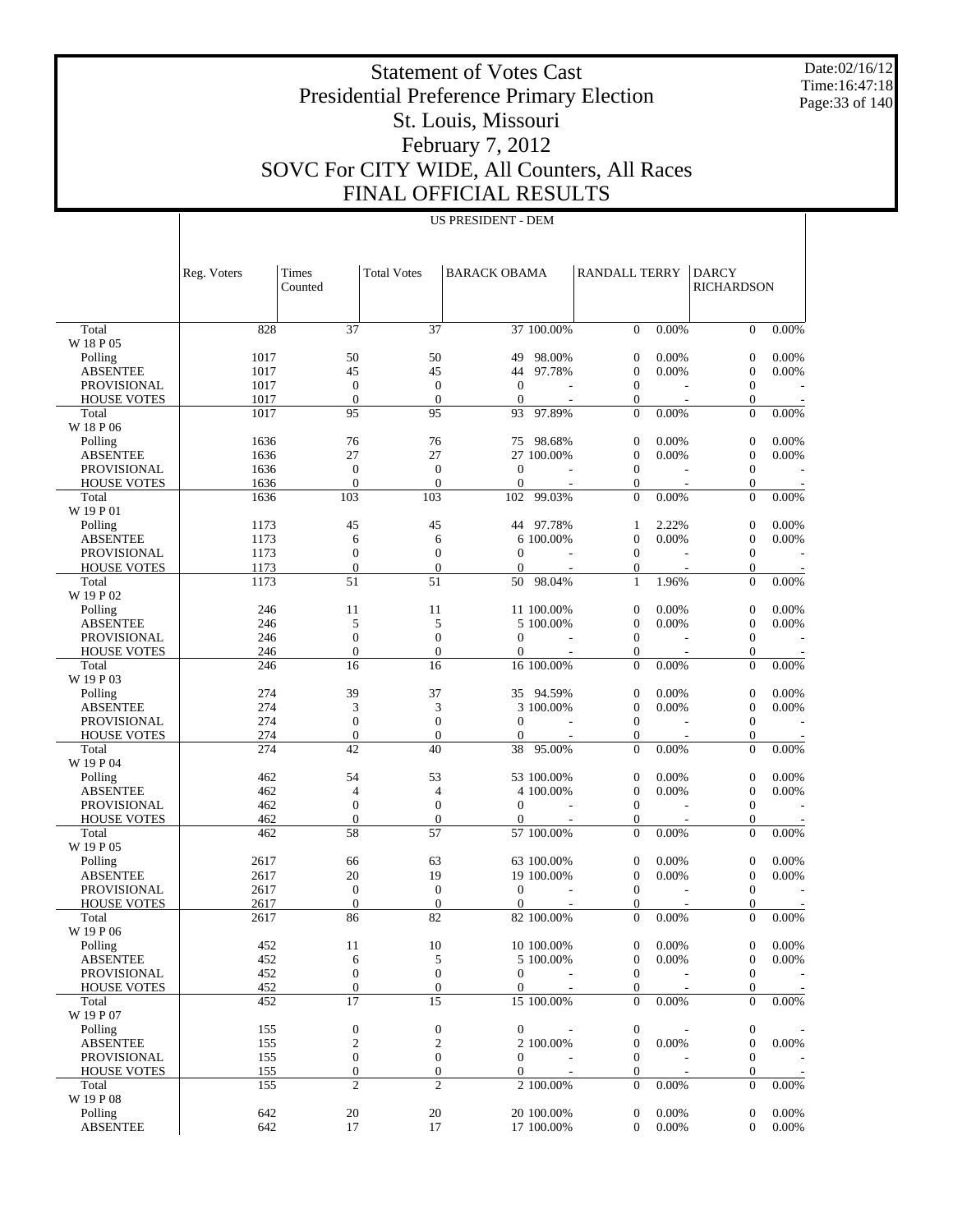Date:02/16/12 Time:16:47:18 Page:34 of 140

 $\overline{a}$ 

# Statement of Votes Cast Presidential Preference Primary Election St. Louis, Missouri February 7, 2012 SOVC For CITY WIDE, All Counters, All Races FINAL OFFICIAL RESULTS

US PRESIDENT - DEM

|                                          | Reg. Voters  | Times<br>Counted                     | <b>Total Votes</b>               | <b>BARACK OBAMA</b>                  |            | RANDALL TERRY                      |                          | <b>DARCY</b><br>RICHARDSON           |          |
|------------------------------------------|--------------|--------------------------------------|----------------------------------|--------------------------------------|------------|------------------------------------|--------------------------|--------------------------------------|----------|
|                                          |              |                                      |                                  |                                      |            |                                    |                          |                                      |          |
| <b>PROVISIONAL</b><br><b>HOUSE VOTES</b> | 642<br>642   | $\theta$<br>$\boldsymbol{0}$         | $\overline{0}$<br>$\mathbf{0}$   | $\mathbf{0}$<br>$\mathbf{0}$         |            | $\overline{0}$<br>$\boldsymbol{0}$ |                          | $\mathbf{0}$<br>$\boldsymbol{0}$     |          |
| Total                                    | 642          | 37                                   | 37                               |                                      | 37 100.00% | $\Omega$                           | 0.00%                    | $\overline{0}$                       | 0.00%    |
| W 19 P 09<br>Polling                     | 359          | 28                                   | 28                               |                                      | 28 100.00% | $\mathbf{0}$                       | 0.00%                    | $\overline{0}$                       | 0.00%    |
| <b>ABSENTEE</b>                          | 359          | $\overline{4}$                       | $\overline{4}$                   |                                      | 4 100.00%  | $\mathbf{0}$                       | 0.00%                    | $\boldsymbol{0}$                     | 0.00%    |
| <b>PROVISIONAL</b>                       | 359          | $\boldsymbol{0}$                     | $\mathbf{0}$                     | $\mathbf{0}$                         |            | $\mathbf{0}$                       |                          | $\boldsymbol{0}$                     |          |
| <b>HOUSE VOTES</b>                       | 359          | $\mathbf{0}$                         | $\mathbf{0}$                     | $\mathbf{0}$                         |            | $\mathbf{0}$                       | $\overline{\phantom{a}}$ | 0                                    |          |
| Total<br>W 19 P 10                       | 359          | 32                                   | 32                               |                                      | 32 100.00% | $\overline{0}$                     | 0.00%                    | $\overline{0}$                       | 0.00%    |
| Polling                                  | 162          | 4                                    | $\overline{4}$                   |                                      | 4 100.00%  | $\boldsymbol{0}$                   | 0.00%                    | $\boldsymbol{0}$                     | 0.00%    |
| <b>ABSENTEE</b>                          | 162          | $\mathbf{0}$                         | $\mathbf{0}$                     | $\overline{0}$                       |            | $\mathbf{0}$                       |                          | $\boldsymbol{0}$                     |          |
| <b>PROVISIONAL</b><br><b>HOUSE VOTES</b> | 162<br>162   | $\boldsymbol{0}$<br>$\mathbf{0}$     | $\mathbf{0}$<br>$\mathbf{0}$     | $\overline{0}$<br>$\boldsymbol{0}$   |            | $\mathbf{0}$<br>$\mathbf{0}$       |                          | $\boldsymbol{0}$<br>$\overline{0}$   |          |
| Total                                    | 162          | 4                                    | $\overline{4}$                   |                                      | 4 100.00%  | $\Omega$                           | 0.00%                    | $\overline{0}$                       | 0.00%    |
| W 20 P 01                                |              |                                      |                                  |                                      |            |                                    |                          |                                      |          |
| Polling                                  | 1323         | 32                                   | 32                               | 30                                   | 93.75%     | 1                                  | 3.13%                    | $\overline{0}$                       | 0.00%    |
| <b>ABSENTEE</b>                          | 1323<br>1323 | 7<br>$\mathbf{0}$                    | 7<br>$\mathbf{0}$                | 6<br>$\theta$                        | 85.71%     | $\mathbf{0}$<br>$\mathbf{0}$       | $0.00\%$                 | $\boldsymbol{0}$<br>$\boldsymbol{0}$ | 0.00%    |
| <b>PROVISIONAL</b><br><b>HOUSE VOTES</b> | 1323         | $\mathbf{0}$                         | $\mathbf{0}$                     | $\mathbf{0}$                         |            | $\boldsymbol{0}$                   | $\overline{\phantom{a}}$ | $\overline{0}$                       |          |
| Total                                    | 1323         | 39                                   | 39                               | 36                                   | 92.31%     | $\mathbf{1}$                       | 2.56%                    | $\overline{0}$                       | 0.00%    |
| W 20 P 02                                |              |                                      |                                  |                                      |            |                                    |                          |                                      |          |
| Polling                                  | 1346         | 24                                   | 24                               | 23                                   | 95.83%     | 1                                  | 4.17%                    | $\boldsymbol{0}$                     | 0.00%    |
| <b>ABSENTEE</b>                          | 1346         | $\overline{4}$<br>$\boldsymbol{0}$   | $\overline{4}$<br>$\mathbf{0}$   | $\mathbf{0}$                         | 4 100,00%  | $\mathbf{0}$<br>$\mathbf{0}$       | 0.00%                    | $\boldsymbol{0}$<br>$\boldsymbol{0}$ | 0.00%    |
| <b>PROVISIONAL</b><br><b>HOUSE VOTES</b> | 1346<br>1346 | $\mathbf{0}$                         | $\mathbf{0}$                     | $\mathbf{0}$                         |            | 0                                  |                          | 0                                    |          |
| Total                                    | 1346         | 28                                   | 28                               | 27                                   | 96.43%     | $\mathbf{1}$                       | 3.57%                    | $\overline{0}$                       | 0.00%    |
| W 20 P 03                                |              |                                      |                                  |                                      |            |                                    |                          |                                      |          |
| Polling                                  | 1572         | 48                                   | 48                               |                                      | 48 100.00% | $\boldsymbol{0}$                   | 0.00%                    | $\boldsymbol{0}$                     | 0.00%    |
| <b>ABSENTEE</b>                          | 1572         | 9                                    | 9                                | 6                                    | 66.67%     | $\mathbf{0}$                       | 0.00%                    | $\boldsymbol{0}$                     | 0.00%    |
| <b>PROVISIONAL</b><br><b>HOUSE VOTES</b> | 1572<br>1572 | $\boldsymbol{0}$<br>$\mathbf{0}$     | $\mathbf{0}$<br>$\mathbf{0}$     | $\mathbf{0}$<br>$\mathbf{0}$         |            | $\mathbf{0}$<br>$\boldsymbol{0}$   |                          | $\boldsymbol{0}$<br>0                |          |
| Total                                    | 1572         | 57                                   | 57                               | 54                                   | 94.74%     | $\mathbf{0}$                       | 0.00%                    | $\overline{0}$                       | 0.00%    |
| W 20 P 04                                |              |                                      |                                  |                                      |            |                                    |                          |                                      |          |
| Polling                                  | 1015         | 40                                   | 40                               | 35                                   | 87.50%     | 2                                  | 5.00%                    | 1                                    | 2.50%    |
| <b>ABSENTEE</b>                          | 1015         | 1                                    | $\mathbf{1}$                     |                                      | 1 100,00%  | $\mathbf{0}$                       | 0.00%                    | $\boldsymbol{0}$                     | 0.00%    |
| <b>PROVISIONAL</b><br><b>HOUSE VOTES</b> | 1015<br>1015 | $\boldsymbol{0}$<br>$\theta$         | $\mathbf{0}$<br>$\mathbf{0}$     | $\theta$<br>$\mathbf{0}$             |            | $\mathbf{0}$<br>0                  |                          | $\boldsymbol{0}$<br>0                |          |
| Total                                    | 1015         | 41                                   | 41                               | 36                                   | 87.80%     | $\overline{c}$                     | 4.88%                    | $\mathbf{1}$                         | 2.44%    |
| W 20 P 05                                |              |                                      |                                  |                                      |            |                                    |                          |                                      |          |
| Polling                                  | 842          | 17                                   | 17                               | 14                                   | 82.35%     | 1                                  | 5.88%                    | 1                                    | 5.88%    |
| <b>ABSENTEE</b>                          | 842          | 7                                    | 7                                | 5                                    | 71.43%     | $\mathbf{1}$                       | 14.29%                   | 0                                    | 0.00%    |
| <b>PROVISIONAL</b><br><b>HOUSE VOTES</b> | 842<br>842   | $\boldsymbol{0}$<br>$\Omega$         | $\mathbf{0}$<br>$\mathbf{0}$     | $\boldsymbol{0}$<br>$\boldsymbol{0}$ |            | $\mathbf{0}$<br>$\mathbf{0}$       |                          | 0<br>0                               |          |
| Total                                    | 842          | 24                                   | 24                               |                                      | 19 79.17%  | $\overline{c}$                     | 8.33%                    | $\mathbf{1}$                         | 4.17%    |
| W 21 P 01                                |              |                                      |                                  |                                      |            |                                    |                          |                                      |          |
| Polling                                  | 1101         | 45                                   | 45                               |                                      | 45 100.00% | $\boldsymbol{0}$                   | 0.00%                    | 0                                    | 0.00%    |
| <b>ABSENTEE</b>                          | 1101         | 18                                   | 18                               |                                      | 18 100.00% | $\mathbf{0}$                       | 0.00%                    | $\boldsymbol{0}$                     | $0.00\%$ |
| PROVISIONAL<br><b>HOUSE VOTES</b>        | 1101<br>1101 | $\mathbf{0}$<br>$\boldsymbol{0}$     | $\boldsymbol{0}$<br>$\mathbf{0}$ | $\mathbf{0}$<br>$\mathbf{0}$         |            | $\mathbf{0}$<br>$\mathbf{0}$       |                          | $\boldsymbol{0}$<br>$\boldsymbol{0}$ |          |
| Total                                    | 1101         | 63                                   | 63                               |                                      | 63 100.00% | $\mathbf{0}$                       | 0.00%                    | $\boldsymbol{0}$                     | $0.00\%$ |
| W 21 P 02                                |              |                                      |                                  |                                      |            |                                    |                          |                                      |          |
| Polling                                  | 1006         | 56                                   | 56                               |                                      | 54 96.43%  | $\boldsymbol{0}$                   | 0.00%                    | $\boldsymbol{0}$                     | 0.00%    |
| <b>ABSENTEE</b>                          | 1006         | 15                                   | 14                               |                                      | 14 100.00% | $\mathbf{0}$                       | 0.00%                    | $\boldsymbol{0}$                     | 0.00%    |
| <b>PROVISIONAL</b><br><b>HOUSE VOTES</b> | 1006<br>1006 | $\boldsymbol{0}$<br>$\boldsymbol{0}$ | $\boldsymbol{0}$<br>$\mathbf{0}$ | $\boldsymbol{0}$<br>$\mathbf{0}$     | $\sim$     | $\mathbf{0}$<br>$\mathbf{0}$       |                          | $\boldsymbol{0}$<br>$\boldsymbol{0}$ |          |
| Total                                    | 1006         | 71                                   | 70                               |                                      | 68 97.14%  | $\overline{0}$                     | 0.00%                    | $\overline{0}$                       | 0.00%    |
| W 21 P 03                                |              |                                      |                                  |                                      |            |                                    |                          |                                      |          |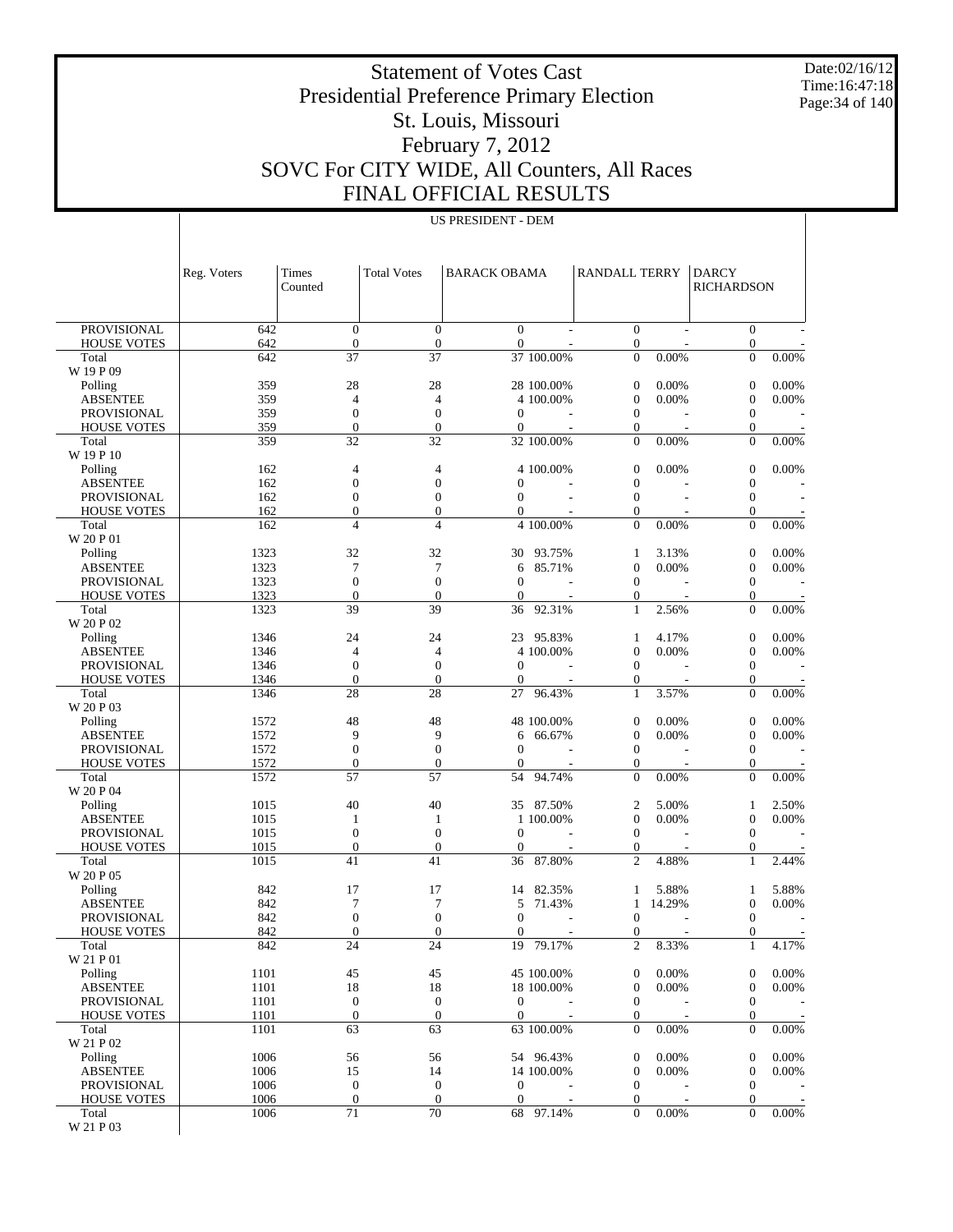Date:02/16/12 Time:16:47:18 Page:35 of 140

# Statement of Votes Cast Presidential Preference Primary Election St. Louis, Missouri February 7, 2012 SOVC For CITY WIDE, All Counters, All Races FINAL OFFICIAL RESULTS

| <b>US PRESIDENT - DEM</b> |
|---------------------------|
|---------------------------|

|                                   | Reg. Voters | Times<br><b>Total Votes</b><br><b>BARACK OBAMA</b> |                        |                              | RANDALL TERRY            |                                  | DARCY                    |                                      |                          |
|-----------------------------------|-------------|----------------------------------------------------|------------------------|------------------------------|--------------------------|----------------------------------|--------------------------|--------------------------------------|--------------------------|
|                                   |             | Counted                                            |                        |                              |                          |                                  |                          | <b>RICHARDSON</b>                    |                          |
|                                   |             |                                                    |                        |                              |                          |                                  |                          |                                      |                          |
| Polling                           | 1018        | 52                                                 | 52                     | 51                           | 98.08%                   | $\mathbf{0}$                     | 0.00%                    | $\mathbf{1}$                         | 1.92%                    |
| <b>ABSENTEE</b>                   | 1018        | 7                                                  | 6                      |                              | 6 100.00%                | $\mathbf{0}$                     | 0.00%                    | $\boldsymbol{0}$                     | 0.00%                    |
| <b>PROVISIONAL</b>                | 1018        | $\overline{0}$                                     | $\mathbf{0}$           | $\theta$                     |                          | $\mathbf{0}$                     |                          | $\overline{0}$                       |                          |
| <b>HOUSE VOTES</b>                | 1018        | $\overline{0}$                                     | $\boldsymbol{0}$       | $\mathbf{0}$                 | $\overline{\phantom{a}}$ | $\boldsymbol{0}$                 | Ĭ.                       | $\boldsymbol{0}$                     |                          |
| Total                             | 1018        | 59                                                 | 58                     | 57                           | 98.28%                   | $\mathbf{0}$                     | 0.00%                    | $\mathbf{1}$                         | 1.72%                    |
| W 21 P 04                         |             |                                                    |                        |                              |                          |                                  |                          |                                      |                          |
| Polling                           | 2105        | 96                                                 | 96                     |                              | 94 97.92%                | $\boldsymbol{0}$                 | 0.00%                    | $\boldsymbol{0}$                     | 0.00%                    |
| <b>ABSENTEE</b>                   | 2105        | 28                                                 | 28                     |                              | 28 100.00%               | $\mathbf{0}$                     | 0.00%                    | $\boldsymbol{0}$                     | 0.00%                    |
| <b>PROVISIONAL</b>                | 2105        | $\mathbf{0}$                                       | $\boldsymbol{0}$       | $\theta$                     |                          | $\mathbf{0}$                     |                          | $\boldsymbol{0}$                     |                          |
| <b>HOUSE VOTES</b>                | 2105        | $\overline{0}$                                     | $\mathbf{0}$           | $\mathbf{0}$                 | $\overline{\phantom{a}}$ | $\boldsymbol{0}$                 | $\overline{\phantom{a}}$ | $\boldsymbol{0}$                     |                          |
| Total                             | 2105        | 124                                                | 124                    | 122                          | 98.39%                   | $\boldsymbol{0}$                 | 0.00%                    | $\overline{0}$                       | 0.00%                    |
| W 21 P 05                         |             |                                                    |                        |                              |                          |                                  |                          |                                      |                          |
| Polling                           | 853         | 42                                                 | 42                     |                              | 42 100.00%               | $\mathbf{0}$                     | 0.00%                    | $\boldsymbol{0}$                     | 0.00%                    |
| <b>ABSENTEE</b>                   | 853         | 9                                                  | 9<br>$\overline{0}$    |                              | 9 100.00%                | $\mathbf{0}$                     | 0.00%                    | $\boldsymbol{0}$                     | 0.00%                    |
| <b>PROVISIONAL</b>                | 853<br>853  | $\boldsymbol{0}$<br>$\boldsymbol{0}$               | $\boldsymbol{0}$       | $\mathbf{0}$<br>$\mathbf{0}$ | ÷,                       | $\mathbf{0}$<br>$\boldsymbol{0}$ | $\overline{\phantom{a}}$ | $\boldsymbol{0}$<br>$\boldsymbol{0}$ |                          |
| <b>HOUSE VOTES</b><br>Total       | 853         | 51                                                 | 51                     |                              | 51 100.00%               | $\mathbf{0}$                     | 0.00%                    | $\overline{0}$                       | 0.00%                    |
| W 21 P 06                         |             |                                                    |                        |                              |                          |                                  |                          |                                      |                          |
| Polling                           | 1011        | 58                                                 | 57                     |                              | 57 100.00%               | $\boldsymbol{0}$                 | 0.00%                    | $\boldsymbol{0}$                     | 0.00%                    |
| <b>ABSENTEE</b>                   | 1011        | 11                                                 | 10                     |                              | 10 100,00%               | $\mathbf{0}$                     | 0.00%                    | $\overline{0}$                       | 0.00%                    |
| <b>PROVISIONAL</b>                | 1011        | $\mathbf{0}$                                       | $\boldsymbol{0}$       | $\mathbf{0}$                 |                          | $\mathbf{0}$                     |                          | $\boldsymbol{0}$                     |                          |
| <b>HOUSE VOTES</b>                | 1011        | $\overline{0}$                                     | $\boldsymbol{0}$       | $\mathbf{0}$                 | Ĭ.                       | $\boldsymbol{0}$                 | $\overline{\phantom{a}}$ | $\boldsymbol{0}$                     |                          |
| Total                             | 1011        | 69                                                 | 67                     |                              | 67 100.00%               | $\mathbf{0}$                     | 0.00%                    | $\overline{0}$                       | 0.00%                    |
| W 21 P 07                         |             |                                                    |                        |                              |                          |                                  |                          |                                      |                          |
| Polling                           | 963         | 74                                                 | 73                     |                              | 73 100.00%               | $\mathbf{0}$                     | 0.00%                    | $\boldsymbol{0}$                     | 0.00%                    |
| <b>ABSENTEE</b>                   | 963         | 16                                                 | 16                     |                              | 16 100.00%               | $\mathbf{0}$                     | 0.00%                    | $\boldsymbol{0}$                     | $0.00\%$                 |
| <b>PROVISIONAL</b>                | 963         | $\mathbf{0}$                                       | $\boldsymbol{0}$       | $\theta$                     |                          | $\mathbf{0}$                     |                          | $\boldsymbol{0}$                     |                          |
| <b>HOUSE VOTES</b>                | 963         | $\overline{0}$                                     | $\mathbf{0}$           | $\mathbf{0}$                 | Ĭ.                       | $\boldsymbol{0}$                 |                          | $\boldsymbol{0}$                     |                          |
| Total                             | 963         | 90                                                 | 89                     |                              | 89 100.00%               | $\mathbf{0}$                     | 0.00%                    | $\overline{0}$                       | 0.00%                    |
| W 22 P 01                         |             |                                                    |                        |                              |                          |                                  |                          |                                      |                          |
| Polling                           | 1062        | 27                                                 | 26                     |                              | 26 100.00%               | $\boldsymbol{0}$                 | 0.00%                    | $\boldsymbol{0}$                     | 0.00%                    |
| <b>ABSENTEE</b>                   | 1062        | 6                                                  | 6                      |                              | 6 100,00%                | $\boldsymbol{0}$                 | 0.00%                    | $\boldsymbol{0}$                     | 0.00%                    |
| <b>PROVISIONAL</b>                | 1062        | $\boldsymbol{0}$                                   | $\boldsymbol{0}$       | $\mathbf{0}$                 |                          | $\mathbf{0}$                     |                          | $\boldsymbol{0}$                     |                          |
| <b>HOUSE VOTES</b>                | 1062        | $\boldsymbol{0}$                                   | $\boldsymbol{0}$       | $\mathbf{0}$                 | $\overline{\phantom{a}}$ | $\boldsymbol{0}$                 | $\overline{\phantom{a}}$ | $\boldsymbol{0}$                     |                          |
| Total                             | 1062        | 33                                                 | 32                     |                              | 32 100.00%               | $\boldsymbol{0}$                 | 0.00%                    | $\overline{0}$                       | 0.00%                    |
| W 22 P 02                         |             |                                                    |                        |                              |                          |                                  |                          |                                      |                          |
| Polling                           | 1094        | 40                                                 | 40                     |                              | 40 100.00%               | $\mathbf{0}$                     | 0.00%                    | $\boldsymbol{0}$                     | 0.00%                    |
| <b>ABSENTEE</b>                   | 1094        | 15                                                 | 14                     |                              | 14 100,00%               | $\mathbf{0}$                     | 0.00%                    | $\boldsymbol{0}$                     | 0.00%                    |
| <b>PROVISIONAL</b>                | 1094        | $\boldsymbol{0}$                                   | $\boldsymbol{0}$       | $\mathbf{0}$                 |                          | $\mathbf{0}$                     |                          | $\boldsymbol{0}$                     |                          |
| <b>HOUSE VOTES</b>                | 1094        | $\boldsymbol{0}$                                   | $\mathbf{0}$           | $\mathbf{0}$                 | ÷,                       | $\boldsymbol{0}$                 | $\overline{\phantom{a}}$ | $\boldsymbol{0}$                     |                          |
| Total                             | 1094        | 55                                                 | 54                     |                              | 54 100.00%               | $\mathbf{0}$                     | 0.00%                    | $\overline{0}$                       | 0.00%                    |
| W 22 P 03                         |             |                                                    |                        |                              |                          |                                  |                          |                                      |                          |
| Polling                           | 946         | 53                                                 | 50                     |                              | 50 100.00%               | $\mathbf{0}$                     | 0.00%                    | $\overline{0}$                       | 0.00%                    |
| <b>ABSENTEE</b>                   | 946         | 12                                                 | 12                     |                              | 11 91.67%                | $\mathbf{0}$                     | 0.00%                    | $\overline{0}$                       | 0.00%                    |
| PROVISIONAL<br><b>HOUSE VOTES</b> | 946<br>946  | $\boldsymbol{0}$<br>$\boldsymbol{0}$               | $\mathbf{0}$           | 0<br>$\overline{0}$          |                          | $\mathbf{0}$                     |                          | $\mathbf{0}$                         |                          |
| Total                             | 946         | 65                                                 | $\boldsymbol{0}$<br>62 |                              | 61 98.39%                | 0<br>$\mathbf{0}$                | 0.00%                    | $\boldsymbol{0}$<br>$\overline{0}$   | 0.00%                    |
| W 22 P 04                         |             |                                                    |                        |                              |                          |                                  |                          |                                      |                          |
| Polling                           | 994         | 43                                                 | 43                     |                              | 43 100.00%               | $\boldsymbol{0}$                 | 0.00%                    | $\boldsymbol{0}$                     | 0.00%                    |
| ABSENTEE                          | 994         | 29                                                 | 29                     |                              | 29 100.00%               | $\boldsymbol{0}$                 | 0.00%                    | $\boldsymbol{0}$                     | 0.00%                    |
| <b>PROVISIONAL</b>                | 994         | $\mathbf{0}$                                       | $\mathbf{0}$           | $\mathbf{0}$                 |                          | $\boldsymbol{0}$                 |                          | $\mathbf{0}$                         |                          |
| <b>HOUSE VOTES</b>                | 994         | $\boldsymbol{0}$                                   | $\boldsymbol{0}$       | $\overline{0}$               | $\overline{\phantom{a}}$ | 0                                |                          | $\mathbf{0}$                         |                          |
| Total                             | 994         | 72                                                 | 72                     |                              | 72 100.00%               | $\boldsymbol{0}$                 | 0.00%                    | $\mathbf{0}$                         | 0.00%                    |
| W 22 P 05                         |             |                                                    |                        |                              |                          |                                  |                          |                                      |                          |
| Polling                           | 855         | 40                                                 | 39                     |                              | 39 100.00%               | $\boldsymbol{0}$                 | 0.00%                    | $\boldsymbol{0}$                     | 0.00%                    |
| ABSENTEE                          | 855         | 9                                                  | 9                      |                              | 9 100.00%                | $\boldsymbol{0}$                 | 0.00%                    | $\boldsymbol{0}$                     | 0.00%                    |
| PROVISIONAL                       | 855         | $\boldsymbol{0}$                                   | $\boldsymbol{0}$       | $\overline{0}$               |                          | $\boldsymbol{0}$                 |                          | $\mathbf{0}$                         |                          |
| <b>HOUSE VOTES</b>                | 855         | $\boldsymbol{0}$                                   | $\boldsymbol{0}$       | $\mathbf{0}$                 | L,                       | $\boldsymbol{0}$                 | ÷,                       | $\mathbf{0}$                         | $\overline{\phantom{a}}$ |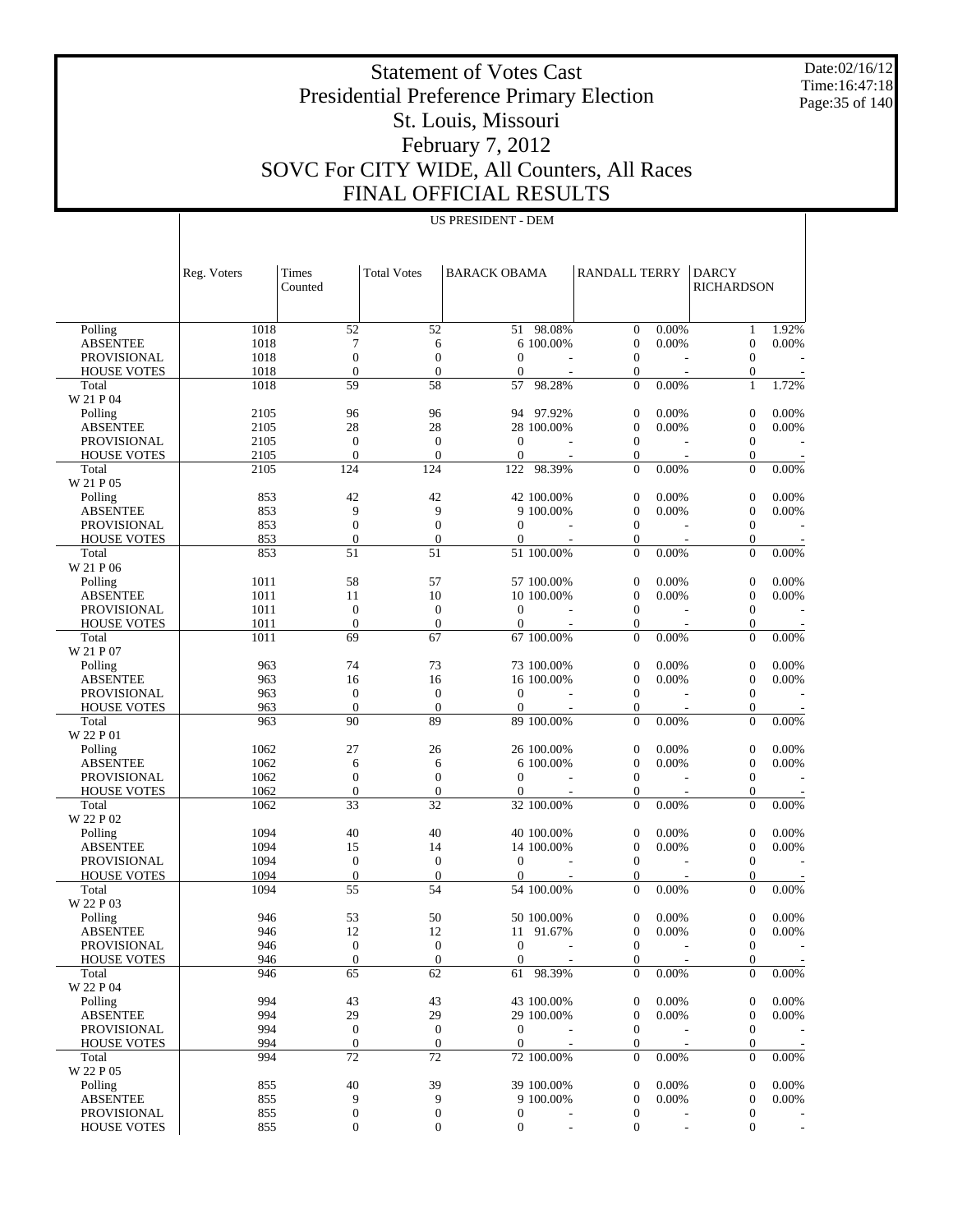Date:02/16/12 Time:16:47:18 Page:36 of 140

 $\overline{1}$ 

# Statement of Votes Cast Presidential Preference Primary Election St. Louis, Missouri February 7, 2012 SOVC For CITY WIDE, All Counters, All Races FINAL OFFICIAL RESULTS

US PRESIDENT - DEM

|                             | Reg. Voters  | Times<br>Counted                 | <b>Total Votes</b>                  | <b>BARACK OBAMA</b>    |                        | <b>RANDALL TERRY</b>                 |                                   | <b>DARCY</b><br><b>RICHARDSON</b>    |                |
|-----------------------------|--------------|----------------------------------|-------------------------------------|------------------------|------------------------|--------------------------------------|-----------------------------------|--------------------------------------|----------------|
| Total                       | 855          | 49                               | 48                                  |                        | 48 100.00%             | $\mathbf{0}$                         | 0.00%                             | $\overline{0}$                       | 0.00%          |
| W 22 P 06                   |              |                                  |                                     |                        |                        |                                      |                                   |                                      |                |
| Polling                     | 1247         | 78                               | 78                                  |                        | 77 98.72%              | $\mathbf{0}$                         | 0.00%                             | $\boldsymbol{0}$                     | 0.00%          |
| <b>ABSENTEE</b>             | 1247         | 12                               | 12                                  |                        | 12 100.00%             | $\boldsymbol{0}$                     | 0.00%                             | $\boldsymbol{0}$                     | 0.00%          |
| <b>PROVISIONAL</b>          | 1247         | $\boldsymbol{0}$                 | $\mathbf{0}$                        | $\mathbf{0}$           |                        | $\mathbf{0}$                         |                                   | $\boldsymbol{0}$                     |                |
| <b>HOUSE VOTES</b>          | 1247         | $\mathbf{0}$<br>90               | $\mathbf{0}$<br>90                  | $\boldsymbol{0}$<br>89 | 98.89%                 | $\mathbf{0}$<br>$\theta$             |                                   | $\boldsymbol{0}$<br>$\overline{0}$   | 0.00%          |
| Total<br>W 22 P 07          | 1247         |                                  |                                     |                        |                        |                                      | 0.00%                             |                                      |                |
| Polling                     | 911          | 34                               | 34                                  | 33                     | 97.06%                 | 1                                    | 2.94%                             | $\boldsymbol{0}$                     | 0.00%          |
| <b>ABSENTEE</b>             | 911          | 5                                | 5                                   |                        | 5 100.00%              | $\boldsymbol{0}$                     | 0.00%                             | $\boldsymbol{0}$                     | 0.00%          |
| <b>PROVISIONAL</b>          | 911          | $\boldsymbol{0}$                 | $\mathbf{0}$                        | $\mathbf{0}$           |                        | $\mathbf{0}$                         |                                   | $\boldsymbol{0}$                     |                |
| <b>HOUSE VOTES</b>          | 911          | $\overline{0}$                   | $\mathbf{0}$                        | $\boldsymbol{0}$       |                        | $\boldsymbol{0}$                     |                                   | $\boldsymbol{0}$                     |                |
| Total                       | 911          | 39                               | 39                                  | 38                     | 97.44%                 | $\mathbf{1}$                         | 2.56%                             | $\overline{0}$                       | 0.00%          |
| W 23 P 01                   |              |                                  |                                     |                        |                        |                                      |                                   |                                      |                |
| Polling                     | 983          | 29                               | 29                                  | 28                     | 96.55%                 | $\boldsymbol{0}$                     | 0.00%                             | 1                                    | 3.45%          |
| <b>ABSENTEE</b>             | 983          | $\mathbf{1}$                     | $\mathbf{0}$                        | $\boldsymbol{0}$       |                        | $\boldsymbol{0}$                     |                                   | $\boldsymbol{0}$                     |                |
| <b>PROVISIONAL</b>          | 983          | $\boldsymbol{0}$                 | $\mathbf{0}$                        | $\mathbf{0}$           |                        | $\mathbf{0}$                         |                                   | $\boldsymbol{0}$                     |                |
| <b>HOUSE VOTES</b>          | 983          | $\overline{0}$<br>30             | $\overline{0}$<br>29                | $\mathbf{0}$           | 96.55%                 | 0<br>$\theta$                        |                                   | $\boldsymbol{0}$<br>$\mathbf{1}$     | 3.45%          |
| Total<br>W 23 P 02          | 983          |                                  |                                     | 28                     |                        |                                      | 0.00%                             |                                      |                |
| Polling                     | 1204         | 27                               | 25                                  |                        | 19 76.00%              | 1                                    | 4.00%                             | $\overline{2}$                       | 8.00%          |
| <b>ABSENTEE</b>             | 1204         | 7                                | 7                                   |                        | 7 100.00%              | $\boldsymbol{0}$                     | 0.00%                             | $\boldsymbol{0}$                     | 0.00%          |
| <b>PROVISIONAL</b>          | 1204<br>1204 | $\overline{0}$<br>$\overline{0}$ | $\mathbf{0}$                        | $\mathbf{0}$           |                        | $\mathbf{0}$                         |                                   | $\boldsymbol{0}$                     |                |
| <b>HOUSE VOTES</b><br>Total | 1204         | $\overline{34}$                  | $\boldsymbol{0}$<br>$\overline{32}$ | $\boldsymbol{0}$<br>26 | 81.25%                 | 0<br>1                               | 3.13%                             | $\boldsymbol{0}$<br>$\overline{2}$   | 6.25%          |
| W 23 P 03                   |              |                                  |                                     |                        |                        |                                      |                                   |                                      |                |
| Polling                     | 968          | 13                               | 11                                  |                        | 11 100.00%             | $\mathbf{0}$                         | 0.00%                             | $\boldsymbol{0}$                     | 0.00%          |
| <b>ABSENTEE</b>             | 968          | 8                                | 8                                   | 7                      | 87.50%                 | $\boldsymbol{0}$                     | 0.00%                             | $\boldsymbol{0}$                     | 0.00%          |
| <b>PROVISIONAL</b>          | 968          | $\boldsymbol{0}$                 | $\mathbf{0}$                        | $\mathbf{0}$           |                        | $\mathbf{0}$                         |                                   | $\boldsymbol{0}$                     |                |
| <b>HOUSE VOTES</b>          | 968          | $\overline{0}$                   | $\boldsymbol{0}$                    | 0                      |                        | 0                                    |                                   | $\boldsymbol{0}$                     |                |
| Total                       | 968          | 21                               | $\overline{19}$                     | 18                     | 94.74%                 | $\theta$                             | 0.00%                             | $\overline{0}$                       | 0.00%          |
| W 23 P 04                   |              |                                  |                                     |                        |                        |                                      |                                   |                                      |                |
| Polling<br><b>ABSENTEE</b>  | 930<br>930   | 15<br>4                          | 15<br>$\overline{4}$                |                        | 14 93.33%<br>4 100.00% | 1<br>$\boldsymbol{0}$                | 6.67%<br>0.00%                    | $\boldsymbol{0}$<br>$\boldsymbol{0}$ | 0.00%<br>0.00% |
| <b>PROVISIONAL</b>          | 930          | $\boldsymbol{0}$                 | $\mathbf{0}$                        | $\mathbf{0}$           |                        | $\mathbf{0}$                         |                                   | $\boldsymbol{0}$                     |                |
| <b>HOUSE VOTES</b>          | 930          | $\boldsymbol{0}$                 | $\boldsymbol{0}$                    | $\boldsymbol{0}$       |                        | 0                                    |                                   | $\boldsymbol{0}$                     |                |
| Total                       | 930          | $\overline{19}$                  | $\overline{19}$                     | 18                     | 94.74%                 | 1                                    | 5.26%                             | $\overline{0}$                       | 0.00%          |
| W 23 P 05                   |              |                                  |                                     |                        |                        |                                      |                                   |                                      |                |
| Polling                     | 1058         | 19                               | 19                                  | 18                     | 94.74%                 | 1                                    | 5.26%                             | $\boldsymbol{0}$                     | 0.00%          |
| <b>ABSENTEE</b>             | 1058         | 9                                | 9                                   | 8                      | 88.89%                 | $\boldsymbol{0}$                     | 0.00%                             | $\mathbf{0}$                         | 0.00%          |
| <b>PROVISIONAL</b>          | 1058         | $\boldsymbol{0}$                 | $\overline{0}$                      | $\mathbf{0}$           |                        | $\mathbf{0}$                         |                                   | $\mathbf{0}$                         |                |
| <b>HOUSE VOTES</b>          | 1058         | $\mathbf{0}$                     | $\theta$                            | $\mathbf{0}$           |                        | 0                                    |                                   | $\overline{0}$                       |                |
| Total                       | 1058         | 28                               | 28                                  | 26                     | 92.86%                 | $\mathbf{1}$                         | 3.57%                             | $\overline{0}$                       | 0.00%          |
| W 23 P 06                   |              |                                  |                                     |                        |                        |                                      |                                   |                                      |                |
| Polling<br><b>ABSENTEE</b>  | 945<br>945   | 18<br>3                          | 18<br>3                             | $\boldsymbol{0}$       | 15 83.33%<br>0.00%     | 0<br>$\mathbf{1}$                    | 0.00%<br>33.33%                   | $\boldsymbol{0}$<br>$\boldsymbol{0}$ | 0.00%<br>0.00% |
| <b>PROVISIONAL</b>          | 945          | $\boldsymbol{0}$                 | $\mathbf{0}$                        | $\mathbf{0}$           |                        | $\boldsymbol{0}$                     |                                   | $\boldsymbol{0}$                     |                |
| <b>HOUSE VOTES</b>          | 945          | $\boldsymbol{0}$                 | $\mathbf{0}$                        | $\boldsymbol{0}$       |                        | $\boldsymbol{0}$                     |                                   | $\boldsymbol{0}$                     |                |
| Total                       | 945          | 21                               | 21                                  | 15                     | 71.43%                 | $\mathbf{1}$                         | 4.76%                             | $\boldsymbol{0}$                     | 0.00%          |
| W 23 P 07                   |              |                                  |                                     |                        |                        |                                      |                                   |                                      |                |
| Polling                     | 1060         | 30                               | 30                                  |                        | 22 73.33%              | $\boldsymbol{0}$                     | 0.00%                             | $\boldsymbol{2}$                     | 6.67%          |
| <b>ABSENTEE</b>             | 1060         | 7                                | 7                                   | 6                      | 85.71%                 | $\boldsymbol{0}$                     | 0.00%                             | $\boldsymbol{0}$                     | 0.00%          |
| PROVISIONAL                 | 1060         | $\boldsymbol{0}$                 | $\mathbf{0}$                        | $\boldsymbol{0}$       |                        | $\boldsymbol{0}$                     |                                   | $\boldsymbol{0}$                     |                |
| <b>HOUSE VOTES</b>          | 1060<br>1060 | $\boldsymbol{0}$<br>37           | $\boldsymbol{0}$<br>$\overline{37}$ | $\boldsymbol{0}$<br>28 | $\overline{a}$         | $\boldsymbol{0}$<br>$\boldsymbol{0}$ | $\overline{\phantom{a}}$<br>0.00% | $\boldsymbol{0}$<br>$\sqrt{2}$       | 5.41%          |
| Total<br>W 23 P 08          |              |                                  |                                     |                        | 75.68%                 |                                      |                                   |                                      |                |
| Polling                     | 1118         | 21                               | 21                                  | 19                     | 90.48%                 | $\boldsymbol{0}$                     | 0.00%                             | $\mathbf{0}$                         | 0.00%          |
| <b>ABSENTEE</b>             | 1118         | 12                               | 12                                  |                        | 10 83.33%              | $\boldsymbol{0}$                     | 0.00%                             | $\boldsymbol{0}$                     | 0.00%          |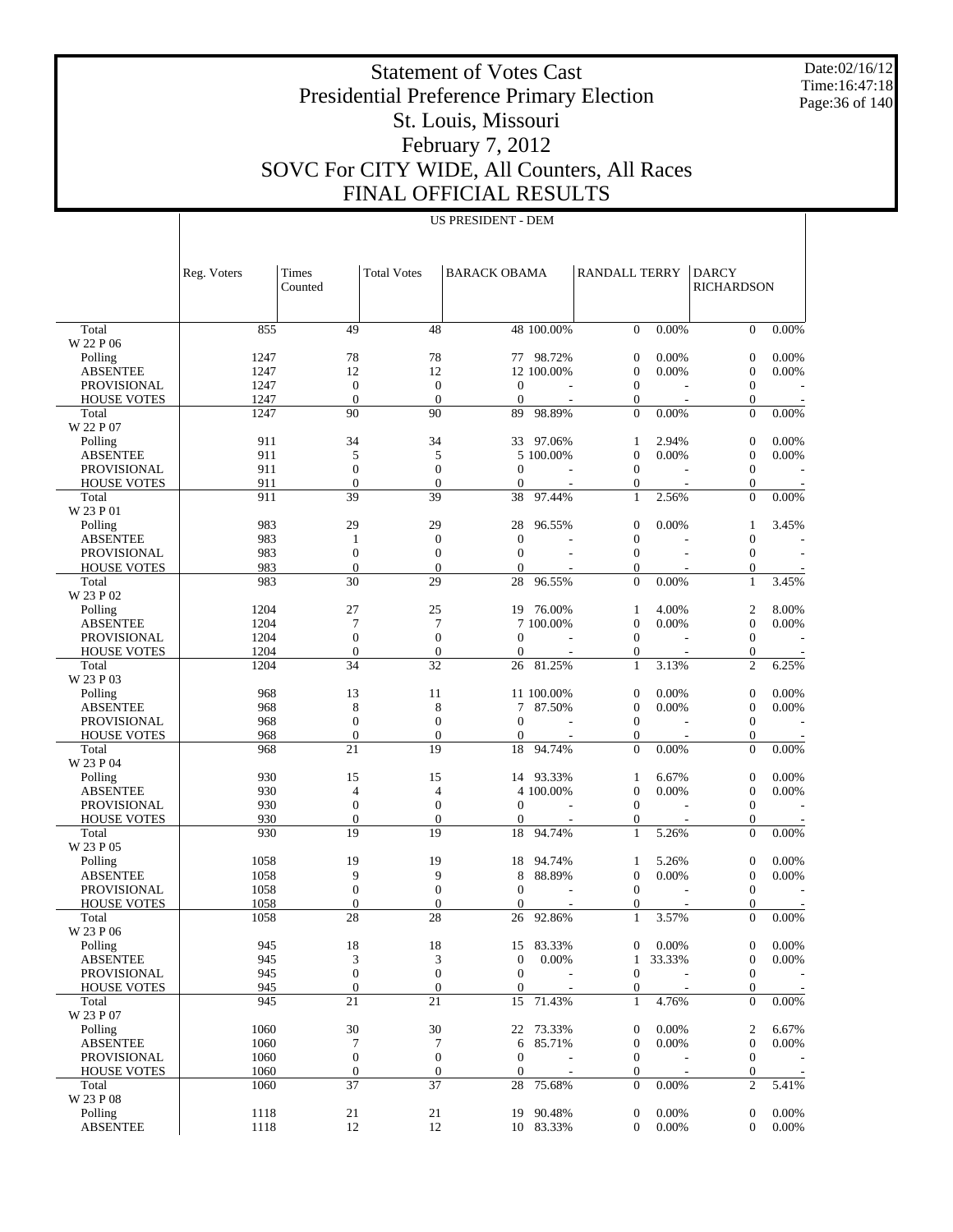Date:02/16/12 Time:16:47:18 Page:37 of 140

 $\overline{\phantom{a}}$ 

# Statement of Votes Cast Presidential Preference Primary Election St. Louis, Missouri February 7, 2012 SOVC For CITY WIDE, All Counters, All Races FINAL OFFICIAL RESULTS

|                                   | Reg. Voters  | Times<br>Counted             | <b>Total Votes</b>           | <b>BARACK OBAMA</b>          |                                    | RANDALL TERRY                        |                                   | <b>DARCY</b><br><b>RICHARDSON</b> |       |
|-----------------------------------|--------------|------------------------------|------------------------------|------------------------------|------------------------------------|--------------------------------------|-----------------------------------|-----------------------------------|-------|
|                                   |              |                              |                              |                              |                                    |                                      |                                   |                                   |       |
| <b>PROVISIONAL</b><br>HOUSE VOTES | 1118<br>1118 | $\theta$<br>$\boldsymbol{0}$ | $\mathbf{0}$<br>$\mathbf{0}$ | $\mathbf{0}$<br>$\mathbf{0}$ |                                    | $\mathbf{0}$<br>$\boldsymbol{0}$     |                                   | $\overline{0}$<br>$\mathbf{0}$    |       |
| Total                             | 1118         | 33                           | 33                           | 29                           | 87.88%                             | $\overline{0}$                       | 0.00%                             | $\mathbf{0}$                      | 0.00% |
| W 24 P 01<br>Polling              | 1018         | 26                           | 26                           | 24                           | 92.31%                             | 0                                    | 0.00%                             | $\boldsymbol{0}$                  | 0.00% |
| <b>ABSENTEE</b>                   | 1018         | 6                            | 6                            | 5                            | 83.33%                             | 1                                    | 16.67%                            | $\mathbf{0}$                      | 0.00% |
| <b>PROVISIONAL</b>                | 1018         | $\mathbf{0}$                 | $\mathbf{0}$                 | $\theta$                     |                                    | $\mathbf{0}$                         |                                   | $\mathbf{0}$                      |       |
| <b>HOUSE VOTES</b>                | 1018         | $\mathbf{0}$                 | $\mathbf{0}$                 | $\theta$                     | $\overline{\phantom{a}}$           | 0                                    | $\overline{\phantom{a}}$          | $\boldsymbol{0}$                  |       |
| Total<br>W 24 P 02                | 1018         | 32                           | 32                           | 29                           | 90.63%                             | $\mathbf{1}$                         | 3.13%                             | $\theta$                          | 0.00% |
| Polling                           | 795          | 24                           | 24                           |                              | 22 91.67%                          | $\boldsymbol{0}$                     | 0.00%                             | $\mathbf{1}$                      | 4.17% |
| <b>ABSENTEE</b>                   | 795          | 1                            | 1                            |                              | 1 100,00%                          | $\mathbf{0}$                         | 0.00%                             | $\mathbf{0}$                      | 0.00% |
| <b>PROVISIONAL</b>                | 795          | $\mathbf{0}$                 | $\mathbf{0}$                 | $\theta$                     | ÷                                  | $\mathbf{0}$                         |                                   | $\mathbf{0}$                      |       |
| <b>HOUSE VOTES</b>                | 795          | $\theta$                     | $\mathbf{0}$                 | $\mathbf{0}$                 | $\overline{\phantom{a}}$           | $\boldsymbol{0}$                     | $\overline{a}$                    | $\mathbf{0}$                      |       |
| Total<br>W 24 P 03                | 795          | 25                           | 25                           | 23                           | 92.00%                             | $\mathbf{0}$                         | 0.00%                             | $\mathbf{1}$                      | 4.00% |
| Polling                           | 876          | 15                           | 14                           | 12                           | 85.71%                             | 0                                    | 0.00%                             | $\boldsymbol{0}$                  | 0.00% |
| <b>ABSENTEE</b>                   | 876          | 11                           | 11                           | 10                           | 90.91%                             | $\mathbf{0}$                         | 0.00%                             | $\mathbf{0}$                      | 0.00% |
| <b>PROVISIONAL</b>                | 876          | $\boldsymbol{0}$             | $\mathbf{0}$                 | $\theta$                     |                                    | $\mathbf{0}$                         |                                   | $\mathbf{0}$                      |       |
| <b>HOUSE VOTES</b><br>Total       | 876<br>876   | $\mathbf{0}$<br>26           | $\mathbf{0}$<br>25           | $\boldsymbol{0}$<br>22       | $\overline{\phantom{a}}$<br>88.00% | $\boldsymbol{0}$<br>$\mathbf{0}$     | $\overline{\phantom{a}}$<br>0.00% | $\boldsymbol{0}$<br>$\mathbf{0}$  | 0.00% |
| W 24 P 04                         |              |                              |                              |                              |                                    |                                      |                                   |                                   |       |
| Polling                           | 1109         | 36                           | 36                           | 32                           | 88.89%                             | 0                                    | 0.00%                             | $\overline{c}$                    | 5.56% |
| <b>ABSENTEE</b>                   | 1109         | 3                            | 3                            | 2                            | 66.67%                             | 1                                    | 33.33%                            | $\overline{0}$                    | 0.00% |
| <b>PROVISIONAL</b>                | 1109         | $\mathbf{0}$                 | $\mathbf{0}$                 | $\mathbf{0}$                 | $\overline{a}$                     | $\mathbf{0}$                         |                                   | $\mathbf{0}$                      |       |
| <b>HOUSE VOTES</b>                | 1109         | $\theta$                     | $\mathbf{0}$                 | $\mathbf{0}$                 | $\overline{a}$                     | 0                                    | $\overline{\phantom{a}}$          | $\mathbf{0}$                      |       |
| Total                             | 1109         | 39                           | 39                           | 34                           | 87.18%                             | $\mathbf{1}$                         | 2.56%                             | $\overline{c}$                    | 5.13% |
| W 24 P 05<br>Polling              | 1114         | 18                           | 18                           | 12                           | 66.67%                             | 1                                    | 5.56%                             | $\mathbf{1}$                      | 5.56% |
| <b>ABSENTEE</b>                   | 1114         | 3                            | 3                            | $\overline{c}$               | 66.67%                             | $\mathbf{0}$                         | 0.00%                             | $\boldsymbol{0}$                  | 0.00% |
| <b>PROVISIONAL</b>                | 1114         | $\mathbf{0}$                 | $\mathbf{0}$                 | $\mathbf{0}$                 |                                    | $\mathbf{0}$                         |                                   | $\mathbf{0}$                      |       |
| <b>HOUSE VOTES</b>                | 1114         | $\theta$                     | $\mathbf{0}$                 | $\mathbf{0}$                 | $\overline{\phantom{a}}$           | $\boldsymbol{0}$                     | $\overline{\phantom{a}}$          | $\boldsymbol{0}$                  |       |
| Total<br>W 24 P 06                | 1114         | 21                           | 21                           | 14                           | 66.67%                             | 1                                    | 4.76%                             | $\mathbf{1}$                      | 4.76% |
| Polling                           | 779          | 20                           | 20                           | 18                           | 90.00%                             | 1                                    | 5.00%                             | $\boldsymbol{0}$                  | 0.00% |
| <b>ABSENTEE</b>                   | 779          | $\overline{c}$               | $\overline{2}$               | $\mathbf{1}$                 | 50.00%                             | $\mathbf{0}$                         | 0.00%                             | $\mathbf{0}$                      | 0.00% |
| <b>PROVISIONAL</b>                | 779          | $\boldsymbol{0}$             | $\mathbf{0}$                 | $\mathbf{0}$                 | $\overline{a}$                     | $\mathbf{0}$                         | $\overline{a}$                    | $\mathbf{0}$                      |       |
| <b>HOUSE VOTES</b>                | 779          | $\boldsymbol{0}$             | $\boldsymbol{0}$             | $\boldsymbol{0}$             | L,                                 | 0                                    | $\overline{\phantom{a}}$          | $\boldsymbol{0}$                  |       |
| Total<br>W 24 P 07                | 779          | 22                           | 22                           | 19                           | 86.36%                             | 1                                    | 4.55%                             | $\mathbf{0}$                      | 0.00% |
| Polling                           | 1095         | 23                           | 23                           | 19                           | 82.61%                             | 1                                    | 4.35%                             | 1                                 | 4.35% |
| <b>ABSENTEE</b>                   | 1095         | 3                            | 3                            | 2                            | 66.67%                             | 0                                    | 0.00%                             | $\mathbf{0}$                      | 0.00% |
| <b>PROVISIONAL</b>                | 1095         | $\boldsymbol{0}$             | $\boldsymbol{0}$             | $\boldsymbol{0}$             | $\overline{a}$                     | $\mathbf{0}$                         | ÷,                                | $\mathbf{0}$                      |       |
| <b>HOUSE VOTES</b>                | 1095         | $\Omega$                     | $\Omega$                     | $\Omega$                     |                                    | $\Omega$                             |                                   | $\Omega$                          |       |
| Total<br>W 24 P 08                | 1095         | 26                           | 26                           |                              | 21 80.77%                          | $\mathbf{1}$                         | 3.85%                             | $\mathbf{1}$                      | 3.85% |
| Polling                           | 765          | 27                           | 27                           | 26                           | 96.30%                             | 0                                    | 0.00%                             | $\boldsymbol{0}$                  | 0.00% |
| <b>ABSENTEE</b>                   | 765          | $\boldsymbol{0}$             | $\boldsymbol{0}$             | $\boldsymbol{0}$             |                                    | $\boldsymbol{0}$                     |                                   | $\mathbf{0}$                      |       |
| PROVISIONAL                       | 765          | $\boldsymbol{0}$             | $\mathbf{0}$                 | $\boldsymbol{0}$             |                                    | $\boldsymbol{0}$                     |                                   | $\boldsymbol{0}$                  |       |
| <b>HOUSE VOTES</b>                | 765          | $\mathbf{0}$<br>27           | $\boldsymbol{0}$<br>27       | $\mathbf{0}$                 | 96.30%                             | $\boldsymbol{0}$<br>$\boldsymbol{0}$ | 0.00%                             | $\mathbf{0}$<br>$\boldsymbol{0}$  | 0.00% |
| Total<br>W 25 P 01                | 765          |                              |                              | 26                           |                                    |                                      |                                   |                                   |       |
| Polling                           | 1442         | 33                           | 33                           | 32                           | 96.97%                             | $\boldsymbol{0}$                     | 0.00%                             | $\boldsymbol{0}$                  | 0.00% |
| <b>ABSENTEE</b>                   | 1442         | 19                           | 19                           |                              | 16 84.21%                          | $\mathbf{0}$                         | 0.00%                             | $\mathbf{0}$                      | 0.00% |
| <b>PROVISIONAL</b>                | 1442         | $\mathbf{0}$                 | $\mathbf{0}$                 | $\mathbf{0}$                 |                                    | $\overline{0}$                       |                                   | $\mathbf{0}$                      |       |
| <b>HOUSE VOTES</b><br>Total       | 1442<br>1442 | $\boldsymbol{0}$<br>52       | $\boldsymbol{0}$<br>52       | $\boldsymbol{0}$             | L,<br>48 92.31%                    | $\boldsymbol{0}$<br>$\mathbf{0}$     | 0.00%                             | $\boldsymbol{0}$<br>$\theta$      | 0.00% |
| W 25 P 02                         |              |                              |                              |                              |                                    |                                      |                                   |                                   |       |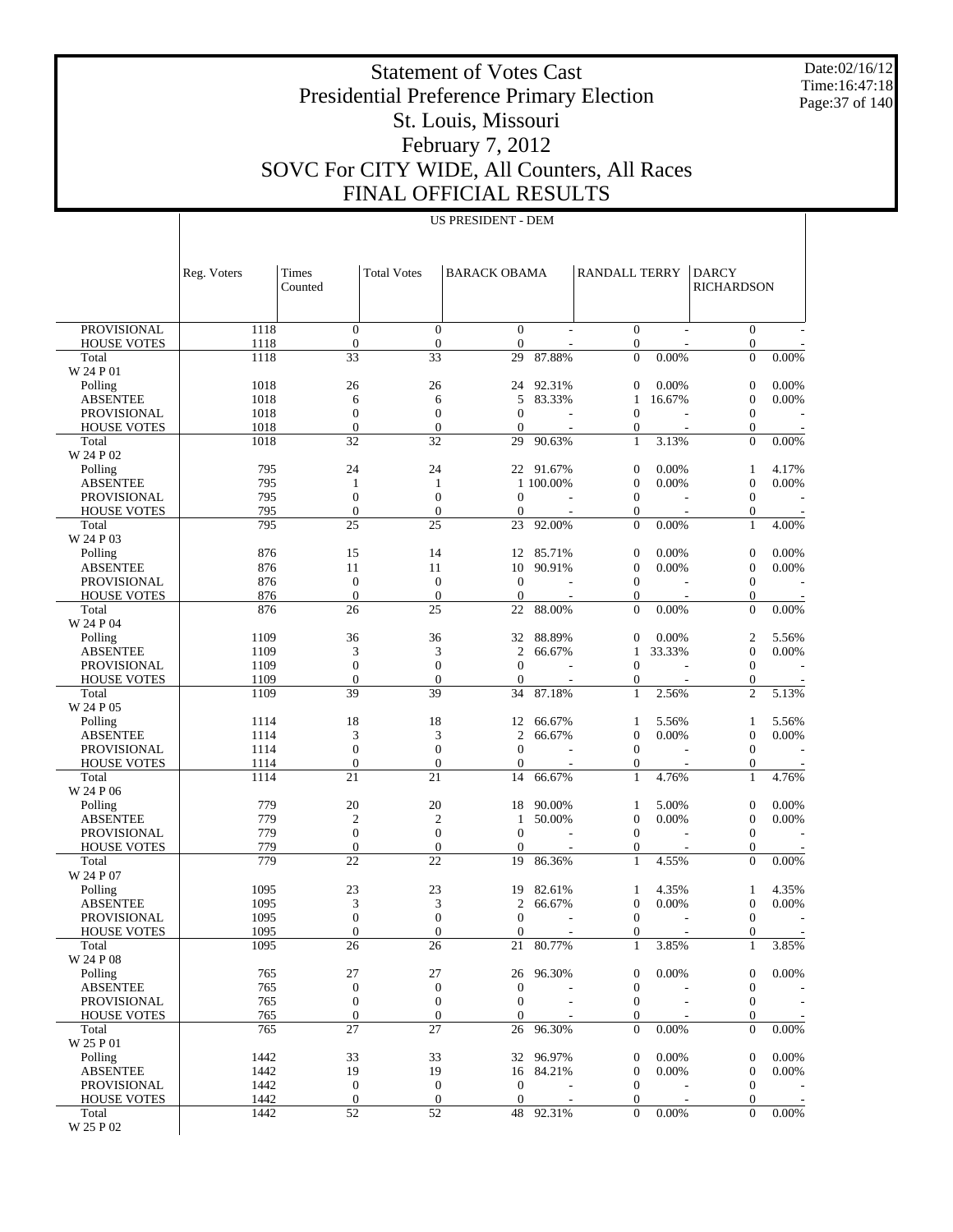Date:02/16/12 Time:16:47:18 Page:38 of 140

# Statement of Votes Cast Presidential Preference Primary Election St. Louis, Missouri February 7, 2012 SOVC For CITY WIDE, All Counters, All Races FINAL OFFICIAL RESULTS

|                                       | Reg. Voters | Times<br>Counted       | <b>Total Votes</b>                   | <b>BARACK OBAMA</b>                |            | <b>RANDALL TERRY</b>               |       | <b>DARCY</b><br><b>RICHARDSON</b> |                          |
|---------------------------------------|-------------|------------------------|--------------------------------------|------------------------------------|------------|------------------------------------|-------|-----------------------------------|--------------------------|
| Polling                               | 1439        | 40                     | 40                                   | 36                                 | 90.00%     | 1                                  | 2.50% | $\mathbf{0}$                      | 0.00%                    |
| <b>ABSENTEE</b>                       | 1439        | 11                     | 11                                   | 9                                  | 81.82%     | $\boldsymbol{0}$                   | 0.00% | $\boldsymbol{0}$                  | 0.00%                    |
| <b>PROVISIONAL</b>                    | 1439        | $\boldsymbol{0}$       | $\mathbf{0}$                         | $\mathbf{0}$                       |            | $\mathbf{0}$                       |       | $\mathbf{0}$                      |                          |
| <b>HOUSE VOTES</b>                    | 1439        | $\overline{0}$         | $\overline{0}$                       | $\theta$                           |            | $\boldsymbol{0}$                   |       | $\boldsymbol{0}$                  |                          |
| Total                                 | 1439        | 51                     | 51                                   | 45                                 | 88.24%     | $\mathbf{1}$                       | 1.96% | $\theta$                          | 0.00%                    |
| W 25 P 03                             |             |                        |                                      |                                    |            |                                    |       |                                   |                          |
| Polling                               | 1482        | 39                     | 36                                   | 35                                 | 97.22%     | $\theta$                           | 0.00% | 1                                 | 2.78%                    |
| <b>ABSENTEE</b>                       | 1482        | $\overline{4}$         | 4                                    |                                    | 4 100.00%  | $\overline{0}$                     | 0.00% | $\boldsymbol{0}$                  | 0.00%                    |
| <b>PROVISIONAL</b>                    | 1482        | $\boldsymbol{0}$       | $\boldsymbol{0}$                     | $\theta$                           |            | $\mathbf{0}$                       |       | $\mathbf{0}$                      |                          |
| <b>HOUSE VOTES</b>                    | 1482        | $\overline{0}$         | $\overline{0}$                       | $\theta$                           |            | $\boldsymbol{0}$                   |       | $\boldsymbol{0}$                  |                          |
| Total                                 | 1482        | 43                     | 40                                   | 39                                 | 97.50%     | $\overline{0}$                     | 0.00% | $\mathbf{1}$                      | 2.50%                    |
| W 25 P 04                             |             |                        |                                      |                                    |            |                                    |       |                                   |                          |
| Polling                               | 1534        | 35                     | 34                                   |                                    | 32 94.12%  | 1                                  | 2.94% | $\boldsymbol{0}$                  | 0.00%                    |
| <b>ABSENTEE</b>                       | 1534        | $\overline{4}$         | 3                                    |                                    | 3 100.00%  | $\overline{0}$                     | 0.00% | $\boldsymbol{0}$                  | 0.00%                    |
| <b>PROVISIONAL</b>                    | 1534        | $\boldsymbol{0}$       | $\overline{0}$                       | $\theta$                           |            | $\mathbf{0}$                       |       | $\mathbf{0}$                      |                          |
| <b>HOUSE VOTES</b>                    | 1534        | $\boldsymbol{0}$       | $\mathbf{0}$                         | $\theta$                           |            | $\boldsymbol{0}$                   |       | $\boldsymbol{0}$                  |                          |
| Total                                 | 1534        | 39                     | 37                                   | 35                                 | 94.59%     | $\mathbf{1}$                       | 2.70% | $\Omega$                          | 0.00%                    |
| W 26 P 01                             |             |                        |                                      |                                    |            |                                    |       |                                   |                          |
| Polling                               | 692         | 35                     | 35                                   |                                    | 35 100.00% | $\theta$                           | 0.00% | $\boldsymbol{0}$                  | 0.00%                    |
| <b>ABSENTEE</b>                       | 692         | 4                      | 4                                    |                                    | 4 100.00%  | $\overline{0}$                     | 0.00% | $\boldsymbol{0}$                  | 0.00%                    |
| <b>PROVISIONAL</b>                    | 692         | $\boldsymbol{0}$       | $\boldsymbol{0}$                     | $\theta$                           |            | $\mathbf{0}$                       |       | $\mathbf{0}$                      |                          |
| <b>HOUSE VOTES</b>                    | 692         | $\overline{0}$         | $\overline{0}$                       | $\theta$                           |            | $\boldsymbol{0}$                   |       | $\boldsymbol{0}$                  |                          |
| Total                                 | 692         | 39                     | 39                                   |                                    | 39 100.00% | $\overline{0}$                     | 0.00% | $\overline{0}$                    | 0.00%                    |
| W 26 P 02                             |             |                        |                                      |                                    | 24 92.31%  |                                    |       |                                   |                          |
| Polling                               | 562         | 26                     | 26                                   |                                    |            | $\theta$                           | 0.00% | $\boldsymbol{0}$                  | 0.00%                    |
| <b>ABSENTEE</b><br><b>PROVISIONAL</b> | 562         | 7                      | 6<br>$\mathbf{0}$                    |                                    | 6 100.00%  | $\mathbf{0}$                       | 0.00% | $\boldsymbol{0}$<br>$\mathbf{0}$  | 0.00%                    |
|                                       | 562<br>562  | $\boldsymbol{0}$       | $\mathbf{0}$                         | $\overline{0}$<br>$\theta$         |            | $\mathbf{0}$                       |       |                                   |                          |
| <b>HOUSE VOTES</b><br>Total           | 562         | $\boldsymbol{0}$<br>33 | 32                                   | 30                                 | 93.75%     | $\boldsymbol{0}$<br>$\overline{0}$ | 0.00% | $\boldsymbol{0}$<br>$\Omega$      | 0.00%                    |
| W 26 P 03                             |             |                        |                                      |                                    |            |                                    |       |                                   |                          |
| Polling                               | 2134        | 98                     | 98                                   | 97                                 | 98.98%     | 1                                  | 1.02% | $\overline{0}$                    | 0.00%                    |
| <b>ABSENTEE</b>                       | 2134        | 11                     | 11                                   |                                    | 11 100.00% | $\overline{0}$                     | 0.00% | $\boldsymbol{0}$                  | 0.00%                    |
| PROVISIONAL                           | 2134        | $\boldsymbol{0}$       | $\mathbf{0}$                         | $\theta$                           |            | $\mathbf{0}$                       |       | $\mathbf{0}$                      |                          |
| <b>HOUSE VOTES</b>                    | 2134        | $\overline{0}$         | $\overline{0}$                       | $\mathbf{0}$                       |            | $\boldsymbol{0}$                   |       | $\boldsymbol{0}$                  |                          |
| Total                                 | 2134        | 109                    | 109                                  | 108                                | 99.08%     | $\mathbf{1}$                       | 0.92% | $\overline{0}$                    | 0.00%                    |
| W 26 P 04                             |             |                        |                                      |                                    |            |                                    |       |                                   |                          |
| Polling                               | 1202        | 44                     | 44                                   | 42                                 | 95.45%     | $\mathbf{0}$                       | 0.00% | $\boldsymbol{0}$                  | 0.00%                    |
| <b>ABSENTEE</b>                       | 1202        | 9                      | 9                                    | 8                                  | 88.89%     | $\mathbf{0}$                       | 0.00% | $\boldsymbol{0}$                  | 0.00%                    |
| PROVISIONAL                           | 1202        | $\boldsymbol{0}$       | $\boldsymbol{0}$                     | $\theta$                           |            | $\mathbf{0}$                       |       | $\mathbf{0}$                      |                          |
| <b>HOUSE VOTES</b>                    | 1202        | $\boldsymbol{0}$       | $\boldsymbol{0}$                     | $\theta$                           |            | $\boldsymbol{0}$                   |       | $\boldsymbol{0}$                  |                          |
| Total                                 | 1202        | 53                     | 53                                   | 50                                 | 94.34%     | $\theta$                           | 0.00% | $\Omega$                          | 0.00%                    |
| W 26 P 05                             |             |                        |                                      |                                    |            |                                    |       |                                   |                          |
| Polling                               | 1103        | 56                     | 55                                   |                                    | 55 100.00% | $\theta$                           | 0.00% | $\overline{0}$                    | 0.00%                    |
| <b>ABSENTEE</b>                       | 1103        | 7                      | 7                                    |                                    | 7 100.00%  | $\mathbf{0}$                       | 0.00% | $\boldsymbol{0}$                  | 0.00%                    |
| PROVISIONAL                           | 1103        | $\boldsymbol{0}$       | $\boldsymbol{0}$                     | $\overline{0}$                     |            | $\mathbf{0}$                       |       | $\mathbf{0}$                      |                          |
| <b>HOUSE VOTES</b>                    | 1103        | $\boldsymbol{0}$       | $\boldsymbol{0}$                     | $\overline{0}$                     |            | $\mathbf{0}$                       |       | $\boldsymbol{0}$                  |                          |
| Total                                 | 1103        | 63                     | 62                                   |                                    | 62 100.00% | $\Omega$                           | 0.00% | $\Omega$                          | 0.00%                    |
| W 26 P 06                             |             |                        |                                      |                                    |            |                                    |       |                                   |                          |
| Polling                               | 1395        | 76                     | 76                                   |                                    | 75 98.68%  | 1                                  | 1.32% | 0                                 | 0.00%                    |
| <b>ABSENTEE</b>                       | 1395        | 29                     | 29                                   |                                    | 29 100.00% | $\mathbf{0}$                       | 0.00% | $\mathbf{0}$                      | 0.00%                    |
| PROVISIONAL                           | 1395        | $\boldsymbol{0}$       | $\mathbf{0}$                         | $\overline{0}$                     |            | $\mathbf{0}$                       |       | $\mathbf{0}$                      |                          |
| <b>HOUSE VOTES</b>                    | 1395        | $\mathbf{0}$           | $\boldsymbol{0}$                     | $\overline{0}$                     |            | $\mathbf{0}$                       |       | $\mathbf{0}$                      |                          |
| Total                                 | 1395        | 105                    | 105                                  |                                    | 104 99.05% | $\mathbf{1}$                       | 0.95% | $\mathbf{0}$                      | 0.00%                    |
| W 27 P 01                             |             |                        |                                      |                                    |            |                                    |       |                                   |                          |
| Polling                               | 1230        | 42                     | 41                                   |                                    | 41 100.00% | $\mathbf{0}$                       | 0.00% | $\theta$                          | 0.00%                    |
| <b>ABSENTEE</b>                       | 1230        | 11                     | 11                                   |                                    | 11 100.00% | $\mathbf{0}$                       | 0.00% | $\mathbf{0}$                      | 0.00%                    |
| PROVISIONAL                           | 1230        | $\mathbf{0}$           | $\boldsymbol{0}$<br>$\boldsymbol{0}$ | $\overline{0}$<br>$\boldsymbol{0}$ |            | $\mathbf{0}$                       |       | $\theta$<br>$\overline{0}$        |                          |
| <b>HOUSE VOTES</b>                    | 1230        | 0                      |                                      |                                    |            | $\mathbf{0}$                       |       |                                   | $\overline{\phantom{a}}$ |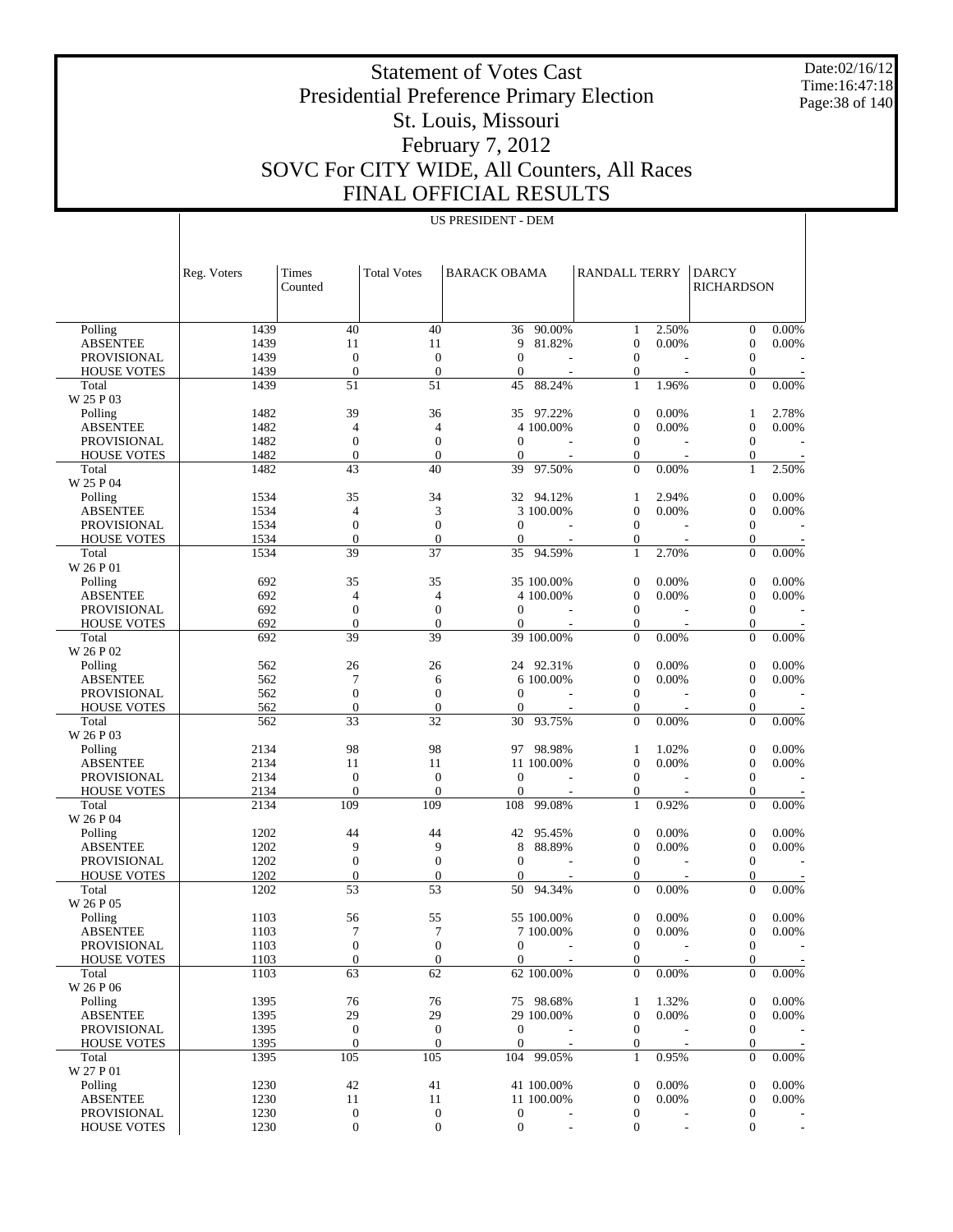Date:02/16/12 Time:16:47:18 Page:39 of 140

 $\mathbb{I}$ 

# Statement of Votes Cast Presidential Preference Primary Election St. Louis, Missouri February 7, 2012 SOVC For CITY WIDE, All Counters, All Races FINAL OFFICIAL RESULTS

US PRESIDENT - DEM

 $\overline{1}$ 

|                                          | Reg. Voters  | <b>Times</b>                 | <b>Total Votes</b>                   | <b>BARACK OBAMA</b>          |            | RANDALL TERRY                      |          | <b>DARCY</b>                     |          |
|------------------------------------------|--------------|------------------------------|--------------------------------------|------------------------------|------------|------------------------------------|----------|----------------------------------|----------|
|                                          |              | Counted                      |                                      |                              |            |                                    |          | <b>RICHARDSON</b>                |          |
| Total                                    | 1230         | 53                           | 52                                   |                              | 52 100.00% | $\mathbf{0}$                       | $0.00\%$ | $\overline{0}$                   | 0.00%    |
| W 27 P 02                                |              |                              |                                      |                              |            |                                    |          |                                  |          |
| Polling                                  | 973          | 52                           | 52                                   |                              | 51 98.08%  | $\boldsymbol{0}$                   | 0.00%    | $\boldsymbol{0}$                 | 0.00%    |
| <b>ABSENTEE</b>                          | 973          | 7                            | 7                                    |                              | 7 100.00%  | $\mathbf{0}$<br>$\mathbf{0}$       | 0.00%    | $\boldsymbol{0}$                 | 0.00%    |
| <b>PROVISIONAL</b><br><b>HOUSE VOTES</b> | 973<br>973   | $\boldsymbol{0}$<br>$\theta$ | $\boldsymbol{0}$<br>$\mathbf{0}$     | $\mathbf{0}$<br>$\theta$     |            | 0                                  |          | $\mathbf{0}$<br>$\mathbf{0}$     |          |
| Total                                    | 973          | 59                           | 59                                   | 58                           | 98.31%     | $\theta$                           | 0.00%    | $\overline{0}$                   | 0.00%    |
| W 27 P 03                                |              |                              |                                      |                              |            |                                    |          |                                  |          |
| Polling                                  | 636          | 40                           | 40                                   |                              | 40 100.00% | $\mathbf{0}$                       | 0.00%    | $\boldsymbol{0}$                 | 0.00%    |
| <b>ABSENTEE</b>                          | 636          | 5                            | 5                                    | $\overline{4}$               | 80.00%     | 1                                  | 20.00%   | $\boldsymbol{0}$                 | 0.00%    |
| <b>PROVISIONAL</b><br><b>HOUSE VOTES</b> | 636<br>636   | $\boldsymbol{0}$<br>$\theta$ | $\boldsymbol{0}$<br>$\boldsymbol{0}$ | $\mathbf{0}$<br>$\mathbf{0}$ |            | $\theta$<br>0                      |          | $\mathbf{0}$<br>$\mathbf{0}$     |          |
| Total                                    | 636          | 45                           | 45                                   | 44                           | 97.78%     | 1                                  | 2.22%    | $\overline{0}$                   | 0.00%    |
| W 27 P 04                                |              |                              |                                      |                              |            |                                    |          |                                  |          |
| Polling                                  | 1652         | 55                           | 54                                   |                              | 52 96.30%  | 1                                  | 1.85%    | 1                                | 1.85%    |
| <b>ABSENTEE</b>                          | 1652         | 4                            | $\overline{4}$                       |                              | 4 100.00%  | $\mathbf{0}$                       | 0.00%    | $\boldsymbol{0}$                 | 0.00%    |
| <b>PROVISIONAL</b>                       | 1652         | $\boldsymbol{0}$             | $\boldsymbol{0}$                     | $\mathbf{0}$                 |            | $\mathbf{0}$                       |          | $\boldsymbol{0}$                 |          |
| <b>HOUSE VOTES</b>                       | 1652         | $\theta$<br>59               | $\mathbf{0}$<br>58                   | $\mathbf{0}$<br>56           |            | 0<br>1                             |          | $\mathbf{0}$<br>$\mathbf{1}$     | 1.72%    |
| Total<br>W 27 P 05                       | 1652         |                              |                                      |                              | 96.55%     |                                    | 1.72%    |                                  |          |
| Polling                                  | 963          | 40                           | 39                                   |                              | 39 100.00% | $\boldsymbol{0}$                   | 0.00%    | $\boldsymbol{0}$                 | 0.00%    |
| <b>ABSENTEE</b>                          | 963          | 7                            | 7                                    |                              | 7 100.00%  | $\mathbf{0}$                       | 0.00%    | $\boldsymbol{0}$                 | 0.00%    |
| <b>PROVISIONAL</b>                       | 963          | $\mathbf{0}$                 | $\boldsymbol{0}$                     | $\Omega$                     |            | $\mathbf{0}$                       |          | $\mathbf{0}$                     |          |
| <b>HOUSE VOTES</b>                       | 963          | $\mathbf{0}$                 | $\boldsymbol{0}$                     | $\theta$                     |            | 0                                  |          | $\mathbf{0}$                     |          |
| Total                                    | 963          | 47                           | 46                                   |                              | 46 100.00% | $\theta$                           | 0.00%    | $\theta$                         | 0.00%    |
| W 27 P 06<br>Polling                     | 1283         | 40                           | 40                                   |                              | 39 97.50%  | 1                                  | 2.50%    | $\boldsymbol{0}$                 | 0.00%    |
| <b>ABSENTEE</b>                          | 1283         | 11                           | 11                                   |                              | 11 100.00% | $\boldsymbol{0}$                   | 0.00%    | $\boldsymbol{0}$                 | 0.00%    |
| <b>PROVISIONAL</b>                       | 1283         | $\boldsymbol{0}$             | $\mathbf{0}$                         | $\theta$                     |            | $\mathbf{0}$                       |          | $\boldsymbol{0}$                 |          |
| <b>HOUSE VOTES</b>                       | 1283         | $\mathbf{0}$                 | $\mathbf{0}$                         | $\mathbf{0}$                 |            | 0                                  |          | $\mathbf{0}$                     |          |
| Total                                    | 1283         | 51                           | 51                                   | 50                           | 98.04%     | 1                                  | 1.96%    | $\overline{0}$                   | 0.00%    |
| W 27 P 07                                |              |                              |                                      |                              |            |                                    |          |                                  |          |
| Polling                                  | 1166         | 90                           | 90<br>14                             | 89                           | 98.89%     | $\boldsymbol{0}$                   | 0.00%    | $\boldsymbol{0}$                 | 0.00%    |
| <b>ABSENTEE</b><br><b>PROVISIONAL</b>    | 1166<br>1166 | 15<br>$\boldsymbol{0}$       | $\boldsymbol{0}$                     | 13<br>$\mathbf{0}$           | 92.86%     | $\mathbf{0}$<br>$\mathbf{0}$       | 0.00%    | $\boldsymbol{0}$<br>$\mathbf{0}$ | 0.00%    |
| <b>HOUSE VOTES</b>                       | 1166         | $\mathbf{0}$                 | $\mathbf{0}$                         | $\boldsymbol{0}$             |            | 0                                  |          | $\mathbf{0}$                     |          |
| Total                                    | 1166         | 105                          | 104                                  | 102                          | 98.08%     | $\theta$                           | 0.00%    | $\mathbf{0}$                     | 0.00%    |
| W 27 P 08                                |              |                              |                                      |                              |            |                                    |          |                                  |          |
| Polling                                  | 734          | 43                           | 43                                   |                              | 43 100.00% | $\boldsymbol{0}$                   | 0.00%    | $\boldsymbol{0}$                 | 0.00%    |
| <b>ABSENTEE</b>                          | 734          | 9                            | 9                                    |                              | 9 100.00%  | $\mathbf{0}$                       | 0.00%    | $\boldsymbol{0}$                 | 0.00%    |
| <b>PROVISIONAL</b><br><b>HOUSE VOTES</b> | 734<br>734   | $\boldsymbol{0}$<br>$\theta$ | $\boldsymbol{0}$<br>$\mathbf{0}$     | $\mathbf{0}$<br>0            |            | $\mathbf{0}$<br>0                  |          | $\boldsymbol{0}$<br>$\theta$     |          |
| Total                                    | 734          | 52                           | 52                                   |                              | 52 100.00% | $\overline{0}$                     | 0.00%    | $\overline{0}$                   | 0.00%    |
| W 28 P 01                                |              |                              |                                      |                              |            |                                    |          |                                  |          |
| Polling                                  | 889          | 28                           | 28                                   |                              | 28 100.00% | $\boldsymbol{0}$                   | 0.00%    | $\boldsymbol{0}$                 | 0.00%    |
| <b>ABSENTEE</b>                          | 889          | 1                            | $\mathbf{1}$                         |                              | 1 100.00%  | $\mathbf{0}$                       | 0.00%    | $\boldsymbol{0}$                 | 0.00%    |
| <b>PROVISIONAL</b>                       | 889          | $\boldsymbol{0}$             | $\boldsymbol{0}$                     | $\mathbf{0}$                 |            | $\boldsymbol{0}$                   |          | $\mathbf{0}$                     |          |
| <b>HOUSE VOTES</b><br>Total              | 889<br>889   | $\boldsymbol{0}$<br>29       | $\mathbf{0}$<br>29                   | $\mathbf{0}$                 | 29 100.00% | $\boldsymbol{0}$<br>$\overline{0}$ | 0.00%    | $\boldsymbol{0}$<br>$\mathbf{0}$ | 0.00%    |
| W 28 P 02                                |              |                              |                                      |                              |            |                                    |          |                                  |          |
| Polling                                  | 333          | 7                            | 7                                    |                              | 7 100.00%  | $\mathbf{0}$                       | 0.00%    | $\boldsymbol{0}$                 | 0.00%    |
| <b>ABSENTEE</b>                          | 333          | $\boldsymbol{0}$             | $\boldsymbol{0}$                     | $\boldsymbol{0}$             |            | $\mathbf{0}$                       |          | $\boldsymbol{0}$                 |          |
| <b>PROVISIONAL</b>                       | 333          | $\boldsymbol{0}$             | $\boldsymbol{0}$                     | $\boldsymbol{0}$             |            | $\mathbf{0}$                       |          | $\mathbf{0}$                     |          |
| <b>HOUSE VOTES</b>                       | 333          | $\boldsymbol{0}$             | $\mathbf{0}$                         | $\boldsymbol{0}$             |            | 0                                  |          | $\boldsymbol{0}$                 |          |
| Total<br>W 28 P 04                       | 333          | 7                            | 7                                    |                              | 7 100.00%  | $\overline{0}$                     | 0.00%    | $\boldsymbol{0}$                 | $0.00\%$ |
| Polling                                  | 724          | 23                           | 23                                   |                              | 23 100.00% | $\boldsymbol{0}$                   | 0.00%    | $\boldsymbol{0}$                 | 0.00%    |
| <b>ABSENTEE</b>                          | 724          | 3                            | 3                                    |                              | 3 100.00%  | $\mathbf{0}$                       | 0.00%    | $\mathbf{0}$                     | 0.00%    |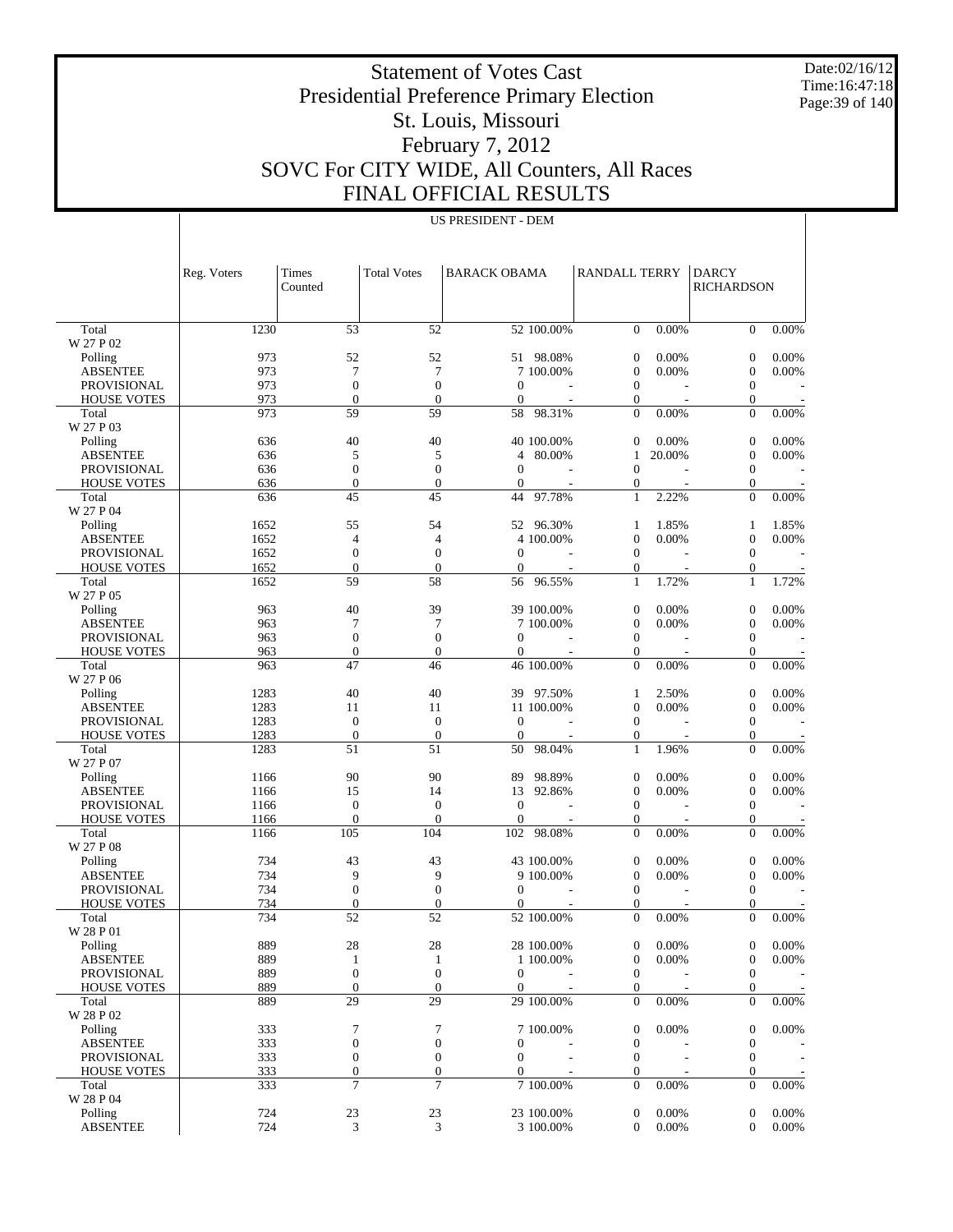Date:02/16/12 Time:16:47:18 Page:40 of 140

# Statement of Votes Cast Presidential Preference Primary Election St. Louis, Missouri February 7, 2012 SOVC For CITY WIDE, All Counters, All Races FINAL OFFICIAL RESULTS

|                    | <b>US PRESIDENT - DEM</b> |                  |                    |                     |                |                      |       |                                   |       |
|--------------------|---------------------------|------------------|--------------------|---------------------|----------------|----------------------|-------|-----------------------------------|-------|
|                    |                           |                  |                    |                     |                |                      |       |                                   |       |
|                    | Reg. Voters               | Times<br>Counted | <b>Total Votes</b> | <b>BARACK OBAMA</b> |                | <b>RANDALL TERRY</b> |       | <b>DARCY</b><br><b>RICHARDSON</b> |       |
| PROVISIONAL        | 724                       | $\mathbf{0}$     | $\mathbf{0}$       | $\overline{0}$      |                | $\overline{0}$       |       | $\mathbf{0}$                      |       |
| <b>HOUSE VOTES</b> | 724                       | $\overline{0}$   | $\overline{0}$     | $\overline{0}$      |                | $\overline{0}$       |       | $\overline{0}$                    |       |
| Total              | 724                       | 26               | 26                 |                     | 26 100.00%     | $\theta$             | 0.00% | $\Omega$                          | 0.00% |
| W 28 P 05          |                           |                  |                    |                     |                |                      |       |                                   |       |
| Polling            | 969                       | 24               | 24                 |                     | 24 100.00%     | $\boldsymbol{0}$     | 0.00% | $\boldsymbol{0}$                  | 0.00% |
| <b>ABSENTEE</b>    | 969                       | $\overline{7}$   | $\tau$             |                     | 7 100.00%      | $\boldsymbol{0}$     | 0.00% | $\boldsymbol{0}$                  | 0.00% |
| <b>PROVISIONAL</b> | 969                       | $\overline{0}$   | $\overline{0}$     | $\theta$            | $\overline{a}$ | $\overline{0}$       |       | $\overline{0}$                    |       |
| <b>HOUSE VOTES</b> | 969                       | $\mathbf{0}$     | $\mathbf{0}$       | $\mathbf{0}$        |                | 0                    |       | $\boldsymbol{0}$                  |       |
| Total              | 969                       | 31               | 31                 |                     | 31 100.00%     | $\theta$             | 0.00% | $\theta$                          | 0.00% |
| W 28 P 06          |                           |                  |                    |                     |                |                      |       |                                   |       |
| Polling            | 806                       | 26               | 26                 |                     | 26 100.00%     | $\boldsymbol{0}$     | 0.00% | $\boldsymbol{0}$                  | 0.00% |
| <b>ABSENTEE</b>    | 806                       | $\overline{4}$   | $\overline{4}$     |                     | 4 100,00%      | $\overline{0}$       | 0.00% | $\mathbf{0}$                      | 0.00% |
| <b>PROVISIONAL</b> | 806                       | $\boldsymbol{0}$ | $\boldsymbol{0}$   | $\mathbf{0}$        |                | $\mathbf{0}$         |       | $\mathbf{0}$                      |       |
| <b>HOUSE VOTES</b> | 806                       | $\Omega$         | $\theta$           | $\Omega$            |                | $\overline{0}$       |       | $\mathbf{0}$                      |       |
| Total              | 806                       | 30               | 30                 |                     | 30 100.00%     | $\Omega$             | 0.00% | $\Omega$                          | 0.00% |
| W 28 P 07          |                           |                  |                    |                     |                |                      |       |                                   |       |
| Polling            | 655                       | 22               | 22                 |                     | 22 100.00%     | $\overline{0}$       | 0.00% | $\boldsymbol{0}$                  | 0.00% |
| <b>ABSENTEE</b>    | 655                       | $\boldsymbol{0}$ | $\boldsymbol{0}$   | $\theta$            |                | $\mathbf{0}$         |       | $\boldsymbol{0}$                  |       |
| <b>PROVISIONAL</b> | 655                       | $\overline{0}$   | $\overline{0}$     | $\overline{0}$      |                | $\overline{0}$       | L.    | $\mathbf{0}$                      |       |
| <b>HOUSE VOTES</b> | 655                       | $\overline{0}$   | $\overline{0}$     | $\Omega$            |                | $\theta$             |       | $\overline{0}$                    |       |
| Total              | 655                       | 22               | 22                 |                     | 22 100.00%     | $\theta$             | 0.00% | $\mathbf{0}$                      | 0.00% |
| W 28 P 08          |                           |                  |                    |                     |                |                      |       |                                   |       |
|                    |                           |                  |                    |                     |                |                      |       |                                   |       |
| Polling            | 1145                      | 24               | 24                 | 23                  | 95.83%         | $\boldsymbol{0}$     | 0.00% | $\boldsymbol{0}$                  | 0.00% |
| <b>ABSENTEE</b>    | 1145                      | 8                | 8                  | $\tau$              | 87.50%         | $\mathbf{0}$         | 0.00% | $\overline{0}$                    | 0.00% |
| <b>PROVISIONAL</b> | 1145                      | $\overline{0}$   | $\overline{0}$     | $\Omega$            |                | $\theta$             |       | $\mathbf{0}$                      |       |
| <b>HOUSE VOTES</b> | 1145                      | $\overline{0}$   | $\overline{0}$     | $\mathbf{0}$        |                | 0                    |       | $\mathbf{0}$                      |       |
| Total              | 1145                      | 32               | 32                 | 30                  | 93.75%         | $\theta$             | 0.00% | $\Omega$                          | 0.00% |
| W 28 P 09          |                           |                  |                    |                     |                |                      |       |                                   |       |
| Polling            | 696                       | 12               | 12                 |                     | 12 100.00%     | $\boldsymbol{0}$     | 0.00% | $\boldsymbol{0}$                  | 0.00% |
| <b>ABSENTEE</b>    | 696                       | $\overline{2}$   | $\overline{2}$     |                     | 2 100,00%      | $\overline{0}$       | 0.00% | $\mathbf{0}$                      | 0.00% |
| <b>PROVISIONAL</b> | 696                       | $\overline{0}$   | $\overline{0}$     | $\mathbf{0}$        |                | $\mathbf{0}$         |       | $\boldsymbol{0}$                  |       |
| <b>HOUSE VOTES</b> | 696                       | $\overline{0}$   | $\overline{0}$     | $\Omega$            |                | $\overline{0}$       |       | $\boldsymbol{0}$                  |       |
| Total              | 696                       | 14               | 14                 |                     | 14 100.00%     | $\Omega$             | 0.00% | $\theta$                          | 0.00% |
| W 28 P 10          |                           |                  |                    |                     |                |                      |       |                                   |       |
| Polling            | 1069                      | 38               | 38                 |                     | 38 100.00%     | $\overline{0}$       | 0.00% | $\overline{0}$                    | 0.00% |
| <b>ABSENTEE</b>    | 1069                      | 3                | 3                  |                     | 3 100.00%      | $\mathbf{0}$         | 0.00% | $\boldsymbol{0}$                  | 0.00% |
| PROVISIONAL        | 1069                      | $\overline{0}$   | $\overline{0}$     | $\Omega$            |                | $\theta$             |       | $\mathbf{0}$                      |       |
| <b>HOUSE VOTES</b> | 1069                      | $\mathbf{0}$     | $\mathbf{0}$       | $\mathbf{0}$        |                | 0                    |       | $\mathbf{0}$                      |       |
| Total              | 1069                      | 41               | 41                 |                     | 41 100.00%     | $\theta$             | 0.00% | $\theta$                          | 0.00% |
| Total              |                           |                  |                    |                     |                |                      |       |                                   |       |
| Polling            | 197526                    | 6711             | 6655               | 6396                | 96.11%         | 56                   | 0.84% | 35                                | 0.53% |
| <b>ABSENTEE</b>    | 197526                    | 1604             | 1582               |                     | 1466 92.67%    | 20                   | 1.26% | 8                                 | 0.51% |
| <b>PROVISIONAL</b> | 197526                    | 3                | 3                  |                     | 3 100.00%      | $\theta$             | 0.00% | $\boldsymbol{0}$                  | 0.00% |
| <b>HOUSE VOTES</b> | 197526                    | $\Omega$         | $\mathbf{0}$       | $\mathbf{0}$        |                | $\theta$             |       | $\overline{0}$                    |       |
| Total              | 197526                    | 8318             | 8240               | 7865                | 95.45%         | 76                   | 0.92% | 43                                | 0.52% |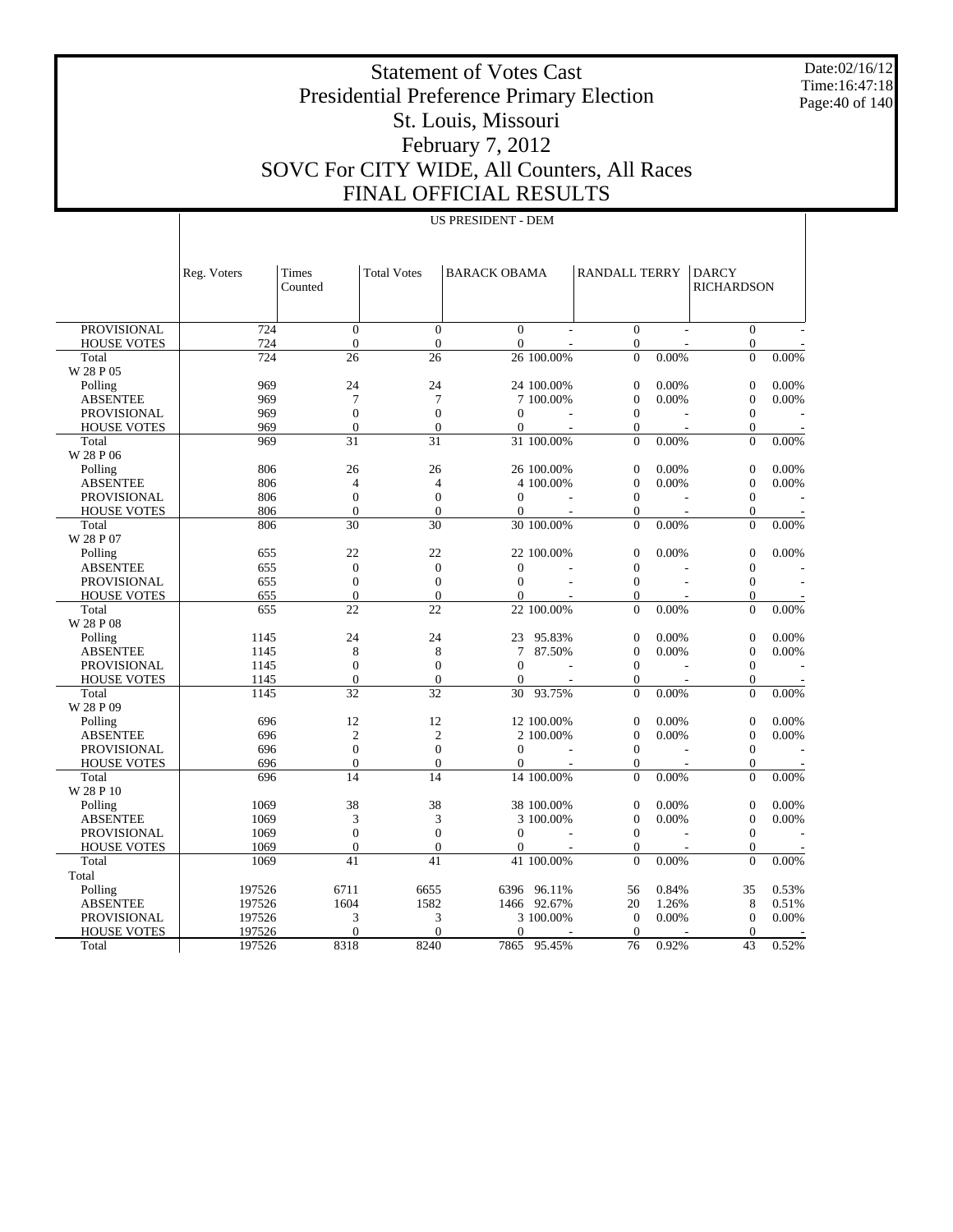Date:02/16/12 Time:16:47:18 Page:41 of 140

# Statement of Votes Cast Presidential Preference Primary Election St. Louis, Missouri February 7, 2012 SOVC For CITY WIDE, All Counters, All Races FINAL OFFICIAL RESULTS

|                                          | <b>JOHN WOLFE</b>          |                | <b>UNCOMMITTED</b> |                 |
|------------------------------------------|----------------------------|----------------|--------------------|-----------------|
|                                          |                            |                |                    |                 |
| <b>CITY WIDE</b><br>W 01 P 01            |                            |                |                    |                 |
| Polling                                  | 1                          | 2.70%          | 0                  | 0.00%           |
| <b>ABSENTEE</b>                          | $\theta$                   | 0.00%          | 0                  | 0.00%           |
| <b>PROVISIONAL</b>                       | 0                          |                | $\theta$           |                 |
| <b>HOUSE VOTES</b>                       | $\overline{0}$             |                | 0                  |                 |
| Total                                    | 1                          | 2.00%          | $\theta$           | 0.00%           |
| W 01 P 02                                |                            |                |                    |                 |
| Polling<br><b>ABSENTEE</b>               | 0<br>$\overline{0}$        | 0.00%<br>0.00% | 1<br>$\mathbf{1}$  | 1.41%<br>10.00% |
| <b>PROVISIONAL</b>                       | 0                          |                | $\theta$           |                 |
| <b>HOUSE VOTES</b>                       | $\overline{0}$             |                | 0                  |                 |
| Total                                    | $\theta$                   | 0.00%          | $\overline{c}$     | 2.47%           |
| W 01 P 03                                |                            |                |                    |                 |
| Polling                                  | 0                          | 0.00%          | $\theta$           | 0.00%           |
| <b>ABSENTEE</b>                          | 0                          | 0.00%          | 0                  | 0.00%           |
| <b>PROVISIONAL</b>                       | 0                          |                | $\theta$           |                 |
| <b>HOUSE VOTES</b><br>Total              | $\overline{0}$<br>$\theta$ | 0.00%          | 0<br>$\theta$      | 0.00%           |
| W 01 P 04                                |                            |                |                    |                 |
| Polling                                  | 0                          | 0.00%          | $\theta$           | 0.00%           |
| <b>ABSENTEE</b>                          | $\overline{0}$             | $0.00\%$       | 0                  | 0.00%           |
| <b>PROVISIONAL</b>                       | 0                          |                | 0                  |                 |
| <b>HOUSE VOTES</b>                       | $\overline{0}$             |                | 0                  |                 |
| Total                                    | $\theta$                   | 0.00%          | $\theta$           | 0.00%           |
| W 01 P 05                                |                            |                |                    |                 |
| Polling                                  | 0                          | 0.00%          | 1                  | 1.59%           |
| <b>ABSENTEE</b>                          | 0                          | 0.00%          | 0<br>$\theta$      | 0.00%           |
| <b>PROVISIONAL</b><br><b>HOUSE VOTES</b> | 0<br>$\overline{0}$        |                | 0                  |                 |
| Total                                    | $\theta$                   | 0.00%          | 1                  | 1.15%           |
| W 01 P 06                                |                            |                |                    |                 |
| Polling                                  | 0                          | 0.00%          | $\theta$           | 0.00%           |
| <b>ABSENTEE</b>                          | $\overline{0}$             | 0.00%          | 0                  | 0.00%           |
| <b>PROVISIONAL</b>                       | 0                          |                | 0                  |                 |
| <b>HOUSE VOTES</b>                       | $\overline{0}$             |                | 0                  |                 |
| Total                                    | $\theta$                   | 0.00%          | $\theta$           | 0.00%           |
| W 02 P 01<br>Polling                     | 0                          | 0.00%          | 0                  | 0.00%           |
| <b>ABSENTEE</b>                          | 0                          | 0.00%          | 0                  | 0.00%           |
| PROVISIONAL                              | 0                          |                | 0                  |                 |
| <b>HOUSE VOTES</b>                       | 0                          |                | 0                  |                 |
| Total                                    | $\theta$                   | 0.00%          | $\theta$           | 0.00%           |
| W 02 P 02                                |                            |                |                    |                 |
| Polling                                  | 0                          | 0.00%          | 0                  | 0.00%           |
| <b>ABSENTEE</b>                          | 0                          | 0.00%          | 0                  | 0.00%           |
| PROVISIONAL<br><b>HOUSE VOTES</b>        | 0<br>0                     |                | 0<br>0             |                 |
| Total                                    | 0                          | 0.00%          | 0                  | 0.00%           |
| W 02 P 03                                |                            |                |                    |                 |
| Polling                                  | 0                          | 0.00%          | 0                  | 0.00%           |
| <b>ABSENTEE</b>                          | 0                          | 0.00%          | 1                  | 9.09%           |
| PROVISIONAL                              | 0                          |                | 0                  |                 |
| <b>HOUSE VOTES</b>                       | 0                          |                | 0                  |                 |
| Total                                    | 0                          | 0.00%          | 1                  | 1.22%           |
| W 02 P 04                                |                            |                |                    |                 |
| Polling<br>ABSENTEE                      | 0<br>0                     | 0.00%<br>0.00% | 0<br>0             | 0.00%<br>0.00%  |
|                                          |                            |                |                    |                 |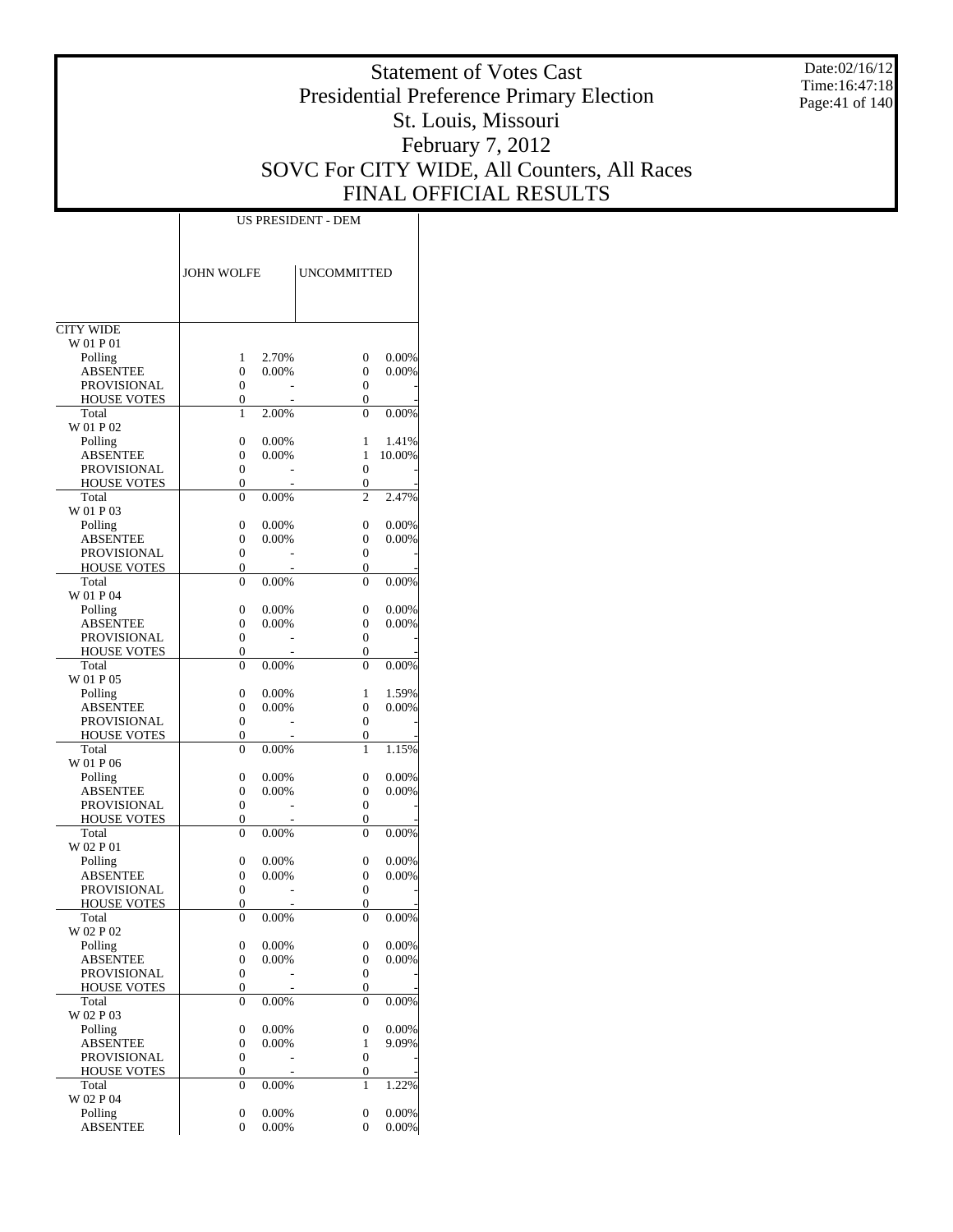Date:02/16/12 Time:16:47:18 Page:42 of 140

# Statement of Votes Cast Presidential Preference Primary Election St. Louis, Missouri February 7, 2012 SOVC For CITY WIDE, All Counters, All Races FINAL OFFICIAL RESULTS

|                                   | <b>JOHN WOLFE</b>   |                   | <b>UNCOMMITTED</b>       |                 |
|-----------------------------------|---------------------|-------------------|--------------------------|-----------------|
|                                   |                     |                   |                          |                 |
| PROVISIONAL<br><b>HOUSE VOTES</b> | $\overline{0}$<br>0 |                   | $\overline{0}$<br>0      |                 |
| Total                             | $\overline{0}$      | 0.00%             | $\overline{0}$           | 0.00%           |
| W 02 P 05                         |                     |                   |                          |                 |
| Polling                           | 1                   | 0.82%             | 0                        | 0.00%           |
| <b>ABSENTEE</b><br>PROVISIONAL    | 0<br>0              | 0.00%             | 0<br>$\overline{0}$      | 0.00%           |
| <b>HOUSE VOTES</b>                | 0                   |                   | 0                        |                 |
| Total                             | 1                   | 0.76%             | $\theta$                 | 0.00%           |
| W 03 P 01                         |                     |                   |                          |                 |
| Polling<br>ABSENTEE               | 0                   | 0.00%<br>0.00%    | 0<br>0                   | 0.00%<br>0.00%  |
| PROVISIONAL                       | 0<br>0              |                   | 0                        |                 |
| <b>HOUSE VOTES</b>                | 0                   |                   | 0                        |                 |
| Total                             | 0                   | 0.00%             | 0                        | 0.00%           |
| W 03 P 02                         |                     |                   |                          |                 |
| Polling<br><b>ABSENTEE</b>        | 0<br>0              | 0.00%<br>0.00%    | 1<br>0                   | 1.64%<br>0.00%  |
| <b>PROVISIONAL</b>                | 0                   |                   | $\overline{0}$           |                 |
| <b>HOUSE VOTES</b>                | 0                   |                   | 0                        |                 |
| Total                             | $\overline{0}$      | 0.00%             | 1                        | 1.52%           |
| W 03 P 03                         |                     |                   |                          |                 |
| Polling                           | 0<br>1              | 0.00%<br>4.35%    | 0<br>0                   | 0.00%<br>0.00%  |
| ABSENTEE<br>PROVISIONAL           | 0                   |                   | 0                        |                 |
| <b>HOUSE VOTES</b>                | 0                   |                   | 0                        |                 |
| Total                             | 1                   | 1.32%             | 0                        | 0.00%           |
| W 03 P 04                         |                     |                   |                          |                 |
| Polling<br><b>ABSENTEE</b>        | 0<br>0              | 0.00%<br>$0.00\%$ | 1<br>3                   | 2.33%<br>17.65% |
| PROVISIONAL                       | 0                   |                   | 0                        |                 |
| <b>HOUSE VOTES</b>                | 0                   |                   | 0                        |                 |
| Total                             | $\overline{0}$      | 0.00%             | $\overline{\mathcal{L}}$ | 6.67%           |
| W 03 P 05<br>Polling              | 0                   | 0.00%             | 0                        | 0.00%           |
| ABSENTEE                          | 0                   | 0.00%             | 0                        | 0.00%           |
| PROVISIONAL                       | $\boldsymbol{0}$    |                   | 0                        |                 |
| <b>HOUSE VOTES</b>                | 0                   |                   | 0                        |                 |
| Total<br>W 03 P 06                | 0                   | 0.00%             | 0                        | 0.00%           |
| Polling                           | 1                   | 2.33%             | 0                        | 0.00%           |
| ABSENTEE                          | 0                   | 0.00%             | 0                        | 0.00%           |
| PROVISIONAL                       | $\overline{0}$      |                   | $\overline{0}$           |                 |
| <b>HOUSE VOTES</b>                | 0                   |                   | $\overline{0}$           |                 |
| Total<br>W 03 P 07                | 1                   | 2.04%             | 0                        | 0.00%           |
| Polling                           | 0                   | 0.00%             | 0                        | 0.00%           |
| ABSENTEE                          | 0                   | 0.00%             | 0                        | 0.00%           |
| <b>PROVISIONAL</b>                | 0                   |                   | 0                        |                 |
| <b>HOUSE VOTES</b>                | 0                   |                   | 0                        |                 |
| Total<br>W 03 P 08                | $\overline{0}$      | 0.00%             | 0                        | 0.00%           |
| Polling                           | $\boldsymbol{0}$    | 0.00%             | 0                        | 0.00%           |
| ABSENTEE                          | 0                   |                   | 0                        |                 |
| PROVISIONAL                       | $\boldsymbol{0}$    |                   | 0                        |                 |
| HOUSE VOTES<br>Total              | 0<br>0              | 0.00%             | 0<br>0                   | 0.00%           |
| W 04 P 01                         |                     |                   |                          |                 |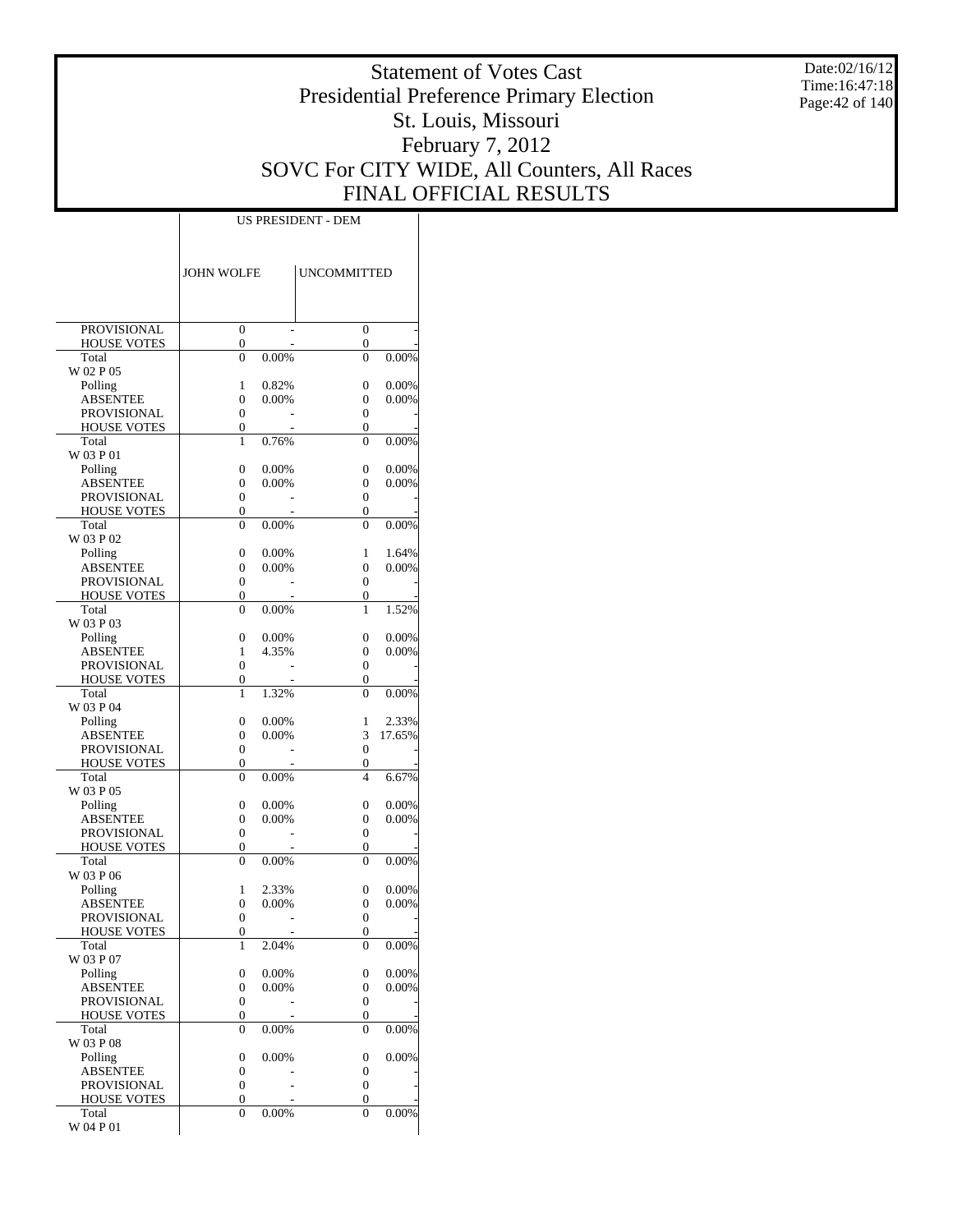Date:02/16/12 Time:16:47:18 Page:43 of 140

# Statement of Votes Cast Presidential Preference Primary Election St. Louis, Missouri February 7, 2012 SOVC For CITY WIDE, All Counters, All Races FINAL OFFICIAL RESULTS

|                                          | <b>JOHN WOLFE</b>          |                | <b>UNCOMMITTED</b>               |                |
|------------------------------------------|----------------------------|----------------|----------------------------------|----------------|
|                                          |                            |                |                                  |                |
| Polling<br><b>ABSENTEE</b>               | 0<br>0                     | 0.00%<br>0.00% | 0<br>0                           | 0.00%<br>0.00% |
| PROVISIONAL                              | 0                          |                | $\overline{0}$                   |                |
| <b>HOUSE VOTES</b>                       | $\overline{0}$             |                | $\overline{0}$                   |                |
| Total<br>W 04 P 02                       | $\theta$                   | 0.00%          | $\theta$                         | 0.00%          |
| Polling                                  | 0                          | 0.00%          | $\overline{0}$                   | 0.00%          |
| <b>ABSENTEE</b>                          | 0                          | 0.00%          | 0                                | 0.00%          |
| PROVISIONAL                              | 0                          |                | 0                                |                |
| <b>HOUSE VOTES</b><br>Total              | $\overline{0}$<br>$\theta$ | 0.00%          | $\overline{0}$<br>$\theta$       | 0.00%          |
| W 04 P 03                                |                            |                |                                  |                |
| Polling                                  | 0                          | 0.00%          | 0                                | 0.00%          |
| <b>ABSENTEE</b><br>PROVISIONAL           | 0<br>0                     | 0.00%          | 0<br>$\overline{0}$              | 0.00%          |
| <b>HOUSE VOTES</b>                       | $\overline{0}$             |                | $\overline{0}$                   |                |
| Total<br>W 04 P 04                       | $\theta$                   | 0.00%          | $\theta$                         | 0.00%          |
| Polling                                  | 0                          | 0.00%          | $\overline{0}$                   | 0.00%          |
| <b>ABSENTEE</b>                          | 0                          | 0.00%          | 0                                | 0.00%          |
| PROVISIONAL                              | 0                          |                | 0                                |                |
| <b>HOUSE VOTES</b>                       | $\overline{0}$             |                | $\overline{0}$                   |                |
| Total<br>W 04 P 05                       | $\theta$                   | 0.00%          | $\theta$                         | 0.00%          |
| Polling                                  | 0                          | 0.00%          | 0                                | 0.00%          |
| <b>ABSENTEE</b>                          | 0                          | 0.00%          | 0                                | 0.00%          |
| PROVISIONAL<br><b>HOUSE VOTES</b>        | 0<br>0                     |                | $\overline{0}$<br>$\overline{0}$ |                |
| Total                                    | $\theta$                   | 0.00%          | $\theta$                         | 0.00%          |
| W 04 P 06                                |                            |                |                                  |                |
| Polling                                  | 0                          | 0.00%          | 1                                | 2.78%          |
| <b>ABSENTEE</b><br>PROVISIONAL           | 0<br>0                     | 0.00%          | $\overline{0}$<br>0              | 0.00%          |
| <b>HOUSE VOTES</b>                       | $\overline{0}$             |                | 0                                |                |
| Total<br>W 04 P 07                       | $\theta$                   | 0.00%          | 1                                | 2.22%          |
| Polling                                  | 0                          | 0.00%          | 0                                | 0.00%          |
| <b>ABSENTEE</b>                          | 0                          | 0.00%          | 0                                | 0.00%          |
| <b>PROVISIONAL</b>                       | 0                          |                | 0                                |                |
| <b>HOUSE VOTES</b>                       | 0                          |                | $\overline{0}$                   | 0.00%          |
| Total<br>W 05 P 01                       | $\theta$                   | 0.00%          | $\theta$                         |                |
| Polling                                  | 0                          | 0.00%          | 0                                | 0.00%          |
| <b>ABSENTEE</b>                          | $\mathbf{0}$               | $0.00\%$       | 0                                | 0.00%          |
| <b>PROVISIONAL</b><br><b>HOUSE VOTES</b> | 0<br>0                     |                | $\boldsymbol{0}$<br>0            |                |
| Total                                    | 0                          | 0.00%          | $\overline{0}$                   | 0.00%          |
| W 05 P 02                                |                            |                |                                  |                |
| Polling                                  | $\boldsymbol{0}$           | 0.00%          | 0                                | 0.00%          |
| <b>ABSENTEE</b><br><b>PROVISIONAL</b>    | 0<br>0                     | 0.00%          | 0<br>$\boldsymbol{0}$            | 0.00%          |
| <b>HOUSE VOTES</b>                       | 0                          |                | 0                                |                |
| Total                                    | 0                          | 0.00%          | $\theta$                         | 0.00%          |
| W 05 P 03<br>Polling                     | 0                          | 0.00%          | 0                                | 0.00%          |
| <b>ABSENTEE</b>                          | 0                          | 0.00%          | 0                                | 0.00%          |
| PROVISIONAL                              | 0                          |                | 0                                |                |
| <b>HOUSE VOTES</b>                       | 0                          | $\overline{a}$ | $\overline{0}$                   |                |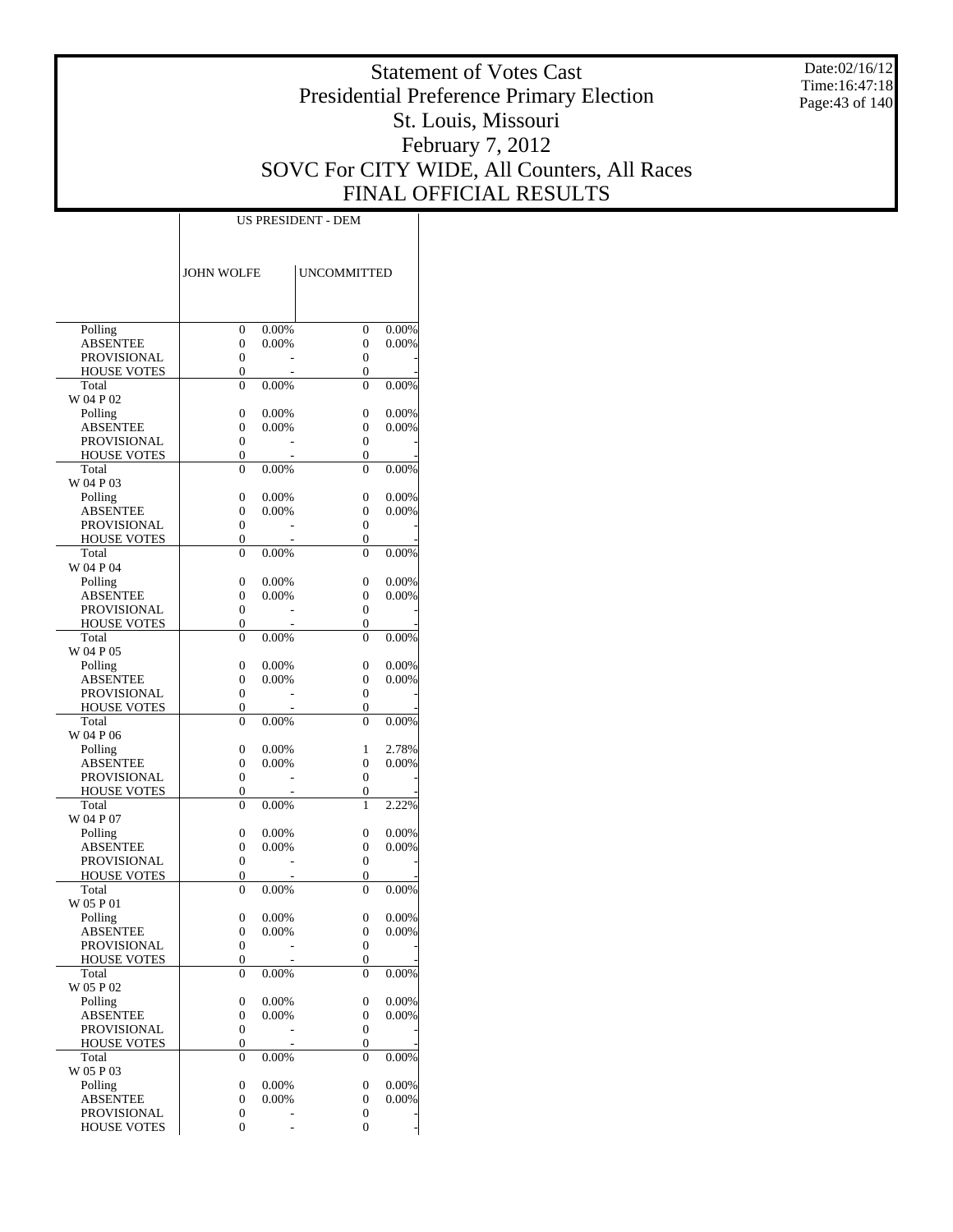Date:02/16/12 Time:16:47:18 Page:44 of 140

# Statement of Votes Cast Presidential Preference Primary Election St. Louis, Missouri February 7, 2012 SOVC For CITY WIDE, All Counters, All Races FINAL OFFICIAL RESULTS

|                                | JOHN WOLFE                     |          | UNCOMMITTED                |          |
|--------------------------------|--------------------------------|----------|----------------------------|----------|
|                                |                                |          |                            |          |
| Total                          | $\mathbf{0}$                   | 0.00%    | $\theta$                   | 0.00%    |
| W 05 P 04                      |                                |          |                            |          |
| Polling                        | 0                              | 0.00%    | 0                          | 0.00%    |
| <b>ABSENTEE</b>                | $\overline{0}$                 | 0.00%    | 0                          | 0.00%    |
| PROVISIONAL                    | $\mathbf{0}$                   |          | 0                          |          |
| <b>HOUSE VOTES</b><br>Total    | 0<br>0                         | 0.00%    | $\overline{0}$<br>$\theta$ | 0.00%    |
| W 05 P 05                      |                                |          |                            |          |
| Polling                        | $\overline{0}$                 | 0.00%    | $\overline{0}$             | 0.00%    |
| <b>ABSENTEE</b>                | 0                              | 0.00%    | 0                          | 0.00%    |
| <b>PROVISIONAL</b>             | $\mathbf{0}$                   |          | 0                          |          |
| <b>HOUSE VOTES</b><br>Total    | 0<br>$\theta$                  | 0.00%    | 0<br>$\theta$              | 0.00%    |
| W 05 P 06                      |                                |          |                            |          |
| Polling                        | $\overline{0}$                 | 0.00%    | 0                          | 0.00%    |
| <b>ABSENTEE</b>                | $\overline{0}$                 | 0.00%    | 0                          | 0.00%    |
| PROVISIONAL                    | $\mathbf{0}$                   |          | 0                          |          |
| <b>HOUSE VOTES</b>             | 0                              |          | $\overline{0}$             |          |
| Total                          | 0                              | 0.00%    | $\theta$                   | 0.00%    |
| W 05 P 07<br>Polling           | 0                              | 0.00%    | 0                          | 0.00%    |
| <b>ABSENTEE</b>                | 0                              | 0.00%    | 1                          | 20.00%   |
| <b>PROVISIONAL</b>             | $\mathbf{0}$                   |          | 0                          |          |
| <b>HOUSE VOTES</b>             | 0                              |          | 0                          |          |
| Total                          | $\theta$                       | $0.00\%$ | 1                          | 7.69%    |
| W 06 P 01                      |                                |          |                            |          |
| Polling                        | $\overline{0}$                 | 0.00%    | 1                          | 3.13%    |
| <b>ABSENTEE</b><br>PROVISIONAL | $\overline{0}$<br>$\mathbf{0}$ | 0.00%    | $\overline{0}$<br>0        | 0.00%    |
| <b>HOUSE VOTES</b>             | 0                              |          | 0                          |          |
| Total                          | 0                              | 0.00%    | 1                          | 2.86%    |
| W 06 P 02                      |                                |          |                            |          |
| Polling                        | 0                              | 0.00%    | 3                          | 7.32%    |
| ABSENTEE                       | 0                              | $0.00\%$ | $\overline{c}$             | 33.33%   |
| <b>PROVISIONAL</b>             | $\mathbf{0}$<br>0              |          | 0<br>0                     |          |
| <b>HOUSE VOTES</b><br>Total    | $\theta$                       | 0.00%    | 5                          | 10.64%   |
| W 06 P 03                      |                                |          |                            |          |
| Polling                        | 0                              | 0.00%    | 0                          | 0.00%    |
| <b>ABSENTEE</b>                | 0                              | 0.00%    | 0                          | 0.00%    |
| PROVISIONAL                    | $\boldsymbol{0}$               |          | 0                          |          |
| <b>HOUSE VOTES</b>             | 0                              |          | 0<br>$\theta$              |          |
| Total<br>W 06 P 04             | 0                              | 0.00%    |                            | 0.00%    |
| Polling                        | 0                              | 0.00%    | 1                          | 1.16%    |
| ABSENTEE                       | $\boldsymbol{0}$               | 0.00%    | 0                          | 0.00%    |
| PROVISIONAL                    | $\boldsymbol{0}$               |          | $\boldsymbol{0}$           |          |
| HOUSE VOTES                    | $\boldsymbol{0}$               |          | 0                          |          |
| Total<br>W 06 P 05             | 0                              | 0.00%    | 1                          | $0.99\%$ |
| Polling                        | 0                              | 0.00%    | 2                          | 2.17%    |
| <b>ABSENTEE</b>                | 0                              | 0.00%    | 0                          | 0.00%    |
| PROVISIONAL                    | $\boldsymbol{0}$               |          | 0                          |          |
| HOUSE VOTES                    | 0                              |          | 0                          |          |
| Total                          | 0                              | $0.00\%$ | $\overline{c}$             | 2.04%    |
| W 06 P 06<br>Polling           | $\boldsymbol{0}$               | 0.00%    | 0                          | 0.00%    |
| <b>ABSENTEE</b>                | 0                              |          | 0                          |          |
|                                |                                |          |                            |          |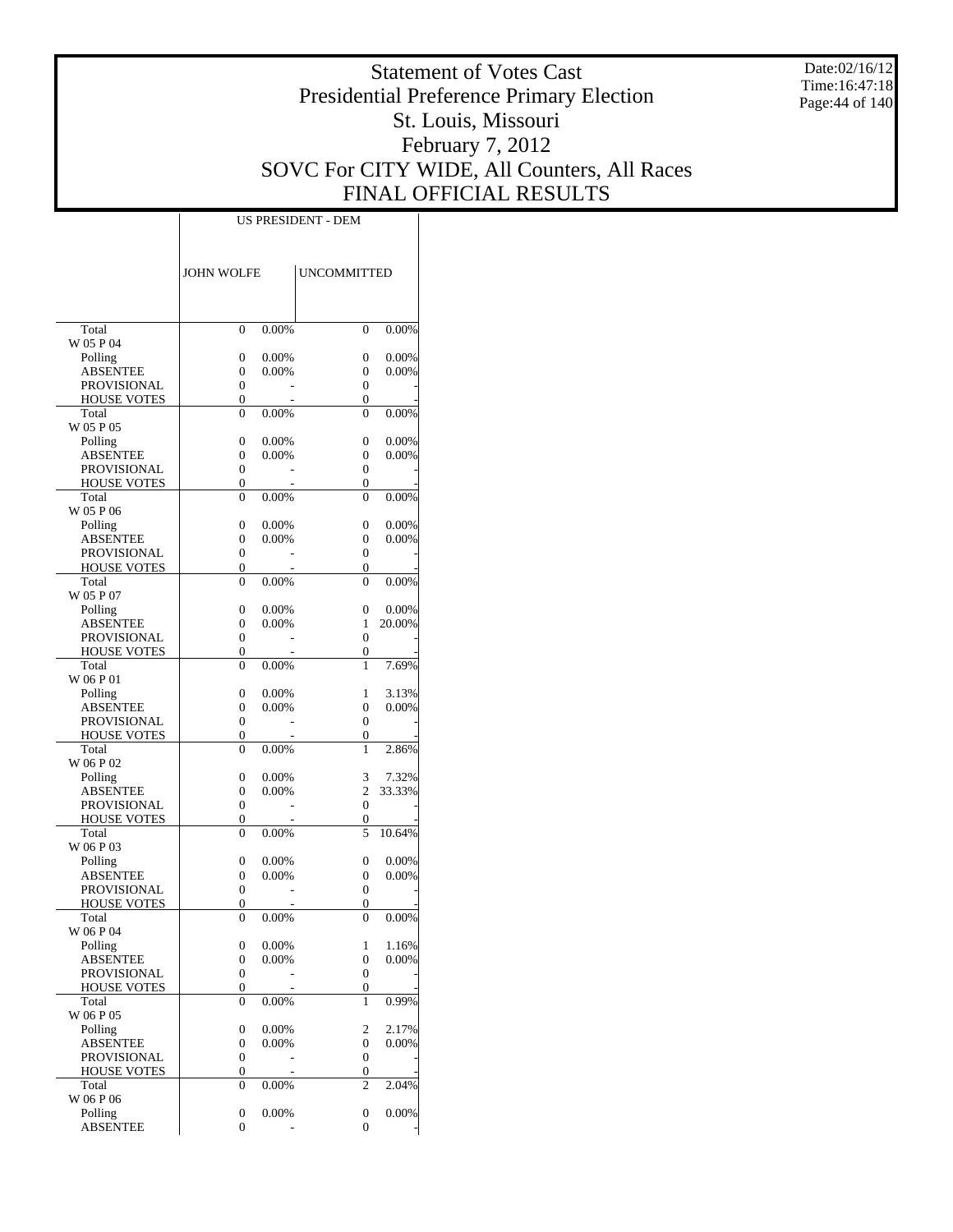Date:02/16/12 Time:16:47:18 Page:45 of 140

# Statement of Votes Cast Presidential Preference Primary Election St. Louis, Missouri February 7, 2012 SOVC For CITY WIDE, All Counters, All Races FINAL OFFICIAL RESULTS

|                                          | <b>JOHN WOLFE</b>                    |                   | <b>UNCOMMITTED</b>         |                |
|------------------------------------------|--------------------------------------|-------------------|----------------------------|----------------|
|                                          |                                      |                   |                            |                |
| PROVISIONAL                              | $\overline{0}$                       |                   | $\overline{0}$             |                |
| <b>HOUSE VOTES</b><br>Total              | 0<br>$\theta$                        | 0.00%             | 0<br>$\theta$              | 0.00%          |
| W 06 P 07                                |                                      |                   |                            |                |
| Polling                                  | $\overline{0}$                       | 0.00%             | $\overline{0}$             | 0.00%          |
| <b>ABSENTEE</b>                          | $\overline{0}$                       | $0.00\%$          | 0                          | 0.00%          |
| PROVISIONAL                              | $\overline{0}$                       |                   | 0                          |                |
| <b>HOUSE VOTES</b>                       | $\overline{0}$                       |                   | $\overline{0}$             |                |
| Total<br>W 06 P 08                       | $\theta$                             | 0.00%             | $\theta$                   | 0.00%          |
| Polling                                  | $\overline{0}$                       | 0.00%             | $\overline{0}$             | 0.00%          |
| <b>ABSENTEE</b>                          | $\overline{0}$                       | 0.00%             | 1                          | 14.29%         |
| <b>PROVISIONAL</b>                       | $\overline{0}$                       |                   | $\theta$                   |                |
| <b>HOUSE VOTES</b>                       | $\overline{0}$                       |                   | $\overline{0}$             |                |
| Total                                    | $\overline{0}$                       | 0.00%             | 1                          | 2.86%          |
| W 07 P 01                                |                                      |                   |                            |                |
| Polling<br><b>ABSENTEE</b>               | $\overline{0}$<br>$\overline{0}$     | 0.00%<br>$0.00\%$ | $\overline{0}$<br>0        | 0.00%<br>0.00% |
| <b>PROVISIONAL</b>                       | $\overline{0}$                       |                   | 0                          |                |
| <b>HOUSE VOTES</b>                       | $\overline{0}$                       |                   | $\overline{0}$             |                |
| Total                                    | $\theta$                             | 0.00%             | $\theta$                   | $0.00\%$       |
| W 07 P 02                                |                                      |                   |                            |                |
| Polling                                  | $\overline{0}$                       | 0.00%             | $\overline{0}$             | 0.00%          |
| <b>ABSENTEE</b>                          | $\overline{0}$                       | 0.00%             | 1                          | 100.00%        |
| <b>PROVISIONAL</b><br><b>HOUSE VOTES</b> | $\overline{0}$<br>$\overline{0}$     |                   | $\theta$<br>$\overline{0}$ |                |
| Total                                    | $\theta$                             | 0.00%             | 1                          | 4.55%          |
| W 07 P 03                                |                                      |                   |                            |                |
| Polling                                  | $\overline{0}$                       | 0.00%             | $\overline{c}$             | 11.76%         |
| <b>ABSENTEE</b>                          | $\overline{0}$                       | $0.00\%$          | 0                          | 0.00%          |
| <b>PROVISIONAL</b>                       | $\overline{0}$                       |                   | 0                          |                |
| <b>HOUSE VOTES</b>                       | $\overline{0}$                       |                   | 0                          |                |
| Total<br>W 07 P 04                       | $\theta$                             | 0.00%             | $\overline{c}$             | 10.53%         |
| Polling                                  | $\overline{0}$                       | 0.00%             | 1                          | 4.76%          |
| <b>ABSENTEE</b>                          | $\overline{0}$                       | 0.00%             | 0                          | 0.00%          |
| <b>PROVISIONAL</b>                       | $\overline{0}$                       |                   | $\overline{0}$             |                |
| <b>HOUSE VOTES</b>                       | $\overline{0}$                       |                   | $\overline{0}$             |                |
| Total                                    | $\theta$                             | 0.00%             | 1                          | 3.57%          |
| W 07 P 05                                |                                      |                   |                            | $0.00\%$       |
| Polling<br><b>ABSENTEE</b>               | 1<br>$\overline{0}$                  | 1.85%<br>$0.00\%$ | $\overline{0}$<br>0        | 0.00%          |
| <b>PROVISIONAL</b>                       | $\overline{0}$                       |                   | $\overline{0}$             |                |
| <b>HOUSE VOTES</b>                       | $\overline{0}$                       |                   | $\theta$                   |                |
| Total                                    | 1                                    | 1.54%             | $\boldsymbol{0}$           | $0.00\%$       |
| W 07 P 06                                |                                      |                   |                            |                |
| Polling                                  | $\boldsymbol{0}$                     | 0.00%             | $\mathfrak{2}$             | 6.06%          |
| ABSENTEE<br><b>PROVISIONAL</b>           | $\boldsymbol{0}$<br>$\boldsymbol{0}$ | 0.00%             | 1<br>$\boldsymbol{0}$      | 25.00%         |
| <b>HOUSE VOTES</b>                       | 0                                    |                   | 0                          |                |
| Total                                    | $\overline{0}$                       | 0.00%             | 3                          | 8.11%          |
| W 08 P 01                                |                                      |                   |                            |                |
| Polling                                  | 0                                    | 0.00%             | 1                          | 2.50%          |
| <b>ABSENTEE</b>                          | $\boldsymbol{0}$                     | 0.00%             | 0                          | 0.00%          |
| <b>PROVISIONAL</b>                       | $\boldsymbol{0}$                     |                   | $\boldsymbol{0}$           |                |
| <b>HOUSE VOTES</b><br>Total              | 0<br>$\overline{0}$                  | 0.00%             | 0<br>$\mathbf{1}$          | 2.33%          |
| W 08 P 02                                |                                      |                   |                            |                |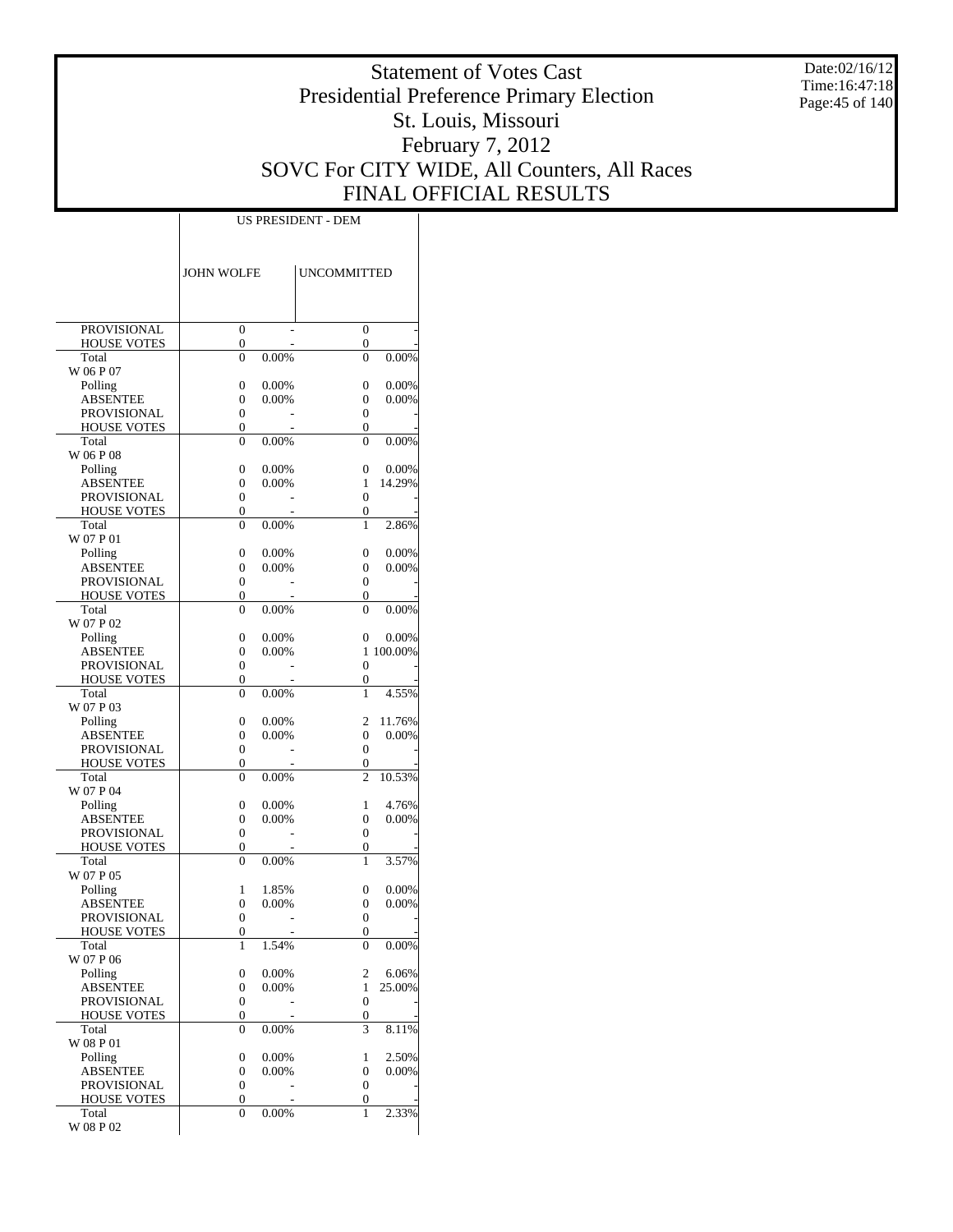Date:02/16/12 Time:16:47:19 Page:46 of 140

# Statement of Votes Cast Presidential Preference Primary Election St. Louis, Missouri February 7, 2012 SOVC For CITY WIDE, All Counters, All Races FINAL OFFICIAL RESULTS

|                                       | <b>JOHN WOLFE</b>                    |                | <b>UNCOMMITTED</b>    |                   |
|---------------------------------------|--------------------------------------|----------------|-----------------------|-------------------|
|                                       |                                      |                |                       |                   |
|                                       |                                      |                |                       |                   |
| Polling                               | $\boldsymbol{0}$                     | 0.00%          | $\boldsymbol{0}$      | 0.00%             |
| <b>ABSENTEE</b><br><b>PROVISIONAL</b> | $\mathbf{0}$<br>$\boldsymbol{0}$     | 0.00%          | 0<br>0                | 0.00%             |
| <b>HOUSE VOTES</b>                    | 0                                    |                | 0                     |                   |
| Total                                 | 0                                    | 0.00%          | $\overline{0}$        | 0.00%             |
| W 08 P 03                             |                                      |                |                       |                   |
| Polling                               | 0                                    | 0.00%          | 0                     | 0.00%             |
| <b>ABSENTEE</b>                       | 0                                    |                | 0                     |                   |
| PROVISIONAL<br><b>HOUSE VOTES</b>     | $\boldsymbol{0}$<br>0                |                | 0<br>0                |                   |
| Total                                 | 0                                    | 0.00%          | $\theta$              | 0.00%             |
| W 08 P 04                             |                                      |                |                       |                   |
| Polling                               | 1                                    | 1.92%          | 1                     | 1.92%             |
| <b>ABSENTEE</b>                       | $\mathbf{0}$                         | 0.00%          | $\overline{0}$        | 0.00%             |
| PROVISIONAL                           | 0                                    |                | $\overline{0}$        |                   |
| <b>HOUSE VOTES</b><br>Total           | 0<br>1                               | 1.82%          | 0<br>1                | 1.82%             |
| W 08 P 05                             |                                      |                |                       |                   |
| Polling                               | 0                                    | 0.00%          | 0                     | 0.00%             |
| <b>ABSENTEE</b>                       | $\mathbf{0}$                         | 0.00%          | 0                     | 0.00%             |
| PROVISIONAL                           | $\boldsymbol{0}$                     |                | 0                     |                   |
| <b>HOUSE VOTES</b>                    | 0                                    |                | 0                     |                   |
| Total<br>W 08 P 06                    | 0                                    | 0.00%          | $\overline{0}$        | 0.00%             |
| Polling                               | 0                                    | 0.00%          | 0                     | 0.00%             |
| <b>ABSENTEE</b>                       | $\mathbf{0}$                         | 0.00%          | $\overline{0}$        | 0.00%             |
| PROVISIONAL                           | $\boldsymbol{0}$                     |                | 0                     |                   |
| <b>HOUSE VOTES</b>                    | 0                                    |                | 0                     |                   |
| Total                                 | $\overline{0}$                       | 0.00%          | $\overline{0}$        | 0.00%             |
| W 08 P 07<br>Polling                  | 2                                    | 8.00%          | 0                     | 0.00%             |
| <b>ABSENTEE</b>                       | $\mathbf{0}$                         | 0.00%          | 0                     | 0.00%             |
| PROVISIONAL                           | 0                                    |                | $\boldsymbol{0}$      |                   |
| HOUSE VOTES                           | 0                                    |                | 0                     |                   |
| Total                                 | 2                                    | 6.67%          | $\overline{0}$        | 0.00%             |
| W 08 P 08                             |                                      |                |                       |                   |
| Polling<br><b>ABSENTEE</b>            | 1<br>$\mathbf{0}$                    | 4.35%<br>0.00% | 0<br>0                | 0.00%<br>0.00%    |
| PROVISIONAL                           | 0                                    |                | 0                     |                   |
| <b>HOUSE VOTES</b>                    | 0                                    |                | 0                     |                   |
| Total                                 | 1                                    | 2.00%          | $\overline{0}$        | 0.00%             |
| W 08 P 09                             |                                      |                |                       |                   |
| Polling<br><b>ABSENTEE</b>            | 0                                    | 0.00%<br>0.00% | 1                     | 5.00%<br>$0.00\%$ |
| <b>PROVISIONAL</b>                    | 0<br>$\boldsymbol{0}$                |                | 0<br>$\boldsymbol{0}$ |                   |
| <b>HOUSE VOTES</b>                    | $\boldsymbol{0}$                     |                | 0                     |                   |
| Total                                 | 0                                    | 0.00%          | 1                     | 3.85%             |
| W 09 P 01                             |                                      |                |                       |                   |
| Polling                               | $\boldsymbol{0}$                     | 0.00%          | 1                     | 2.44%             |
| <b>ABSENTEE</b><br><b>PROVISIONAL</b> | $\boldsymbol{0}$<br>$\boldsymbol{0}$ | 0.00%          | 0<br>$\boldsymbol{0}$ | 0.00%             |
| <b>HOUSE VOTES</b>                    | 0                                    |                | 0                     |                   |
| Total                                 | 0                                    | 0.00%          | 1                     | 2.17%             |
| W 09 P 02                             |                                      |                |                       |                   |
| Polling                               | 1                                    | 2.00%          | 1                     | 2.00%             |
| <b>ABSENTEE</b>                       | $\boldsymbol{0}$                     | 0.00%          | 7                     | 26.92%            |
| PROVISIONAL<br><b>HOUSE VOTES</b>     | 0<br>0                               |                | $\boldsymbol{0}$<br>0 |                   |
|                                       |                                      |                |                       |                   |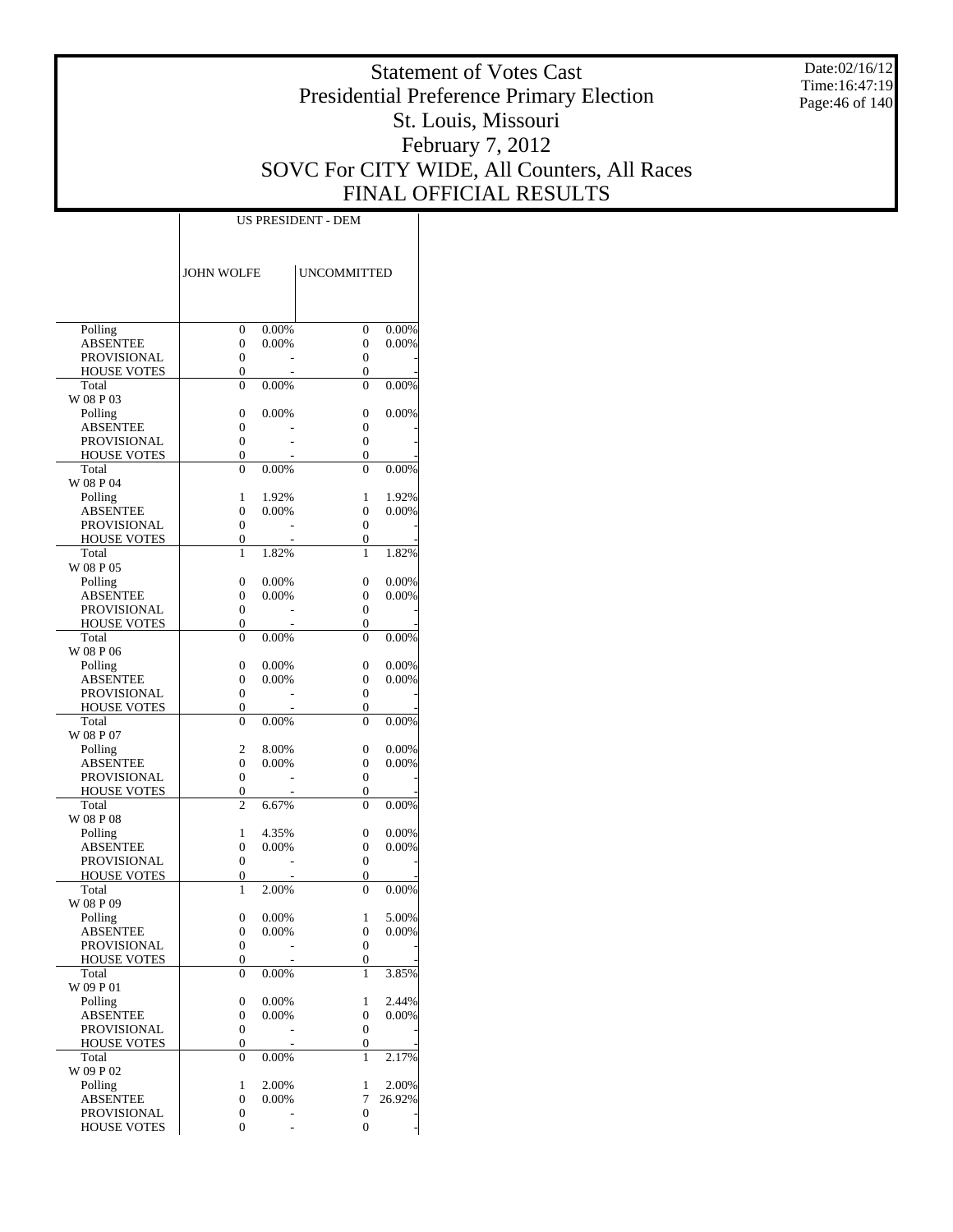Date:02/16/12 Time:16:47:19 Page:47 of 140

# Statement of Votes Cast Presidential Preference Primary Election St. Louis, Missouri February 7, 2012 SOVC For CITY WIDE, All Counters, All Races FINAL OFFICIAL RESULTS

| Total<br>1<br>1.32%<br>8<br>10.53%<br>W 09 P 03<br>Polling<br>0<br>0.00%<br>0<br>0.00%<br>0.00%<br><b>ABSENTEE</b><br>0<br>0.00%<br>0<br><b>PROVISIONAL</b><br>0<br>$\Omega$<br><b>HOUSE VOTES</b><br>0<br>$\overline{0}$<br>Total<br>0.00%<br>$\theta$<br>0.00%<br>$\theta$<br>W 09 P 04<br>Polling<br>0<br>0.00%<br>1<br>5.00%<br>$\theta$<br><b>ABSENTEE</b><br>0<br>0.00%<br>0.00%<br><b>PROVISIONAL</b><br>0<br>$\theta$<br><b>HOUSE VOTES</b><br>$\overline{0}$<br>$\overline{0}$<br>Total<br>3.85%<br>$\theta$<br>0.00%<br>1<br>W 09 P 05<br>4.55%<br>Polling<br>0<br>0.00%<br>1<br>$\theta$<br>0.00%<br><b>ABSENTEE</b><br>0<br>0.00%<br><b>PROVISIONAL</b><br>0<br>$\Omega$<br><b>HOUSE VOTES</b><br>0<br>$\theta$<br>Total<br>0.00%<br>3.70%<br>$\theta$<br>1<br>W 09 P 06<br>Polling<br>0<br>0.00%<br>1<br>3.33%<br>$\theta$<br><b>ABSENTEE</b><br>0<br>0.00%<br>0.00%<br>PROVISIONAL<br>0<br>$\theta$<br><b>HOUSE VOTES</b><br>$\overline{0}$<br>$\overline{0}$<br>Total<br>$\theta$<br>0.00%<br>1<br>2.86%<br>W 10 P 01<br>3.57%<br>Polling<br>1<br>3.57%<br>1<br>$\theta$<br>0.00%<br><b>ABSENTEE</b><br>$\theta$<br>0.00%<br><b>PROVISIONAL</b><br>0<br>$\Omega$<br><b>HOUSE VOTES</b><br>$\overline{0}$<br>$\theta$<br>Total<br>1<br>3.13%<br>3.13%<br>1<br>W 10 P 02<br>3<br>21.43%<br>Polling<br>0<br>0.00%<br>$\overline{0}$<br>0.00%<br><b>ABSENTEE</b><br>0<br>0.00%<br><b>PROVISIONAL</b><br>0<br>$\Omega$<br><b>HOUSE VOTES</b><br>$\overline{0}$<br>0<br>Total<br>3<br>16.67%<br>$\theta$<br>0.00%<br>W 10 P 03<br>4<br>Polling<br>0<br>0.00%<br>18.18%<br><b>ABSENTEE</b><br>0<br>0.00%<br>0<br>0.00%<br>PROVISIONAL<br>0<br>$\Omega$<br><b>HOUSE VOTES</b><br>$\overline{0}$<br>0<br>Total<br>0.00%<br>4<br>16.00%<br>$\theta$<br>W 10 P 04<br>0<br>$0.00\%$<br>0<br>Polling<br>$0.00\%$<br>33.33%<br><b>ABSENTEE</b><br>0<br>0.00%<br>1<br>$\boldsymbol{0}$<br>$\mathbf{0}$<br>PROVISIONAL<br><b>HOUSE VOTES</b><br>0<br>0<br>5.00%<br>Total<br>0<br>0.00%<br>1<br>W 10 P 05<br>$\boldsymbol{0}$<br>5.00%<br>Polling<br>0.00%<br>1<br>$\overline{0}$<br>0.00%<br><b>ABSENTEE</b><br>0<br>0.00%<br>PROVISIONAL<br>0<br>$\mathbf{0}$<br><b>HOUSE VOTES</b><br>0<br>0<br>Total<br>0.00%<br>4.55%<br>0<br>1<br>W 10 P 06<br>0.00%<br>Polling<br>0<br>0.00%<br>0<br>$\overline{0}$<br>0.00%<br><b>ABSENTEE</b><br>0<br>0.00% | <b>JOHN WOLFE</b> | <b>UNCOMMITTED</b> |  |
|----------------------------------------------------------------------------------------------------------------------------------------------------------------------------------------------------------------------------------------------------------------------------------------------------------------------------------------------------------------------------------------------------------------------------------------------------------------------------------------------------------------------------------------------------------------------------------------------------------------------------------------------------------------------------------------------------------------------------------------------------------------------------------------------------------------------------------------------------------------------------------------------------------------------------------------------------------------------------------------------------------------------------------------------------------------------------------------------------------------------------------------------------------------------------------------------------------------------------------------------------------------------------------------------------------------------------------------------------------------------------------------------------------------------------------------------------------------------------------------------------------------------------------------------------------------------------------------------------------------------------------------------------------------------------------------------------------------------------------------------------------------------------------------------------------------------------------------------------------------------------------------------------------------------------------------------------------------------------------------------------------------------------------------------------------------------------------------------------------------------------------------------------------------------------------------------------------------------------------------------------------------------------------------------------------------------------------------------------|-------------------|--------------------|--|
|                                                                                                                                                                                                                                                                                                                                                                                                                                                                                                                                                                                                                                                                                                                                                                                                                                                                                                                                                                                                                                                                                                                                                                                                                                                                                                                                                                                                                                                                                                                                                                                                                                                                                                                                                                                                                                                                                                                                                                                                                                                                                                                                                                                                                                                                                                                                                    |                   |                    |  |
|                                                                                                                                                                                                                                                                                                                                                                                                                                                                                                                                                                                                                                                                                                                                                                                                                                                                                                                                                                                                                                                                                                                                                                                                                                                                                                                                                                                                                                                                                                                                                                                                                                                                                                                                                                                                                                                                                                                                                                                                                                                                                                                                                                                                                                                                                                                                                    |                   |                    |  |
|                                                                                                                                                                                                                                                                                                                                                                                                                                                                                                                                                                                                                                                                                                                                                                                                                                                                                                                                                                                                                                                                                                                                                                                                                                                                                                                                                                                                                                                                                                                                                                                                                                                                                                                                                                                                                                                                                                                                                                                                                                                                                                                                                                                                                                                                                                                                                    |                   |                    |  |
|                                                                                                                                                                                                                                                                                                                                                                                                                                                                                                                                                                                                                                                                                                                                                                                                                                                                                                                                                                                                                                                                                                                                                                                                                                                                                                                                                                                                                                                                                                                                                                                                                                                                                                                                                                                                                                                                                                                                                                                                                                                                                                                                                                                                                                                                                                                                                    |                   |                    |  |
|                                                                                                                                                                                                                                                                                                                                                                                                                                                                                                                                                                                                                                                                                                                                                                                                                                                                                                                                                                                                                                                                                                                                                                                                                                                                                                                                                                                                                                                                                                                                                                                                                                                                                                                                                                                                                                                                                                                                                                                                                                                                                                                                                                                                                                                                                                                                                    |                   |                    |  |
|                                                                                                                                                                                                                                                                                                                                                                                                                                                                                                                                                                                                                                                                                                                                                                                                                                                                                                                                                                                                                                                                                                                                                                                                                                                                                                                                                                                                                                                                                                                                                                                                                                                                                                                                                                                                                                                                                                                                                                                                                                                                                                                                                                                                                                                                                                                                                    |                   |                    |  |
|                                                                                                                                                                                                                                                                                                                                                                                                                                                                                                                                                                                                                                                                                                                                                                                                                                                                                                                                                                                                                                                                                                                                                                                                                                                                                                                                                                                                                                                                                                                                                                                                                                                                                                                                                                                                                                                                                                                                                                                                                                                                                                                                                                                                                                                                                                                                                    |                   |                    |  |
|                                                                                                                                                                                                                                                                                                                                                                                                                                                                                                                                                                                                                                                                                                                                                                                                                                                                                                                                                                                                                                                                                                                                                                                                                                                                                                                                                                                                                                                                                                                                                                                                                                                                                                                                                                                                                                                                                                                                                                                                                                                                                                                                                                                                                                                                                                                                                    |                   |                    |  |
|                                                                                                                                                                                                                                                                                                                                                                                                                                                                                                                                                                                                                                                                                                                                                                                                                                                                                                                                                                                                                                                                                                                                                                                                                                                                                                                                                                                                                                                                                                                                                                                                                                                                                                                                                                                                                                                                                                                                                                                                                                                                                                                                                                                                                                                                                                                                                    |                   |                    |  |
|                                                                                                                                                                                                                                                                                                                                                                                                                                                                                                                                                                                                                                                                                                                                                                                                                                                                                                                                                                                                                                                                                                                                                                                                                                                                                                                                                                                                                                                                                                                                                                                                                                                                                                                                                                                                                                                                                                                                                                                                                                                                                                                                                                                                                                                                                                                                                    |                   |                    |  |
|                                                                                                                                                                                                                                                                                                                                                                                                                                                                                                                                                                                                                                                                                                                                                                                                                                                                                                                                                                                                                                                                                                                                                                                                                                                                                                                                                                                                                                                                                                                                                                                                                                                                                                                                                                                                                                                                                                                                                                                                                                                                                                                                                                                                                                                                                                                                                    |                   |                    |  |
|                                                                                                                                                                                                                                                                                                                                                                                                                                                                                                                                                                                                                                                                                                                                                                                                                                                                                                                                                                                                                                                                                                                                                                                                                                                                                                                                                                                                                                                                                                                                                                                                                                                                                                                                                                                                                                                                                                                                                                                                                                                                                                                                                                                                                                                                                                                                                    |                   |                    |  |
|                                                                                                                                                                                                                                                                                                                                                                                                                                                                                                                                                                                                                                                                                                                                                                                                                                                                                                                                                                                                                                                                                                                                                                                                                                                                                                                                                                                                                                                                                                                                                                                                                                                                                                                                                                                                                                                                                                                                                                                                                                                                                                                                                                                                                                                                                                                                                    |                   |                    |  |
|                                                                                                                                                                                                                                                                                                                                                                                                                                                                                                                                                                                                                                                                                                                                                                                                                                                                                                                                                                                                                                                                                                                                                                                                                                                                                                                                                                                                                                                                                                                                                                                                                                                                                                                                                                                                                                                                                                                                                                                                                                                                                                                                                                                                                                                                                                                                                    |                   |                    |  |
|                                                                                                                                                                                                                                                                                                                                                                                                                                                                                                                                                                                                                                                                                                                                                                                                                                                                                                                                                                                                                                                                                                                                                                                                                                                                                                                                                                                                                                                                                                                                                                                                                                                                                                                                                                                                                                                                                                                                                                                                                                                                                                                                                                                                                                                                                                                                                    |                   |                    |  |
|                                                                                                                                                                                                                                                                                                                                                                                                                                                                                                                                                                                                                                                                                                                                                                                                                                                                                                                                                                                                                                                                                                                                                                                                                                                                                                                                                                                                                                                                                                                                                                                                                                                                                                                                                                                                                                                                                                                                                                                                                                                                                                                                                                                                                                                                                                                                                    |                   |                    |  |
|                                                                                                                                                                                                                                                                                                                                                                                                                                                                                                                                                                                                                                                                                                                                                                                                                                                                                                                                                                                                                                                                                                                                                                                                                                                                                                                                                                                                                                                                                                                                                                                                                                                                                                                                                                                                                                                                                                                                                                                                                                                                                                                                                                                                                                                                                                                                                    |                   |                    |  |
|                                                                                                                                                                                                                                                                                                                                                                                                                                                                                                                                                                                                                                                                                                                                                                                                                                                                                                                                                                                                                                                                                                                                                                                                                                                                                                                                                                                                                                                                                                                                                                                                                                                                                                                                                                                                                                                                                                                                                                                                                                                                                                                                                                                                                                                                                                                                                    |                   |                    |  |
|                                                                                                                                                                                                                                                                                                                                                                                                                                                                                                                                                                                                                                                                                                                                                                                                                                                                                                                                                                                                                                                                                                                                                                                                                                                                                                                                                                                                                                                                                                                                                                                                                                                                                                                                                                                                                                                                                                                                                                                                                                                                                                                                                                                                                                                                                                                                                    |                   |                    |  |
|                                                                                                                                                                                                                                                                                                                                                                                                                                                                                                                                                                                                                                                                                                                                                                                                                                                                                                                                                                                                                                                                                                                                                                                                                                                                                                                                                                                                                                                                                                                                                                                                                                                                                                                                                                                                                                                                                                                                                                                                                                                                                                                                                                                                                                                                                                                                                    |                   |                    |  |
|                                                                                                                                                                                                                                                                                                                                                                                                                                                                                                                                                                                                                                                                                                                                                                                                                                                                                                                                                                                                                                                                                                                                                                                                                                                                                                                                                                                                                                                                                                                                                                                                                                                                                                                                                                                                                                                                                                                                                                                                                                                                                                                                                                                                                                                                                                                                                    |                   |                    |  |
|                                                                                                                                                                                                                                                                                                                                                                                                                                                                                                                                                                                                                                                                                                                                                                                                                                                                                                                                                                                                                                                                                                                                                                                                                                                                                                                                                                                                                                                                                                                                                                                                                                                                                                                                                                                                                                                                                                                                                                                                                                                                                                                                                                                                                                                                                                                                                    |                   |                    |  |
|                                                                                                                                                                                                                                                                                                                                                                                                                                                                                                                                                                                                                                                                                                                                                                                                                                                                                                                                                                                                                                                                                                                                                                                                                                                                                                                                                                                                                                                                                                                                                                                                                                                                                                                                                                                                                                                                                                                                                                                                                                                                                                                                                                                                                                                                                                                                                    |                   |                    |  |
|                                                                                                                                                                                                                                                                                                                                                                                                                                                                                                                                                                                                                                                                                                                                                                                                                                                                                                                                                                                                                                                                                                                                                                                                                                                                                                                                                                                                                                                                                                                                                                                                                                                                                                                                                                                                                                                                                                                                                                                                                                                                                                                                                                                                                                                                                                                                                    |                   |                    |  |
|                                                                                                                                                                                                                                                                                                                                                                                                                                                                                                                                                                                                                                                                                                                                                                                                                                                                                                                                                                                                                                                                                                                                                                                                                                                                                                                                                                                                                                                                                                                                                                                                                                                                                                                                                                                                                                                                                                                                                                                                                                                                                                                                                                                                                                                                                                                                                    |                   |                    |  |
|                                                                                                                                                                                                                                                                                                                                                                                                                                                                                                                                                                                                                                                                                                                                                                                                                                                                                                                                                                                                                                                                                                                                                                                                                                                                                                                                                                                                                                                                                                                                                                                                                                                                                                                                                                                                                                                                                                                                                                                                                                                                                                                                                                                                                                                                                                                                                    |                   |                    |  |
|                                                                                                                                                                                                                                                                                                                                                                                                                                                                                                                                                                                                                                                                                                                                                                                                                                                                                                                                                                                                                                                                                                                                                                                                                                                                                                                                                                                                                                                                                                                                                                                                                                                                                                                                                                                                                                                                                                                                                                                                                                                                                                                                                                                                                                                                                                                                                    |                   |                    |  |
|                                                                                                                                                                                                                                                                                                                                                                                                                                                                                                                                                                                                                                                                                                                                                                                                                                                                                                                                                                                                                                                                                                                                                                                                                                                                                                                                                                                                                                                                                                                                                                                                                                                                                                                                                                                                                                                                                                                                                                                                                                                                                                                                                                                                                                                                                                                                                    |                   |                    |  |
|                                                                                                                                                                                                                                                                                                                                                                                                                                                                                                                                                                                                                                                                                                                                                                                                                                                                                                                                                                                                                                                                                                                                                                                                                                                                                                                                                                                                                                                                                                                                                                                                                                                                                                                                                                                                                                                                                                                                                                                                                                                                                                                                                                                                                                                                                                                                                    |                   |                    |  |
|                                                                                                                                                                                                                                                                                                                                                                                                                                                                                                                                                                                                                                                                                                                                                                                                                                                                                                                                                                                                                                                                                                                                                                                                                                                                                                                                                                                                                                                                                                                                                                                                                                                                                                                                                                                                                                                                                                                                                                                                                                                                                                                                                                                                                                                                                                                                                    |                   |                    |  |
|                                                                                                                                                                                                                                                                                                                                                                                                                                                                                                                                                                                                                                                                                                                                                                                                                                                                                                                                                                                                                                                                                                                                                                                                                                                                                                                                                                                                                                                                                                                                                                                                                                                                                                                                                                                                                                                                                                                                                                                                                                                                                                                                                                                                                                                                                                                                                    |                   |                    |  |
|                                                                                                                                                                                                                                                                                                                                                                                                                                                                                                                                                                                                                                                                                                                                                                                                                                                                                                                                                                                                                                                                                                                                                                                                                                                                                                                                                                                                                                                                                                                                                                                                                                                                                                                                                                                                                                                                                                                                                                                                                                                                                                                                                                                                                                                                                                                                                    |                   |                    |  |
|                                                                                                                                                                                                                                                                                                                                                                                                                                                                                                                                                                                                                                                                                                                                                                                                                                                                                                                                                                                                                                                                                                                                                                                                                                                                                                                                                                                                                                                                                                                                                                                                                                                                                                                                                                                                                                                                                                                                                                                                                                                                                                                                                                                                                                                                                                                                                    |                   |                    |  |
|                                                                                                                                                                                                                                                                                                                                                                                                                                                                                                                                                                                                                                                                                                                                                                                                                                                                                                                                                                                                                                                                                                                                                                                                                                                                                                                                                                                                                                                                                                                                                                                                                                                                                                                                                                                                                                                                                                                                                                                                                                                                                                                                                                                                                                                                                                                                                    |                   |                    |  |
|                                                                                                                                                                                                                                                                                                                                                                                                                                                                                                                                                                                                                                                                                                                                                                                                                                                                                                                                                                                                                                                                                                                                                                                                                                                                                                                                                                                                                                                                                                                                                                                                                                                                                                                                                                                                                                                                                                                                                                                                                                                                                                                                                                                                                                                                                                                                                    |                   |                    |  |
|                                                                                                                                                                                                                                                                                                                                                                                                                                                                                                                                                                                                                                                                                                                                                                                                                                                                                                                                                                                                                                                                                                                                                                                                                                                                                                                                                                                                                                                                                                                                                                                                                                                                                                                                                                                                                                                                                                                                                                                                                                                                                                                                                                                                                                                                                                                                                    |                   |                    |  |
|                                                                                                                                                                                                                                                                                                                                                                                                                                                                                                                                                                                                                                                                                                                                                                                                                                                                                                                                                                                                                                                                                                                                                                                                                                                                                                                                                                                                                                                                                                                                                                                                                                                                                                                                                                                                                                                                                                                                                                                                                                                                                                                                                                                                                                                                                                                                                    |                   |                    |  |
|                                                                                                                                                                                                                                                                                                                                                                                                                                                                                                                                                                                                                                                                                                                                                                                                                                                                                                                                                                                                                                                                                                                                                                                                                                                                                                                                                                                                                                                                                                                                                                                                                                                                                                                                                                                                                                                                                                                                                                                                                                                                                                                                                                                                                                                                                                                                                    |                   |                    |  |
|                                                                                                                                                                                                                                                                                                                                                                                                                                                                                                                                                                                                                                                                                                                                                                                                                                                                                                                                                                                                                                                                                                                                                                                                                                                                                                                                                                                                                                                                                                                                                                                                                                                                                                                                                                                                                                                                                                                                                                                                                                                                                                                                                                                                                                                                                                                                                    |                   |                    |  |
|                                                                                                                                                                                                                                                                                                                                                                                                                                                                                                                                                                                                                                                                                                                                                                                                                                                                                                                                                                                                                                                                                                                                                                                                                                                                                                                                                                                                                                                                                                                                                                                                                                                                                                                                                                                                                                                                                                                                                                                                                                                                                                                                                                                                                                                                                                                                                    |                   |                    |  |
|                                                                                                                                                                                                                                                                                                                                                                                                                                                                                                                                                                                                                                                                                                                                                                                                                                                                                                                                                                                                                                                                                                                                                                                                                                                                                                                                                                                                                                                                                                                                                                                                                                                                                                                                                                                                                                                                                                                                                                                                                                                                                                                                                                                                                                                                                                                                                    |                   |                    |  |
|                                                                                                                                                                                                                                                                                                                                                                                                                                                                                                                                                                                                                                                                                                                                                                                                                                                                                                                                                                                                                                                                                                                                                                                                                                                                                                                                                                                                                                                                                                                                                                                                                                                                                                                                                                                                                                                                                                                                                                                                                                                                                                                                                                                                                                                                                                                                                    |                   |                    |  |
|                                                                                                                                                                                                                                                                                                                                                                                                                                                                                                                                                                                                                                                                                                                                                                                                                                                                                                                                                                                                                                                                                                                                                                                                                                                                                                                                                                                                                                                                                                                                                                                                                                                                                                                                                                                                                                                                                                                                                                                                                                                                                                                                                                                                                                                                                                                                                    |                   |                    |  |
|                                                                                                                                                                                                                                                                                                                                                                                                                                                                                                                                                                                                                                                                                                                                                                                                                                                                                                                                                                                                                                                                                                                                                                                                                                                                                                                                                                                                                                                                                                                                                                                                                                                                                                                                                                                                                                                                                                                                                                                                                                                                                                                                                                                                                                                                                                                                                    |                   |                    |  |
|                                                                                                                                                                                                                                                                                                                                                                                                                                                                                                                                                                                                                                                                                                                                                                                                                                                                                                                                                                                                                                                                                                                                                                                                                                                                                                                                                                                                                                                                                                                                                                                                                                                                                                                                                                                                                                                                                                                                                                                                                                                                                                                                                                                                                                                                                                                                                    |                   |                    |  |
|                                                                                                                                                                                                                                                                                                                                                                                                                                                                                                                                                                                                                                                                                                                                                                                                                                                                                                                                                                                                                                                                                                                                                                                                                                                                                                                                                                                                                                                                                                                                                                                                                                                                                                                                                                                                                                                                                                                                                                                                                                                                                                                                                                                                                                                                                                                                                    |                   |                    |  |
|                                                                                                                                                                                                                                                                                                                                                                                                                                                                                                                                                                                                                                                                                                                                                                                                                                                                                                                                                                                                                                                                                                                                                                                                                                                                                                                                                                                                                                                                                                                                                                                                                                                                                                                                                                                                                                                                                                                                                                                                                                                                                                                                                                                                                                                                                                                                                    |                   |                    |  |
|                                                                                                                                                                                                                                                                                                                                                                                                                                                                                                                                                                                                                                                                                                                                                                                                                                                                                                                                                                                                                                                                                                                                                                                                                                                                                                                                                                                                                                                                                                                                                                                                                                                                                                                                                                                                                                                                                                                                                                                                                                                                                                                                                                                                                                                                                                                                                    |                   |                    |  |
|                                                                                                                                                                                                                                                                                                                                                                                                                                                                                                                                                                                                                                                                                                                                                                                                                                                                                                                                                                                                                                                                                                                                                                                                                                                                                                                                                                                                                                                                                                                                                                                                                                                                                                                                                                                                                                                                                                                                                                                                                                                                                                                                                                                                                                                                                                                                                    |                   |                    |  |
|                                                                                                                                                                                                                                                                                                                                                                                                                                                                                                                                                                                                                                                                                                                                                                                                                                                                                                                                                                                                                                                                                                                                                                                                                                                                                                                                                                                                                                                                                                                                                                                                                                                                                                                                                                                                                                                                                                                                                                                                                                                                                                                                                                                                                                                                                                                                                    |                   |                    |  |
|                                                                                                                                                                                                                                                                                                                                                                                                                                                                                                                                                                                                                                                                                                                                                                                                                                                                                                                                                                                                                                                                                                                                                                                                                                                                                                                                                                                                                                                                                                                                                                                                                                                                                                                                                                                                                                                                                                                                                                                                                                                                                                                                                                                                                                                                                                                                                    |                   |                    |  |
|                                                                                                                                                                                                                                                                                                                                                                                                                                                                                                                                                                                                                                                                                                                                                                                                                                                                                                                                                                                                                                                                                                                                                                                                                                                                                                                                                                                                                                                                                                                                                                                                                                                                                                                                                                                                                                                                                                                                                                                                                                                                                                                                                                                                                                                                                                                                                    |                   |                    |  |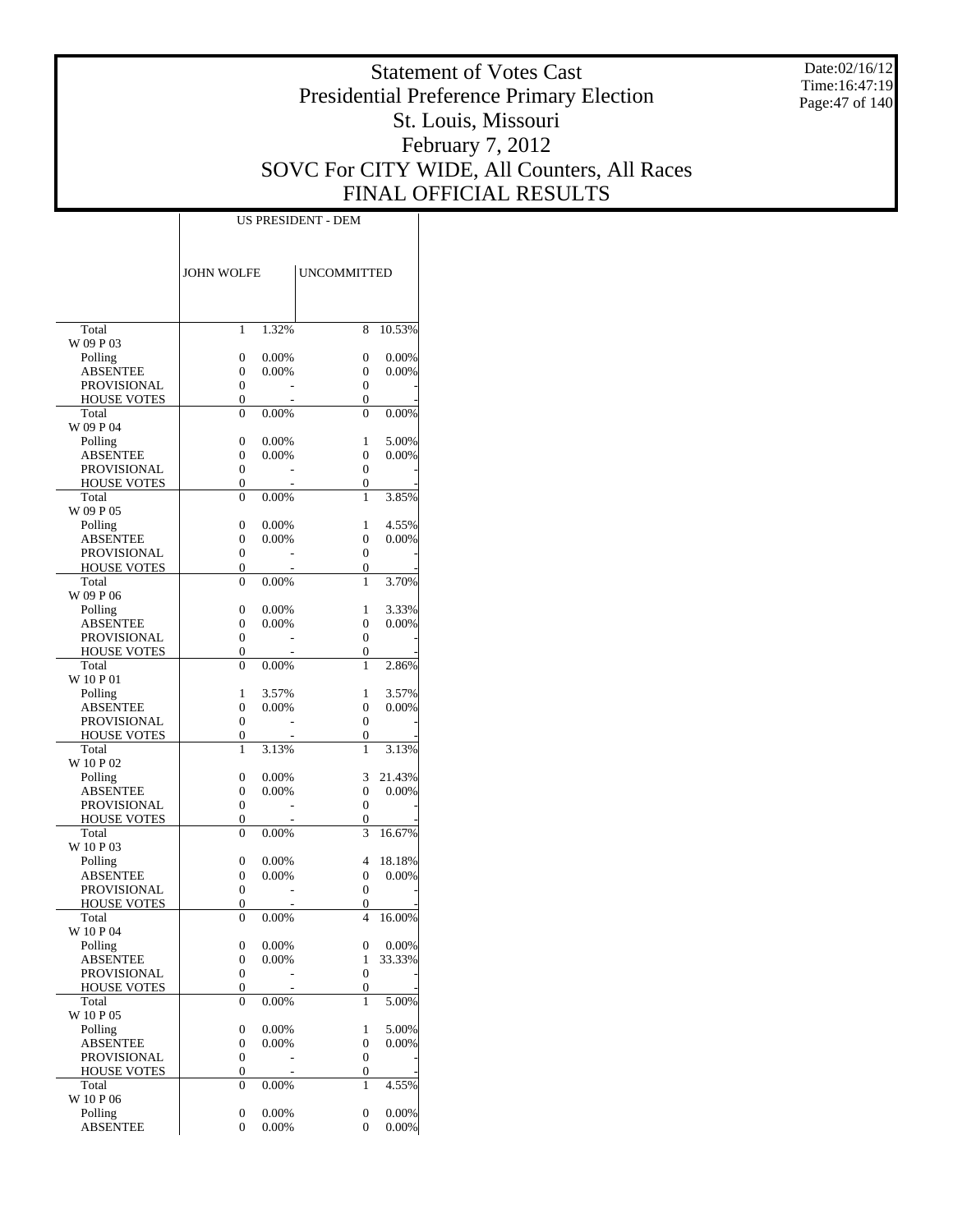Date:02/16/12 Time:16:47:19 Page:48 of 140

# Statement of Votes Cast Presidential Preference Primary Election St. Louis, Missouri February 7, 2012 SOVC For CITY WIDE, All Counters, All Races FINAL OFFICIAL RESULTS

|                             | <b>JOHN WOLFE</b>   |                 | <b>UNCOMMITTED</b> |                |
|-----------------------------|---------------------|-----------------|--------------------|----------------|
|                             |                     |                 |                    |                |
| <b>PROVISIONAL</b>          | 0                   |                 | $\overline{0}$     |                |
| <b>HOUSE VOTES</b><br>Total | 0<br>$\overline{0}$ | 0.00%           | 0<br>$\theta$      | 0.00%          |
| W 10 P 07                   |                     |                 |                    |                |
| Polling                     | $\overline{0}$      | 0.00%           | $\overline{0}$     | 0.00%          |
| <b>ABSENTEE</b>             | $\overline{0}$      | 0.00%           | 0                  | 0.00%          |
| <b>PROVISIONAL</b>          | $\overline{0}$      |                 | 0                  |                |
| <b>HOUSE VOTES</b>          | 0                   |                 | 0                  |                |
| Total<br>W 11 P 01          | $\theta$            | 0.00%           | $\theta$           | 0.00%          |
| Polling                     | 1                   | 5.56%           | 3                  | 16.67%         |
| <b>ABSENTEE</b>             | $\overline{0}$      | 0.00%           | 1                  | 25.00%         |
| PROVISIONAL                 | $\overline{0}$      |                 | $\overline{0}$     |                |
| <b>HOUSE VOTES</b>          | 0                   |                 | 0                  |                |
| Total<br>W 11 P 02          | 1                   | 4.55%           | 4                  | 18.18%         |
| Polling                     | $\overline{0}$      | 0.00%           | $\overline{c}$     | 6.90%          |
| <b>ABSENTEE</b>             | $\overline{0}$      | 0.00%           | 3                  | 50.00%         |
| <b>PROVISIONAL</b>          | $\overline{0}$      |                 | $\overline{0}$     |                |
| <b>HOUSE VOTES</b>          | 0                   |                 | 0                  |                |
| Total<br>W 11 P 03          | $\theta$            | 0.00%           | 5                  | 14.29%         |
| Polling                     | 1                   | 5.56%           | $\overline{0}$     | 0.00%          |
| <b>ABSENTEE</b>             | $\overline{0}$      | 0.00%           | 0                  | 0.00%          |
| <b>PROVISIONAL</b>          | $\overline{0}$      |                 | 0                  |                |
| HOUSE VOTES                 | 0                   |                 | 0                  |                |
| Total                       | 1                   | 4.00%           | $\theta$           | 0.00%          |
| W 11 P 04<br>Polling        | $\overline{0}$      | 0.00%           | 0                  | 0.00%          |
| <b>ABSENTEE</b>             | $\overline{0}$      | 0.00%           | 0                  | 0.00%          |
| <b>PROVISIONAL</b>          | $\overline{0}$      |                 | 0                  |                |
| <b>HOUSE VOTES</b>          | 0                   |                 | 0                  |                |
| Total<br>W 11 P 05          | $\overline{0}$      | 0.00%           | $\theta$           | $0.00\%$       |
| Polling                     | $\overline{0}$      | 0.00%           | $\overline{c}$     | 8.33%          |
| <b>ABSENTEE</b>             | 1                   | 3.13%           | 1                  | 3.13%          |
| PROVISIONAL                 | $\overline{0}$      |                 | 0                  |                |
| HOUSE VOTES                 | 0                   |                 | 0                  |                |
| Total<br>W 11 P 06          | 1                   | 1.79%           | 3                  | 5.36%          |
| Polling                     | 0                   | 0.00%           | 0                  | 0.00%          |
| ABSENTEE                    | 0                   | 0.00%           | 0                  | 0.00%          |
| PROVISIONAL                 | $\overline{0}$      |                 | $\overline{0}$     |                |
| <b>HOUSE VOTES</b>          | $\overline{0}$      |                 | $\overline{0}$     |                |
| Total                       | $\boldsymbol{0}$    | 0.00%           | 0                  | 0.00%          |
| W 12 P 01                   |                     |                 |                    |                |
| Polling<br><b>ABSENTEE</b>  | 1<br>$\overline{c}$ | 5.88%<br>33.33% | 1<br>0             | 5.88%<br>0.00% |
| PROVISIONAL                 | $\mathbf{0}$        |                 | 0                  |                |
| <b>HOUSE VOTES</b>          | $\boldsymbol{0}$    |                 | 0                  |                |
| Total                       | 3                   | 13.04%          | 1                  | 4.35%          |
| W 12 P 02<br>Polling        | $\overline{4}$      | 10.81%          | 2                  | 5.41%          |
| <b>ABSENTEE</b>             | 1                   | 5.56%           | $\mathbf{2}$       | 11.11%         |
| PROVISIONAL                 | $\boldsymbol{0}$    |                 | $\overline{0}$     |                |
| <b>HOUSE VOTES</b>          | $\boldsymbol{0}$    |                 | 0                  |                |
| Total                       | 5                   | 9.09%           | 4                  | 7.27%          |
| W 12 P 03                   |                     |                 |                    |                |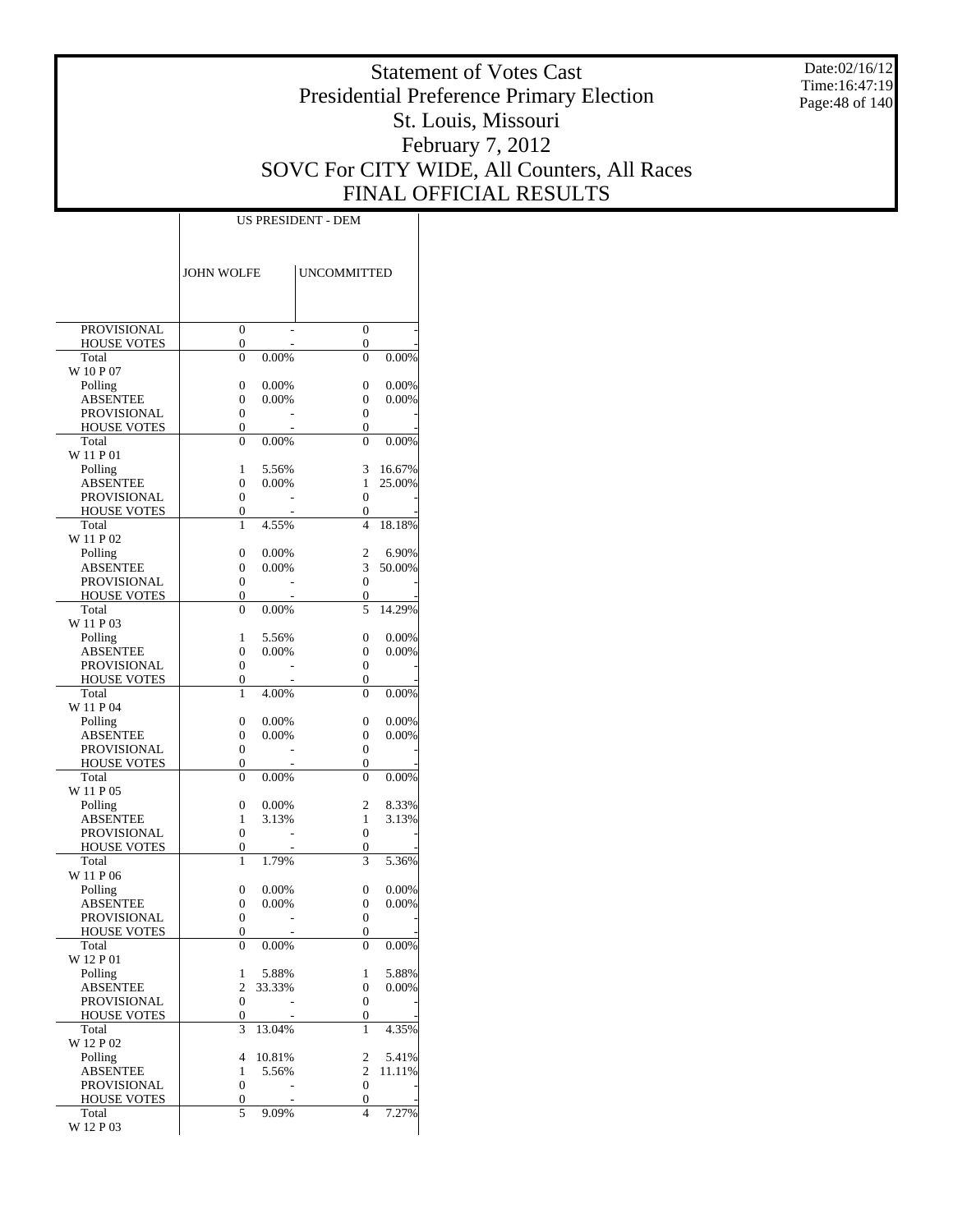Date:02/16/12 Time:16:47:19 Page:49 of 140

# Statement of Votes Cast Presidential Preference Primary Election St. Louis, Missouri February 7, 2012 SOVC For CITY WIDE, All Counters, All Races FINAL OFFICIAL RESULTS

|                                          | <b>JOHN WOLFE</b>   |                | <b>UNCOMMITTED</b>    |                 |
|------------------------------------------|---------------------|----------------|-----------------------|-----------------|
|                                          |                     |                |                       |                 |
|                                          |                     |                |                       |                 |
| Polling                                  | 0                   | 0.00%          | 1                     | 5.26%           |
| <b>ABSENTEE</b><br><b>PROVISIONAL</b>    | $\overline{c}$<br>0 | 50.00%         | 0<br>0                | 0.00%           |
| <b>HOUSE VOTES</b>                       | 0                   |                | 0                     |                 |
| Total                                    | $\overline{c}$      | 8.70%          | 1                     | 4.35%           |
| W 12 P 04                                |                     |                |                       |                 |
| Polling<br><b>ABSENTEE</b>               | 0<br>0              | 0.00%<br>0.00% | 0<br>1                | 0.00%<br>50.00% |
| <b>PROVISIONAL</b>                       | 0                   |                | $\mathbf{0}$          |                 |
| <b>HOUSE VOTES</b>                       | $\overline{0}$      |                | 0                     |                 |
| Total                                    | 0                   | 0.00%          | 1                     | 4.35%           |
| W 12 P 05                                |                     |                |                       |                 |
| Polling<br><b>ABSENTEE</b>               | 1<br>0              | 4.35%<br>0.00% | 0<br>$\overline{c}$   | 0.00%<br>50.00% |
| <b>PROVISIONAL</b>                       | 0                   |                | $\mathbf{0}$          |                 |
| <b>HOUSE VOTES</b>                       | 0                   |                | 0                     |                 |
| Total                                    | 1                   | 3.70%          | $\overline{c}$        | 7.41%           |
| W 12 P 06                                | 2                   | 6.45%          |                       | 9.68%           |
| Polling<br><b>ABSENTEE</b>               | 0                   | 0.00%          | 3<br>5                | 27.78%          |
| <b>PROVISIONAL</b>                       | 0                   |                | $\mathbf{0}$          |                 |
| <b>HOUSE VOTES</b>                       | 0                   |                | 0                     |                 |
| Total                                    | $\overline{c}$      | 4.08%          | 8                     | 16.33%          |
| W 13 P 01<br>Polling                     | 3                   | 5.77%          | 0                     | 0.00%           |
| <b>ABSENTEE</b>                          | 0                   | 0.00%          | 3                     | 27.27%          |
| <b>PROVISIONAL</b>                       | 0                   |                | $\mathbf{0}$          |                 |
| <b>HOUSE VOTES</b>                       | 0                   |                | 0                     |                 |
| Total<br>W 13 P 02                       | 3                   | 4.76%          | 3                     | 4.76%           |
| Polling                                  | 0                   | 0.00%          | 2                     | 7.69%           |
| <b>ABSENTEE</b>                          | 0                   | 0.00%          | $\mathbf{0}$          | 0.00%           |
| <b>PROVISIONAL</b>                       | 0                   |                | $\mathbf{0}$          |                 |
| <b>HOUSE VOTES</b>                       | 0                   |                | 0<br>$\overline{c}$   |                 |
| Total<br>W 13 P 03                       | 0                   | 0.00%          |                       | 6.67%           |
| Polling                                  | 0                   | 0.00%          | 1                     | 4.00%           |
| <b>ABSENTEE</b>                          | 0                   | 0.00%          | 1                     | 16.67%          |
| <b>PROVISIONAL</b>                       | 0                   |                | $\mathbf{0}$          |                 |
| <b>HOUSE VOTES</b><br>Total              | 0<br>$\overline{0}$ | 0.00%          | 0<br>$\overline{c}$   | 6.45%           |
| W 13 P 04                                |                     |                |                       |                 |
| Polling                                  | 0                   | 0.00%          | 2                     | 9.09%           |
| <b>ABSENTEE</b>                          | 0                   | $0.00\%$       | 0                     | 0.00%           |
| <b>PROVISIONAL</b>                       | 0                   |                | 0                     |                 |
| <b>HOUSE VOTES</b><br>Total              | 0<br>0              | 0.00%          | 0<br>$\overline{c}$   | 6.90%           |
| W 13 P 06                                |                     |                |                       |                 |
| Polling                                  | 0                   | 0.00%          | 1                     | 4.76%           |
| <b>ABSENTEE</b>                          | 1                   | 6.67%          | 0                     | 0.00%           |
| <b>PROVISIONAL</b><br><b>HOUSE VOTES</b> | 0<br>0              | 0.00%          | 0<br>0                | 0.00%           |
| Total                                    | 1                   | 2.70%          | 1                     | 2.70%           |
| W 14 P 01                                |                     |                |                       |                 |
| Polling                                  | 0                   | 0.00%          | 1                     | 6.25%           |
| <b>ABSENTEE</b><br><b>PROVISIONAL</b>    | 0<br>0              | 0.00%          | 0<br>$\boldsymbol{0}$ | 0.00%           |
| <b>HOUSE VOTES</b>                       | 0                   |                | 0                     |                 |
|                                          |                     |                |                       |                 |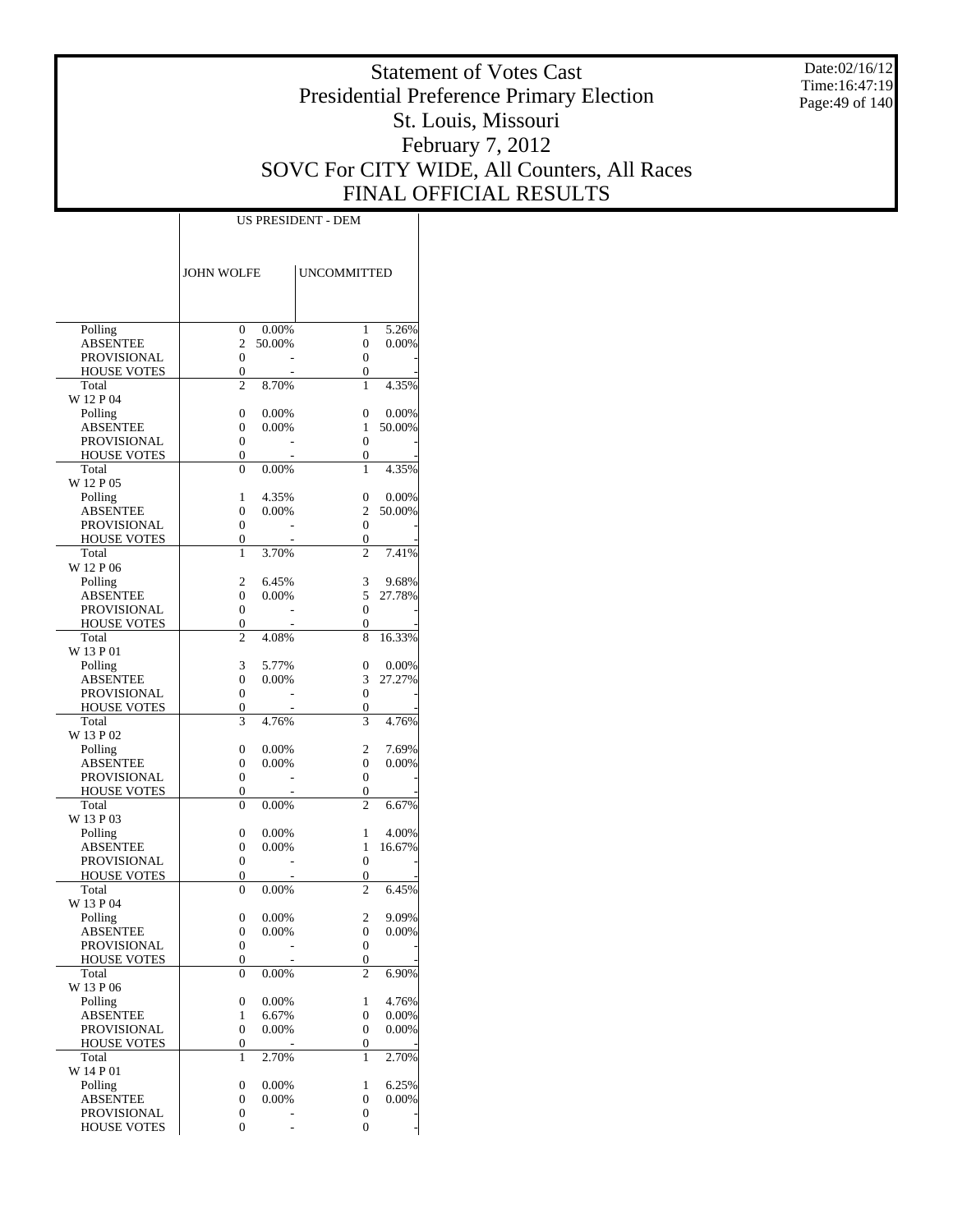Date:02/16/12 Time:16:47:19 Page:50 of 140

# Statement of Votes Cast Presidential Preference Primary Election St. Louis, Missouri February 7, 2012 SOVC For CITY WIDE, All Counters, All Races FINAL OFFICIAL RESULTS

|                             | <b>JOHN WOLFE</b> |          | <b>UNCOMMITTED</b>    |        |
|-----------------------------|-------------------|----------|-----------------------|--------|
|                             |                   |          |                       |        |
|                             |                   |          |                       |        |
| Total                       | 0                 | 0.00%    | 1                     | 4.76%  |
| W 14 P 02                   |                   |          |                       |        |
| Polling                     | 0                 | 0.00%    | 0                     | 0.00%  |
| ABSENTEE                    | 0                 | 0.00%    | 1                     | 16.67% |
| PROVISIONAL                 | 0                 |          | $\overline{0}$        |        |
| <b>HOUSE VOTES</b><br>Total | 0                 | 0.00%    | $\overline{0}$<br>1   | 3.45%  |
| W 14 P 03                   | 0                 |          |                       |        |
| Polling                     | 0                 | 0.00%    | 2                     | 2.27%  |
| ABSENTEE                    | 0                 | $0.00\%$ | 3                     | 25.00% |
| PROVISIONAL                 | 0                 |          | $\mathbf{0}$          |        |
| <b>HOUSE VOTES</b>          | 0                 |          | 0                     |        |
| Total                       | 0                 | 0.00%    | 5                     | 5.00%  |
| W 14 P 04                   |                   |          |                       |        |
| Polling                     | 0                 | 0.00%    | 2                     | 8.70%  |
| ABSENTEE                    | 0                 | 0.00%    | $\overline{0}$        | 0.00%  |
| PROVISIONAL                 | 0                 |          | 0                     |        |
| <b>HOUSE VOTES</b><br>Total | 0<br>0            | 0.00%    | 0<br>$\overline{c}$   | 7.14%  |
| W 14 P 05                   |                   |          |                       |        |
| Polling                     | 0                 | 0.00%    | 2                     | 5.56%  |
| ABSENTEE                    | 0                 | $0.00\%$ | 0                     | 0.00%  |
| <b>PROVISIONAL</b>          | 0                 |          | 0                     |        |
| <b>HOUSE VOTES</b>          | 0                 |          | 0                     |        |
| Total                       | 0                 | 0.00%    | 2                     | 5.00%  |
| W 14 P 06                   |                   |          |                       |        |
| Polling                     | 0                 | 0.00%    | 1                     | 3.70%  |
| ABSENTEE                    | 1                 | 25.00%   | $\overline{0}$        | 0.00%  |
| PROVISIONAL                 | 0                 |          | 0                     |        |
| <b>HOUSE VOTES</b><br>Total | 0                 | 3.23%    | 0<br>1                | 3.23%  |
| W 15 P 01                   | 1                 |          |                       |        |
| Polling                     | 0                 | 0.00%    | 1                     | 4.76%  |
| ABSENTEE                    | 0                 | $0.00\%$ | 1                     | 14.29% |
| PROVISIONAL                 | 0                 |          | 0                     |        |
| <b>HOUSE VOTES</b>          | 0                 |          | 0                     |        |
| Total                       | 0                 | 0.00%    | $\overline{c}$        | 7.14%  |
| W 15 P 02                   |                   |          |                       |        |
| Polling                     | 0                 | 0.00%    | 0                     | 0.00%  |
| ABSENTEE                    | 0                 | $0.00\%$ | $\mathbf{0}$          | 0.00%  |
| <b>PROVISIONAL</b>          | 0                 | $0.00\%$ | $\mathbf{0}$          | 0.00%  |
| <b>HOUSE VOTES</b><br>Total | 0<br>0            | $0.00\%$ | 0<br>0                | 0.00%  |
| W 15 P 03                   |                   |          |                       |        |
| Polling                     | 0                 | $0.00\%$ | 2                     | 3.64%  |
| ABSENTEE                    | 0                 | 0.00%    | $\mathbf{1}$          | 12.50% |
| PROVISIONAL                 | 0                 |          | $\boldsymbol{0}$      |        |
| <b>HOUSE VOTES</b>          | 0                 |          | 0                     |        |
| Total                       | 0                 | 0.00%    | 3                     | 4.76%  |
| W 15 P 04                   |                   |          |                       |        |
| Polling                     | 0                 | 0.00%    | 1                     | 7.14%  |
| <b>ABSENTEE</b>             | 0                 | 0.00%    | 1                     | 50.00% |
| PROVISIONAL<br>HOUSE VOTES  | 0<br>0            |          | $\boldsymbol{0}$<br>0 |        |
| Total                       | 0                 | 0.00%    | 2                     | 12.50% |
| W 15 P 05                   |                   |          |                       |        |
| Polling                     | 0                 | 0.00%    | $\boldsymbol{0}$      | 0.00%  |
| <b>ABSENTEE</b>             | 0                 | 0.00%    | 0                     | 0.00%  |
|                             |                   |          |                       |        |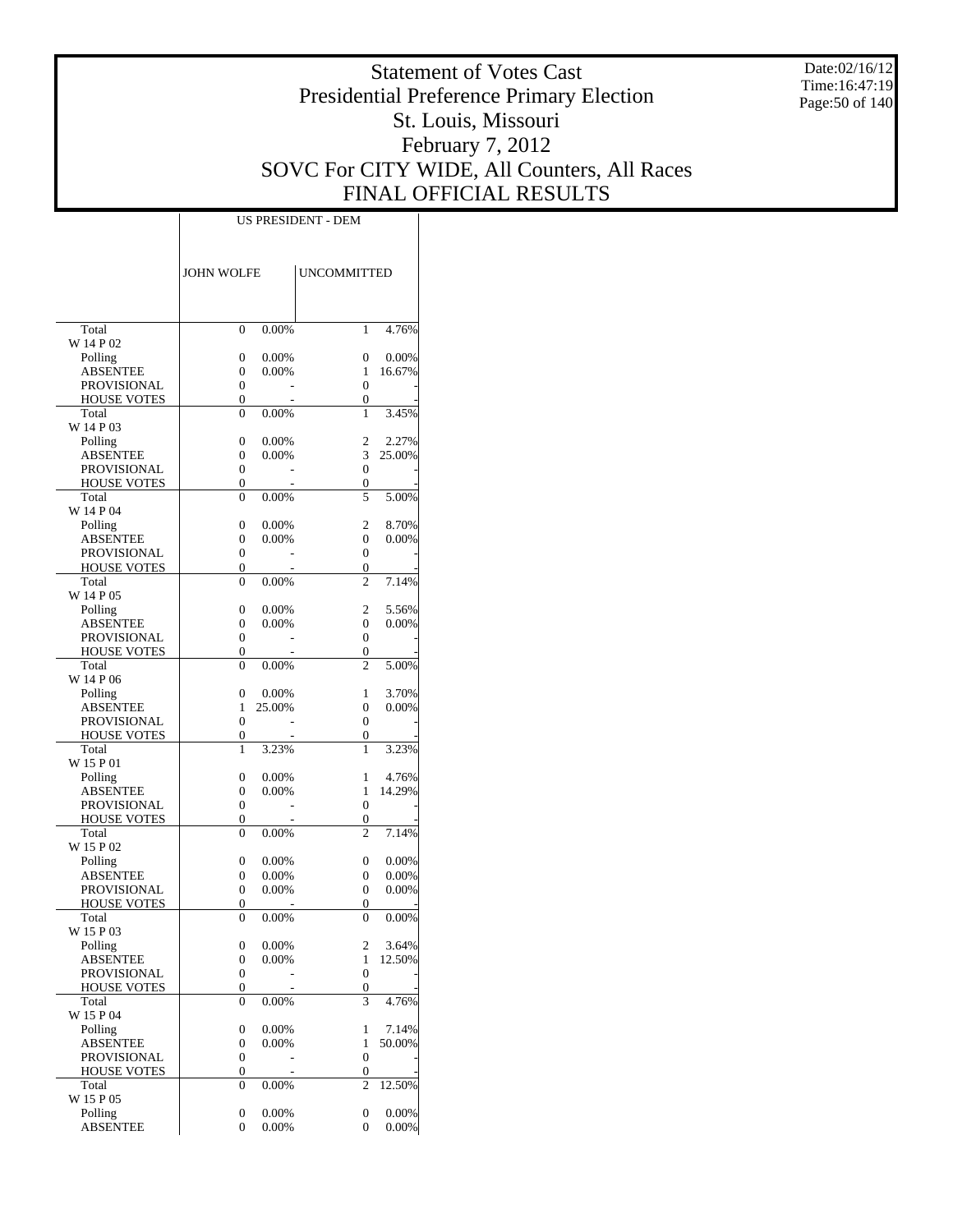Date:02/16/12 Time:16:47:19 Page:51 of 140

# Statement of Votes Cast Presidential Preference Primary Election St. Louis, Missouri February 7, 2012 SOVC For CITY WIDE, All Counters, All Races FINAL OFFICIAL RESULTS

|                                          | JOHN WOLFE            |                | <b>UNCOMMITTED</b> |                 |
|------------------------------------------|-----------------------|----------------|--------------------|-----------------|
|                                          |                       |                |                    |                 |
| PROVISIONAL                              | 0                     |                | 0                  |                 |
| <b>HOUSE VOTES</b>                       | $\boldsymbol{0}$      |                | 0                  |                 |
| Total<br>W 15 P 06                       | 0                     | 0.00%          | $\theta$           | 0.00%           |
| Polling                                  | 0                     | 0.00%          | 0                  | 0.00%           |
| ABSENTEE                                 | 0                     | $0.00\%$       | 0                  | 0.00%           |
| <b>PROVISIONAL</b>                       | $\mathbf{0}$          |                | 0                  |                 |
| <b>HOUSE VOTES</b><br>Total              | 0<br>0                | 0.00%          | 0<br>0             |                 |
| W 16 P 01                                |                       |                |                    | $0.00\%$        |
| Polling                                  | 2                     | 6.90%          | 0                  | 0.00%           |
| ABSENTEE                                 | 0                     | 0.00%          | 0                  | 0.00%           |
| <b>PROVISIONAL</b>                       | $\boldsymbol{0}$      |                | 0                  |                 |
| <b>HOUSE VOTES</b><br>Total              | $\boldsymbol{0}$<br>2 | 6.45%          | 0<br>$\theta$      | 0.00%           |
| W 16 P 02                                |                       |                |                    |                 |
| Polling                                  | 1                     | 4.00%          | 3                  | 12.00%          |
| <b>ABSENTEE</b>                          | 0                     | 0.00%          | 0                  | 0.00%           |
| <b>PROVISIONAL</b>                       | $\mathbf{0}$          |                | 0                  |                 |
| <b>HOUSE VOTES</b><br>Total              | 0<br>1                | 3.23%          | 0<br>3             | 9.68%           |
| W 16 P 03                                |                       |                |                    |                 |
| Polling                                  | 0                     | 0.00%          | 2                  | 11.11%          |
| <b>ABSENTEE</b>                          | 0                     | 0.00%          | 0                  | 0.00%           |
| <b>PROVISIONAL</b><br><b>HOUSE VOTES</b> | $\boldsymbol{0}$<br>0 |                | 0<br>0             |                 |
| Total                                    | 0                     | 0.00%          | $\overline{c}$     | 10.53%          |
| W 16 P 04                                |                       |                |                    |                 |
| Polling                                  | 0                     | 0.00%          | 2                  | 7.41%           |
| ABSENTEE                                 | 0                     | $0.00\%$       | 0<br>0             | 0.00%           |
| <b>PROVISIONAL</b><br><b>HOUSE VOTES</b> | $\boldsymbol{0}$<br>0 |                | 0                  |                 |
| Total                                    | 0                     | $0.00\%$       | 2                  | 6.25%           |
| W 16 P 05                                |                       |                |                    |                 |
| Polling                                  | 1                     | 4.35%          | 1                  | 4.35%           |
| ABSENTEE<br>PROVISIONAL                  | 0<br>$\boldsymbol{0}$ | 0.00%          | 5<br>0             | 50.00%          |
| <b>HOUSE VOTES</b>                       | 0                     |                | 0                  |                 |
| Total                                    | 1                     | 3.03%          | 6                  | 18.18%          |
| W 16 P 06                                |                       |                |                    |                 |
| Polling                                  | 0                     | 0.00%          | 2<br>0             | 10.00%          |
| ABSENTEE<br>PROVISIONAL                  | 0<br>$\mathbf{0}$     | $0.00\%$       | 0                  | 0.00%           |
| <b>HOUSE VOTES</b>                       | $\theta$              |                | 0                  |                 |
| Total                                    | 0                     | $0.00\%$       | 2                  | 9.09%           |
| W 16 P 07                                |                       |                |                    |                 |
| Polling<br>ABSENTEE                      | 0<br>0                | 0.00%<br>0.00% | 3<br>0             | 11.54%<br>0.00% |
| PROVISIONAL                              | $\boldsymbol{0}$      | 0.00%          | 0                  | 0.00%           |
| <b>HOUSE VOTES</b>                       | 0                     |                | 0                  |                 |
| Total                                    | 0                     | $0.00\%$       | 3                  | 9.68%           |
| W 16 P 08                                |                       | 0.00%          |                    | 0.00%           |
| Polling<br>ABSENTEE                      | 0<br>0                | 0.00%          | 0<br>0             | 0.00%           |
| PROVISIONAL                              | $\boldsymbol{0}$      |                | 0                  |                 |
| HOUSE VOTES                              | 0                     |                | 0                  |                 |
| Total                                    | 0                     | 0.00%          | 0                  | 0.00%           |
| W 17 P 01                                |                       |                |                    |                 |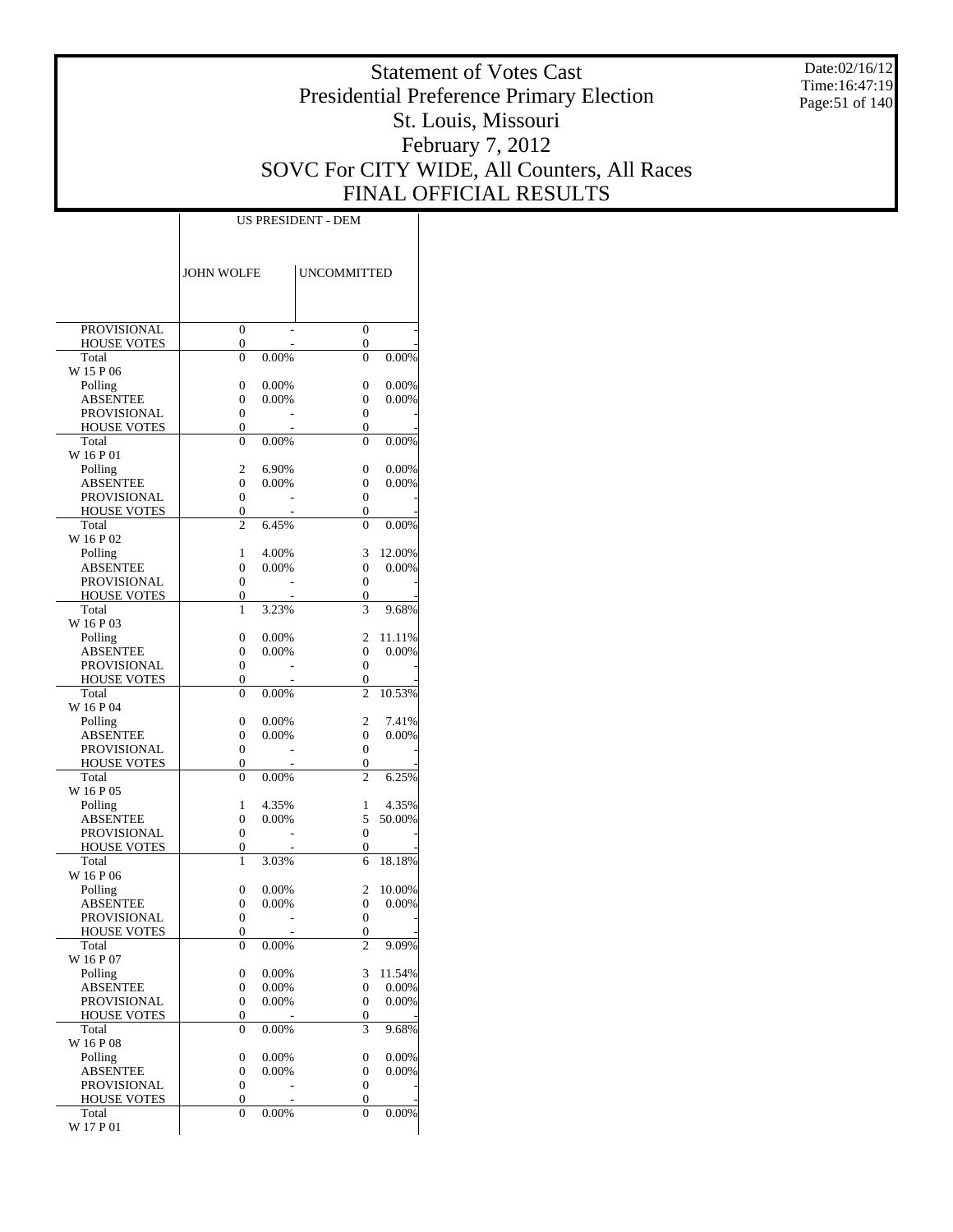Date:02/16/12 Time:16:47:19 Page:52 of 140

# Statement of Votes Cast Presidential Preference Primary Election St. Louis, Missouri February 7, 2012 SOVC For CITY WIDE, All Counters, All Races FINAL OFFICIAL RESULTS

| <b>JOHN WOLFE</b><br><b>UNCOMMITTED</b><br>Polling<br>0<br>0.00%<br>0<br>0.00%<br><b>ABSENTEE</b><br>0<br>0<br>$\boldsymbol{0}$<br>PROVISIONAL<br>0<br>0<br>0<br><b>HOUSE VOTES</b><br>Total<br>0<br>0.00%<br>0<br>0.00%<br>W 17 P 02<br>0<br>0.00%<br>5.00%<br>Polling<br>1<br><b>ABSENTEE</b><br>0.00%<br>0<br>0.00%<br>0<br>PROVISIONAL<br>0<br>0<br>0<br>0<br><b>HOUSE VOTES</b><br>Total<br>4.35%<br>0<br>$0.00\%$<br>1<br>W 17 P 03<br>0.00%<br>0.00%<br>Polling<br>0<br>0<br>0.00%<br>0<br>0.00%<br>ABSENTEE<br>0<br>PROVISIONAL<br>0<br>0<br>0<br>0<br><b>HOUSE VOTES</b><br>Total<br>0.00%<br>0<br>0.00%<br>0<br>W 17 P 04<br>0.00%<br>2<br>2.30%<br>Polling<br>0<br>2<br>4.76%<br>0<br>0.00%<br>ABSENTEE<br>0<br>0<br>PROVISIONAL<br>0<br>0<br><b>HOUSE VOTES</b><br>Total<br>2<br>1.55%<br>2<br>1.55%<br>W 17 P 05<br>0.00%<br>2<br>2.30%<br>Polling<br>0<br>0.00%<br>1<br>7.69%<br>ABSENTEE<br>0<br>PROVISIONAL<br>0<br>0<br>0<br>0<br><b>HOUSE VOTES</b><br>3<br>Total<br>0.00%<br>3.00%<br>0<br>W 17 P 06<br>0.00%<br>0.00%<br>Polling<br>0<br>0<br>0.00%<br>0<br>0.00%<br>ABSENTEE<br>0<br>0<br>0<br>PROVISIONAL<br>0<br><b>HOUSE VOTES</b><br>0<br>Total<br>0.00%<br>0<br>$0.00\%$<br>0<br>W 18 P 01<br>0<br>0.00%<br>0<br>0.00%<br>Polling<br>0.00%<br>0<br>0.00%<br>ABSENTEE<br>0<br><b>PROVISIONAL</b><br>0<br>$\boldsymbol{0}$<br>0<br>0<br><b>HOUSE VOTES</b><br>Total<br>0<br>0.00%<br>0<br>$0.00\%$<br>W 18 P 02<br>0.00%<br>3<br>3.75%<br>Polling<br>0<br>ABSENTEE<br>0.00%<br>$\overline{0}$<br>0.00%<br>0<br>0<br>$\boldsymbol{0}$<br>PROVISIONAL<br>0<br>0<br>HOUSE VOTES<br>3<br>Total<br>0.00%<br>2.38%<br>0<br>W 18 P 03<br>Polling<br>0<br>0.00%<br>0<br>0.00%<br>0<br>0<br>ABSENTEE<br>0<br>$\boldsymbol{0}$<br>PROVISIONAL<br>0<br>0<br><b>HOUSE VOTES</b><br>Total<br>0.00%<br>0<br>0<br>0.00%<br>W 18 P 04<br>0.00%<br>Polling<br>0.00%<br>0<br>0<br>0.00%<br>0<br>0.00%<br><b>ABSENTEE</b><br>0<br>0<br>PROVISIONAL<br>0<br><b>HOUSE VOTES</b><br>0<br>0 |  |  |  |
|----------------------------------------------------------------------------------------------------------------------------------------------------------------------------------------------------------------------------------------------------------------------------------------------------------------------------------------------------------------------------------------------------------------------------------------------------------------------------------------------------------------------------------------------------------------------------------------------------------------------------------------------------------------------------------------------------------------------------------------------------------------------------------------------------------------------------------------------------------------------------------------------------------------------------------------------------------------------------------------------------------------------------------------------------------------------------------------------------------------------------------------------------------------------------------------------------------------------------------------------------------------------------------------------------------------------------------------------------------------------------------------------------------------------------------------------------------------------------------------------------------------------------------------------------------------------------------------------------------------------------------------------------------------------------------------------------------------------------------------------------------------------------------------------------------------------------------------------------------------------------------------------------------------------------------------------------------------------------------------------|--|--|--|
|                                                                                                                                                                                                                                                                                                                                                                                                                                                                                                                                                                                                                                                                                                                                                                                                                                                                                                                                                                                                                                                                                                                                                                                                                                                                                                                                                                                                                                                                                                                                                                                                                                                                                                                                                                                                                                                                                                                                                                                              |  |  |  |
|                                                                                                                                                                                                                                                                                                                                                                                                                                                                                                                                                                                                                                                                                                                                                                                                                                                                                                                                                                                                                                                                                                                                                                                                                                                                                                                                                                                                                                                                                                                                                                                                                                                                                                                                                                                                                                                                                                                                                                                              |  |  |  |
|                                                                                                                                                                                                                                                                                                                                                                                                                                                                                                                                                                                                                                                                                                                                                                                                                                                                                                                                                                                                                                                                                                                                                                                                                                                                                                                                                                                                                                                                                                                                                                                                                                                                                                                                                                                                                                                                                                                                                                                              |  |  |  |
|                                                                                                                                                                                                                                                                                                                                                                                                                                                                                                                                                                                                                                                                                                                                                                                                                                                                                                                                                                                                                                                                                                                                                                                                                                                                                                                                                                                                                                                                                                                                                                                                                                                                                                                                                                                                                                                                                                                                                                                              |  |  |  |
|                                                                                                                                                                                                                                                                                                                                                                                                                                                                                                                                                                                                                                                                                                                                                                                                                                                                                                                                                                                                                                                                                                                                                                                                                                                                                                                                                                                                                                                                                                                                                                                                                                                                                                                                                                                                                                                                                                                                                                                              |  |  |  |
|                                                                                                                                                                                                                                                                                                                                                                                                                                                                                                                                                                                                                                                                                                                                                                                                                                                                                                                                                                                                                                                                                                                                                                                                                                                                                                                                                                                                                                                                                                                                                                                                                                                                                                                                                                                                                                                                                                                                                                                              |  |  |  |
|                                                                                                                                                                                                                                                                                                                                                                                                                                                                                                                                                                                                                                                                                                                                                                                                                                                                                                                                                                                                                                                                                                                                                                                                                                                                                                                                                                                                                                                                                                                                                                                                                                                                                                                                                                                                                                                                                                                                                                                              |  |  |  |
|                                                                                                                                                                                                                                                                                                                                                                                                                                                                                                                                                                                                                                                                                                                                                                                                                                                                                                                                                                                                                                                                                                                                                                                                                                                                                                                                                                                                                                                                                                                                                                                                                                                                                                                                                                                                                                                                                                                                                                                              |  |  |  |
|                                                                                                                                                                                                                                                                                                                                                                                                                                                                                                                                                                                                                                                                                                                                                                                                                                                                                                                                                                                                                                                                                                                                                                                                                                                                                                                                                                                                                                                                                                                                                                                                                                                                                                                                                                                                                                                                                                                                                                                              |  |  |  |
|                                                                                                                                                                                                                                                                                                                                                                                                                                                                                                                                                                                                                                                                                                                                                                                                                                                                                                                                                                                                                                                                                                                                                                                                                                                                                                                                                                                                                                                                                                                                                                                                                                                                                                                                                                                                                                                                                                                                                                                              |  |  |  |
|                                                                                                                                                                                                                                                                                                                                                                                                                                                                                                                                                                                                                                                                                                                                                                                                                                                                                                                                                                                                                                                                                                                                                                                                                                                                                                                                                                                                                                                                                                                                                                                                                                                                                                                                                                                                                                                                                                                                                                                              |  |  |  |
|                                                                                                                                                                                                                                                                                                                                                                                                                                                                                                                                                                                                                                                                                                                                                                                                                                                                                                                                                                                                                                                                                                                                                                                                                                                                                                                                                                                                                                                                                                                                                                                                                                                                                                                                                                                                                                                                                                                                                                                              |  |  |  |
|                                                                                                                                                                                                                                                                                                                                                                                                                                                                                                                                                                                                                                                                                                                                                                                                                                                                                                                                                                                                                                                                                                                                                                                                                                                                                                                                                                                                                                                                                                                                                                                                                                                                                                                                                                                                                                                                                                                                                                                              |  |  |  |
|                                                                                                                                                                                                                                                                                                                                                                                                                                                                                                                                                                                                                                                                                                                                                                                                                                                                                                                                                                                                                                                                                                                                                                                                                                                                                                                                                                                                                                                                                                                                                                                                                                                                                                                                                                                                                                                                                                                                                                                              |  |  |  |
|                                                                                                                                                                                                                                                                                                                                                                                                                                                                                                                                                                                                                                                                                                                                                                                                                                                                                                                                                                                                                                                                                                                                                                                                                                                                                                                                                                                                                                                                                                                                                                                                                                                                                                                                                                                                                                                                                                                                                                                              |  |  |  |
|                                                                                                                                                                                                                                                                                                                                                                                                                                                                                                                                                                                                                                                                                                                                                                                                                                                                                                                                                                                                                                                                                                                                                                                                                                                                                                                                                                                                                                                                                                                                                                                                                                                                                                                                                                                                                                                                                                                                                                                              |  |  |  |
|                                                                                                                                                                                                                                                                                                                                                                                                                                                                                                                                                                                                                                                                                                                                                                                                                                                                                                                                                                                                                                                                                                                                                                                                                                                                                                                                                                                                                                                                                                                                                                                                                                                                                                                                                                                                                                                                                                                                                                                              |  |  |  |
|                                                                                                                                                                                                                                                                                                                                                                                                                                                                                                                                                                                                                                                                                                                                                                                                                                                                                                                                                                                                                                                                                                                                                                                                                                                                                                                                                                                                                                                                                                                                                                                                                                                                                                                                                                                                                                                                                                                                                                                              |  |  |  |
|                                                                                                                                                                                                                                                                                                                                                                                                                                                                                                                                                                                                                                                                                                                                                                                                                                                                                                                                                                                                                                                                                                                                                                                                                                                                                                                                                                                                                                                                                                                                                                                                                                                                                                                                                                                                                                                                                                                                                                                              |  |  |  |
|                                                                                                                                                                                                                                                                                                                                                                                                                                                                                                                                                                                                                                                                                                                                                                                                                                                                                                                                                                                                                                                                                                                                                                                                                                                                                                                                                                                                                                                                                                                                                                                                                                                                                                                                                                                                                                                                                                                                                                                              |  |  |  |
|                                                                                                                                                                                                                                                                                                                                                                                                                                                                                                                                                                                                                                                                                                                                                                                                                                                                                                                                                                                                                                                                                                                                                                                                                                                                                                                                                                                                                                                                                                                                                                                                                                                                                                                                                                                                                                                                                                                                                                                              |  |  |  |
|                                                                                                                                                                                                                                                                                                                                                                                                                                                                                                                                                                                                                                                                                                                                                                                                                                                                                                                                                                                                                                                                                                                                                                                                                                                                                                                                                                                                                                                                                                                                                                                                                                                                                                                                                                                                                                                                                                                                                                                              |  |  |  |
|                                                                                                                                                                                                                                                                                                                                                                                                                                                                                                                                                                                                                                                                                                                                                                                                                                                                                                                                                                                                                                                                                                                                                                                                                                                                                                                                                                                                                                                                                                                                                                                                                                                                                                                                                                                                                                                                                                                                                                                              |  |  |  |
|                                                                                                                                                                                                                                                                                                                                                                                                                                                                                                                                                                                                                                                                                                                                                                                                                                                                                                                                                                                                                                                                                                                                                                                                                                                                                                                                                                                                                                                                                                                                                                                                                                                                                                                                                                                                                                                                                                                                                                                              |  |  |  |
|                                                                                                                                                                                                                                                                                                                                                                                                                                                                                                                                                                                                                                                                                                                                                                                                                                                                                                                                                                                                                                                                                                                                                                                                                                                                                                                                                                                                                                                                                                                                                                                                                                                                                                                                                                                                                                                                                                                                                                                              |  |  |  |
|                                                                                                                                                                                                                                                                                                                                                                                                                                                                                                                                                                                                                                                                                                                                                                                                                                                                                                                                                                                                                                                                                                                                                                                                                                                                                                                                                                                                                                                                                                                                                                                                                                                                                                                                                                                                                                                                                                                                                                                              |  |  |  |
|                                                                                                                                                                                                                                                                                                                                                                                                                                                                                                                                                                                                                                                                                                                                                                                                                                                                                                                                                                                                                                                                                                                                                                                                                                                                                                                                                                                                                                                                                                                                                                                                                                                                                                                                                                                                                                                                                                                                                                                              |  |  |  |
|                                                                                                                                                                                                                                                                                                                                                                                                                                                                                                                                                                                                                                                                                                                                                                                                                                                                                                                                                                                                                                                                                                                                                                                                                                                                                                                                                                                                                                                                                                                                                                                                                                                                                                                                                                                                                                                                                                                                                                                              |  |  |  |
|                                                                                                                                                                                                                                                                                                                                                                                                                                                                                                                                                                                                                                                                                                                                                                                                                                                                                                                                                                                                                                                                                                                                                                                                                                                                                                                                                                                                                                                                                                                                                                                                                                                                                                                                                                                                                                                                                                                                                                                              |  |  |  |
|                                                                                                                                                                                                                                                                                                                                                                                                                                                                                                                                                                                                                                                                                                                                                                                                                                                                                                                                                                                                                                                                                                                                                                                                                                                                                                                                                                                                                                                                                                                                                                                                                                                                                                                                                                                                                                                                                                                                                                                              |  |  |  |
|                                                                                                                                                                                                                                                                                                                                                                                                                                                                                                                                                                                                                                                                                                                                                                                                                                                                                                                                                                                                                                                                                                                                                                                                                                                                                                                                                                                                                                                                                                                                                                                                                                                                                                                                                                                                                                                                                                                                                                                              |  |  |  |
|                                                                                                                                                                                                                                                                                                                                                                                                                                                                                                                                                                                                                                                                                                                                                                                                                                                                                                                                                                                                                                                                                                                                                                                                                                                                                                                                                                                                                                                                                                                                                                                                                                                                                                                                                                                                                                                                                                                                                                                              |  |  |  |
|                                                                                                                                                                                                                                                                                                                                                                                                                                                                                                                                                                                                                                                                                                                                                                                                                                                                                                                                                                                                                                                                                                                                                                                                                                                                                                                                                                                                                                                                                                                                                                                                                                                                                                                                                                                                                                                                                                                                                                                              |  |  |  |
|                                                                                                                                                                                                                                                                                                                                                                                                                                                                                                                                                                                                                                                                                                                                                                                                                                                                                                                                                                                                                                                                                                                                                                                                                                                                                                                                                                                                                                                                                                                                                                                                                                                                                                                                                                                                                                                                                                                                                                                              |  |  |  |
|                                                                                                                                                                                                                                                                                                                                                                                                                                                                                                                                                                                                                                                                                                                                                                                                                                                                                                                                                                                                                                                                                                                                                                                                                                                                                                                                                                                                                                                                                                                                                                                                                                                                                                                                                                                                                                                                                                                                                                                              |  |  |  |
|                                                                                                                                                                                                                                                                                                                                                                                                                                                                                                                                                                                                                                                                                                                                                                                                                                                                                                                                                                                                                                                                                                                                                                                                                                                                                                                                                                                                                                                                                                                                                                                                                                                                                                                                                                                                                                                                                                                                                                                              |  |  |  |
|                                                                                                                                                                                                                                                                                                                                                                                                                                                                                                                                                                                                                                                                                                                                                                                                                                                                                                                                                                                                                                                                                                                                                                                                                                                                                                                                                                                                                                                                                                                                                                                                                                                                                                                                                                                                                                                                                                                                                                                              |  |  |  |
|                                                                                                                                                                                                                                                                                                                                                                                                                                                                                                                                                                                                                                                                                                                                                                                                                                                                                                                                                                                                                                                                                                                                                                                                                                                                                                                                                                                                                                                                                                                                                                                                                                                                                                                                                                                                                                                                                                                                                                                              |  |  |  |
|                                                                                                                                                                                                                                                                                                                                                                                                                                                                                                                                                                                                                                                                                                                                                                                                                                                                                                                                                                                                                                                                                                                                                                                                                                                                                                                                                                                                                                                                                                                                                                                                                                                                                                                                                                                                                                                                                                                                                                                              |  |  |  |
|                                                                                                                                                                                                                                                                                                                                                                                                                                                                                                                                                                                                                                                                                                                                                                                                                                                                                                                                                                                                                                                                                                                                                                                                                                                                                                                                                                                                                                                                                                                                                                                                                                                                                                                                                                                                                                                                                                                                                                                              |  |  |  |
|                                                                                                                                                                                                                                                                                                                                                                                                                                                                                                                                                                                                                                                                                                                                                                                                                                                                                                                                                                                                                                                                                                                                                                                                                                                                                                                                                                                                                                                                                                                                                                                                                                                                                                                                                                                                                                                                                                                                                                                              |  |  |  |
|                                                                                                                                                                                                                                                                                                                                                                                                                                                                                                                                                                                                                                                                                                                                                                                                                                                                                                                                                                                                                                                                                                                                                                                                                                                                                                                                                                                                                                                                                                                                                                                                                                                                                                                                                                                                                                                                                                                                                                                              |  |  |  |
|                                                                                                                                                                                                                                                                                                                                                                                                                                                                                                                                                                                                                                                                                                                                                                                                                                                                                                                                                                                                                                                                                                                                                                                                                                                                                                                                                                                                                                                                                                                                                                                                                                                                                                                                                                                                                                                                                                                                                                                              |  |  |  |
|                                                                                                                                                                                                                                                                                                                                                                                                                                                                                                                                                                                                                                                                                                                                                                                                                                                                                                                                                                                                                                                                                                                                                                                                                                                                                                                                                                                                                                                                                                                                                                                                                                                                                                                                                                                                                                                                                                                                                                                              |  |  |  |
|                                                                                                                                                                                                                                                                                                                                                                                                                                                                                                                                                                                                                                                                                                                                                                                                                                                                                                                                                                                                                                                                                                                                                                                                                                                                                                                                                                                                                                                                                                                                                                                                                                                                                                                                                                                                                                                                                                                                                                                              |  |  |  |
|                                                                                                                                                                                                                                                                                                                                                                                                                                                                                                                                                                                                                                                                                                                                                                                                                                                                                                                                                                                                                                                                                                                                                                                                                                                                                                                                                                                                                                                                                                                                                                                                                                                                                                                                                                                                                                                                                                                                                                                              |  |  |  |
|                                                                                                                                                                                                                                                                                                                                                                                                                                                                                                                                                                                                                                                                                                                                                                                                                                                                                                                                                                                                                                                                                                                                                                                                                                                                                                                                                                                                                                                                                                                                                                                                                                                                                                                                                                                                                                                                                                                                                                                              |  |  |  |
|                                                                                                                                                                                                                                                                                                                                                                                                                                                                                                                                                                                                                                                                                                                                                                                                                                                                                                                                                                                                                                                                                                                                                                                                                                                                                                                                                                                                                                                                                                                                                                                                                                                                                                                                                                                                                                                                                                                                                                                              |  |  |  |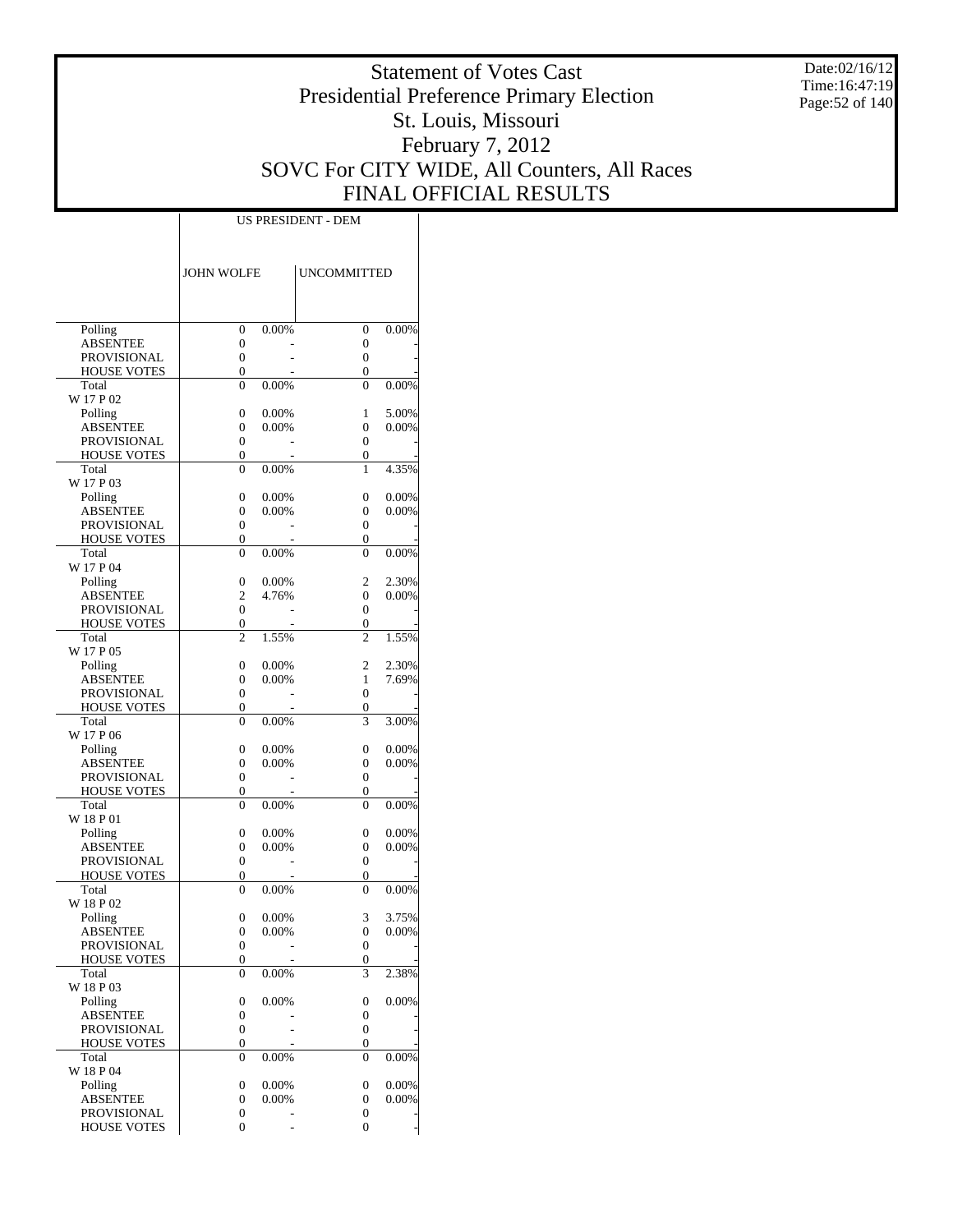Date:02/16/12 Time:16:47:19 Page:53 of 140

# Statement of Votes Cast Presidential Preference Primary Election St. Louis, Missouri February 7, 2012 SOVC For CITY WIDE, All Counters, All Races FINAL OFFICIAL RESULTS

|                                       | <b>JOHN WOLFE</b>                    |          | <b>UNCOMMITTED</b> |          |
|---------------------------------------|--------------------------------------|----------|--------------------|----------|
|                                       |                                      |          |                    |          |
| Total                                 | 0                                    | 0.00%    | $\theta$           | 0.00%    |
| W 18 P 05                             |                                      |          |                    |          |
| Polling                               | 0                                    | 0.00%    | 1                  | 2.00%    |
| ABSENTEE                              | 0                                    | 0.00%    | 1                  | 2.22%    |
| PROVISIONAL                           | $\boldsymbol{0}$                     |          | 0                  |          |
| <b>HOUSE VOTES</b>                    | 0                                    |          | 0                  |          |
| Total                                 | 0                                    | 0.00%    | $\overline{c}$     | 2.11%    |
| W 18 P 06<br>Polling                  | 0                                    | 0.00%    | 1                  | 1.32%    |
| <b>ABSENTEE</b>                       | 0                                    | $0.00\%$ | 0                  | 0.00%    |
| PROVISIONAL                           | 0                                    |          | 0                  |          |
| <b>HOUSE VOTES</b>                    | 0                                    |          | 0                  |          |
| Total                                 | $\overline{0}$                       | 0.00%    | 1                  | 0.97%    |
| W 19 P 01                             |                                      |          |                    |          |
| Polling                               | 0                                    | 0.00%    | 0                  | 0.00%    |
| ABSENTEE                              | 0                                    | 0.00%    | 0                  | 0.00%    |
| <b>PROVISIONAL</b>                    | 0                                    |          | 0                  |          |
| <b>HOUSE VOTES</b>                    | 0                                    |          | 0                  |          |
| Total                                 | 0                                    | 0.00%    | 0                  | 0.00%    |
| W 19 P 02                             |                                      |          |                    |          |
| Polling                               | 0                                    | 0.00%    | 0                  | 0.00%    |
| ABSENTEE<br>PROVISIONAL               | 0<br>0                               | $0.00\%$ | 0<br>0             | 0.00%    |
| <b>HOUSE VOTES</b>                    | 0                                    |          | 0                  |          |
| Total                                 | 0                                    | 0.00%    | $\theta$           | 0.00%    |
| W 19 P 03                             |                                      |          |                    |          |
| Polling                               | 0                                    | 0.00%    | 2                  | 5.41%    |
| ABSENTEE                              | 0                                    | 0.00%    | 0                  | 0.00%    |
| PROVISIONAL                           | 0                                    |          | 0                  |          |
| <b>HOUSE VOTES</b>                    | 0                                    |          | 0                  |          |
| Total                                 | 0                                    | 0.00%    | $\overline{c}$     | 5.00%    |
| W 19 P 04                             |                                      |          |                    |          |
| Polling                               | 0                                    | 0.00%    | 0                  | 0.00%    |
| ABSENTEE                              | 0                                    | $0.00\%$ | 0                  | 0.00%    |
| PROVISIONAL                           | $\boldsymbol{0}$                     |          | 0                  |          |
| <b>HOUSE VOTES</b>                    | 0                                    |          | 0<br>$\theta$      |          |
| Total<br>W 19 P 05                    | 0                                    | 0.00%    |                    | 0.00%    |
| Polling                               | 0                                    | 0.00%    | 0                  | 0.00%    |
| ABSENTEE                              | 0                                    | 0.00%    | 0                  | 0.00%    |
| <b>PROVISIONAL</b>                    | $\boldsymbol{0}$                     |          | 0                  |          |
| <b>HOUSE VOTES</b>                    | 0                                    |          | 0                  |          |
| Total                                 | $\overline{0}$                       | 0.00%    | $\theta$           | 0.00%    |
| W 19 P 06                             |                                      |          |                    |          |
| Polling                               | 0                                    | $0.00\%$ | 0                  | 0.00%    |
| ABSENTEE                              | $\boldsymbol{0}$                     | 0.00%    | 0                  | 0.00%    |
| PROVISIONAL                           | $\boldsymbol{0}$                     |          | $\boldsymbol{0}$   |          |
| <b>HOUSE VOTES</b>                    | 0                                    |          | 0                  |          |
| Total                                 | $\boldsymbol{0}$                     | 0.00%    | $\overline{0}$     | 0.00%    |
| W 19 P 07                             |                                      |          |                    |          |
| Polling                               | $\boldsymbol{0}$                     | 0.00%    | 0                  | 0.00%    |
| <b>ABSENTEE</b><br><b>PROVISIONAL</b> | $\boldsymbol{0}$<br>$\boldsymbol{0}$ |          | 0<br>0             |          |
| <b>HOUSE VOTES</b>                    | 0                                    |          | 0                  |          |
| Total                                 | 0                                    | 0.00%    | 0                  | $0.00\%$ |
| W 19 P 08                             |                                      |          |                    |          |
| Polling                               | $\boldsymbol{0}$                     | 0.00%    | 0                  | 0.00%    |
| <b>ABSENTEE</b>                       | 0                                    | 0.00%    | 0                  | 0.00%    |
|                                       |                                      |          |                    |          |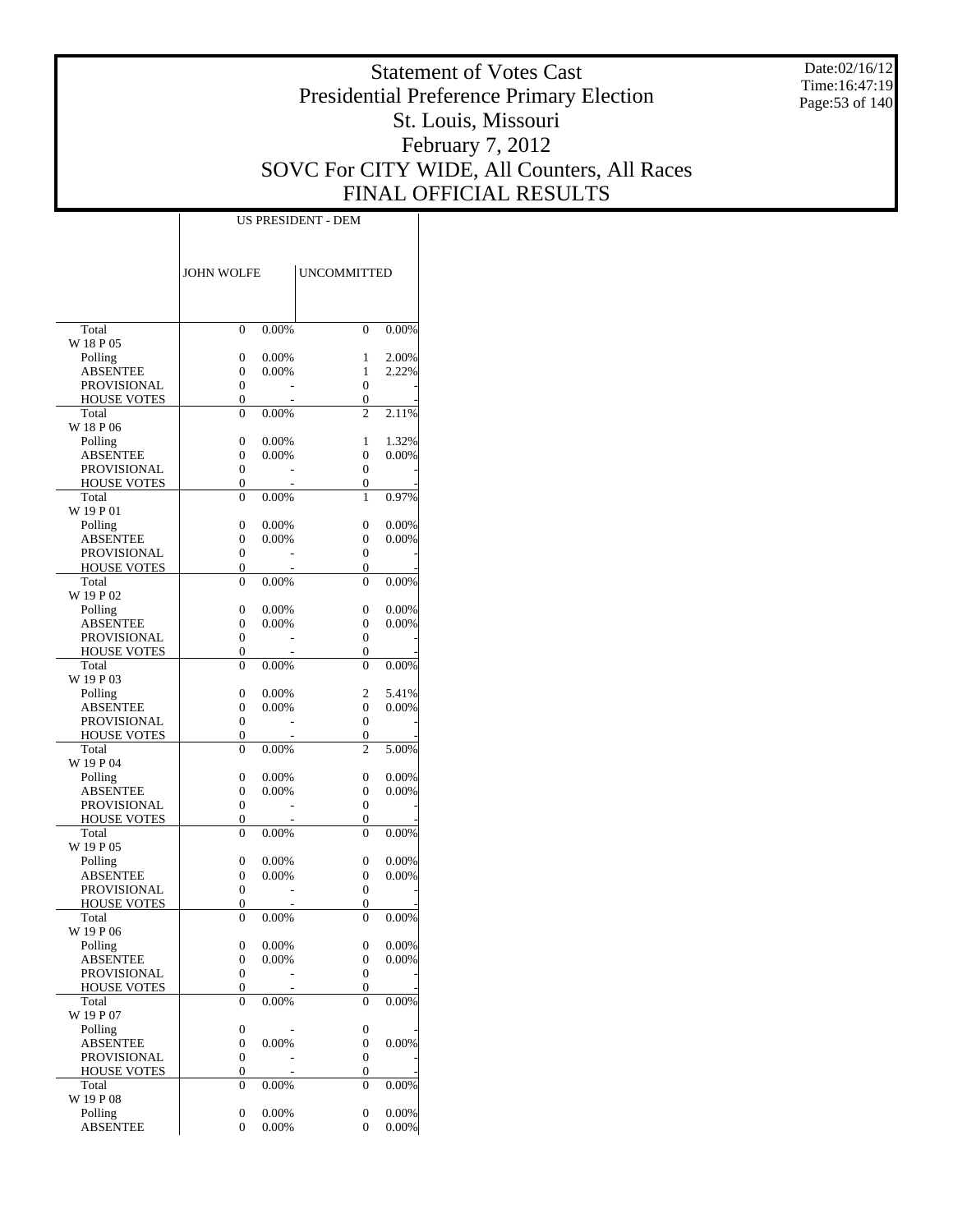Date:02/16/12 Time:16:47:19 Page:54 of 140

# Statement of Votes Cast Presidential Preference Primary Election St. Louis, Missouri February 7, 2012 SOVC For CITY WIDE, All Counters, All Races FINAL OFFICIAL RESULTS

|                             | JOHN WOLFE                         |          | <b>UNCOMMITTED</b> |        |
|-----------------------------|------------------------------------|----------|--------------------|--------|
|                             |                                    |          |                    |        |
| <b>PROVISIONAL</b>          | $\mathbf{0}$                       |          | 0                  |        |
| <b>HOUSE VOTES</b><br>Total | $\boldsymbol{0}$<br>$\overline{0}$ | 0.00%    | 0<br>$\theta$      | 0.00%  |
| W 19 P 09                   |                                    |          |                    |        |
| Polling                     | 0                                  | 0.00%    | $\overline{0}$     | 0.00%  |
| <b>ABSENTEE</b>             | 0                                  | 0.00%    | 0                  | 0.00%  |
| <b>PROVISIONAL</b>          | $\mathbf{0}$<br>0                  |          | 0                  |        |
| <b>HOUSE VOTES</b><br>Total | 0                                  | 0.00%    | 0<br>$\theta$      | 0.00%  |
| W 19 P 10                   |                                    |          |                    |        |
| Polling                     | 0                                  | 0.00%    | $\overline{0}$     | 0.00%  |
| <b>ABSENTEE</b>             | $\mathbf{0}$                       |          | 0                  |        |
| <b>PROVISIONAL</b>          | $\mathbf{0}$<br>$\overline{0}$     |          | 0                  |        |
| <b>HOUSE VOTES</b><br>Total | $\mathbf{0}$                       | 0.00%    | 0<br>$\theta$      | 0.00%  |
| W 20 P 01                   |                                    |          |                    |        |
| Polling                     | 1                                  | 3.13%    | 0                  | 0.00%  |
| <b>ABSENTEE</b>             | 1                                  | 14.29%   | 0                  | 0.00%  |
| <b>PROVISIONAL</b>          | $\mathbf{0}$                       |          | 0                  |        |
| <b>HOUSE VOTES</b><br>Total | 0<br>$\overline{c}$                | 5.13%    | 0<br>$\theta$      | 0.00%  |
| W 20 P 02                   |                                    |          |                    |        |
| Polling                     | 0                                  | $0.00\%$ | 0                  | 0.00%  |
| <b>ABSENTEE</b>             | 0                                  | 0.00%    | 0                  | 0.00%  |
| <b>PROVISIONAL</b>          | $\mathbf{0}$                       |          | 0                  |        |
| HOUSE VOTES                 | 0                                  |          | 0                  |        |
| Total<br>W 20 P 03          | $\mathbf{0}$                       | $0.00\%$ | $\theta$           | 0.00%  |
| Polling                     | 0                                  | 0.00%    | 0                  | 0.00%  |
| <b>ABSENTEE</b>             | 0                                  | 0.00%    | 3                  | 33.33% |
| <b>PROVISIONAL</b>          | $\mathbf{0}$                       |          | $\overline{0}$     |        |
| <b>HOUSE VOTES</b>          | 0                                  |          | 0                  |        |
| Total<br>W 20 P 04          | 0                                  | 0.00%    | 3                  | 5.26%  |
| Polling                     | 0                                  | 0.00%    | 2                  | 5.00%  |
| <b>ABSENTEE</b>             | 0                                  | 0.00%    | 0                  | 0.00%  |
| PROVISIONAL                 | $\mathbf{0}$                       |          | 0                  |        |
| <b>HOUSE VOTES</b>          | 0                                  |          | 0                  |        |
| Total<br>W 20 P 05          | $\mathbf{0}$                       | 0.00%    | $\overline{2}$     | 4.88%  |
| Polling                     | 0                                  | 0.00%    | 1                  | 5.88%  |
| <b>ABSENTEE</b>             | 1                                  | 14.29%   | 0                  | 0.00%  |
| <b>PROVISIONAL</b>          | $\overline{0}$                     |          | $\overline{0}$     |        |
| HOUSE VOTES                 | $\overline{0}$                     |          | 0                  |        |
| Total                       | 1                                  | 4.17%    | 1                  | 4.17%  |
| W 21 P 01<br>Polling        | $\boldsymbol{0}$                   | 0.00%    | $\boldsymbol{0}$   | 0.00%  |
| <b>ABSENTEE</b>             | $\boldsymbol{0}$                   | 0.00%    | 0                  | 0.00%  |
| PROVISIONAL                 | $\boldsymbol{0}$                   |          | 0                  |        |
| <b>HOUSE VOTES</b>          | $\boldsymbol{0}$                   |          | 0                  |        |
| Total                       | $\mathbf{0}$                       | 0.00%    | $\theta$           | 0.00%  |
| W 21 P 02<br>Polling        | 1                                  | 1.79%    | 1                  | 1.79%  |
| <b>ABSENTEE</b>             | $\boldsymbol{0}$                   | 0.00%    | 0                  | 0.00%  |
| <b>PROVISIONAL</b>          | $\boldsymbol{0}$                   |          | 0                  |        |
| <b>HOUSE VOTES</b>          | $\boldsymbol{0}$                   |          | 0                  |        |
| Total                       | 1                                  | 1.43%    | 1                  | 1.43%  |
| W 21 P 03                   |                                    |          |                    |        |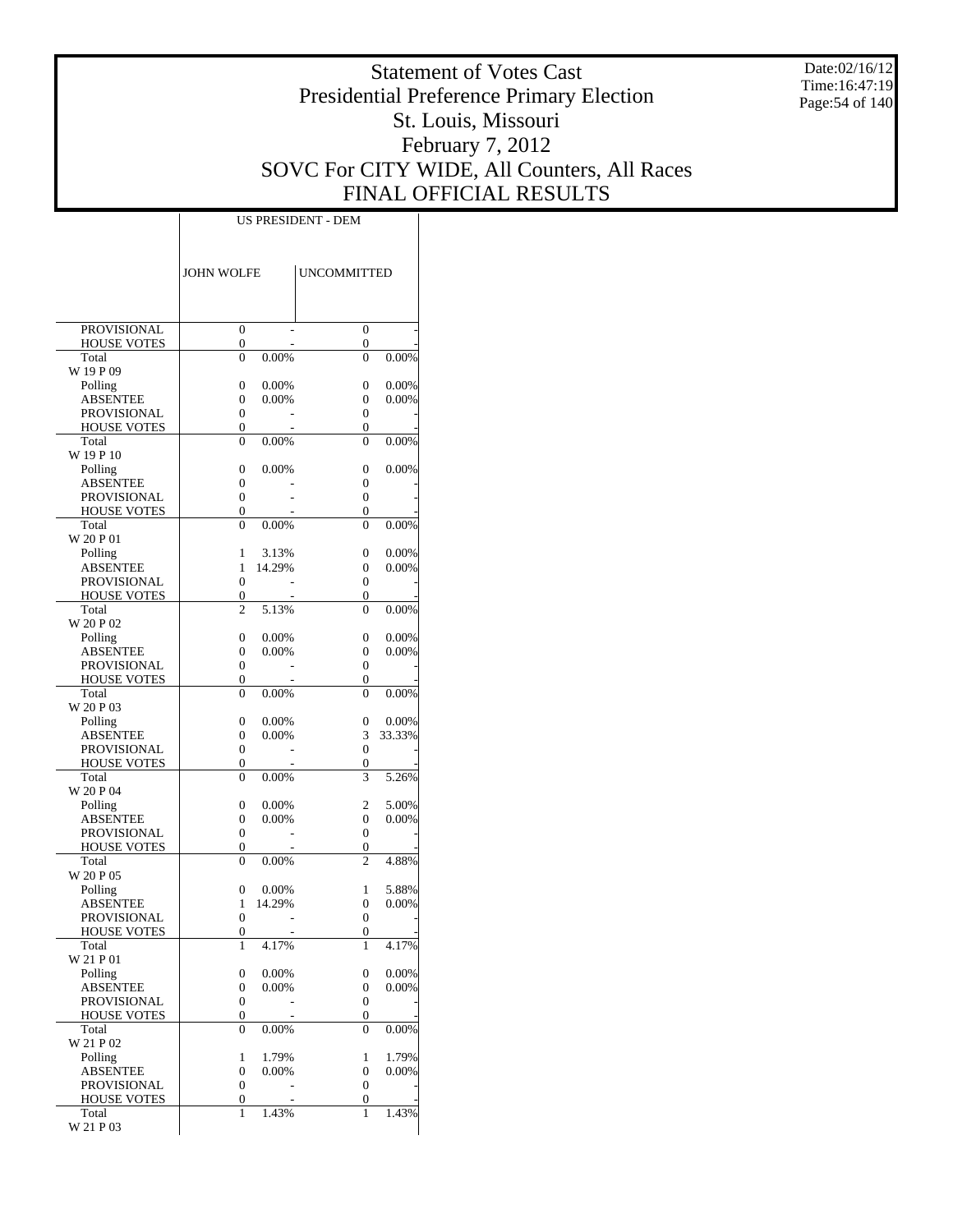Date:02/16/12 Time:16:47:19 Page:55 of 140

# Statement of Votes Cast Presidential Preference Primary Election St. Louis, Missouri February 7, 2012 SOVC For CITY WIDE, All Counters, All Races FINAL OFFICIAL RESULTS

| <b>JOHN WOLFE</b><br><b>UNCOMMITTED</b><br>Polling<br>0.00%<br>0.00%<br>0<br>0<br>0.00%<br><b>ABSENTEE</b><br>0<br>0.00%<br>0<br><b>PROVISIONAL</b><br>$\overline{0}$<br>0<br><b>HOUSE VOTES</b><br>0<br>0<br>Total<br>0.00%<br>0.00%<br>$\overline{0}$<br>$\overline{0}$<br>W 21 P 04<br>Polling<br>0<br>0.00%<br>2<br>2.08%<br>0.00%<br><b>ABSENTEE</b><br>0<br>0.00%<br>0<br><b>PROVISIONAL</b><br>0<br>0<br><b>HOUSE VOTES</b><br>$\overline{0}$<br>0<br>Total<br>$\overline{0}$<br>0.00%<br>$\overline{c}$<br>1.61%<br>W 21 P 05<br>0.00%<br>Polling<br>0<br>0.00%<br>0<br><b>ABSENTEE</b><br>0<br>0.00%<br>0<br>0.00%<br>$\overline{0}$<br><b>PROVISIONAL</b><br>0<br><b>HOUSE VOTES</b><br>0<br>0<br>Total<br>0.00%<br>0.00%<br>$\overline{0}$<br>$\overline{0}$<br>W 21 P 06<br>Polling<br>0<br>0.00%<br>0<br>0.00%<br>0.00%<br><b>ABSENTEE</b><br>0<br>0.00%<br>0<br><b>PROVISIONAL</b><br>0<br>0<br><b>HOUSE VOTES</b><br>$\overline{0}$<br>0<br>Total<br>$\overline{0}$<br>0.00%<br>$\theta$<br>0.00%<br>W 21 P 07<br>0.00%<br>Polling<br>0<br>0.00%<br>0<br>0.00%<br><b>ABSENTEE</b><br>0<br>0.00%<br>0<br>PROVISIONAL<br>0<br>0<br><b>HOUSE VOTES</b><br>0<br>0<br>Total<br>0.00%<br>0.00%<br>$\overline{0}$<br>$\overline{0}$<br>W 22 P 01<br>0.00%<br>Polling<br>0<br>0.00%<br>0<br>0.00%<br><b>ABSENTEE</b><br>0<br>0.00%<br>0<br><b>PROVISIONAL</b><br>0<br>0<br><b>HOUSE VOTES</b><br>$\overline{0}$<br>0<br>Total<br>$\overline{0}$<br>0.00%<br>$\overline{0}$<br>0.00%<br>W 22 P 02<br>0.00%<br>Polling<br>0<br>0.00%<br>0<br>0.00%<br><b>ABSENTEE</b><br>0<br>0.00%<br>0<br><b>PROVISIONAL</b><br>0<br>0<br><b>HOUSE VOTES</b><br>0<br>0<br>Total<br>0.00%<br>0.00%<br>$\overline{0}$<br>0<br>W 22 P 03<br>Polling<br>0<br>0.00%<br>0<br>0.00%<br>8.33%<br><b>ABSENTEE</b><br>0.00%<br>0<br>1<br><b>PROVISIONAL</b><br>0<br>0<br><b>HOUSE VOTES</b><br>0<br>0<br>0.00%<br>Total<br>0<br>1<br>1.61%<br>W 22 P 04<br>0.00%<br>Polling<br>0<br>0.00%<br>0<br>0.00%<br><b>ABSENTEE</b><br>0<br>0.00%<br>0<br>PROVISIONAL<br>0<br>$\boldsymbol{0}$<br><b>HOUSE VOTES</b><br>0<br>0<br>Total<br>0.00%<br>0<br>0<br>0.00%<br>W 22 P 05<br>0.00%<br>Polling<br>0<br>0.00%<br>0<br><b>ABSENTEE</b><br>0<br>0.00%<br>0<br>0.00%<br>PROVISIONAL<br>0<br>0<br><b>HOUSE VOTES</b><br>0<br>0 |  |  |  |
|-----------------------------------------------------------------------------------------------------------------------------------------------------------------------------------------------------------------------------------------------------------------------------------------------------------------------------------------------------------------------------------------------------------------------------------------------------------------------------------------------------------------------------------------------------------------------------------------------------------------------------------------------------------------------------------------------------------------------------------------------------------------------------------------------------------------------------------------------------------------------------------------------------------------------------------------------------------------------------------------------------------------------------------------------------------------------------------------------------------------------------------------------------------------------------------------------------------------------------------------------------------------------------------------------------------------------------------------------------------------------------------------------------------------------------------------------------------------------------------------------------------------------------------------------------------------------------------------------------------------------------------------------------------------------------------------------------------------------------------------------------------------------------------------------------------------------------------------------------------------------------------------------------------------------------------------------------------------------------------------------------------------------------------------------------------------------------------------------------------------------------------------------------------------------------------------------------------------------------------------------------------------------------------------------------|--|--|--|
|                                                                                                                                                                                                                                                                                                                                                                                                                                                                                                                                                                                                                                                                                                                                                                                                                                                                                                                                                                                                                                                                                                                                                                                                                                                                                                                                                                                                                                                                                                                                                                                                                                                                                                                                                                                                                                                                                                                                                                                                                                                                                                                                                                                                                                                                                                     |  |  |  |
|                                                                                                                                                                                                                                                                                                                                                                                                                                                                                                                                                                                                                                                                                                                                                                                                                                                                                                                                                                                                                                                                                                                                                                                                                                                                                                                                                                                                                                                                                                                                                                                                                                                                                                                                                                                                                                                                                                                                                                                                                                                                                                                                                                                                                                                                                                     |  |  |  |
|                                                                                                                                                                                                                                                                                                                                                                                                                                                                                                                                                                                                                                                                                                                                                                                                                                                                                                                                                                                                                                                                                                                                                                                                                                                                                                                                                                                                                                                                                                                                                                                                                                                                                                                                                                                                                                                                                                                                                                                                                                                                                                                                                                                                                                                                                                     |  |  |  |
|                                                                                                                                                                                                                                                                                                                                                                                                                                                                                                                                                                                                                                                                                                                                                                                                                                                                                                                                                                                                                                                                                                                                                                                                                                                                                                                                                                                                                                                                                                                                                                                                                                                                                                                                                                                                                                                                                                                                                                                                                                                                                                                                                                                                                                                                                                     |  |  |  |
|                                                                                                                                                                                                                                                                                                                                                                                                                                                                                                                                                                                                                                                                                                                                                                                                                                                                                                                                                                                                                                                                                                                                                                                                                                                                                                                                                                                                                                                                                                                                                                                                                                                                                                                                                                                                                                                                                                                                                                                                                                                                                                                                                                                                                                                                                                     |  |  |  |
|                                                                                                                                                                                                                                                                                                                                                                                                                                                                                                                                                                                                                                                                                                                                                                                                                                                                                                                                                                                                                                                                                                                                                                                                                                                                                                                                                                                                                                                                                                                                                                                                                                                                                                                                                                                                                                                                                                                                                                                                                                                                                                                                                                                                                                                                                                     |  |  |  |
|                                                                                                                                                                                                                                                                                                                                                                                                                                                                                                                                                                                                                                                                                                                                                                                                                                                                                                                                                                                                                                                                                                                                                                                                                                                                                                                                                                                                                                                                                                                                                                                                                                                                                                                                                                                                                                                                                                                                                                                                                                                                                                                                                                                                                                                                                                     |  |  |  |
|                                                                                                                                                                                                                                                                                                                                                                                                                                                                                                                                                                                                                                                                                                                                                                                                                                                                                                                                                                                                                                                                                                                                                                                                                                                                                                                                                                                                                                                                                                                                                                                                                                                                                                                                                                                                                                                                                                                                                                                                                                                                                                                                                                                                                                                                                                     |  |  |  |
|                                                                                                                                                                                                                                                                                                                                                                                                                                                                                                                                                                                                                                                                                                                                                                                                                                                                                                                                                                                                                                                                                                                                                                                                                                                                                                                                                                                                                                                                                                                                                                                                                                                                                                                                                                                                                                                                                                                                                                                                                                                                                                                                                                                                                                                                                                     |  |  |  |
|                                                                                                                                                                                                                                                                                                                                                                                                                                                                                                                                                                                                                                                                                                                                                                                                                                                                                                                                                                                                                                                                                                                                                                                                                                                                                                                                                                                                                                                                                                                                                                                                                                                                                                                                                                                                                                                                                                                                                                                                                                                                                                                                                                                                                                                                                                     |  |  |  |
|                                                                                                                                                                                                                                                                                                                                                                                                                                                                                                                                                                                                                                                                                                                                                                                                                                                                                                                                                                                                                                                                                                                                                                                                                                                                                                                                                                                                                                                                                                                                                                                                                                                                                                                                                                                                                                                                                                                                                                                                                                                                                                                                                                                                                                                                                                     |  |  |  |
|                                                                                                                                                                                                                                                                                                                                                                                                                                                                                                                                                                                                                                                                                                                                                                                                                                                                                                                                                                                                                                                                                                                                                                                                                                                                                                                                                                                                                                                                                                                                                                                                                                                                                                                                                                                                                                                                                                                                                                                                                                                                                                                                                                                                                                                                                                     |  |  |  |
|                                                                                                                                                                                                                                                                                                                                                                                                                                                                                                                                                                                                                                                                                                                                                                                                                                                                                                                                                                                                                                                                                                                                                                                                                                                                                                                                                                                                                                                                                                                                                                                                                                                                                                                                                                                                                                                                                                                                                                                                                                                                                                                                                                                                                                                                                                     |  |  |  |
|                                                                                                                                                                                                                                                                                                                                                                                                                                                                                                                                                                                                                                                                                                                                                                                                                                                                                                                                                                                                                                                                                                                                                                                                                                                                                                                                                                                                                                                                                                                                                                                                                                                                                                                                                                                                                                                                                                                                                                                                                                                                                                                                                                                                                                                                                                     |  |  |  |
|                                                                                                                                                                                                                                                                                                                                                                                                                                                                                                                                                                                                                                                                                                                                                                                                                                                                                                                                                                                                                                                                                                                                                                                                                                                                                                                                                                                                                                                                                                                                                                                                                                                                                                                                                                                                                                                                                                                                                                                                                                                                                                                                                                                                                                                                                                     |  |  |  |
|                                                                                                                                                                                                                                                                                                                                                                                                                                                                                                                                                                                                                                                                                                                                                                                                                                                                                                                                                                                                                                                                                                                                                                                                                                                                                                                                                                                                                                                                                                                                                                                                                                                                                                                                                                                                                                                                                                                                                                                                                                                                                                                                                                                                                                                                                                     |  |  |  |
|                                                                                                                                                                                                                                                                                                                                                                                                                                                                                                                                                                                                                                                                                                                                                                                                                                                                                                                                                                                                                                                                                                                                                                                                                                                                                                                                                                                                                                                                                                                                                                                                                                                                                                                                                                                                                                                                                                                                                                                                                                                                                                                                                                                                                                                                                                     |  |  |  |
|                                                                                                                                                                                                                                                                                                                                                                                                                                                                                                                                                                                                                                                                                                                                                                                                                                                                                                                                                                                                                                                                                                                                                                                                                                                                                                                                                                                                                                                                                                                                                                                                                                                                                                                                                                                                                                                                                                                                                                                                                                                                                                                                                                                                                                                                                                     |  |  |  |
|                                                                                                                                                                                                                                                                                                                                                                                                                                                                                                                                                                                                                                                                                                                                                                                                                                                                                                                                                                                                                                                                                                                                                                                                                                                                                                                                                                                                                                                                                                                                                                                                                                                                                                                                                                                                                                                                                                                                                                                                                                                                                                                                                                                                                                                                                                     |  |  |  |
|                                                                                                                                                                                                                                                                                                                                                                                                                                                                                                                                                                                                                                                                                                                                                                                                                                                                                                                                                                                                                                                                                                                                                                                                                                                                                                                                                                                                                                                                                                                                                                                                                                                                                                                                                                                                                                                                                                                                                                                                                                                                                                                                                                                                                                                                                                     |  |  |  |
|                                                                                                                                                                                                                                                                                                                                                                                                                                                                                                                                                                                                                                                                                                                                                                                                                                                                                                                                                                                                                                                                                                                                                                                                                                                                                                                                                                                                                                                                                                                                                                                                                                                                                                                                                                                                                                                                                                                                                                                                                                                                                                                                                                                                                                                                                                     |  |  |  |
|                                                                                                                                                                                                                                                                                                                                                                                                                                                                                                                                                                                                                                                                                                                                                                                                                                                                                                                                                                                                                                                                                                                                                                                                                                                                                                                                                                                                                                                                                                                                                                                                                                                                                                                                                                                                                                                                                                                                                                                                                                                                                                                                                                                                                                                                                                     |  |  |  |
|                                                                                                                                                                                                                                                                                                                                                                                                                                                                                                                                                                                                                                                                                                                                                                                                                                                                                                                                                                                                                                                                                                                                                                                                                                                                                                                                                                                                                                                                                                                                                                                                                                                                                                                                                                                                                                                                                                                                                                                                                                                                                                                                                                                                                                                                                                     |  |  |  |
|                                                                                                                                                                                                                                                                                                                                                                                                                                                                                                                                                                                                                                                                                                                                                                                                                                                                                                                                                                                                                                                                                                                                                                                                                                                                                                                                                                                                                                                                                                                                                                                                                                                                                                                                                                                                                                                                                                                                                                                                                                                                                                                                                                                                                                                                                                     |  |  |  |
|                                                                                                                                                                                                                                                                                                                                                                                                                                                                                                                                                                                                                                                                                                                                                                                                                                                                                                                                                                                                                                                                                                                                                                                                                                                                                                                                                                                                                                                                                                                                                                                                                                                                                                                                                                                                                                                                                                                                                                                                                                                                                                                                                                                                                                                                                                     |  |  |  |
|                                                                                                                                                                                                                                                                                                                                                                                                                                                                                                                                                                                                                                                                                                                                                                                                                                                                                                                                                                                                                                                                                                                                                                                                                                                                                                                                                                                                                                                                                                                                                                                                                                                                                                                                                                                                                                                                                                                                                                                                                                                                                                                                                                                                                                                                                                     |  |  |  |
|                                                                                                                                                                                                                                                                                                                                                                                                                                                                                                                                                                                                                                                                                                                                                                                                                                                                                                                                                                                                                                                                                                                                                                                                                                                                                                                                                                                                                                                                                                                                                                                                                                                                                                                                                                                                                                                                                                                                                                                                                                                                                                                                                                                                                                                                                                     |  |  |  |
|                                                                                                                                                                                                                                                                                                                                                                                                                                                                                                                                                                                                                                                                                                                                                                                                                                                                                                                                                                                                                                                                                                                                                                                                                                                                                                                                                                                                                                                                                                                                                                                                                                                                                                                                                                                                                                                                                                                                                                                                                                                                                                                                                                                                                                                                                                     |  |  |  |
|                                                                                                                                                                                                                                                                                                                                                                                                                                                                                                                                                                                                                                                                                                                                                                                                                                                                                                                                                                                                                                                                                                                                                                                                                                                                                                                                                                                                                                                                                                                                                                                                                                                                                                                                                                                                                                                                                                                                                                                                                                                                                                                                                                                                                                                                                                     |  |  |  |
|                                                                                                                                                                                                                                                                                                                                                                                                                                                                                                                                                                                                                                                                                                                                                                                                                                                                                                                                                                                                                                                                                                                                                                                                                                                                                                                                                                                                                                                                                                                                                                                                                                                                                                                                                                                                                                                                                                                                                                                                                                                                                                                                                                                                                                                                                                     |  |  |  |
|                                                                                                                                                                                                                                                                                                                                                                                                                                                                                                                                                                                                                                                                                                                                                                                                                                                                                                                                                                                                                                                                                                                                                                                                                                                                                                                                                                                                                                                                                                                                                                                                                                                                                                                                                                                                                                                                                                                                                                                                                                                                                                                                                                                                                                                                                                     |  |  |  |
|                                                                                                                                                                                                                                                                                                                                                                                                                                                                                                                                                                                                                                                                                                                                                                                                                                                                                                                                                                                                                                                                                                                                                                                                                                                                                                                                                                                                                                                                                                                                                                                                                                                                                                                                                                                                                                                                                                                                                                                                                                                                                                                                                                                                                                                                                                     |  |  |  |
|                                                                                                                                                                                                                                                                                                                                                                                                                                                                                                                                                                                                                                                                                                                                                                                                                                                                                                                                                                                                                                                                                                                                                                                                                                                                                                                                                                                                                                                                                                                                                                                                                                                                                                                                                                                                                                                                                                                                                                                                                                                                                                                                                                                                                                                                                                     |  |  |  |
|                                                                                                                                                                                                                                                                                                                                                                                                                                                                                                                                                                                                                                                                                                                                                                                                                                                                                                                                                                                                                                                                                                                                                                                                                                                                                                                                                                                                                                                                                                                                                                                                                                                                                                                                                                                                                                                                                                                                                                                                                                                                                                                                                                                                                                                                                                     |  |  |  |
|                                                                                                                                                                                                                                                                                                                                                                                                                                                                                                                                                                                                                                                                                                                                                                                                                                                                                                                                                                                                                                                                                                                                                                                                                                                                                                                                                                                                                                                                                                                                                                                                                                                                                                                                                                                                                                                                                                                                                                                                                                                                                                                                                                                                                                                                                                     |  |  |  |
|                                                                                                                                                                                                                                                                                                                                                                                                                                                                                                                                                                                                                                                                                                                                                                                                                                                                                                                                                                                                                                                                                                                                                                                                                                                                                                                                                                                                                                                                                                                                                                                                                                                                                                                                                                                                                                                                                                                                                                                                                                                                                                                                                                                                                                                                                                     |  |  |  |
|                                                                                                                                                                                                                                                                                                                                                                                                                                                                                                                                                                                                                                                                                                                                                                                                                                                                                                                                                                                                                                                                                                                                                                                                                                                                                                                                                                                                                                                                                                                                                                                                                                                                                                                                                                                                                                                                                                                                                                                                                                                                                                                                                                                                                                                                                                     |  |  |  |
|                                                                                                                                                                                                                                                                                                                                                                                                                                                                                                                                                                                                                                                                                                                                                                                                                                                                                                                                                                                                                                                                                                                                                                                                                                                                                                                                                                                                                                                                                                                                                                                                                                                                                                                                                                                                                                                                                                                                                                                                                                                                                                                                                                                                                                                                                                     |  |  |  |
|                                                                                                                                                                                                                                                                                                                                                                                                                                                                                                                                                                                                                                                                                                                                                                                                                                                                                                                                                                                                                                                                                                                                                                                                                                                                                                                                                                                                                                                                                                                                                                                                                                                                                                                                                                                                                                                                                                                                                                                                                                                                                                                                                                                                                                                                                                     |  |  |  |
|                                                                                                                                                                                                                                                                                                                                                                                                                                                                                                                                                                                                                                                                                                                                                                                                                                                                                                                                                                                                                                                                                                                                                                                                                                                                                                                                                                                                                                                                                                                                                                                                                                                                                                                                                                                                                                                                                                                                                                                                                                                                                                                                                                                                                                                                                                     |  |  |  |
|                                                                                                                                                                                                                                                                                                                                                                                                                                                                                                                                                                                                                                                                                                                                                                                                                                                                                                                                                                                                                                                                                                                                                                                                                                                                                                                                                                                                                                                                                                                                                                                                                                                                                                                                                                                                                                                                                                                                                                                                                                                                                                                                                                                                                                                                                                     |  |  |  |
|                                                                                                                                                                                                                                                                                                                                                                                                                                                                                                                                                                                                                                                                                                                                                                                                                                                                                                                                                                                                                                                                                                                                                                                                                                                                                                                                                                                                                                                                                                                                                                                                                                                                                                                                                                                                                                                                                                                                                                                                                                                                                                                                                                                                                                                                                                     |  |  |  |
|                                                                                                                                                                                                                                                                                                                                                                                                                                                                                                                                                                                                                                                                                                                                                                                                                                                                                                                                                                                                                                                                                                                                                                                                                                                                                                                                                                                                                                                                                                                                                                                                                                                                                                                                                                                                                                                                                                                                                                                                                                                                                                                                                                                                                                                                                                     |  |  |  |
|                                                                                                                                                                                                                                                                                                                                                                                                                                                                                                                                                                                                                                                                                                                                                                                                                                                                                                                                                                                                                                                                                                                                                                                                                                                                                                                                                                                                                                                                                                                                                                                                                                                                                                                                                                                                                                                                                                                                                                                                                                                                                                                                                                                                                                                                                                     |  |  |  |
|                                                                                                                                                                                                                                                                                                                                                                                                                                                                                                                                                                                                                                                                                                                                                                                                                                                                                                                                                                                                                                                                                                                                                                                                                                                                                                                                                                                                                                                                                                                                                                                                                                                                                                                                                                                                                                                                                                                                                                                                                                                                                                                                                                                                                                                                                                     |  |  |  |
|                                                                                                                                                                                                                                                                                                                                                                                                                                                                                                                                                                                                                                                                                                                                                                                                                                                                                                                                                                                                                                                                                                                                                                                                                                                                                                                                                                                                                                                                                                                                                                                                                                                                                                                                                                                                                                                                                                                                                                                                                                                                                                                                                                                                                                                                                                     |  |  |  |
|                                                                                                                                                                                                                                                                                                                                                                                                                                                                                                                                                                                                                                                                                                                                                                                                                                                                                                                                                                                                                                                                                                                                                                                                                                                                                                                                                                                                                                                                                                                                                                                                                                                                                                                                                                                                                                                                                                                                                                                                                                                                                                                                                                                                                                                                                                     |  |  |  |
|                                                                                                                                                                                                                                                                                                                                                                                                                                                                                                                                                                                                                                                                                                                                                                                                                                                                                                                                                                                                                                                                                                                                                                                                                                                                                                                                                                                                                                                                                                                                                                                                                                                                                                                                                                                                                                                                                                                                                                                                                                                                                                                                                                                                                                                                                                     |  |  |  |
|                                                                                                                                                                                                                                                                                                                                                                                                                                                                                                                                                                                                                                                                                                                                                                                                                                                                                                                                                                                                                                                                                                                                                                                                                                                                                                                                                                                                                                                                                                                                                                                                                                                                                                                                                                                                                                                                                                                                                                                                                                                                                                                                                                                                                                                                                                     |  |  |  |
|                                                                                                                                                                                                                                                                                                                                                                                                                                                                                                                                                                                                                                                                                                                                                                                                                                                                                                                                                                                                                                                                                                                                                                                                                                                                                                                                                                                                                                                                                                                                                                                                                                                                                                                                                                                                                                                                                                                                                                                                                                                                                                                                                                                                                                                                                                     |  |  |  |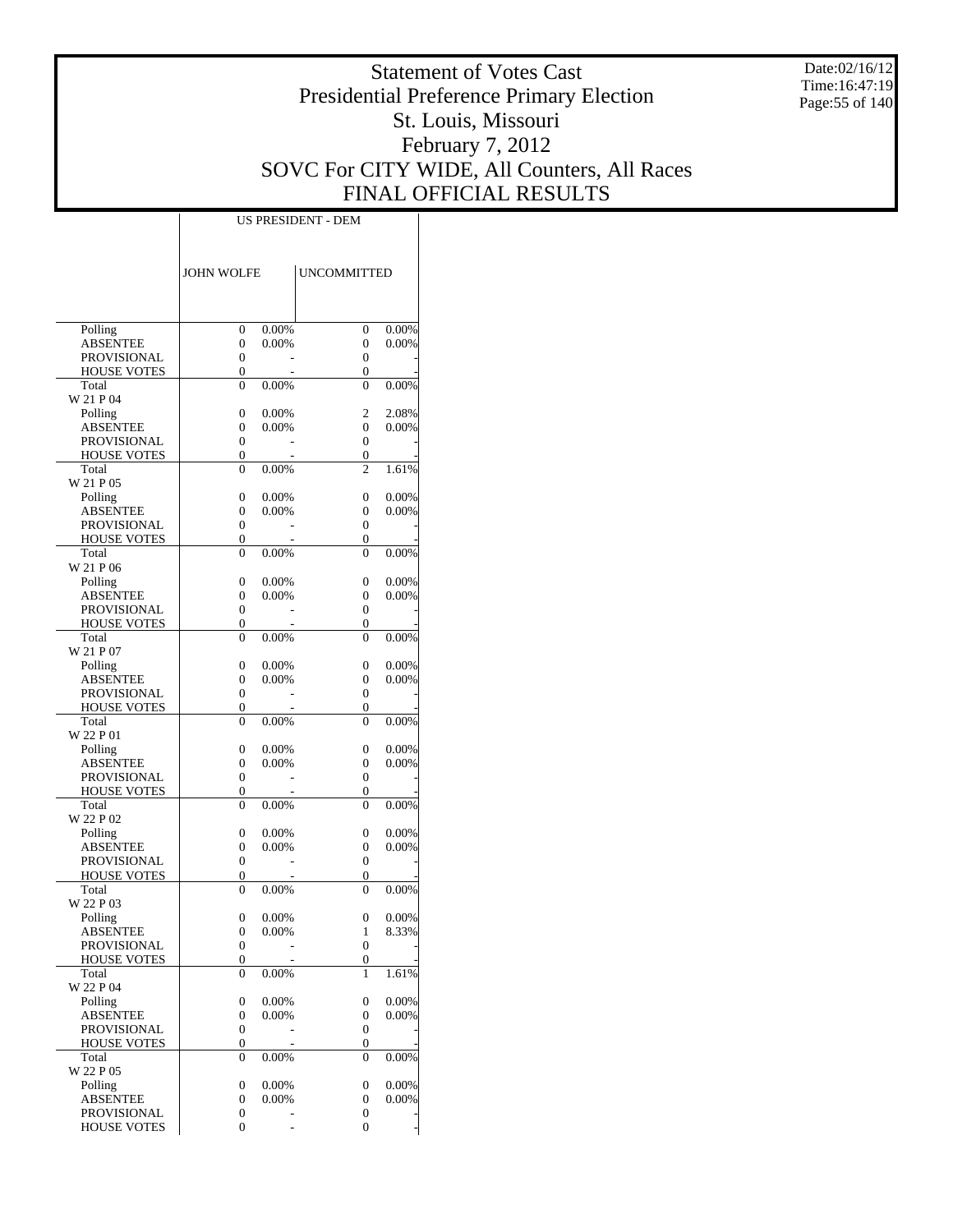Date:02/16/12 Time:16:47:19 Page:56 of 140

# Statement of Votes Cast Presidential Preference Primary Election St. Louis, Missouri February 7, 2012 SOVC For CITY WIDE, All Counters, All Races FINAL OFFICIAL RESULTS

|                                          | <b>JOHN WOLFE</b>                |                   | <b>UNCOMMITTED</b>  |                 |
|------------------------------------------|----------------------------------|-------------------|---------------------|-----------------|
|                                          |                                  |                   |                     |                 |
| Total                                    | $\theta$                         | 0.00%             | $\theta$            | 0.00%           |
| W 22 P 06                                |                                  |                   |                     |                 |
| Polling                                  | $\overline{0}$                   | 0.00%             | 1                   | 1.28%           |
| <b>ABSENTEE</b>                          | $\overline{0}$                   | 0.00%             | 0                   | 0.00%           |
| <b>PROVISIONAL</b>                       | $\overline{0}$                   |                   | $\theta$            |                 |
| <b>HOUSE VOTES</b>                       | $\overline{0}$                   |                   | 0                   |                 |
| Total<br>W 22 P 07                       | $\theta$                         | 0.00%             | 1                   | 1.11%           |
| Polling                                  | $\overline{0}$                   | 0.00%             | $\theta$            | 0.00%           |
| <b>ABSENTEE</b>                          | 0                                | $0.00\%$          | 0                   | 0.00%           |
| <b>PROVISIONAL</b>                       | $\overline{0}$                   |                   | $\theta$            |                 |
| <b>HOUSE VOTES</b>                       | $\overline{0}$                   |                   | 0                   |                 |
| Total                                    | $\theta$                         | 0.00%             | $\theta$            | $0.00\%$        |
| W 23 P 01                                |                                  |                   |                     |                 |
| Polling                                  | $\overline{0}$                   | 0.00%             | 0                   | $0.00\%$        |
| <b>ABSENTEE</b>                          | $\overline{0}$                   |                   | 0                   |                 |
| <b>PROVISIONAL</b><br><b>HOUSE VOTES</b> | $\overline{0}$<br>$\overline{0}$ |                   | $\overline{0}$<br>0 |                 |
| Total                                    | $\theta$                         | 0.00%             | $\theta$            | 0.00%           |
| W 23 P 02                                |                                  |                   |                     |                 |
| Polling                                  | $\overline{0}$                   | 0.00%             | 3                   | 12.00%          |
| <b>ABSENTEE</b>                          | 0                                | $0.00\%$          | 0                   | 0.00%           |
| <b>PROVISIONAL</b>                       | $\overline{0}$                   |                   | 0                   |                 |
| <b>HOUSE VOTES</b>                       | $\overline{0}$                   |                   | 0                   |                 |
| Total                                    | $\theta$                         | 0.00%             | 3                   | 9.38%           |
| W 23 P 03                                |                                  |                   |                     |                 |
| Polling                                  | $\overline{0}$                   | 0.00%             | 0                   | 0.00%           |
| ABSENTEE                                 | 0                                | 0.00%             | 1<br>$\theta$       | 12.50%          |
| <b>PROVISIONAL</b><br><b>HOUSE VOTES</b> | $\overline{0}$<br>$\overline{0}$ |                   | $\overline{0}$      |                 |
| Total                                    | $\theta$                         | 0.00%             | 1                   | 5.26%           |
| W 23 P 04                                |                                  |                   |                     |                 |
| Polling                                  | $\overline{0}$                   | 0.00%             | 0                   | $0.00\%$        |
| <b>ABSENTEE</b>                          | 0                                | $0.00\%$          | 0                   | 0.00%           |
| <b>PROVISIONAL</b>                       | $\overline{0}$                   |                   | 0                   |                 |
| <b>HOUSE VOTES</b>                       | $\overline{0}$                   |                   | 0                   |                 |
| Total                                    | $\theta$                         | 0.00%             | $\theta$            | $0.00\%$        |
| W 23 P 05                                |                                  |                   |                     |                 |
| Polling<br><b>ABSENTEE</b>               | $\overline{0}$<br>0              | 0.00%<br>$0.00\%$ | 0<br>1              | 0.00%<br>11.11% |
| <b>PROVISIONAL</b>                       | $\overline{0}$                   |                   | $\theta$            |                 |
| <b>HOUSE VOTES</b>                       | $\overline{0}$                   |                   | $\overline{0}$      |                 |
| Total                                    | $\theta$                         | 0.00%             | 1                   | 3.57%           |
| W 23 P 06                                |                                  |                   |                     |                 |
| Polling                                  | $\boldsymbol{0}$                 | 0.00%             | 3                   | 16.67%          |
| <b>ABSENTEE</b>                          | 0                                | 0.00%             | $\mathfrak{2}$      | 66.67%          |
| <b>PROVISIONAL</b>                       | $\boldsymbol{0}$                 |                   | $\boldsymbol{0}$    |                 |
| <b>HOUSE VOTES</b>                       | 0                                |                   | 0                   |                 |
| Total<br>W 23 P 07                       | $\overline{0}$                   | 0.00%             | 5                   | 23.81%          |
| Polling                                  | $\boldsymbol{0}$                 | 0.00%             | 6                   | 20.00%          |
| <b>ABSENTEE</b>                          | 0                                | 0.00%             | 1                   | 14.29%          |
| <b>PROVISIONAL</b>                       | 0                                |                   | $\boldsymbol{0}$    |                 |
| <b>HOUSE VOTES</b>                       | 0                                |                   | 0                   |                 |
| Total                                    | $\overline{0}$                   | 0.00%             | 7                   | 18.92%          |
| W 23 P 08                                | 1                                | 4.76%             | 1                   | 4.76%           |
| Polling<br><b>ABSENTEE</b>               | $\overline{0}$                   | 0.00%             | $\overline{c}$      | 16.67%          |
|                                          |                                  |                   |                     |                 |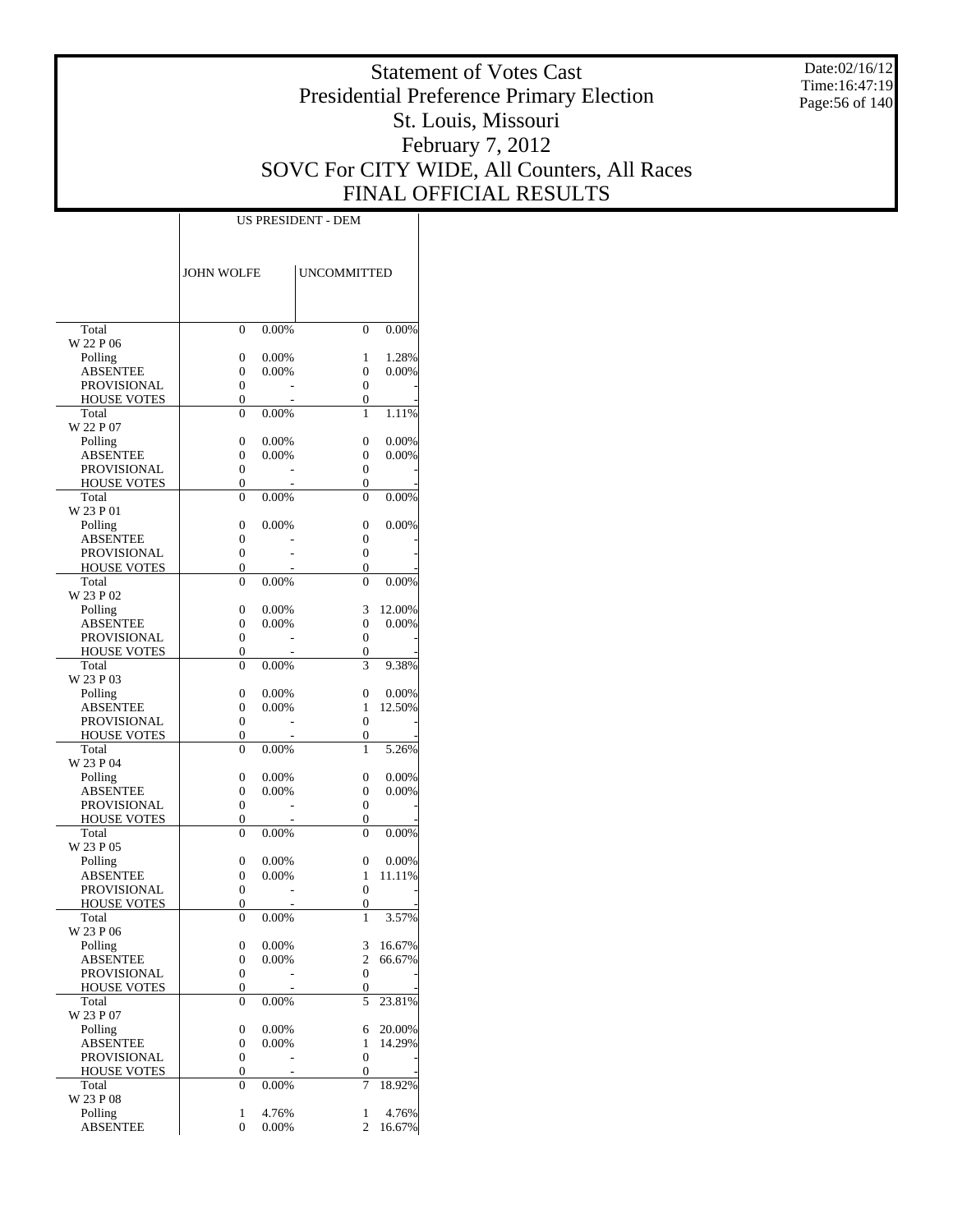Date:02/16/12 Time:16:47:19 Page:57 of 140

# Statement of Votes Cast Presidential Preference Primary Election St. Louis, Missouri February 7, 2012 SOVC For CITY WIDE, All Counters, All Races FINAL OFFICIAL RESULTS

|                                          | <b>JOHN WOLFE</b> |                | <b>UNCOMMITTED</b>                   |                 |
|------------------------------------------|-------------------|----------------|--------------------------------------|-----------------|
| <b>PROVISIONAL</b>                       | $\overline{0}$    |                | $\overline{0}$                       |                 |
| <b>HOUSE VOTES</b>                       | 0                 |                | 0                                    |                 |
| Total                                    | $\mathbf{1}$      | 3.03%          | 3                                    | 9.09%           |
| W 24 P 01<br>Polling                     | 0                 | 0.00%          | 2                                    | 7.69%           |
| <b>ABSENTEE</b>                          | 0                 | 0.00%          | 0                                    | 0.00%           |
| <b>PROVISIONAL</b>                       | 0                 |                | 0                                    |                 |
| <b>HOUSE VOTES</b>                       | 0                 |                | 0<br>$\overline{c}$                  |                 |
| Total<br>W 24 P 02                       | 0                 | 0.00%          |                                      | 6.25%           |
| Polling                                  | 0                 | 0.00%          | 1                                    | 4.17%           |
| ABSENTEE                                 | 0                 | 0.00%          | 0                                    | 0.00%           |
| PROVISIONAL                              | 0                 |                | 0                                    |                 |
| <b>HOUSE VOTES</b><br>Total              | 0<br>0            | 0.00%          | 0<br>1                               | 4.00%           |
| W 24 P 03                                |                   |                |                                      |                 |
| Polling                                  | 0                 | 0.00%          | 2                                    | 14.29%          |
| <b>ABSENTEE</b>                          | 0                 | 0.00%          | 1                                    | 9.09%           |
| <b>PROVISIONAL</b><br><b>HOUSE VOTES</b> | 0<br>0            |                | 0<br>0                               |                 |
| Total                                    | 0                 | 0.00%          | 3                                    | 12.00%          |
| W 24 P 04                                |                   |                |                                      |                 |
| Polling                                  | 0                 | 0.00%          | 2                                    | 5.56%           |
| ABSENTEE<br>PROVISIONAL                  | 0<br>0            | 0.00%          | 0<br>0                               | 0.00%           |
| <b>HOUSE VOTES</b>                       | 0                 |                | 0                                    |                 |
| Total                                    | 0                 | 0.00%          | $\overline{c}$                       | 5.13%           |
| W 24 P 05                                | 2                 | 11.11%         | 2                                    | 11.11%          |
| Polling<br>ABSENTEE                      | 0                 | 0.00%          | 1                                    | 33.33%          |
| <b>PROVISIONAL</b>                       | 0                 |                | 0                                    |                 |
| <b>HOUSE VOTES</b>                       | 0                 |                | 0                                    |                 |
| Total<br>W 24 P 06                       | $\overline{c}$    | 9.52%          | 3                                    | 14.29%          |
| Polling                                  | 0                 | 0.00%          | 1                                    | 5.00%           |
| ABSENTEE                                 | 0                 | 0.00%          | 1                                    | 50.00%          |
| PROVISIONAL                              | 0                 |                | 0                                    |                 |
| <b>HOUSE VOTES</b>                       | 0<br>0            | 0.00%          | 0<br>$\overline{c}$                  |                 |
| Total<br>W 24 P 07                       |                   |                |                                      | 9.09%           |
| Polling                                  | 2                 | 8.70%          | 0                                    | 0.00%           |
| ABSENTEE                                 | 0                 | 0.00%          | 1                                    | 33.33%          |
| PROVISIONAL<br><b>HOUSE VOTES</b>        | 0<br>0            |                | 0<br>0                               |                 |
| Total                                    | $\overline{c}$    | 7.69%          | 1                                    | 3.85%           |
| W 24 P 08                                |                   |                |                                      |                 |
| Polling                                  | 0                 | 0.00%          | 1                                    | 3.70%           |
| ABSENTEE<br>PROVISIONAL                  | 0<br>0            |                | $\boldsymbol{0}$<br>$\boldsymbol{0}$ |                 |
| <b>HOUSE VOTES</b>                       | 0                 |                | 0                                    |                 |
| Total                                    | 0                 | 0.00%          | 1                                    | 3.70%           |
| W 25 P 01                                |                   |                |                                      |                 |
| Polling<br>ABSENTEE                      | 0<br>0            | 0.00%<br>0.00% | 1<br>3                               | 3.03%<br>15.79% |
| PROVISIONAL                              | 0                 |                | $\boldsymbol{0}$                     |                 |
| HOUSE VOTES                              | 0                 |                | 0                                    |                 |
| Total                                    | 0                 | 0.00%          | $\overline{4}$                       | 7.69%           |
| W 25 P 02                                |                   |                |                                      |                 |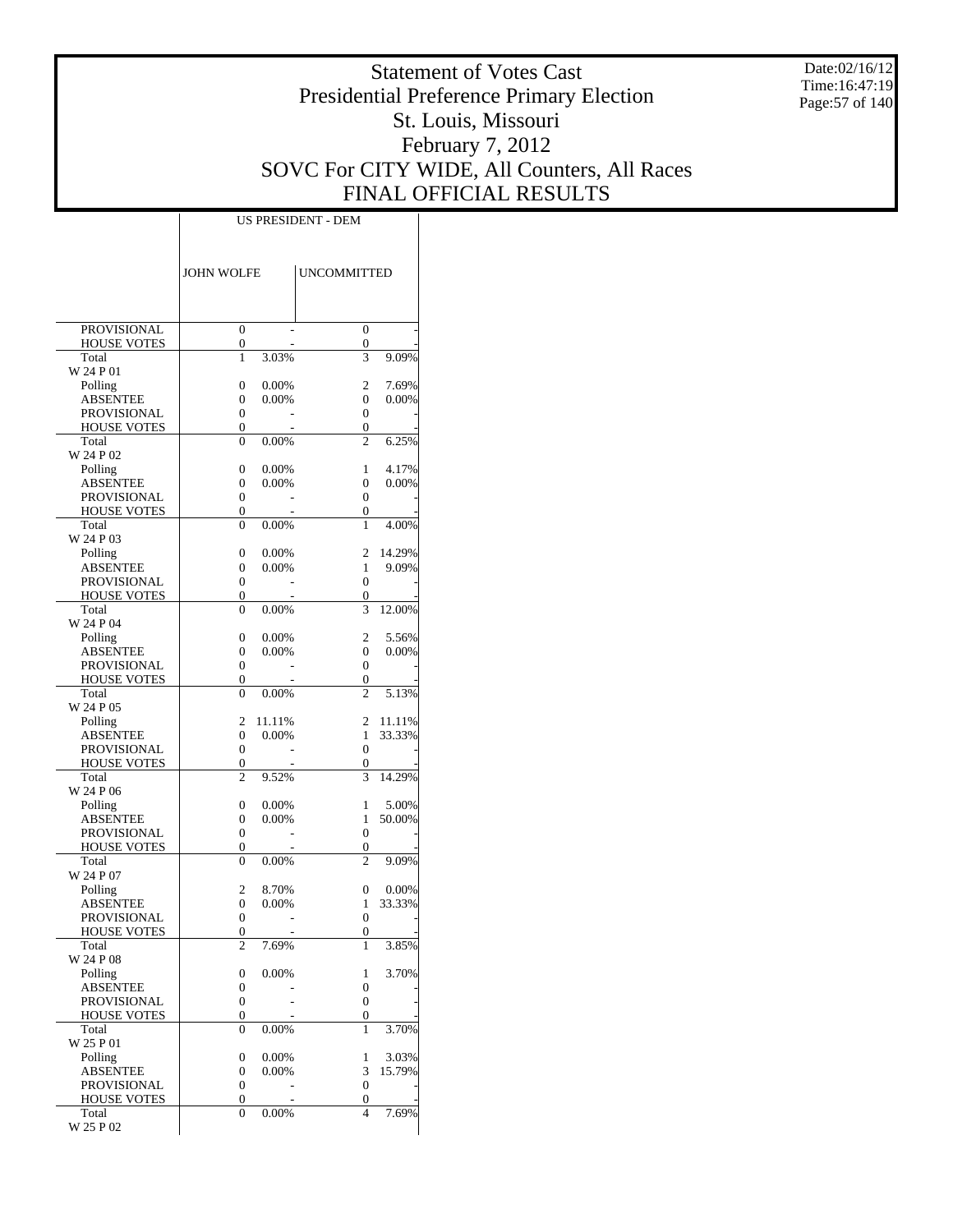Date:02/16/12 Time:16:47:19 Page:58 of 140

# Statement of Votes Cast Presidential Preference Primary Election St. Louis, Missouri February 7, 2012 SOVC For CITY WIDE, All Counters, All Races FINAL OFFICIAL RESULTS

|                                          | <b>JOHN WOLFE</b>                    |                | <b>UNCOMMITTED</b>             |                |
|------------------------------------------|--------------------------------------|----------------|--------------------------------|----------------|
|                                          |                                      |                |                                |                |
|                                          |                                      |                |                                |                |
| Polling                                  | 1                                    | 2.50%          | $\overline{c}$                 | 5.00%          |
| <b>ABSENTEE</b>                          | 1                                    | 9.09%          | 1                              | 9.09%          |
| <b>PROVISIONAL</b><br><b>HOUSE VOTES</b> | $\mathbf{0}$<br>$\boldsymbol{0}$     |                | 0<br>0                         |                |
| Total                                    | $\overline{c}$                       | 3.92%          | 3                              | 5.88%          |
| W 25 P 03                                |                                      |                |                                |                |
| Polling                                  | $\mathbf{0}$                         | 0.00%          | 0                              | 0.00%          |
| <b>ABSENTEE</b>                          | $\mathbf{0}$<br>$\mathbf{0}$         | 0.00%          | 0<br>$\mathbf{0}$              | 0.00%          |
| PROVISIONAL<br><b>HOUSE VOTES</b>        | 0                                    |                | 0                              |                |
| Total                                    | $\mathbf{0}$                         | 0.00%          | 0                              | 0.00%          |
| W 25 P 04                                |                                      |                |                                |                |
| Polling                                  | 1                                    | 2.94%          | 0                              | 0.00%          |
| <b>ABSENTEE</b><br>PROVISIONAL           | $\mathbf{0}$<br>$\mathbf{0}$         | 0.00%          | 0<br>$\mathbf{0}$              | 0.00%          |
| <b>HOUSE VOTES</b>                       | $\boldsymbol{0}$                     |                | 0                              |                |
| Total                                    | 1                                    | 2.70%          | $\overline{0}$                 | 0.00%          |
| W 26 P 01                                |                                      |                |                                |                |
| Polling                                  | $\mathbf{0}$                         | 0.00%          | 0                              | 0.00%          |
| <b>ABSENTEE</b><br>PROVISIONAL           | $\mathbf{0}$<br>$\mathbf{0}$         | 0.00%          | 0<br>$\mathbf{0}$              | 0.00%          |
| <b>HOUSE VOTES</b>                       | 0                                    |                | 0                              |                |
| Total                                    | $\mathbf{0}$                         | 0.00%          | $\theta$                       | 0.00%          |
| W 26 P 02                                |                                      |                |                                |                |
| Polling                                  | $\mathbf{0}$                         | 0.00%          | 2                              | 7.69%          |
| <b>ABSENTEE</b>                          | $\mathbf{0}$<br>$\mathbf{0}$         | 0.00%          | $\overline{0}$<br>$\mathbf{0}$ | 0.00%          |
| PROVISIONAL<br><b>HOUSE VOTES</b>        | $\boldsymbol{0}$                     |                | 0                              |                |
| Total                                    | $\mathbf{0}$                         | 0.00%          | $\overline{c}$                 | 6.25%          |
| W 26 P 03                                |                                      |                |                                |                |
| Polling                                  | $\mathbf{0}$                         | 0.00%          | 0                              | 0.00%          |
| <b>ABSENTEE</b><br>PROVISIONAL           | $\mathbf{0}$<br>$\mathbf{0}$         | 0.00%          | 0<br>$\mathbf{0}$              | 0.00%          |
| <b>HOUSE VOTES</b>                       | 0                                    |                | 0                              |                |
| Total                                    | $\mathbf{0}$                         | 0.00%          | $\theta$                       | 0.00%          |
| W 26 P 04                                |                                      |                |                                |                |
| Polling                                  | $\mathbf{0}$                         | 0.00%          | 2                              | 4.55%          |
| <b>ABSENTEE</b><br>PROVISIONAL           | 1<br>$\mathbf{0}$                    | 11.11%         | $\mathbf{0}$<br>$\mathbf{0}$   | 0.00%          |
| <b>HOUSE VOTES</b>                       | $\boldsymbol{0}$                     |                | 0                              |                |
| Total                                    | 1                                    | 1.89%          | $\overline{2}$                 | 3.77%          |
| W 26 P 05                                |                                      |                |                                |                |
| Polling<br>ABSENTEE                      | $\mathbf{0}$                         | 0.00%          | 0                              | 0.00%          |
| <b>PROVISIONAL</b>                       | $\boldsymbol{0}$                     | $0.00\%$       | 0<br>$\boldsymbol{0}$          | 0.00%          |
| <b>HOUSE VOTES</b>                       | $\boldsymbol{0}$                     |                | 0                              |                |
| Total                                    | $\boldsymbol{0}$                     | $0.00\%$       | 0                              | 0.00%          |
| W 26 P 06                                |                                      |                |                                |                |
| Polling                                  | $\boldsymbol{0}$<br>$\boldsymbol{0}$ | 0.00%<br>0.00% | $\boldsymbol{0}$<br>0          | 0.00%<br>0.00% |
| <b>ABSENTEE</b><br>PROVISIONAL           | $\boldsymbol{0}$                     |                | $\boldsymbol{0}$               |                |
| <b>HOUSE VOTES</b>                       | 0                                    |                | 0                              |                |
| Total                                    | $\mathbf{0}$                         | 0.00%          | 0                              | 0.00%          |
| W 27 P 01                                |                                      |                |                                |                |
| Polling                                  | $\boldsymbol{0}$                     | 0.00%          | $\boldsymbol{0}$               | 0.00%<br>0.00% |
| <b>ABSENTEE</b><br>PROVISIONAL           | $\boldsymbol{0}$<br>$\boldsymbol{0}$ | 0.00%          | 0<br>$\boldsymbol{0}$          |                |
| <b>HOUSE VOTES</b>                       | $\mathbf{0}$                         |                | $\mathbf{0}$                   |                |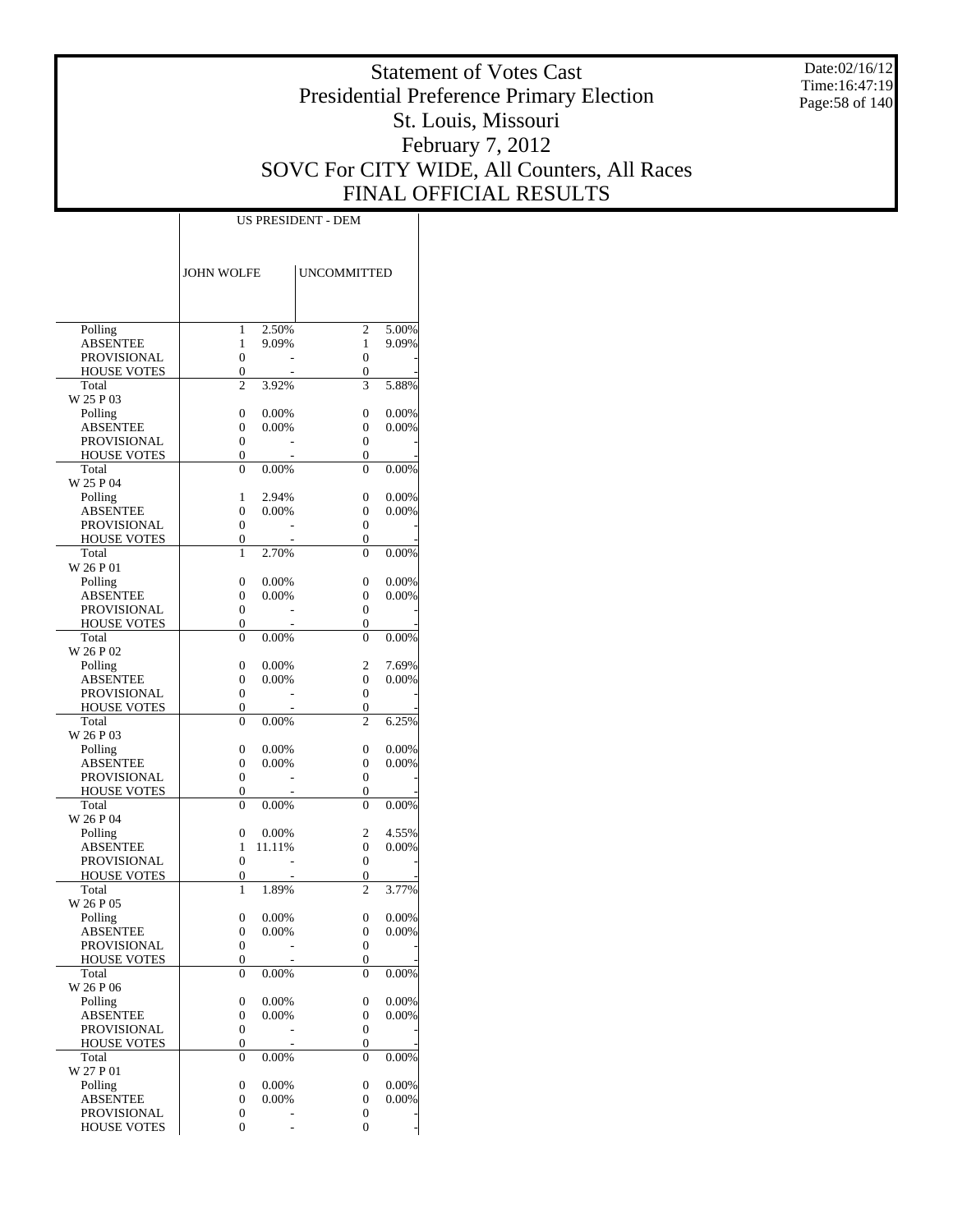Date:02/16/12 Time:16:47:19 Page:59 of 140

# Statement of Votes Cast Presidential Preference Primary Election St. Louis, Missouri February 7, 2012 SOVC For CITY WIDE, All Counters, All Races FINAL OFFICIAL RESULTS

|                                       | <b>JOHN WOLFE</b>     |                | <b>UNCOMMITTED</b> |                |
|---------------------------------------|-----------------------|----------------|--------------------|----------------|
|                                       |                       |                |                    |                |
| Total                                 | 0                     | 0.00%          | $\theta$           | 0.00%          |
| W 27 P 02                             |                       |                |                    |                |
| Polling                               | 0                     | 0.00%          | 1                  | 1.92%          |
| <b>ABSENTEE</b>                       | 0                     | 0.00%          | 0                  | 0.00%          |
| PROVISIONAL                           | $\boldsymbol{0}$      |                | 0                  |                |
| <b>HOUSE VOTES</b>                    | 0                     |                | 0                  |                |
| Total<br>W 27 P 03                    | 0                     | 0.00%          | 1                  | 1.69%          |
| Polling                               | 0                     | 0.00%          | 0                  | 0.00%          |
| <b>ABSENTEE</b>                       | 0                     | 0.00%          | 0                  | 0.00%          |
| PROVISIONAL                           | 0                     |                | 0                  |                |
| <b>HOUSE VOTES</b>                    | 0                     |                | 0                  |                |
| Total                                 | $\overline{0}$        | 0.00%          | $\theta$           | 0.00%          |
| W 27 P 04                             |                       |                |                    |                |
| Polling                               | 0                     | 0.00%          | 0                  | 0.00%          |
| <b>ABSENTEE</b><br><b>PROVISIONAL</b> | 0<br>0                | 0.00%          | 0<br>0             | 0.00%          |
| <b>HOUSE VOTES</b>                    | 0                     |                | 0                  |                |
| Total                                 | 0                     | 0.00%          | 0                  | 0.00%          |
| W 27 P 05                             |                       |                |                    |                |
| Polling                               | 0                     | 0.00%          | 0                  | 0.00%          |
| <b>ABSENTEE</b>                       | 0                     | $0.00\%$       | 0                  | 0.00%          |
| PROVISIONAL                           | 0                     |                | 0                  |                |
| <b>HOUSE VOTES</b>                    | 0                     |                | 0                  |                |
| Total                                 | 0                     | 0.00%          | $\theta$           | 0.00%          |
| W 27 P 06                             | $\overline{0}$        | 0.00%          | 0                  | 0.00%          |
| Polling<br>ABSENTEE                   | 0                     | 0.00%          | 0                  | 0.00%          |
| PROVISIONAL                           | 0                     |                | 0                  |                |
| <b>HOUSE VOTES</b>                    | 0                     |                | 0                  |                |
| Total                                 | 0                     | 0.00%          | $\theta$           | 0.00%          |
| W 27 P 07                             |                       |                |                    |                |
| Polling                               | 1                     | 1.11%          | 0                  | 0.00%          |
| ABSENTEE                              | 0                     | $0.00\%$       | 1                  | 7.14%          |
| PROVISIONAL                           | 0                     |                | 0                  |                |
| <b>HOUSE VOTES</b><br>Total           | 0<br>1                | 0.96%          | 0<br>1             | 0.96%          |
| W 27 P 08                             |                       |                |                    |                |
| Polling                               | 0                     | 0.00%          | 0                  | 0.00%          |
| ABSENTEE                              | 0                     | 0.00%          | 0                  | 0.00%          |
| <b>PROVISIONAL</b>                    | $\boldsymbol{0}$      |                | 0                  |                |
| <b>HOUSE VOTES</b>                    | 0                     |                | 0                  |                |
| Total                                 | $\overline{0}$        | 0.00%          | $\theta$           | 0.00%          |
| W 28 P 01                             |                       |                |                    |                |
| Polling<br>ABSENTEE                   | 0<br>$\boldsymbol{0}$ | 0.00%<br>0.00% | 0<br>0             | 0.00%<br>0.00% |
| PROVISIONAL                           | $\boldsymbol{0}$      |                | $\boldsymbol{0}$   |                |
| HOUSE VOTES                           | 0                     |                | 0                  |                |
| Total                                 | 0                     | 0.00%          | 0                  | 0.00%          |
| W 28 P 02                             |                       |                |                    |                |
| Polling                               | 0                     | 0.00%          | 0                  | 0.00%          |
| <b>ABSENTEE</b>                       | 0                     |                | 0                  |                |
| <b>PROVISIONAL</b>                    | $\boldsymbol{0}$      |                | $\boldsymbol{0}$   |                |
| <b>HOUSE VOTES</b>                    | 0                     |                | 0                  |                |
| Total<br>W 28 P 04                    | 0                     | 0.00%          | 0                  | 0.00%          |
| Polling                               | $\boldsymbol{0}$      | 0.00%          | 0                  | 0.00%          |
| <b>ABSENTEE</b>                       | 0                     | 0.00%          | 0                  | 0.00%          |
|                                       |                       |                |                    |                |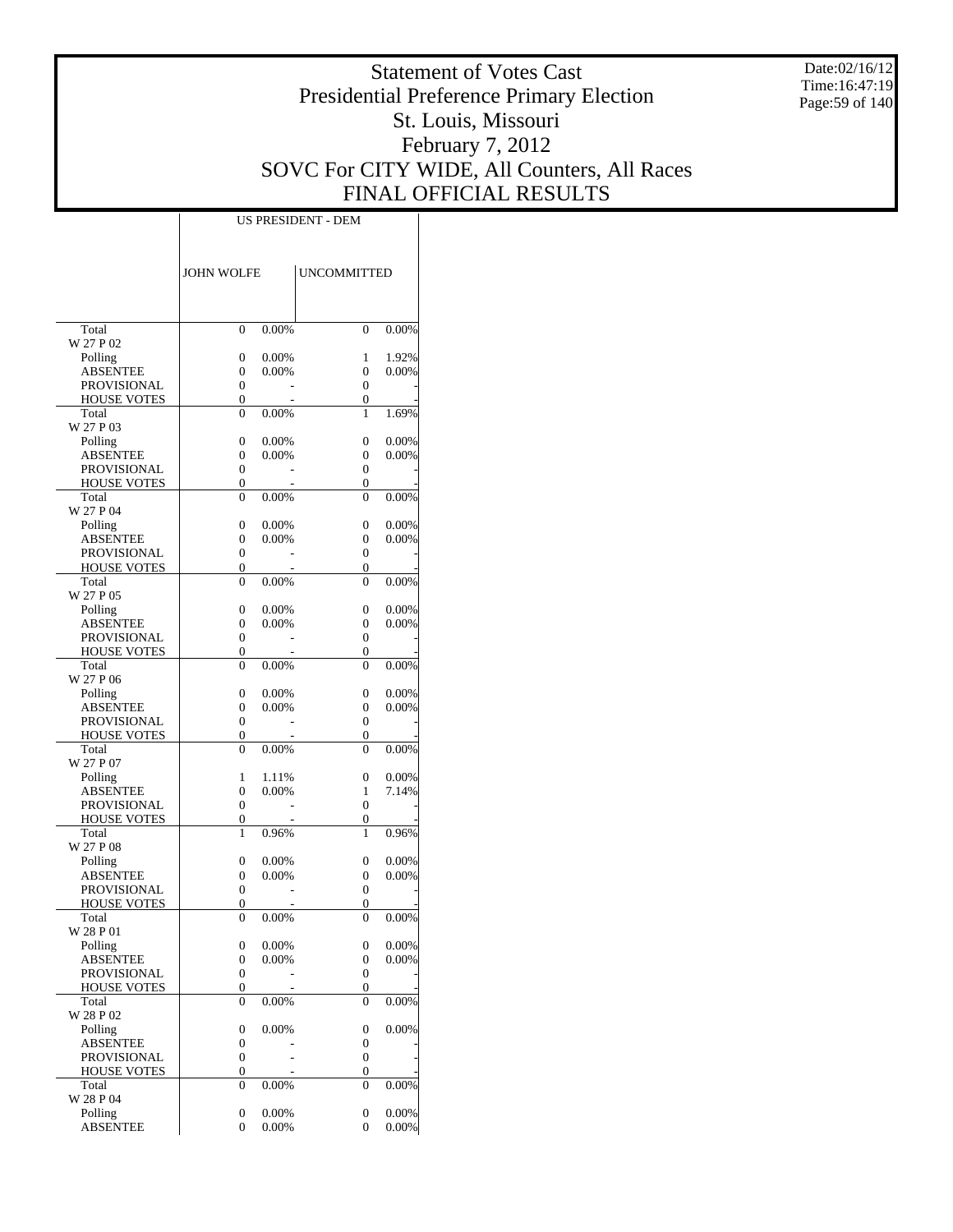Date:02/16/12 Time:16:47:19 Page:60 of 140

# Statement of Votes Cast Presidential Preference Primary Election St. Louis, Missouri February 7, 2012 SOVC For CITY WIDE, All Counters, All Races FINAL OFFICIAL RESULTS

|                             | <b>JOHN WOLFE</b>        |          | <b>UNCOMMITTED</b>         |                |
|-----------------------------|--------------------------|----------|----------------------------|----------------|
|                             |                          |          |                            |                |
|                             |                          |          |                            |                |
|                             |                          |          |                            |                |
| <b>PROVISIONAL</b>          | $\overline{0}$           |          | $\theta$                   |                |
| <b>HOUSE VOTES</b>          | 0                        |          | $\overline{0}$             |                |
| Total                       | $\theta$                 | 0.00%    | $\theta$                   | 0.00%          |
| W 28 P 05                   |                          |          |                            |                |
| Polling                     | $\theta$                 | 0.00%    | $\overline{0}$             | 0.00%          |
| <b>ABSENTEE</b>             | $\overline{0}$           | 0.00%    | $\overline{0}$             | 0.00%          |
| <b>PROVISIONAL</b>          | $\Omega$                 |          | $\theta$                   |                |
| <b>HOUSE VOTES</b>          | $\overline{0}$           |          | $\overline{0}$             |                |
| Total<br>W 28 P 06          | $\theta$                 | 0.00%    | $\theta$                   | 0.00%          |
|                             |                          |          |                            |                |
| Polling                     | $\mathbf{0}$<br>$\theta$ | 0.00%    | 0<br>$\theta$              | 0.00%<br>0.00% |
| <b>ABSENTEE</b>             |                          | 0.00%    |                            |                |
| <b>PROVISIONAL</b>          | 0                        |          | $\overline{0}$             |                |
| <b>HOUSE VOTES</b><br>Total | 0<br>$\theta$            |          | $\overline{0}$<br>$\theta$ |                |
|                             |                          | 0.00%    |                            | 0.00%          |
| W 28 P 07                   |                          |          |                            |                |
| Polling                     | $\overline{0}$           | 0.00%    | $\overline{0}$             | 0.00%          |
| ABSENTEE                    | $\mathbf{0}$             |          | 0                          |                |
| <b>PROVISIONAL</b>          | $\overline{0}$           |          | $\overline{0}$             |                |
| <b>HOUSE VOTES</b>          | 0<br>$\theta$            | 0.00%    | 0<br>$\theta$              |                |
| Total                       |                          |          |                            | 0.00%          |
| W 28 P 08                   | $\theta$                 | $0.00\%$ | 1                          | 4.17%          |
| Polling<br><b>ABSENTEE</b>  |                          | 0.00%    | 1                          | 12.50%         |
| <b>PROVISIONAL</b>          | 0<br>$\theta$            |          | $\theta$                   |                |
| <b>HOUSE VOTES</b>          | $\overline{0}$           |          | 0                          |                |
| Total                       | $\theta$                 | 0.00%    | $\overline{c}$             | 6.25%          |
| W 28 P 09                   |                          |          |                            |                |
| Polling                     | 0                        | 0.00%    | $\overline{0}$             | 0.00%          |
| <b>ABSENTEE</b>             | 0                        | 0.00%    | $\overline{0}$             | 0.00%          |
| <b>PROVISIONAL</b>          | $\mathbf{0}$             |          | 0                          |                |
| <b>HOUSE VOTES</b>          | $\theta$                 |          | $\theta$                   |                |
| Total                       | $\Omega$                 | 0.00%    | $\theta$                   | 0.00%          |
| W 28 P 10                   |                          |          |                            |                |
| Polling                     | $\overline{0}$           | 0.00%    | $\overline{0}$             | 0.00%          |
| <b>ABSENTEE</b>             | $\theta$                 | 0.00%    | $\overline{0}$             | 0.00%          |
| <b>PROVISIONAL</b>          | $\overline{0}$           |          | $\overline{0}$             |                |
| <b>HOUSE VOTES</b>          | $\overline{0}$           |          | 0                          |                |
| Total                       | $\overline{0}$           | 0.00%    | $\theta$                   | 0.00%          |
| Total                       |                          |          |                            |                |
| Polling                     | 37                       | 0.56%    | 131                        | 1.97%          |
| <b>ABSENTEE</b>             | 15                       | 0.95%    | 73                         | 4.61%          |
| <b>PROVISIONAL</b>          | $\Omega$                 | $0.00\%$ | $\Omega$                   | 0.00%          |
| <b>HOUSE VOTES</b>          | $\overline{0}$           |          | 0                          |                |
| Total                       | 52                       | 0.63%    | 204                        | 2.48%          |
|                             |                          |          |                            |                |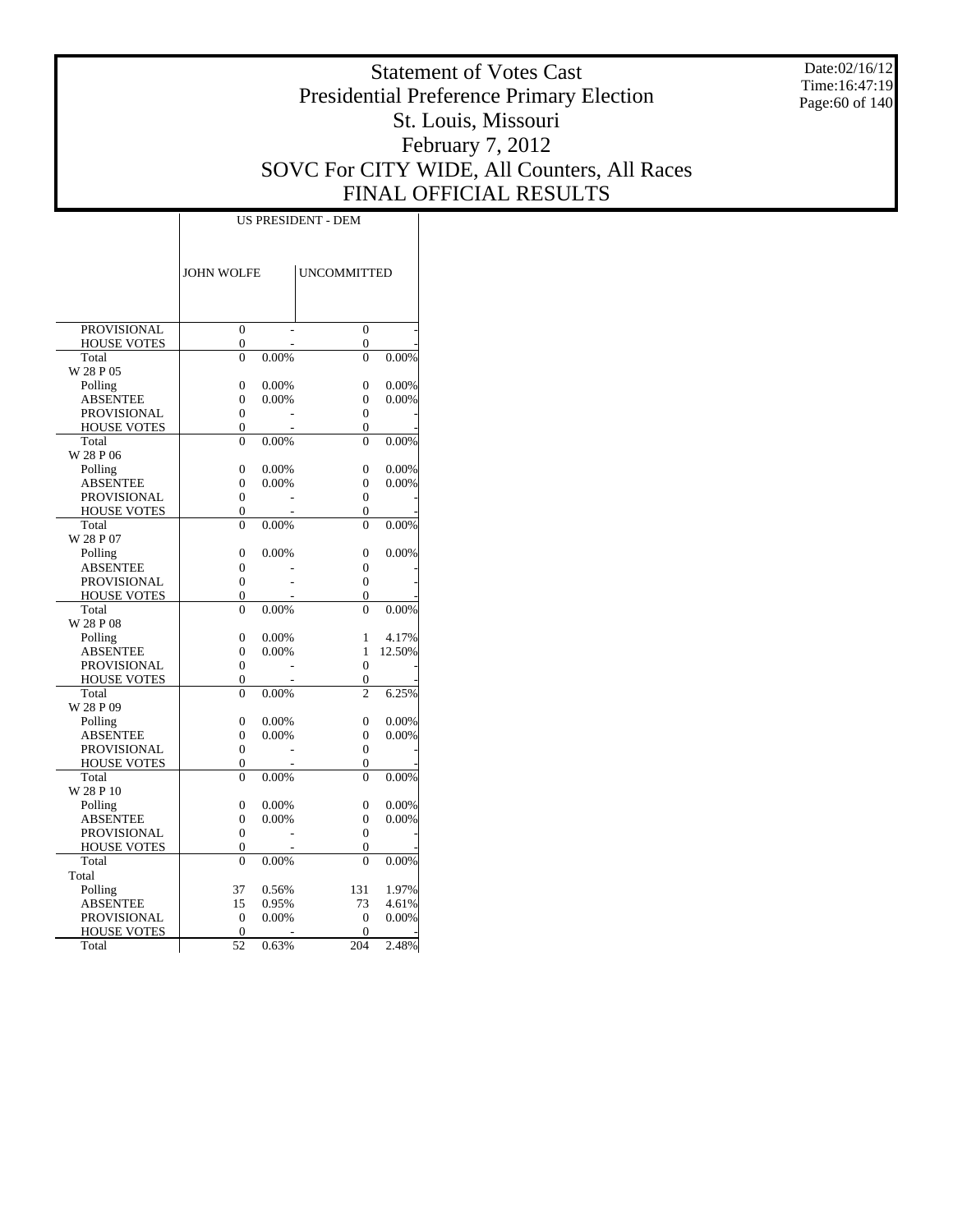Date:02/16/12 Time:16:47:19 Page:61 of 140

# Statement of Votes Cast Presidential Preference Primary Election St. Louis, Missouri February 7, 2012 SOVC For CITY WIDE, All Counters, All Races FINAL OFFICIAL RESULTS

|                                       | Reg. Voters  | Times<br>Counted                     | <b>Total Votes</b> | <b>GARY JOHNSON</b>                                                          |                        | <b>HERMAN CAIN</b>                   |                          | <b>MITT ROMNEY</b>                   |                          |
|---------------------------------------|--------------|--------------------------------------|--------------------|------------------------------------------------------------------------------|------------------------|--------------------------------------|--------------------------|--------------------------------------|--------------------------|
|                                       |              |                                      |                    |                                                                              |                        |                                      |                          |                                      |                          |
| <b>CITY WIDE</b>                      |              |                                      |                    |                                                                              |                        |                                      |                          |                                      |                          |
| W 01 P 01<br>Polling                  | 979          | $\mathbf{1}$                         |                    | $\boldsymbol{0}$<br>1                                                        | 0.00%                  | $\boldsymbol{0}$                     | 0.00%                    | $\boldsymbol{0}$                     | 0.00%                    |
| <b>ABSENTEE</b>                       | 979          | $\boldsymbol{0}$                     |                    | $\boldsymbol{0}$<br>$\boldsymbol{0}$                                         |                        | $\mathbf{0}$                         |                          | $\boldsymbol{0}$                     |                          |
| <b>PROVISIONAL</b>                    | 979          | $\boldsymbol{0}$                     |                    | $\overline{0}$<br>$\boldsymbol{0}$                                           |                        | $\mathbf{0}$                         |                          | $\mathbf{0}$                         |                          |
| <b>HOUSE VOTES</b>                    | 979          | $\boldsymbol{0}$                     |                    | $\boldsymbol{0}$<br>$\boldsymbol{0}$                                         |                        | $\boldsymbol{0}$                     |                          | $\boldsymbol{0}$                     |                          |
| Total                                 | 979          | $\mathbf{1}$                         |                    | $\overline{0}$<br>$\mathbf{1}$                                               | 0.00%                  | $\mathbf{0}$                         | 0.00%                    | $\overline{0}$                       | 0.00%                    |
| W 01 P 02                             |              |                                      |                    |                                                                              |                        |                                      |                          |                                      |                          |
| Polling                               | 1530         | $\mathbf{1}$                         |                    | $\boldsymbol{0}$<br>$\boldsymbol{0}$                                         |                        | $\boldsymbol{0}$                     |                          | $\boldsymbol{0}$                     |                          |
| <b>ABSENTEE</b><br><b>PROVISIONAL</b> | 1530<br>1530 | $\boldsymbol{0}$<br>$\boldsymbol{0}$ |                    | $\overline{0}$<br>$\boldsymbol{0}$<br>$\boldsymbol{0}$<br>$\boldsymbol{0}$   |                        | $\mathbf{0}$<br>$\mathbf{0}$         |                          | $\boldsymbol{0}$<br>$\boldsymbol{0}$ |                          |
| <b>HOUSE VOTES</b>                    | 1530         | $\boldsymbol{0}$                     |                    | $\boldsymbol{0}$<br>$\boldsymbol{0}$                                         |                        | $\overline{0}$                       |                          | $\mathbf{0}$                         |                          |
| Total                                 | 1530         | $\mathbf{1}$                         |                    | $\Omega$<br>$\theta$                                                         |                        | $\theta$                             |                          | $\Omega$                             |                          |
| W 01 P 03                             |              |                                      |                    |                                                                              |                        |                                      |                          |                                      |                          |
| Polling                               | 1451         | $\mathbf{1}$                         |                    | $\boldsymbol{0}$<br>1                                                        | 0.00%                  |                                      | 1 100,00%                | $\boldsymbol{0}$                     | 0.00%                    |
| <b>ABSENTEE</b>                       | 1451         | $\boldsymbol{0}$                     |                    | $\boldsymbol{0}$<br>$\boldsymbol{0}$                                         |                        | $\mathbf{0}$                         |                          | $\boldsymbol{0}$                     |                          |
| <b>PROVISIONAL</b>                    | 1451         | $\boldsymbol{0}$                     |                    | $\boldsymbol{0}$<br>$\boldsymbol{0}$                                         |                        | $\mathbf{0}$                         |                          | $\mathbf{0}$                         |                          |
| <b>HOUSE VOTES</b>                    | 1451         | $\boldsymbol{0}$                     |                    | $\boldsymbol{0}$<br>$\boldsymbol{0}$                                         |                        | $\boldsymbol{0}$                     |                          | $\boldsymbol{0}$                     |                          |
| Total                                 | 1451         | $\mathbf{1}$                         |                    | $\overline{0}$<br>1                                                          | 0.00%                  |                                      | 1 100.00%                | $\overline{0}$                       | 0.00%                    |
| W 01 P 04<br>Polling                  | 1011         | $\boldsymbol{0}$                     |                    | $\boldsymbol{0}$<br>$\boldsymbol{0}$                                         |                        | $\mathbf{0}$                         |                          | $\boldsymbol{0}$                     |                          |
| <b>ABSENTEE</b>                       | 1011         | $\boldsymbol{0}$                     |                    | $\overline{0}$<br>$\boldsymbol{0}$                                           |                        | $\mathbf{0}$                         |                          | $\boldsymbol{0}$                     |                          |
| <b>PROVISIONAL</b>                    | 1011         | $\boldsymbol{0}$                     |                    | $\boldsymbol{0}$<br>$\boldsymbol{0}$                                         |                        | $\mathbf{0}$                         |                          | $\boldsymbol{0}$                     |                          |
| <b>HOUSE VOTES</b>                    | 1011         | $\overline{0}$                       |                    | $\boldsymbol{0}$<br>$\boldsymbol{0}$                                         |                        | $\boldsymbol{0}$                     |                          | $\boldsymbol{0}$                     |                          |
| Total                                 | 1011         | $\overline{0}$                       |                    | $\Omega$<br>$\theta$                                                         | $\overline{a}$         | $\overline{0}$                       | ÷                        | $\Omega$                             |                          |
| W 01 P 05                             |              |                                      |                    |                                                                              |                        |                                      |                          |                                      |                          |
| Polling                               | 1252         | $\boldsymbol{0}$                     |                    | $\boldsymbol{0}$<br>$\boldsymbol{0}$                                         |                        | $\mathbf{0}$                         |                          | $\boldsymbol{0}$                     |                          |
| <b>ABSENTEE</b>                       | 1252         | $\boldsymbol{0}$                     |                    | $\overline{0}$<br>$\boldsymbol{0}$                                           |                        | $\mathbf{0}$                         |                          | $\boldsymbol{0}$                     |                          |
| <b>PROVISIONAL</b>                    | 1252         | $\boldsymbol{0}$                     |                    | $\boldsymbol{0}$<br>$\overline{0}$                                           |                        | $\mathbf{0}$                         |                          | $\boldsymbol{0}$                     |                          |
| <b>HOUSE VOTES</b>                    | 1252         | $\boldsymbol{0}$                     |                    | $\boldsymbol{0}$<br>$\boldsymbol{0}$                                         |                        | $\boldsymbol{0}$                     |                          | $\boldsymbol{0}$                     |                          |
| Total<br>W 01 P 06                    | 1252         | $\overline{0}$                       |                    | $\Omega$<br>$\theta$                                                         |                        | $\overline{0}$                       |                          | $\Omega$                             |                          |
| Polling                               | 1415         | $\mathbf{1}$                         |                    | $\boldsymbol{0}$<br>1                                                        | 0.00%                  | $\boldsymbol{0}$                     | 0.00%                    | $\boldsymbol{0}$                     | 0.00%                    |
| <b>ABSENTEE</b>                       | 1415         | $\boldsymbol{0}$                     |                    | $\boldsymbol{0}$<br>$\boldsymbol{0}$                                         |                        | $\boldsymbol{0}$                     |                          | $\boldsymbol{0}$                     |                          |
| <b>PROVISIONAL</b>                    | 1415         | $\boldsymbol{0}$                     |                    | $\boldsymbol{0}$<br>$\boldsymbol{0}$                                         | J.                     | $\mathbf{0}$                         | L,                       | $\boldsymbol{0}$                     |                          |
| <b>HOUSE VOTES</b>                    | 1415         | $\boldsymbol{0}$                     |                    | $\boldsymbol{0}$<br>$\boldsymbol{0}$                                         |                        | $\boldsymbol{0}$                     |                          | $\boldsymbol{0}$                     |                          |
| Total                                 | 1415         | $\mathbf{1}$                         |                    | $\overline{0}$<br>$\mathbf{1}$                                               | 0.00%                  | $\mathbf{0}$                         | 0.00%                    | $\overline{0}$                       | 0.00%                    |
| W 02 P 01                             |              |                                      |                    |                                                                              |                        |                                      |                          |                                      |                          |
| Polling                               | 368          | 3                                    |                    | 3<br>$\boldsymbol{0}$                                                        | 0.00%                  | $\boldsymbol{0}$                     | 0.00%                    | $\boldsymbol{0}$                     | 0.00%                    |
| <b>ABSENTEE</b>                       | 368          | $\boldsymbol{0}$                     |                    | $\boldsymbol{0}$<br>$\boldsymbol{0}$                                         |                        | $\boldsymbol{0}$                     |                          | $\boldsymbol{0}$                     |                          |
| <b>PROVISIONAL</b>                    | 368<br>368   | $\boldsymbol{0}$<br>$\boldsymbol{0}$ |                    | $\boldsymbol{0}$<br>$\boldsymbol{0}$<br>$\boldsymbol{0}$<br>$\mathbf{0}$     |                        | $\mathbf{0}$<br>$\mathbf{0}$         |                          | $\mathbf{0}$<br>$\boldsymbol{0}$     |                          |
| <b>HOUSE VOTES</b><br>Total           | 368          | 3                                    |                    | 3<br>$\overline{0}$                                                          | 0.00%                  | $\overline{0}$                       | 0.00%                    | $\overline{0}$                       | 0.00%                    |
| W 02 P 02                             |              |                                      |                    |                                                                              |                        |                                      |                          |                                      |                          |
| Polling                               | 1377         | $\mathbf{1}$                         |                    | $\boldsymbol{0}$<br>$\mathbf{1}$                                             | 0.00%                  | $\boldsymbol{0}$                     | 0.00%                    | $\boldsymbol{0}$                     | 0.00%                    |
| <b>ABSENTEE</b>                       | 1377         | $\boldsymbol{0}$                     |                    | $\boldsymbol{0}$<br>$\boldsymbol{0}$                                         |                        | $\boldsymbol{0}$                     |                          | $\boldsymbol{0}$                     |                          |
| PROVISIONAL                           | 1377         | $\boldsymbol{0}$                     |                    | $\boldsymbol{0}$<br>$\boldsymbol{0}$                                         | L,                     | $\boldsymbol{0}$                     | $\overline{\phantom{a}}$ | $\mathbf{0}$                         | $\overline{\phantom{a}}$ |
| <b>HOUSE VOTES</b>                    | 1377         | $\boldsymbol{0}$                     |                    | $\boldsymbol{0}$<br>$\boldsymbol{0}$                                         |                        | $\boldsymbol{0}$                     |                          | $\boldsymbol{0}$                     |                          |
| Total                                 | 1377         | $\mathbf{1}$                         |                    | $\mathbf{1}$<br>$\boldsymbol{0}$                                             | $0.00\%$               | $\boldsymbol{0}$                     | $0.00\%$                 | $\boldsymbol{0}$                     | $0.00\%$                 |
| W 02 P 03                             |              |                                      |                    |                                                                              |                        |                                      |                          |                                      |                          |
| Polling                               | 1743         | $\mathbf{1}$                         |                    | $\boldsymbol{0}$<br>$\mathbf{1}$                                             | 0.00%                  | $\boldsymbol{0}$                     | $0.00\%$                 |                                      | 1 100.00%                |
| <b>ABSENTEE</b>                       | 1743         | 3                                    |                    | 3<br>$\boldsymbol{0}$                                                        | 0.00%                  | $\boldsymbol{0}$                     | 0.00%                    |                                      | 3 100.00%                |
| PROVISIONAL<br><b>HOUSE VOTES</b>     | 1743<br>1743 | $\boldsymbol{0}$<br>$\boldsymbol{0}$ |                    | $\boldsymbol{0}$<br>$\boldsymbol{0}$<br>$\boldsymbol{0}$<br>$\boldsymbol{0}$ |                        | $\boldsymbol{0}$<br>$\boldsymbol{0}$ | J.                       | $\boldsymbol{0}$<br>$\boldsymbol{0}$ | $\sim$                   |
| Total                                 | 1743         | $\overline{4}$                       |                    | 4<br>$\boldsymbol{0}$                                                        | 0.00%                  | $\boldsymbol{0}$                     | $0.00\%$                 |                                      | 4 100.00%                |
| W 02 P 04                             |              |                                      |                    |                                                                              |                        |                                      |                          |                                      |                          |
| Polling                               | 1717         | $\boldsymbol{2}$                     |                    | $\overline{\mathbf{c}}$<br>$\boldsymbol{0}$                                  | 0.00%                  | $\boldsymbol{0}$                     | 0.00%                    | $\mathbf{0}$                         | 0.00%                    |
| <b>ABSENTEE</b>                       | 1717         | $\overline{4}$                       |                    | $\overline{4}$                                                               | 25.00%<br>$\mathbf{1}$ | $\boldsymbol{0}$                     | $0.00\%$                 | $\mathbf{0}$                         | $0.00\%$                 |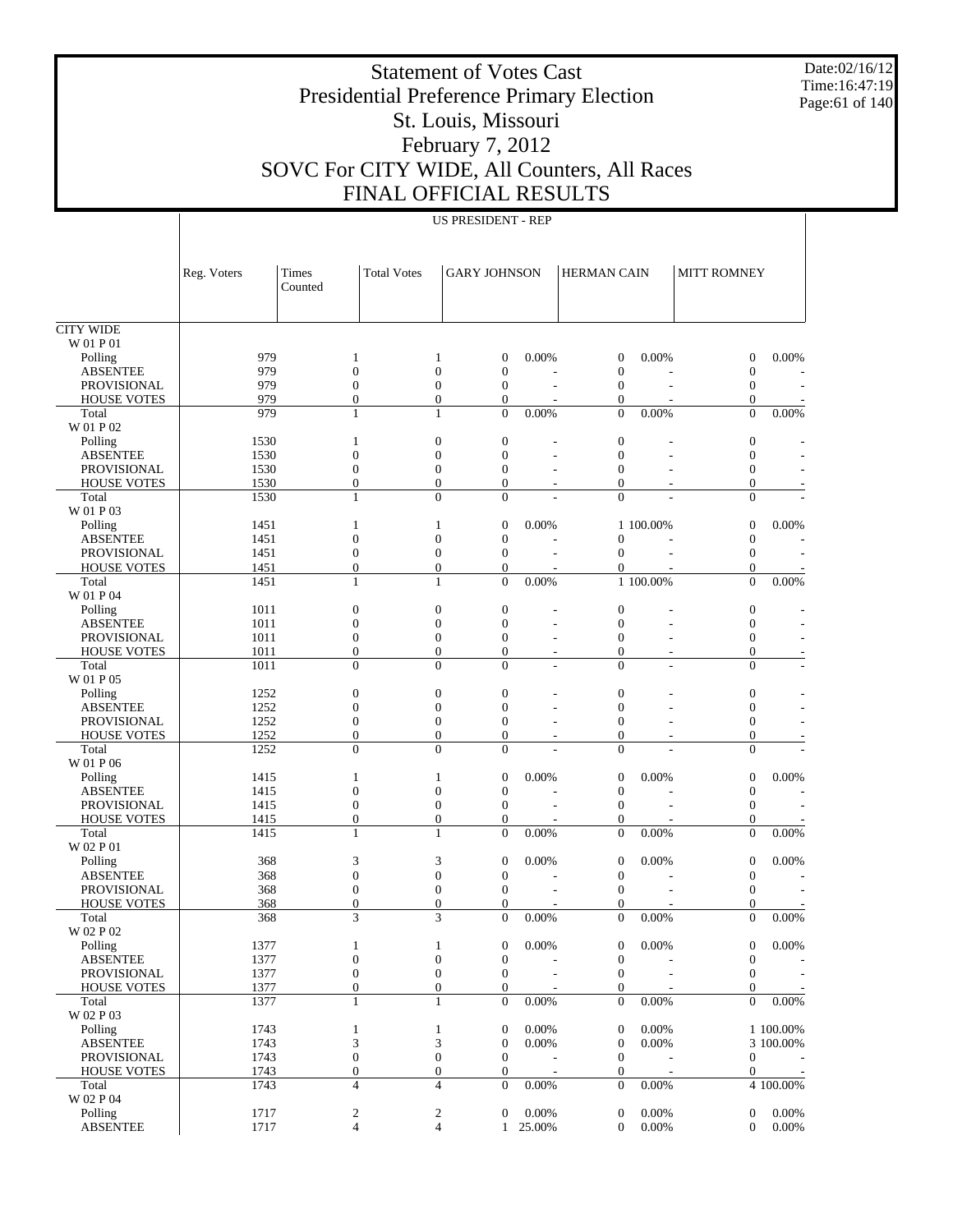Date:02/16/12 Time:16:47:19 Page:62 of 140

# Statement of Votes Cast Presidential Preference Primary Election St. Louis, Missouri February 7, 2012 SOVC For CITY WIDE, All Counters, All Races FINAL OFFICIAL RESULTS

|  |  | <b>US PRESIDENT - REP</b> |  |
|--|--|---------------------------|--|
|--|--|---------------------------|--|

|                                          | Reg. Voters  | Times<br>Counted                     | <b>Total Votes</b>               | <b>GARY JOHNSON</b>                  |                | HERMAN CAIN                          |                | <b>MITT ROMNEY</b>                   |                 |
|------------------------------------------|--------------|--------------------------------------|----------------------------------|--------------------------------------|----------------|--------------------------------------|----------------|--------------------------------------|-----------------|
| <b>PROVISIONAL</b>                       | 1717         | $\mathbf{0}$                         | $\boldsymbol{0}$                 | $\mathbf{0}$                         |                | $\boldsymbol{0}$                     |                | $\theta$                             |                 |
| <b>HOUSE VOTES</b>                       | 1717         | $\boldsymbol{0}$                     | $\boldsymbol{0}$                 | $\boldsymbol{0}$                     |                | $\boldsymbol{0}$                     |                | $\boldsymbol{0}$                     |                 |
| Total                                    | 1717         | 6                                    | 6                                | $\mathbf{1}$                         | 16.67%         | $\boldsymbol{0}$                     | 0.00%          | $\overline{0}$                       | 0.00%           |
| W 02 P 05                                |              |                                      |                                  |                                      |                |                                      |                |                                      |                 |
| Polling                                  | 1385         | 4                                    | 4                                | $\mathbf{0}$                         | 0.00%          | $\boldsymbol{0}$                     | 0.00%          | 2                                    | 50.00%          |
| <b>ABSENTEE</b><br><b>PROVISIONAL</b>    | 1385<br>1385 | $\boldsymbol{0}$<br>$\boldsymbol{0}$ | $\mathbf{0}$<br>$\boldsymbol{0}$ | $\boldsymbol{0}$<br>$\boldsymbol{0}$ |                | $\boldsymbol{0}$<br>$\boldsymbol{0}$ |                | $\boldsymbol{0}$<br>$\overline{0}$   |                 |
| <b>HOUSE VOTES</b>                       | 1385         | $\boldsymbol{0}$                     | $\mathbf{0}$                     | $\boldsymbol{0}$                     |                | $\boldsymbol{0}$                     |                | 0                                    |                 |
| Total                                    | 1385         | $\overline{4}$                       | $\overline{4}$                   | $\overline{0}$                       | 0.00%          | $\overline{0}$                       | 0.00%          | $\overline{2}$                       | 50.00%          |
| W 03 P 01                                |              |                                      |                                  |                                      |                |                                      |                |                                      |                 |
| Polling                                  | 369          | $\boldsymbol{0}$                     | $\boldsymbol{0}$                 | $\mathbf{0}$                         |                | $\boldsymbol{0}$                     |                | $\boldsymbol{0}$                     |                 |
| <b>ABSENTEE</b>                          | 369          | $\boldsymbol{0}$                     | $\mathbf{0}$                     | $\boldsymbol{0}$                     |                | $\boldsymbol{0}$                     |                | $\boldsymbol{0}$                     |                 |
| <b>PROVISIONAL</b>                       | 369<br>369   | $\boldsymbol{0}$                     | $\boldsymbol{0}$<br>$\mathbf{0}$ | $\boldsymbol{0}$<br>$\overline{0}$   |                | $\boldsymbol{0}$<br>$\boldsymbol{0}$ |                | $\boldsymbol{0}$<br>$\boldsymbol{0}$ |                 |
| <b>HOUSE VOTES</b><br>Total              | 369          | $\boldsymbol{0}$<br>$\overline{0}$   | $\overline{0}$                   | $\overline{0}$                       |                | $\overline{0}$                       |                | $\theta$                             |                 |
| W 03 P 02                                |              |                                      |                                  |                                      |                |                                      |                |                                      |                 |
| Polling                                  | 1082         | $\boldsymbol{0}$                     | $\mathbf{0}$                     | $\boldsymbol{0}$                     |                | $\boldsymbol{0}$                     |                | $\boldsymbol{0}$                     |                 |
| <b>ABSENTEE</b>                          | 1082         | $\boldsymbol{0}$                     | $\mathbf{0}$                     | $\boldsymbol{0}$                     |                | $\boldsymbol{0}$                     |                | $\boldsymbol{0}$                     |                 |
| <b>PROVISIONAL</b>                       | 1082         | $\boldsymbol{0}$                     | $\boldsymbol{0}$                 | $\boldsymbol{0}$                     |                | $\boldsymbol{0}$                     |                | $\boldsymbol{0}$                     |                 |
| <b>HOUSE VOTES</b>                       | 1082         | $\boldsymbol{0}$                     | $\overline{0}$                   | $\overline{0}$                       |                | $\boldsymbol{0}$                     |                | $\boldsymbol{0}$                     |                 |
| Total<br>W 03 P 03                       | 1082         | $\overline{0}$                       | $\overline{0}$                   | $\overline{0}$                       |                | $\overline{0}$                       |                | $\theta$                             |                 |
| Polling                                  | 751          | $\boldsymbol{0}$                     | $\mathbf{0}$                     | $\mathbf{0}$                         |                | $\boldsymbol{0}$                     |                | $\boldsymbol{0}$                     |                 |
| <b>ABSENTEE</b>                          | 751          | 1                                    | 1                                | $\mathbf{0}$                         | 0.00%          | $\boldsymbol{0}$                     | 0.00%          |                                      | 1 100.00%       |
| <b>PROVISIONAL</b>                       | 751          | $\boldsymbol{0}$                     | $\boldsymbol{0}$                 | $\boldsymbol{0}$                     |                | $\boldsymbol{0}$                     |                | $\overline{0}$                       |                 |
| <b>HOUSE VOTES</b>                       | 751          | $\overline{0}$                       | $\overline{0}$                   | $\boldsymbol{0}$                     |                | 0                                    |                | 0                                    |                 |
| Total                                    | 751          | 1                                    | 1                                | $\overline{0}$                       | 0.00%          | $\boldsymbol{0}$                     | 0.00%          |                                      | 1 100.00%       |
| W 03 P 04                                |              |                                      |                                  |                                      |                |                                      |                |                                      |                 |
| Polling<br><b>ABSENTEE</b>               | 1353<br>1353 | 15<br>1                              | 15<br>1                          | $\mathbf{0}$<br>$\mathbf{0}$         | 0.00%<br>0.00% | $\boldsymbol{0}$<br>$\boldsymbol{0}$ | 0.00%<br>0.00% | 6<br>0                               | 40.00%<br>0.00% |
| <b>PROVISIONAL</b>                       | 1353         | $\boldsymbol{0}$                     | $\mathbf{0}$                     | $\boldsymbol{0}$                     |                | $\boldsymbol{0}$                     |                | $\overline{0}$                       |                 |
| <b>HOUSE VOTES</b>                       | 1353         | $\boldsymbol{0}$                     | $\overline{0}$                   | $\boldsymbol{0}$                     |                | $\boldsymbol{0}$                     |                | 0                                    |                 |
| Total                                    | 1353         | 16                                   | 16                               | $\overline{0}$                       | 0.00%          | $\overline{0}$                       | 0.00%          | 6                                    | 37.50%          |
| W 03 P 05                                |              |                                      |                                  |                                      |                |                                      |                |                                      |                 |
| Polling                                  | 1052         | 1                                    | 1                                | $\mathbf{0}$                         | 0.00%          | $\boldsymbol{0}$                     | 0.00%          | $\boldsymbol{0}$                     | 0.00%           |
| <b>ABSENTEE</b>                          | 1052         | $\boldsymbol{0}$                     | $\mathbf{0}$                     | $\boldsymbol{0}$                     |                | $\boldsymbol{0}$                     |                | $\boldsymbol{0}$                     |                 |
| <b>PROVISIONAL</b><br><b>HOUSE VOTES</b> | 1052<br>1052 | $\boldsymbol{0}$<br>$\overline{0}$   | $\boldsymbol{0}$<br>$\mathbf{0}$ | $\boldsymbol{0}$<br>$\boldsymbol{0}$ |                | $\boldsymbol{0}$<br>$\boldsymbol{0}$ |                | $\overline{0}$<br>0                  |                 |
| Total                                    | 1052         | 1                                    | 1                                | $\overline{0}$                       | 0.00%          | $\boldsymbol{0}$                     | 0.00%          | $\overline{0}$                       | 0.00%           |
| W 03 P 06                                |              |                                      |                                  |                                      |                |                                      |                |                                      |                 |
| Polling                                  | 832          | 2                                    | $\overline{2}$                   | $\mathbf{0}$                         | 0.00%          | $\boldsymbol{0}$                     | 0.00%          | $\boldsymbol{0}$                     | 0.00%           |
| <b>ABSENTEE</b>                          | 832          | $\boldsymbol{0}$                     | $\boldsymbol{0}$                 | $\mathbf{0}$                         |                | $\boldsymbol{0}$                     |                | $\boldsymbol{0}$                     |                 |
| PROVISIONAL                              | 832          | $\boldsymbol{0}$                     | $\boldsymbol{0}$                 | $\boldsymbol{0}$                     |                | $\boldsymbol{0}$                     |                | $\boldsymbol{0}$                     |                 |
| <b>HOUSE VOTES</b><br>Total              | 832<br>832   | $\mathbf{0}$<br>$\mathcal{D}$        | $\overline{0}$<br>$\overline{c}$ | $\overline{0}$                       | 0.00%          | $\boldsymbol{0}$<br>$\boldsymbol{0}$ | 0.00%          | $\boldsymbol{0}$<br>$\boldsymbol{0}$ | 0.00%           |
| W 03 P 07                                |              |                                      |                                  | $\boldsymbol{0}$                     |                |                                      |                |                                      |                 |
| Polling                                  | 1183         | 3                                    | 3                                | $\boldsymbol{0}$                     | 0.00%          | 0                                    | 0.00%          | $\mathbf{0}$                         | 0.00%           |
| <b>ABSENTEE</b>                          | 1183         | $\boldsymbol{0}$                     | $\boldsymbol{0}$                 | $\boldsymbol{0}$                     |                | $\boldsymbol{0}$                     |                | $\boldsymbol{0}$                     |                 |
| PROVISIONAL                              | 1183         | $\boldsymbol{0}$                     | $\mathbf{0}$                     | $\mathbf{0}$                         |                | $\boldsymbol{0}$                     |                | $\mathbf{0}$                         |                 |
| <b>HOUSE VOTES</b>                       | 1183         | $\boldsymbol{0}$                     | $\boldsymbol{0}$                 | $\boldsymbol{0}$                     |                | $\boldsymbol{0}$                     |                | 0                                    |                 |
| Total                                    | 1183         | 3                                    | 3                                | $\overline{0}$                       | 0.00%          | $\overline{0}$                       | 0.00%          | $\theta$                             | $0.00\%$        |
| W 03 P 08<br>Polling                     | 430          | $\boldsymbol{0}$                     | $\boldsymbol{0}$                 | $\boldsymbol{0}$                     |                | $\boldsymbol{0}$                     |                | $\boldsymbol{0}$                     |                 |
| <b>ABSENTEE</b>                          | 430          | $\boldsymbol{0}$                     | $\boldsymbol{0}$                 | $\boldsymbol{0}$                     |                | $\boldsymbol{0}$                     |                | $\mathbf{0}$                         |                 |
| PROVISIONAL                              | 430          | $\mathbf{0}$                         | $\boldsymbol{0}$                 | $\boldsymbol{0}$                     |                | $\boldsymbol{0}$                     |                | 0                                    |                 |
| <b>HOUSE VOTES</b>                       | 430          | $\boldsymbol{0}$                     | $\boldsymbol{0}$                 | $\boldsymbol{0}$                     |                | $\boldsymbol{0}$                     |                | $\boldsymbol{0}$                     |                 |
| Total                                    | 430          | $\boldsymbol{0}$                     | $\overline{0}$                   | $\overline{0}$                       |                | $\overline{0}$                       |                | $\Omega$                             |                 |
| W 04 P 01                                |              |                                      |                                  |                                      |                |                                      |                |                                      |                 |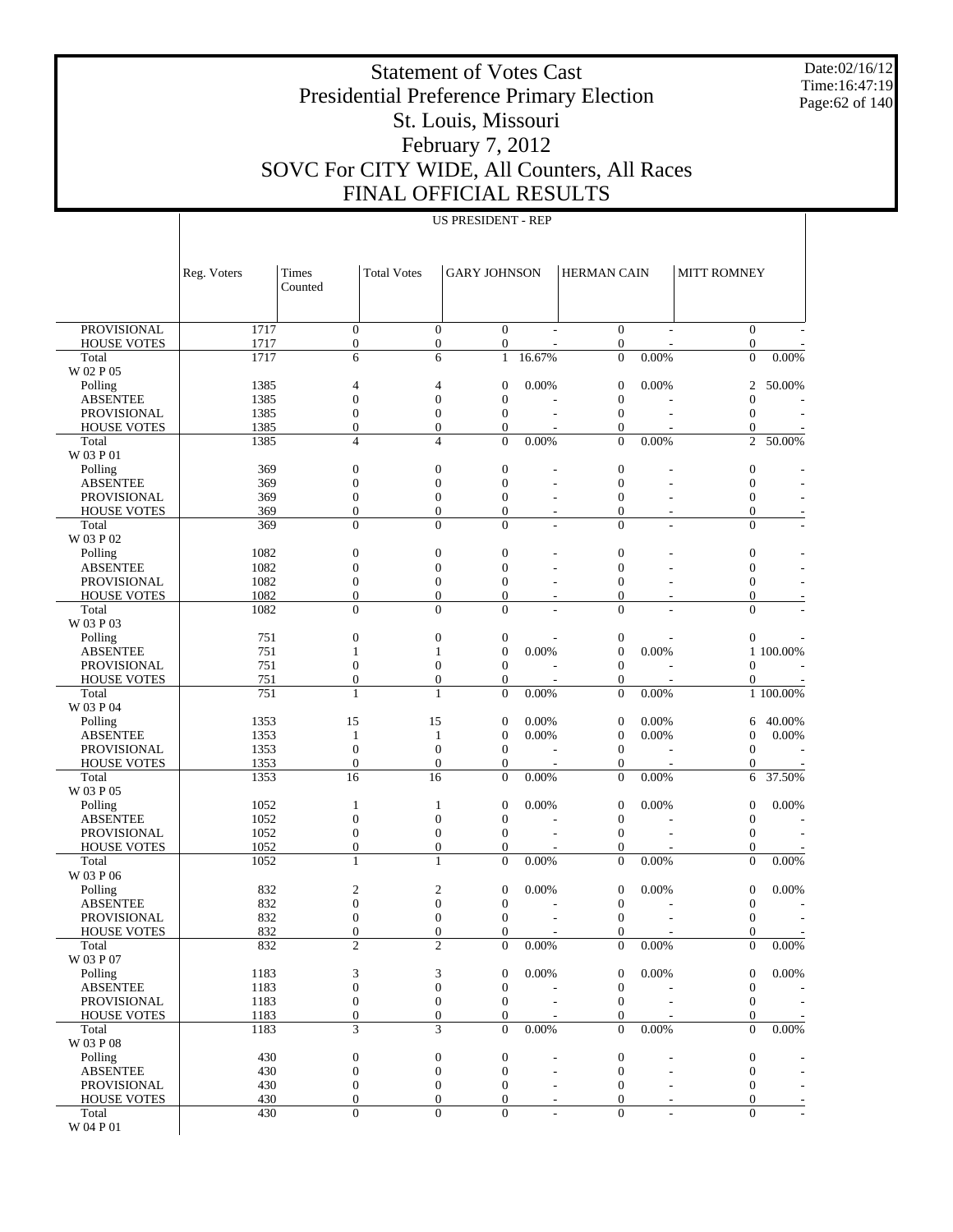Date:02/16/12 Time:16:47:19 Page:63 of 140

# Statement of Votes Cast Presidential Preference Primary Election St. Louis, Missouri February 7, 2012 SOVC For CITY WIDE, All Counters, All Races FINAL OFFICIAL RESULTS

|                                       | Reg. Voters  | Times                            | <b>Total Votes</b>               | <b>GARY JOHNSON</b>                  |                          | <b>HERMAN CAIN</b>                   |                | <b>MITT ROMNEY</b> |                                    |
|---------------------------------------|--------------|----------------------------------|----------------------------------|--------------------------------------|--------------------------|--------------------------------------|----------------|--------------------|------------------------------------|
|                                       |              | Counted                          |                                  |                                      |                          |                                      |                |                    |                                    |
| Polling                               | 609          | $\mathbf{0}$                     | $\boldsymbol{0}$                 | $\boldsymbol{0}$                     | $\overline{\phantom{a}}$ | $\boldsymbol{0}$                     | $\overline{a}$ | $\mathbf{0}$       |                                    |
| <b>ABSENTEE</b>                       | 609          | $\mathbf{0}$                     | $\boldsymbol{0}$                 | $\boldsymbol{0}$                     | L,                       | $\boldsymbol{0}$                     | ÷,             | $\boldsymbol{0}$   |                                    |
| <b>PROVISIONAL</b>                    | 609          | $\mathbf{0}$                     | $\boldsymbol{0}$                 | $\mathbf{0}$                         | $\overline{a}$           | $\boldsymbol{0}$                     | L,             | $\boldsymbol{0}$   | $\sim$                             |
| <b>HOUSE VOTES</b>                    | 609          | $\mathbf{0}$                     | $\boldsymbol{0}$                 | $\mathbf{0}$                         | $\overline{a}$           | $\boldsymbol{0}$                     | ÷              | $\boldsymbol{0}$   |                                    |
| Total                                 | 609          | $\boldsymbol{0}$                 | $\overline{0}$                   | $\overline{0}$                       | L,                       | $\overline{0}$                       | $\overline{a}$ | $\mathbf{0}$       |                                    |
| W 04 P 02                             |              |                                  |                                  |                                      |                          |                                      |                |                    |                                    |
| Polling                               | 1653         | $\mathbf{0}$                     | $\boldsymbol{0}$                 | $\boldsymbol{0}$                     |                          | $\boldsymbol{0}$                     |                | $\boldsymbol{0}$   |                                    |
| <b>ABSENTEE</b>                       | 1653         | $\mathbf{0}$                     | $\boldsymbol{0}$                 | $\boldsymbol{0}$                     | J.                       | $\boldsymbol{0}$                     |                | $\boldsymbol{0}$   |                                    |
| <b>PROVISIONAL</b>                    | 1653         | $\boldsymbol{0}$                 | $\boldsymbol{0}$                 | $\mathbf{0}$                         | ÷,                       | $\mathbf{0}$                         | ÷              | $\boldsymbol{0}$   |                                    |
| <b>HOUSE VOTES</b>                    | 1653         | $\mathbf{0}$                     | $\boldsymbol{0}$                 | $\mathbf{0}$                         |                          | $\boldsymbol{0}$                     |                | $\boldsymbol{0}$   |                                    |
| Total                                 | 1653         | $\overline{0}$                   | $\overline{0}$                   | $\Omega$                             |                          | $\mathbf{0}$                         |                | $\Omega$           |                                    |
| W 04 P 03                             |              |                                  |                                  |                                      |                          |                                      |                |                    |                                    |
| Polling                               | 1259<br>1259 | 1<br>$\mathbf{0}$                | 1<br>$\boldsymbol{0}$            | $\boldsymbol{0}$<br>$\boldsymbol{0}$ | 0.00%                    | $\boldsymbol{0}$<br>$\boldsymbol{0}$ | 0.00%          | $\overline{0}$     | 1 100.00%                          |
| <b>ABSENTEE</b><br><b>PROVISIONAL</b> | 1259         | $\mathbf{0}$                     | $\boldsymbol{0}$                 | $\boldsymbol{0}$                     | $\overline{a}$           | $\boldsymbol{0}$                     | J.             | $\boldsymbol{0}$   |                                    |
| <b>HOUSE VOTES</b>                    | 1259         | $\boldsymbol{0}$                 | $\boldsymbol{0}$                 | $\boldsymbol{0}$                     |                          | $\boldsymbol{0}$                     |                | $\boldsymbol{0}$   |                                    |
| Total                                 | 1259         | $\mathbf{1}$                     | $\mathbf{1}$                     | $\overline{0}$                       | 0.00%                    | $\mathbf{0}$                         | 0.00%          |                    | 1 100.00%                          |
| W 04 P 04                             |              |                                  |                                  |                                      |                          |                                      |                |                    |                                    |
| Polling                               | 999          | $\mathbf{0}$                     | $\boldsymbol{0}$                 | $\boldsymbol{0}$                     |                          | $\boldsymbol{0}$                     |                | $\mathbf{0}$       |                                    |
| <b>ABSENTEE</b>                       | 999          | $\mathbf{0}$                     | $\boldsymbol{0}$                 | $\overline{0}$                       | ÷.                       | $\boldsymbol{0}$                     | L.             | $\boldsymbol{0}$   |                                    |
| <b>PROVISIONAL</b>                    | 999          | $\boldsymbol{0}$                 | $\boldsymbol{0}$                 | $\mathbf{0}$                         | ÷,                       | $\mathbf{0}$                         | ÷,             | $\boldsymbol{0}$   |                                    |
| <b>HOUSE VOTES</b>                    | 999          | $\boldsymbol{0}$                 | $\boldsymbol{0}$                 | $\mathbf{0}$                         |                          | $\boldsymbol{0}$                     |                | $\mathbf{0}$       |                                    |
| Total                                 | 999          | $\overline{0}$                   | $\overline{0}$                   | $\Omega$                             |                          | $\mathbf{0}$                         |                | $\Omega$           |                                    |
| W 04 P 05                             |              |                                  |                                  |                                      |                          |                                      |                |                    |                                    |
| Polling                               | 812          | 1                                | 1                                | $\boldsymbol{0}$                     | 0.00%                    | $\boldsymbol{0}$                     | 0.00%          | $\mathbf{0}$       | $0.00\%$                           |
| <b>ABSENTEE</b>                       | 812          | $\mathbf{0}$                     | $\boldsymbol{0}$                 | $\boldsymbol{0}$                     |                          | $\boldsymbol{0}$                     |                | $\mathbf{0}$       |                                    |
| <b>PROVISIONAL</b>                    | 812          | $\boldsymbol{0}$                 | $\boldsymbol{0}$                 | $\boldsymbol{0}$                     |                          | $\boldsymbol{0}$                     | ÷,             | $\mathbf{0}$       |                                    |
| <b>HOUSE VOTES</b>                    | 812          | $\boldsymbol{0}$                 | $\boldsymbol{0}$                 | $\boldsymbol{0}$                     |                          | $\boldsymbol{0}$                     |                | $\mathbf{0}$       |                                    |
| Total                                 | 812          | $\mathbf{1}$                     | $\mathbf{1}$                     | $\overline{0}$                       | 0.00%                    | $\boldsymbol{0}$                     | 0.00%          | $\mathbf{0}$       | 0.00%                              |
| W 04 P 06                             |              |                                  |                                  |                                      |                          |                                      |                |                    |                                    |
| Polling                               | 1211         | $\mathbf{0}$                     | $\boldsymbol{0}$                 | $\boldsymbol{0}$                     |                          | $\boldsymbol{0}$                     |                | $\mathbf{0}$       |                                    |
| <b>ABSENTEE</b>                       | 1211         | 1                                | $\mathbf{1}$                     | $\boldsymbol{0}$                     | 0.00%                    | $\boldsymbol{0}$                     | 0.00%          |                    | 1 100.00%                          |
| <b>PROVISIONAL</b>                    | 1211         | $\boldsymbol{0}$                 | $\boldsymbol{0}$                 | $\boldsymbol{0}$                     |                          | $\boldsymbol{0}$                     |                | $\mathbf{0}$       |                                    |
| <b>HOUSE VOTES</b><br>Total           | 1211<br>1211 | $\boldsymbol{0}$<br>$\mathbf{1}$ | $\boldsymbol{0}$<br>$\mathbf{1}$ | $\boldsymbol{0}$<br>$\overline{0}$   | 0.00%                    | $\boldsymbol{0}$<br>$\overline{0}$   | 0.00%          | $\mathbf{0}$       | $1\overline{100.00\%}$             |
| W 04 P 07                             |              |                                  |                                  |                                      |                          |                                      |                |                    |                                    |
| Polling                               | 1268         | $\boldsymbol{0}$                 | $\boldsymbol{0}$                 | $\boldsymbol{0}$                     |                          | $\boldsymbol{0}$                     |                | $\mathbf{0}$       |                                    |
| <b>ABSENTEE</b>                       | 1268         | $\overline{c}$                   | $\overline{c}$                   | $\boldsymbol{0}$                     | 0.00%                    | $\boldsymbol{0}$                     | 0.00%          | $\boldsymbol{0}$   | 0.00%                              |
| <b>PROVISIONAL</b>                    | 1268         | $\boldsymbol{0}$                 | $\boldsymbol{0}$                 | $\boldsymbol{0}$                     |                          | $\boldsymbol{0}$                     |                | $\mathbf{0}$       |                                    |
| <b>HOUSE VOTES</b>                    | 1268         | $\boldsymbol{0}$                 | $\boldsymbol{0}$                 | $\boldsymbol{0}$                     |                          | $\boldsymbol{0}$                     |                | $\boldsymbol{0}$   |                                    |
| Total                                 | 1268         | $\overline{c}$                   | $\overline{c}$                   | $\overline{0}$                       | 0.00%                    | $\boldsymbol{0}$                     | 0.00%          | $\mathbf{0}$       | 0.00%                              |
| W 05 P 01                             |              |                                  |                                  |                                      |                          |                                      |                |                    |                                    |
| Polling                               | 681          | $\boldsymbol{0}$                 | $\boldsymbol{0}$                 | $\boldsymbol{0}$                     |                          | $\boldsymbol{0}$                     |                | $\boldsymbol{0}$   |                                    |
| <b>ABSENTEE</b>                       | 681          | 1                                | $\mathbf{1}$                     | $\boldsymbol{0}$                     | 0.00%                    | $\boldsymbol{0}$                     | 0.00%          |                    | 1 100.00%                          |
| <b>PROVISIONAL</b>                    | 681          | $\overline{0}$                   | $\overline{0}$                   | $\overline{0}$                       |                          | $\mathbf{0}$                         |                | $\overline{0}$     | $\overline{\phantom{a}}$           |
| <b>HOUSE VOTES</b>                    | 681          | $\boldsymbol{0}$                 | $\boldsymbol{0}$                 | 0                                    |                          | $\boldsymbol{0}$                     |                | $\mathbf{0}$       | $\overline{a}$                     |
| Total                                 | 681          | $\mathbf{1}$                     | $\mathbf{1}$                     | $\boldsymbol{0}$                     | 0.00%                    | $\boldsymbol{0}$                     | 0.00%          |                    | 1 100.00%                          |
| W 05 P 02                             |              |                                  |                                  |                                      |                          |                                      |                |                    |                                    |
| Polling                               | 604          | 4                                | 3                                | $\boldsymbol{0}$                     | 0.00%                    | $\boldsymbol{0}$                     | 0.00%          | $\overline{2}$     | 66.67%                             |
| <b>ABSENTEE</b>                       | 604          | $\mathfrak{2}$                   | $\overline{c}$                   | $\mathbf{0}$                         | 0.00%                    | $\boldsymbol{0}$                     | 0.00%          | $\mathbf{1}$       | 50.00%                             |
| PROVISIONAL                           | 604          | $\boldsymbol{0}$                 | $\boldsymbol{0}$                 | $\mathbf{0}$                         |                          | $\boldsymbol{0}$                     |                | $\mathbf{0}$       |                                    |
| <b>HOUSE VOTES</b>                    | 604<br>604   | $\boldsymbol{0}$<br>6            | $\boldsymbol{0}$<br>5            | $\mathbf{0}$<br>$\mathbf{0}$         |                          | $\boldsymbol{0}$<br>$\boldsymbol{0}$ |                | $\mathbf{0}$<br>3  | $\overline{\phantom{a}}$<br>60.00% |
| Total<br>W 05 P 03                    |              |                                  |                                  |                                      | 0.00%                    |                                      | 0.00%          |                    |                                    |
| Polling                               | 532          | $\boldsymbol{0}$                 | $\boldsymbol{0}$                 | $\boldsymbol{0}$                     |                          | $\boldsymbol{0}$                     |                | $\boldsymbol{0}$   |                                    |
| <b>ABSENTEE</b>                       | 532          | $\boldsymbol{0}$                 | $\boldsymbol{0}$                 | $\boldsymbol{0}$                     | $\overline{a}$           | $\boldsymbol{0}$                     |                | $\mathbf{0}$       | $\overline{\phantom{a}}$           |
| <b>PROVISIONAL</b>                    | 532          | $\boldsymbol{0}$                 | $\boldsymbol{0}$                 | $\boldsymbol{0}$                     |                          | $\boldsymbol{0}$                     |                | $\boldsymbol{0}$   |                                    |
| <b>HOUSE VOTES</b>                    | 532          | $\mathbf{0}$                     | $\boldsymbol{0}$                 | $\mathbf{0}$                         | L,                       | $\boldsymbol{0}$                     |                | $\mathbf{0}$       |                                    |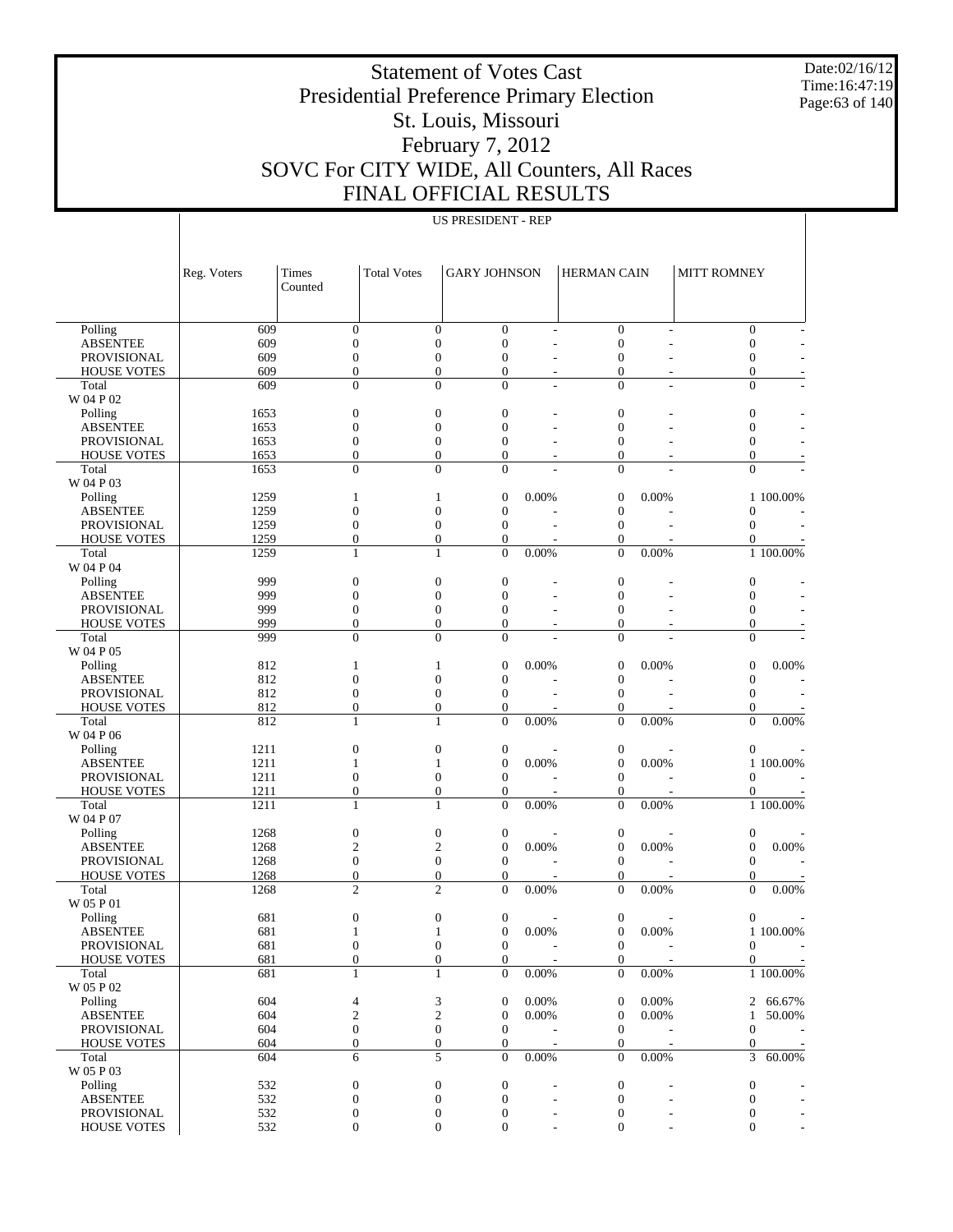Date:02/16/12 Time:16:47:19 Page:64 of 140

# Statement of Votes Cast Presidential Preference Primary Election St. Louis, Missouri February 7, 2012 SOVC For CITY WIDE, All Counters, All Races FINAL OFFICIAL RESULTS

|                                          | Reg. Voters | Times<br>Counted                 | <b>Total Votes</b>             | <b>GARY JOHNSON</b>              |                | <b>HERMAN CAIN</b>           |          | <b>MITT ROMNEY</b>               |           |
|------------------------------------------|-------------|----------------------------------|--------------------------------|----------------------------------|----------------|------------------------------|----------|----------------------------------|-----------|
|                                          |             |                                  |                                |                                  |                |                              |          |                                  |           |
| Total                                    | 532         | $\overline{0}$                   | $\Omega$                       | $\Omega$                         |                | $\Omega$                     |          | $\overline{0}$                   |           |
| W 05 P 04                                |             |                                  |                                |                                  |                |                              |          |                                  |           |
| Polling                                  | 949         | 6                                | 6                              | $\overline{0}$                   | 0.00%          | $\boldsymbol{0}$             | 0.00%    | $\boldsymbol{0}$                 | 0.00%     |
| <b>ABSENTEE</b>                          | 949         | $\overline{0}$                   | $\overline{0}$                 | $\overline{0}$                   |                | $\boldsymbol{0}$             |          | $\overline{0}$                   |           |
| <b>PROVISIONAL</b>                       | 949         | $\boldsymbol{0}$                 | $\overline{0}$                 | $\overline{0}$                   |                | $\mathbf{0}$                 | L,       | $\theta$                         |           |
| <b>HOUSE VOTES</b>                       | 949         | $\overline{0}$                   | $\mathbf{0}$                   | $\overline{0}$                   |                | $\mathbf{0}$                 |          | $\theta$                         |           |
| Total                                    | 949         | 6                                | 6                              | $\overline{0}$                   | 0.00%          | $\mathbf{0}$                 | 0.00%    | $\mathbf{0}$                     | 0.00%     |
| W 05 P 05                                | 900         | $\boldsymbol{0}$                 | $\overline{0}$                 | $\boldsymbol{0}$                 |                | $\overline{0}$               |          | $\boldsymbol{0}$                 |           |
| Polling<br><b>ABSENTEE</b>               | 900         | $\overline{0}$                   | $\theta$                       | $\overline{0}$                   | $\overline{a}$ | $\mathbf{0}$                 | Ĭ.       | $\overline{0}$                   |           |
| <b>PROVISIONAL</b>                       | 900         | $\overline{0}$                   | $\mathbf{0}$                   | $\mathbf{0}$                     |                | $\mathbf{0}$                 |          | $\boldsymbol{0}$                 |           |
| <b>HOUSE VOTES</b>                       | 900         | $\overline{0}$                   | $\mathbf{0}$                   | $\overline{0}$                   |                | $\mathbf{0}$                 |          | $\boldsymbol{0}$                 |           |
| Total                                    | 900         | $\theta$                         | $\Omega$                       | $\theta$                         |                | $\Omega$                     |          | $\theta$                         |           |
| W 05 P 06                                |             |                                  |                                |                                  |                |                              |          |                                  |           |
| Polling                                  | 1153        | 4                                | $\overline{4}$                 | $\overline{0}$                   | 0.00%          | $\mathbf{0}$                 | 0.00%    | 2                                | 50.00%    |
| <b>ABSENTEE</b>                          | 1153        | $\mathbf{1}$                     | $\mathbf{1}$                   | $\overline{0}$                   | 0.00%          | $\boldsymbol{0}$             | 0.00%    |                                  | 1 100.00% |
| PROVISIONAL                              | 1153        | $\boldsymbol{0}$                 | $\mathbf{0}$                   | $\mathbf{0}$                     |                | $\mathbf{0}$                 |          | $\overline{0}$                   |           |
| <b>HOUSE VOTES</b>                       | 1153        | $\overline{0}$                   | $\mathbf{0}$                   | $\overline{0}$                   |                | $\mathbf{0}$                 |          | $\boldsymbol{0}$                 |           |
| Total                                    | 1153        | 5                                | 5                              | $\overline{0}$                   | 0.00%          | $\mathbf{0}$                 | 0.00%    | 3                                | 60.00%    |
| W 05 P 07                                |             |                                  |                                |                                  |                |                              |          |                                  |           |
| Polling                                  | 1218        | 15                               | 15                             | $\mathbf{0}$                     | 0.00%          | $\mathbf{1}$                 | 6.67%    | $\overline{c}$                   | 13.33%    |
| <b>ABSENTEE</b>                          | 1218        | 1                                | 1                              |                                  | 1 100,00%      | $\boldsymbol{0}$             | 0.00%    | $\overline{0}$                   | 0.00%     |
| <b>PROVISIONAL</b>                       | 1218        | $\overline{0}$                   | $\overline{0}$                 | $\overline{0}$                   |                | $\mathbf{0}$                 |          | $\overline{0}$                   |           |
| <b>HOUSE VOTES</b>                       | 1218        | $\overline{0}$                   | $\overline{0}$                 | $\boldsymbol{0}$                 |                | $\mathbf{0}$                 |          | $\boldsymbol{0}$                 |           |
| Total                                    | 1218        | 16                               | 16                             | $\mathbf{1}$                     | 6.25%          | $\mathbf{1}$                 | 6.25%    | $\overline{c}$                   | 12.50%    |
| W 06 P 01                                |             |                                  |                                |                                  |                |                              |          |                                  |           |
| Polling                                  | 774         | 5                                | 5                              | $\overline{0}$                   | 0.00%          | $\boldsymbol{0}$             | 0.00%    | $\overline{0}$                   | 0.00%     |
| <b>ABSENTEE</b>                          | 774         | $\overline{0}$                   | $\overline{0}$                 | $\boldsymbol{0}$                 |                | $\boldsymbol{0}$             |          | $\overline{0}$                   |           |
| PROVISIONAL                              | 774         | $\boldsymbol{0}$                 | $\mathbf{0}$                   | $\mathbf{0}$                     |                | $\mathbf{0}$                 |          | $\mathbf{0}$                     |           |
| <b>HOUSE VOTES</b>                       | 774         | $\overline{0}$                   | $\mathbf{0}$                   | $\overline{0}$                   |                | $\mathbf{0}$                 |          | $\theta$                         |           |
| Total                                    | 774         | 5                                | 5                              | $\overline{0}$                   | 0.00%          | $\mathbf{0}$                 | 0.00%    | $\overline{0}$                   | 0.00%     |
| W 06 P 02                                |             |                                  |                                |                                  |                |                              |          |                                  |           |
| Polling                                  | 998         | 36                               | 35                             | $\boldsymbol{0}$                 | 0.00%          | $\boldsymbol{0}$             | 0.00%    | 6                                | 17.14%    |
| <b>ABSENTEE</b>                          | 998<br>998  | $\overline{0}$<br>$\overline{0}$ | $\overline{0}$<br>$\mathbf{0}$ | $\boldsymbol{0}$<br>$\mathbf{0}$ |                | $\mathbf{0}$<br>$\mathbf{0}$ |          | $\overline{0}$<br>$\overline{0}$ |           |
| <b>PROVISIONAL</b><br><b>HOUSE VOTES</b> | 998         | $\overline{0}$                   | $\overline{0}$                 | $\boldsymbol{0}$                 |                | $\mathbf{0}$                 |          |                                  |           |
| Total                                    | 998         | 36                               | 35                             | $\overline{0}$                   | 0.00%          | $\mathbf{0}$                 | 0.00%    | 0<br>6                           | 17.14%    |
| W 06 P 03                                |             |                                  |                                |                                  |                |                              |          |                                  |           |
| Polling                                  | 1294        | 20                               | 20                             | $\boldsymbol{0}$                 | 0.00%          | $\mathbf{0}$                 | 0.00%    | 7                                | 35.00%    |
| <b>ABSENTEE</b>                          | 1294        | 1                                | 1                              | $\boldsymbol{0}$                 | 0.00%          | $\boldsymbol{0}$             | 0.00%    |                                  | 1 100.00% |
| PROVISIONAL                              | 1294        | $\overline{0}$                   | $\mathbf{0}$                   | $\mathbf{0}$                     |                | $\mathbf{0}$                 |          | $\overline{0}$                   |           |
| <b>HOUSE VOTES</b>                       | 1294        | $\overline{0}$                   | $\overline{0}$                 | $\overline{0}$                   |                | $\boldsymbol{0}$             |          | $\boldsymbol{0}$                 |           |
| Total                                    | 1294        | 21                               | 21                             | $\overline{0}$                   | 0.00%          | $\mathbf{0}$                 | 0.00%    | 8                                | 38.10%    |
| W 06 P 04                                |             |                                  |                                |                                  |                |                              |          |                                  |           |
| Polling                                  | 1521        | 5                                | 5                              | $\mathbf{0}$                     | 0.00%          | $\overline{0}$               | 0.00%    |                                  | 2 40.00%  |
| <b>ABSENTEE</b>                          | 1521        | $\boldsymbol{0}$                 | $\boldsymbol{0}$               | $\boldsymbol{0}$                 |                | $\boldsymbol{0}$             |          | $\boldsymbol{0}$                 |           |
| PROVISIONAL                              | 1521        | $\boldsymbol{0}$                 | $\boldsymbol{0}$               | $\boldsymbol{0}$                 |                | $\mathbf{0}$                 |          | $\mathbf{0}$                     |           |
| <b>HOUSE VOTES</b>                       | 1521        | $\boldsymbol{0}$                 | $\boldsymbol{0}$               | $\mathbf{0}$                     |                | $\mathbf{0}$                 |          | $\mathbf{0}$                     |           |
| Total                                    | 1521        | 5                                | 5                              | $\boldsymbol{0}$                 | 0.00%          | $\mathbf{0}$                 | 0.00%    | $\overline{c}$                   | 40.00%    |
| W 06 P 05                                |             |                                  |                                |                                  |                |                              |          |                                  |           |
| Polling                                  | 446         | 8                                | 8                              | $\boldsymbol{0}$                 | 0.00%          | $\boldsymbol{0}$             | 0.00%    | 4                                | 50.00%    |
| <b>ABSENTEE</b>                          | 446         | $\boldsymbol{0}$                 | $\boldsymbol{0}$               | $\boldsymbol{0}$                 |                | $\boldsymbol{0}$             |          | $\boldsymbol{0}$                 |           |
| PROVISIONAL                              | 446         | $\boldsymbol{0}$                 | $\boldsymbol{0}$               | $\boldsymbol{0}$                 |                | $\boldsymbol{0}$             |          | $\boldsymbol{0}$                 |           |
| <b>HOUSE VOTES</b>                       | 446         | $\boldsymbol{0}$                 | $\boldsymbol{0}$               | $\boldsymbol{0}$                 |                | $\boldsymbol{0}$             |          | $\mathbf{0}$                     |           |
| Total                                    | 446         | 8                                | 8                              | $\boldsymbol{0}$                 | 0.00%          | $\theta$                     | $0.00\%$ | 4                                | 50.00%    |
| W 06 P 06                                |             |                                  |                                |                                  |                |                              |          |                                  |           |
| Polling                                  | 432         | 9                                | 9                              | $\boldsymbol{0}$                 | 0.00%          | $\mathbf{0}$                 | 0.00%    | 3                                | 33.33%    |
| <b>ABSENTEE</b>                          | 432         | $\mathbf{1}$                     | $\mathbf{1}$                   | $\mathbf{0}$                     | 0.00%          | $\mathbf{0}$                 | 0.00%    | $\mathbf{0}$                     | 0.00%     |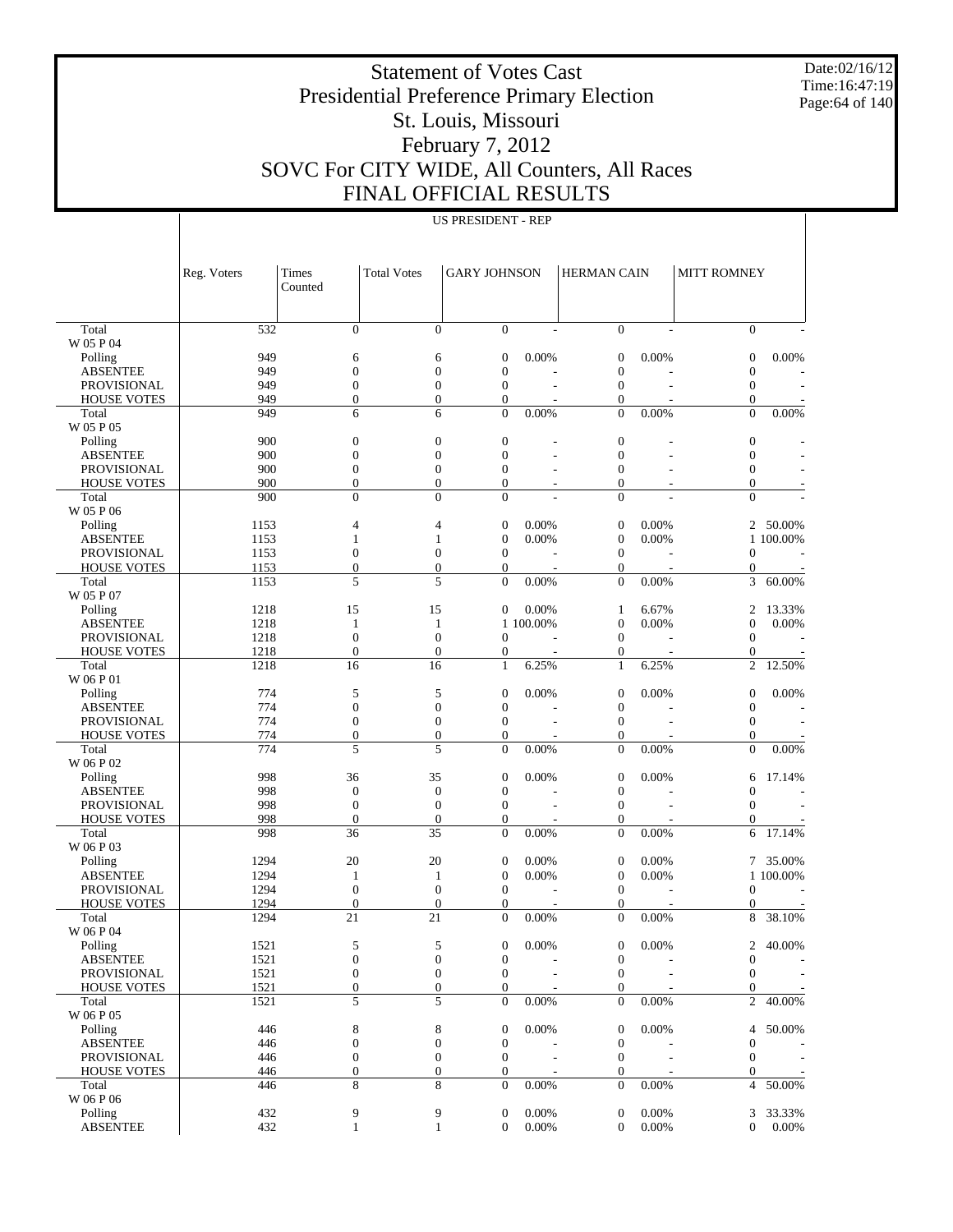Date:02/16/12 Time:16:47:19 Page:65 of 140

# Statement of Votes Cast Presidential Preference Primary Election St. Louis, Missouri February 7, 2012 SOVC For CITY WIDE, All Counters, All Races FINAL OFFICIAL RESULTS

| <b>FINAL OFFICIAL RESULTS</b> |  |
|-------------------------------|--|
| <b>US PRESIDENT - REP</b>     |  |

|                                          | Reg. Voters  | Times<br>Counted             | <b>Total Votes</b>           | <b>GARY JOHNSON</b>                  |                          | <b>HERMAN CAIN</b>                   |                          | <b>MITT ROMNEY</b>                   |           |
|------------------------------------------|--------------|------------------------------|------------------------------|--------------------------------------|--------------------------|--------------------------------------|--------------------------|--------------------------------------|-----------|
|                                          |              |                              |                              |                                      |                          |                                      |                          |                                      |           |
| <b>PROVISIONAL</b><br><b>HOUSE VOTES</b> | 432<br>432   | $\theta$<br>$\boldsymbol{0}$ | $\mathbf{0}$<br>$\mathbf{0}$ | $\boldsymbol{0}$<br>$\boldsymbol{0}$ | $\overline{\phantom{a}}$ | $\boldsymbol{0}$<br>0                | $\overline{\phantom{a}}$ | $\overline{0}$<br>$\boldsymbol{0}$   |           |
| Total                                    | 432          | 10                           | 10                           | $\overline{0}$                       | 0.00%                    | $\overline{0}$                       | 0.00%                    | 3                                    | 30.00%    |
| W 06 P 07                                |              |                              |                              |                                      |                          |                                      |                          |                                      |           |
| Polling                                  | 988          | 20                           | 20                           | $\boldsymbol{0}$                     | 0.00%                    | $\boldsymbol{0}$                     | 0.00%                    | 7                                    | 35.00%    |
| <b>ABSENTEE</b>                          | 988          | $\mathbf{0}$                 | $\mathbf{0}$                 | $\boldsymbol{0}$                     |                          | $\boldsymbol{0}$                     |                          | $\overline{0}$                       |           |
| <b>PROVISIONAL</b>                       | 988          | $\overline{0}$               | $\mathbf{0}$                 | $\boldsymbol{0}$                     |                          | $\boldsymbol{0}$                     | L,                       | $\boldsymbol{0}$                     |           |
| <b>HOUSE VOTES</b>                       | 988          | $\mathbf{0}$                 | $\mathbf{0}$                 | $\boldsymbol{0}$                     |                          | $\boldsymbol{0}$<br>$\overline{0}$   |                          | $\mathbf{0}$                         | 35.00%    |
| Total<br>W 06 P 08                       | 988          | 20                           | 20                           | $\overline{0}$                       | 0.00%                    |                                      | 0.00%                    | 7                                    |           |
| Polling                                  | 1084         | $\overline{4}$               | 4                            | $\boldsymbol{0}$                     | 0.00%                    | $\boldsymbol{0}$                     | 0.00%                    | $\mathbf{1}$                         | 25.00%    |
| <b>ABSENTEE</b>                          | 1084         | 1                            | $\mathbf{1}$                 | $\boldsymbol{0}$                     | 0.00%                    | $\boldsymbol{0}$                     | 0.00%                    |                                      | 1 100.00% |
| <b>PROVISIONAL</b>                       | 1084         | $\overline{0}$               | $\mathbf{0}$                 | $\boldsymbol{0}$                     |                          | $\boldsymbol{0}$                     |                          | $\boldsymbol{0}$                     |           |
| <b>HOUSE VOTES</b>                       | 1084         | $\boldsymbol{0}$             | $\mathbf{0}$                 | $\boldsymbol{0}$                     |                          | $\boldsymbol{0}$                     |                          | $\mathbf{0}$                         |           |
| Total                                    | 1084         | 5                            | 5                            | $\overline{0}$                       | 0.00%                    | $\overline{0}$                       | 0.00%                    | $\overline{2}$                       | 40.00%    |
| W 07 P 01                                |              |                              |                              |                                      |                          |                                      |                          |                                      |           |
| Polling<br><b>ABSENTEE</b>               | 397<br>397   | 10<br>$\mathbf{0}$           | 10<br>$\mathbf{0}$           | $\boldsymbol{0}$<br>$\boldsymbol{0}$ | 0.00%                    | $\mathbf{1}$<br>$\overline{0}$       | 10.00%                   | 4<br>$\overline{0}$                  | 40.00%    |
| <b>PROVISIONAL</b>                       | 397          | $\theta$                     | $\mathbf{0}$                 | $\boldsymbol{0}$                     |                          | $\mathbf{0}$                         |                          | $\boldsymbol{0}$                     |           |
| <b>HOUSE VOTES</b>                       | 397          | $\boldsymbol{0}$             | $\mathbf{0}$                 | $\boldsymbol{0}$                     |                          | $\boldsymbol{0}$                     |                          | $\mathbf{0}$                         |           |
| Total                                    | 397          | 10                           | 10                           | $\overline{0}$                       | 0.00%                    | $\mathbf{1}$                         | 10.00%                   | $\overline{4}$                       | 40.00%    |
| W 07 P 02                                |              |                              |                              |                                      |                          |                                      |                          |                                      |           |
| Polling                                  | 907          | 11                           | 11                           | $\boldsymbol{0}$                     | 0.00%                    | $\boldsymbol{0}$                     | 0.00%                    | 6                                    | 54.55%    |
| <b>ABSENTEE</b>                          | 907          | $\mathbf{0}$                 | $\mathbf{0}$                 | $\boldsymbol{0}$                     |                          | $\boldsymbol{0}$                     |                          | $\overline{0}$                       |           |
| <b>PROVISIONAL</b><br><b>HOUSE VOTES</b> | 907<br>907   | $\theta$<br>$\mathbf{0}$     | $\mathbf{0}$<br>$\mathbf{0}$ | $\boldsymbol{0}$<br>$\boldsymbol{0}$ | $\overline{\phantom{a}}$ | $\boldsymbol{0}$<br>$\boldsymbol{0}$ | $\overline{\phantom{a}}$ | $\mathbf{0}$<br>$\boldsymbol{0}$     |           |
| Total                                    | 907          | 11                           | 11                           | $\overline{0}$                       | 0.00%                    | $\overline{0}$                       | 0.00%                    | 6                                    | 54.55%    |
| W 07 P 03                                |              |                              |                              |                                      |                          |                                      |                          |                                      |           |
| Polling                                  | 635          | 24                           | 24                           | $\boldsymbol{0}$                     | 0.00%                    | $\boldsymbol{0}$                     | 0.00%                    | 11                                   | 45.83%    |
| <b>ABSENTEE</b>                          | 635          | 1                            | $\mathbf{1}$                 | $\boldsymbol{0}$                     | 0.00%                    | $\boldsymbol{0}$                     | 0.00%                    | $\overline{0}$                       | 0.00%     |
| <b>PROVISIONAL</b>                       | 635          | $\overline{0}$               | $\mathbf{0}$                 | $\boldsymbol{0}$                     | Ĭ.                       | $\boldsymbol{0}$                     | Ĭ.                       | $\boldsymbol{0}$                     | J.        |
| <b>HOUSE VOTES</b>                       | 635          | $\boldsymbol{0}$             | $\boldsymbol{0}$             | $\boldsymbol{0}$                     |                          | $\boldsymbol{0}$                     |                          | $\boldsymbol{0}$                     |           |
| Total<br>W 07 P 04                       | 635          | 25                           | 25                           | $\overline{0}$                       | 0.00%                    | $\overline{0}$                       | 0.00%                    | 11                                   | 44.00%    |
| Polling                                  | 1241         | 13                           | 13                           | $\boldsymbol{0}$                     | 0.00%                    | $\boldsymbol{0}$                     | 0.00%                    | 5                                    | 38.46%    |
| <b>ABSENTEE</b>                          | 1241         | 3                            | 3                            | $\boldsymbol{0}$                     | 0.00%                    | $\boldsymbol{0}$                     | 0.00%                    | $\overline{2}$                       | 66.67%    |
| <b>PROVISIONAL</b>                       | 1241         | $\overline{0}$               | $\mathbf{0}$                 | $\boldsymbol{0}$                     |                          | $\boldsymbol{0}$                     | Ĭ.                       | $\mathbf{0}$                         |           |
| <b>HOUSE VOTES</b>                       | 1241         | $\mathbf{0}$                 | $\mathbf{0}$                 | $\boldsymbol{0}$                     |                          | $\boldsymbol{0}$                     |                          | $\mathbf{0}$                         |           |
| Total                                    | 1241         | 16                           | 16                           | $\overline{0}$                       | 0.00%                    | $\overline{0}$                       | 0.00%                    | 7                                    | 43.75%    |
| W 07 P 05                                |              |                              |                              |                                      |                          |                                      |                          |                                      |           |
| Polling                                  | 1474         | 28                           | 28                           | $\boldsymbol{0}$                     | 0.00%                    | 0                                    | 0.00%                    | 9                                    | 32.14%    |
| <b>ABSENTEE</b><br><b>PROVISIONAL</b>    | 1474<br>1474 | 3<br>$\theta$                | 3<br>$\mathbf{0}$            | $\boldsymbol{0}$<br>$\boldsymbol{0}$ | 0.00%                    | $\boldsymbol{0}$<br>$\boldsymbol{0}$ | 0.00%<br>$\overline{a}$  | $\boldsymbol{0}$<br>$\boldsymbol{0}$ | 0.00%     |
| <b>HOUSE VOTES</b>                       | 1474         | $\overline{0}$               | $\mathbf{0}$                 | $\overline{0}$                       |                          | $\boldsymbol{0}$                     |                          | $\mathbf{0}$                         |           |
| Total                                    | 1474         | 31                           | 31                           | $\boldsymbol{0}$                     | 0.00%                    | 0                                    | 0.00%                    | 9                                    | 29.03%    |
| W 07 P 06                                |              |                              |                              |                                      |                          |                                      |                          |                                      |           |
| Polling                                  | 1841         | 41                           | 40                           | $\boldsymbol{0}$                     | 0.00%                    | $\mathbf{1}$                         | 2.50%                    | 11                                   | 27.50%    |
| <b>ABSENTEE</b>                          | 1841         | 3                            | 3                            | $\boldsymbol{0}$                     | 0.00%                    | $\boldsymbol{0}$                     | 0.00%                    | $\boldsymbol{0}$                     | 0.00%     |
| <b>PROVISIONAL</b>                       | 1841         | $\boldsymbol{0}$             | $\boldsymbol{0}$             | $\boldsymbol{0}$                     |                          | $\boldsymbol{0}$                     |                          | $\mathbf{0}$                         |           |
| <b>HOUSE VOTES</b><br>Total              | 1841<br>1841 | $\boldsymbol{0}$<br>44       | $\boldsymbol{0}$<br>43       | $\boldsymbol{0}$<br>$\boldsymbol{0}$ | 0.00%                    | $\boldsymbol{0}$<br>$\mathbf{1}$     | 2.33%                    | $\boldsymbol{0}$<br>11               | 25.58%    |
| W 08 P 01                                |              |                              |                              |                                      |                          |                                      |                          |                                      |           |
| Polling                                  | 1501         | 44                           | 44                           | $\boldsymbol{0}$                     | 0.00%                    | $\boldsymbol{0}$                     | 0.00%                    | 9                                    | 20.45%    |
| <b>ABSENTEE</b>                          | 1501         | $\boldsymbol{2}$             | $\mathbf{2}$                 | $\boldsymbol{0}$                     | 0.00%                    | $\boldsymbol{0}$                     | 0.00%                    | $\mathbf{1}$                         | 50.00%    |
| <b>PROVISIONAL</b>                       | 1501         | $\boldsymbol{0}$             | $\boldsymbol{0}$             | $\boldsymbol{0}$                     |                          | $\boldsymbol{0}$                     |                          | $\boldsymbol{0}$                     |           |
| <b>HOUSE VOTES</b>                       | 1501         | $\boldsymbol{0}$             | $\boldsymbol{0}$             | $\boldsymbol{0}$                     |                          | $\boldsymbol{0}$                     |                          | $\mathbf{0}$                         |           |
| Total                                    | 1501         | 46                           | 46                           | $\boldsymbol{0}$                     | 0.00%                    | $\boldsymbol{0}$                     | 0.00%                    | 10                                   | 21.74%    |
| W 08 P 02                                |              |                              |                              |                                      |                          |                                      |                          |                                      |           |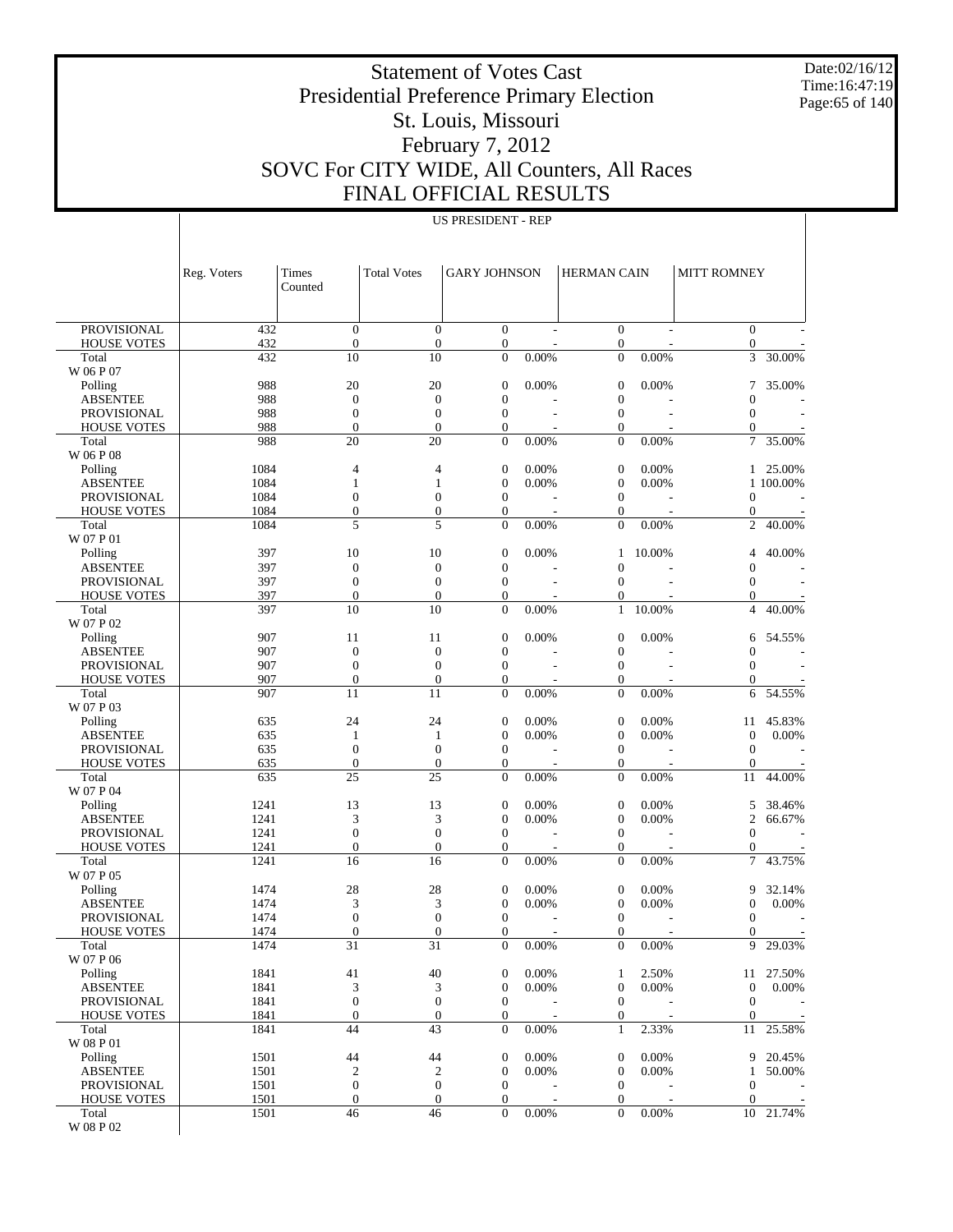Date:02/16/12 Time:16:47:19 Page:66 of 140

# Statement of Votes Cast Presidential Preference Primary Election St. Louis, Missouri February 7, 2012 SOVC For CITY WIDE, All Counters, All Races FINAL OFFICIAL RESULTS

|                                   | Reg. Voters  | Times<br>Counted                     | <b>Total Votes</b>                   | <b>GARY JOHNSON</b>                  |               | <b>HERMAN CAIN</b>                   |                          | <b>MITT ROMNEY</b>                 |                          |
|-----------------------------------|--------------|--------------------------------------|--------------------------------------|--------------------------------------|---------------|--------------------------------------|--------------------------|------------------------------------|--------------------------|
|                                   |              |                                      |                                      |                                      |               |                                      |                          |                                    |                          |
| Polling                           | 254          | 3                                    | 3                                    | $\boldsymbol{0}$                     | 0.00%         | $\boldsymbol{0}$                     | 0.00%                    | 1                                  | 33.33%                   |
| <b>ABSENTEE</b>                   | 254          | $\boldsymbol{0}$                     | $\boldsymbol{0}$                     | $\overline{0}$                       |               | $\boldsymbol{0}$                     |                          | $\overline{0}$                     |                          |
| <b>PROVISIONAL</b>                | 254          | $\mathbf{0}$                         | $\boldsymbol{0}$                     | $\boldsymbol{0}$                     |               | $\boldsymbol{0}$                     | L,                       | $\mathbf{0}$                       |                          |
| <b>HOUSE VOTES</b>                | 254          | $\boldsymbol{0}$                     | $\boldsymbol{0}$                     | $\boldsymbol{0}$                     |               | $\boldsymbol{0}$                     | L,                       | $\mathbf{0}$                       |                          |
| Total                             | 254          | 3                                    | 3                                    | $\overline{0}$                       | 0.00%         | $\boldsymbol{0}$                     | $0.00\%$                 | $\mathbf{1}$                       | 33.33%                   |
| W 08 P 03                         |              |                                      |                                      |                                      |               |                                      |                          |                                    |                          |
| Polling<br><b>ABSENTEE</b>        | 336<br>336   | $\overline{4}$<br>$\mathbf{0}$       | 4<br>$\mathbf{0}$                    | $\boldsymbol{0}$<br>$\boldsymbol{0}$ | 0.00%         | $\boldsymbol{0}$<br>$\boldsymbol{0}$ | 0.00%                    | $\boldsymbol{0}$<br>$\overline{0}$ | 0.00%                    |
| <b>PROVISIONAL</b>                | 336          | $\boldsymbol{0}$                     | $\boldsymbol{0}$                     | $\boldsymbol{0}$                     |               | $\boldsymbol{0}$                     |                          | $\boldsymbol{0}$                   |                          |
| <b>HOUSE VOTES</b>                | 336          | $\boldsymbol{0}$                     | $\boldsymbol{0}$                     | $\boldsymbol{0}$                     |               | $\boldsymbol{0}$                     |                          | $\boldsymbol{0}$                   |                          |
| Total                             | 336          | $\overline{4}$                       | $\overline{4}$                       | $\overline{0}$                       | 0.00%         | $\overline{0}$                       | 0.00%                    | $\overline{0}$                     | 0.00%                    |
| W 08 P 04                         |              |                                      |                                      |                                      |               |                                      |                          |                                    |                          |
| Polling                           | 1569         | 23                                   | 23                                   | 1                                    | 4.35%         | $\boldsymbol{0}$                     | 0.00%                    | 3                                  | 13.04%                   |
| <b>ABSENTEE</b>                   | 1569         | $\mathbf{0}$                         | $\boldsymbol{0}$                     | $\boldsymbol{0}$                     |               | $\boldsymbol{0}$                     |                          | $\overline{0}$                     |                          |
| <b>PROVISIONAL</b>                | 1569         | $\mathbf{0}$                         | $\boldsymbol{0}$                     | $\mathbf{0}$                         |               | $\boldsymbol{0}$                     |                          | $\mathbf{0}$                       |                          |
| <b>HOUSE VOTES</b>                | 1569         | $\mathbf{0}$                         | $\boldsymbol{0}$                     | $\boldsymbol{0}$                     |               | $\boldsymbol{0}$                     |                          | $\boldsymbol{0}$                   |                          |
| Total                             | 1569         | 23                                   | 23                                   | $\mathbf{1}$                         | 4.35%         | $\boldsymbol{0}$                     | 0.00%                    | 3                                  | 13.04%                   |
| W 08 P 05                         |              |                                      |                                      |                                      |               |                                      |                          |                                    |                          |
| Polling                           | 1394         | 22                                   | 22                                   | $\boldsymbol{0}$                     | 0.00%         | $\boldsymbol{0}$                     | 0.00%                    | 3                                  | 13.64%                   |
| <b>ABSENTEE</b>                   | 1394         | 1                                    | $\mathbf{1}$                         | $\boldsymbol{0}$                     | 0.00%         | $\boldsymbol{0}$                     | 0.00%                    |                                    | 1 100.00%                |
| <b>PROVISIONAL</b>                | 1394         | $\boldsymbol{0}$                     | $\boldsymbol{0}$                     | $\boldsymbol{0}$                     |               | $\boldsymbol{0}$                     |                          | $\boldsymbol{0}$                   | ÷,                       |
| <b>HOUSE VOTES</b>                | 1394         | $\mathbf{0}$                         | $\boldsymbol{0}$                     | $\boldsymbol{0}$                     |               | $\boldsymbol{0}$                     |                          | $\boldsymbol{0}$                   | $\overline{\phantom{a}}$ |
| Total                             | 1394         | 23                                   | 23                                   | $\overline{0}$                       | 0.00%         | $\overline{0}$                       | 0.00%                    | $\overline{4}$                     | 17.39%                   |
| W 08 P 06                         | 312          |                                      |                                      | $\boldsymbol{0}$                     | 0.00%         |                                      | 0.00%                    |                                    | 20.00%                   |
| Polling<br><b>ABSENTEE</b>        | 312          | 5<br>$\mathbf{0}$                    | 5<br>$\boldsymbol{0}$                | $\boldsymbol{0}$                     |               | $\boldsymbol{0}$<br>$\boldsymbol{0}$ |                          | 1<br>$\overline{0}$                |                          |
| <b>PROVISIONAL</b>                | 312          | $\boldsymbol{0}$                     | $\boldsymbol{0}$                     | $\boldsymbol{0}$                     |               | $\boldsymbol{0}$                     |                          | $\mathbf{0}$                       |                          |
| <b>HOUSE VOTES</b>                | 312          | $\boldsymbol{0}$                     | $\boldsymbol{0}$                     | $\boldsymbol{0}$                     |               | $\boldsymbol{0}$                     |                          | $\boldsymbol{0}$                   |                          |
| Total                             | 312          | 5                                    | 5                                    | $\overline{0}$                       | 0.00%         | $\boldsymbol{0}$                     | 0.00%                    | $\mathbf{1}$                       | 20.00%                   |
| W 08 P 07                         |              |                                      |                                      |                                      |               |                                      |                          |                                    |                          |
| Polling                           | 606          | 18                                   | 18                                   | $\boldsymbol{0}$                     | 0.00%         | $\boldsymbol{0}$                     | 0.00%                    | 7                                  | 38.89%                   |
| <b>ABSENTEE</b>                   | 606          | 1                                    | $\mathbf{1}$                         | $\boldsymbol{0}$                     | 0.00%         | $\boldsymbol{0}$                     | 0.00%                    | $\boldsymbol{0}$                   | 0.00%                    |
| <b>PROVISIONAL</b>                | 606          | $\boldsymbol{0}$                     | $\boldsymbol{0}$                     | $\boldsymbol{0}$                     |               | $\boldsymbol{0}$                     |                          | $\boldsymbol{0}$                   |                          |
| <b>HOUSE VOTES</b>                | 606          | $\mathbf{0}$                         | $\boldsymbol{0}$                     | $\boldsymbol{0}$                     |               | $\boldsymbol{0}$                     |                          | $\boldsymbol{0}$                   |                          |
| Total                             | 606          | 19                                   | 19                                   | $\overline{0}$                       | 0.00%         | $\overline{0}$                       | 0.00%                    | 7                                  | 36.84%                   |
| W 08 P 08                         |              |                                      |                                      |                                      |               |                                      |                          |                                    |                          |
| Polling                           | 840          | 26                                   | 26                                   | $\boldsymbol{0}$                     | 0.00%         | $\boldsymbol{0}$                     | 0.00%                    | 8                                  | 30.77%                   |
| <b>ABSENTEE</b>                   | 840          | 6                                    | 6                                    | $\boldsymbol{0}$                     | 0.00%         | $\mathbf{1}$                         | 16.67%                   | $\overline{2}$                     | 33.33%                   |
| <b>PROVISIONAL</b>                | 840          | $\mathbf{0}$                         | $\boldsymbol{0}$                     | $\boldsymbol{0}$                     |               | $\boldsymbol{0}$                     |                          | $\mathbf{0}$                       |                          |
| <b>HOUSE VOTES</b>                | 840          | $\mathbf{0}$<br>32                   | $\boldsymbol{0}$<br>32               | $\boldsymbol{0}$<br>$\mathbf{0}$     |               | $\boldsymbol{0}$                     |                          | $\boldsymbol{0}$                   |                          |
| Total<br>W 08 P 09                | 840          |                                      |                                      |                                      | 0.00%         | $\mathbf{1}$                         | 3.13%                    | 10                                 | 31.25%                   |
| Polling                           | 878          | 9                                    | 9                                    | $\boldsymbol{0}$                     | 0.00%         | $\boldsymbol{0}$                     | 0.00%                    | $\boldsymbol{0}$                   | 0.00%                    |
| <b>ABSENTEE</b>                   | 878          | $\boldsymbol{0}$                     | $\boldsymbol{0}$                     | $\boldsymbol{0}$                     |               | $\boldsymbol{0}$                     |                          | $\overline{0}$                     | Ĭ.                       |
| <b>PROVISIONAL</b>                | 878          | $\Omega$                             | $\theta$                             | $\Omega$                             |               | $\mathbf{0}$                         |                          | $\mathbf{0}$                       |                          |
| <b>HOUSE VOTES</b>                | 878          | $\boldsymbol{0}$                     | $\boldsymbol{0}$                     | 0                                    |               | $\boldsymbol{0}$                     |                          | 0                                  | $\overline{\phantom{a}}$ |
| Total                             | 878          | 9                                    | 9                                    | $\overline{0}$                       | 0.00%         | $\boldsymbol{0}$                     | $0.00\%$                 | $\overline{0}$                     | $0.00\%$                 |
| W 09 P 01                         |              |                                      |                                      |                                      |               |                                      |                          |                                    |                          |
| Polling                           | 1059         | 9                                    | $\,$ 8 $\,$                          | $\mathbf{1}$                         | 12.50%        | $\boldsymbol{0}$                     | 0.00%                    | $\mathbf{0}$                       | 0.00%                    |
| <b>ABSENTEE</b>                   | 1059         | 3                                    | 3                                    | $\boldsymbol{0}$                     | 0.00%         | $\boldsymbol{0}$                     | 0.00%                    | 1                                  | 33.33%                   |
| PROVISIONAL                       | 1059         | $\boldsymbol{0}$                     | $\boldsymbol{0}$                     | $\mathbf{0}$                         |               | $\boldsymbol{0}$                     |                          | $\mathbf{0}$                       |                          |
| <b>HOUSE VOTES</b>                | 1059         | $\boldsymbol{0}$                     | $\boldsymbol{0}$                     | $\mathbf{0}$                         | $\sim$        | $\boldsymbol{0}$                     | $\overline{\phantom{a}}$ | $\boldsymbol{0}$                   | $\overline{\phantom{a}}$ |
| Total                             | 1059         | 12                                   | 11                                   | $\mathbf{1}$                         | 9.09%         | $\boldsymbol{0}$                     | 0.00%                    | $\mathbf{1}$                       | 9.09%                    |
| W 09 P 02                         |              |                                      |                                      |                                      |               |                                      |                          |                                    |                          |
| Polling                           | 1519         | 22                                   | 22                                   | $\boldsymbol{0}$                     | 0.00%         | $\boldsymbol{0}$                     | 0.00%                    | 4                                  | 18.18%                   |
| <b>ABSENTEE</b>                   | 1519         | 17                                   | 17                                   | $\mathbf{0}$                         | 0.00%         | $\boldsymbol{0}$                     | 0.00%                    | 8                                  | 47.06%                   |
| PROVISIONAL<br><b>HOUSE VOTES</b> | 1519<br>1519 | $\boldsymbol{0}$<br>$\boldsymbol{0}$ | $\boldsymbol{0}$<br>$\boldsymbol{0}$ | $\boldsymbol{0}$<br>$\mathbf{0}$     | $\frac{1}{2}$ | $\boldsymbol{0}$<br>$\boldsymbol{0}$ | L,                       | $\boldsymbol{0}$<br>$\mathbf{0}$   | $\overline{\phantom{a}}$ |
|                                   |              |                                      |                                      |                                      |               |                                      |                          |                                    |                          |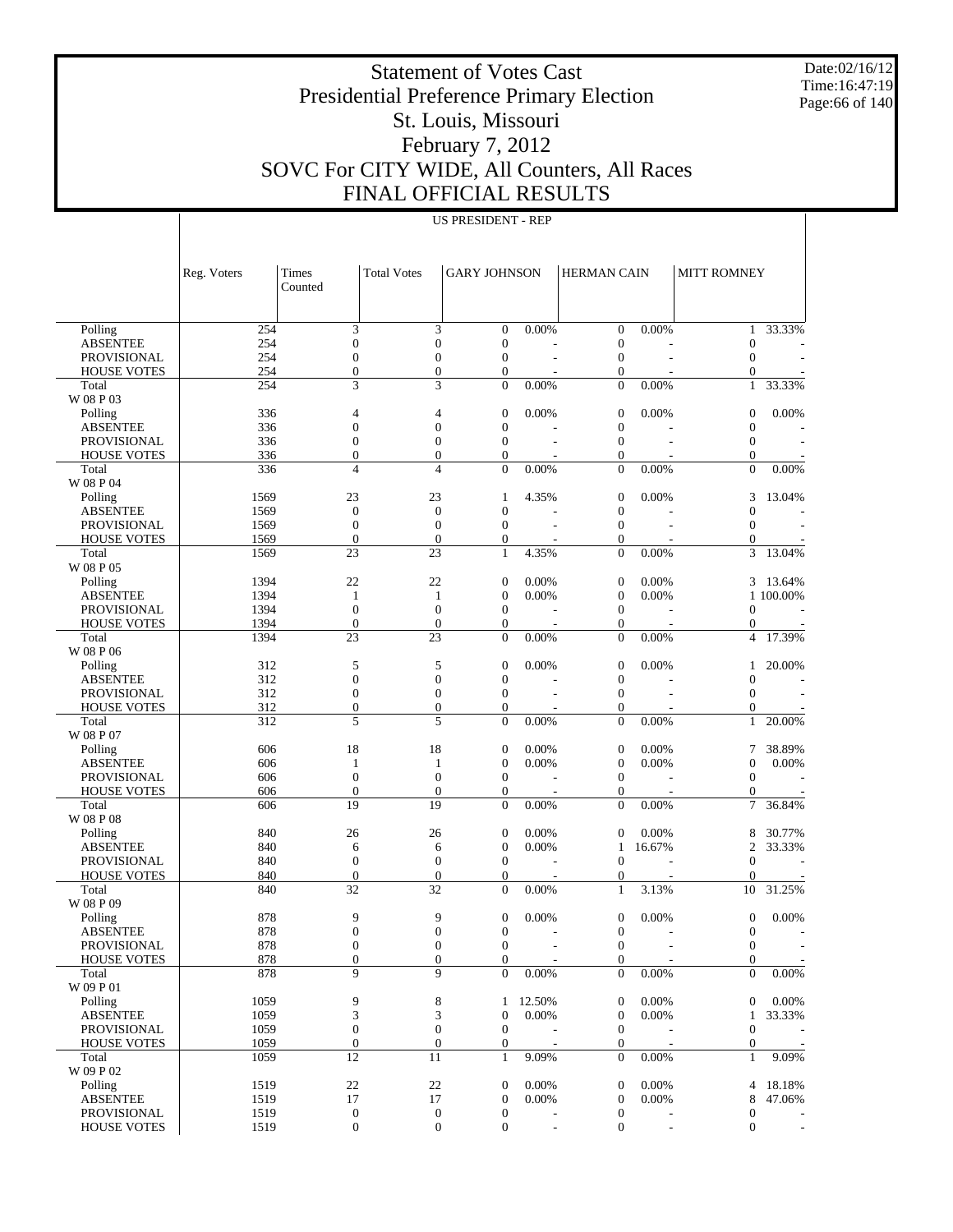Date:02/16/12 Time:16:47:19 Page:67 of 140

 $\overline{\phantom{a}}$ 

# Statement of Votes Cast Presidential Preference Primary Election St. Louis, Missouri February 7, 2012 SOVC For CITY WIDE, All Counters, All Races FINAL OFFICIAL RESULTS

|                                   | Reg. Voters | Times                                | <b>Total Votes</b>                   | <b>GARY JOHNSON</b>                  |                          | <b>HERMAN CAIN</b>                   |                | <b>MITT ROMNEY</b>                   |                 |
|-----------------------------------|-------------|--------------------------------------|--------------------------------------|--------------------------------------|--------------------------|--------------------------------------|----------------|--------------------------------------|-----------------|
|                                   |             | Counted                              |                                      |                                      |                          |                                      |                |                                      |                 |
|                                   |             |                                      |                                      |                                      |                          |                                      |                |                                      |                 |
| Total                             | 1519        | 39                                   | 39                                   | $\overline{0}$                       | $0.00\%$                 | $\mathbf{0}$                         | 0.00%          |                                      | 12 30.77%       |
| W 09 P 03                         |             |                                      |                                      |                                      |                          |                                      |                |                                      |                 |
| Polling<br><b>ABSENTEE</b>        | 873<br>873  | 23<br>$\mathbf{1}$                   | 23<br>$\mathbf{1}$                   | $\boldsymbol{0}$<br>$\overline{0}$   | 0.00%<br>0.00%           | $\mathbf{1}$<br>$\mathbf{0}$         | 4.35%<br>0.00% | 3<br>$\overline{0}$                  | 13.04%<br>0.00% |
| <b>PROVISIONAL</b>                | 873         | $\boldsymbol{0}$                     | $\boldsymbol{0}$                     | $\boldsymbol{0}$                     |                          | $\mathbf{0}$                         |                | $\overline{0}$                       |                 |
| <b>HOUSE VOTES</b>                | 873         | $\overline{0}$                       | $\mathbf{0}$                         | $\boldsymbol{0}$                     | $\overline{\phantom{a}}$ | $\boldsymbol{0}$                     |                | $\boldsymbol{0}$                     |                 |
| Total                             | 873         | 24                                   | 24                                   | $\mathbf{0}$                         | 0.00%                    | $\mathbf{1}$                         | 4.17%          | 3                                    | 12.50%          |
| W 09 P 04                         |             |                                      |                                      |                                      |                          |                                      |                |                                      |                 |
| Polling                           | 850         | 12                                   | 12                                   | $\mathbf{0}$                         | 0.00%                    | $\mathbf{0}$                         | 0.00%          | 5                                    | 41.67%          |
| <b>ABSENTEE</b>                   | 850         | $\boldsymbol{0}$                     | $\boldsymbol{0}$                     | $\mathbf{0}$                         |                          | $\boldsymbol{0}$                     |                | $\overline{0}$                       |                 |
| <b>PROVISIONAL</b>                | 850         | $\boldsymbol{0}$                     | $\boldsymbol{0}$                     | $\boldsymbol{0}$                     | L,                       | $\boldsymbol{0}$                     | ÷,             | $\overline{0}$                       |                 |
| <b>HOUSE VOTES</b>                | 850         | $\boldsymbol{0}$                     | $\boldsymbol{0}$                     | $\boldsymbol{0}$                     | L,                       | $\boldsymbol{0}$                     |                | $\boldsymbol{0}$                     |                 |
| Total                             | 850         | 12                                   | 12                                   | $\boldsymbol{0}$                     | 0.00%                    | $\boldsymbol{0}$                     | 0.00%          | 5                                    | 41.67%          |
| W 09 P 05<br>Polling              | 1095        | 24                                   | 24                                   | $\boldsymbol{0}$                     | 0.00%                    | $\mathbf{0}$                         | 0.00%          | $\overline{c}$                       | 8.33%           |
| <b>ABSENTEE</b>                   | 1095        | $\boldsymbol{0}$                     | $\boldsymbol{0}$                     | $\mathbf{0}$                         |                          | $\boldsymbol{0}$                     |                | $\overline{0}$                       |                 |
| <b>PROVISIONAL</b>                | 1095        | $\boldsymbol{0}$                     | $\boldsymbol{0}$                     | $\boldsymbol{0}$                     | J.                       | $\boldsymbol{0}$                     | ÷              | $\boldsymbol{0}$                     |                 |
| <b>HOUSE VOTES</b>                | 1095        | $\overline{0}$                       | $\boldsymbol{0}$                     | $\boldsymbol{0}$                     |                          | $\boldsymbol{0}$                     |                | $\boldsymbol{0}$                     |                 |
| Total                             | 1095        | 24                                   | 24                                   | $\mathbf{0}$                         | 0.00%                    | $\overline{0}$                       | 0.00%          | $\overline{2}$                       | 8.33%           |
| W 09 P 06                         |             |                                      |                                      |                                      |                          |                                      |                |                                      |                 |
| Polling                           | 1092        | $\overline{4}$                       | $\overline{\mathcal{L}}$             | $\boldsymbol{0}$                     | 0.00%                    | $\boldsymbol{0}$                     | 0.00%          | $\boldsymbol{0}$                     | 0.00%           |
| <b>ABSENTEE</b>                   | 1092        | 3                                    | $\overline{c}$                       | $\mathbf{0}$                         | 0.00%                    | $\boldsymbol{0}$                     | 0.00%          | $\overline{0}$                       | 0.00%           |
| <b>PROVISIONAL</b>                | 1092        | $\boldsymbol{0}$                     | $\boldsymbol{0}$                     | $\boldsymbol{0}$                     |                          | $\mathbf{0}$                         |                | $\overline{0}$                       |                 |
| <b>HOUSE VOTES</b>                | 1092        | $\boldsymbol{0}$                     | $\boldsymbol{0}$                     | $\boldsymbol{0}$                     | $\sim$                   | $\boldsymbol{0}$                     | J.             | $\boldsymbol{0}$                     |                 |
| Total<br>W 10 P 01                | 1092        | $\overline{7}$                       | 6                                    | $\mathbf{0}$                         | 0.00%                    | $\mathbf{0}$                         | 0.00%          | $\overline{0}$                       | 0.00%           |
| Polling                           | 1000        | 39                                   | 39                                   | $\mathbf{1}$                         | 2.56%                    | $\mathbf{1}$                         | 2.56%          | 11                                   | 28.21%          |
| <b>ABSENTEE</b>                   | 1000        | 3                                    | 3                                    | $\overline{0}$                       | 0.00%                    | $\mathbf{0}$                         | 0.00%          | 1                                    | 33.33%          |
| <b>PROVISIONAL</b>                | 1000        | $\boldsymbol{0}$                     | $\boldsymbol{0}$                     | $\boldsymbol{0}$                     |                          | $\mathbf{0}$                         |                | $\overline{0}$                       |                 |
| <b>HOUSE VOTES</b>                | 1000        | $\boldsymbol{0}$                     | $\boldsymbol{0}$                     | $\boldsymbol{0}$                     |                          | $\boldsymbol{0}$                     |                | $\boldsymbol{0}$                     |                 |
| Total                             | 1000        | 42                                   | 42                                   | $\mathbf{1}$                         | 2.38%                    | $\mathbf{1}$                         | 2.38%          | 12                                   | 28.57%          |
| W 10 P 02                         |             |                                      |                                      |                                      |                          |                                      |                |                                      |                 |
| Polling                           | 864         | 36                                   | 36                                   | 1                                    | 2.78%                    | $\mathbf{1}$                         | 2.78%          | 10                                   | 27.78%          |
| <b>ABSENTEE</b>                   | 864         | $\boldsymbol{0}$                     | $\boldsymbol{0}$                     | $\mathbf{0}$                         |                          | $\boldsymbol{0}$                     |                | $\overline{0}$                       |                 |
| <b>PROVISIONAL</b>                | 864         | $\boldsymbol{0}$                     | $\boldsymbol{0}$                     | $\boldsymbol{0}$                     |                          | $\mathbf{0}$                         |                | $\overline{0}$                       |                 |
| <b>HOUSE VOTES</b><br>Total       | 864<br>864  | $\overline{0}$<br>36                 | $\boldsymbol{0}$<br>36               | $\boldsymbol{0}$<br>$\mathbf{1}$     | 2.78%                    | $\boldsymbol{0}$<br>$\mathbf{1}$     | 2.78%          | $\overline{0}$<br>10                 | 27.78%          |
| W 10 P 03                         |             |                                      |                                      |                                      |                          |                                      |                |                                      |                 |
| Polling                           | 945         | 39                                   | 39                                   | $\boldsymbol{0}$                     | 0.00%                    | $\boldsymbol{0}$                     | 0.00%          | 7                                    | 17.95%          |
| <b>ABSENTEE</b>                   | 945         | 3                                    | 3                                    | $\mathbf{0}$                         | 0.00%                    | $\boldsymbol{0}$                     | 0.00%          | $\overline{2}$                       | 66.67%          |
| <b>PROVISIONAL</b>                | 945         | $\boldsymbol{0}$                     | $\boldsymbol{0}$                     | $\boldsymbol{0}$                     |                          | $\mathbf{0}$                         |                | $\overline{0}$                       |                 |
| <b>HOUSE VOTES</b>                | 945         | $\mathbf{0}$                         | $\boldsymbol{0}$                     | $\mathbf{0}$                         |                          | $\boldsymbol{0}$                     |                | $\theta$                             |                 |
| Total                             | 945         | 42                                   | 42                                   | $\Omega$                             | 0.00%                    | $\mathbf{0}$                         | 0.00%          | 9                                    | 21.43%          |
| W 10 P 04                         |             |                                      |                                      |                                      |                          |                                      |                |                                      |                 |
| Polling                           | 967         | 34                                   | 34                                   | $\boldsymbol{0}$                     | 0.00%                    | $\boldsymbol{0}$                     | 0.00%          | $\mathbf{1}$                         | 2.94%           |
| <b>ABSENTEE</b>                   | 967         | $\mathbf{1}$                         | $\mathbf{1}$                         | $\mathbf{0}$                         | 0.00%                    | $\boldsymbol{0}$                     | 0.00%          |                                      | 1 100.00%       |
| PROVISIONAL<br><b>HOUSE VOTES</b> | 967<br>967  | $\boldsymbol{0}$<br>$\boldsymbol{0}$ | $\boldsymbol{0}$<br>$\boldsymbol{0}$ | $\boldsymbol{0}$<br>$\boldsymbol{0}$ |                          | $\boldsymbol{0}$<br>$\boldsymbol{0}$ |                | $\boldsymbol{0}$<br>$\boldsymbol{0}$ |                 |
| Total                             | 967         | 35                                   | 35                                   | $\mathbf{0}$                         | 0.00%                    | $\boldsymbol{0}$                     | 0.00%          | $\overline{c}$                       | 5.71%           |
| W 10 P 05                         |             |                                      |                                      |                                      |                          |                                      |                |                                      |                 |
| Polling                           | 1295        | 34                                   | 34                                   | 1                                    | 2.94%                    | $\boldsymbol{0}$                     | 0.00%          |                                      | 8 23.53%        |
| <b>ABSENTEE</b>                   | 1295        | 3                                    | 3                                    | $\mathbf{0}$                         | 0.00%                    | $\boldsymbol{0}$                     | 0.00%          |                                      | 3 100.00%       |
| PROVISIONAL                       | 1295        | $\boldsymbol{0}$                     | $\boldsymbol{0}$                     | $\boldsymbol{0}$                     |                          | $\boldsymbol{0}$                     |                | $\boldsymbol{0}$                     |                 |
| <b>HOUSE VOTES</b>                | 1295        | $\boldsymbol{0}$                     | $\boldsymbol{0}$                     | $\boldsymbol{0}$                     | $\overline{\phantom{a}}$ | $\boldsymbol{0}$                     |                | $\boldsymbol{0}$                     |                 |
| Total                             | 1295        | 37                                   | 37                                   | $\mathbf{1}$                         | 2.70%                    | $\boldsymbol{0}$                     | 0.00%          | 11                                   | 29.73%          |
| W 10 P 06                         |             |                                      |                                      |                                      |                          |                                      |                |                                      |                 |
| Polling                           | 769         | 19                                   | 19                                   | $\boldsymbol{0}$                     | 0.00%                    | $\boldsymbol{0}$                     | 0.00%          | $\overline{c}$                       | 10.53%          |
| <b>ABSENTEE</b>                   | 769         | $\mathbf{2}$                         | $\overline{c}$                       | $\mathbf{0}$                         | 0.00%                    | $\boldsymbol{0}$                     | 0.00%          | $\mathbf{0}$                         | 0.00%           |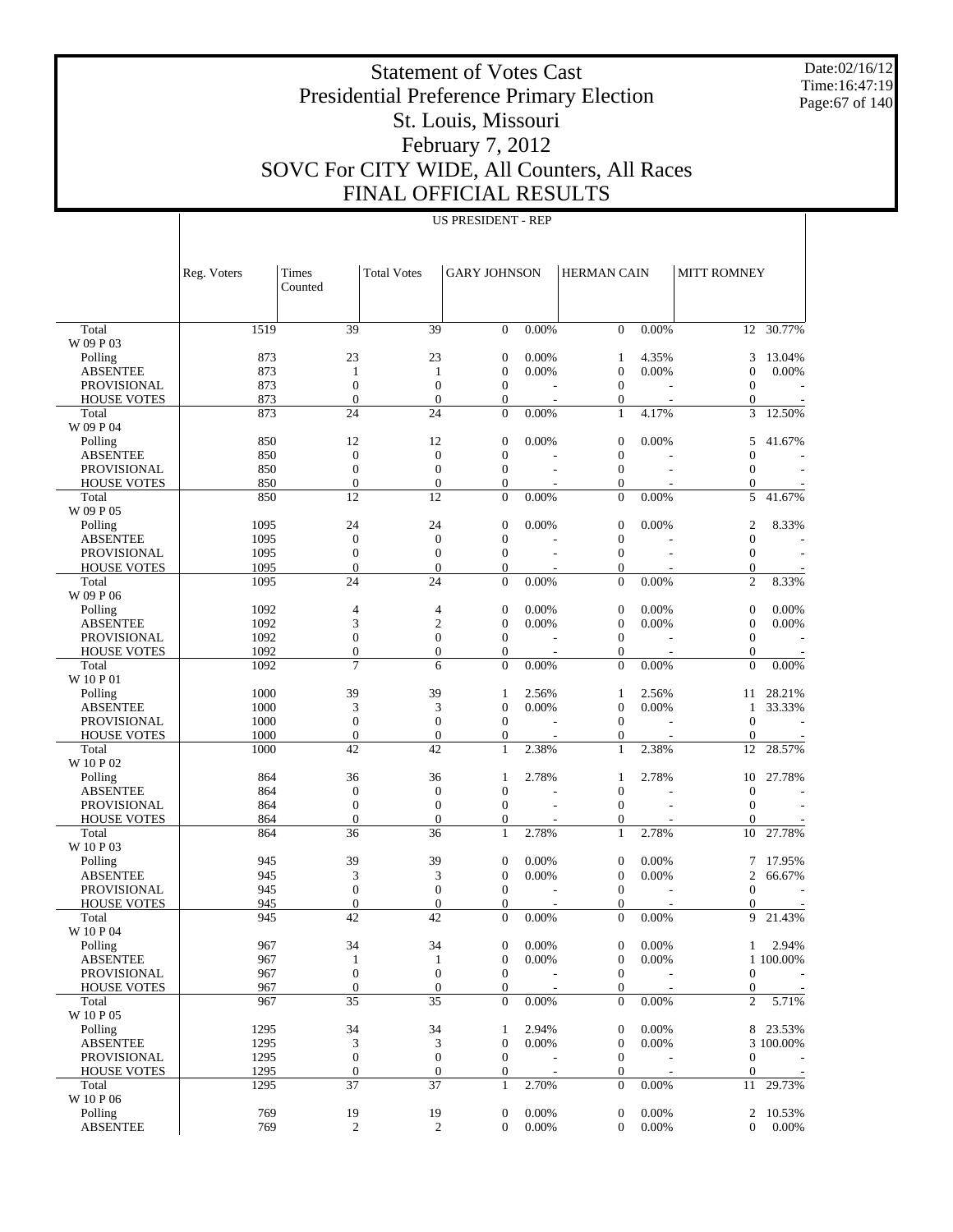Date:02/16/12 Time:16:47:19 Page:68 of 140

# Statement of Votes Cast Presidential Preference Primary Election St. Louis, Missouri February 7, 2012 SOVC For CITY WIDE, All Counters, All Races FINAL OFFICIAL RESULTS

| <b>PROVISIONAL</b><br>769<br>$\theta$<br>$\boldsymbol{0}$<br>$\mathbf{0}$<br>$\boldsymbol{0}$<br>$\boldsymbol{0}$<br>$\mathbf{0}$<br><b>HOUSE VOTES</b><br>769<br>$\boldsymbol{0}$<br>$\mathbf{0}$<br>$\boldsymbol{0}$<br>$\boldsymbol{0}$<br>769<br>21<br>21<br>$\mathbf{0}$<br>0.00%<br>$\mathbf{0}$<br>0.00%<br>$\overline{c}$<br>Total<br>9.52%<br>W 10 P 07<br>Polling<br>1077<br>25<br>25<br>$\boldsymbol{0}$<br>0.00%<br>4.00%<br>16.00%<br>$\mathbf{1}$<br>4<br>1077<br>0.00%<br>$\boldsymbol{0}$<br>0.00%<br><b>ABSENTEE</b><br>$\mathbf{1}$<br>$\theta$<br>1 100.00%<br>1<br>1077<br>$\boldsymbol{0}$<br><b>PROVISIONAL</b><br>$\boldsymbol{0}$<br>$\mathbf{0}$<br>$\boldsymbol{0}$<br>$\boldsymbol{0}$<br>1077<br>$\overline{0}$<br><b>HOUSE VOTES</b><br>$\overline{0}$<br>$\boldsymbol{0}$<br>$\overline{0}$<br>$\boldsymbol{0}$<br>1077<br>26<br>$\mathbf{0}$<br>0.00%<br>3.85%<br>19.23%<br>26<br>$\mathbf{1}$<br>5<br>Total<br>W 11 P 01<br>27<br>1193<br>27<br>$\mathbf{0}$<br>0.00%<br>$\boldsymbol{0}$<br>0.00%<br>Polling<br>3<br>11.11%<br>0.00%<br><b>ABSENTEE</b><br>1193<br>$\theta$<br>0.00%<br>$\boldsymbol{0}$<br>1 100.00%<br>1<br>$\mathbf{1}$<br>$\mathbf{0}$<br>$\boldsymbol{0}$<br><b>PROVISIONAL</b><br>1193<br>$\boldsymbol{0}$<br>$\boldsymbol{0}$<br>$\boldsymbol{0}$<br>$\mathbf{0}$<br>1193<br>$\overline{0}$<br>$\mathbf{0}$<br>$\boldsymbol{0}$<br>$\boldsymbol{0}$<br><b>HOUSE VOTES</b><br>28<br>28<br>$\mathbf{0}$<br>0.00%<br>$\mathbf{0}$<br>0.00%<br>14.29%<br>Total<br>1193<br>$\overline{4}$<br>W 11 P 02<br>Polling<br>1090<br>51<br>51<br>$\boldsymbol{0}$<br>0.00%<br>$\boldsymbol{0}$<br>0.00%<br>23.53%<br>12<br>0.00%<br>0.00%<br><b>ABSENTEE</b><br>1090<br>$\boldsymbol{0}$<br>$\boldsymbol{0}$<br>1 100.00%<br>1<br>$\mathbf{1}$<br><b>PROVISIONAL</b><br>1090<br>$\boldsymbol{0}$<br>$\mathbf{0}$<br>$\boldsymbol{0}$<br>$\boldsymbol{0}$<br>$\boldsymbol{0}$<br>$\mathbf{0}$<br>1090<br>$\boldsymbol{0}$<br>$\boldsymbol{0}$<br><b>HOUSE VOTES</b><br>$\mathbf{0}$<br>$\boldsymbol{0}$<br>52<br>52<br>$\mathbf{0}$<br>0.00%<br>0.00%<br>Total<br>1090<br>$\boldsymbol{0}$<br>13<br>25.00%<br>W 11 P 03<br>978<br>23<br>$\boldsymbol{0}$<br>23<br>0.00%<br>$\boldsymbol{0}$<br>0.00%<br>26.09%<br>Polling<br>6<br>978<br>$\boldsymbol{0}$<br><b>ABSENTEE</b><br>$\boldsymbol{0}$<br>$\mathbf{0}$<br>$\boldsymbol{0}$<br>$\boldsymbol{0}$<br>978<br>$\mathbf{0}$<br>$\boldsymbol{0}$<br><b>PROVISIONAL</b><br>$\boldsymbol{0}$<br>$\boldsymbol{0}$<br>$\boldsymbol{0}$<br>$\mathbf{0}$<br>978<br>$\boldsymbol{0}$<br>$\boldsymbol{0}$<br><b>HOUSE VOTES</b><br>$\theta$<br>$\boldsymbol{0}$<br>978<br>23<br>23<br>$\mathbf{0}$<br>0.00%<br>0.00%<br>Total<br>$\mathbf{0}$<br>26.09%<br>6<br>W 11 P 04<br>Polling<br>1164<br>24<br>4.17%<br>$\boldsymbol{0}$<br>0.00%<br>24<br>4<br>16.67%<br>1<br>$\boldsymbol{0}$<br>0.00%<br>0.00%<br><b>ABSENTEE</b><br>1164<br>$\boldsymbol{0}$<br>5<br>83.33%<br>6<br>6<br><b>PROVISIONAL</b><br>1164<br>$\boldsymbol{0}$<br>$\mathbf{0}$<br>$\boldsymbol{0}$<br>$\boldsymbol{0}$<br>$\boldsymbol{0}$<br>$\boldsymbol{0}$<br>1164<br>$\overline{0}$<br><b>HOUSE VOTES</b><br>$\mathbf{0}$<br>$\boldsymbol{0}$<br>$\mathbf{0}$<br>30<br>30<br>3.33%<br>0.00%<br>30.00%<br>Total<br>1164<br>$\mathbf{1}$<br>$\boldsymbol{0}$<br>9<br>W 11 P 05<br>1074<br>19<br>19<br>5.26%<br>$\boldsymbol{0}$<br>0.00%<br>Polling<br>4<br>21.05%<br>1<br>1074<br>12<br>$\mathbf{0}$<br>0.00%<br>9.09%<br><b>ABSENTEE</b><br>11<br>27.27%<br>$\mathbf{1}$<br>3<br>1074<br>$\boldsymbol{0}$<br>$\boldsymbol{0}$<br><b>PROVISIONAL</b><br>$\boldsymbol{0}$<br>$\boldsymbol{0}$<br>$\boldsymbol{0}$<br>$\boldsymbol{0}$<br>$\mathbf{0}$<br>1074<br>$\boldsymbol{0}$<br><b>HOUSE VOTES</b><br>$\mathbf{0}$<br>$\boldsymbol{0}$<br>1074<br>31<br>30<br>3.33%<br>3.33%<br>23.33%<br>Total<br>$\mathbf{1}$<br>$\mathbf{1}$<br>7<br>W 11 P 06<br>799<br>21<br>21<br>$\boldsymbol{0}$<br>0.00%<br>$\boldsymbol{0}$<br>0.00%<br>$\boldsymbol{2}$<br>Polling<br>9.52%<br>799<br><b>ABSENTEE</b><br>$\boldsymbol{0}$<br>$\mathbf{0}$<br>$\boldsymbol{0}$<br>$\boldsymbol{0}$<br>$\boldsymbol{0}$<br>799<br>PROVISIONAL<br>$\boldsymbol{0}$<br>$\mathbf{0}$<br>$\theta$<br>$\boldsymbol{0}$<br>$\boldsymbol{0}$<br>799<br><b>HOUSE VOTES</b><br>$\overline{0}$<br>$\boldsymbol{0}$<br>$\theta$<br>$\boldsymbol{0}$<br>$\overline{0}$<br>799<br>21<br>21<br>$\mathbf{0}$<br>$\overline{0}$<br>0.00%<br>$\overline{c}$<br>9.52%<br>0.00%<br>Total<br>W 12 P 01<br>731<br>39<br>39<br>0.00%<br>0.00%<br>Polling<br>$\boldsymbol{0}$<br>$\boldsymbol{0}$<br>15.38%<br>6<br><b>ABSENTEE</b><br>731<br>5<br>$\mathbf{0}$<br>0.00%<br>$\boldsymbol{0}$<br>0.00%<br>$\boldsymbol{2}$<br>40.00%<br>5<br>731<br>$\mathbf{0}$<br>PROVISIONAL<br>$\boldsymbol{0}$<br>$\boldsymbol{0}$<br>$\boldsymbol{0}$<br>$\boldsymbol{0}$<br>731<br>$\boldsymbol{0}$<br>$\boldsymbol{0}$<br>$\boldsymbol{0}$<br><b>HOUSE VOTES</b><br>$\mathbf{0}$<br>$\boldsymbol{0}$<br>$\overline{\phantom{a}}$<br>731<br>44<br>44<br>$\mathbf{0}$<br>0.00%<br>0.00%<br>18.18%<br>$\boldsymbol{0}$<br>8<br>Total<br>W 12 P 02<br>74<br>74<br>$\mathbf{0}$<br>$\boldsymbol{0}$<br>Polling<br>1499<br>0.00%<br>0.00%<br>25.68%<br>19<br>$\tau$<br>7<br>$\mathbf{0}$<br>0.00%<br>$\boldsymbol{0}$<br>0.00%<br><b>ABSENTEE</b><br>1499<br>3<br>42.86%<br>$\boldsymbol{0}$<br>PROVISIONAL<br>1499<br>$\boldsymbol{0}$<br>$\mathbf{0}$<br>$\boldsymbol{0}$<br>$\boldsymbol{0}$<br>$\boldsymbol{0}$<br>$\boldsymbol{0}$<br>$\mathbf{0}$<br>$\boldsymbol{0}$<br><b>HOUSE VOTES</b><br>1499<br>$\boldsymbol{0}$<br>$\overline{\phantom{a}}$<br>81<br>$81\,$<br>$\mathbf{0}$<br>$\overline{0}$<br>Total<br>1499<br>0.00%<br>0.00%<br>22 27.16%<br>W 12 P 03 | Reg. Voters | Times<br>Counted | <b>Total Votes</b> | <b>GARY JOHNSON</b> | HERMAN CAIN | <b>MITT ROMNEY</b> |  |
|------------------------------------------------------------------------------------------------------------------------------------------------------------------------------------------------------------------------------------------------------------------------------------------------------------------------------------------------------------------------------------------------------------------------------------------------------------------------------------------------------------------------------------------------------------------------------------------------------------------------------------------------------------------------------------------------------------------------------------------------------------------------------------------------------------------------------------------------------------------------------------------------------------------------------------------------------------------------------------------------------------------------------------------------------------------------------------------------------------------------------------------------------------------------------------------------------------------------------------------------------------------------------------------------------------------------------------------------------------------------------------------------------------------------------------------------------------------------------------------------------------------------------------------------------------------------------------------------------------------------------------------------------------------------------------------------------------------------------------------------------------------------------------------------------------------------------------------------------------------------------------------------------------------------------------------------------------------------------------------------------------------------------------------------------------------------------------------------------------------------------------------------------------------------------------------------------------------------------------------------------------------------------------------------------------------------------------------------------------------------------------------------------------------------------------------------------------------------------------------------------------------------------------------------------------------------------------------------------------------------------------------------------------------------------------------------------------------------------------------------------------------------------------------------------------------------------------------------------------------------------------------------------------------------------------------------------------------------------------------------------------------------------------------------------------------------------------------------------------------------------------------------------------------------------------------------------------------------------------------------------------------------------------------------------------------------------------------------------------------------------------------------------------------------------------------------------------------------------------------------------------------------------------------------------------------------------------------------------------------------------------------------------------------------------------------------------------------------------------------------------------------------------------------------------------------------------------------------------------------------------------------------------------------------------------------------------------------------------------------------------------------------------------------------------------------------------------------------------------------------------------------------------------------------------------------------------------------------------------------------------------------------------------------------------------------------------------------------------------------------------------------------------------------------------------------------------------------------------------------------------------------------------------------------------------------------------------------------------------------------------------------------------------------------------------------------------------------------------------------------------------------------------------------------------------------------------------------------------------------------------------------------------------------------------------------------------------------------------------------------------------------------------------------------------------------------------------------------------------------------------------------------------------------------------------------------------------------------------------------------------------------------------------------------------------------------------------------------------------------------------------------------------------------------------------------------------------------------------------------------------------------------------------------------------------------------------------------------------------------------------------------------------------------------------------------------------------------------------------------------------------------------------|-------------|------------------|--------------------|---------------------|-------------|--------------------|--|
|                                                                                                                                                                                                                                                                                                                                                                                                                                                                                                                                                                                                                                                                                                                                                                                                                                                                                                                                                                                                                                                                                                                                                                                                                                                                                                                                                                                                                                                                                                                                                                                                                                                                                                                                                                                                                                                                                                                                                                                                                                                                                                                                                                                                                                                                                                                                                                                                                                                                                                                                                                                                                                                                                                                                                                                                                                                                                                                                                                                                                                                                                                                                                                                                                                                                                                                                                                                                                                                                                                                                                                                                                                                                                                                                                                                                                                                                                                                                                                                                                                                                                                                                                                                                                                                                                                                                                                                                                                                                                                                                                                                                                                                                                                                                                                                                                                                                                                                                                                                                                                                                                                                                                                                                                                                                                                                                                                                                                                                                                                                                                                                                                                                                                                                                                                              |             |                  |                    |                     |             |                    |  |
|                                                                                                                                                                                                                                                                                                                                                                                                                                                                                                                                                                                                                                                                                                                                                                                                                                                                                                                                                                                                                                                                                                                                                                                                                                                                                                                                                                                                                                                                                                                                                                                                                                                                                                                                                                                                                                                                                                                                                                                                                                                                                                                                                                                                                                                                                                                                                                                                                                                                                                                                                                                                                                                                                                                                                                                                                                                                                                                                                                                                                                                                                                                                                                                                                                                                                                                                                                                                                                                                                                                                                                                                                                                                                                                                                                                                                                                                                                                                                                                                                                                                                                                                                                                                                                                                                                                                                                                                                                                                                                                                                                                                                                                                                                                                                                                                                                                                                                                                                                                                                                                                                                                                                                                                                                                                                                                                                                                                                                                                                                                                                                                                                                                                                                                                                                              |             |                  |                    |                     |             |                    |  |
| $\overline{\phantom{a}}$<br>$\overline{\phantom{a}}$                                                                                                                                                                                                                                                                                                                                                                                                                                                                                                                                                                                                                                                                                                                                                                                                                                                                                                                                                                                                                                                                                                                                                                                                                                                                                                                                                                                                                                                                                                                                                                                                                                                                                                                                                                                                                                                                                                                                                                                                                                                                                                                                                                                                                                                                                                                                                                                                                                                                                                                                                                                                                                                                                                                                                                                                                                                                                                                                                                                                                                                                                                                                                                                                                                                                                                                                                                                                                                                                                                                                                                                                                                                                                                                                                                                                                                                                                                                                                                                                                                                                                                                                                                                                                                                                                                                                                                                                                                                                                                                                                                                                                                                                                                                                                                                                                                                                                                                                                                                                                                                                                                                                                                                                                                                                                                                                                                                                                                                                                                                                                                                                                                                                                                                         |             |                  |                    |                     |             |                    |  |
|                                                                                                                                                                                                                                                                                                                                                                                                                                                                                                                                                                                                                                                                                                                                                                                                                                                                                                                                                                                                                                                                                                                                                                                                                                                                                                                                                                                                                                                                                                                                                                                                                                                                                                                                                                                                                                                                                                                                                                                                                                                                                                                                                                                                                                                                                                                                                                                                                                                                                                                                                                                                                                                                                                                                                                                                                                                                                                                                                                                                                                                                                                                                                                                                                                                                                                                                                                                                                                                                                                                                                                                                                                                                                                                                                                                                                                                                                                                                                                                                                                                                                                                                                                                                                                                                                                                                                                                                                                                                                                                                                                                                                                                                                                                                                                                                                                                                                                                                                                                                                                                                                                                                                                                                                                                                                                                                                                                                                                                                                                                                                                                                                                                                                                                                                                              |             |                  |                    |                     |             |                    |  |
|                                                                                                                                                                                                                                                                                                                                                                                                                                                                                                                                                                                                                                                                                                                                                                                                                                                                                                                                                                                                                                                                                                                                                                                                                                                                                                                                                                                                                                                                                                                                                                                                                                                                                                                                                                                                                                                                                                                                                                                                                                                                                                                                                                                                                                                                                                                                                                                                                                                                                                                                                                                                                                                                                                                                                                                                                                                                                                                                                                                                                                                                                                                                                                                                                                                                                                                                                                                                                                                                                                                                                                                                                                                                                                                                                                                                                                                                                                                                                                                                                                                                                                                                                                                                                                                                                                                                                                                                                                                                                                                                                                                                                                                                                                                                                                                                                                                                                                                                                                                                                                                                                                                                                                                                                                                                                                                                                                                                                                                                                                                                                                                                                                                                                                                                                                              |             |                  |                    |                     |             |                    |  |
|                                                                                                                                                                                                                                                                                                                                                                                                                                                                                                                                                                                                                                                                                                                                                                                                                                                                                                                                                                                                                                                                                                                                                                                                                                                                                                                                                                                                                                                                                                                                                                                                                                                                                                                                                                                                                                                                                                                                                                                                                                                                                                                                                                                                                                                                                                                                                                                                                                                                                                                                                                                                                                                                                                                                                                                                                                                                                                                                                                                                                                                                                                                                                                                                                                                                                                                                                                                                                                                                                                                                                                                                                                                                                                                                                                                                                                                                                                                                                                                                                                                                                                                                                                                                                                                                                                                                                                                                                                                                                                                                                                                                                                                                                                                                                                                                                                                                                                                                                                                                                                                                                                                                                                                                                                                                                                                                                                                                                                                                                                                                                                                                                                                                                                                                                                              |             |                  |                    |                     |             |                    |  |
|                                                                                                                                                                                                                                                                                                                                                                                                                                                                                                                                                                                                                                                                                                                                                                                                                                                                                                                                                                                                                                                                                                                                                                                                                                                                                                                                                                                                                                                                                                                                                                                                                                                                                                                                                                                                                                                                                                                                                                                                                                                                                                                                                                                                                                                                                                                                                                                                                                                                                                                                                                                                                                                                                                                                                                                                                                                                                                                                                                                                                                                                                                                                                                                                                                                                                                                                                                                                                                                                                                                                                                                                                                                                                                                                                                                                                                                                                                                                                                                                                                                                                                                                                                                                                                                                                                                                                                                                                                                                                                                                                                                                                                                                                                                                                                                                                                                                                                                                                                                                                                                                                                                                                                                                                                                                                                                                                                                                                                                                                                                                                                                                                                                                                                                                                                              |             |                  |                    |                     |             |                    |  |
|                                                                                                                                                                                                                                                                                                                                                                                                                                                                                                                                                                                                                                                                                                                                                                                                                                                                                                                                                                                                                                                                                                                                                                                                                                                                                                                                                                                                                                                                                                                                                                                                                                                                                                                                                                                                                                                                                                                                                                                                                                                                                                                                                                                                                                                                                                                                                                                                                                                                                                                                                                                                                                                                                                                                                                                                                                                                                                                                                                                                                                                                                                                                                                                                                                                                                                                                                                                                                                                                                                                                                                                                                                                                                                                                                                                                                                                                                                                                                                                                                                                                                                                                                                                                                                                                                                                                                                                                                                                                                                                                                                                                                                                                                                                                                                                                                                                                                                                                                                                                                                                                                                                                                                                                                                                                                                                                                                                                                                                                                                                                                                                                                                                                                                                                                                              |             |                  |                    |                     |             |                    |  |
|                                                                                                                                                                                                                                                                                                                                                                                                                                                                                                                                                                                                                                                                                                                                                                                                                                                                                                                                                                                                                                                                                                                                                                                                                                                                                                                                                                                                                                                                                                                                                                                                                                                                                                                                                                                                                                                                                                                                                                                                                                                                                                                                                                                                                                                                                                                                                                                                                                                                                                                                                                                                                                                                                                                                                                                                                                                                                                                                                                                                                                                                                                                                                                                                                                                                                                                                                                                                                                                                                                                                                                                                                                                                                                                                                                                                                                                                                                                                                                                                                                                                                                                                                                                                                                                                                                                                                                                                                                                                                                                                                                                                                                                                                                                                                                                                                                                                                                                                                                                                                                                                                                                                                                                                                                                                                                                                                                                                                                                                                                                                                                                                                                                                                                                                                                              |             |                  |                    |                     |             |                    |  |
|                                                                                                                                                                                                                                                                                                                                                                                                                                                                                                                                                                                                                                                                                                                                                                                                                                                                                                                                                                                                                                                                                                                                                                                                                                                                                                                                                                                                                                                                                                                                                                                                                                                                                                                                                                                                                                                                                                                                                                                                                                                                                                                                                                                                                                                                                                                                                                                                                                                                                                                                                                                                                                                                                                                                                                                                                                                                                                                                                                                                                                                                                                                                                                                                                                                                                                                                                                                                                                                                                                                                                                                                                                                                                                                                                                                                                                                                                                                                                                                                                                                                                                                                                                                                                                                                                                                                                                                                                                                                                                                                                                                                                                                                                                                                                                                                                                                                                                                                                                                                                                                                                                                                                                                                                                                                                                                                                                                                                                                                                                                                                                                                                                                                                                                                                                              |             |                  |                    |                     |             |                    |  |
|                                                                                                                                                                                                                                                                                                                                                                                                                                                                                                                                                                                                                                                                                                                                                                                                                                                                                                                                                                                                                                                                                                                                                                                                                                                                                                                                                                                                                                                                                                                                                                                                                                                                                                                                                                                                                                                                                                                                                                                                                                                                                                                                                                                                                                                                                                                                                                                                                                                                                                                                                                                                                                                                                                                                                                                                                                                                                                                                                                                                                                                                                                                                                                                                                                                                                                                                                                                                                                                                                                                                                                                                                                                                                                                                                                                                                                                                                                                                                                                                                                                                                                                                                                                                                                                                                                                                                                                                                                                                                                                                                                                                                                                                                                                                                                                                                                                                                                                                                                                                                                                                                                                                                                                                                                                                                                                                                                                                                                                                                                                                                                                                                                                                                                                                                                              |             |                  |                    |                     |             |                    |  |
|                                                                                                                                                                                                                                                                                                                                                                                                                                                                                                                                                                                                                                                                                                                                                                                                                                                                                                                                                                                                                                                                                                                                                                                                                                                                                                                                                                                                                                                                                                                                                                                                                                                                                                                                                                                                                                                                                                                                                                                                                                                                                                                                                                                                                                                                                                                                                                                                                                                                                                                                                                                                                                                                                                                                                                                                                                                                                                                                                                                                                                                                                                                                                                                                                                                                                                                                                                                                                                                                                                                                                                                                                                                                                                                                                                                                                                                                                                                                                                                                                                                                                                                                                                                                                                                                                                                                                                                                                                                                                                                                                                                                                                                                                                                                                                                                                                                                                                                                                                                                                                                                                                                                                                                                                                                                                                                                                                                                                                                                                                                                                                                                                                                                                                                                                                              |             |                  |                    |                     |             |                    |  |
|                                                                                                                                                                                                                                                                                                                                                                                                                                                                                                                                                                                                                                                                                                                                                                                                                                                                                                                                                                                                                                                                                                                                                                                                                                                                                                                                                                                                                                                                                                                                                                                                                                                                                                                                                                                                                                                                                                                                                                                                                                                                                                                                                                                                                                                                                                                                                                                                                                                                                                                                                                                                                                                                                                                                                                                                                                                                                                                                                                                                                                                                                                                                                                                                                                                                                                                                                                                                                                                                                                                                                                                                                                                                                                                                                                                                                                                                                                                                                                                                                                                                                                                                                                                                                                                                                                                                                                                                                                                                                                                                                                                                                                                                                                                                                                                                                                                                                                                                                                                                                                                                                                                                                                                                                                                                                                                                                                                                                                                                                                                                                                                                                                                                                                                                                                              |             |                  |                    |                     |             |                    |  |
|                                                                                                                                                                                                                                                                                                                                                                                                                                                                                                                                                                                                                                                                                                                                                                                                                                                                                                                                                                                                                                                                                                                                                                                                                                                                                                                                                                                                                                                                                                                                                                                                                                                                                                                                                                                                                                                                                                                                                                                                                                                                                                                                                                                                                                                                                                                                                                                                                                                                                                                                                                                                                                                                                                                                                                                                                                                                                                                                                                                                                                                                                                                                                                                                                                                                                                                                                                                                                                                                                                                                                                                                                                                                                                                                                                                                                                                                                                                                                                                                                                                                                                                                                                                                                                                                                                                                                                                                                                                                                                                                                                                                                                                                                                                                                                                                                                                                                                                                                                                                                                                                                                                                                                                                                                                                                                                                                                                                                                                                                                                                                                                                                                                                                                                                                                              |             |                  |                    |                     |             |                    |  |
|                                                                                                                                                                                                                                                                                                                                                                                                                                                                                                                                                                                                                                                                                                                                                                                                                                                                                                                                                                                                                                                                                                                                                                                                                                                                                                                                                                                                                                                                                                                                                                                                                                                                                                                                                                                                                                                                                                                                                                                                                                                                                                                                                                                                                                                                                                                                                                                                                                                                                                                                                                                                                                                                                                                                                                                                                                                                                                                                                                                                                                                                                                                                                                                                                                                                                                                                                                                                                                                                                                                                                                                                                                                                                                                                                                                                                                                                                                                                                                                                                                                                                                                                                                                                                                                                                                                                                                                                                                                                                                                                                                                                                                                                                                                                                                                                                                                                                                                                                                                                                                                                                                                                                                                                                                                                                                                                                                                                                                                                                                                                                                                                                                                                                                                                                                              |             |                  |                    |                     |             |                    |  |
|                                                                                                                                                                                                                                                                                                                                                                                                                                                                                                                                                                                                                                                                                                                                                                                                                                                                                                                                                                                                                                                                                                                                                                                                                                                                                                                                                                                                                                                                                                                                                                                                                                                                                                                                                                                                                                                                                                                                                                                                                                                                                                                                                                                                                                                                                                                                                                                                                                                                                                                                                                                                                                                                                                                                                                                                                                                                                                                                                                                                                                                                                                                                                                                                                                                                                                                                                                                                                                                                                                                                                                                                                                                                                                                                                                                                                                                                                                                                                                                                                                                                                                                                                                                                                                                                                                                                                                                                                                                                                                                                                                                                                                                                                                                                                                                                                                                                                                                                                                                                                                                                                                                                                                                                                                                                                                                                                                                                                                                                                                                                                                                                                                                                                                                                                                              |             |                  |                    |                     |             |                    |  |
|                                                                                                                                                                                                                                                                                                                                                                                                                                                                                                                                                                                                                                                                                                                                                                                                                                                                                                                                                                                                                                                                                                                                                                                                                                                                                                                                                                                                                                                                                                                                                                                                                                                                                                                                                                                                                                                                                                                                                                                                                                                                                                                                                                                                                                                                                                                                                                                                                                                                                                                                                                                                                                                                                                                                                                                                                                                                                                                                                                                                                                                                                                                                                                                                                                                                                                                                                                                                                                                                                                                                                                                                                                                                                                                                                                                                                                                                                                                                                                                                                                                                                                                                                                                                                                                                                                                                                                                                                                                                                                                                                                                                                                                                                                                                                                                                                                                                                                                                                                                                                                                                                                                                                                                                                                                                                                                                                                                                                                                                                                                                                                                                                                                                                                                                                                              |             |                  |                    |                     |             |                    |  |
|                                                                                                                                                                                                                                                                                                                                                                                                                                                                                                                                                                                                                                                                                                                                                                                                                                                                                                                                                                                                                                                                                                                                                                                                                                                                                                                                                                                                                                                                                                                                                                                                                                                                                                                                                                                                                                                                                                                                                                                                                                                                                                                                                                                                                                                                                                                                                                                                                                                                                                                                                                                                                                                                                                                                                                                                                                                                                                                                                                                                                                                                                                                                                                                                                                                                                                                                                                                                                                                                                                                                                                                                                                                                                                                                                                                                                                                                                                                                                                                                                                                                                                                                                                                                                                                                                                                                                                                                                                                                                                                                                                                                                                                                                                                                                                                                                                                                                                                                                                                                                                                                                                                                                                                                                                                                                                                                                                                                                                                                                                                                                                                                                                                                                                                                                                              |             |                  |                    |                     |             |                    |  |
|                                                                                                                                                                                                                                                                                                                                                                                                                                                                                                                                                                                                                                                                                                                                                                                                                                                                                                                                                                                                                                                                                                                                                                                                                                                                                                                                                                                                                                                                                                                                                                                                                                                                                                                                                                                                                                                                                                                                                                                                                                                                                                                                                                                                                                                                                                                                                                                                                                                                                                                                                                                                                                                                                                                                                                                                                                                                                                                                                                                                                                                                                                                                                                                                                                                                                                                                                                                                                                                                                                                                                                                                                                                                                                                                                                                                                                                                                                                                                                                                                                                                                                                                                                                                                                                                                                                                                                                                                                                                                                                                                                                                                                                                                                                                                                                                                                                                                                                                                                                                                                                                                                                                                                                                                                                                                                                                                                                                                                                                                                                                                                                                                                                                                                                                                                              |             |                  |                    |                     |             |                    |  |
|                                                                                                                                                                                                                                                                                                                                                                                                                                                                                                                                                                                                                                                                                                                                                                                                                                                                                                                                                                                                                                                                                                                                                                                                                                                                                                                                                                                                                                                                                                                                                                                                                                                                                                                                                                                                                                                                                                                                                                                                                                                                                                                                                                                                                                                                                                                                                                                                                                                                                                                                                                                                                                                                                                                                                                                                                                                                                                                                                                                                                                                                                                                                                                                                                                                                                                                                                                                                                                                                                                                                                                                                                                                                                                                                                                                                                                                                                                                                                                                                                                                                                                                                                                                                                                                                                                                                                                                                                                                                                                                                                                                                                                                                                                                                                                                                                                                                                                                                                                                                                                                                                                                                                                                                                                                                                                                                                                                                                                                                                                                                                                                                                                                                                                                                                                              |             |                  |                    |                     |             |                    |  |
|                                                                                                                                                                                                                                                                                                                                                                                                                                                                                                                                                                                                                                                                                                                                                                                                                                                                                                                                                                                                                                                                                                                                                                                                                                                                                                                                                                                                                                                                                                                                                                                                                                                                                                                                                                                                                                                                                                                                                                                                                                                                                                                                                                                                                                                                                                                                                                                                                                                                                                                                                                                                                                                                                                                                                                                                                                                                                                                                                                                                                                                                                                                                                                                                                                                                                                                                                                                                                                                                                                                                                                                                                                                                                                                                                                                                                                                                                                                                                                                                                                                                                                                                                                                                                                                                                                                                                                                                                                                                                                                                                                                                                                                                                                                                                                                                                                                                                                                                                                                                                                                                                                                                                                                                                                                                                                                                                                                                                                                                                                                                                                                                                                                                                                                                                                              |             |                  |                    |                     |             |                    |  |
|                                                                                                                                                                                                                                                                                                                                                                                                                                                                                                                                                                                                                                                                                                                                                                                                                                                                                                                                                                                                                                                                                                                                                                                                                                                                                                                                                                                                                                                                                                                                                                                                                                                                                                                                                                                                                                                                                                                                                                                                                                                                                                                                                                                                                                                                                                                                                                                                                                                                                                                                                                                                                                                                                                                                                                                                                                                                                                                                                                                                                                                                                                                                                                                                                                                                                                                                                                                                                                                                                                                                                                                                                                                                                                                                                                                                                                                                                                                                                                                                                                                                                                                                                                                                                                                                                                                                                                                                                                                                                                                                                                                                                                                                                                                                                                                                                                                                                                                                                                                                                                                                                                                                                                                                                                                                                                                                                                                                                                                                                                                                                                                                                                                                                                                                                                              |             |                  |                    |                     |             |                    |  |
|                                                                                                                                                                                                                                                                                                                                                                                                                                                                                                                                                                                                                                                                                                                                                                                                                                                                                                                                                                                                                                                                                                                                                                                                                                                                                                                                                                                                                                                                                                                                                                                                                                                                                                                                                                                                                                                                                                                                                                                                                                                                                                                                                                                                                                                                                                                                                                                                                                                                                                                                                                                                                                                                                                                                                                                                                                                                                                                                                                                                                                                                                                                                                                                                                                                                                                                                                                                                                                                                                                                                                                                                                                                                                                                                                                                                                                                                                                                                                                                                                                                                                                                                                                                                                                                                                                                                                                                                                                                                                                                                                                                                                                                                                                                                                                                                                                                                                                                                                                                                                                                                                                                                                                                                                                                                                                                                                                                                                                                                                                                                                                                                                                                                                                                                                                              |             |                  |                    |                     |             |                    |  |
|                                                                                                                                                                                                                                                                                                                                                                                                                                                                                                                                                                                                                                                                                                                                                                                                                                                                                                                                                                                                                                                                                                                                                                                                                                                                                                                                                                                                                                                                                                                                                                                                                                                                                                                                                                                                                                                                                                                                                                                                                                                                                                                                                                                                                                                                                                                                                                                                                                                                                                                                                                                                                                                                                                                                                                                                                                                                                                                                                                                                                                                                                                                                                                                                                                                                                                                                                                                                                                                                                                                                                                                                                                                                                                                                                                                                                                                                                                                                                                                                                                                                                                                                                                                                                                                                                                                                                                                                                                                                                                                                                                                                                                                                                                                                                                                                                                                                                                                                                                                                                                                                                                                                                                                                                                                                                                                                                                                                                                                                                                                                                                                                                                                                                                                                                                              |             |                  |                    |                     |             |                    |  |
|                                                                                                                                                                                                                                                                                                                                                                                                                                                                                                                                                                                                                                                                                                                                                                                                                                                                                                                                                                                                                                                                                                                                                                                                                                                                                                                                                                                                                                                                                                                                                                                                                                                                                                                                                                                                                                                                                                                                                                                                                                                                                                                                                                                                                                                                                                                                                                                                                                                                                                                                                                                                                                                                                                                                                                                                                                                                                                                                                                                                                                                                                                                                                                                                                                                                                                                                                                                                                                                                                                                                                                                                                                                                                                                                                                                                                                                                                                                                                                                                                                                                                                                                                                                                                                                                                                                                                                                                                                                                                                                                                                                                                                                                                                                                                                                                                                                                                                                                                                                                                                                                                                                                                                                                                                                                                                                                                                                                                                                                                                                                                                                                                                                                                                                                                                              |             |                  |                    |                     |             |                    |  |
|                                                                                                                                                                                                                                                                                                                                                                                                                                                                                                                                                                                                                                                                                                                                                                                                                                                                                                                                                                                                                                                                                                                                                                                                                                                                                                                                                                                                                                                                                                                                                                                                                                                                                                                                                                                                                                                                                                                                                                                                                                                                                                                                                                                                                                                                                                                                                                                                                                                                                                                                                                                                                                                                                                                                                                                                                                                                                                                                                                                                                                                                                                                                                                                                                                                                                                                                                                                                                                                                                                                                                                                                                                                                                                                                                                                                                                                                                                                                                                                                                                                                                                                                                                                                                                                                                                                                                                                                                                                                                                                                                                                                                                                                                                                                                                                                                                                                                                                                                                                                                                                                                                                                                                                                                                                                                                                                                                                                                                                                                                                                                                                                                                                                                                                                                                              |             |                  |                    |                     |             |                    |  |
|                                                                                                                                                                                                                                                                                                                                                                                                                                                                                                                                                                                                                                                                                                                                                                                                                                                                                                                                                                                                                                                                                                                                                                                                                                                                                                                                                                                                                                                                                                                                                                                                                                                                                                                                                                                                                                                                                                                                                                                                                                                                                                                                                                                                                                                                                                                                                                                                                                                                                                                                                                                                                                                                                                                                                                                                                                                                                                                                                                                                                                                                                                                                                                                                                                                                                                                                                                                                                                                                                                                                                                                                                                                                                                                                                                                                                                                                                                                                                                                                                                                                                                                                                                                                                                                                                                                                                                                                                                                                                                                                                                                                                                                                                                                                                                                                                                                                                                                                                                                                                                                                                                                                                                                                                                                                                                                                                                                                                                                                                                                                                                                                                                                                                                                                                                              |             |                  |                    |                     |             |                    |  |
|                                                                                                                                                                                                                                                                                                                                                                                                                                                                                                                                                                                                                                                                                                                                                                                                                                                                                                                                                                                                                                                                                                                                                                                                                                                                                                                                                                                                                                                                                                                                                                                                                                                                                                                                                                                                                                                                                                                                                                                                                                                                                                                                                                                                                                                                                                                                                                                                                                                                                                                                                                                                                                                                                                                                                                                                                                                                                                                                                                                                                                                                                                                                                                                                                                                                                                                                                                                                                                                                                                                                                                                                                                                                                                                                                                                                                                                                                                                                                                                                                                                                                                                                                                                                                                                                                                                                                                                                                                                                                                                                                                                                                                                                                                                                                                                                                                                                                                                                                                                                                                                                                                                                                                                                                                                                                                                                                                                                                                                                                                                                                                                                                                                                                                                                                                              |             |                  |                    |                     |             |                    |  |
|                                                                                                                                                                                                                                                                                                                                                                                                                                                                                                                                                                                                                                                                                                                                                                                                                                                                                                                                                                                                                                                                                                                                                                                                                                                                                                                                                                                                                                                                                                                                                                                                                                                                                                                                                                                                                                                                                                                                                                                                                                                                                                                                                                                                                                                                                                                                                                                                                                                                                                                                                                                                                                                                                                                                                                                                                                                                                                                                                                                                                                                                                                                                                                                                                                                                                                                                                                                                                                                                                                                                                                                                                                                                                                                                                                                                                                                                                                                                                                                                                                                                                                                                                                                                                                                                                                                                                                                                                                                                                                                                                                                                                                                                                                                                                                                                                                                                                                                                                                                                                                                                                                                                                                                                                                                                                                                                                                                                                                                                                                                                                                                                                                                                                                                                                                              |             |                  |                    |                     |             |                    |  |
|                                                                                                                                                                                                                                                                                                                                                                                                                                                                                                                                                                                                                                                                                                                                                                                                                                                                                                                                                                                                                                                                                                                                                                                                                                                                                                                                                                                                                                                                                                                                                                                                                                                                                                                                                                                                                                                                                                                                                                                                                                                                                                                                                                                                                                                                                                                                                                                                                                                                                                                                                                                                                                                                                                                                                                                                                                                                                                                                                                                                                                                                                                                                                                                                                                                                                                                                                                                                                                                                                                                                                                                                                                                                                                                                                                                                                                                                                                                                                                                                                                                                                                                                                                                                                                                                                                                                                                                                                                                                                                                                                                                                                                                                                                                                                                                                                                                                                                                                                                                                                                                                                                                                                                                                                                                                                                                                                                                                                                                                                                                                                                                                                                                                                                                                                                              |             |                  |                    |                     |             |                    |  |
|                                                                                                                                                                                                                                                                                                                                                                                                                                                                                                                                                                                                                                                                                                                                                                                                                                                                                                                                                                                                                                                                                                                                                                                                                                                                                                                                                                                                                                                                                                                                                                                                                                                                                                                                                                                                                                                                                                                                                                                                                                                                                                                                                                                                                                                                                                                                                                                                                                                                                                                                                                                                                                                                                                                                                                                                                                                                                                                                                                                                                                                                                                                                                                                                                                                                                                                                                                                                                                                                                                                                                                                                                                                                                                                                                                                                                                                                                                                                                                                                                                                                                                                                                                                                                                                                                                                                                                                                                                                                                                                                                                                                                                                                                                                                                                                                                                                                                                                                                                                                                                                                                                                                                                                                                                                                                                                                                                                                                                                                                                                                                                                                                                                                                                                                                                              |             |                  |                    |                     |             |                    |  |
|                                                                                                                                                                                                                                                                                                                                                                                                                                                                                                                                                                                                                                                                                                                                                                                                                                                                                                                                                                                                                                                                                                                                                                                                                                                                                                                                                                                                                                                                                                                                                                                                                                                                                                                                                                                                                                                                                                                                                                                                                                                                                                                                                                                                                                                                                                                                                                                                                                                                                                                                                                                                                                                                                                                                                                                                                                                                                                                                                                                                                                                                                                                                                                                                                                                                                                                                                                                                                                                                                                                                                                                                                                                                                                                                                                                                                                                                                                                                                                                                                                                                                                                                                                                                                                                                                                                                                                                                                                                                                                                                                                                                                                                                                                                                                                                                                                                                                                                                                                                                                                                                                                                                                                                                                                                                                                                                                                                                                                                                                                                                                                                                                                                                                                                                                                              |             |                  |                    |                     |             |                    |  |
|                                                                                                                                                                                                                                                                                                                                                                                                                                                                                                                                                                                                                                                                                                                                                                                                                                                                                                                                                                                                                                                                                                                                                                                                                                                                                                                                                                                                                                                                                                                                                                                                                                                                                                                                                                                                                                                                                                                                                                                                                                                                                                                                                                                                                                                                                                                                                                                                                                                                                                                                                                                                                                                                                                                                                                                                                                                                                                                                                                                                                                                                                                                                                                                                                                                                                                                                                                                                                                                                                                                                                                                                                                                                                                                                                                                                                                                                                                                                                                                                                                                                                                                                                                                                                                                                                                                                                                                                                                                                                                                                                                                                                                                                                                                                                                                                                                                                                                                                                                                                                                                                                                                                                                                                                                                                                                                                                                                                                                                                                                                                                                                                                                                                                                                                                                              |             |                  |                    |                     |             |                    |  |
|                                                                                                                                                                                                                                                                                                                                                                                                                                                                                                                                                                                                                                                                                                                                                                                                                                                                                                                                                                                                                                                                                                                                                                                                                                                                                                                                                                                                                                                                                                                                                                                                                                                                                                                                                                                                                                                                                                                                                                                                                                                                                                                                                                                                                                                                                                                                                                                                                                                                                                                                                                                                                                                                                                                                                                                                                                                                                                                                                                                                                                                                                                                                                                                                                                                                                                                                                                                                                                                                                                                                                                                                                                                                                                                                                                                                                                                                                                                                                                                                                                                                                                                                                                                                                                                                                                                                                                                                                                                                                                                                                                                                                                                                                                                                                                                                                                                                                                                                                                                                                                                                                                                                                                                                                                                                                                                                                                                                                                                                                                                                                                                                                                                                                                                                                                              |             |                  |                    |                     |             |                    |  |
|                                                                                                                                                                                                                                                                                                                                                                                                                                                                                                                                                                                                                                                                                                                                                                                                                                                                                                                                                                                                                                                                                                                                                                                                                                                                                                                                                                                                                                                                                                                                                                                                                                                                                                                                                                                                                                                                                                                                                                                                                                                                                                                                                                                                                                                                                                                                                                                                                                                                                                                                                                                                                                                                                                                                                                                                                                                                                                                                                                                                                                                                                                                                                                                                                                                                                                                                                                                                                                                                                                                                                                                                                                                                                                                                                                                                                                                                                                                                                                                                                                                                                                                                                                                                                                                                                                                                                                                                                                                                                                                                                                                                                                                                                                                                                                                                                                                                                                                                                                                                                                                                                                                                                                                                                                                                                                                                                                                                                                                                                                                                                                                                                                                                                                                                                                              |             |                  |                    |                     |             |                    |  |
|                                                                                                                                                                                                                                                                                                                                                                                                                                                                                                                                                                                                                                                                                                                                                                                                                                                                                                                                                                                                                                                                                                                                                                                                                                                                                                                                                                                                                                                                                                                                                                                                                                                                                                                                                                                                                                                                                                                                                                                                                                                                                                                                                                                                                                                                                                                                                                                                                                                                                                                                                                                                                                                                                                                                                                                                                                                                                                                                                                                                                                                                                                                                                                                                                                                                                                                                                                                                                                                                                                                                                                                                                                                                                                                                                                                                                                                                                                                                                                                                                                                                                                                                                                                                                                                                                                                                                                                                                                                                                                                                                                                                                                                                                                                                                                                                                                                                                                                                                                                                                                                                                                                                                                                                                                                                                                                                                                                                                                                                                                                                                                                                                                                                                                                                                                              |             |                  |                    |                     |             |                    |  |
|                                                                                                                                                                                                                                                                                                                                                                                                                                                                                                                                                                                                                                                                                                                                                                                                                                                                                                                                                                                                                                                                                                                                                                                                                                                                                                                                                                                                                                                                                                                                                                                                                                                                                                                                                                                                                                                                                                                                                                                                                                                                                                                                                                                                                                                                                                                                                                                                                                                                                                                                                                                                                                                                                                                                                                                                                                                                                                                                                                                                                                                                                                                                                                                                                                                                                                                                                                                                                                                                                                                                                                                                                                                                                                                                                                                                                                                                                                                                                                                                                                                                                                                                                                                                                                                                                                                                                                                                                                                                                                                                                                                                                                                                                                                                                                                                                                                                                                                                                                                                                                                                                                                                                                                                                                                                                                                                                                                                                                                                                                                                                                                                                                                                                                                                                                              |             |                  |                    |                     |             |                    |  |
|                                                                                                                                                                                                                                                                                                                                                                                                                                                                                                                                                                                                                                                                                                                                                                                                                                                                                                                                                                                                                                                                                                                                                                                                                                                                                                                                                                                                                                                                                                                                                                                                                                                                                                                                                                                                                                                                                                                                                                                                                                                                                                                                                                                                                                                                                                                                                                                                                                                                                                                                                                                                                                                                                                                                                                                                                                                                                                                                                                                                                                                                                                                                                                                                                                                                                                                                                                                                                                                                                                                                                                                                                                                                                                                                                                                                                                                                                                                                                                                                                                                                                                                                                                                                                                                                                                                                                                                                                                                                                                                                                                                                                                                                                                                                                                                                                                                                                                                                                                                                                                                                                                                                                                                                                                                                                                                                                                                                                                                                                                                                                                                                                                                                                                                                                                              |             |                  |                    |                     |             |                    |  |
|                                                                                                                                                                                                                                                                                                                                                                                                                                                                                                                                                                                                                                                                                                                                                                                                                                                                                                                                                                                                                                                                                                                                                                                                                                                                                                                                                                                                                                                                                                                                                                                                                                                                                                                                                                                                                                                                                                                                                                                                                                                                                                                                                                                                                                                                                                                                                                                                                                                                                                                                                                                                                                                                                                                                                                                                                                                                                                                                                                                                                                                                                                                                                                                                                                                                                                                                                                                                                                                                                                                                                                                                                                                                                                                                                                                                                                                                                                                                                                                                                                                                                                                                                                                                                                                                                                                                                                                                                                                                                                                                                                                                                                                                                                                                                                                                                                                                                                                                                                                                                                                                                                                                                                                                                                                                                                                                                                                                                                                                                                                                                                                                                                                                                                                                                                              |             |                  |                    |                     |             |                    |  |
|                                                                                                                                                                                                                                                                                                                                                                                                                                                                                                                                                                                                                                                                                                                                                                                                                                                                                                                                                                                                                                                                                                                                                                                                                                                                                                                                                                                                                                                                                                                                                                                                                                                                                                                                                                                                                                                                                                                                                                                                                                                                                                                                                                                                                                                                                                                                                                                                                                                                                                                                                                                                                                                                                                                                                                                                                                                                                                                                                                                                                                                                                                                                                                                                                                                                                                                                                                                                                                                                                                                                                                                                                                                                                                                                                                                                                                                                                                                                                                                                                                                                                                                                                                                                                                                                                                                                                                                                                                                                                                                                                                                                                                                                                                                                                                                                                                                                                                                                                                                                                                                                                                                                                                                                                                                                                                                                                                                                                                                                                                                                                                                                                                                                                                                                                                              |             |                  |                    |                     |             |                    |  |
|                                                                                                                                                                                                                                                                                                                                                                                                                                                                                                                                                                                                                                                                                                                                                                                                                                                                                                                                                                                                                                                                                                                                                                                                                                                                                                                                                                                                                                                                                                                                                                                                                                                                                                                                                                                                                                                                                                                                                                                                                                                                                                                                                                                                                                                                                                                                                                                                                                                                                                                                                                                                                                                                                                                                                                                                                                                                                                                                                                                                                                                                                                                                                                                                                                                                                                                                                                                                                                                                                                                                                                                                                                                                                                                                                                                                                                                                                                                                                                                                                                                                                                                                                                                                                                                                                                                                                                                                                                                                                                                                                                                                                                                                                                                                                                                                                                                                                                                                                                                                                                                                                                                                                                                                                                                                                                                                                                                                                                                                                                                                                                                                                                                                                                                                                                              |             |                  |                    |                     |             |                    |  |
|                                                                                                                                                                                                                                                                                                                                                                                                                                                                                                                                                                                                                                                                                                                                                                                                                                                                                                                                                                                                                                                                                                                                                                                                                                                                                                                                                                                                                                                                                                                                                                                                                                                                                                                                                                                                                                                                                                                                                                                                                                                                                                                                                                                                                                                                                                                                                                                                                                                                                                                                                                                                                                                                                                                                                                                                                                                                                                                                                                                                                                                                                                                                                                                                                                                                                                                                                                                                                                                                                                                                                                                                                                                                                                                                                                                                                                                                                                                                                                                                                                                                                                                                                                                                                                                                                                                                                                                                                                                                                                                                                                                                                                                                                                                                                                                                                                                                                                                                                                                                                                                                                                                                                                                                                                                                                                                                                                                                                                                                                                                                                                                                                                                                                                                                                                              |             |                  |                    |                     |             |                    |  |
|                                                                                                                                                                                                                                                                                                                                                                                                                                                                                                                                                                                                                                                                                                                                                                                                                                                                                                                                                                                                                                                                                                                                                                                                                                                                                                                                                                                                                                                                                                                                                                                                                                                                                                                                                                                                                                                                                                                                                                                                                                                                                                                                                                                                                                                                                                                                                                                                                                                                                                                                                                                                                                                                                                                                                                                                                                                                                                                                                                                                                                                                                                                                                                                                                                                                                                                                                                                                                                                                                                                                                                                                                                                                                                                                                                                                                                                                                                                                                                                                                                                                                                                                                                                                                                                                                                                                                                                                                                                                                                                                                                                                                                                                                                                                                                                                                                                                                                                                                                                                                                                                                                                                                                                                                                                                                                                                                                                                                                                                                                                                                                                                                                                                                                                                                                              |             |                  |                    |                     |             |                    |  |
|                                                                                                                                                                                                                                                                                                                                                                                                                                                                                                                                                                                                                                                                                                                                                                                                                                                                                                                                                                                                                                                                                                                                                                                                                                                                                                                                                                                                                                                                                                                                                                                                                                                                                                                                                                                                                                                                                                                                                                                                                                                                                                                                                                                                                                                                                                                                                                                                                                                                                                                                                                                                                                                                                                                                                                                                                                                                                                                                                                                                                                                                                                                                                                                                                                                                                                                                                                                                                                                                                                                                                                                                                                                                                                                                                                                                                                                                                                                                                                                                                                                                                                                                                                                                                                                                                                                                                                                                                                                                                                                                                                                                                                                                                                                                                                                                                                                                                                                                                                                                                                                                                                                                                                                                                                                                                                                                                                                                                                                                                                                                                                                                                                                                                                                                                                              |             |                  |                    |                     |             |                    |  |
|                                                                                                                                                                                                                                                                                                                                                                                                                                                                                                                                                                                                                                                                                                                                                                                                                                                                                                                                                                                                                                                                                                                                                                                                                                                                                                                                                                                                                                                                                                                                                                                                                                                                                                                                                                                                                                                                                                                                                                                                                                                                                                                                                                                                                                                                                                                                                                                                                                                                                                                                                                                                                                                                                                                                                                                                                                                                                                                                                                                                                                                                                                                                                                                                                                                                                                                                                                                                                                                                                                                                                                                                                                                                                                                                                                                                                                                                                                                                                                                                                                                                                                                                                                                                                                                                                                                                                                                                                                                                                                                                                                                                                                                                                                                                                                                                                                                                                                                                                                                                                                                                                                                                                                                                                                                                                                                                                                                                                                                                                                                                                                                                                                                                                                                                                                              |             |                  |                    |                     |             |                    |  |
|                                                                                                                                                                                                                                                                                                                                                                                                                                                                                                                                                                                                                                                                                                                                                                                                                                                                                                                                                                                                                                                                                                                                                                                                                                                                                                                                                                                                                                                                                                                                                                                                                                                                                                                                                                                                                                                                                                                                                                                                                                                                                                                                                                                                                                                                                                                                                                                                                                                                                                                                                                                                                                                                                                                                                                                                                                                                                                                                                                                                                                                                                                                                                                                                                                                                                                                                                                                                                                                                                                                                                                                                                                                                                                                                                                                                                                                                                                                                                                                                                                                                                                                                                                                                                                                                                                                                                                                                                                                                                                                                                                                                                                                                                                                                                                                                                                                                                                                                                                                                                                                                                                                                                                                                                                                                                                                                                                                                                                                                                                                                                                                                                                                                                                                                                                              |             |                  |                    |                     |             |                    |  |
|                                                                                                                                                                                                                                                                                                                                                                                                                                                                                                                                                                                                                                                                                                                                                                                                                                                                                                                                                                                                                                                                                                                                                                                                                                                                                                                                                                                                                                                                                                                                                                                                                                                                                                                                                                                                                                                                                                                                                                                                                                                                                                                                                                                                                                                                                                                                                                                                                                                                                                                                                                                                                                                                                                                                                                                                                                                                                                                                                                                                                                                                                                                                                                                                                                                                                                                                                                                                                                                                                                                                                                                                                                                                                                                                                                                                                                                                                                                                                                                                                                                                                                                                                                                                                                                                                                                                                                                                                                                                                                                                                                                                                                                                                                                                                                                                                                                                                                                                                                                                                                                                                                                                                                                                                                                                                                                                                                                                                                                                                                                                                                                                                                                                                                                                                                              |             |                  |                    |                     |             |                    |  |
|                                                                                                                                                                                                                                                                                                                                                                                                                                                                                                                                                                                                                                                                                                                                                                                                                                                                                                                                                                                                                                                                                                                                                                                                                                                                                                                                                                                                                                                                                                                                                                                                                                                                                                                                                                                                                                                                                                                                                                                                                                                                                                                                                                                                                                                                                                                                                                                                                                                                                                                                                                                                                                                                                                                                                                                                                                                                                                                                                                                                                                                                                                                                                                                                                                                                                                                                                                                                                                                                                                                                                                                                                                                                                                                                                                                                                                                                                                                                                                                                                                                                                                                                                                                                                                                                                                                                                                                                                                                                                                                                                                                                                                                                                                                                                                                                                                                                                                                                                                                                                                                                                                                                                                                                                                                                                                                                                                                                                                                                                                                                                                                                                                                                                                                                                                              |             |                  |                    |                     |             |                    |  |
|                                                                                                                                                                                                                                                                                                                                                                                                                                                                                                                                                                                                                                                                                                                                                                                                                                                                                                                                                                                                                                                                                                                                                                                                                                                                                                                                                                                                                                                                                                                                                                                                                                                                                                                                                                                                                                                                                                                                                                                                                                                                                                                                                                                                                                                                                                                                                                                                                                                                                                                                                                                                                                                                                                                                                                                                                                                                                                                                                                                                                                                                                                                                                                                                                                                                                                                                                                                                                                                                                                                                                                                                                                                                                                                                                                                                                                                                                                                                                                                                                                                                                                                                                                                                                                                                                                                                                                                                                                                                                                                                                                                                                                                                                                                                                                                                                                                                                                                                                                                                                                                                                                                                                                                                                                                                                                                                                                                                                                                                                                                                                                                                                                                                                                                                                                              |             |                  |                    |                     |             |                    |  |
|                                                                                                                                                                                                                                                                                                                                                                                                                                                                                                                                                                                                                                                                                                                                                                                                                                                                                                                                                                                                                                                                                                                                                                                                                                                                                                                                                                                                                                                                                                                                                                                                                                                                                                                                                                                                                                                                                                                                                                                                                                                                                                                                                                                                                                                                                                                                                                                                                                                                                                                                                                                                                                                                                                                                                                                                                                                                                                                                                                                                                                                                                                                                                                                                                                                                                                                                                                                                                                                                                                                                                                                                                                                                                                                                                                                                                                                                                                                                                                                                                                                                                                                                                                                                                                                                                                                                                                                                                                                                                                                                                                                                                                                                                                                                                                                                                                                                                                                                                                                                                                                                                                                                                                                                                                                                                                                                                                                                                                                                                                                                                                                                                                                                                                                                                                              |             |                  |                    |                     |             |                    |  |
|                                                                                                                                                                                                                                                                                                                                                                                                                                                                                                                                                                                                                                                                                                                                                                                                                                                                                                                                                                                                                                                                                                                                                                                                                                                                                                                                                                                                                                                                                                                                                                                                                                                                                                                                                                                                                                                                                                                                                                                                                                                                                                                                                                                                                                                                                                                                                                                                                                                                                                                                                                                                                                                                                                                                                                                                                                                                                                                                                                                                                                                                                                                                                                                                                                                                                                                                                                                                                                                                                                                                                                                                                                                                                                                                                                                                                                                                                                                                                                                                                                                                                                                                                                                                                                                                                                                                                                                                                                                                                                                                                                                                                                                                                                                                                                                                                                                                                                                                                                                                                                                                                                                                                                                                                                                                                                                                                                                                                                                                                                                                                                                                                                                                                                                                                                              |             |                  |                    |                     |             |                    |  |
|                                                                                                                                                                                                                                                                                                                                                                                                                                                                                                                                                                                                                                                                                                                                                                                                                                                                                                                                                                                                                                                                                                                                                                                                                                                                                                                                                                                                                                                                                                                                                                                                                                                                                                                                                                                                                                                                                                                                                                                                                                                                                                                                                                                                                                                                                                                                                                                                                                                                                                                                                                                                                                                                                                                                                                                                                                                                                                                                                                                                                                                                                                                                                                                                                                                                                                                                                                                                                                                                                                                                                                                                                                                                                                                                                                                                                                                                                                                                                                                                                                                                                                                                                                                                                                                                                                                                                                                                                                                                                                                                                                                                                                                                                                                                                                                                                                                                                                                                                                                                                                                                                                                                                                                                                                                                                                                                                                                                                                                                                                                                                                                                                                                                                                                                                                              |             |                  |                    |                     |             |                    |  |
|                                                                                                                                                                                                                                                                                                                                                                                                                                                                                                                                                                                                                                                                                                                                                                                                                                                                                                                                                                                                                                                                                                                                                                                                                                                                                                                                                                                                                                                                                                                                                                                                                                                                                                                                                                                                                                                                                                                                                                                                                                                                                                                                                                                                                                                                                                                                                                                                                                                                                                                                                                                                                                                                                                                                                                                                                                                                                                                                                                                                                                                                                                                                                                                                                                                                                                                                                                                                                                                                                                                                                                                                                                                                                                                                                                                                                                                                                                                                                                                                                                                                                                                                                                                                                                                                                                                                                                                                                                                                                                                                                                                                                                                                                                                                                                                                                                                                                                                                                                                                                                                                                                                                                                                                                                                                                                                                                                                                                                                                                                                                                                                                                                                                                                                                                                              |             |                  |                    |                     |             |                    |  |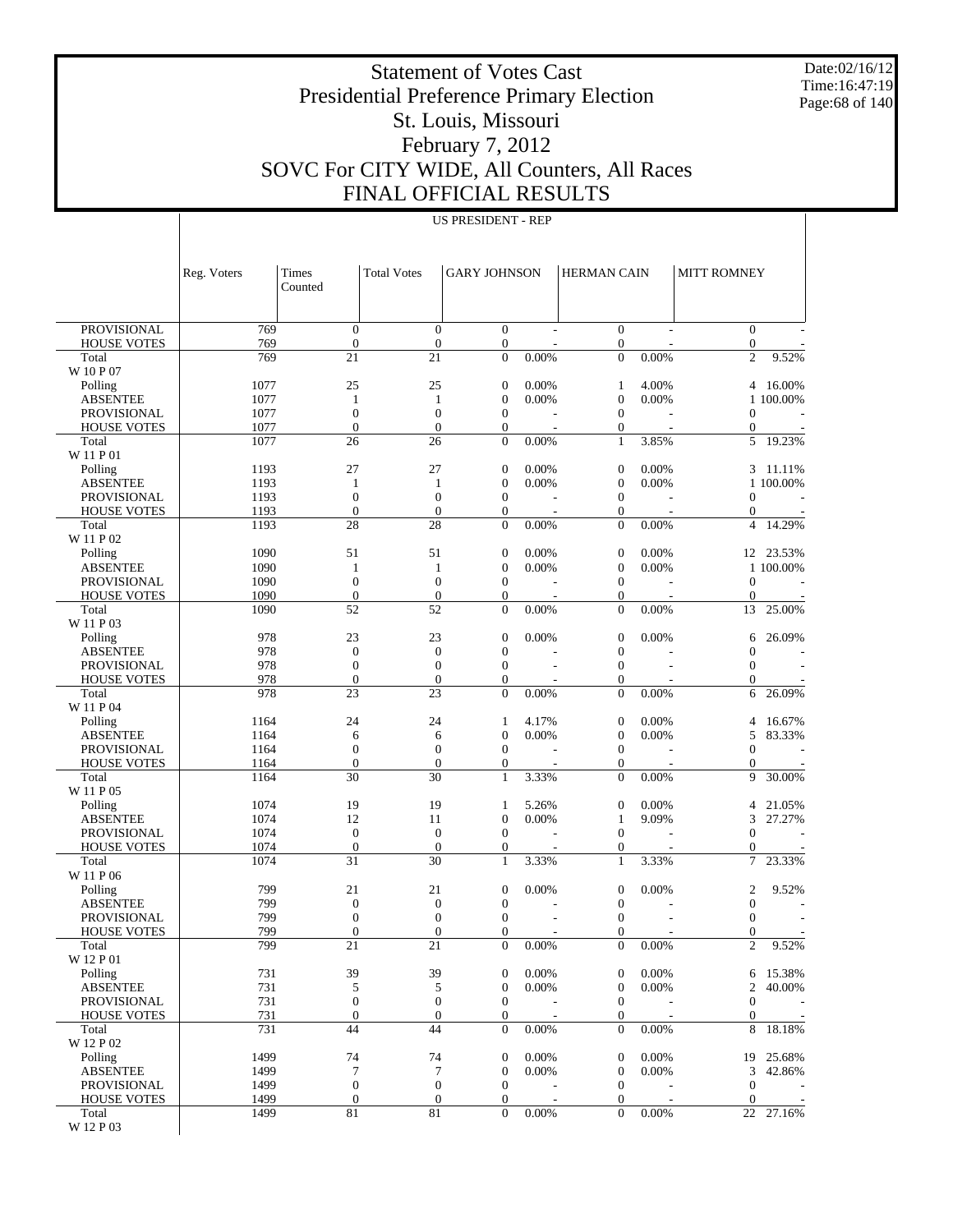Date:02/16/12 Time:16:47:19 Page:69 of 140

# Statement of Votes Cast Presidential Preference Primary Election St. Louis, Missouri February 7, 2012 SOVC For CITY WIDE, All Counters, All Races FINAL OFFICIAL RESULTS

|                                       | Reg. Voters  | Times<br>Counted                 | <b>Total Votes</b>               | <b>GARY JOHNSON</b>              |                                   | <b>HERMAN CAIN</b>                   |                                   | <b>MITT ROMNEY</b>             |                                    |
|---------------------------------------|--------------|----------------------------------|----------------------------------|----------------------------------|-----------------------------------|--------------------------------------|-----------------------------------|--------------------------------|------------------------------------|
|                                       |              |                                  |                                  |                                  |                                   |                                      |                                   |                                |                                    |
| Polling                               | 1107         | 42                               | 41                               | $\theta$<br>$\mathbf{0}$         | 0.00%<br>0.00%                    | $\mathbf{0}$                         | 0.00%                             | $\tau$                         | 17.07%<br>33.33%                   |
| <b>ABSENTEE</b><br><b>PROVISIONAL</b> | 1107<br>1107 | 3<br>$\boldsymbol{0}$            | 3<br>$\boldsymbol{0}$            | $\mathbf{0}$                     |                                   | $\boldsymbol{0}$<br>$\boldsymbol{0}$ | 0.00%                             | $\mathbf{1}$<br>$\overline{0}$ |                                    |
|                                       | 1107         | $\boldsymbol{0}$                 | $\boldsymbol{0}$                 | $\boldsymbol{0}$                 |                                   | $\boldsymbol{0}$                     |                                   | $\mathbf{0}$                   |                                    |
| <b>HOUSE VOTES</b><br>Total           | 1107         | 45                               | 44                               | $\mathbf{0}$                     | $\overline{\phantom{a}}$<br>0.00% | $\boldsymbol{0}$                     | $\overline{\phantom{a}}$<br>0.00% | 8                              | 18.18%                             |
| W 12 P 04                             |              |                                  |                                  |                                  |                                   |                                      |                                   |                                |                                    |
| Polling                               | 1228         | 51                               | 51                               | $\mathbf{0}$                     | 0.00%                             | $\boldsymbol{0}$                     | 0.00%                             | 18                             | 35.29%                             |
| <b>ABSENTEE</b>                       | 1228         | 4                                | 4                                | $\overline{0}$                   | 0.00%                             | $\theta$                             | 0.00%                             | $\overline{c}$                 | 50.00%                             |
| <b>PROVISIONAL</b>                    | 1228         | $\boldsymbol{0}$                 | $\boldsymbol{0}$                 | $\boldsymbol{0}$                 |                                   | $\boldsymbol{0}$                     |                                   | $\theta$                       |                                    |
| <b>HOUSE VOTES</b>                    | 1228         | $\boldsymbol{0}$                 | $\boldsymbol{0}$                 | $\boldsymbol{0}$                 | $\overline{\phantom{a}}$          | $\boldsymbol{0}$                     | $\overline{\phantom{a}}$          | $\theta$                       | $\overline{a}$                     |
| Total                                 | 1228         | 55                               | 55                               | $\mathbf{0}$                     | 0.00%                             | $\mathbf{0}$                         | 0.00%                             | 20                             | 36.36%                             |
| W 12 P 05                             |              |                                  |                                  |                                  |                                   |                                      |                                   |                                |                                    |
| Polling                               | 1577         | 95                               | 95                               | $\overline{2}$                   | 2.11%                             | $\mathbf{0}$                         | 0.00%                             | 24                             | 25.26%                             |
| <b>ABSENTEE</b>                       | 1577         | $\overline{4}$                   | $\overline{4}$                   | $\overline{0}$                   | 0.00%                             | $\theta$                             | 0.00%                             | $\overline{c}$                 | 50.00%                             |
| <b>PROVISIONAL</b>                    | 1577         | $\boldsymbol{0}$                 | $\boldsymbol{0}$                 | $\mathbf{0}$                     |                                   | $\boldsymbol{0}$                     |                                   | $\theta$                       |                                    |
| <b>HOUSE VOTES</b>                    | 1577         | $\overline{0}$                   | $\mathbf{0}$                     | $\boldsymbol{0}$                 | $\overline{\phantom{a}}$          | $\boldsymbol{0}$                     | $\overline{\phantom{a}}$          | $\theta$                       |                                    |
| Total                                 | 1577         | 99                               | 99                               | $\mathfrak{2}$                   | 2.02%                             | $\boldsymbol{0}$                     | 0.00%                             | 26                             | 26.26%                             |
| W 12 P 06                             |              |                                  |                                  |                                  |                                   |                                      |                                   |                                |                                    |
| Polling                               | 1623         | 77                               | 77                               | $\mathbf{0}$                     | 0.00%                             | $\boldsymbol{0}$                     | 0.00%                             | 20                             | 25.97%                             |
| <b>ABSENTEE</b>                       | 1623         | 12                               | 12                               | $\overline{0}$                   | 0.00%                             | $\mathbf{0}$                         | 0.00%                             | $\mathbf{0}$                   | 0.00%                              |
| <b>PROVISIONAL</b>                    | 1623         | $\mathbf{0}$                     | $\mathbf{0}$                     | $\boldsymbol{0}$                 |                                   | $\boldsymbol{0}$                     |                                   | $\mathbf{0}$                   |                                    |
| <b>HOUSE VOTES</b>                    | 1623         | $\overline{0}$                   | $\boldsymbol{0}$                 | $\mathbf{0}$                     | $\overline{a}$                    | $\boldsymbol{0}$                     | $\overline{a}$                    | $\theta$                       |                                    |
| Total                                 | 1623         | 89                               | 89                               | $\mathbf{0}$                     | 0.00%                             | $\mathbf{0}$                         | 0.00%                             | 20                             | 22.47%                             |
| W 13 P 01                             |              |                                  |                                  |                                  |                                   |                                      |                                   |                                |                                    |
| Polling                               | 1532         | 42                               | 42                               | $\mathbf{0}$                     | 0.00%                             | $\boldsymbol{0}$                     | 0.00%                             | 8                              | 19.05%                             |
| <b>ABSENTEE</b>                       | 1532         | 5                                | 5                                | $\overline{0}$                   | 0.00%                             | $\mathbf{0}$                         | 0.00%                             | $\overline{2}$                 | 40.00%                             |
| <b>PROVISIONAL</b>                    | 1532         | $\boldsymbol{0}$                 | $\boldsymbol{0}$                 | $\theta$                         |                                   | $\boldsymbol{0}$                     |                                   | $\theta$                       |                                    |
| <b>HOUSE VOTES</b>                    | 1532         | $\boldsymbol{0}$                 | $\boldsymbol{0}$                 | $\mathbf{0}$                     | $\overline{\phantom{a}}$          | $\boldsymbol{0}$                     | $\overline{\phantom{a}}$          | $\theta$                       |                                    |
| Total                                 | 1532         | 47                               | 47                               | $\mathbf{0}$                     | 0.00%                             | $\boldsymbol{0}$                     | 0.00%                             | 10                             | 21.28%                             |
| W 13 P 02                             |              |                                  |                                  |                                  |                                   |                                      |                                   |                                |                                    |
| Polling                               | 1360         | 68                               | 68                               | $\mathbf{1}$                     | 1.47%                             | $\boldsymbol{0}$                     | 0.00%                             | 17                             | 25.00%                             |
| <b>ABSENTEE</b>                       | 1360         | 5                                | 5                                | $\theta$                         | 0.00%                             | $\theta$                             | 0.00%                             | 3                              | 60.00%                             |
| <b>PROVISIONAL</b>                    | 1360         | $\boldsymbol{0}$                 | $\boldsymbol{0}$                 | $\theta$                         |                                   | $\boldsymbol{0}$                     |                                   | $\theta$                       |                                    |
| <b>HOUSE VOTES</b>                    | 1360         | $\boldsymbol{0}$                 | $\boldsymbol{0}$                 | $\mathbf{0}$                     |                                   | $\boldsymbol{0}$                     | $\overline{\phantom{a}}$          | $\theta$                       |                                    |
| Total                                 | 1360         | 73                               | 73                               | $\mathbf{1}$                     | 1.37%                             | $\mathbf{0}$                         | 0.00%                             | 20                             | 27.40%                             |
| W 13 P 03                             |              |                                  |                                  |                                  |                                   |                                      |                                   |                                |                                    |
| Polling                               | 1276         | 20                               | 20                               | $\boldsymbol{0}$                 | 0.00%                             | $\mathbf{1}$                         | 5.00%                             | 4                              | 20.00%                             |
| <b>ABSENTEE</b>                       | 1276         | $\boldsymbol{0}$                 | $\boldsymbol{0}$                 | $\overline{0}$                   |                                   | $\boldsymbol{0}$                     |                                   | $\overline{0}$                 |                                    |
| <b>PROVISIONAL</b>                    | 1276         | $\boldsymbol{0}$                 | $\boldsymbol{0}$                 | $\boldsymbol{0}$                 |                                   | $\boldsymbol{0}$                     |                                   | $\theta$                       |                                    |
| <b>HOUSE VOTES</b>                    | 1276         | $\boldsymbol{0}$                 | $\boldsymbol{0}$                 | $\mathbf{0}$                     |                                   | $\boldsymbol{0}$                     |                                   | $\overline{0}$                 |                                    |
| Total                                 | 1276         | 20                               | 20                               | $\boldsymbol{0}$                 | 0.00%                             | $\mathbf{1}$                         | 5.00%                             | 4                              | 20.00%                             |
| W 13 P 04                             |              |                                  |                                  |                                  |                                   |                                      |                                   |                                |                                    |
| Polling                               | 1261         | 51                               | 51                               | 1                                | 1.96%                             | $\overline{2}$                       | 3.92%                             | 18                             | 35.29%                             |
| <b>ABSENTEE</b><br><b>PROVISIONAL</b> | 1261         | $\overline{2}$<br>$\overline{0}$ | $\mathfrak{2}$<br>$\overline{0}$ | $\overline{0}$<br>$\theta$       | 0.00%                             | $\mathbf{0}$<br>$\mathbf{0}$         | 0.00%                             |                                | 2 100.00%                          |
|                                       | 1261         |                                  |                                  |                                  |                                   |                                      |                                   | $\theta$                       |                                    |
| <b>HOUSE VOTES</b><br>Total           | 1261<br>1261 | $\mathbf{0}$<br>53               | $\boldsymbol{0}$<br>53           | $\boldsymbol{0}$<br>$\mathbf{1}$ | 1.89%                             | $\boldsymbol{0}$<br>$\overline{2}$   | 3.77%                             | $\overline{0}$<br>20           | $\overline{\phantom{a}}$<br>37.74% |
| W 13 P 06                             |              |                                  |                                  |                                  |                                   |                                      |                                   |                                |                                    |
| Polling                               | 1333         | 17                               | 17                               | $\boldsymbol{0}$                 | 0.00%                             | $\boldsymbol{0}$                     | 0.00%                             | 5                              | 29.41%                             |
| <b>ABSENTEE</b>                       | 1333         | 4                                | $\overline{4}$                   | $\boldsymbol{0}$                 | 0.00%                             | $\boldsymbol{0}$                     | 0.00%                             | $\boldsymbol{0}$               | 0.00%                              |
| <b>PROVISIONAL</b>                    | 1333         | $\boldsymbol{0}$                 | $\boldsymbol{0}$                 | $\mathbf{0}$                     |                                   | $\mathbf{0}$                         |                                   | $\mathbf{0}$                   |                                    |
| <b>HOUSE VOTES</b>                    | 1333         | $\boldsymbol{0}$                 | $\boldsymbol{0}$                 | $\boldsymbol{0}$                 | $\overline{\phantom{a}}$          | $\mathbf{0}$                         | $\overline{\phantom{a}}$          | 0                              | $\sim$                             |
| Total                                 | 1333         | 21                               | 21                               | $\mathbf{0}$                     | 0.00%                             | $\mathbf{0}$                         | 0.00%                             | 5                              | 23.81%                             |
| W 14 P 01                             |              |                                  |                                  |                                  |                                   |                                      |                                   |                                |                                    |
| Polling                               | 919          | 35                               | 35                               | $\boldsymbol{0}$                 | 0.00%                             | $\mathbf{0}$                         | 0.00%                             | 6                              | 17.14%                             |
| <b>ABSENTEE</b>                       | 919          | $\mathbf{1}$                     | $\mathbf{1}$                     | $\boldsymbol{0}$                 | 0.00%                             | $\boldsymbol{0}$                     | 0.00%                             | $\boldsymbol{0}$               | 0.00%                              |
| PROVISIONAL                           | 919          | $\boldsymbol{0}$                 | $\boldsymbol{0}$                 | $\boldsymbol{0}$                 |                                   | $\boldsymbol{0}$                     |                                   | $\boldsymbol{0}$               |                                    |
| <b>HOUSE VOTES</b>                    | 919          | $\boldsymbol{0}$                 | $\boldsymbol{0}$                 | $\boldsymbol{0}$                 |                                   | $\boldsymbol{0}$                     | L,                                | $\mathbf{0}$                   | $\overline{\phantom{a}}$           |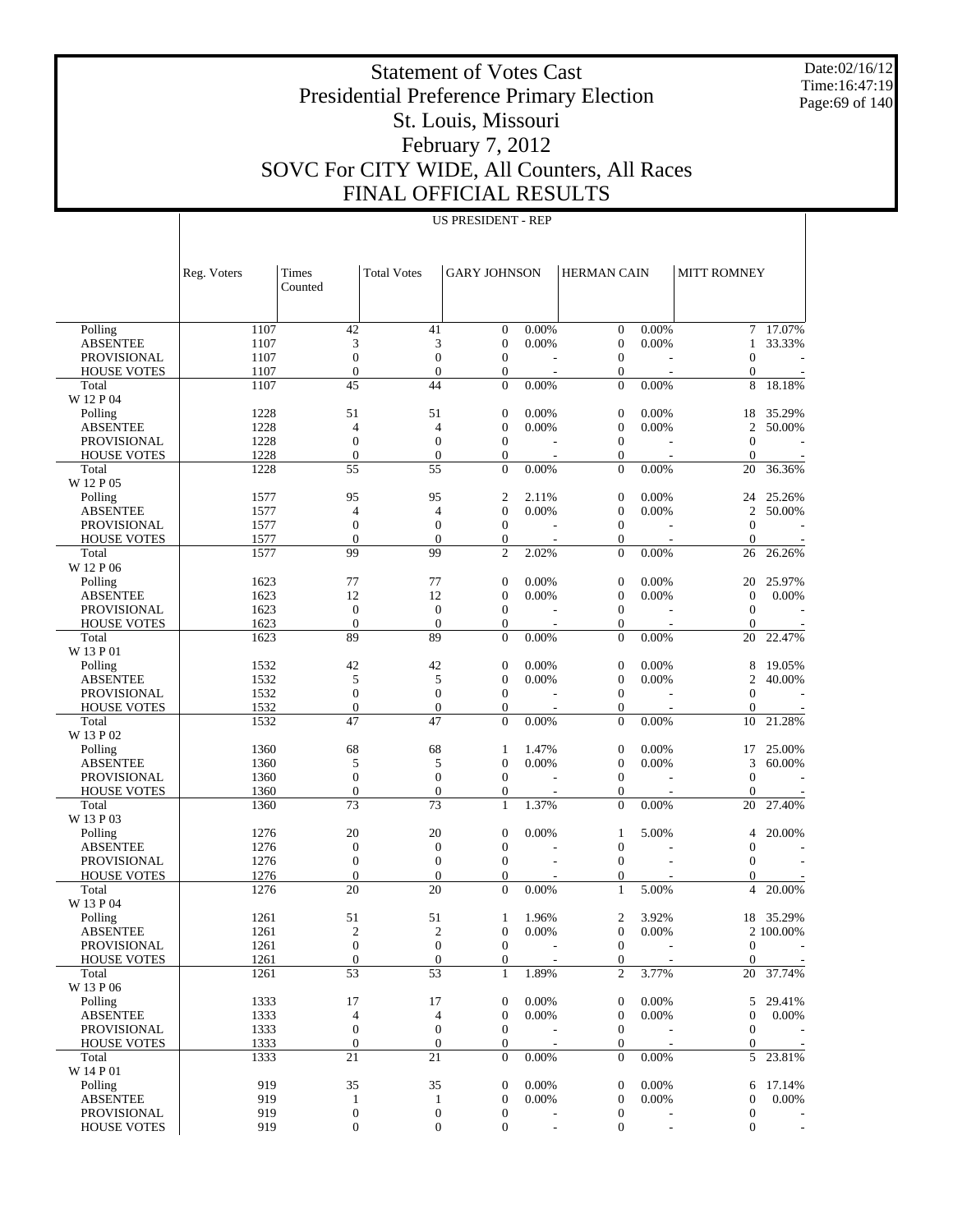Date:02/16/12 Time:16:47:19 Page:70 of 140

# Statement of Votes Cast Presidential Preference Primary Election St. Louis, Missouri February 7, 2012 SOVC For CITY WIDE, All Counters, All Races FINAL OFFICIA

Reg. Voters | Times

|   | $\mathcal{L}$ and $\mathcal{L}$ and $\mathcal{L}$ and $\mathcal{L}$ and $\mathcal{L}$<br>INAL OFFICIAL RESULTS |                           |                    |                    |  |  |  |  |  |  |  |
|---|----------------------------------------------------------------------------------------------------------------|---------------------------|--------------------|--------------------|--|--|--|--|--|--|--|
|   |                                                                                                                | <b>US PRESIDENT - REP</b> |                    |                    |  |  |  |  |  |  |  |
|   | <b>Total Votes</b>                                                                                             | <b>GARY JOHNSON</b>       | <b>HERMAN CAIN</b> | <b>MITT ROMNEY</b> |  |  |  |  |  |  |  |
| 6 | 36                                                                                                             | 0.00%                     | 0.00%              |                    |  |  |  |  |  |  |  |

|                             |              | Counted                        |                                      |                                |                          |                              |                          |                            |                          |
|-----------------------------|--------------|--------------------------------|--------------------------------------|--------------------------------|--------------------------|------------------------------|--------------------------|----------------------------|--------------------------|
|                             |              |                                |                                      |                                |                          |                              |                          |                            |                          |
|                             |              |                                |                                      |                                |                          |                              |                          |                            |                          |
| Total<br>W 14 P 02          | 919          | 36                             | 36                                   | $\overline{0}$                 | 0.00%                    | $\mathbf{0}$                 | 0.00%                    | 6                          | 16.67%                   |
| Polling                     | 983          | 29                             | 29                                   | $\boldsymbol{0}$               | 0.00%                    | 3                            | 10.34%                   | 5                          | 17.24%                   |
| <b>ABSENTEE</b>             | 983          | 1                              | 1                                    | $\mathbf{0}$                   | 0.00%                    | $\mathbf{0}$                 | 0.00%                    | $\mathbf{0}$               | 0.00%                    |
| PROVISIONAL                 | 983          | $\boldsymbol{0}$               | $\boldsymbol{0}$                     | $\overline{0}$                 |                          | $\theta$                     |                          | $\overline{0}$             |                          |
| <b>HOUSE VOTES</b>          | 983          | $\overline{0}$                 | $\boldsymbol{0}$                     | $\mathbf{0}$                   | Ĭ.                       | $\boldsymbol{0}$             | $\overline{a}$           | $\boldsymbol{0}$           |                          |
| Total                       | 983          | 30                             | 30                                   | $\mathbf{0}$                   | 0.00%                    | 3                            | 10.00%                   | 5                          | 16.67%                   |
| W 14 P 03                   |              |                                |                                      |                                |                          |                              |                          |                            |                          |
| Polling                     | 995          | 28                             | 28                                   | $\boldsymbol{0}$               | 0.00%                    | $\mathbf{1}$                 | 3.57%                    | 7                          | 25.00%                   |
| <b>ABSENTEE</b>             | 995          | 10                             | 10                                   | $\boldsymbol{0}$               | 0.00%                    | $\theta$                     | 0.00%                    | 3                          | 30.00%                   |
| <b>PROVISIONAL</b>          | 995          | $\mathbf{0}$                   | $\mathbf{0}$                         | $\mathbf{0}$                   |                          | $\boldsymbol{0}$             |                          | $\overline{0}$             |                          |
| <b>HOUSE VOTES</b>          | 995          | $\overline{0}$                 | $\boldsymbol{0}$                     | $\mathbf{0}$                   | $\overline{\phantom{a}}$ | $\boldsymbol{0}$             | $\overline{\phantom{a}}$ | $\theta$                   |                          |
| Total                       | 995          | 38                             | 38                                   | $\mathbf{0}$                   | 0.00%                    | $\mathbf{1}$                 | 2.63%                    | 10                         | 26.32%                   |
| W 14 P 04                   |              |                                |                                      |                                |                          |                              |                          |                            |                          |
| Polling                     | 1303         | 42                             | 42                                   | $\mathbf{0}$                   | 0.00%                    | $\mathbf{0}$                 | 0.00%                    | 5                          | 11.90%                   |
| <b>ABSENTEE</b>             | 1303         | 3                              | 3                                    | $\mathbf{0}$                   | 0.00%                    | $\mathbf{0}$                 | 0.00%                    | $\mathfrak{2}$             | 66.67%                   |
| <b>PROVISIONAL</b>          | 1303         | $\boldsymbol{0}$               | $\boldsymbol{0}$                     | $\overline{0}$                 |                          | $\boldsymbol{0}$             |                          | $\theta$                   |                          |
| <b>HOUSE VOTES</b>          | 1303         | $\boldsymbol{0}$               | $\boldsymbol{0}$                     | $\mathbf{0}$                   | $\overline{a}$           | $\boldsymbol{0}$             | $\overline{\phantom{a}}$ | $\mathbf{0}$               |                          |
| Total                       | 1303         | 45                             | 45                                   | $\mathbf{0}$                   | 0.00%                    | $\boldsymbol{0}$             | 0.00%                    | 7                          | 15.56%                   |
| W 14 P 05                   |              |                                |                                      |                                |                          |                              |                          |                            |                          |
| Polling                     | 1042         | 22                             | 22                                   | $\mathbf{0}$                   | 0.00%                    | $\overline{2}$               | 9.09%                    | 4                          | 18.18%                   |
| <b>ABSENTEE</b>             | 1042         | $\mathbf{2}$                   | $\mathfrak{2}$                       | $\boldsymbol{0}$               | 0.00%                    | $\theta$                     | 0.00%                    |                            | 2 100,00%                |
| <b>PROVISIONAL</b>          | 1042         | $\boldsymbol{0}$               | $\boldsymbol{0}$                     | $\mathbf{0}$                   |                          | $\boldsymbol{0}$             |                          | 0                          |                          |
| <b>HOUSE VOTES</b>          | 1042         | $\overline{0}$                 | $\boldsymbol{0}$                     | $\mathbf{0}$                   | $\overline{a}$           | $\boldsymbol{0}$             | $\overline{a}$           | $\mathbf{0}$               |                          |
| Total                       | 1042         | 24                             | 24                                   | $\overline{0}$                 | 0.00%                    | $\overline{2}$               | 8.33%                    | 6                          | 25.00%                   |
| W 14 P 06                   |              |                                |                                      |                                |                          |                              |                          |                            |                          |
| Polling                     | 1063         | 32                             | 32                                   | $\boldsymbol{0}$               | 0.00%                    | $\mathbf{0}$                 | 0.00%                    | 10                         | 31.25%                   |
| <b>ABSENTEE</b>             | 1063         | $\boldsymbol{0}$               | $\boldsymbol{0}$                     | $\boldsymbol{0}$               |                          | $\mathbf{0}$                 |                          | $\theta$                   |                          |
| PROVISIONAL                 | 1063         | $\boldsymbol{0}$               | $\boldsymbol{0}$                     | $\boldsymbol{0}$               |                          | $\boldsymbol{0}$             |                          | $\theta$                   |                          |
| <b>HOUSE VOTES</b>          | 1063         | $\boldsymbol{0}$               | $\boldsymbol{0}$                     | $\mathbf{0}$                   | $\overline{\phantom{a}}$ | $\mathbf{0}$                 |                          | $\overline{0}$             |                          |
| Total                       | 1063         | 32                             | 32                                   | $\boldsymbol{0}$               | 0.00%                    | $\boldsymbol{0}$             | 0.00%                    | 10                         | 31.25%                   |
| W 15 P 01                   |              |                                |                                      |                                |                          |                              |                          |                            |                          |
| Polling                     | 1355         | 28                             | 28                                   | $\boldsymbol{2}$               | 7.14%                    | $\boldsymbol{0}$             | 0.00%                    | 9                          | 32.14%                   |
| <b>ABSENTEE</b>             | 1355         | $\overline{2}$                 | $\mathfrak{2}$                       | $\boldsymbol{0}$               | 0.00%                    | $\mathbf{0}$                 | 0.00%                    | 1                          | 50.00%                   |
| <b>PROVISIONAL</b>          | 1355<br>1355 | $\mathbf{0}$<br>$\overline{0}$ | $\boldsymbol{0}$<br>$\boldsymbol{0}$ | $\mathbf{0}$                   |                          | $\boldsymbol{0}$             |                          | $\overline{0}$<br>$\theta$ |                          |
| <b>HOUSE VOTES</b><br>Total | 1355         | 30                             | 30                                   | $\mathbf{0}$<br>$\overline{c}$ | 6.67%                    | $\mathbf{0}$<br>$\mathbf{0}$ | 0.00%                    | 10                         | 33.33%                   |
| W 15 P 02                   |              |                                |                                      |                                |                          |                              |                          |                            |                          |
| Polling                     | 1256         | 29                             | 29                                   | $\mathbf{0}$                   | 0.00%                    | $\mathbf{1}$                 | 3.45%                    | 1                          | 3.45%                    |
| <b>ABSENTEE</b>             | 1256         | 1                              | 1                                    | $\mathbf{0}$                   | 0.00%                    | $\mathbf{0}$                 | 0.00%                    | $\boldsymbol{0}$           | 0.00%                    |
| <b>PROVISIONAL</b>          | 1256         | $\mathbf{0}$                   | $\boldsymbol{0}$                     | $\boldsymbol{0}$               |                          | $\boldsymbol{0}$             |                          | $\theta$                   |                          |
| <b>HOUSE VOTES</b>          | 1256         | $\overline{0}$                 | $\mathbf{0}$                         | $\mathbf{0}$                   | $\overline{\phantom{a}}$ | $\boldsymbol{0}$             | $\overline{\phantom{a}}$ | $\mathbf{0}$               |                          |
| Total                       | 1256         | 30                             | 30                                   | $\mathbf{0}$                   | 0.00%                    | $\mathbf{1}$                 | 3.33%                    | 1                          | 3.33%                    |
| W 15 P 03                   |              |                                |                                      |                                |                          |                              |                          |                            |                          |
| Polling                     | 1846         | 36                             | 36                                   | 1                              | 2.78%                    | $\mathbf{1}$                 | 2.78%                    | 9                          | 25.00%                   |
| <b>ABSENTEE</b>             | 1846         | $\overline{2}$                 | $\mathfrak{2}$                       | $\boldsymbol{0}$               | 0.00%                    | $\overline{0}$               | 0.00%                    | 1                          | 50.00%                   |
| <b>PROVISIONAL</b>          | 1846         | $\overline{0}$                 | $\mathbf{0}$                         | $\overline{0}$                 |                          | $\mathbf{0}$                 |                          | $\theta$                   |                          |
| <b>HOUSE VOTES</b>          | 1846         | $\mathbf{0}$                   | $\boldsymbol{0}$                     | 0                              |                          | $\boldsymbol{0}$             |                          | $\overline{0}$             | $\sim$ $-$               |
| Total                       | 1846         | $\overline{38}$                | 38                                   | $\mathbf{1}$                   | 2.63%                    | $\mathbf{1}$                 | 2.63%                    | 10                         | 26.32%                   |
| W 15 P 04                   |              |                                |                                      |                                |                          |                              |                          |                            |                          |
| Polling                     | 712          | 7                              | 7                                    | $\mathbf{1}$                   | 14.29%                   | $\boldsymbol{0}$             | 0.00%                    |                            | 3 42.86%                 |
| <b>ABSENTEE</b>             | 712          | $\mathbf{1}$                   | $\mathbf{1}$                         | $\mathbf{0}$                   | 0.00%                    | $\boldsymbol{0}$             | 0.00%                    |                            | 1 100.00%                |
| PROVISIONAL                 | 712          | $\boldsymbol{0}$               | $\boldsymbol{0}$                     | $\mathbf{0}$                   |                          | $\boldsymbol{0}$             |                          | $\boldsymbol{0}$           |                          |
| <b>HOUSE VOTES</b>          | 712          | $\boldsymbol{0}$               | $\boldsymbol{0}$                     | $\mathbf{0}$                   | $\overline{\phantom{a}}$ | $\mathbf{0}$                 |                          | $\boldsymbol{0}$           | $\overline{\phantom{a}}$ |
| Total                       | 712          | 8                              | 8                                    | $\mathbf{1}$                   | 12.50%                   | $\mathbf{0}$                 | 0.00%                    | 4                          | 50.00%                   |
| W 15 P 05                   |              |                                |                                      |                                |                          |                              |                          |                            |                          |
| Polling                     | 1368         | $30\,$                         | $30\,$                               | 0                              | 0.00%                    | $\boldsymbol{0}$             | 0.00%                    | 11                         | 36.67%                   |
| <b>ABSENTEE</b>             | 1368         | 3                              | 3                                    | $\overline{0}$                 | 0.00%                    | $\boldsymbol{0}$             | 0.00%                    | $\mathbf{0}$               | 0.00%                    |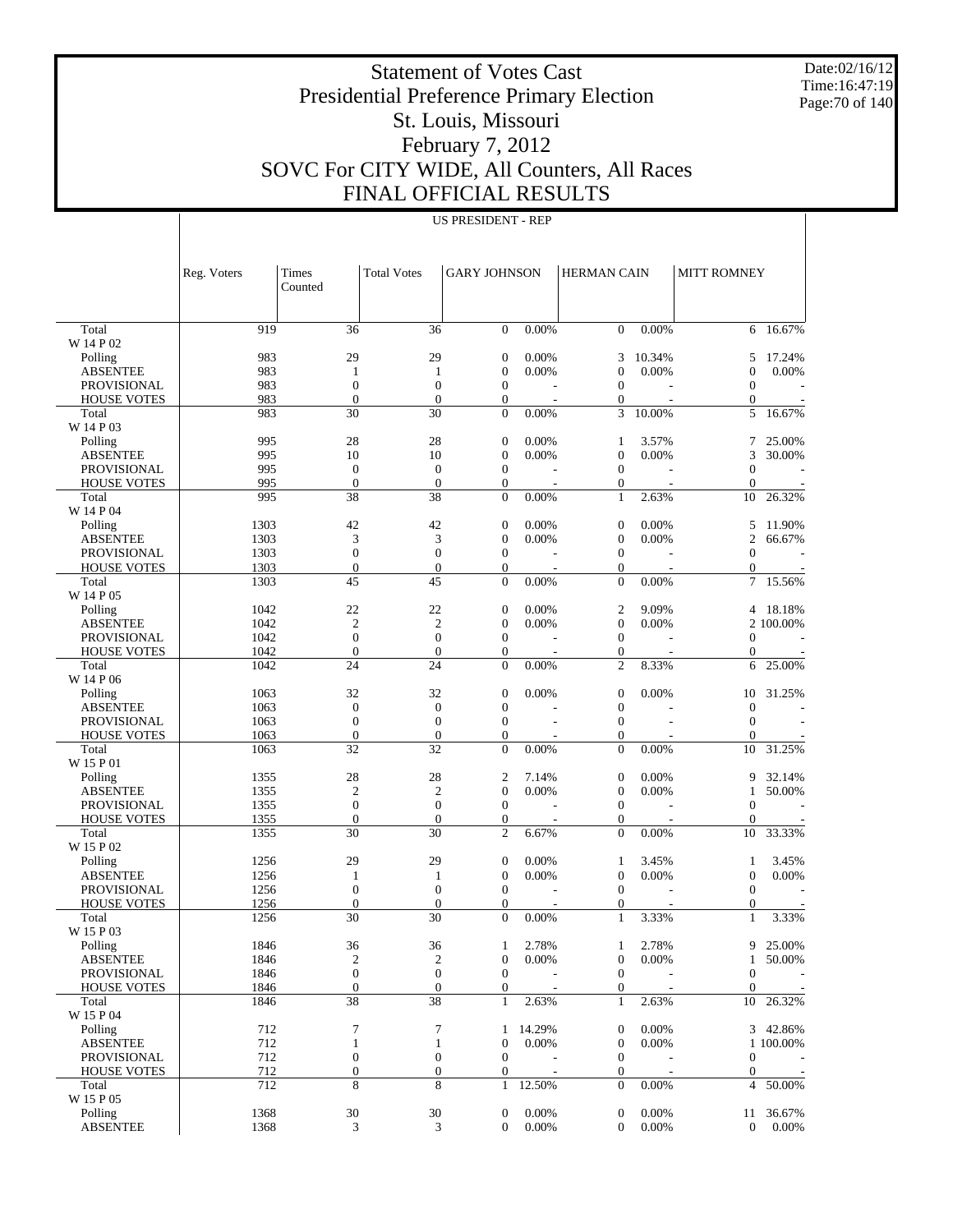Date:02/16/12 Time:16:47:19 Page:71 of 140

# Statement of Votes Cast Presidential Preference Primary Election St. Louis, Missouri February 7, 2012 SOVC For CITY WIDE, All Counters, All Races FINAL OFFICIAL RESULTS

#### US PRESIDENT - REP

|                                          | Reg. Voters  | Times<br>Counted                   | <b>Total Votes</b>               | <b>GARY JOHNSON</b>              |       | HERMAN CAIN                          |       | <b>MITT ROMNEY</b>                 |        |
|------------------------------------------|--------------|------------------------------------|----------------------------------|----------------------------------|-------|--------------------------------------|-------|------------------------------------|--------|
|                                          |              |                                    |                                  |                                  |       |                                      |       |                                    |        |
| <b>PROVISIONAL</b><br><b>HOUSE VOTES</b> | 1368<br>1368 | $\overline{0}$<br>$\boldsymbol{0}$ | $\mathbf{0}$<br>$\boldsymbol{0}$ | $\mathbf{0}$<br>$\boldsymbol{0}$ |       | $\mathbf{0}$<br>$\boldsymbol{0}$     |       | $\mathbf{0}$<br>$\boldsymbol{0}$   |        |
| Total                                    | 1368         | 33                                 | $\overline{33}$                  | $\overline{0}$                   | 0.00% | $\overline{0}$                       | 0.00% | 11                                 | 33.33% |
| W 15 P 06                                |              |                                    |                                  |                                  |       |                                      |       |                                    |        |
| Polling                                  | 499          | 8                                  | 8                                | $\boldsymbol{0}$                 | 0.00% | $\mathbf{0}$                         | 0.00% | 3                                  | 37.50% |
| <b>ABSENTEE</b>                          | 499          | $\overline{0}$                     | $\boldsymbol{0}$                 | $\mathbf{0}$                     |       | $\boldsymbol{0}$                     |       | $\boldsymbol{0}$                   |        |
| <b>PROVISIONAL</b>                       | 499          | $\mathbf{0}$                       | $\boldsymbol{0}$                 | $\mathbf{0}$                     |       | $\boldsymbol{0}$                     |       | $\overline{0}$                     |        |
| <b>HOUSE VOTES</b><br>Total              | 499<br>499   | $\overline{0}$<br>8                | $\overline{0}$<br>8              | $\mathbf{0}$<br>$\overline{0}$   | 0.00% | $\mathbf{0}$<br>$\overline{0}$       | 0.00% | $\mathbf{0}$<br>3                  | 37.50% |
| W 16 P 01                                |              |                                    |                                  |                                  |       |                                      |       |                                    |        |
| Polling                                  | 939          | 64                                 | 64                               | $\boldsymbol{0}$                 | 0.00% | $\boldsymbol{0}$                     | 0.00% | 18                                 | 28.13% |
| <b>ABSENTEE</b>                          | 939          | $\overline{4}$                     | $\overline{4}$                   | $\overline{0}$                   | 0.00% | $\mathbf{0}$                         | 0.00% | 3                                  | 75.00% |
| <b>PROVISIONAL</b>                       | 939          | $\overline{0}$                     | $\overline{0}$                   | $\boldsymbol{0}$                 |       | $\boldsymbol{0}$                     |       | $\overline{0}$                     |        |
| <b>HOUSE VOTES</b>                       | 939          | $\overline{0}$                     | $\mathbf{0}$                     | $\theta$                         |       | $\boldsymbol{0}$                     |       | $\boldsymbol{0}$                   |        |
| Total                                    | 939          | 68                                 | 68                               | $\mathbf{0}$                     | 0.00% | $\overline{0}$                       | 0.00% | 21                                 | 30.88% |
| W 16 P 02<br>Polling                     | 1256         | 111                                | 111                              | $\boldsymbol{0}$                 | 0.00% | $\boldsymbol{0}$                     | 0.00% | 34                                 | 30.63% |
| <b>ABSENTEE</b>                          | 1256         | $\overline{4}$                     | 4                                | $\overline{0}$                   | 0.00% | $\mathbf{0}$                         | 0.00% | $\boldsymbol{2}$                   | 50.00% |
| <b>PROVISIONAL</b>                       | 1256         | $\mathbf{0}$                       | $\boldsymbol{0}$                 | $\mathbf{0}$                     |       | $\boldsymbol{0}$                     |       | $\boldsymbol{0}$                   |        |
| <b>HOUSE VOTES</b>                       | 1256         | $\overline{0}$                     | $\mathbf{0}$                     | $\boldsymbol{0}$                 |       | $\boldsymbol{0}$                     |       | $\boldsymbol{0}$                   |        |
| Total                                    | 1256         | 115                                | 115                              | $\overline{0}$                   | 0.00% | $\overline{0}$                       | 0.00% | 36                                 | 31.30% |
| W 16 P 03                                |              |                                    |                                  |                                  |       |                                      |       |                                    |        |
| Polling                                  | 1144         | 45                                 | 45                               | $\boldsymbol{0}$                 | 0.00% | $\boldsymbol{0}$                     | 0.00% | 7                                  | 15.56% |
| <b>ABSENTEE</b>                          | 1144         | $\overline{4}$                     | $\overline{4}$                   | $\overline{0}$                   | 0.00% | $\boldsymbol{0}$                     | 0.00% | $\overline{0}$                     | 0.00%  |
| <b>PROVISIONAL</b><br><b>HOUSE VOTES</b> | 1144<br>1144 | $\overline{0}$<br>$\overline{0}$   | $\mathbf{0}$<br>$\mathbf{0}$     | $\mathbf{0}$<br>0                |       | $\boldsymbol{0}$<br>$\boldsymbol{0}$ |       | $\overline{0}$<br>$\boldsymbol{0}$ |        |
| Total                                    | 1144         | 49                                 | 49                               | $\overline{0}$                   | 0.00% | $\Omega$                             | 0.00% | 7                                  | 14.29% |
| W 16 P 04                                |              |                                    |                                  |                                  |       |                                      |       |                                    |        |
| Polling                                  | 930          | 57                                 | 57                               | $\boldsymbol{0}$                 | 0.00% | $\mathbf{1}$                         | 1.75% | 17                                 | 29.82% |
| <b>ABSENTEE</b>                          | 930          | 5                                  | 5                                | $\mathbf{0}$                     | 0.00% | $\boldsymbol{0}$                     | 0.00% | 4                                  | 80.00% |
| PROVISIONAL                              | 930          | $\boldsymbol{0}$                   | $\boldsymbol{0}$                 | $\mathbf{0}$                     |       | $\mathbf{0}$                         |       | $\overline{0}$                     |        |
| <b>HOUSE VOTES</b>                       | 930          | $\overline{0}$                     | $\boldsymbol{0}$                 | $\theta$                         |       | $\boldsymbol{0}$                     |       | $\boldsymbol{0}$                   |        |
| Total<br>W 16 P 05                       | 930          | 62                                 | 62                               | $\overline{0}$                   | 0.00% | $\mathbf{1}$                         | 1.61% | 21                                 | 33.87% |
| Polling                                  | 1181         | 36                                 | 36                               | $\boldsymbol{0}$                 | 0.00% | $\boldsymbol{0}$                     | 0.00% | 8                                  | 22.22% |
| <b>ABSENTEE</b>                          | 1181         | 3                                  | 3                                | $\overline{0}$                   | 0.00% | $\mathbf{0}$                         | 0.00% | 1                                  | 33.33% |
| <b>PROVISIONAL</b>                       | 1181         | $\boldsymbol{0}$                   | $\overline{0}$                   | $\boldsymbol{0}$                 |       | $\boldsymbol{0}$                     |       | $\boldsymbol{0}$                   |        |
| <b>HOUSE VOTES</b>                       | 1181         | $\overline{0}$                     | $\boldsymbol{0}$                 | 0                                |       | $\boldsymbol{0}$                     |       | $\boldsymbol{0}$                   |        |
| Total                                    | 1181         | 39                                 | 39                               | $\mathbf{0}$                     | 0.00% | $\Omega$                             | 0.00% | 9                                  | 23.08% |
| W 16 P 06                                |              |                                    |                                  |                                  |       |                                      |       |                                    |        |
| Polling                                  | 822          | 74                                 | 74                               | $\boldsymbol{0}$                 | 0.00% | $\mathbf{1}$                         | 1.35% | 15                                 | 20.27% |
| <b>ABSENTEE</b><br><b>PROVISIONAL</b>    | 822<br>822   | 3<br>$\boldsymbol{0}$              | 3<br>$\overline{0}$              | $\mathbf{0}$<br>$\mathbf{0}$     | 0.00% | $\boldsymbol{0}$<br>$\mathbf{0}$     | 0.00% | $\boldsymbol{2}$<br>$\overline{0}$ | 66.67% |
| <b>HOUSE VOTES</b>                       | 822          | $\overline{0}$                     | $\overline{0}$                   | $\mathbf{0}$                     |       | $\boldsymbol{0}$                     |       | $\boldsymbol{0}$                   |        |
| Total                                    | 822          | 77                                 | 77                               | $\overline{0}$                   | 0.00% | $\mathbf{1}$                         | 1.30% | 17                                 | 22.08% |
| W 16 P 07                                |              |                                    |                                  |                                  |       |                                      |       |                                    |        |
| Polling                                  | 1006         | 71                                 | 71                               | $\boldsymbol{0}$                 | 0.00% | $\boldsymbol{0}$                     | 0.00% | 9                                  | 12.68% |
| <b>ABSENTEE</b>                          | 1006         | 3                                  | 3                                | $\boldsymbol{0}$                 | 0.00% | $\boldsymbol{0}$                     | 0.00% | 1                                  | 33.33% |
| PROVISIONAL                              | 1006         | $\boldsymbol{0}$                   | $\boldsymbol{0}$                 | $\boldsymbol{0}$                 |       | $\mathbf{0}$                         |       | $\boldsymbol{0}$                   |        |
| <b>HOUSE VOTES</b><br>Total              | 1006<br>1006 | $\overline{0}$<br>74               | $\boldsymbol{0}$<br>74           | $\mathbf{0}$<br>$\mathbf{0}$     | 0.00% | $\boldsymbol{0}$<br>$\mathbf{0}$     | 0.00% | $\boldsymbol{0}$<br>10             | 13.51% |
| W 16 P 08                                |              |                                    |                                  |                                  |       |                                      |       |                                    |        |
| Polling                                  | 927          | 57                                 | 57                               | $\boldsymbol{0}$                 | 0.00% | $\boldsymbol{0}$                     | 0.00% | 6                                  | 10.53% |
| <b>ABSENTEE</b>                          | 927          | $\overline{4}$                     | 4                                | $\boldsymbol{0}$                 | 0.00% | $\boldsymbol{0}$                     | 0.00% | $\boldsymbol{0}$                   | 0.00%  |
| PROVISIONAL                              | 927          | $\boldsymbol{0}$                   | $\boldsymbol{0}$                 | $\mathbf{0}$                     |       | $\mathbf{0}$                         |       | $\boldsymbol{0}$                   |        |
| <b>HOUSE VOTES</b>                       | 927          | $\mathbf{0}$                       | $\boldsymbol{0}$                 | $\boldsymbol{0}$                 |       | $\boldsymbol{0}$                     |       | $\boldsymbol{0}$                   |        |
| Total                                    | 927          | 61                                 | 61                               | $\mathbf{0}$                     | 0.00% | $\mathbf{0}$                         | 0.00% | 6                                  | 9.84%  |
| W 17 P 01                                |              |                                    |                                  |                                  |       |                                      |       |                                    |        |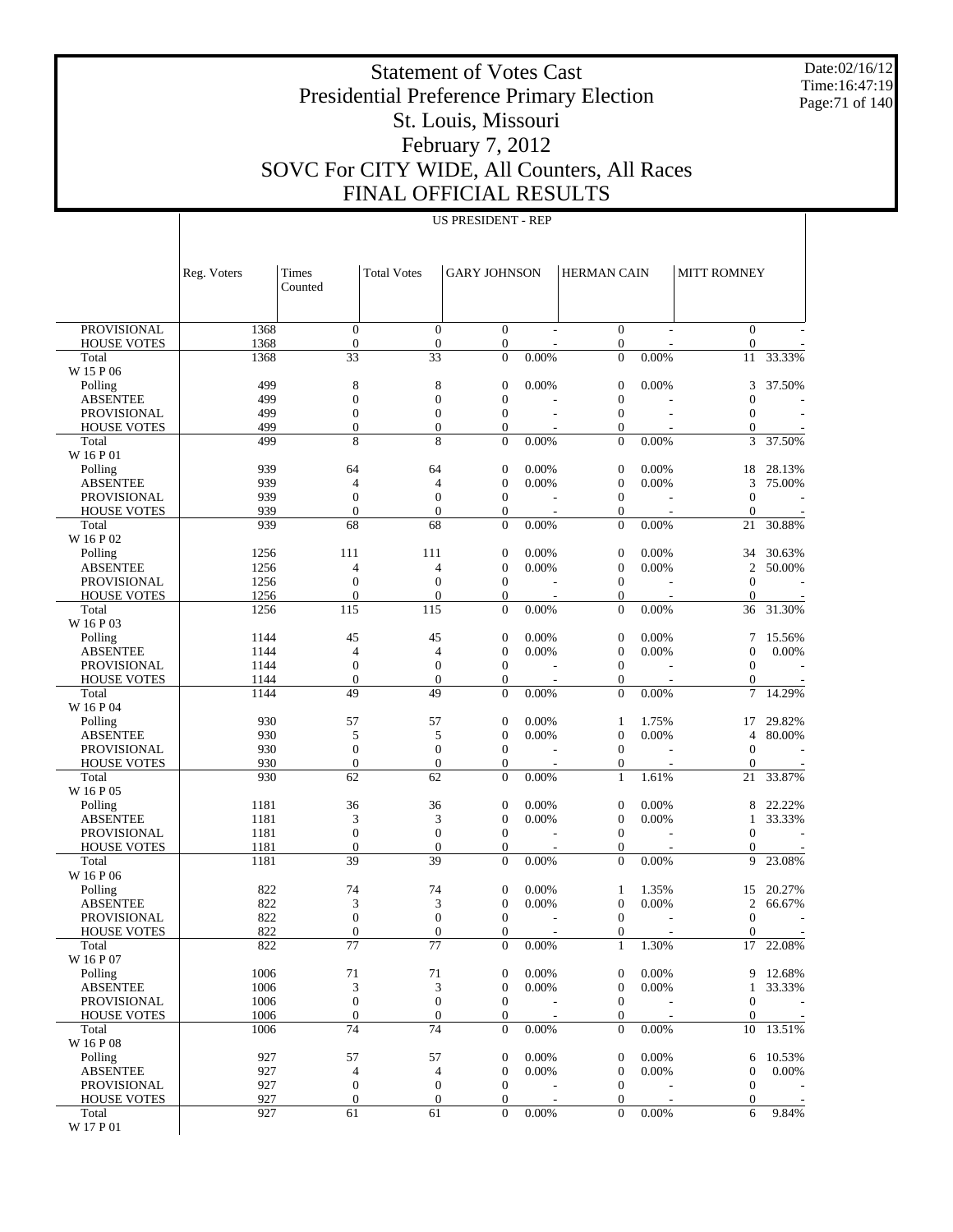Date:02/16/12 Time:16:47:19 Page:72 of 140

# Statement of Votes Cast Presidential Preference Primary Election St. Louis, Missouri February 7, 2012 SOVC For CITY WIDE, All Counters, All Races FINAL OFFICIAL RESULTS

|                             | Reg. Voters | Times<br>Counted                     | <b>Total Votes</b>  | <b>GARY JOHNSON</b>                  |                                   | <b>HERMAN CAIN</b>                   |                                   | MITT ROMNEY                      |                          |
|-----------------------------|-------------|--------------------------------------|---------------------|--------------------------------------|-----------------------------------|--------------------------------------|-----------------------------------|----------------------------------|--------------------------|
|                             |             |                                      |                     |                                      |                                   |                                      |                                   |                                  |                          |
| Polling                     | 207         | $\mathfrak{2}$                       | 1                   | $\mathbf{0}$                         | 0.00%                             | $\boldsymbol{0}$                     | 0.00%                             | $\mathbf{0}$                     | 0.00%                    |
| <b>ABSENTEE</b>             | 207         | $\boldsymbol{0}$                     | $\mathbf{0}$        | $\boldsymbol{0}$                     |                                   | $\mathbf{0}$                         |                                   | $\boldsymbol{0}$                 |                          |
| <b>PROVISIONAL</b>          | 207         | $\boldsymbol{0}$                     | $\boldsymbol{0}$    | $\boldsymbol{0}$                     |                                   | $\boldsymbol{0}$                     | L.                                | $\boldsymbol{0}$                 |                          |
| <b>HOUSE VOTES</b>          | 207         | $\overline{0}$                       | $\overline{0}$      | $\boldsymbol{0}$                     | $\overline{a}$                    | $\mathbf{0}$                         | $\overline{a}$                    | $\theta$                         |                          |
| Total                       | 207         | $\overline{c}$                       | $\mathbf{1}$        | $\boldsymbol{0}$                     | 0.00%                             | $\boldsymbol{0}$                     | 0.00%                             | $\boldsymbol{0}$                 | 0.00%                    |
| W 17 P 02                   |             |                                      |                     |                                      |                                   |                                      |                                   |                                  |                          |
| Polling                     | 844         | 15                                   | 15                  | $\boldsymbol{0}$                     | 0.00%                             | $\mathbf{0}$                         | 0.00%                             | 2                                | 13.33%                   |
| <b>ABSENTEE</b>             | 844         | 1                                    | 1                   | $\boldsymbol{0}$                     | 0.00%                             | $\mathbf{0}$                         | 0.00%                             |                                  | 1 100.00%                |
| <b>PROVISIONAL</b>          | 844         | $\boldsymbol{0}$                     | $\overline{0}$      | $\boldsymbol{0}$                     |                                   | $\boldsymbol{0}$                     |                                   | $\overline{0}$                   |                          |
| <b>HOUSE VOTES</b>          | 844         | $\overline{0}$                       | $\overline{0}$      | $\boldsymbol{0}$                     | $\overline{\phantom{a}}$          | $\boldsymbol{0}$                     | $\overline{\phantom{a}}$          | $\boldsymbol{0}$                 | $\overline{\phantom{a}}$ |
| Total                       | 844         | $\overline{16}$                      | $\overline{16}$     | $\overline{0}$                       | 0.00%                             | $\boldsymbol{0}$                     | 0.00%                             | 3                                | 18.75%                   |
| W 17 P 03                   |             |                                      |                     |                                      |                                   |                                      |                                   |                                  |                          |
| Polling                     | 1478        | 9                                    | 9                   | $\mathbf{0}$                         | 0.00%                             | $\boldsymbol{0}$                     | 0.00%                             | 2                                | 22.22%                   |
| <b>ABSENTEE</b>             | 1478        | $\boldsymbol{0}$                     | $\overline{0}$      | $\boldsymbol{0}$                     |                                   | $\mathbf{0}$                         |                                   | $\overline{0}$                   |                          |
| <b>PROVISIONAL</b>          | 1478        | $\boldsymbol{0}$                     | $\boldsymbol{0}$    | $\boldsymbol{0}$                     |                                   | $\boldsymbol{0}$                     | ÷,                                | $\mathbf{0}$                     |                          |
| <b>HOUSE VOTES</b>          | 1478        | $\overline{0}$                       | $\overline{0}$      | $\boldsymbol{0}$                     |                                   | $\mathbf{0}$                         |                                   | $\theta$                         |                          |
| Total                       | 1478        | 9                                    | 9                   | $\boldsymbol{0}$                     | 0.00%                             | $\boldsymbol{0}$                     | 0.00%                             | $\overline{c}$                   | 22.22%                   |
| W 17 P 04                   |             |                                      |                     |                                      |                                   |                                      |                                   |                                  |                          |
| Polling                     | 1990        | 37                                   | 37                  | $\boldsymbol{0}$                     | 0.00%                             | $\mathbf{0}$                         | 0.00%                             | 13                               | 35.14%                   |
| <b>ABSENTEE</b>             | 1990        | $\overline{2}$                       | $\mathfrak{2}$      | $\boldsymbol{0}$                     | 0.00%                             | $\mathbf{0}$                         | 0.00%                             | $\boldsymbol{0}$                 | 0.00%                    |
| <b>PROVISIONAL</b>          | 1990        | $\boldsymbol{0}$                     | $\boldsymbol{0}$    | $\boldsymbol{0}$                     |                                   | $\boldsymbol{0}$                     |                                   | $\mathbf{0}$                     |                          |
| <b>HOUSE VOTES</b>          | 1990        | $\overline{0}$                       | $\overline{0}$      | $\boldsymbol{0}$                     | $\overline{\phantom{a}}$          | $\boldsymbol{0}$                     | $\overline{\phantom{a}}$          | $\boldsymbol{0}$                 |                          |
| Total                       | 1990        | 39                                   | 39                  | $\overline{0}$                       | 0.00%                             | $\overline{0}$                       | 0.00%                             | 13                               | 33.33%                   |
| W 17 P 05                   |             |                                      |                     |                                      |                                   |                                      |                                   |                                  |                          |
| Polling                     | 1669        | 41                                   | 41                  | $\boldsymbol{0}$                     | 0.00%                             | $\boldsymbol{0}$                     | 0.00%                             | 18                               | 43.90%                   |
| <b>ABSENTEE</b>             | 1669        | 6                                    | 6                   | $\boldsymbol{0}$                     | 0.00%                             | $\mathbf{0}$                         | 0.00%                             | 4                                | 66.67%                   |
| <b>PROVISIONAL</b>          | 1669        | $\boldsymbol{0}$                     | $\boldsymbol{0}$    | $\boldsymbol{0}$                     |                                   | $\boldsymbol{0}$                     |                                   | $\mathbf{0}$                     |                          |
| <b>HOUSE VOTES</b>          | 1669        | $\boldsymbol{0}$                     | $\boldsymbol{0}$    | $\boldsymbol{0}$                     | $\overline{\phantom{a}}$          | $\boldsymbol{0}$                     | $\overline{\phantom{a}}$          | $\boldsymbol{0}$                 |                          |
| Total                       | 1669        | $\overline{47}$                      | $\overline{47}$     | $\boldsymbol{0}$                     | 0.00%                             | $\boldsymbol{0}$                     | 0.00%                             | 22                               | 46.81%                   |
| W 17 P 06                   |             |                                      |                     |                                      |                                   |                                      |                                   |                                  |                          |
| Polling                     | 246         | 1                                    | 1                   | $\mathbf{0}$                         | 0.00%                             | $\mathbf{0}$                         | 0.00%                             |                                  | 1 100.00%                |
| <b>ABSENTEE</b>             | 246         | $\boldsymbol{0}$                     | $\overline{0}$      | $\boldsymbol{0}$                     |                                   | $\mathbf{0}$                         |                                   | $\overline{0}$                   |                          |
| <b>PROVISIONAL</b>          | 246         | $\boldsymbol{0}$                     | $\boldsymbol{0}$    | $\boldsymbol{0}$                     |                                   | $\boldsymbol{0}$                     |                                   | $\mathbf{0}$                     |                          |
| <b>HOUSE VOTES</b>          | 246         | $\boldsymbol{0}$                     | $\boldsymbol{0}$    | $\mathbf{0}$                         |                                   | $\boldsymbol{0}$                     | $\overline{a}$                    | $\boldsymbol{0}$                 |                          |
| Total                       | 246         | $\mathbf{1}$                         | $\mathbf{1}$        | $\overline{0}$                       | 0.00%                             | $\overline{0}$                       | 0.00%                             |                                  | 1 100.00%                |
| W 18 P 01                   |             |                                      |                     |                                      |                                   |                                      |                                   |                                  |                          |
| Polling                     | 490         | 5                                    | 5<br>$\overline{c}$ | $\boldsymbol{0}$                     | 0.00%<br>0.00%                    | $\boldsymbol{0}$                     | 0.00%                             | 1                                | 20.00%                   |
| <b>ABSENTEE</b>             | 490         | $\mathfrak{2}$                       | $\boldsymbol{0}$    | $\boldsymbol{0}$                     |                                   | $\mathbf{0}$                         | 0.00%                             | $\boldsymbol{0}$<br>$\mathbf{0}$ | $0.00\%$                 |
| <b>PROVISIONAL</b>          | 490<br>490  | $\boldsymbol{0}$<br>$\boldsymbol{0}$ | $\boldsymbol{0}$    | $\boldsymbol{0}$                     |                                   | $\boldsymbol{0}$<br>$\boldsymbol{0}$ |                                   |                                  |                          |
| <b>HOUSE VOTES</b><br>Total | 490         | 7                                    | $\overline{7}$      | $\boldsymbol{0}$<br>$\boldsymbol{0}$ | $\overline{\phantom{a}}$<br>0.00% | $\boldsymbol{0}$                     | $\overline{\phantom{a}}$<br>0.00% | $\boldsymbol{0}$<br>$\mathbf{1}$ | 14.29%                   |
| W 18 P 02                   |             |                                      |                     |                                      |                                   |                                      |                                   |                                  |                          |
| Polling                     | 1732        | 14                                   | 14                  | $\boldsymbol{0}$                     | 0.00%                             | $\boldsymbol{0}$                     | 0.00%                             | 3                                | 21.43%                   |
| <b>ABSENTEE</b>             | 1732        | $\mathfrak{2}$                       | $\mathfrak{2}$      | $\boldsymbol{0}$                     | 0.00%                             | $\mathbf{0}$                         | 0.00%                             |                                  | 2 100.00%                |
| <b>PROVISIONAL</b>          | 1732        | $\overline{0}$                       | $\overline{0}$      | $\overline{0}$                       | $\overline{\phantom{a}}$          | $\mathbf{0}$                         | ٠                                 | $\theta$                         | $\overline{\phantom{a}}$ |
| <b>HOUSE VOTES</b>          | 1732        | $\mathbf{0}$                         | $\boldsymbol{0}$    | $\mathbf{0}$                         |                                   | $\mathbf{0}$                         |                                   | $\overline{0}$                   |                          |
| Total                       | 1732        | $\overline{16}$                      | $\overline{16}$     | $\boldsymbol{0}$                     | 0.00%                             | $\boldsymbol{0}$                     | $0.00\%$                          | $5\overline{)}$                  | 31.25%                   |
| W 18 P 03                   |             |                                      |                     |                                      |                                   |                                      |                                   |                                  |                          |
| Polling                     | 232         | $\mathbf{1}$                         | 1                   | $\boldsymbol{0}$                     | 0.00%                             | $\boldsymbol{0}$                     | 0.00%                             |                                  | 1 100.00%                |
| <b>ABSENTEE</b>             | 232         | $\boldsymbol{0}$                     | $\boldsymbol{0}$    | $\boldsymbol{0}$                     |                                   | $\boldsymbol{0}$                     |                                   | $\boldsymbol{0}$                 |                          |
| PROVISIONAL                 | 232         | $\boldsymbol{0}$                     | $\boldsymbol{0}$    | $\mathbf{0}$                         |                                   | $\boldsymbol{0}$                     |                                   | $\mathbf{0}$                     |                          |
| <b>HOUSE VOTES</b>          | 232         | $\boldsymbol{0}$                     | $\boldsymbol{0}$    | $\boldsymbol{0}$                     |                                   | $\boldsymbol{0}$                     |                                   | $\mathbf{0}$                     |                          |
| Total                       | 232         | $\mathbf{1}$                         | $\mathbf{1}$        | $\boldsymbol{0}$                     | 0.00%                             | $\boldsymbol{0}$                     | $0.00\%$                          |                                  | 1 100.00%                |
| W 18 P 04                   |             |                                      |                     |                                      |                                   |                                      |                                   |                                  |                          |
| Polling                     | 828         | $\boldsymbol{0}$                     | $\boldsymbol{0}$    | $\boldsymbol{0}$                     |                                   | $\boldsymbol{0}$                     |                                   | $\boldsymbol{0}$                 |                          |
| <b>ABSENTEE</b>             | 828         | $\boldsymbol{0}$                     | $\boldsymbol{0}$    | $\boldsymbol{0}$                     |                                   | $\boldsymbol{0}$                     |                                   | $\mathbf{0}$                     |                          |
| PROVISIONAL                 | 828         | $\boldsymbol{0}$                     | $\boldsymbol{0}$    | $\boldsymbol{0}$                     |                                   | $\boldsymbol{0}$                     |                                   | $\mathbf{0}$                     |                          |
| <b>HOUSE VOTES</b>          | 828         | $\boldsymbol{0}$                     | $\boldsymbol{0}$    | $\boldsymbol{0}$                     |                                   | $\boldsymbol{0}$                     |                                   | $\mathbf{0}$                     |                          |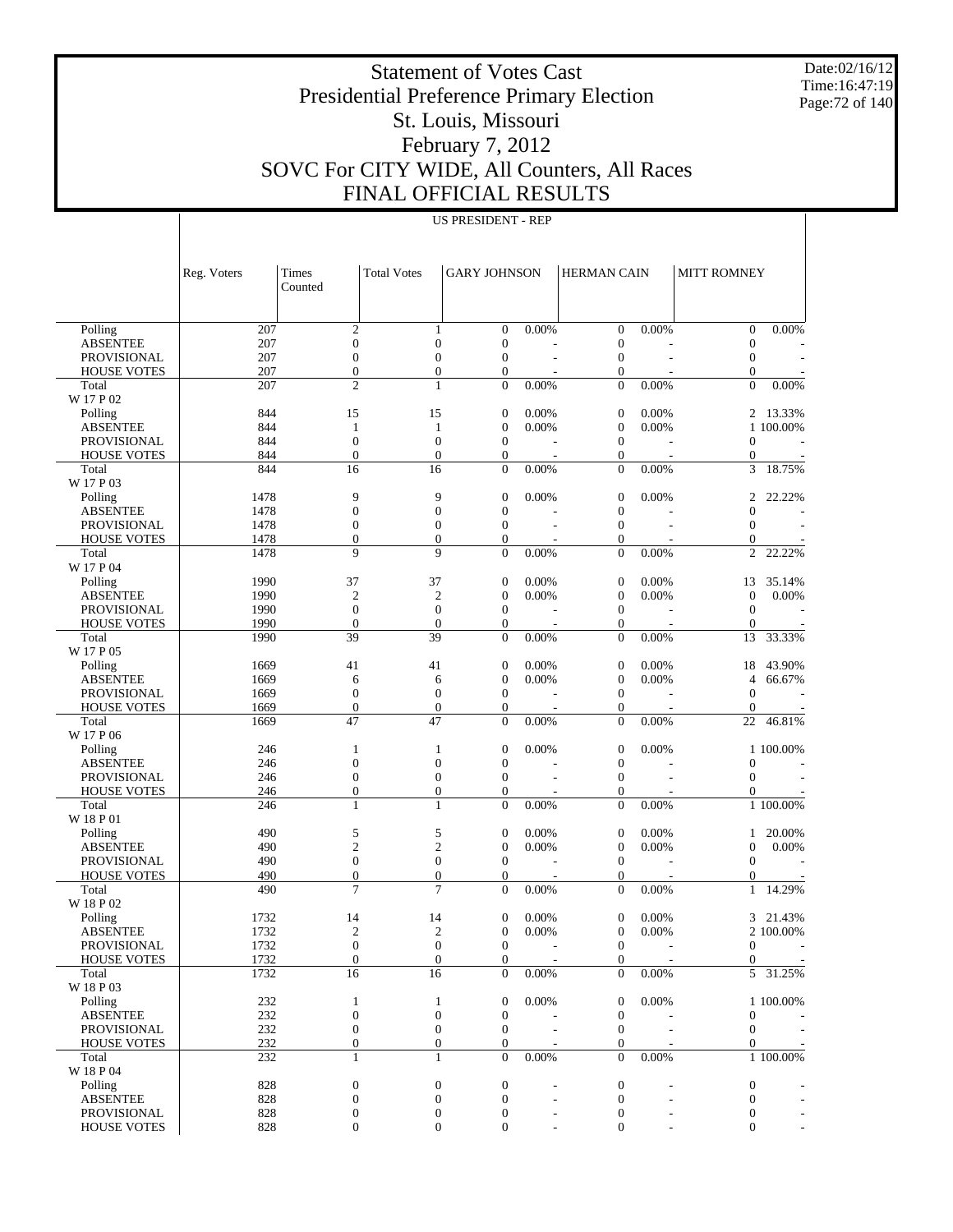Date:02/16/12 Time:16:47:19 Page:73 of 140

#### Statement of Votes Cast Presidential Preference Primary Election St. Louis, Missouri February 7, 2012 SOVC For CITY WIDE, All Counters, All Races FINAL OFFICIAL RESULTS

|                                          | <b>US PRESIDENT - REP</b> |                                      |                                      |                                      |                |                                    |                |                                      |                    |  |  |
|------------------------------------------|---------------------------|--------------------------------------|--------------------------------------|--------------------------------------|----------------|------------------------------------|----------------|--------------------------------------|--------------------|--|--|
|                                          |                           |                                      |                                      |                                      |                |                                    |                |                                      |                    |  |  |
|                                          |                           |                                      |                                      |                                      |                |                                    |                |                                      |                    |  |  |
|                                          | Reg. Voters               | Times                                | <b>Total Votes</b>                   | <b>GARY JOHNSON</b>                  |                | <b>HERMAN CAIN</b>                 |                | <b>MITT ROMNEY</b>                   |                    |  |  |
|                                          |                           | Counted                              |                                      |                                      |                |                                    |                |                                      |                    |  |  |
|                                          |                           |                                      |                                      |                                      |                |                                    |                |                                      |                    |  |  |
| Total                                    | 828                       | $\overline{0}$                       | $\boldsymbol{0}$                     | $\boldsymbol{0}$                     | $\sim$         | $\mathbf{0}$                       |                | $\overline{0}$                       |                    |  |  |
| W 18 P 05                                |                           |                                      |                                      |                                      |                |                                    |                |                                      |                    |  |  |
| Polling<br><b>ABSENTEE</b>               | 1017<br>1017              | 1<br>1                               | 1<br>$\mathbf{1}$                    | $\boldsymbol{0}$<br>$\boldsymbol{0}$ | 0.00%<br>0.00% | $\boldsymbol{0}$<br>$\mathbf{0}$   | 0.00%<br>0.00% | $\boldsymbol{0}$                     | 1 100.00%<br>0.00% |  |  |
| <b>PROVISIONAL</b>                       | 1017                      | $\boldsymbol{0}$                     | $\boldsymbol{0}$                     | $\boldsymbol{0}$                     |                | $\boldsymbol{0}$                   |                | $\boldsymbol{0}$                     |                    |  |  |
| <b>HOUSE VOTES</b>                       | 1017                      | $\boldsymbol{0}$                     | $\mathbf{0}$                         | $\boldsymbol{0}$                     |                | $\boldsymbol{0}$                   |                | $\mathbf{0}$                         |                    |  |  |
| Total                                    | 1017                      | $\overline{c}$                       | $\overline{c}$                       | $\boldsymbol{0}$                     | 0.00%          | $\overline{0}$                     | 0.00%          | $\mathbf{1}$                         | 50.00%             |  |  |
| W 18 P 06<br>Polling                     | 1636                      | $\mathfrak{2}$                       | 2                                    | $\boldsymbol{0}$                     | 0.00%          | $\mathbf{0}$                       | 0.00%          | 1                                    | 50.00%             |  |  |
| <b>ABSENTEE</b>                          | 1636                      | $\boldsymbol{0}$                     | $\boldsymbol{0}$                     | $\boldsymbol{0}$                     |                | $\mathbf{0}$                       |                | $\mathbf{0}$                         |                    |  |  |
| <b>PROVISIONAL</b>                       | 1636                      | $\boldsymbol{0}$                     | $\boldsymbol{0}$                     | $\boldsymbol{0}$                     | $\overline{a}$ | $\boldsymbol{0}$                   |                | $\boldsymbol{0}$                     |                    |  |  |
| <b>HOUSE VOTES</b>                       | 1636                      | $\boldsymbol{0}$                     | $\boldsymbol{0}$                     | $\boldsymbol{0}$                     |                | $\mathbf{0}$                       |                | $\boldsymbol{0}$                     |                    |  |  |
| Total<br>W 19 P 01                       | 1636                      | $\overline{c}$                       | $\overline{c}$                       | $\boldsymbol{0}$                     | 0.00%          | $\overline{0}$                     | 0.00%          | 1                                    | 50.00%             |  |  |
| Polling                                  | 1173                      | 9                                    | 9                                    | $\boldsymbol{0}$                     | 0.00%          | $\mathbf{0}$                       | 0.00%          | $\overline{c}$                       | 22.22%             |  |  |
| <b>ABSENTEE</b>                          | 1173                      | 3                                    | 3                                    | $\boldsymbol{0}$                     | 0.00%          | $\boldsymbol{0}$                   | 0.00%          | $\boldsymbol{0}$                     | 0.00%              |  |  |
| <b>PROVISIONAL</b>                       | 1173                      | $\boldsymbol{0}$                     | $\boldsymbol{0}$                     | $\boldsymbol{0}$                     |                | $\boldsymbol{0}$                   |                | $\boldsymbol{0}$                     |                    |  |  |
| <b>HOUSE VOTES</b><br>Total              | 1173<br>1173              | $\boldsymbol{0}$<br>12               | $\mathbf{0}$<br>12                   | $\boldsymbol{0}$<br>$\boldsymbol{0}$ | 0.00%          | $\boldsymbol{0}$<br>$\overline{0}$ | 0.00%          | $\boldsymbol{0}$<br>$\overline{c}$   | 16.67%             |  |  |
| W 19 P 02                                |                           |                                      |                                      |                                      |                |                                    |                |                                      |                    |  |  |
| Polling                                  | 246                       | 3                                    | 3                                    | $\boldsymbol{0}$                     | 0.00%          | $\boldsymbol{0}$                   | 0.00%          | $\overline{c}$                       | 66.67%             |  |  |
| <b>ABSENTEE</b>                          | 246                       | $\boldsymbol{0}$                     | $\boldsymbol{0}$                     | $\boldsymbol{0}$                     |                | $\mathbf{0}$                       |                | $\boldsymbol{0}$                     |                    |  |  |
| <b>PROVISIONAL</b>                       | 246                       | $\boldsymbol{0}$                     | $\boldsymbol{0}$                     | $\boldsymbol{0}$                     | L,             | $\boldsymbol{0}$                   |                | $\boldsymbol{0}$                     |                    |  |  |
| <b>HOUSE VOTES</b><br>Total              | 246<br>246                | $\boldsymbol{0}$<br>3                | $\boldsymbol{0}$<br>3                | $\boldsymbol{0}$<br>$\overline{0}$   | 0.00%          | $\mathbf{0}$<br>$\overline{0}$     | 0.00%          | $\boldsymbol{0}$<br>$\overline{c}$   | 66.67%             |  |  |
| W 19 P 03                                |                           |                                      |                                      |                                      |                |                                    |                |                                      |                    |  |  |
| Polling                                  | 274                       | 8                                    | 8                                    | 1                                    | 12.50%         | 1                                  | 12.50%         | $\overline{c}$                       | 25.00%             |  |  |
| <b>ABSENTEE</b>                          | 274                       | $\boldsymbol{0}$                     | $\boldsymbol{0}$                     | $\boldsymbol{0}$                     |                | $\mathbf{0}$                       |                | $\boldsymbol{0}$                     |                    |  |  |
| <b>PROVISIONAL</b><br><b>HOUSE VOTES</b> | 274<br>274                | $\boldsymbol{0}$<br>$\boldsymbol{0}$ | $\boldsymbol{0}$<br>$\mathbf{0}$     | $\boldsymbol{0}$<br>$\boldsymbol{0}$ |                | $\boldsymbol{0}$<br>$\mathbf{0}$   |                | $\boldsymbol{0}$<br>0                |                    |  |  |
| Total                                    | 274                       | 8                                    | 8                                    | $\mathbf{1}$                         | 12.50%         | $\mathbf{1}$                       | 12.50%         | $\overline{c}$                       | 25.00%             |  |  |
| W 19 P 04                                |                           |                                      |                                      |                                      |                |                                    |                |                                      |                    |  |  |
| Polling                                  | 462                       | 1                                    | $\mathbf{1}$                         | $\boldsymbol{0}$                     | 0.00%          | $\boldsymbol{0}$                   | 0.00%          | $\boldsymbol{0}$                     | 0.00%              |  |  |
| <b>ABSENTEE</b>                          | 462                       | $\boldsymbol{0}$                     | $\boldsymbol{0}$                     | $\boldsymbol{0}$                     |                | $\mathbf{0}$                       |                | $\mathbf{0}$                         |                    |  |  |
| <b>PROVISIONAL</b><br><b>HOUSE VOTES</b> | 462<br>462                | $\boldsymbol{0}$<br>$\boldsymbol{0}$ | $\boldsymbol{0}$<br>$\boldsymbol{0}$ | $\boldsymbol{0}$<br>$\boldsymbol{0}$ | $\overline{a}$ | $\boldsymbol{0}$<br>$\mathbf{0}$   |                | $\boldsymbol{0}$<br>$\boldsymbol{0}$ |                    |  |  |
| Total                                    | 462                       | 1                                    | 1                                    | $\boldsymbol{0}$                     | 0.00%          | $\mathbf{0}$                       | 0.00%          | $\overline{0}$                       | 0.00%              |  |  |
| W 19 P 05                                |                           |                                      |                                      |                                      |                |                                    |                |                                      |                    |  |  |
| Polling                                  | 2617                      | 4                                    | 4                                    | $\boldsymbol{0}$                     | 0.00%          | $\mathbf{0}$                       | 0.00%          | $\overline{c}$                       | 50.00%             |  |  |
| <b>ABSENTEE</b><br>PROVISIONAL           | 2617<br>2617              | 1<br>$\mathbf{0}$                    | 1<br>0                               | $\boldsymbol{0}$<br>$\boldsymbol{0}$ | 0.00%          | $\mathbf{0}$<br>$\mathbf{0}$       | 0.00%          | $\boldsymbol{0}$<br>$\mathbf{0}$     | 0.00%              |  |  |
| <b>HOUSE VOTES</b>                       | 2617                      | $\theta$                             | $\Omega$                             | $\overline{0}$                       |                | $\Omega$                           |                | $\overline{0}$                       |                    |  |  |
| Total                                    | 2617                      | 5                                    | 5                                    | 0                                    | 0.00%          | $\boldsymbol{0}$                   | 0.00%          | 2                                    | 40.00%             |  |  |
| W 19 P 06                                |                           |                                      |                                      |                                      |                |                                    |                |                                      |                    |  |  |
| Polling<br><b>ABSENTEE</b>               | 452<br>452                | 3<br>$\boldsymbol{0}$                | 3<br>$\boldsymbol{0}$                | $\boldsymbol{0}$<br>$\boldsymbol{0}$ | 0.00%          | $\overline{0}$<br>$\mathbf{0}$     | 0.00%          | $\boldsymbol{0}$<br>$\boldsymbol{0}$ | 0.00%              |  |  |
| PROVISIONAL                              | 452                       | $\boldsymbol{0}$                     | $\boldsymbol{0}$                     | $\boldsymbol{0}$                     |                | $\boldsymbol{0}$                   |                | $\boldsymbol{0}$                     |                    |  |  |
| <b>HOUSE VOTES</b>                       | 452                       | $\boldsymbol{0}$                     | $\boldsymbol{0}$                     | $\boldsymbol{0}$                     |                | $\mathbf{0}$                       |                | $\boldsymbol{0}$                     |                    |  |  |
| Total                                    | 452                       | 3                                    | 3                                    | $\boldsymbol{0}$                     | 0.00%          | $\mathbf{0}$                       | 0.00%          | $\mathbf{0}$                         | 0.00%              |  |  |
| W 19 P 07                                |                           |                                      |                                      |                                      |                |                                    |                |                                      |                    |  |  |
| Polling<br><b>ABSENTEE</b>               | 155<br>155                | 10<br>$\mathbf{0}$                   | 10<br>$\boldsymbol{0}$               | $\boldsymbol{0}$<br>$\boldsymbol{0}$ | 0.00%          | $\mathbf{0}$<br>$\mathbf{0}$       | 0.00%          | 3<br>$\mathbf{0}$                    | 30.00%             |  |  |
| PROVISIONAL                              | 155                       | $\boldsymbol{0}$                     | $\boldsymbol{0}$                     | $\boldsymbol{0}$                     |                | $\boldsymbol{0}$                   |                | $\boldsymbol{0}$                     |                    |  |  |
| <b>HOUSE VOTES</b>                       | 155                       | $\boldsymbol{0}$                     | $\boldsymbol{0}$                     | $\boldsymbol{0}$                     |                | $\theta$                           |                | 0                                    |                    |  |  |
| Total                                    | 155                       | 10                                   | 10                                   | $\overline{0}$                       | 0.00%          | $\mathbf{0}$                       | 0.00%          | 3                                    | 30.00%             |  |  |
| W 19 P 08                                |                           |                                      |                                      |                                      |                |                                    |                |                                      |                    |  |  |

642 2 2 0 0.00% 0 0.00% 0 0.00% 642 0 0 0 - 0 - 0 -

 Polling ABSENTEE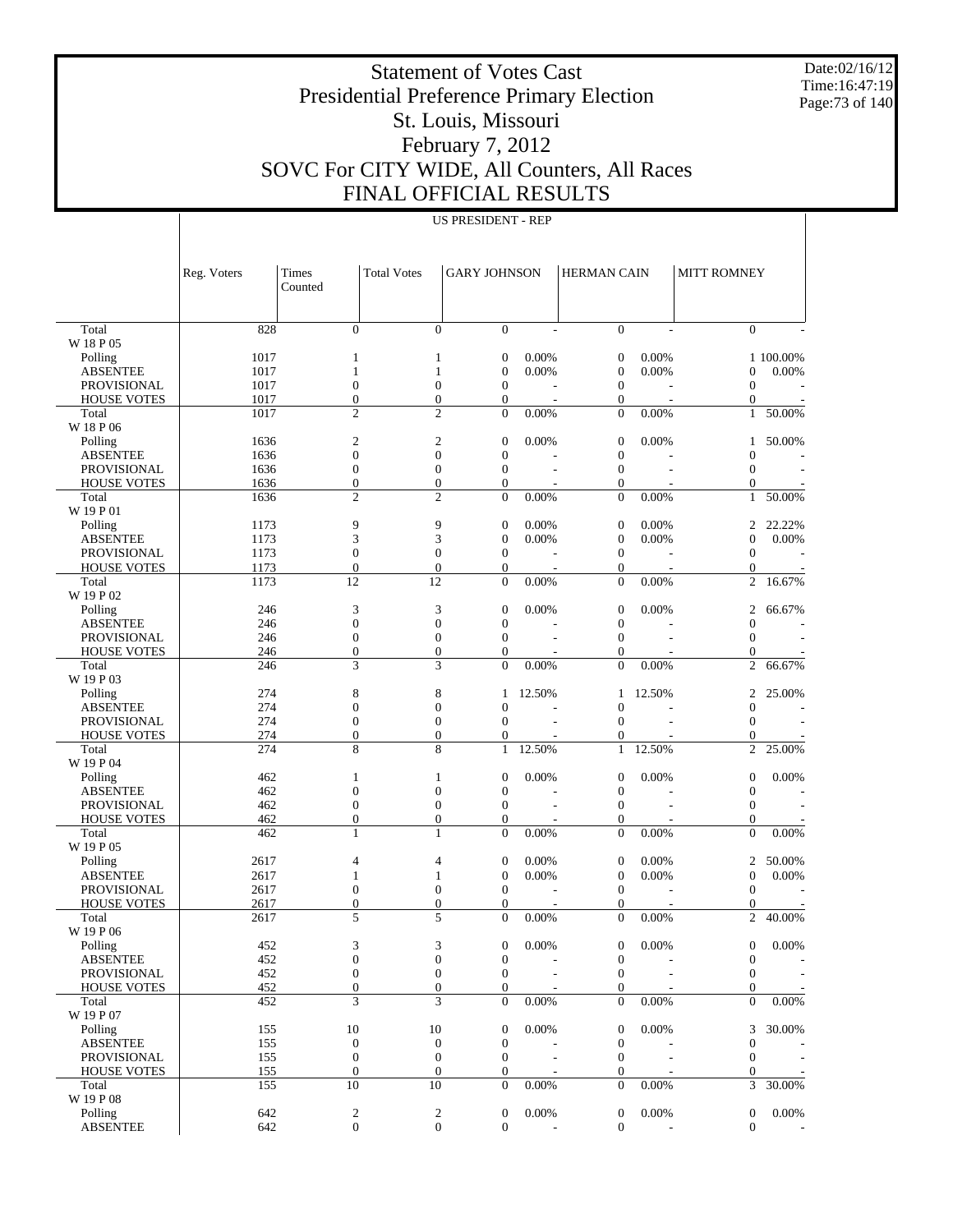Date:02/16/12 Time:16:47:19 Page:74 of 140

#### Statement of Votes Cast Presidential Preference Primary Election St. Louis, Missouri February 7, 2012 SOVC For CITY WIDE, All Counters, All Races FINAL OFFICIAL RESULTS

#### US PRESIDENT - REP

|                                       | Reg. Voters  | Times<br>Counted                     | <b>Total Votes</b>                   | <b>GARY JOHNSON</b>                  |                | <b>HERMAN CAIN</b>                   |                | <b>MITT ROMNEY</b>               |           |
|---------------------------------------|--------------|--------------------------------------|--------------------------------------|--------------------------------------|----------------|--------------------------------------|----------------|----------------------------------|-----------|
|                                       |              |                                      |                                      |                                      |                |                                      |                |                                  |           |
| <b>PROVISIONAL</b>                    | 642          | $\boldsymbol{0}$                     | $\boldsymbol{0}$                     | $\boldsymbol{0}$                     |                | $\mathbf{0}$                         |                | $\mathbf{0}$                     |           |
| <b>HOUSE VOTES</b>                    | 642          | $\boldsymbol{0}$<br>$\overline{c}$   | $\boldsymbol{0}$<br>$\overline{c}$   | $\boldsymbol{0}$<br>$\overline{0}$   |                | $\boldsymbol{0}$<br>$\overline{0}$   |                | $\boldsymbol{0}$                 |           |
| Total<br>W 19 P 09                    | 642          |                                      |                                      |                                      | 0.00%          |                                      | 0.00%          | $\overline{0}$                   | 0.00%     |
| Polling                               | 359          | 1                                    | $\boldsymbol{0}$                     | $\boldsymbol{0}$                     |                | $\boldsymbol{0}$                     |                | $\boldsymbol{0}$                 |           |
| <b>ABSENTEE</b>                       | 359          | $\boldsymbol{0}$                     | $\overline{0}$                       | $\overline{0}$                       |                | $\boldsymbol{0}$                     |                | $\overline{0}$                   |           |
| PROVISIONAL                           | 359          | $\boldsymbol{0}$                     | $\boldsymbol{0}$                     | $\overline{0}$                       |                | $\boldsymbol{0}$                     |                | $\boldsymbol{0}$                 |           |
| <b>HOUSE VOTES</b>                    | 359          | $\boldsymbol{0}$                     | $\boldsymbol{0}$                     | $\boldsymbol{0}$                     | L,             | $\boldsymbol{0}$                     | $\overline{a}$ | $\boldsymbol{0}$                 |           |
| Total<br>W 19 P 10                    | 359          | $\mathbf{1}$                         | $\overline{0}$                       | $\overline{0}$                       | $\overline{a}$ | $\mathbf{0}$                         | ÷.             | $\mathbf{0}$                     |           |
| Polling                               | 162          | $\boldsymbol{0}$                     | $\boldsymbol{0}$                     | $\boldsymbol{0}$                     |                | $\boldsymbol{0}$                     |                | $\boldsymbol{0}$                 |           |
| <b>ABSENTEE</b>                       | 162          | $\boldsymbol{0}$                     | $\overline{0}$                       | $\overline{0}$                       |                | $\boldsymbol{0}$                     |                | $\boldsymbol{0}$                 |           |
| <b>PROVISIONAL</b>                    | 162          | $\boldsymbol{0}$                     | $\boldsymbol{0}$                     | $\mathbf{0}$                         |                | $\boldsymbol{0}$                     |                | $\boldsymbol{0}$                 |           |
| <b>HOUSE VOTES</b>                    | 162          | $\boldsymbol{0}$                     | $\boldsymbol{0}$                     | $\boldsymbol{0}$                     |                | $\boldsymbol{0}$                     |                | $\boldsymbol{0}$                 |           |
| Total<br>W 20 P 01                    | 162          | $\overline{0}$                       | $\overline{0}$                       | $\Omega$                             |                | $\Omega$                             |                | $\Omega$                         |           |
| Polling                               | 1323         | 17                                   | 17                                   | $\overline{2}$                       | 11.76%         | $\boldsymbol{0}$                     | 0.00%          | 1                                | 5.88%     |
| <b>ABSENTEE</b>                       | 1323         | $\boldsymbol{0}$                     | $\boldsymbol{0}$                     | $\overline{0}$                       |                | $\boldsymbol{0}$                     |                | $\boldsymbol{0}$                 |           |
| <b>PROVISIONAL</b>                    | 1323         | $\boldsymbol{0}$                     | $\boldsymbol{0}$                     | $\overline{0}$                       |                | $\boldsymbol{0}$                     |                | $\boldsymbol{0}$                 |           |
| <b>HOUSE VOTES</b>                    | 1323         | $\boldsymbol{0}$                     | $\boldsymbol{0}$                     | $\boldsymbol{0}$                     |                | $\boldsymbol{0}$                     |                | $\mathbf{0}$                     |           |
| Total<br>W 20 P 02                    | 1323         | 17                                   | 17                                   | $\mathbf{2}$                         | 11.76%         | $\boldsymbol{0}$                     | $0.00\%$       | $\mathbf{1}$                     | 5.88%     |
| Polling                               | 1346         | 17                                   | 16                                   | $\boldsymbol{0}$                     | 0.00%          | $\mathbf{0}$                         | 0.00%          | 5                                | 31.25%    |
| <b>ABSENTEE</b>                       | 1346         | 1                                    | $\mathbf{1}$                         | $\boldsymbol{0}$                     | 0.00%          | $\mathbf{0}$                         | 0.00%          | $\mathbf{0}$                     | 0.00%     |
| <b>PROVISIONAL</b>                    | 1346         | $\mathbf{1}$                         | $\mathbf{1}$                         | $\boldsymbol{0}$                     | 0.00%          |                                      | 1 100.00%      | $\boldsymbol{0}$                 | 0.00%     |
| <b>HOUSE VOTES</b>                    | 1346         | $\boldsymbol{0}$                     | $\boldsymbol{0}$                     | $\boldsymbol{0}$                     |                | $\boldsymbol{0}$                     |                | $\mathbf{0}$                     |           |
| Total                                 | 1346         | 19                                   | 18                                   | $\mathbf{0}$                         | 0.00%          | $\mathbf{1}$                         | 5.56%          | 5                                | 27.78%    |
| W 20 P 03<br>Polling                  | 1572         | $\,$ 8 $\,$                          | 8                                    | $\boldsymbol{0}$                     | 0.00%          | 1                                    | 12.50%         | $\overline{c}$                   | 25.00%    |
| <b>ABSENTEE</b>                       | 1572         | 5                                    | 5                                    | $\boldsymbol{0}$                     | 0.00%          | $\boldsymbol{0}$                     | 0.00%          | 3                                | $60.00\%$ |
| <b>PROVISIONAL</b>                    | 1572         | $\boldsymbol{0}$                     | $\boldsymbol{0}$                     | $\boldsymbol{0}$                     |                | $\boldsymbol{0}$                     |                | $\overline{0}$                   |           |
| <b>HOUSE VOTES</b>                    | 1572         | $\boldsymbol{0}$                     | $\boldsymbol{0}$                     | $\boldsymbol{0}$                     |                | $\boldsymbol{0}$                     |                | $\boldsymbol{0}$                 |           |
| Total                                 | 1572         | 13                                   | 13                                   | $\overline{0}$                       | 0.00%          | $\mathbf{1}$                         | 7.69%          | 5                                | 38.46%    |
| W 20 P 04<br>Polling                  | 1015         | 5                                    | 5                                    | $\boldsymbol{0}$                     | 0.00%          | $\boldsymbol{0}$                     | 0.00%          | $\overline{c}$                   | 40.00%    |
| <b>ABSENTEE</b>                       | 1015         | $\mathfrak{2}$                       | $\mathfrak{2}$                       | $\boldsymbol{0}$                     | 0.00%          | $\boldsymbol{0}$                     | 0.00%          |                                  | 2 100.00% |
| <b>PROVISIONAL</b>                    | 1015         | $\boldsymbol{0}$                     | $\boldsymbol{0}$                     | $\boldsymbol{0}$                     |                | $\boldsymbol{0}$                     |                | $\boldsymbol{0}$                 |           |
| <b>HOUSE VOTES</b>                    | 1015         | $\boldsymbol{0}$                     | $\boldsymbol{0}$                     | $\boldsymbol{0}$                     |                | $\boldsymbol{0}$                     |                | $\mathbf{0}$                     |           |
| Total                                 | 1015         | 7                                    | $\overline{7}$                       | $\overline{0}$                       | 0.00%          | $\mathbf{0}$                         | 0.00%          | 4                                | 57.14%    |
| W 20 P 05                             | 842          | 3                                    | 3                                    | $\boldsymbol{0}$                     | 0.00%          | $\boldsymbol{0}$                     | 0.00%          | 2                                | 66.67%    |
| Polling<br><b>ABSENTEE</b>            | 842          | $\boldsymbol{0}$                     | $\mathbf{0}$                         | $\boldsymbol{0}$                     |                | $\boldsymbol{0}$                     |                | $\overline{0}$                   |           |
| PROVISIONAL                           | 842          | $\boldsymbol{0}$                     | $\boldsymbol{0}$                     | $\boldsymbol{0}$                     |                | $\boldsymbol{0}$                     |                | $\overline{0}$                   |           |
| <b>HOUSE VOTES</b>                    | 842          | $\boldsymbol{0}$                     | $\boldsymbol{0}$                     | $\boldsymbol{0}$                     |                | $\boldsymbol{0}$                     |                | $\boldsymbol{0}$                 |           |
| Total                                 | 842          | 3                                    | 3                                    | $\overline{0}$                       | 0.00%          | $\mathbf{0}$                         | 0.00%          | $\overline{c}$                   | 66.67%    |
| W 21 P 01                             |              |                                      |                                      |                                      |                |                                      |                |                                  |           |
| Polling<br><b>ABSENTEE</b>            | 1101<br>1101 | 1<br>$\boldsymbol{0}$                | 1<br>$\boldsymbol{0}$                | $\boldsymbol{0}$<br>$\boldsymbol{0}$ | 0.00%          | $\boldsymbol{0}$<br>$\boldsymbol{0}$ | 0.00%          | $\mathbf{0}$<br>$\boldsymbol{0}$ | 0.00%     |
| PROVISIONAL                           | 1101         | $\boldsymbol{0}$                     | $\boldsymbol{0}$                     | $\boldsymbol{0}$                     |                | $\boldsymbol{0}$                     |                | $\mathbf{0}$                     |           |
| <b>HOUSE VOTES</b>                    | 1101         | $\boldsymbol{0}$                     | $\boldsymbol{0}$                     | $\boldsymbol{0}$                     |                | $\boldsymbol{0}$                     |                | $\mathbf{0}$                     |           |
| Total                                 | 1101         | $\mathbf{1}$                         | $\mathbf{1}$                         | $\boldsymbol{0}$                     | 0.00%          | $\boldsymbol{0}$                     | $0.00\%$       | $\theta$                         | $0.00\%$  |
| W 21 P 02                             |              |                                      |                                      |                                      |                |                                      |                |                                  |           |
| Polling                               | 1006         | $\boldsymbol{0}$                     | $\boldsymbol{0}$<br>$\boldsymbol{0}$ | $\boldsymbol{0}$<br>$\boldsymbol{0}$ |                | $\boldsymbol{0}$<br>$\boldsymbol{0}$ |                | $\boldsymbol{0}$                 |           |
| <b>ABSENTEE</b><br><b>PROVISIONAL</b> | 1006<br>1006 | $\boldsymbol{0}$<br>$\boldsymbol{0}$ | $\boldsymbol{0}$                     | $\mathbf{0}$                         | L,<br>L,       | $\mathbf{0}$                         | $\overline{a}$ | $\boldsymbol{0}$<br>$\mathbf{0}$ |           |
| <b>HOUSE VOTES</b>                    | 1006         | $\boldsymbol{0}$                     | $\boldsymbol{0}$                     | $\boldsymbol{0}$                     |                | $\boldsymbol{0}$                     | $\overline{a}$ | $\boldsymbol{0}$                 |           |
| Total                                 | 1006         | $\boldsymbol{0}$                     | $\overline{0}$                       | $\overline{0}$                       |                | $\mathbf{0}$                         |                | $\mathbf{0}$                     |           |
| W 21 P 03                             |              |                                      |                                      |                                      |                |                                      |                |                                  |           |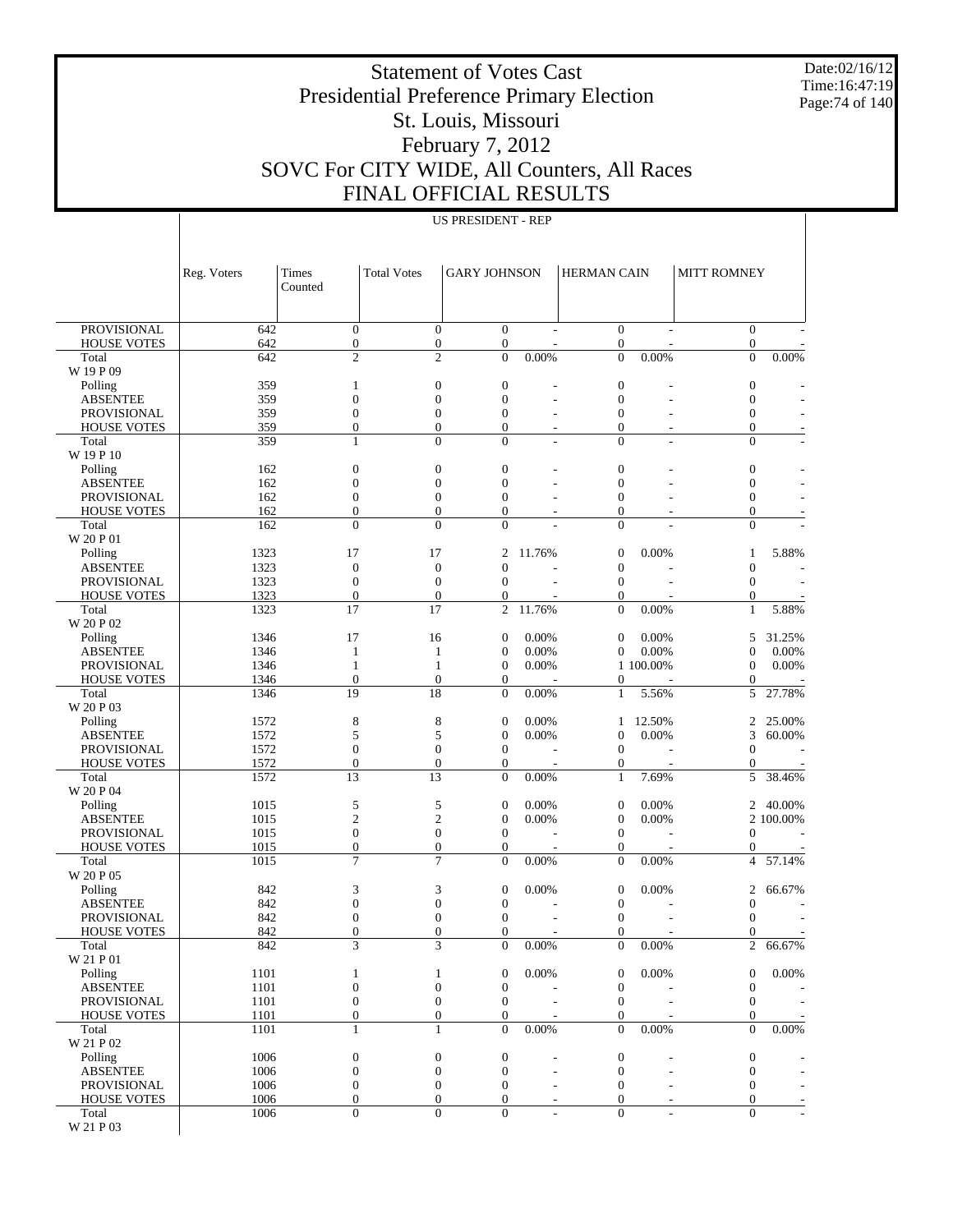Date:02/16/12 Time:16:47:20 Page:75 of 140

#### Statement of Votes Cast Presidential Preference Primary Election St. Louis, Missouri February 7, 2012 SOVC For CITY WIDE, All Counters, All Races FINAL OFFICIAL RESULTS

|                                          | Reg. Voters  | Times<br>Counted                     | <b>Total Votes</b>                   | <b>GARY JOHNSON</b>                  |                          | <b>HERMAN CAIN</b>               |                          | <b>MITT ROMNEY</b>                   |                          |
|------------------------------------------|--------------|--------------------------------------|--------------------------------------|--------------------------------------|--------------------------|----------------------------------|--------------------------|--------------------------------------|--------------------------|
|                                          |              |                                      |                                      |                                      |                          |                                  |                          |                                      |                          |
| Polling                                  | 1018         | 5                                    |                                      | $\overline{0}$<br>5                  | 0.00%                    | $\boldsymbol{0}$                 | 0.00%                    | $\boldsymbol{0}$                     | 0.00%                    |
| <b>ABSENTEE</b>                          | 1018         | $\boldsymbol{0}$                     | $\boldsymbol{0}$                     | $\boldsymbol{0}$                     |                          | $\boldsymbol{0}$                 |                          | $\boldsymbol{0}$                     |                          |
| <b>PROVISIONAL</b>                       | 1018         | $\boldsymbol{0}$                     | $\boldsymbol{0}$                     | $\boldsymbol{0}$                     |                          | $\boldsymbol{0}$                 | ÷,                       | $\boldsymbol{0}$                     |                          |
| <b>HOUSE VOTES</b>                       | 1018         | $\boldsymbol{0}$                     |                                      | $\boldsymbol{0}$<br>$\boldsymbol{0}$ |                          | $\boldsymbol{0}$                 |                          | $\boldsymbol{0}$                     |                          |
| Total                                    | 1018         | 5                                    |                                      | 5<br>$\mathbf{0}$                    | 0.00%                    | $\boldsymbol{0}$                 | 0.00%                    | $\overline{0}$                       | 0.00%                    |
| W 21 P 04                                |              |                                      |                                      |                                      |                          |                                  |                          |                                      |                          |
| Polling                                  | 2105         | $\boldsymbol{0}$                     | $\boldsymbol{0}$                     | $\boldsymbol{0}$                     |                          | $\mathbf{0}$                     |                          | $\boldsymbol{0}$                     |                          |
| <b>ABSENTEE</b>                          | 2105         | $\boldsymbol{0}$                     | $\boldsymbol{0}$                     | $\boldsymbol{0}$                     |                          | $\mathbf{0}$                     |                          | $\boldsymbol{0}$                     |                          |
| <b>PROVISIONAL</b>                       | 2105         | $\boldsymbol{0}$                     | $\overline{0}$                       | $\overline{0}$                       |                          | $\overline{0}$                   |                          | $\boldsymbol{0}$                     |                          |
| <b>HOUSE VOTES</b>                       | 2105         | $\boldsymbol{0}$                     |                                      | $\boldsymbol{0}$<br>$\boldsymbol{0}$ | $\overline{a}$           | $\boldsymbol{0}$                 | $\overline{a}$           | $\boldsymbol{0}$                     |                          |
| Total                                    | 2105         | $\overline{0}$                       |                                      | $\overline{0}$<br>$\overline{0}$     | $\overline{a}$           | $\overline{0}$                   | ÷.                       | $\Omega$                             |                          |
| W 21 P 05<br>Polling                     |              |                                      |                                      |                                      |                          |                                  |                          |                                      |                          |
| <b>ABSENTEE</b>                          | 853<br>853   | $\boldsymbol{0}$<br>$\boldsymbol{0}$ | $\boldsymbol{0}$<br>$\overline{0}$   | $\boldsymbol{0}$<br>$\boldsymbol{0}$ |                          | $\mathbf{0}$<br>$\mathbf{0}$     |                          | $\boldsymbol{0}$<br>$\boldsymbol{0}$ |                          |
| <b>PROVISIONAL</b>                       | 853          | $\boldsymbol{0}$                     | $\boldsymbol{0}$                     | $\overline{0}$                       | $\overline{a}$           | $\mathbf{0}$                     |                          | $\boldsymbol{0}$                     |                          |
| <b>HOUSE VOTES</b>                       | 853          | $\boldsymbol{0}$                     |                                      | $\boldsymbol{0}$<br>$\boldsymbol{0}$ | $\overline{a}$           | $\mathbf{0}$                     | $\overline{a}$           | $\boldsymbol{0}$                     |                          |
| Total                                    | 853          | $\overline{0}$                       |                                      | $\overline{0}$<br>$\overline{0}$     | ÷.                       | $\mathbf{0}$                     | ÷.                       | $\overline{0}$                       |                          |
| W 21 P 06                                |              |                                      |                                      |                                      |                          |                                  |                          |                                      |                          |
| Polling                                  | 1011         | $\boldsymbol{0}$                     | $\boldsymbol{0}$                     | $\boldsymbol{0}$                     |                          | $\mathbf{0}$                     |                          | $\boldsymbol{0}$                     |                          |
| <b>ABSENTEE</b>                          | 1011         | $\boldsymbol{0}$                     | $\boldsymbol{0}$                     | $\boldsymbol{0}$                     |                          | $\mathbf{0}$                     |                          | $\boldsymbol{0}$                     |                          |
| <b>PROVISIONAL</b>                       | 1011         | $\boldsymbol{0}$                     | $\boldsymbol{0}$                     | $\overline{0}$                       |                          | $\mathbf{0}$                     |                          | $\boldsymbol{0}$                     |                          |
| <b>HOUSE VOTES</b>                       | 1011         | $\boldsymbol{0}$                     |                                      | $\boldsymbol{0}$<br>$\boldsymbol{0}$ | $\overline{a}$           | $\boldsymbol{0}$                 | ٠                        | $\mathbf{0}$                         |                          |
| Total                                    | 1011         | $\overline{0}$                       |                                      | $\overline{0}$<br>$\overline{0}$     |                          | $\overline{0}$                   |                          | $\overline{0}$                       |                          |
| W 21 P 07                                |              |                                      |                                      |                                      |                          |                                  |                          |                                      |                          |
| Polling                                  | 963          | 3                                    | 3                                    | $\boldsymbol{0}$                     | 0.00%                    | $\boldsymbol{0}$                 | 0.00%                    | $\overline{c}$                       | 66.67%                   |
| <b>ABSENTEE</b>                          | 963          | $\boldsymbol{0}$                     | $\boldsymbol{0}$                     | $\boldsymbol{0}$                     |                          | $\boldsymbol{0}$                 |                          | $\boldsymbol{0}$                     |                          |
| <b>PROVISIONAL</b>                       | 963          | $\boldsymbol{0}$                     | $\boldsymbol{0}$                     | $\boldsymbol{0}$                     |                          | $\boldsymbol{0}$                 | ÷                        | $\boldsymbol{0}$                     |                          |
| <b>HOUSE VOTES</b>                       | 963          | $\boldsymbol{0}$                     |                                      | $\boldsymbol{0}$<br>$\boldsymbol{0}$ |                          | $\boldsymbol{0}$                 |                          | $\boldsymbol{0}$                     |                          |
| Total                                    | 963          | 3                                    | 3                                    | $\overline{0}$                       | 0.00%                    | $\overline{0}$                   | 0.00%                    | $\overline{2}$                       | 66.67%                   |
| W 22 P 01                                |              |                                      |                                      |                                      |                          |                                  |                          |                                      |                          |
| Polling                                  | 1062         | $\boldsymbol{0}$                     | $\boldsymbol{0}$<br>$\boldsymbol{0}$ | $\boldsymbol{0}$<br>$\boldsymbol{0}$ |                          | $\boldsymbol{0}$<br>$\mathbf{0}$ |                          | $\mathbf{0}$                         |                          |
| <b>ABSENTEE</b>                          | 1062<br>1062 | $\boldsymbol{0}$<br>$\boldsymbol{0}$ | $\boldsymbol{0}$                     | $\overline{0}$                       | $\overline{a}$           | $\mathbf{0}$                     | $\overline{a}$           | $\boldsymbol{0}$<br>$\boldsymbol{0}$ |                          |
| <b>PROVISIONAL</b><br><b>HOUSE VOTES</b> | 1062         | $\boldsymbol{0}$                     |                                      | $\boldsymbol{0}$<br>$\boldsymbol{0}$ | $\overline{a}$           | $\boldsymbol{0}$                 | $\overline{\phantom{a}}$ | $\boldsymbol{0}$                     |                          |
| Total                                    | 1062         | $\overline{0}$                       |                                      | $\overline{0}$<br>$\overline{0}$     | $\overline{a}$           | $\overline{0}$                   |                          | $\theta$                             |                          |
| W 22 P 02                                |              |                                      |                                      |                                      |                          |                                  |                          |                                      |                          |
| Polling                                  | 1094         | $\boldsymbol{0}$                     | $\boldsymbol{0}$                     | $\boldsymbol{0}$                     |                          | $\mathbf{0}$                     |                          | $\boldsymbol{0}$                     |                          |
| <b>ABSENTEE</b>                          | 1094         | $\boldsymbol{0}$                     | $\boldsymbol{0}$                     | $\boldsymbol{0}$                     |                          | $\mathbf{0}$                     |                          | $\boldsymbol{0}$                     |                          |
| <b>PROVISIONAL</b>                       | 1094         | $\boldsymbol{0}$                     | $\boldsymbol{0}$                     | $\overline{0}$                       | $\overline{a}$           | $\mathbf{0}$                     | ÷                        | $\boldsymbol{0}$                     |                          |
| <b>HOUSE VOTES</b>                       | 1094         | $\boldsymbol{0}$                     |                                      | $\boldsymbol{0}$<br>$\boldsymbol{0}$ |                          | $\mathbf{0}$                     |                          | $\boldsymbol{0}$                     |                          |
| Total                                    | 1094         | $\overline{0}$                       |                                      | $\overline{0}$<br>$\overline{0}$     |                          | $\overline{0}$                   |                          | $\overline{0}$                       |                          |
| W 22 P 03                                |              |                                      |                                      |                                      |                          |                                  |                          |                                      |                          |
| Polling                                  | 946          | 2                                    |                                      | 2<br>$\boldsymbol{0}$                | 0.00%                    | $\boldsymbol{0}$                 | 0.00%                    | $\mathbf{0}$                         | $0.00\%$                 |
| <b>ABSENTEE</b>                          | 946          | $\boldsymbol{0}$                     | $\boldsymbol{0}$                     | $\boldsymbol{0}$                     |                          | $\boldsymbol{0}$                 | ÷                        | $\boldsymbol{0}$                     |                          |
| <b>PROVISIONAL</b>                       | 946          | $\Omega$                             | $\Omega$                             | $\overline{0}$                       |                          | $\mathbf{0}$                     |                          | $\overline{0}$                       |                          |
| <b>HOUSE VOTES</b>                       | 946          | $\overline{0}$                       | $\overline{0}$                       | $\boldsymbol{0}$                     |                          | $\boldsymbol{0}$                 |                          | $\boldsymbol{0}$                     | $\overline{\phantom{a}}$ |
| Total<br>W 22 P 04                       | 946          | $\overline{2}$                       |                                      | $\overline{2}$<br>$\boldsymbol{0}$   | 0.00%                    | $\overline{0}$                   | 0.00%                    | $\overline{0}$                       | 0.00%                    |
| Polling                                  | 994          | $\boldsymbol{0}$                     |                                      | $\boldsymbol{0}$<br>$\boldsymbol{0}$ |                          | $\boldsymbol{0}$                 |                          |                                      |                          |
| <b>ABSENTEE</b>                          | 994          | $\boldsymbol{0}$                     | $\boldsymbol{0}$                     | $\mathbf{0}$                         |                          | $\boldsymbol{0}$                 |                          | $\boldsymbol{0}$<br>$\mathbf{0}$     |                          |
| PROVISIONAL                              | 994          | $\boldsymbol{0}$                     |                                      | $\boldsymbol{0}$<br>$\boldsymbol{0}$ |                          | $\boldsymbol{0}$                 |                          | $\mathbf{0}$                         |                          |
| <b>HOUSE VOTES</b>                       | 994          | $\boldsymbol{0}$                     |                                      | $\boldsymbol{0}$<br>$\boldsymbol{0}$ |                          | $\boldsymbol{0}$                 |                          | $\mathbf{0}$                         |                          |
| Total                                    | 994          | $\boldsymbol{0}$                     |                                      | $\boldsymbol{0}$<br>$\overline{0}$   | $\overline{\phantom{a}}$ | $\overline{0}$                   | $\overline{a}$           | $\Omega$                             | $\overline{a}$           |
| W 22 P 05                                |              |                                      |                                      |                                      |                          |                                  |                          |                                      |                          |
| Polling                                  | 855          | $\boldsymbol{0}$                     |                                      | $\boldsymbol{0}$<br>$\boldsymbol{0}$ |                          | $\boldsymbol{0}$                 |                          | $\boldsymbol{0}$                     |                          |
| <b>ABSENTEE</b>                          | 855          | $\boldsymbol{0}$                     | $\boldsymbol{0}$                     | $\boldsymbol{0}$                     |                          | $\boldsymbol{0}$                 |                          | $\mathbf{0}$                         |                          |
| PROVISIONAL                              | 855          | $\boldsymbol{0}$                     |                                      | $\boldsymbol{0}$<br>$\boldsymbol{0}$ |                          | $\boldsymbol{0}$                 |                          | $\boldsymbol{0}$                     |                          |
| HOUSE VOTES                              | 855          | $\boldsymbol{0}$                     |                                      | $\boldsymbol{0}$<br>$\boldsymbol{0}$ |                          | $\boldsymbol{0}$                 |                          | $\overline{0}$                       |                          |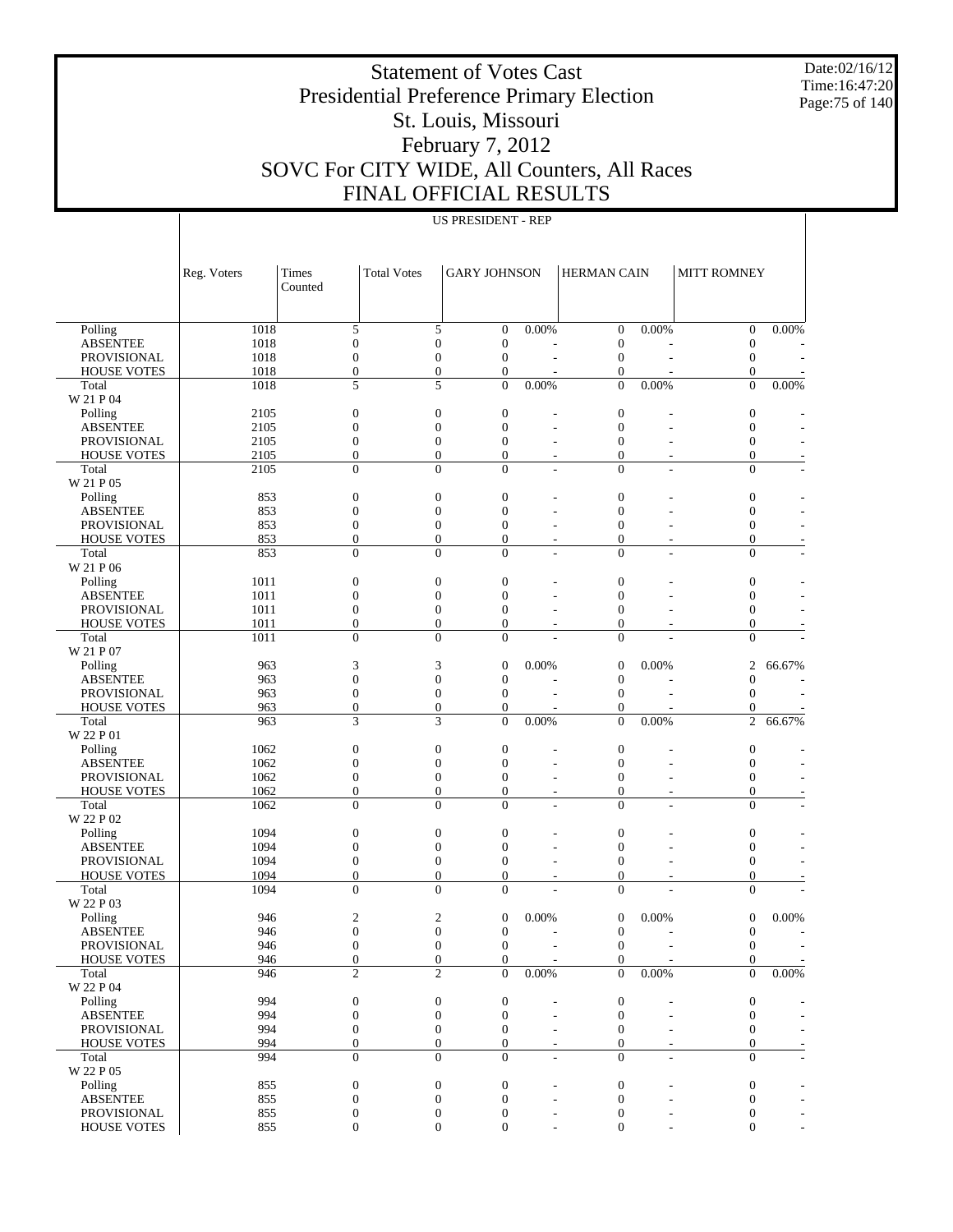Date:02/16/12 Time:16:47:20 Page:76 of 140

#### Statement of Votes Cast Presidential Preference Primary Election St. Louis, Missouri February 7, 2012 SOVC For CITY WIDE, All Counters, All Races FINAL OFFICIAL RESULTS

|                                       | Reg. Voters  | <b>Times</b>                         | <b>Total Votes</b>                   | <b>GARY JOHNSON</b>                  |                | <b>HERMAN CAIN</b>                   |                | <b>MITT ROMNEY</b>                 |                  |
|---------------------------------------|--------------|--------------------------------------|--------------------------------------|--------------------------------------|----------------|--------------------------------------|----------------|------------------------------------|------------------|
|                                       |              | Counted                              |                                      |                                      |                |                                      |                |                                    |                  |
| Total                                 | 855          | $\overline{0}$                       | $\overline{0}$                       | $\Omega$                             |                | $\mathbf{0}$                         |                | $\overline{0}$                     |                  |
| W 22 P 06                             |              |                                      |                                      |                                      |                |                                      |                |                                    |                  |
| Polling                               | 1247         | 3                                    | 3                                    | $\overline{0}$                       | 0.00%          | $\boldsymbol{0}$                     | 0.00%          | $\overline{0}$                     | 0.00%            |
| <b>ABSENTEE</b>                       | 1247         | $\boldsymbol{0}$                     | $\boldsymbol{0}$                     | $\boldsymbol{0}$                     |                | $\boldsymbol{0}$                     |                | $\boldsymbol{0}$                   |                  |
| <b>PROVISIONAL</b>                    | 1247         | $\boldsymbol{0}$                     | $\boldsymbol{0}$                     | $\boldsymbol{0}$                     |                | $\boldsymbol{0}$                     | ÷.             | $\boldsymbol{0}$                   |                  |
| <b>HOUSE VOTES</b>                    | 1247         | $\boldsymbol{0}$                     | $\boldsymbol{0}$                     | $\boldsymbol{0}$                     |                | $\boldsymbol{0}$                     |                | $\mathbf{0}$                       |                  |
| Total                                 | 1247         | 3                                    | 3                                    | $\overline{0}$                       | 0.00%          | $\Omega$                             | 0.00%          | $\theta$                           | 0.00%            |
| W 22 P 07                             |              |                                      |                                      |                                      |                |                                      |                |                                    |                  |
| Polling<br><b>ABSENTEE</b>            | 911<br>911   | $\boldsymbol{0}$<br>$\boldsymbol{0}$ | $\boldsymbol{0}$<br>$\boldsymbol{0}$ | $\boldsymbol{0}$<br>$\overline{0}$   |                | $\boldsymbol{0}$<br>$\boldsymbol{0}$ |                | $\boldsymbol{0}$<br>$\mathbf{0}$   |                  |
| <b>PROVISIONAL</b>                    | 911          | $\boldsymbol{0}$                     | $\boldsymbol{0}$                     | $\boldsymbol{0}$                     |                | $\boldsymbol{0}$                     |                | $\mathbf{0}$                       |                  |
| <b>HOUSE VOTES</b>                    | 911          | $\overline{0}$                       | $\boldsymbol{0}$                     | $\overline{0}$                       |                | $\mathbf{0}$                         |                | $\overline{0}$                     |                  |
| Total                                 | 911          | $\overline{0}$                       | $\theta$                             | $\Omega$                             |                | $\mathbf{0}$                         |                | $\theta$                           |                  |
| W 23 P 01                             |              |                                      |                                      |                                      |                |                                      |                |                                    |                  |
| Polling                               | 983          | 32                                   | 32                                   | $\boldsymbol{0}$                     | 0.00%          | $\boldsymbol{0}$                     | 0.00%          | 6                                  | 18.75%           |
| <b>ABSENTEE</b>                       | 983          | 3                                    | 3                                    | $\boldsymbol{0}$                     | 0.00%          | $\boldsymbol{0}$                     | 0.00%          | 1                                  | 33.33%           |
| <b>PROVISIONAL</b>                    | 983          | $\boldsymbol{0}$                     | $\boldsymbol{0}$                     | $\boldsymbol{0}$                     |                | $\boldsymbol{0}$                     |                | $\overline{0}$                     |                  |
| <b>HOUSE VOTES</b>                    | 983          | $\overline{0}$                       | $\boldsymbol{0}$                     | $\boldsymbol{0}$                     |                | $\mathbf{0}$                         |                | $\mathbf{0}$<br>7                  |                  |
| Total<br>W 23 P 02                    | 983          | 35                                   | 35                                   | $\overline{0}$                       | 0.00%          | $\mathbf{0}$                         | 0.00%          |                                    | 20.00%           |
| Polling                               | 1204         | 45                                   | 45                                   | $\overline{0}$                       | 0.00%          | $\boldsymbol{0}$                     | 0.00%          | 11                                 | 24.44%           |
| <b>ABSENTEE</b>                       | 1204         | 5                                    | 5                                    | $\boldsymbol{0}$                     | 0.00%          | $\boldsymbol{0}$                     | 0.00%          | 4                                  | 80.00%           |
| <b>PROVISIONAL</b>                    | 1204         | $\boldsymbol{0}$                     | $\boldsymbol{0}$                     | $\boldsymbol{0}$                     |                | $\boldsymbol{0}$                     |                | $\boldsymbol{0}$                   |                  |
| <b>HOUSE VOTES</b>                    | 1204         | $\overline{0}$                       | $\mathbf{0}$                         | $\boldsymbol{0}$                     |                | $\mathbf{0}$                         |                | $\boldsymbol{0}$                   |                  |
| Total                                 | 1204         | 50                                   | 50                                   | $\mathbf{0}$                         | 0.00%          | $\mathbf{0}$                         | 0.00%          | 15                                 | 30.00%           |
| W 23 P 03                             |              |                                      |                                      |                                      |                |                                      |                |                                    |                  |
| Polling                               | 968          | 37                                   | 36                                   | $\boldsymbol{0}$                     | 0.00%          | $\mathbf{1}$                         | 2.78%          | 7                                  | 19.44%           |
| <b>ABSENTEE</b>                       | 968          | $\overline{2}$                       | $\overline{2}$                       | $\boldsymbol{0}$                     | 0.00%          | $\boldsymbol{0}$                     | 0.00%          | $\boldsymbol{0}$                   | 0.00%            |
| <b>PROVISIONAL</b>                    | 968          | $\boldsymbol{0}$                     | $\boldsymbol{0}$                     | $\boldsymbol{0}$                     |                | $\boldsymbol{0}$                     |                | $\boldsymbol{0}$                   |                  |
| <b>HOUSE VOTES</b><br>Total           | 968<br>968   | $\overline{0}$<br>39                 | $\boldsymbol{0}$<br>38               | $\boldsymbol{0}$<br>$\overline{0}$   | 0.00%          | $\mathbf{0}$<br>$\mathbf{1}$         | 2.63%          | $\boldsymbol{0}$<br>$\overline{7}$ | 18.42%           |
| W 23 P 04                             |              |                                      |                                      |                                      |                |                                      |                |                                    |                  |
| Polling                               | 930          | 43                                   | 43                                   | $\boldsymbol{0}$                     | 0.00%          | $\boldsymbol{0}$                     | 0.00%          | 7                                  | 16.28%           |
| <b>ABSENTEE</b>                       | 930          | $\overline{2}$                       | $\overline{2}$                       | $\boldsymbol{0}$                     | 0.00%          | $\boldsymbol{0}$                     | 0.00%          |                                    | 2 100.00%        |
| <b>PROVISIONAL</b>                    | 930          | $\boldsymbol{0}$                     | $\boldsymbol{0}$                     | $\boldsymbol{0}$                     |                | $\boldsymbol{0}$                     |                | $\boldsymbol{0}$                   |                  |
| <b>HOUSE VOTES</b>                    | 930          | $\overline{0}$                       | $\boldsymbol{0}$                     | $\boldsymbol{0}$                     |                | $\mathbf{0}$                         |                | $\boldsymbol{0}$                   |                  |
| Total                                 | 930          | 45                                   | 45                                   | $\mathbf{0}$                         | 0.00%          | $\mathbf{0}$                         | 0.00%          | 9                                  | 20.00%           |
| W 23 P 05                             |              |                                      |                                      |                                      |                |                                      |                |                                    |                  |
| Polling                               | 1058         | 30                                   | 30                                   | $\boldsymbol{0}$                     | 0.00%          | $\boldsymbol{0}$                     | 0.00%          | 11                                 | 36.67%           |
| <b>ABSENTEE</b><br><b>PROVISIONAL</b> | 1058<br>1058 | 3<br>$\boldsymbol{0}$                | 3<br>$\overline{0}$                  | $\boldsymbol{0}$<br>$\boldsymbol{0}$ | 0.00%          | $\boldsymbol{0}$<br>$\boldsymbol{0}$ | 0.00%          | $\overline{c}$<br>$\mathbf{0}$     | 66.67%           |
| <b>HOUSE VOTES</b>                    | 1058         | $\overline{0}$                       | $\overline{0}$                       | $\overline{0}$                       |                | $\boldsymbol{0}$                     |                | $\overline{0}$                     |                  |
| Total                                 | 1058         | 33                                   | 33                                   | $\mathbf{0}$                         | 0.00%          | $\mathbf{0}$                         | 0.00%          | 13                                 | 39.39%           |
| W 23 P 06                             |              |                                      |                                      |                                      |                |                                      |                |                                    |                  |
| Polling                               | 945          | 52                                   | 52                                   | $\boldsymbol{0}$                     | 0.00%          | $\boldsymbol{0}$                     | 0.00%          |                                    | 18 34.62%        |
| <b>ABSENTEE</b>                       | 945          | 5                                    | 5                                    | $\boldsymbol{0}$                     | $0.00\%$       | $\boldsymbol{0}$                     | $0.00\%$       | 1                                  | 20.00%           |
| PROVISIONAL                           | 945          | $\boldsymbol{0}$                     | $\boldsymbol{0}$                     | $\boldsymbol{0}$                     |                | $\boldsymbol{0}$                     |                | $\boldsymbol{0}$                   |                  |
| <b>HOUSE VOTES</b>                    | 945          | $\mathbf{0}$                         | $\boldsymbol{0}$                     | $\boldsymbol{0}$                     |                | $\boldsymbol{0}$                     |                | $\boldsymbol{0}$                   |                  |
| Total                                 | 945          | 57                                   | 57                                   | $\boldsymbol{0}$                     | 0.00%          | $\boldsymbol{0}$                     | $0.00\%$       | 19                                 | 33.33%           |
| W 23 P 07                             |              |                                      |                                      |                                      |                |                                      |                |                                    |                  |
| Polling<br><b>ABSENTEE</b>            | 1060<br>1060 | 47<br>6                              | 47<br>6                              | $\boldsymbol{0}$<br>$\boldsymbol{0}$ | 0.00%<br>0.00% | $\mathbf{1}$<br>$\boldsymbol{0}$     | 2.13%<br>0.00% | 15<br>3                            | 31.91%<br>50.00% |
| PROVISIONAL                           | 1060         | $\boldsymbol{0}$                     | $\boldsymbol{0}$                     | $\boldsymbol{0}$                     |                | $\boldsymbol{0}$                     |                | $\boldsymbol{0}$                   |                  |
| <b>HOUSE VOTES</b>                    | 1060         | $\mathbf{0}$                         | $\boldsymbol{0}$                     | $\mathbf{0}$                         |                | $\boldsymbol{0}$                     |                | $\boldsymbol{0}$                   |                  |
| Total                                 | 1060         | 53                                   | 53                                   | $\boldsymbol{0}$                     | 0.00%          | $\mathbf{1}$                         | 1.89%          | 18                                 | 33.96%           |
| W 23 P 08                             |              |                                      |                                      |                                      |                |                                      |                |                                    |                  |
| Polling                               | 1118         | 52                                   | 52                                   | $\boldsymbol{0}$                     | 0.00%          | $\boldsymbol{0}$                     | 0.00%          | 11                                 | 21.15%           |
| <b>ABSENTEE</b>                       | 1118         | $\mathbf{1}$                         | $\mathbf{1}$                         | $\mathbf{0}$                         | 0.00%          | $\mathbf{0}$                         | 0.00%          | $\boldsymbol{0}$                   | 0.00%            |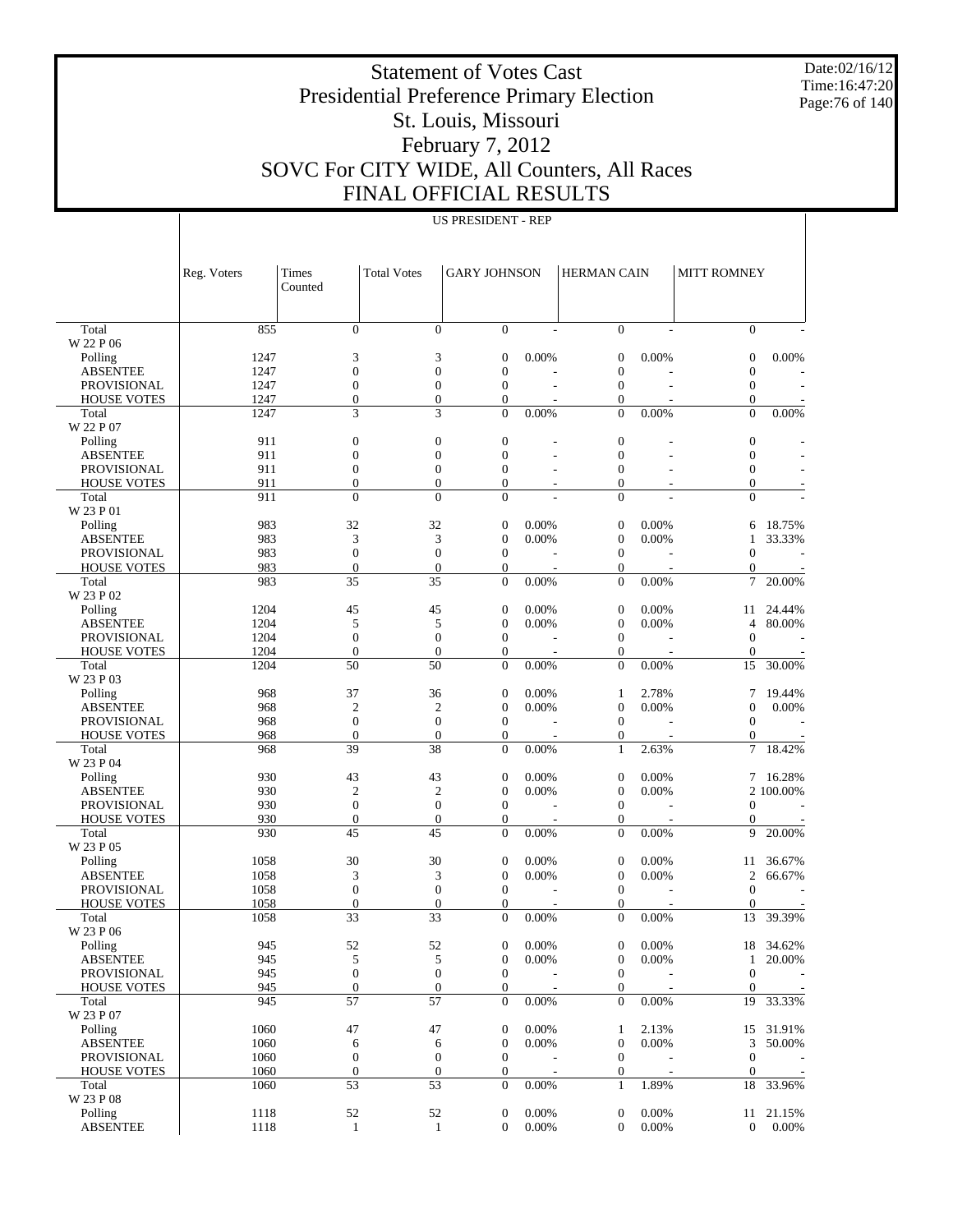Date:02/16/12 Time:16:47:20 Page:77 of 140

#### Statement of Votes Cast Presidential Preference Primary Election St. Louis, Missouri February 7, 2012 SOVC For CITY WIDE, All Counters, All Races FINAL OFFICIAL RESULTS

| US PRESIDENT - REP |  |
|--------------------|--|
|--------------------|--|

|                                | Reg. Voters  | Times<br>Counted                     | <b>Total Votes</b>                   | <b>GARY JOHNSON</b>              |       | <b>HERMAN CAIN</b>                   |                | <b>MITT ROMNEY</b>                   |           |
|--------------------------------|--------------|--------------------------------------|--------------------------------------|----------------------------------|-------|--------------------------------------|----------------|--------------------------------------|-----------|
| <b>PROVISIONAL</b>             | 1118         | $\overline{0}$                       | $\mathbf{0}$                         | $\overline{0}$                   |       | $\boldsymbol{0}$                     | $\overline{a}$ | $\overline{0}$                       |           |
| <b>HOUSE VOTES</b>             | 1118         | $\boldsymbol{0}$                     | $\boldsymbol{0}$                     | $\mathbf{0}$                     |       | $\boldsymbol{0}$                     |                | $\boldsymbol{0}$                     |           |
| Total                          | 1118         | 53                                   | 53                                   | $\overline{0}$                   | 0.00% | $\overline{0}$                       | 0.00%          | 11                                   | 20.75%    |
| W 24 P 01<br>Polling           | 1018         | 44                                   | 44                                   | $\boldsymbol{0}$                 | 0.00% | $\mathbf{1}$                         | 2.27%          | 9                                    | 20.45%    |
| <b>ABSENTEE</b>                | 1018         | $\overline{2}$                       | $\mathfrak{2}$                       | $\mathbf{0}$                     | 0.00% | $\boldsymbol{0}$                     | 0.00%          |                                      | 2 100.00% |
| <b>PROVISIONAL</b>             | 1018         | $\overline{0}$                       | $\mathbf{0}$                         | $\mathbf{0}$                     |       | $\boldsymbol{0}$                     |                | $\mathbf{0}$                         |           |
| <b>HOUSE VOTES</b>             | 1018         | $\overline{0}$                       | $\overline{0}$                       | $\mathbf{0}$                     |       | $\boldsymbol{0}$                     |                | $\boldsymbol{0}$                     |           |
| Total                          | 1018         | 46                                   | 46                                   | $\mathbf{0}$                     | 0.00% | $\mathbf{1}$                         | 2.17%          | 11                                   | 23.91%    |
| W 24 P 02                      |              |                                      |                                      |                                  |       |                                      |                |                                      |           |
| Polling                        | 795          | 17                                   | 17                                   | $\boldsymbol{0}$                 | 0.00% | $\boldsymbol{0}$                     | 0.00%          | 3                                    | 17.65%    |
| <b>ABSENTEE</b>                | 795          | 6                                    | 6                                    | $\boldsymbol{0}$                 | 0.00% | $\boldsymbol{0}$                     | 0.00%          | 1                                    | 16.67%    |
| <b>PROVISIONAL</b>             | 795<br>795   | $\boldsymbol{0}$<br>$\boldsymbol{0}$ | $\boldsymbol{0}$<br>$\boldsymbol{0}$ | $\boldsymbol{0}$                 |       | $\boldsymbol{0}$                     |                | $\boldsymbol{0}$                     |           |
| <b>HOUSE VOTES</b><br>Total    | 795          | 23                                   | 23                                   | $\mathbf{0}$<br>$\mathbf{0}$     | 0.00% | $\boldsymbol{0}$<br>$\mathbf{0}$     | 0.00%          | 0<br>$\overline{4}$                  | 17.39%    |
| W 24 P 03                      |              |                                      |                                      |                                  |       |                                      |                |                                      |           |
| Polling                        | 876          | 25                                   | 25                                   | $\boldsymbol{0}$                 | 0.00% | $\mathbf{1}$                         | 4.00%          | 6                                    | 24.00%    |
| <b>ABSENTEE</b>                | 876          | 3                                    | 3                                    | $\mathbf{0}$                     | 0.00% | $\boldsymbol{0}$                     | 0.00%          | 1                                    | 33.33%    |
| <b>PROVISIONAL</b>             | 876          | $\boldsymbol{0}$                     | $\boldsymbol{0}$                     | $\mathbf{0}$                     |       | $\boldsymbol{0}$                     |                | $\boldsymbol{0}$                     |           |
| <b>HOUSE VOTES</b>             | 876          | $\boldsymbol{0}$                     | $\boldsymbol{0}$                     | $\mathbf{0}$                     |       | $\boldsymbol{0}$                     |                | $\mathbf{0}$                         |           |
| Total<br>W 24 P 04             | 876          | 28                                   | 28                                   | $\mathbf{0}$                     | 0.00% | $\mathbf{1}$                         | 3.57%          | 7                                    | 25.00%    |
| Polling                        | 1109         | 43                                   | 43                                   | $\boldsymbol{0}$                 | 0.00% | $\boldsymbol{0}$                     | 0.00%          | 12                                   | 27.91%    |
| <b>ABSENTEE</b>                | 1109         | $\overline{4}$                       | $\overline{4}$                       | $\boldsymbol{0}$                 | 0.00% | $\boldsymbol{0}$                     | 0.00%          | $\boldsymbol{0}$                     | 0.00%     |
| <b>PROVISIONAL</b>             | 1109         | $\mathbf{0}$                         | $\boldsymbol{0}$                     | $\boldsymbol{0}$                 |       | $\boldsymbol{0}$                     |                | $\boldsymbol{0}$                     |           |
| <b>HOUSE VOTES</b>             | 1109         | $\mathbf{0}$                         | $\boldsymbol{0}$<br>47               | $\mathbf{0}$                     |       | $\boldsymbol{0}$                     |                | $\mathbf{0}$                         |           |
| Total<br>W 24 P 05             | 1109         | 47                                   |                                      | $\mathbf{0}$                     | 0.00% | $\mathbf{0}$                         | 0.00%          | 12                                   | 25.53%    |
| Polling                        | 1114         | 30                                   | 30                                   | $\boldsymbol{0}$                 | 0.00% | $\boldsymbol{0}$                     | 0.00%          | $\boldsymbol{2}$                     | 6.67%     |
| <b>ABSENTEE</b>                | 1114         | 1                                    | $\mathbf{1}$                         | $\mathbf{0}$                     | 0.00% | $\boldsymbol{0}$                     | 0.00%          | $\boldsymbol{0}$                     | 0.00%     |
| <b>PROVISIONAL</b>             | 1114         | $\mathbf{0}$                         | $\mathbf{0}$                         | $\mathbf{0}$                     |       | $\boldsymbol{0}$                     |                | $\mathbf{0}$                         |           |
| <b>HOUSE VOTES</b>             | 1114         | $\boldsymbol{0}$                     | $\boldsymbol{0}$                     | $\mathbf{0}$                     |       | $\boldsymbol{0}$                     |                | $\boldsymbol{0}$                     |           |
| Total<br>W 24 P 06             | 1114         | 31                                   | 31                                   | $\mathbf{0}$                     | 0.00% | $\overline{0}$                       | 0.00%          | $\overline{2}$                       | 6.45%     |
| Polling                        | 779          | 44                                   | 44                                   | $\mathbf{0}$                     | 0.00% | $\boldsymbol{0}$                     | 0.00%          | 10                                   | 22.73%    |
| <b>ABSENTEE</b>                | 779          | $\boldsymbol{0}$                     | $\boldsymbol{0}$                     | $\boldsymbol{0}$                 |       | $\boldsymbol{0}$                     |                | $\boldsymbol{0}$                     |           |
| <b>PROVISIONAL</b>             | 779          | $\boldsymbol{0}$                     | $\boldsymbol{0}$                     | $\mathbf{0}$                     |       | $\boldsymbol{0}$                     |                | $\boldsymbol{0}$                     |           |
| <b>HOUSE VOTES</b>             | 779          | $\overline{0}$                       | $\boldsymbol{0}$                     | $\mathbf{0}$                     |       | $\boldsymbol{0}$                     |                | $\theta$                             |           |
| Total<br>W 24 P 07             | 779          | 44                                   | 44                                   | $\mathbf{0}$                     | 0.00% | $\mathbf{0}$                         | 0.00%          | 10                                   | 22.73%    |
| Polling                        | 1095         | 47                                   | 46                                   | $\boldsymbol{0}$                 | 0.00% | $\boldsymbol{0}$                     | 0.00%          | 17                                   | 36.96%    |
| <b>ABSENTEE</b>                | 1095         | 1                                    | 1                                    | $\mathbf{0}$                     | 0.00% | $\boldsymbol{0}$                     | 0.00%          |                                      | 1 100.00% |
| <b>PROVISIONAL</b>             | 1095         | $\mathbf{0}$                         | $\boldsymbol{0}$                     | $\boldsymbol{0}$                 |       | $\boldsymbol{0}$                     |                | $\boldsymbol{0}$                     |           |
| <b>HOUSE VOTES</b>             | 1095         | $\overline{0}$                       | $\boldsymbol{0}$                     | $\mathbf{0}$                     |       | $\boldsymbol{0}$<br>$\Omega$         |                | $\boldsymbol{0}$<br>18               |           |
| Total<br>W 24 P 08             | 1095         | $\overline{48}$                      | $\overline{47}$                      | $\boldsymbol{0}$                 | 0.00% |                                      | 0.00%          |                                      | 38.30%    |
| Polling                        | 765          | $22\,$                               | 22                                   | 1                                | 4.55% | $\mathbf{0}$                         | 0.00%          | 5                                    | 22.73%    |
| <b>ABSENTEE</b>                | 765          | $\overline{4}$                       | $\overline{4}$                       | $\boldsymbol{0}$                 | 0.00% | $\boldsymbol{0}$                     | 0.00%          | 1                                    | 25.00%    |
| PROVISIONAL                    | 765          | $\boldsymbol{0}$                     | $\boldsymbol{0}$                     | $\mathbf{0}$                     |       | $\boldsymbol{0}$                     |                | $\boldsymbol{0}$                     |           |
| <b>HOUSE VOTES</b><br>Total    | 765<br>765   | $\boldsymbol{0}$<br>26               | $\boldsymbol{0}$<br>26               | $\boldsymbol{0}$<br>$\mathbf{1}$ | 3.85% | $\boldsymbol{0}$<br>$\boldsymbol{0}$ | 0.00%          | 0<br>6                               | 23.08%    |
| W 25 P 01                      |              |                                      |                                      |                                  |       |                                      |                |                                      |           |
| Polling                        | 1442         | 13                                   | 13                                   | $\boldsymbol{0}$                 | 0.00% | $\boldsymbol{0}$                     | 0.00%          | $\mathbf{1}$                         | 7.69%     |
| <b>ABSENTEE</b><br>PROVISIONAL | 1442<br>1442 | $\overline{4}$<br>$\boldsymbol{0}$   | $\overline{4}$<br>$\boldsymbol{0}$   | $\boldsymbol{0}$<br>$\mathbf{0}$ | 0.00% | 1<br>$\boldsymbol{0}$                | 25.00%         | $\boldsymbol{2}$<br>$\boldsymbol{0}$ | 50.00%    |
| <b>HOUSE VOTES</b>             | 1442         | $\boldsymbol{0}$                     | $\boldsymbol{0}$                     | $\boldsymbol{0}$                 |       | $\boldsymbol{0}$                     |                | $\boldsymbol{0}$                     |           |
| Total                          | 1442         | 17                                   | 17                                   | $\mathbf{0}$                     | 0.00% | $\mathbf{1}$                         | 5.88%          |                                      | 3 17.65%  |
| W 25 P 02                      |              |                                      |                                      |                                  |       |                                      |                |                                      |           |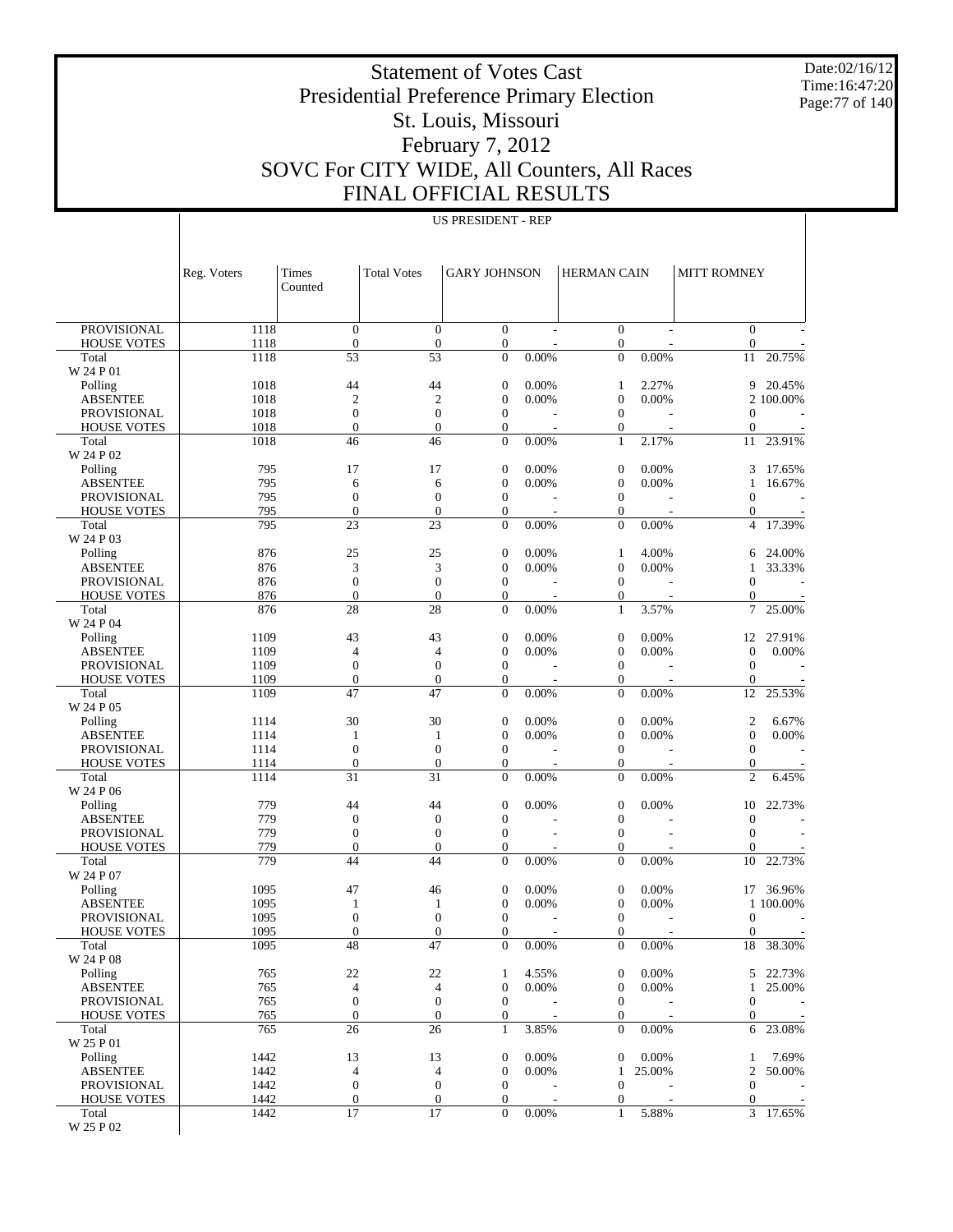Date:02/16/12 Time:16:47:20 Page:78 of 140

#### Statement of Votes Cast Presidential Preference Primary Election St. Louis, Missouri February 7, 2012 SOVC For CITY WIDE, All Counters, All Races FINAL OFFICIAL RESULTS

|                                          | Reg. Voters  | Times<br>Counted                   | <b>Total Votes</b>                   | <b>GARY JOHNSON</b>              |        | HERMAN CAIN                          |       | <b>MITT ROMNEY</b>                 |                |
|------------------------------------------|--------------|------------------------------------|--------------------------------------|----------------------------------|--------|--------------------------------------|-------|------------------------------------|----------------|
|                                          |              |                                    |                                      |                                  |        |                                      |       |                                    |                |
| Polling                                  | 1439         | 30                                 | 29                                   | $\boldsymbol{0}$                 | 0.00%  | $\mathbf{1}$                         | 3.45% | 6                                  | 20.69%         |
| <b>ABSENTEE</b>                          | 1439         | 1<br>$\boldsymbol{0}$              | 1<br>$\boldsymbol{0}$                | $\mathbf{0}$                     | 0.00%  | $\boldsymbol{0}$                     | 0.00% |                                    | 1 100.00%      |
| <b>PROVISIONAL</b><br><b>HOUSE VOTES</b> | 1439<br>1439 | $\boldsymbol{0}$                   | $\boldsymbol{0}$                     | $\mathbf{0}$<br>$\boldsymbol{0}$ |        | $\boldsymbol{0}$<br>$\boldsymbol{0}$ |       | $\boldsymbol{0}$<br>$\theta$       |                |
| Total                                    | 1439         | 31                                 | 30                                   | $\mathbf{0}$                     | 0.00%  | $\mathbf{1}$                         | 3.33% | $\overline{7}$                     | 23.33%         |
| W 25 P 03                                |              |                                    |                                      |                                  |        |                                      |       |                                    |                |
| Polling                                  | 1482         | 26                                 | 26                                   | 1                                | 3.85%  | $\mathbf{1}$                         | 3.85% | 11                                 | 42.31%         |
| <b>ABSENTEE</b>                          | 1482         | 1                                  | $\mathbf{1}$                         | $\mathbf{0}$                     | 0.00%  | $\mathbf{0}$                         | 0.00% | $\mathbf{0}$                       | 0.00%          |
| <b>PROVISIONAL</b>                       | 1482         | $\boldsymbol{0}$                   | $\boldsymbol{0}$                     | $\mathbf{0}$                     |        | $\boldsymbol{0}$                     |       | $\boldsymbol{0}$                   |                |
| <b>HOUSE VOTES</b>                       | 1482         | $\boldsymbol{0}$                   | $\boldsymbol{0}$                     | $\boldsymbol{0}$                 |        | $\boldsymbol{0}$                     |       | $\boldsymbol{0}$                   |                |
| Total                                    | 1482         | 27                                 | 27                                   | $\mathbf{1}$                     | 3.70%  | $\mathbf{1}$                         | 3.70% | 11                                 | 40.74%         |
| W 25 P 04                                |              |                                    |                                      |                                  |        |                                      |       |                                    |                |
| Polling                                  | 1534         | 42                                 | 41                                   | $\boldsymbol{0}$                 | 0.00%  | $\mathbf{0}$                         | 0.00% | 8                                  | 19.51%         |
| <b>ABSENTEE</b>                          | 1534<br>1534 | 1<br>$\boldsymbol{0}$              | $\mathbf{1}$<br>$\boldsymbol{0}$     | $\mathbf{0}$<br>$\mathbf{0}$     | 0.00%  | $\mathbf{0}$<br>$\boldsymbol{0}$     | 0.00% | $\theta$<br>$\boldsymbol{0}$       | 0.00%          |
| <b>PROVISIONAL</b><br><b>HOUSE VOTES</b> | 1534         | $\boldsymbol{0}$                   | $\boldsymbol{0}$                     | $\mathbf{0}$                     |        | $\boldsymbol{0}$                     |       | $\mathbf{0}$                       |                |
| Total                                    | 1534         | 43                                 | 42                                   | $\theta$                         | 0.00%  | $\boldsymbol{0}$                     | 0.00% | 8                                  | 19.05%         |
| W 26 P 01                                |              |                                    |                                      |                                  |        |                                      |       |                                    |                |
| Polling                                  | 692          | 3                                  | 3                                    | $\boldsymbol{0}$                 | 0.00%  | $\mathbf{0}$                         | 0.00% | 1                                  | 33.33%         |
| <b>ABSENTEE</b>                          | 692          | $\boldsymbol{0}$                   | $\boldsymbol{0}$                     | $\mathbf{0}$                     |        | $\mathbf{0}$                         |       | $\overline{0}$                     |                |
| <b>PROVISIONAL</b>                       | 692          | $\boldsymbol{0}$                   | $\boldsymbol{0}$                     | $\mathbf{0}$                     |        | $\boldsymbol{0}$                     |       | $\boldsymbol{0}$                   |                |
| <b>HOUSE VOTES</b>                       | 692          | $\boldsymbol{0}$                   | $\boldsymbol{0}$                     | $\overline{0}$                   |        | $\boldsymbol{0}$                     |       | $\mathbf{0}$                       |                |
| Total                                    | 692          | 3                                  | 3                                    | $\mathbf{0}$                     | 0.00%  | $\overline{0}$                       | 0.00% | $\mathbf{1}$                       | 33.33%         |
| W 26 P 02                                |              |                                    |                                      |                                  |        |                                      |       |                                    |                |
| Polling                                  | 562          | $\sqrt{2}$                         | $\mathbf{c}$                         | $\boldsymbol{0}$                 | 0.00%  | $\mathbf{0}$                         | 0.00% |                                    | 2 100.00%      |
| <b>ABSENTEE</b>                          | 562          | $\boldsymbol{0}$                   | $\boldsymbol{0}$                     | $\mathbf{0}$                     |        | $\mathbf{0}$                         |       | $\overline{0}$                     |                |
| <b>PROVISIONAL</b>                       | 562          | $\boldsymbol{0}$                   | $\boldsymbol{0}$<br>$\boldsymbol{0}$ | $\mathbf{0}$<br>$\overline{0}$   |        | $\boldsymbol{0}$                     |       | $\boldsymbol{0}$<br>$\overline{0}$ |                |
| <b>HOUSE VOTES</b><br>Total              | 562<br>562   | $\boldsymbol{0}$<br>$\overline{c}$ | $\overline{c}$                       | $\overline{0}$                   | 0.00%  | $\boldsymbol{0}$<br>$\overline{0}$   | 0.00% |                                    | 2 100.00%      |
| W 26 P 03                                |              |                                    |                                      |                                  |        |                                      |       |                                    |                |
| Polling                                  | 2134         | 16                                 | 16                                   | $\mathbf{0}$                     | 0.00%  | $\mathbf{1}$                         | 6.25% | 4                                  | 25.00%         |
| <b>ABSENTEE</b>                          | 2134         | 3                                  | 3                                    | 1                                | 33.33% | $\mathbf{0}$                         | 0.00% | $\overline{c}$                     | 66.67%         |
| <b>PROVISIONAL</b>                       | 2134         | $\boldsymbol{0}$                   | $\boldsymbol{0}$                     | $\mathbf{0}$                     |        | $\boldsymbol{0}$                     |       | $\boldsymbol{0}$                   |                |
| <b>HOUSE VOTES</b>                       | 2134         | $\boldsymbol{0}$                   | $\boldsymbol{0}$                     | $\mathbf{0}$                     |        | $\boldsymbol{0}$                     |       | $\theta$                           |                |
| Total                                    | 2134         | 19                                 | 19                                   | 1                                | 5.26%  | $\mathbf{1}$                         | 5.26% | 6                                  | 31.58%         |
| W 26 P 04                                |              |                                    |                                      |                                  |        |                                      |       |                                    |                |
| Polling                                  | 1202         | 4                                  | 4                                    | $\boldsymbol{0}$                 | 0.00%  | $\mathbf{0}$                         | 0.00% | 1                                  | 25.00%         |
| <b>ABSENTEE</b>                          | 1202         | $\boldsymbol{0}$                   | $\boldsymbol{0}$                     | $\mathbf{0}$                     |        | $\mathbf{0}$                         |       | $\overline{0}$                     |                |
| <b>PROVISIONAL</b>                       | 1202         | $\boldsymbol{0}$                   | $\boldsymbol{0}$                     | $\mathbf{0}$                     |        | $\boldsymbol{0}$                     |       | $\boldsymbol{0}$                   |                |
| <b>HOUSE VOTES</b><br>Total              | 1202<br>1202 | $\boldsymbol{0}$<br>$\overline{4}$ | $\boldsymbol{0}$<br>$\overline{4}$   | $\overline{0}$<br>$\overline{0}$ | 0.00%  | $\boldsymbol{0}$<br>$\boldsymbol{0}$ | 0.00% | $\overline{0}$<br>$\mathbf{1}$     | 25.00%         |
| W 26 P 05                                |              |                                    |                                      |                                  |        |                                      |       |                                    |                |
| Polling                                  | 1103         | 3                                  | 3                                    | $\boldsymbol{0}$                 | 0.00%  | $\mathbf{0}$                         | 0.00% | 1                                  | 33.33%         |
| <b>ABSENTEE</b>                          | 1103         | $\overline{c}$                     | $\overline{c}$                       | $\mathbf{0}$                     | 0.00%  | $\boldsymbol{0}$                     | 0.00% | $\boldsymbol{0}$                   | 0.00%          |
| <b>PROVISIONAL</b>                       | 1103         | $\overline{0}$                     | $\overline{0}$                       | $\theta$                         |        | $\mathbf{0}$                         |       | $\mathbf{0}$                       | $\overline{a}$ |
| <b>HOUSE VOTES</b>                       | 1103         | $\mathbf{0}$                       | $\boldsymbol{0}$                     | $\boldsymbol{0}$                 |        | $\mathbf{0}$                         |       | $\mathbf{0}$                       | $\equiv$       |
| Total                                    | 1103         | 5                                  | 5                                    | $\mathbf{0}$                     | 0.00%  | $\mathbf{0}$                         | 0.00% | $\mathbf{1}$                       | 20.00%         |
| W 26 P 06                                |              |                                    |                                      |                                  |        |                                      |       |                                    |                |
| Polling                                  | 1395         | 6                                  | 5                                    | $\boldsymbol{0}$                 | 0.00%  | $\mathbf{0}$                         | 0.00% | 1                                  | 20.00%         |
| <b>ABSENTEE</b>                          | 1395         | $\boldsymbol{0}$                   | $\boldsymbol{0}$                     | $\mathbf{0}$                     |        | $\boldsymbol{0}$                     |       | $\boldsymbol{0}$                   |                |
| PROVISIONAL                              | 1395         | $\boldsymbol{0}$                   | $\boldsymbol{0}$                     | $\boldsymbol{0}$                 |        | $\boldsymbol{0}$                     |       | $\boldsymbol{0}$                   |                |
| <b>HOUSE VOTES</b>                       | 1395         | $\mathbf{0}$                       | $\boldsymbol{0}$                     | $\boldsymbol{0}$                 |        | $\boldsymbol{0}$                     |       | $\mathbf{0}$                       |                |
| Total<br>W 27 P 01                       | 1395         | 6                                  | 5                                    | $\boldsymbol{0}$                 | 0.00%  | $\mathbf{0}$                         | 0.00% | $\mathbf{1}$                       | 20.00%         |
| Polling                                  | 1230         | $\mathbf{1}$                       | $\mathbf{1}$                         | $\boldsymbol{0}$                 | 0.00%  | $\mathbf{0}$                         | 0.00% | $\boldsymbol{0}$                   | 0.00%          |
| <b>ABSENTEE</b>                          | 1230         | $\boldsymbol{0}$                   | $\boldsymbol{0}$                     | $\mathbf{0}$                     |        | $\boldsymbol{0}$                     |       | $\boldsymbol{0}$                   |                |
| PROVISIONAL                              | 1230         | $\boldsymbol{0}$                   | $\boldsymbol{0}$                     | $\boldsymbol{0}$                 |        | $\boldsymbol{0}$                     |       | $\boldsymbol{0}$                   |                |
| <b>HOUSE VOTES</b>                       | 1230         | $\mathbf{0}$                       | $\boldsymbol{0}$                     | $\overline{0}$                   |        | $\boldsymbol{0}$                     |       | $\mathbf{0}$                       |                |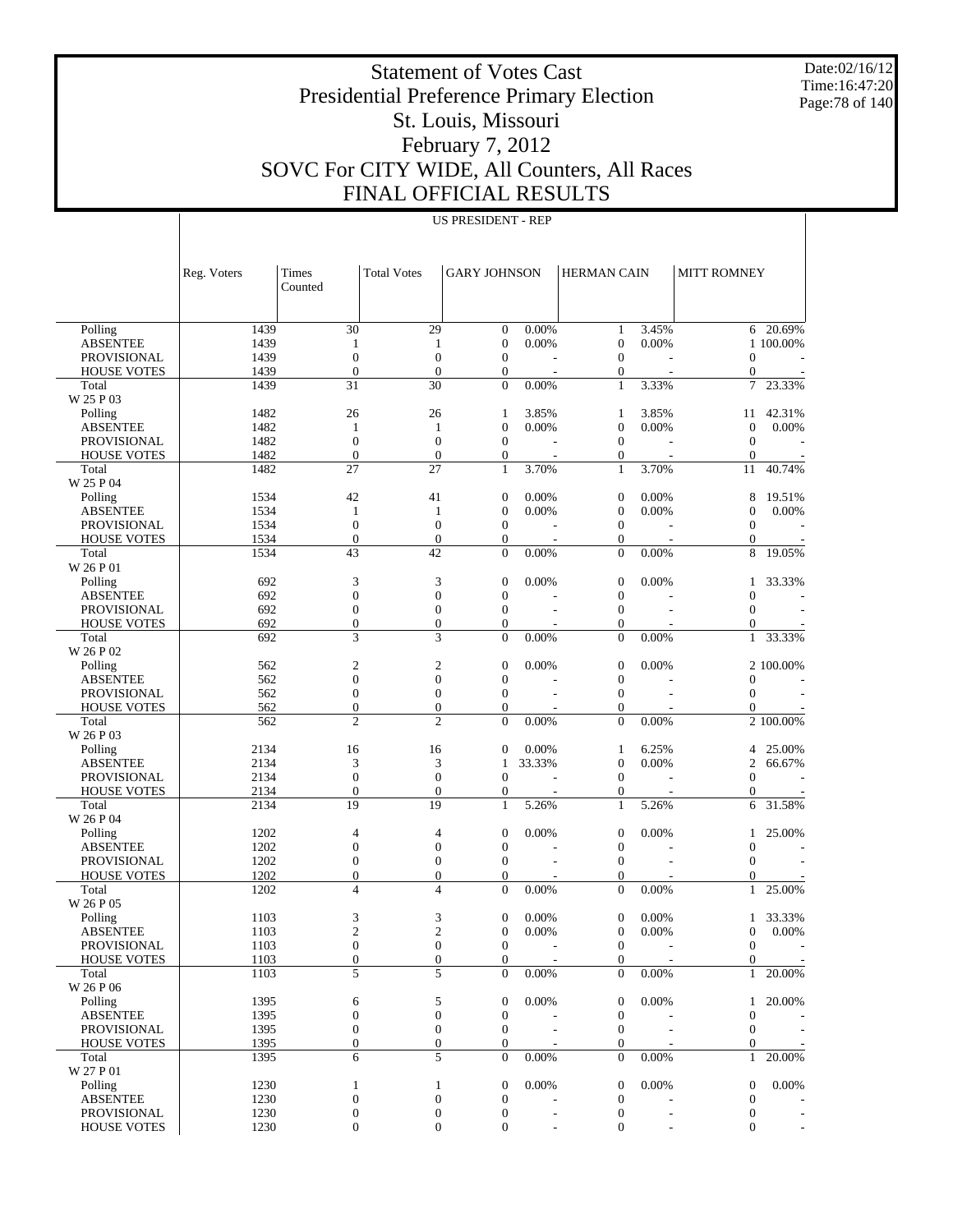Date:02/16/12 Time:16:47:20 Page:79 of 140

 $\mathbb{I}$ 

#### Statement of Votes Cast Presidential Preference Primary Election St. Louis, Missouri February 7, 2012 SOVC For CITY WIDE, All Counters, All Races FINAL OFFICIAL RESULTS

|                                          | Reg. Voters  | Times                        | <b>Total Votes</b>               | <b>GARY JOHNSON</b>                |                      | <b>HERMAN CAIN</b>                   |          | <b>MITT ROMNEY</b>                 |           |
|------------------------------------------|--------------|------------------------------|----------------------------------|------------------------------------|----------------------|--------------------------------------|----------|------------------------------------|-----------|
|                                          |              | Counted                      |                                  |                                    |                      |                                      |          |                                    |           |
|                                          |              |                              |                                  |                                    |                      |                                      |          |                                    |           |
| Total                                    | 1230         | 1                            | 1                                | $\overline{0}$                     | $0.00\%$             | $\overline{0}$                       | 0.00%    | $\mathbf{0}$                       | 0.00%     |
| W 27 P 02<br>Polling                     | 973          | $\boldsymbol{0}$             | $\boldsymbol{0}$                 | $\boldsymbol{0}$                   |                      | $\mathbf{0}$                         |          | $\boldsymbol{0}$                   |           |
| <b>ABSENTEE</b>                          | 973          | $\boldsymbol{0}$             | $\overline{0}$                   | $\overline{0}$                     |                      | $\boldsymbol{0}$                     |          | $\boldsymbol{0}$                   |           |
| <b>PROVISIONAL</b>                       | 973          | $\boldsymbol{0}$             | $\boldsymbol{0}$                 | $\overline{0}$                     | L.                   | $\boldsymbol{0}$                     |          | $\boldsymbol{0}$                   |           |
| <b>HOUSE VOTES</b>                       | 973          | $\theta$                     | $\mathbf{0}$                     | $\overline{0}$                     |                      | $\mathbf{0}$                         |          | $\overline{0}$                     |           |
| Total                                    | 973          | $\Omega$                     | $\mathbf{0}$                     | $\overline{0}$                     |                      | $\mathbf{0}$                         |          | $\overline{0}$                     |           |
| W 27 P 03<br>Polling                     | 636          | $\boldsymbol{2}$             | $\mathfrak{2}$                   | $\boldsymbol{0}$                   | 0.00%                | $\theta$                             | 0.00%    | $\boldsymbol{0}$                   | 0.00%     |
| <b>ABSENTEE</b>                          | 636          | $\boldsymbol{0}$             | $\overline{0}$                   | $\boldsymbol{0}$                   |                      | $\boldsymbol{0}$                     |          | $\boldsymbol{0}$                   |           |
| <b>PROVISIONAL</b>                       | 636          | $\boldsymbol{0}$             | $\boldsymbol{0}$                 | $\overline{0}$                     | L.                   | $\boldsymbol{0}$                     |          | $\boldsymbol{0}$                   |           |
| <b>HOUSE VOTES</b>                       | 636          | $\boldsymbol{0}$             | $\boldsymbol{0}$                 | $\boldsymbol{0}$                   |                      | $\boldsymbol{0}$                     |          | $\boldsymbol{0}$                   |           |
| Total                                    | 636          | $\overline{2}$               | $\overline{c}$                   | $\overline{0}$                     | 0.00%                | $\overline{0}$                       | 0.00%    | $\overline{0}$                     | 0.00%     |
| W 27 P 04                                |              |                              |                                  |                                    |                      |                                      |          |                                    |           |
| Polling                                  | 1652         | $\boldsymbol{0}$             | $\boldsymbol{0}$                 | $\boldsymbol{0}$                   |                      | $\boldsymbol{0}$                     |          | $\boldsymbol{0}$                   |           |
| <b>ABSENTEE</b>                          | 1652         | $\boldsymbol{0}$             | $\overline{0}$                   | $\overline{0}$                     |                      | $\boldsymbol{0}$                     |          | $\boldsymbol{0}$                   |           |
| <b>PROVISIONAL</b><br><b>HOUSE VOTES</b> | 1652<br>1652 | $\boldsymbol{0}$<br>$\theta$ | $\boldsymbol{0}$<br>$\mathbf{0}$ | $\overline{0}$<br>$\boldsymbol{0}$ | L.<br>$\overline{a}$ | $\boldsymbol{0}$<br>$\boldsymbol{0}$ |          | $\boldsymbol{0}$<br>$\overline{0}$ |           |
| Total                                    | 1652         | $\mathbf{0}$                 | $\overline{0}$                   | $\overline{0}$                     |                      | $\mathbf{0}$                         |          | $\theta$                           |           |
| W 27 P 05                                |              |                              |                                  |                                    |                      |                                      |          |                                    |           |
| Polling                                  | 963          | $\boldsymbol{0}$             | $\mathbf{0}$                     | $\boldsymbol{0}$                   |                      | $\boldsymbol{0}$                     |          | $\boldsymbol{0}$                   |           |
| <b>ABSENTEE</b>                          | 963          | $\boldsymbol{0}$             | $\overline{0}$                   | $\overline{0}$                     |                      | $\boldsymbol{0}$                     |          | $\boldsymbol{0}$                   |           |
| <b>PROVISIONAL</b>                       | 963          | $\boldsymbol{0}$             | $\boldsymbol{0}$                 | $\overline{0}$                     |                      | $\boldsymbol{0}$                     |          | $\boldsymbol{0}$                   |           |
| <b>HOUSE VOTES</b>                       | 963          | $\boldsymbol{0}$             | $\boldsymbol{0}$                 | $\boldsymbol{0}$                   |                      | $\boldsymbol{0}$                     |          | $\overline{0}$                     |           |
| Total<br>W 27 P 06                       | 963          | $\Omega$                     | $\theta$                         | $\overline{0}$                     |                      | $\overline{0}$                       |          | $\theta$                           |           |
| Polling                                  | 1283         | $\boldsymbol{0}$             | $\boldsymbol{0}$                 | $\boldsymbol{0}$                   |                      | $\boldsymbol{0}$                     |          | $\boldsymbol{0}$                   |           |
| <b>ABSENTEE</b>                          | 1283         | $\boldsymbol{0}$             | $\overline{0}$                   | $\overline{0}$                     |                      | $\boldsymbol{0}$                     |          | $\boldsymbol{0}$                   |           |
| <b>PROVISIONAL</b>                       | 1283         | $\boldsymbol{0}$             | $\boldsymbol{0}$                 | $\overline{0}$                     |                      | $\boldsymbol{0}$                     |          | $\boldsymbol{0}$                   |           |
| <b>HOUSE VOTES</b>                       | 1283         | $\theta$                     | $\mathbf{0}$                     | $\boldsymbol{0}$                   | $\overline{a}$       | $\boldsymbol{0}$                     |          | $\overline{0}$                     |           |
| Total                                    | 1283         | $\overline{0}$               | $\overline{0}$                   | $\overline{0}$                     |                      | $\mathbf{0}$                         |          | $\overline{0}$                     |           |
| W 27 P 07                                |              |                              |                                  |                                    |                      |                                      |          |                                    |           |
| Polling                                  | 1166         | $\boldsymbol{0}$             | $\boldsymbol{0}$                 | $\boldsymbol{0}$                   |                      | $\boldsymbol{0}$                     |          | $\boldsymbol{0}$                   |           |
| <b>ABSENTEE</b>                          | 1166         | $\boldsymbol{0}$             | $\overline{0}$                   | $\overline{0}$                     |                      | $\boldsymbol{0}$                     |          | $\overline{0}$                     |           |
| <b>PROVISIONAL</b>                       | 1166         | $\boldsymbol{0}$             | $\boldsymbol{0}$                 | $\overline{0}$                     |                      | $\boldsymbol{0}$                     |          | $\boldsymbol{0}$                   |           |
| <b>HOUSE VOTES</b><br>Total              | 1166<br>1166 | $\boldsymbol{0}$<br>$\Omega$ | $\boldsymbol{0}$<br>$\theta$     | $\boldsymbol{0}$<br>$\overline{0}$ |                      | $\boldsymbol{0}$<br>$\overline{0}$   |          | $\overline{0}$<br>$\theta$         |           |
| W 27 P 08                                |              |                              |                                  |                                    |                      |                                      |          |                                    |           |
| Polling                                  | 734          | 3                            | 3                                | $\boldsymbol{0}$                   | 0.00%                | $\boldsymbol{0}$                     | 0.00%    | $\boldsymbol{0}$                   | 0.00%     |
| <b>ABSENTEE</b>                          | 734          | $\boldsymbol{0}$             | $\overline{0}$                   | $\boldsymbol{0}$                   |                      | $\boldsymbol{0}$                     |          | $\boldsymbol{0}$                   |           |
| <b>PROVISIONAL</b>                       | 734          | $\boldsymbol{0}$             | $\boldsymbol{0}$                 | $\overline{0}$                     |                      | $\theta$                             |          | $\overline{0}$                     |           |
| <b>HOUSE VOTES</b>                       | 734          | $\overline{0}$               | $\boldsymbol{0}$                 | $\boldsymbol{0}$                   |                      | $\mathbf{0}$                         |          | $\overline{0}$                     |           |
| Total                                    | 734          | 3                            | 3                                | $\overline{0}$                     | 0.00%                | $\boldsymbol{0}$                     | 0.00%    | $\overline{0}$                     | 0.00%     |
| W 28 P 01                                | 889          | 30                           | 30                               | $\boldsymbol{0}$                   | 0.00%                | $\mathbf{0}$                         | 0.00%    |                                    | 13 43.33% |
| Polling<br><b>ABSENTEE</b>               | 889          | 3                            | 3                                | $\mathbf{0}$                       | 0.00%                | $\boldsymbol{0}$                     | 0.00%    | $\boldsymbol{2}$                   | 66.67%    |
| <b>PROVISIONAL</b>                       | 889          | $\boldsymbol{0}$             | $\boldsymbol{0}$                 | $\boldsymbol{0}$                   |                      | $\boldsymbol{0}$                     |          | $\boldsymbol{0}$                   |           |
| <b>HOUSE VOTES</b>                       | 889          | $\boldsymbol{0}$             | $\boldsymbol{0}$                 | $\boldsymbol{0}$                   |                      | $\boldsymbol{0}$                     |          | $\boldsymbol{0}$                   |           |
| Total                                    | 889          | 33                           | 33                               | $\boldsymbol{0}$                   | 0.00%                | $\boldsymbol{0}$                     | 0.00%    | 15                                 | 45.45%    |
| W 28 P 02                                |              |                              |                                  |                                    |                      |                                      |          |                                    |           |
| Polling                                  | 333          | 12                           | 12                               | $\boldsymbol{0}$                   | 0.00%                | $\mathbf{0}$                         | 0.00%    | $\overline{c}$                     | 16.67%    |
| <b>ABSENTEE</b>                          | 333          | $\mathbf{1}$                 | $\mathbf{1}$                     | $\boldsymbol{0}$                   | 0.00%                | $\boldsymbol{0}$                     | 0.00%    | $\boldsymbol{0}$                   | 0.00%     |
| PROVISIONAL                              | 333          | $\boldsymbol{0}$             | $\boldsymbol{0}$                 | $\boldsymbol{0}$                   |                      | $\boldsymbol{0}$                     |          | $\boldsymbol{0}$                   |           |
| <b>HOUSE VOTES</b><br>Total              | 333<br>333   | $\boldsymbol{0}$<br>13       | $\boldsymbol{0}$<br>13           | $\boldsymbol{0}$<br>$\overline{0}$ | $0.00\%$             | $\boldsymbol{0}$<br>$\boldsymbol{0}$ | $0.00\%$ | $\boldsymbol{0}$<br>$\overline{2}$ | 15.38%    |
| W 28 P 04                                |              |                              |                                  |                                    |                      |                                      |          |                                    |           |
| Polling                                  | 724          | 41                           | 41                               | $\boldsymbol{0}$                   | 0.00%                | 1                                    | 2.44%    | 18                                 | 43.90%    |
| <b>ABSENTEE</b>                          | 724          | $\mathbf{0}$                 | $\mathbf{0}$                     | $\boldsymbol{0}$                   |                      | $\boldsymbol{0}$                     |          | $\boldsymbol{0}$                   |           |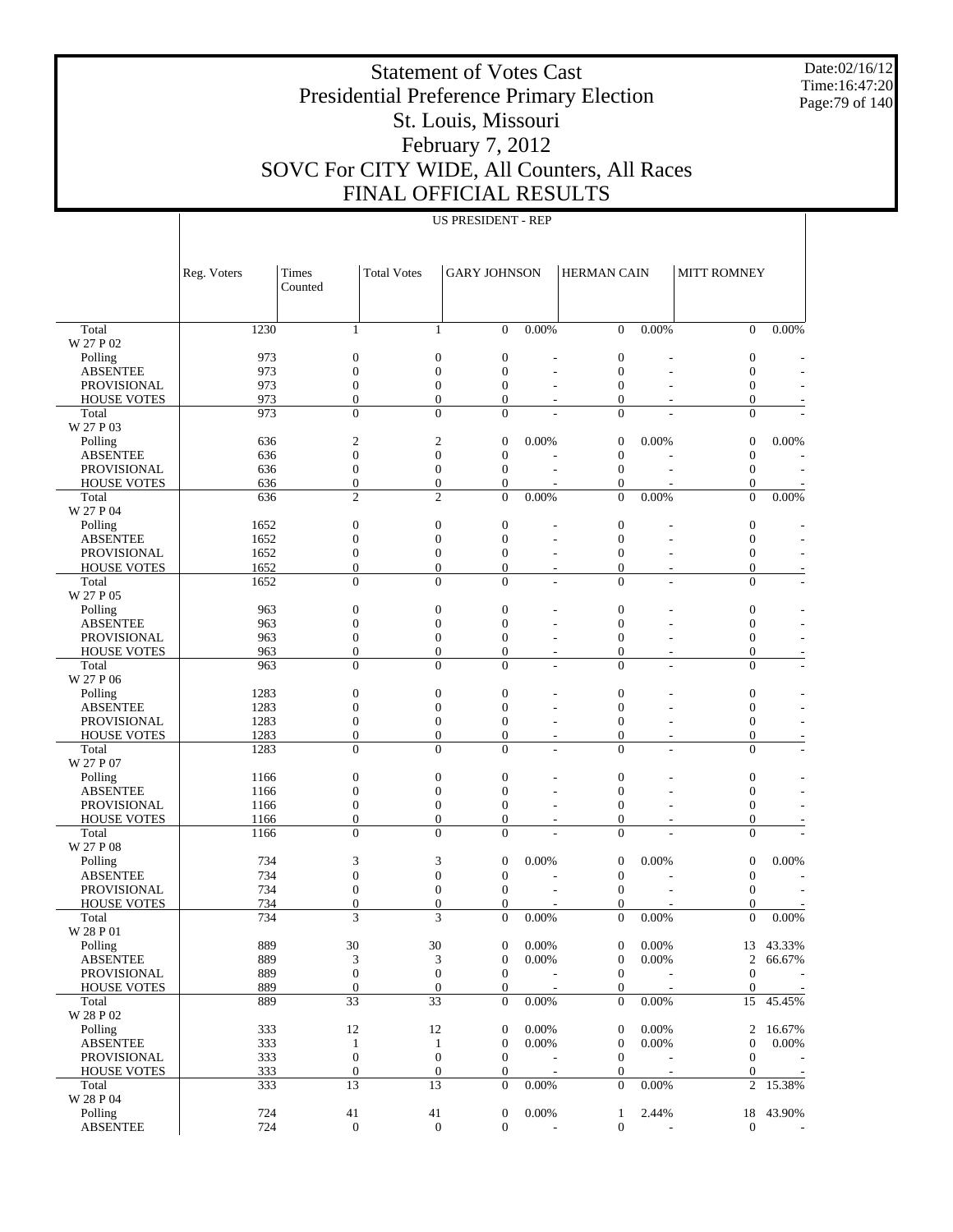Date:02/16/12 Time:16:47:20 Page:80 of 140

#### Statement of Votes Cast Presidential Preference Primary Election St. Louis, Missouri February 7, 2012 SOVC For CITY WIDE, All Counters, All Races FINAL OFFICIAL RESULTS

|                    | Reg. Voters | Times<br>Counted | <b>Total Votes</b> | <b>GARY JOHNSON</b> |       | HERMAN CAIN      |                          | <b>MITT ROMNEY</b> |           |
|--------------------|-------------|------------------|--------------------|---------------------|-------|------------------|--------------------------|--------------------|-----------|
| <b>PROVISIONAL</b> | 724         | $\theta$         | $\mathbf{0}$       | $\mathbf{0}$        |       | $\mathbf{0}$     |                          | $\mathbf{0}$       |           |
| <b>HOUSE VOTES</b> | 724         | $\overline{0}$   | $\boldsymbol{0}$   | $\mathbf{0}$        |       | $\boldsymbol{0}$ |                          | $\boldsymbol{0}$   |           |
| Total              | 724         | 41               | 41                 | $\overline{0}$      | 0.00% | $\mathbf{1}$     | 2.44%                    | 18                 | 43.90%    |
| W 28 P 05          |             |                  |                    |                     |       |                  |                          |                    |           |
| Polling            | 969         | 28               | 28                 | $\boldsymbol{0}$    | 0.00% | $\mathbf{0}$     | 0.00%                    | 7                  | 25.00%    |
| <b>ABSENTEE</b>    | 969         | $\overline{0}$   | $\mathbf{0}$       | $\overline{0}$      |       | $\mathbf{0}$     |                          | $\mathbf{0}$       |           |
| <b>PROVISIONAL</b> | 969         | $\boldsymbol{0}$ | $\boldsymbol{0}$   | $\overline{0}$      |       | $\boldsymbol{0}$ |                          | $\theta$           |           |
| <b>HOUSE VOTES</b> | 969         | $\overline{0}$   | $\overline{0}$     | $\overline{0}$      |       | $\mathbf{0}$     |                          | $\overline{0}$     |           |
| Total              | 969         | 28               | 28                 | $\overline{0}$      | 0.00% | $\overline{0}$   | 0.00%                    | 7                  | 25.00%    |
| W 28 P 06          |             |                  |                    |                     |       |                  |                          |                    |           |
| Polling            | 806         | 20               | 20                 | $\boldsymbol{0}$    | 0.00% | $\boldsymbol{0}$ | 0.00%                    | 2                  | 10.00%    |
| <b>ABSENTEE</b>    | 806         | $\overline{0}$   | $\boldsymbol{0}$   | $\overline{0}$      |       | $\mathbf{0}$     |                          | $\overline{0}$     |           |
| <b>PROVISIONAL</b> | 806         | $\boldsymbol{0}$ | $\overline{0}$     | $\overline{0}$      |       | $\boldsymbol{0}$ |                          | $\overline{0}$     |           |
| <b>HOUSE VOTES</b> | 806         | $\theta$         | $\overline{0}$     | $\overline{0}$      |       | $\mathbf{0}$     |                          | $\overline{0}$     |           |
| Total              | 806         | 20               | 20                 | $\mathbf{0}$        | 0.00% | $\mathbf{0}$     | 0.00%                    | $\overline{c}$     | 10.00%    |
| W 28 P 07          |             |                  |                    |                     |       |                  |                          |                    |           |
| Polling            | 655         | 14               | 14                 | $\boldsymbol{0}$    | 0.00% | $\mathbf{0}$     | 0.00%                    | 5                  | 35.71%    |
| <b>ABSENTEE</b>    | 655         | $\overline{0}$   | $\overline{0}$     | $\overline{0}$      |       | $\overline{0}$   |                          | $\overline{0}$     |           |
| <b>PROVISIONAL</b> | 655         | $\boldsymbol{0}$ | $\boldsymbol{0}$   | $\overline{0}$      |       | $\boldsymbol{0}$ |                          | $\overline{0}$     |           |
| <b>HOUSE VOTES</b> | 655         | $\theta$         | $\overline{0}$     | $\Omega$            |       | $\mathbf{0}$     |                          | $\mathbf{0}$       |           |
| Total              | 655         | $\overline{14}$  | 14                 | $\overline{0}$      | 0.00% | $\overline{0}$   | 0.00%                    | 5                  | 35.71%    |
| W 28 P 08          |             |                  |                    |                     |       |                  |                          |                    |           |
| Polling            | 1145        | 27               | 27                 | $\overline{0}$      | 0.00% | $\overline{c}$   | 7.41%                    | 8                  | 29.63%    |
| <b>ABSENTEE</b>    | 1145        | 1                | 1                  | $\overline{0}$      | 0.00% | $\overline{0}$   | 0.00%                    |                    | 1 100,00% |
| <b>PROVISIONAL</b> | 1145        | $\overline{0}$   | $\overline{0}$     | $\overline{0}$      |       | $\overline{0}$   |                          | $\mathbf{0}$       |           |
| <b>HOUSE VOTES</b> | 1145        | $\theta$         | $\overline{0}$     | $\overline{0}$      |       | $\mathbf{0}$     |                          | $\mathbf{0}$       |           |
| Total              | 1145        | 28               | $\overline{28}$    | $\Omega$            | 0.00% | $\overline{2}$   | 7.14%                    | 9                  | 32.14%    |
| W 28 P 09          |             |                  |                    |                     |       |                  |                          |                    |           |
| Polling            | 696         | 26               | 26                 | 1                   | 3.85% | $\overline{0}$   | 0.00%                    | 10                 | 38.46%    |
| <b>ABSENTEE</b>    | 696         | $\overline{c}$   | $\overline{c}$     | $\overline{0}$      | 0.00% | $\overline{0}$   | 0.00%                    | 1                  | 50.00%    |
| PROVISIONAL        | 696         | $\boldsymbol{0}$ | $\overline{0}$     | $\overline{0}$      |       | $\overline{0}$   |                          | $\overline{0}$     |           |
| <b>HOUSE VOTES</b> | 696         | $\theta$         | $\overline{0}$     | $\overline{0}$      |       | $\mathbf{0}$     | $\overline{\phantom{a}}$ | $\mathbf{0}$       |           |
| Total              | 696         | 28               | $\overline{28}$    | $\mathbf{1}$        | 3.57% | $\overline{0}$   | 0.00%                    | 11                 | 39.29%    |
| W 28 P 10          |             |                  |                    |                     |       |                  |                          |                    |           |
| Polling            | 1069        | 43               | 43                 | $\overline{0}$      | 0.00% | $\mathbf{1}$     | 2.33%                    | 15                 | 34.88%    |
| <b>ABSENTEE</b>    | 1069        | 1                | 1                  | $\overline{0}$      | 0.00% | $\overline{0}$   | 0.00%                    |                    | 1 100,00% |
| <b>PROVISIONAL</b> | 1069        | $\overline{0}$   | $\overline{0}$     | $\overline{0}$      |       | $\overline{0}$   |                          | $\overline{0}$     |           |
| <b>HOUSE VOTES</b> | 1069        | $\theta$         | $\theta$           | $\Omega$            |       | $\overline{0}$   | $\overline{\phantom{a}}$ | $\overline{0}$     |           |
| Total              | 1069        | 44               | 44                 | $\theta$            | 0.00% | $\mathbf{1}$     | 2.27%                    | 16                 | 36.36%    |
| Total              |             |                  |                    |                     |       |                  |                          |                    |           |
| Polling            | 197526      | 3592             | 3578               | 21                  | 0.59% | 34               | 0.95%                    | 879                | 24.57%    |
| <b>ABSENTEE</b>    | 197526      | 298              | 296                | 3                   | 1.01% | 3                | 1.01%                    | 124                | 41.89%    |
| <b>PROVISIONAL</b> | 197526      | $\mathbf{1}$     | 1                  | $\overline{0}$      | 0.00% |                  | 1 100.00%                | $\mathbf{0}$       | 0.00%     |
| <b>HOUSE VOTES</b> | 197526      | $\Omega$         | $\theta$           | $\theta$            |       | $\Omega$         |                          | $\theta$           |           |
| Total              | 197526      | 3891             | 3875               | 24                  | 0.62% | 38               | 0.98%                    | 1003               | 25.88%    |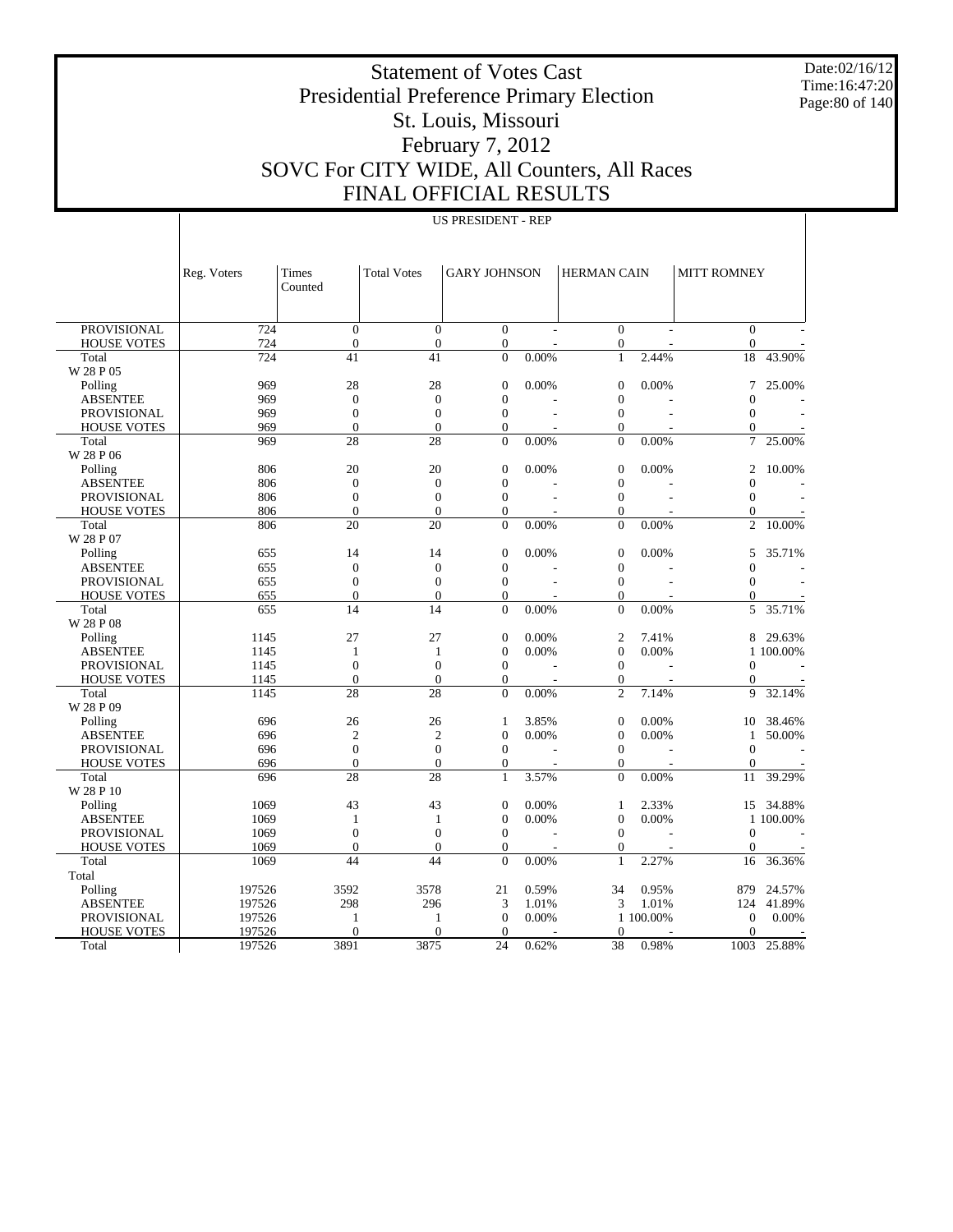Statement of Votes Cast Presidential Preference Primary Election St. Louis, Missouri February 7, 2012 SOVC For CITY WIDE, All Counters, All Races FINAL OFFICIAL RESULTS

Date:02/16/12 Time:16:47:20

Page:81 of 140

|                    | MICHAEL J.<br><b>MEEHAN</b> |                          | <b>RICK PERRY</b> |                          | <b>KEITH</b><br><b>DRUMMOND</b> |          | <b>JON HUNTSMAN</b> |                | <b>MICHELE</b><br><b>BACHMANN</b> |                | <b>RICK SANTORUM</b> |                          |
|--------------------|-----------------------------|--------------------------|-------------------|--------------------------|---------------------------------|----------|---------------------|----------------|-----------------------------------|----------------|----------------------|--------------------------|
| <b>CITY WIDE</b>   |                             |                          |                   |                          |                                 |          |                     |                |                                   |                |                      |                          |
| W 01 P 01          |                             |                          |                   |                          |                                 |          |                     |                |                                   |                |                      |                          |
| Polling            | $\boldsymbol{0}$            | 0.00%                    | $\mathbf{0}$      | 0.00%                    | $\mathbf{0}$                    | 0.00%    | $\mathbf{0}$        | 0.00%          | $\mathbf{0}$                      | 0.00%          | $\Omega$             | 0.00%                    |
| <b>ABSENTEE</b>    | $\overline{0}$              |                          | $\boldsymbol{0}$  |                          | $\overline{0}$                  |          | $\mathbf{0}$        |                | $\mathbf{0}$                      |                | $\theta$             |                          |
| PROVISIONAL        | $\mathbf{0}$                |                          | $\mathbf{0}$      | $\overline{a}$           | $\overline{0}$                  |          | $\mathbf{0}$        |                | $\mathbf{0}$                      |                | $\theta$             |                          |
| <b>HOUSE VOTES</b> | $\mathbf{0}$                |                          | $\boldsymbol{0}$  |                          | $\theta$                        |          | $\mathbf{0}$        |                | 0                                 |                | $\theta$             |                          |
| Total<br>W 01 P 02 | $\Omega$                    | 0.00%                    | $\overline{0}$    | 0.00%                    | $\Omega$                        | 0.00%    | $\Omega$            | 0.00%          | $\Omega$                          | 0.00%          | $\Omega$             | 0.00%                    |
| Polling            | $\boldsymbol{0}$            |                          | $\mathbf{0}$      |                          | $\overline{0}$                  |          | $\mathbf{0}$        |                | $\mathbf{0}$                      |                | $\mathbf{0}$         |                          |
| <b>ABSENTEE</b>    | $\overline{0}$              |                          | $\overline{0}$    |                          | $\overline{0}$                  |          | $\mathbf{0}$        |                | $\theta$                          |                | $\Omega$             |                          |
| <b>PROVISIONAL</b> | $\mathbf{0}$                | $\overline{a}$           | $\overline{0}$    | $\overline{\phantom{a}}$ | $\Omega$                        |          | $\mathbf{0}$        |                | $\Omega$                          |                | $\overline{0}$       |                          |
| <b>HOUSE VOTES</b> | $\overline{0}$              |                          | $\overline{0}$    | $\overline{\phantom{a}}$ | $\mathbf{0}$                    |          | $\overline{0}$      |                | $\theta$                          |                | $\overline{0}$       |                          |
| Total              | $\Omega$                    |                          | $\overline{0}$    |                          | $\Omega$                        |          | $\Omega$            |                | $\theta$                          |                | $\overline{0}$       |                          |
| W 01 P 03          |                             |                          |                   |                          |                                 |          |                     |                |                                   |                |                      |                          |
| Polling            | $\boldsymbol{0}$            | 0.00%                    | $\boldsymbol{0}$  | 0.00%                    | $\theta$                        | 0.00%    | $\mathbf{0}$        | 0.00%          | $\mathbf{0}$                      | 0.00%          | $\theta$             | 0.00%                    |
| <b>ABSENTEE</b>    | $\overline{0}$              |                          | $\overline{0}$    |                          | $\overline{0}$                  |          | $\overline{0}$      |                | $\overline{0}$                    |                | $\overline{0}$       |                          |
| <b>PROVISIONAL</b> | $\mathbf{0}$                |                          | $\overline{0}$    | $\overline{\phantom{a}}$ | $\overline{0}$                  |          | $\mathbf{0}$        |                | $\overline{0}$                    |                | $\theta$             |                          |
| <b>HOUSE VOTES</b> | $\mathbf{0}$                |                          | $\boldsymbol{0}$  |                          | $\theta$                        |          | $\mathbf{0}$        |                | $\Omega$                          |                | $\theta$             |                          |
| Total<br>W 01 P 04 | $\Omega$                    | 0.00%                    | $\overline{0}$    | 0.00%                    | $\Omega$                        | 0.00%    | $\theta$            | 0.00%          | $\Omega$                          | 0.00%          | $\Omega$             | 0.00%                    |
| Polling            | $\boldsymbol{0}$            |                          | $\mathbf{0}$      |                          | $\overline{0}$                  |          | $\mathbf{0}$        |                | $\overline{0}$                    |                | $\mathbf{0}$         |                          |
| <b>ABSENTEE</b>    | $\overline{0}$              |                          | $\overline{0}$    |                          | $\overline{0}$                  |          | $\mathbf{0}$        |                | $\theta$                          |                | $\Omega$             |                          |
| <b>PROVISIONAL</b> | $\overline{0}$              | $\overline{a}$           | $\overline{0}$    | $\overline{\phantom{a}}$ | $\Omega$                        |          | $\Omega$            |                | $\overline{0}$                    |                | $\theta$             |                          |
| <b>HOUSE VOTES</b> | $\mathbf{0}$                | $\overline{\phantom{a}}$ | $\overline{0}$    | $\overline{\phantom{a}}$ | $\Omega$                        |          | $\mathbf{0}$        |                | 0                                 |                | $\overline{0}$       |                          |
| Total              | $\Omega$                    | $\overline{a}$           | $\overline{0}$    | $\overline{\phantom{a}}$ | $\Omega$                        |          | $\Omega$            | $\overline{a}$ | $\overline{0}$                    | $\overline{a}$ | $\Omega$             | $\overline{\phantom{a}}$ |
| W 01 P 05          |                             |                          |                   |                          |                                 |          |                     |                |                                   |                |                      |                          |
| Polling            | $\boldsymbol{0}$            |                          | $\boldsymbol{0}$  |                          | $\overline{0}$                  |          | $\mathbf{0}$        |                | $\mathbf{0}$                      |                | $\theta$             |                          |
| <b>ABSENTEE</b>    | $\overline{0}$              |                          | $\boldsymbol{0}$  |                          | $\Omega$                        |          | $\mathbf{0}$        |                | $\mathbf{0}$                      |                | $\theta$             |                          |
| <b>PROVISIONAL</b> | $\mathbf{0}$                |                          | $\overline{0}$    | $\overline{\phantom{a}}$ | $\Omega$                        |          | $\theta$            |                | $\theta$                          |                | $\theta$             |                          |
| <b>HOUSE VOTES</b> | $\mathbf{0}$                | $\overline{\phantom{a}}$ | $\overline{0}$    | $\overline{\phantom{a}}$ | $\mathbf{0}$                    |          | $\mathbf{0}$        | ۰              | $\mathbf{0}$                      |                | $\overline{0}$       |                          |
| Total              | $\Omega$                    |                          | $\overline{0}$    |                          | $\Omega$                        |          | $\Omega$            |                | $\Omega$                          |                | $\Omega$             |                          |
| W 01 P 06          |                             |                          |                   |                          |                                 |          |                     |                |                                   |                |                      |                          |
| Polling            | $\boldsymbol{0}$            | 0.00%                    | $\boldsymbol{0}$  | 0.00%                    | $\theta$                        | 0.00%    | $\mathbf{0}$        | 0.00%          | $\mathbf{0}$                      | 0.00%          | $\overline{0}$       | 0.00%                    |
| <b>ABSENTEE</b>    | $\boldsymbol{0}$            |                          | $\boldsymbol{0}$  |                          | $\theta$                        |          | $\mathbf{0}$        |                | $\mathbf{0}$                      |                | $\theta$             | ٠                        |
| <b>PROVISIONAL</b> | $\mathbf{0}$                |                          | $\mathbf{0}$      | $\overline{\phantom{a}}$ | $\mathbf{0}$                    |          | $\mathbf{0}$        |                | $\mathbf{0}$                      |                | $\theta$             |                          |
| <b>HOUSE VOTES</b> | $\mathbf{0}$                |                          | $\mathbf{0}$      |                          | $\mathbf{0}$                    |          | $\mathbf{0}$        |                | 0                                 |                | $\theta$             |                          |
| Total              | $\overline{0}$              | 0.00%                    | $\overline{0}$    | 0.00%                    | $\mathbf{0}$                    | 0.00%    | $\overline{0}$      | 0.00%          | $\overline{0}$                    | 0.00%          | $\mathbf{0}$         | 0.00%                    |
| W 02 P 01          |                             |                          |                   |                          |                                 |          |                     |                |                                   |                |                      |                          |
| Polling            | $\boldsymbol{0}$            | 0.00%                    | $\boldsymbol{0}$  | 0.00%                    | $\overline{0}$                  | 0.00%    | $\mathbf{0}$        | 0.00%          | $\overline{0}$                    | 0.00%          | $\overline{2}$       | 66.67%                   |
| <b>ABSENTEE</b>    | $\boldsymbol{0}$            |                          | $\overline{0}$    |                          | $\overline{0}$                  |          | $\mathbf{0}$        |                | $\mathbf{0}$                      |                | $\overline{0}$       |                          |
| PROVISIONAL        | $\mathbf{0}$                |                          | $\mathbf{0}$      | $\overline{\phantom{a}}$ | $\overline{0}$                  |          | $\mathbf{0}$        |                | $\Omega$                          |                | $\Omega$             |                          |
| <b>HOUSE VOTES</b> | $\mathbf{0}$                |                          | 0                 |                          | 0                               |          | $\mathbf{0}$        |                | 0                                 |                | 0                    |                          |
| Total              | $\Omega$                    | 0.00%                    | $\overline{0}$    | 0.00%                    | $\Omega$                        | 0.00%    | $\Omega$            | 0.00%          | $\theta$                          | 0.00%          | $\overline{c}$       | 66.67%                   |
| W 02 P 02          |                             |                          |                   |                          |                                 |          |                     |                |                                   |                |                      |                          |
| Polling            | $\boldsymbol{0}$            | 0.00%                    | 0                 | 0.00%                    | $\overline{0}$                  | 0.00%    | $\mathbf{0}$        | 0.00%          | $\overline{0}$                    | 0.00%          | 0                    | 0.00%                    |
| <b>ABSENTEE</b>    | $\boldsymbol{0}$            |                          | $\boldsymbol{0}$  | $\overline{\phantom{a}}$ | $\boldsymbol{0}$                |          | $\boldsymbol{0}$    |                | $\boldsymbol{0}$                  |                | $\boldsymbol{0}$     |                          |
| PROVISIONAL        | $\boldsymbol{0}$            |                          | $\boldsymbol{0}$  | $\overline{\phantom{a}}$ | $\boldsymbol{0}$                |          | $\boldsymbol{0}$    |                | $\boldsymbol{0}$                  |                | $\theta$             |                          |
| <b>HOUSE VOTES</b> | $\boldsymbol{0}$            |                          | 0                 |                          | $\mathbf{0}$                    |          | 0                   |                | 0                                 |                | $\boldsymbol{0}$     |                          |
| Total              | $\boldsymbol{0}$            | 0.00%                    | $\boldsymbol{0}$  | 0.00%                    | $\boldsymbol{0}$                | $0.00\%$ | $\boldsymbol{0}$    | 0.00%          | $\boldsymbol{0}$                  | $0.00\%$       | $\boldsymbol{0}$     | 0.00%                    |
| W 02 P 03          |                             |                          |                   |                          |                                 |          |                     |                |                                   |                |                      |                          |
| Polling            | 0                           | 0.00%                    | $\mathbf{0}$      | 0.00%                    | $\mathbf{0}$                    | 0.00%    | 0                   | 0.00%          | $\boldsymbol{0}$                  | 0.00%          | $\mathbf{0}$         | 0.00%                    |
| <b>ABSENTEE</b>    | $\boldsymbol{0}$            | 0.00%                    | $\boldsymbol{0}$  | 0.00%                    | $\mathbf{0}$                    | 0.00%    | 0                   | 0.00%          | $\boldsymbol{0}$                  | 0.00%          | $\mathbf{0}$         | 0.00%                    |
| PROVISIONAL        | $\boldsymbol{0}$            |                          | $\boldsymbol{0}$  | $\overline{a}$           | $\mathbf{0}$                    |          | $\boldsymbol{0}$    |                | $\mathbf{0}$                      |                | $\boldsymbol{0}$     |                          |
| <b>HOUSE VOTES</b> | $\boldsymbol{0}$            | $\overline{\phantom{a}}$ | $\boldsymbol{0}$  | $\overline{\phantom{a}}$ | $\boldsymbol{0}$                |          | 0                   |                | 0                                 |                | $\mathbf{0}$         |                          |
| Total              | $\boldsymbol{0}$            | 0.00%                    | $\boldsymbol{0}$  | 0.00%                    | $\mathbf{0}$                    | 0.00%    | $\boldsymbol{0}$    | 0.00%          | $\boldsymbol{0}$                  | 0.00%          | $\mathbf{0}$         | 0.00%                    |
| W 02 P 04          |                             |                          |                   |                          |                                 |          |                     |                |                                   |                |                      |                          |
| Polling            | 0                           | 0.00%                    | $\boldsymbol{0}$  | 0.00%                    | $\mathbf{0}$                    | 0.00%    | 0                   | 0.00%          | $\boldsymbol{0}$                  | 0.00%          | $\theta$             | 0.00%                    |
| <b>ABSENTEE</b>    | $\boldsymbol{0}$            | 0.00%                    | $\boldsymbol{0}$  | 0.00%                    | $\mathbf{0}$                    | $0.00\%$ | $\boldsymbol{0}$    | 0.00%          | $\mathbf{0}$                      | $0.00\%$       | 1                    | 25.00%                   |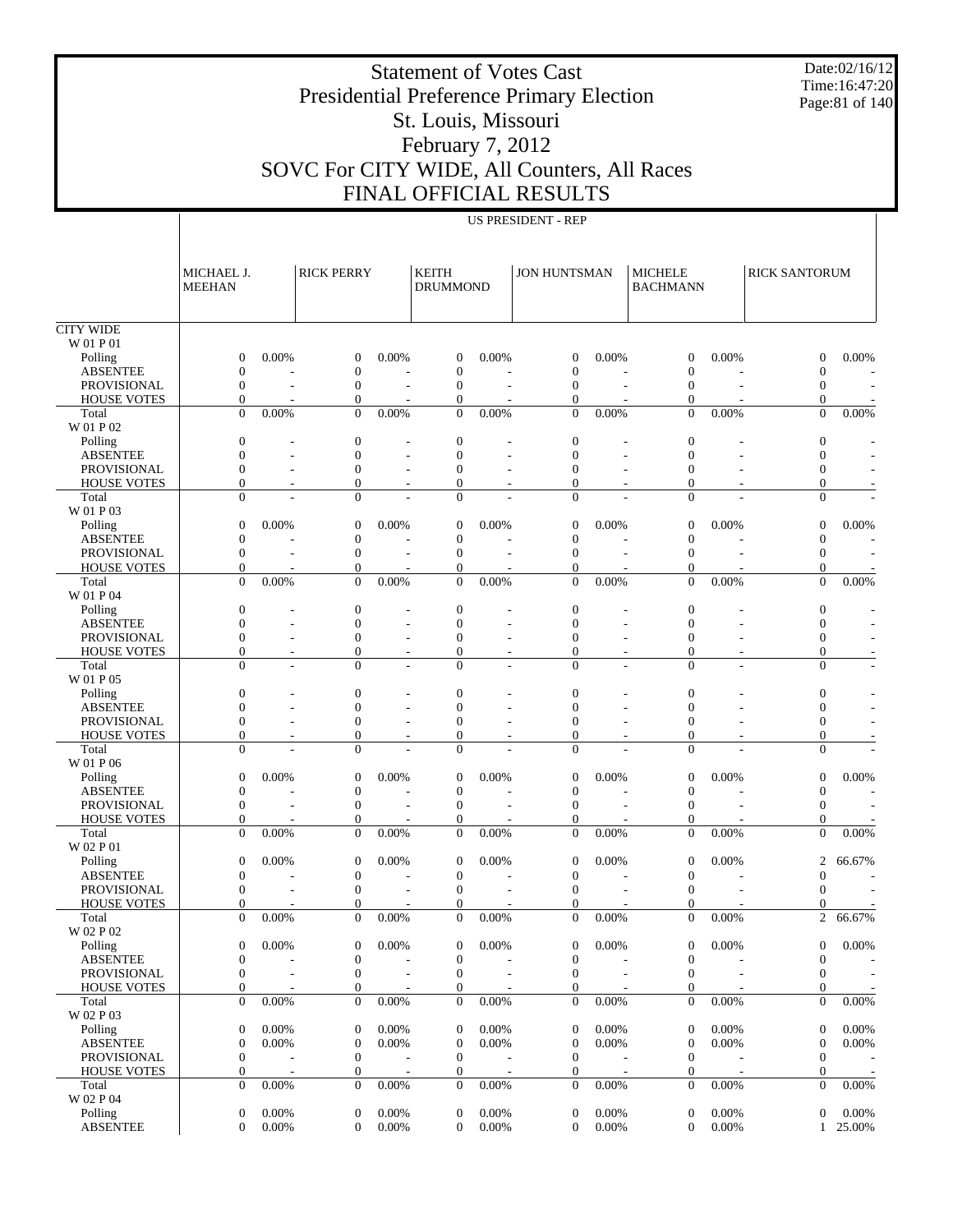Statement of Votes Cast Presidential Preference Primary Election St. Louis, Missouri February 7, 2012 SOVC For CITY WIDE, All Counters, All Races

Date:02/16/12 Time:16:47:20 Page:82 of 140

# FINAL OFFICIAL RESULTS

US PRESIDENT - REP

|                                          | MICHAEL J.                         |                | <b>RICK PERRY</b>                    |           | <b>KEITH</b>                     |          | <b>JON HUNTSMAN</b>              |       | <b>MICHELE</b>                       |          | <b>RICK SANTORUM</b>                 |                        |
|------------------------------------------|------------------------------------|----------------|--------------------------------------|-----------|----------------------------------|----------|----------------------------------|-------|--------------------------------------|----------|--------------------------------------|------------------------|
|                                          | <b>MEEHAN</b>                      |                |                                      |           | <b>DRUMMOND</b>                  |          |                                  |       | <b>BACHMANN</b>                      |          |                                      |                        |
| <b>PROVISIONAL</b>                       | $\overline{0}$                     | $\overline{a}$ | $\boldsymbol{0}$                     |           | $\mathbf{0}$                     |          | $\mathbf{0}$                     |       | $\mathbf{0}$                         |          | $\mathbf{0}$                         |                        |
| <b>HOUSE VOTES</b><br>Total              | $\boldsymbol{0}$<br>$\overline{0}$ | 0.00%          | $\boldsymbol{0}$<br>$\overline{0}$   | 0.00%     | $\boldsymbol{0}$<br>$\mathbf{0}$ | 0.00%    | $\mathbf{0}$<br>$\mathbf{0}$     | 0.00% | $\boldsymbol{0}$<br>$\boldsymbol{0}$ | 0.00%    | $\boldsymbol{0}$<br>$\mathbf{1}$     | 16.67%                 |
| W 02 P 05                                |                                    |                |                                      |           |                                  |          |                                  |       |                                      |          |                                      |                        |
| Polling                                  | $\overline{0}$                     | 0.00%          | $\boldsymbol{0}$                     | 0.00%     | $\theta$                         | 0.00%    | $\boldsymbol{0}$                 | 0.00% | $\boldsymbol{0}$                     | 0.00%    | 2                                    | 50.00%                 |
| <b>ABSENTEE</b>                          | $\mathbf{0}$                       |                | $\boldsymbol{0}$                     |           | $\theta$                         |          | $\boldsymbol{0}$                 |       | $\boldsymbol{0}$                     |          | $\mathbf{0}$                         |                        |
| <b>PROVISIONAL</b><br><b>HOUSE VOTES</b> | $\overline{0}$<br>$\overline{0}$   |                | $\boldsymbol{0}$<br>$\boldsymbol{0}$ | L,        | $\theta$<br>$\theta$             |          | $\mathbf{0}$<br>$\mathbf{0}$     |       | $\boldsymbol{0}$<br>$\mathbf{0}$     |          | $\mathbf{0}$<br>$\mathbf{0}$         |                        |
| Total                                    | $\theta$                           | 0.00%          | $\overline{0}$                       | 0.00%     | $\mathbf{0}$                     | 0.00%    | $\mathbf{0}$                     | 0.00% | $\boldsymbol{0}$                     | 0.00%    | $\overline{2}$                       | 50.00%                 |
| W 03 P 01                                |                                    |                |                                      |           |                                  |          |                                  |       |                                      |          |                                      |                        |
| Polling                                  | $\mathbf{0}$                       |                | $\boldsymbol{0}$                     |           | $\theta$                         |          | $\boldsymbol{0}$                 |       | $\boldsymbol{0}$                     |          | $\boldsymbol{0}$                     |                        |
| <b>ABSENTEE</b>                          | $\theta$                           |                | $\boldsymbol{0}$                     |           | $\Omega$                         |          | $\boldsymbol{0}$                 |       | $\boldsymbol{0}$                     |          | $\mathbf{0}$                         |                        |
| PROVISIONAL<br><b>HOUSE VOTES</b>        | $\theta$<br>$\Omega$               |                | $\boldsymbol{0}$<br>$\boldsymbol{0}$ |           | $\overline{0}$<br>$\overline{0}$ |          | $\boldsymbol{0}$<br>$\mathbf{0}$ |       | $\boldsymbol{0}$<br>$\boldsymbol{0}$ |          | $\boldsymbol{0}$<br>$\boldsymbol{0}$ |                        |
| Total                                    | $\theta$                           |                | $\overline{0}$                       |           | $\Omega$                         |          | $\Omega$                         |       | $\mathbf{0}$                         |          | $\mathbf{0}$                         |                        |
| W 03 P 02                                |                                    |                |                                      |           |                                  |          |                                  |       |                                      |          |                                      |                        |
| Polling                                  | $\theta$                           |                | $\boldsymbol{0}$                     |           | $\theta$                         |          | $\boldsymbol{0}$                 |       | $\boldsymbol{0}$                     |          | $\boldsymbol{0}$                     |                        |
| <b>ABSENTEE</b>                          | $\Omega$                           |                | $\boldsymbol{0}$                     |           | $\theta$                         |          | $\boldsymbol{0}$                 |       | $\boldsymbol{0}$                     |          | $\boldsymbol{0}$                     |                        |
| PROVISIONAL<br><b>HOUSE VOTES</b>        | $\Omega$<br>$\Omega$               |                | $\boldsymbol{0}$<br>$\boldsymbol{0}$ |           | $\overline{0}$<br>$\theta$       |          | $\mathbf{0}$<br>$\mathbf{0}$     |       | $\boldsymbol{0}$<br>$\mathbf{0}$     |          | $\boldsymbol{0}$<br>$\boldsymbol{0}$ |                        |
| Total                                    | $\Omega$                           |                | $\theta$                             |           | $\Omega$                         |          | $\Omega$                         |       | $\overline{0}$                       |          | $\overline{0}$                       |                        |
| W 03 P 03                                |                                    |                |                                      |           |                                  |          |                                  |       |                                      |          |                                      |                        |
| Polling                                  | $\mathbf{0}$                       |                | $\boldsymbol{0}$                     |           | $\boldsymbol{0}$                 |          | $\boldsymbol{0}$                 |       | $\boldsymbol{0}$                     |          | $\boldsymbol{0}$                     |                        |
| <b>ABSENTEE</b>                          | $\mathbf{0}$                       | 0.00%          | $\boldsymbol{0}$                     | 0.00%     | $\boldsymbol{0}$                 | 0.00%    | $\boldsymbol{0}$                 | 0.00% | $\boldsymbol{0}$                     | 0.00%    | $\boldsymbol{0}$                     | 0.00%                  |
| PROVISIONAL                              | $\mathbf{0}$                       |                | $\boldsymbol{0}$                     |           | $\theta$                         |          | $\mathbf{0}$                     |       | $\boldsymbol{0}$<br>$\mathbf{0}$     |          | $\boldsymbol{0}$                     |                        |
| <b>HOUSE VOTES</b><br>Total              | $\mathbf{0}$<br>$\mathbf{0}$       | 0.00%          | $\boldsymbol{0}$<br>$\overline{0}$   | 0.00%     | $\boldsymbol{0}$<br>$\mathbf{0}$ | 0.00%    | $\mathbf{0}$<br>$\Omega$         | 0.00% | $\mathbf{0}$                         | 0.00%    | $\boldsymbol{0}$<br>$\overline{0}$   | 0.00%                  |
| W 03 P 04                                |                                    |                |                                      |           |                                  |          |                                  |       |                                      |          |                                      |                        |
| Polling                                  | $\mathbf{0}$                       | 0.00%          | $\boldsymbol{0}$                     | 0.00%     | $\theta$                         | 0.00%    | $\mathbf{0}$                     | 0.00% | $\boldsymbol{0}$                     | 0.00%    | 7                                    | 46.67%                 |
| <b>ABSENTEE</b>                          | $\mathbf{0}$                       | 0.00%          | $\boldsymbol{0}$                     | 0.00%     | $\boldsymbol{0}$                 | 0.00%    | $\boldsymbol{0}$                 | 0.00% | $\boldsymbol{0}$                     | 0.00%    |                                      | 1 100.00%              |
| PROVISIONAL                              | $\mathbf{0}$                       |                | $\boldsymbol{0}$                     |           | $\theta$                         |          | $\mathbf{0}$                     |       | $\boldsymbol{0}$                     |          | $\overline{0}$                       |                        |
| <b>HOUSE VOTES</b><br>Total              | $\overline{0}$<br>$\Omega$         | 0.00%          | $\boldsymbol{0}$<br>$\overline{0}$   | 0.00%     | $\boldsymbol{0}$<br>$\mathbf{0}$ | 0.00%    | $\mathbf{0}$<br>$\mathbf{0}$     | 0.00% | $\mathbf{0}$<br>$\boldsymbol{0}$     | 0.00%    | $\mathbf{0}$<br>8                    | 50.00%                 |
| W 03 P 05                                |                                    |                |                                      |           |                                  |          |                                  |       |                                      |          |                                      |                        |
| Polling                                  | $\mathbf{0}$                       | 0.00%          |                                      | 1 100,00% | $\boldsymbol{0}$                 | 0.00%    | $\boldsymbol{0}$                 | 0.00% | $\boldsymbol{0}$                     | 0.00%    | $\boldsymbol{0}$                     | 0.00%                  |
| <b>ABSENTEE</b>                          | $\mathbf{0}$                       |                | $\boldsymbol{0}$                     |           | $\boldsymbol{0}$                 |          | $\boldsymbol{0}$                 |       | $\boldsymbol{0}$                     |          | $\boldsymbol{0}$                     |                        |
| PROVISIONAL                              | $\mathbf{0}$                       |                | $\boldsymbol{0}$                     |           | $\mathbf{0}$                     |          | $\mathbf{0}$                     |       | $\boldsymbol{0}$                     |          | $\boldsymbol{0}$                     |                        |
| <b>HOUSE VOTES</b><br>Total              | $\mathbf{0}$<br>$\mathbf{0}$       | 0.00%          | $\boldsymbol{0}$                     | 1 100.00% | $\boldsymbol{0}$<br>$\mathbf{0}$ | 0.00%    | $\mathbf{0}$<br>$\mathbf{0}$     | 0.00% | $\mathbf{0}$<br>$\overline{0}$       | 0.00%    | $\mathbf{0}$<br>$\mathbf{0}$         | 0.00%                  |
| W 03 P 06                                |                                    |                |                                      |           |                                  |          |                                  |       |                                      |          |                                      |                        |
| Polling                                  | $\mathbf{0}$                       | 0.00%          | $\boldsymbol{0}$                     | 0.00%     | $\boldsymbol{0}$                 | 0.00%    | $\mathbf{0}$                     | 0.00% | $\boldsymbol{0}$                     | 0.00%    |                                      | 2 100.00%              |
| <b>ABSENTEE</b>                          | $\mathbf{0}$                       |                | $\boldsymbol{0}$                     |           | $\boldsymbol{0}$                 |          | $\mathbf{0}$                     |       | $\boldsymbol{0}$                     |          | $\mathbf{0}$                         |                        |
| PROVISIONAL<br><b>HOUSE VOTES</b>        | $\mathbf{0}$<br>$\Omega$           |                | $\boldsymbol{0}$<br>$\Omega$         |           | $\mathbf{0}$<br>$\Omega$         |          | $\mathbf{0}$<br>$\Omega$         |       | $\boldsymbol{0}$<br>$\Omega$         |          | $\mathbf{0}$<br>$\Omega$             |                        |
| Total                                    | $\overline{0}$                     | 0.00%          | 0                                    | 0.00%     | $\overline{0}$                   | 0.00%    | 0                                | 0.00% | $\boldsymbol{0}$                     | 0.00%    |                                      | 2 100.00%              |
| W 03 P 07                                |                                    |                |                                      |           |                                  |          |                                  |       |                                      |          |                                      |                        |
| Polling                                  | $\mathbf{0}$                       | 0.00%          | $\boldsymbol{0}$                     | 0.00%     | $\boldsymbol{0}$                 | 0.00%    | $\boldsymbol{0}$                 | 0.00% | $\boldsymbol{0}$                     | 0.00%    |                                      | 33.33%<br>$\mathbf{1}$ |
| <b>ABSENTEE</b>                          | $\boldsymbol{0}$                   |                | $\boldsymbol{0}$                     |           | $\boldsymbol{0}$                 |          | $\boldsymbol{0}$                 |       | $\boldsymbol{0}$                     |          | $\boldsymbol{0}$                     |                        |
| PROVISIONAL<br><b>HOUSE VOTES</b>        | $\mathbf{0}$                       |                | $\boldsymbol{0}$                     | L,        | $\mathbf{0}$                     |          | $\mathbf{0}$<br>$\mathbf{0}$     |       | $\boldsymbol{0}$                     |          | $\mathbf{0}$                         |                        |
| Total                                    | 0<br>$\overline{0}$                | 0.00%          | $\boldsymbol{0}$<br>$\overline{0}$   | 0.00%     | $\mathbf{0}$<br>$\boldsymbol{0}$ | $0.00\%$ | $\mathbf{0}$                     | 0.00% | $\boldsymbol{0}$<br>$\boldsymbol{0}$ | $0.00\%$ | 0<br>$\mathbf{1}$                    | 33.33%                 |
| W 03 P 08                                |                                    |                |                                      |           |                                  |          |                                  |       |                                      |          |                                      |                        |
| Polling                                  | $\boldsymbol{0}$                   |                | $\boldsymbol{0}$                     |           | $\boldsymbol{0}$                 |          | $\mathbf{0}$                     | ÷,    | $\boldsymbol{0}$                     |          | $\boldsymbol{0}$                     |                        |
| <b>ABSENTEE</b>                          | $\mathbf{0}$                       |                | $\boldsymbol{0}$                     | L,        | $\mathbf{0}$                     |          | $\mathbf{0}$                     |       | $\boldsymbol{0}$                     |          | $\mathbf{0}$                         |                        |
| <b>PROVISIONAL</b>                       | $\mathbf{0}$                       |                | $\boldsymbol{0}$                     | L,        | $\boldsymbol{0}$                 |          | $\boldsymbol{0}$                 | L,    | $\boldsymbol{0}$                     |          | $\boldsymbol{0}$                     |                        |
| <b>HOUSE VOTES</b><br>Total              | $\boldsymbol{0}$<br>$\overline{0}$ |                | $\boldsymbol{0}$<br>$\overline{0}$   |           | $\boldsymbol{0}$<br>$\mathbf{0}$ |          | $\boldsymbol{0}$<br>$\Omega$     |       | $\boldsymbol{0}$<br>$\boldsymbol{0}$ |          | $\boldsymbol{0}$<br>$\mathbf{0}$     |                        |
| W 04 P 01                                |                                    |                |                                      |           |                                  |          |                                  |       |                                      |          |                                      |                        |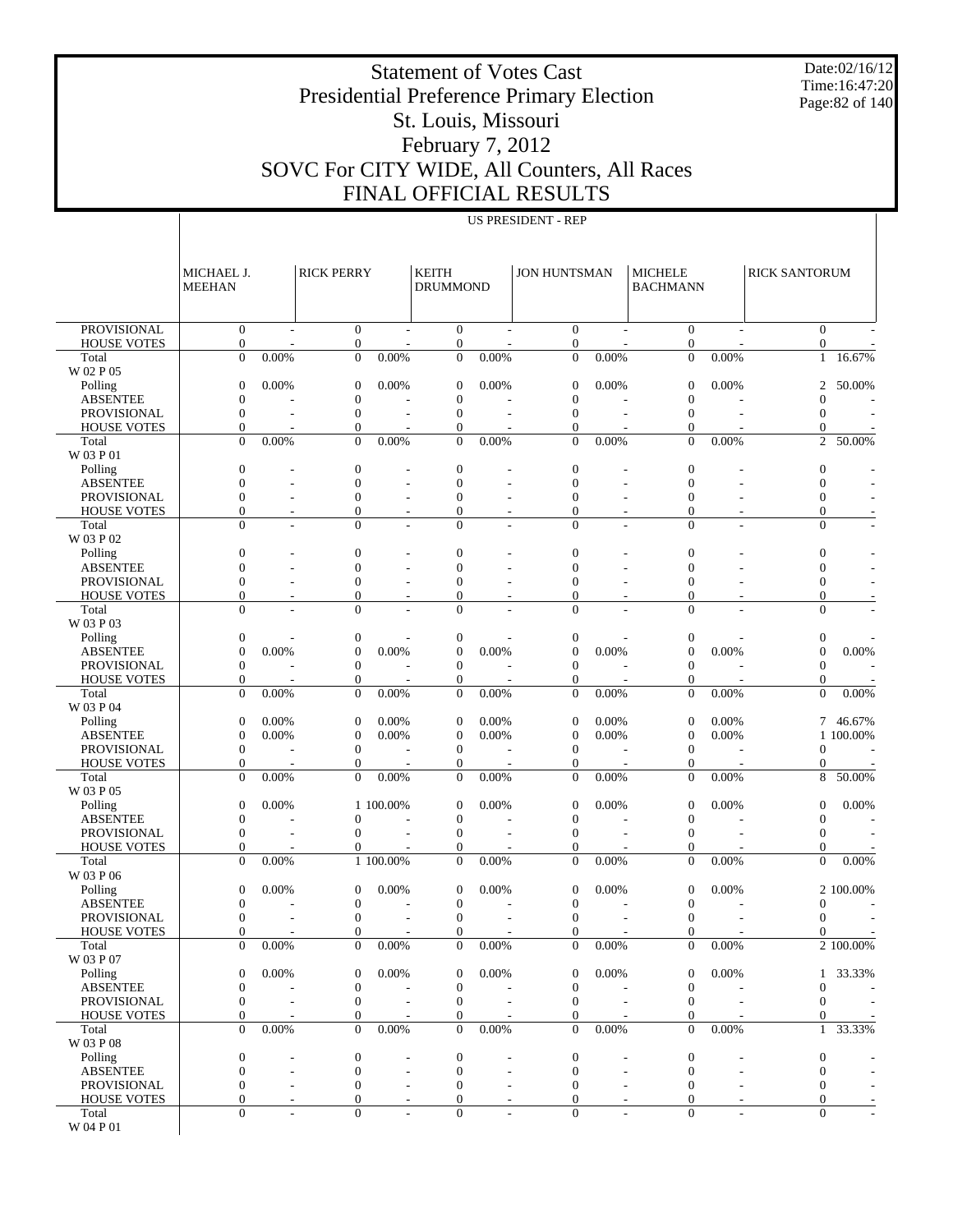Date:02/16/12 Time:16:47:20 Page:83 of 140

#### Statement of Votes Cast Presidential Preference Primary Election St. Louis, Missouri February 7, 2012 SOVC For CITY WIDE, All Counters, All Races FINAL OFFICIAL RESULTS

|                                       | MICHAEL J.<br><b>MEEHAN</b>        |                | <b>RICK PERRY</b>                  |                          | <b>KEITH</b><br><b>DRUMMOND</b> |       | <b>JON HUNTSMAN</b>                  |       | <b>MICHELE</b><br><b>BACHMANN</b>    |       | <b>RICK SANTORUM</b>             |                              |
|---------------------------------------|------------------------------------|----------------|------------------------------------|--------------------------|---------------------------------|-------|--------------------------------------|-------|--------------------------------------|-------|----------------------------------|------------------------------|
| Polling                               | $\boldsymbol{0}$                   |                | $\boldsymbol{0}$                   | L,                       | $\theta$                        |       | $\boldsymbol{0}$                     |       | $\mathbf{0}$                         | L,    | $\mathbf{0}$                     |                              |
| <b>ABSENTEE</b>                       | $\mathbf{0}$                       |                | $\mathbf{0}$                       |                          | $\theta$                        |       | $\boldsymbol{0}$                     |       | $\mathbf{0}$                         |       | $\mathbf{0}$                     |                              |
| <b>PROVISIONAL</b>                    | $\mathbf{0}$                       | ÷,             | $\mathbf{0}$                       | $\overline{a}$           | $\theta$                        |       | $\boldsymbol{0}$                     |       | 0                                    |       | $\mathbf{0}$                     |                              |
| <b>HOUSE VOTES</b>                    | $\mathbf{0}$                       |                | $\boldsymbol{0}$                   |                          | $\overline{0}$                  |       | $\boldsymbol{0}$                     |       | $\mathbf{0}$                         |       | $\boldsymbol{0}$                 |                              |
| Total                                 | $\Omega$                           | L,             | $\mathbf{0}$                       | $\overline{a}$           | $\overline{0}$                  |       | $\mathbf{0}$                         | ä,    | $\mathbf{0}$                         | L,    | $\boldsymbol{0}$                 | $\overline{\phantom{a}}$     |
| W 04 P 02                             |                                    |                |                                    |                          |                                 |       |                                      |       |                                      |       |                                  |                              |
| Polling                               | $\boldsymbol{0}$                   |                | $\boldsymbol{0}$                   |                          | $\mathbf{0}$                    |       | $\boldsymbol{0}$                     |       | $\boldsymbol{0}$                     |       | $\boldsymbol{0}$                 |                              |
| <b>ABSENTEE</b>                       | $\mathbf{0}$                       |                | $\overline{0}$                     |                          | $\overline{0}$                  |       | $\overline{0}$                       |       | $\mathbf{0}$                         |       | $\mathbf{0}$                     |                              |
| PROVISIONAL                           | $\mathbf{0}$                       |                | $\overline{0}$                     |                          | $\Omega$                        |       | $\overline{0}$                       |       | 0                                    |       | $\mathbf{0}$                     |                              |
| <b>HOUSE VOTES</b>                    | $\mathbf{0}$                       |                | $\mathbf{0}$                       |                          | $\overline{0}$                  |       | 0                                    |       | 0                                    |       | $\mathbf{0}$                     |                              |
| Total                                 | $\Omega$                           |                | $\mathbf{0}$                       |                          | $\Omega$                        |       | $\Omega$                             |       | $\mathbf{0}$                         |       | $\mathbf{0}$                     |                              |
| W 04 P 03                             |                                    |                |                                    |                          |                                 |       |                                      |       |                                      |       |                                  |                              |
| Polling                               | $\mathbf{0}$                       | 0.00%          | $\boldsymbol{0}$                   | 0.00%                    | $\overline{0}$                  | 0.00% | $\boldsymbol{0}$                     | 0.00% | $\boldsymbol{0}$                     | 0.00% | $\mathbf{0}$                     | 0.00%                        |
| <b>ABSENTEE</b>                       | $\mathbf{0}$                       |                | $\mathbf{0}$                       |                          | $\overline{0}$                  |       | $\overline{0}$                       |       | $\mathbf{0}$                         |       | $\boldsymbol{0}$                 |                              |
| <b>PROVISIONAL</b>                    | $\mathbf{0}$<br>$\mathbf{0}$       |                | $\mathbf{0}$                       | $\overline{\phantom{a}}$ | $\theta$<br>$\overline{0}$      |       | $\boldsymbol{0}$                     |       | $\mathbf{0}$<br>0                    |       | $\mathbf{0}$<br>$\mathbf{0}$     | $\qquad \qquad \blacksquare$ |
| <b>HOUSE VOTES</b><br>Total           | $\overline{0}$                     | 0.00%          | $\mathbf{0}$<br>$\mathbf{0}$       | 0.00%                    | $\theta$                        | 0.00% | 0<br>$\mathbf{0}$                    | 0.00% | $\mathbf{0}$                         | 0.00% | $\mathbf{0}$                     | 0.00%                        |
| W 04 P 04                             |                                    |                |                                    |                          |                                 |       |                                      |       |                                      |       |                                  |                              |
| Polling                               | $\boldsymbol{0}$                   |                | $\boldsymbol{0}$                   |                          | $\theta$                        |       | $\boldsymbol{0}$                     |       | $\boldsymbol{0}$                     |       | $\boldsymbol{0}$                 |                              |
| <b>ABSENTEE</b>                       | $\mathbf{0}$                       |                | $\mathbf{0}$                       |                          | $\overline{0}$                  |       | $\overline{0}$                       |       | $\mathbf{0}$                         |       | $\mathbf{0}$                     |                              |
| <b>PROVISIONAL</b>                    | $\mathbf{0}$                       |                | $\overline{0}$                     |                          | $\mathbf{0}$                    |       | $\overline{0}$                       |       | 0                                    |       | $\mathbf{0}$                     |                              |
| <b>HOUSE VOTES</b>                    | $\mathbf{0}$                       |                | $\mathbf{0}$                       |                          | $\overline{0}$                  |       | 0                                    |       | 0                                    |       | $\mathbf{0}$                     |                              |
| Total                                 | $\Omega$                           |                | $\mathbf{0}$                       |                          | $\Omega$                        |       | $\Omega$                             |       | $\mathbf{0}$                         |       | $\mathbf{0}$                     |                              |
| W 04 P 05                             |                                    |                |                                    |                          |                                 |       |                                      |       |                                      |       |                                  |                              |
| Polling                               | $\mathbf{0}$                       | 0.00%          | $\boldsymbol{0}$                   | 0.00%                    | $\overline{0}$                  | 0.00% | $\boldsymbol{0}$                     | 0.00% | $\boldsymbol{0}$                     | 0.00% |                                  | 1 100.00%                    |
| <b>ABSENTEE</b>                       | $\mathbf{0}$                       |                | $\mathbf{0}$                       |                          | $\theta$                        |       | $\boldsymbol{0}$                     |       | $\boldsymbol{0}$                     |       | $\mathbf{0}$                     | $\qquad \qquad \blacksquare$ |
| <b>PROVISIONAL</b>                    | $\mathbf{0}$                       | L,             | $\mathbf{0}$                       | $\overline{\phantom{a}}$ | $\theta$                        | L,    | $\boldsymbol{0}$                     | ÷,    | $\mathbf{0}$                         |       | $\mathbf{0}$                     | $\qquad \qquad \blacksquare$ |
| <b>HOUSE VOTES</b>                    | $\boldsymbol{0}$                   |                | $\boldsymbol{0}$                   |                          | $\overline{0}$                  |       | $\boldsymbol{0}$                     |       | 0                                    |       | 0                                |                              |
| Total                                 | $\overline{0}$                     | 0.00%          | $\overline{0}$                     | 0.00%                    | $\theta$                        | 0.00% | $\mathbf{0}$                         | 0.00% | $\overline{0}$                       | 0.00% |                                  | 1 100.00%                    |
| W 04 P 06                             |                                    |                |                                    |                          |                                 |       |                                      |       |                                      |       |                                  |                              |
| Polling                               | $\boldsymbol{0}$                   |                | $\boldsymbol{0}$                   |                          | $\boldsymbol{0}$                |       | $\boldsymbol{0}$                     |       | $\boldsymbol{0}$                     |       | $\boldsymbol{0}$                 |                              |
| <b>ABSENTEE</b><br><b>PROVISIONAL</b> | $\boldsymbol{0}$<br>$\mathbf{0}$   | 0.00%          | $\boldsymbol{0}$<br>$\mathbf{0}$   | 0.00%                    | $\boldsymbol{0}$<br>$\theta$    | 0.00% | $\boldsymbol{0}$<br>$\boldsymbol{0}$ | 0.00% | $\boldsymbol{0}$<br>$\mathbf{0}$     | 0.00% | $\boldsymbol{0}$<br>$\mathbf{0}$ | 0.00%                        |
| <b>HOUSE VOTES</b>                    | $\boldsymbol{0}$                   |                | $\boldsymbol{0}$                   |                          | 0                               |       | $\boldsymbol{0}$                     |       | $\mathbf{0}$                         |       | $\mathbf{0}$                     |                              |
| Total                                 | $\theta$                           | 0.00%          | $\overline{0}$                     | 0.00%                    | $\Omega$                        | 0.00% | $\overline{0}$                       | 0.00% | $\Omega$                             | 0.00% | $\Omega$                         | 0.00%                        |
| W 04 P 07                             |                                    |                |                                    |                          |                                 |       |                                      |       |                                      |       |                                  |                              |
| Polling                               | $\boldsymbol{0}$                   |                | $\boldsymbol{0}$                   |                          | $\boldsymbol{0}$                |       | $\boldsymbol{0}$                     |       | $\boldsymbol{0}$                     |       | $\boldsymbol{0}$                 |                              |
| <b>ABSENTEE</b>                       | $\mathbf{0}$                       | 0.00%          | $\mathbf{0}$                       | 0.00%                    | $\theta$                        | 0.00% | $\mathbf{0}$                         | 0.00% | $\boldsymbol{0}$                     | 0.00% | $\mathbf{0}$                     | 0.00%                        |
| <b>PROVISIONAL</b>                    | $\mathbf{0}$                       |                | $\mathbf{0}$                       |                          | $\theta$                        |       | $\mathbf{0}$                         |       | $\mathbf{0}$                         |       | $\boldsymbol{0}$                 |                              |
| <b>HOUSE VOTES</b>                    | $\boldsymbol{0}$                   |                | $\boldsymbol{0}$                   |                          | $\theta$                        |       | $\boldsymbol{0}$                     |       | $\mathbf{0}$                         |       | $\mathbf{0}$                     |                              |
| Total                                 | $\overline{0}$                     | 0.00%          | $\theta$                           | 0.00%                    | $\theta$                        | 0.00% | $\mathbf{0}$                         | 0.00% | $\mathbf{0}$                         | 0.00% | $\mathbf{0}$                     | 0.00%                        |
| W 05 P 01                             |                                    |                |                                    |                          |                                 |       |                                      |       |                                      |       |                                  |                              |
| Polling                               | $\boldsymbol{0}$                   |                | $\boldsymbol{0}$                   |                          | $\boldsymbol{0}$                |       | 0                                    |       | $\boldsymbol{0}$                     |       | $\mathbf{0}$                     |                              |
| <b>ABSENTEE</b>                       | $\mathbf{0}$                       | 0.00%          | $\boldsymbol{0}$                   | 0.00%                    | $\overline{0}$                  | 0.00% | $\boldsymbol{0}$                     | 0.00% | $\boldsymbol{0}$                     | 0.00% | $\mathbf{0}$                     | 0.00%                        |
| PROVISIONAL                           | $\mathbf{0}$                       |                | $\Omega$                           |                          | $\Omega$                        |       | $\mathbf{0}$                         |       | $\mathbf{0}$                         |       | $\mathbf{0}$                     |                              |
| <b>HOUSE VOTES</b>                    | $\boldsymbol{0}$<br>$\overline{0}$ |                | $\boldsymbol{0}$<br>$\overline{0}$ |                          | $\mathbf{0}$<br>$\overline{0}$  |       | $\mathbf{0}$<br>$\mathbf{0}$         | 0.00% | $\boldsymbol{0}$<br>$\boldsymbol{0}$ |       | $\mathbf{0}$<br>$\mathbf{0}$     |                              |
| Total<br>W 05 P 02                    |                                    | 0.00%          |                                    | 0.00%                    |                                 | 0.00% |                                      |       |                                      | 0.00% |                                  | $0.00\%$                     |
| Polling                               | $\boldsymbol{0}$                   | 0.00%          | $\mathbf{0}$                       | 0.00%                    | $\boldsymbol{0}$                | 0.00% | $\boldsymbol{0}$                     | 0.00% | $\boldsymbol{0}$                     | 0.00% |                                  | 1 33.33%                     |
| <b>ABSENTEE</b>                       | $\mathbf{0}$                       | 0.00%          | $\mathbf{0}$                       | 0.00%                    | $\mathbf{0}$                    | 0.00% | $\boldsymbol{0}$                     | 0.00% | $\boldsymbol{0}$                     | 0.00% | $\mathbf{0}$                     | 0.00%                        |
| PROVISIONAL                           | $\boldsymbol{0}$                   | $\overline{a}$ | $\mathbf{0}$                       | $\overline{\phantom{a}}$ | $\boldsymbol{0}$                |       | $\boldsymbol{0}$                     |       | $\boldsymbol{0}$                     |       | $\boldsymbol{0}$                 |                              |
| <b>HOUSE VOTES</b>                    | $\boldsymbol{0}$<br>$\mathbf{0}$   |                | $\boldsymbol{0}$                   |                          | $\boldsymbol{0}$                |       | $\boldsymbol{0}$                     |       | $\mathbf{0}$                         |       | $\boldsymbol{0}$                 |                              |
| Total<br>W 05 P 03                    |                                    | 0.00%          | $\theta$                           | 0.00%                    | $\overline{0}$                  | 0.00% | $\mathbf{0}$                         | 0.00% | $\mathbf{0}$                         | 0.00% |                                  | 1 20.00%                     |
| Polling                               | $\boldsymbol{0}$                   |                | $\boldsymbol{0}$                   |                          | $\mathbf{0}$                    |       | $\boldsymbol{0}$                     |       | $\boldsymbol{0}$                     |       | $\boldsymbol{0}$                 | ÷                            |
| <b>ABSENTEE</b>                       | $\boldsymbol{0}$                   |                | $\mathbf{0}$                       | $\overline{\phantom{a}}$ | $\boldsymbol{0}$                |       | $\boldsymbol{0}$                     | L,    | $\boldsymbol{0}$                     |       | $\boldsymbol{0}$                 |                              |
| PROVISIONAL                           | $\boldsymbol{0}$                   |                | $\boldsymbol{0}$                   | $\overline{\phantom{a}}$ | 0                               |       | $\boldsymbol{0}$                     | -     | $\boldsymbol{0}$                     |       | $\boldsymbol{0}$                 | $\overline{\phantom{a}}$     |
| <b>HOUSE VOTES</b>                    | $\overline{0}$                     |                | $\boldsymbol{0}$                   |                          | $\overline{0}$                  |       | $\boldsymbol{0}$                     |       | $\boldsymbol{0}$                     |       | $\boldsymbol{0}$                 |                              |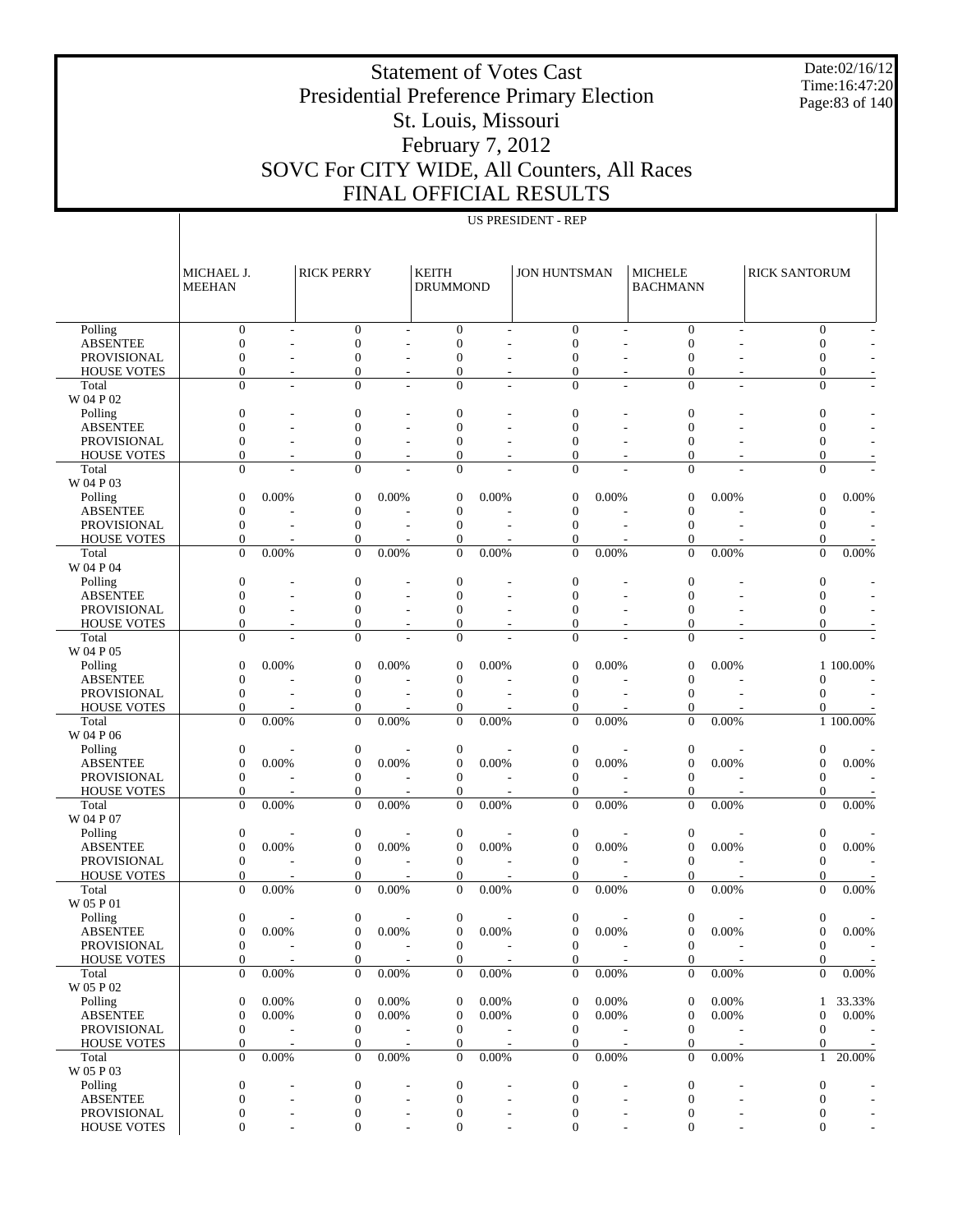Date:02/16/12 Time:16:47:20 Page:84 of 140

# Presidential Preference Primary Election St. Louis, Missouri

Statement of Votes Cast

## February 7, 2012 SOVC For CITY WIDE, All Counters, All Races FINAL OFFICIAL RESULTS

| CIAL KENULTN       |  |
|--------------------|--|
| US PRESIDENT - REP |  |

|                                       | MICHAEL J.<br><b>MEEHAN</b>      | <b>RICK PERRY</b>        |                                      |                          | <b>KEITH</b><br><b>DRUMMOND</b> |                          | <b>JON HUNTSMAN</b>                  |          | <b>MICHELE</b><br><b>BACHMANN</b> |       | <b>RICK SANTORUM</b>             |           |
|---------------------------------------|----------------------------------|--------------------------|--------------------------------------|--------------------------|---------------------------------|--------------------------|--------------------------------------|----------|-----------------------------------|-------|----------------------------------|-----------|
| Total                                 | $\overline{0}$                   | $\sim$                   | $\overline{0}$                       | L.                       | $\overline{0}$                  |                          | $\mathbf{0}$                         |          | $\Omega$                          |       | $\mathbf{0}$                     |           |
| W 05 P 04                             |                                  |                          |                                      |                          |                                 |                          |                                      |          |                                   |       |                                  |           |
| Polling<br><b>ABSENTEE</b>            | $\overline{0}$<br>$\theta$       | 0.00%                    | $\overline{0}$<br>$\overline{0}$     | 0.00%                    | $\overline{0}$<br>$\Omega$      | 0.00%                    | $\theta$<br>$\theta$                 | 0.00%    | $\Omega$<br>$\Omega$              | 0.00% | 5<br>$\overline{0}$              | 83.33%    |
| <b>PROVISIONAL</b>                    | $\overline{0}$                   |                          | $\overline{0}$                       |                          | $\overline{0}$                  |                          | $\mathbf{0}$                         |          | $\mathbf{0}$                      |       | $\mathbf{0}$                     |           |
| <b>HOUSE VOTES</b>                    | $\overline{0}$                   |                          | $\overline{0}$                       |                          | $\mathbf{0}$                    |                          | $\overline{0}$                       |          | $\Omega$                          |       | $\mathbf{0}$                     |           |
| Total                                 | $\overline{0}$                   | 0.00%                    | $\overline{0}$                       | 0.00%                    | $\overline{0}$                  | 0.00%                    | $\overline{0}$                       | 0.00%    | $\overline{0}$                    | 0.00% | 5                                | 83.33%    |
| W 05 P 05                             |                                  |                          |                                      |                          |                                 |                          |                                      |          |                                   |       |                                  |           |
| Polling                               | $\overline{0}$                   |                          | $\mathbf{0}$                         |                          | $\overline{0}$                  |                          | $\mathbf{0}$                         |          | $\mathbf{0}$                      |       | $\mathbf{0}$                     |           |
| <b>ABSENTEE</b>                       | $\theta$                         |                          | $\overline{0}$                       | $\overline{\phantom{a}}$ | $\Omega$                        |                          | $\mathbf{0}$                         |          | $\Omega$                          |       | $\overline{0}$                   |           |
| <b>PROVISIONAL</b>                    | $\overline{0}$                   |                          | $\overline{0}$                       |                          | $\overline{0}$                  |                          | $\mathbf{0}$                         |          | $\Omega$                          |       | $\mathbf{0}$                     |           |
| <b>HOUSE VOTES</b><br>Total           | $\theta$<br>$\Omega$             | $\overline{\phantom{a}}$ | $\overline{0}$<br>$\overline{0}$     | $\overline{\phantom{a}}$ | 0<br>$\overline{0}$             | $\overline{\phantom{a}}$ | $\overline{0}$<br>$\Omega$           |          | $\Omega$<br>$\Omega$              |       | $\overline{0}$<br>$\mathbf{0}$   |           |
| W 05 P 06                             |                                  |                          |                                      |                          |                                 |                          |                                      |          |                                   |       |                                  |           |
| Polling                               | $\mathbf{0}$                     | 0.00%                    | $\boldsymbol{0}$                     | 0.00%                    | $\theta$                        | 0.00%                    | $\theta$                             | 0.00%    | $\mathbf{0}$                      | 0.00% | $\boldsymbol{0}$                 | 0.00%     |
| <b>ABSENTEE</b>                       | $\overline{0}$                   | 0.00%                    | $\overline{0}$                       | 0.00%                    | $\overline{0}$                  | 0.00%                    | $\mathbf{0}$                         | 0.00%    | $\mathbf{0}$                      | 0.00% | $\boldsymbol{0}$                 | 0.00%     |
| <b>PROVISIONAL</b>                    | $\overline{0}$                   |                          | $\mathbf{0}$                         |                          | $\overline{0}$                  |                          | $\mathbf{0}$                         |          | $\mathbf{0}$                      |       | $\boldsymbol{0}$                 |           |
| <b>HOUSE VOTES</b>                    | $\mathbf{0}$                     |                          | $\overline{0}$                       |                          | $\theta$                        |                          | $\mathbf{0}$                         |          | $\mathbf{0}$                      |       | $\mathbf{0}$                     |           |
| Total                                 | $\overline{0}$                   | 0.00%                    | $\overline{0}$                       | 0.00%                    | $\overline{0}$                  | 0.00%                    | $\mathbf{0}$                         | 0.00%    | $\mathbf{0}$                      | 0.00% | $\boldsymbol{0}$                 | 0.00%     |
| W 05 P 07                             |                                  |                          |                                      |                          |                                 |                          |                                      |          |                                   |       |                                  |           |
| Polling                               | $\mathbf{0}$<br>$\overline{0}$   | 0.00%                    | $\mathbf{0}$<br>$\overline{0}$       | 0.00%                    | $\mathbf{0}$<br>$\overline{0}$  | 0.00%                    | $\theta$<br>$\mathbf{0}$             | 0.00%    | $\mathbf{0}$<br>$\mathbf{0}$      | 0.00% | $\overline{4}$<br>$\overline{0}$ | 26.67%    |
| <b>ABSENTEE</b><br><b>PROVISIONAL</b> | $\overline{0}$                   | 0.00%                    | $\overline{0}$                       | 0.00%                    | $\overline{0}$                  | 0.00%                    | $\theta$                             | 0.00%    | $\mathbf{0}$                      | 0.00% | $\mathbf{0}$                     | 0.00%     |
| <b>HOUSE VOTES</b>                    | $\mathbf{0}$                     |                          | $\overline{0}$                       |                          | $\theta$                        |                          | $\mathbf{0}$                         |          | 0                                 |       | $\mathbf{0}$                     |           |
| Total                                 | $\overline{0}$                   | 0.00%                    | $\overline{0}$                       | 0.00%                    | $\overline{0}$                  | 0.00%                    | $\Omega$                             | 0.00%    | $\overline{0}$                    | 0.00% | $\overline{4}$                   | 25.00%    |
| W 06 P 01                             |                                  |                          |                                      |                          |                                 |                          |                                      |          |                                   |       |                                  |           |
| Polling                               | $\overline{0}$                   | 0.00%                    | $\overline{0}$                       | 0.00%                    | $\overline{0}$                  | 0.00%                    | $\theta$                             | 0.00%    | $\mathbf{0}$                      | 0.00% | 4                                | 80.00%    |
| <b>ABSENTEE</b>                       | $\overline{0}$                   |                          | $\overline{0}$                       |                          | $\overline{0}$                  |                          | $\mathbf{0}$                         |          | $\Omega$                          |       | $\theta$                         |           |
| <b>PROVISIONAL</b>                    | $\overline{0}$                   |                          | $\overline{0}$                       |                          | $\overline{0}$                  |                          | $\mathbf{0}$                         |          | $\mathbf{0}$                      |       | $\mathbf{0}$                     |           |
| <b>HOUSE VOTES</b>                    | $\overline{0}$                   |                          | $\overline{0}$                       |                          | $\Omega$                        |                          | $\mathbf{0}$                         |          | $\Omega$                          |       | $\theta$                         |           |
| Total<br>W 06 P 02                    | $\overline{0}$                   | 0.00%                    | $\overline{0}$                       | 0.00%                    | $\mathbf{0}$                    | 0.00%                    | $\overline{0}$                       | 0.00%    | $\mathbf{0}$                      | 0.00% | $\overline{4}$                   | 80.00%    |
| Polling                               | $\overline{0}$                   | 0.00%                    | 1                                    | 2.86%                    | $\overline{0}$                  | 0.00%                    | 1                                    | 2.86%    | -1                                | 2.86% | 20                               | 57.14%    |
| <b>ABSENTEE</b>                       | $\overline{0}$                   |                          | $\overline{0}$                       |                          | $\overline{0}$                  |                          | $\mathbf{0}$                         |          | $\mathbf{0}$                      |       | $\mathbf{0}$                     |           |
| <b>PROVISIONAL</b>                    | $\overline{0}$                   |                          | $\overline{0}$                       |                          | $\overline{0}$                  |                          | $\mathbf{0}$                         |          | $\Omega$                          |       | $\theta$                         |           |
| <b>HOUSE VOTES</b>                    | $\overline{0}$                   |                          | $\overline{0}$                       |                          | $\overline{0}$                  |                          | $\mathbf{0}$                         |          | $\Omega$                          |       | $\theta$                         |           |
| Total                                 | $\overline{0}$                   | 0.00%                    | 1                                    | 2.86%                    | $\overline{0}$                  | 0.00%                    | $\mathbf{1}$                         | 2.86%    | $\mathbf{1}$                      | 2.86% | 20                               | 57.14%    |
| W 06 P 03                             |                                  |                          |                                      |                          |                                 |                          |                                      |          |                                   |       |                                  |           |
| Polling                               | $\mathbf{0}$                     | 0.00%                    | $\overline{0}$                       | 0.00%                    | $\theta$                        | 0.00%                    | 1                                    | 5.00%    | 1                                 | 5.00% | $\overline{7}$                   | 35.00%    |
| <b>ABSENTEE</b>                       | $\overline{0}$                   | 0.00%                    | $\overline{0}$                       | 0.00%                    | $\overline{0}$                  | 0.00%                    | $\mathbf{0}$                         | 0.00%    | $\theta$                          | 0.00% | $\boldsymbol{0}$                 | 0.00%     |
| PROVISIONAL                           | $\overline{0}$                   |                          | $\overline{0}$                       |                          | $\mathbf{0}$                    |                          | $\theta$                             |          | $\Omega$                          |       | $\mathbf{0}$                     |           |
| <b>HOUSE VOTES</b><br>Total           | $\mathbf{0}$<br>$\overline{0}$   | 0.00%                    | $\overline{0}$<br>$\overline{0}$     | 0.00%                    | 0<br>$\overline{0}$             | 0.00%                    | $\mathbf{0}$<br>$\mathbf{1}$         | 4.76%    | $\Omega$<br>$\mathbf{1}$          | 4.76% | $\theta$<br>7                    | 33.33%    |
| W 06 P 04                             |                                  |                          |                                      |                          |                                 |                          |                                      |          |                                   |       |                                  |           |
| Polling                               | $\overline{0}$                   | $0.00\%$                 | $\overline{0}$                       | 0.00%                    | $\overline{0}$                  | $0.00\%$                 | $\overline{0}$                       | $0.00\%$ | $\overline{0}$                    | 0.00% |                                  | 1 20.00%  |
| <b>ABSENTEE</b>                       | $\overline{0}$                   |                          | $\boldsymbol{0}$                     |                          | $\overline{0}$                  |                          | 0                                    |          | $\mathbf{0}$                      |       | $\boldsymbol{0}$                 |           |
| PROVISIONAL                           | $\overline{0}$                   |                          | $\overline{0}$                       |                          | $\mathbf{0}$                    |                          | $\mathbf{0}$                         |          | $\mathbf{0}$                      |       | $\mathbf{0}$                     |           |
| <b>HOUSE VOTES</b>                    | $\overline{0}$                   |                          | $\overline{0}$                       |                          | $\overline{0}$                  |                          | $\mathbf{0}$                         |          | $\mathbf{0}$                      |       | $\mathbf{0}$                     |           |
| Total                                 | $\boldsymbol{0}$                 | $0.00\%$                 | $\overline{0}$                       | $0.00\%$                 | $\mathbf{0}$                    | 0.00%                    | $\mathbf{0}$                         | 0.00%    | $\mathbf{0}$                      | 0.00% | $\mathbf{1}$                     | 20.00%    |
| W 06 P 05                             |                                  |                          |                                      |                          |                                 |                          |                                      |          |                                   |       |                                  |           |
| Polling                               | $\boldsymbol{0}$                 | 0.00%                    | $\boldsymbol{0}$                     | 0.00%                    | $\boldsymbol{0}$                | 0.00%                    | $\mathbf{0}$                         | 0.00%    | $\mathbf{0}$                      | 0.00% | $\overline{4}$                   | 50.00%    |
| <b>ABSENTEE</b><br>PROVISIONAL        | $\mathbf{0}$<br>$\boldsymbol{0}$ |                          | $\boldsymbol{0}$<br>$\boldsymbol{0}$ |                          | $\mathbf{0}$<br>$\mathbf{0}$    |                          | $\boldsymbol{0}$<br>$\boldsymbol{0}$ |          | $\mathbf{0}$<br>$\mathbf{0}$      |       | $\mathbf{0}$<br>$\mathbf{0}$     |           |
| <b>HOUSE VOTES</b>                    | 0                                |                          | $\overline{0}$                       |                          | 0                               |                          | $\mathbf{0}$                         |          | 0                                 |       | $\mathbf{0}$                     |           |
| Total                                 | $\overline{0}$                   | $0.00\%$                 | $\overline{0}$                       | $0.00\%$                 | $\mathbf{0}$                    | 0.00%                    | $\theta$                             | 0.00%    | $\mathbf{0}$                      | 0.00% | $\overline{4}$                   | 50.00%    |
| W 06 P 06                             |                                  |                          |                                      |                          |                                 |                          |                                      |          |                                   |       |                                  |           |
| Polling                               | $\mathbf{1}$                     | 11.11%                   | $\boldsymbol{0}$                     | 0.00%                    | $\overline{0}$                  | 0.00%                    | $\mathbf{1}$                         | 11.11%   | $\boldsymbol{0}$                  | 0.00% | 4                                | 44.44%    |
| <b>ABSENTEE</b>                       | $\overline{0}$                   | 0.00%                    | $\overline{0}$                       | 0.00%                    | $\overline{0}$                  | 0.00%                    | $\overline{0}$                       | 0.00%    | $\overline{0}$                    | 0.00% |                                  | 1 100.00% |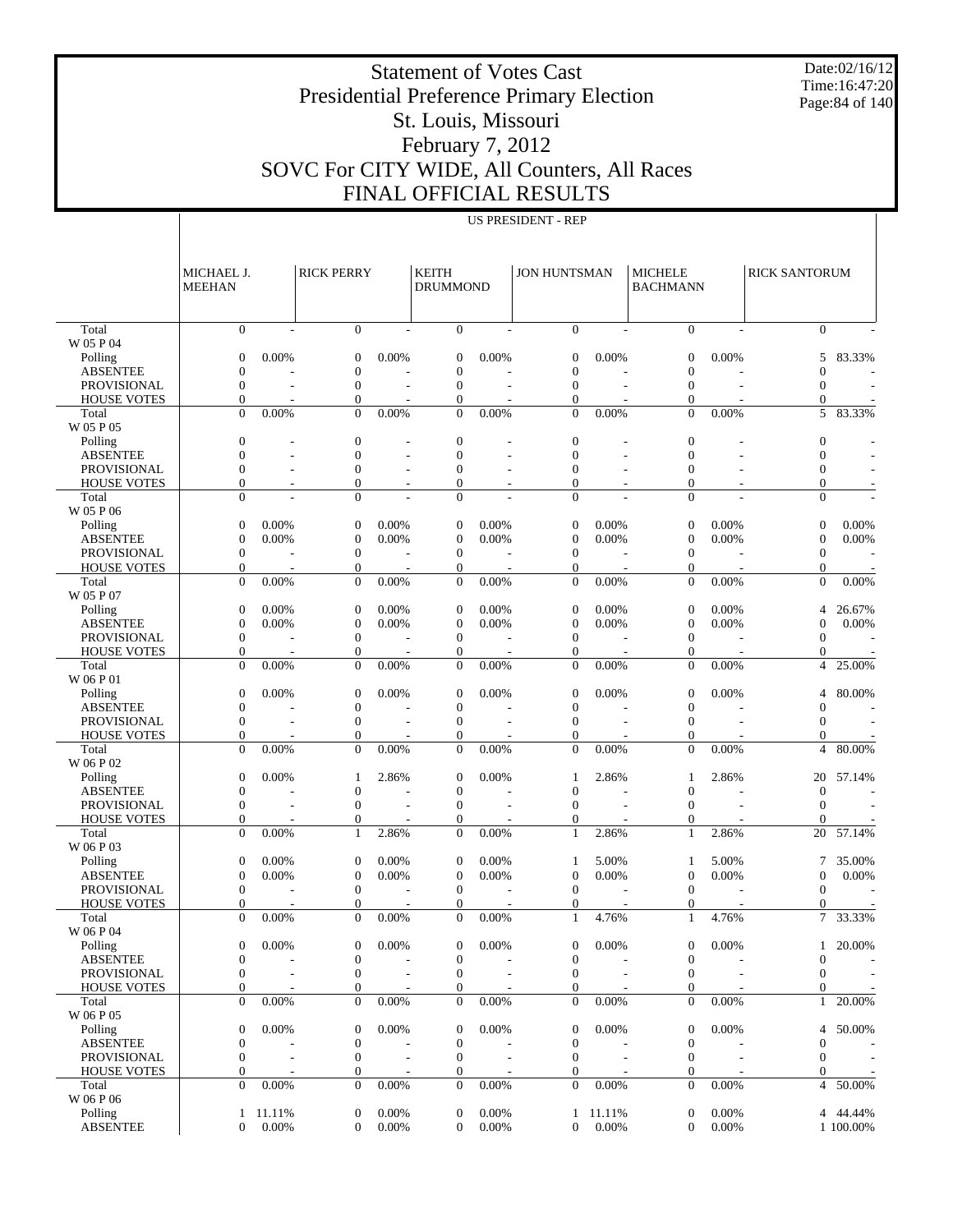Date:02/16/12 Time:16:47:20 Page:85 of 140

# Presidential Preference Primary Election St. Louis, Missouri

Statement of Votes Cast

#### February 7, 2012 SOVC For CITY WIDE, All Counters, All Races FINAL OFFICIAL RESULTS

US PRESIDENT - REP

|                                          | MICHAEL J.<br><b>MEEHAN</b>      |                          | <b>RICK PERRY</b>                    |                          | <b>KEITH</b><br><b>DRUMMOND</b>      |                          | <b>JON HUNTSMAN</b>              |                          | <b>MICHELE</b><br><b>BACHMANN</b> |        | <b>RICK SANTORUM</b>           |           |
|------------------------------------------|----------------------------------|--------------------------|--------------------------------------|--------------------------|--------------------------------------|--------------------------|----------------------------------|--------------------------|-----------------------------------|--------|--------------------------------|-----------|
|                                          |                                  |                          |                                      |                          |                                      |                          |                                  |                          |                                   |        |                                |           |
| <b>PROVISIONAL</b><br><b>HOUSE VOTES</b> | $\mathbf{0}$<br>$\boldsymbol{0}$ |                          | $\overline{0}$<br>$\boldsymbol{0}$   |                          | $\overline{0}$<br>$\boldsymbol{0}$   |                          | $\overline{0}$<br>0              |                          | $\overline{0}$<br>0               |        | $\Omega$<br>0                  |           |
| Total                                    | $\mathbf{1}$                     | 10.00%                   | $\theta$                             | 0.00%                    | $\overline{0}$                       | 0.00%                    | $\mathbf{1}$                     | 10.00%                   | $\Omega$                          | 0.00%  | 5                              | 50.00%    |
| W 06 P 07                                |                                  |                          |                                      |                          |                                      |                          |                                  |                          |                                   |        |                                |           |
| Polling<br><b>ABSENTEE</b>               | $\Omega$<br>$\mathbf{0}$         | 0.00%                    | $\boldsymbol{0}$<br>$\boldsymbol{0}$ | 0.00%                    | $\overline{0}$<br>$\overline{0}$     | 0.00%                    | $\mathbf{0}$<br>$\boldsymbol{0}$ | 0.00%                    | $\mathbf{0}$<br>$\mathbf{0}$      | 0.00%  | 10<br>$\theta$                 | 50.00%    |
| <b>PROVISIONAL</b>                       | $\mathbf{0}$                     |                          | $\overline{0}$                       | $\overline{a}$           | $\mathbf{0}$                         | $\overline{a}$           | $\mathbf{0}$                     | $\overline{a}$           | $\mathbf{0}$                      |        | $\mathbf{0}$                   |           |
| <b>HOUSE VOTES</b>                       | $\mathbf{0}$                     |                          | $\overline{0}$                       |                          | $\boldsymbol{0}$                     |                          | $\mathbf{0}$                     |                          | $\mathbf{0}$                      |        | 0                              |           |
| Total<br>W 06 P 08                       | $\mathbf{0}$                     | 0.00%                    | $\overline{0}$                       | 0.00%                    | $\mathbf{0}$                         | 0.00%                    | $\Omega$                         | 0.00%                    | $\mathbf{0}$                      | 0.00%  | 10                             | 50.00%    |
| Polling                                  | $\mathbf{0}$                     | 0.00%                    | $\boldsymbol{0}$                     | 0.00%                    | $\overline{0}$                       | 0.00%                    | $\mathbf{0}$                     | 0.00%                    | $\mathbf{0}$                      | 0.00%  | 2                              | 50.00%    |
| <b>ABSENTEE</b>                          | $\mathbf{0}$                     | 0.00%                    | $\boldsymbol{0}$                     | 0.00%                    | $\overline{0}$                       | 0.00%                    | $\mathbf{0}$                     | 0.00%                    | $\mathbf{0}$                      | 0.00%  | $\Omega$                       | 0.00%     |
| <b>PROVISIONAL</b><br><b>HOUSE VOTES</b> | $\mathbf{0}$<br>$\mathbf{0}$     |                          | $\overline{0}$<br>$\boldsymbol{0}$   |                          | $\mathbf{0}$<br>$\boldsymbol{0}$     |                          | $\theta$<br>$\mathbf{0}$         |                          | $\mathbf{0}$<br>$\mathbf{0}$      |        | $\mathbf{0}$<br>$\overline{0}$ |           |
| Total                                    | $\mathbf{0}$                     | 0.00%                    | $\overline{0}$                       | 0.00%                    | $\overline{0}$                       | 0.00%                    | $\Omega$                         | 0.00%                    | $\mathbf{0}$                      | 0.00%  | $\overline{c}$                 | 40.00%    |
| W 07 P 01                                |                                  |                          |                                      |                          |                                      |                          |                                  |                          |                                   |        |                                |           |
| Polling                                  | $\Omega$                         | 0.00%                    | $\boldsymbol{0}$                     | 0.00%                    | $\overline{0}$                       | 0.00%                    | $\overline{0}$                   | 0.00%                    | $\mathbf{0}$                      | 0.00%  | 4                              | 40.00%    |
| <b>ABSENTEE</b>                          | $\mathbf{0}$                     |                          | $\boldsymbol{0}$                     |                          | $\overline{0}$                       |                          | $\mathbf{0}$                     |                          | $\mathbf{0}$                      |        | $\boldsymbol{0}$               |           |
| <b>PROVISIONAL</b><br><b>HOUSE VOTES</b> | $\mathbf{0}$<br>$\mathbf{0}$     |                          | $\overline{0}$<br>$\overline{0}$     | $\overline{a}$           | $\overline{0}$<br>$\overline{0}$     |                          | $\mathbf{0}$<br>$\mathbf{0}$     | $\overline{\phantom{a}}$ | $\mathbf{0}$<br>0                 |        | $\mathbf{0}$<br>0              |           |
| Total                                    | $\mathbf{0}$                     | 0.00%                    | $\overline{0}$                       | 0.00%                    | $\mathbf{0}$                         | 0.00%                    | $\Omega$                         | 0.00%                    | $\mathbf{0}$                      | 0.00%  | $\overline{4}$                 | 40.00%    |
| W 07 P 02                                |                                  |                          |                                      | 0.00%                    | $\overline{0}$                       |                          | $\overline{0}$                   | 0.00%                    |                                   | 0.00%  | $\overline{c}$                 |           |
| Polling<br><b>ABSENTEE</b>               | $\mathbf{0}$<br>$\theta$         | 0.00%                    | $\boldsymbol{0}$<br>$\boldsymbol{0}$ |                          | $\boldsymbol{0}$                     | 0.00%                    | $\boldsymbol{0}$                 |                          | $\mathbf{0}$<br>$\mathbf{0}$      |        | $\mathbf{0}$                   | 18.18%    |
| <b>PROVISIONAL</b>                       | $\mathbf{0}$                     | $\overline{\phantom{a}}$ | $\overline{0}$                       | $\overline{\phantom{a}}$ | $\overline{0}$                       | $\overline{\phantom{a}}$ | $\mathbf{0}$                     |                          | $\mathbf{0}$                      |        | $\mathbf{0}$                   |           |
| <b>HOUSE VOTES</b>                       | $\mathbf{0}$                     |                          | $\boldsymbol{0}$                     |                          | $\boldsymbol{0}$                     |                          | $\boldsymbol{0}$                 |                          | 0                                 |        | 0                              |           |
| Total<br>W 07 P 03                       | $\Omega$                         | 0.00%                    | $\Omega$                             | 0.00%                    | $\overline{0}$                       | 0.00%                    | $\Omega$                         | 0.00%                    | $\Omega$                          | 0.00%  | $\overline{c}$                 | 18.18%    |
| Polling                                  | $\mathbf{0}$                     | 0.00%                    | $\boldsymbol{0}$                     | 0.00%                    | $\boldsymbol{0}$                     | 0.00%                    | 1                                | 4.17%                    | $\mathbf{0}$                      | 0.00%  | 9                              | 37.50%    |
| <b>ABSENTEE</b>                          | $\theta$                         | 0.00%                    | $\boldsymbol{0}$                     | 0.00%                    | $\boldsymbol{0}$                     | 0.00%                    | $\mathbf{0}$                     | 0.00%                    | $\mathbf{0}$                      | 0.00%  |                                | 1 100,00% |
| <b>PROVISIONAL</b>                       | $\mathbf{0}$                     |                          | $\overline{0}$                       | $\overline{a}$           | $\mathbf{0}$                         |                          | $\theta$                         |                          | $\mathbf{0}$                      |        | $\mathbf{0}$                   |           |
| <b>HOUSE VOTES</b><br>Total              | $\mathbf{0}$<br>$\Omega$         | 0.00%                    | $\boldsymbol{0}$<br>$\overline{0}$   | 0.00%                    | $\boldsymbol{0}$<br>$\overline{0}$   | 0.00%                    | $\mathbf{0}$<br>$\mathbf{1}$     | 4.00%                    | $\mathbf{0}$<br>$\mathbf{0}$      | 0.00%  | $\mathbf{0}$<br>10             | 40.00%    |
| W 07 P 04                                |                                  |                          |                                      |                          |                                      |                          |                                  |                          |                                   |        |                                |           |
| Polling                                  | $\mathbf{0}$                     | 0.00%                    | $\boldsymbol{0}$                     | 0.00%                    | $\overline{0}$                       | 0.00%                    | $\overline{0}$                   | 0.00%                    | $\mathbf{0}$                      | 0.00%  | 4                              | 30.77%    |
| <b>ABSENTEE</b><br><b>PROVISIONAL</b>    | $\mathbf{0}$<br>$\mathbf{0}$     | 0.00%                    | $\boldsymbol{0}$<br>$\overline{0}$   | 0.00%<br>$\overline{a}$  | $\overline{0}$<br>$\mathbf{0}$       | 0.00%                    | $\mathbf{0}$<br>$\theta$         | 0.00%                    | 1<br>$\mathbf{0}$                 | 33.33% | $\Omega$<br>$\mathbf{0}$       | 0.00%     |
| <b>HOUSE VOTES</b>                       | $\mathbf{0}$                     |                          | $\boldsymbol{0}$                     |                          | $\boldsymbol{0}$                     |                          | $\boldsymbol{0}$                 |                          | 0                                 |        | 0                              |           |
| Total<br>W 07 P 05                       | $\Omega$                         | 0.00%                    | $\Omega$                             | 0.00%                    | $\overline{0}$                       | 0.00%                    | $\Omega$                         | 0.00%                    | $\mathbf{1}$                      | 6.25%  | 4                              | 25.00%    |
| Polling                                  | 0                                | 0.00%                    | $\boldsymbol{0}$                     | 0.00%                    | $\overline{0}$                       | 0.00%                    | $\mathbf{0}$                     | 0.00%                    | $\mathbf{0}$                      | 0.00%  | 9                              | 32.14%    |
| <b>ABSENTEE</b>                          | $\Omega$                         | 0.00%                    | $\boldsymbol{0}$                     | 0.00%                    | $\boldsymbol{0}$                     | 0.00%                    | $\overline{0}$                   | 0.00%                    | $\mathbf{0}$                      | 0.00%  | $\theta$                       | 0.00%     |
| <b>PROVISIONAL</b>                       | $\mathbf{0}$<br>$\Omega$         |                          | $\overline{0}$<br>$\Omega$           |                          | $\mathbf{0}$<br>$\Omega$             |                          | $\mathbf{0}$<br>$\Omega$         |                          | $\mathbf{0}$<br>$\Omega$          |        | $\mathbf{0}$<br>$\Omega$       |           |
| <b>HOUSE VOTES</b><br>Total              | $\mathbf{0}$                     | 0.00%                    | 0                                    | 0.00%                    | $\overline{0}$                       | 0.00%                    | $\overline{0}$                   | 0.00%                    | $\mathbf{0}$                      | 0.00%  |                                | 9 29.03%  |
| W 07 P 06                                |                                  |                          |                                      |                          |                                      |                          |                                  |                          |                                   |        |                                |           |
| Polling                                  | $\mathbf{0}$                     | 0.00%                    | $\boldsymbol{0}$                     | 0.00%                    | $\boldsymbol{0}$                     | 0.00%                    | $\mathbf{0}$                     | 0.00%                    | $\mathbf{0}$                      | 0.00%  | 10                             | 25.00%    |
| <b>ABSENTEE</b><br><b>PROVISIONAL</b>    | $\mathbf{0}$<br>$\boldsymbol{0}$ | 0.00%                    | 1<br>$\boldsymbol{0}$                | 33.33%                   | $\boldsymbol{0}$<br>$\boldsymbol{0}$ | 0.00%                    | $\mathbf{0}$<br>$\overline{0}$   | 0.00%                    | $\theta$<br>$\mathbf{0}$          | 0.00%  | 1<br>$\mathbf{0}$              | 33.33%    |
| <b>HOUSE VOTES</b>                       | 0                                |                          | $\boldsymbol{0}$                     |                          | $\boldsymbol{0}$                     |                          | $\mathbf{0}$                     |                          | 0                                 |        | $\theta$                       |           |
| Total<br>W 08 P 01                       | $\mathbf{0}$                     | 0.00%                    | 1                                    | 2.33%                    | $\mathbf{0}$                         | 0.00%                    | $\overline{0}$                   | 0.00%                    | $\mathbf{0}$                      | 0.00%  | 11                             | 25.58%    |
| Polling                                  | 0                                | 0.00%                    | $\boldsymbol{0}$                     | 0.00%                    | $\boldsymbol{0}$                     | 0.00%                    | 1                                | 2.27%                    | $\theta$                          | 0.00%  | 15                             | 34.09%    |
| <b>ABSENTEE</b>                          | $\overline{0}$                   | 0.00%                    | $\boldsymbol{0}$                     | 0.00%                    | $\boldsymbol{0}$                     | 0.00%                    | $\mathbf{0}$                     | 0.00%                    | $\mathbf{0}$                      | 0.00%  | $\mathbf{1}$                   | 50.00%    |
| <b>PROVISIONAL</b>                       | $\boldsymbol{0}$                 |                          | $\boldsymbol{0}$                     |                          | $\mathbf{0}$                         |                          | $\overline{0}$                   |                          | $\mathbf{0}$                      |        | $\mathbf{0}$                   |           |
| <b>HOUSE VOTES</b><br>Total              | 0<br>$\mathbf{0}$                | 0.00%                    | $\boldsymbol{0}$<br>$\Omega$         | 0.00%                    | $\boldsymbol{0}$<br>$\overline{0}$   | 0.00%                    | $\boldsymbol{0}$<br>$\mathbf{1}$ | $2.1\overline{7\%}$      | 0<br>$\mathbf{0}$                 | 0.00%  | $\theta$<br>16                 | 34.78%    |
| W 08 P 02                                |                                  |                          |                                      |                          |                                      |                          |                                  |                          |                                   |        |                                |           |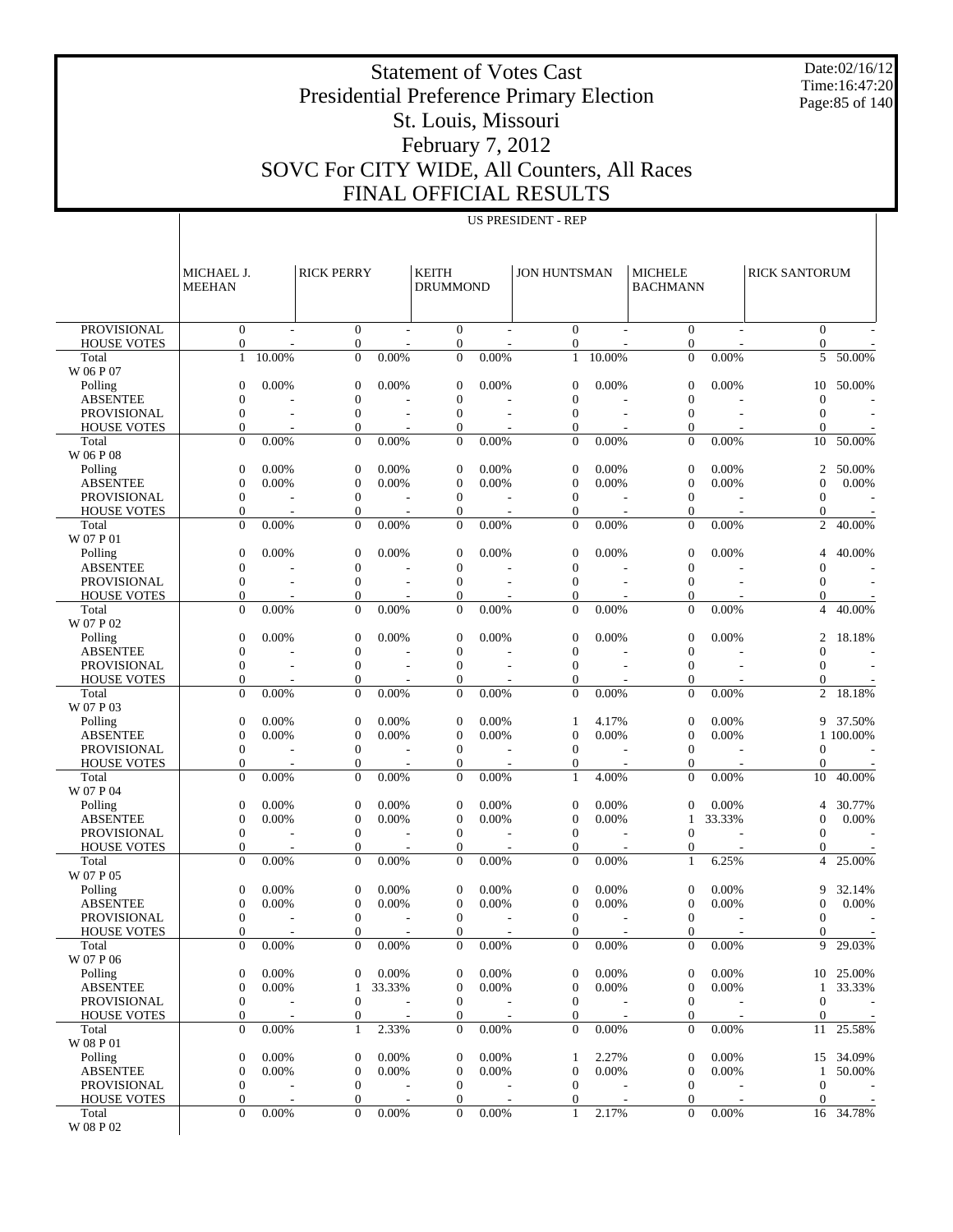Date:02/16/12 Time:16:47:20 Page:86 of 140

### Presidential Preference Primary Election St. Louis, Missouri February 7, 2012 SOVC For CITY WIDE, All Counters, All Races FINAL OFFICIAL RESULTS

Statement of Votes Cast

|                                   | MICHAEL J.<br><b>MEEHAN</b>        |                          | <b>RICK PERRY</b>                  |                          | <b>KEITH</b><br><b>DRUMMOND</b>  |                | <b>JON HUNTSMAN</b>              |                          | <b>MICHELE</b><br><b>BACHMANN</b> |                          | <b>RICK SANTORUM</b>     |                       |
|-----------------------------------|------------------------------------|--------------------------|------------------------------------|--------------------------|----------------------------------|----------------|----------------------------------|--------------------------|-----------------------------------|--------------------------|--------------------------|-----------------------|
| Polling                           | $\boldsymbol{0}$                   | 0.00%                    | $\mathbf{0}$                       | 0.00%                    | $\overline{0}$                   | 0.00%          | $\mathbf{0}$                     | 0.00%                    | $\mathbf{0}$                      | 0.00%                    |                          | $1 - 33.33\%$         |
| <b>ABSENTEE</b>                   | $\mathbf{0}$                       |                          | $\overline{0}$                     |                          | $\overline{0}$                   |                | $\boldsymbol{0}$                 |                          | $\mathbf{0}$                      |                          | $\mathbf{0}$             |                       |
| PROVISIONAL                       | $\mathbf{0}$                       | $\overline{a}$           | $\mathbf{0}$                       | ÷,                       | $\overline{0}$                   | $\overline{a}$ | $\boldsymbol{0}$                 | L,                       | $\mathbf{0}$                      | $\overline{a}$           | $\mathbf{0}$             |                       |
| <b>HOUSE VOTES</b>                | $\mathbf{0}$                       |                          | 0                                  |                          | $\overline{0}$                   |                | $\mathbf{0}$                     |                          | $\mathbf{0}$                      |                          | $\Omega$                 |                       |
| Total<br>W 08 P 03                | $\overline{0}$                     | 0.00%                    | $\mathbf{0}$                       | 0.00%                    | $\overline{0}$                   | 0.00%          | $\mathbf{0}$                     | 0.00%                    | $\mathbf{0}$                      | 0.00%                    |                          | 1 33.33%              |
| Polling                           | $\boldsymbol{0}$                   | 0.00%                    | $\boldsymbol{0}$                   | 0.00%                    | $\overline{0}$                   | 0.00%          | $\boldsymbol{0}$                 | 0.00%                    | $\mathbf{0}$                      | 0.00%                    |                          | 4 100.00%             |
| <b>ABSENTEE</b>                   | $\overline{0}$                     |                          | $\overline{0}$                     |                          | $\overline{0}$                   |                | $\boldsymbol{0}$                 |                          | $\mathbf{0}$                      |                          | $\mathbf{0}$             |                       |
| PROVISIONAL                       | $\mathbf{0}$                       |                          | $\overline{0}$                     |                          | $\overline{0}$                   |                | $\mathbf{0}$                     |                          | $\mathbf{0}$                      |                          | $\mathbf{0}$             |                       |
| <b>HOUSE VOTES</b>                | $\mathbf{0}$                       |                          | $\boldsymbol{0}$                   |                          | $\overline{0}$                   |                | $\mathbf{0}$                     |                          | $\mathbf{0}$                      |                          | 0                        |                       |
| Total                             | $\overline{0}$                     | 0.00%                    | $\mathbf{0}$                       | 0.00%                    | $\overline{0}$                   | 0.00%          | $\mathbf{0}$                     | 0.00%                    | $\mathbf{0}$                      | 0.00%                    |                          | 4 100.00%             |
| W 08 P 04                         |                                    |                          |                                    |                          |                                  |                |                                  |                          |                                   |                          |                          |                       |
| Polling                           | 0                                  | 0.00%                    | $\mathbf{0}$                       | 0.00%                    | $\boldsymbol{0}$                 | 0.00%          | 1                                | 4.35%                    | $\boldsymbol{0}$                  | 0.00%                    | 9                        | 39.13%                |
| <b>ABSENTEE</b>                   | $\overline{0}$                     |                          | $\overline{0}$                     |                          | $\overline{0}$                   |                | $\mathbf{0}$                     |                          | $\mathbf{0}$                      |                          | $\mathbf{0}$             |                       |
| PROVISIONAL                       | $\mathbf{0}$<br>$\mathbf{0}$       | ÷,                       | $\mathbf{0}$                       | Ĭ.                       | $\overline{0}$                   | $\sim$         | $\mathbf{0}$                     | ÷,                       | $\mathbf{0}$                      |                          | $\mathbf{0}$             |                       |
| <b>HOUSE VOTES</b><br>Total       | $\overline{0}$                     | 0.00%                    | $\boldsymbol{0}$<br>$\overline{0}$ | 0.00%                    | $\overline{0}$<br>$\overline{0}$ | 0.00%          | $\boldsymbol{0}$<br>1            | 4.35%                    | $\mathbf{0}$<br>$\mathbf{0}$      | 0.00%                    | $\mathbf{0}$<br>9        | 39.13%                |
| W 08 P 05                         |                                    |                          |                                    |                          |                                  |                |                                  |                          |                                   |                          |                          |                       |
| Polling                           | $\mathbf{0}$                       | 0.00%                    | $\boldsymbol{0}$                   | 0.00%                    | $\overline{0}$                   | 0.00%          | 3                                | 13.64%                   | $\mathbf{0}$                      | 0.00%                    | 8                        | 36.36%                |
| <b>ABSENTEE</b>                   | $\overline{0}$                     | 0.00%                    | $\overline{0}$                     | 0.00%                    | $\overline{0}$                   | 0.00%          | $\mathbf{0}$                     | 0.00%                    | $\mathbf{0}$                      | 0.00%                    | $\mathbf{0}$             | 0.00%                 |
| <b>PROVISIONAL</b>                | $\boldsymbol{0}$                   | Ĭ.                       | $\mathbf{0}$                       |                          | $\overline{0}$                   |                | $\boldsymbol{0}$                 |                          | $\mathbf{0}$                      |                          | $\boldsymbol{0}$         |                       |
| <b>HOUSE VOTES</b>                | $\boldsymbol{0}$                   |                          | $\boldsymbol{0}$                   |                          | $\mathbf{0}$                     |                | $\mathbf{0}$                     |                          | $\mathbf{0}$                      |                          | $\mathbf{0}$             |                       |
| Total<br>W 08 P 06                | $\overline{0}$                     | 0.00%                    | $\mathbf{0}$                       | 0.00%                    | $\overline{0}$                   | 0.00%          | 3                                | 13.04%                   | $\Omega$                          | 0.00%                    | 8                        | 34.78%                |
| Polling                           | 0                                  | 0.00%                    | $\mathbf{0}$                       | 0.00%                    | $\overline{0}$                   | 0.00%          | $\boldsymbol{0}$                 | 0.00%                    | $\boldsymbol{0}$                  | 0.00%                    | $\mathbf{1}$             | 20.00%                |
| <b>ABSENTEE</b>                   | $\overline{0}$                     |                          | $\overline{0}$                     |                          | $\overline{0}$                   |                | $\mathbf{0}$                     |                          | $\mathbf{0}$                      |                          | $\mathbf{0}$             |                       |
| <b>PROVISIONAL</b>                | $\mathbf{0}$                       | $\overline{a}$           | $\mathbf{0}$                       | Ĭ.                       | $\overline{0}$                   |                | $\boldsymbol{0}$                 | $\overline{\phantom{a}}$ | $\mathbf{0}$                      |                          | $\mathbf{0}$             |                       |
| <b>HOUSE VOTES</b>                | $\mathbf{0}$                       |                          | $\boldsymbol{0}$                   |                          | $\overline{0}$                   |                | $\mathbf{0}$                     |                          | $\mathbf{0}$                      |                          | 0                        |                       |
| Total<br>W 08 P 07                | $\overline{0}$                     | 0.00%                    | $\overline{0}$                     | 0.00%                    | $\overline{0}$                   | 0.00%          | $\mathbf{0}$                     | 0.00%                    | $\mathbf{0}$                      | 0.00%                    | $\mathbf{1}$             | 20.00%                |
| Polling                           | $\mathbf{0}$                       | 0.00%                    | 1                                  | 5.56%                    | $\overline{0}$                   | 0.00%          | $\mathbf{1}$                     | 5.56%                    | $\mathbf{0}$                      | 0.00%                    |                          | 7 38.89%              |
| <b>ABSENTEE</b>                   | $\boldsymbol{0}$                   | 0.00%                    | $\overline{0}$                     | 0.00%                    | $\overline{0}$                   | 0.00%          | $\mathbf{0}$                     | 0.00%                    | $\boldsymbol{0}$                  | 0.00%                    |                          | 1 100.00%             |
| <b>PROVISIONAL</b>                | $\boldsymbol{0}$                   | Ĭ.                       | $\boldsymbol{0}$                   |                          | $\overline{0}$                   |                | $\boldsymbol{0}$                 |                          | $\boldsymbol{0}$                  |                          | $\mathbf{0}$             |                       |
| <b>HOUSE VOTES</b>                | $\boldsymbol{0}$                   |                          | $\boldsymbol{0}$                   |                          | $\overline{0}$                   |                | $\mathbf{0}$                     |                          | $\mathbf{0}$                      |                          | 0                        |                       |
| Total<br>W 08 P 08                | $\overline{0}$                     | 0.00%                    | $\mathbf{1}$                       | 5.26%                    | $\overline{0}$                   | 0.00%          | 1                                | 5.26%                    | $\mathbf{0}$                      | 0.00%                    | 8                        | 42.11%                |
| Polling                           | $\mathbf{0}$                       | 0.00%                    | $\mathbf{0}$                       | 0.00%                    | $\overline{0}$                   | 0.00%          | $\boldsymbol{0}$                 | 0.00%                    | $\boldsymbol{0}$                  | 0.00%                    | 14                       | 53.85%                |
| <b>ABSENTEE</b>                   | 1                                  | 16.67%                   | $\overline{0}$                     | 0.00%                    | $\overline{0}$                   | 0.00%          | $\mathbf{0}$                     | 0.00%                    | $\mathbf{0}$                      | 0.00%                    | 1                        | 16.67%                |
| <b>PROVISIONAL</b>                | $\mathbf{0}$                       |                          | $\mathbf{0}$                       | $\overline{a}$           | $\overline{0}$                   |                | $\boldsymbol{0}$                 |                          | $\mathbf{0}$                      |                          | $\mathbf{0}$             |                       |
| <b>HOUSE VOTES</b><br>Total       | $\mathbf{0}$<br>$\mathbf{1}$       | 3.13%                    | $\boldsymbol{0}$<br>$\mathbf{0}$   | 0.00%                    | $\overline{0}$<br>$\overline{0}$ | 0.00%          | $\mathbf{0}$<br>$\mathbf{0}$     | 0.00%                    | $\mathbf{0}$<br>$\mathbf{0}$      | 0.00%                    | $\mathbf{0}$<br>15       | 46.88%                |
| W 08 P 09                         |                                    |                          |                                    |                          |                                  |                |                                  |                          |                                   |                          |                          |                       |
| Polling                           | $\boldsymbol{0}$                   | 0.00%                    | $\boldsymbol{0}$                   | 0.00%                    | $\overline{0}$                   | 0.00%          | $\boldsymbol{0}$                 | 0.00%                    |                                   | 1 11.11%                 | 3                        | 33.33%                |
| <b>ABSENTEE</b>                   | $\mathbf{0}$                       |                          | $\overline{0}$                     |                          | $\overline{0}$                   |                | $\boldsymbol{0}$                 |                          | $\mathbf{0}$                      |                          | $\mathbf{0}$             |                       |
| PROVISIONAL<br><b>HOUSE VOTES</b> | $\Omega$                           |                          | $\Omega$                           |                          | $\Omega$                         |                | $\mathbf{0}$                     |                          | $\mathbf{0}$                      |                          | $\Omega$<br>$\mathbf{0}$ |                       |
| Total                             | 0<br>$\overline{0}$                | 0.00%                    | $\boldsymbol{0}$<br>$\overline{0}$ | 0.00%                    | 0<br>$\overline{0}$              | 0.00%          | $\mathbf{0}$<br>$\mathbf{0}$     | 0.00%                    | $\boldsymbol{0}$                  | $1$ 11.11%               |                          | $3\overline{33.33}\%$ |
| W 09 P 01                         |                                    |                          |                                    |                          |                                  |                |                                  |                          |                                   |                          |                          |                       |
| Polling                           | $\boldsymbol{0}$                   | 0.00%                    | $\mathbf{1}$                       | 12.50%                   | $\mathbf{0}$                     | 0.00%          | $\boldsymbol{0}$                 | 0.00%                    | $\boldsymbol{0}$                  | 0.00%                    |                          | 4 50.00%              |
| <b>ABSENTEE</b>                   | $\boldsymbol{0}$                   | 0.00%                    | $\boldsymbol{0}$                   | 0.00%                    | $\mathbf{0}$                     | 0.00%          | $\boldsymbol{0}$                 | 0.00%                    | $\boldsymbol{0}$                  | 0.00%                    | 2                        | 66.67%                |
| PROVISIONAL                       | $\boldsymbol{0}$                   | $\overline{\phantom{a}}$ | $\boldsymbol{0}$                   | $\overline{\phantom{a}}$ | $\mathbf{0}$                     |                | $\boldsymbol{0}$                 |                          | $\boldsymbol{0}$                  |                          | $\boldsymbol{0}$         |                       |
| <b>HOUSE VOTES</b><br>Total       | $\boldsymbol{0}$<br>$\overline{0}$ | 0.00%                    | $\boldsymbol{0}$<br>$\mathbf{1}$   | 9.09%                    | 0<br>$\mathbf{0}$                | 0.00%          | $\boldsymbol{0}$<br>$\mathbf{0}$ | 0.00%                    | $\boldsymbol{0}$<br>$\mathbf{0}$  | 0.00%                    | 0                        | 6 54.55%              |
| W 09 P 02                         |                                    |                          |                                    |                          |                                  |                |                                  |                          |                                   |                          |                          |                       |
| Polling                           | 1                                  | 4.55%                    | $\boldsymbol{0}$                   | 0.00%                    | $\mathbf{0}$                     | 0.00%          | $\boldsymbol{0}$                 | 0.00%                    | $\boldsymbol{0}$                  | 0.00%                    |                          | 14 63.64%             |
| <b>ABSENTEE</b>                   | $\boldsymbol{0}$                   | 0.00%                    | 1                                  | 5.88%                    | 1                                | 5.88%          | $\boldsymbol{0}$                 | $0.00\%$                 | $\boldsymbol{0}$                  | 0.00%                    | 3                        | 17.65%                |
| PROVISIONAL                       | $\boldsymbol{0}$                   |                          | 0                                  |                          | $\boldsymbol{0}$                 |                | $\boldsymbol{0}$                 |                          | $\boldsymbol{0}$                  |                          | $\boldsymbol{0}$         |                       |
| <b>HOUSE VOTES</b>                | $\boldsymbol{0}$                   | $\overline{\phantom{a}}$ | $\boldsymbol{0}$                   | $\overline{\phantom{a}}$ | $\boldsymbol{0}$                 | $\overline{a}$ | $\boldsymbol{0}$                 | $\overline{\phantom{a}}$ | $\boldsymbol{0}$                  | $\overline{\phantom{a}}$ | $\boldsymbol{0}$         |                       |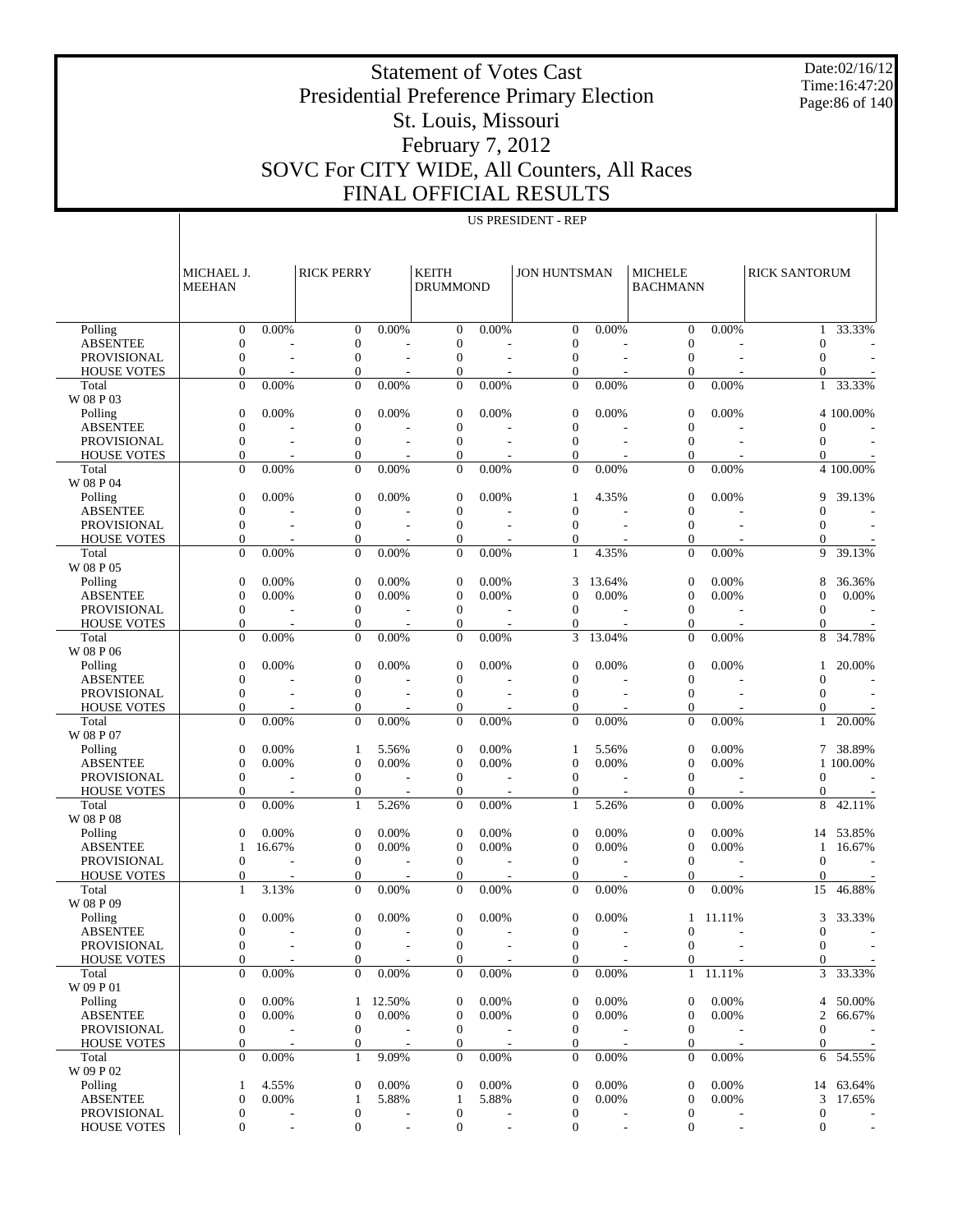Date:02/16/12 Time:16:47:20 Page:87 of 140

#### Statement of Votes Cast Presidential Preference Primary Election St. Louis, Missouri February 7, 2012 SOVC For CITY WIDE, All Counters, All Races FINAL OFFICIAL RESULTS

|                                       | MICHAEL J.<br><b>MEEHAN</b>          |                | <b>RICK PERRY</b>                    |                          | KEITH<br><b>DRUMMOND</b>             |                          | <b>JON HUNTSMAN</b>                  |          | <b>MICHELE</b><br><b>BACHMANN</b>    |          | <b>RICK SANTORUM</b>             |               |
|---------------------------------------|--------------------------------------|----------------|--------------------------------------|--------------------------|--------------------------------------|--------------------------|--------------------------------------|----------|--------------------------------------|----------|----------------------------------|---------------|
| Total                                 | 1                                    | 2.56%          | 1                                    | 2.56%                    | $\mathbf{1}$                         | 2.56%                    | $\mathbf{0}$                         | 0.00%    | $\theta$                             | 0.00%    |                                  | $17 - 43.59%$ |
| W 09 P 03                             |                                      |                |                                      |                          |                                      |                          |                                      |          |                                      |          |                                  |               |
| Polling                               | $\mathbf{0}$                         | 0.00%          | $\boldsymbol{0}$                     | 0.00%                    | $\overline{0}$                       | 0.00%                    | $\boldsymbol{0}$                     | 0.00%    | $\theta$                             | 0.00%    | 9                                | 39.13%        |
| <b>ABSENTEE</b>                       | $\overline{0}$                       | 0.00%          | $\boldsymbol{0}$                     | 0.00%                    | $\overline{0}$                       | 0.00%                    | $\mathbf{0}$                         | 0.00%    | $\mathbf{0}$                         | 0.00%    | $\overline{0}$                   | 0.00%         |
| <b>PROVISIONAL</b>                    | $\boldsymbol{0}$                     |                | $\boldsymbol{0}$                     |                          | $\boldsymbol{0}$<br>$\boldsymbol{0}$ |                          | $\mathbf{0}$<br>$\boldsymbol{0}$     |          | $\mathbf{0}$<br>$\mathbf{0}$         |          | $\mathbf{0}$<br>$\boldsymbol{0}$ |               |
| <b>HOUSE VOTES</b><br>Total           | $\boldsymbol{0}$<br>$\Omega$         | 0.00%          | $\boldsymbol{0}$<br>$\overline{0}$   | 0.00%                    | $\mathbf{0}$                         | 0.00%                    | $\mathbf{0}$                         | 0.00%    | $\overline{0}$                       | 0.00%    | 9                                | 37.50%        |
| W 09 P 04                             |                                      |                |                                      |                          |                                      |                          |                                      |          |                                      |          |                                  |               |
| Polling                               | $\mathbf{0}$                         | 0.00%          | $\boldsymbol{0}$                     | 0.00%                    | $\mathbf{0}$                         | 0.00%                    | 0                                    | 0.00%    | $\theta$                             | 0.00%    | 3                                | 25.00%        |
| <b>ABSENTEE</b>                       | $\overline{0}$                       |                | $\mathbf{0}$                         |                          | $\overline{0}$                       |                          | $\overline{0}$                       |          | $\overline{0}$                       |          | $\overline{0}$                   |               |
| <b>PROVISIONAL</b>                    | $\overline{0}$                       | L,             | $\boldsymbol{0}$                     | $\overline{\phantom{a}}$ | $\boldsymbol{0}$                     | $\overline{\phantom{a}}$ | $\mathbf{0}$                         | ÷,       | $\mathbf{0}$                         |          | $\mathbf{0}$                     |               |
| <b>HOUSE VOTES</b>                    | $\mathbf{0}$                         |                | $\boldsymbol{0}$                     |                          | $\boldsymbol{0}$                     |                          | $\overline{0}$                       |          | $\boldsymbol{0}$                     |          | 0                                |               |
| Total                                 | $\mathbf{0}$                         | 0.00%          | $\overline{0}$                       | 0.00%                    | $\mathbf{0}$                         | 0.00%                    | $\mathbf{0}$                         | 0.00%    | $\overline{0}$                       | 0.00%    | 3                                | 25.00%        |
| W 09 P 05                             |                                      |                |                                      |                          |                                      |                          |                                      |          |                                      |          |                                  |               |
| Polling<br><b>ABSENTEE</b>            | $\mathbf{0}$<br>$\overline{0}$       | 0.00%          | $\boldsymbol{0}$<br>$\boldsymbol{0}$ | 0.00%                    | $\boldsymbol{0}$<br>$\boldsymbol{0}$ | 0.00%                    | 0<br>$\overline{0}$                  | 0.00%    | $\theta$<br>$\overline{0}$           | 0.00%    | 5<br>$\overline{0}$              | 20.83%        |
| <b>PROVISIONAL</b>                    | $\mathbf{0}$                         |                | $\boldsymbol{0}$                     |                          | $\overline{0}$                       |                          | $\mathbf{0}$                         |          | $\overline{0}$                       |          | $\overline{0}$                   |               |
| <b>HOUSE VOTES</b>                    | $\mathbf{0}$                         |                | $\mathbf{0}$                         |                          | $\boldsymbol{0}$                     |                          | 0                                    |          | $\mathbf{0}$                         |          | 0                                |               |
| Total                                 | $\Omega$                             | 0.00%          | $\overline{0}$                       | 0.00%                    | $\mathbf{0}$                         | 0.00%                    | $\mathbf{0}$                         | 0.00%    | $\overline{0}$                       | 0.00%    | 5                                | 20.83%        |
| W 09 P 06                             |                                      |                |                                      |                          |                                      |                          |                                      |          |                                      |          |                                  |               |
| Polling                               | $\mathbf{0}$                         | 0.00%          | $\mathbf{0}$                         | 0.00%                    | $\mathbf{0}$                         | 0.00%                    | $\overline{0}$                       | 0.00%    | $\theta$                             | 0.00%    | $\overline{0}$                   | 0.00%         |
| <b>ABSENTEE</b>                       | $\overline{0}$                       | 0.00%          | $\mathbf{1}$                         | 50.00%                   | $\overline{0}$                       | 0.00%                    | $\overline{0}$                       | 0.00%    | 1                                    | 50.00%   | $\mathbf{0}$                     | 0.00%         |
| <b>PROVISIONAL</b>                    | $\boldsymbol{0}$                     |                | $\boldsymbol{0}$                     |                          | $\boldsymbol{0}$                     |                          | $\mathbf{0}$                         |          | $\mathbf{0}$                         |          | $\mathbf{0}$                     |               |
| <b>HOUSE VOTES</b>                    | $\boldsymbol{0}$                     |                | $\boldsymbol{0}$                     |                          | $\boldsymbol{0}$                     |                          | $\boldsymbol{0}$                     |          | $\boldsymbol{0}$                     |          | $\mathbf{0}$                     |               |
| Total                                 | $\mathbf{0}$                         | 0.00%          | $\mathbf{1}$                         | 16.67%                   | $\mathbf{0}$                         | 0.00%                    | $\mathbf{0}$                         | 0.00%    | 1                                    | 16.67%   | $\overline{0}$                   | 0.00%         |
| W 10 P 01<br>Polling                  | $\mathbf{0}$                         | 0.00%          | $\boldsymbol{0}$                     | 0.00%                    | $\theta$                             | 0.00%                    | 0                                    | 0.00%    | $\theta$                             | 0.00%    | 21                               | 53.85%        |
| <b>ABSENTEE</b>                       | $\overline{0}$                       | 0.00%          | $\mathbf{0}$                         | 0.00%                    | $\overline{0}$                       | 0.00%                    | $\overline{0}$                       | 0.00%    | $\overline{0}$                       | $0.00\%$ | 1                                | 33.33%        |
| <b>PROVISIONAL</b>                    | $\mathbf{0}$                         | $\overline{a}$ | $\boldsymbol{0}$                     | L,                       | $\boldsymbol{0}$                     | Ĭ.                       | $\mathbf{0}$                         | Ĭ.       | $\mathbf{0}$                         |          | $\theta$                         |               |
| <b>HOUSE VOTES</b>                    | $\mathbf{0}$                         |                | $\boldsymbol{0}$                     |                          | $\boldsymbol{0}$                     |                          | $\overline{0}$                       |          | $\mathbf{0}$                         |          | $\mathbf{0}$                     |               |
| Total                                 | $\Omega$                             | 0.00%          | $\overline{0}$                       | 0.00%                    | $\mathbf{0}$                         | 0.00%                    | $\Omega$                             | 0.00%    | $\overline{0}$                       | 0.00%    | 22                               | 52.38%        |
| W 10 P 02                             |                                      |                |                                      |                          |                                      |                          |                                      |          |                                      |          |                                  |               |
| Polling                               | $\mathbf{0}$                         | 0.00%          | $\boldsymbol{0}$                     | 0.00%                    | $\mathbf{0}$                         | 0.00%                    | 1                                    | 2.78%    | $\overline{0}$                       | 0.00%    | 15                               | 41.67%        |
| <b>ABSENTEE</b>                       | $\overline{0}$                       |                | $\overline{0}$                       |                          | $\overline{0}$                       |                          | $\overline{0}$                       |          | $\mathbf{0}$                         |          | $\theta$                         |               |
| <b>PROVISIONAL</b>                    | $\boldsymbol{0}$                     | L,             | $\boldsymbol{0}$                     | $\overline{\phantom{a}}$ | $\boldsymbol{0}$                     | $\overline{\phantom{a}}$ | $\mathbf{0}$                         | Ĭ.       | $\mathbf{0}$                         |          | $\theta$                         |               |
| <b>HOUSE VOTES</b><br>Total           | $\mathbf{0}$<br>$\Omega$             | 0.00%          | $\boldsymbol{0}$<br>$\overline{0}$   | 0.00%                    | $\boldsymbol{0}$<br>$\overline{0}$   | 0.00%                    | 0<br>$\mathbf{1}$                    | 2.78%    | $\boldsymbol{0}$<br>$\overline{0}$   | 0.00%    | $\mathbf{0}$<br>15               | 41.67%        |
| W 10 P 03                             |                                      |                |                                      |                          |                                      |                          |                                      |          |                                      |          |                                  |               |
| Polling                               | $\mathbf{0}$                         | 0.00%          | $\boldsymbol{0}$                     | 0.00%                    | $\theta$                             | 0.00%                    | $\boldsymbol{0}$                     | 0.00%    | $\theta$                             | 0.00%    | 21                               | 53.85%        |
| <b>ABSENTEE</b>                       | $\overline{0}$                       | 0.00%          | $\overline{0}$                       | 0.00%                    | $\overline{0}$                       | 0.00%                    | $\overline{0}$                       | 0.00%    | $\mathbf{0}$                         | $0.00\%$ | 1                                | 33.33%        |
| <b>PROVISIONAL</b>                    | $\mathbf{0}$                         | $\overline{a}$ | $\overline{0}$                       | $\overline{a}$           | $\boldsymbol{0}$                     | Ĭ.                       | $\mathbf{0}$                         | Ĭ.       | $\mathbf{0}$                         |          | $\theta$                         |               |
| <b>HOUSE VOTES</b>                    | $\mathbf{0}$                         |                | $\overline{0}$                       |                          | $\overline{0}$                       |                          | $\overline{0}$                       |          | $\mathbf{0}$                         |          | $\mathbf{0}$                     |               |
| Total                                 | $\Omega$                             | 0.00%          | $\Omega$                             | 0.00%                    | $\mathbf{0}$                         | 0.00%                    | $\Omega$                             | 0.00%    | $\theta$                             | 0.00%    | 22                               | 52.38%        |
| W 10 P 04                             |                                      |                |                                      |                          |                                      |                          |                                      |          |                                      |          |                                  |               |
| Polling                               | $\overline{0}$                       | 0.00%          | $\theta$                             | 0.00%                    | $\overline{0}$                       | 0.00%                    | $\overline{0}$                       | $0.00\%$ | $\mathbf{0}$                         | 0.00%    |                                  | 21 61.76%     |
| <b>ABSENTEE</b><br><b>PROVISIONAL</b> | $\boldsymbol{0}$<br>$\boldsymbol{0}$ | 0.00%          | $\boldsymbol{0}$<br>$\boldsymbol{0}$ | 0.00%                    | $\boldsymbol{0}$<br>$\boldsymbol{0}$ | 0.00%                    | $\boldsymbol{0}$<br>$\boldsymbol{0}$ | 0.00%    | $\boldsymbol{0}$<br>$\boldsymbol{0}$ | 0.00%    | $\boldsymbol{0}$<br>$\theta$     | 0.00%         |
| <b>HOUSE VOTES</b>                    | $\boldsymbol{0}$                     |                | $\boldsymbol{0}$                     |                          | $\boldsymbol{0}$                     |                          | $\boldsymbol{0}$                     |          | $\boldsymbol{0}$                     |          | $\mathbf{0}$                     |               |
| Total                                 | $\mathbf{0}$                         | 0.00%          | $\overline{0}$                       | 0.00%                    | $\boldsymbol{0}$                     | 0.00%                    | $\boldsymbol{0}$                     | 0.00%    | $\boldsymbol{0}$                     | 0.00%    | 21                               | 60.00%        |
| W 10 P 05                             |                                      |                |                                      |                          |                                      |                          |                                      |          |                                      |          |                                  |               |
| Polling                               | $\boldsymbol{0}$                     | 0.00%          | $\boldsymbol{0}$                     | 0.00%                    | $\boldsymbol{0}$                     | 0.00%                    | 0                                    | 0.00%    | 1                                    | 2.94%    | 15                               | 44.12%        |
| ABSENTEE                              | $\boldsymbol{0}$                     | 0.00%          | $\boldsymbol{0}$                     | 0.00%                    | $\boldsymbol{0}$                     | 0.00%                    | $\mathbf{0}$                         | 0.00%    | $\boldsymbol{0}$                     | 0.00%    | $\mathbf{0}$                     | 0.00%         |
| <b>PROVISIONAL</b>                    | $\boldsymbol{0}$                     |                | $\boldsymbol{0}$                     |                          | $\boldsymbol{0}$                     |                          | $\boldsymbol{0}$                     |          | $\boldsymbol{0}$                     |          | $\mathbf{0}$                     |               |
| <b>HOUSE VOTES</b>                    | $\boldsymbol{0}$                     |                | $\boldsymbol{0}$                     |                          | $\boldsymbol{0}$                     |                          | $\boldsymbol{0}$                     |          | $\boldsymbol{0}$                     |          | $\boldsymbol{0}$                 |               |
| Total<br>W 10 P 06                    | $\boldsymbol{0}$                     | 0.00%          | $\boldsymbol{0}$                     | 0.00%                    | $\boldsymbol{0}$                     | 0.00%                    | $\boldsymbol{0}$                     | 0.00%    | $\mathbf{1}$                         | 2.70%    | 15                               | 40.54%        |
| Polling                               | 1                                    | 5.26%          | $\boldsymbol{0}$                     | 0.00%                    | $\boldsymbol{0}$                     | 0.00%                    | 0                                    | 0.00%    | $\boldsymbol{0}$                     | 0.00%    |                                  | 4 21.05%      |
| <b>ABSENTEE</b>                       | $\overline{0}$                       | 0.00%          | $\boldsymbol{0}$                     | 0.00%                    | $\overline{0}$                       | 0.00%                    | $\boldsymbol{0}$                     | 0.00%    | $\mathbf{0}$                         | 0.00%    |                                  | 2 100.00%     |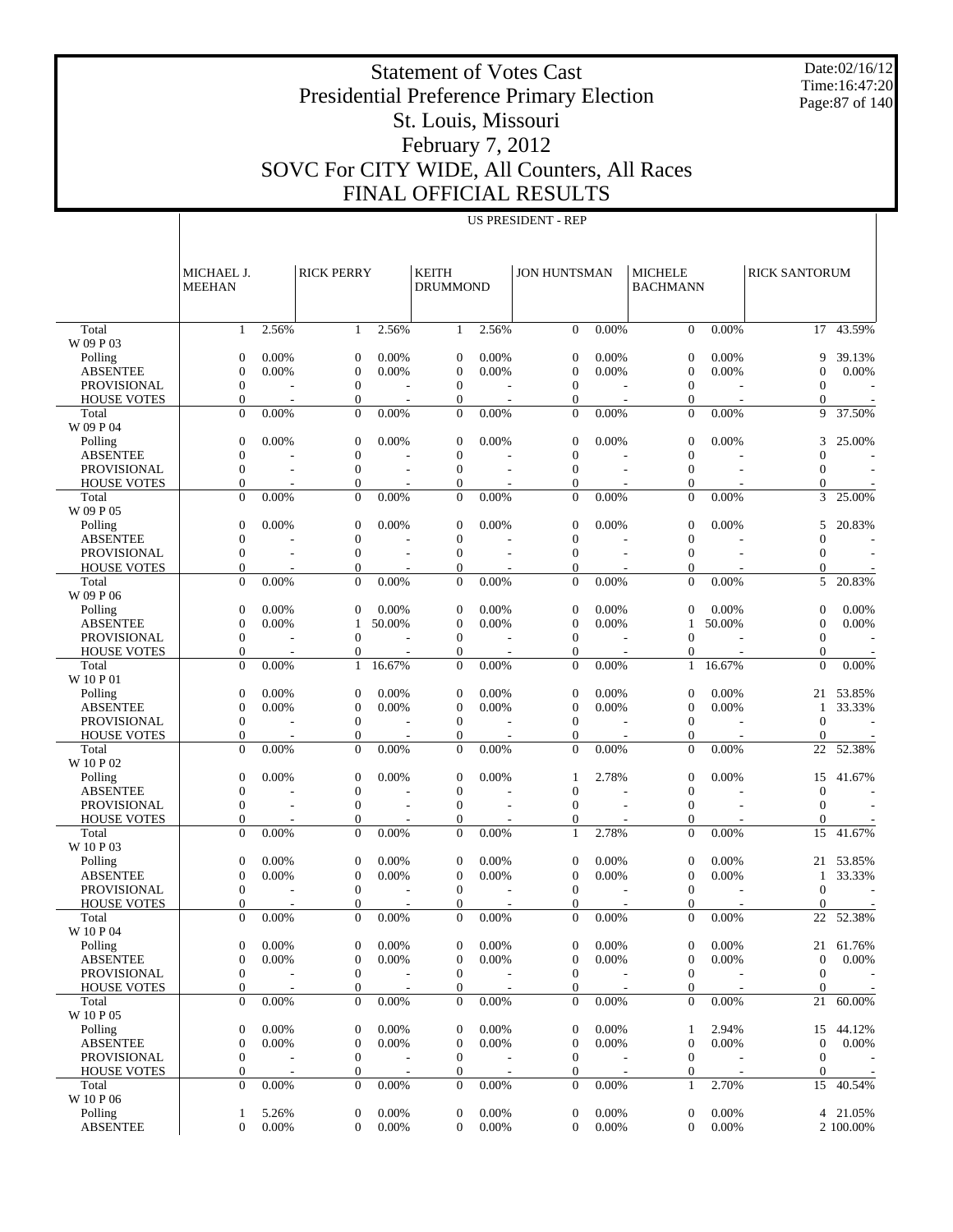Date:02/16/12 Time:16:47:20 Page:88 of 140

#### Presidential Preference Primary Election St. Louis, Missouri February 7, 2012 SOVC For CITY WIDE, All Counters, All Races FINAL OFFICIAL RESULTS

Statement of Votes Cast

US PRESIDENT - REP

|                                          | MICHAEL J.<br><b>MEEHAN</b>      |                | <b>RICK PERRY</b>                    |                                   | <b>KEITH</b><br><b>DRUMMOND</b>  |        | <b>JON HUNTSMAN</b>              |                | <b>MICHELE</b><br><b>BACHMANN</b> |        | <b>RICK SANTORUM</b>         |            |
|------------------------------------------|----------------------------------|----------------|--------------------------------------|-----------------------------------|----------------------------------|--------|----------------------------------|----------------|-----------------------------------|--------|------------------------------|------------|
| <b>PROVISIONAL</b>                       | $\mathbf{0}$                     |                | $\boldsymbol{0}$                     |                                   | $\mathbf{0}$                     |        | $\overline{0}$                   |                | $\mathbf{0}$                      |        | $\mathbf{0}$                 |            |
| <b>HOUSE VOTES</b>                       | $\boldsymbol{0}$                 |                | $\boldsymbol{0}$                     |                                   | $\mathbf{0}$                     |        | $\overline{0}$                   |                | $\boldsymbol{0}$                  |        | $\mathbf{0}$                 |            |
| Total<br>W 10 P 07                       | $\mathbf{1}$                     | 4.76%          | $\overline{0}$                       | 0.00%                             | $\mathbf{0}$                     | 0.00%  | $\mathbf{0}$                     | 0.00%          | $\mathbf{0}$                      | 0.00%  | 6                            | 28.57%     |
| Polling                                  | 0                                | 0.00%          | $\mathbf{0}$                         | 0.00%                             | $\theta$                         | 0.00%  | 1                                | 4.00%          | $\mathbf{0}$                      | 0.00%  | 12                           | 48.00%     |
| <b>ABSENTEE</b>                          | $\overline{0}$                   | 0.00%          | $\overline{0}$                       | 0.00%                             | $\overline{0}$                   | 0.00%  | $\overline{0}$                   | 0.00%          | $\mathbf{0}$                      | 0.00%  | $\overline{0}$               | 0.00%      |
| PROVISIONAL                              | $\boldsymbol{0}$                 |                | $\boldsymbol{0}$                     |                                   | $\theta$                         |        | $\mathbf{0}$                     |                | $\mathbf{0}$                      |        | $\overline{0}$               |            |
| <b>HOUSE VOTES</b><br>Total              | 0<br>$\mathbf{0}$                | 0.00%          | $\boldsymbol{0}$<br>$\overline{0}$   | 0.00%                             | $\boldsymbol{0}$<br>$\mathbf{0}$ | 0.00%  | $\mathbf{0}$<br>$\mathbf{1}$     | 3.85%          | $\mathbf{0}$<br>$\mathbf{0}$      | 0.00%  | $\overline{0}$<br>12         | 46.15%     |
| W 11 P 01                                |                                  |                |                                      |                                   |                                  |        |                                  |                |                                   |        |                              |            |
| Polling                                  | 0                                | 0.00%          | $\mathbf{0}$                         | 0.00%                             | $\theta$                         | 0.00%  | 1                                | 3.70%          | -1                                | 3.70%  | 10                           | 37.04%     |
| <b>ABSENTEE</b>                          | $\mathbf{0}$                     | 0.00%          | $\overline{0}$                       | 0.00%                             | $\mathbf{0}$                     | 0.00%  | $\mathbf{0}$                     | 0.00%          | $\mathbf{0}$                      | 0.00%  | $\overline{0}$               | 0.00%      |
| <b>PROVISIONAL</b><br><b>HOUSE VOTES</b> | $\boldsymbol{0}$<br>0            |                | $\boldsymbol{0}$<br>$\boldsymbol{0}$ |                                   | $\theta$<br>$\mathbf{0}$         |        | $\mathbf{0}$<br>$\mathbf{0}$     |                | $\mathbf{0}$<br>$\boldsymbol{0}$  |        | $\theta$<br>$\theta$         |            |
| Total                                    | $\mathbf{0}$                     | 0.00%          | $\overline{0}$                       | 0.00%                             | $\theta$                         | 0.00%  | 1                                | 3.57%          | $\mathbf{1}$                      | 3.57%  | 10                           | 35.71%     |
| W 11 P 02                                |                                  |                |                                      |                                   |                                  |        |                                  |                |                                   |        |                              |            |
| Polling<br><b>ABSENTEE</b>               | 0<br>$\overline{0}$              | 0.00%<br>0.00% | 1<br>$\overline{0}$                  | 1.96%                             | $\theta$<br>$\overline{0}$       | 0.00%  | $\mathbf{0}$                     | 0.00%<br>0.00% | -1<br>$\mathbf{0}$                | 1.96%  | 27                           | 52.94%     |
| PROVISIONAL                              | $\boldsymbol{0}$                 |                | $\boldsymbol{0}$                     | 0.00%                             | $\theta$                         | 0.00%  | $\mathbf{0}$<br>$\mathbf{0}$     |                | $\mathbf{0}$                      | 0.00%  | $\overline{0}$<br>$\theta$   | 0.00%      |
| <b>HOUSE VOTES</b>                       | $\boldsymbol{0}$                 |                | $\boldsymbol{0}$                     |                                   | $\mathbf{0}$                     |        | $\Omega$                         |                | 0                                 |        | $\theta$                     |            |
| Total                                    | $\mathbf{0}$                     | 0.00%          | $\mathbf{1}$                         | 1.92%                             | $\mathbf{0}$                     | 0.00%  | $\mathbf{0}$                     | 0.00%          | 1                                 | 1.92%  | 27                           | 51.92%     |
| W 11 P 03<br>Polling                     | 0                                | 0.00%          | $\mathbf{0}$                         | 0.00%                             | $\theta$                         | 0.00%  | 1                                | 4.35%          | $\mathbf{0}$                      | 0.00%  | 11                           | 47.83%     |
| <b>ABSENTEE</b>                          | $\mathbf{0}$                     |                | $\boldsymbol{0}$                     |                                   | $\mathbf{0}$                     |        | $\mathbf{0}$                     |                | $\mathbf{0}$                      |        | $\theta$                     |            |
| <b>PROVISIONAL</b>                       | $\boldsymbol{0}$                 |                | $\boldsymbol{0}$                     |                                   | $\theta$                         |        | $\mathbf{0}$                     |                | $\mathbf{0}$                      |        | $\theta$                     |            |
| <b>HOUSE VOTES</b>                       | 0                                |                | $\boldsymbol{0}$                     |                                   | $\theta$                         |        | $\mathbf{0}$                     |                | $\mathbf{0}$                      |        | $\theta$                     |            |
| Total<br>W 11 P 04                       | $\mathbf{0}$                     | 0.00%          | $\overline{0}$                       | 0.00%                             | $\theta$                         | 0.00%  | $\mathbf{1}$                     | 4.35%          | $\mathbf{0}$                      | 0.00%  | 11                           | 47.83%     |
| Polling                                  | 0                                | 0.00%          | $\mathbf{0}$                         | 0.00%                             | $\theta$                         | 0.00%  | $\mathbf{0}$                     | 0.00%          | 1                                 | 4.17%  | 16                           | 66.67%     |
| <b>ABSENTEE</b>                          | $\mathbf{0}$                     | 0.00%          | $\overline{0}$                       | 0.00%                             | $\mathbf{0}$                     | 0.00%  | $\mathbf{0}$                     | 0.00%          | $\mathbf{0}$                      | 0.00%  | 1                            | 16.67%     |
| PROVISIONAL                              | $\boldsymbol{0}$                 |                | $\overline{0}$                       |                                   | $\theta$                         |        | $\mathbf{0}$                     |                | $\mathbf{0}$                      |        | $\theta$                     |            |
| <b>HOUSE VOTES</b><br>Total              | $\boldsymbol{0}$<br>$\mathbf{0}$ | 0.00%          | $\mathbf{0}$<br>$\overline{0}$       | 0.00%                             | $\theta$<br>$\theta$             | 0.00%  | $\Omega$<br>$\mathbf{0}$         | 0.00%          | $\mathbf{0}$<br>1                 | 3.33%  | $\overline{0}$<br>17         | 56.67%     |
| W 11 P 05                                |                                  |                |                                      |                                   |                                  |        |                                  |                |                                   |        |                              |            |
| Polling                                  | 0                                | 0.00%          | 2                                    | 10.53%                            | $\theta$                         | 0.00%  | $\mathbf{0}$                     | 0.00%          | 1                                 | 5.26%  | 9                            | 47.37%     |
| <b>ABSENTEE</b>                          | $\mathbf{0}$<br>$\boldsymbol{0}$ | 0.00%          | $\overline{0}$                       | 0.00%                             | $\mathbf{0}$<br>$\theta$         | 0.00%  | $\mathbf{0}$                     | 0.00%          | $\mathbf{0}$<br>$\mathbf{0}$      | 0.00%  | 2                            | 18.18%     |
| <b>PROVISIONAL</b><br><b>HOUSE VOTES</b> | 0                                |                | $\boldsymbol{0}$<br>$\boldsymbol{0}$ |                                   | $\theta$                         |        | $\boldsymbol{0}$<br>$\Omega$     |                | $\mathbf{0}$                      |        | $\theta$<br>$\theta$         |            |
| Total                                    | $\mathbf{0}$                     | 0.00%          | $\overline{2}$                       | 6.67%                             | $\theta$                         | 0.00%  | $\mathbf{0}$                     | 0.00%          | 1                                 | 3.33%  | 11                           | 36.67%     |
| W 11 P 06                                |                                  |                |                                      |                                   |                                  |        |                                  |                |                                   |        |                              |            |
| Polling<br><b>ABSENTEE</b>               | 0<br>$\mathbf{0}$                | 0.00%          | $\mathbf{0}$<br>$\boldsymbol{0}$     | 0.00%                             | $\boldsymbol{0}$<br>$\theta$     | 0.00%  | $\boldsymbol{0}$<br>$\mathbf{0}$ | 0.00%          | $\mathbf{0}$                      | 4.76%  | 15<br>$\overline{0}$         | 71.43%     |
| PROVISIONAL                              | $\mathbf{0}$                     |                | $\boldsymbol{0}$                     |                                   | $\theta$                         |        | $\mathbf{0}$                     |                | $\mathbf{0}$                      |        | $\theta$                     |            |
| <b>HOUSE VOTES</b>                       | $\overline{0}$                   |                | $\overline{0}$                       |                                   | $\Omega$                         |        | $\theta$                         |                | $\mathbf{0}$                      |        | $\theta$                     |            |
| Total                                    | $\Omega$                         | 0.00%          | $\overline{0}$                       | 0.00%                             | $\Omega$                         | 0.00%  | $\overline{0}$                   | 0.00%          | $\mathbf{1}$                      | 4.76%  | 15                           | 71.43%     |
| W 12 P 01<br>Polling                     | $\mathbf{0}$                     | 0.00%          | $\boldsymbol{0}$                     | 0.00%                             | $\mathbf{0}$                     | 0.00%  | 1                                | 2.56%          | $\mathbf{0}$                      | 0.00%  |                              | 21 53.85%  |
| <b>ABSENTEE</b>                          | $\mathbf{0}$                     | 0.00%          | $\boldsymbol{0}$                     | 0.00%                             | $\mathbf{0}$                     | 0.00%  | $\mathbf{1}$                     | 20.00%         | $\boldsymbol{0}$                  | 0.00%  | 1                            | $20.00\%$  |
| <b>PROVISIONAL</b>                       | $\mathbf{0}$                     |                | $\mathbf{0}$                         |                                   | $\mathbf{0}$                     |        | 0                                |                | $\mathbf{0}$                      |        | $\mathbf{0}$                 |            |
| <b>HOUSE VOTES</b>                       | $\boldsymbol{0}$                 | $\sim$         | $\mathbf{0}$                         | $\sim$                            | $\mathbf{0}$                     | $\sim$ | 0                                | $\sim$         | $\mathbf{0}$                      | $\sim$ | $\mathbf{0}$                 | $\sim$     |
| Total<br>W 12 P 02                       | $\mathbf{0}$                     | 0.00%          | $\boldsymbol{0}$                     | 0.00%                             | $\boldsymbol{0}$                 | 0.00%  | 2                                | 4.55%          | $\mathbf{0}$                      | 0.00%  | 22                           | 50.00%     |
| Polling                                  | $\boldsymbol{0}$                 | 0.00%          | 1                                    | 1.35%                             | $\mathbf{0}$                     | 0.00%  | $\boldsymbol{0}$                 | 0.00%          | $\boldsymbol{0}$                  | 0.00%  | 33                           | 44.59%     |
| <b>ABSENTEE</b>                          | $\mathbf{0}$                     | 0.00%          | 1                                    | 14.29%                            | $\mathbf{0}$                     | 0.00%  | $\boldsymbol{0}$                 | 0.00%          | $\mathbf{0}$                      | 0.00%  | $\mathbf{0}$                 | 0.00%      |
| PROVISIONAL                              | $\mathbf{0}$<br>$\boldsymbol{0}$ | $\sim$         | $\mathbf{0}$                         |                                   | $\boldsymbol{0}$                 | $\sim$ | 0<br>$\overline{0}$              |                | $\mathbf{0}$<br>$\mathbf{0}$      | L,     | $\mathbf{0}$<br>$\mathbf{0}$ | $\sim$ $-$ |
| <b>HOUSE VOTES</b><br>Total              | $\overline{0}$                   | 0.00%          | 0<br>$\overline{c}$                  | $\overline{\phantom{a}}$<br>2.47% | $\mathbf{0}$<br>$\mathbf{0}$     | 0.00%  | $\overline{0}$                   | 0.00%          | $\mathbf{0}$                      | 0.00%  |                              | 33 40.74%  |
| W 12 P 03                                |                                  |                |                                      |                                   |                                  |        |                                  |                |                                   |        |                              |            |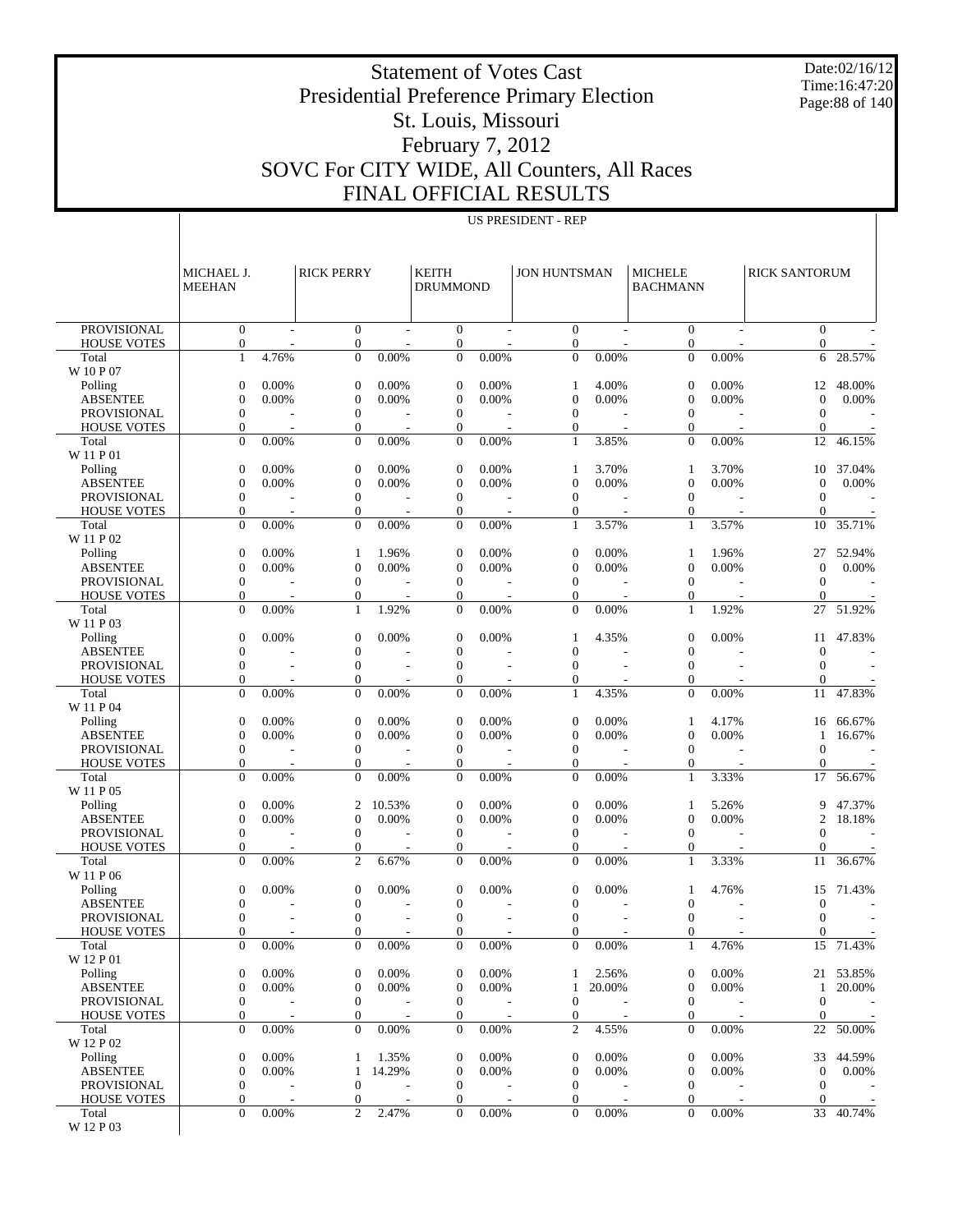Date:02/16/12 Time:16:47:20 Page:89 of 140

#### Presidential Preference Primary Election St. Louis, Missouri February 7, 2012 SOVC For CITY WIDE, All Counters, All Races FINAL OFFICIAL RESULTS

US PRESIDENT - REP

Statement of Votes Cast

 Polling ABSENTEE PROVISIONAL HOUSE VOTES Total W 12 P 04 Polling ABSENTEE PROVISIONAL HOUSE VOTES Total W 12 P 05 Polling ABSENTEE PROVISIONAL HOUSE VOTES Total W 12 P 06 Polling ABSENTEE PROVISIONAL HOUSE VOTES Total W 13 P 01 Polling ABSENTEE PROVISIONAL HOUSE VOTES Total W 13 P 02 Polling ABSENTEE PROVISIONAL HOUSE VOTES Total W 13 P 03 Polling ABSENTEE PROVISIONAL HOUSE VOTES Total W 13 P 04 Polling ABSENTEE PROVISIONAL HOUSE VOTES Total W 13 P 06 Polling ABSENTEE PROVISIONAL HOUSE VOTES Total W 14 P 01 Polling ABSENTEE PROVISIONAL HOUSE VOTES MICHAEL J. MEEHAN RICK PERRY KEITH DRUMMOND JON HUNTSMAN | MICHELE BACHMANN RICK SANTORUM  $0 \t 0.00\%$  0 0.00% 0 0.00% 0 0.00% 0 0.00% 22 53.66%  $0 \t 0.00\%$  0 0.00% 0 0.00% 0 0.00% 0 0.00% 2 66.67%  $0$  - 0 - 0 - 0 - 0 - 0 - 0  $0$  - 0 - 0 - 0 - 0 - 0 - 0 0 0.00% 0 0.00% 0 0.00% 0 0.00% 0 0.00% 24 54.55% 0 0.00% 0 0.00% 0 0.00% 0 0.00% 1 1.96% 22 43.14%  $0 \t 0.00\%$  1 25.00% 0 0.00% 0 0.00% 0 0.00% 1 25.00%  $0$  - 0 - 0 - 0 - 0 - 0 - 0  $0$  - 0 - 0 - 0 - 0 - 0 - 0 0 0.00% 1 1.82% 0 0.00% 0 0.00% 1 1.82% 23 41.82% 0 0.00% 1 1.05% 0 0.00% 0 0.00% 1 1.05% 42 44.21%  $0 \t 0.00\%$  0 0.00% 0 0.00% 0 0.00% 0 0.00% 1 25.00%  $0$  - 0 - 0 - 0 - 0 - 0 - 0  $0$  - 0 - 0 - 0 - 0 - 0 - 0 0 0.00% 1 1.01% 0 0.00% 0 0.00% 1 1.01% 43 43.43% 0 0.00% 0 0.00% 0 0.00% 0 0.00% 2 2.60% 42 54.55%  $0 \t 0.00\%$  0 0.00% 0 0.00% 0 0.00% 8 66.67%  $0$  - 0 - 0 - 0 - 0 - 0 - 0  $0$  - 0 - 0 - 0 - 0 - 0 - 0 0 0.00% 0 0.00% 0 0.00% 0 0.00% 2 2.25% 50 56.18% 0 0.00% 1 2.38% 0 0.00% 0 0.00% 0 0.00% 23 54.76%  $0 \t 0.00\%$  0 0.00% 0 0.00% 0 0.00% 0 0.00% 2 40.00%  $0$  - 0 - 0 - 0 - 0 - 0 - 0  $0$  - 0 - 0 - 0 - 0 - 0 - 0 0 0.00% 1 2.13% 0 0.00% 0 0.00% 0 0.00% 25 53.19% 1 1.47% 0 0.00% 0 0.00% 0 0.00% 0 0.00% 30 44.12%  $0 \t 0.00\%$  0 0.00% 0 0.00% 0 0.00% 1 20.00% 1 20.00%  $0$  - 0 - 0 - 0 - 0 - 0 - 0  $0$  - 0 - 0 - 0 - 0 - 0 - 0 1 1.37% 0 0.00% 0 0.00% 0 0.00% 1 1.37% 31 42.47%  $0 \t 0.00\%$  0 0.00% 0 0.00% 0 0.00% 0 0.00% 13 65.00%  $0$  - 0 - 0 - 0 - 0 - 0 - 0  $0$  - 0 - 0 - 0 - 0 - 0 - 0  $0$  - 0 - 0 - 0 - 0 - 0 - 0  $0 \t 0.00\%$  0 0.00% 0 0.00% 0 0.00% 0 0.00% 13 65.00% 0 0.00% 0 0.00% 0 0.00% 0 0.00% 0 0.00% 16 31.37%  $0 \t 0.00\%$  0 0.00% 0 0.00% 0 0.00% 0 0.00% 0 0.00% 0 0.00% 0 0.00% 0 0.00% 0 0.00% 0 0.00% 0 0.00% 0 0.00% 0 0.00% 0 0.00% 0 0.00% 0 0.00% 0 0.00% 0 0.00% 0 0.00% 0 0.00% 0 0.00% 0 0.00% 0 0.00% 0 0.00% 0 0.00% 0 0.00%  $0$  - 0 - 0 - 0 - 0 - 0 - 0  $0$  - 0 - 0 - 0 - 0 - 0 - 0 0 0.00% 0 0.00% 0 0.00% 0 0.00% 0 0.00% 16 30.19% 1 5.88% 0 0.00% 1 5.88% 0 0.00% 0 0.00% 7 41.18%  $0 \t 0.00\%$  0 0.00% 0 0.00% 0 0.00% 0 0.00% 2 50.00%  $0$  - 0 - 0 - 0 - 0 - 0 - 0  $0$  - 0 - 0 - 0 - 0 - 0 - 0 1 4.76% 0 0.00% 1 4.76% 0 0.00% 0 0.00% 9 42.86% 0 0.00% 1 2.86% 0 0.00% 0 0.00% 0 0.00% 25 71.43%  $0 \t 0.00\%$  0 0.00% 0 0.00% 0 0.00% 0 0.00% 0 0.00% 0 0.00% 0 0.00% 0 0.00% 0 0.00% 0 0.00% 0 0.00% 0 0.00% 0 0.00% 0 0.00% 0 0.00% 0 0.00% 0 0.00% 0 0.00% 0 0.00% 0 0.00% 0 0.00% 0 0.00% 0 0.00% 0 0.00% 0 0.00% 0 0.00%  $0$  - 0 - 0 - 0 - 0 - 0 - 0  $0$  - 0 - 0 - 0 - 0 - 0 - 0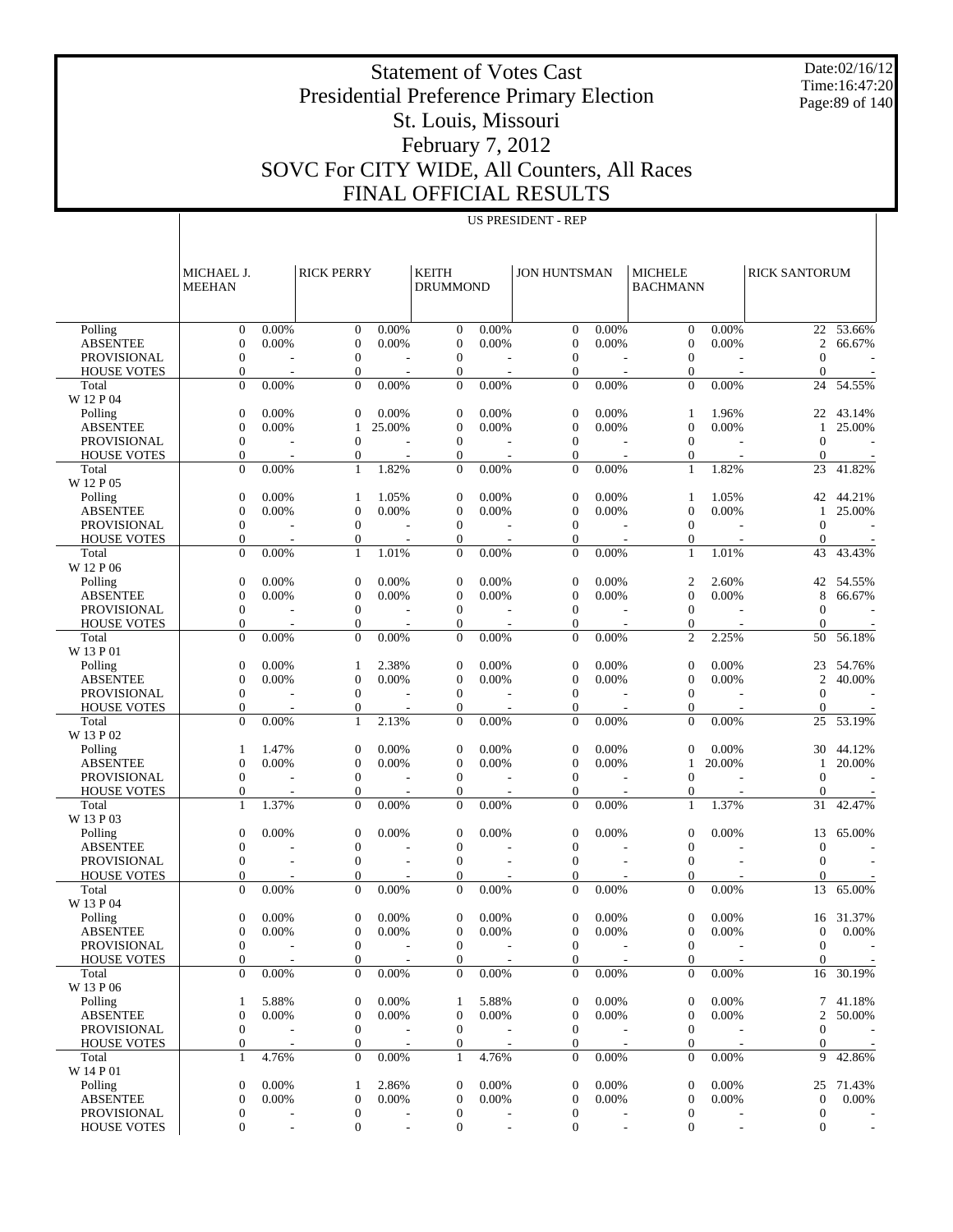Date:02/16/12 Time:16:47:20 Page:90 of 140

#### Statement of Votes Cast Presidential Preference Primary Election St. Louis, Missouri February 7, 2012 SOVC For CITY WIDE, All Counters, All Races FINAL OFFICIAL RESULTS

|                                   | MICHAEL J.<br><b>MEEHAN</b>    |                | <b>RICK PERRY</b>                |                   | <b>KEITH</b><br><b>DRUMMOND</b>      |                | <b>JON HUNTSMAN</b>              |                | <b>MICHELE</b><br><b>BACHMANN</b>    |                | <b>RICK SANTORUM</b>   |                        |
|-----------------------------------|--------------------------------|----------------|----------------------------------|-------------------|--------------------------------------|----------------|----------------------------------|----------------|--------------------------------------|----------------|------------------------|------------------------|
|                                   |                                |                |                                  |                   |                                      |                |                                  |                |                                      |                |                        |                        |
| Total                             | $\Omega$                       | 0.00%          | -1                               | 2.78%             | $\overline{0}$                       | 0.00%          | $\mathbf{0}$                     | $0.00\%$       | $\Omega$                             | 0.00%          | 25                     | 69.44%                 |
| W 14 P 02                         |                                |                |                                  |                   |                                      |                |                                  | 0.00%          |                                      |                |                        |                        |
| Polling<br><b>ABSENTEE</b>        | $\mathbf{0}$<br>$\mathbf{0}$   | 0.00%<br>0.00% | $\theta$<br>$\overline{0}$       | 0.00%<br>0.00%    | $\mathbf{0}$<br>$\overline{0}$       | 0.00%<br>0.00% | $\theta$<br>$\boldsymbol{0}$     | 0.00%          | 1<br>$\mathbf{0}$                    | 3.45%<br>0.00% |                        | 15 51.72%<br>1 100.00% |
| <b>PROVISIONAL</b>                | $\overline{0}$                 |                | $\overline{0}$                   |                   | $\mathbf{0}$                         |                | $\mathbf{0}$                     |                | $\mathbf{0}$                         |                | $\mathbf{0}$           |                        |
| <b>HOUSE VOTES</b>                | 0                              |                | $\boldsymbol{0}$                 |                   | $\theta$                             |                | $\boldsymbol{0}$                 |                | $\mathbf{0}$                         |                | $\mathbf{0}$           |                        |
| Total                             | $\mathbf{0}$                   | 0.00%          | $\Omega$                         | 0.00%             | $\mathbf{0}$                         | 0.00%          | $\Omega$                         | 0.00%          | 1                                    | 3.33%          | 16                     | 53.33%                 |
| W 14 P 03                         |                                |                |                                  |                   |                                      |                |                                  |                |                                      |                |                        |                        |
| Polling                           | $\mathbf{0}$                   | 0.00%          | $\theta$                         | 0.00%             | $\mathbf{0}$                         | 0.00%          | $\theta$                         | 0.00%          | $\theta$                             | 0.00%          | 11                     | 39.29%                 |
| <b>ABSENTEE</b>                   | $\overline{0}$                 | 0.00%          | $\overline{0}$                   | 0.00%             | $\overline{0}$                       | 0.00%          | 1                                | 10.00%         | $\mathbf{0}$                         | 0.00%          | 6                      | 60.00%                 |
| <b>PROVISIONAL</b>                | $\overline{0}$                 |                | $\overline{0}$                   |                   | $\mathbf{0}$                         |                | $\mathbf{0}$                     |                | $\mathbf{0}$                         |                | $\mathbf{0}$           |                        |
| <b>HOUSE VOTES</b>                | 0                              |                | $\overline{0}$                   |                   | $\theta$                             |                | $\mathbf{0}$                     |                | $\mathbf{0}$                         |                | $\mathbf{0}$           |                        |
| Total                             | $\theta$                       | 0.00%          | $\Omega$                         | 0.00%             | $\mathbf{0}$                         | 0.00%          | $\mathbf{1}$                     | 2.63%          | $\mathbf{0}$                         | 0.00%          | 17                     | 44.74%                 |
| W 14 P 04                         | 1                              | 2.38%          | 1                                | 2.38%             | $\mathbf{0}$                         | 0.00%          | 1                                | 2.38%          | $\theta$                             | 0.00%          | 17                     | 40.48%                 |
| Polling<br><b>ABSENTEE</b>        | $\overline{0}$                 | 0.00%          | $\overline{0}$                   | 0.00%             | $\overline{0}$                       | 0.00%          | $\boldsymbol{0}$                 | 0.00%          | $\mathbf{0}$                         | 0.00%          | $\mathbf{0}$           | 0.00%                  |
| <b>PROVISIONAL</b>                | $\overline{0}$                 |                | $\overline{0}$                   |                   | $\mathbf{0}$                         |                | $\Omega$                         |                | $\mathbf{0}$                         |                | $\mathbf{0}$           |                        |
| <b>HOUSE VOTES</b>                | 0                              |                | $\boldsymbol{0}$                 |                   | $\mathbf{0}$                         |                | $\boldsymbol{0}$                 |                | $\boldsymbol{0}$                     |                | $\mathbf{0}$           |                        |
| Total                             | 1                              | 2.22%          | 1                                | 2.22%             | $\mathbf{0}$                         | 0.00%          | $\mathbf{1}$                     | 2.22%          | $\mathbf{0}$                         | 0.00%          | 17                     | 37.78%                 |
| W 14 P 05                         |                                |                |                                  |                   |                                      |                |                                  |                |                                      |                |                        |                        |
| Polling                           | $\mathbf{0}$                   | 0.00%          | $\theta$                         | 0.00%             | $\theta$                             | 0.00%          | $\theta$                         | 0.00%          | $\boldsymbol{0}$                     | 0.00%          | 12                     | 54.55%                 |
| <b>ABSENTEE</b>                   | $\overline{0}$                 | 0.00%          | $\overline{0}$                   | 0.00%             | $\overline{0}$                       | 0.00%          | $\boldsymbol{0}$                 | 0.00%          | $\boldsymbol{0}$                     | 0.00%          | $\mathbf{0}$           | 0.00%                  |
| <b>PROVISIONAL</b>                | $\overline{0}$                 |                | $\theta$                         |                   | $\mathbf{0}$                         |                | $\mathbf{0}$                     |                | $\mathbf{0}$                         |                | $\mathbf{0}$           |                        |
| <b>HOUSE VOTES</b>                | $\mathbf{0}$                   |                | $\overline{0}$                   |                   | $\mathbf{0}$                         |                | $\boldsymbol{0}$                 |                | $\mathbf{0}$                         |                | $\mathbf{0}$           |                        |
| Total                             | $\theta$                       | 0.00%          | $\Omega$                         | 0.00%             | $\mathbf{0}$                         | 0.00%          | $\Omega$                         | 0.00%          | $\mathbf{0}$                         | 0.00%          | 12                     | 50.00%                 |
| W 14 P 06                         |                                | 0.00%          |                                  | 3.13%             |                                      |                |                                  | 0.00%          |                                      |                |                        |                        |
| Polling<br><b>ABSENTEE</b>        | $\mathbf{0}$<br>$\overline{0}$ |                | 1<br>$\overline{0}$              |                   | $\theta$<br>$\overline{0}$           | 0.00%          | $\theta$<br>$\boldsymbol{0}$     |                | $\theta$<br>$\mathbf{0}$             | 0.00%          | 15<br>$\boldsymbol{0}$ | 46.88%                 |
| <b>PROVISIONAL</b>                | $\overline{0}$                 |                | $\overline{0}$                   |                   | $\overline{0}$                       |                | $\mathbf{0}$                     |                | $\mathbf{0}$                         |                | $\mathbf{0}$           |                        |
| <b>HOUSE VOTES</b>                | 0                              |                | $\boldsymbol{0}$                 |                   | $\theta$                             |                | $\mathbf{0}$                     |                | $\overline{0}$                       |                | $\mathbf{0}$           |                        |
| Total                             | $\theta$                       | 0.00%          | $\mathbf{1}$                     | 3.13%             | $\mathbf{0}$                         | 0.00%          | $\Omega$                         | 0.00%          | $\mathbf{0}$                         | 0.00%          | 15                     | 46.88%                 |
| W 15 P 01                         |                                |                |                                  |                   |                                      |                |                                  |                |                                      |                |                        |                        |
| Polling                           | $\mathbf{0}$                   | 0.00%          | 1                                | 3.57%             | $\mathbf{0}$                         | 0.00%          | $\theta$                         | 0.00%          | 1                                    | 3.57%          | 11                     | 39.29%                 |
| <b>ABSENTEE</b>                   | $\overline{0}$                 | 0.00%          | $\overline{0}$                   | 0.00%             | $\overline{0}$                       | 0.00%          | $\boldsymbol{0}$                 | 0.00%          | $\boldsymbol{0}$                     | 0.00%          | $\mathbf{0}$           | 0.00%                  |
| <b>PROVISIONAL</b>                | $\overline{0}$                 |                | $\mathbf{0}$                     |                   | $\mathbf{0}$                         |                | $\mathbf{0}$                     |                | $\mathbf{0}$                         |                | $\mathbf{0}$           |                        |
| <b>HOUSE VOTES</b>                | $\mathbf{0}$                   |                | $\boldsymbol{0}$                 |                   | $\mathbf{0}$                         |                | $\mathbf{0}$                     |                | $\overline{0}$                       |                | $\mathbf{0}$           |                        |
| Total                             | $\theta$                       | 0.00%          | 1                                | 3.33%             | $\mathbf{0}$                         | 0.00%          | $\Omega$                         | 0.00%          | 1                                    | 3.33%          | 11                     | 36.67%                 |
| W 15 P 02                         |                                |                |                                  |                   |                                      |                |                                  |                |                                      |                |                        |                        |
| Polling<br><b>ABSENTEE</b>        | $\mathbf{0}$<br>$\mathbf{0}$   | 0.00%<br>0.00% | $\overline{0}$<br>$\overline{0}$ | 0.00%<br>$0.00\%$ | $\mathbf{0}$<br>$\overline{0}$       | 0.00%<br>0.00% | $\theta$<br>$\boldsymbol{0}$     | 0.00%<br>0.00% | 1<br>$\mathbf{0}$                    | 3.45%<br>0.00% | 19<br>$\mathbf{0}$     | 65.52%<br>0.00%        |
| <b>PROVISIONAL</b>                | $\overline{0}$                 |                | $\theta$                         |                   | $\mathbf{0}$                         |                | $\mathbf{0}$                     |                | $\mathbf{0}$                         |                | $\mathbf{0}$           |                        |
| <b>HOUSE VOTES</b>                | 0                              |                | 0                                |                   | $\mathbf{0}$                         |                | $\boldsymbol{0}$                 |                | 0                                    |                | $\mathbf{0}$           |                        |
| Total                             | $\theta$                       | 0.00%          | $\Omega$                         | 0.00%             | $\Omega$                             | 0.00%          | $\Omega$                         | 0.00%          | 1                                    | 3.33%          | 19                     | 63.33%                 |
| W 15 P 03                         |                                |                |                                  |                   |                                      |                |                                  |                |                                      |                |                        |                        |
| Polling                           | $\overline{0}$                 | 0.00%          | 1                                | 2.78%             | $\overline{0}$                       | 0.00%          | $\boldsymbol{0}$                 | 0.00%          | 1                                    | 2.78%          |                        | 12 33.33%              |
| <b>ABSENTEE</b>                   | $\boldsymbol{0}$               | 0.00%          | $\boldsymbol{0}$                 | 0.00%             | $\boldsymbol{0}$                     | 0.00%          | $\boldsymbol{0}$                 | 0.00%          | $\boldsymbol{0}$                     | 0.00%          | $\mathbf{1}$           | 50.00%                 |
| PROVISIONAL                       | $\overline{0}$                 |                | $\overline{0}$                   |                   | $\mathbf{0}$                         |                | $\mathbf{0}$                     |                | $\mathbf{0}$                         |                | $\overline{0}$         |                        |
| <b>HOUSE VOTES</b>                | 0                              |                | $\boldsymbol{0}$                 |                   | $\boldsymbol{0}$                     |                | $\boldsymbol{0}$                 |                | $\boldsymbol{0}$                     |                | $\mathbf{0}$           |                        |
| Total                             | $\overline{0}$                 | 0.00%          | 1                                | 2.63%             | $\mathbf{0}$                         | 0.00%          | $\mathbf{0}$                     | 0.00%          | $\mathbf{1}$                         | 2.63%          | 13                     | 34.21%                 |
| W 15 P 04                         |                                |                |                                  |                   |                                      |                |                                  |                |                                      |                |                        |                        |
| Polling                           | $\boldsymbol{0}$               | 0.00%          | $\boldsymbol{0}$                 | 0.00%             | $\mathbf{0}$                         | 0.00%          | $\mathbf 0$                      | 0.00%          | $\boldsymbol{0}$                     | 0.00%          | 1                      | 14.29%                 |
| <b>ABSENTEE</b>                   | $\boldsymbol{0}$               | 0.00%          | $\mathbf{0}$                     | 0.00%             | $\mathbf{0}$                         | 0.00%          | $\boldsymbol{0}$                 | 0.00%          | $\boldsymbol{0}$                     | 0.00%          | $\boldsymbol{0}$       | 0.00%                  |
| PROVISIONAL<br><b>HOUSE VOTES</b> | $\boldsymbol{0}$<br>0          |                | $\mathbf{0}$<br>$\boldsymbol{0}$ |                   | $\boldsymbol{0}$<br>$\boldsymbol{0}$ |                | $\mathbf{0}$<br>$\boldsymbol{0}$ |                | $\boldsymbol{0}$<br>$\boldsymbol{0}$ |                | $\mathbf{0}$<br>0      |                        |
| Total                             | $\overline{0}$                 | 0.00%          | $\overline{0}$                   | 0.00%             | $\mathbf{0}$                         | 0.00%          | $\mathbf{0}$                     | 0.00%          | $\mathbf{0}$                         | 0.00%          | 1                      | 12.50%                 |
| W 15 P 05                         |                                |                |                                  |                   |                                      |                |                                  |                |                                      |                |                        |                        |
| Polling                           | $\boldsymbol{0}$               | 0.00%          | $\overline{c}$                   | 6.67%             | $\boldsymbol{0}$                     | 0.00%          | $\mathbf{0}$                     | 0.00%          | $\boldsymbol{0}$                     | 0.00%          | 9                      | 30.00%                 |
| <b>ABSENTEE</b>                   | $\boldsymbol{0}$               | 0.00%          | $\overline{0}$                   | 0.00%             | $\boldsymbol{0}$                     | 0.00%          | $\boldsymbol{0}$                 | 0.00%          | $\mathbf{0}$                         | 0.00%          | $\overline{2}$         | 66.67%                 |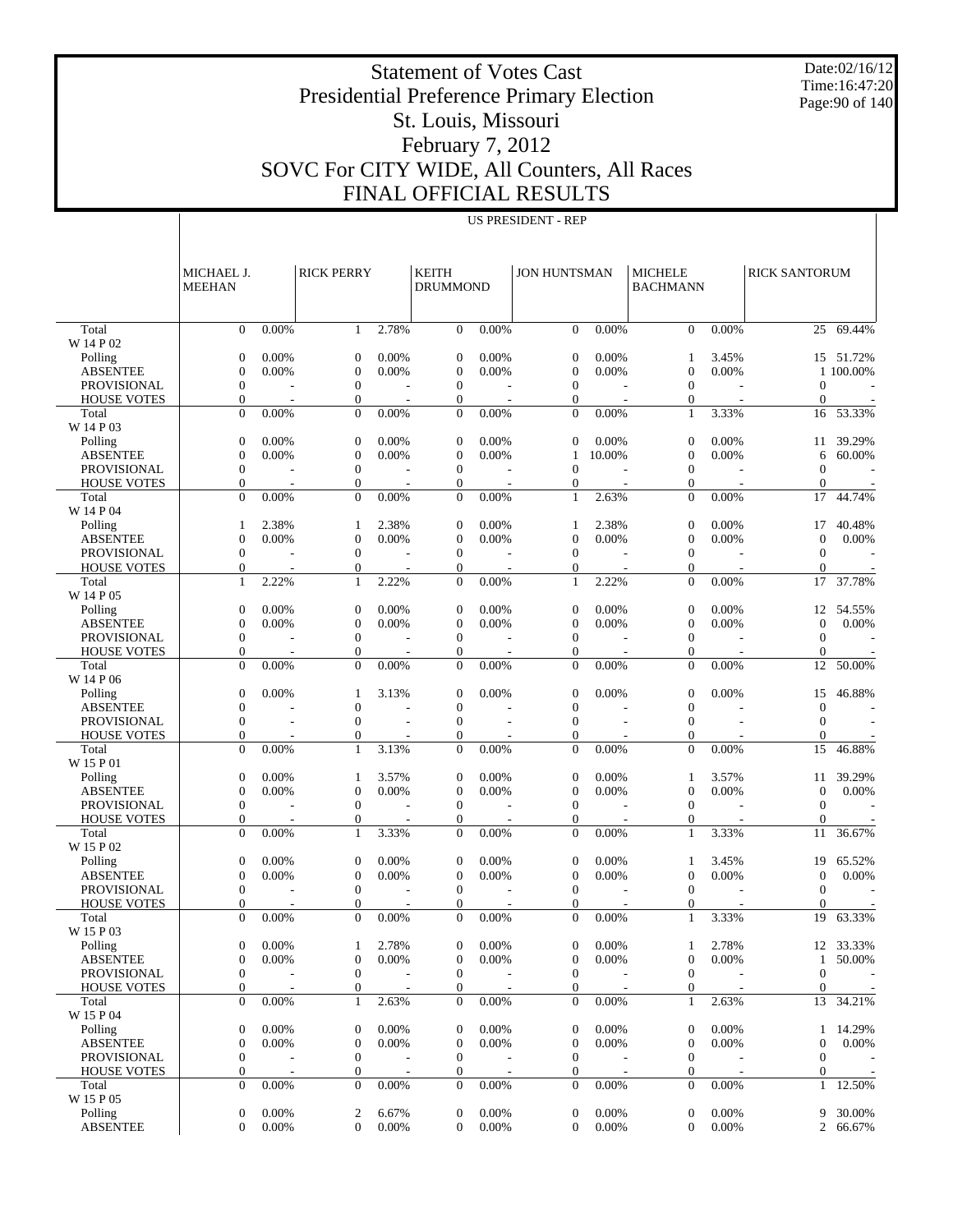Date:02/16/12 Time:16:47:20 Page:91 of 140

#### Presidential Preference Primary Election St. Louis, Missouri February 7, 2012 SOVC For CITY WIDE, All Counters, All Races FINAL OFFICIAL RESULTS

Statement of Votes Cast

|                                          | MICHAEL J.<br><b>MEEHAN</b>          |             | <b>RICK PERRY</b>                    |                | <b>KEITH</b><br><b>DRUMMOND</b>    |       | <b>JON HUNTSMAN</b>                  |       | <b>MICHELE</b><br><b>BACHMANN</b> |        | <b>RICK SANTORUM</b>           |           |
|------------------------------------------|--------------------------------------|-------------|--------------------------------------|----------------|------------------------------------|-------|--------------------------------------|-------|-----------------------------------|--------|--------------------------------|-----------|
| <b>PROVISIONAL</b>                       | $\mathbf{0}$                         |             | $\mathbf{0}$                         |                | $\mathbf{0}$                       |       | $\mathbf{0}$                         |       | $\theta$                          |        | $\theta$                       |           |
| <b>HOUSE VOTES</b>                       | $\boldsymbol{0}$                     |             | $\boldsymbol{0}$                     |                | $\boldsymbol{0}$                   |       | $\mathbf{0}$                         |       | $\mathbf{0}$                      |        | $\mathbf{0}$                   |           |
| Total<br>W 15 P 06                       | $\overline{0}$                       | 0.00%       | $\overline{2}$                       | 6.06%          | $\overline{0}$                     | 0.00% | $\mathbf{0}$                         | 0.00% | $\mathbf{0}$                      | 0.00%  | 11                             | 33.33%    |
| Polling                                  | $\mathbf{0}$                         | 0.00%       | $\boldsymbol{0}$                     | 0.00%          | $\boldsymbol{0}$                   | 0.00% | $\mathbf{0}$                         | 0.00% | $\theta$                          | 0.00%  | $\overline{2}$                 | 25.00%    |
| <b>ABSENTEE</b>                          | $\mathbf{0}$                         |             | $\mathbf{0}$                         |                | $\overline{0}$                     |       | $\mathbf{0}$                         |       | $\mathbf{0}$                      |        | $\Omega$                       |           |
| <b>PROVISIONAL</b>                       | $\mathbf{0}$                         |             | $\mathbf{0}$                         | $\overline{a}$ | $\theta$                           |       | $\boldsymbol{0}$                     |       | $\mathbf{0}$                      |        | $\theta$                       |           |
| <b>HOUSE VOTES</b>                       | $\overline{0}$                       |             | $\overline{0}$                       |                | $\theta$                           |       | $\mathbf{0}$                         |       | $\mathbf{0}$                      |        | $\theta$                       |           |
| Total<br>W 16 P 01                       | $\overline{0}$                       | 0.00%       | $\overline{0}$                       | 0.00%          | $\overline{0}$                     | 0.00% | $\mathbf{0}$                         | 0.00% | $\mathbf{0}$                      | 0.00%  | 2                              | 25.00%    |
| Polling                                  | $\boldsymbol{0}$                     | 0.00%       | $\mathbf{0}$                         | 0.00%          | $\mathbf{0}$                       | 0.00% | 1                                    | 1.56% | 1                                 | 1.56%  | 35                             | 54.69%    |
| <b>ABSENTEE</b>                          | $\mathbf{0}$                         | 0.00%       | 1                                    | 25.00%         | $\overline{0}$                     | 0.00% | $\mathbf{0}$                         | 0.00% | $\mathbf{0}$                      | 0.00%  | $\mathbf{0}$                   | 0.00%     |
| <b>PROVISIONAL</b>                       | $\mathbf{0}$                         |             | $\mathbf{0}$                         |                | $\mathbf{0}$                       |       | $\boldsymbol{0}$                     |       | $\theta$                          |        | $\theta$                       |           |
| <b>HOUSE VOTES</b>                       | $\mathbf{0}$                         |             | $\mathbf{0}$                         |                | $\boldsymbol{0}$                   |       | $\boldsymbol{0}$                     |       | $\mathbf{0}$                      |        | $\theta$                       |           |
| Total<br>W 16 P 02                       | $\overline{0}$                       | 0.00%       | 1                                    | 1.47%          | $\overline{0}$                     | 0.00% | 1                                    | 1.47% | 1                                 | 1.47%  | 35                             | 51.47%    |
| Polling                                  | $\boldsymbol{0}$                     | 0.00%       | $\boldsymbol{0}$                     | 0.00%          | $\boldsymbol{0}$                   | 0.00% | 1                                    | 0.90% | $\overline{2}$                    | 1.80%  | 62                             | 55.86%    |
| <b>ABSENTEE</b>                          | $\overline{0}$                       | 0.00%       | $\mathbf{0}$                         | 0.00%          | $\overline{0}$                     | 0.00% | $\theta$                             | 0.00% | $\mathbf{0}$                      | 0.00%  | $\overline{2}$                 | 50.00%    |
| <b>PROVISIONAL</b><br><b>HOUSE VOTES</b> | $\mathbf{0}$<br>$\mathbf{0}$         |             | $\boldsymbol{0}$<br>$\theta$         |                | $\mathbf{0}$<br>$\theta$           |       | $\boldsymbol{0}$<br>$\mathbf{0}$     |       | $\mathbf{0}$<br>$\mathbf{0}$      |        | $\theta$<br>$\theta$           |           |
| Total                                    | $\mathbf{0}$                         | 0.00%       | $\theta$                             | 0.00%          | $\overline{0}$                     | 0.00% | $\mathbf{1}$                         | 0.87% | $\overline{c}$                    | 1.74%  | 64                             | 55.65%    |
| W 16 P 03                                |                                      |             |                                      |                |                                    |       |                                      |       |                                   |        |                                |           |
| Polling                                  | $\boldsymbol{0}$                     | 0.00%       | 1                                    | 2.22%          | $\mathbf{0}$                       | 0.00% | $\theta$                             | 0.00% | 1                                 | 2.22%  | 29                             | 64.44%    |
| <b>ABSENTEE</b>                          | $\mathbf{0}$                         | 0.00%       | $\mathbf{0}$                         | 0.00%          | $\overline{0}$                     | 0.00% | $\theta$                             | 0.00% | 1                                 | 25.00% | $\overline{2}$                 | 50.00%    |
| <b>PROVISIONAL</b><br><b>HOUSE VOTES</b> | $\mathbf{0}$<br>$\mathbf{0}$         |             | $\mathbf{0}$<br>$\mathbf{0}$         |                | $\mathbf{0}$<br>$\theta$           |       | $\boldsymbol{0}$<br>$\mathbf{0}$     |       | $\theta$<br>$\mathbf{0}$          |        | $\theta$<br>$\theta$           |           |
| Total                                    | $\overline{0}$                       | 0.00%       | 1                                    | 2.04%          | $\overline{0}$                     | 0.00% | $\mathbf{0}$                         | 0.00% | $\overline{2}$                    | 4.08%  | 31                             | 63.27%    |
| W 16 P 04                                |                                      |             |                                      |                |                                    |       |                                      |       |                                   |        |                                |           |
| Polling                                  | $\boldsymbol{0}$                     | 0.00%       | $\boldsymbol{0}$                     | 0.00%          | $\boldsymbol{0}$                   | 0.00% | $\mathbf{0}$                         | 0.00% | $\mathbf{0}$                      | 0.00%  | 28                             | 49.12%    |
| <b>ABSENTEE</b>                          | $\overline{0}$                       | 0.00%       | $\mathbf{0}$                         | 0.00%          | $\mathbf{0}$                       | 0.00% | $\theta$                             | 0.00% | $\mathbf{0}$                      | 0.00%  | 1                              | 20.00%    |
| <b>PROVISIONAL</b><br><b>HOUSE VOTES</b> | $\mathbf{0}$<br>$\mathbf{0}$         |             | $\boldsymbol{0}$<br>$\overline{0}$   |                | $\mathbf{0}$<br>$\theta$           |       | $\boldsymbol{0}$<br>$\mathbf{0}$     |       | $\theta$<br>$\mathbf{0}$          |        | $\theta$<br>$\theta$           |           |
| Total                                    | $\overline{0}$                       | 0.00%       | $\theta$                             | 0.00%          | $\overline{0}$                     | 0.00% | $\mathbf{0}$                         | 0.00% | $\mathbf{0}$                      | 0.00%  | 29                             | 46.77%    |
| W 16 P 05                                |                                      |             |                                      |                |                                    |       |                                      |       |                                   |        |                                |           |
| Polling                                  | $\boldsymbol{0}$                     | 0.00%       | 1                                    | 2.78%          | 1                                  | 2.78% | $\theta$                             | 0.00% | $\mathbf{0}$                      | 0.00%  | 22                             | 61.11%    |
| <b>ABSENTEE</b>                          | $\mathbf{0}$                         | 0.00%       | $\mathbf{0}$                         | 0.00%          | $\mathbf{0}$                       | 0.00% | $\theta$                             | 0.00% | $\mathbf{0}$                      | 0.00%  | $\overline{2}$                 | 66.67%    |
| <b>PROVISIONAL</b><br><b>HOUSE VOTES</b> | $\mathbf{0}$<br>$\mathbf{0}$         |             | $\mathbf{0}$<br>$\mathbf{0}$         |                | $\mathbf{0}$<br>$\boldsymbol{0}$   |       | $\boldsymbol{0}$<br>$\mathbf{0}$     |       | $\theta$<br>$\mathbf{0}$          |        | $\theta$<br>$\theta$           |           |
| Total                                    | $\Omega$                             | 0.00%       | 1                                    | 2.56%          | $\mathbf{1}$                       | 2.56% | $\theta$                             | 0.00% | $\Omega$                          | 0.00%  | 24                             | 61.54%    |
| W 16 P 06                                |                                      |             |                                      |                |                                    |       |                                      |       |                                   |        |                                |           |
| Polling                                  | $\boldsymbol{0}$                     | 0.00%       | $\boldsymbol{0}$                     | 0.00%          | $\boldsymbol{0}$                   | 0.00% | $\mathbf{0}$                         | 0.00% | 1                                 | 1.35%  | 49                             | 66.22%    |
| <b>ABSENTEE</b><br><b>PROVISIONAL</b>    | $\mathbf{0}$<br>$\mathbf{0}$         | 0.00%       | $\mathbf{0}$<br>$\mathbf{0}$         | 0.00%          | $\boldsymbol{0}$<br>$\mathbf{0}$   | 0.00% | $\theta$<br>$\boldsymbol{0}$         | 0.00% | $\mathbf{0}$<br>$\theta$          | 0.00%  | $\mathbf{0}$<br>$\theta$       | 0.00%     |
| <b>HOUSE VOTES</b>                       | $\theta$                             |             | $\overline{0}$                       |                | $\mathbf{0}$                       |       | $\mathbf{0}$                         |       | $\mathbf{0}$                      |        | $\theta$                       |           |
| Total                                    | $\Omega$                             | $0.00\%$    | $\theta$                             | 0.00%          | $\overline{0}$                     | 0.00% | $\Omega$                             | 0.00% | 1                                 | 1.30%  | 49                             | 63.64%    |
| W 16 P 07                                |                                      |             |                                      |                |                                    |       |                                      |       |                                   |        |                                |           |
| Polling                                  | $\boldsymbol{0}$                     | 0.00%       | $\boldsymbol{0}$                     | 0.00%          | $\boldsymbol{0}$                   | 0.00% | 0                                    | 0.00% | $\overline{2}$                    | 2.82%  | 38                             | 53.52%    |
| <b>ABSENTEE</b>                          | $\mathbf{0}$                         | 0.00%       | $\mathbf{0}$                         | 0.00%          | $\boldsymbol{0}$                   | 0.00% | $\theta$                             | 0.00% | $\mathbf{0}$                      | 0.00%  | $\boldsymbol{0}$               | 0.00%     |
| <b>PROVISIONAL</b><br><b>HOUSE VOTES</b> | $\boldsymbol{0}$<br>$\boldsymbol{0}$ |             | $\boldsymbol{0}$<br>$\boldsymbol{0}$ |                | $\mathbf{0}$<br>$\boldsymbol{0}$   |       | $\boldsymbol{0}$<br>$\boldsymbol{0}$ |       | $\mathbf{0}$<br>$\boldsymbol{0}$  |        | $\mathbf{0}$<br>$\mathbf{0}$   |           |
| Total                                    | $\overline{0}$                       | 0.00%       | $\boldsymbol{0}$                     | 0.00%          | $\mathbf{0}$                       | 0.00% | $\mathbf{0}$                         | 0.00% | $\mathfrak{2}$                    | 2.70%  | 38                             | 51.35%    |
| W 16 P 08                                |                                      |             |                                      |                |                                    |       |                                      |       |                                   |        |                                |           |
| Polling                                  | $\boldsymbol{0}$                     | 0.00%       | $\boldsymbol{0}$                     | 0.00%          | $\mathbf{0}$                       | 0.00% | 1                                    | 1.75% | $\mathbf{0}$                      | 0.00%  | 37                             | 64.91%    |
| <b>ABSENTEE</b><br><b>PROVISIONAL</b>    | $\mathbf{0}$<br>$\mathbf{0}$         | 0.00%<br>÷, | $\mathbf{0}$<br>$\boldsymbol{0}$     | 0.00%          | $\boldsymbol{0}$<br>$\overline{0}$ | 0.00% | $\boldsymbol{0}$<br>$\mathbf{0}$     | 0.00% | $\boldsymbol{0}$<br>$\mathbf{0}$  | 0.00%  | $\overline{2}$<br>$\mathbf{0}$ | 50.00%    |
| <b>HOUSE VOTES</b>                       | $\boldsymbol{0}$                     |             | $\overline{0}$                       |                | $\boldsymbol{0}$                   |       | $\mathbf{0}$                         |       | $\mathbf{0}$                      |        | $\theta$                       |           |
| Total                                    | $\mathbf{0}$                         | 0.00%       | $\overline{0}$                       | 0.00%          | $\overline{0}$                     | 0.00% | $\mathbf{1}$                         | 1.64% | $\overline{0}$                    | 0.00%  |                                | 39 63.93% |
| W 17 P 01                                |                                      |             |                                      |                |                                    |       |                                      |       |                                   |        |                                |           |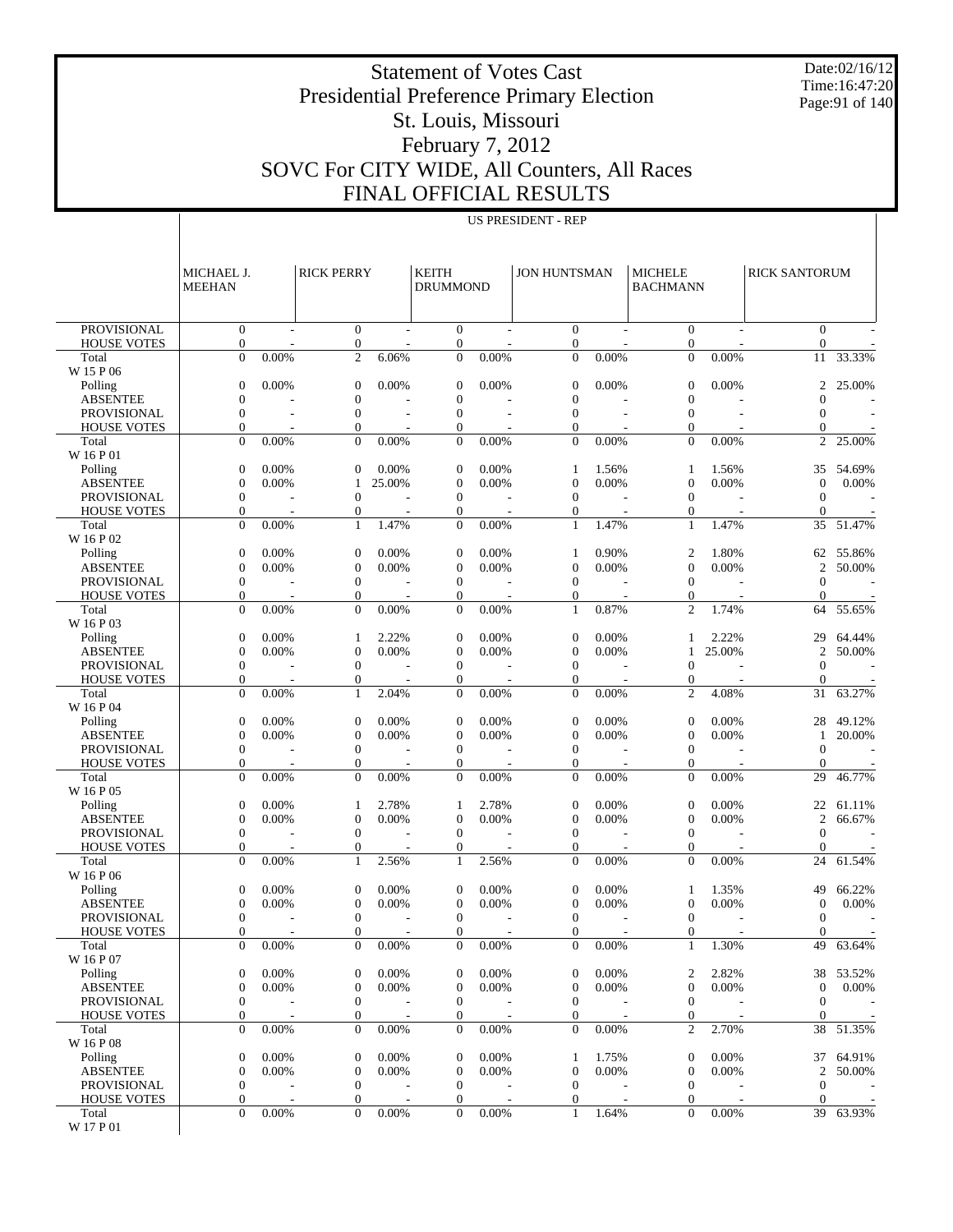Date:02/16/12 Time:16:47:20 Page:92 of 140

Presidential Preference Primary Election St. Louis, Missouri

Statement of Votes Cast

## February 7, 2012 SOVC For CITY WIDE, All Counters, All Races FINAL OFFICIAL RESULTS

| TUIAL INDULLI             |  |
|---------------------------|--|
| <b>US PRESIDENT - REP</b> |  |

|                                       | MICHAEL J.<br><b>MEEHAN</b>          |                | <b>RICK PERRY</b>                |                          | <b>KEITH</b><br><b>DRUMMOND</b>  |        | <b>JON HUNTSMAN</b>      |                | <b>MICHELE</b><br><b>BACHMANN</b> |                          | <b>RICK SANTORUM</b>     |                          |
|---------------------------------------|--------------------------------------|----------------|----------------------------------|--------------------------|----------------------------------|--------|--------------------------|----------------|-----------------------------------|--------------------------|--------------------------|--------------------------|
| Polling                               | $\overline{0}$                       | 0.00%          | $\theta$                         | 0.00%                    | $\overline{0}$                   | 0.00%  | $\overline{0}$           | 0.00%          | $\mathbf{0}$                      | 0.00%                    |                          | $1 - 100.00\%$           |
| <b>ABSENTEE</b>                       | $\mathbf{0}$                         | ٠              | $\mathbf{0}$                     |                          | $\boldsymbol{0}$                 |        | $\mathbf{0}$             |                | $\mathbf{0}$                      |                          | $\Omega$                 |                          |
| PROVISIONAL                           | $\overline{0}$                       | L,             | $\mathbf{0}$                     | $\overline{\phantom{a}}$ | $\mathbf{0}$                     | $\sim$ | $\mathbf{0}$             | $\overline{a}$ | $\mathbf{0}$                      |                          | $\mathbf{0}$             | $\sim$                   |
| <b>HOUSE VOTES</b>                    | $\overline{0}$                       |                | $\boldsymbol{0}$                 |                          | $\overline{0}$                   |        | $\mathbf{0}$             |                | $\mathbf{0}$                      |                          | $\boldsymbol{0}$         |                          |
| Total<br>W 17 P 02                    | $\overline{0}$                       | 0.00%          | $\overline{0}$                   | 0.00%                    | $\overline{0}$                   | 0.00%  | $\overline{0}$           | 0.00%          | $\overline{0}$                    | 0.00%                    |                          | 1 100.00%                |
| Polling                               | $\boldsymbol{0}$                     | 0.00%          | $\boldsymbol{0}$                 | 0.00%                    | $\overline{0}$                   | 0.00%  | $\mathbf{0}$             | 0.00%          | $\overline{0}$                    | 0.00%                    | 6                        | 40.00%                   |
| <b>ABSENTEE</b>                       | $\mathbf{0}$                         | 0.00%          | $\mathbf{0}$                     | 0.00%                    | $\boldsymbol{0}$                 | 0.00%  | $\boldsymbol{0}$         | 0.00%          | $\mathbf{0}$                      | 0.00%                    | $\overline{0}$           | 0.00%                    |
| <b>PROVISIONAL</b>                    | $\mathbf{0}$                         |                | $\overline{0}$                   |                          | $\mathbf{0}$                     |        | $\mathbf{0}$             |                | $\mathbf{0}$                      |                          | $\mathbf{0}$             | $\sim$                   |
| <b>HOUSE VOTES</b>                    | $\overline{0}$                       |                | $\overline{0}$                   |                          | 0                                |        | $\mathbf{0}$             |                | $\mathbf{0}$                      |                          | $\theta$                 |                          |
| Total                                 | $\overline{0}$                       | 0.00%          | $\overline{0}$                   | 0.00%                    | $\overline{0}$                   | 0.00%  | $\overline{0}$           | 0.00%          | $\overline{0}$                    | 0.00%                    | 6                        | 37.50%                   |
| W 17 P 03                             |                                      |                |                                  |                          |                                  |        |                          |                |                                   |                          |                          |                          |
| Polling<br><b>ABSENTEE</b>            | $\boldsymbol{0}$<br>$\boldsymbol{0}$ | 0.00%          | $\mathbf{0}$<br>$\mathbf{0}$     | 0.00%                    | $\overline{0}$<br>$\overline{0}$ | 0.00%  | 0<br>$\mathbf{0}$        | 0.00%          | 1<br>$\theta$                     | 11.11%                   | 3<br>$\overline{0}$      | 33.33%                   |
| PROVISIONAL                           | $\overline{0}$                       | ÷,             | $\overline{0}$                   | $\overline{\phantom{a}}$ | $\overline{0}$                   | $\sim$ | $\mathbf{0}$             |                | $\theta$                          |                          | $\Omega$                 | $\sim$                   |
| <b>HOUSE VOTES</b>                    | $\overline{0}$                       |                | $\overline{0}$                   |                          | $\overline{0}$                   |        | $\mathbf{0}$             |                | 0                                 |                          | $\mathbf{0}$             |                          |
| Total                                 | $\overline{0}$                       | 0.00%          | $\overline{0}$                   | 0.00%                    | $\overline{0}$                   | 0.00%  | $\mathbf{0}$             | 0.00%          | $\mathbf{1}$                      | 11.11%                   | 3                        | 33.33%                   |
| W 17 P 04                             |                                      |                |                                  |                          |                                  |        |                          |                |                                   |                          |                          |                          |
| Polling                               | $\boldsymbol{0}$                     | 0.00%          | $\boldsymbol{0}$                 | 0.00%                    | $\mathbf{0}$                     | 0.00%  | 1                        | 2.70%          | $\mathbf{0}$                      | 0.00%                    | 16                       | 43.24%                   |
| <b>ABSENTEE</b>                       | $\mathbf{0}$                         | 0.00%          | $\mathbf{0}$                     | 0.00%                    | $\boldsymbol{0}$                 | 0.00%  | $\mathbf{0}$             | 0.00%          | $\mathbf{0}$                      | 0.00%                    | $\mathbf{0}$             | 0.00%                    |
| <b>PROVISIONAL</b>                    | $\mathbf{0}$<br>$\overline{0}$       | ÷,             | $\overline{0}$<br>$\overline{0}$ |                          | $\mathbf{0}$<br>$\mathbf{0}$     |        | $\mathbf{0}$<br>0        |                | $\mathbf{0}$<br>$\mathbf{0}$      |                          | $\mathbf{0}$<br>$\theta$ | $\overline{\phantom{a}}$ |
| <b>HOUSE VOTES</b><br>Total           | $\overline{0}$                       | 0.00%          | $\overline{0}$                   | 0.00%                    | $\overline{0}$                   | 0.00%  | $\mathbf{1}$             | 2.56%          | $\overline{0}$                    | 0.00%                    | 16                       | 41.03%                   |
| W 17 P 05                             |                                      |                |                                  |                          |                                  |        |                          |                |                                   |                          |                          |                          |
| Polling                               | $\boldsymbol{0}$                     | 0.00%          | $\mathbf{0}$                     | 0.00%                    | $\overline{0}$                   | 0.00%  | $\mathbf{0}$             | 0.00%          | $\overline{c}$                    | 4.88%                    | 14                       | 34.15%                   |
| <b>ABSENTEE</b>                       | $\boldsymbol{0}$                     | 0.00%          | $\mathbf{0}$                     | 0.00%                    | $\boldsymbol{0}$                 | 0.00%  | $\boldsymbol{0}$         | 0.00%          | 1                                 | 16.67%                   | $\boldsymbol{0}$         | 0.00%                    |
| <b>PROVISIONAL</b>                    | $\mathbf{0}$                         |                | $\overline{0}$                   | $\overline{\phantom{a}}$ | $\mathbf{0}$                     |        | $\mathbf{0}$             |                | $\mathbf{0}$                      | $\overline{\phantom{a}}$ | $\mathbf{0}$             | $\overline{\phantom{a}}$ |
| <b>HOUSE VOTES</b>                    | $\mathbf{0}$                         |                | $\overline{0}$                   |                          | $\overline{0}$                   |        | $\mathbf{0}$             |                | $\mathbf{0}$                      |                          | $\theta$                 |                          |
| Total                                 | $\overline{0}$                       | 0.00%          | $\overline{0}$                   | 0.00%                    | $\overline{0}$                   | 0.00%  | $\mathbf{0}$             | 0.00%          | 3                                 | 6.38%                    | 14                       | 29.79%                   |
| W 17 P 06<br>Polling                  | $\boldsymbol{0}$                     | 0.00%          | $\mathbf{0}$                     | 0.00%                    | $\overline{0}$                   | 0.00%  | $\boldsymbol{0}$         | 0.00%          | $\overline{0}$                    | 0.00%                    | $\theta$                 | 0.00%                    |
| <b>ABSENTEE</b>                       | $\mathbf{0}$                         |                | $\mathbf{0}$                     |                          | $\overline{0}$                   |        | $\mathbf{0}$             |                | $\overline{0}$                    |                          | $\mathbf{0}$             |                          |
| <b>PROVISIONAL</b>                    | $\overline{0}$                       |                | $\overline{0}$                   |                          | $\overline{0}$                   |        | $\mathbf{0}$             |                | $\overline{0}$                    |                          | $\mathbf{0}$             |                          |
| <b>HOUSE VOTES</b>                    | $\overline{0}$                       |                | $\overline{0}$                   |                          | $\overline{0}$                   |        | $\mathbf{0}$             |                | $\mathbf{0}$                      |                          | $\boldsymbol{0}$         |                          |
| Total                                 | $\Omega$                             | 0.00%          | $\overline{0}$                   | 0.00%                    | $\overline{0}$                   | 0.00%  | $\Omega$                 | 0.00%          | $\overline{0}$                    | 0.00%                    | $\mathbf{0}$             | 0.00%                    |
| W 18 P 01<br>Polling                  | $\boldsymbol{0}$                     | 0.00%          | $\mathbf{0}$                     | 0.00%                    | $\overline{0}$                   | 0.00%  | $\mathbf{0}$             | 0.00%          | $\mathbf{0}$                      |                          | 3                        | 60.00%                   |
| <b>ABSENTEE</b>                       | $\boldsymbol{0}$                     | 0.00%          | $\mathbf{0}$                     | 0.00%                    | $\boldsymbol{0}$                 | 0.00%  | $\boldsymbol{0}$         | 0.00%          | $\mathbf{0}$                      | 0.00%<br>0.00%           | $\mathbf{0}$             | 0.00%                    |
| <b>PROVISIONAL</b>                    | $\mathbf{0}$                         | $\overline{a}$ | $\overline{0}$                   | $\overline{\phantom{a}}$ | $\mathbf{0}$                     |        | $\mathbf{0}$             |                | $\mathbf{0}$                      | $\overline{\phantom{a}}$ | $\theta$                 | $\sim$                   |
| <b>HOUSE VOTES</b>                    | $\mathbf{0}$                         |                | $\overline{0}$                   |                          | $\overline{0}$                   |        | $\mathbf{0}$             |                | $\mathbf{0}$                      |                          | $\mathbf{0}$             |                          |
| Total                                 | $\overline{0}$                       | 0.00%          | $\overline{0}$                   | 0.00%                    | $\overline{0}$                   | 0.00%  | $\mathbf{0}$             | 0.00%          | $\overline{0}$                    | 0.00%                    | 3                        | 42.86%                   |
| W 18 P 02                             |                                      |                |                                  |                          |                                  |        |                          |                |                                   |                          |                          |                          |
| Polling                               | $\mathbf{0}$                         | 0.00%          | 2                                | 14.29%                   | $\theta$                         | 0.00%  | $\mathbf{0}$             | 0.00%          | $\Omega$                          | 0.00%                    | 7                        | 50.00%                   |
| <b>ABSENTEE</b><br><b>PROVISIONAL</b> | $\mathbf{0}$                         | 0.00%          | $\mathbf{0}$                     | 0.00%                    | $\theta$<br>$\Omega$             | 0.00%  | $\mathbf{0}$<br>$\Omega$ | 0.00%          | $\mathbf{0}$                      | 0.00%                    | $\mathbf{0}$<br>$\Omega$ | 0.00%                    |
| <b>HOUSE VOTES</b>                    | $\mathbf{0}$<br>$\mathbf{0}$         |                | $\boldsymbol{0}$<br>$\mathbf{0}$ | $\overline{\phantom{a}}$ | $\overline{0}$                   |        | $\mathbf{0}$             |                | 0<br>$\overline{0}$               |                          | $\mathbf{0}$             | $\sim$ $-$               |
| Total                                 | $\overline{0}$                       | 0.00%          | $\overline{2}$                   | 12.50%                   | $\overline{0}$                   | 0.00%  | $\overline{0}$           | 0.00%          | $\overline{0}$                    | $0.00\%$                 | $\overline{7}$           | 43.75%                   |
| W 18 P 03                             |                                      |                |                                  |                          |                                  |        |                          |                |                                   |                          |                          |                          |
| Polling                               | 0                                    | 0.00%          | $\boldsymbol{0}$                 | 0.00%                    | $\overline{0}$                   | 0.00%  | $\boldsymbol{0}$         | 0.00%          | $\mathbf{0}$                      | 0.00%                    | $\theta$                 | 0.00%                    |
| <b>ABSENTEE</b>                       | $\mathbf{0}$                         |                | $\mathbf{0}$                     |                          | $\mathbf{0}$                     |        | $\boldsymbol{0}$         |                | $\boldsymbol{0}$                  |                          | $\mathbf{0}$             |                          |
| PROVISIONAL                           | $\boldsymbol{0}$                     |                | $\mathbf{0}$                     |                          | $\theta$                         |        | $\boldsymbol{0}$         |                | $\mathbf{0}$                      |                          | $\theta$                 |                          |
| <b>HOUSE VOTES</b>                    | 0                                    |                | $\overline{0}$                   |                          | 0                                |        | 0                        |                | 0                                 |                          | $\theta$                 |                          |
| Total<br>W 18 P 04                    | $\overline{0}$                       | 0.00%          | $\overline{0}$                   | 0.00%                    | $\overline{0}$                   | 0.00%  | $\overline{0}$           | 0.00%          | $\mathbf{0}$                      | $0.00\%$                 | $\mathbf{0}$             | $0.00\%$                 |
| Polling                               | 0                                    |                | $\mathbf{0}$                     |                          | $\mathbf{0}$                     |        | $\mathbf{0}$             |                | $\boldsymbol{0}$                  |                          | $\mathbf{0}$             |                          |
| <b>ABSENTEE</b>                       | $\theta$                             |                | $\boldsymbol{0}$                 |                          | $\mathbf{0}$                     |        | $\mathbf{0}$             |                | $\boldsymbol{0}$                  |                          | $\theta$                 |                          |
| PROVISIONAL                           | 0                                    |                | $\boldsymbol{0}$                 | $\overline{\phantom{a}}$ | $\boldsymbol{0}$                 |        | $\boldsymbol{0}$         |                | 0                                 |                          | $\boldsymbol{0}$         |                          |
| <b>HOUSE VOTES</b>                    | 0                                    |                | $\overline{0}$                   |                          | $\overline{0}$                   |        | $\mathbf{0}$             |                | $\mathbf{0}$                      |                          | $\theta$                 |                          |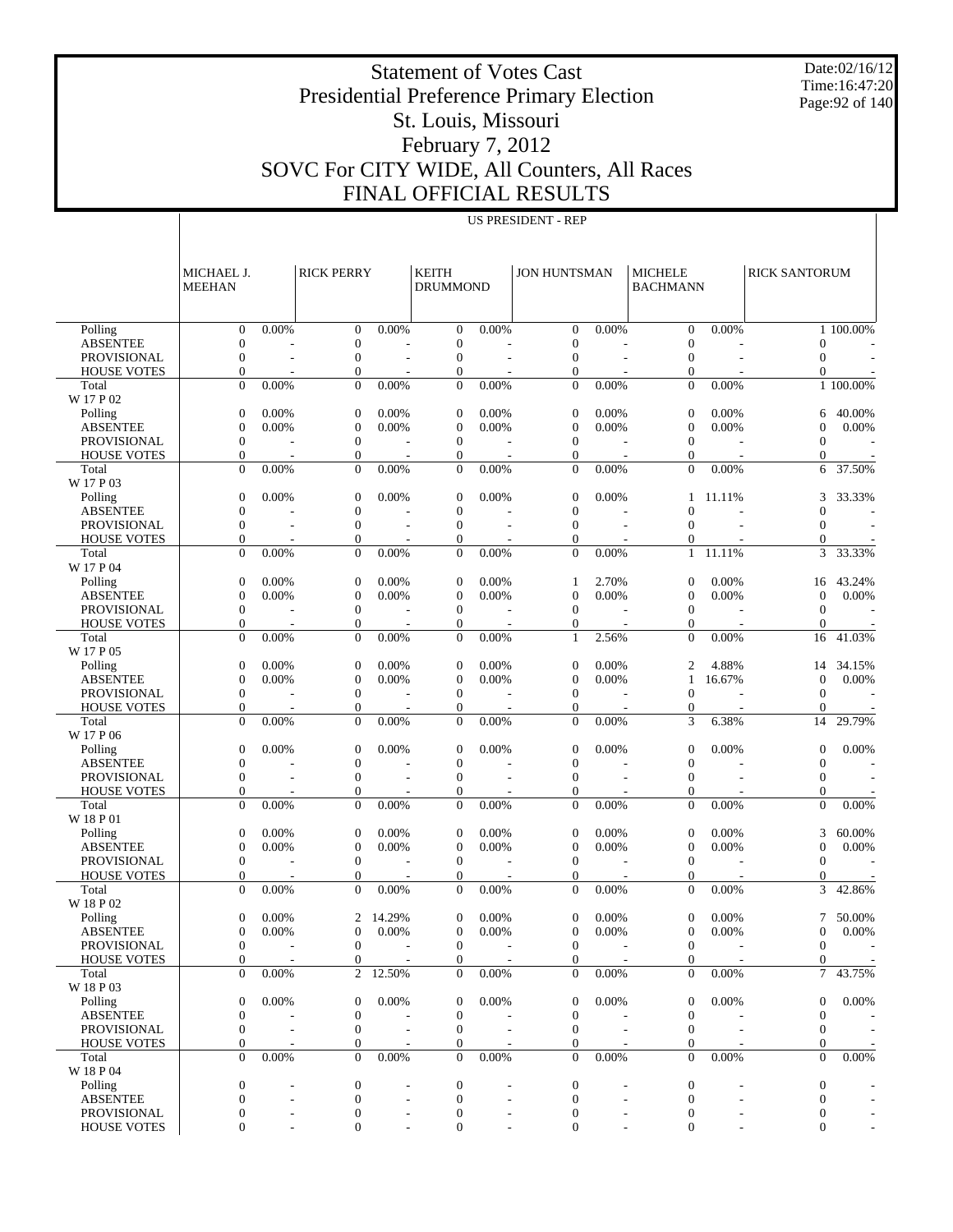Date:02/16/12 Time:16:47:20 Page:93 of 140

#### Presidential Preference Primary Election St. Louis, Missouri February 7, 2012 SOVC For CITY WIDE, All Counters, All Races FINAL OFFICIAL RESULTS

|                                          |                                  | <b>US PRESIDENT - REP</b> |                                    |                          |                                      |                          |                              |                          |                                   |                |                                  |                |
|------------------------------------------|----------------------------------|---------------------------|------------------------------------|--------------------------|--------------------------------------|--------------------------|------------------------------|--------------------------|-----------------------------------|----------------|----------------------------------|----------------|
|                                          |                                  |                           |                                    |                          |                                      |                          |                              |                          |                                   |                |                                  |                |
|                                          | MICHAEL J.<br><b>MEEHAN</b>      |                           | <b>RICK PERRY</b>                  |                          | <b>KEITH</b><br><b>DRUMMOND</b>      |                          | <b>JON HUNTSMAN</b>          |                          | <b>MICHELE</b><br><b>BACHMANN</b> |                | <b>RICK SANTORUM</b>             |                |
|                                          |                                  |                           |                                    |                          |                                      |                          |                              |                          |                                   |                |                                  |                |
| Total<br>W 18 P 05                       | $\mathbf{0}$                     | L,                        | $\overline{0}$                     |                          | $\boldsymbol{0}$                     | $\overline{a}$           | $\mathbf{0}$                 |                          | $\overline{0}$                    | L,             | $\Omega$                         |                |
| Polling                                  | $\overline{0}$                   | 0.00%                     | $\boldsymbol{0}$                   | 0.00%                    | $\boldsymbol{0}$                     | 0.00%                    | $\mathbf{0}$                 | 0.00%                    | $\overline{0}$                    | 0.00%          | $\overline{0}$                   | 0.00%          |
| <b>ABSENTEE</b>                          | $\overline{0}$                   | 0.00%                     | $\overline{0}$                     | 0.00%                    | $\boldsymbol{0}$                     | 0.00%                    | $\mathbf{0}$                 | 0.00%                    | $\overline{0}$                    | 0.00%          | $\overline{0}$                   | 0.00%          |
| <b>PROVISIONAL</b>                       | $\mathbf{0}$                     |                           | $\boldsymbol{0}$                   |                          | $\boldsymbol{0}$                     |                          | $\mathbf{0}$                 |                          | $\mathbf{0}$                      |                | $\theta$                         |                |
| <b>HOUSE VOTES</b>                       | $\mathbf{0}$<br>$\mathbf{0}$     | 0.00%                     | $\overline{0}$<br>$\overline{0}$   | 0.00%                    | $\mathbf{0}$<br>$\boldsymbol{0}$     | 0.00%                    | $\mathbf{0}$<br>$\mathbf{0}$ | 0.00%                    | $\mathbf{0}$<br>$\mathbf{0}$      | 0.00%          | 0<br>$\mathbf{0}$                | 0.00%          |
| Total<br>W 18 P 06                       |                                  |                           |                                    |                          |                                      |                          |                              |                          |                                   |                |                                  |                |
| Polling<br><b>ABSENTEE</b>               | $\theta$<br>$\overline{0}$       | 0.00%                     | $\mathbf{0}$<br>$\overline{0}$     | 0.00%                    | $\mathbf{0}$<br>$\boldsymbol{0}$     | 0.00%                    | $\mathbf{0}$<br>$\mathbf{0}$ | 0.00%                    | $\overline{0}$<br>$\overline{0}$  | 0.00%          | $\overline{0}$<br>$\Omega$       | 0.00%          |
| PROVISIONAL                              | $\mathbf{0}$                     |                           | $\boldsymbol{0}$                   |                          | $\boldsymbol{0}$                     |                          | $\mathbf{0}$                 |                          | $\overline{0}$                    |                | $\mathbf{0}$                     |                |
| <b>HOUSE VOTES</b>                       | $\overline{0}$                   |                           | $\mathbf{0}$                       |                          | $\overline{0}$                       |                          | $\mathbf{0}$                 |                          | $\overline{0}$                    |                | 0                                |                |
| Total<br>W 19 P 01                       | $\mathbf{0}$                     | 0.00%                     | $\overline{0}$                     | 0.00%                    | $\boldsymbol{0}$                     | 0.00%                    | $\Omega$                     | 0.00%                    | $\overline{0}$                    | 0.00%          | $\mathbf{0}$                     | 0.00%          |
| Polling                                  | $\overline{0}$                   | 0.00%                     | $\boldsymbol{0}$                   | 0.00%                    | $\boldsymbol{0}$                     | 0.00%                    | $\mathbf{0}$                 | 0.00%                    | $\theta$                          | 0.00%          | 5                                | 55.56%         |
| <b>ABSENTEE</b>                          | $\overline{0}$                   | 0.00%                     | $\overline{0}$                     | 0.00%                    | $\boldsymbol{0}$                     | 0.00%                    | $\mathbf{1}$                 | 33.33%                   | $\overline{0}$                    | 0.00%          | 1                                | 33.33%         |
| <b>PROVISIONAL</b><br><b>HOUSE VOTES</b> | $\boldsymbol{0}$<br>$\mathbf{0}$ |                           | $\boldsymbol{0}$<br>$\overline{0}$ |                          | $\boldsymbol{0}$<br>$\boldsymbol{0}$ |                          | $\mathbf{0}$<br>$\mathbf{0}$ |                          | $\mathbf{0}$<br>0                 |                | $\overline{0}$<br>0              |                |
| Total                                    | $\mathbf{0}$                     | 0.00%                     | $\overline{0}$                     | 0.00%                    | $\boldsymbol{0}$                     | 0.00%                    | $\mathbf{1}$                 | 8.33%                    | $\mathbf{0}$                      | 0.00%          | 6                                | 50.00%         |
| W 19 P 02                                |                                  |                           |                                    |                          |                                      |                          |                              |                          |                                   |                |                                  |                |
| Polling<br><b>ABSENTEE</b>               | $\theta$<br>$\overline{0}$       | 0.00%                     | $\mathbf{0}$<br>$\overline{0}$     | 0.00%                    | $\mathbf{0}$<br>$\boldsymbol{0}$     | 0.00%                    | $\mathbf{0}$<br>$\mathbf{0}$ | 0.00%                    | $\overline{0}$<br>$\overline{0}$  | 0.00%          | $\overline{0}$<br>$\Omega$       | 0.00%          |
| PROVISIONAL                              | $\mathbf{0}$                     |                           | $\overline{0}$                     |                          | $\boldsymbol{0}$                     |                          | $\mathbf{0}$                 |                          | $\overline{0}$                    |                | $\mathbf{0}$                     |                |
| <b>HOUSE VOTES</b>                       | 0                                |                           | $\mathbf{0}$                       |                          | $\mathbf{0}$                         |                          | $\mathbf{0}$                 |                          | 0                                 |                | $\overline{0}$                   |                |
| Total<br>W 19 P 03                       | $\mathbf{0}$                     | 0.00%                     | $\overline{0}$                     | 0.00%                    | $\overline{0}$                       | 0.00%                    | $\Omega$                     | 0.00%                    | $\overline{0}$                    | 0.00%          | $\overline{0}$                   | 0.00%          |
| Polling<br><b>ABSENTEE</b>               | $\overline{0}$<br>$\overline{0}$ | 0.00%                     | $\mathbf{0}$<br>$\overline{0}$     | 0.00%                    | $\boldsymbol{0}$<br>$\boldsymbol{0}$ | 0.00%                    | $\mathbf{0}$<br>$\mathbf{0}$ | 0.00%                    | $\overline{0}$<br>$\overline{0}$  | 0.00%          | $\overline{2}$<br>$\theta$       | 25.00%         |
| PROVISIONAL                              | $\mathbf{0}$                     |                           | $\boldsymbol{0}$                   |                          | $\boldsymbol{0}$                     |                          | $\mathbf{0}$                 |                          | $\overline{0}$                    |                | $\theta$                         |                |
| <b>HOUSE VOTES</b>                       | $\mathbf{0}$                     |                           | $\mathbf{0}$                       |                          | $\overline{0}$                       |                          | $\mathbf{0}$                 |                          | $\overline{0}$                    |                | $\theta$                         |                |
| Total<br>W 19 P 04                       | $\overline{0}$                   | 0.00%                     | $\overline{0}$                     | 0.00%                    | $\boldsymbol{0}$                     | 0.00%                    | $\mathbf{0}$                 | 0.00%                    | $\overline{0}$                    | 0.00%          | $\overline{c}$                   | 25.00%         |
| Polling                                  | $\theta$                         | 0.00%                     | $\boldsymbol{0}$                   | 0.00%                    | $\mathbf{0}$                         | 0.00%                    | $\mathbf{0}$                 | 0.00%                    | $\overline{0}$                    | 0.00%          | $\overline{0}$                   | 0.00%          |
| <b>ABSENTEE</b>                          | $\overline{0}$                   |                           | $\overline{0}$                     |                          | $\boldsymbol{0}$                     |                          | $\mathbf{0}$                 |                          | $\overline{0}$                    |                | $\Omega$                         |                |
| PROVISIONAL<br><b>HOUSE VOTES</b>        | $\mathbf{0}$<br>$\overline{0}$   |                           | $\boldsymbol{0}$<br>$\mathbf{0}$   |                          | $\boldsymbol{0}$<br>$\overline{0}$   |                          | $\mathbf{0}$<br>$\mathbf{0}$ |                          | $\overline{0}$<br>0               |                | $\mathbf{0}$<br>0                |                |
| Total                                    | $\mathbf{0}$                     | 0.00%                     | $\overline{0}$                     | 0.00%                    | $\overline{0}$                       | 0.00%                    | $\Omega$                     | 0.00%                    | $\mathbf{0}$                      | 0.00%          | $\mathbf{0}$                     | 0.00%          |
| W 19 P 05                                |                                  |                           |                                    |                          |                                      |                          |                              |                          |                                   |                |                                  |                |
| Polling<br><b>ABSENTEE</b>               | $\theta$                         | 0.00%<br>1 100.00%        | $\mathbf{0}$<br>$\overline{0}$     | 0.00%<br>0.00%           | $\boldsymbol{0}$<br>$\boldsymbol{0}$ | 0.00%<br>0.00%           | $\mathbf{0}$<br>$\mathbf{0}$ | 0.00%<br>0.00%           | $\overline{0}$<br>$\overline{0}$  | 0.00%<br>0.00% | $\overline{0}$<br>$\overline{0}$ | 0.00%<br>0.00% |
| <b>PROVISIONAL</b>                       | $\mathbf{0}$                     |                           | $\mathbf{0}$                       | ٠                        | $\boldsymbol{0}$                     | $\overline{a}$           | $\mathbf{0}$                 |                          | $\mathbf{0}$                      |                | $\theta$                         |                |
| <b>HOUSE VOTES</b>                       | $\Omega$                         |                           | $\Omega$                           |                          | $\Omega$                             | $\overline{\phantom{a}}$ | $\Omega$                     |                          | $\Omega$                          |                | $\Omega$                         |                |
| Total<br>W 19 P 06                       | $\mathbf{1}$                     | 20.00%                    | 0                                  | 0.00%                    | $\mathbf{0}$                         | 0.00%                    | $\overline{0}$               | 0.00%                    | $\boldsymbol{0}$                  | 0.00%          | $\mathbf{0}$                     | 0.00%          |
| Polling                                  | $\overline{0}$                   | 0.00%                     | 0                                  | 0.00%                    | 0                                    | 0.00%                    | $\mathbf{0}$                 | 0.00%                    | 0                                 | 0.00%          | 2                                | 66.67%         |
| <b>ABSENTEE</b>                          | $\theta$                         |                           | 0                                  |                          | $\boldsymbol{0}$                     |                          | $\mathbf{0}$                 |                          | $\overline{0}$                    |                | $\Omega$                         |                |
| PROVISIONAL                              | $\mathbf{0}$                     |                           | 0                                  | $\overline{a}$           | $\boldsymbol{0}$                     |                          | $\theta$                     |                          | $\mathbf{0}$                      |                | $\mathbf{0}$                     |                |
| <b>HOUSE VOTES</b><br>Total              | 0<br>$\boldsymbol{0}$            | 0.00%                     | 0<br>$\overline{0}$                | 0.00%                    | $\boldsymbol{0}$<br>$\boldsymbol{0}$ | 0.00%                    | 0<br>$\mathbf{0}$            | 0.00%                    | 0<br>$\mathbf{0}$                 | 0.00%          | 0<br>2                           | 66.67%         |
| W 19 P 07                                |                                  |                           |                                    |                          |                                      |                          |                              |                          |                                   |                |                                  |                |
| Polling<br><b>ABSENTEE</b>               | $\boldsymbol{0}$<br>$\mathbf{0}$ | 0.00%                     | $\boldsymbol{0}$<br>0              | 0.00%                    | $\mathbf{0}$<br>$\boldsymbol{0}$     | 0.00%                    | $\mathbf{0}$<br>$\mathbf{0}$ | 0.00%                    | $\boldsymbol{0}$<br>$\mathbf{0}$  | 0.00%          | 6<br>$\Omega$                    | 60.00%         |
| PROVISIONAL                              | $\mathbf{0}$                     |                           | $\boldsymbol{0}$                   |                          | $\boldsymbol{0}$                     |                          | $\mathbf{0}$                 |                          | $\mathbf{0}$                      |                | $\theta$                         |                |
| <b>HOUSE VOTES</b>                       | 0                                |                           | 0                                  |                          | $\boldsymbol{0}$                     |                          | $\mathbf{0}$                 |                          | 0                                 |                | 0                                |                |
| Total                                    | $\boldsymbol{0}$                 | 0.00%                     | $\overline{0}$                     | 0.00%                    | $\boldsymbol{0}$                     | 0.00%                    | $\mathbf{0}$                 | 0.00%                    | $\mathbf{0}$                      | 0.00%          | 6                                | 60.00%         |
| W 19 P 08<br>Polling                     | $\mathbf{0}$                     | 0.00%                     | 0                                  | 0.00%                    | $\boldsymbol{0}$                     | 0.00%                    | $\boldsymbol{0}$             | 0.00%                    | $\mathbf{0}$                      | 0.00%          |                                  | 1 50.00%       |
| <b>ABSENTEE</b>                          | $\mathbf{0}$                     |                           | $\boldsymbol{0}$                   | $\overline{\phantom{a}}$ | $\boldsymbol{0}$                     | $\overline{a}$           | $\mathbf{0}$                 | $\overline{\phantom{a}}$ | $\mathbf{0}$                      | $\sim$         | $\mathbf{0}$                     |                |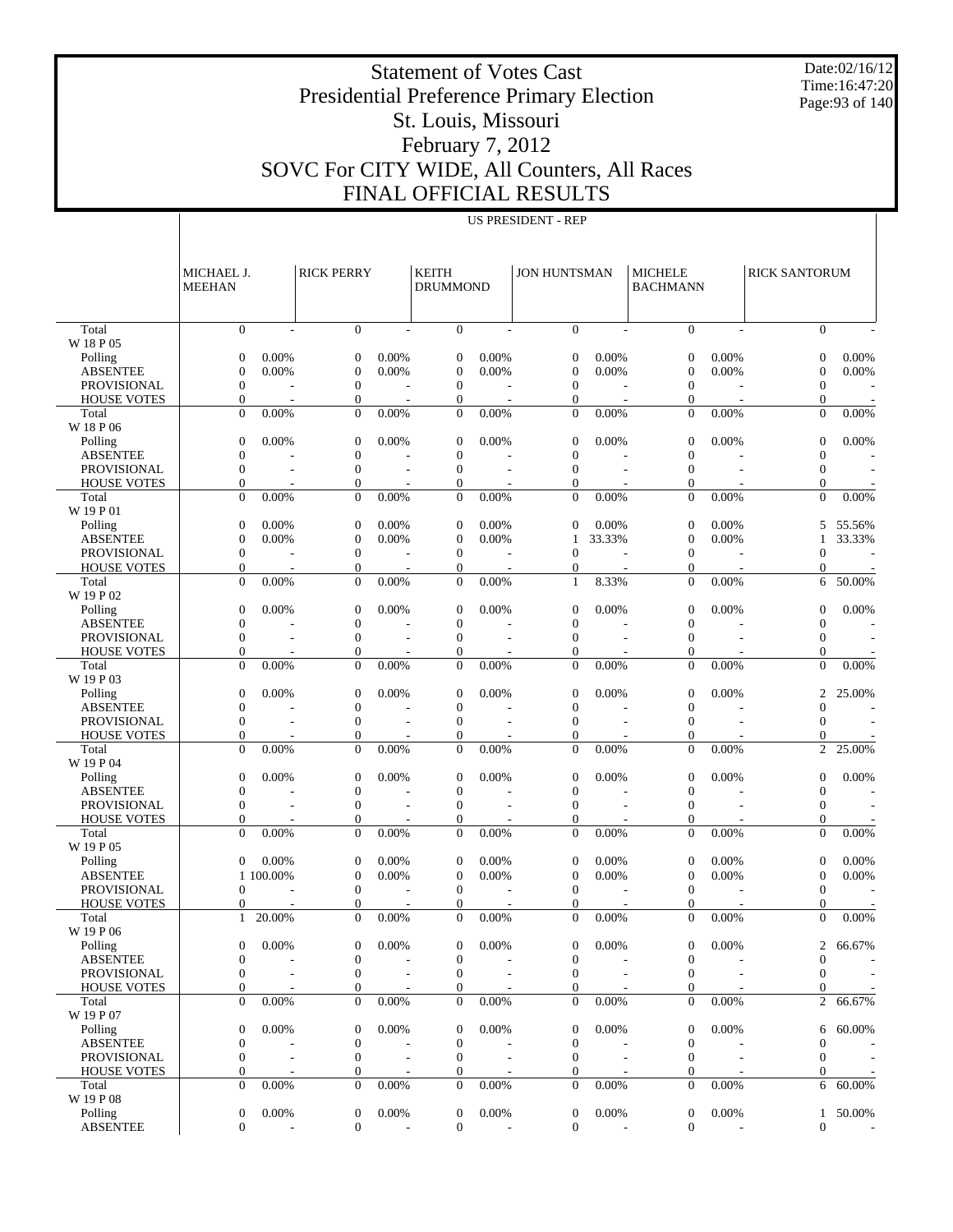Date:02/16/12 Time:16:47:20 Page:94 of 140

Presidential Preference Primary Election St. Louis, Missouri

Statement of Votes Cast

## February 7, 2012 SOVC For CITY WIDE, All Counters, All Races FINAL OFFICIAL RESULTS

| $\sim$ . The individual $\sim$ |  |
|--------------------------------|--|
| <b>US PRESIDENT - REP</b>      |  |

|                                          | MICHAEL J.<br><b>MEEHAN</b>        |                | <b>RICK PERRY</b>                    |                          | <b>KEITH</b><br><b>DRUMMOND</b>    |        | <b>JON HUNTSMAN</b>                |                | <b>MICHELE</b><br><b>BACHMANN</b>  |                          | <b>RICK SANTORUM</b>             |        |
|------------------------------------------|------------------------------------|----------------|--------------------------------------|--------------------------|------------------------------------|--------|------------------------------------|----------------|------------------------------------|--------------------------|----------------------------------|--------|
|                                          |                                    |                |                                      |                          |                                    |        |                                    |                |                                    |                          |                                  |        |
| <b>PROVISIONAL</b><br><b>HOUSE VOTES</b> | $\overline{0}$<br>$\boldsymbol{0}$ |                | $\mathbf{0}$<br>$\boldsymbol{0}$     |                          | $\overline{0}$<br>$\boldsymbol{0}$ |        | $\overline{0}$<br>$\boldsymbol{0}$ |                | $\overline{0}$<br>$\boldsymbol{0}$ |                          | $\overline{0}$<br>$\overline{0}$ |        |
| Total                                    | $\theta$                           | 0.00%          | $\Omega$                             | 0.00%                    | $\overline{0}$                     | 0.00%  | $\theta$                           | 0.00%          | $\overline{0}$                     | 0.00%                    | 1                                | 50.00% |
| W 19 P 09                                |                                    |                |                                      |                          |                                    |        |                                    |                |                                    |                          |                                  |        |
| Polling<br><b>ABSENTEE</b>               | $\mathbf{0}$<br>$\mathbf{0}$       | $\overline{a}$ | $\boldsymbol{0}$<br>$\boldsymbol{0}$ |                          | $\theta$<br>$\mathbf{0}$           |        | $\boldsymbol{0}$<br>$\mathbf{0}$   |                | $\boldsymbol{0}$<br>$\mathbf{0}$   |                          | $\mathbf{0}$<br>$\mathbf{0}$     |        |
| <b>PROVISIONAL</b>                       | $\mathbf{0}$                       |                | $\boldsymbol{0}$                     |                          | $\mathbf{0}$                       |        | $\boldsymbol{0}$                   |                | $\mathbf{0}$                       |                          | 0                                |        |
| <b>HOUSE VOTES</b>                       | $\mathbf{0}$                       |                | $\mathbf{0}$                         |                          | $\mathbf{0}$                       |        | $\mathbf{0}$                       |                | $\mathbf{0}$                       |                          | $\overline{0}$                   |        |
| Total                                    | $\Omega$                           |                | $\Omega$                             |                          | $\Omega$                           |        | $\theta$                           |                | $\mathbf{0}$                       |                          | $\overline{0}$                   |        |
| W 19 P 10                                | $\mathbf{0}$                       |                | $\boldsymbol{0}$                     |                          | $\mathbf{0}$                       |        | $\boldsymbol{0}$                   |                | $\mathbf{0}$                       |                          | $\boldsymbol{0}$                 |        |
| Polling<br><b>ABSENTEE</b>               | $\mathbf{0}$                       | L,             | $\boldsymbol{0}$                     |                          | $\mathbf{0}$                       |        | $\boldsymbol{0}$                   |                | $\mathbf{0}$                       |                          | $\mathbf{0}$                     |        |
| <b>PROVISIONAL</b>                       | $\mathbf{0}$                       |                | $\boldsymbol{0}$                     |                          | $\mathbf{0}$                       |        | $\boldsymbol{0}$                   |                | $\mathbf{0}$                       |                          | $\overline{0}$                   |        |
| <b>HOUSE VOTES</b>                       | $\mathbf{0}$                       |                | $\mathbf{0}$                         |                          | $\theta$                           |        | $\mathbf{0}$                       |                | $\mathbf{0}$                       |                          | 0                                |        |
| Total                                    | $\Omega$                           |                | $\Omega$                             |                          | $\Omega$                           |        | $\theta$                           |                | $\Omega$                           |                          | $\Omega$                         |        |
| W 20 P 01<br>Polling                     | $\mathbf{0}$                       | 0.00%          | $\boldsymbol{0}$                     | 0.00%                    | $\theta$                           | 0.00%  | $\boldsymbol{0}$                   | 0.00%          | $\mathbf{0}$                       | 0.00%                    | 7                                | 41.18% |
| <b>ABSENTEE</b>                          | $\mathbf{0}$                       |                | $\boldsymbol{0}$                     |                          | $\mathbf{0}$                       |        | $\mathbf{0}$                       |                | $\mathbf{0}$                       |                          | $\mathbf{0}$                     |        |
| <b>PROVISIONAL</b>                       | $\mathbf{0}$                       | ÷.             | $\mathbf{0}$                         | $\overline{\phantom{a}}$ | $\mathbf{0}$                       | $\sim$ | $\theta$                           | $\overline{a}$ | $\mathbf{0}$                       | $\overline{\phantom{a}}$ | $\mathbf{0}$                     |        |
| <b>HOUSE VOTES</b>                       | $\mathbf{0}$                       |                | $\theta$                             |                          | $\theta$                           |        | $\boldsymbol{0}$                   |                | $\mathbf{0}$                       |                          | 0                                |        |
| Total                                    | $\overline{0}$                     | 0.00%          | $\theta$                             | 0.00%                    | $\mathbf{0}$                       | 0.00%  | $\mathbf{0}$                       | 0.00%          | $\mathbf{0}$                       | 0.00%                    | 7                                | 41.18% |
| W 20 P 02<br>Polling                     | $\mathbf{0}$                       | 0.00%          | $\theta$                             | 0.00%                    | $\theta$                           | 0.00%  | $\theta$                           | 0.00%          | $\mathbf{0}$                       | 0.00%                    | 7                                | 43.75% |
| <b>ABSENTEE</b>                          | $\mathbf{0}$                       | 0.00%          |                                      | 1 100.00%                | $\theta$                           | 0.00%  | $\theta$                           | 0.00%          | $\mathbf{0}$                       | 0.00%                    | $\Omega$                         | 0.00%  |
| <b>PROVISIONAL</b>                       | $\mathbf{0}$                       | 0.00%          | $\theta$                             | 0.00%                    | $\theta$                           | 0.00%  | $\theta$                           | 0.00%          | $\mathbf{0}$                       | 0.00%                    | $\mathbf{0}$                     | 0.00%  |
| <b>HOUSE VOTES</b>                       | $\mathbf{0}$                       |                | $\boldsymbol{0}$                     |                          | $\theta$                           |        | $\boldsymbol{0}$                   |                | $\mathbf{0}$                       |                          | $\overline{0}$                   |        |
| Total                                    | $\overline{0}$                     | 0.00%          | $\mathbf{1}$                         | 5.56%                    | $\theta$                           | 0.00%  | $\Omega$                           | 0.00%          | $\mathbf{0}$                       | 0.00%                    | 7                                | 38.89% |
| W 20 P 03<br>Polling                     | $\mathbf{0}$                       | 0.00%          | $\boldsymbol{0}$                     | 0.00%                    | $\theta$                           | 0.00%  | $\mathbf{0}$                       | 0.00%          | $\mathbf{0}$                       | 0.00%                    | 1                                | 12.50% |
| <b>ABSENTEE</b>                          | $\mathbf{0}$                       | 0.00%          | $\boldsymbol{0}$                     | 0.00%                    | $\theta$                           | 0.00%  | $\mathbf{0}$                       | 0.00%          | $\mathbf{0}$                       | 0.00%                    | $\overline{c}$                   | 40.00% |
| <b>PROVISIONAL</b>                       | $\boldsymbol{0}$                   |                | $\theta$                             |                          | $\theta$                           |        | $\theta$                           |                | $\mathbf{0}$                       |                          | $\mathbf{0}$                     |        |
| <b>HOUSE VOTES</b>                       | $\mathbf{0}$                       |                | $\boldsymbol{0}$                     |                          | $\boldsymbol{0}$                   |        | $\boldsymbol{0}$                   |                | $\mathbf{0}$                       |                          | $\overline{0}$                   |        |
| Total<br>W 20 P 04                       | $\overline{0}$                     | 0.00%          | $\Omega$                             | 0.00%                    | $\mathbf{0}$                       | 0.00%  | $\mathbf{0}$                       | 0.00%          | $\overline{0}$                     | 0.00%                    | 3                                | 23.08% |
| Polling                                  | $\mathbf{0}$                       | 0.00%          | $\boldsymbol{0}$                     | 0.00%                    | $\theta$                           | 0.00%  | $\mathbf{0}$                       | 0.00%          | $\mathbf{0}$                       | 0.00%                    | $\mathbf{0}$                     | 0.00%  |
| <b>ABSENTEE</b>                          | $\mathbf{0}$                       | 0.00%          | $\boldsymbol{0}$                     | 0.00%                    | $\theta$                           | 0.00%  | $\mathbf{0}$                       | 0.00%          | $\mathbf{0}$                       | 0.00%                    | $\mathbf{0}$                     | 0.00%  |
| <b>PROVISIONAL</b>                       | $\mathbf{0}$                       |                | $\theta$                             | L,                       | $\theta$                           |        | $\theta$                           |                | $\mathbf{0}$                       |                          | $\mathbf{0}$                     |        |
| <b>HOUSE VOTES</b>                       | $\boldsymbol{0}$<br>$\theta$       | 0.00%          | $\boldsymbol{0}$<br>$\Omega$         | 0.00%                    | $\boldsymbol{0}$<br>$\mathbf{0}$   |        | $\boldsymbol{0}$<br>$\Omega$       | 0.00%          | $\mathbf{0}$<br>$\Omega$           | 0.00%                    | 0<br>$\Omega$                    | 0.00%  |
| Total<br>W 20 P 05                       |                                    |                |                                      |                          |                                    | 0.00%  |                                    |                |                                    |                          |                                  |        |
| Polling                                  | $\mathbf{0}$                       | 0.00%          | $\overline{0}$                       | 0.00%                    | $\overline{0}$                     | 0.00%  | $\mathbf{0}$                       | 0.00%          | $\mathbf{0}$                       | 0.00%                    | $\mathbf{0}$                     | 0.00%  |
| <b>ABSENTEE</b>                          | $\mathbf{0}$                       |                | $\boldsymbol{0}$                     |                          | $\theta$                           |        | $\boldsymbol{0}$                   |                | $\boldsymbol{0}$                   |                          | $\mathbf{0}$                     |        |
| <b>PROVISIONAL</b>                       | $\mathbf{0}$                       |                | $\theta$                             |                          | $\theta$                           |        | $\mathbf{0}$                       |                | $\mathbf{0}$                       |                          | $\mathbf{0}$                     |        |
| <b>HOUSE VOTES</b>                       | $\Omega$                           | 0.00%          | $\Omega$                             | 0.00%                    | $\Omega$                           |        | $\Omega$                           |                | $\Omega$                           | 0.00%                    | $\Omega$                         |        |
| Total<br>W 21 P 01                       | $\mathbf{0}$                       |                | $\overline{0}$                       |                          | $\overline{0}$                     | 0.00%  | $\mathbf{0}$                       | 0.00%          | $\mathbf{0}$                       |                          | 0                                | 0.00%  |
| Polling                                  | $\mathbf{0}$                       | 0.00%          |                                      | 1 100,00%                | $\theta$                           | 0.00%  | $\boldsymbol{0}$                   | 0.00%          | $\mathbf{0}$                       | 0.00%                    | $\mathbf{0}$                     | 0.00%  |
| <b>ABSENTEE</b>                          | $\boldsymbol{0}$                   |                | $\boldsymbol{0}$                     |                          | $\boldsymbol{0}$                   |        | $\mathbf{0}$                       |                | $\boldsymbol{0}$                   |                          | $\boldsymbol{0}$                 |        |
| PROVISIONAL                              | $\boldsymbol{0}$                   | ÷.             | $\theta$                             | $\sim$                   | $\theta$                           |        | $\mathbf{0}$                       | $\overline{a}$ | $\boldsymbol{0}$                   |                          | $\boldsymbol{0}$                 |        |
| <b>HOUSE VOTES</b><br>Total              | 0<br>$\mathbf{0}$                  | 0.00%          | $\theta$                             | 1 100.00%                | $\boldsymbol{0}$<br>$\theta$       | 0.00%  | $\mathbf{0}$<br>$\mathbf{0}$       | 0.00%          | 0<br>$\mathbf{0}$                  | 0.00%                    | $\overline{0}$<br>$\mathbf{0}$   | 0.00%  |
| W 21 P 02                                |                                    |                |                                      |                          |                                    |        |                                    |                |                                    |                          |                                  |        |
| Polling                                  | $\boldsymbol{0}$                   |                | $\boldsymbol{0}$                     |                          | $\boldsymbol{0}$                   |        | $\mathbf{0}$                       |                | $\boldsymbol{0}$                   |                          | $\boldsymbol{0}$                 |        |
| <b>ABSENTEE</b>                          | $\mathbf{0}$                       |                | $\boldsymbol{0}$                     |                          | $\theta$                           |        | $\boldsymbol{0}$                   |                | $\boldsymbol{0}$                   |                          | $\boldsymbol{0}$                 |        |
| PROVISIONAL                              | $\mathbf{0}$                       |                | $\boldsymbol{0}$                     |                          | $\theta$                           |        | $\boldsymbol{0}$                   |                | $\boldsymbol{0}$                   |                          | $\boldsymbol{0}$                 |        |
| <b>HOUSE VOTES</b><br>Total              | 0<br>$\Omega$                      |                | $\theta$<br>$\Omega$                 |                          | $\theta$<br>$\Omega$               |        | $\mathbf{0}$<br>$\theta$           |                | $\mathbf{0}$<br>$\mathbf{0}$       |                          | 0<br>$\mathbf{0}$                |        |
| W 21 P 03                                |                                    |                |                                      |                          |                                    |        |                                    |                |                                    |                          |                                  |        |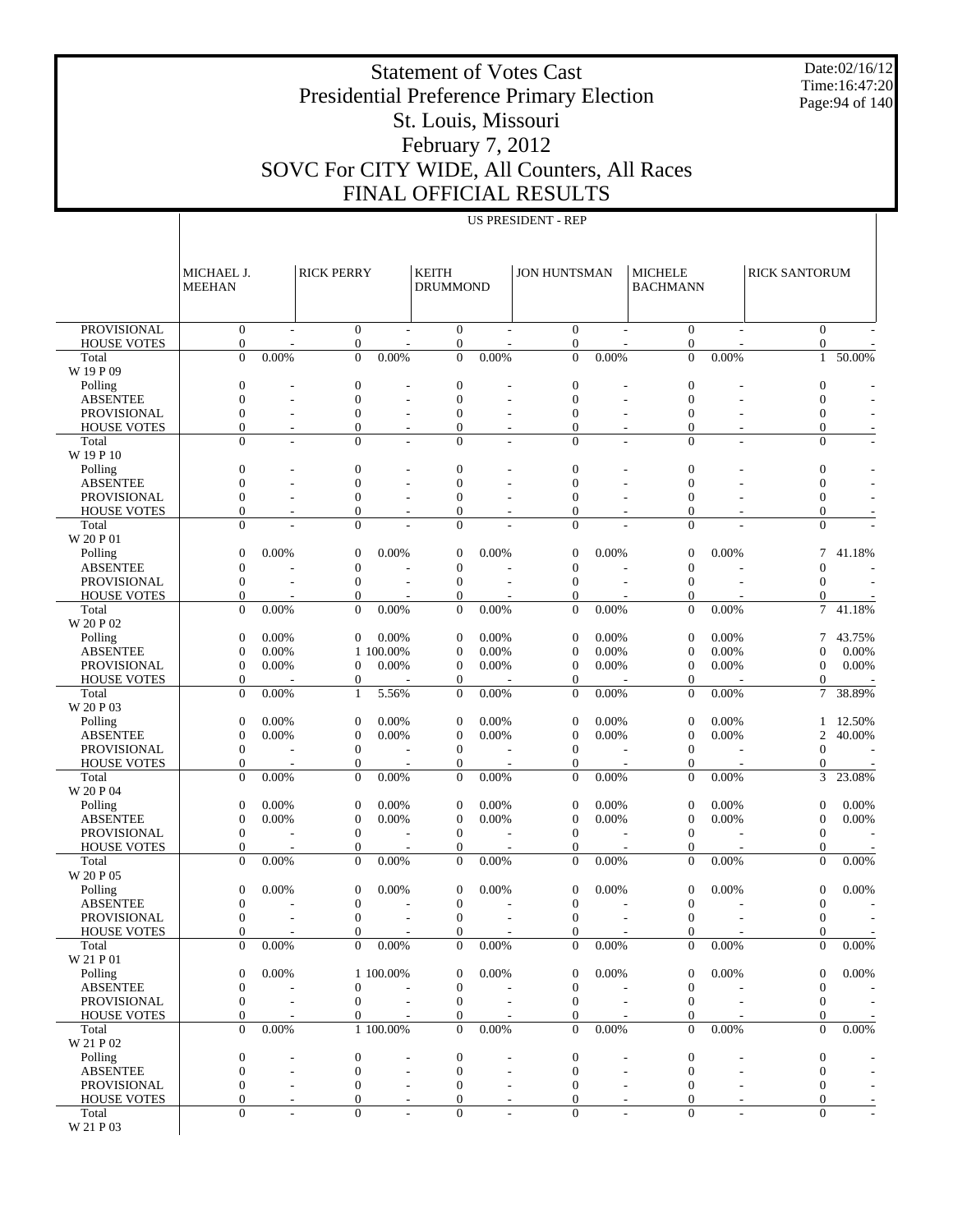Statement of Votes Cast Presidential Preference Primary Election St. Louis, Missouri February 7, 2012 SOVC For CITY WIDE, All Counters, All Races FINAL OFFICIAL RESULTS

Date:02/16/12 Time:16:47:21 Page:95 of 140

|  | FFIUIAL NESULT     |  |  |
|--|--------------------|--|--|
|  | US PRESIDENT - REP |  |  |

|                                   | MICHAEL J.<br><b>MEEHAN</b> |                          | <b>RICK PERRY</b>                    |                              | <b>KEITH</b><br><b>DRUMMOND</b> |                          | <b>JON HUNTSMAN</b>                  |                          | <b>MICHELE</b><br><b>BACHMANN</b>    |                          | <b>RICK SANTORUM</b>                 |                      |
|-----------------------------------|-----------------------------|--------------------------|--------------------------------------|------------------------------|---------------------------------|--------------------------|--------------------------------------|--------------------------|--------------------------------------|--------------------------|--------------------------------------|----------------------|
|                                   |                             |                          |                                      |                              |                                 |                          |                                      |                          |                                      |                          |                                      |                      |
| Polling<br><b>ABSENTEE</b>        | 1<br>$\mathbf{0}$           | 20.00%                   | $\mathfrak{2}$<br>$\boldsymbol{0}$   | 40.00%                       | $\theta$<br>$\theta$            | 0.00%                    | $\boldsymbol{0}$<br>$\boldsymbol{0}$ | 0.00%                    | $\mathbf{0}$<br>$\boldsymbol{0}$     | 0.00%                    | 2<br>$\overline{0}$                  | 40.00%               |
| PROVISIONAL                       | $\mathbf{0}$                |                          | $\overline{0}$                       |                              | $\mathbf{0}$                    |                          | $\mathbf{0}$                         |                          | $\mathbf{0}$                         |                          | $\mathbf{0}$                         |                      |
| <b>HOUSE VOTES</b>                | $\Omega$                    |                          | $\overline{0}$                       |                              | $\theta$                        |                          | $\mathbf{0}$                         |                          | $\mathbf{0}$                         |                          | $\mathbf{0}$                         |                      |
| Total<br>W 21 P 04                | $\mathbf{1}$                | 20.00%                   | $\overline{2}$                       | 40.00%                       | $\mathbf{0}$                    | 0.00%                    | $\mathbf{0}$                         | 0.00%                    | $\mathbf{0}$                         | 0.00%                    | $\overline{c}$                       | 40.00%               |
| Polling                           | $\overline{0}$              |                          | $\boldsymbol{0}$                     |                              | $\theta$                        |                          | $\mathbf{0}$                         |                          | $\boldsymbol{0}$                     |                          | $\boldsymbol{0}$                     |                      |
| <b>ABSENTEE</b>                   | $\Omega$                    |                          | $\boldsymbol{0}$                     | L,                           | $\Omega$                        |                          | $\mathbf{0}$                         | L,                       | $\mathbf{0}$                         |                          | $\overline{0}$                       |                      |
| PROVISIONAL                       | $\theta$                    |                          | $\boldsymbol{0}$                     |                              | $\mathbf{0}$                    |                          | $\mathbf{0}$                         |                          | $\mathbf{0}$                         |                          | $\boldsymbol{0}$                     |                      |
| <b>HOUSE VOTES</b>                | $\Omega$                    | $\overline{\phantom{m}}$ | $\boldsymbol{0}$                     | $\qquad \qquad -$            | $\overline{0}$                  |                          | $\mathbf{0}$                         |                          | $\mathbf{0}$                         |                          | $\boldsymbol{0}$                     | Ė                    |
| Total<br>W 21 P 05                | $\Omega$                    |                          | $\Omega$                             |                              | $\Omega$                        |                          | $\Omega$                             |                          | $\Omega$                             |                          | $\overline{0}$                       | Ĭ.                   |
| Polling<br><b>ABSENTEE</b>        | $\theta$<br>$\theta$        |                          | $\boldsymbol{0}$<br>$\boldsymbol{0}$ |                              | $\theta$<br>$\Omega$            |                          | $\mathbf{0}$<br>$\mathbf{0}$         |                          | $\boldsymbol{0}$<br>$\boldsymbol{0}$ |                          | $\boldsymbol{0}$<br>$\overline{0}$   |                      |
| PROVISIONAL                       | $\theta$                    |                          | $\boldsymbol{0}$                     | $\overline{a}$               | $\mathbf{0}$                    |                          | $\mathbf{0}$                         |                          | $\boldsymbol{0}$                     |                          | $\boldsymbol{0}$                     | ÷                    |
| <b>HOUSE VOTES</b>                | $\Omega$                    | $\overline{a}$           | $\overline{0}$                       | $\overline{a}$               | $\mathbf{0}$                    | $\overline{\phantom{a}}$ | $\mathbf{0}$                         | $\overline{\phantom{a}}$ | $\mathbf{0}$                         | $\overline{\phantom{m}}$ | $\overline{0}$                       | Ė                    |
| Total<br>W 21 P 06                | $\Omega$                    |                          | $\overline{0}$                       |                              | $\Omega$                        |                          | $\Omega$                             |                          | $\mathbf{0}$                         |                          | $\overline{0}$                       | ÷,                   |
| Polling                           | $\theta$                    |                          | $\boldsymbol{0}$                     |                              | $\theta$                        |                          | $\mathbf{0}$                         |                          | $\boldsymbol{0}$                     |                          | $\boldsymbol{0}$                     |                      |
| <b>ABSENTEE</b>                   | $\Omega$                    |                          | $\boldsymbol{0}$                     | $\overline{a}$               | $\Omega$                        |                          | $\mathbf{0}$                         |                          | $\boldsymbol{0}$                     |                          | $\overline{0}$                       |                      |
| PROVISIONAL                       | $\theta$                    |                          | $\boldsymbol{0}$                     |                              | $\mathbf{0}$                    |                          | $\mathbf{0}$                         |                          | $\mathbf{0}$                         |                          | $\boldsymbol{0}$                     |                      |
| <b>HOUSE VOTES</b>                | $\theta$                    | $\overline{a}$           | $\boldsymbol{0}$                     | $\overline{\phantom{a}}$     | $\overline{0}$                  |                          | $\mathbf{0}$                         |                          | $\mathbf{0}$                         |                          | $\boldsymbol{0}$                     |                      |
| Total                             | $\Omega$                    |                          | $\Omega$                             |                              | $\Omega$                        |                          | $\Omega$                             |                          | $\Omega$                             |                          | $\mathbf{0}$                         |                      |
| W 21 P 07<br>Polling              | $\Omega$                    | 0.00%                    | $\boldsymbol{0}$                     | 0.00%                        | $\boldsymbol{0}$                | 0.00%                    | $\mathbf{1}$                         | 33.33%                   | $\boldsymbol{0}$                     | 0.00%                    | $\mathbf{0}$                         | 0.00%                |
| <b>ABSENTEE</b>                   | $\mathbf{0}$                |                          | $\boldsymbol{0}$                     |                              | $\mathbf{0}$                    |                          | $\mathbf{0}$                         |                          | $\boldsymbol{0}$                     |                          | $\mathbf{0}$                         |                      |
| PROVISIONAL                       | $\mathbf{0}$                |                          | $\boldsymbol{0}$                     |                              | $\mathbf{0}$                    |                          | $\Omega$                             |                          | $\mathbf{0}$                         |                          | $\mathbf{0}$                         |                      |
| <b>HOUSE VOTES</b>                | $\mathbf{0}$                |                          | $\boldsymbol{0}$                     |                              | $\mathbf{0}$                    |                          | $\mathbf{0}$                         |                          | $\mathbf{0}$                         |                          | $\mathbf{0}$                         |                      |
| Total<br>W 22 P 01                | $\theta$                    | 0.00%                    | $\overline{0}$                       | 0.00%                        | $\mathbf{0}$                    | 0.00%                    | $\mathbf{1}$                         | 33.33%                   | $\overline{0}$                       | 0.00%                    | $\boldsymbol{0}$                     | 0.00%                |
| Polling                           | $\overline{0}$              |                          | $\boldsymbol{0}$                     |                              | $\overline{0}$                  |                          | $\mathbf{0}$                         |                          | $\boldsymbol{0}$                     |                          | $\mathbf{0}$                         |                      |
| <b>ABSENTEE</b>                   | $\theta$                    |                          | $\boldsymbol{0}$                     | $\overline{a}$               | $\Omega$                        |                          | $\mathbf{0}$                         |                          | $\mathbf{0}$                         |                          | $\overline{0}$                       |                      |
| PROVISIONAL                       | $\Omega$                    |                          | $\boldsymbol{0}$                     |                              | $\mathbf{0}$                    |                          | $\mathbf{0}$                         |                          | $\boldsymbol{0}$                     |                          | $\boldsymbol{0}$                     |                      |
| <b>HOUSE VOTES</b>                | $\mathbf{0}$                | $\overline{\phantom{m}}$ | $\boldsymbol{0}$                     | $\qquad \qquad \blacksquare$ | $\overline{0}$                  | $\overline{\phantom{a}}$ | $\mathbf{0}$                         | $\overline{\phantom{a}}$ | $\boldsymbol{0}$                     |                          | $\boldsymbol{0}$                     | Ė                    |
| Total<br>W 22 P 02                | $\Omega$                    |                          | $\theta$                             |                              | $\Omega$                        |                          | $\Omega$                             |                          | $\Omega$                             |                          | $\overline{0}$                       |                      |
| Polling                           | $\theta$<br>$\theta$        |                          | $\boldsymbol{0}$                     |                              | $\theta$<br>$\Omega$            |                          | $\mathbf{0}$<br>$\mathbf{0}$         |                          | $\boldsymbol{0}$                     |                          | $\boldsymbol{0}$<br>$\overline{0}$   |                      |
| <b>ABSENTEE</b><br>PROVISIONAL    | $\theta$                    |                          | $\boldsymbol{0}$<br>$\boldsymbol{0}$ | $\overline{a}$               | $\mathbf{0}$                    |                          | $\mathbf{0}$                         |                          | $\boldsymbol{0}$<br>$\mathbf{0}$     |                          | $\boldsymbol{0}$                     | ÷,                   |
| <b>HOUSE VOTES</b>                | $\theta$                    | $\overline{a}$           | $\overline{0}$                       | $\qquad \qquad -$            | $\theta$                        |                          | $\mathbf{0}$                         | $\overline{\phantom{a}}$ | $\mathbf{0}$                         |                          | $\overline{0}$                       |                      |
| Total<br>W 22 P 03                | $\Omega$                    |                          | $\overline{0}$                       |                              | $\mathbf{0}$                    |                          | $\Omega$                             |                          | $\mathbf{0}$                         |                          | $\overline{0}$                       |                      |
| Polling                           | $\overline{0}$              | 0.00%                    | $\boldsymbol{0}$                     | 0.00%                        | $\boldsymbol{0}$                | 0.00%                    | $\boldsymbol{0}$                     | 0.00%                    | $\mathbf{0}$                         | 0.00%                    | $\boldsymbol{0}$                     | 0.00%                |
| <b>ABSENTEE</b>                   | $\Omega$                    |                          | $\mathbf{0}$                         |                              | $\overline{0}$                  |                          | $\Omega$                             |                          | $\mathbf{0}$                         |                          | $\mathbf{0}$                         |                      |
| PROVISIONAL                       | $\boldsymbol{0}$            |                          | $\boldsymbol{0}$                     |                              | $\boldsymbol{0}$                |                          | $\boldsymbol{0}$                     |                          | $\boldsymbol{0}$                     |                          | $\boldsymbol{0}$                     |                      |
| <b>HOUSE VOTES</b>                | $\boldsymbol{0}$            |                          | $\boldsymbol{0}$                     |                              | $\boldsymbol{0}$                |                          | $\mathbf{0}$                         |                          | $\mathbf{0}$                         |                          | $\mathbf{0}$                         |                      |
| Total<br>W 22 P 04                | $\overline{0}$              | 0.00%                    | $\overline{0}$                       | 0.00%                        | $\mathbf{0}$                    | 0.00%                    | $\mathbf{0}$                         | 0.00%                    | $\boldsymbol{0}$                     | 0.00%                    | $\boldsymbol{0}$                     | 0.00%                |
| Polling                           | $\boldsymbol{0}$            |                          | $\boldsymbol{0}$                     |                              | $\boldsymbol{0}$                |                          | $\mathbf{0}$                         |                          | $\boldsymbol{0}$                     |                          | $\boldsymbol{0}$                     |                      |
| <b>ABSENTEE</b>                   | $\Omega$<br>$\mathbf{0}$    |                          | $\boldsymbol{0}$                     | L,                           | $\theta$<br>$\theta$            |                          | $\mathbf{0}$                         | Ĭ.                       | $\mathbf{0}$                         |                          | $\mathbf{0}$                         |                      |
| PROVISIONAL<br><b>HOUSE VOTES</b> | $\mathbf{0}$                |                          | $\boldsymbol{0}$<br>$\boldsymbol{0}$ | $\overline{\phantom{a}}$     | $\theta$                        |                          | $\mathbf{0}$<br>$\boldsymbol{0}$     | $\overline{\phantom{a}}$ | $\mathbf{0}$<br>$\boldsymbol{0}$     |                          | $\boldsymbol{0}$<br>$\boldsymbol{0}$ |                      |
| Total                             | $\Omega$                    |                          | $\Omega$                             |                              | $\Omega$                        |                          | $\Omega$                             | L,                       | $\mathbf{0}$                         |                          | $\mathbf{0}$                         | $\overline{a}$<br>Ĭ. |
| W 22 P 05<br>Polling              | $\boldsymbol{0}$            |                          | $\boldsymbol{0}$                     |                              | $\boldsymbol{0}$                |                          | $\boldsymbol{0}$                     |                          | $\boldsymbol{0}$                     |                          | $\boldsymbol{0}$                     |                      |
| <b>ABSENTEE</b>                   | $\mathbf{0}$                |                          | $\boldsymbol{0}$                     | L,                           | $\boldsymbol{0}$                |                          | $\boldsymbol{0}$                     | $\overline{\phantom{a}}$ | $\boldsymbol{0}$                     |                          | $\boldsymbol{0}$                     |                      |
| PROVISIONAL                       | $\overline{0}$              |                          | $\mathbf{0}$                         |                              | $\theta$                        |                          | $\overline{0}$                       |                          | $\mathbf{0}$                         |                          | $\mathbf{0}$                         |                      |

 $0$  - 0 - 0 - 0 - 0 - 0 - 0

HOUSE VOTES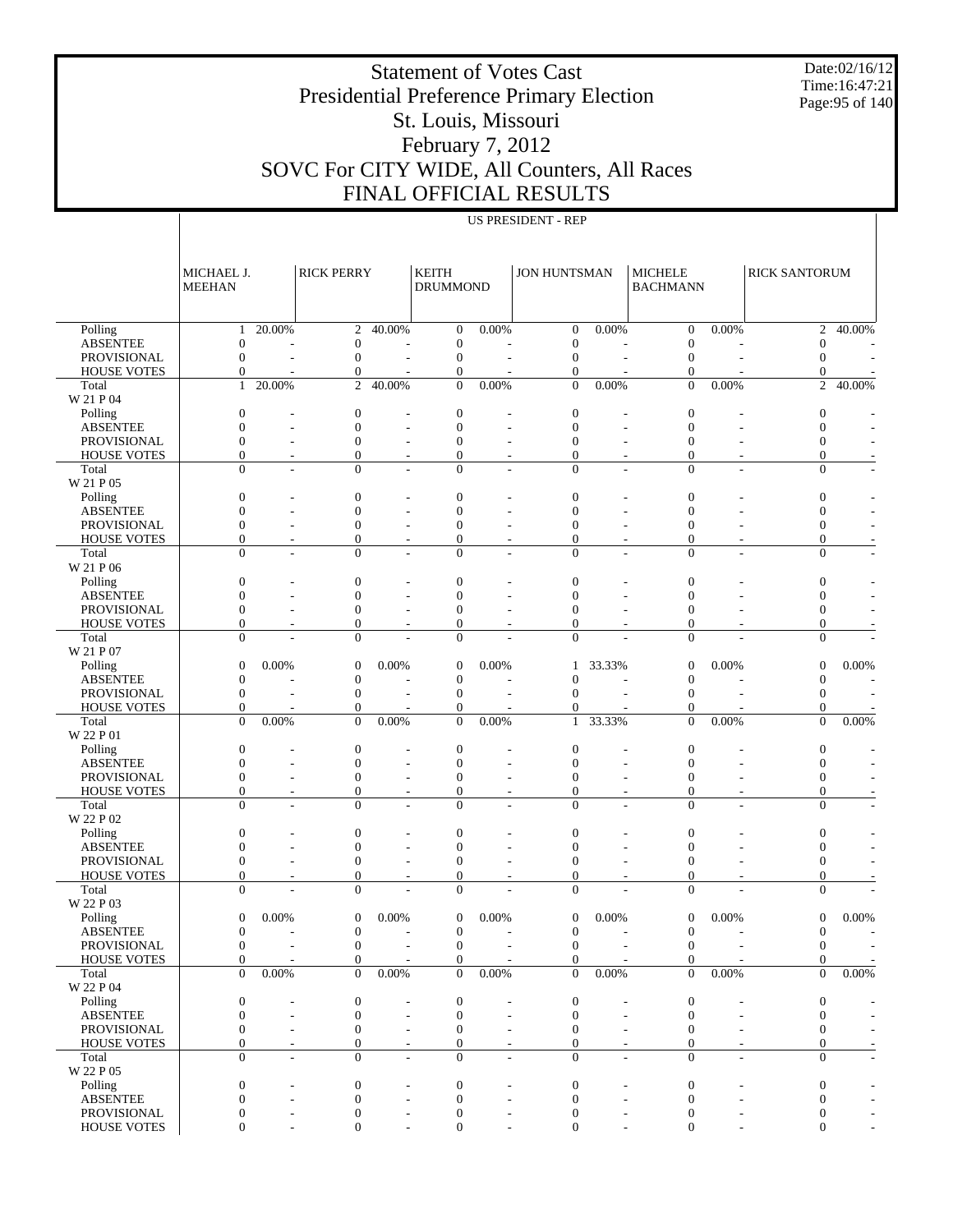Date:02/16/12 Time:16:47:21 Page:96 of 140

# Presidential Preference Primary Election St. Louis, Missouri

Statement of Votes Cast

## February 7, 2012 SOVC For CITY WIDE, All Counters, All Races FINAL OFFICIAL RESULTS

|                    | MICHAEL J.<br><b>MEEHAN</b>          |                                   | <b>RICK PERRY</b>          |                          | <b>KEITH</b><br><b>DRUMMOND</b>    |       | <b>JON HUNTSMAN</b>              |        | <b>MICHELE</b><br><b>BACHMANN</b> |        | <b>RICK SANTORUM</b>     |                          |
|--------------------|--------------------------------------|-----------------------------------|----------------------------|--------------------------|------------------------------------|-------|----------------------------------|--------|-----------------------------------|--------|--------------------------|--------------------------|
| Total              | $\mathbf{0}$                         |                                   | $\mathbf{0}$               |                          | $\mathbf{0}$                       |       | $\mathbf{0}$                     |        | $\mathbf{0}$                      | L.     | $\Omega$                 |                          |
| W 22 P 06          |                                      |                                   |                            |                          |                                    |       |                                  |        |                                   |        |                          |                          |
| Polling            | $\mathbf{1}$                         | 33.33%                            | $\overline{0}$             | 0.00%                    | $\theta$                           | 0.00% | $\mathbf{0}$                     | 0.00%  | $\overline{0}$                    | 0.00%  | $\mathbf{0}$             | 0.00%                    |
| <b>ABSENTEE</b>    | $\theta$                             |                                   | $\overline{0}$             |                          | $\overline{0}$                     |       | $\mathbf{0}$                     |        | $\overline{0}$                    |        | $\mathbf{0}$             |                          |
| <b>PROVISIONAL</b> | $\theta$                             |                                   | $\overline{0}$             |                          | $\theta$                           |       | $\mathbf{0}$                     |        | $\overline{0}$                    |        | $\overline{0}$           |                          |
| <b>HOUSE VOTES</b> | $\mathbf{0}$                         |                                   | $\overline{0}$<br>$\theta$ |                          | $\theta$<br>$\Omega$               |       | $\mathbf{0}$<br>$\overline{0}$   |        | $\mathbf{0}$<br>$\theta$          |        | $\mathbf{0}$<br>$\theta$ |                          |
| Total<br>W 22 P 07 | $\mathbf{1}$                         | 33.33%                            |                            | 0.00%                    |                                    | 0.00% |                                  | 0.00%  |                                   | 0.00%  |                          | 0.00%                    |
| Polling            | $\overline{0}$                       |                                   | $\boldsymbol{0}$           |                          | $\theta$                           |       | $\mathbf{0}$                     |        | $\overline{0}$                    |        | $\overline{0}$           |                          |
| <b>ABSENTEE</b>    | $\overline{0}$                       |                                   | $\overline{0}$             |                          | $\overline{0}$                     |       | $\mathbf{0}$                     |        | $\overline{0}$                    |        | $\theta$                 |                          |
| <b>PROVISIONAL</b> | $\theta$                             |                                   | $\overline{0}$             | $\overline{\phantom{a}}$ | $\theta$                           |       | $\mathbf{0}$                     |        | $\overline{0}$                    |        | $\mathbf{0}$             |                          |
| <b>HOUSE VOTES</b> | $\overline{0}$                       |                                   | $\overline{0}$             | $\overline{\phantom{a}}$ | $\mathbf{0}$                       |       | $\mathbf{0}$                     |        | $\overline{0}$                    |        | $\mathbf{0}$             |                          |
| Total<br>W 23 P 01 | $\theta$                             |                                   | $\overline{0}$             |                          | $\Omega$                           |       | $\Omega$                         |        | $\mathbf{0}$                      |        | $\overline{0}$           |                          |
| Polling            | $\mathbf{0}$                         | 0.00%                             | $\overline{0}$             | 0.00%                    | $\theta$                           | 0.00% | $\mathbf{0}$                     | 0.00%  | 1                                 | 3.13%  | 15                       | 46.88%                   |
| <b>ABSENTEE</b>    | $\overline{0}$                       | 0.00%                             | $\boldsymbol{0}$           | 0.00%                    | $\boldsymbol{0}$                   | 0.00% | $\mathbf{0}$                     | 0.00%  | $\mathbf{0}$                      | 0.00%  | 1                        | 33.33%                   |
| <b>PROVISIONAL</b> | $\boldsymbol{0}$                     |                                   | $\overline{0}$             | $\overline{\phantom{a}}$ | $\theta$                           |       | $\mathbf{0}$                     |        | $\overline{0}$                    |        | $\theta$                 | $\overline{\phantom{a}}$ |
| <b>HOUSE VOTES</b> | $\mathbf{0}$                         |                                   | $\mathbf{0}$               |                          | $\mathbf{0}$                       |       | $\mathbf{0}$                     |        | $\mathbf{0}$                      |        | $\theta$                 |                          |
| Total<br>W 23 P 02 | $\theta$                             | 0.00%                             | $\theta$                   | 0.00%                    | $\Omega$                           | 0.00% | $\Omega$                         | 0.00%  | $\mathbf{1}$                      | 2.86%  | 16                       | 45.71%                   |
| Polling            | $\mathbf{0}$                         | 0.00%                             | 1                          | 2.22%                    | $\theta$                           | 0.00% | $\mathbf{0}$                     | 0.00%  | $\overline{0}$                    | 0.00%  | 29                       | 64.44%                   |
| <b>ABSENTEE</b>    | $\boldsymbol{0}$                     | 0.00%                             | $\boldsymbol{0}$           | 0.00%                    | $\boldsymbol{0}$                   | 0.00% | $\mathbf{0}$                     | 0.00%  | 1                                 | 20.00% | $\mathbf{0}$             | 0.00%                    |
| <b>PROVISIONAL</b> | $\mathbf{0}$                         |                                   | $\overline{0}$             | $\overline{\phantom{a}}$ | $\mathbf{0}$                       |       | $\mathbf{0}$                     |        | $\overline{0}$                    |        | $\theta$                 |                          |
| <b>HOUSE VOTES</b> | $\mathbf{0}$                         |                                   | $\overline{0}$             |                          | $\mathbf{0}$                       |       | $\mathbf{0}$                     |        | $\overline{0}$                    |        | $\mathbf{0}$             |                          |
| Total              | $\mathbf{0}$                         | 0.00%                             | $\mathbf{1}$               | 2.00%                    | $\overline{0}$                     | 0.00% | $\mathbf{0}$                     | 0.00%  | $\mathbf{1}$                      | 2.00%  | 29                       | 58.00%                   |
| W 23 P 03          |                                      |                                   |                            |                          |                                    |       |                                  |        |                                   |        |                          |                          |
| Polling            | $\mathbf{0}$                         | 0.00%                             | 1                          | 2.78%                    | $\theta$                           | 0.00% | $\mathbf{0}$                     | 0.00%  | 1                                 | 2.78%  | 23                       | 63.89%                   |
| <b>ABSENTEE</b>    | $\boldsymbol{0}$                     | 0.00%                             | $\boldsymbol{0}$           | 0.00%                    | $\boldsymbol{0}$                   | 0.00% | $\mathbf{0}$                     | 0.00%  | $\theta$                          | 0.00%  | -1                       | 50.00%                   |
| <b>PROVISIONAL</b> | $\mathbf{0}$                         |                                   | $\overline{0}$             | $\sim$                   | $\mathbf{0}$                       |       | $\mathbf{0}$                     |        | $\overline{0}$                    |        | $\theta$                 | $\overline{\phantom{a}}$ |
| <b>HOUSE VOTES</b> | $\mathbf{0}$                         |                                   | $\boldsymbol{0}$           |                          | $\overline{0}$                     |       | $\mathbf{0}$                     |        | $\theta$                          |        | $\Omega$                 |                          |
| Total<br>W 23 P 04 | $\theta$                             | 0.00%                             | $\mathbf{1}$               | 2.63%                    | $\Omega$                           | 0.00% | $\Omega$                         | 0.00%  | $\mathbf{1}$                      | 2.63%  | 24                       | 63.16%                   |
| Polling            | $\boldsymbol{0}$                     | 0.00%                             | 1                          | 2.33%                    | $\theta$                           | 0.00% | $\mathbf{0}$                     | 0.00%  | $\theta$                          | 0.00%  | 26                       | 60.47%                   |
| <b>ABSENTEE</b>    | $\overline{0}$                       | 0.00%                             | $\boldsymbol{0}$           | 0.00%                    | $\mathbf{0}$                       | 0.00% | $\theta$                         | 0.00%  | $\mathbf{0}$                      | 0.00%  | $\theta$                 | 0.00%                    |
| <b>PROVISIONAL</b> | $\mathbf{0}$                         |                                   | $\overline{0}$             | $\sim$                   | $\mathbf{0}$                       |       | $\mathbf{0}$                     |        | $\theta$                          |        | $\mathbf{0}$             |                          |
| <b>HOUSE VOTES</b> | $\mathbf{0}$                         |                                   | $\mathbf{0}$               |                          | $\mathbf{0}$                       |       | $\mathbf{0}$                     |        | $\mathbf{0}$                      |        | $\mathbf{0}$             |                          |
| Total<br>W 23 P 05 | $\mathbf{0}$                         | 0.00%                             | $\mathbf{1}$               | 2.22%                    | $\mathbf{0}$                       | 0.00% | $\mathbf{0}$                     | 0.00%  | $\overline{0}$                    | 0.00%  | 26                       | 57.78%                   |
| Polling            | $\boldsymbol{0}$                     | 0.00%                             | 1                          | 3.33%                    | $\theta$                           | 0.00% | $\mathbf{0}$                     | 0.00%  | $\theta$                          | 0.00%  | 10                       | 33.33%                   |
| <b>ABSENTEE</b>    | $\boldsymbol{0}$                     | 0.00%                             | $\boldsymbol{0}$           | 0.00%                    | $\boldsymbol{0}$                   | 0.00% | $\mathbf{0}$                     | 0.00%  | $\mathbf{0}$                      | 0.00%  | -1                       | 33.33%                   |
| <b>PROVISIONAL</b> | $\mathbf{0}$                         |                                   | $\overline{0}$             | $\sim$                   | $\mathbf{0}$                       |       | $\mathbf{0}$                     |        | $\theta$                          |        | $\overline{0}$           | $\overline{a}$           |
| <b>HOUSE VOTES</b> | $\mathbf{0}$                         |                                   | $\mathbf{0}$               |                          | $\theta$                           |       | $\mathbf{0}$                     |        | $\Omega$                          |        | $\Omega$                 |                          |
| Total<br>W 23 P 06 | $\theta$                             | 0.00%                             | $\mathbf{1}$               | 3.03%                    | $\Omega$                           | 0.00% | $\Omega$                         | 0.00%  | $\theta$                          | 0.00%  | 11                       | 33.33%                   |
| Polling            | 0                                    | 0.00%                             | $\mathbf{0}$               | 0.00%                    | $\overline{0}$                     | 0.00% | 1                                | 1.92%  | 2                                 | 3.85%  |                          | 19 36.54%                |
| <b>ABSENTEE</b>    | $\boldsymbol{0}$                     | 0.00%                             | $\boldsymbol{0}$           | 0.00%                    | $\boldsymbol{0}$                   | 0.00% | 1                                | 20.00% | $\mathbf{0}$                      | 0.00%  | 1                        | 20.00%                   |
| PROVISIONAL        | $\mathbf{0}$                         |                                   | $\boldsymbol{0}$           |                          | $\mathbf{0}$                       |       | $\boldsymbol{0}$                 |        | $\overline{0}$                    |        | $\mathbf{0}$             |                          |
| <b>HOUSE VOTES</b> | $\boldsymbol{0}$                     |                                   | $\boldsymbol{0}$           |                          | $\overline{0}$                     |       | $\mathbf{0}$                     |        | $\mathbf{0}$                      |        | $\overline{0}$           |                          |
| Total              | $\boldsymbol{0}$                     | 0.00%                             | $\boldsymbol{0}$           | 0.00%                    | $\mathbf{0}$                       | 0.00% | $\overline{c}$                   | 3.51%  | $\mathfrak{2}$                    | 3.51%  |                          | 20 35.09%                |
| W 23 P 07          |                                      |                                   |                            |                          |                                    |       |                                  |        |                                   |        |                          |                          |
| Polling            | $\boldsymbol{0}$                     | 0.00%                             | $\boldsymbol{0}$           | 0.00%                    | $\boldsymbol{0}$                   | 0.00% | $\boldsymbol{0}$                 | 0.00%  | $\mathbf{0}$                      | 0.00%  |                          | 26 55.32%                |
| <b>ABSENTEE</b>    | $\boldsymbol{0}$                     | 0.00%                             | $\boldsymbol{0}$           | 0.00%                    | $\boldsymbol{0}$                   | 0.00% | $\boldsymbol{0}$                 | 0.00%  | $\mathbf{0}$                      | 0.00%  | $\overline{c}$           | 33.33%                   |
| PROVISIONAL        | $\boldsymbol{0}$                     |                                   | 0                          |                          | $\boldsymbol{0}$                   |       | $\mathbf{0}$                     |        | $\mathbf{0}$                      |        | $\boldsymbol{0}$         |                          |
| <b>HOUSE VOTES</b> | $\boldsymbol{0}$<br>$\boldsymbol{0}$ | $\overline{\phantom{a}}$<br>0.00% | 0<br>$\boldsymbol{0}$      | 0.00%                    | $\overline{0}$<br>$\boldsymbol{0}$ | 0.00% | $\mathbf{0}$<br>$\boldsymbol{0}$ | 0.00%  | $\mathbf{0}$<br>$\mathbf{0}$      | 0.00%  | $\overline{0}$           |                          |
| Total<br>W 23 P 08 |                                      |                                   |                            |                          |                                    |       |                                  |        |                                   |        |                          | 28 52.83%                |
| Polling            | 1                                    | 1.92%                             | $\boldsymbol{0}$           | 0.00%                    | $\mathbf{0}$                       | 0.00% | $\boldsymbol{0}$                 | 0.00%  | $\mathbf{0}$                      | 0.00%  |                          | 27 51.92%                |
| <b>ABSENTEE</b>    | $\boldsymbol{0}$                     | 0.00%                             | $\mathbf{0}$               | 0.00%                    | $\overline{0}$                     | 0.00% | $\mathbf{0}$                     | 0.00%  | $\mathbf{0}$                      | 0.00%  | $\overline{0}$           | $0.00\%$                 |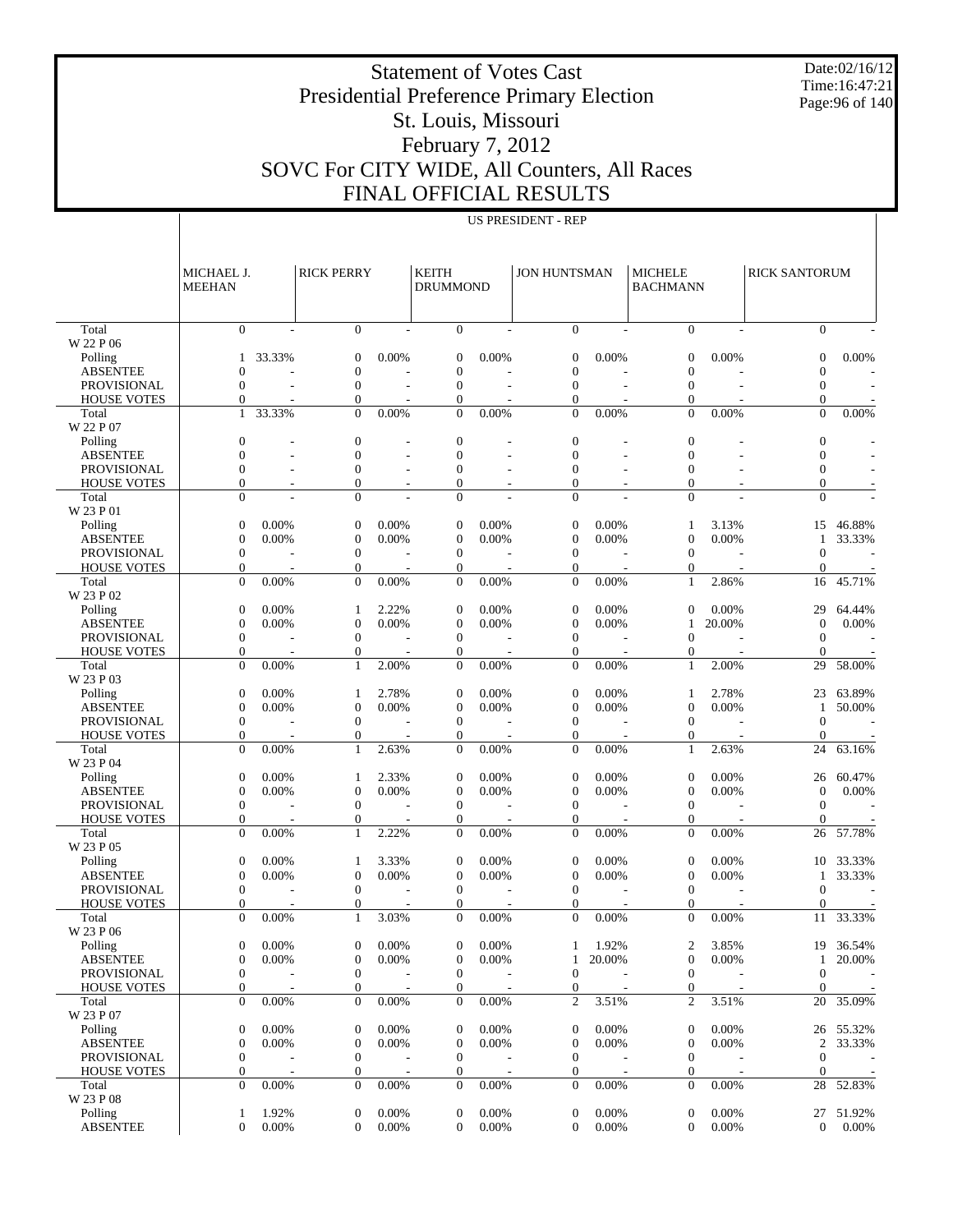Date:02/16/12 Time:16:47:21 Page:97 of 140

# Presidential Preference Primary Election St. Louis, Missouri

Statement of Votes Cast

#### February 7, 2012 SOVC For CITY WIDE, All Counters, All Races FINAL OFFICIAL RESULTS

MICHAEL J. MEEHAN

**RICK PERRY** 

|                                                          |                | OFFICIAL RESULTS          |                   |                                   |                |                      |                                |
|----------------------------------------------------------|----------------|---------------------------|-------------------|-----------------------------------|----------------|----------------------|--------------------------------|
|                                                          |                | <b>US PRESIDENT - REP</b> |                   |                                   |                |                      |                                |
| <b>KEITH</b><br><b>DRUMMOND</b>                          |                | <b>JON HUNTSMAN</b>       |                   | <b>MICHELE</b><br><b>BACHMANN</b> |                | <b>RICK SANTORUM</b> |                                |
| $\theta$                                                 |                | $\Omega$                  |                   | $\Omega$                          |                |                      |                                |
| 0                                                        |                | 0                         |                   |                                   |                |                      |                                |
| $\theta$                                                 | 0.00%          | $\Omega$                  | 0.00%             | $\theta$                          | 0.00%          | 27                   | 50.                            |
| $\Omega$<br>$\Omega$<br>$\theta$<br>$\Omega$<br>$\theta$ | 0.00%<br>0.00% | $\Omega$<br>0<br>0        | $0.00\%$<br>0.00% | $\Omega$<br>0<br>$\theta$         | 0.00%<br>0.00% | 25                   | 56.<br>$\overline{0}$ .<br>54. |
|                                                          | 0.00%          | $\Omega$                  | 0.00%             |                                   | 0.00%          | 25                   |                                |
|                                                          |                |                           |                   |                                   |                |                      |                                |

| <b>PROVISIONAL</b>                       | $\boldsymbol{0}$                   |                         | $\boldsymbol{0}$                   |          | $\mathbf{0}$                 |       | $\mathbf{0}$                   |        | $\mathbf{0}$                     | $\overline{\phantom{a}}$ | $\mathbf{0}$       |           |
|------------------------------------------|------------------------------------|-------------------------|------------------------------------|----------|------------------------------|-------|--------------------------------|--------|----------------------------------|--------------------------|--------------------|-----------|
| <b>HOUSE VOTES</b>                       | $\boldsymbol{0}$<br>$\mathbf{1}$   | 1.89%                   | $\overline{0}$<br>$\overline{0}$   | 0.00%    | $\mathbf{0}$<br>$\mathbf{0}$ | 0.00% | $\mathbf{0}$<br>$\overline{0}$ | 0.00%  | $\overline{0}$<br>$\overline{0}$ | 0.00%                    | $\mathbf{0}$<br>27 | 50.94%    |
| Total<br>W 24 P 01                       |                                    |                         |                                    |          |                              |       |                                |        |                                  |                          |                    |           |
| Polling                                  | $\mathbf{0}$                       | 0.00%                   | $\boldsymbol{0}$                   | 0.00%    | $\theta$                     | 0.00% | $\mathbf{0}$                   | 0.00%  | $\theta$                         | 0.00%                    | 25                 | 56.82%    |
| <b>ABSENTEE</b>                          | $\overline{0}$                     | 0.00%                   | $\overline{0}$                     | 0.00%    | $\mathbf{0}$                 | 0.00% | $\mathbf{0}$                   | 0.00%  | $\theta$                         | 0.00%                    | $\overline{0}$     | 0.00%     |
| <b>PROVISIONAL</b>                       | $\boldsymbol{0}$                   |                         | $\boldsymbol{0}$                   |          | $\mathbf{0}$                 |       | $\mathbf{0}$                   |        | $\theta$                         |                          | $\overline{0}$     |           |
| <b>HOUSE VOTES</b>                       | 0                                  |                         | $\mathbf{0}$                       |          | $\theta$                     |       | $\overline{0}$                 |        | $\mathbf{0}$                     |                          | $\theta$           |           |
| Total                                    | $\overline{0}$                     | 0.00%                   | $\overline{0}$                     | 0.00%    | $\theta$                     | 0.00% | $\Omega$                       | 0.00%  | $\overline{0}$                   | 0.00%                    | 25                 | 54.35%    |
| W 24 P 02                                |                                    |                         |                                    |          |                              |       |                                |        |                                  |                          |                    |           |
| Polling                                  | $\mathbf{0}$                       | 0.00%                   | $\boldsymbol{0}$                   | 0.00%    | $\theta$                     | 0.00% | $\mathbf{0}$                   | 0.00%  | $\overline{0}$                   | 0.00%                    | 8                  | 47.06%    |
| <b>ABSENTEE</b>                          | $\overline{0}$                     | 0.00%                   | $\overline{0}$                     | 0.00%    | $\theta$                     | 0.00% | 1                              | 16.67% | 1                                | 16.67%                   | 1                  | 16.67%    |
| <b>PROVISIONAL</b>                       | $\boldsymbol{0}$                   |                         | $\boldsymbol{0}$                   |          | $\mathbf{0}$                 |       | $\mathbf{0}$                   |        | $\overline{0}$                   |                          | $\Omega$           |           |
| <b>HOUSE VOTES</b>                       | $\mathbf{0}$<br>$\overline{0}$     | $\overline{a}$<br>0.00% | $\mathbf{0}$                       | 0.00%    | $\theta$                     | 0.00% | $\overline{0}$                 |        | $\mathbf{0}$                     |                          | $\mathbf{0}$       | 39.13%    |
| Total<br>W 24 P 03                       |                                    |                         | $\overline{0}$                     |          | $\mathbf{0}$                 |       | 1                              | 4.35%  | 1                                | 4.35%                    | 9                  |           |
| Polling                                  | $\boldsymbol{0}$                   | 0.00%                   | $\overline{0}$                     | 0.00%    | $\theta$                     | 0.00% | $\mathbf{0}$                   | 0.00%  | 1                                | 4.00%                    | 10                 | 40.00%    |
| <b>ABSENTEE</b>                          | $\overline{0}$                     | 0.00%                   | 1                                  | 33.33%   | $\mathbf{0}$                 | 0.00% | $\mathbf{0}$                   | 0.00%  | $\overline{0}$                   | 0.00%                    | $\mathbf{0}$       | 0.00%     |
| <b>PROVISIONAL</b>                       | $\boldsymbol{0}$                   |                         | $\overline{0}$                     |          | $\mathbf{0}$                 |       | $\boldsymbol{0}$               |        | $\theta$                         |                          | $\overline{0}$     |           |
| <b>HOUSE VOTES</b>                       | $\overline{0}$                     |                         | $\overline{0}$                     |          | $\theta$                     |       | $\overline{0}$                 |        | $\mathbf{0}$                     |                          | $\mathbf{0}$       |           |
| Total                                    | $\theta$                           | 0.00%                   | 1                                  | 3.57%    | $\theta$                     | 0.00% | $\mathbf{0}$                   | 0.00%  | 1                                | 3.57%                    | 10                 | 35.71%    |
| W 24 P 04                                |                                    |                         |                                    |          |                              |       |                                |        |                                  |                          |                    |           |
| Polling                                  | $\boldsymbol{0}$                   | 0.00%                   | 1                                  | 2.33%    | $\theta$                     | 0.00% | $\mathbf{0}$                   | 0.00%  | $\overline{0}$                   | 0.00%                    | 19                 | 44.19%    |
| <b>ABSENTEE</b>                          | $\overline{0}$                     | 0.00%                   | 1                                  | 25.00%   | $\theta$                     | 0.00% | $\mathbf{0}$                   | 0.00%  | $\theta$                         | 0.00%                    | 1                  | 25.00%    |
| <b>PROVISIONAL</b>                       | $\boldsymbol{0}$                   |                         | $\overline{0}$                     |          | $\mathbf{0}$                 |       | $\mathbf{0}$                   |        | $\theta$                         |                          | $\Omega$           |           |
| <b>HOUSE VOTES</b>                       | $\mathbf{0}$                       | ÷,                      | $\overline{0}$                     |          | $\theta$                     |       | $\mathbf{0}$                   |        | $\mathbf{0}$                     |                          | $\Omega$           |           |
| Total                                    | $\mathbf{0}$                       | 0.00%                   | $\overline{c}$                     | 4.26%    | $\mathbf{0}$                 | 0.00% | $\mathbf{0}$                   | 0.00%  | $\overline{0}$                   | 0.00%                    | 20                 | 42.55%    |
| W 24 P 05                                |                                    |                         |                                    |          |                              |       |                                |        |                                  |                          |                    |           |
| Polling                                  | $\boldsymbol{0}$                   | 0.00%                   | $\boldsymbol{0}$                   | 0.00%    | $\theta$                     | 0.00% | $\mathbf{0}$                   | 0.00%  | $\theta$                         | 0.00%                    | 13                 | 43.33%    |
| <b>ABSENTEE</b>                          | $\overline{0}$<br>$\boldsymbol{0}$ | 0.00%                   | $\overline{0}$<br>$\boldsymbol{0}$ | 0.00%    | $\theta$<br>$\theta$         | 0.00% | $\mathbf{0}$<br>$\mathbf{0}$   | 0.00%  | $\theta$<br>$\theta$             | 0.00%                    | $\Omega$           | 1 100.00% |
| <b>PROVISIONAL</b><br><b>HOUSE VOTES</b> | 0                                  |                         | $\overline{0}$                     |          | $\theta$                     |       | $\overline{0}$                 |        | $\mathbf{0}$                     |                          | $\mathbf{0}$       |           |
| Total                                    | $\overline{0}$                     | 0.00%                   | $\Omega$                           | 0.00%    | $\theta$                     | 0.00% | $\mathbf{0}$                   | 0.00%  | $\overline{0}$                   | 0.00%                    | 14                 | 45.16%    |
| W 24 P 06                                |                                    |                         |                                    |          |                              |       |                                |        |                                  |                          |                    |           |
| Polling                                  | $\mathbf{0}$                       | 0.00%                   | 1                                  | 2.27%    | $\theta$                     | 0.00% | $\mathbf{0}$                   | 0.00%  | $\overline{0}$                   | 0.00%                    | 22                 | 50.00%    |
| <b>ABSENTEE</b>                          | $\overline{0}$                     |                         | $\overline{0}$                     |          | $\theta$                     |       | $\mathbf{0}$                   |        | $\overline{0}$                   |                          | $\theta$           |           |
| PROVISIONAL                              | $\overline{0}$                     |                         | $\overline{0}$                     |          | $\theta$                     |       | $\mathbf{0}$                   |        | $\overline{0}$                   |                          | $\Omega$           |           |
| <b>HOUSE VOTES</b>                       | $\overline{0}$                     |                         | $\overline{0}$                     |          | $\theta$                     |       | $\mathbf{0}$                   |        | 0                                |                          | $\Omega$           |           |
| Total                                    | $\overline{0}$                     | 0.00%                   | 1                                  | 2.27%    | $\theta$                     | 0.00% | $\mathbf{0}$                   | 0.00%  | $\overline{0}$                   | 0.00%                    | 22                 | 50.00%    |
| W 24 P 07                                |                                    |                         |                                    |          |                              |       |                                |        |                                  |                          |                    |           |
| Polling                                  | $\boldsymbol{0}$                   | 0.00%                   | $\boldsymbol{0}$                   | 0.00%    | $\theta$                     | 0.00% | 1                              | 2.17%  | $\theta$                         | 0.00%                    | 15                 | 32.61%    |
| <b>ABSENTEE</b>                          | $\overline{0}$                     | 0.00%                   | $\overline{0}$                     | 0.00%    | $\theta$                     | 0.00% | $\mathbf{0}$                   | 0.00%  | $\overline{0}$                   | 0.00%                    | $\overline{0}$     | 0.00%     |
| <b>PROVISIONAL</b>                       | $\boldsymbol{0}$                   |                         | $\boldsymbol{0}$                   |          | $\theta$                     |       | $\theta$                       |        | $\theta$                         |                          | $\overline{0}$     |           |
| <b>HOUSE VOTES</b><br>Total              | 0<br>$\mathbf{0}$                  | 0.00%                   | $\overline{0}$<br>$\Omega$         | 0.00%    | $\theta$<br>$\theta$         | 0.00% | $\mathbf{0}$<br>1              | 2.13%  | 0<br>$\overline{0}$              | 0.00%                    | $\mathbf{0}$<br>15 | 31.91%    |
| W 24 P 08                                |                                    |                         |                                    |          |                              |       |                                |        |                                  |                          |                    |           |
| Polling                                  | 0                                  | 0.00%                   | $\overline{0}$                     | 0.00%    | $\theta$                     | 0.00% | $\mathbf{0}$                   | 0.00%  | $\overline{0}$                   | 0.00%                    | 8                  | 36.36%    |
| <b>ABSENTEE</b>                          | $\mathbf{0}$                       | 0.00%                   | $\overline{0}$                     | 0.00%    | $\overline{0}$               | 0.00% | $\mathbf{0}$                   | 0.00%  | $\overline{c}$                   | 50.00%                   | 1                  | 25.00%    |
| PROVISIONAL                              | $\boldsymbol{0}$                   |                         | $\boldsymbol{0}$                   |          | $\mathbf{0}$                 |       | $\boldsymbol{0}$               |        | 0                                |                          | 0                  |           |
| <b>HOUSE VOTES</b>                       | 0                                  |                         | 0                                  |          | 0                            |       | $\overline{0}$                 |        | $\boldsymbol{0}$                 |                          | $\overline{0}$     |           |
| Total                                    | $\overline{0}$                     | 0.00%                   | $\overline{0}$                     | $0.00\%$ | $\overline{0}$               | 0.00% | $\overline{0}$                 | 0.00%  | $\overline{c}$                   | 7.69%                    |                    | 9 34.62%  |
| W 25 P 01                                |                                    |                         |                                    |          |                              |       |                                |        |                                  |                          |                    |           |
| Polling                                  | $\boldsymbol{0}$                   | 0.00%                   | $\boldsymbol{0}$                   | 0.00%    | $\mathbf{0}$                 | 0.00% | $\boldsymbol{0}$               | 0.00%  | $\mathbf 0$                      | 0.00%                    | 6                  | 46.15%    |
| <b>ABSENTEE</b>                          | $\boldsymbol{0}$                   | 0.00%                   | $\boldsymbol{0}$                   | 0.00%    | $\boldsymbol{0}$             | 0.00% | $\boldsymbol{0}$               | 0.00%  | $\theta$                         | 0.00%                    | 1                  | 25.00%    |
| PROVISIONAL                              | $\boldsymbol{0}$                   |                         | 0                                  |          | $\mathbf{0}$                 |       | $\mathbf{0}$                   |        | $\mathbf 0$                      |                          | $\theta$           |           |
| <b>HOUSE VOTES</b>                       | $\boldsymbol{0}$                   |                         | 0                                  |          | $\mathbf{0}$                 |       | $\mathbf{0}$                   |        | $\mathbf{0}$                     |                          | $\overline{0}$     |           |
| Total                                    | $\boldsymbol{0}$                   | 0.00%                   | $\boldsymbol{0}$                   | 0.00%    | $\overline{0}$               | 0.00% | $\overline{0}$                 | 0.00%  | $\mathbf{0}$                     | $0.00\%$                 | $7\phantom{.0}$    | 41.18%    |
| W 25 P 02                                |                                    |                         |                                    |          |                              |       |                                |        |                                  |                          |                    |           |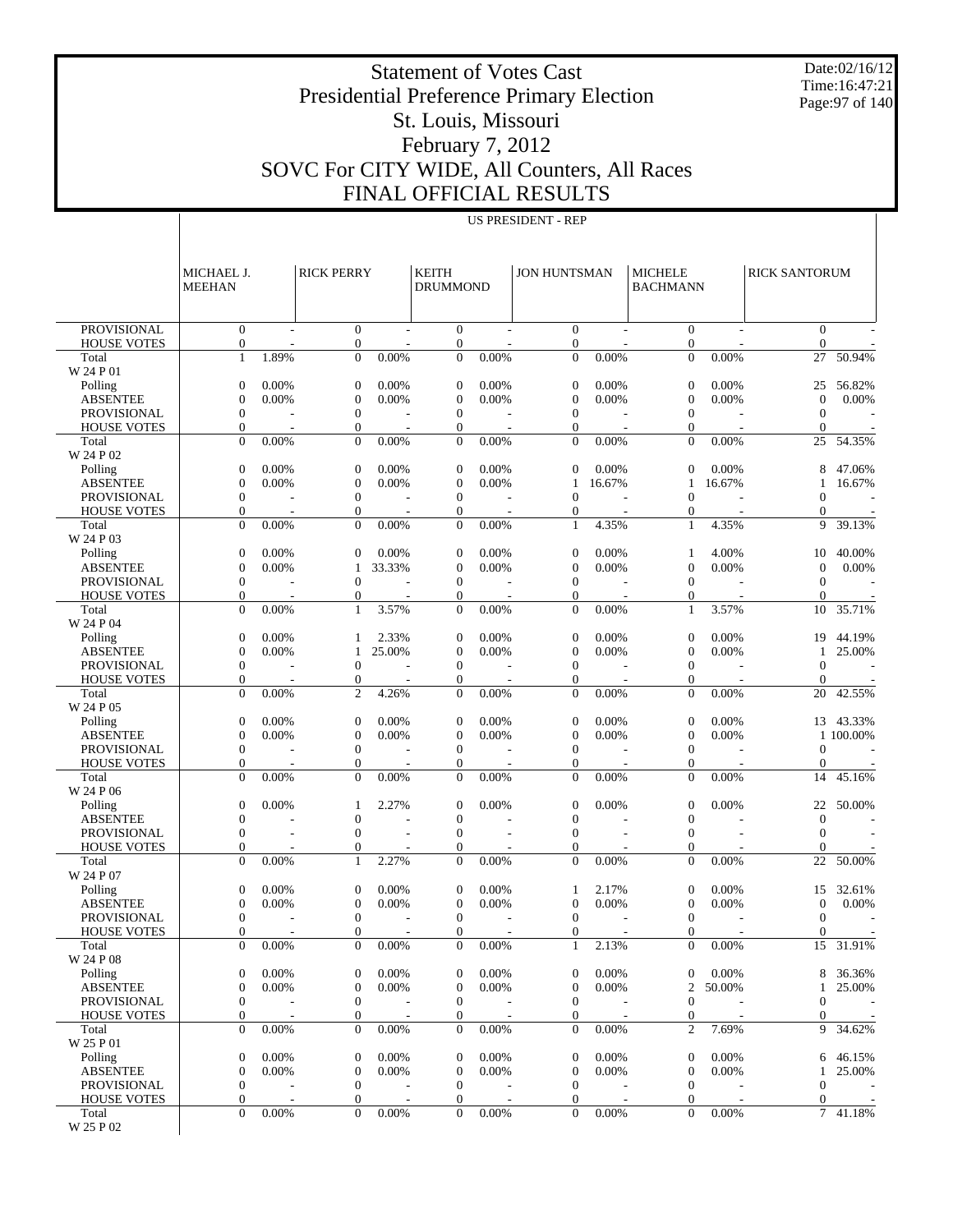Date:02/16/12 Time:16:47:21 Page:98 of 140

#### Presidential Preference Primary Election St. Louis, Missouri February 7, 2012 SOVC For CITY WIDE, All Counters, All Races FINAL OFFICIAL RESULTS

US PRESIDENT - REP

Statement of Votes Cast

 Polling ABSENTEE PROVISIONAL HOUSE VOTES Total W 25 P 03 Polling ABSENTEE PROVISIONAL HOUSE VOTES Total W 25 P 04 Polling ABSENTEE PROVISIONAL HOUSE VOTES Total W 26 P 01 Polling ABSENTEE PROVISIONAL HOUSE VOTES Total W 26 P 02 Polling ABSENTEE PROVISIONAL HOUSE VOTES Total W 26 P 03 Polling ABSENTEE PROVISIONAL HOUSE VOTES Total W 26 P 04 Polling ABSENTEE PROVISIONAL HOUSE VOTES Total W 26 P 05 Polling ABSENTEE PROVISIONAL HOUSE VOTES Total W 26 P 06 Polling ABSENTEE PROVISIONAL HOUSE VOTES Total W 27 P 01 Polling ABSENTEE PROVISIONAL HOUSE VOTES MICHAEL J. MEEHAN RICK PERRY KEITH DRUMMOND JON HUNTSMAN | MICHELE BACHMANN RICK SANTORUM 0 0.00% 2 6.90% 0 0.00% 0 0.00% 1 3.45% 16 55.17%  $0 \t 0.00\%$  0 0.00% 0 0.00% 0 0.00% 0 0.00% 0 0.00% 0 0.00% 0 0.00% 0 0.00% 0 0.00% 0 0.00% 0 0.00% 0 0.00% 0 0.00% 0 0.00% 0 0.00% 0 0.00% 0 0.00% 0 0.00% 0 0.00% 0 0.00% 0 0.00% 0 0.00% 0 0.00% 0 0.00% 0 0.00% 0 0.00%  $0$  - 0 - 0 - 0 - 0 - 0 - 0  $0$  - 0 - 0 - 0 - 0 - 0 - 0 0 0.00% 2 6.67% 0 0.00% 0 0.00% 1 3.33% 16 53.33% 1 3.85% 0 0.00% 0 0.00% 0 0.00% 0 0.00% 7 26.92%  $0 \t 0.00\%$  1 100.00% 0 0.00% 0 0.00% 0 0.00% 0 0.00% 0 0.00% 0 0.00% 0 0.00% 0 0.00% 0 0.00% 0 0.00% 0 0.00% 0 0.00% 0 0.00% 0 0.00% 0 0.00% 0 0.00% 0 0.00% 0 0.00% 0 0.00% 0 0.00% 0 0.00% 0 0.00% 0 0.00% 0 0.00% 0 0.00  $0$  - 0 - 0 - 0 - 0 - 0 - 0  $0$  - 0 - 0 - 0 - 0 - 0 - 0 1 3.70% 1 3.70% 0 0.00% 0 0.00% 0 0.00% 7 25.93%  $0 \t 0.00\%$  0 0.00% 0 0.00% 0 0.00% 2 4.88% 25 60.98%  $0 \t 0.00\%$  0 0.00% 0 0.00% 0 0.00% 0 0.00% 1 100.00%  $0$  - 0 - 0 - 0 - 0 - 0 - 0  $0$  - 0 - 0 - 0 - 0 - 0 - 0 0 0.00% 0 0.00% 0 0.00% 0 0.00% 2 4.76% 26 61.90% 2 66.67% 0 0.00% 0 0.00% 0 0.00% 0 0.00% 0 0.00%  $0$  - 0 - 0 - 0 - 0 - 0 - 0  $0$  - 0 - 0 - 0 - 0 - 0 - 0  $0$  - 0 - 0 - 0 - 0 - 0 - 0 2 66.67% 0 0.00% 0 0.00% 0 0.00% 0 0.00% 0 0.00%  $0 \t 0.00\%$  0 0.00% 0 0.00% 0 0.00% 0 0.00% 0 0.00% 0 0.00% 0 0.00% 0 0.00% 0 0.00% 0 0.00% 0 0.00% 0 0.00% 0 0.00% 0 0.00% 0 0.00% 0 0.00% 0 0.00% 0 0.00% 0 0.00% 0 0.00% 0 0.00% 0 0.00% 0 0.00% 0 0.00% 0 0.00% 0 0.00%  $0$  - 0 - 0 - 0 - 0 - 0 - 0  $0$  - 0 - 0 - 0 - 0 - 0 - 0  $0$  - 0 - 0 - 0 - 0 - 0 - 0  $0 \t 0.00\%$  0 0.00% 0 0.00% 0 0.00% 0 0.00% 0 0.00% 0 0.00% 0 0.00% 0 0.00% 0 0.00% 0 0.00% 0 0.00% 0 0.00% 0 0.00% 0 0.00% 0 0.00% 0 0.00% 0 0.00% 0 0.00% 0 0.00% 0 0.00% 0 0.00% 0 0.00% 0 0.00% 0 0.00% 0 0.00% 0 0.00% 0 0.00% 1 6.25% 0 0.00% 0 0.00% 0 0.00% 6 37.50%  $0 \t 0.00\%$  0 0.00% 0 0.00% 0 0.00% 0 0.00% 0 0.00% 0 0.00% 0 0.00% 0 0.00% 0 0.00% 0 0.00% 0 0.00% 0 0.00% 0 0.00% 0 0.00% 0 0.00% 0 0.00% 0 0.00% 0 0.00% 0 0.00% 0 0.00% 0 0.00% 0 0.00% 0 0.00% 0 0.00% 0 0.00% 0 0.00%  $0$  - 0 - 0 - 0 - 0 - 0 - 0  $0$  - 0 - 0 - 0 - 0 - 0 - 0 0 0.00% 1 5.26% 0 0.00% 0 0.00% 0 0.00% 6 31.58%  $0 \t 0.00\%$  1 25.00% 0 0.00% 0 0.00% 0 0.00% 2 50.00%  $0$  - 0 - 0 - 0 - 0 - 0 - 0  $0$  - 0 - 0 - 0 - 0 - 0 - 0  $0$  - 0 - 0 - 0 - 0 - 0 - 0  $0 \t 0.00\%$  1 25.00% 0 0.00% 0 0.00% 0 0.00% 2 50.00%  $0 \t 0.00\%$  0 0.00% 0 0.00% 0 0.00% 0 0.00% 2 66.67%  $0 \quad 0.00\%$  0 0.00% 0 0.00% 0 0.00% 0 0.00% 2 100.00%  $0$  - 0 - 0 - 0 - 0 - 0 - 0  $0$  - 0 - 0 - 0 - 0 - 0 - 0  $0 \t 0.00\%$  0 0.00% 0 0.00% 0 0.00% 0 0.00% 4 80.00%  $0 \t 0.00\%$  0 0.00% 0 0.00% 0 0.00% 0 0.00% 1 20.00%  $0$  - 0 - 0 - 0 - 0 - 0 - 0  $0$  - 0 - 0 - 0 - 0 - 0 - 0  $0$  - 0 - 0 - 0 - 0 - 0 - 0  $0 \t 0.00\%$  0 0.00% 0 0.00% 0 0.00% 0 0.00% 1 20.00%  $0 \t 0.00\%$  0 0.00% 0 0.00% 0 0.00% 0 0.00% 1 100.00%  $0$  - 0 - 0 - 0 - 0 - 0 - 0  $0$  - 0 - 0 - 0 - 0 - 0 - 0  $0$  - 0 - 0 - 0 - 0 - 0 - 0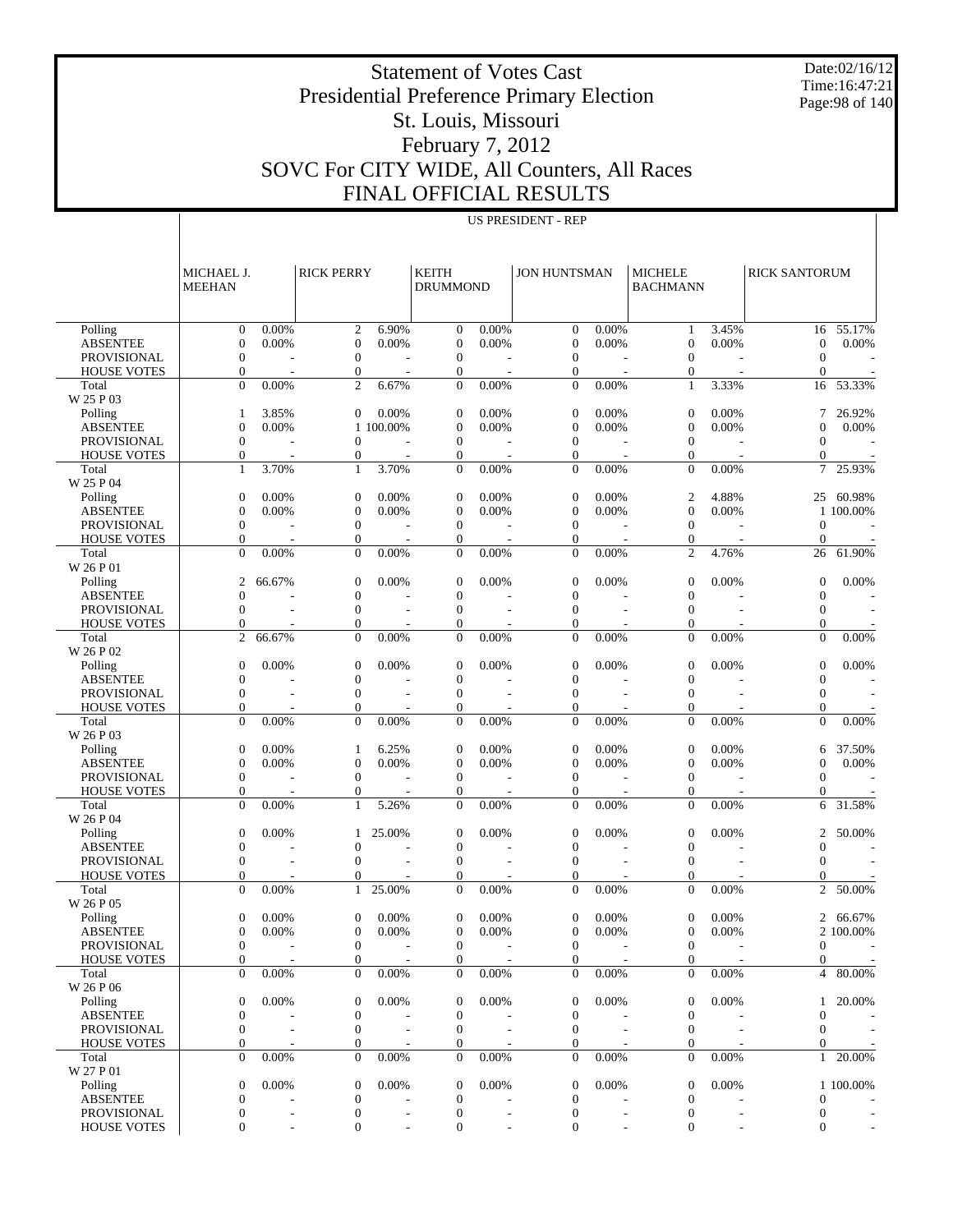Statement of Votes Cast Presidential Preference Primary Election

Date:02/16/12 Time:16:47:21 Page:99 of 140

#### St. Louis, Missouri February 7, 2012

## SOVC For CITY WIDE, All Counters, All Races FINAL OFFICIAL RESULTS

US PRESIDENT - REP

#### Total W 27 P 02 Polling ABSENTEE PROVISIONAL HOUSE VOTES Total W 27 P 03 Polling ABSENTEE PROVISIONAL HOUSE VOTES Total W 27 P 04 Polling ABSENTEE PROVISIONAL HOUSE VOTES Total W 27 P 05 Polling ABSENTEE PROVISIONAL HOUSE VOTES Total W 27 P 06 Polling ABSENTEE PROVISIONAL HOUSE VOTES Total W 27 P 07 Polling ABSENTEE PROVISIONAL HOUSE VOTES Total W 27 P 08 Polling ABSENTEE PROVISIONAL HOUSE VOTES Total W 28 P 01 Polling ABSENTEE PROVISIONAL HOUSE VOTES Total W 28 P 02 Polling ABSENTEE PROVISIONAL HOUSE VOTES Total W 28 P 04 Polling ABSENTEE MICHAEL J. MEEHAN RICK PERRY KEITH DRUMMOND JON HUNTSMAN | MICHELE BACHMANN RICK SANTORUM  $0 \t 0.00\%$  0 0.00% 0 0.00% 0 0.00% 0 0.00% 1 100.00%  $0$  - 0 - 0 - 0 - 0 - 0 - 0  $0$  - 0 - 0 - 0 - 0 - 0 - 0  $0$  - 0 - 0 - 0 - 0 - 0 - 0  $0$  - 0 - 0 - 0 - 0 - 0 - 0  $0$  - 0 - 0 - 0 - 0 - 0 - 0  $0 \quad 0.00\%$  0 0.00% 0 0.00% 0 0.00% 0 0.00% 2 100.00%  $0$  - 0 - 0 - 0 - 0 - 0 - 0  $0$  - 0 - 0 - 0 - 0 - 0 - 0  $0$  - 0 - 0 - 0 - 0 - 0 - 0  $0 \quad 0.00\%$  0 0.00% 0 0.00% 0 0.00% 0 0.00% 2 100.00%  $0$  - 0 - 0 - 0 - 0 - 0 - 0  $0$  - 0 - 0 - 0 - 0 - 0 - 0  $0$  - 0 - 0 - 0 - 0 - 0 - 0  $0$  - 0 - 0 - 0 - 0 - 0 - 0  $0$  - 0 - 0 - 0 - 0 - 0 - 0  $0$  - 0 - 0 - 0 - 0 - 0 - 0  $0$  - 0 - 0 - 0 - 0 - 0 - 0  $0$  - 0 - 0 - 0 - 0 - 0 - 0  $0$  - 0 - 0 - 0 - 0 - 0 - 0  $0$  - 0 - 0 - 0 - 0 - 0 - 0  $0$  - 0 - 0 - 0 - 0 - 0 - 0  $0$  - 0 - 0 - 0 - 0 - 0 - 0  $0$  - 0 - 0 - 0 - 0 - 0 - 0  $0$  - 0 - 0 - 0 - 0 - 0 - 0  $0$  - 0 - 0 - 0 - 0 - 0 - 0  $0$  - 0 - 0 - 0 - 0 - 0 - 0  $0$  - 0 - 0 - 0 - 0 - 0 - 0  $0$  - 0 - 0 - 0 - 0 - 0 - 0  $0$  - 0 - 0 - 0 - 0 - 0 - 0  $0$  - 0 - 0 - 0 - 0 - 0 - 0  $0 \t 0.00\%$  0 0.00% 0 0.00% 0 0.00% 0 0.00% 3 100.00%  $0$  - 0 - 0 - 0 - 0 - 0 - 0  $0$  - 0 - 0 - 0 - 0 - 0 - 0  $0$  - 0 - 0 - 0 - 0 - 0 - 0  $0 \t 0.00\%$  0 0.00% 0 0.00% 0 0.00% 0 0.00% 3 100.00%  $0 \t 0.00\%$  0 0.00% 0 0.00% 0 0.00% 2 6.67% 8 26.67%  $0 \t 0.00\%$  0 0.00% 0 0.00% 0 0.00% 0 0.00% 0 0.00% 0 0.00% 0 0.00% 0 0.00% 0 0.00% 0 0.00% 0 0.00% 0 0.00% 0 0.00% 0 0.00% 0 0.00% 0 0.00% 0 0.00% 0 0.00% 0 0.00% 0 0.00% 0 0.00% 0 0.00% 0 0.00% 0 0.00% 0 0.00% 0 0.00%  $0$  - 0 - 0 - 0 - 0 - 0 - 0  $0$  - 0 - 0 - 0 - 0 - 0 - 0 0 0.00% 0 0.00% 0 0.00% 0 0.00% 2 6.06% 8 24.24%  $0 \t 0.00\%$  2 16.67% 0 0.00% 0 0.00% 0 0.00% 7 58.33%  $0 \t 0.00\%$  0 0.00% 0 0.00% 0 0.00% 0 0.00% 1 100.00%  $0$  - 0 - 0 - 0 - 0 - 0 - 0  $0$  - 0 - 0 - 0 - 0 - 0 - 0  $0 \t 0.00\%$  2 15.38% 0 0.00% 0 0.00% 0 0.00% 8 61.54% 0 0.00% 0 0.00% 0 0.00% 0 0.00% 0 0.00% 10 24.39%  $0$  - 0 - 0 - 0 - 0 - 0 - 0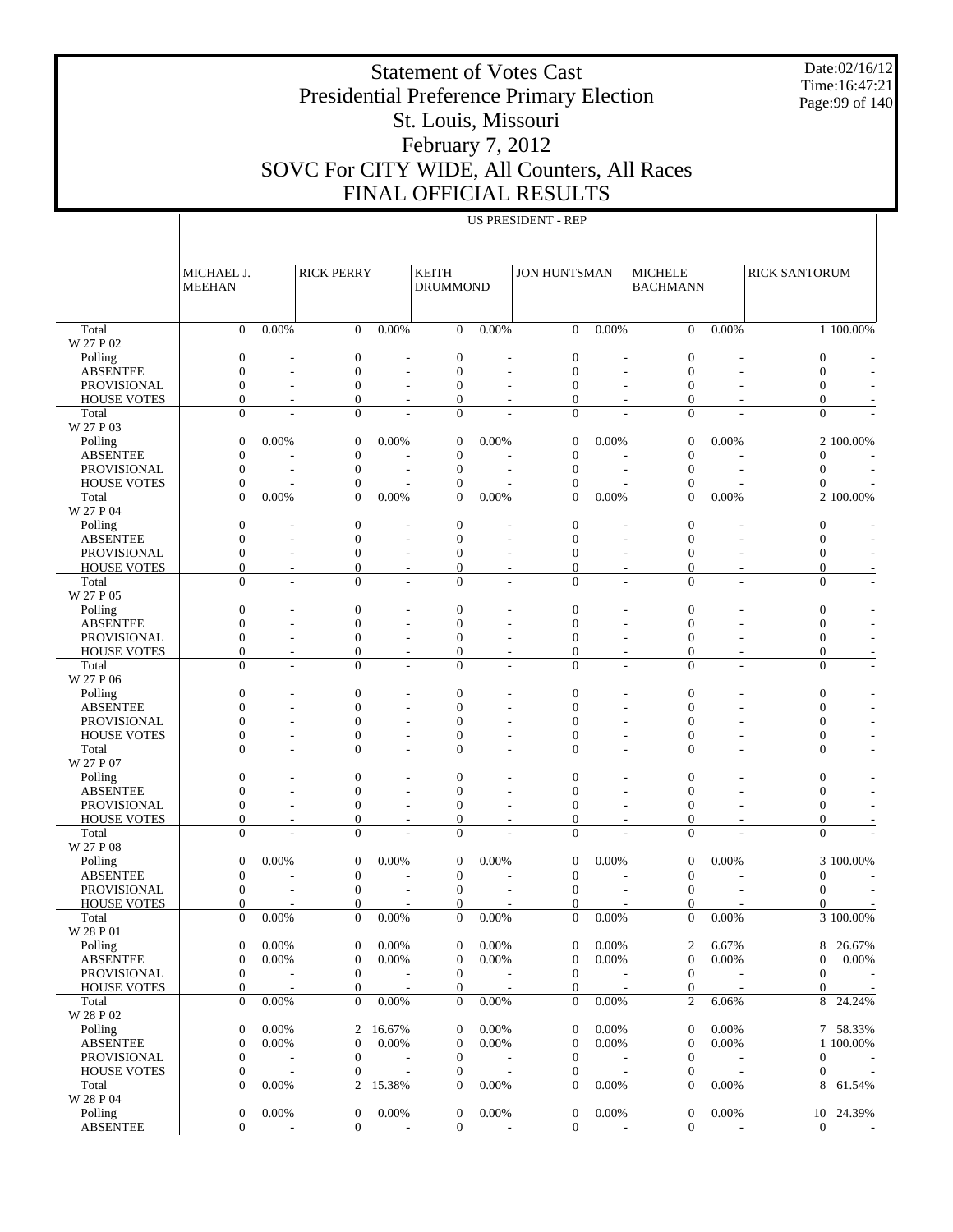Statement of Votes Cast Presidential Preference Primary Election St. Louis, Missouri February 7, 2012

Date:02/16/12 Time:16:47:21 Page:100 of 140

## SOVC For CITY WIDE, All Counters, All Races FINAL OFFICIAL RESULTS

 Total W 28 P 05 Polling

 Total W 28 P 06 Polling

 Total W 28 P 07 Polling

 Total W 28 P 08 Polling

 Total W 28 P 09 Polling

HOUSE<sup>'</sup> Total W 28 P 10 Polling

HOUSE Total Total Polling

> PROVISIONAL HOUSE VOTES Total

|                             |                             |       |                   |       |                                 |                | US PRESIDENT - REP           |       |                                   |          |                              |           |
|-----------------------------|-----------------------------|-------|-------------------|-------|---------------------------------|----------------|------------------------------|-------|-----------------------------------|----------|------------------------------|-----------|
|                             | MICHAEL J.<br><b>MEEHAN</b> |       | <b>RICK PERRY</b> |       | <b>KEITH</b><br><b>DRUMMOND</b> |                | <b>JON HUNTSMAN</b>          |       | <b>MICHELE</b><br><b>BACHMANN</b> |          | <b>RICK SANTORUM</b>         |           |
| <b>PROVISIONAL</b>          | $\mathbf{0}$                |       | $\boldsymbol{0}$  |       | $\mathbf{0}$                    |                |                              |       | $\mathbf{0}$                      |          |                              |           |
|                             | $\mathbf{0}$                |       | $\boldsymbol{0}$  |       | $\mathbf{0}$                    |                | $\mathbf{0}$<br>$\mathbf{0}$ |       | $\boldsymbol{0}$                  |          | $\mathbf{0}$<br>$\mathbf{0}$ |           |
| <b>HOUSE VOTES</b><br>Total | $\overline{0}$              | 0.00% | $\mathbf{0}$      | 0.00% | $\overline{0}$                  | 0.00%          | $\mathbf{0}$                 | 0.00% | $\overline{0}$                    | 0.00%    | 10                           | 24.39%    |
| 7 28 P 05                   |                             |       |                   |       |                                 |                |                              |       |                                   |          |                              |           |
|                             | $\boldsymbol{0}$            | 0.00% |                   | 3.57% | $\overline{0}$                  | 0.00%          | 2                            | 7.14% | $\boldsymbol{0}$                  |          |                              | 53.57%    |
| Polling                     |                             |       | 1                 |       |                                 |                |                              |       |                                   | $0.00\%$ | 15                           |           |
| <b>ABSENTEE</b>             | $\mathbf{0}$                |       | $\boldsymbol{0}$  |       | $\mathbf 0$                     |                | $\mathbf{0}$                 |       | $\boldsymbol{0}$                  |          | $\mathbf{0}$                 |           |
| <b>PROVISIONAL</b>          | $\boldsymbol{0}$            |       | $\boldsymbol{0}$  | L,    | $\boldsymbol{0}$                | $\overline{a}$ | $\mathbf{0}$                 |       | $\mathbf{0}$                      |          | $\mathbf{0}$                 |           |
| <b>HOUSE VOTES</b>          | $\theta$                    |       | $\boldsymbol{0}$  |       | $\overline{0}$                  |                | 0                            |       | $\overline{0}$                    |          | 0                            |           |
| Total                       | $\Omega$                    | 0.00% | $\mathbf{1}$      | 3.57% | $\overline{0}$                  | 0.00%          | $\overline{c}$               | 7.14% | $\overline{0}$                    | 0.00%    | 15                           | 53.57%    |
| 7 28 P 06                   |                             |       |                   |       |                                 |                |                              |       |                                   |          |                              |           |
| Polling                     | $\boldsymbol{0}$            | 0.00% | $\mathbf{0}$      | 0.00% | $\overline{0}$                  | 0.00%          | 1                            | 5.00% | $\boldsymbol{0}$                  | 0.00%    | 8                            | 40.00%    |
| <b>ABSENTEE</b>             | $\boldsymbol{0}$            |       | $\boldsymbol{0}$  |       | $\theta$                        |                | $\mathbf{0}$                 |       | $\mathbf{0}$                      |          | 0                            |           |
| <b>PROVISIONAL</b>          | $\boldsymbol{0}$            |       | $\boldsymbol{0}$  |       | $\boldsymbol{0}$                | $\overline{a}$ | $\mathbf{0}$                 |       | $\boldsymbol{0}$                  |          | 0                            |           |
| <b>HOUSE VOTES</b>          | $\mathbf{0}$                |       | $\mathbf{0}$      |       | $\theta$                        |                | 0                            |       | $\mathbf{0}$                      |          | 0                            |           |
| Total                       | $\Omega$                    | 0.00% | $\overline{0}$    | 0.00% | $\overline{0}$                  | 0.00%          | 1                            | 5.00% | $\overline{0}$                    | 0.00%    | 8                            | 40.00%    |
| 728P07                      |                             |       |                   |       |                                 |                |                              |       |                                   |          |                              |           |
| Polling                     | $\boldsymbol{0}$            | 0.00% | $\boldsymbol{0}$  | 0.00% | $\overline{0}$                  | 0.00%          | $\mathbf{0}$                 | 0.00% | $\boldsymbol{0}$                  | $0.00\%$ | 5                            | 35.71%    |
| <b>ABSENTEE</b>             | $\boldsymbol{0}$            |       | $\boldsymbol{0}$  |       | $\boldsymbol{0}$                |                | $\boldsymbol{0}$             |       | $\boldsymbol{0}$                  |          | $\mathbf{0}$                 |           |
| PROVISIONAL                 | $\boldsymbol{0}$            |       | $\boldsymbol{0}$  |       | $\boldsymbol{0}$                | $\overline{a}$ | $\boldsymbol{0}$             |       | $\mathbf{0}$                      |          | 0                            |           |
| <b>HOUSE VOTES</b>          | $\mathbf{0}$                |       | $\boldsymbol{0}$  |       | $\theta$                        |                | $\mathbf{0}$                 |       | $\boldsymbol{0}$                  |          | 0                            |           |
| Total<br>7 28 P 08          | $\Omega$                    | 0.00% | $\mathbf{0}$      | 0.00% | $\overline{0}$                  | 0.00%          | $\theta$                     | 0.00% | $\overline{0}$                    | 0.00%    | 5                            | 35.71%    |
| Polling                     | $\boldsymbol{0}$            | 0.00% | $\mathbf{0}$      | 0.00% | $\theta$                        | 0.00%          | $\mathbf{0}$                 | 0.00% | 1                                 | 3.70%    | 10                           | 37.04%    |
| <b>ABSENTEE</b>             | $\boldsymbol{0}$            | 0.00% | $\boldsymbol{0}$  | 0.00% | $\boldsymbol{0}$                | 0.00%          | $\mathbf{0}$                 | 0.00% | $\mathbf{0}$                      | 0.00%    | $\theta$                     | 0.00%     |
| PROVISIONAL                 | $\boldsymbol{0}$            |       | $\boldsymbol{0}$  |       | $\boldsymbol{0}$                |                | $\boldsymbol{0}$             |       | $\boldsymbol{0}$                  |          | $\boldsymbol{0}$             |           |
| <b>HOUSE VOTES</b>          | $\theta$                    |       | $\boldsymbol{0}$  |       | $\theta$                        |                | $\boldsymbol{0}$             |       | $\boldsymbol{0}$                  |          | 0                            |           |
| Total<br>7 28 P 09          | $\theta$                    | 0.00% | $\mathbf{0}$      | 0.00% | $\overline{0}$                  | 0.00%          | $\overline{0}$               | 0.00% | 1                                 | 3.57%    | 10                           | 35.71%    |
| Polling                     | $\boldsymbol{0}$            | 0.00% | $\mathbf{0}$      | 0.00% | $\overline{0}$                  | 0.00%          | $\mathbf{0}$                 | 0.00% | $\boldsymbol{0}$                  | 0.00%    | 9                            | 34.62%    |
| <b>ABSENTEE</b>             | $\boldsymbol{0}$            | 0.00% | $\boldsymbol{0}$  | 0.00% | $\boldsymbol{0}$                | 0.00%          | $\mathbf{0}$                 | 0.00% | $\boldsymbol{0}$                  | 0.00%    |                              | 50.00%    |
| <b>PROVISIONAL</b>          | $\boldsymbol{0}$            |       | $\boldsymbol{0}$  |       | $\overline{0}$                  |                | $\boldsymbol{0}$             |       | $\mathbf{0}$                      |          | 0                            |           |
| <b>HOUSE VOTES</b>          | $\mathbf{0}$                |       | $\boldsymbol{0}$  |       | $\overline{0}$                  |                | $\mathbf{0}$                 |       | $\overline{0}$                    |          | $\Omega$                     |           |
| Total                       | $\theta$                    | 0.00% | $\mathbf{0}$      | 0.00% | $\overline{0}$                  | 0.00%          | $\overline{0}$               | 0.00% | $\overline{0}$                    | 0.00%    | 10                           | 35.71%    |
| 7 28 P 10                   |                             |       |                   |       |                                 |                |                              |       |                                   |          |                              |           |
| Polling                     | $\boldsymbol{0}$            | 0.00% | $\mathbf{0}$      | 0.00% | $\theta$                        | 0.00%          | 1                            | 2.33% | $\boldsymbol{0}$                  | 0.00%    | 17                           | 39.53%    |
| <b>ABSENTEE</b>             | $\mathbf{0}$                | 0.00% | $\boldsymbol{0}$  | 0.00% | $\boldsymbol{0}$                | 0.00%          | $\mathbf{0}$                 | 0.00% | $\mathbf{0}$                      | 0.00%    | $\mathbf{0}$                 | 0.00%     |
| <b>PROVISIONAL</b>          | $\boldsymbol{0}$            |       | $\boldsymbol{0}$  |       | $\theta$                        |                | $\boldsymbol{0}$             |       | $\boldsymbol{0}$                  |          | $\boldsymbol{0}$             |           |
| <b>HOUSE VOTES</b>          | $\mathbf{0}$                |       | $\boldsymbol{0}$  |       | $\theta$                        |                | $\mathbf{0}$                 |       | $\theta$                          |          | 0                            |           |
| Total                       | $\theta$                    | 0.00% | $\overline{0}$    | 0.00% | $\theta$                        | 0.00%          | 1                            | 2.27% | $\theta$                          | 0.00%    | 17                           | 38.64%    |
| otal                        |                             |       |                   |       |                                 |                |                              |       |                                   |          |                              |           |
| Polling                     | 12                          | 0.34% | 37                | 1.03% | $\overline{2}$                  | 0.06%          | 27                           | 0.75% | 38                                | 1.06%    | 1667                         | 46.59%    |
| <b>ABSENTEE</b>             | $\overline{c}$              | 0.68% | 10                | 3.38% | 1                               | 0.34%          | 5                            | 1.69% | 9                                 | 3.04%    |                              | 76 25.68% |

 $0 \t 0.00\%$  0 0.00% 0 0.00% 0 0.00% 0 0.00% 0 0.00% 0 0.00% 0 0.00% 0 0.00% 0 0.00% 0 0.00% 0 0.00% 0 0.00% 0 0.00% 0 0.00% 0 0.00% 0 0.00% 0 0.00% 0 0.00% 0 0.00% 0 0.00% 0 0.00% 0 0.00% 0 0.00% 0 0.00% 0 0.00% 0 0.00%  $0$  - 0 - 0 - 0 - 0 - 0 - 0 14 0.36% 47 1.21% 3 0.08% 32 0.83% 47 1.21% 1743 44.98%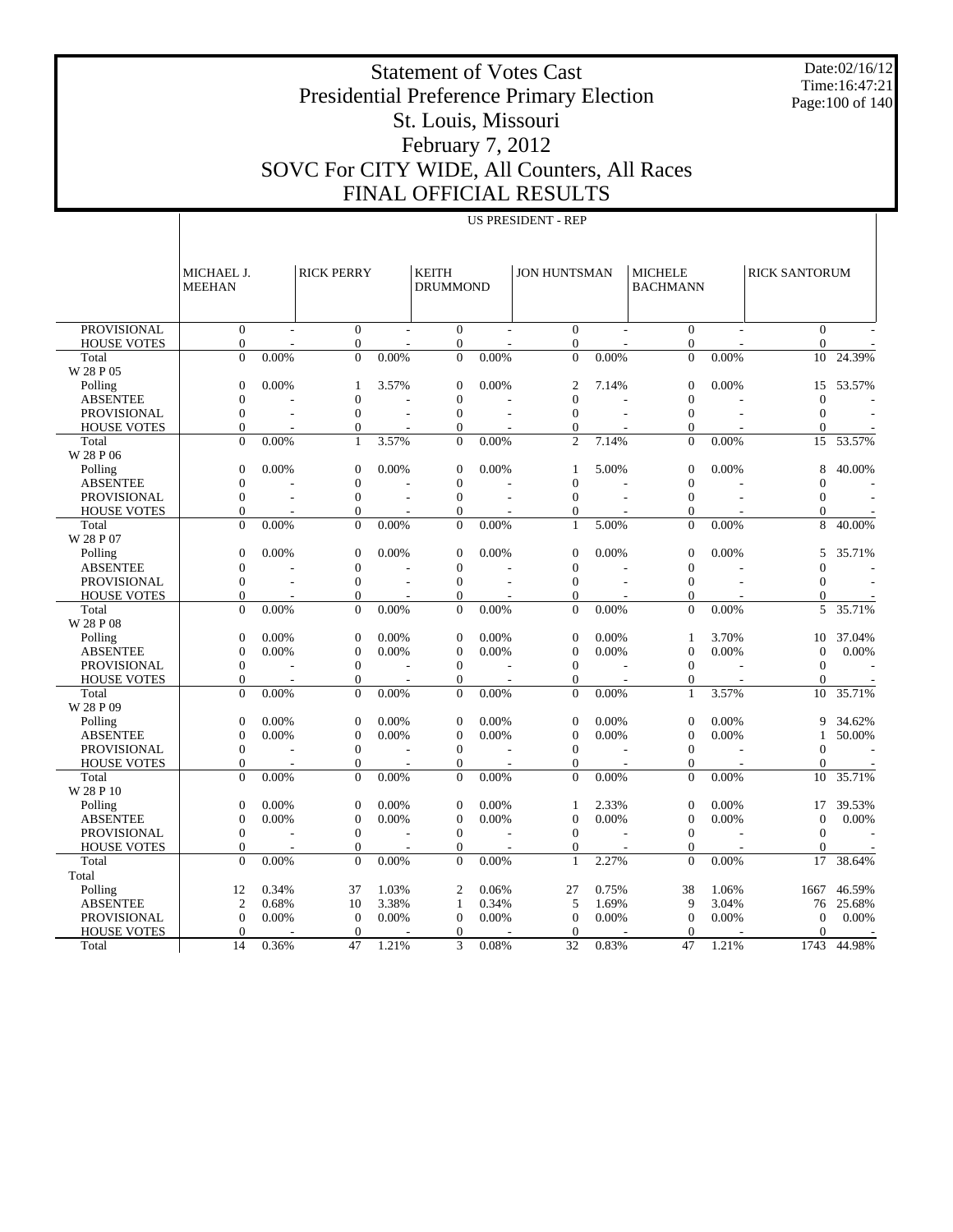Date:02/16/12 Time:16:47:21 Page:101 of 140

## Presidential Preference Primary Election St. Louis, Missouri February 7, 2012 SOVC For CITY WIDE, All Counters, All Races FINAL OFFICIAL RESULTS

Statement of Votes Cast

|                                          | <b>US PRESIDENT - REP</b>    |                                    |          |              |                          |                              | <b>US PRESIDENT - LIB</b>      |                                            |                                      |
|------------------------------------------|------------------------------|------------------------------------|----------|--------------|--------------------------|------------------------------|--------------------------------|--------------------------------------------|--------------------------------------|
|                                          |                              |                                    |          |              |                          |                              |                                |                                            |                                      |
|                                          |                              |                                    |          |              |                          |                              |                                |                                            |                                      |
|                                          | <b>RON PAUL</b>              | <b>UNCOMMITTED</b>                 |          | Reg. Voters  | Times                    |                              | <b>Total Votes JAMES OGLE</b>  |                                            | <b>UNCOMMITTED</b>                   |
|                                          |                              |                                    |          |              | Counted                  |                              |                                |                                            |                                      |
|                                          |                              |                                    |          |              |                          |                              |                                |                                            |                                      |
| <b>CITY WIDE</b>                         |                              |                                    |          |              |                          |                              |                                |                                            |                                      |
| W 01 P 01                                |                              |                                    |          |              |                          |                              |                                |                                            |                                      |
| Polling                                  | 1 100.00%                    | $\boldsymbol{0}$                   | 0.00%    | 979          | $\mathbf{0}$             | $\boldsymbol{0}$             | $\mathbf{0}$                   |                                            | $\boldsymbol{0}$                     |
| <b>ABSENTEE</b><br><b>PROVISIONAL</b>    | $\theta$<br>$\mathbf{0}$     | $\boldsymbol{0}$<br>$\mathbf{0}$   |          | 979<br>979   | $\theta$<br>$\theta$     | $\mathbf{0}$<br>$\mathbf{0}$ | $\overline{0}$<br>$\mathbf{0}$ |                                            | $\boldsymbol{0}$<br>$\boldsymbol{0}$ |
| <b>HOUSE VOTES</b>                       | $\mathbf{0}$                 | $\mathbf{0}$                       |          | 979          | $\theta$                 | $\theta$                     | $\mathbf{0}$                   |                                            | $\mathbf{0}$                         |
| Total                                    | 1 100.00%                    | $\theta$                           | $0.00\%$ | 979          | $\Omega$                 | $\Omega$                     | $\Omega$                       | $\overline{a}$                             | $\mathbf{0}$                         |
| W 01 P 02                                |                              |                                    |          |              |                          |                              |                                |                                            |                                      |
| Polling                                  | $\theta$                     | $\boldsymbol{0}$                   |          | 1530         | $\sqrt{2}$               | $\theta$                     | $\overline{0}$                 |                                            | $\boldsymbol{0}$                     |
| <b>ABSENTEE</b><br><b>PROVISIONAL</b>    | $\mathbf{0}$<br>$\mathbf{0}$ | $\mathbf{0}$<br>$\boldsymbol{0}$   |          | 1530<br>1530 | $\mathbf{0}$<br>$\theta$ | $\theta$<br>$\theta$         | $\mathbf{0}$<br>$\mathbf{0}$   |                                            | $\mathbf{0}$<br>$\mathbf{0}$         |
| <b>HOUSE VOTES</b>                       | $\mathbf{0}$                 | $\mathbf{0}$                       |          | 1530         | $\mathbf{0}$             | $\theta$                     | $\mathbf{0}$                   |                                            | $\mathbf{0}$                         |
| Total                                    | $\theta$                     | $\Omega$                           |          | 1530         | $\overline{2}$           | $\Omega$                     | $\Omega$                       | $\overline{a}$                             | $\mathbf{0}$                         |
| W 01 P 03                                |                              |                                    |          |              |                          |                              |                                |                                            |                                      |
| Polling                                  | $\theta$<br>0.00%            | $\boldsymbol{0}$                   | 0.00%    | 1451         | $\overline{c}$           | $\boldsymbol{0}$             | $\overline{0}$                 |                                            | $\boldsymbol{0}$                     |
| <b>ABSENTEE</b>                          | $\theta$                     | $\boldsymbol{0}$                   |          | 1451         | $\mathbf{0}$             | $\theta$                     | $\mathbf{0}$                   |                                            | $\boldsymbol{0}$                     |
| <b>PROVISIONAL</b><br><b>HOUSE VOTES</b> | $\mathbf{0}$<br>$\mathbf{0}$ | $\boldsymbol{0}$<br>$\mathbf{0}$   |          | 1451<br>1451 | $\theta$<br>$\theta$     | $\theta$<br>$\theta$         | $\mathbf{0}$<br>$\mathbf{0}$   |                                            | $\boldsymbol{0}$<br>$\boldsymbol{0}$ |
| Total                                    | $\theta$<br>0.00%            | $\theta$                           | 0.00%    | 1451         | $\overline{2}$           | $\Omega$                     | $\Omega$                       | $\overline{a}$                             | $\mathbf{0}$                         |
| W 01 P 04                                |                              |                                    |          |              |                          |                              |                                |                                            |                                      |
| Polling                                  | $\theta$                     | $\boldsymbol{0}$                   |          | 1011         | $\mathbf{0}$             | $\theta$                     | $\theta$                       |                                            | $\boldsymbol{0}$                     |
| <b>ABSENTEE</b>                          | $\mathbf{0}$<br>ä,           | $\mathbf{0}$                       |          | 1011         | $\theta$                 | $\theta$                     | $\theta$                       |                                            | $\mathbf{0}$                         |
| <b>PROVISIONAL</b>                       | $\mathbf{0}$<br>$\mathbf{0}$ | $\boldsymbol{0}$<br>$\overline{0}$ |          | 1011         | $\theta$<br>$\theta$     | $\theta$<br>$\theta$         | $\mathbf{0}$                   |                                            | $\boldsymbol{0}$<br>$\mathbf{0}$     |
| <b>HOUSE VOTES</b><br>Total              | $\theta$                     | $\theta$                           |          | 1011<br>1011 | $\Omega$                 | $\Omega$                     | $\overline{0}$<br>$\Omega$     | $\overline{a}$                             | $\mathbf{0}$                         |
| W 01 P 05                                |                              |                                    |          |              |                          |                              |                                |                                            |                                      |
| Polling                                  | $\mathbf{0}$                 | $\boldsymbol{0}$                   |          | 1252         | $\mathbf{0}$             | $\boldsymbol{0}$             | $\theta$                       |                                            | $\boldsymbol{0}$                     |
| <b>ABSENTEE</b>                          | $\mathbf{0}$                 | $\boldsymbol{0}$                   |          | 1252         | $\theta$                 | $\theta$                     | $\mathbf{0}$                   |                                            | $\boldsymbol{0}$                     |
| PROVISIONAL                              | $\mathbf{0}$                 | $\boldsymbol{0}$                   |          | 1252         | $\theta$                 | $\theta$                     | $\mathbf{0}$                   |                                            | $\boldsymbol{0}$                     |
| <b>HOUSE VOTES</b><br>Total              | $\mathbf{0}$<br>$\theta$     | $\mathbf{0}$<br>$\mathbf{0}$       |          | 1252<br>1252 | $\theta$<br>$\theta$     | $\theta$<br>$\Omega$         | $\mathbf{0}$<br>$\Omega$       | $\overline{\phantom{a}}$<br>$\overline{a}$ | $\mathbf{0}$<br>$\mathbf{0}$         |
| W 01 P 06                                |                              |                                    |          |              |                          |                              |                                |                                            |                                      |
| Polling                                  | 1 100.00%                    | $\boldsymbol{0}$                   | 0.00%    | 1415         | $\mathbf{0}$             | $\mathbf{0}$                 | $\theta$                       |                                            | $\boldsymbol{0}$                     |
| <b>ABSENTEE</b>                          | $\theta$                     | $\boldsymbol{0}$                   |          | 1415         | $\theta$                 | $\theta$                     | $\theta$                       |                                            | $\boldsymbol{0}$                     |
| <b>PROVISIONAL</b>                       | $\mathbf{0}$                 | $\boldsymbol{0}$                   |          | 1415         | $\theta$                 | $\theta$                     | $\mathbf{0}$                   |                                            | $\mathbf{0}$                         |
| <b>HOUSE VOTES</b><br>Total              | $\mathbf{0}$<br>1 100.00%    | $\mathbf{0}$<br>$\Omega$           | $0.00\%$ | 1415<br>1415 | $\mathbf{0}$<br>$\Omega$ | $\theta$<br>$\Omega$         | $\mathbf{0}$<br>$\Omega$       | $\overline{\phantom{m}}$                   | $\boldsymbol{0}$<br>$\mathbf{0}$     |
| W 02 P 01                                |                              |                                    |          |              |                          |                              |                                |                                            |                                      |
| Polling                                  | 33.33%<br>$\mathbf{1}$       | $\mathbf{0}$                       | 0.00%    | 368          | $\mathbf{0}$             | $\mathbf{0}$                 | $\theta$                       |                                            | $\boldsymbol{0}$                     |
| <b>ABSENTEE</b>                          | $\mathbf{0}$                 | $\mathbf{0}$                       |          | 368          | $\overline{0}$           | $\overline{0}$               | $\overline{0}$                 |                                            | $\mathbf{0}$                         |
| <b>PROVISIONAL</b>                       | $\mathbf{0}$                 | $\boldsymbol{0}$                   |          | 368          | $\theta$                 | $\theta$                     | $\overline{0}$                 |                                            | $\mathbf{0}$                         |
| <b>HOUSE VOTES</b><br>Total              | $\Omega$                     | $\Omega$                           | $0.00\%$ | 368<br>368   | $\Omega$<br>$\mathbf{0}$ | $\Omega$<br>$\mathbf{0}$     | $\Omega$<br>$\mathbf{0}$       |                                            | $\Omega$<br>$\mathbf{0}$             |
| W 02 P 02                                | 1 33.33%                     | $\mathbf{0}$                       |          |              |                          |                              |                                | $\overline{\phantom{a}}$                   |                                      |
| Polling                                  | 1 100.00%                    | $\boldsymbol{0}$                   | 0.00%    | 1377         | $\mathbf{0}$             | $\boldsymbol{0}$             | $\boldsymbol{0}$               |                                            | $\boldsymbol{0}$                     |
| <b>ABSENTEE</b>                          | $\mathbf{0}$                 | $\boldsymbol{0}$                   |          | 1377         | $\mathbf{0}$             | $\boldsymbol{0}$             | $\boldsymbol{0}$               |                                            | $\mathbf{0}$                         |
| PROVISIONAL                              | $\mathbf{0}$<br>L.           | $\boldsymbol{0}$                   |          | 1377         | $\mathbf{0}$             | $\boldsymbol{0}$             | $\mathbf{0}$                   |                                            | $\boldsymbol{0}$                     |
| <b>HOUSE VOTES</b>                       | $\mathbf{0}$                 | $\mathbf{0}$                       |          | 1377         | $\theta$                 | $\mathbf{0}$                 | $\mathbf{0}$                   | $\overline{\phantom{a}}$                   | $\mathbf{0}$                         |
| Total<br>W 02 P 03                       | 1 100.00%                    | $\mathbf{0}$                       | 0.00%    | 1377         | $\theta$                 | $\mathbf{0}$                 | $\mathbf{0}$                   | ÷,                                         | $\mathbf{0}$                         |
| Polling                                  | 0.00%<br>$\mathbf{0}$        | $\boldsymbol{0}$                   | 0.00%    | 1743         | $\mathbf{0}$             | $\boldsymbol{0}$             | $\boldsymbol{0}$               |                                            | $\boldsymbol{0}$                     |
| <b>ABSENTEE</b>                          | $\mathbf{0}$<br>0.00%        | $\mathbf{0}$                       | 0.00%    | 1743         | $\theta$                 | $\boldsymbol{0}$             | $\boldsymbol{0}$               |                                            | $\mathbf{0}$                         |
| PROVISIONAL                              | $\mathbf{0}$                 | $\boldsymbol{0}$                   |          | 1743         | $\mathbf{0}$             | $\boldsymbol{0}$             | $\boldsymbol{0}$               |                                            | $\mathbf{0}$                         |
| <b>HOUSE VOTES</b>                       | $\mathbf{0}$                 | $\boldsymbol{0}$                   |          | 1743         | $\mathbf{0}$             | $\boldsymbol{0}$             | $\boldsymbol{0}$               | $\overline{\phantom{m}}$                   | $\boldsymbol{0}$                     |
| Total<br>W 02 P 04                       | $\theta$<br>0.00%            | $\mathbf{0}$                       | $0.00\%$ | 1743         | $\theta$                 | $\Omega$                     | $\mathbf{0}$                   | $\overline{a}$                             | $\mathbf{0}$                         |
| Polling                                  | 2 100.00%                    | $\mathbf{0}$                       | $0.00\%$ | 1717         | $\boldsymbol{0}$         | $\boldsymbol{0}$             | $\boldsymbol{0}$               | $\overline{\phantom{a}}$                   | $\boldsymbol{0}$                     |
|                                          |                              |                                    |          |              |                          |                              |                                |                                            |                                      |

 $1 \t25.00\%$  1 25.00% 1717 0 0 0 - 0 -

ABSENTEE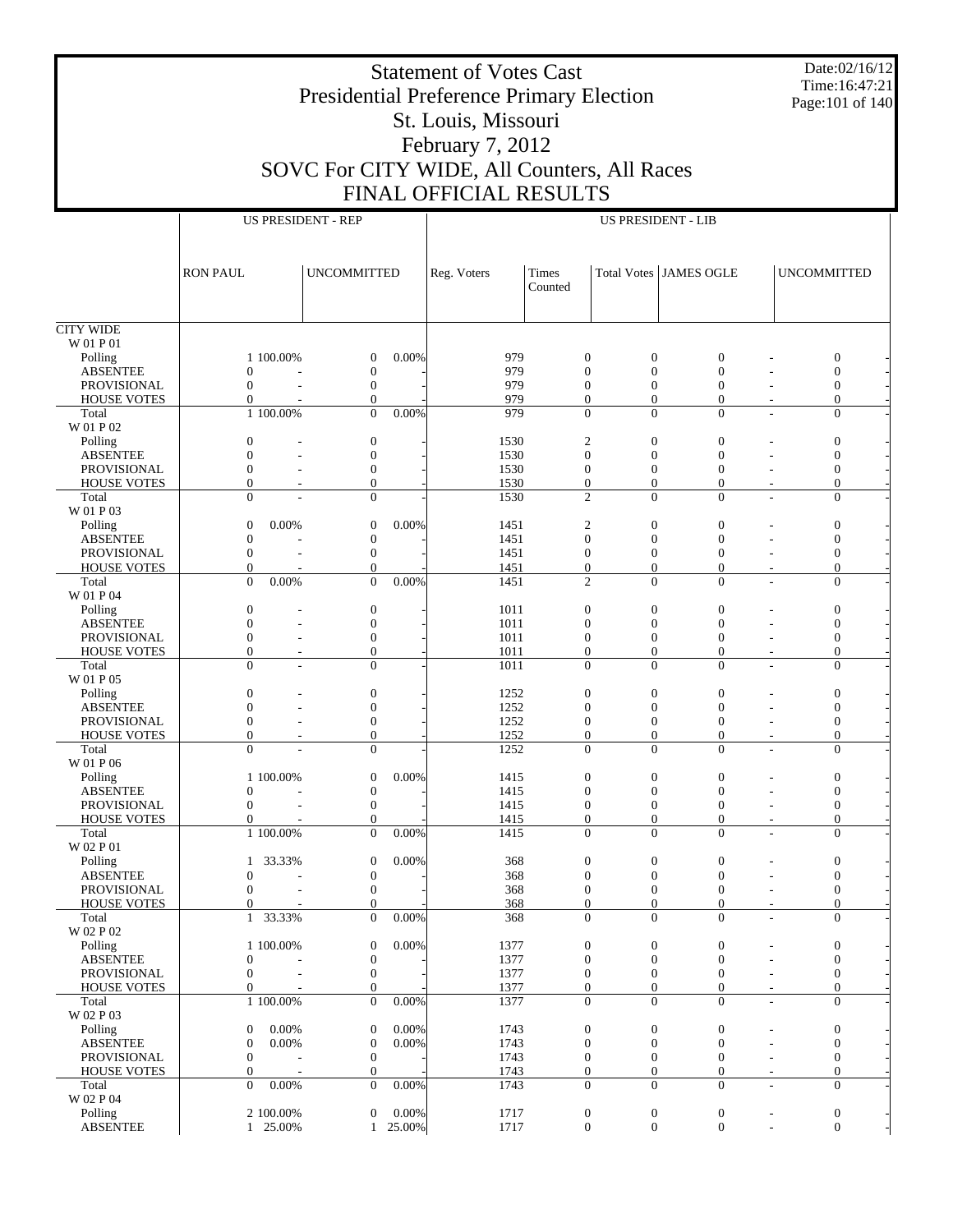Date:02/16/12 Time:16:47:21 Page:102 of 140

## Presidential Preference Primary Election St. Louis, Missouri February 7, 2012 SOVC For CITY WIDE, All Counters, All Races FINAL OFFICIAL RESULTS

|                                |                              |        | <b>US PRESIDENT - REP</b>      |        |                  |                                  |                                | <b>US PRESIDENT - LIB</b>    |                          |                          |                                      |
|--------------------------------|------------------------------|--------|--------------------------------|--------|------------------|----------------------------------|--------------------------------|------------------------------|--------------------------|--------------------------|--------------------------------------|
|                                |                              |        |                                |        |                  |                                  |                                |                              |                          |                          |                                      |
|                                |                              |        |                                |        |                  |                                  |                                |                              |                          |                          |                                      |
|                                |                              |        |                                |        |                  |                                  |                                |                              |                          |                          |                                      |
|                                | <b>RON PAUL</b>              |        | <b>UNCOMMITTED</b>             |        | Reg. Voters      | Times                            |                                | Total Votes JAMES OGLE       |                          | <b>UNCOMMITTED</b>       |                                      |
|                                |                              |        |                                |        |                  | Counted                          |                                |                              |                          |                          |                                      |
|                                |                              |        |                                |        |                  |                                  |                                |                              |                          |                          |                                      |
|                                |                              |        |                                |        |                  |                                  |                                |                              |                          |                          |                                      |
| <b>PROVISIONAL</b>             | $\mathbf{0}$                 |        | $\mathbf{0}$                   |        | 1717             | $\mathbf{0}$                     | $\Omega$                       | $\Omega$                     |                          | $\overline{\phantom{0}}$ | $\mathbf{0}$                         |
| <b>HOUSE VOTES</b>             | $\boldsymbol{0}$             |        | $\theta$                       |        | 1717             | $\mathbf{0}$                     | $\overline{0}$                 | $\mathbf{0}$                 |                          |                          | 0                                    |
| Total                          | 3                            | 50.00% | $\mathbf{1}$                   | 16.67% | 1717             | $\theta$                         | $\Omega$                       | $\Omega$                     |                          |                          | $\overline{0}$                       |
| W 02 P 05                      |                              |        |                                |        |                  |                                  |                                |                              |                          |                          |                                      |
| Polling                        | $\mathbf{0}$                 | 0.00%  | $\mathbf{0}$                   | 0.00%  | 1385             | $\mathbf{0}$                     | $\overline{0}$                 | $\mathbf{0}$                 |                          |                          | $\boldsymbol{0}$                     |
| <b>ABSENTEE</b>                | $\mathbf{0}$                 |        | $\mathbf{0}$                   |        | 1385             | $\mathbf{0}$                     | $\overline{0}$                 | $\mathbf{0}$                 |                          |                          | $\mathbf{0}$                         |
| PROVISIONAL                    | $\mathbf{0}$                 |        | $\mathbf{0}$<br>$\overline{0}$ |        | 1385             | $\boldsymbol{0}$<br>$\mathbf{0}$ | $\mathbf{0}$<br>$\overline{0}$ | $\mathbf{0}$<br>$\mathbf{0}$ |                          |                          | $\boldsymbol{0}$<br>$\boldsymbol{0}$ |
| <b>HOUSE VOTES</b><br>Total    | $\mathbf{0}$<br>$\Omega$     | 0.00%  | $\theta$                       | 0.00%  | 1385<br>1385     | $\mathbf{0}$                     | $\Omega$                       | $\Omega$                     | ÷,                       |                          | $\mathbf{0}$                         |
| W 03 P 01                      |                              |        |                                |        |                  |                                  |                                |                              |                          |                          |                                      |
| Polling                        | $\boldsymbol{0}$             |        | $\mathbf{0}$                   |        | 369              | $\mathbf{0}$                     | $\overline{0}$                 | $\mathbf{0}$                 |                          |                          | $\boldsymbol{0}$                     |
| <b>ABSENTEE</b>                | $\mathbf{0}$                 |        | $\overline{0}$                 |        | 369              | $\mathbf{0}$                     | $\overline{0}$                 | $\mathbf{0}$                 |                          |                          | $\boldsymbol{0}$                     |
| PROVISIONAL                    | $\mathbf{0}$                 |        | $\mathbf{0}$                   |        | 369              | $\mathbf{0}$                     | $\overline{0}$                 | $\mathbf{0}$                 |                          |                          | $\boldsymbol{0}$                     |
| <b>HOUSE VOTES</b>             | $\mathbf{0}$                 |        | $\overline{0}$                 |        | 369              | $\mathbf{0}$                     | $\overline{0}$                 | $\mathbf{0}$                 |                          |                          | $\boldsymbol{0}$                     |
| Total                          | $\Omega$                     |        | $\overline{0}$                 |        | 369              | $\overline{0}$                   | $\Omega$                       | $\Omega$                     |                          |                          | $\mathbf{0}$                         |
| W 03 P 02                      |                              |        |                                |        |                  |                                  |                                |                              |                          |                          |                                      |
| Polling                        | $\boldsymbol{0}$             |        | $\mathbf{0}$                   |        | 1082             | $\mathbf{0}$                     | $\mathbf{0}$                   | $\mathbf{0}$                 |                          |                          | $\boldsymbol{0}$                     |
| <b>ABSENTEE</b>                | $\mathbf{0}$                 |        | $\overline{0}$                 |        | 1082             | $\mathbf{0}$                     | $\overline{0}$                 | $\mathbf{0}$                 |                          |                          | $\boldsymbol{0}$                     |
| <b>PROVISIONAL</b>             | $\mathbf{0}$                 |        | $\mathbf{0}$                   |        | 1082             | $\boldsymbol{0}$                 | $\mathbf{0}$                   | $\mathbf{0}$                 |                          |                          | $\boldsymbol{0}$                     |
| <b>HOUSE VOTES</b>             | $\mathbf{0}$                 |        | $\overline{0}$                 |        | 1082             | $\mathbf{0}$                     | $\overline{0}$                 | $\mathbf{0}$                 |                          |                          | $\boldsymbol{0}$                     |
| Total                          | $\Omega$                     |        | $\overline{0}$                 |        | 1082             | $\Omega$                         | $\Omega$                       | $\Omega$                     | ÷,                       |                          | $\mathbf{0}$                         |
| W 03 P 03                      |                              |        |                                |        |                  |                                  |                                |                              |                          |                          |                                      |
| Polling                        | $\boldsymbol{0}$             |        | $\boldsymbol{0}$               |        | 751              | $\mathbf{0}$                     | $\overline{0}$                 | $\mathbf{0}$                 |                          |                          | $\boldsymbol{0}$                     |
| <b>ABSENTEE</b>                | $\mathbf{0}$                 | 0.00%  | $\mathbf{0}$                   | 0.00%  | 751              | $\mathbf{0}$                     | $\overline{0}$                 | $\mathbf{0}$                 |                          |                          | $\boldsymbol{0}$                     |
| PROVISIONAL                    | $\mathbf{0}$                 |        | $\overline{0}$                 |        | 751              | $\mathbf{0}$                     | $\mathbf{0}$                   | $\mathbf{0}$                 |                          |                          | $\boldsymbol{0}$                     |
| <b>HOUSE VOTES</b>             | $\mathbf{0}$                 |        | $\overline{0}$                 |        | 751              | $\mathbf{0}$                     | $\overline{0}$                 | $\mathbf{0}$                 |                          |                          | $\boldsymbol{0}$                     |
| Total                          | $\Omega$                     | 0.00%  | $\overline{0}$                 | 0.00%  | $\overline{751}$ | $\overline{0}$                   | $\Omega$                       | $\Omega$                     |                          |                          | $\mathbf{0}$                         |
| W 03 P 04                      |                              |        |                                |        |                  |                                  |                                |                              |                          |                          |                                      |
| Polling                        | $\mathbf{2}$                 | 13.33% | $\mathbf{0}$                   | 0.00%  | 1353             | $\mathbf{0}$                     | $\mathbf{0}$                   | $\boldsymbol{0}$             |                          |                          | $\boldsymbol{0}$                     |
| <b>ABSENTEE</b>                | $\mathbf{0}$                 | 0.00%  | $\mathbf{0}$                   | 0.00%  | 1353             | 1                                | $\mathbf{1}$                   | $\mathbf{0}$                 | 0.00%                    |                          | 1 100.00%                            |
| PROVISIONAL                    | $\mathbf{0}$                 |        | $\mathbf{0}$                   |        | 1353             | $\mathbf{0}$                     | $\mathbf{0}$                   | $\mathbf{0}$                 |                          |                          | $\mathbf{0}$                         |
| <b>HOUSE VOTES</b>             | $\boldsymbol{0}$             |        | $\overline{0}$                 |        | 1353             | $\mathbf{0}$                     | $\overline{0}$                 | $\mathbf{0}$                 |                          |                          | $\mathbf{0}$                         |
| Total                          | 2                            | 12.50% | $\overline{0}$                 | 0.00%  | 1353             | $\mathbf{1}$                     | $\mathbf{1}$                   | $\Omega$                     | 0.00%                    |                          | 1 100.00%                            |
| W 03 P 05                      |                              |        |                                |        |                  |                                  |                                |                              |                          |                          |                                      |
| Polling                        | $\mathbf{0}$                 | 0.00%  | $\mathbf{0}$                   | 0.00%  | 1052             | $\mathbf{0}$                     | $\mathbf{0}$                   | $\mathbf{0}$                 |                          |                          | $\boldsymbol{0}$                     |
| <b>ABSENTEE</b>                | $\boldsymbol{0}$             |        | $\mathbf{0}$                   |        | 1052             | $\mathbf{0}$                     | $\overline{0}$                 | $\mathbf{0}$                 |                          |                          | $\boldsymbol{0}$                     |
| PROVISIONAL                    | $\mathbf{0}$                 |        | $\mathbf{0}$                   |        | 1052             | $\mathbf{0}$                     | $\mathbf{0}$                   | $\mathbf{0}$                 |                          |                          | $\boldsymbol{0}$                     |
| <b>HOUSE VOTES</b>             | $\mathbf{0}$                 |        | $\overline{0}$                 |        | 1052             | $\mathbf{0}$                     | $\overline{0}$                 | $\mathbf{0}$                 |                          |                          | $\boldsymbol{0}$                     |
| Total<br>W 03 P 06             | $\Omega$                     | 0.00%  | $\overline{0}$                 | 0.00%  | 1052             | $\mathbf{0}$                     | $\Omega$                       | $\Omega$                     | L,                       |                          | $\mathbf{0}$                         |
|                                |                              |        |                                | 0.00%  |                  |                                  |                                |                              |                          |                          |                                      |
| Polling                        | $\mathbf{0}$<br>$\mathbf{0}$ | 0.00%  | $\mathbf{0}$<br>$\mathbf{0}$   |        | 832              | $\boldsymbol{0}$<br>$\Omega$     | $\boldsymbol{0}$<br>$\Omega$   | $\boldsymbol{0}$<br>$\Omega$ |                          |                          | $\boldsymbol{0}$<br>$\Omega$         |
| <b>ABSENTEE</b><br>PROVISIONAL | $\boldsymbol{0}$             |        | $\boldsymbol{0}$               |        | 832<br>832       | $\boldsymbol{0}$                 | $\boldsymbol{0}$               | $\boldsymbol{0}$             | $\overline{\phantom{a}}$ |                          | $\boldsymbol{0}$                     |
| <b>HOUSE VOTES</b>             | $\mathbf{0}$                 |        | $\overline{0}$                 |        | 832              | $\mathbf{0}$                     | $\theta$                       | $\mathbf{0}$                 | $\overline{\phantom{a}}$ |                          | $\boldsymbol{0}$                     |
| Total                          | $\Omega$                     | 0.00%  | $\overline{0}$                 | 0.00%  | 832              | $\mathbf{0}$                     | $\Omega$                       | $\Omega$                     | ÷,                       |                          | $\mathbf{0}$                         |
| W 03 P 07                      |                              |        |                                |        |                  |                                  |                                |                              |                          |                          |                                      |
| Polling                        | 2                            | 66.67% | $\mathbf{0}$                   | 0.00%  | 1183             | $\boldsymbol{0}$                 | $\boldsymbol{0}$               | $\boldsymbol{0}$             |                          |                          | $\boldsymbol{0}$                     |
| <b>ABSENTEE</b>                | $\boldsymbol{0}$             |        | $\boldsymbol{0}$               |        | 1183             | $\mathbf{0}$                     | $\theta$                       | $\mathbf{0}$                 |                          |                          | $\boldsymbol{0}$                     |
| PROVISIONAL                    | $\mathbf{0}$                 |        | $\mathbf{0}$                   |        | 1183             | $\boldsymbol{0}$                 | $\theta$                       | $\mathbf{0}$                 |                          |                          | $\boldsymbol{0}$                     |
| <b>HOUSE VOTES</b>             | $\boldsymbol{0}$             |        | $\mathbf{0}$                   |        | 1183             | $\boldsymbol{0}$                 | $\boldsymbol{0}$               | $\mathbf{0}$                 |                          |                          | $\boldsymbol{0}$                     |
| Total                          | 2                            | 66.67% | $\Omega$                       | 0.00%  | 1183             | $\mathbf{0}$                     | $\Omega$                       | $\Omega$                     | ÷,                       |                          | $\overline{0}$                       |
| W 03 P 08                      |                              |        |                                |        |                  |                                  |                                |                              |                          |                          |                                      |
| Polling                        | $\boldsymbol{0}$             |        | $\boldsymbol{0}$               |        | 430              | $\boldsymbol{0}$                 | $\boldsymbol{0}$               | $\boldsymbol{0}$             |                          |                          | $\boldsymbol{0}$                     |
| <b>ABSENTEE</b>                | $\mathbf{0}$                 | L.     | $\mathbf{0}$                   |        | 430              | $\mathbf{0}$                     | $\theta$                       | $\mathbf{0}$                 |                          |                          | $\boldsymbol{0}$                     |
| PROVISIONAL                    | $\mathbf{0}$                 |        | $\boldsymbol{0}$               |        | 430              | $\mathbf{0}$                     | $\theta$                       | $\mathbf{0}$                 |                          |                          | $\boldsymbol{0}$                     |
| <b>HOUSE VOTES</b>             | $\mathbf{0}$                 |        | $\overline{0}$                 |        | 430              | $\mathbf{0}$                     | $\theta$                       | $\mathbf{0}$                 | $\overline{\phantom{a}}$ |                          | $\boldsymbol{0}$                     |
| Total                          | $\Omega$                     |        | $\overline{0}$                 |        | 430              | $\mathbf{0}$                     | $\Omega$                       | $\mathbf{0}$                 | ÷,                       |                          | $\mathbf{0}$                         |
| W 04 P 01                      |                              |        |                                |        |                  |                                  |                                |                              |                          |                          |                                      |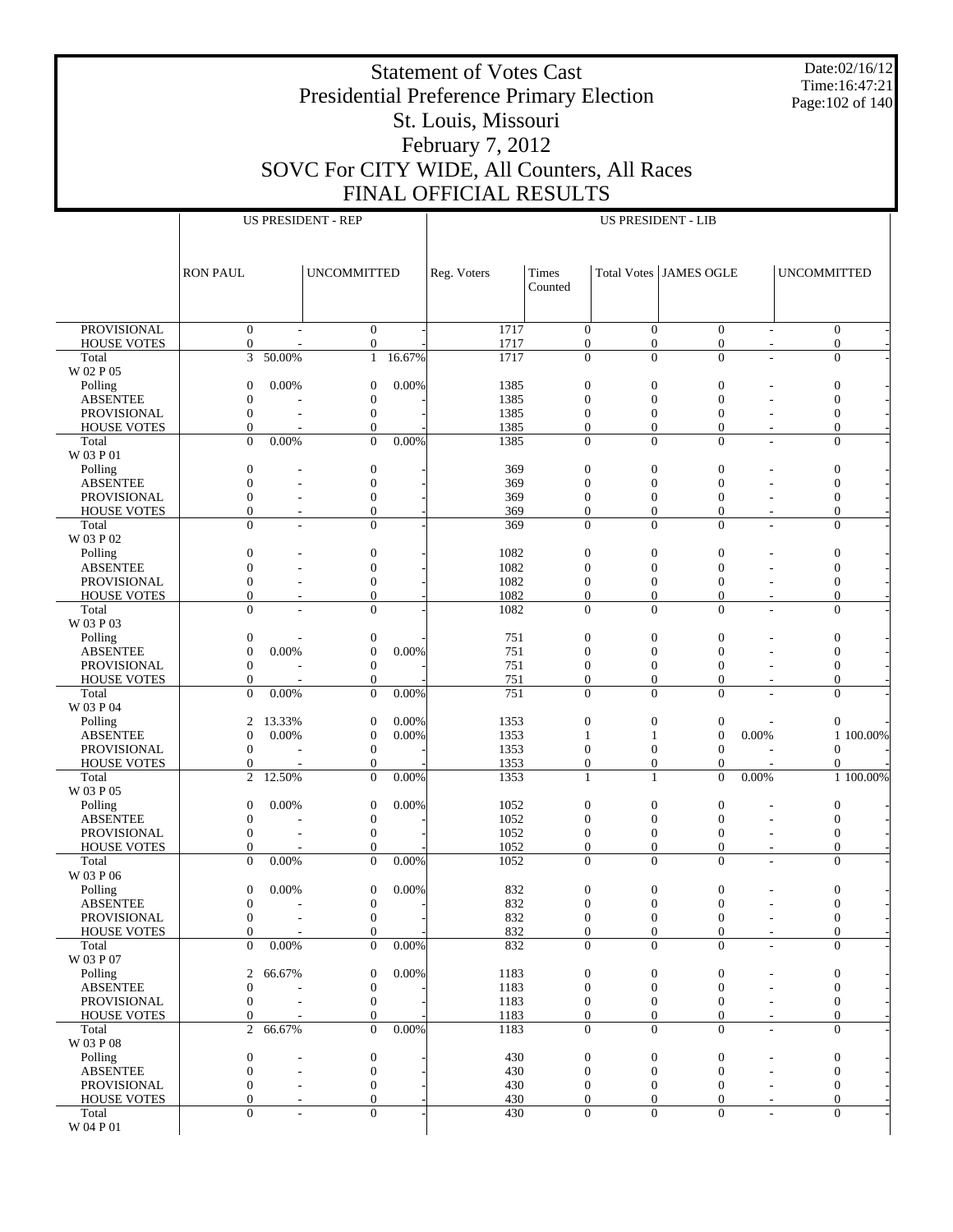Date:02/16/12 Time:16:47:21 Page:103 of 140

## Presidential Preference Primary Election St. Louis, Missouri February 7, 2012 SOVC For CITY WIDE, All Counters, All Races FINAL OFFICIAL RESULTS

|                                       |                                        | <b>US PRESIDENT - REP</b>                 |             |                                    | <b>US PRESIDENT - LIB</b>      |                                |                                                                |
|---------------------------------------|----------------------------------------|-------------------------------------------|-------------|------------------------------------|--------------------------------|--------------------------------|----------------------------------------------------------------|
|                                       |                                        |                                           |             |                                    |                                |                                |                                                                |
|                                       |                                        |                                           |             |                                    |                                |                                |                                                                |
|                                       |                                        |                                           |             |                                    |                                |                                |                                                                |
|                                       | <b>RON PAUL</b>                        | <b>UNCOMMITTED</b>                        | Reg. Voters | Times                              |                                | <b>Total Votes JAMES OGLE</b>  | <b>UNCOMMITTED</b>                                             |
|                                       |                                        |                                           |             | Counted                            |                                |                                |                                                                |
|                                       |                                        |                                           |             |                                    |                                |                                |                                                                |
| Polling                               | $\mathbf{0}$                           | $\mathbf{0}$                              | 609         | $\mathbf{0}$                       | $\overline{0}$                 | $\overline{0}$                 | $\mathbf{0}$                                                   |
| <b>ABSENTEE</b>                       | $\boldsymbol{0}$                       | $\mathbf{0}$                              | 609         | $\overline{0}$                     | $\mathbf{0}$                   | $\mathbf{0}$                   | $\overline{0}$                                                 |
| <b>PROVISIONAL</b>                    | $\mathbf{0}$                           | $\boldsymbol{0}$                          | 609         | $\mathbf{0}$                       | $\mathbf{0}$                   | $\mathbf{0}$                   | $\boldsymbol{0}$                                               |
| <b>HOUSE VOTES</b>                    | $\mathbf{0}$                           | $\mathbf{0}$                              | 609         | $\boldsymbol{0}$                   | $\mathbf{0}$                   | $\overline{0}$                 | $\mathbf{0}$                                                   |
| Total                                 | $\Omega$                               | $\mathbf{0}$                              | 609         | $\mathbf{0}$                       | $\overline{0}$                 | $\mathbf{0}$                   | $\mathbf{0}$                                                   |
| W 04 P 02                             |                                        |                                           |             |                                    |                                |                                |                                                                |
| Polling                               | $\boldsymbol{0}$                       | $\boldsymbol{0}$                          | 1653        | $\boldsymbol{0}$                   | $\boldsymbol{0}$               | $\mathbf{0}$                   | $\boldsymbol{0}$                                               |
| <b>ABSENTEE</b>                       | $\mathbf{0}$                           | $\mathbf{0}$                              | 1653        | $\mathbf{0}$                       | $\overline{0}$                 | $\mathbf{0}$                   | $\mathbf{0}$                                                   |
| <b>PROVISIONAL</b>                    | $\mathbf{0}$                           | $\boldsymbol{0}$                          | 1653        | $\mathbf{0}$                       | $\boldsymbol{0}$               | $\boldsymbol{0}$               | $\mathbf{0}$                                                   |
| <b>HOUSE VOTES</b>                    | $\mathbf{0}$                           | $\mathbf{0}$                              | 1653        | $\mathbf{0}$                       | $\mathbf{0}$                   | $\overline{0}$                 | $\mathbf{0}$                                                   |
| Total                                 | $\Omega$                               | $\mathbf{0}$                              | 1653        | $\mathbf{0}$                       | $\mathbf{0}$                   | $\overline{0}$                 | $\mathbf{0}$                                                   |
| W 04 P 03                             |                                        |                                           |             |                                    |                                |                                |                                                                |
| Polling                               | $\mathbf{0}$<br>0.00%                  | 0.00%<br>$\boldsymbol{0}$                 | 1259        | $\boldsymbol{0}$                   | $\boldsymbol{0}$               | $\mathbf{0}$                   | $\boldsymbol{0}$                                               |
| <b>ABSENTEE</b>                       | $\mathbf{0}$                           | $\boldsymbol{0}$                          | 1259        | $\mathbf{0}$                       | $\overline{0}$                 | $\mathbf{0}$                   | $\mathbf{0}$                                                   |
| <b>PROVISIONAL</b>                    | $\mathbf{0}$                           | $\boldsymbol{0}$                          | 1259        | $\mathbf{0}$                       | $\mathbf{0}$                   | $\mathbf{0}$                   | $\mathbf{0}$                                                   |
| <b>HOUSE VOTES</b>                    | $\mathbf{0}$                           | $\mathbf{0}$                              | 1259        | $\boldsymbol{0}$                   | $\mathbf{0}$                   | $\overline{0}$                 | $\mathbf{0}$                                                   |
| Total                                 | $\Omega$<br>0.00%                      | 0.00%<br>$\Omega$                         | 1259        | $\mathbf{0}$                       | $\Omega$                       | $\theta$                       | $\mathbf{0}$                                                   |
| W 04 P 04                             |                                        |                                           |             |                                    |                                |                                |                                                                |
| Polling                               | $\boldsymbol{0}$                       | $\boldsymbol{0}$                          | 999         | $\boldsymbol{0}$                   | $\boldsymbol{0}$               | $\mathbf{0}$                   | $\boldsymbol{0}$                                               |
| <b>ABSENTEE</b>                       | $\mathbf{0}$                           | $\mathbf{0}$                              | 999         | $\mathbf{0}$                       | $\overline{0}$                 | $\mathbf{0}$                   | $\mathbf{0}$                                                   |
| <b>PROVISIONAL</b>                    | $\mathbf{0}$                           | $\boldsymbol{0}$                          | 999         | $\mathbf{0}$                       | $\boldsymbol{0}$               | $\boldsymbol{0}$               | $\mathbf{0}$                                                   |
| <b>HOUSE VOTES</b>                    | $\mathbf{0}$                           | $\mathbf{0}$                              | 999         | $\mathbf{0}$                       | $\mathbf{0}$                   | $\overline{0}$                 | $\mathbf{0}$                                                   |
| Total                                 | $\Omega$                               | $\mathbf{0}$                              | 999         | $\mathbf{0}$                       | $\mathbf{0}$                   | $\overline{0}$                 | $\mathbf{0}$                                                   |
| W 04 P 05                             |                                        |                                           |             |                                    |                                |                                |                                                                |
| Polling                               | $\mathbf{0}$<br>0.00%                  | 0.00%<br>$\boldsymbol{0}$                 | 812         | $\boldsymbol{0}$<br>$\overline{0}$ | $\boldsymbol{0}$               | $\mathbf{0}$                   | $\boldsymbol{0}$                                               |
| <b>ABSENTEE</b><br><b>PROVISIONAL</b> | $\mathbf{0}$<br>$\mathbf{0}$           | $\boldsymbol{0}$<br>$\boldsymbol{0}$      | 812<br>812  | $\mathbf{0}$                       | $\mathbf{0}$<br>$\overline{0}$ | $\overline{0}$<br>$\mathbf{0}$ | $\overline{0}$<br>$\mathbf{0}$                                 |
| <b>HOUSE VOTES</b>                    | $\mathbf{0}$                           | $\mathbf{0}$                              | 812         | $\boldsymbol{0}$                   | $\boldsymbol{0}$               | $\overline{0}$                 | $\mathbf{0}$                                                   |
| Total                                 | $\Omega$<br>0.00%                      | 0.00%<br>$\overline{0}$                   | 812         | $\mathbf{0}$                       | $\Omega$                       | $\theta$                       | $\mathbf{0}$                                                   |
| W 04 P 06                             |                                        |                                           |             |                                    |                                |                                |                                                                |
| Polling                               | $\boldsymbol{0}$                       | $\boldsymbol{0}$                          | 1211        | $\boldsymbol{0}$                   | $\boldsymbol{0}$               | $\mathbf{0}$                   | $\boldsymbol{0}$                                               |
| <b>ABSENTEE</b>                       | $\mathbf{0}$<br>0.00%                  | 0.00%<br>$\boldsymbol{0}$                 | 1211        | $\mathbf{0}$                       | $\overline{0}$                 | $\mathbf{0}$                   | $\mathbf{0}$                                                   |
| <b>PROVISIONAL</b>                    | $\mathbf{0}$                           | $\mathbf{0}$                              | 1211        | $\mathbf{0}$                       | $\boldsymbol{0}$               | $\mathbf{0}$                   | $\mathbf{0}$                                                   |
| <b>HOUSE VOTES</b>                    | $\mathbf{0}$                           | $\mathbf{0}$                              | 1211        | $\mathbf{0}$                       | $\mathbf{0}$                   | $\overline{0}$                 | $\mathbf{0}$                                                   |
| Total                                 | $\Omega$<br>0.00%                      | 0.00%<br>$\overline{0}$                   | 1211        | $\mathbf{0}$                       | $\mathbf{0}$                   | $\overline{0}$                 | $\mathbf{0}$                                                   |
| W 04 P 07                             |                                        |                                           |             |                                    |                                |                                |                                                                |
| Polling                               | $\mathbf{0}$                           | $\boldsymbol{0}$                          | 1268        | $\boldsymbol{0}$                   | $\boldsymbol{0}$               | $\mathbf{0}$                   | $\boldsymbol{0}$                                               |
| <b>ABSENTEE</b>                       | 50.00%<br>$\mathbf{1}$                 | 50.00%<br>1                               | 1268        | $\mathbf{0}$                       | $\mathbf{0}$                   | $\mathbf{0}$                   | $\mathbf{0}$                                                   |
| <b>PROVISIONAL</b>                    | $\mathbf{0}$                           | $\mathbf{0}$                              | 1268        | $\mathbf{0}$                       | $\mathbf{0}$                   | $\boldsymbol{0}$               | $\mathbf{0}$                                                   |
| <b>HOUSE VOTES</b>                    | $\mathbf{0}$                           | $\mathbf{0}$                              | 1268        | $\boldsymbol{0}$                   | $\overline{0}$                 | $\mathbf{0}$                   | $\mathbf{0}$                                                   |
| Total                                 | 50.00%<br>$\mathbf{1}$                 | 50.00%<br>$\mathbf{1}$                    | 1268        | $\Omega$                           | $\Omega$                       | $\theta$                       | $\Omega$                                                       |
| W 05 P 01                             |                                        |                                           |             |                                    |                                |                                |                                                                |
| Polling                               | $\boldsymbol{0}$                       | $\boldsymbol{0}$                          | 681         | $\boldsymbol{0}$                   | $\boldsymbol{0}$               | $\boldsymbol{0}$               | $\boldsymbol{0}$                                               |
| <b>ABSENTEE</b>                       | $\boldsymbol{0}$<br>0.00%              | $\boldsymbol{0}$<br>0.00%                 | 681         | $\mathbf{0}$                       | $\mathbf{0}$                   | $\boldsymbol{0}$               | $\mathbf{0}$                                                   |
| PROVISIONAL                           | $\mathbf{0}$                           | $\mathbf{0}$                              | 681         | $\mathbf{0}$                       | $\mathbf{0}$                   | $\boldsymbol{0}$               | $\mathbf{0}$                                                   |
| <b>HOUSE VOTES</b>                    | $\boldsymbol{0}$                       | $\mathbf{0}$                              | 681         | $\mathbf{0}$                       | $\mathbf{0}$                   | $\mathbf{0}$                   | $\mathbf{0}$                                                   |
| Total                                 | $\Omega$<br>0.00%                      | $\Omega$<br>0.00%                         | 681         | $\mathbf{0}$                       | $\overline{0}$                 | $\mathbf{0}$                   | $\mathbf{0}$<br>$\overline{\phantom{a}}$                       |
| W 05 P 02                             |                                        |                                           |             |                                    |                                |                                |                                                                |
| Polling                               | 0.00%<br>$\mathbf{0}$                  | $\mathbf{0}$<br>0.00%                     | 604         | $\mathbf{0}$                       | $\mathbf{0}$                   | $\boldsymbol{0}$               | $\boldsymbol{0}$                                               |
| <b>ABSENTEE</b>                       | 50.00%<br>$\mathbf{1}$                 | $\mathbf{0}$<br>0.00%                     | 604         | $\mathbf{0}$                       | $\overline{0}$                 | $\boldsymbol{0}$               | $\mathbf{0}$                                                   |
| PROVISIONAL                           | $\mathbf{0}$                           | $\mathbf{0}$                              | 604         | $\mathbf{0}$                       | $\mathbf{0}$                   | $\boldsymbol{0}$               | $\boldsymbol{0}$                                               |
| <b>HOUSE VOTES</b><br>Total           | $\mathbf{0}$<br>$\mathbf{1}$<br>20.00% | $\boldsymbol{0}$<br>$\mathbf{0}$<br>0.00% | 604<br>604  | $\mathbf{0}$<br>$\mathbf{0}$       | $\mathbf{0}$<br>$\overline{0}$ | $\mathbf{0}$<br>$\mathbf{0}$   | $\mathbf{0}$<br>$\overline{\phantom{a}}$<br>$\mathbf{0}$<br>L, |
| W 05 P 03                             |                                        |                                           |             |                                    |                                |                                |                                                                |
| Polling                               | $\mathbf{0}$                           | $\mathbf{0}$                              | 532         | $\mathbf{0}$                       | $\mathbf{0}$                   | $\boldsymbol{0}$               | $\boldsymbol{0}$                                               |
| <b>ABSENTEE</b>                       | $\mathbf{0}$                           | $\mathbf{0}$                              | 532         | $\mathbf{0}$                       | $\overline{0}$                 | $\boldsymbol{0}$               | $\mathbf{0}$                                                   |
| PROVISIONAL                           | $\boldsymbol{0}$                       | $\mathbf{0}$                              | 532         | $\boldsymbol{0}$                   | $\mathbf{0}$                   | 0                              | $\boldsymbol{0}$                                               |
| <b>HOUSE VOTES</b>                    | $\mathbf{0}$                           | $\mathbf{0}$                              | 532         | $\mathbf{0}$                       | $\mathbf{0}$                   | $\mathbf{0}$                   | $\mathbf{0}$                                                   |
|                                       |                                        |                                           |             |                                    |                                |                                |                                                                |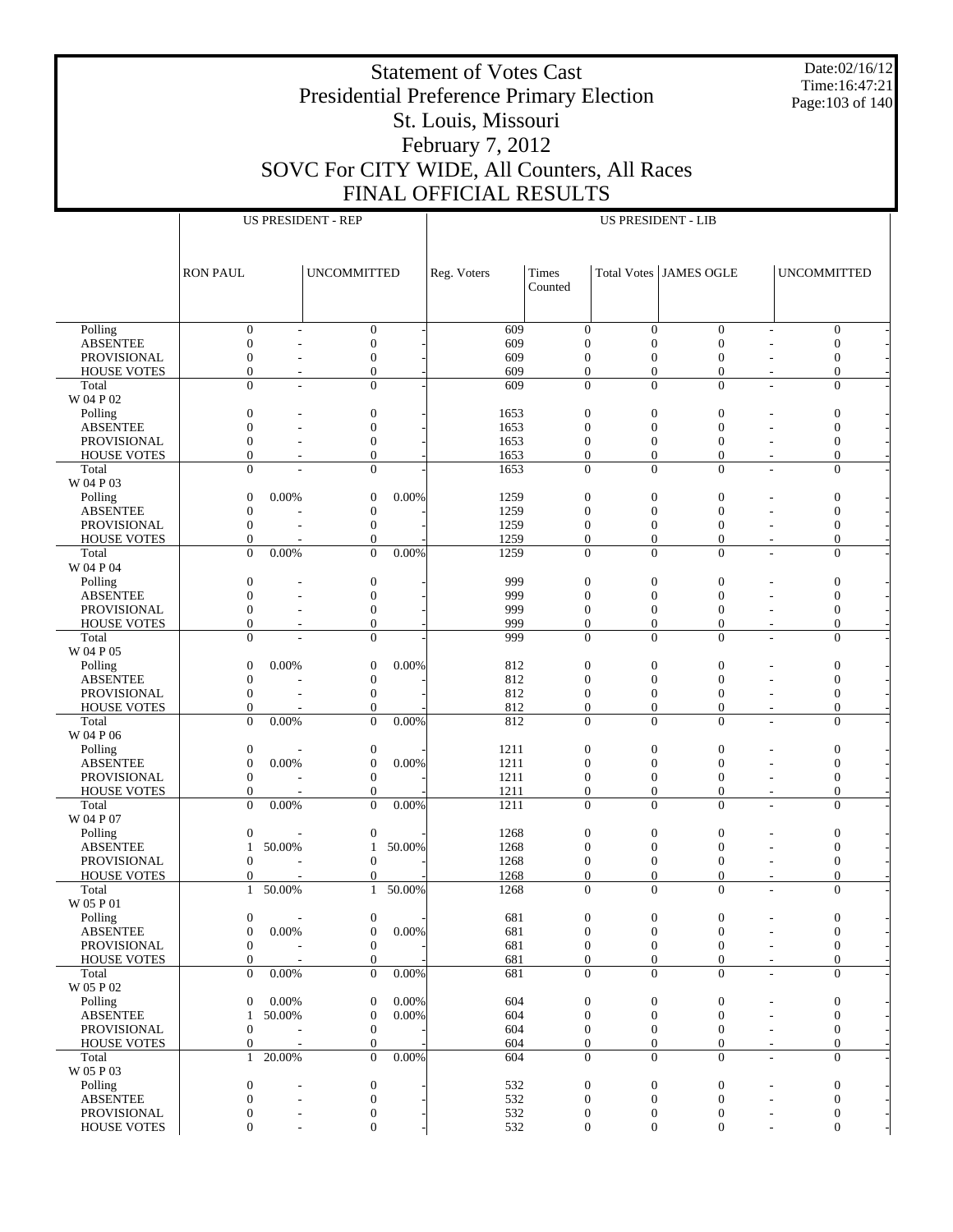Date:02/16/12 Time:16:47:21 Page:104 of 140

## Presidential Preference Primary Election St. Louis, Missouri February 7, 2012 SOVC For CITY WIDE, All Counters, All Races FINAL OFFICIAL RESULTS

|                                       |                                    |        | <b>US PRESIDENT - REP</b>            |          |             |                                      | <b>US PRESIDENT - LIB</b>    |                                      |          |                              |           |
|---------------------------------------|------------------------------------|--------|--------------------------------------|----------|-------------|--------------------------------------|------------------------------|--------------------------------------|----------|------------------------------|-----------|
|                                       |                                    |        |                                      |          |             |                                      |                              |                                      |          |                              |           |
|                                       |                                    |        |                                      |          |             |                                      |                              |                                      |          |                              |           |
|                                       |                                    |        |                                      |          |             |                                      |                              |                                      |          |                              |           |
|                                       | <b>RON PAUL</b>                    |        | <b>UNCOMMITTED</b>                   |          | Reg. Voters | Times                                |                              | Total Votes JAMES OGLE               |          | <b>UNCOMMITTED</b>           |           |
|                                       |                                    |        |                                      |          |             | Counted                              |                              |                                      |          |                              |           |
|                                       |                                    |        |                                      |          |             |                                      |                              |                                      |          |                              |           |
|                                       | $\mathbf{0}$                       |        | $\mathbf{0}$                         |          | 532         | $\overline{0}$                       | $\Omega$                     | $\Omega$                             |          | $\overline{0}$               |           |
| Total<br>W 05 P 04                    |                                    |        |                                      |          |             |                                      |                              |                                      |          |                              |           |
| Polling                               | 1                                  | 16.67% | $\boldsymbol{0}$                     | 0.00%    | 949         | $\boldsymbol{0}$                     | $\boldsymbol{0}$             | $\boldsymbol{0}$                     |          | $\boldsymbol{0}$             |           |
| <b>ABSENTEE</b>                       | 0                                  |        | $\mathbf{0}$                         |          | 949         | 1                                    | 1                            | $\overline{0}$                       | 0.00%    |                              | 1 100.00% |
| <b>PROVISIONAL</b>                    | $\Omega$                           |        | $\boldsymbol{0}$                     |          | 949         | $\boldsymbol{0}$                     | $\boldsymbol{0}$             | $\mathbf{0}$                         |          | $\mathbf{0}$                 |           |
| <b>HOUSE VOTES</b>                    | $\overline{0}$                     |        | $\Omega$                             |          | 949         | $\mathbf{0}$                         | $\overline{0}$               | $\boldsymbol{0}$                     |          | $\mathbf{0}$                 |           |
| Total                                 | $\mathbf{1}$                       | 16.67% | $\Omega$                             | 0.00%    | 949         | 1                                    | 1                            | $\theta$                             | $0.00\%$ |                              | 1 100.00% |
| W 05 P 05                             |                                    |        |                                      |          |             |                                      |                              |                                      |          |                              |           |
| Polling                               | $\overline{0}$                     |        | $\boldsymbol{0}$                     |          | 900         | $\boldsymbol{0}$                     | $\boldsymbol{0}$             | $\mathbf{0}$                         |          | $\boldsymbol{0}$             |           |
| <b>ABSENTEE</b>                       | $\overline{0}$                     |        | $\mathbf{0}$                         |          | 900         | $\overline{0}$                       | $\mathbf{0}$                 | $\mathbf{0}$                         |          | $\mathbf{0}$                 |           |
| <b>PROVISIONAL</b>                    | $\overline{0}$                     |        | $\boldsymbol{0}$                     |          | 900         | $\boldsymbol{0}$                     | $\boldsymbol{0}$             | $\mathbf{0}$                         |          | $\boldsymbol{0}$             |           |
| <b>HOUSE VOTES</b>                    | $\overline{0}$                     |        | $\mathbf{0}$                         |          | 900         | $\mathbf{0}$                         | $\overline{0}$               | $\mathbf{0}$                         |          | $\mathbf{0}$                 |           |
| Total                                 | $\Omega$                           |        | $\mathbf{0}$                         |          | 900         | $\Omega$                             | $\Omega$                     | $\Omega$                             |          | $\Omega$                     |           |
| W 05 P 06                             |                                    |        |                                      |          |             |                                      |                              |                                      |          |                              |           |
| Polling                               | 2                                  | 50.00% | $\mathbf{0}$                         | 0.00%    | 1153        | $\boldsymbol{0}$                     | $\boldsymbol{0}$             | $\mathbf{0}$                         |          | $\boldsymbol{0}$             |           |
| <b>ABSENTEE</b>                       | $\mathbf{0}$                       | 0.00%  | $\boldsymbol{0}$                     | 0.00%    | 1153        | $\mathbf{0}$                         | $\mathbf{0}$                 | $\mathbf{0}$                         |          | $\mathbf{0}$                 |           |
| <b>PROVISIONAL</b>                    | $\mathbf{0}$                       |        | $\boldsymbol{0}$                     |          | 1153        | $\boldsymbol{0}$                     | $\boldsymbol{0}$             | $\mathbf{0}$                         |          | $\boldsymbol{0}$             |           |
| <b>HOUSE VOTES</b>                    | $\boldsymbol{0}$                   |        | $\mathbf{0}$                         |          | 1153        | $\mathbf{0}$                         | $\overline{0}$               | $\mathbf{0}$                         |          | $\mathbf{0}$                 |           |
| Total                                 | $\overline{c}$                     | 40.00% | $\mathbf{0}$                         | 0.00%    | 1153        | $\mathbf{0}$                         | $\Omega$                     | $\Omega$                             |          | $\mathbf{0}$                 |           |
| W 05 P 07                             |                                    |        |                                      |          |             |                                      |                              |                                      |          |                              |           |
| Polling                               | 8                                  | 53.33% | $\boldsymbol{0}$                     | 0.00%    | 1218        | $\boldsymbol{0}$                     | $\boldsymbol{0}$             | $\boldsymbol{0}$                     |          | $\boldsymbol{0}$             |           |
| <b>ABSENTEE</b>                       | $\overline{0}$                     | 0.00%  | $\boldsymbol{0}$                     | 0.00%    | 1218        | $\overline{0}$                       | $\mathbf{0}$                 | $\mathbf{0}$                         |          | $\mathbf{0}$                 |           |
| <b>PROVISIONAL</b>                    | $\overline{0}$                     |        | $\boldsymbol{0}$                     |          | 1218        | $\boldsymbol{0}$                     | $\mathbf{0}$                 | $\mathbf{0}$                         |          | $\boldsymbol{0}$             |           |
| <b>HOUSE VOTES</b>                    | $\mathbf{0}$                       |        | $\mathbf{0}$                         |          | 1218        | $\mathbf{0}$                         | $\overline{0}$               | $\mathbf{0}$                         |          | $\mathbf{0}$                 |           |
| Total                                 | 8                                  | 50.00% | $\Omega$                             | 0.00%    | 1218        | $\Omega$                             | $\Omega$                     | $\Omega$                             |          | $\Omega$                     |           |
| W 06 P 01                             |                                    |        |                                      |          |             |                                      |                              |                                      |          |                              |           |
| Polling                               | 1                                  | 20.00% | $\boldsymbol{0}$                     | 0.00%    | 774<br>774  | 1                                    | 1<br>$\mathbf{0}$            | $\overline{0}$<br>$\mathbf{0}$       | 0.00%    |                              | 1 100.00% |
| <b>ABSENTEE</b><br><b>PROVISIONAL</b> | 0<br>$\mathbf{0}$                  |        | $\boldsymbol{0}$<br>$\boldsymbol{0}$ |          | 774         | 1<br>$\boldsymbol{0}$                | $\boldsymbol{0}$             | $\mathbf{0}$                         |          | $\mathbf{0}$<br>$\mathbf{0}$ |           |
| <b>HOUSE VOTES</b>                    | $\mathbf{0}$                       |        | $\mathbf{0}$                         |          | 774         | $\boldsymbol{0}$                     | $\overline{0}$               | $\mathbf{0}$                         |          | $\Omega$                     |           |
| Total                                 | $\mathbf{1}$                       | 20.00% | $\mathbf{0}$                         | 0.00%    | 774         | $\overline{c}$                       | 1                            | $\mathbf{0}$                         | 0.00%    |                              | 1 100.00% |
| W 06 P 02                             |                                    |        |                                      |          |             |                                      |                              |                                      |          |                              |           |
| Polling                               | 6                                  | 17.14% | $\boldsymbol{0}$                     | 0.00%    | 998         | $\boldsymbol{0}$                     | $\boldsymbol{0}$             | $\boldsymbol{0}$                     |          | $\boldsymbol{0}$             |           |
| <b>ABSENTEE</b>                       | 0                                  |        | $\boldsymbol{0}$                     |          | 998         | $\mathbf{0}$                         | $\overline{0}$               | $\mathbf{0}$                         |          | $\mathbf{0}$                 |           |
| <b>PROVISIONAL</b>                    | $\Omega$                           |        | $\boldsymbol{0}$                     |          | 998         | $\boldsymbol{0}$                     | $\boldsymbol{0}$             | $\mathbf{0}$                         |          | $\mathbf{0}$                 |           |
| <b>HOUSE VOTES</b>                    | $\overline{0}$                     |        | $\mathbf{0}$                         |          | 998         | $\boldsymbol{0}$                     | $\boldsymbol{0}$             | $\mathbf{0}$                         |          | $\mathbf{0}$                 |           |
| Total                                 | 6                                  | 17.14% | $\Omega$                             | 0.00%    | 998         | $\Omega$                             | $\Omega$                     | $\Omega$                             |          | $\mathbf{0}$                 |           |
| W 06 P 03                             |                                    |        |                                      |          |             |                                      |                              |                                      |          |                              |           |
| Polling                               | 4                                  | 20.00% | $\mathbf{0}$                         | 0.00%    | 1294        | $\boldsymbol{0}$                     | $\boldsymbol{0}$             | $\mathbf{0}$                         |          | $\boldsymbol{0}$             |           |
| <b>ABSENTEE</b>                       | 0                                  | 0.00%  | $\boldsymbol{0}$                     | 0.00%    | 1294        | $\mathbf{0}$                         | $\overline{0}$               | $\overline{0}$                       |          | $\mathbf{0}$                 |           |
| <b>PROVISIONAL</b>                    | $\overline{0}$                     |        | $\boldsymbol{0}$                     |          | 1294        | $\mathbf{0}$                         | $\overline{0}$               | $\mathbf{0}$                         |          | $\boldsymbol{0}$             |           |
| <b>HOUSE VOTES</b>                    | $\mathbf{0}$                       |        | $\Omega$                             |          | 1294        | $\Omega$                             | $\Omega$                     | $\Omega$                             |          | $\Omega$                     |           |
| Total                                 | 4                                  | 19.05% | $\mathbf{0}$                         | 0.00%    | 1294        | $\mathbf{0}$                         | $\mathbf{0}$                 | $\mathbf{0}$                         |          | $\boldsymbol{0}$             |           |
| W 06 P 04                             |                                    |        |                                      |          |             |                                      |                              |                                      |          |                              |           |
| Polling                               | 2                                  | 40.00% | $\boldsymbol{0}$                     | 0.00%    | 1521        | $\boldsymbol{0}$                     | $\boldsymbol{0}$             | $\boldsymbol{0}$                     |          | $\boldsymbol{0}$             |           |
| <b>ABSENTEE</b>                       | $\mathbf{0}$                       |        | $\boldsymbol{0}$                     |          | 1521        | $\boldsymbol{0}$                     | $\mathbf{0}$                 | $\mathbf{0}$                         |          | $\mathbf{0}$                 |           |
| PROVISIONAL                           | $\overline{0}$                     |        | $\boldsymbol{0}$                     |          | 1521        | 0                                    | $\mathbf{0}$                 | $\mathbf{0}$                         |          | $\boldsymbol{0}$             |           |
| <b>HOUSE VOTES</b>                    | $\boldsymbol{0}$                   |        | $\mathbf{0}$                         |          | 1521        | $\mathbf{0}$                         | $\mathbf{0}$                 | $\mathbf{0}$                         |          | $\mathbf{0}$                 |           |
| Total                                 | $\overline{c}$                     | 40.00% | $\mathbf{0}$                         | 0.00%    | 1521        | $\mathbf{0}$                         | $\Omega$                     | $\Omega$                             |          | $\mathbf{0}$                 |           |
| W 06 P 05                             |                                    |        |                                      |          |             |                                      |                              |                                      |          |                              |           |
| Polling                               | $\mathbf{0}$                       | 0.00%  | $\boldsymbol{0}$                     | 0.00%    | 446         | $\boldsymbol{0}$                     | $\boldsymbol{0}$             | $\boldsymbol{0}$                     |          | $\boldsymbol{0}$             |           |
| <b>ABSENTEE</b>                       | 0                                  |        | $\boldsymbol{0}$                     |          | 446         | $\mathbf{0}$                         | $\mathbf{0}$                 | $\boldsymbol{0}$                     |          | $\boldsymbol{0}$             |           |
| PROVISIONAL<br><b>HOUSE VOTES</b>     | $\overline{0}$<br>$\boldsymbol{0}$ |        | $\boldsymbol{0}$<br>$\boldsymbol{0}$ |          | 446<br>446  | $\boldsymbol{0}$<br>$\boldsymbol{0}$ | $\mathbf{0}$<br>$\mathbf{0}$ | $\boldsymbol{0}$<br>$\boldsymbol{0}$ |          | $\mathbf{0}$<br>$\mathbf{0}$ |           |
| Total                                 | $\Omega$                           | 0.00%  | $\mathbf{0}$                         | 0.00%    | 446         | $\mathbf{0}$                         | $\Omega$                     | $\Omega$                             |          | $\mathbf{0}$                 |           |
| W 06 P 06                             |                                    |        |                                      |          |             |                                      |                              |                                      |          |                              |           |
| Polling                               | $\boldsymbol{0}$                   | 0.00%  | $\boldsymbol{0}$                     | 0.00%    | 432         | 0                                    | $\boldsymbol{0}$             | $\boldsymbol{0}$                     |          | $\boldsymbol{0}$             |           |
| <b>ABSENTEE</b>                       | $\mathbf{0}$                       | 0.00%  | $\mathbf{0}$                         | $0.00\%$ | 432         | $\overline{0}$                       | $\overline{0}$               | $\mathbf{0}$                         |          | $\mathbf{0}$                 |           |
|                                       |                                    |        |                                      |          |             |                                      |                              |                                      |          |                              |           |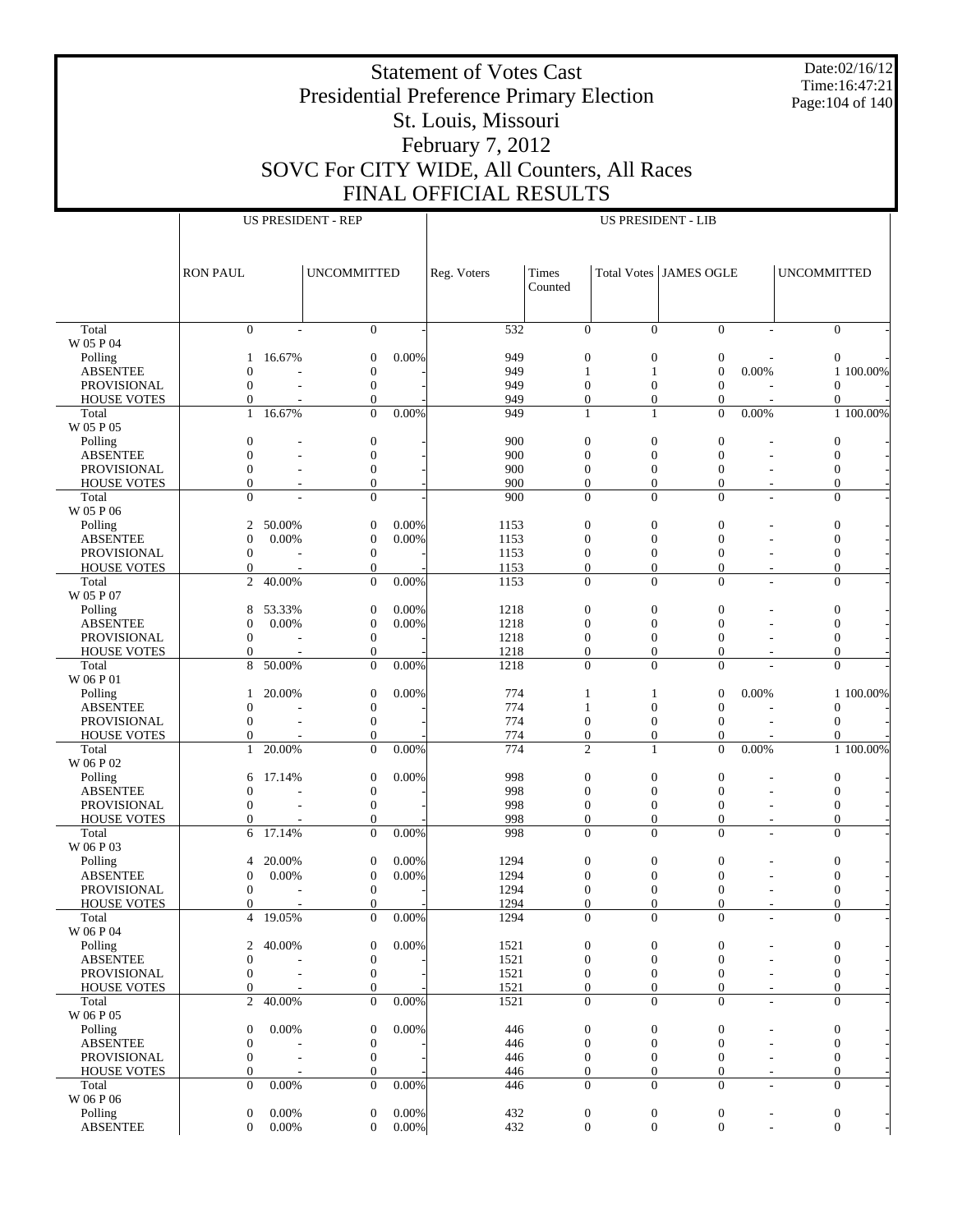Date:02/16/12 Time:16:47:21 Page:105 of 140

# Presidential Preference Primary Election St. Louis, Missouri February 7, 2012 SOVC For CITY WIDE, All Counters, All Races

Statement of Votes Cast

FINAL OFFICIAL RESULTS

|                                       |                                  |                 | <b>US PRESIDENT - REP</b>          |                 |              |                                      |                                  | <b>US PRESIDENT - LIB</b>        |       |                                      |           |
|---------------------------------------|----------------------------------|-----------------|------------------------------------|-----------------|--------------|--------------------------------------|----------------------------------|----------------------------------|-------|--------------------------------------|-----------|
|                                       |                                  |                 |                                    |                 |              |                                      |                                  |                                  |       |                                      |           |
|                                       | <b>RON PAUL</b>                  |                 | <b>UNCOMMITTED</b>                 |                 | Reg. Voters  | Times<br>Counted                     |                                  | <b>Total Votes JAMES OGLE</b>    |       | <b>UNCOMMITTED</b>                   |           |
|                                       |                                  |                 |                                    |                 |              |                                      |                                  |                                  |       |                                      |           |
| <b>PROVISIONAL</b>                    | $\mathbf{0}$                     |                 | $\boldsymbol{0}$                   |                 | 432          | $\mathbf{0}$                         | $\mathbf{0}$                     | $\boldsymbol{0}$                 |       | $\mathbf{0}$                         |           |
| <b>HOUSE VOTES</b>                    | $\mathbf{0}$                     |                 | $\boldsymbol{0}$                   |                 | 432          | $\boldsymbol{0}$                     | $\mathbf{0}$                     | $\mathbf{0}$                     |       | $\mathbf{0}$                         |           |
| Total<br>W 06 P 07                    | $\overline{0}$                   | 0.00%           | $\overline{0}$                     | 0.00%           | 432          | $\overline{0}$                       | $\Omega$                         | $\Omega$                         |       | $\mathbf{0}$                         |           |
| Polling                               | 2                                | 10.00%          | 1                                  | 5.00%           | 988          | $\boldsymbol{0}$                     | $\boldsymbol{0}$                 | $\boldsymbol{0}$                 |       | $\boldsymbol{0}$                     |           |
| <b>ABSENTEE</b>                       | $\theta$                         |                 | $\boldsymbol{0}$                   |                 | 988          | $\boldsymbol{0}$                     | $\overline{0}$                   | $\Omega$                         |       | $\boldsymbol{0}$                     |           |
| PROVISIONAL                           | $\mathbf{0}$                     |                 | $\boldsymbol{0}$                   |                 | 988          | $\boldsymbol{0}$                     | $\boldsymbol{0}$                 | $\mathbf{0}$                     |       | $\mathbf{0}$                         |           |
| <b>HOUSE VOTES</b>                    | $\Omega$                         |                 | $\overline{0}$                     |                 | 988          | $\overline{0}$                       | $\overline{0}$                   | $\Omega$                         |       | $\boldsymbol{0}$                     |           |
| Total<br>W 06 P 08                    | $\overline{c}$                   | 10.00%          | $\mathbf{1}$                       | 5.00%           | 988          | $\boldsymbol{0}$                     | $\overline{0}$                   | $\mathbf{0}$                     |       | $\mathbf{0}$                         |           |
| Polling                               | 1                                | 25.00%          | $\overline{0}$                     | 0.00%           | 1084         | $\boldsymbol{0}$                     | $\boldsymbol{0}$                 | $\boldsymbol{0}$                 |       | $\boldsymbol{0}$                     |           |
| <b>ABSENTEE</b>                       | 0                                | 0.00%           | $\overline{0}$                     | 0.00%           | 1084         | $\boldsymbol{0}$                     | $\boldsymbol{0}$                 | $\mathbf{0}$                     |       | $\boldsymbol{0}$                     |           |
| PROVISIONAL                           | $\boldsymbol{0}$                 |                 | $\boldsymbol{0}$                   |                 | 1084         | $\boldsymbol{0}$                     | $\mathbf{0}$                     | $\mathbf{0}$                     |       | $\mathbf{0}$                         |           |
| <b>HOUSE VOTES</b>                    | $\overline{0}$                   |                 | $\mathbf{0}$                       |                 | 1084         | $\mathbf{0}$                         | $\overline{0}$                   | $\mathbf{0}$                     |       | $\boldsymbol{0}$                     |           |
| Total<br>W 07 P 01                    | 1                                | 20.00%          | $\mathbf{0}$                       | 0.00%           | 1084         | $\mathbf{0}$                         | $\Omega$                         | $\Omega$                         |       | $\overline{0}$                       |           |
| Polling                               | 1                                | 10.00%          | 0                                  | 0.00%           | 397          | $\boldsymbol{0}$                     | $\boldsymbol{0}$                 | $\boldsymbol{0}$                 |       | $\mathbf{0}$                         |           |
| <b>ABSENTEE</b>                       | 0                                |                 | $\boldsymbol{0}$                   |                 | 397          | $\boldsymbol{0}$                     | $\overline{0}$                   | $\mathbf{0}$                     |       | $\boldsymbol{0}$                     |           |
| PROVISIONAL                           | $\boldsymbol{0}$                 |                 | $\boldsymbol{0}$                   |                 | 397          | $\boldsymbol{0}$                     | $\boldsymbol{0}$                 | $\mathbf{0}$                     |       | $\mathbf{0}$                         |           |
| <b>HOUSE VOTES</b>                    | $\Omega$                         | 10.00%          | $\mathbf{0}$<br>$\overline{0}$     | 0.00%           | 397<br>397   | $\overline{0}$<br>$\overline{0}$     | $\overline{0}$<br>$\overline{0}$ | $\Omega$                         |       | $\boldsymbol{0}$                     |           |
| Total<br>W 07 P 02                    | 1                                |                 |                                    |                 |              |                                      |                                  | $\mathbf{0}$                     |       | $\boldsymbol{0}$                     |           |
| Polling                               | 3                                | 27.27%          | $\boldsymbol{0}$                   | 0.00%           | 907          | $\boldsymbol{0}$                     | $\boldsymbol{0}$                 | $\boldsymbol{0}$                 |       | $\boldsymbol{0}$                     |           |
| <b>ABSENTEE</b>                       | $\Omega$                         |                 | $\boldsymbol{0}$                   |                 | 907          | $\boldsymbol{0}$                     | $\boldsymbol{0}$                 | $\mathbf{0}$                     |       | $\boldsymbol{0}$                     |           |
| PROVISIONAL<br><b>HOUSE VOTES</b>     | $\mathbf{0}$<br>$\Omega$         |                 | $\boldsymbol{0}$<br>$\mathbf{0}$   |                 | 907<br>907   | $\boldsymbol{0}$<br>$\mathbf{0}$     | $\mathbf{0}$<br>$\overline{0}$   | $\boldsymbol{0}$<br>$\Omega$     |       | $\mathbf{0}$<br>$\boldsymbol{0}$     |           |
| Total                                 | 3                                | 27.27%          | $\mathbf{0}$                       | 0.00%           | 907          | $\overline{0}$                       | $\Omega$                         | $\Omega$                         |       | $\overline{0}$                       |           |
| W 07 P 03                             |                                  |                 |                                    |                 |              |                                      |                                  |                                  |       |                                      |           |
| Polling                               | 3                                | 12.50%          | 0                                  | 0.00%           | 635          | $\boldsymbol{0}$                     | $\boldsymbol{0}$                 | $\boldsymbol{0}$                 |       | $\boldsymbol{0}$                     |           |
| <b>ABSENTEE</b>                       | $\mathbf{0}$<br>$\mathbf{0}$     | 0.00%           | $\boldsymbol{0}$                   | 0.00%           | 635<br>635   | $\boldsymbol{0}$<br>$\boldsymbol{0}$ | $\overline{0}$<br>$\mathbf{0}$   | $\Omega$<br>$\mathbf{0}$         |       | $\boldsymbol{0}$<br>$\mathbf{0}$     |           |
| PROVISIONAL<br><b>HOUSE VOTES</b>     | $\Omega$                         |                 | $\boldsymbol{0}$<br>$\mathbf{0}$   |                 | 635          | $\overline{0}$                       | $\overline{0}$                   | $\mathbf{0}$                     |       | $\boldsymbol{0}$                     |           |
| Total                                 | 3                                | 12.00%          | $\mathbf{0}$                       | 0.00%           | 635          | $\mathbf{0}$                         | $\overline{0}$                   | $\overline{0}$                   |       | $\mathbf{0}$                         |           |
| W 07 P 04                             |                                  |                 |                                    |                 |              |                                      |                                  |                                  |       |                                      |           |
| Polling                               | 4                                | 30.77%          | 0                                  | 0.00%           | 1241         | $\boldsymbol{0}$                     | $\boldsymbol{0}$                 | $\boldsymbol{0}$                 |       | $\mathbf{0}$                         |           |
| <b>ABSENTEE</b><br>PROVISIONAL        | $\mathbf{0}$<br>$\boldsymbol{0}$ | 0.00%           | $\overline{0}$<br>$\boldsymbol{0}$ | 0.00%           | 1241<br>1241 | $\boldsymbol{0}$<br>$\boldsymbol{0}$ | $\boldsymbol{0}$<br>$\mathbf{0}$ | $\mathbf{0}$<br>$\mathbf{0}$     |       | $\boldsymbol{0}$<br>$\mathbf{0}$     |           |
| <b>HOUSE VOTES</b>                    | $\Omega$                         |                 | $\mathbf{0}$                       |                 | 1241         | $\mathbf{0}$                         | $\overline{0}$                   | $\mathbf{0}$                     |       | $\boldsymbol{0}$                     |           |
| Total                                 | 4                                | 25.00%          | $\Omega$                           | 0.00%           | 1241         | $\mathbf{0}$                         | $\Omega$                         | $\Omega$                         |       | $\overline{0}$                       |           |
| W 07 P 05                             |                                  |                 |                                    |                 |              |                                      |                                  |                                  |       |                                      |           |
| Polling                               | 8                                | 28.57%          | 2                                  | 7.14%<br>66.67% | 1474         | $\boldsymbol{0}$                     | $\boldsymbol{0}$                 | $\boldsymbol{0}$                 |       | $\boldsymbol{0}$                     |           |
| <b>ABSENTEE</b><br><b>PROVISIONAL</b> | 1<br>$\bf{0}$                    | 33.33%          | $\overline{c}$<br>$\bf{0}$         |                 | 1474<br>1474 | $\boldsymbol{0}$<br>$\bf{0}$         | $\boldsymbol{0}$<br>0            | $\mathbf{0}$<br>$\bf{0}$         |       | $\boldsymbol{0}$<br>$\boldsymbol{0}$ |           |
| <b>HOUSE VOTES</b>                    | $\mathbf{0}$                     |                 | $\overline{0}$                     |                 | 1474         | $\mathbf{0}$                         | $\mathbf{0}$                     | $\mathbf{0}$                     |       | $\mathbf{0}$                         |           |
| Total                                 | 9                                | 29.03%          | $\overline{4}$                     | 12.90%          | 1474         | $\Omega$                             | $\Omega$                         | $\Omega$                         |       | $\Omega$                             |           |
| W 07 P 06                             |                                  |                 |                                    |                 |              |                                      |                                  |                                  |       |                                      |           |
| Polling<br><b>ABSENTEE</b>            | 18<br>$\mathbf{0}$               | 45.00%<br>0.00% | $\boldsymbol{0}$                   | 0.00%<br>33.33% | 1841<br>1841 | $\mathbf{1}$                         | 1<br>$\boldsymbol{0}$            | $\boldsymbol{0}$<br>$\mathbf{0}$ | 0.00% |                                      | 1 100.00% |
| PROVISIONAL                           | $\boldsymbol{0}$                 |                 | 1<br>$\boldsymbol{0}$              |                 | 1841         | $\boldsymbol{0}$<br>$\boldsymbol{0}$ | $\mathbf{0}$                     | 0                                |       | $\mathbf 0$<br>$\mathbf{0}$          |           |
| <b>HOUSE VOTES</b>                    | $\mathbf{0}$                     |                 | $\mathbf{0}$                       |                 | 1841         | $\mathbf{0}$                         | $\mathbf{0}$                     | $\mathbf{0}$                     |       | $\mathbf{0}$                         |           |
| Total                                 | 18                               | 41.86%          | $\mathbf{1}$                       | 2.33%           | 1841         | $\mathbf{1}$                         | 1                                | $\mathbf{0}$                     | 0.00% |                                      | 1 100.00% |
| W 08 P 01                             |                                  |                 |                                    |                 |              |                                      |                                  |                                  |       |                                      |           |
| Polling<br><b>ABSENTEE</b>            | 18<br>$\boldsymbol{0}$           | 40.91%<br>0.00% | 1<br>$\boldsymbol{0}$              | 2.27%<br>0.00%  | 1501<br>1501 | $\mathbf{1}$<br>$\boldsymbol{0}$     | 1<br>$\boldsymbol{0}$            | $\boldsymbol{0}$<br>$\mathbf{0}$ | 0.00% | $\boldsymbol{0}$                     | 1 100.00% |
| PROVISIONAL                           | $\mathbf{0}$                     |                 | $\boldsymbol{0}$                   |                 | 1501         | $\boldsymbol{0}$                     | $\mathbf{0}$                     | $\boldsymbol{0}$                 |       | $\mathbf{0}$                         |           |
| <b>HOUSE VOTES</b>                    | $\mathbf{0}$                     |                 | $\mathbf{0}$                       |                 | 1501         | $\boldsymbol{0}$                     | $\mathbf{0}$                     | $\mathbf{0}$                     |       | $\mathbf{0}$                         |           |
| Total                                 | 18                               | 39.13%          | 1                                  | 2.17%           | 1501         | $\mathbf{1}$                         | 1                                | $\mathbf{0}$                     | 0.00% |                                      | 1 100.00% |
| W 08 P 02                             |                                  |                 |                                    |                 |              |                                      |                                  |                                  |       |                                      |           |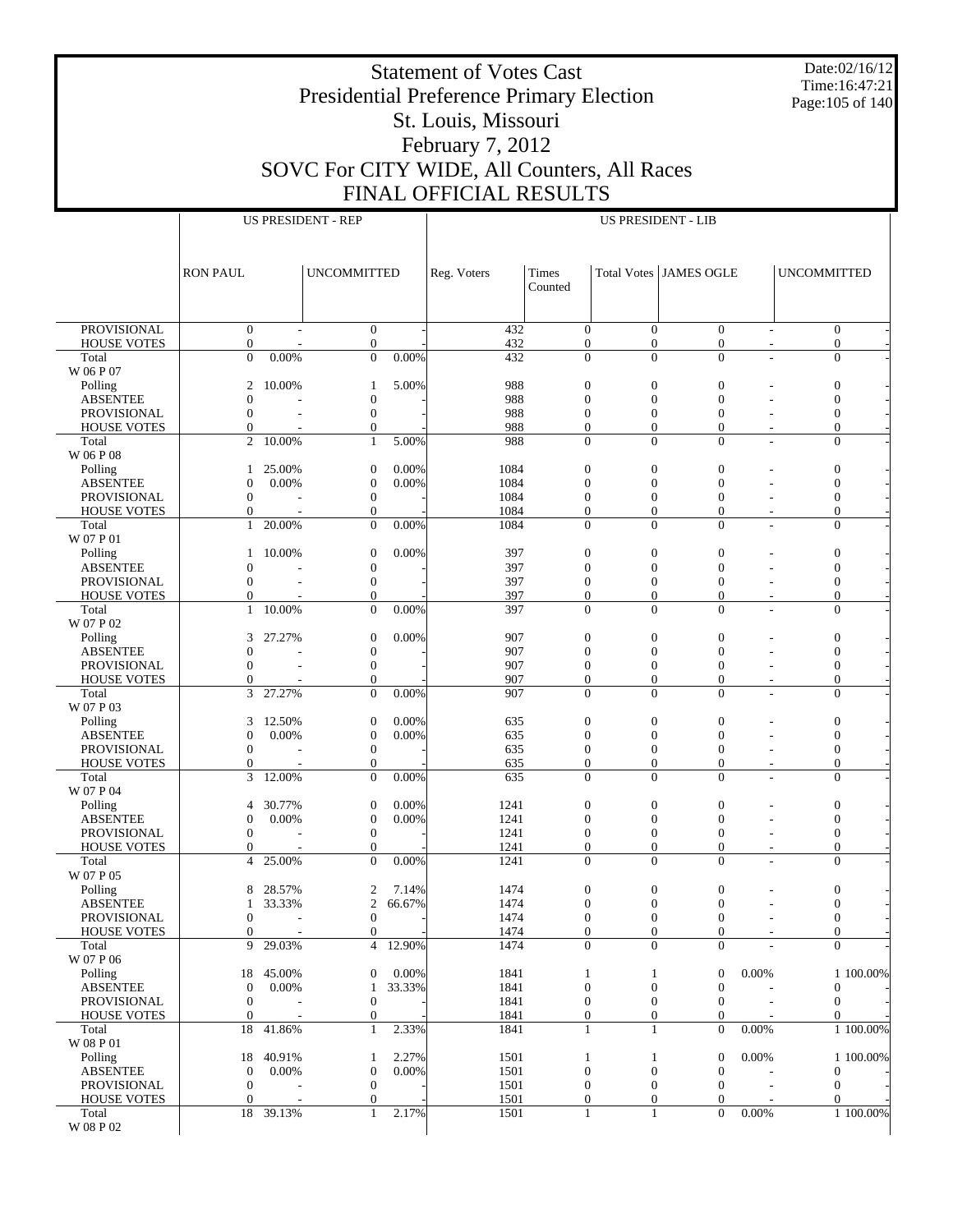Date:02/16/12 Time:16:47:21 Page:106 of 140

## Presidential Preference Primary Election St. Louis, Missouri February 7, 2012 SOVC For CITY WIDE, All Counters, All Races FINAL OFFICIAL RESULTS

 $\top$ 

US PRESIDENT - LIB

US PRESIDENT - REP

|                                          | <b>RON PAUL</b>                |                  | <b>UNCOMMITTED</b>                   |                 | Reg. Voters  | Times<br>Counted                   |                                      | Total Votes JAMES OGLE             |                                  | <b>UNCOMMITTED</b>                   |       |
|------------------------------------------|--------------------------------|------------------|--------------------------------------|-----------------|--------------|------------------------------------|--------------------------------------|------------------------------------|----------------------------------|--------------------------------------|-------|
|                                          |                                |                  |                                      |                 |              |                                    |                                      |                                    |                                  |                                      |       |
| Polling                                  | 1                              | 33.33%           | $\boldsymbol{0}$                     | 0.00%           | 254          | $\boldsymbol{0}$                   | $\theta$                             | $\mathbf{0}$                       |                                  | $\boldsymbol{0}$                     |       |
| <b>ABSENTEE</b>                          | $\theta$                       |                  | $\mathbf{0}$                         |                 | 254          | $\boldsymbol{0}$                   | $\overline{0}$                       | $\boldsymbol{0}$                   |                                  | $\boldsymbol{0}$                     |       |
| <b>PROVISIONAL</b>                       | $\mathbf{0}$                   |                  | $\mathbf{0}$                         |                 | 254          | $\boldsymbol{0}$                   | $\boldsymbol{0}$                     | $\boldsymbol{0}$                   |                                  | $\boldsymbol{0}$                     |       |
| <b>HOUSE VOTES</b>                       | $\mathbf{0}$                   |                  | $\mathbf{0}$                         |                 | 254          | $\boldsymbol{0}$                   | $\boldsymbol{0}$                     | $\mathbf{0}$                       |                                  | $\boldsymbol{0}$                     |       |
| Total<br>W 08 P 03                       | $\mathbf{1}$                   | 33.33%           | $\overline{0}$                       | 0.00%           | 254          | $\mathbf{0}$                       | $\mathbf{0}$                         | $\overline{0}$                     | $\overline{\phantom{a}}$         | $\overline{0}$                       |       |
| Polling                                  | $\theta$                       | 0.00%            | $\boldsymbol{0}$                     | 0.00%           | 336          | $\boldsymbol{0}$                   | $\boldsymbol{0}$                     | $\mathbf{0}$                       |                                  | $\boldsymbol{0}$                     |       |
| <b>ABSENTEE</b>                          | $\theta$                       |                  | $\mathbf{0}$                         |                 | 336          | $\boldsymbol{0}$                   | $\mathbf{0}$                         | $\boldsymbol{0}$                   |                                  | $\boldsymbol{0}$                     |       |
| <b>PROVISIONAL</b>                       | $\mathbf{0}$                   | ÷                | $\mathbf{0}$                         |                 | 336          | $\boldsymbol{0}$                   | $\boldsymbol{0}$                     | $\boldsymbol{0}$                   |                                  | $\boldsymbol{0}$                     |       |
| <b>HOUSE VOTES</b>                       | $\mathbf{0}$                   |                  | $\mathbf{0}$                         |                 | 336          | $\boldsymbol{0}$                   | $\mathbf{0}$                         | $\overline{0}$                     | $\overline{a}$                   | $\boldsymbol{0}$                     |       |
| Total                                    | $\Omega$                       | 0.00%            | $\overline{0}$                       | 0.00%           | 336          | $\mathbf{0}$                       | $\overline{0}$                       | $\mathbf{0}$                       |                                  | $\overline{0}$                       |       |
| W 08 P 04<br>Polling                     | 9                              | 39.13%           | $\mathbf{0}$                         | 0.00%           | 1569         | $\boldsymbol{0}$                   | $\mathbf{0}$                         | $\mathbf{0}$                       |                                  | $\boldsymbol{0}$                     |       |
| <b>ABSENTEE</b>                          | $\theta$                       |                  | $\boldsymbol{0}$                     |                 | 1569         | $\boldsymbol{0}$                   | $\mathbf{0}$                         | $\boldsymbol{0}$                   |                                  | $\boldsymbol{0}$                     |       |
| <b>PROVISIONAL</b>                       | $\Omega$                       |                  | $\mathbf{0}$                         |                 | 1569         | $\boldsymbol{0}$                   | $\boldsymbol{0}$                     | $\boldsymbol{0}$                   |                                  | $\boldsymbol{0}$                     |       |
| <b>HOUSE VOTES</b>                       | $\theta$                       |                  | $\mathbf{0}$                         |                 | 1569         | $\boldsymbol{0}$                   | $\boldsymbol{0}$                     | $\mathbf{0}$                       |                                  | $\boldsymbol{0}$                     |       |
| Total                                    | 9                              | 39.13%           | $\overline{0}$                       | 0.00%           | 1569         | $\mathbf{0}$                       | $\mathbf{0}$                         | $\mathbf{0}$                       |                                  | $\overline{0}$                       |       |
| W 08 P 05                                |                                |                  |                                      |                 |              |                                    |                                      |                                    |                                  |                                      |       |
| Polling<br><b>ABSENTEE</b>               | 8<br>$\theta$                  | 36.36%<br>0.00%  | $\mathbf{0}$<br>$\mathbf{0}$         | 0.00%<br>0.00%  | 1394<br>1394 | $\boldsymbol{0}$<br>1              | $\boldsymbol{0}$<br>1                | $\mathbf{0}$                       | 1 100.00%                        | $\boldsymbol{0}$<br>$\boldsymbol{0}$ | 0.00% |
| <b>PROVISIONAL</b>                       | $\theta$                       |                  | $\mathbf{0}$                         |                 | 1394         | $\boldsymbol{0}$                   | $\boldsymbol{0}$                     | $\mathbf{0}$                       |                                  | $\mathbf{0}$                         |       |
| <b>HOUSE VOTES</b>                       | $\mathbf{0}$                   |                  | $\mathbf{0}$                         |                 | 1394         | $\boldsymbol{0}$                   | $\mathbf{0}$                         | $\overline{0}$                     |                                  | $\mathbf{0}$                         |       |
| Total                                    | 8                              | 34.78%           | $\overline{0}$                       | 0.00%           | 1394         | 1                                  | 1                                    |                                    | 1 100.00%                        | $\overline{0}$                       | 0.00% |
| W 08 P 06                                |                                |                  |                                      |                 |              |                                    |                                      |                                    |                                  |                                      |       |
| Polling                                  | 3                              | 60.00%           | $\boldsymbol{0}$                     | 0.00%           | 312          | $\boldsymbol{0}$                   | $\mathbf{0}$                         | $\boldsymbol{0}$                   |                                  | $\boldsymbol{0}$                     |       |
| <b>ABSENTEE</b>                          | $\theta$                       |                  | $\boldsymbol{0}$                     |                 | 312          | $\boldsymbol{0}$                   | $\boldsymbol{0}$                     | $\boldsymbol{0}$                   |                                  | $\boldsymbol{0}$                     |       |
| <b>PROVISIONAL</b><br><b>HOUSE VOTES</b> | $\Omega$<br>$\theta$           |                  | $\boldsymbol{0}$<br>$\boldsymbol{0}$ |                 | 312<br>312   | $\mathbf{0}$<br>$\boldsymbol{0}$   | $\boldsymbol{0}$<br>$\boldsymbol{0}$ | $\boldsymbol{0}$<br>$\mathbf{0}$   | $\overline{a}$                   | $\mathbf{0}$<br>$\mathbf{0}$         |       |
| Total                                    | 3                              | 60.00%           | $\overline{0}$                       | 0.00%           | 312          | $\mathbf{0}$                       | $\theta$                             | $\overline{0}$                     |                                  | $\overline{0}$                       |       |
| W 08 P 07                                |                                |                  |                                      |                 |              |                                    |                                      |                                    |                                  |                                      |       |
| Polling                                  | 2                              | 11.11%           | $\mathbf{0}$                         | 0.00%           | 606          | $\boldsymbol{0}$                   | $\boldsymbol{0}$                     | $\boldsymbol{0}$                   |                                  | $\boldsymbol{0}$                     |       |
| <b>ABSENTEE</b>                          | $\theta$                       | 0.00%            | $\mathbf{0}$                         | 0.00%           | 606          | $\boldsymbol{0}$                   | $\mathbf{0}$                         | $\boldsymbol{0}$                   |                                  | $\boldsymbol{0}$                     |       |
| <b>PROVISIONAL</b>                       | $\theta$                       |                  | $\boldsymbol{0}$                     |                 | 606          | $\mathbf{0}$<br>$\boldsymbol{0}$   | $\boldsymbol{0}$<br>$\mathbf{0}$     | $\boldsymbol{0}$<br>$\overline{0}$ |                                  | $\boldsymbol{0}$<br>$\mathbf{0}$     |       |
| <b>HOUSE VOTES</b><br>Total              | $\mathbf{0}$<br>$\overline{c}$ | 10.53%           | $\mathbf{0}$<br>$\overline{0}$       | 0.00%           | 606<br>606   | $\mathbf{0}$                       | $\overline{0}$                       | $\mathbf{0}$                       | $\overline{a}$<br>÷              | $\overline{0}$                       |       |
| W 08 P 08                                |                                |                  |                                      |                 |              |                                    |                                      |                                    |                                  |                                      |       |
| Polling                                  | $\overline{4}$                 | 15.38%           | $\overline{0}$                       | 0.00%           | 840          | $\boldsymbol{0}$                   | $\mathbf{0}$                         | $\mathbf{0}$                       |                                  | $\boldsymbol{0}$                     |       |
| <b>ABSENTEE</b>                          | $\theta$                       | 0.00%            | 1                                    | 16.67%          | 840          | $\boldsymbol{0}$                   | $\boldsymbol{0}$                     | $\mathbf{0}$                       |                                  | $\boldsymbol{0}$                     |       |
| <b>PROVISIONAL</b>                       | $\theta$                       |                  | $\mathbf{0}$                         |                 | 840          | $\boldsymbol{0}$                   | $\boldsymbol{0}$                     | $\boldsymbol{0}$                   |                                  | $\mathbf{0}$                         |       |
| <b>HOUSE VOTES</b><br>Total              | $\theta$<br>$\overline{4}$     | 12.50%           | 0<br>$\mathbf{1}$                    | 3.13%           | 840<br>840   | $\boldsymbol{0}$<br>$\overline{0}$ | $\boldsymbol{0}$<br>$\overline{0}$   | $\mathbf{0}$<br>$\overline{0}$     | $\overline{a}$<br>$\overline{a}$ | $\mathbf{0}$<br>$\overline{0}$       |       |
| W 08 P 09                                |                                |                  |                                      |                 |              |                                    |                                      |                                    |                                  |                                      |       |
| Polling                                  |                                | 5 55.56%         | $\mathbf{0}$                         | 0.00%           | 878          | $\boldsymbol{0}$                   | $\boldsymbol{0}$                     | $\mathbf{0}$                       | $\overline{a}$                   | $\boldsymbol{0}$                     |       |
| ABSENTEE                                 | $\mathbf 0$                    |                  | $\boldsymbol{0}$                     |                 | 878          | 0                                  | $\boldsymbol{0}$                     | $\boldsymbol{0}$                   | ٠                                | 0                                    |       |
| PROVISIONAL                              | $\mathbf{0}$                   |                  | $\boldsymbol{0}$                     |                 | 878          | $\boldsymbol{0}$                   | $\boldsymbol{0}$                     | $\mathbf{0}$                       | $\overline{a}$                   | $\boldsymbol{0}$                     |       |
| HOUSE VOTES                              | $\mathbf{0}$                   |                  | $\boldsymbol{0}$                     |                 | 878          | $\mathbf{0}$                       | $\boldsymbol{0}$                     | $\boldsymbol{0}$                   | $\overline{\phantom{a}}$         | $\boldsymbol{0}$                     |       |
| Total<br>W 09 P 01                       | 5                              | 55.56%           | $\overline{0}$                       | 0.00%           | 878          | $\mathbf{0}$                       | $\theta$                             | $\mathbf{0}$                       | $\sim$                           | $\overline{0}$                       |       |
| Polling                                  | 2                              | 25.00%           | $\boldsymbol{0}$                     | 0.00%           | 1059         | $\mathbf{0}$                       | $\boldsymbol{0}$                     | $\mathbf{0}$                       |                                  | $\boldsymbol{0}$                     |       |
| <b>ABSENTEE</b>                          | $\boldsymbol{0}$               | 0.00%            | $\mathbf{0}$                         | 0.00%           | 1059         | $\mathbf{0}$                       | $\boldsymbol{0}$                     | $\mathbf{0}$                       |                                  | $\boldsymbol{0}$                     |       |
| <b>PROVISIONAL</b>                       | $\theta$                       |                  | $\mathbf{0}$                         |                 | 1059         | $\mathbf{0}$                       | $\boldsymbol{0}$                     | $\boldsymbol{0}$                   |                                  | $\boldsymbol{0}$                     |       |
| <b>HOUSE VOTES</b>                       | $\boldsymbol{0}$               |                  | $\mathbf{0}$                         |                 | 1059         | $\mathbf{0}$                       | $\boldsymbol{0}$                     | $\mathbf{0}$                       | $\overline{\phantom{a}}$         | $\boldsymbol{0}$                     |       |
| Total                                    | 2                              | 18.18%           | $\overline{0}$                       | 0.00%           | 1059         | $\overline{0}$                     | $\Omega$                             | $\mathbf{0}$                       | ÷                                | $\overline{0}$                       |       |
| W 09 P 02                                |                                |                  |                                      |                 |              |                                    |                                      |                                    |                                  |                                      |       |
| Polling<br><b>ABSENTEE</b>               | 3<br>2                         | 13.64%<br>11.76% | $\mathbf{0}$<br>$\overline{c}$       | 0.00%<br>11.76% | 1519<br>1519 | $\mathbf{0}$<br>$\mathbf{0}$       | $\boldsymbol{0}$<br>$\boldsymbol{0}$ | $\mathbf{0}$<br>$\mathbf{0}$       | Ĭ.                               | $\boldsymbol{0}$<br>$\boldsymbol{0}$ |       |
| PROVISIONAL                              | $\boldsymbol{0}$               |                  | $\boldsymbol{0}$                     |                 | 1519         | $\boldsymbol{0}$                   | $\boldsymbol{0}$                     | $\boldsymbol{0}$                   |                                  | $\boldsymbol{0}$                     |       |
| <b>HOUSE VOTES</b>                       | $\mathbf{0}$                   |                  | $\boldsymbol{0}$                     |                 | 1519         | $\mathbf{0}$                       | $\overline{0}$                       | $\mathbf{0}$                       |                                  | $\boldsymbol{0}$                     |       |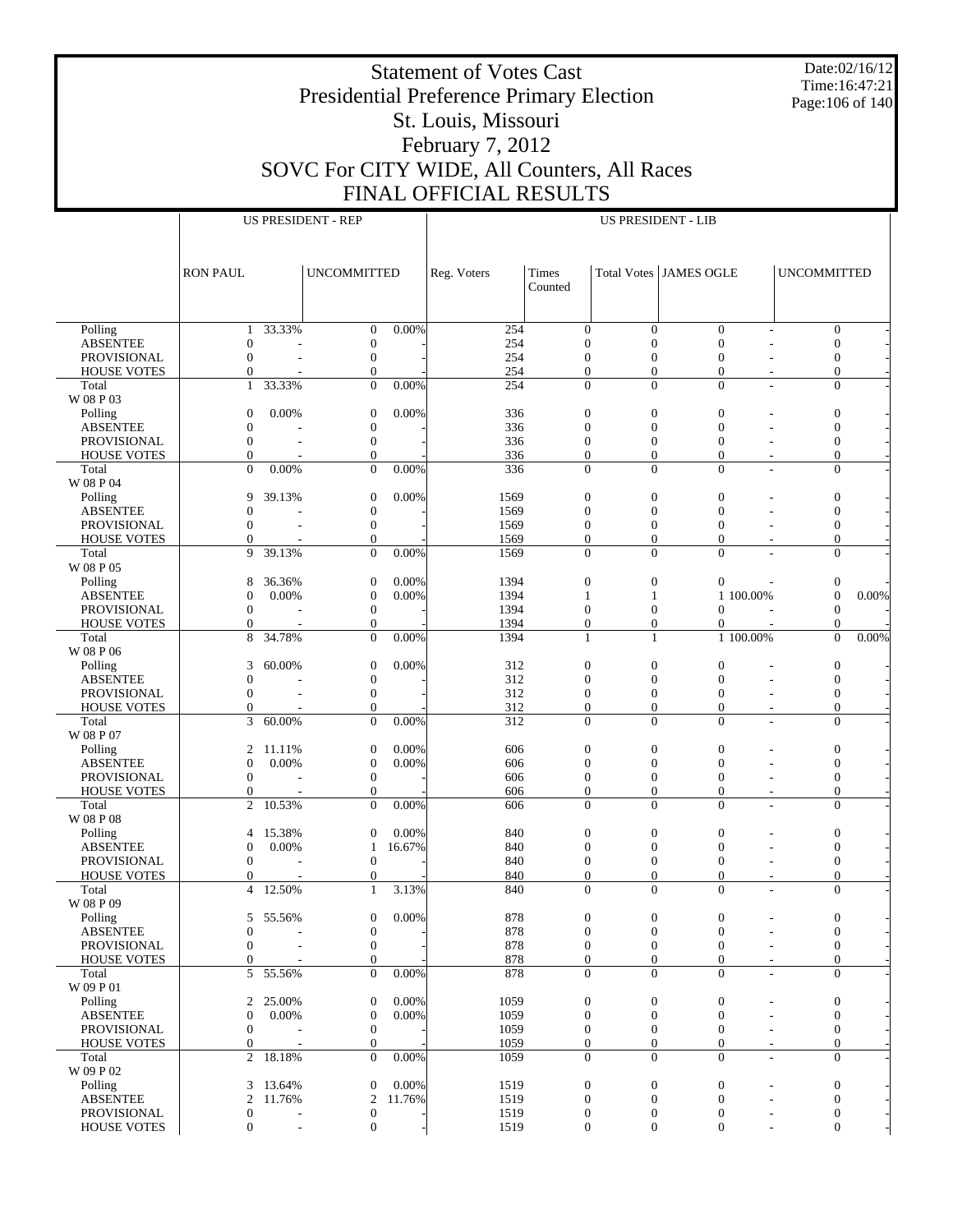Date:02/16/12 Time:16:47:21 Page:107 of 140

## Presidential Preference Primary Election St. Louis, Missouri February 7, 2012 SOVC For CITY WIDE, All Counters, All Races FINAL OFFICIAL RESULTS

Τ

|                                   |                                  |                 | <b>US PRESIDENT - REP</b>            |                    | <b>US PRESIDENT - LIB</b> |                                      |                                      |                                      |                          |                                      |           |  |
|-----------------------------------|----------------------------------|-----------------|--------------------------------------|--------------------|---------------------------|--------------------------------------|--------------------------------------|--------------------------------------|--------------------------|--------------------------------------|-----------|--|
|                                   |                                  |                 |                                      |                    |                           |                                      |                                      |                                      |                          |                                      |           |  |
|                                   |                                  |                 |                                      |                    |                           |                                      |                                      |                                      |                          |                                      |           |  |
|                                   | <b>RON PAUL</b>                  |                 | <b>UNCOMMITTED</b>                   |                    | Reg. Voters               | Times                                | Total Votes JAMES OGLE               |                                      |                          | <b>UNCOMMITTED</b>                   |           |  |
|                                   |                                  |                 |                                      |                    |                           | Counted                              |                                      |                                      |                          |                                      |           |  |
|                                   |                                  |                 |                                      |                    |                           |                                      |                                      |                                      |                          |                                      |           |  |
|                                   |                                  |                 |                                      |                    |                           |                                      |                                      |                                      |                          |                                      |           |  |
| Total                             | 5                                | 12.82%          | 2                                    | 5.13%              | 1519                      | $\mathbf{0}$                         | $\overline{0}$                       | $\overline{0}$                       |                          | $\overline{0}$                       |           |  |
| W 09 P 03                         |                                  |                 |                                      |                    |                           |                                      |                                      |                                      |                          |                                      |           |  |
| Polling<br><b>ABSENTEE</b>        | 10<br>$\boldsymbol{0}$           | 43.48%<br>0.00% | $\boldsymbol{0}$                     | 0.00%<br>1 100.00% | 873<br>873                | 1<br>$\boldsymbol{0}$                | 1<br>$\boldsymbol{0}$                | $\boldsymbol{0}$                     | 1 100.00%                | $\mathbf{0}$<br>$\mathbf{0}$         | $0.00\%$  |  |
| PROVISIONAL                       | $\boldsymbol{0}$                 |                 | $\boldsymbol{0}$                     |                    | 873                       | $\boldsymbol{0}$                     | $\boldsymbol{0}$                     | $\overline{0}$                       |                          | $\mathbf{0}$                         |           |  |
| <b>HOUSE VOTES</b>                | $\overline{0}$                   |                 | $\boldsymbol{0}$                     |                    | 873                       | $\overline{0}$                       | $\mathbf{0}$                         | $\theta$                             |                          | $\Omega$                             |           |  |
| Total                             | 10                               | 41.67%          | $\mathbf{1}$                         | 4.17%              | 873                       | 1                                    | 1                                    |                                      | 1 100.00%                | $\overline{0}$                       | 0.00%     |  |
| W 09 P 04                         |                                  |                 |                                      |                    |                           |                                      |                                      |                                      |                          |                                      |           |  |
| Polling                           | 4                                | 33.33%          | $\boldsymbol{0}$                     | 0.00%              | 850                       | $\boldsymbol{0}$                     | $\boldsymbol{0}$                     | $\boldsymbol{0}$                     |                          | $\mathbf{0}$                         |           |  |
| <b>ABSENTEE</b>                   | $\mathbf{0}$                     |                 | $\boldsymbol{0}$                     |                    | 850                       | $\boldsymbol{0}$                     | $\boldsymbol{0}$                     | $\mathbf{0}$                         |                          | $\boldsymbol{0}$                     |           |  |
| PROVISIONAL                       | $\Omega$<br>$\mathbf{0}$         |                 | $\boldsymbol{0}$<br>$\mathbf{0}$     |                    | 850<br>850                | $\boldsymbol{0}$<br>$\boldsymbol{0}$ | $\boldsymbol{0}$<br>$\overline{0}$   | $\mathbf{0}$<br>$\mathbf{0}$         |                          | $\boldsymbol{0}$<br>$\boldsymbol{0}$ |           |  |
| <b>HOUSE VOTES</b><br>Total       | $\overline{4}$                   | 33.33%          | $\overline{0}$                       | 0.00%              | 850                       | $\overline{0}$                       | $\Omega$                             | $\theta$                             |                          | $\overline{0}$                       |           |  |
| W 09 P 05                         |                                  |                 |                                      |                    |                           |                                      |                                      |                                      |                          |                                      |           |  |
| Polling                           | 17                               | 70.83%          | $\boldsymbol{0}$                     | 0.00%              | 1095                      | 1                                    | 1                                    | $\overline{0}$                       | 0.00%                    |                                      | 1 100.00% |  |
| <b>ABSENTEE</b>                   | $\mathbf{0}$                     |                 | $\boldsymbol{0}$                     |                    | 1095                      | $\boldsymbol{0}$                     | $\boldsymbol{0}$                     | $\boldsymbol{0}$                     |                          | $\mathbf{0}$                         |           |  |
| PROVISIONAL                       | $\mathbf{0}$                     |                 | $\boldsymbol{0}$                     |                    | 1095                      | $\boldsymbol{0}$                     | $\boldsymbol{0}$                     | $\mathbf{0}$                         |                          | $\boldsymbol{0}$                     |           |  |
| <b>HOUSE VOTES</b>                | $\mathbf{0}$                     |                 | $\mathbf{0}$                         |                    | 1095                      | $\overline{0}$                       | $\overline{0}$                       | $\mathbf{0}$                         |                          | $\Omega$                             |           |  |
| Total                             | 17                               | 70.83%          | $\overline{0}$                       | 0.00%              | 1095                      | 1                                    | 1                                    | $\overline{0}$                       | 0.00%                    |                                      | 1 100.00% |  |
| W 09 P 06<br>Polling              |                                  | 4 100.00%       | $\boldsymbol{0}$                     | 0.00%              | 1092                      | $\boldsymbol{0}$                     | $\boldsymbol{0}$                     | $\boldsymbol{0}$                     |                          | $\boldsymbol{0}$                     |           |  |
| <b>ABSENTEE</b>                   | 0                                | 0.00%           | $\boldsymbol{0}$                     | 0.00%              | 1092                      | $\mathbf{1}$                         | $\mathbf{1}$                         |                                      | 1 100.00%                | $\mathbf{0}$                         | $0.00\%$  |  |
| PROVISIONAL                       | $\mathbf{0}$                     |                 | $\boldsymbol{0}$                     |                    | 1092                      | $\boldsymbol{0}$                     | $\boldsymbol{0}$                     | $\boldsymbol{0}$                     |                          | $\mathbf{0}$                         |           |  |
| <b>HOUSE VOTES</b>                | $\overline{0}$                   |                 | $\boldsymbol{0}$                     |                    | 1092                      | $\boldsymbol{0}$                     | $\boldsymbol{0}$                     | $\boldsymbol{0}$                     |                          | $\mathbf{0}$                         |           |  |
| Total                             | $\overline{4}$                   | 66.67%          | $\overline{0}$                       | 0.00%              | 1092                      | 1                                    | 1                                    |                                      | 1 100.00%                | $\overline{0}$                       | 0.00%     |  |
| W 10 P 01                         |                                  |                 |                                      |                    |                           |                                      |                                      |                                      |                          |                                      |           |  |
| Polling                           | 4                                | 10.26%          | 1                                    | 2.56%              | 1000                      | $\mathbf{2}$                         | $\boldsymbol{2}$                     | 1                                    | 50.00%                   | 1                                    | 50.00%    |  |
| <b>ABSENTEE</b>                   | 1                                | 33.33%          | $\boldsymbol{0}$                     | 0.00%              | 1000                      | $\boldsymbol{0}$                     | $\boldsymbol{0}$                     | $\overline{0}$                       |                          | $\mathbf{0}$                         |           |  |
| PROVISIONAL<br><b>HOUSE VOTES</b> | $\overline{0}$<br>$\overline{0}$ |                 | $\boldsymbol{0}$<br>$\mathbf{0}$     |                    | 1000<br>1000              | $\boldsymbol{0}$<br>$\boldsymbol{0}$ | $\boldsymbol{0}$<br>$\boldsymbol{0}$ | $\mathbf{0}$<br>$\mathbf{0}$         | $\overline{a}$           | $\mathbf{0}$<br>$\Omega$             |           |  |
| Total                             | 5                                | 11.90%          | $\mathbf{1}$                         | 2.38%              | 1000                      | $\overline{c}$                       | $\mathfrak{2}$                       | $\mathbf{1}$                         | 50.00%                   | $\mathbf{1}$                         | 50.00%    |  |
| W 10 P 02                         |                                  |                 |                                      |                    |                           |                                      |                                      |                                      |                          |                                      |           |  |
| Polling                           | 6                                | 16.67%          | $\boldsymbol{2}$                     | 5.56%              | 864                       | $\boldsymbol{0}$                     | $\boldsymbol{0}$                     | $\boldsymbol{0}$                     |                          | $\boldsymbol{0}$                     |           |  |
| <b>ABSENTEE</b>                   | $\mathbf{0}$                     |                 | $\boldsymbol{0}$                     |                    | 864                       | $\boldsymbol{0}$                     | $\boldsymbol{0}$                     | $\mathbf{0}$                         |                          | $\boldsymbol{0}$                     |           |  |
| PROVISIONAL                       | $\Omega$                         |                 | $\boldsymbol{0}$                     |                    | 864                       | $\boldsymbol{0}$                     | $\boldsymbol{0}$                     | $\boldsymbol{0}$                     |                          | $\boldsymbol{0}$                     |           |  |
| <b>HOUSE VOTES</b>                | $\mathbf{0}$                     |                 | $\boldsymbol{0}$                     |                    | 864                       | $\boldsymbol{0}$                     | $\boldsymbol{0}$                     | $\mathbf{0}$                         |                          | $\boldsymbol{0}$                     |           |  |
| Total<br>W 10 P 03                | 6                                | 16.67%          | $\overline{2}$                       | 5.56%              | 864                       | $\Omega$                             | $\Omega$                             | $\theta$                             |                          | $\overline{0}$                       |           |  |
| Polling                           | 11                               | 28.21%          | $\boldsymbol{0}$                     | 0.00%              | 945                       | $\boldsymbol{0}$                     | $\boldsymbol{0}$                     | $\boldsymbol{0}$                     |                          | $\boldsymbol{0}$                     |           |  |
| <b>ABSENTEE</b>                   | $\boldsymbol{0}$                 | 0.00%           | $\boldsymbol{0}$                     | 0.00%              | 945                       | $\mathbf{0}$                         | $\mathbf{0}$                         | $\overline{0}$                       |                          | $\boldsymbol{0}$                     |           |  |
| PROVISIONAL                       | $\boldsymbol{0}$                 |                 | $\boldsymbol{0}$                     |                    | 945                       | $\boldsymbol{0}$                     | $\boldsymbol{0}$                     | $\mathbf{0}$                         |                          | $\boldsymbol{0}$                     |           |  |
| <b>HOUSE VOTES</b>                | $\mathbf{0}$                     |                 | $\Omega$                             |                    | 945                       | $\Omega$                             | $\Omega$                             | $\Omega$                             |                          | $\Omega$                             |           |  |
| Total                             | 11                               | 26.19%          | $\boldsymbol{0}$                     | 0.00%              | 945                       | $\mathbf{0}$                         | $\mathbf{0}$                         | $\boldsymbol{0}$                     |                          | $\mathbf{0}$                         |           |  |
| W 10 P 04                         |                                  |                 |                                      |                    |                           |                                      |                                      |                                      |                          |                                      |           |  |
| Polling                           | 12                               | 35.29%          | $\boldsymbol{0}$                     | 0.00%              | 967                       | $\boldsymbol{0}$                     | $\boldsymbol{0}$                     | $\boldsymbol{0}$                     |                          | $\boldsymbol{0}$                     |           |  |
| <b>ABSENTEE</b><br>PROVISIONAL    | $\mathbf{0}$<br>$\boldsymbol{0}$ | 0.00%           | $\boldsymbol{0}$<br>$\boldsymbol{0}$ | 0.00%              | 967<br>967                | $\boldsymbol{0}$<br>$\mathbf{0}$     | $\boldsymbol{0}$<br>$\boldsymbol{0}$ | $\boldsymbol{0}$<br>$\boldsymbol{0}$ |                          | $\boldsymbol{0}$<br>$\boldsymbol{0}$ |           |  |
| <b>HOUSE VOTES</b>                | $\mathbf{0}$                     |                 | $\boldsymbol{0}$                     |                    | 967                       | $\boldsymbol{0}$                     | $\mathbf{0}$                         | $\overline{0}$                       |                          | $\boldsymbol{0}$                     |           |  |
| Total                             | 12                               | 34.29%          | $\overline{0}$                       | 0.00%              | 967                       | $\overline{0}$                       | $\theta$                             | $\overline{0}$                       |                          | $\boldsymbol{0}$                     |           |  |
| W 10 P 05                         |                                  |                 |                                      |                    |                           |                                      |                                      |                                      |                          |                                      |           |  |
| Polling                           | 8                                | 23.53%          | $\mathbf{1}$                         | 2.94%              | 1295                      | $\boldsymbol{0}$                     | $\boldsymbol{0}$                     | $\boldsymbol{0}$                     |                          | $\boldsymbol{0}$                     |           |  |
| <b>ABSENTEE</b>                   | 0                                | 0.00%           | $\boldsymbol{0}$                     | 0.00%              | 1295                      | $\boldsymbol{0}$                     | $\boldsymbol{0}$                     | $\boldsymbol{0}$                     |                          | $\boldsymbol{0}$                     |           |  |
| PROVISIONAL                       | 0                                |                 | $\boldsymbol{0}$                     |                    | 1295                      | $\mathbf{0}$                         | $\mathbf{0}$                         | $\boldsymbol{0}$                     |                          | $\boldsymbol{0}$                     |           |  |
| <b>HOUSE VOTES</b>                | $\overline{0}$<br>8              |                 | $\boldsymbol{0}$<br>$\mathbf{1}$     | 2.70%              | 1295                      | $\boldsymbol{0}$<br>$\overline{0}$   | $\mathbf{0}$<br>$\overline{0}$       | $\mathbf{0}$<br>$\mathbf{0}$         | $\overline{\phantom{a}}$ | $\boldsymbol{0}$<br>$\mathbf{0}$     |           |  |
| Total<br>W 10 P 06                |                                  | 21.62%          |                                      |                    | 1295                      |                                      |                                      |                                      | $\overline{\phantom{a}}$ |                                      |           |  |
| Polling                           | 10                               | 52.63%          | 2                                    | 10.53%             | 769                       | $\boldsymbol{0}$                     | $\boldsymbol{0}$                     | $\boldsymbol{0}$                     |                          | $\boldsymbol{0}$                     |           |  |
| <b>ABSENTEE</b>                   | $\overline{0}$                   | 0.00%           | $\Omega$                             | 0.00%              | 769                       | $\mathbf{0}$                         | $\overline{0}$                       | $\overline{0}$                       |                          | $\boldsymbol{0}$                     |           |  |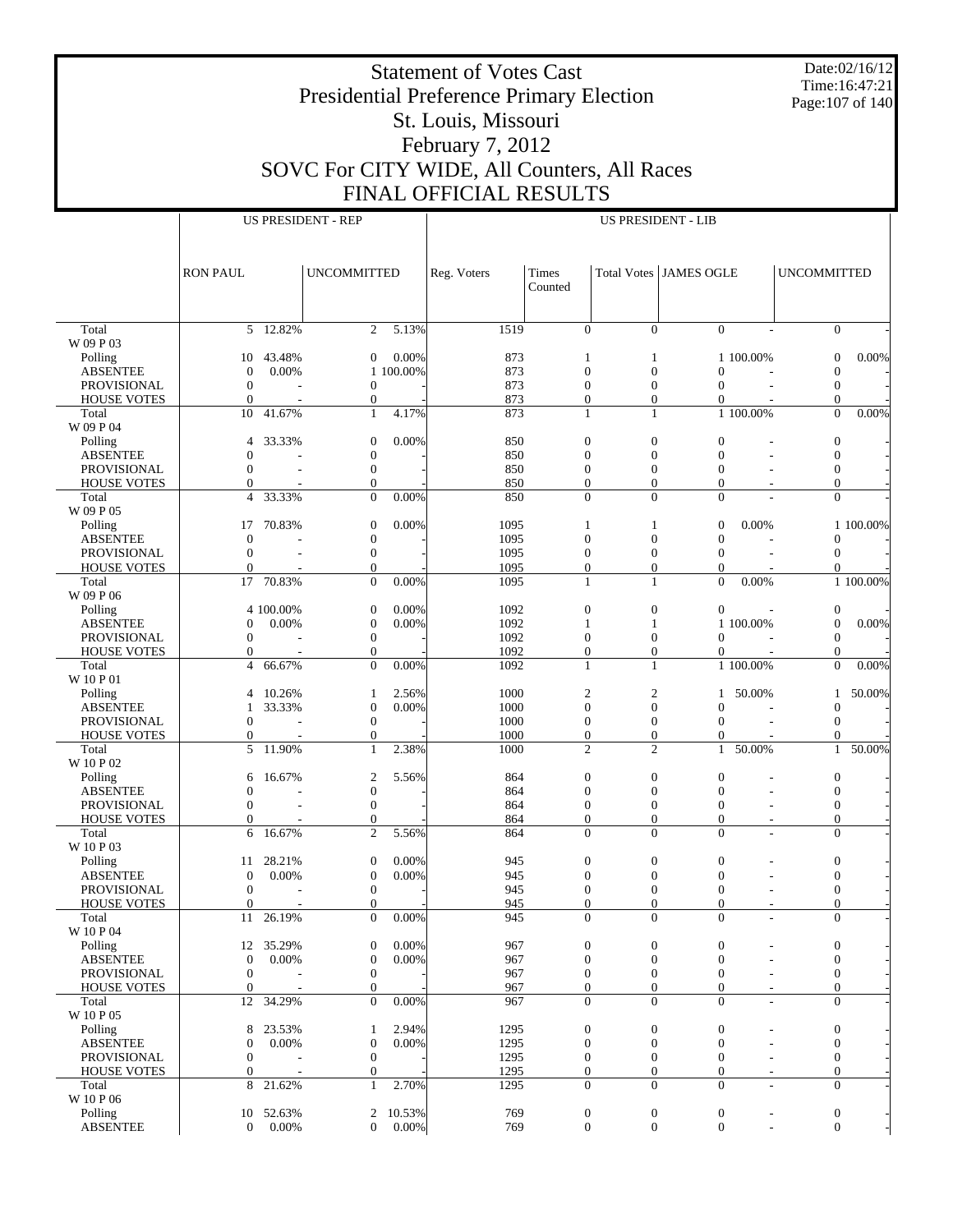Date:02/16/12 Time:16:47:21 Page:108 of 140

## Presidential Preference Primary Election St. Louis, Missouri February 7, 2012

Statement of Votes Cast

SOVC For CITY WIDE, All Counters, All Races FINAL OFFICIAL RESULTS

|                                          | <b>US PRESIDENT - REP</b>            |                    |                                      |                     | <b>US PRESIDENT - LIB</b> |                                      |                                      |                                    |                          |                                  |           |
|------------------------------------------|--------------------------------------|--------------------|--------------------------------------|---------------------|---------------------------|--------------------------------------|--------------------------------------|------------------------------------|--------------------------|----------------------------------|-----------|
|                                          |                                      |                    |                                      |                     |                           |                                      |                                      |                                    |                          |                                  |           |
|                                          | <b>RON PAUL</b>                      |                    | <b>UNCOMMITTED</b>                   |                     | Reg. Voters               | Times                                |                                      | <b>Total Votes JAMES OGLE</b>      |                          | <b>UNCOMMITTED</b>               |           |
|                                          |                                      |                    |                                      |                     |                           | Counted                              |                                      |                                    |                          |                                  |           |
|                                          |                                      |                    |                                      |                     |                           |                                      |                                      |                                    |                          |                                  |           |
| <b>PROVISIONAL</b>                       | $\mathbf{0}$                         |                    | $\mathbf{0}$                         |                     | 769                       | $\mathbf{0}$                         | $\mathbf{0}$                         | $\boldsymbol{0}$                   | $\sim$                   | $\mathbf{0}$                     |           |
| <b>HOUSE VOTES</b>                       | $\mathbf{0}$                         |                    | $\mathbf{0}$                         | 9.52%               | 769<br>769                | $\boldsymbol{0}$                     | $\mathbf{0}$<br>$\overline{0}$       | $\boldsymbol{0}$<br>$\overline{0}$ | $\overline{\phantom{a}}$ | $\mathbf{0}$                     |           |
| Total<br>W 10 P 07                       | 10                                   | 47.62%             | $\mathfrak{2}$                       |                     |                           | $\boldsymbol{0}$                     |                                      |                                    |                          | $\boldsymbol{0}$                 |           |
| Polling                                  | 7                                    | 28.00%             | $\boldsymbol{0}$                     | 0.00%               | 1077                      | $\boldsymbol{0}$                     | $\mathbf{0}$                         | $\mathbf{0}$                       |                          | $\boldsymbol{0}$                 |           |
| <b>ABSENTEE</b><br>PROVISIONAL           | $\mathbf{0}$<br>$\boldsymbol{0}$     | 0.00%              | $\boldsymbol{0}$<br>$\mathbf{0}$     | 0.00%               | 1077<br>1077              | $\boldsymbol{0}$<br>$\mathbf{0}$     | $\boldsymbol{0}$<br>$\boldsymbol{0}$ | $\overline{0}$<br>$\overline{0}$   |                          | $\mathbf{0}$<br>$\mathbf{0}$     |           |
| <b>HOUSE VOTES</b>                       | $\mathbf{0}$                         |                    | $\mathbf{0}$                         |                     | 1077                      | $\mathbf{0}$                         | $\overline{0}$                       | $\overline{0}$                     |                          | $\mathbf{0}$                     |           |
| Total<br>W 11 P 01                       | $\tau$                               | 26.92%             | $\theta$                             | 0.00%               | 1077                      | $\mathbf{0}$                         | $\overline{0}$                       | $\overline{0}$                     |                          | $\mathbf{0}$                     |           |
| Polling                                  | 10                                   | 37.04%             | $\overline{c}$                       | 7.41%               | 1193                      | $\boldsymbol{0}$                     | $\boldsymbol{0}$                     | $\mathbf{0}$                       |                          | $\boldsymbol{0}$                 |           |
| <b>ABSENTEE</b>                          | $\mathbf{0}$                         | 0.00%              | $\boldsymbol{0}$                     | 0.00%               | 1193                      | $\boldsymbol{0}$                     | $\overline{0}$                       | $\overline{0}$                     |                          | $\mathbf{0}$                     |           |
| <b>PROVISIONAL</b><br><b>HOUSE VOTES</b> | $\boldsymbol{0}$<br>$\Omega$         |                    | $\boldsymbol{0}$<br>$\boldsymbol{0}$ |                     | 1193<br>1193              | $\boldsymbol{0}$<br>$\overline{0}$   | $\boldsymbol{0}$<br>$\overline{0}$   | $\mathbf{0}$<br>$\overline{0}$     |                          | $\mathbf{0}$<br>$\mathbf{0}$     |           |
| Total                                    | 10                                   | 35.71%             | $\mathfrak{2}$                       | 7.14%               | 1193                      | $\boldsymbol{0}$                     | $\overline{0}$                       | $\mathbf{0}$                       |                          | $\boldsymbol{0}$                 |           |
| W 11 P 02                                |                                      |                    |                                      |                     |                           |                                      |                                      |                                    |                          |                                  |           |
| Polling<br><b>ABSENTEE</b>               | 8<br>$\mathbf{0}$                    | 15.69%<br>0.00%    | $\boldsymbol{2}$<br>$\boldsymbol{0}$ | 3.92%<br>0.00%      | 1090<br>1090              | $\boldsymbol{0}$<br>$\boldsymbol{0}$ | $\mathbf{0}$<br>$\boldsymbol{0}$     | $\mathbf{0}$<br>$\overline{0}$     |                          | $\boldsymbol{0}$<br>$\mathbf{0}$ |           |
| <b>PROVISIONAL</b>                       | $\boldsymbol{0}$                     |                    | $\mathbf{0}$                         |                     | 1090                      | $\mathbf{0}$                         | $\boldsymbol{0}$                     | $\mathbf{0}$                       |                          | $\mathbf{0}$                     |           |
| <b>HOUSE VOTES</b><br>Total              | $\mathbf{0}$<br>8                    | 15.38%             | $\mathbf{0}$<br>$\overline{2}$       | 3.85%               | 1090<br>1090              | $\boldsymbol{0}$<br>$\mathbf{0}$     | $\mathbf{0}$<br>$\overline{0}$       | $\overline{0}$<br>$\Omega$         |                          | $\boldsymbol{0}$<br>$\mathbf{0}$ |           |
| W 11 P 03                                |                                      |                    |                                      |                     |                           |                                      |                                      |                                    |                          |                                  |           |
| Polling                                  | $\mathfrak{2}$                       | 8.70%              | 3                                    | 13.04%              | 978                       | $\boldsymbol{0}$                     | $\boldsymbol{0}$                     | $\mathbf{0}$                       |                          | $\boldsymbol{0}$                 |           |
| <b>ABSENTEE</b><br><b>PROVISIONAL</b>    | $\boldsymbol{0}$<br>$\boldsymbol{0}$ |                    | $\boldsymbol{0}$<br>$\boldsymbol{0}$ |                     | 978<br>978                | $\boldsymbol{0}$<br>$\boldsymbol{0}$ | $\overline{0}$<br>$\boldsymbol{0}$   | $\overline{0}$<br>$\overline{0}$   |                          | $\mathbf{0}$<br>$\mathbf{0}$     |           |
| <b>HOUSE VOTES</b>                       | $\mathbf{0}$                         |                    | $\mathbf{0}$                         |                     | 978                       | $\overline{0}$                       | $\overline{0}$                       | $\overline{0}$                     |                          | $\mathbf{0}$                     |           |
| Total<br>W 11 P 04                       | $\overline{2}$                       | 8.70%              | 3                                    | 13.04%              | 978                       | $\mathbf{0}$                         | $\overline{0}$                       | $\overline{0}$                     |                          | $\mathbf{0}$                     |           |
| Polling                                  | $\mathfrak{2}$                       | 8.33%              | $\mathbf{0}$                         | 0.00%               | 1164                      | 1                                    | 1                                    |                                    | 1 100.00%                | $\mathbf{0}$                     | 0.00%     |
| <b>ABSENTEE</b>                          | $\overline{0}$                       | 0.00%              | $\boldsymbol{0}$                     | 0.00%               | 1164                      | $\boldsymbol{0}$                     | $\boldsymbol{0}$                     | $\overline{0}$                     |                          | $\mathbf{0}$                     |           |
| <b>PROVISIONAL</b><br><b>HOUSE VOTES</b> | $\boldsymbol{0}$<br>$\mathbf{0}$     |                    | $\mathbf{0}$<br>$\mathbf{0}$         |                     | 1164<br>1164              | $\mathbf{0}$<br>$\boldsymbol{0}$     | $\boldsymbol{0}$<br>$\boldsymbol{0}$ | $\overline{0}$<br>$\overline{0}$   |                          | $\mathbf{0}$<br>$\Omega$         |           |
| Total                                    | $\overline{2}$                       | 6.67%              | $\mathbf{0}$                         | 0.00%               | 1164                      | 1                                    | 1                                    |                                    | 1 100.00%                | $\mathbf{0}$                     | 0.00%     |
| W 11 P 05                                |                                      | 10.53%             |                                      | 0.00%               | 1074                      | $\boldsymbol{0}$                     | $\boldsymbol{0}$                     | $\mathbf{0}$                       |                          |                                  |           |
| Polling<br><b>ABSENTEE</b>               | 2<br>$\mathbf{1}$                    | 9.09%              | $\mathbf{0}$<br>$\overline{4}$       | 36.36%              | 1074                      | $\boldsymbol{0}$                     | $\overline{0}$                       | $\overline{0}$                     |                          | $\boldsymbol{0}$<br>$\mathbf{0}$ |           |
| <b>PROVISIONAL</b>                       | $\boldsymbol{0}$                     |                    | $\boldsymbol{0}$                     |                     | 1074                      | $\boldsymbol{0}$                     | $\boldsymbol{0}$                     | $\mathbf{0}$                       |                          | $\mathbf{0}$                     |           |
| <b>HOUSE VOTES</b><br>Total              | $\mathbf{0}$<br>3                    | 10.00%             | $\mathbf{0}$<br>$\overline{4}$       | 13.33%              | 1074<br>1074              | $\overline{0}$<br>$\mathbf{0}$       | $\overline{0}$<br>$\overline{0}$     | $\overline{0}$<br>$\overline{0}$   |                          | $\mathbf{0}$<br>$\mathbf{0}$     |           |
| W 11 P 06                                |                                      |                    |                                      |                     |                           |                                      |                                      |                                    |                          |                                  |           |
| Polling                                  | $\mathfrak{Z}$                       | 14.29%             | $\boldsymbol{0}$                     | 0.00%               | 799                       | $\boldsymbol{0}$                     | $\boldsymbol{0}$                     | $\boldsymbol{0}$                   |                          | $\boldsymbol{0}$                 |           |
| <b>ABSENTEE</b><br><b>PROVISIONAL</b>    | $\mathbf{0}$<br>$\boldsymbol{0}$     |                    | $\boldsymbol{0}$<br>$\boldsymbol{0}$ |                     | 799<br>799                | $\mathbf{1}$<br>$\boldsymbol{0}$     | 1<br>$\mathbf{0}$                    | 0                                  | 1 100.00%                | $\mathbf{0}$<br>$\mathbf{0}$     | $0.00\%$  |
| <b>HOUSE VOTES</b>                       | $\Omega$                             |                    | $\mathbf{0}$                         |                     | 799                       | $\mathbf{0}$                         | $\overline{0}$                       | $\overline{0}$                     |                          | $\Omega$                         |           |
| Total<br>W 12 P 01                       | 3                                    | 14.29%             | $\mathbf{0}$                         | 0.00%               | 799                       | $\mathbf{1}$                         | 1                                    |                                    | 1 100.00%                | $\overline{0}$                   | 0.00%     |
| Polling                                  | 11                                   | 28.21%             | $\mathbf{0}$                         | 0.00%               | 731                       | 2                                    | $\boldsymbol{2}$                     | $\boldsymbol{0}$                   | 0.00%                    |                                  | 2 100.00% |
| <b>ABSENTEE</b>                          | $\boldsymbol{0}$                     | 0.00%              | 1                                    | 20.00%              | 731                       | $\mathbf{0}$                         | $\mathbf{0}$                         | $\mathbf{0}$                       |                          | $\mathbf{0}$                     |           |
| <b>PROVISIONAL</b><br><b>HOUSE VOTES</b> | $\boldsymbol{0}$<br>$\mathbf{0}$     |                    | $\mathbf{0}$<br>$\boldsymbol{0}$     |                     | 731<br>731                | $\mathbf{0}$<br>$\boldsymbol{0}$     | $\mathbf{0}$<br>$\mathbf{0}$         | $\mathbf{0}$<br>$\mathbf{0}$       |                          | $\mathbf{0}$<br>$\Omega$         |           |
| Total                                    | 11                                   | 25.00%             | 1                                    | 2.27%               | 731                       | $\overline{c}$                       | 2                                    | $\mathbf{0}$                       | 0.00%                    |                                  | 2 100.00% |
| W 12 P 02                                |                                      |                    |                                      |                     |                           |                                      |                                      |                                    |                          |                                  |           |
| Polling<br><b>ABSENTEE</b>               | $\boldsymbol{0}$                     | 10 13.51%<br>0.00% | 3                                    | 11 14.86%<br>42.86% | 1499<br>1499              | $\boldsymbol{0}$<br>$\boldsymbol{0}$ | $\boldsymbol{0}$<br>$\boldsymbol{0}$ | $\boldsymbol{0}$<br>$\mathbf{0}$   |                          | $\boldsymbol{0}$<br>$\mathbf{0}$ |           |
| <b>PROVISIONAL</b>                       | $\boldsymbol{0}$                     |                    | $\boldsymbol{0}$                     |                     | 1499                      | $\mathbf{0}$                         | $\theta$                             | $\mathbf{0}$                       |                          | $\mathbf{0}$                     |           |
| <b>HOUSE VOTES</b><br>Total              | $\Omega$                             | 10 12.35%          | $\mathbf{0}$<br>14                   | 17.28%              | 1499<br>1499              | $\mathbf{0}$<br>$\mathbf{0}$         | $\overline{0}$<br>$\mathbf{0}$       | $\mathbf{0}$<br>$\boldsymbol{0}$   | $\overline{\phantom{a}}$ | $\mathbf{0}$<br>$\overline{0}$   |           |
| W 12 P 03                                |                                      |                    |                                      |                     |                           |                                      |                                      |                                    |                          |                                  |           |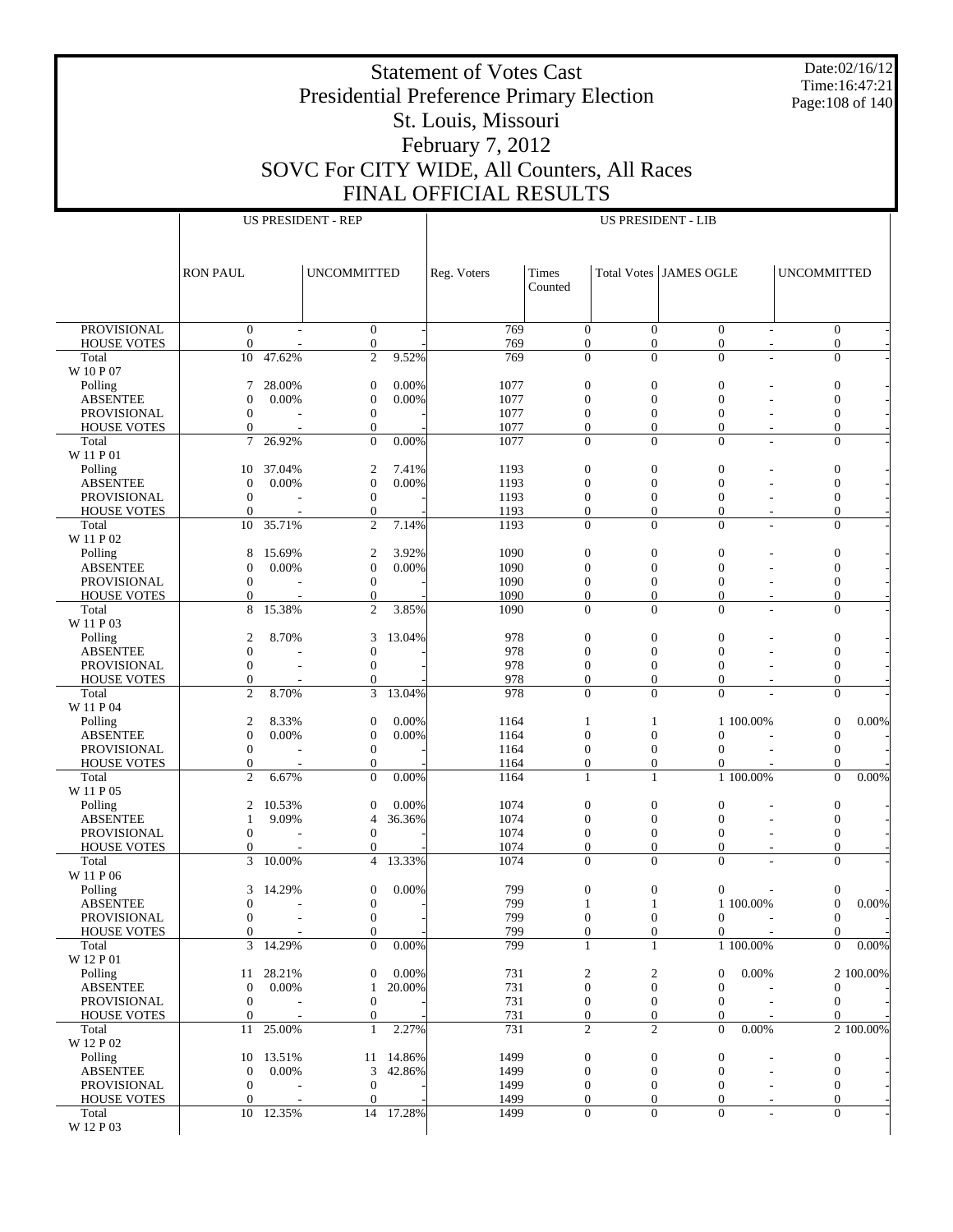Date:02/16/12 Time:16:47:21 Page:109 of 140

## Presidential Preference Primary Election St. Louis, Missouri February 7, 2012 SOVC For CITY WIDE, All Counters, All Races FINAL OFFICIAL RESULTS

|                                       | <b>US PRESIDENT - REP</b>        |                          |                                  |           |              |                                    |                                      | <b>US PRESIDENT - LIB</b>        |                          |                                  |                  |
|---------------------------------------|----------------------------------|--------------------------|----------------------------------|-----------|--------------|------------------------------------|--------------------------------------|----------------------------------|--------------------------|----------------------------------|------------------|
|                                       |                                  |                          |                                  |           |              |                                    |                                      |                                  |                          |                                  |                  |
|                                       | <b>RON PAUL</b>                  |                          | <b>UNCOMMITTED</b>               |           | Reg. Voters  | Times                              |                                      | <b>Total Votes   JAMES OGLE</b>  |                          | <b>UNCOMMITTED</b>               |                  |
|                                       |                                  |                          |                                  |           |              | Counted                            |                                      |                                  |                          |                                  |                  |
| Polling                               | 8                                | 19.51%                   | $\overline{4}$                   | 9.76%     | 1107         | $\mathbf{0}$                       | $\theta$                             | $\mathbf{0}$                     |                          |                                  | $\overline{0}$   |
| <b>ABSENTEE</b>                       | $\boldsymbol{0}$                 | 0.00%                    | $\mathbf{0}$                     | 0.00%     | 1107         | $\mathbf{0}$                       | $\overline{0}$                       | $\overline{0}$                   |                          | $\mathbf{0}$                     |                  |
| <b>PROVISIONAL</b>                    | $\mathbf{0}$                     |                          | $\mathbf{0}$<br>$\boldsymbol{0}$ |           | 1107<br>1107 | $\mathbf{0}$<br>$\mathbf{0}$       | $\boldsymbol{0}$<br>$\mathbf{0}$     | $\mathbf{0}$<br>$\boldsymbol{0}$ |                          | $\mathbf{0}$                     | $\boldsymbol{0}$ |
| <b>HOUSE VOTES</b><br>Total           | $\boldsymbol{0}$<br>8            | 18.18%                   | $\overline{4}$                   | 9.09%     | 1107         | $\mathbf{0}$                       | $\Omega$                             | $\Omega$                         | L,                       |                                  | $\overline{0}$   |
| W 12 P 04                             |                                  |                          |                                  |           |              |                                    |                                      |                                  |                          |                                  |                  |
| Polling                               | 9                                | 17.65%                   | $\mathbf{1}$                     | 1.96%     | 1228         | $\mathbf{0}$                       | $\boldsymbol{0}$                     | $\mathbf{0}$                     |                          | $\boldsymbol{0}$                 |                  |
| <b>ABSENTEE</b>                       | $\boldsymbol{0}$                 | 0.00%                    | $\mathbf{0}$                     | 0.00%     | 1228         | $\mathbf{0}$                       | $\mathbf{0}$                         | $\overline{0}$                   |                          | $\mathbf{0}$                     |                  |
| <b>PROVISIONAL</b>                    | $\mathbf{0}$                     |                          | $\mathbf{0}$                     |           | 1228         | $\mathbf{0}$                       | $\boldsymbol{0}$                     | $\mathbf{0}$                     |                          | $\boldsymbol{0}$                 |                  |
| <b>HOUSE VOTES</b>                    | $\mathbf{0}$<br>9                | 16.36%                   | $\mathbf{0}$                     | 1.82%     | 1228         | $\overline{0}$<br>$\overline{0}$   | $\overline{0}$<br>$\Omega$           | $\overline{0}$<br>$\theta$       |                          |                                  | $\overline{0}$   |
| Total<br>W 12 P 05                    |                                  |                          | $\mathbf{1}$                     |           | 1228         |                                    |                                      |                                  |                          | $\mathbf{0}$                     |                  |
| Polling                               | 22                               | 23.16%                   | 3                                | 3.16%     | 1577         | $\mathbf{1}$                       | 1                                    |                                  | 1 100.00%                | $\mathbf{0}$                     | 0.00%            |
| <b>ABSENTEE</b>                       | $\mathbf{0}$                     | 0.00%                    | $\mathbf{1}$                     | 25.00%    | 1577         | $\boldsymbol{0}$                   | $\mathbf{0}$                         | $\mathbf{0}$                     |                          | $\theta$                         |                  |
| PROVISIONAL                           | $\mathbf{0}$                     |                          | $\boldsymbol{0}$                 |           | 1577         | $\mathbf{0}$                       | $\boldsymbol{0}$                     | $\mathbf{0}$                     |                          | $\mathbf{0}$                     |                  |
| <b>HOUSE VOTES</b>                    | $\mathbf{0}$                     |                          | $\boldsymbol{0}$                 |           | 1577         | $\boldsymbol{0}$                   | $\boldsymbol{0}$                     | $\boldsymbol{0}$                 |                          | $\mathbf{0}$                     |                  |
| Total                                 | 22                               | 22.22%                   | $\overline{4}$                   | 4.04%     | 1577         | $\mathbf{1}$                       | $\mathbf{1}$                         |                                  | 1 100.00%                | $\Omega$                         | 0.00%            |
| W 12 P 06<br>Polling                  | 9                                | 11.69%                   | $\overline{4}$                   | 5.19%     | 1623         | $\mathbf{1}$                       | $\mathbf{1}$                         | $\mathbf{0}$                     | 0.00%                    |                                  | 1 100.00%        |
| <b>ABSENTEE</b>                       | 1                                | 8.33%                    | 3                                | 25.00%    | 1623         | $\mathbf{0}$                       | $\mathbf{0}$                         | $\mathbf{0}$                     |                          | $\mathbf{0}$                     |                  |
| <b>PROVISIONAL</b>                    | $\mathbf{0}$                     |                          | $\mathbf{0}$                     |           | 1623         | $\mathbf{0}$                       | $\boldsymbol{0}$                     | $\mathbf{0}$                     |                          | $\mathbf{0}$                     |                  |
| <b>HOUSE VOTES</b>                    | $\mathbf{0}$                     |                          | $\theta$                         |           | 1623         | $\overline{0}$                     | $\mathbf{0}$                         | $\theta$                         |                          |                                  | $\Omega$         |
| Total                                 | 10                               | 11.24%                   | $\overline{7}$                   | 7.87%     | 1623         | $\mathbf{1}$                       | $\mathbf{1}$                         | $\overline{0}$                   | 0.00%                    |                                  | 1 100.00%        |
| W 13 P 01                             |                                  |                          |                                  | 0.00%     |              |                                    |                                      | $\overline{0}$                   |                          |                                  |                  |
| Polling<br><b>ABSENTEE</b>            | 10<br>$\mathbf{0}$               | 23.81%<br>0.00%          | $\theta$<br>$\mathbf{1}$         | 20.00%    | 1532<br>1532 | $\mathbf{0}$<br>$\mathbf{0}$       | $\mathbf{0}$<br>$\mathbf{0}$         | $\mathbf{0}$                     |                          | $\boldsymbol{0}$<br>$\mathbf{0}$ |                  |
| PROVISIONAL                           | $\mathbf{0}$                     |                          | $\mathbf{0}$                     |           | 1532         | $\mathbf{0}$                       | $\boldsymbol{0}$                     | $\mathbf{0}$                     |                          | $\boldsymbol{0}$                 |                  |
| <b>HOUSE VOTES</b>                    | $\mathbf{0}$                     |                          | $\mathbf{0}$                     |           | 1532         | $\boldsymbol{0}$                   | $\mathbf{0}$                         | $\mathbf{0}$                     |                          | $\mathbf{0}$                     |                  |
| Total                                 | 10                               | 21.28%                   | $\mathbf{1}$                     | 2.13%     | 1532         | $\Omega$                           | $\Omega$                             | $\theta$                         |                          |                                  | $\Omega$         |
| W 13 P 02                             |                                  |                          |                                  |           |              |                                    |                                      |                                  |                          |                                  |                  |
| Polling                               | 15                               | 22.06%                   | $\overline{4}$                   | 5.88%     | 1360         | $\boldsymbol{2}$                   | $\boldsymbol{2}$                     | 1                                | 50.00%                   |                                  | 50.00%<br>1      |
| <b>ABSENTEE</b><br><b>PROVISIONAL</b> | $\mathbf{0}$<br>$\mathbf{0}$     | 0.00%                    | $\mathbf{0}$<br>$\boldsymbol{0}$ | 0.00%     | 1360<br>1360 | $\overline{0}$<br>$\boldsymbol{0}$ | $\overline{0}$<br>$\mathbf{0}$       | $\mathbf{0}$<br>$\mathbf{0}$     |                          | $\mathbf{0}$<br>$\mathbf{0}$     |                  |
| <b>HOUSE VOTES</b>                    | $\mathbf{0}$                     |                          | $\theta$                         |           | 1360         | $\boldsymbol{0}$                   | $\mathbf{0}$                         | 0                                |                          |                                  | $\Omega$         |
| Total                                 | 15                               | 20.55%                   | $\overline{4}$                   | 5.48%     | 1360         | $\overline{c}$                     | $\overline{2}$                       | $\mathbf{1}$                     | 50.00%                   |                                  | 50.00%<br>1      |
| W 13 P 03                             |                                  |                          |                                  |           |              |                                    |                                      |                                  |                          |                                  |                  |
| Polling                               | 2                                | 10.00%                   | $\mathbf{0}$                     | 0.00%     | 1276         | $\mathbf{0}$                       | $\mathbf{0}$                         | $\overline{0}$                   |                          | $\boldsymbol{0}$                 |                  |
| <b>ABSENTEE</b>                       | $\boldsymbol{0}$                 |                          | $\boldsymbol{0}$                 |           | 1276         | $\mathbf{0}$                       | $\mathbf{0}$                         | $\mathbf{0}$                     |                          | $\mathbf{0}$                     |                  |
| PROVISIONAL<br><b>HOUSE VOTES</b>     | $\mathbf{0}$<br>$\boldsymbol{0}$ |                          | $\theta$<br>$\overline{0}$       |           | 1276<br>1276 | $\mathbf{0}$<br>$\boldsymbol{0}$   | $\boldsymbol{0}$<br>$\boldsymbol{0}$ | $\mathbf{0}$<br>$\overline{0}$   |                          | $\boldsymbol{0}$<br>$\mathbf{0}$ |                  |
| Total                                 | $\overline{2}$                   | 10.00%                   | $\Omega$                         | 0.00%     | 1276         | $\theta$                           | $\theta$                             | $\theta$                         |                          | $\Omega$                         |                  |
| W 13 P 04                             |                                  |                          |                                  |           |              |                                    |                                      |                                  |                          |                                  |                  |
| Polling                               | 11                               | 21.57%                   | 3                                | 5.88%     | 1261         | $\boldsymbol{0}$                   | $\boldsymbol{0}$                     | $\boldsymbol{0}$                 |                          | $\boldsymbol{0}$                 |                  |
| <b>ABSENTEE</b>                       | $\boldsymbol{0}$                 | 0.00%                    | $\boldsymbol{0}$                 | 0.00%     | 1261         | $\mathbf{0}$                       | $\theta$                             | $\boldsymbol{0}$                 |                          | $\mathbf{0}$                     |                  |
| PROVISIONAL                           | $\boldsymbol{0}$                 |                          | $\mathbf{0}$                     |           | 1261         | $\boldsymbol{0}$                   | 0                                    | $\mathbf{0}$                     |                          | $\mathbf{0}$                     |                  |
| <b>HOUSE VOTES</b>                    | $\boldsymbol{0}$                 | 20.75%                   | $\mathbf{0}$<br>3                |           | 1261         | $\boldsymbol{0}$                   | $\boldsymbol{0}$                     | $\mathbf{0}$                     |                          |                                  | $\mathbf{0}$     |
| Total<br>W 13 P 06                    | 11                               |                          |                                  | 5.66%     | 1261         | $\mathbf{0}$                       | $\theta$                             | $\mathbf{0}$                     | $\overline{\phantom{a}}$ |                                  | $\overline{0}$   |
| Polling                               | 2                                | 11.76%                   | 1                                | 5.88%     | 1333         | $\boldsymbol{0}$                   | $\boldsymbol{0}$                     | $\boldsymbol{0}$                 |                          | $\boldsymbol{0}$                 |                  |
| <b>ABSENTEE</b>                       | $\mathbf{1}$                     | 25.00%                   | $\mathbf{1}$                     | 25.00%    | 1333         | $\mathbf{0}$                       | $\boldsymbol{0}$                     | $\boldsymbol{0}$                 |                          | $\mathbf{0}$                     |                  |
| PROVISIONAL                           | $\boldsymbol{0}$                 |                          | $\mathbf{0}$                     |           | 1333         | $\boldsymbol{0}$                   | $\boldsymbol{0}$                     | $\boldsymbol{0}$                 |                          | $\mathbf{0}$                     |                  |
| <b>HOUSE VOTES</b>                    | $\boldsymbol{0}$                 |                          | $\mathbf{0}$                     |           | 1333         | $\boldsymbol{0}$                   | $\theta$                             | $\theta$                         |                          |                                  | $\boldsymbol{0}$ |
| Total                                 | 3                                | 14.29%                   | $\overline{2}$                   | 9.52%     | 1333         | $\mathbf{0}$                       | $\overline{0}$                       | $\overline{0}$                   | Ĭ.                       | $\mathbf{0}$                     |                  |
| W 14 P 01<br>Polling                  | 3                                | 8.57%                    | $\overline{0}$                   | 0.00%     | 919          | $\mathbf{0}$                       | $\boldsymbol{0}$                     | $\boldsymbol{0}$                 |                          | $\boldsymbol{0}$                 |                  |
| <b>ABSENTEE</b>                       | $\boldsymbol{0}$                 | 0.00%                    |                                  | 1 100.00% | 919          | $\mathbf{0}$                       | $\theta$                             | $\mathbf{0}$                     |                          | $\boldsymbol{0}$                 |                  |
| PROVISIONAL                           | $\boldsymbol{0}$                 |                          | $\mathbf{0}$                     |           | 919          | 0                                  | $\boldsymbol{0}$                     | $\boldsymbol{0}$                 |                          | $\boldsymbol{0}$                 |                  |
| <b>HOUSE VOTES</b>                    | $\mathbf{0}$                     | $\overline{\phantom{a}}$ | $\boldsymbol{0}$                 |           | 919          | $\mathbf{0}$                       | $\overline{0}$                       | $\theta$                         |                          | $\mathbf{0}$                     |                  |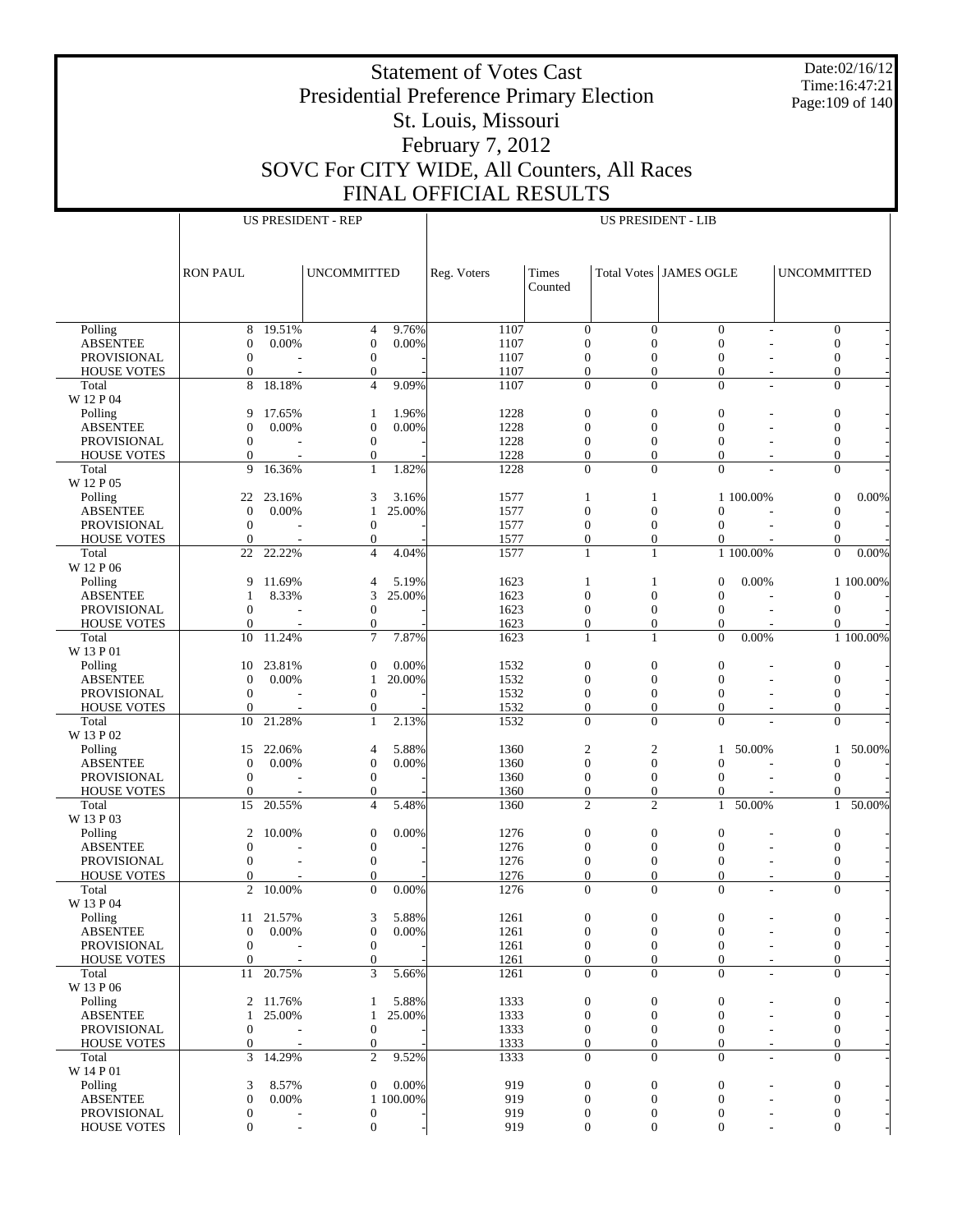Date:02/16/12 Time:16:47:21 Page:110 of 140

# Presidential Preference Primary Election St. Louis, Missouri February 7, 2012 SOVC For CITY WIDE, All Counters, All Races FINAL OFFICIAL RESULTS

|                                          |                                      |                 | <b>US PRESIDENT - REP</b>            |                 | <b>US PRESIDENT - LIB</b> |                                  |                                  |                                |                |                                  |                        |
|------------------------------------------|--------------------------------------|-----------------|--------------------------------------|-----------------|---------------------------|----------------------------------|----------------------------------|--------------------------------|----------------|----------------------------------|------------------------|
|                                          |                                      |                 |                                      |                 |                           |                                  |                                  |                                |                |                                  |                        |
|                                          |                                      |                 |                                      |                 |                           |                                  |                                  |                                |                |                                  |                        |
|                                          | <b>RON PAUL</b>                      |                 | <b>UNCOMMITTED</b>                   |                 | Reg. Voters               | Times                            | Total Votes JAMES OGLE           |                                |                | <b>UNCOMMITTED</b>               |                        |
|                                          |                                      |                 |                                      |                 |                           | Counted                          |                                  |                                |                |                                  |                        |
|                                          |                                      |                 |                                      |                 |                           |                                  |                                  |                                |                |                                  |                        |
|                                          |                                      |                 |                                      |                 |                           |                                  |                                  |                                |                |                                  |                        |
| Total                                    | 3                                    | 8.33%           | 1                                    | 2.78%           | 919                       | $\mathbf{0}$                     | $\Omega$                         | $\Omega$                       | $\overline{a}$ |                                  | $\overline{0}$         |
| W 14 P 02                                |                                      |                 |                                      |                 |                           |                                  |                                  |                                |                |                                  |                        |
| Polling                                  | 5                                    | 17.24%          | $\boldsymbol{0}$                     | 0.00%           | 983                       | $\boldsymbol{0}$                 | $\overline{0}$                   | $\mathbf{0}$                   |                | $\boldsymbol{0}$                 |                        |
| <b>ABSENTEE</b>                          | $\mathbf{0}$                         | 0.00%           | $\boldsymbol{0}$                     | 0.00%           | 983                       | $\mathbf{0}$                     | $\overline{0}$                   | $\mathbf{0}$                   |                | $\mathbf{0}$                     |                        |
| <b>PROVISIONAL</b><br><b>HOUSE VOTES</b> | $\mathbf{0}$<br>$\mathbf{0}$         |                 | $\boldsymbol{0}$<br>$\mathbf{0}$     |                 | 983<br>983                | $\mathbf{0}$<br>$\overline{0}$   | $\overline{0}$<br>$\overline{0}$ | $\mathbf{0}$<br>$\overline{0}$ |                | $\boldsymbol{0}$<br>$\mathbf{0}$ |                        |
| Total                                    | 5                                    | 16.67%          | $\Omega$                             | 0.00%           | 983                       | $\Omega$                         | $\theta$                         | $\theta$                       |                | $\Omega$                         |                        |
| W 14 P 03                                |                                      |                 |                                      |                 |                           |                                  |                                  |                                |                |                                  |                        |
| Polling                                  | 7                                    | 25.00%          | $\boldsymbol{2}$                     | 7.14%           | 995                       | $\mathbf{1}$                     | 1                                | $\overline{0}$                 | 0.00%          |                                  | 1 100.00%              |
| <b>ABSENTEE</b>                          | $\mathbf{0}$                         | 0.00%           | $\boldsymbol{0}$                     | 0.00%           | 995                       | $\mathbf{0}$                     | $\overline{0}$                   | $\mathbf{0}$                   |                | $\Omega$                         |                        |
| <b>PROVISIONAL</b>                       | $\mathbf{0}$                         |                 | $\boldsymbol{0}$                     |                 | 995                       | $\mathbf{0}$                     | $\mathbf{0}$                     | $\mathbf{0}$                   |                | $\mathbf{0}$                     |                        |
| <b>HOUSE VOTES</b>                       | $\boldsymbol{0}$                     |                 | $\mathbf{0}$                         |                 | 995                       | $\boldsymbol{0}$                 | $\boldsymbol{0}$                 | $\mathbf{0}$                   |                | 0                                |                        |
| Total                                    | 7                                    | 18.42%          | $\overline{2}$                       | 5.26%           | 995                       | $\mathbf{1}$                     | $\mathbf{1}$                     | $\theta$                       | 0.00%          |                                  | 1 100.00%              |
| W 14 P 04                                |                                      |                 |                                      |                 |                           |                                  |                                  |                                |                |                                  |                        |
| Polling<br><b>ABSENTEE</b>               | 16                                   | 38.10%<br>0.00% | 1                                    | 2.38%<br>33.33% | 1303<br>1303              | $\mathbf{1}$<br>$\mathbf{0}$     | 1<br>$\overline{0}$              | $\mathbf{0}$                   | 1 100.00%      | $\mathbf{0}$<br>$\mathbf{0}$     | 0.00%                  |
| <b>PROVISIONAL</b>                       | $\boldsymbol{0}$<br>$\mathbf{0}$     |                 | $\mathbf{1}$<br>$\boldsymbol{0}$     |                 | 1303                      | $\mathbf{0}$                     | $\overline{0}$                   | $\mathbf{0}$                   |                | $\mathbf{0}$                     |                        |
| <b>HOUSE VOTES</b>                       | $\mathbf{0}$                         |                 | $\boldsymbol{0}$                     |                 | 1303                      | $\mathbf{0}$                     | $\overline{0}$                   | $\overline{0}$                 |                | $\Omega$                         |                        |
| Total                                    | 16                                   | 35.56%          | $\overline{2}$                       | 4.44%           | 1303                      | $\mathbf{1}$                     | $\mathbf{1}$                     |                                | 1 100.00%      | $\Omega$                         | 0.00%                  |
| W 14 P 05                                |                                      |                 |                                      |                 |                           |                                  |                                  |                                |                |                                  |                        |
| Polling                                  | 3                                    | 13.64%          | $\mathbf{1}$                         | 4.55%           | 1042                      | $\overline{c}$                   | $\overline{2}$                   | 1                              | 50.00%         |                                  | 50.00%<br>$\mathbf{1}$ |
| <b>ABSENTEE</b>                          | $\mathbf{0}$                         | 0.00%           | $\boldsymbol{0}$                     | 0.00%           | 1042                      | $\overline{0}$                   | $\overline{0}$                   | $\mathbf{0}$                   |                | $\mathbf{0}$                     |                        |
| <b>PROVISIONAL</b>                       | $\mathbf{0}$                         |                 | $\boldsymbol{0}$                     |                 | 1042                      | $\mathbf{0}$                     | $\overline{0}$                   | $\mathbf{0}$                   |                | $\mathbf{0}$                     |                        |
| <b>HOUSE VOTES</b>                       | $\mathbf{0}$                         |                 | $\mathbf{0}$                         |                 | 1042                      | $\boldsymbol{0}$                 | $\boldsymbol{0}$                 | $\overline{0}$                 |                | $\Omega$                         |                        |
| Total                                    | 3                                    | 12.50%          | $\mathbf{1}$                         | 4.17%           | 1042                      | $\overline{c}$                   | $\overline{2}$                   | 1                              | 50.00%         | $\mathbf{1}$                     | 50.00%                 |
| W 14 P 06<br>Polling                     | $\overline{4}$                       | 12.50%          | $\overline{2}$                       | 6.25%           | 1063                      | $\boldsymbol{0}$                 | $\overline{0}$                   | $\mathbf{0}$                   |                | $\boldsymbol{0}$                 |                        |
| <b>ABSENTEE</b>                          | $\mathbf{0}$                         |                 | $\boldsymbol{0}$                     |                 | 1063                      | $\mathbf{0}$                     | $\overline{0}$                   | $\mathbf{0}$                   |                | $\mathbf{0}$                     |                        |
| PROVISIONAL                              | $\mathbf{0}$                         |                 | $\boldsymbol{0}$                     |                 | 1063                      | $\mathbf{0}$                     | $\mathbf{0}$                     | $\mathbf{0}$                   |                | $\boldsymbol{0}$                 |                        |
| <b>HOUSE VOTES</b>                       | $\mathbf{0}$                         |                 | $\mathbf{0}$                         |                 | 1063                      | $\overline{0}$                   | $\overline{0}$                   | $\mathbf{0}$                   |                | $\mathbf{0}$                     |                        |
| Total                                    | $\overline{4}$                       | 12.50%          | 2                                    | 6.25%           | 1063                      | $\mathbf{0}$                     | $\Omega$                         | $\Omega$                       |                | $\mathbf{0}$                     |                        |
| W 15 P 01                                |                                      |                 |                                      |                 |                           |                                  |                                  |                                |                |                                  |                        |
| Polling                                  | 4                                    | 14.29%          | $\mathbf{0}$                         | 0.00%           | 1355                      | $\boldsymbol{0}$                 | $\boldsymbol{0}$                 | $\mathbf{0}$                   |                | $\boldsymbol{0}$                 |                        |
| <b>ABSENTEE</b>                          | $\mathbf{0}$                         | 0.00%           | $\mathbf{1}$                         | 50.00%          | 1355                      | $\overline{0}$                   | $\overline{0}$                   | $\mathbf{0}$                   |                | $\mathbf{0}$                     |                        |
| <b>PROVISIONAL</b>                       | $\mathbf{0}$                         |                 | $\boldsymbol{0}$                     |                 | 1355                      | $\mathbf{0}$                     | $\mathbf{0}$                     | $\mathbf{0}$<br>$\mathbf{0}$   |                | $\boldsymbol{0}$<br>$\mathbf{0}$ |                        |
| <b>HOUSE VOTES</b><br>Total              | $\boldsymbol{0}$<br>$\overline{4}$   | 13.33%          | $\boldsymbol{0}$<br>$\mathbf{1}$     | 3.33%           | 1355<br>1355              | $\boldsymbol{0}$<br>$\Omega$     | $\boldsymbol{0}$<br>$\Omega$     | $\Omega$                       |                | $\Omega$                         |                        |
| W 15 P 02                                |                                      |                 |                                      |                 |                           |                                  |                                  |                                |                |                                  |                        |
| Polling                                  | 7                                    | 24.14%          | $\boldsymbol{0}$                     | 0.00%           | 1256                      | $\mathbf{1}$                     | 1                                |                                | 1 100.00%      | $\mathbf{0}$                     | 0.00%                  |
| <b>ABSENTEE</b>                          |                                      | 1 100.00%       | $\boldsymbol{0}$                     | 0.00%           | 1256                      | $\mathbf{0}$                     | $\overline{0}$                   | $\mathbf{0}$                   |                | $\mathbf{0}$                     |                        |
| <b>PROVISIONAL</b>                       | $\mathbf{0}$                         |                 | $\boldsymbol{0}$                     |                 | 1256                      | $\boldsymbol{0}$                 | $\overline{0}$                   | $\mathbf{0}$                   |                | $\boldsymbol{0}$                 |                        |
| <b>HOUSE VOTES</b>                       | $\mathbf{0}$                         |                 | $\Omega$                             |                 | 1256                      | $\Omega$                         | $\theta$                         | $\Omega$                       |                | $\Omega$                         |                        |
| Total                                    |                                      | 8 26.67%        | $\overline{0}$                       | 0.00%           | 1256                      | $\mathbf{1}$                     | $\mathbf{1}$                     |                                | 1 100.00%      | $\mathbf{0}$                     | $0.00\%$               |
| W 15 P 03                                |                                      |                 |                                      |                 |                           |                                  |                                  |                                |                |                                  |                        |
| Polling                                  | 11                                   | 30.56%          | $\boldsymbol{0}$                     | 0.00%           | 1846                      | $\boldsymbol{0}$                 | $\boldsymbol{0}$                 | $\mathbf{0}$<br>$\mathbf{0}$   |                | $\boldsymbol{0}$<br>$\theta$     |                        |
| <b>ABSENTEE</b><br>PROVISIONAL           | $\boldsymbol{0}$<br>$\boldsymbol{0}$ | 0.00%           | $\boldsymbol{0}$<br>$\boldsymbol{0}$ | 0.00%           | 1846<br>1846              | $\mathbf{0}$<br>$\boldsymbol{0}$ | $\mathbf{0}$<br>$\mathbf{0}$     | $\mathbf{0}$                   |                | $\boldsymbol{0}$                 |                        |
| <b>HOUSE VOTES</b>                       | $\mathbf{0}$                         |                 | $\boldsymbol{0}$                     |                 | 1846                      | $\mathbf{0}$                     | $\overline{0}$                   | $\mathbf{0}$                   |                | $\mathbf{0}$                     |                        |
| Total                                    | 11                                   | 28.95%          | $\mathbf{0}$                         | 0.00%           | 1846                      | $\mathbf{0}$                     | $\overline{0}$                   | $\mathbf{0}$                   |                | $\mathbf{0}$                     |                        |
| W 15 P 04                                |                                      |                 |                                      |                 |                           |                                  |                                  |                                |                |                                  |                        |
| Polling                                  | 2                                    | 28.57%          | $\boldsymbol{0}$                     | 0.00%           | 712                       | $\boldsymbol{0}$                 | $\mathbf{0}$                     | $\boldsymbol{0}$               |                | $\boldsymbol{0}$                 |                        |
| <b>ABSENTEE</b>                          | $\boldsymbol{0}$                     | 0.00%           | $\boldsymbol{0}$                     | 0.00%           | 712                       | $\mathbf{0}$                     | $\overline{0}$                   | $\boldsymbol{0}$               |                | $\boldsymbol{0}$                 |                        |
| PROVISIONAL                              | $\mathbf{0}$                         |                 | $\boldsymbol{0}$                     |                 | 712                       | $\mathbf{0}$                     | $\mathbf{0}$                     | $\boldsymbol{0}$               |                | $\mathbf{0}$                     |                        |
| <b>HOUSE VOTES</b>                       | $\boldsymbol{0}$                     |                 | $\boldsymbol{0}$                     |                 | 712                       | $\boldsymbol{0}$                 | $\boldsymbol{0}$                 | $\boldsymbol{0}$               |                | $\boldsymbol{0}$                 |                        |
| Total                                    | 2                                    | 25.00%          | $\mathbf{0}$                         | 0.00%           | 712                       | $\mathbf{0}$                     | $\overline{0}$                   | $\mathbf{0}$                   | $\overline{a}$ | $\mathbf{0}$                     |                        |
| W 15 P 05<br>Polling                     | 8                                    | 26.67%          | $\boldsymbol{0}$                     | 0.00%           | 1368                      | $\boldsymbol{0}$                 | $\boldsymbol{0}$                 | $\boldsymbol{0}$               |                | $\boldsymbol{0}$                 |                        |
| <b>ABSENTEE</b>                          | $\mathbf{0}$                         | 0.00%           | 1                                    | 33.33%          | 1368                      | $\mathbf{0}$                     | $\overline{0}$                   | $\boldsymbol{0}$               | $\overline{a}$ | $\mathbf{0}$                     |                        |
|                                          |                                      |                 |                                      |                 |                           |                                  |                                  |                                |                |                                  |                        |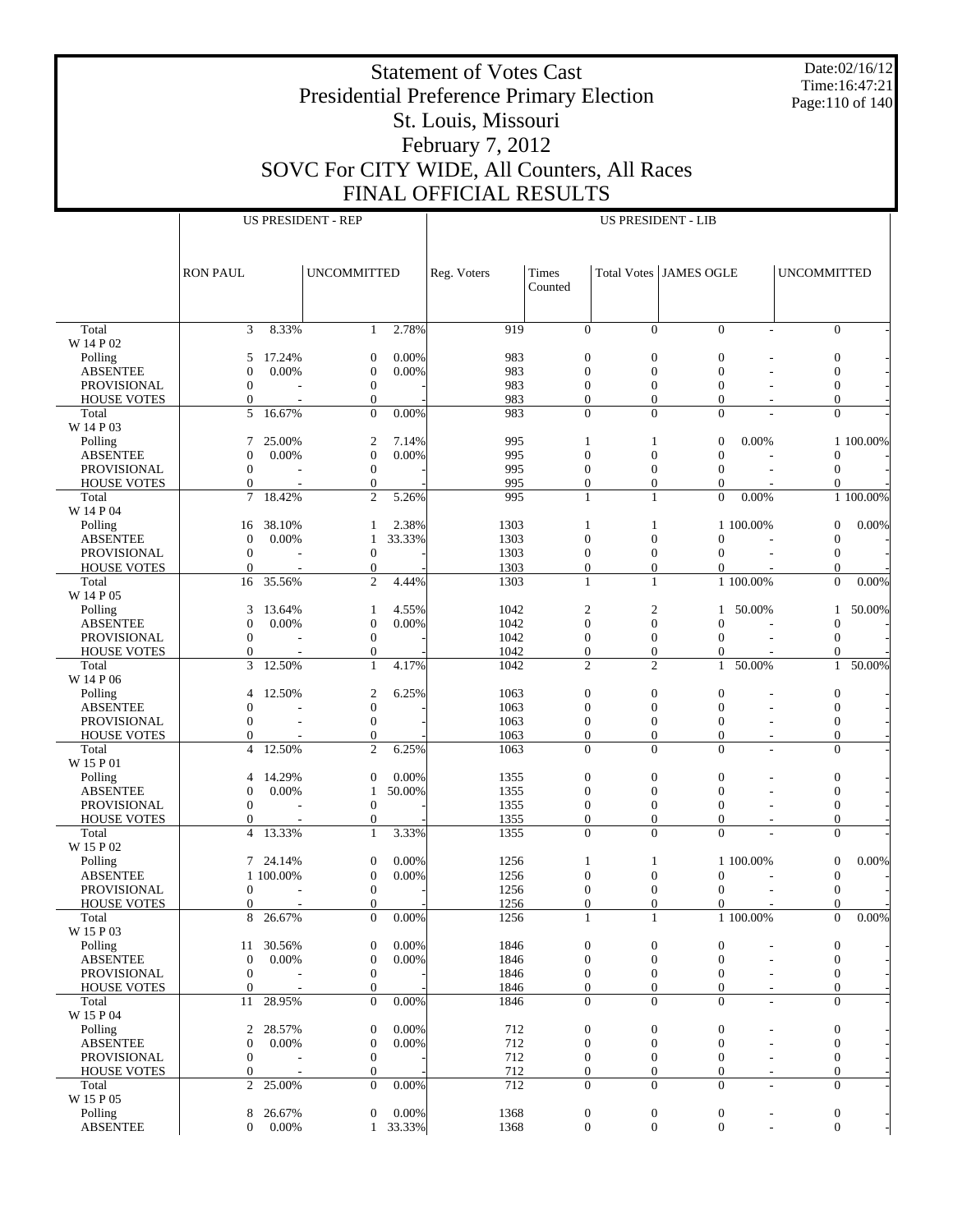Date:02/16/12 Time:16:47:21 Page:111 of 140

## Presidential Preference Primary Election St. Louis, Missouri February 7, 2012 SOVC For CITY WIDE, All Counters, All Races

Statement of Votes Cast

FINAL OFFICIAL RESULTS

|                                   |                                  |                 | <b>US PRESIDENT - REP</b>            |                | <b>US PRESIDENT - LIB</b> |                                    |                                    |                                    |                                |                    |                                    |
|-----------------------------------|----------------------------------|-----------------|--------------------------------------|----------------|---------------------------|------------------------------------|------------------------------------|------------------------------------|--------------------------------|--------------------|------------------------------------|
|                                   |                                  |                 |                                      |                |                           |                                    |                                    |                                    |                                |                    |                                    |
|                                   |                                  |                 |                                      |                |                           |                                    |                                    |                                    |                                |                    |                                    |
|                                   | <b>RON PAUL</b>                  |                 | <b>UNCOMMITTED</b>                   |                | Reg. Voters               | Times                              |                                    | Total Votes JAMES OGLE             |                                | <b>UNCOMMITTED</b> |                                    |
|                                   |                                  |                 |                                      |                |                           | Counted                            |                                    |                                    |                                |                    |                                    |
|                                   |                                  |                 |                                      |                |                           |                                    |                                    |                                    |                                |                    |                                    |
|                                   |                                  |                 |                                      |                |                           |                                    |                                    |                                    |                                |                    |                                    |
| <b>PROVISIONAL</b>                | $\boldsymbol{0}$                 |                 | $\boldsymbol{0}$                     |                | 1368                      | $\boldsymbol{0}$                   | $\mathbf{0}$                       | $\mathbf{0}$                       | $\sim$                         |                    | $\overline{0}$                     |
| <b>HOUSE VOTES</b>                | $\mathbf{0}$                     |                 | $\overline{0}$                       |                | 1368                      | $\overline{0}$                     | $\overline{0}$                     | $\overline{0}$                     | $\overline{\phantom{a}}$       |                    | $\overline{0}$                     |
| Total<br>W 15 P 06                | 8                                | 24.24%          | $\mathbf{1}$                         | 3.03%          | 1368                      | $\boldsymbol{0}$                   | $\overline{0}$                     | $\mathbf{0}$                       | L.                             |                    | $\overline{0}$                     |
| Polling                           | 3                                | 37.50%          | $\boldsymbol{0}$                     | 0.00%          | 499                       | $\boldsymbol{0}$                   | $\boldsymbol{0}$                   | $\boldsymbol{0}$                   |                                |                    | $\boldsymbol{0}$                   |
| <b>ABSENTEE</b>                   | $\mathbf{0}$                     |                 | $\boldsymbol{0}$                     |                | 499                       | $\overline{0}$                     | $\overline{0}$                     | $\mathbf{0}$                       |                                |                    | $\mathbf{0}$                       |
| PROVISIONAL                       | $\mathbf{0}$                     |                 | $\boldsymbol{0}$                     |                | 499                       | $\boldsymbol{0}$                   | $\boldsymbol{0}$                   | $\boldsymbol{0}$                   |                                |                    | $\boldsymbol{0}$                   |
| <b>HOUSE VOTES</b>                | $\mathbf{0}$                     |                 | $\mathbf{0}$                         |                | 499                       | $\mathbf{0}$                       | $\overline{0}$                     | $\mathbf{0}$                       | $\overline{\phantom{a}}$       |                    | $\overline{0}$                     |
| Total                             | 3                                | 37.50%          | $\overline{0}$                       | 0.00%          | 499                       | $\overline{0}$                     | $\overline{0}$                     | $\mathbf{0}$                       |                                |                    | $\overline{0}$                     |
| W 16 P 01                         |                                  |                 |                                      |                |                           |                                    |                                    |                                    |                                |                    |                                    |
| Polling                           | 7                                | 10.94%<br>0.00% | $\mathfrak{2}$                       | 3.13%<br>0.00% | 939<br>939                | $\boldsymbol{0}$                   | $\boldsymbol{0}$                   | $\boldsymbol{0}$                   |                                |                    | $\boldsymbol{0}$                   |
| <b>ABSENTEE</b><br>PROVISIONAL    | $\mathbf{0}$<br>$\mathbf{0}$     |                 | $\boldsymbol{0}$<br>$\boldsymbol{0}$ |                | 939                       | $\mathbf{0}$<br>$\boldsymbol{0}$   | $\overline{0}$<br>$\boldsymbol{0}$ | $\mathbf{0}$<br>$\mathbf{0}$       |                                |                    | $\mathbf{0}$<br>$\boldsymbol{0}$   |
| <b>HOUSE VOTES</b>                | $\mathbf{0}$                     |                 | $\mathbf{0}$                         |                | 939                       | $\overline{0}$                     | $\overline{0}$                     | $\theta$                           | $\overline{\phantom{a}}$       |                    | $\overline{0}$                     |
| Total                             | $\overline{7}$                   | 10.29%          | $\overline{c}$                       | 2.94%          | 939                       | $\overline{0}$                     | $\overline{0}$                     | $\overline{0}$                     |                                |                    | $\overline{0}$                     |
| W 16 P 02                         |                                  |                 |                                      |                |                           |                                    |                                    |                                    |                                |                    |                                    |
| Polling                           | 11                               | 9.91%           | $\mathbf{1}$                         | 0.90%          | 1256                      | $\mathbf{1}$                       | 1                                  |                                    | 1 100.00%                      |                    | $0.00\%$<br>$\mathbf{0}$           |
| <b>ABSENTEE</b>                   | $\boldsymbol{0}$                 | 0.00%           | $\boldsymbol{0}$                     | 0.00%          | 1256                      | $\overline{0}$                     | $\overline{0}$                     | $\Omega$                           |                                |                    | $\mathbf{0}$                       |
| <b>PROVISIONAL</b>                | $\boldsymbol{0}$                 |                 | $\boldsymbol{0}$                     |                | 1256                      | $\boldsymbol{0}$                   | $\boldsymbol{0}$                   | $\Omega$                           |                                |                    | $\mathbf{0}$                       |
| <b>HOUSE VOTES</b><br>Total       | $\mathbf{0}$<br>11               | 9.57%           | $\mathbf{0}$<br>$\mathbf{1}$         | 0.87%          | 1256<br>1256              | $\mathbf{0}$<br>$\mathbf{1}$       | $\boldsymbol{0}$<br>$\mathbf{1}$   | $\mathbf{0}$                       | 1 100.00%                      |                    | $\Omega$<br>$\Omega$<br>0.00%      |
| W 16 P 03                         |                                  |                 |                                      |                |                           |                                    |                                    |                                    |                                |                    |                                    |
| Polling                           | 6                                | 13.33%          | 1                                    | 2.22%          | 1144                      | $\boldsymbol{0}$                   | $\boldsymbol{0}$                   | $\mathbf{0}$                       |                                |                    | $\boldsymbol{0}$                   |
| <b>ABSENTEE</b>                   | 1                                | 25.00%          | $\boldsymbol{0}$                     | 0.00%          | 1144                      | $\mathbf{0}$                       | $\overline{0}$                     | $\Omega$                           |                                |                    | $\mathbf{0}$                       |
| PROVISIONAL                       | $\mathbf{0}$                     |                 | $\boldsymbol{0}$                     |                | 1144                      | $\boldsymbol{0}$                   | $\boldsymbol{0}$                   | $\mathbf{0}$                       |                                |                    | $\boldsymbol{0}$                   |
| <b>HOUSE VOTES</b>                | $\mathbf{0}$                     |                 | $\mathbf{0}$                         |                | 1144                      | $\overline{0}$                     | $\overline{0}$                     | $\overline{0}$                     | $\sim$                         |                    | $\overline{0}$                     |
| Total                             | $\tau$                           | 14.29%          | $\mathbf{1}$                         | 2.04%          | 1144                      | $\boldsymbol{0}$                   | $\overline{0}$                     | $\mathbf{0}$                       |                                |                    | $\overline{0}$                     |
| W 16 P 04                         |                                  |                 |                                      |                |                           |                                    |                                    |                                    |                                |                    |                                    |
| Polling<br><b>ABSENTEE</b>        | 11<br>$\boldsymbol{0}$           | 19.30%<br>0.00% | $\boldsymbol{0}$<br>$\boldsymbol{0}$ | 0.00%<br>0.00% | 930<br>930                | 1<br>$\overline{0}$                | $\mathbf{1}$<br>$\overline{0}$     | $\mathbf{0}$<br>$\mathbf{0}$       | 0.00%                          |                    | 1 100.00%<br>$\Omega$              |
| PROVISIONAL                       | $\mathbf{0}$                     |                 | $\boldsymbol{0}$                     |                | 930                       | $\boldsymbol{0}$                   | $\boldsymbol{0}$                   | $\mathbf{0}$                       |                                |                    | $\mathbf{0}$                       |
| <b>HOUSE VOTES</b>                | $\mathbf{0}$                     |                 | $\mathbf{0}$                         |                | 930                       | $\mathbf{0}$                       | $\overline{0}$                     | $\mathbf{0}$                       |                                |                    | $\Omega$                           |
| Total                             | 11                               | 17.74%          | $\overline{0}$                       | 0.00%          | 930                       | $\mathbf{1}$                       | $\mathbf{1}$                       | $\overline{0}$                     | 0.00%                          |                    | 1 100.00%                          |
| W 16 P 05                         |                                  |                 |                                      |                |                           |                                    |                                    |                                    |                                |                    |                                    |
| Polling                           | 4                                | 11.11%          | $\boldsymbol{0}$                     | 0.00%          | 1181                      | $\boldsymbol{0}$                   | $\boldsymbol{0}$                   | $\boldsymbol{0}$                   |                                |                    | $\mathbf{0}$                       |
| <b>ABSENTEE</b>                   | $\boldsymbol{0}$                 | 0.00%           | $\boldsymbol{0}$                     | 0.00%          | 1181                      | $\mathbf{0}$                       | $\overline{0}$                     | $\Omega$                           |                                |                    | $\mathbf{0}$                       |
| PROVISIONAL<br><b>HOUSE VOTES</b> | $\mathbf{0}$<br>$\mathbf{0}$     |                 | $\boldsymbol{0}$<br>$\mathbf{0}$     |                | 1181<br>1181              | $\boldsymbol{0}$<br>$\overline{0}$ | $\boldsymbol{0}$<br>$\overline{0}$ | $\boldsymbol{0}$<br>$\overline{0}$ |                                |                    | $\boldsymbol{0}$<br>$\overline{0}$ |
| Total                             | $\overline{4}$                   | 10.26%          | $\overline{0}$                       | 0.00%          | 1181                      | $\overline{0}$                     | $\overline{0}$                     | $\mathbf{0}$                       | $\overline{\phantom{a}}$<br>÷, |                    | $\overline{0}$                     |
| W 16 P 06                         |                                  |                 |                                      |                |                           |                                    |                                    |                                    |                                |                    |                                    |
| Polling                           | 8                                | 10.81%          | $\mathbf{0}$                         | 0.00%          | 822                       | $\boldsymbol{0}$                   | $\boldsymbol{0}$                   | $\boldsymbol{0}$                   |                                |                    | $\boldsymbol{0}$                   |
| <b>ABSENTEE</b>                   | $\boldsymbol{0}$                 | 0.00%           | 1                                    | 33.33%         | 822                       | $\Omega$                           | $\Omega$                           | $\Omega$                           |                                |                    | $\Omega$                           |
| PROVISIONAL                       | $\boldsymbol{0}$                 |                 | $\boldsymbol{0}$                     |                | 822                       | $\boldsymbol{0}$                   | $\boldsymbol{0}$                   | $\boldsymbol{0}$                   | $\overline{\phantom{a}}$       |                    | $\boldsymbol{0}$                   |
| <b>HOUSE VOTES</b>                | $\mathbf{0}$                     |                 | $\overline{0}$                       |                | 822                       | $\overline{0}$                     | $\overline{0}$                     | $\mathbf{0}$                       | $\overline{\phantom{a}}$       |                    | $\boldsymbol{0}$                   |
| Total                             | 8                                | 10.39%          | $\mathbf{1}$                         | 1.30%          | 822                       | $\boldsymbol{0}$                   | $\mathbf{0}$                       | $\mathbf{0}$                       | ÷,                             |                    | $\boldsymbol{0}$                   |
| W 16 P 07<br>Polling              |                                  | 21 29.58%       | 1                                    | 1.41%          | 1006                      | $\boldsymbol{0}$                   | $\boldsymbol{0}$                   | $\boldsymbol{0}$                   |                                |                    | $\boldsymbol{0}$                   |
| <b>ABSENTEE</b>                   |                                  | 1 33.33%        | $\mathbf{1}$                         | 33.33%         | 1006                      | $\boldsymbol{0}$                   | $\boldsymbol{0}$                   | $\mathbf{0}$                       |                                |                    | $\mathbf{0}$                       |
| PROVISIONAL                       | $\mathbf{0}$                     |                 | $\boldsymbol{0}$                     |                | 1006                      | $\boldsymbol{0}$                   | $\boldsymbol{0}$                   | $\mathbf{0}$                       |                                |                    | $\mathbf{0}$                       |
| <b>HOUSE VOTES</b>                | $\mathbf{0}$                     |                 | $\boldsymbol{0}$                     |                | 1006                      | $\boldsymbol{0}$                   | $\theta$                           | $\mathbf{0}$                       | $\overline{\phantom{a}}$       |                    | $\mathbf{0}$                       |
| Total                             | 22                               | 29.73%          | $\overline{2}$                       | 2.70%          | 1006                      | $\mathbf{0}$                       | $\mathbf{0}$                       | $\mathbf{0}$                       | $\overline{\phantom{a}}$       |                    | $\boldsymbol{0}$                   |
| W 16 P 08                         |                                  |                 |                                      |                |                           |                                    |                                    |                                    |                                |                    |                                    |
| Polling                           |                                  | 12 21.05%       | $\mathbf{1}$                         | 1.75%          | 927                       | $\boldsymbol{0}$                   | $\boldsymbol{0}$                   | $\boldsymbol{0}$                   |                                |                    | $\boldsymbol{0}$                   |
| <b>ABSENTEE</b>                   | $\overline{2}$                   | 50.00%          | $\boldsymbol{0}$<br>$\boldsymbol{0}$ | 0.00%          | 927                       | $\boldsymbol{0}$                   | $\mathbf{0}$                       | $\mathbf{0}$                       |                                |                    | $\boldsymbol{0}$                   |
| PROVISIONAL<br><b>HOUSE VOTES</b> | $\boldsymbol{0}$<br>$\mathbf{0}$ |                 | $\boldsymbol{0}$                     |                | 927<br>927                | $\boldsymbol{0}$<br>$\mathbf{0}$   | $\boldsymbol{0}$<br>$\overline{0}$ | $\mathbf{0}$<br>$\mathbf{0}$       | $\overline{\phantom{a}}$       |                    | $\mathbf{0}$<br>$\mathbf{0}$       |
| Total                             |                                  | 14 22.95%       | $\mathbf{1}$                         | 1.64%          | 927                       | $\boldsymbol{0}$                   | $\boldsymbol{0}$                   | $\boldsymbol{0}$                   | ÷,                             |                    | $\overline{0}$                     |
| W 17 P 01                         |                                  |                 |                                      |                |                           |                                    |                                    |                                    |                                |                    |                                    |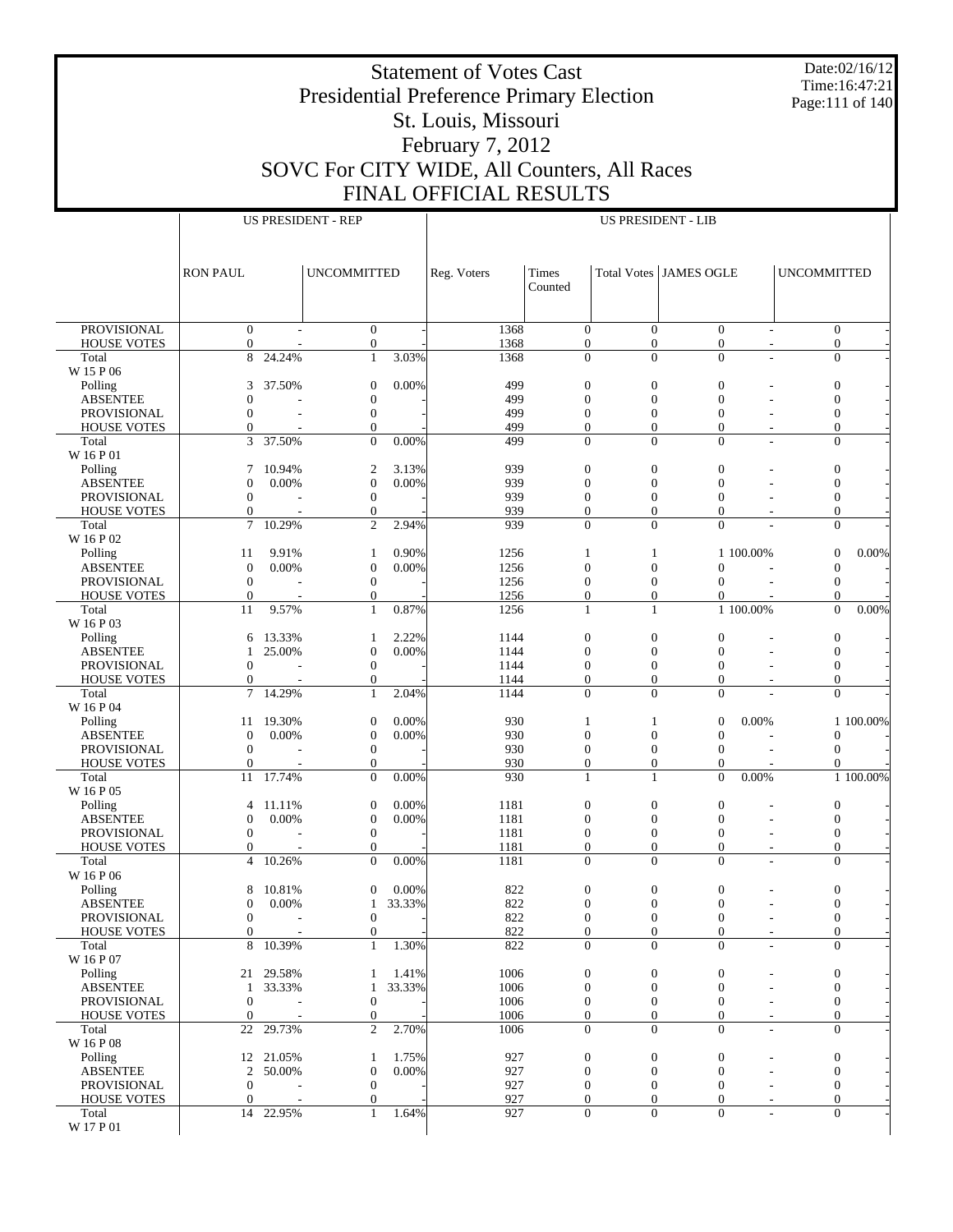Date:02/16/12 Time:16:47:21 Page:112 of 140

### Statement of Votes Cast Presidential Preference Primary Election St. Louis, Missouri February 7, 2012 SOVC For CITY WIDE, All Counters, All Races FINAL OFFICIAL RESULTS

|                                   |                                      |                          | <b>US PRESIDENT - REP</b>            |           |              |                                      |                                      | <b>US PRESIDENT - LIB</b>            |                                  |                                      |
|-----------------------------------|--------------------------------------|--------------------------|--------------------------------------|-----------|--------------|--------------------------------------|--------------------------------------|--------------------------------------|----------------------------------|--------------------------------------|
|                                   |                                      |                          |                                      |           |              |                                      |                                      |                                      |                                  |                                      |
|                                   | <b>RON PAUL</b>                      |                          | <b>UNCOMMITTED</b>                   |           | Reg. Voters  | Times<br>Counted                     |                                      | Total Votes JAMES OGLE               | <b>UNCOMMITTED</b>               |                                      |
|                                   |                                      |                          |                                      |           |              |                                      |                                      |                                      |                                  |                                      |
| Polling                           | $\boldsymbol{0}$                     | 0.00%                    | $\mathbf{0}$                         | 0.00%     | 207          | $\boldsymbol{0}$                     | $\boldsymbol{0}$                     | $\boldsymbol{0}$                     | ٠                                | $\boldsymbol{0}$                     |
| <b>ABSENTEE</b>                   | $\boldsymbol{0}$                     |                          | $\boldsymbol{0}$                     |           | 207          | $\boldsymbol{0}$                     | $\boldsymbol{0}$                     | $\overline{0}$                       |                                  | $\mathbf{0}$                         |
| PROVISIONAL                       | $\boldsymbol{0}$                     |                          | $\mathbf{0}$                         |           | 207          | $\boldsymbol{0}$                     | $\overline{0}$                       | $\mathbf{0}$                         |                                  | $\boldsymbol{0}$                     |
| <b>HOUSE VOTES</b>                | $\mathbf{0}$<br>$\mathbf{0}$         | 0.00%                    | $\boldsymbol{0}$<br>$\boldsymbol{0}$ | 0.00%     | 207<br>207   | $\mathbf{0}$<br>$\boldsymbol{0}$     | $\overline{0}$<br>$\boldsymbol{0}$   | $\boldsymbol{0}$<br>$\boldsymbol{0}$ | $\overline{a}$                   | $\boldsymbol{0}$<br>$\boldsymbol{0}$ |
| Total<br>W 17 P 02                |                                      |                          |                                      |           |              |                                      |                                      |                                      | $\overline{a}$                   |                                      |
| Polling                           | 7                                    | 46.67%                   | $\boldsymbol{0}$                     | 0.00%     | 844          | $\boldsymbol{0}$                     | $\boldsymbol{0}$                     | $\boldsymbol{0}$                     |                                  | $\boldsymbol{0}$                     |
| <b>ABSENTEE</b>                   | $\boldsymbol{0}$                     | 0.00%                    | $\boldsymbol{0}$                     | 0.00%     | 844          | $\boldsymbol{0}$                     | $\boldsymbol{0}$                     | $\boldsymbol{0}$                     |                                  | $\mathbf{0}$                         |
| PROVISIONAL                       | $\boldsymbol{0}$                     |                          | $\mathbf{0}$                         |           | 844          | $\overline{0}$                       | $\overline{0}$                       | $\mathbf{0}$                         |                                  | $\boldsymbol{0}$                     |
| <b>HOUSE VOTES</b><br>Total       | $\mathbf{0}$<br>$\tau$               | 43.75%                   | $\overline{0}$<br>$\overline{0}$     | 0.00%     | 844<br>844   | $\mathbf{0}$<br>$\mathbf{0}$         | $\overline{0}$<br>$\overline{0}$     | $\mathbf{0}$<br>$\mathbf{0}$         | $\overline{a}$                   | $\overline{0}$<br>$\overline{0}$     |
| W 17 P 03                         |                                      |                          |                                      |           |              |                                      |                                      |                                      |                                  |                                      |
| Polling                           | 3                                    | 33.33%                   | $\boldsymbol{0}$                     | 0.00%     | 1478         | $\boldsymbol{0}$                     | $\boldsymbol{0}$                     | $\boldsymbol{0}$                     |                                  | $\boldsymbol{0}$                     |
| <b>ABSENTEE</b>                   | $\mathbf{0}$                         |                          | $\boldsymbol{0}$                     |           | 1478         | $\boldsymbol{0}$                     | $\boldsymbol{0}$                     | $\overline{0}$                       |                                  | $\mathbf{0}$                         |
| PROVISIONAL                       | $\boldsymbol{0}$                     |                          | $\boldsymbol{0}$                     |           | 1478         | $\boldsymbol{0}$                     | $\boldsymbol{0}$                     | $\boldsymbol{0}$                     | ÷,                               | $\boldsymbol{0}$                     |
| <b>HOUSE VOTES</b><br>Total       | $\Omega$<br>3                        | 33.33%                   | $\mathbf{0}$<br>$\boldsymbol{0}$     | 0.00%     | 1478<br>1478 | $\overline{0}$<br>$\boldsymbol{0}$   | $\overline{0}$<br>$\boldsymbol{0}$   | $\overline{0}$<br>$\mathbf{0}$       | $\overline{a}$<br>÷              | $\boldsymbol{0}$<br>$\boldsymbol{0}$ |
| W 17 P 04                         |                                      |                          |                                      |           |              |                                      |                                      |                                      |                                  |                                      |
| Polling                           | 7                                    | 18.92%                   | $\boldsymbol{0}$                     | 0.00%     | 1990         | $\boldsymbol{0}$                     | $\boldsymbol{0}$                     | $\boldsymbol{0}$                     |                                  | $\boldsymbol{0}$                     |
| <b>ABSENTEE</b>                   | $\boldsymbol{0}$                     | 0.00%                    |                                      | 2 100.00% | 1990         | $\boldsymbol{0}$                     | $\boldsymbol{0}$                     | $\boldsymbol{0}$                     |                                  | $\mathbf{0}$                         |
| PROVISIONAL<br><b>HOUSE VOTES</b> | $\boldsymbol{0}$<br>$\mathbf{0}$     |                          | $\boldsymbol{0}$<br>$\boldsymbol{0}$ |           | 1990<br>1990 | $\boldsymbol{0}$<br>$\boldsymbol{0}$ | $\boldsymbol{0}$<br>$\boldsymbol{0}$ | $\mathbf{0}$<br>$\boldsymbol{0}$     |                                  | $\boldsymbol{0}$<br>$\boldsymbol{0}$ |
| Total                             | $\tau$                               | 17.95%                   | $\overline{2}$                       | 5.13%     | 1990         | $\mathbf{0}$                         | $\overline{0}$                       | $\mathbf{0}$                         | $\overline{a}$                   | $\overline{0}$                       |
| W 17 P 05                         |                                      |                          |                                      |           |              |                                      |                                      |                                      |                                  |                                      |
| Polling                           | 7                                    | 17.07%                   | $\boldsymbol{0}$                     | 0.00%     | 1669         | $\boldsymbol{0}$                     | $\boldsymbol{0}$                     | $\boldsymbol{0}$                     |                                  | $\boldsymbol{0}$                     |
| <b>ABSENTEE</b>                   | 1                                    | 16.67%                   | $\boldsymbol{0}$                     | 0.00%     | 1669         | $\boldsymbol{0}$                     | $\boldsymbol{0}$                     | $\overline{0}$                       |                                  | $\mathbf{0}$                         |
| PROVISIONAL<br><b>HOUSE VOTES</b> | $\boldsymbol{0}$<br>$\Omega$         |                          | $\mathbf{0}$<br>$\overline{0}$       |           | 1669<br>1669 | $\boldsymbol{0}$<br>$\overline{0}$   | $\boldsymbol{0}$<br>$\overline{0}$   | $\boldsymbol{0}$<br>$\overline{0}$   | $\overline{a}$<br>$\overline{a}$ | $\boldsymbol{0}$<br>$\boldsymbol{0}$ |
| Total                             | 8                                    | 17.02%                   | $\mathbf{0}$                         | 0.00%     | 1669         | $\boldsymbol{0}$                     | $\overline{0}$                       | $\mathbf{0}$                         | $\overline{a}$                   | $\boldsymbol{0}$                     |
| W 17 P 06                         |                                      |                          |                                      |           |              |                                      |                                      |                                      |                                  |                                      |
| Polling                           | $\boldsymbol{0}$                     | 0.00%                    | $\mathbf{0}$                         | 0.00%     | 246          | $\boldsymbol{0}$                     | $\boldsymbol{0}$                     | $\boldsymbol{0}$                     |                                  | $\boldsymbol{0}$                     |
| <b>ABSENTEE</b>                   | $\boldsymbol{0}$                     |                          | $\boldsymbol{0}$<br>$\boldsymbol{0}$ |           | 246          | $\boldsymbol{0}$<br>$\boldsymbol{0}$ | $\boldsymbol{0}$<br>$\boldsymbol{0}$ | $\boldsymbol{0}$                     |                                  | $\mathbf{0}$<br>$\boldsymbol{0}$     |
| PROVISIONAL<br><b>HOUSE VOTES</b> | $\boldsymbol{0}$<br>$\mathbf{0}$     |                          | $\mathbf{0}$                         |           | 246<br>246   | $\boldsymbol{0}$                     | $\boldsymbol{0}$                     | $\boldsymbol{0}$<br>$\mathbf{0}$     | $\overline{\phantom{a}}$         | $\boldsymbol{0}$                     |
| Total                             | $\mathbf{0}$                         | 0.00%                    | $\theta$                             | 0.00%     | 246          | $\mathbf{0}$                         | $\overline{0}$                       | $\mathbf{0}$                         |                                  | $\overline{0}$                       |
| W 18 P 01                         |                                      |                          |                                      |           |              |                                      |                                      |                                      |                                  |                                      |
| Polling                           | 1                                    | 20.00%                   | $\mathbf{0}$                         | 0.00%     | 490          | $\boldsymbol{0}$                     | $\boldsymbol{0}$                     | $\boldsymbol{0}$                     |                                  | $\boldsymbol{0}$                     |
| ABSENTEE<br>PROVISIONAL           | $\boldsymbol{0}$                     | 2 100.00%                | $\boldsymbol{0}$<br>$\mathbf{0}$     | 0.00%     | 490<br>490   | $\boldsymbol{0}$<br>$\boldsymbol{0}$ | $\boldsymbol{0}$<br>$\boldsymbol{0}$ | $\mathbf{0}$<br>$\mathbf{0}$         | $\overline{a}$                   | $\mathbf{0}$<br>$\boldsymbol{0}$     |
| <b>HOUSE VOTES</b>                | $\Omega$                             |                          | $\mathbf{0}$                         |           | 490          | $\overline{0}$                       | $\overline{0}$                       | $\mathbf{0}$                         | ÷,                               | $\boldsymbol{0}$                     |
| Total                             | 3                                    | 42.86%                   | $\overline{0}$                       | 0.00%     | 490          | $\mathbf{0}$                         | $\overline{0}$                       | $\mathbf{0}$                         |                                  | $\boldsymbol{0}$                     |
| W 18 P 02                         |                                      |                          |                                      |           |              |                                      |                                      |                                      |                                  |                                      |
| Polling                           | 1                                    | 7.14%                    | 1                                    | 7.14%     | 1732         | $\boldsymbol{0}$                     | $\boldsymbol{0}$                     | $\bf{0}$                             | $\qquad \qquad$                  | 0                                    |
| <b>ABSENTEE</b><br>PROVISIONAL    | $\boldsymbol{0}$<br>$\boldsymbol{0}$ | 0.00%                    | $\boldsymbol{0}$<br>$\boldsymbol{0}$ | 0.00%     | 1732<br>1732 | $\boldsymbol{0}$<br>$\boldsymbol{0}$ | $\boldsymbol{0}$<br>$\boldsymbol{0}$ | $\boldsymbol{0}$<br>$\mathbf{0}$     | ٠<br>٠                           | $\boldsymbol{0}$<br>$\boldsymbol{0}$ |
| <b>HOUSE VOTES</b>                | $\mathbf{0}$                         |                          | $\boldsymbol{0}$                     |           | 1732         | $\mathbf{0}$                         | $\overline{0}$                       | $\mathbf{0}$                         | $\sim$                           | $\boldsymbol{0}$                     |
| Total                             | 1                                    | 6.25%                    | 1                                    | 6.25%     | 1732         | $\boldsymbol{0}$                     | $\boldsymbol{0}$                     | $\boldsymbol{0}$                     | $\sim$                           | $\boldsymbol{0}$                     |
| W 18 P 03                         |                                      |                          |                                      |           |              |                                      |                                      |                                      |                                  |                                      |
| Polling                           | $\boldsymbol{0}$<br>$\boldsymbol{0}$ | 0.00%                    | $\mathbf{0}$<br>$\boldsymbol{0}$     | 0.00%     | 232<br>232   | $\boldsymbol{0}$<br>$\boldsymbol{0}$ | $\boldsymbol{0}$<br>$\boldsymbol{0}$ | $\boldsymbol{0}$<br>$\boldsymbol{0}$ |                                  | $\boldsymbol{0}$<br>$\boldsymbol{0}$ |
| <b>ABSENTEE</b><br>PROVISIONAL    | $\boldsymbol{0}$                     |                          | $\boldsymbol{0}$                     |           | 232          | $\mathbf{0}$                         | $\boldsymbol{0}$                     | $\mathbf{0}$                         |                                  | $\boldsymbol{0}$                     |
| <b>HOUSE VOTES</b>                | $\mathbf{0}$                         |                          | $\boldsymbol{0}$                     |           | 232          | $\mathbf{0}$                         | $\boldsymbol{0}$                     | $\boldsymbol{0}$                     | $\overline{a}$                   | $\boldsymbol{0}$                     |
| Total                             | $\mathbf{0}$                         | $0.00\%$                 | $\overline{0}$                       | 0.00%     | 232          | $\mathbf{0}$                         | $\overline{0}$                       | $\mathbf{0}$                         | $\overline{a}$                   | $\boldsymbol{0}$                     |
| W 18 P 04                         |                                      |                          |                                      |           |              |                                      |                                      |                                      |                                  |                                      |
| Polling<br><b>ABSENTEE</b>        | $\boldsymbol{0}$<br>$\boldsymbol{0}$ | $\overline{a}$           | $\boldsymbol{0}$<br>$\boldsymbol{0}$ |           | 828<br>828   | $\boldsymbol{0}$<br>$\boldsymbol{0}$ | $\boldsymbol{0}$<br>$\boldsymbol{0}$ | $\mathbf{0}$<br>$\boldsymbol{0}$     | $\overline{a}$                   | $\boldsymbol{0}$<br>$\boldsymbol{0}$ |
| PROVISIONAL                       | $\boldsymbol{0}$                     | $\overline{\phantom{a}}$ | $\boldsymbol{0}$                     |           | 828          | $\mathbf{0}$                         | $\boldsymbol{0}$                     | $\boldsymbol{0}$                     | $\overline{\phantom{a}}$         | $\boldsymbol{0}$                     |
| <b>HOUSE VOTES</b>                | $\mathbf{0}$                         | ÷,                       | $\boldsymbol{0}$                     |           | 828          | $\boldsymbol{0}$                     | $\boldsymbol{0}$                     | $\mathbf{0}$                         | L,                               | $\boldsymbol{0}$                     |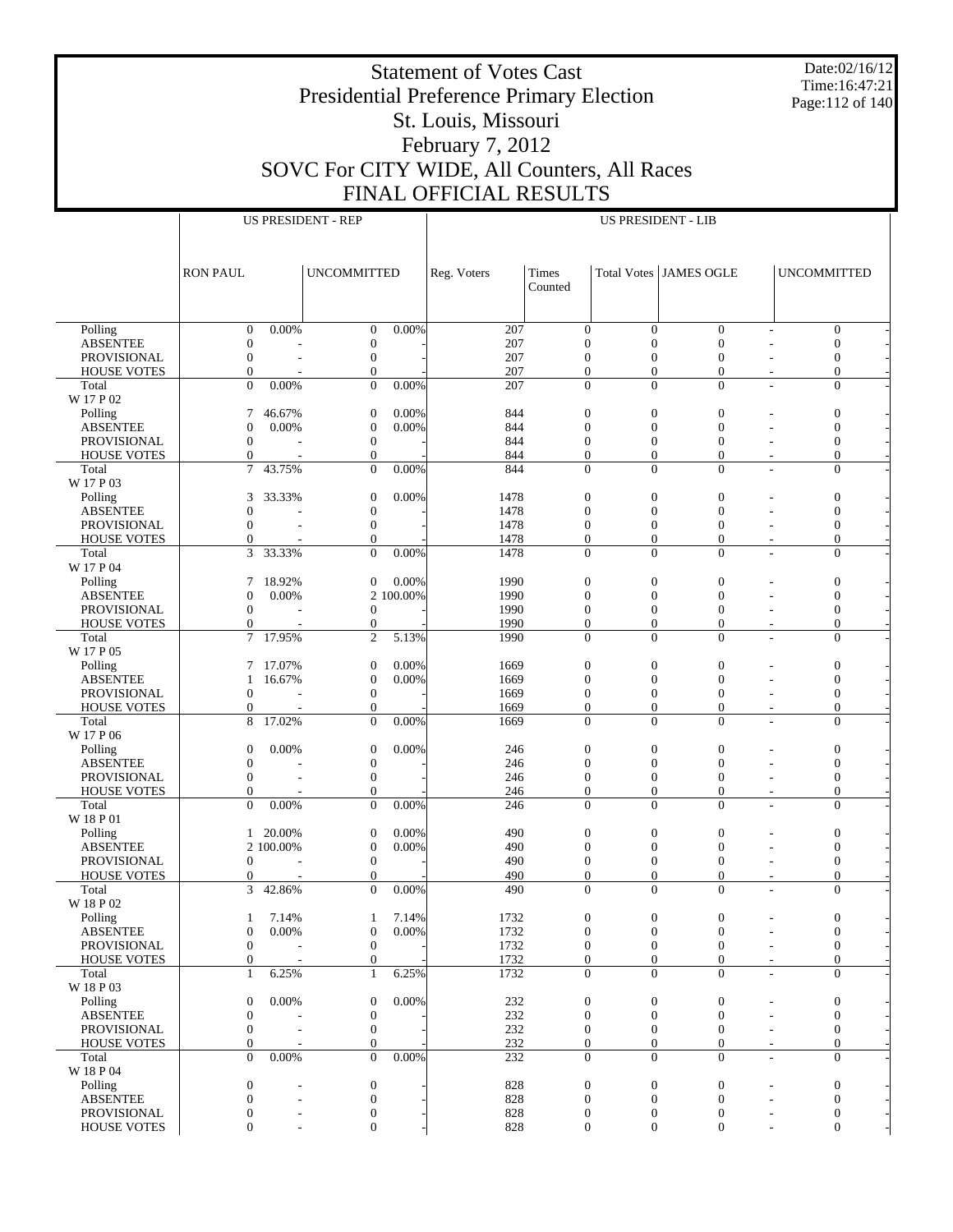Date:02/16/12 Time:16:47:21 Page:113 of 140

# Presidential Preference Primary Election St. Louis, Missouri February 7, 2012 SOVC For CITY WIDE, All Counters, All Races FINAL OFFICIAL RESULTS

|                             | <b>US PRESIDENT - REP</b>              |                          |                                  |        | <b>US PRESIDENT - LIB</b> |                              |                                  |                                  |                |                                  |           |
|-----------------------------|----------------------------------------|--------------------------|----------------------------------|--------|---------------------------|------------------------------|----------------------------------|----------------------------------|----------------|----------------------------------|-----------|
|                             |                                        |                          |                                  |        |                           |                              |                                  |                                  |                |                                  |           |
|                             |                                        |                          |                                  |        |                           |                              |                                  |                                  |                |                                  |           |
|                             |                                        |                          |                                  |        |                           |                              |                                  |                                  |                |                                  |           |
|                             | <b>RON PAUL</b>                        |                          | <b>UNCOMMITTED</b>               |        | Reg. Voters               | Times                        |                                  | Total Votes JAMES OGLE           |                | <b>UNCOMMITTED</b>               |           |
|                             |                                        |                          |                                  |        |                           | Counted                      |                                  |                                  |                |                                  |           |
|                             |                                        |                          |                                  |        |                           |                              |                                  |                                  |                |                                  |           |
|                             |                                        |                          |                                  |        |                           |                              |                                  |                                  |                |                                  |           |
| Total                       | $\mathbf{0}$                           |                          | $\mathbf{0}$                     |        | 828                       | $\mathbf{0}$                 | $\Omega$                         | $\Omega$                         |                | $\overline{0}$                   |           |
| W 18 P 05                   |                                        |                          |                                  |        |                           |                              |                                  |                                  |                |                                  |           |
| Polling                     | $\overline{0}$                         | 0.00%                    | $\boldsymbol{0}$                 | 0.00%  | 1017                      | $\boldsymbol{0}$             | $\overline{0}$                   | $\mathbf{0}$                     |                | $\boldsymbol{0}$                 |           |
| <b>ABSENTEE</b>             | 1 100.00%                              |                          | $\boldsymbol{0}$                 | 0.00%  | 1017                      | $\mathbf{0}$                 | $\overline{0}$                   | $\mathbf{0}$                     |                | $\mathbf{0}$                     |           |
| PROVISIONAL                 | $\overline{0}$                         |                          | $\boldsymbol{0}$                 |        | 1017                      | $\boldsymbol{0}$             | $\overline{0}$                   | $\overline{0}$                   |                | $\boldsymbol{0}$                 |           |
| <b>HOUSE VOTES</b>          | $\mathbf{0}$                           |                          | $\mathbf{0}$                     |        | 1017                      | $\mathbf{0}$                 | $\overline{0}$                   | $\overline{0}$                   |                | $\mathbf{0}$                     |           |
| Total                       | 50.00%<br>$\mathbf{1}$                 |                          | $\mathbf{0}$                     | 0.00%  | 1017                      | $\Omega$                     | $\theta$                         | $\theta$                         |                | $\mathbf{0}$                     |           |
| W 18 P 06                   |                                        |                          |                                  |        |                           |                              |                                  |                                  |                |                                  |           |
| Polling                     | $\mathbf{0}$                           | 0.00%                    | 1                                | 50.00% | 1636                      | $\boldsymbol{0}$             | $\overline{0}$                   | $\overline{0}$                   |                | $\boldsymbol{0}$                 |           |
| <b>ABSENTEE</b>             | $\mathbf{0}$                           |                          | $\boldsymbol{0}$                 |        | 1636                      | $\mathbf{0}$                 | $\overline{0}$                   | $\overline{0}$                   |                | $\mathbf{0}$                     |           |
| PROVISIONAL                 | $\mathbf{0}$                           |                          | $\boldsymbol{0}$                 |        | 1636                      | $\boldsymbol{0}$             | $\overline{0}$                   | $\overline{0}$                   |                | $\boldsymbol{0}$                 |           |
| <b>HOUSE VOTES</b>          | $\mathbf{0}$                           |                          | $\mathbf{0}$                     |        | 1636                      | $\mathbf{0}$                 | $\overline{0}$                   | $\overline{0}$                   |                | $\mathbf{0}$                     |           |
| Total                       | $\Omega$                               | 0.00%                    | $\mathbf{1}$                     | 50.00% | 1636                      | $\Omega$                     | $\theta$                         | $\theta$                         |                | $\mathbf{0}$                     |           |
| W 19 P 01                   |                                        |                          |                                  |        |                           |                              |                                  |                                  |                |                                  |           |
| Polling                     | 2                                      | 22.22%                   | $\boldsymbol{0}$                 | 0.00%  | 1173                      | $\boldsymbol{0}$             | $\overline{0}$                   | $\mathbf{0}$                     |                | $\boldsymbol{0}$                 |           |
| <b>ABSENTEE</b>             | $\mathbf{1}$                           | 33.33%                   | $\boldsymbol{0}$                 | 0.00%  | 1173                      | $\mathbf{0}$                 | $\overline{0}$                   | $\mathbf{0}$                     |                | $\mathbf{0}$                     |           |
| <b>PROVISIONAL</b>          | $\overline{0}$                         |                          | $\boldsymbol{0}$                 |        | 1173                      | $\boldsymbol{0}$             | $\overline{0}$                   | $\boldsymbol{0}$                 |                | $\boldsymbol{0}$                 |           |
| <b>HOUSE VOTES</b>          | $\overline{0}$                         |                          | $\mathbf{0}$                     | 0.00%  | 1173                      | $\mathbf{0}$                 | $\overline{0}$                   | $\overline{0}$                   |                | $\mathbf{0}$                     |           |
| Total                       | 3<br>25.00%                            |                          | $\mathbf{0}$                     |        | 1173                      | $\mathbf{0}$                 | $\theta$                         | $\theta$                         |                | $\mathbf{0}$                     |           |
| W 19 P 02<br>Polling        |                                        |                          |                                  | 0.00%  |                           |                              |                                  |                                  |                |                                  |           |
| <b>ABSENTEE</b>             | $\mathbf{1}$                           | 33.33%                   | $\boldsymbol{0}$                 |        | 246                       | $\boldsymbol{0}$             | $\boldsymbol{0}$                 | $\mathbf{0}$                     |                | $\boldsymbol{0}$                 |           |
|                             | $\mathbf{0}$<br>$\Omega$               |                          | $\boldsymbol{0}$                 |        | 246                       | $\mathbf{0}$                 | $\overline{0}$                   | $\overline{0}$                   |                | $\mathbf{0}$                     |           |
| PROVISIONAL                 |                                        |                          | $\boldsymbol{0}$<br>$\mathbf{0}$ |        | 246                       | $\boldsymbol{0}$             | $\overline{0}$<br>$\overline{0}$ | $\overline{0}$<br>$\overline{0}$ |                | $\boldsymbol{0}$<br>$\mathbf{0}$ |           |
| <b>HOUSE VOTES</b><br>Total | $\mathbf{0}$<br>33.33%<br>$\mathbf{1}$ |                          | $\mathbf{0}$                     | 0.00%  | 246<br>246                | $\boldsymbol{0}$<br>$\Omega$ | $\theta$                         | $\theta$                         |                | $\Omega$                         |           |
| W 19 P 03                   |                                        |                          |                                  |        |                           |                              |                                  |                                  |                |                                  |           |
|                             | $\overline{c}$                         | 25.00%                   | $\boldsymbol{0}$                 | 0.00%  | 274                       | 1                            | $\overline{0}$                   | $\overline{0}$                   |                | $\boldsymbol{0}$                 |           |
| Polling<br><b>ABSENTEE</b>  | $\mathbf{0}$                           |                          | $\boldsymbol{0}$                 |        | 274                       | $\mathbf{0}$                 | $\overline{0}$                   | $\overline{0}$                   |                | $\mathbf{0}$                     |           |
| PROVISIONAL                 | $\Omega$                               |                          | $\boldsymbol{0}$                 |        | 274                       | $\boldsymbol{0}$             | $\boldsymbol{0}$                 | $\boldsymbol{0}$                 |                | $\boldsymbol{0}$                 |           |
| <b>HOUSE VOTES</b>          | $\overline{0}$                         |                          | $\mathbf{0}$                     |        | 274                       | $\overline{0}$               | $\overline{0}$                   | $\overline{0}$                   |                | $\mathbf{0}$                     |           |
| Total                       | 25.00%<br>$\overline{2}$               |                          | $\mathbf{0}$                     | 0.00%  | 274                       | 1                            | $\theta$                         | $\theta$                         |                | $\mathbf{0}$                     |           |
| W 19 P 04                   |                                        |                          |                                  |        |                           |                              |                                  |                                  |                |                                  |           |
| Polling                     | 1 100,00%                              |                          | $\boldsymbol{0}$                 | 0.00%  | 462                       | $\mathbf{0}$                 | $\boldsymbol{0}$                 | $\mathbf{0}$                     |                | $\boldsymbol{0}$                 |           |
| <b>ABSENTEE</b>             | $\mathbf{0}$                           |                          | $\boldsymbol{0}$                 |        | 462                       | $\mathbf{0}$                 | $\overline{0}$                   | $\overline{0}$                   |                | $\mathbf{0}$                     |           |
| PROVISIONAL                 | $\mathbf{0}$                           |                          | $\boldsymbol{0}$                 |        | 462                       | $\boldsymbol{0}$             | $\overline{0}$                   | $\overline{0}$                   |                | $\boldsymbol{0}$                 |           |
| <b>HOUSE VOTES</b>          | $\overline{0}$                         |                          | $\mathbf{0}$                     |        | 462                       | $\boldsymbol{0}$             | $\boldsymbol{0}$                 | $\overline{0}$                   |                | $\mathbf{0}$                     |           |
| Total                       | 1 100.00%                              |                          | $\mathbf{0}$                     | 0.00%  | 462                       | $\Omega$                     | $\theta$                         | $\theta$                         |                | $\mathbf{0}$                     |           |
| W 19 P 05                   |                                        |                          |                                  |        |                           |                              |                                  |                                  |                |                                  |           |
| Polling                     | 2                                      | 50.00%                   | $\boldsymbol{0}$                 | 0.00%  | 2617                      | $\boldsymbol{0}$             | $\overline{0}$                   | $\overline{0}$                   |                | $\boldsymbol{0}$                 |           |
| <b>ABSENTEE</b>             | $\mathbf{0}$                           | 0.00%                    | $\boldsymbol{0}$                 | 0.00%  | 2617                      | $\mathbf{0}$                 | $\overline{0}$                   | $\overline{0}$                   |                | $\mathbf{0}$                     |           |
| PROVISIONAL                 | $\mathbf{0}$                           |                          | $\boldsymbol{0}$                 |        | 2617                      | $\mathbf{0}$                 | $\overline{0}$                   | $\overline{0}$                   |                | $\boldsymbol{0}$                 |           |
| <b>HOUSE VOTES</b>          | $\Omega$                               |                          | $\Omega$                         |        | 2617                      | $\theta$                     | $\Omega$                         | $\theta$                         |                | $\Omega$                         |           |
| Total                       | 2 40.00%                               |                          | $\mathbf{0}$                     | 0.00%  | 2617                      | $\mathbf{0}$                 | $\mathbf{0}$                     | $\mathbf{0}$                     |                | $\mathbf{0}$                     |           |
| W 19 P 06                   |                                        |                          |                                  |        |                           |                              |                                  |                                  |                |                                  |           |
| Polling                     | 1                                      | 33.33%                   | $\boldsymbol{0}$                 | 0.00%  | 452                       | $\boldsymbol{0}$             | $\boldsymbol{0}$                 | $\mathbf{0}$                     |                | $\boldsymbol{0}$                 |           |
| <b>ABSENTEE</b>             | $\boldsymbol{0}$                       |                          | $\boldsymbol{0}$                 |        | 452                       | $\mathbf{0}$                 | $\mathbf{0}$                     | $\mathbf{0}$                     |                | $\mathbf{0}$                     |           |
| PROVISIONAL                 | $\mathbf{0}$                           | L,                       | $\boldsymbol{0}$                 |        | 452                       | $\boldsymbol{0}$             | 0                                | 0                                |                | $\mathbf{0}$                     |           |
| <b>HOUSE VOTES</b>          | $\overline{0}$                         |                          | $\mathbf{0}$                     |        | 452                       | $\mathbf{0}$                 | $\overline{0}$                   | $\overline{0}$                   |                | $\mathbf{0}$                     |           |
| Total                       | 33.33%<br>1                            |                          | $\mathbf{0}$                     | 0.00%  | 452                       | $\mathbf{0}$                 | $\theta$                         | $\theta$                         |                | $\mathbf{0}$                     |           |
| W 19 P 07                   |                                        |                          |                                  |        |                           |                              |                                  |                                  |                |                                  |           |
| Polling                     | $\mathbf{0}$                           | 0.00%                    | $\mathbf{1}$                     | 10.00% | 155                       | $\mathbf{0}$                 | $\boldsymbol{0}$                 | $\mathbf{0}$                     |                | $\boldsymbol{0}$                 |           |
| <b>ABSENTEE</b>             | $\boldsymbol{0}$                       |                          | $\boldsymbol{0}$                 |        | 155                       | $\mathbf{0}$                 | $\overline{0}$                   | $\mathbf{0}$                     |                | $\mathbf{0}$                     |           |
| PROVISIONAL                 | $\mathbf{0}$                           |                          | $\boldsymbol{0}$                 |        | 155                       | $\boldsymbol{0}$             | $\boldsymbol{0}$                 | 0                                |                | $\mathbf{0}$                     |           |
| <b>HOUSE VOTES</b>          | $\boldsymbol{0}$                       |                          | $\mathbf{0}$                     |        | 155                       | $\boldsymbol{0}$             | $\mathbf{0}$                     | $\overline{0}$                   |                | $\mathbf{0}$                     |           |
| Total                       | $\Omega$                               | 0.00%                    | $\mathbf{1}$                     | 10.00% | 155                       | $\mathbf{0}$                 | $\theta$                         | $\theta$                         |                | $\mathbf{0}$                     |           |
| W 19 P 08                   |                                        |                          |                                  |        |                           |                              |                                  |                                  |                |                                  |           |
| Polling                     | $\boldsymbol{0}$                       | 0.00%                    | $\mathbf{1}$                     | 50.00% | 642                       | $\mathbf{1}$                 | 1                                | $\boldsymbol{0}$                 | 0.00%          |                                  | 1 100.00% |
| <b>ABSENTEE</b>             | $\overline{0}$                         | $\overline{\phantom{a}}$ | $\overline{0}$                   |        | 642                       | $\boldsymbol{0}$             | $\boldsymbol{0}$                 | $\overline{0}$                   | $\overline{a}$ | $\overline{0}$                   |           |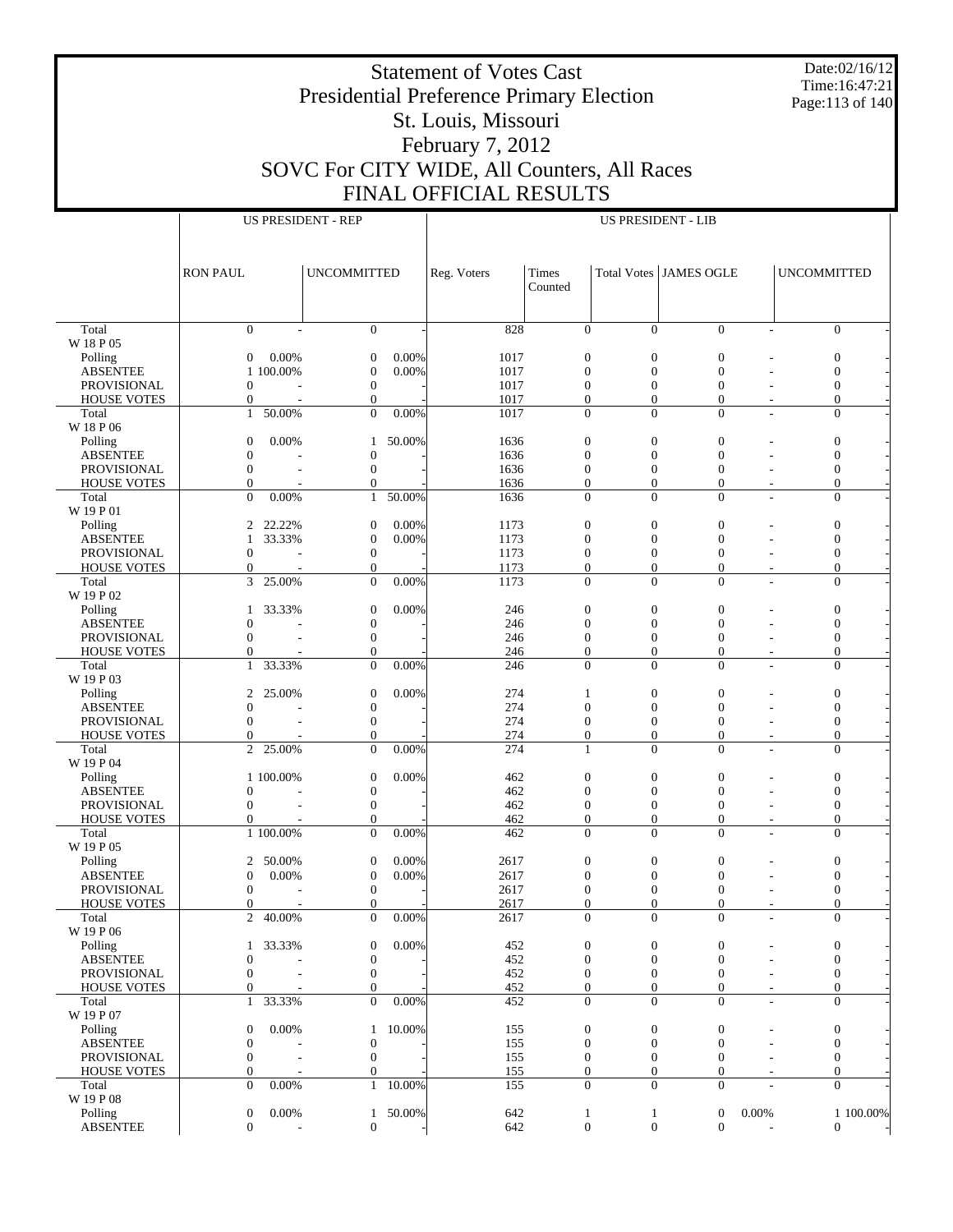Date:02/16/12 Time:16:47:21 Page:114 of 140

# Presidential Preference Primary Election St. Louis, Missouri February 7, 2012 SOVC For CITY WIDE, All Counters, All Races FINAL OFFICIAL RESULTS

|                                          |                                      |                          | <b>US PRESIDENT - REP</b>        |                 | <b>US PRESIDENT - LIB</b> |                                    |                                    |                                  |                          |                    |                                         |
|------------------------------------------|--------------------------------------|--------------------------|----------------------------------|-----------------|---------------------------|------------------------------------|------------------------------------|----------------------------------|--------------------------|--------------------|-----------------------------------------|
|                                          |                                      |                          |                                  |                 |                           |                                    |                                    |                                  |                          |                    |                                         |
|                                          |                                      |                          |                                  |                 |                           |                                    |                                    |                                  |                          |                    |                                         |
|                                          | <b>RON PAUL</b>                      |                          | <b>UNCOMMITTED</b>               |                 | Reg. Voters               | Times                              |                                    | Total Votes JAMES OGLE           |                          | <b>UNCOMMITTED</b> |                                         |
|                                          |                                      |                          |                                  |                 |                           | Counted                            |                                    |                                  |                          |                    |                                         |
|                                          |                                      |                          |                                  |                 |                           |                                    |                                    |                                  |                          |                    |                                         |
|                                          |                                      |                          |                                  |                 |                           |                                    |                                    |                                  |                          |                    |                                         |
| <b>PROVISIONAL</b><br><b>HOUSE VOTES</b> | $\boldsymbol{0}$<br>$\boldsymbol{0}$ |                          | $\mathbf{0}$<br>$\mathbf{0}$     |                 | 642<br>642                | $\mathbf{0}$<br>$\boldsymbol{0}$   | $\overline{0}$<br>$\boldsymbol{0}$ | $\mathbf{0}$<br>$\boldsymbol{0}$ |                          |                    | $\boldsymbol{0}$<br>$\overline{0}$      |
| Total                                    | $\overline{0}$                       | 0.00%                    | $\mathbf{1}$                     | 50.00%          | 642                       | $\mathbf{1}$                       | $\mathbf{1}$                       | $\overline{0}$                   | 0.00%                    |                    | 1 100.00%                               |
| W 19 P 09                                |                                      |                          |                                  |                 |                           |                                    |                                    |                                  |                          |                    |                                         |
| Polling                                  | $\boldsymbol{0}$                     |                          | $\boldsymbol{0}$                 |                 | 359                       | $\boldsymbol{0}$                   | $\boldsymbol{0}$                   | $\boldsymbol{0}$                 |                          |                    | $\boldsymbol{0}$                        |
| <b>ABSENTEE</b>                          | $\mathbf{0}$                         |                          | $\overline{0}$                   |                 | 359                       | $\overline{0}$                     | $\overline{0}$                     | $\overline{0}$                   |                          | $\mathbf{0}$       |                                         |
| PROVISIONAL                              | $\boldsymbol{0}$                     |                          | $\boldsymbol{0}$                 |                 | 359                       | $\boldsymbol{0}$                   | $\boldsymbol{0}$                   | $\mathbf{0}$                     |                          |                    | $\boldsymbol{0}$                        |
| <b>HOUSE VOTES</b>                       | $\mathbf{0}$<br>$\overline{0}$       | $\overline{\phantom{a}}$ | $\overline{0}$<br>$\mathbf{0}$   |                 | 359<br>359                | $\mathbf{0}$<br>$\mathbf{0}$       | $\overline{0}$<br>$\overline{0}$   | $\mathbf{0}$<br>$\mathbf{0}$     | $\overline{\phantom{a}}$ |                    | $\mathbf{0}$<br>$\overline{0}$          |
| Total<br>W 19 P 10                       |                                      |                          |                                  |                 |                           |                                    |                                    |                                  | $\overline{a}$           |                    |                                         |
| Polling                                  | $\boldsymbol{0}$                     |                          | $\boldsymbol{0}$                 |                 | 162                       | $\boldsymbol{0}$                   | $\boldsymbol{0}$                   | $\boldsymbol{0}$                 |                          |                    | $\boldsymbol{0}$                        |
| <b>ABSENTEE</b>                          | $\mathbf{0}$                         |                          | $\mathbf{0}$                     |                 | 162                       | $\overline{0}$                     | $\overline{0}$                     | $\overline{0}$                   |                          | $\mathbf{0}$       |                                         |
| PROVISIONAL                              | $\boldsymbol{0}$                     |                          | $\boldsymbol{0}$                 |                 | 162                       | $\boldsymbol{0}$                   | $\boldsymbol{0}$                   | $\boldsymbol{0}$                 |                          |                    | $\boldsymbol{0}$                        |
| <b>HOUSE VOTES</b>                       | $\mathbf{0}$                         | $\overline{\phantom{a}}$ | $\overline{0}$                   |                 | 162                       | $\overline{0}$                     | $\overline{0}$                     | $\mathbf{0}$                     | $\overline{\phantom{a}}$ |                    | $\overline{0}$                          |
| Total                                    | $\mathbf{0}$                         |                          | $\boldsymbol{0}$                 |                 | 162                       | $\overline{0}$                     | $\overline{0}$                     | $\overline{0}$                   | ÷                        |                    | $\boldsymbol{0}$                        |
| W 20 P 01                                |                                      |                          |                                  |                 |                           |                                    |                                    |                                  |                          |                    |                                         |
| Polling                                  | 6                                    | 35.29%                   | 1                                | 5.88%           | 1323                      | $\boldsymbol{0}$                   | $\boldsymbol{0}$                   | $\boldsymbol{0}$                 |                          | $\boldsymbol{0}$   |                                         |
| <b>ABSENTEE</b>                          | $\overline{0}$                       |                          | $\boldsymbol{0}$                 |                 | 1323                      | $\overline{0}$                     | $\overline{0}$                     | $\mathbf{0}$                     |                          | $\mathbf{0}$       |                                         |
| <b>PROVISIONAL</b><br><b>HOUSE VOTES</b> | $\mathbf{0}$<br>$\mathbf{0}$         |                          | $\boldsymbol{0}$<br>$\mathbf{0}$ |                 | 1323<br>1323              | $\boldsymbol{0}$<br>$\mathbf{0}$   | $\boldsymbol{0}$<br>$\overline{0}$ | $\mathbf{0}$<br>$\mathbf{0}$     |                          |                    | $\boldsymbol{0}$<br>$\overline{0}$      |
| Total                                    | 6                                    | 35.29%                   | $\mathbf{1}$                     | 5.88%           | 1323                      | $\mathbf{0}$                       | $\overline{0}$                     | $\Omega$                         | $\overline{a}$           |                    | $\overline{0}$                          |
| W 20 P 02                                |                                      |                          |                                  |                 |                           |                                    |                                    |                                  |                          |                    |                                         |
| Polling                                  | 3                                    | 18.75%                   | 1                                | 6.25%           | 1346                      | $\boldsymbol{0}$                   | $\boldsymbol{0}$                   | $\boldsymbol{0}$                 |                          |                    | $\boldsymbol{0}$                        |
| <b>ABSENTEE</b>                          | $\mathbf{0}$                         | 0.00%                    | $\boldsymbol{0}$                 | 0.00%           | 1346                      | $\overline{0}$                     | $\overline{0}$                     | $\mathbf{0}$                     |                          | $\mathbf{0}$       |                                         |
| PROVISIONAL                              | $\boldsymbol{0}$                     | 0.00%                    | $\boldsymbol{0}$                 | 0.00%           | 1346                      | $\boldsymbol{0}$                   | $\boldsymbol{0}$                   | $\boldsymbol{0}$                 |                          |                    | $\boldsymbol{0}$                        |
| <b>HOUSE VOTES</b>                       | $\overline{0}$                       |                          | $\mathbf{0}$                     |                 | 1346                      | $\overline{0}$                     | $\overline{0}$                     | $\mathbf{0}$                     | $\overline{\phantom{a}}$ |                    | $\overline{0}$                          |
| Total                                    | 3                                    | 16.67%                   | $\mathbf{1}$                     | 5.56%           | 1346                      | $\mathbf{0}$                       | $\overline{0}$                     | $\overline{0}$                   | ÷                        |                    | $\boldsymbol{0}$                        |
| W 20 P 03                                |                                      |                          |                                  |                 |                           |                                    |                                    |                                  |                          |                    |                                         |
| Polling<br><b>ABSENTEE</b>               | 3<br>$\mathbf{0}$                    | 37.50%<br>0.00%          | 1<br>$\boldsymbol{0}$            | 12.50%<br>0.00% | 1572<br>1572              | $\boldsymbol{0}$<br>$\overline{0}$ | $\boldsymbol{0}$<br>$\overline{0}$ | $\boldsymbol{0}$<br>$\mathbf{0}$ |                          |                    | $\boldsymbol{0}$<br>$\mathbf{0}$        |
| PROVISIONAL                              | $\boldsymbol{0}$                     |                          | $\boldsymbol{0}$                 |                 | 1572                      | $\boldsymbol{0}$                   | $\boldsymbol{0}$                   | $\mathbf{0}$                     |                          |                    | $\boldsymbol{0}$                        |
| <b>HOUSE VOTES</b>                       | $\mathbf{0}$                         |                          | $\mathbf{0}$                     |                 | 1572                      | $\boldsymbol{0}$                   | $\boldsymbol{0}$                   | $\boldsymbol{0}$                 | ٠                        |                    | $\overline{0}$                          |
| Total                                    | 3                                    | 23.08%                   | $\mathbf{1}$                     | 7.69%           | 1572                      | $\overline{0}$                     | $\overline{0}$                     | $\Omega$                         |                          |                    | $\overline{0}$                          |
| W 20 P 04                                |                                      |                          |                                  |                 |                           |                                    |                                    |                                  |                          |                    |                                         |
| Polling                                  | 3                                    | 60.00%                   | $\boldsymbol{0}$                 | 0.00%           | 1015                      | $\mathbf{1}$                       | 1                                  |                                  | 1 100.00%                |                    | 0.00%<br>$\boldsymbol{0}$               |
| <b>ABSENTEE</b>                          | $\boldsymbol{0}$                     | 0.00%                    | $\boldsymbol{0}$                 | 0.00%           | 1015                      | 1                                  | 1                                  |                                  | 1 100.00%                | $\boldsymbol{0}$   | 0.00%                                   |
| PROVISIONAL                              | $\mathbf{0}$                         |                          | $\boldsymbol{0}$                 |                 | 1015                      | $\boldsymbol{0}$                   | $\boldsymbol{0}$                   | $\Omega$                         |                          |                    | $\mathbf{0}$                            |
| <b>HOUSE VOTES</b>                       | $\mathbf{0}$<br>3                    | 42.86%                   | $\theta$<br>$\mathbf{0}$         | 0.00%           | 1015<br>1015              | $\boldsymbol{0}$<br>$\mathfrak{2}$ | $\overline{0}$<br>$\mathfrak{2}$   | $\mathbf{0}$                     | 2 100.00%                |                    | $\mathbf{0}$<br>0.00%<br>$\overline{0}$ |
| Total<br>W 20 P 05                       |                                      |                          |                                  |                 |                           |                                    |                                    |                                  |                          |                    |                                         |
| Polling                                  | $\boldsymbol{0}$                     | 0.00%                    | 1                                | 33.33%          | 842                       | $\boldsymbol{0}$                   | $\boldsymbol{0}$                   | $\boldsymbol{0}$                 |                          |                    | $\boldsymbol{0}$                        |
| <b>ABSENTEE</b>                          | $\boldsymbol{0}$                     |                          | $\mathbf{0}$                     |                 | 842                       | $\Omega$                           | $\Omega$                           | $\boldsymbol{0}$                 | $\overline{\phantom{a}}$ |                    | $\Omega$                                |
| PROVISIONAL                              | $\boldsymbol{0}$                     |                          | $\boldsymbol{0}$                 |                 | 842                       | $\boldsymbol{0}$                   | $\boldsymbol{0}$                   | $\boldsymbol{0}$                 | ٠                        |                    | $\boldsymbol{0}$                        |
| <b>HOUSE VOTES</b>                       | $\overline{0}$                       |                          | $\mathbf{0}$                     |                 | 842                       | $\overline{0}$                     | $\overline{0}$                     | $\boldsymbol{0}$                 | $\sim$                   |                    | $\boldsymbol{0}$                        |
| Total                                    | $\mathbf{0}$                         | 0.00%                    | $\mathbf{1}$                     | 33.33%          | 842                       | $\mathbf{0}$                       | $\overline{0}$                     | $\overline{0}$                   | ٠                        |                    | $\boldsymbol{0}$                        |
| W 21 P 01                                |                                      |                          |                                  |                 |                           |                                    |                                    |                                  |                          |                    |                                         |
| Polling                                  | $\boldsymbol{0}$                     | 0.00%                    | $\boldsymbol{0}$                 | 0.00%           | 1101                      | $\boldsymbol{0}$                   | $\boldsymbol{0}$                   | $\boldsymbol{0}$                 |                          |                    | $\boldsymbol{0}$                        |
| <b>ABSENTEE</b><br>PROVISIONAL           | $\boldsymbol{0}$<br>$\boldsymbol{0}$ |                          | $\boldsymbol{0}$<br>$\mathbf{0}$ |                 | 1101<br>1101              | $\boldsymbol{0}$<br>$\mathbf{0}$   | $\overline{0}$<br>$\boldsymbol{0}$ | $\mathbf{0}$<br>$\mathbf{0}$     |                          |                    | $\mathbf{0}$<br>$\boldsymbol{0}$        |
| <b>HOUSE VOTES</b>                       | $\mathbf{0}$                         |                          | $\mathbf{0}$                     |                 | 1101                      | $\boldsymbol{0}$                   | $\boldsymbol{0}$                   | $\mathbf{0}$                     | $\overline{\phantom{a}}$ |                    | $\boldsymbol{0}$                        |
| Total                                    | $\Omega$                             | 0.00%                    | $\Omega$                         | 0.00%           | 1101                      | $\mathbf{0}$                       | $\overline{0}$                     | $\mathbf{0}$                     | $\overline{a}$           |                    | $\boldsymbol{0}$                        |
| W 21 P 02                                |                                      |                          |                                  |                 |                           |                                    |                                    |                                  |                          |                    |                                         |
| Polling                                  | $\boldsymbol{0}$                     |                          | $\boldsymbol{0}$                 |                 | 1006                      | $\boldsymbol{0}$                   | $\boldsymbol{0}$                   | $\boldsymbol{0}$                 |                          |                    | $\boldsymbol{0}$                        |
| <b>ABSENTEE</b>                          | $\mathbf{0}$                         | $\overline{a}$           | $\mathbf{0}$                     |                 | 1006                      | $\mathbf{0}$                       | $\overline{0}$                     | $\mathbf{0}$                     |                          |                    | $\boldsymbol{0}$                        |
| PROVISIONAL                              | $\mathbf{0}$                         |                          | $\mathbf{0}$                     |                 | 1006                      | $\boldsymbol{0}$                   | $\mathbf{0}$                       | $\theta$                         |                          |                    | $\boldsymbol{0}$                        |
| <b>HOUSE VOTES</b>                       | $\Omega$                             | $\overline{\phantom{a}}$ | $\overline{0}$                   |                 | 1006                      | $\mathbf{0}$                       | $\overline{0}$                     | $\mathbf{0}$                     | $\overline{\phantom{a}}$ |                    | $\boldsymbol{0}$                        |
| Total                                    | $\overline{0}$                       |                          | $\boldsymbol{0}$                 |                 | 1006                      | $\boldsymbol{0}$                   | $\overline{0}$                     | $\mathbf{0}$                     | ٠                        |                    | $\boldsymbol{0}$                        |
| W 21 P 03                                |                                      |                          |                                  |                 |                           |                                    |                                    |                                  |                          |                    |                                         |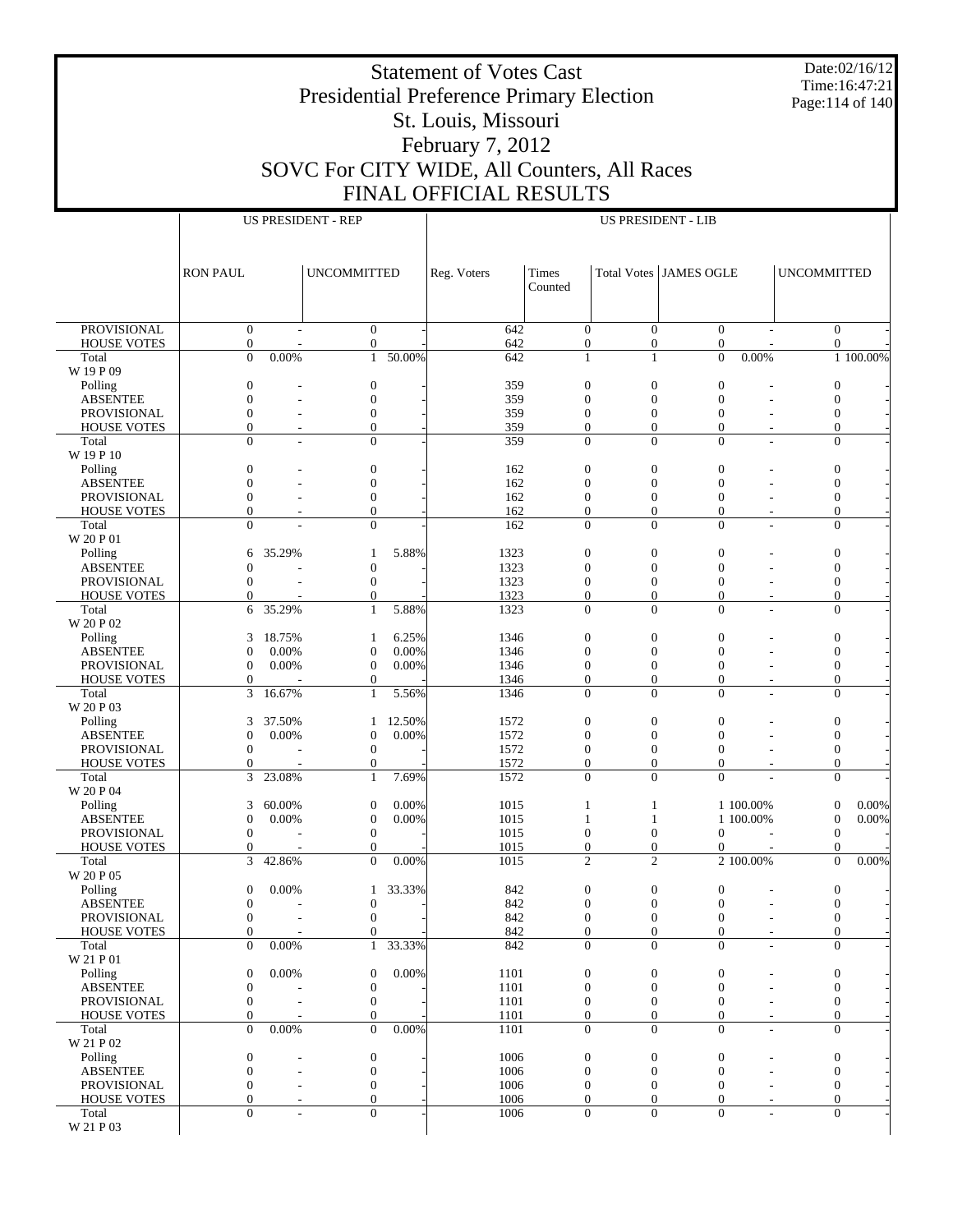Date:02/16/12 Time:16:47:22 Page:115 of 140

# Presidential Preference Primary Election St. Louis, Missouri February 7, 2012 SOVC For CITY WIDE, All Counters, All Races FINAL OFFICIAL RESULTS

|                                       |                                  |           | <b>US PRESIDENT - REP</b>        |          |              |                                  | <b>US PRESIDENT - LIB</b>          |                                      |                                            |       |
|---------------------------------------|----------------------------------|-----------|----------------------------------|----------|--------------|----------------------------------|------------------------------------|--------------------------------------|--------------------------------------------|-------|
|                                       |                                  |           |                                  |          |              |                                  |                                    |                                      |                                            |       |
|                                       |                                  |           |                                  |          |              |                                  |                                    |                                      |                                            |       |
|                                       | <b>RON PAUL</b>                  |           | <b>UNCOMMITTED</b>               |          | Reg. Voters  | Times                            |                                    | <b>Total Votes JAMES OGLE</b>        | <b>UNCOMMITTED</b>                         |       |
|                                       |                                  |           |                                  |          |              | Counted                          |                                    |                                      |                                            |       |
|                                       |                                  |           |                                  |          |              |                                  |                                    |                                      |                                            |       |
|                                       |                                  |           |                                  |          |              |                                  |                                    |                                      |                                            |       |
| Polling                               | $\mathbf{0}$                     | $0.00\%$  | $\mathbf{0}$                     | $0.00\%$ | 1018         | $\mathbf{0}$                     | $\overline{0}$                     | $\overline{0}$                       | $\mathbf{0}$                               |       |
| <b>ABSENTEE</b>                       | $\boldsymbol{0}$                 |           | $\boldsymbol{0}$                 |          | 1018         | $\overline{0}$                   | $\mathbf{0}$                       | $\mathbf{0}$                         | $\mathbf{0}$                               |       |
| <b>PROVISIONAL</b>                    | $\mathbf{0}$                     |           | $\boldsymbol{0}$                 |          | 1018         | $\mathbf{0}$                     | $\mathbf{0}$                       | $\mathbf{0}$                         | $\mathbf{0}$                               |       |
| <b>HOUSE VOTES</b>                    | $\theta$                         |           | $\mathbf{0}$                     |          | 1018         | $\boldsymbol{0}$                 | $\mathbf{0}$                       | $\overline{0}$                       | $\mathbf{0}$                               |       |
| Total                                 | $\Omega$                         | 0.00%     | $\Omega$                         | 0.00%    | 1018         | $\mathbf{0}$                     | $\overline{0}$                     | $\mathbf{0}$                         | $\mathbf{0}$                               |       |
| W 21 P 04                             |                                  |           |                                  |          |              |                                  |                                    |                                      |                                            |       |
| Polling                               | $\boldsymbol{0}$<br>$\mathbf{0}$ |           | $\boldsymbol{0}$<br>$\mathbf{0}$ |          | 2105         | $\boldsymbol{0}$<br>$\mathbf{0}$ | $\boldsymbol{0}$<br>$\overline{0}$ | $\mathbf{0}$                         | $\boldsymbol{0}$                           |       |
| <b>ABSENTEE</b><br><b>PROVISIONAL</b> | $\mathbf{0}$                     |           | $\boldsymbol{0}$                 |          | 2105<br>2105 | $\mathbf{0}$                     | $\boldsymbol{0}$                   | $\boldsymbol{0}$<br>$\boldsymbol{0}$ | $\mathbf{0}$<br>$\mathbf{0}$               |       |
| <b>HOUSE VOTES</b>                    | $\mathbf{0}$                     |           | $\mathbf{0}$                     |          | 2105         | $\mathbf{0}$                     | $\mathbf{0}$                       | $\overline{0}$                       | $\mathbf{0}$                               |       |
| Total                                 | $\Omega$                         |           | $\mathbf{0}$                     |          | 2105         | $\mathbf{0}$                     | $\mathbf{0}$                       | $\overline{0}$                       | $\mathbf{0}$                               |       |
| W 21 P 05                             |                                  |           |                                  |          |              |                                  |                                    |                                      |                                            |       |
| Polling                               | $\boldsymbol{0}$                 |           | $\boldsymbol{0}$                 |          | 853          | $\boldsymbol{0}$                 | $\boldsymbol{0}$                   | $\mathbf{0}$                         | $\boldsymbol{0}$                           |       |
| <b>ABSENTEE</b>                       | $\mathbf{0}$                     |           | $\mathbf{0}$                     |          | 853          | $\mathbf{0}$                     | $\overline{0}$                     | $\boldsymbol{0}$                     | $\mathbf{0}$                               |       |
| <b>PROVISIONAL</b>                    | $\mathbf{0}$                     |           | $\boldsymbol{0}$                 |          | 853          | $\mathbf{0}$                     | $\mathbf{0}$                       | $\boldsymbol{0}$                     | $\mathbf{0}$                               |       |
| <b>HOUSE VOTES</b>                    | $\mathbf{0}$                     |           | $\mathbf{0}$                     |          | 853          | $\boldsymbol{0}$                 | $\boldsymbol{0}$                   | $\boldsymbol{0}$                     | $\boldsymbol{0}$                           |       |
| Total                                 | $\Omega$                         |           | $\overline{0}$                   |          | 853          | $\mathbf{0}$                     | $\Omega$                           | $\Omega$                             | $\mathbf{0}$                               |       |
| W 21 P 06                             |                                  |           |                                  |          |              |                                  |                                    |                                      |                                            |       |
| Polling                               | $\boldsymbol{0}$                 |           | $\boldsymbol{0}$                 |          | 1011         | $\boldsymbol{0}$                 | $\boldsymbol{0}$                   | $\mathbf{0}$                         | $\boldsymbol{0}$                           |       |
| <b>ABSENTEE</b>                       | $\mathbf{0}$                     |           | $\mathbf{0}$                     |          | 1011         | $\mathbf{0}$                     | $\overline{0}$                     | $\boldsymbol{0}$                     | $\mathbf{0}$                               |       |
| <b>PROVISIONAL</b>                    | $\mathbf{0}$                     |           | $\boldsymbol{0}$                 |          | 1011         | $\mathbf{0}$                     | $\mathbf{0}$                       | $\boldsymbol{0}$                     | $\mathbf{0}$                               |       |
| <b>HOUSE VOTES</b><br>Total           | $\mathbf{0}$<br>$\Omega$         |           | $\mathbf{0}$<br>$\mathbf{0}$     |          | 1011<br>1011 | $\boldsymbol{0}$<br>$\mathbf{0}$ | $\mathbf{0}$<br>$\overline{0}$     | $\overline{0}$<br>$\theta$           | $\mathbf{0}$<br>$\mathbf{0}$               |       |
| W 21 P 07                             |                                  |           |                                  |          |              |                                  |                                    |                                      |                                            |       |
| Polling                               | $\mathbf{0}$                     | 0.00%     | $\boldsymbol{0}$                 | 0.00%    | 963          | $\boldsymbol{0}$                 | $\boldsymbol{0}$                   | $\overline{0}$                       | $\boldsymbol{0}$                           |       |
| <b>ABSENTEE</b>                       | $\mathbf{0}$                     |           | $\boldsymbol{0}$                 |          | 963          | $\overline{0}$                   | $\overline{0}$                     | $\theta$                             | $\Omega$                                   |       |
| <b>PROVISIONAL</b>                    | $\mathbf{0}$                     |           | $\boldsymbol{0}$                 |          | 963          | $\mathbf{1}$                     | 1                                  | 1 100.00%                            | $\Omega$                                   | 0.00% |
| <b>HOUSE VOTES</b>                    | $\mathbf{0}$                     |           | $\mathbf{0}$                     |          | 963          | $\boldsymbol{0}$                 | $\boldsymbol{0}$                   | $\boldsymbol{0}$                     | $\mathbf{0}$                               |       |
| Total                                 | $\Omega$                         | 0.00%     | $\Omega$                         | 0.00%    | 963          | $\mathbf{1}$                     | $\mathbf{1}$                       | 1 100.00%                            | $\Omega$                                   | 0.00% |
| W 22 P 01                             |                                  |           |                                  |          |              |                                  |                                    |                                      |                                            |       |
| Polling                               | $\boldsymbol{0}$                 |           | $\boldsymbol{0}$                 |          | 1062         | $\boldsymbol{0}$                 | $\boldsymbol{0}$                   | $\mathbf{0}$                         | $\mathbf{0}$                               |       |
| <b>ABSENTEE</b>                       | $\mathbf{0}$                     |           | $\mathbf{0}$                     |          | 1062         | $\mathbf{0}$                     | $\overline{0}$                     | $\mathbf{0}$                         | $\mathbf{0}$                               |       |
| <b>PROVISIONAL</b>                    | $\mathbf{0}$                     |           | $\boldsymbol{0}$                 |          | 1062         | $\mathbf{0}$                     | $\mathbf{0}$                       | $\mathbf{0}$                         | $\mathbf{0}$                               |       |
| <b>HOUSE VOTES</b>                    | $\mathbf{0}$<br>$\Omega$         |           | $\mathbf{0}$                     |          | 1062         | $\boldsymbol{0}$<br>$\mathbf{0}$ | $\overline{0}$<br>$\overline{0}$   | $\overline{0}$                       | $\mathbf{0}$                               |       |
| Total<br>W 22 P 02                    |                                  |           | $\mathbf{0}$                     |          | 1062         |                                  |                                    | $\overline{0}$                       | $\mathbf{0}$                               |       |
| Polling                               | $\boldsymbol{0}$                 |           | $\boldsymbol{0}$                 |          | 1094         | $\boldsymbol{0}$                 | $\boldsymbol{0}$                   | $\mathbf{0}$                         | $\boldsymbol{0}$                           |       |
| <b>ABSENTEE</b>                       | $\mathbf{0}$                     |           | $\mathbf{0}$                     |          | 1094         | $\mathbf{0}$                     | $\mathbf{0}$                       | $\mathbf{0}$                         | $\mathbf{0}$                               |       |
| <b>PROVISIONAL</b>                    | $\mathbf{0}$                     |           | $\boldsymbol{0}$                 |          | 1094         | $\mathbf{0}$                     | $\mathbf{0}$                       | $\boldsymbol{0}$                     | $\boldsymbol{0}$                           |       |
| <b>HOUSE VOTES</b>                    | $\mathbf{0}$                     |           | $\mathbf{0}$                     |          | 1094         | $\boldsymbol{0}$                 | $\overline{0}$                     | $\mathbf{0}$                         | $\boldsymbol{0}$                           |       |
| Total                                 | $\Omega$                         |           | $\theta$                         |          | 1094         | $\Omega$                         | $\Omega$                           | $\theta$                             | $\Omega$                                   |       |
| W 22 P 03                             |                                  |           |                                  |          |              |                                  |                                    |                                      |                                            |       |
| Polling                               |                                  | 2 100.00% | $\boldsymbol{0}$                 | 0.00%    | 946          | $\boldsymbol{0}$                 | $\boldsymbol{0}$                   | $\boldsymbol{0}$                     | $\mathbf{0}$                               |       |
| <b>ABSENTEE</b>                       | $\mathbf{0}$                     |           | $\boldsymbol{0}$                 |          | 946          | $\mathbf{0}$                     | $\mathbf{0}$                       | $\mathbf{0}$                         | $\mathbf{0}$                               |       |
| PROVISIONAL                           | $\mathbf{0}$                     |           | $\boldsymbol{0}$                 |          | 946          | $\mathbf{0}$                     | $\overline{0}$                     | $\overline{0}$                       | $\mathbf{0}$                               |       |
| <b>HOUSE VOTES</b>                    | $\mathbf{0}$                     | 2 100.00% | $\mathbf{0}$<br>$\Omega$         | 0.00%    | 946          | $\mathbf{0}$                     | $\overline{0}$<br>$\Omega$         | $\mathbf{0}$<br>$\Omega$             | $\mathbf{0}$                               |       |
| Total<br>W 22 P 04                    |                                  |           |                                  |          | 946          | $\mathbf{0}$                     |                                    |                                      | $\overline{0}$<br>$\overline{\phantom{a}}$ |       |
| Polling                               | $\boldsymbol{0}$                 |           | $\boldsymbol{0}$                 |          | 994          | $\mathbf{0}$                     | $\mathbf{0}$                       | $\boldsymbol{0}$                     | $\boldsymbol{0}$                           |       |
| <b>ABSENTEE</b>                       | $\mathbf{0}$                     |           | $\mathbf{0}$                     |          | 994          | $\mathbf{0}$                     | $\overline{0}$                     | $\overline{0}$                       | $\mathbf{0}$                               |       |
| PROVISIONAL                           | $\mathbf{0}$                     |           | $\mathbf{0}$                     |          | 994          | $\mathbf{0}$                     | $\mathbf{0}$                       | $\overline{0}$                       | $\mathbf{0}$                               |       |
| <b>HOUSE VOTES</b>                    | $\mathbf{0}$                     |           | $\mathbf{0}$                     |          | 994          | $\mathbf{0}$                     | $\overline{0}$                     | $\mathbf{0}$                         | $\mathbf{0}$                               |       |
| Total                                 | $\Omega$                         |           | $\mathbf{0}$                     |          | 994          | $\mathbf{0}$                     | $\overline{0}$                     | $\theta$                             | $\mathbf{0}$                               |       |
| W 22 P 05                             |                                  |           |                                  |          |              |                                  |                                    |                                      |                                            |       |
| Polling                               | $\boldsymbol{0}$                 |           | $\boldsymbol{0}$                 |          | 855          | $\mathbf{1}$                     | $\mathbf{1}$                       | 1 100.00%                            | $\mathbf{0}$                               | 0.00% |
| <b>ABSENTEE</b>                       | $\mathbf{0}$                     |           | $\mathbf{0}$                     |          | 855          | $\mathbf{0}$                     | $\overline{0}$                     | $\boldsymbol{0}$                     | $\mathbf{0}$                               |       |
| PROVISIONAL                           | $\boldsymbol{0}$                 |           | $\boldsymbol{0}$                 |          | 855          | $\mathbf{0}$                     | $\mathbf{0}$                       | $\boldsymbol{0}$                     | $\boldsymbol{0}$                           |       |
| <b>HOUSE VOTES</b>                    | $\Omega$                         |           | $\mathbf{0}$                     |          | 855          | $\mathbf{0}$                     | $\overline{0}$                     | $\mathbf{0}$                         | $\mathbf{0}$<br>$\overline{\phantom{a}}$   |       |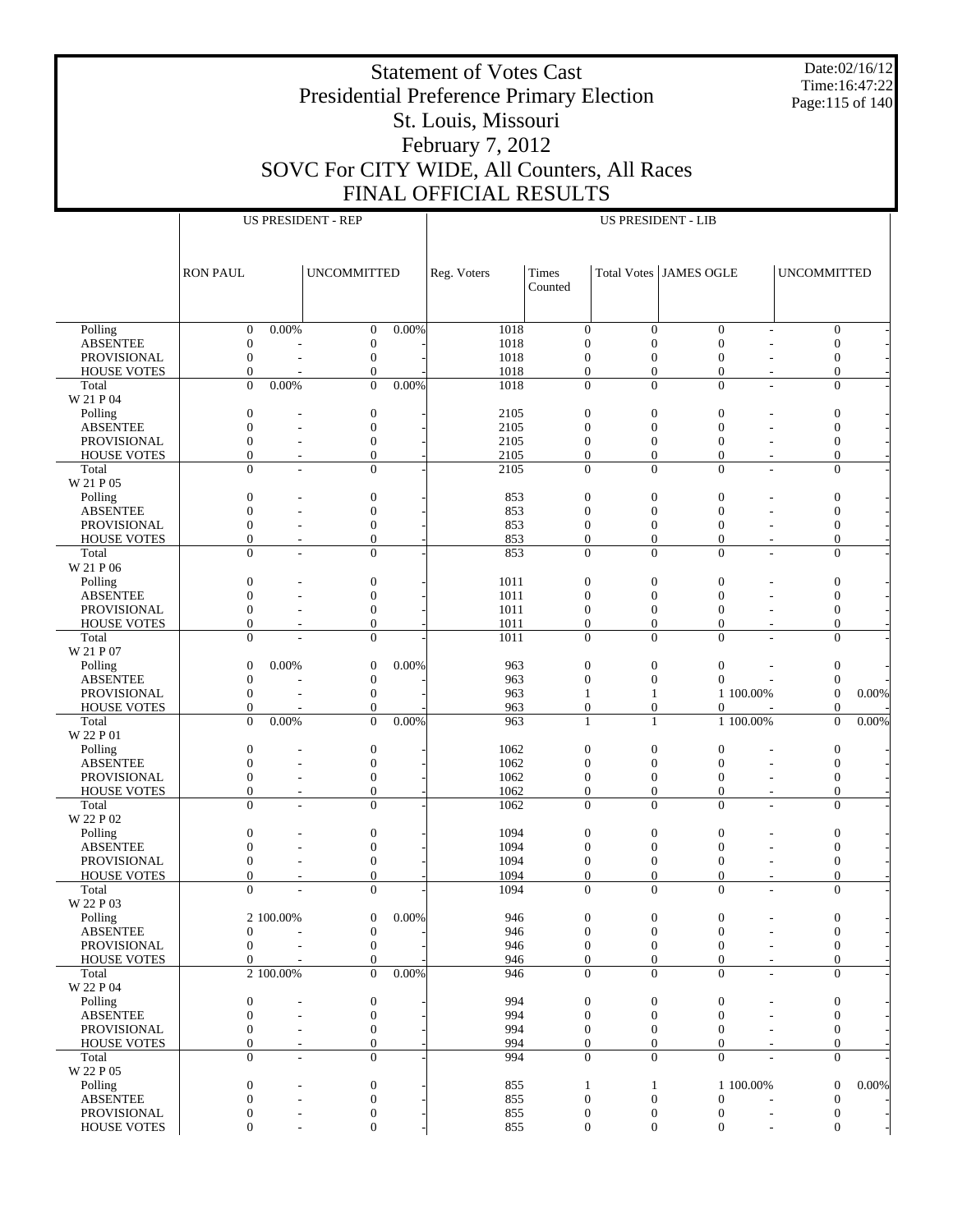Date:02/16/12 Time:16:47:22 Page:116 of 140

# Presidential Preference Primary Election St. Louis, Missouri February 7, 2012 SOVC For CITY WIDE, All Counters, All Races FINAL OFFICIAL RESULTS

|                                          | <b>US PRESIDENT - REP</b>            |                                      |                                    |                    |              |         |                                                                              | <b>US PRESIDENT - LIB</b>            |                                            |                                      |           |
|------------------------------------------|--------------------------------------|--------------------------------------|------------------------------------|--------------------|--------------|---------|------------------------------------------------------------------------------|--------------------------------------|--------------------------------------------|--------------------------------------|-----------|
|                                          |                                      |                                      |                                    |                    |              |         |                                                                              |                                      |                                            |                                      |           |
|                                          | <b>RON PAUL</b>                      |                                      | <b>UNCOMMITTED</b>                 |                    | Reg. Voters  | Times   |                                                                              | Total Votes JAMES OGLE               |                                            | <b>UNCOMMITTED</b>                   |           |
|                                          |                                      |                                      |                                    |                    |              | Counted |                                                                              |                                      |                                            |                                      |           |
|                                          |                                      |                                      |                                    |                    |              |         |                                                                              |                                      |                                            |                                      |           |
| Total<br>W 22 P 06                       | $\mathbf{0}$                         |                                      | $\mathbf{0}$                       |                    | 855          |         | $\mathbf{1}$<br>1                                                            |                                      | 1 100.00%                                  | $\overline{0}$                       | $0.00\%$  |
| Polling                                  | 1                                    | 33.33%                               | 1                                  | 33.33%             | 1247         |         | $\mathbf{0}$<br>$\mathbf{0}$                                                 | $\mathbf{0}$                         |                                            | $\boldsymbol{0}$                     |           |
| <b>ABSENTEE</b>                          | $\boldsymbol{0}$                     |                                      | $\mathbf{0}$                       |                    | 1247         |         | $\overline{0}$<br>$\overline{0}$                                             | $\overline{0}$                       |                                            | $\mathbf{0}$                         |           |
| PROVISIONAL<br><b>HOUSE VOTES</b>        | $\mathbf{0}$<br>$\mathbf{0}$         |                                      | $\mathbf{0}$<br>$\theta$           |                    | 1247<br>1247 |         | $\mathbf{0}$<br>$\overline{0}$<br>$\overline{0}$<br>$\overline{0}$           | $\mathbf{0}$<br>$\mathbf{0}$         | $\sim$                                     | $\boldsymbol{0}$<br>$\overline{0}$   |           |
| Total                                    | $\mathbf{1}$                         | 33.33%                               | $\mathbf{1}$                       | 33.33%             | 1247         |         | $\overline{0}$<br>$\mathbf{0}$                                               | $\mathbf{0}$                         | ÷.                                         | $\boldsymbol{0}$                     |           |
| W 22 P 07                                |                                      |                                      |                                    |                    |              |         |                                                                              |                                      |                                            |                                      |           |
| Polling                                  | $\boldsymbol{0}$                     |                                      | $\mathbf{0}$                       |                    | 911          |         | $\mathbf{0}$<br>$\mathbf{0}$                                                 | $\overline{0}$                       |                                            | $\boldsymbol{0}$                     |           |
| <b>ABSENTEE</b><br>PROVISIONAL           | $\overline{0}$<br>$\boldsymbol{0}$   |                                      | $\overline{0}$<br>$\mathbf{0}$     |                    | 911<br>911   |         | $\overline{0}$<br>$\overline{0}$<br>$\boldsymbol{0}$<br>$\boldsymbol{0}$     | $\overline{0}$<br>$\mathbf{0}$       |                                            | $\mathbf{0}$<br>$\boldsymbol{0}$     |           |
| <b>HOUSE VOTES</b>                       | $\mathbf{0}$                         |                                      | $\overline{0}$                     |                    | 911          |         | $\mathbf{0}$<br>$\overline{0}$                                               | $\mathbf{0}$                         | $\overline{\phantom{a}}$                   | $\overline{0}$                       |           |
| Total                                    | $\Omega$                             |                                      | $\overline{0}$                     |                    | 911          |         | $\overline{0}$<br>$\Omega$                                                   | $\Omega$                             | ٠                                          | $\overline{0}$                       |           |
| W 23 P 01                                |                                      |                                      |                                    |                    |              |         |                                                                              |                                      |                                            |                                      |           |
| Polling<br><b>ABSENTEE</b>               | 8<br>$\mathbf{0}$                    | 25.00%<br>0.00%                      | 2<br>1                             | 6.25%<br>33.33%    | 983<br>983   |         | $\mathbf{0}$<br>$\mathbf{0}$<br>$\overline{0}$<br>$\overline{0}$             | $\boldsymbol{0}$<br>$\overline{0}$   |                                            | $\boldsymbol{0}$<br>$\mathbf{0}$     |           |
| PROVISIONAL                              | $\mathbf{0}$                         |                                      | $\mathbf{0}$                       |                    | 983          |         | $\mathbf{0}$<br>$\overline{0}$                                               | $\mathbf{0}$                         |                                            | $\boldsymbol{0}$                     |           |
| <b>HOUSE VOTES</b>                       | $\mathbf{0}$                         |                                      | $\overline{0}$                     |                    | 983          |         | $\overline{0}$<br>$\overline{0}$                                             | $\mathbf{0}$                         | $\sim$                                     | $\overline{0}$                       |           |
| Total                                    | 8                                    | 22.86%                               | 3                                  | 8.57%              | 983          |         | $\overline{0}$<br>$\mathbf{0}$                                               | $\overline{0}$                       | L,                                         | $\boldsymbol{0}$                     |           |
| W 23 P 02<br>Polling                     | $\mathfrak{2}$                       | 4.44%                                | $\mathbf{2}$                       | 4.44%              | 1204         |         | $\mathbf{0}$<br>$\mathbf{0}$                                                 | $\overline{0}$                       |                                            | $\boldsymbol{0}$                     |           |
| <b>ABSENTEE</b>                          | $\overline{0}$                       | 0.00%                                | $\mathbf{0}$                       | 0.00%              | 1204         |         | $\overline{0}$<br>$\overline{0}$                                             | $\mathbf{0}$                         |                                            | $\overline{0}$                       |           |
| PROVISIONAL                              | $\boldsymbol{0}$                     |                                      | $\mathbf{0}$                       |                    | 1204         |         | $\boldsymbol{0}$<br>$\boldsymbol{0}$                                         | $\mathbf{0}$                         |                                            | $\boldsymbol{0}$                     |           |
| <b>HOUSE VOTES</b>                       | $\mathbf{0}$                         |                                      | $\overline{0}$                     |                    | 1204         |         | $\mathbf{0}$<br>$\overline{0}$                                               | $\mathbf{0}$                         | $\overline{\phantom{a}}$                   | $\overline{0}$                       |           |
| Total                                    | $\overline{2}$                       | 4.00%                                | $\overline{c}$                     | 4.00%              | 1204         |         | $\overline{0}$<br>$\Omega$                                                   | $\mathbf{0}$                         |                                            | $\overline{0}$                       |           |
| W 23 P 03<br>Polling                     | 3                                    | 8.33%                                | $\mathbf{0}$                       | 0.00%              | 968          |         | $\mathbf{1}$<br>$\mathbf{1}$                                                 | $\mathbf{0}$                         | 0.00%                                      |                                      | 1 100.00% |
| <b>ABSENTEE</b>                          | $\mathbf{1}$                         | 50.00%                               | $\mathbf{0}$                       | 0.00%              | 968          |         | $\overline{0}$<br>$\overline{0}$                                             | $\mathbf{0}$                         | ٠                                          | $\boldsymbol{0}$                     |           |
| PROVISIONAL                              | $\mathbf{0}$                         |                                      | $\mathbf{0}$                       |                    | 968          |         | $\mathbf{0}$<br>$\overline{0}$                                               | $\mathbf{0}$                         | $\overline{\phantom{a}}$                   | $\mathbf{0}$                         |           |
| <b>HOUSE VOTES</b>                       | $\mathbf{0}$                         |                                      | $\overline{0}$                     |                    | 968          |         | $\overline{0}$<br>$\overline{0}$                                             | $\theta$                             |                                            | $\Omega$                             |           |
| Total<br>W 23 P 04                       | $\overline{4}$                       | 10.53%                               | $\overline{0}$                     | 0.00%              | 968          |         | $\mathbf{1}$<br>$\mathbf{1}$                                                 | $\overline{0}$                       | 0.00%                                      |                                      | 1 100.00% |
| Polling                                  | 9                                    | 20.93%                               | $\mathbf{0}$                       | 0.00%              | 930          |         | $\mathbf{0}$<br>$\mathbf{0}$                                                 | $\boldsymbol{0}$                     |                                            | $\boldsymbol{0}$                     |           |
| <b>ABSENTEE</b>                          | $\mathbf{0}$                         | 0.00%                                | $\mathbf{0}$                       | 0.00%              | 930          |         | $\overline{0}$<br>$\overline{0}$                                             | $\mathbf{0}$                         |                                            | $\overline{0}$                       |           |
| PROVISIONAL                              | $\mathbf{0}$                         |                                      | $\mathbf{0}$                       |                    | 930          |         | $\boldsymbol{0}$<br>$\boldsymbol{0}$                                         | $\mathbf{0}$                         |                                            | $\boldsymbol{0}$                     |           |
| <b>HOUSE VOTES</b><br>Total              | $\mathbf{0}$<br>9                    | 20.00%                               | $\overline{0}$<br>$\overline{0}$   | 0.00%              | 930<br>930   |         | $\mathbf{0}$<br>$\overline{0}$<br>$\overline{0}$<br>$\Omega$                 | $\mathbf{0}$<br>$\Omega$             | $\overline{\phantom{a}}$                   | $\overline{0}$<br>$\overline{0}$     |           |
| W 23 P 05                                |                                      |                                      |                                    |                    |              |         |                                                                              |                                      |                                            |                                      |           |
| Polling                                  | 7                                    | 23.33%                               | 1                                  | 3.33%              | 1058         |         | $\mathbf{0}$<br>$\mathbf{0}$                                                 | $\boldsymbol{0}$                     |                                            | 0                                    |           |
| <b>ABSENTEE</b>                          | $\mathbf{0}$                         | 0.00%                                | $\mathbf{0}$                       | 0.00%              | 1058         |         | $\Omega$<br>$\Omega$                                                         | $\Omega$                             |                                            | $\overline{0}$                       |           |
| <b>PROVISIONAL</b><br><b>HOUSE VOTES</b> | $\boldsymbol{0}$<br>$\Omega$         | ٠                                    | $\mathbf{0}$<br>$\theta$           |                    | 1058<br>1058 |         | $\mathbf{0}$<br>$\overline{0}$<br>$\Omega$<br>$\Omega$                       | $\mathbf{0}$<br>$\Omega$             |                                            | $\overline{0}$<br>$\Omega$           |           |
| Total                                    |                                      | $\overline{\phantom{a}}$<br>7 21.21% | $\mathbf{1}$                       | 3.03%              | 1058         |         | $\boldsymbol{0}$<br>$\boldsymbol{0}$                                         | $\boldsymbol{0}$                     | $\overline{\phantom{a}}$                   | $\boldsymbol{0}$                     |           |
| W 23 P 06                                |                                      |                                      |                                    |                    |              |         |                                                                              |                                      |                                            |                                      |           |
| Polling                                  | 9                                    | 17.31%                               | 3                                  | 5.77%              | 945          |         | $\mathbf{0}$<br>$\mathbf{0}$                                                 | $\boldsymbol{0}$                     |                                            | $\boldsymbol{0}$                     |           |
| <b>ABSENTEE</b><br>PROVISIONAL           | $\boldsymbol{0}$<br>$\boldsymbol{0}$ | 0.00%                                | $\overline{c}$<br>$\boldsymbol{0}$ | 40.00%             | 945<br>945   |         | $\boldsymbol{0}$<br>$\theta$<br>$\boldsymbol{0}$<br>$\boldsymbol{0}$         | $\mathbf{0}$<br>$\boldsymbol{0}$     |                                            | $\boldsymbol{0}$<br>$\boldsymbol{0}$ |           |
| <b>HOUSE VOTES</b>                       | $\boldsymbol{0}$                     |                                      | $\boldsymbol{0}$                   |                    | 945          |         | $\mathbf{0}$<br>$\theta$                                                     | $\mathbf{0}$                         | $\sim$                                     | $\boldsymbol{0}$                     |           |
| Total                                    | 9                                    | 15.79%                               | 5                                  | 8.77%              | 945          |         | $\boldsymbol{0}$<br>$\mathbf{0}$                                             | $\mathbf{0}$                         | $\overline{\phantom{a}}$                   | $\boldsymbol{0}$                     |           |
| W 23 P 07                                |                                      |                                      |                                    |                    |              |         |                                                                              |                                      |                                            |                                      |           |
| Polling<br><b>ABSENTEE</b>               | $\overline{4}$<br>$\boldsymbol{0}$   | 8.51%<br>0.00%                       | 1<br>$\mathbf{1}$                  | 2.13%<br>16.67%    | 1060<br>1060 |         | $\boldsymbol{0}$<br>$\mathbf{0}$<br>$\boldsymbol{0}$<br>$\boldsymbol{0}$     | $\boldsymbol{0}$<br>$\mathbf{0}$     |                                            | $\boldsymbol{0}$<br>$\boldsymbol{0}$ |           |
| PROVISIONAL                              | $\mathbf{0}$                         |                                      | $\mathbf{0}$                       |                    | 1060         |         | $\boldsymbol{0}$<br>$\boldsymbol{0}$                                         | $\mathbf{0}$                         |                                            | $\boldsymbol{0}$                     |           |
| <b>HOUSE VOTES</b>                       | $\mathbf{0}$                         |                                      | $\mathbf{0}$                       |                    | 1060         |         | $\boldsymbol{0}$<br>$\mathbf{0}$                                             | $\boldsymbol{0}$                     | $\overline{\phantom{a}}$                   | $\boldsymbol{0}$                     |           |
| Total                                    | $\overline{4}$                       | 7.55%                                | $\overline{c}$                     | 3.77%              | 1060         |         | $\overline{0}$<br>$\mathbf{0}$                                               | $\mathbf{0}$                         | $\overline{\phantom{a}}$                   | $\boldsymbol{0}$                     |           |
| W 23 P 08                                |                                      |                                      |                                    |                    |              |         |                                                                              |                                      |                                            |                                      |           |
| Polling<br><b>ABSENTEE</b>               | 13<br>$\overline{0}$                 | 25.00%<br>0.00%                      | $\mathbf{0}$                       | 0.00%<br>1 100.00% | 1118<br>1118 |         | $\boldsymbol{0}$<br>$\boldsymbol{0}$<br>$\boldsymbol{0}$<br>$\boldsymbol{0}$ | $\boldsymbol{0}$<br>$\boldsymbol{0}$ | $\overline{a}$<br>$\overline{\phantom{a}}$ | $\boldsymbol{0}$<br>$\boldsymbol{0}$ |           |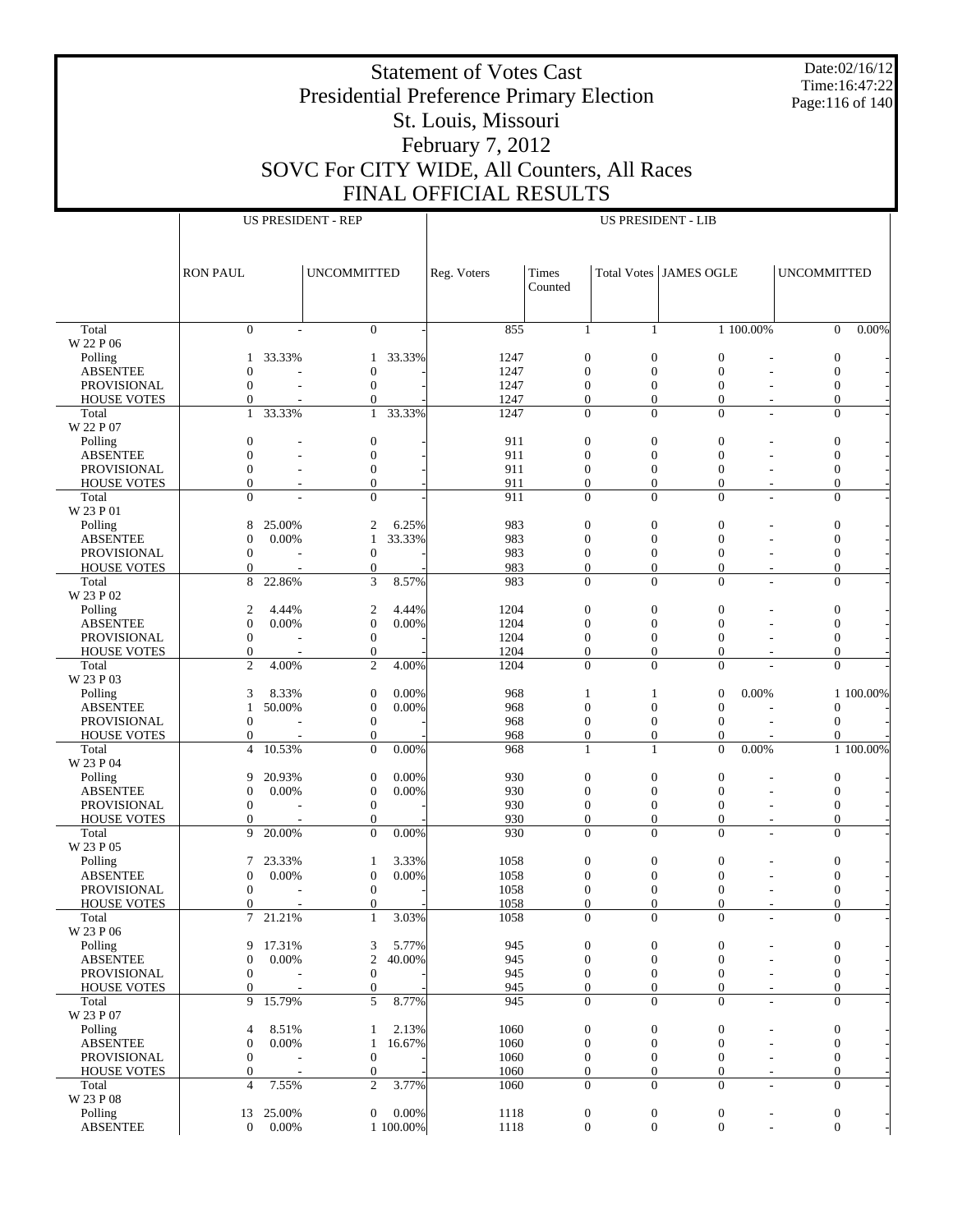Date:02/16/12 Time:16:47:22 Page:117 of 140

# Presidential Preference Primary Election St. Louis, Missouri February 7, 2012

Statement of Votes Cast

SOVC For CITY WIDE, All Counters, All Races FINAL OFFICIAL RESULTS

|                                          |                                      |                  | <b>US PRESIDENT - REP</b>          |                       | US PRESIDENT - LIB |                                      |                                    |                                    |                          |                                      |          |
|------------------------------------------|--------------------------------------|------------------|------------------------------------|-----------------------|--------------------|--------------------------------------|------------------------------------|------------------------------------|--------------------------|--------------------------------------|----------|
|                                          |                                      |                  |                                    |                       |                    |                                      |                                    |                                    |                          |                                      |          |
|                                          |                                      |                  |                                    |                       |                    |                                      |                                    |                                    |                          |                                      |          |
|                                          | <b>RON PAUL</b>                      |                  | <b>UNCOMMITTED</b>                 |                       | Reg. Voters        | Times                                |                                    | <b>Total Votes JAMES OGLE</b>      |                          | <b>UNCOMMITTED</b>                   |          |
|                                          |                                      |                  |                                    |                       |                    | Counted                              |                                    |                                    |                          |                                      |          |
|                                          |                                      |                  |                                    |                       |                    |                                      |                                    |                                    |                          |                                      |          |
| <b>PROVISIONAL</b><br><b>HOUSE VOTES</b> | $\boldsymbol{0}$<br>$\mathbf{0}$     |                  | $\mathbf{0}$<br>$\overline{0}$     |                       | 1118<br>1118       | $\mathbf{0}$<br>$\mathbf{0}$         | $\overline{0}$<br>$\overline{0}$   | $\mathbf{0}$<br>$\mathbf{0}$       |                          | $\boldsymbol{0}$<br>$\overline{0}$   |          |
| Total                                    | 13                                   | 24.53%           | $\mathbf{1}$                       | 1.89%                 | 1118               | $\overline{0}$                       | $\overline{0}$                     | $\mathbf{0}$                       |                          | $\mathbf{0}$                         |          |
| W 24 P 01                                |                                      |                  |                                    |                       |                    |                                      |                                    |                                    |                          |                                      |          |
| Polling                                  | 6                                    | 13.64%<br>0.00%  | 3<br>$\overline{0}$                | 6.82%<br>0.00%        | 1018               | $\mathbf{1}$<br>$\overline{0}$       | 1<br>$\overline{0}$                | $\Omega$                           | 1 100.00%                | $\boldsymbol{0}$                     | 0.00%    |
| <b>ABSENTEE</b><br><b>PROVISIONAL</b>    | $\mathbf{0}$<br>$\mathbf{0}$         |                  | $\boldsymbol{0}$                   |                       | 1018<br>1018       | $\boldsymbol{0}$                     | $\mathbf{0}$                       | $\Omega$                           |                          | $\mathbf{0}$<br>$\mathbf{0}$         |          |
| <b>HOUSE VOTES</b>                       | $\mathbf{0}$                         |                  | $\mathbf{0}$                       |                       | 1018               | $\mathbf{0}$                         | $\overline{0}$                     | $\overline{0}$                     |                          | $\Omega$                             |          |
| Total                                    | 6                                    | 13.04%           | 3                                  | 6.52%                 | 1018               | $\mathbf{1}$                         | $\mathbf{1}$                       |                                    | 1 100.00%                | $\overline{0}$                       | $0.00\%$ |
| W 24 P 02                                | 5                                    |                  | 1                                  | 5.88%                 | 795                | $\boldsymbol{0}$                     | $\boldsymbol{0}$                   | $\overline{0}$                     |                          |                                      |          |
| Polling<br><b>ABSENTEE</b>               | 1                                    | 29.41%<br>16.67% | 1                                  | 16.67%                | 795                | $\mathbf{0}$                         | $\mathbf{0}$                       | $\mathbf{0}$                       |                          | $\mathbf{0}$<br>$\mathbf{0}$         |          |
| PROVISIONAL                              | $\mathbf{0}$                         |                  | $\boldsymbol{0}$                   |                       | 795                | $\boldsymbol{0}$                     | $\boldsymbol{0}$                   | $\mathbf{0}$                       |                          | $\mathbf{0}$                         |          |
| <b>HOUSE VOTES</b>                       | $\mathbf{0}$                         |                  | $\boldsymbol{0}$                   |                       | 795                | $\overline{0}$                       | $\overline{0}$                     | $\overline{0}$                     | $\sim$                   | $\mathbf{0}$                         |          |
| Total                                    | 6                                    | 26.09%           | $\overline{c}$                     | 8.70%                 | 795                | $\boldsymbol{0}$                     | $\overline{0}$                     | $\mathbf{0}$                       |                          | $\boldsymbol{0}$                     |          |
| W 24 P 03<br>Polling                     | 7                                    | 28.00%           | $\boldsymbol{0}$                   | 0.00%                 | 876                | $\boldsymbol{0}$                     | $\boldsymbol{0}$                   | $\overline{0}$                     |                          | $\boldsymbol{0}$                     |          |
| <b>ABSENTEE</b>                          | 1                                    | 33.33%           | $\boldsymbol{0}$                   | 0.00%                 | 876                | $\mathbf{0}$                         | $\mathbf{0}$                       | $\overline{0}$                     |                          | $\boldsymbol{0}$                     |          |
| PROVISIONAL                              | $\boldsymbol{0}$                     |                  | $\boldsymbol{0}$                   |                       | 876                | $\boldsymbol{0}$                     | $\boldsymbol{0}$                   | $\boldsymbol{0}$                   |                          | $\mathbf{0}$                         |          |
| <b>HOUSE VOTES</b>                       | $\mathbf{0}$                         |                  | $\mathbf{0}$                       |                       | 876                | $\mathbf{0}$                         | $\overline{0}$                     | $\overline{0}$                     | $\overline{\phantom{a}}$ | $\mathbf{0}$                         |          |
| Total<br>W 24 P 04                       | 8                                    | 28.57%           | $\Omega$                           | 0.00%                 | 876                | $\overline{0}$                       | $\Omega$                           | $\Omega$                           |                          | $\mathbf{0}$                         |          |
| Polling                                  | 10                                   | 23.26%           | 1                                  | 2.33%                 | 1109               | $\boldsymbol{0}$                     | $\boldsymbol{0}$                   | $\overline{0}$                     |                          | $\boldsymbol{0}$                     |          |
| <b>ABSENTEE</b>                          | 1                                    | 25.00%           | 1                                  | 25.00%                | 1109               | $\mathbf{0}$                         | $\mathbf{0}$                       | $\mathbf{0}$                       |                          | $\mathbf{0}$                         |          |
| PROVISIONAL<br><b>HOUSE VOTES</b>        | $\mathbf{0}$<br>$\mathbf{0}$         |                  | $\boldsymbol{0}$<br>$\mathbf{0}$   |                       | 1109<br>1109       | $\boldsymbol{0}$<br>$\overline{0}$   | $\boldsymbol{0}$<br>$\overline{0}$ | $\boldsymbol{0}$<br>$\overline{0}$ | $\overline{\phantom{a}}$ | $\mathbf{0}$<br>$\mathbf{0}$         |          |
| Total                                    | 11                                   | 23.40%           | $\overline{c}$                     | 4.26%                 | 1109               | $\boldsymbol{0}$                     | $\overline{0}$                     | $\overline{0}$                     |                          | $\boldsymbol{0}$                     |          |
| W 24 P 05                                |                                      |                  |                                    |                       |                    |                                      |                                    |                                    |                          |                                      |          |
| Polling                                  | 12                                   | 40.00%           | 3                                  | 10.00%                | 1114               | $\boldsymbol{0}$                     | $\boldsymbol{0}$                   | $\mathbf{0}$                       |                          | $\boldsymbol{0}$                     |          |
| <b>ABSENTEE</b><br>PROVISIONAL           | $\boldsymbol{0}$<br>$\mathbf{0}$     | 0.00%            | $\mathbf{0}$<br>$\boldsymbol{0}$   | 0.00%                 | 1114<br>1114       | $\mathbf{0}$<br>$\boldsymbol{0}$     | $\mathbf{0}$<br>$\boldsymbol{0}$   | $\overline{0}$<br>$\mathbf{0}$     |                          | $\mathbf{0}$<br>$\mathbf{0}$         |          |
| <b>HOUSE VOTES</b>                       | $\mathbf{0}$                         |                  | $\mathbf{0}$                       |                       | 1114               | $\mathbf{0}$                         | $\overline{0}$                     | $\overline{0}$                     |                          | $\mathbf{0}$                         |          |
| Total                                    | 12                                   | 38.71%           | 3                                  | 9.68%                 | 1114               | $\overline{0}$                       | $\Omega$                           | $\Omega$                           |                          | $\mathbf{0}$                         |          |
| W 24 P 06                                |                                      |                  |                                    |                       |                    |                                      |                                    |                                    |                          |                                      |          |
| Polling<br><b>ABSENTEE</b>               | 9<br>$\boldsymbol{0}$                | 20.45%           | $\mathfrak{2}$<br>$\boldsymbol{0}$ | 4.55%                 | 779<br>779         | 1<br>$\overline{0}$                  | 1<br>$\mathbf{0}$                  | $\mathbf{0}$                       | 1 100.00%                | $\boldsymbol{0}$<br>$\boldsymbol{0}$ | $0.00\%$ |
| PROVISIONAL                              | $\Omega$                             |                  | $\boldsymbol{0}$                   |                       | 779                | $\boldsymbol{0}$                     | $\boldsymbol{0}$                   | $\Omega$                           |                          | $\mathbf{0}$                         |          |
| <b>HOUSE VOTES</b>                       | $\mathbf{0}$                         |                  | $\mathbf{0}$                       |                       | 779                | $\overline{0}$                       | $\overline{0}$                     | $\overline{0}$                     |                          | $\Omega$                             |          |
| Total<br>W 24 P 07                       | 9                                    | 20.45%           | $\overline{2}$                     | 4.55%                 | 779                | $\mathbf{1}$                         | $\mathbf{1}$                       |                                    | 1 100.00%                | $\theta$                             | $0.00\%$ |
| Polling                                  |                                      | 12 26.09%        | 1                                  | 2.17%                 | 1095               | $\mathbf{1}$                         | 1                                  |                                    | 1 100.00%                | $\mathbf{0}$                         | $0.00\%$ |
| <b>ABSENTEE</b>                          | $\mathbf{0}$                         | 0.00%            | $\overline{0}$                     | 0.00%                 | 1095               | $\boldsymbol{0}$                     | $\Omega$                           | $\boldsymbol{0}$                   | $\sim$                   | $\mathbf{0}$                         |          |
| PROVISIONAL                              | $\boldsymbol{0}$                     |                  | $\boldsymbol{0}$                   |                       | 1095               | $\boldsymbol{0}$                     | $\boldsymbol{0}$                   | $\boldsymbol{0}$                   |                          | $\boldsymbol{0}$                     |          |
| <b>HOUSE VOTES</b><br>Total              | $\mathbf{0}$<br>12                   | 25.53%           | $\overline{0}$<br>$\mathbf{1}$     | 2.13%                 | 1095<br>1095       | $\mathbf{0}$<br>1                    | $\Omega$<br>1                      | $\Omega$                           | 1 100.00%                | $\overline{0}$<br>$\mathbf{0}$       | $0.00\%$ |
| W 24 P 08                                |                                      |                  |                                    |                       |                    |                                      |                                    |                                    |                          |                                      |          |
| Polling                                  | 7                                    | 31.82%           | 1                                  | 4.55%                 | 765                | $\boldsymbol{0}$                     | $\boldsymbol{0}$                   | $\boldsymbol{0}$                   |                          | $\mathbf{0}$                         |          |
| <b>ABSENTEE</b>                          | $\boldsymbol{0}$                     | 0.00%            | $\boldsymbol{0}$                   | 0.00%                 | 765                | 1                                    | 1                                  |                                    | 1 100.00%                | $\mathbf{0}$                         | 0.00%    |
| PROVISIONAL<br><b>HOUSE VOTES</b>        | $\boldsymbol{0}$<br>$\boldsymbol{0}$ |                  | $\boldsymbol{0}$<br>$\mathbf{0}$   |                       | 765<br>765         | $\boldsymbol{0}$<br>$\boldsymbol{0}$ | $\mathbf{0}$                       | $\mathbf{0}$<br>$\boldsymbol{0}$   |                          | $\mathbf{0}$<br>$\mathbf{0}$         |          |
| Total                                    | $\tau$                               | 26.92%           | $\mathbf{1}$                       | 3.85%                 | 765                | $\mathbf{1}$                         | 0<br>$\mathbf{1}$                  |                                    | 1 100.00%                | $\overline{0}$                       | $0.00\%$ |
| W 25 P 01                                |                                      |                  |                                    |                       |                    |                                      |                                    |                                    |                          |                                      |          |
| Polling                                  | 4                                    | 30.77%           | 2                                  | 15.38%                | 1442               | $\boldsymbol{0}$                     | $\boldsymbol{0}$                   | $\mathbf{0}$                       |                          | $\boldsymbol{0}$                     |          |
| <b>ABSENTEE</b>                          | $\boldsymbol{0}$                     | $0.00\%$         | $\mathbf{0}$                       | 0.00%                 | 1442               | $\boldsymbol{0}$                     | $\mathbf{0}$                       | $\mathbf{0}$                       |                          | $\mathbf{0}$                         |          |
| PROVISIONAL<br><b>HOUSE VOTES</b>        | $\mathbf{0}$<br>$\mathbf{0}$         |                  | $\mathbf{0}$<br>$\boldsymbol{0}$   |                       | 1442<br>1442       | $\boldsymbol{0}$<br>$\overline{0}$   | 0<br>$\overline{0}$                | $\mathbf{0}$<br>$\overline{0}$     |                          | $\mathbf{0}$<br>$\boldsymbol{0}$     |          |
| Total                                    | $\overline{4}$                       | 23.53%           |                                    | $\overline{2}$ 11.76% | 1442               | $\boldsymbol{0}$                     | $\boldsymbol{0}$                   | $\boldsymbol{0}$                   |                          | $\boldsymbol{0}$                     |          |
| $\rm W$ 25 P 02                          |                                      |                  |                                    |                       |                    |                                      |                                    |                                    |                          |                                      |          |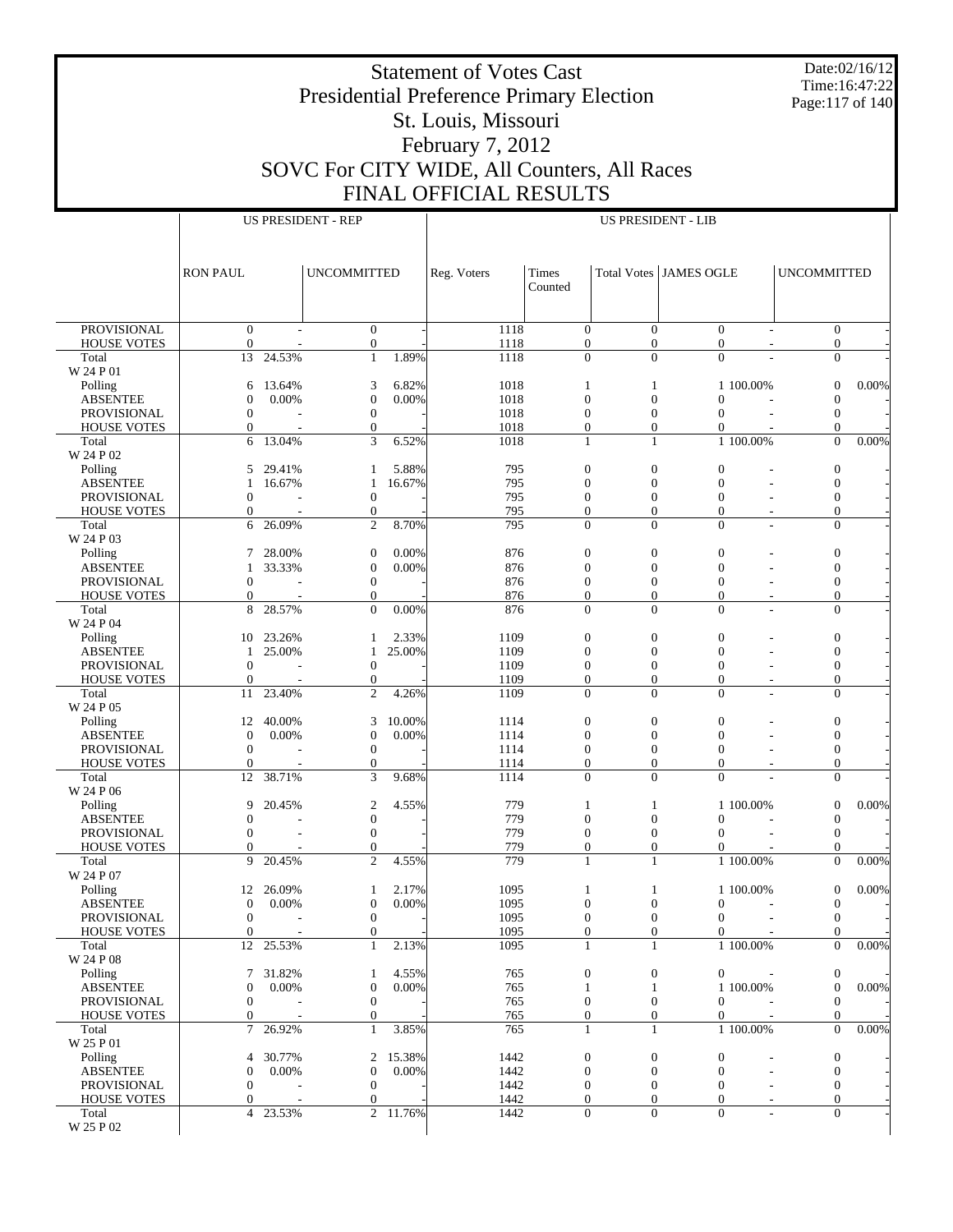Date:02/16/12 Time:16:47:22 Page:118 of 140

## Presidential Preference Primary Election St. Louis, Missouri February 7, 2012 SOVC For CITY WIDE, All Counters, All Races FINAL OFFICIAL RESULTS

|                                          |                                      |                          | <b>US PRESIDENT - REP</b>            |          |              |                                      |                                      | <b>US PRESIDENT - LIB</b>            |                                    |                                      |          |
|------------------------------------------|--------------------------------------|--------------------------|--------------------------------------|----------|--------------|--------------------------------------|--------------------------------------|--------------------------------------|------------------------------------|--------------------------------------|----------|
|                                          |                                      |                          |                                      |          |              |                                      |                                      |                                      |                                    |                                      |          |
|                                          | <b>RON PAUL</b>                      |                          | <b>UNCOMMITTED</b>                   |          | Reg. Voters  | Times<br>Counted                     |                                      | <b>Total Votes JAMES OGLE</b>        |                                    | <b>UNCOMMITTED</b>                   |          |
|                                          |                                      |                          |                                      |          |              |                                      |                                      |                                      |                                    |                                      |          |
| Polling                                  | 3                                    | 10.34%                   | $\mathbf{0}$                         | 0.00%    | 1439         | $\boldsymbol{0}$                     | $\boldsymbol{0}$                     | $\mathbf{0}$                         |                                    | $\boldsymbol{0}$                     |          |
| <b>ABSENTEE</b><br>PROVISIONAL           | $\boldsymbol{0}$<br>$\boldsymbol{0}$ | 0.00%                    | $\boldsymbol{0}$<br>$\boldsymbol{0}$ | 0.00%    | 1439<br>1439 | $\boldsymbol{0}$<br>$\mathbf{0}$     | $\overline{0}$<br>$\mathbf{0}$       | $\overline{0}$<br>$\boldsymbol{0}$   | ÷                                  | $\boldsymbol{0}$<br>$\boldsymbol{0}$ |          |
| <b>HOUSE VOTES</b>                       | $\overline{0}$                       |                          | $\boldsymbol{0}$                     |          | 1439         | $\overline{0}$                       | $\overline{0}$                       | $\overline{0}$                       | $\overline{\phantom{a}}$           | $\boldsymbol{0}$                     |          |
| Total                                    | 3                                    | 10.00%                   | $\boldsymbol{0}$                     | 0.00%    | 1439         | $\boldsymbol{0}$                     | $\boldsymbol{0}$                     | $\boldsymbol{0}$                     | $\overline{\phantom{a}}$           | $\boldsymbol{0}$                     |          |
| W 25 P 03                                |                                      |                          |                                      | 0.00%    |              |                                      |                                      |                                      |                                    |                                      |          |
| Polling<br><b>ABSENTEE</b>               | 5<br>$\boldsymbol{0}$                | 19.23%<br>0.00%          | $\mathbf{0}$<br>$\boldsymbol{0}$     | 0.00%    | 1482<br>1482 | $\mathbf{0}$<br>$\boldsymbol{0}$     | $\mathbf{0}$<br>$\boldsymbol{0}$     | $\boldsymbol{0}$<br>$\overline{0}$   |                                    | $\boldsymbol{0}$<br>$\boldsymbol{0}$ |          |
| <b>PROVISIONAL</b>                       | $\boldsymbol{0}$                     |                          | $\boldsymbol{0}$                     |          | 1482         | $\boldsymbol{0}$                     | $\boldsymbol{0}$                     | $\mathbf{0}$                         |                                    | $\boldsymbol{0}$                     |          |
| <b>HOUSE VOTES</b>                       | $\mathbf{0}$                         |                          | $\boldsymbol{0}$                     |          | 1482         | $\boldsymbol{0}$                     | $\boldsymbol{0}$                     | $\overline{0}$                       |                                    | $\overline{0}$                       |          |
| Total                                    | 5                                    | 18.52%                   | $\overline{0}$                       | 0.00%    | 1482         | $\mathbf{0}$                         | $\mathbf{0}$                         | $\Omega$                             |                                    | $\mathbf{0}$                         |          |
| W 25 P 04<br>Polling                     | $\overline{4}$                       | 9.76%                    | $\boldsymbol{2}$                     | 4.88%    | 1534         | 1                                    | 1                                    |                                      | 1 100.00%                          | $\mathbf{0}$                         | $0.00\%$ |
| <b>ABSENTEE</b>                          | $\boldsymbol{0}$                     | 0.00%                    | $\boldsymbol{0}$                     | 0.00%    | 1534         | $\boldsymbol{0}$                     | $\boldsymbol{0}$                     | $\overline{0}$                       |                                    | $\boldsymbol{0}$                     |          |
| PROVISIONAL                              | $\boldsymbol{0}$                     |                          | $\mathbf{0}$                         |          | 1534         | $\boldsymbol{0}$                     | $\boldsymbol{0}$                     | $\mathbf{0}$                         |                                    | $\mathbf{0}$                         |          |
| HOUSE VOTES                              | $\mathbf{0}$                         |                          | $\boldsymbol{0}$                     |          | 1534         | $\boldsymbol{0}$                     | $\boldsymbol{0}$                     | $\overline{0}$                       |                                    | $\mathbf{0}$                         |          |
| Total<br>W 26 P 01                       | $\overline{4}$                       | 9.52%                    | $\mathfrak{2}$                       | 4.76%    | 1534         | $\mathbf{1}$                         | $\mathbf{1}$                         |                                      | 1 100.00%                          | $\mathbf{0}$                         | 0.00%    |
| Polling                                  | $\boldsymbol{0}$                     | 0.00%                    | $\mathbf{0}$                         | 0.00%    | 692          | $\boldsymbol{0}$                     | $\mathbf{0}$                         | $\boldsymbol{0}$                     |                                    | $\boldsymbol{0}$                     |          |
| <b>ABSENTEE</b>                          | $\boldsymbol{0}$                     |                          | $\boldsymbol{0}$                     |          | 692          | $\boldsymbol{0}$                     | $\boldsymbol{0}$                     | $\overline{0}$                       |                                    | $\boldsymbol{0}$                     |          |
| PROVISIONAL                              | $\boldsymbol{0}$                     |                          | $\boldsymbol{0}$                     |          | 692          | $\boldsymbol{0}$                     | $\boldsymbol{0}$                     | $\boldsymbol{0}$                     |                                    | $\boldsymbol{0}$                     |          |
| <b>HOUSE VOTES</b>                       | $\mathbf{0}$<br>$\overline{0}$       | 0.00%                    | $\mathbf{0}$<br>$\overline{0}$       | 0.00%    | 692          | $\boldsymbol{0}$<br>$\mathbf{0}$     | $\boldsymbol{0}$<br>$\mathbf{0}$     | $\overline{0}$<br>$\mathbf{0}$       | $\overline{\phantom{a}}$           | $\boldsymbol{0}$<br>$\mathbf{0}$     |          |
| Total<br>W 26 P 02                       |                                      |                          |                                      |          | 692          |                                      |                                      |                                      |                                    |                                      |          |
| Polling                                  | $\boldsymbol{0}$                     | 0.00%                    | $\mathbf{0}$                         | 0.00%    | 562          | $\boldsymbol{0}$                     | $\mathbf{0}$                         | $\boldsymbol{0}$                     |                                    | $\boldsymbol{0}$                     |          |
| <b>ABSENTEE</b>                          | $\boldsymbol{0}$                     |                          | $\boldsymbol{0}$                     |          | 562          | $\boldsymbol{0}$                     | $\overline{0}$                       | $\overline{0}$                       |                                    | $\boldsymbol{0}$                     |          |
| PROVISIONAL                              | $\boldsymbol{0}$                     |                          | $\boldsymbol{0}$                     |          | 562          | $\boldsymbol{0}$                     | $\boldsymbol{0}$                     | $\boldsymbol{0}$                     | ÷,                                 | $\boldsymbol{0}$                     |          |
| <b>HOUSE VOTES</b><br>Total              | $\Omega$<br>$\mathbf{0}$             | 0.00%                    | $\overline{0}$<br>$\boldsymbol{0}$   | 0.00%    | 562<br>562   | $\boldsymbol{0}$<br>$\boldsymbol{0}$ | $\overline{0}$<br>$\mathbf{0}$       | $\overline{0}$<br>$\mathbf{0}$       | $\overline{\phantom{a}}$<br>$\sim$ | $\boldsymbol{0}$<br>$\boldsymbol{0}$ |          |
| W 26 P 03                                |                                      |                          |                                      |          |              |                                      |                                      |                                      |                                    |                                      |          |
| Polling                                  | 4                                    | 25.00%                   | $\mathbf{0}$                         | 0.00%    | 2134         | $\mathbf{0}$                         | $\mathbf{0}$                         | $\boldsymbol{0}$                     |                                    | $\boldsymbol{0}$                     |          |
| <b>ABSENTEE</b>                          | $\boldsymbol{0}$                     | 0.00%                    | $\boldsymbol{0}$                     | 0.00%    | 2134         | $\boldsymbol{0}$                     | $\boldsymbol{0}$                     | $\mathbf{0}$                         |                                    | $\boldsymbol{0}$                     |          |
| <b>PROVISIONAL</b><br><b>HOUSE VOTES</b> | $\boldsymbol{0}$<br>$\mathbf{0}$     |                          | $\boldsymbol{0}$<br>$\mathbf{0}$     |          | 2134<br>2134 | $\boldsymbol{0}$<br>$\boldsymbol{0}$ | $\boldsymbol{0}$<br>$\boldsymbol{0}$ | $\boldsymbol{0}$<br>$\mathbf{0}$     | $\overline{\phantom{a}}$           | $\boldsymbol{0}$<br>$\overline{0}$   |          |
| Total                                    | $\overline{4}$                       | 21.05%                   | $\theta$                             | 0.00%    | 2134         | $\mathbf{0}$                         | $\mathbf{0}$                         | $\mathbf{0}$                         |                                    | $\mathbf{0}$                         |          |
| W 26 P 04                                |                                      |                          |                                      |          |              |                                      |                                      |                                      |                                    |                                      |          |
| Polling                                  | $\boldsymbol{0}$                     | 0.00%                    | $\mathbf{0}$                         | 0.00%    | 1202         | $\boldsymbol{0}$                     | $\mathbf{0}$                         | $\boldsymbol{0}$                     |                                    | $\boldsymbol{0}$                     |          |
| <b>ABSENTEE</b>                          | $\boldsymbol{0}$                     |                          | $\boldsymbol{0}$                     |          | 1202         | $\boldsymbol{0}$                     | $\boldsymbol{0}$                     | $\overline{0}$                       |                                    | $\boldsymbol{0}$                     |          |
| PROVISIONAL<br><b>HOUSE VOTES</b>        | $\boldsymbol{0}$<br>$\Omega$         |                          | $\mathbf{0}$<br>$\mathbf{0}$         |          | 1202<br>1202 | $\boldsymbol{0}$<br>$\overline{0}$   | $\boldsymbol{0}$<br>$\overline{0}$   | $\boldsymbol{0}$<br>$\boldsymbol{0}$ | ٠<br>٠                             | $\boldsymbol{0}$<br>$\boldsymbol{0}$ |          |
| Total                                    | $\mathbf{0}$                         | 0.00%                    | $\overline{0}$                       | 0.00%    | 1202         | $\mathbf{0}$                         | $\mathbf{0}$                         | $\mathbf{0}$                         |                                    | $\mathbf{0}$                         |          |
| W 26 P 05                                |                                      |                          |                                      |          |              |                                      |                                      |                                      |                                    |                                      |          |
| Polling                                  | 0                                    | $0.00\%$                 | $\boldsymbol{0}$                     | $0.00\%$ | 1103         | $\boldsymbol{0}$                     | $\boldsymbol{0}$                     | $\bf{0}$                             |                                    | $\theta$                             |          |
| <b>ABSENTEE</b><br>PROVISIONAL           | $\boldsymbol{0}$<br>$\boldsymbol{0}$ | 0.00%                    | $\boldsymbol{0}$<br>$\boldsymbol{0}$ | 0.00%    | 1103<br>1103 | $\boldsymbol{0}$<br>$\boldsymbol{0}$ | $\boldsymbol{0}$<br>$\mathbf{0}$     | $\mathbf{0}$<br>$\mathbf{0}$         |                                    | $\boldsymbol{0}$<br>$\boldsymbol{0}$ |          |
| <b>HOUSE VOTES</b>                       | $\mathbf{0}$                         |                          | $\boldsymbol{0}$                     |          | 1103         | $\boldsymbol{0}$                     | $\overline{0}$                       | $\overline{0}$                       | $\overline{\phantom{a}}$           | $\boldsymbol{0}$                     |          |
| Total                                    | $\mathbf{0}$                         | 0.00%                    | $\boldsymbol{0}$                     | 0.00%    | 1103         | $\boldsymbol{0}$                     | $\boldsymbol{0}$                     | $\mathbf{0}$                         | $\sim$                             | $\boldsymbol{0}$                     |          |
| W 26 P 06                                |                                      |                          |                                      |          |              |                                      |                                      |                                      |                                    |                                      |          |
| Polling                                  | 3<br>$\boldsymbol{0}$                | 60.00%                   | $\mathbf{0}$<br>$\boldsymbol{0}$     | 0.00%    | 1395         | $\boldsymbol{0}$<br>$\boldsymbol{0}$ | $\boldsymbol{0}$                     | $\boldsymbol{0}$                     |                                    | $\boldsymbol{0}$                     |          |
| <b>ABSENTEE</b><br>PROVISIONAL           | $\boldsymbol{0}$                     |                          | $\boldsymbol{0}$                     |          | 1395<br>1395 | $\mathbf{0}$                         | $\boldsymbol{0}$<br>$\boldsymbol{0}$ | $\boldsymbol{0}$<br>$\boldsymbol{0}$ |                                    | $\boldsymbol{0}$<br>$\mathbf{0}$     |          |
| <b>HOUSE VOTES</b>                       | $\overline{0}$                       |                          | $\boldsymbol{0}$                     |          | 1395         | $\boldsymbol{0}$                     | $\boldsymbol{0}$                     | $\overline{0}$                       | $\tilde{\phantom{a}}$              | $\boldsymbol{0}$                     |          |
| Total                                    | 3                                    | 60.00%                   | $\overline{0}$                       | 0.00%    | 1395         | $\mathbf{0}$                         | $\theta$                             | $\mathbf{0}$                         | $\overline{\phantom{a}}$           | $\boldsymbol{0}$                     |          |
| W 27 P 01                                |                                      |                          |                                      |          |              |                                      |                                      |                                      |                                    |                                      |          |
| Polling<br><b>ABSENTEE</b>               | $\boldsymbol{0}$<br>$\boldsymbol{0}$ | 0.00%                    | $\mathbf{0}$<br>$\boldsymbol{0}$     | 0.00%    | 1230<br>1230 | $\boldsymbol{0}$<br>$\mathbf{0}$     | $\boldsymbol{0}$<br>$\boldsymbol{0}$ | $\mathbf{0}$<br>$\boldsymbol{0}$     |                                    | $\boldsymbol{0}$<br>$\boldsymbol{0}$ |          |
| PROVISIONAL                              | $\boldsymbol{0}$                     | $\overline{\phantom{0}}$ | $\boldsymbol{0}$                     |          | 1230         | $\boldsymbol{0}$                     | $\boldsymbol{0}$                     | $\boldsymbol{0}$                     |                                    | $\boldsymbol{0}$                     |          |
| <b>HOUSE VOTES</b>                       | $\mathbf{0}$                         |                          | $\boldsymbol{0}$                     |          | 1230         | $\boldsymbol{0}$                     | $\boldsymbol{0}$                     | $\boldsymbol{0}$                     |                                    | $\boldsymbol{0}$                     |          |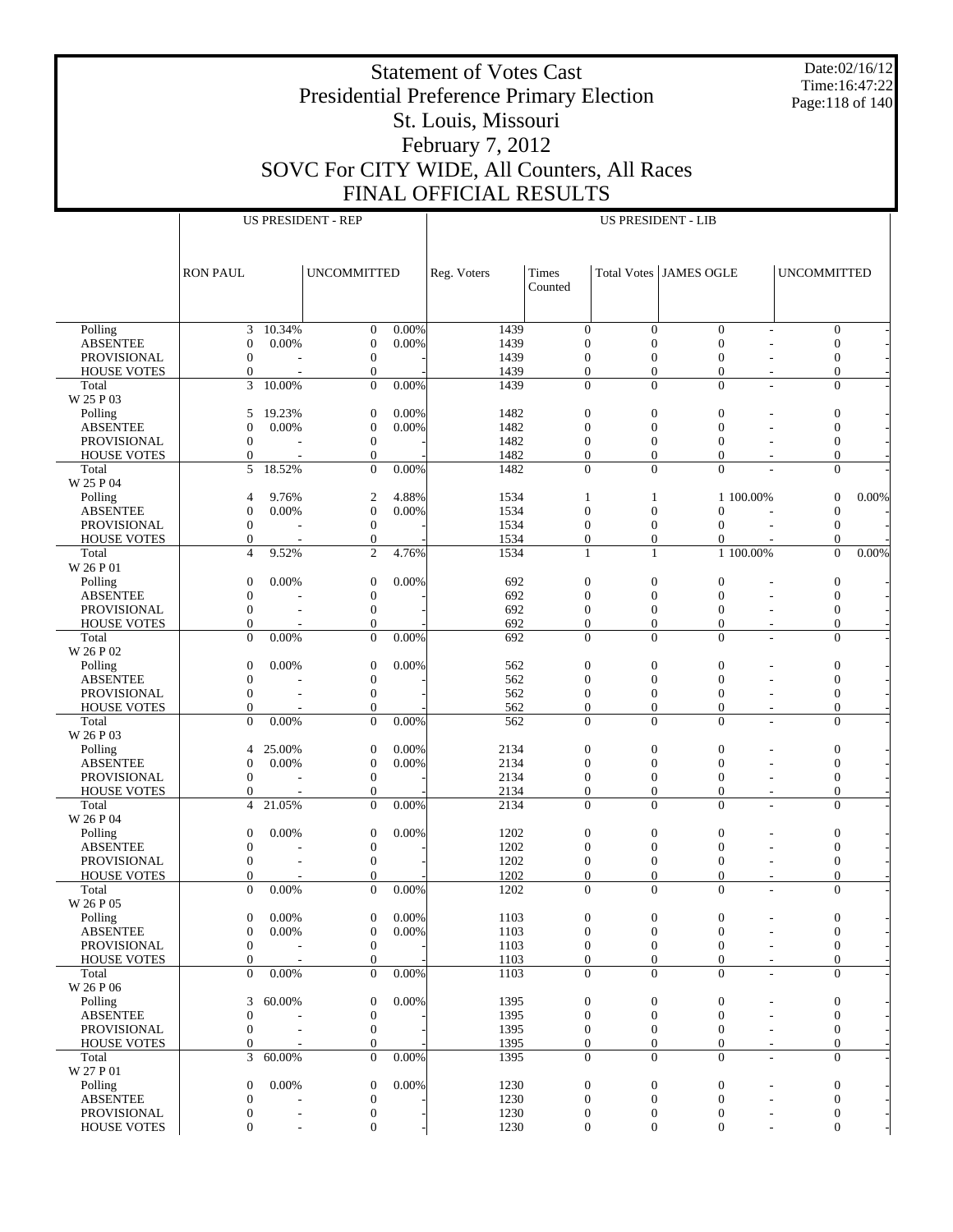Date:02/16/12 Time:16:47:22 Page:119 of 140

# Presidential Preference Primary Election St. Louis, Missouri February 7, 2012 SOVC For CITY WIDE, All Counters, All Races FINAL OFFICIAL RESULTS

Τ

|                             |                              | <b>US PRESIDENT - REP</b> |                              |        |             |                          | <b>US PRESIDENT - LIB</b>    |                                              |                                            |
|-----------------------------|------------------------------|---------------------------|------------------------------|--------|-------------|--------------------------|------------------------------|----------------------------------------------|--------------------------------------------|
|                             |                              |                           |                              |        |             |                          |                              |                                              |                                            |
|                             |                              |                           |                              |        |             |                          |                              |                                              |                                            |
|                             | <b>RON PAUL</b>              |                           | <b>UNCOMMITTED</b>           |        | Reg. Voters | Times                    |                              | Total Votes JAMES OGLE                       | <b>UNCOMMITTED</b>                         |
|                             |                              |                           |                              |        |             | Counted                  |                              |                                              |                                            |
|                             |                              |                           |                              |        |             |                          |                              |                                              |                                            |
|                             |                              |                           |                              |        |             |                          |                              |                                              |                                            |
| Total                       | $\mathbf{0}$                 | 0.00%                     | $\mathbf{0}$                 | 0.00%  | 1230        | $\mathbf{0}$             | $\mathbf{0}$                 | $\mathbf{0}$                                 | $\overline{0}$<br>$\overline{\phantom{a}}$ |
| W 27 P 02                   |                              |                           |                              |        |             |                          |                              |                                              |                                            |
| Polling                     | $\boldsymbol{0}$             |                           | $\boldsymbol{0}$             |        | 973         | $\boldsymbol{0}$         | $\mathbf{0}$                 | $\boldsymbol{0}$                             | $\boldsymbol{0}$                           |
| <b>ABSENTEE</b>             | $\mathbf{0}$                 |                           | $\boldsymbol{0}$             |        | 973         | $\boldsymbol{0}$         | $\boldsymbol{0}$             | $\boldsymbol{0}$                             | $\boldsymbol{0}$                           |
| <b>PROVISIONAL</b>          | $\boldsymbol{0}$             |                           | $\boldsymbol{0}$             |        | 973         | $\boldsymbol{0}$         | $\boldsymbol{0}$             | $\boldsymbol{0}$                             | $\boldsymbol{0}$                           |
| <b>HOUSE VOTES</b>          | $\mathbf{0}$                 |                           | $\overline{0}$               |        | 973         | $\boldsymbol{0}$         | $\boldsymbol{0}$             | $\boldsymbol{0}$                             | $\overline{0}$                             |
| Total                       | $\theta$                     |                           | $\overline{0}$               |        | 973         | $\overline{0}$           | $\overline{0}$               | $\mathbf{0}$                                 | $\overline{0}$                             |
| W 27 P 03                   |                              | 0.00%                     | $\boldsymbol{0}$             | 0.00%  |             | $\boldsymbol{0}$         | $\boldsymbol{0}$             | $\boldsymbol{0}$                             |                                            |
| Polling<br><b>ABSENTEE</b>  | $\mathbf{0}$<br>$\mathbf{0}$ |                           | $\boldsymbol{0}$             |        | 636<br>636  | $\boldsymbol{0}$         | $\boldsymbol{0}$             | $\boldsymbol{0}$                             | $\boldsymbol{0}$<br>$\boldsymbol{0}$       |
| PROVISIONAL                 | $\mathbf{0}$                 |                           | $\boldsymbol{0}$             |        | 636         | $\boldsymbol{0}$         | $\boldsymbol{0}$             | $\boldsymbol{0}$                             | $\boldsymbol{0}$                           |
| <b>HOUSE VOTES</b>          | $\mathbf{0}$                 |                           | $\overline{0}$               |        | 636         | $\boldsymbol{0}$         | $\boldsymbol{0}$             | $\boldsymbol{0}$                             | $\boldsymbol{0}$                           |
| Total                       | $\Omega$                     | 0.00%                     | $\overline{0}$               | 0.00%  | 636         | $\overline{0}$           | $\overline{0}$               | $\mathbf{0}$<br>÷                            | $\overline{0}$                             |
| W 27 P 04                   |                              |                           |                              |        |             |                          |                              |                                              |                                            |
| Polling                     | $\mathbf{0}$                 |                           | $\boldsymbol{0}$             |        | 1652        | $\boldsymbol{0}$         | $\boldsymbol{0}$             | $\boldsymbol{0}$                             | $\boldsymbol{0}$                           |
| <b>ABSENTEE</b>             | $\boldsymbol{0}$             |                           | $\boldsymbol{0}$             |        | 1652        | $\boldsymbol{0}$         | $\boldsymbol{0}$             | $\boldsymbol{0}$                             | $\boldsymbol{0}$                           |
| PROVISIONAL                 | $\boldsymbol{0}$             | ٠                         | $\boldsymbol{0}$             |        | 1652        | $\boldsymbol{0}$         | $\boldsymbol{0}$             | $\boldsymbol{0}$                             | $\boldsymbol{0}$                           |
| <b>HOUSE VOTES</b>          | $\mathbf{0}$                 |                           | $\overline{0}$               |        | 1652        | $\boldsymbol{0}$         | $\boldsymbol{0}$             | $\boldsymbol{0}$<br>$\overline{\phantom{a}}$ | $\overline{0}$                             |
| Total                       | $\Omega$                     |                           | $\overline{0}$               |        | 1652        | $\overline{0}$           | $\overline{0}$               | $\overline{0}$                               | $\overline{0}$                             |
| W 27 P 05                   |                              |                           |                              |        |             |                          |                              |                                              |                                            |
| Polling                     | $\boldsymbol{0}$             |                           | $\boldsymbol{0}$             |        | 963         | $\boldsymbol{0}$         | $\boldsymbol{0}$             | $\boldsymbol{0}$                             | $\boldsymbol{0}$                           |
| <b>ABSENTEE</b>             | $\boldsymbol{0}$             |                           | $\boldsymbol{0}$             |        | 963         | $\boldsymbol{0}$         | $\boldsymbol{0}$             | $\boldsymbol{0}$                             | $\boldsymbol{0}$                           |
| <b>PROVISIONAL</b>          | $\boldsymbol{0}$             |                           | $\boldsymbol{0}$             |        | 963         | $\boldsymbol{0}$         | $\boldsymbol{0}$             | $\boldsymbol{0}$                             | $\boldsymbol{0}$                           |
| <b>HOUSE VOTES</b>          | $\mathbf{0}$                 |                           | $\overline{0}$               |        | 963         | $\boldsymbol{0}$         | $\boldsymbol{0}$             | $\boldsymbol{0}$                             | $\boldsymbol{0}$                           |
| Total                       | $\Omega$                     |                           | $\overline{0}$               |        | 963         | $\overline{0}$           | $\Omega$                     | $\theta$                                     | $\overline{0}$                             |
| W 27 P 06                   | $\boldsymbol{0}$             |                           | $\boldsymbol{0}$             |        | 1283        | $\boldsymbol{0}$         | $\boldsymbol{0}$             | $\boldsymbol{0}$                             |                                            |
| Polling<br><b>ABSENTEE</b>  | $\boldsymbol{0}$             |                           | $\boldsymbol{0}$             |        | 1283        | $\boldsymbol{0}$         | $\boldsymbol{0}$             | $\boldsymbol{0}$                             | $\boldsymbol{0}$<br>$\boldsymbol{0}$       |
| PROVISIONAL                 | $\boldsymbol{0}$             |                           | $\boldsymbol{0}$             |        | 1283        | $\boldsymbol{0}$         | $\boldsymbol{0}$             | $\boldsymbol{0}$                             | $\boldsymbol{0}$                           |
| <b>HOUSE VOTES</b>          | $\mathbf{0}$                 |                           | $\overline{0}$               |        | 1283        | $\boldsymbol{0}$         | $\boldsymbol{0}$             | $\boldsymbol{0}$<br>$\tilde{\phantom{a}}$    | $\overline{0}$                             |
| Total                       | $\Omega$                     |                           | $\overline{0}$               |        | 1283        | $\overline{0}$           | $\overline{0}$               | $\overline{0}$<br>$\overline{a}$             | $\overline{0}$                             |
| W 27 P 07                   |                              |                           |                              |        |             |                          |                              |                                              |                                            |
| Polling                     | $\boldsymbol{0}$             |                           | $\boldsymbol{0}$             |        | 1166        | $\boldsymbol{0}$         | $\boldsymbol{0}$             | $\boldsymbol{0}$                             | $\boldsymbol{0}$                           |
| <b>ABSENTEE</b>             | $\boldsymbol{0}$             |                           | $\boldsymbol{0}$             |        | 1166        | $\boldsymbol{0}$         | $\boldsymbol{0}$             | $\boldsymbol{0}$                             | $\boldsymbol{0}$                           |
| PROVISIONAL                 | $\boldsymbol{0}$             |                           | $\boldsymbol{0}$             |        | 1166        | $\boldsymbol{0}$         | $\boldsymbol{0}$             | $\boldsymbol{0}$                             | $\boldsymbol{0}$                           |
| <b>HOUSE VOTES</b>          | $\mathbf{0}$                 |                           | $\boldsymbol{0}$             |        | 1166        | $\boldsymbol{0}$         | $\boldsymbol{0}$             | $\boldsymbol{0}$<br>$\tilde{\phantom{a}}$    | $\boldsymbol{0}$                           |
| Total                       | $\Omega$                     |                           | $\overline{0}$               |        | 1166        | $\overline{0}$           | $\overline{0}$               | $\overline{0}$<br>÷                          | $\overline{0}$                             |
| W 27 P 08                   |                              |                           |                              |        |             |                          |                              |                                              |                                            |
| Polling                     | $\boldsymbol{0}$             | 0.00%                     | $\boldsymbol{0}$             | 0.00%  | 734         | $\mathbf{0}$             | $\boldsymbol{0}$             | $\boldsymbol{0}$                             | $\boldsymbol{0}$                           |
| <b>ABSENTEE</b>             | $\boldsymbol{0}$             |                           | $\boldsymbol{0}$             |        | 734         | $\boldsymbol{0}$         | $\overline{0}$               | $\mathbf{0}$                                 | $\boldsymbol{0}$                           |
| PROVISIONAL                 | $\boldsymbol{0}$             |                           | $\boldsymbol{0}$<br>$\Omega$ |        | 734         | $\mathbf{0}$<br>$\Omega$ | $\boldsymbol{0}$<br>$\Omega$ | $\boldsymbol{0}$<br>$\Omega$                 | $\boldsymbol{0}$<br>$\Omega$               |
| <b>HOUSE VOTES</b><br>Total | $\Omega$                     | 0.00%                     | $\mathbf{0}$                 | 0.00%  | 734<br>734  |                          |                              |                                              | $\mathbf{0}$                               |
| W 28 P 01                   | $\mathbf{0}$                 |                           |                              |        |             | $\boldsymbol{0}$         | $\boldsymbol{0}$             | $\boldsymbol{0}$                             |                                            |
| Polling                     | 5                            | 16.67%                    | $\boldsymbol{2}$             | 6.67%  | 889         | $\boldsymbol{0}$         | $\boldsymbol{0}$             | $\boldsymbol{0}$                             | $\boldsymbol{0}$                           |
| <b>ABSENTEE</b>             | $\boldsymbol{0}$             | 0.00%                     | $\mathbf{1}$                 | 33.33% | 889         | $\boldsymbol{0}$         | $\boldsymbol{0}$             | $\boldsymbol{0}$                             | $\boldsymbol{0}$                           |
| PROVISIONAL                 | $\mathbf{0}$                 |                           | $\boldsymbol{0}$             |        | 889         | $\mathbf{0}$             | $\boldsymbol{0}$             | $\mathbf{0}$                                 | $\boldsymbol{0}$                           |
| <b>HOUSE VOTES</b>          | $\boldsymbol{0}$             |                           | $\boldsymbol{0}$             |        | 889         | $\boldsymbol{0}$         | $\boldsymbol{0}$             | $\boldsymbol{0}$<br>$\overline{\phantom{a}}$ | $\boldsymbol{0}$                           |
| Total                       | 5                            | 15.15%                    | 3                            | 9.09%  | 889         | $\overline{0}$           | $\overline{0}$               | $\overline{0}$<br>$\overline{a}$             | $\boldsymbol{0}$                           |
| W 28 P 02                   |                              |                           |                              |        |             |                          |                              |                                              |                                            |
| Polling                     | $\boldsymbol{0}$             | 0.00%                     | $\mathbf{1}$                 | 8.33%  | 333         | $\boldsymbol{0}$         | $\boldsymbol{0}$             | $\mathbf{0}$                                 | $\boldsymbol{0}$                           |
| <b>ABSENTEE</b>             | $\mathbf{0}$                 | 0.00%                     | $\boldsymbol{0}$             | 0.00%  | 333         | $\boldsymbol{0}$         | $\boldsymbol{0}$             | $\boldsymbol{0}$                             | $\boldsymbol{0}$                           |
| PROVISIONAL                 | $\mathbf{0}$                 |                           | $\boldsymbol{0}$             |        | 333         | $\boldsymbol{0}$         | $\boldsymbol{0}$             | $\mathbf{0}$                                 | $\boldsymbol{0}$                           |
| <b>HOUSE VOTES</b>          | $\boldsymbol{0}$             | L,                        | $\boldsymbol{0}$             |        | 333         | $\boldsymbol{0}$         | $\boldsymbol{0}$             | $\boldsymbol{0}$<br>$\overline{\phantom{a}}$ | $\boldsymbol{0}$                           |
| Total                       | $\Omega$                     | 0.00%                     | $\mathbf{1}$                 | 7.69%  | 333         | $\overline{0}$           | $\overline{0}$               | $\overline{0}$<br>$\overline{\phantom{a}}$   | $\overline{0}$                             |
| W 28 P 04                   |                              |                           |                              |        |             |                          |                              |                                              |                                            |
| Polling                     | 11                           | 26.83%                    | $\mathbf{1}$                 | 2.44%  | 724         | $\boldsymbol{0}$         | $\boldsymbol{0}$             | $\boldsymbol{0}$                             | $\boldsymbol{0}$                           |
| <b>ABSENTEE</b>             | $\boldsymbol{0}$             |                           | $\boldsymbol{0}$             |        | 724         | $\boldsymbol{0}$         | $\mathbf{0}$                 | $\boldsymbol{0}$                             | $\boldsymbol{0}$                           |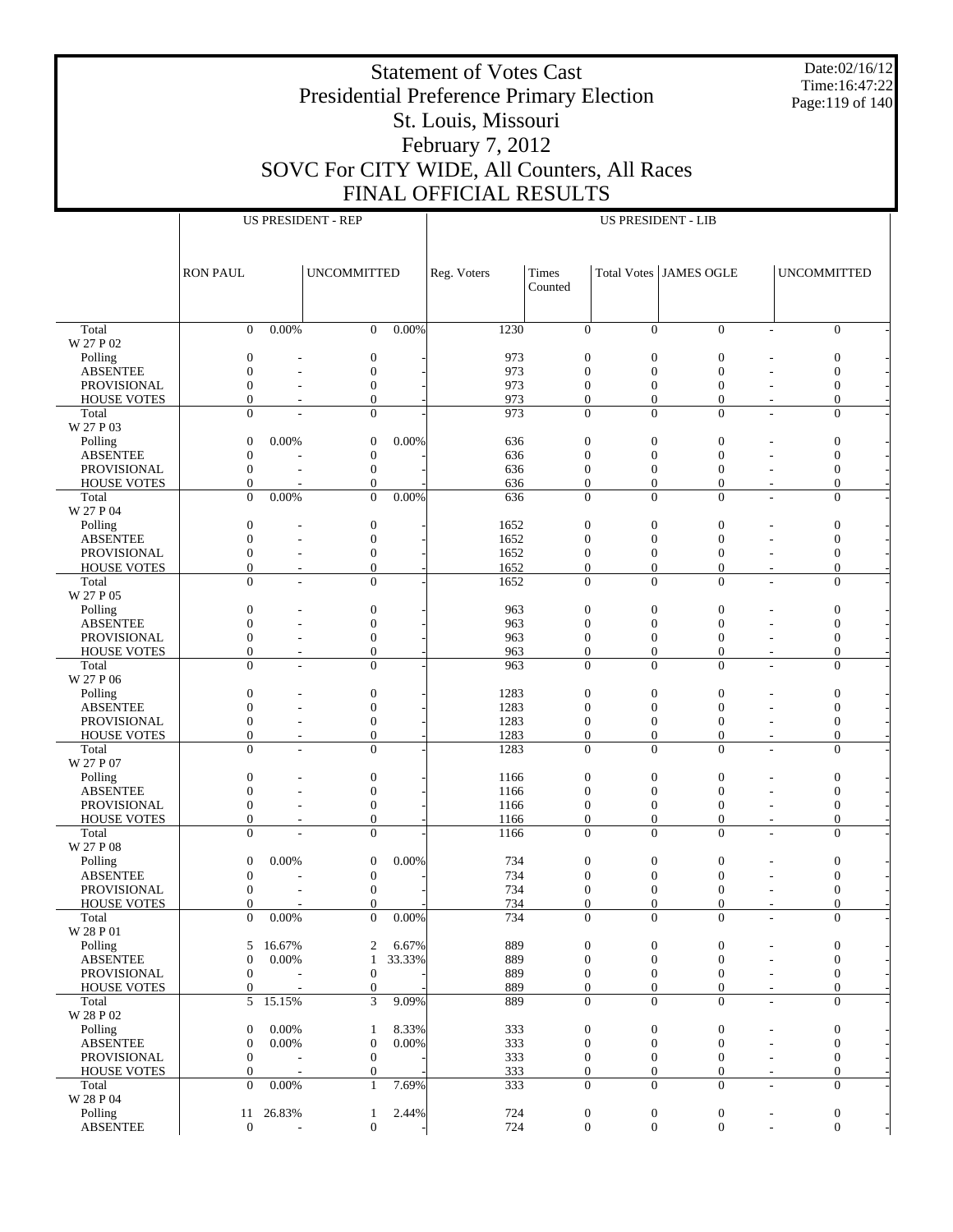Date:02/16/12 Time:16:47:22 Page:120 of 140

# Presidential Preference Primary Election St. Louis, Missouri February 7, 2012 SOVC For CITY WIDE, All Counters, All Races FINAL OFFICIAL RESULTS

|                             |                      |        | <b>US PRESIDENT - REP</b>        |        |              |                                    |                                    | <b>US PRESIDENT - LIB</b>          |                |                                    |        |
|-----------------------------|----------------------|--------|----------------------------------|--------|--------------|------------------------------------|------------------------------------|------------------------------------|----------------|------------------------------------|--------|
|                             |                      |        |                                  |        |              |                                    |                                    |                                    |                |                                    |        |
|                             | <b>RON PAUL</b>      |        | <b>UNCOMMITTED</b>               |        | Reg. Voters  | <b>Times</b><br>Counted            |                                    | Total Votes   JAMES OGLE           |                | <b>UNCOMMITTED</b>                 |        |
|                             |                      |        |                                  |        |              |                                    |                                    |                                    |                |                                    |        |
| <b>PROVISIONAL</b>          | $\bar{0}$            |        | $\boldsymbol{0}$                 |        | 724          | $\overline{0}$                     | $\Omega$                           | $\overline{0}$                     |                | $\bar{0}$                          |        |
| <b>HOUSE VOTES</b>          | $\overline{0}$<br>11 | 26.83% | $\boldsymbol{0}$<br>$\mathbf{1}$ | 2.44%  | 724          | $\boldsymbol{0}$<br>$\overline{0}$ | $\boldsymbol{0}$<br>$\overline{0}$ | $\boldsymbol{0}$<br>$\overline{0}$ | L,             | $\boldsymbol{0}$<br>$\overline{0}$ |        |
| Total<br>W 28 P 05          |                      |        |                                  |        | 724          |                                    |                                    |                                    |                |                                    |        |
| Polling                     | 3                    | 10.71% | $\boldsymbol{0}$                 | 0.00%  | 969          | $\mathbf{0}$                       | $\overline{0}$                     | $\overline{0}$                     |                | $\overline{0}$                     |        |
| <b>ABSENTEE</b>             | $\theta$             |        | $\boldsymbol{0}$                 |        | 969          | $\boldsymbol{0}$                   | $\boldsymbol{0}$                   | $\boldsymbol{0}$                   |                | $\boldsymbol{0}$                   |        |
| <b>PROVISIONAL</b>          | $\overline{0}$       |        | $\boldsymbol{0}$                 |        | 969          | $\overline{0}$                     | $\overline{0}$                     | $\mathbf{0}$                       |                | $\boldsymbol{0}$                   |        |
| <b>HOUSE VOTES</b>          | $\mathbf{0}$         |        | $\mathbf{0}$                     |        | 969          | $\boldsymbol{0}$                   | $\overline{0}$                     | $\overline{0}$                     |                | $\overline{0}$                     |        |
| Total                       | 3                    | 10.71% | $\mathbf{0}$                     | 0.00%  | 969          | $\mathbf{0}$                       | $\Omega$                           | $\Omega$                           | $\overline{a}$ | $\Omega$                           |        |
| W 28 P 06                   |                      |        |                                  |        |              |                                    |                                    |                                    |                |                                    |        |
| Polling                     | 9                    | 45.00% | $\boldsymbol{0}$                 | 0.00%  | 806          | $\overline{0}$                     | $\overline{0}$                     | $\overline{0}$                     |                | $\boldsymbol{0}$                   |        |
| <b>ABSENTEE</b>             | $\overline{0}$       |        | $\boldsymbol{0}$                 |        | 806          | $\overline{0}$                     | $\overline{0}$                     | $\mathbf{0}$                       |                | $\mathbf{0}$                       |        |
| <b>PROVISIONAL</b>          | $\mathbf{0}$         |        | $\boldsymbol{0}$                 |        | 806          | $\overline{0}$                     | $\overline{0}$                     | $\overline{0}$                     |                | $\boldsymbol{0}$                   |        |
| <b>HOUSE VOTES</b>          | $\boldsymbol{0}$     |        | $\mathbf{0}$                     |        | 806          | $\mathbf{0}$                       | $\boldsymbol{0}$                   | $\mathbf{0}$                       |                | $\boldsymbol{0}$                   |        |
| Total                       | 9                    | 45.00% | $\mathbf{0}$                     | 0.00%  | 806          | $\overline{0}$                     | $\overline{0}$                     | $\mathbf{0}$                       |                | $\overline{0}$                     |        |
| W 28 P 07                   |                      |        |                                  |        |              |                                    |                                    |                                    |                |                                    |        |
| Polling                     | 3                    | 21.43% | $\mathbf{1}$                     | 7.14%  | 655          | $\overline{0}$                     | $\overline{0}$                     | $\overline{0}$                     |                | $\boldsymbol{0}$                   |        |
| <b>ABSENTEE</b>             | $\Omega$             |        | $\boldsymbol{0}$                 |        | 655          | $\mathbf{0}$                       | $\mathbf{0}$                       | $\mathbf{0}$                       |                | $\boldsymbol{0}$                   |        |
| <b>PROVISIONAL</b>          | $\mathbf{0}$         |        | $\boldsymbol{0}$                 |        | 655          | $\boldsymbol{0}$                   | $\mathbf{0}$                       | $\boldsymbol{0}$                   |                | $\boldsymbol{0}$                   |        |
| <b>HOUSE VOTES</b>          | $\theta$             |        | $\mathbf{0}$                     |        | 655          | $\overline{0}$                     | $\overline{0}$                     | $\overline{0}$                     |                | $\overline{0}$                     |        |
| Total                       | 3                    | 21.43% | $\mathbf{1}$                     | 7.14%  | 655          | $\overline{0}$                     | $\theta$                           | $\Omega$                           |                | $\overline{0}$                     |        |
| W 28 P 08                   |                      |        |                                  |        |              |                                    |                                    |                                    |                |                                    |        |
| Polling                     | 5                    | 18.52% | 1                                | 3.70%  | 1145         | $\overline{0}$                     | $\overline{0}$                     | $\overline{0}$                     |                | $\boldsymbol{0}$                   |        |
| <b>ABSENTEE</b>             | $\overline{0}$       | 0.00%  | $\overline{0}$                   | 0.00%  | 1145         | $\overline{0}$                     | $\overline{0}$                     | $\overline{0}$                     |                | $\overline{0}$                     |        |
| <b>PROVISIONAL</b>          | $\mathbf{0}$         |        | $\boldsymbol{0}$                 |        | 1145         | $\overline{0}$                     | $\overline{0}$                     | $\overline{0}$                     |                | $\overline{0}$                     |        |
| <b>HOUSE VOTES</b><br>Total | $\theta$<br>5        | 17.86% | $\boldsymbol{0}$<br>$\mathbf{1}$ | 3.57%  | 1145<br>1145 | $\mathbf{0}$<br>$\theta$           | $\boldsymbol{0}$<br>$\theta$       | $\mathbf{0}$<br>$\Omega$           |                | $\boldsymbol{0}$<br>$\overline{0}$ |        |
| W 28 P 09                   |                      |        |                                  |        |              |                                    |                                    |                                    |                |                                    |        |
| Polling                     | 6                    | 23.08% | $\overline{0}$                   | 0.00%  | 696          | $\overline{0}$                     | $\overline{0}$                     | $\overline{0}$                     |                | $\mathbf{0}$                       |        |
| <b>ABSENTEE</b>             | $\overline{0}$       | 0.00%  | $\boldsymbol{0}$                 | 0.00%  | 696          | $\overline{0}$                     | $\overline{0}$                     | $\overline{0}$                     |                | $\boldsymbol{0}$                   |        |
| <b>PROVISIONAL</b>          | $\mathbf{0}$         |        | $\boldsymbol{0}$                 |        | 696          | $\mathbf{0}$                       | $\mathbf{0}$                       | $\mathbf{0}$                       |                | $\mathbf{0}$                       |        |
| <b>HOUSE VOTES</b>          | $\Omega$             |        | $\mathbf{0}$                     |        | 696          | $\overline{0}$                     | $\overline{0}$                     | $\mathbf{0}$                       |                | $\overline{0}$                     |        |
| Total                       | 6                    | 21.43% | $\Omega$                         | 0.00%  | 696          | $\theta$                           | $\theta$                           | $\Omega$                           |                | $\overline{0}$                     |        |
| W 28 P 10                   |                      |        |                                  |        |              |                                    |                                    |                                    |                |                                    |        |
| Polling                     | 8                    | 18.60% | 1                                | 2.33%  | 1069         | $\boldsymbol{0}$                   | $\boldsymbol{0}$                   | $\mathbf{0}$                       |                | $\boldsymbol{0}$                   |        |
| <b>ABSENTEE</b>             | $\overline{0}$       | 0.00%  | $\boldsymbol{0}$                 | 0.00%  | 1069         | $\overline{0}$                     | $\theta$                           | $\mathbf{0}$                       |                | $\overline{0}$                     |        |
| <b>PROVISIONAL</b>          | $\theta$             |        | $\mathbf{0}$                     |        | 1069         | $\overline{0}$                     | $\overline{0}$                     | $\Omega$                           |                | $\overline{0}$                     |        |
| <b>HOUSE VOTES</b>          | $\mathbf{0}$         |        | $\mathbf{0}$                     |        | 1069         | $\overline{0}$                     | $\overline{0}$                     | $\overline{0}$                     |                | $\mathbf{0}$                       |        |
| Total                       | 8                    | 18.18% | $\mathbf{1}$                     | 2.27%  | 1069         | $\overline{0}$                     | $\theta$                           | $\theta$                           |                | $\overline{0}$                     |        |
| Total                       |                      |        |                                  |        |              |                                    |                                    |                                    |                |                                    |        |
| Polling                     | 760                  | 21.24% | 101                              | 2.82%  | 197526       | 34                                 | 29                                 | 15                                 | 51.72%         | 14                                 | 48.28% |
| <b>ABSENTEE</b>             | 24                   | 8.11%  | 39                               | 13.18% | 197526       | 8                                  | $\tau$                             | 5                                  | 71.43%         | 2                                  | 28.57% |
| PROVISIONAL                 | $\overline{0}$       | 0.00%  | $\boldsymbol{0}$                 | 0.00%  | 197526       | $\mathbf{1}$                       | $\mathbf{1}$                       |                                    | 1 100.00%      | $\Omega$                           | 0.00%  |
| <b>HOUSE VOTES</b>          | $\Omega$             |        | $\Omega$                         |        | 197526       | $\theta$                           | $\overline{0}$                     | $\theta$                           |                | $\Omega$                           |        |
| Total                       | 784                  | 20.23% | 140                              | 3.61%  | 197526       | 43                                 | $\overline{37}$                    | 21                                 | 56.76%         | 16                                 | 43.24% |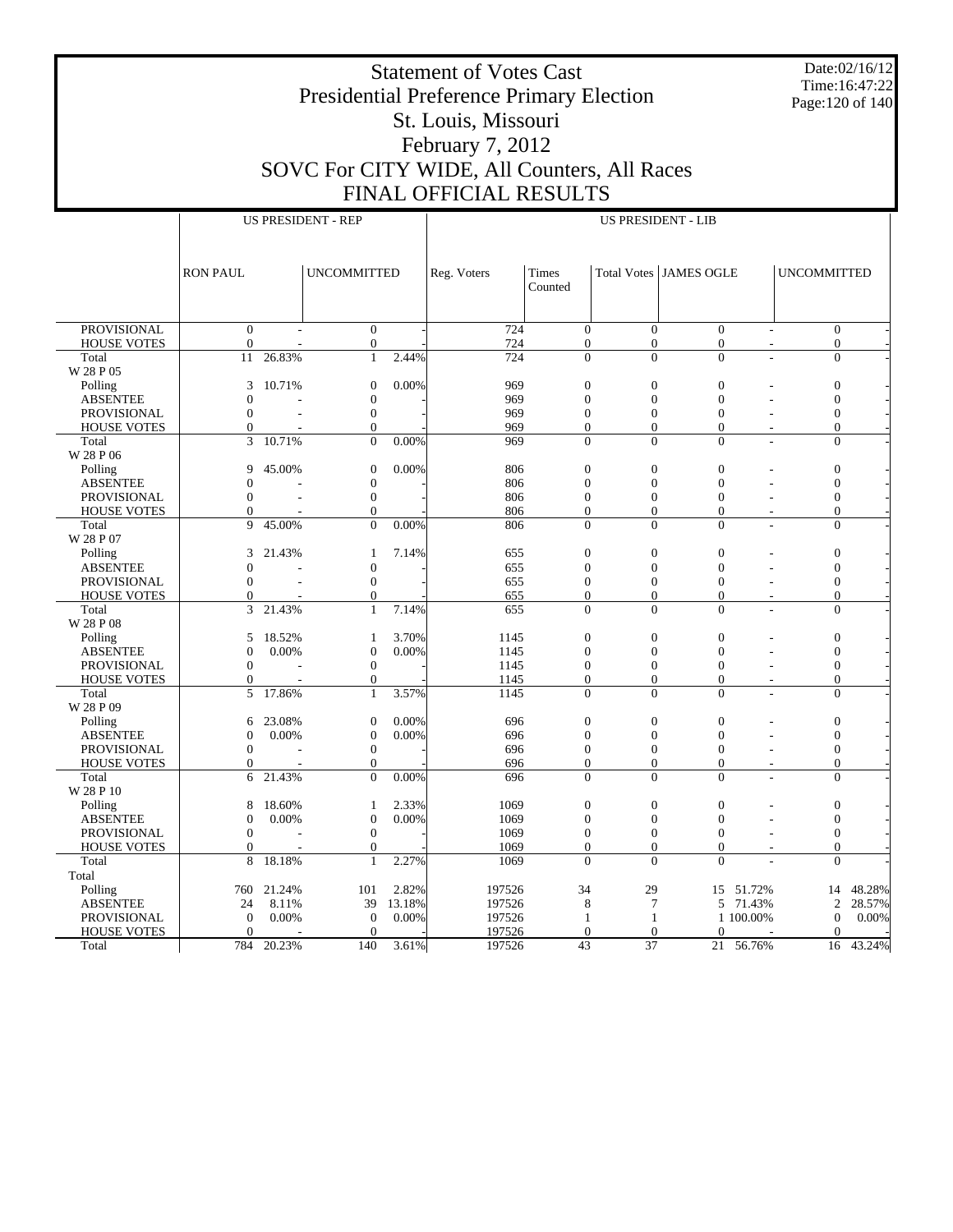Date:02/16/12 Time:16:47:22 Page:121 of 140

### Statement of Votes Cast Presidential Preference Primary Election St. Louis, Missouri February 7, 2012 SOVC For CITY WIDE, All Counters, All Races FINAL OFFICIAL RESULTS

|                            | Reg. Voters  | <b>Times</b><br>Counted |                       | Total Votes   UNCOMMITTED |
|----------------------------|--------------|-------------------------|-----------------------|---------------------------|
|                            |              |                         |                       |                           |
| <b>CITY WIDE</b>           |              |                         |                       |                           |
| W 01 P 01                  |              |                         |                       |                           |
| Polling                    | 979          | 0                       | $\boldsymbol{0}$      | 0                         |
| ABSENTEE                   | 979          | 0                       | 0                     | $\overline{0}$            |
| <b>PROVISIONAL</b>         | 979          | $\boldsymbol{0}$        | $\boldsymbol{0}$      | 0                         |
| <b>HOUSE VOTES</b>         | 979          | $\boldsymbol{0}$        | $\boldsymbol{0}$      | 0                         |
| Total                      | 979          | $\mathbf{0}$            | $\mathbf{0}$          | $\overline{0}$            |
| W 01 P 02                  |              |                         |                       |                           |
| Polling<br><b>ABSENTEE</b> | 1530<br>1530 | $\boldsymbol{0}$<br>0   | $\boldsymbol{0}$<br>0 | $\overline{0}$<br>0       |
| PROVISIONAL                | 1530         | $\boldsymbol{0}$        | $\boldsymbol{0}$      | 0                         |
| <b>HOUSE VOTES</b>         | 1530         | $\boldsymbol{0}$        | $\boldsymbol{0}$      | 0                         |
| Total                      | 1530         | $\theta$                | $\Omega$              | $\Omega$                  |
| W 01 P 03                  |              |                         |                       |                           |
| Polling                    | 1451         | $\boldsymbol{0}$        | $\boldsymbol{0}$      | 0                         |
| ABSENTEE                   | 1451         | 0                       | 0                     | 0                         |
| <b>PROVISIONAL</b>         | 1451         | $\boldsymbol{0}$        | $\boldsymbol{0}$      | 0                         |
| <b>HOUSE VOTES</b>         | 1451         | $\boldsymbol{0}$        | $\boldsymbol{0}$      | $\overline{0}$            |
| Total                      | 1451         | $\mathbf{0}$            | $\mathbf{0}$          | $\overline{0}$            |
| W 01 P 04                  |              |                         |                       |                           |
| Polling                    | 1011         | $\boldsymbol{0}$        | $\boldsymbol{0}$      | $\overline{0}$            |
| ABSENTEE                   | 1011         | 0                       | 0                     | 0                         |
| PROVISIONAL                | 1011         | $\boldsymbol{0}$        | $\boldsymbol{0}$      | 0                         |
| <b>HOUSE VOTES</b>         | 1011         | $\boldsymbol{0}$        | $\boldsymbol{0}$      | $\boldsymbol{0}$          |
| Total                      | 1011         | $\theta$                | $\theta$              | $\theta$                  |
| W 01 P 05                  |              |                         |                       |                           |
| Polling                    | 1252         | $\boldsymbol{0}$        | $\boldsymbol{0}$      | $\boldsymbol{0}$          |
| <b>ABSENTEE</b>            | 1252         | 0                       | 0                     | $\boldsymbol{0}$          |
| <b>PROVISIONAL</b>         | 1252         | $\boldsymbol{0}$        | $\boldsymbol{0}$      | $\boldsymbol{0}$          |
| <b>HOUSE VOTES</b>         | 1252         | $\boldsymbol{0}$        | $\boldsymbol{0}$      | $\overline{0}$            |
| Total                      | 1252         | $\mathbf{0}$            | $\mathbf{0}$          | $\overline{0}$            |
| W 01 P 06                  |              |                         |                       | $\boldsymbol{0}$          |
| Polling                    | 1415         | $\boldsymbol{0}$<br>0   | $\boldsymbol{0}$      | $\boldsymbol{0}$          |
| ABSENTEE<br>PROVISIONAL    | 1415<br>1415 | $\boldsymbol{0}$        | 0<br>$\boldsymbol{0}$ | $\boldsymbol{0}$          |
| <b>HOUSE VOTES</b>         | 1415         | $\boldsymbol{0}$        | $\boldsymbol{0}$      | 0                         |
| Total                      | 1415         | $\theta$                | 0                     | $\theta$                  |
| W 02 P 01                  |              |                         |                       |                           |
| Polling                    | 368          | $\boldsymbol{0}$        | $\boldsymbol{0}$      | 0                         |
| <b>ABSENTEE</b>            | 368          | $\boldsymbol{0}$        | 0                     | $\overline{0}$            |
| PROVISIONAL                | 368          | $\boldsymbol{0}$        | $\boldsymbol{0}$      | $\boldsymbol{0}$          |
| <b>HOUSE VOTES</b>         | 368          | 0                       | $\boldsymbol{0}$      | $\mathbf{0}$              |
| Total                      | 368          | $\mathbf{0}$            | 0                     | $\overline{0}$            |
| W 02 P 02                  |              |                         |                       |                           |
| Polling                    | 1377         | 1                       | 1                     | 1 100.00%                 |
| ABSENTEE                   | 1377         | $\boldsymbol{0}$        | $\boldsymbol{0}$      | 0                         |
| PROVISIONAL                | 1377         | $\boldsymbol{0}$        | $\boldsymbol{0}$      | $\boldsymbol{0}$          |
| <b>HOUSE VOTES</b>         | 1377         | $\boldsymbol{0}$        | $\boldsymbol{0}$      | $\overline{0}$            |
| Total                      | 1377         | 1                       | 1                     | 1 100.00%                 |
| W 02 P 03                  |              |                         |                       |                           |
| Polling                    | 1743         | $\boldsymbol{0}$        | $\boldsymbol{0}$      | $\boldsymbol{0}$          |
| <b>ABSENTEE</b>            | 1743         | $\boldsymbol{0}$        | $\boldsymbol{0}$      | $\boldsymbol{0}$          |
| <b>PROVISIONAL</b>         | 1743         | $\boldsymbol{0}$        | $\boldsymbol{0}$      | $\boldsymbol{0}$          |
| <b>HOUSE VOTES</b>         | 1743         | $\boldsymbol{0}$        | $\boldsymbol{0}$      | $\boldsymbol{0}$          |
| Total<br>W 02 P 04         | 1743         | $\mathbf{0}$            | $\mathbf{0}$          | $\overline{0}$            |
| Polling                    | 1717         | 3                       | $\mathbf{2}$          | 2 100.00%                 |
| <b>ABSENTEE</b>            | 1717         | $\boldsymbol{0}$        | $\boldsymbol{0}$      | 0                         |
|                            |              |                         |                       |                           |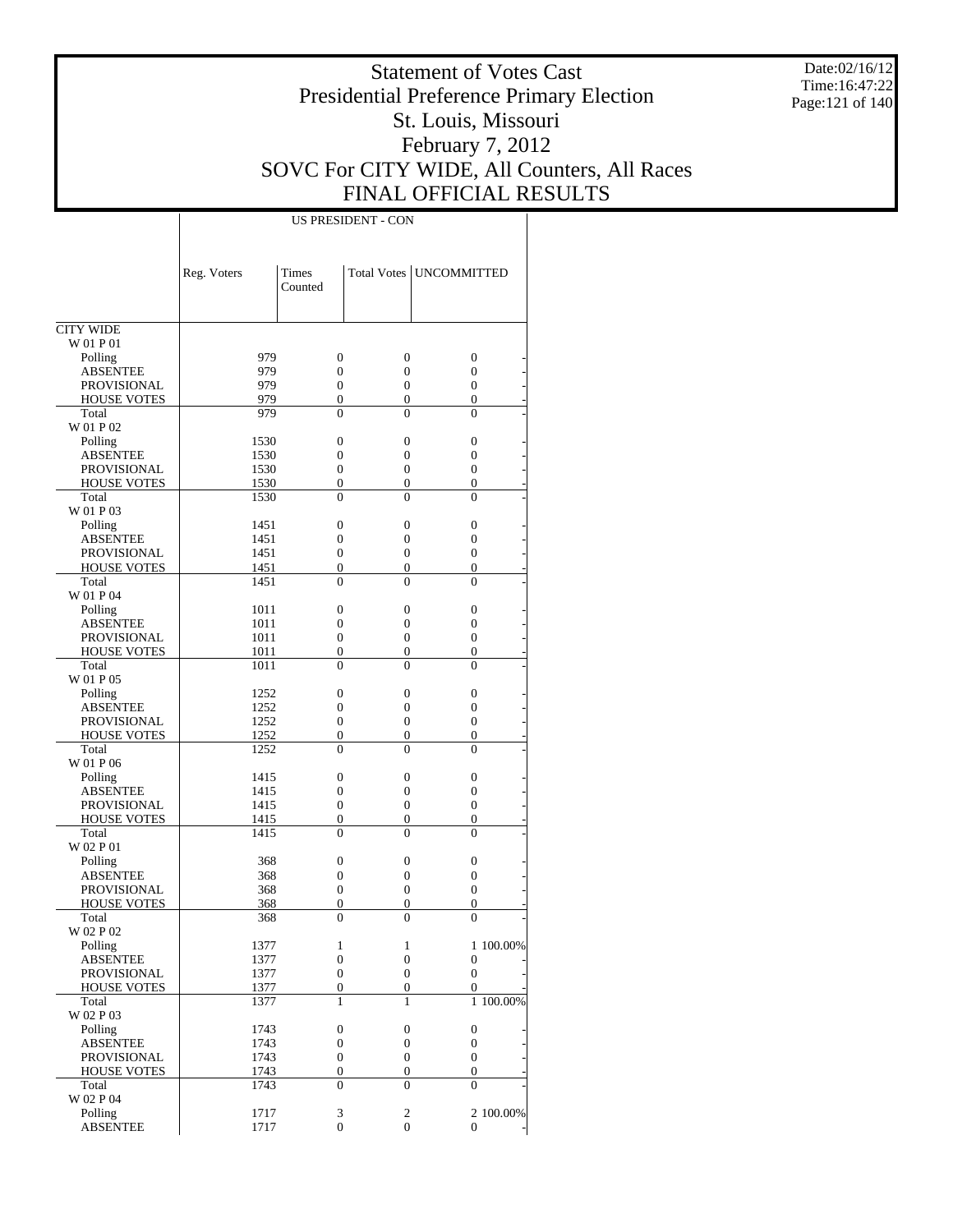Date:02/16/12 Time:16:47:22 Page:122 of 140

### Statement of Votes Cast Presidential Preference Primary Election St. Louis, Missouri February 7, 2012 SOVC For CITY WIDE, All Counters, All Races FINAL OFFICIAL RESULTS

|                                | Reg. Voters  | Times<br>Counted                 |                                      | Total Votes   UNCOMMITTED        |
|--------------------------------|--------------|----------------------------------|--------------------------------------|----------------------------------|
|                                |              |                                  |                                      |                                  |
| <b>PROVISIONAL</b>             | 1717         | $\mathbf{0}$                     | $\overline{0}$                       | $\overline{0}$                   |
| <b>HOUSE VOTES</b><br>Total    | 1717<br>1717 | $\boldsymbol{0}$<br>3            | $\boldsymbol{0}$<br>$\overline{c}$   | 0<br>2 100.00%                   |
| W 02 P 05                      |              |                                  |                                      |                                  |
| Polling                        | 1385         | $\overline{0}$                   | $\mathbf{0}$                         | $\overline{0}$                   |
| <b>ABSENTEE</b>                | 1385         | $\overline{0}$                   | 0                                    | $\overline{0}$                   |
| <b>PROVISIONAL</b>             | 1385         | $\overline{0}$                   | $\mathbf{0}$                         | $\overline{0}$                   |
| <b>HOUSE VOTES</b>             | 1385         | $\overline{0}$                   | 0                                    | $\overline{0}$                   |
| Total<br>W 03 P 01             | 1385         | $\theta$                         | $\Omega$                             | 0                                |
| Polling                        | 369          | $\overline{0}$                   | $\mathbf{0}$                         | $\overline{0}$                   |
| <b>ABSENTEE</b>                | 369          | $\overline{0}$                   | 0                                    | $\overline{0}$                   |
| <b>PROVISIONAL</b>             | 369          | $\overline{0}$                   | $\mathbf{0}$                         | $\overline{0}$                   |
| <b>HOUSE VOTES</b>             | 369          | $\overline{0}$                   | $\boldsymbol{0}$                     | $\overline{0}$                   |
| Total                          | 369          | $\overline{0}$                   | $\mathbf{0}$                         | $\theta$                         |
| W 03 P 02                      |              |                                  |                                      |                                  |
| Polling                        | 1082         | $\overline{0}$                   | $\mathbf{0}$                         | $\overline{0}$                   |
| <b>ABSENTEE</b><br>PROVISIONAL | 1082<br>1082 | $\overline{0}$<br>$\overline{0}$ | 0<br>$\mathbf{0}$                    | 0<br>$\overline{0}$              |
| <b>HOUSE VOTES</b>             | 1082         | $\boldsymbol{0}$                 | 0                                    | $\overline{0}$                   |
| Total                          | 1082         | $\theta$                         | $\Omega$                             | 0                                |
| W 03 P 03                      |              |                                  |                                      |                                  |
| Polling                        | 751          | $\overline{0}$                   | $\mathbf{0}$                         | $\overline{0}$                   |
| <b>ABSENTEE</b>                | 751          | $\overline{0}$                   | 0                                    | $\overline{0}$                   |
| <b>PROVISIONAL</b>             | 751          | $\overline{0}$                   | $\mathbf{0}$                         | $\overline{0}$                   |
| <b>HOUSE VOTES</b><br>Total    | 751          | $\boldsymbol{0}$                 | 0                                    | $\overline{0}$                   |
| W 03 P 04                      | 751          | $\overline{0}$                   | $\mathbf{0}$                         | $\theta$                         |
| Polling                        | 1353         | $\overline{0}$                   | $\mathbf{0}$                         | $\overline{0}$                   |
| <b>ABSENTEE</b>                | 1353         | $\overline{0}$                   | 0                                    | 0                                |
| <b>PROVISIONAL</b>             | 1353         | $\overline{0}$                   | $\mathbf{0}$                         | $\overline{0}$                   |
| <b>HOUSE VOTES</b>             | 1353         | $\boldsymbol{0}$                 | 0                                    | 0                                |
| Total                          | 1353         | $\theta$                         | $\Omega$                             | 0                                |
| W 03 P 05                      |              |                                  |                                      |                                  |
| Polling<br><b>ABSENTEE</b>     | 1052<br>1052 | $\overline{0}$<br>$\overline{0}$ | $\mathbf{0}$<br>0                    | $\overline{0}$<br>$\overline{0}$ |
| <b>PROVISIONAL</b>             | 1052         | $\overline{0}$                   | $\mathbf{0}$                         | $\overline{0}$                   |
| <b>HOUSE VOTES</b>             | 1052         | $\boldsymbol{0}$                 | 0                                    | 0                                |
| Total                          | 1052         | $\overline{0}$                   | $\mathbf{0}$                         | $\theta$                         |
| W 03 P 06                      |              |                                  |                                      |                                  |
| Polling                        | 832          | $\overline{0}$                   | $\boldsymbol{0}$                     | $\overline{0}$                   |
| <b>ABSENTEE</b>                | 832          | $\overline{0}$                   | 0                                    | $\overline{0}$                   |
| PROVISIONAL                    | 832          | $\overline{0}$<br>$\overline{0}$ | 0<br>0                               | $\overline{0}$<br>0              |
| <b>HOUSE VOTES</b><br>Total    | 832<br>832   | $\boldsymbol{0}$                 | $\boldsymbol{0}$                     | 0                                |
| W 03 P 07                      |              |                                  |                                      |                                  |
| Polling                        | 1183         | $\boldsymbol{0}$                 | $\boldsymbol{0}$                     | $\boldsymbol{0}$                 |
| <b>ABSENTEE</b>                | 1183         | $\mathbf{0}$                     | $\boldsymbol{0}$                     | $\overline{0}$                   |
| <b>PROVISIONAL</b>             | 1183         | $\boldsymbol{0}$                 | $\overline{0}$                       | $\overline{0}$                   |
| <b>HOUSE VOTES</b>             | 1183         | $\boldsymbol{0}$                 | $\boldsymbol{0}$                     | 0                                |
| Total                          | 1183         | $\mathbf{0}$                     | $\Omega$                             | $\Omega$                         |
| W 03 P 08                      | 430          | $\boldsymbol{0}$                 |                                      |                                  |
| Polling<br><b>ABSENTEE</b>     | 430          | $\boldsymbol{0}$                 | $\boldsymbol{0}$<br>$\boldsymbol{0}$ | 0<br>$\overline{0}$              |
| <b>PROVISIONAL</b>             | 430          | $\boldsymbol{0}$                 | $\overline{0}$                       | $\overline{0}$                   |
| <b>HOUSE VOTES</b>             | 430          | $\boldsymbol{0}$                 | $\boldsymbol{0}$                     | $\overline{0}$                   |
| Total                          | 430          | $\mathbf{0}$                     | $\overline{0}$                       | $\overline{0}$                   |
| W 04 P 01                      |              |                                  |                                      |                                  |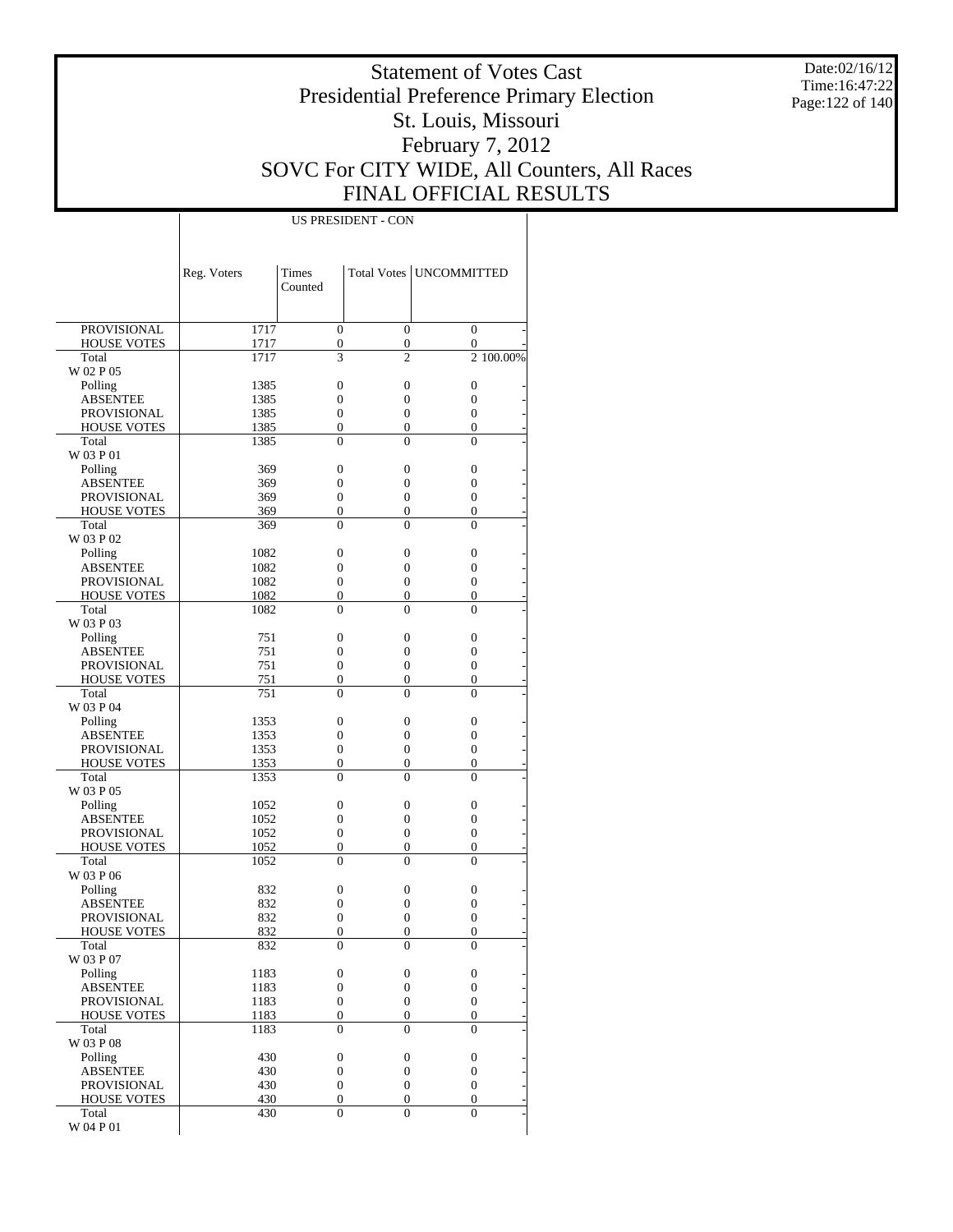Date:02/16/12 Time:16:47:22 Page:123 of 140

### Statement of Votes Cast Presidential Preference Primary Election St. Louis, Missouri February 7, 2012 SOVC For CITY WIDE, All Counters, All Races FINAL OFFICIAL RESULTS

|                    | Reg. Voters | Times<br>Counted |                  | Total Votes   UNCOMMITTED |           |
|--------------------|-------------|------------------|------------------|---------------------------|-----------|
|                    |             |                  |                  |                           |           |
| Polling            | 609         | $\overline{0}$   | $\overline{0}$   | $\mathbf{0}$              |           |
| <b>ABSENTEE</b>    | 609         | $\overline{0}$   | $\overline{0}$   | $\overline{0}$            |           |
| <b>PROVISIONAL</b> | 609         | $\overline{0}$   | $\overline{0}$   | $\mathbf{0}$              |           |
| <b>HOUSE VOTES</b> | 609         | $\overline{0}$   | 0                | $\overline{0}$            |           |
| Total              | 609         | $\theta$         | $\theta$         | $\theta$                  |           |
| W 04 P 02          |             |                  |                  |                           |           |
| Polling            | 1653        | $\overline{0}$   | $\overline{0}$   | $\mathbf{0}$              |           |
| <b>ABSENTEE</b>    | 1653        | $\overline{0}$   | 0                | $\overline{0}$            |           |
| <b>PROVISIONAL</b> | 1653        | $\overline{0}$   | $\mathbf{0}$     | $\overline{0}$            |           |
| <b>HOUSE VOTES</b> | 1653        | $\overline{0}$   | 0                | $\overline{0}$            |           |
| Total              | 1653        | $\overline{0}$   | $\theta$         | $\theta$                  |           |
| W 04 P 03          |             |                  |                  |                           |           |
| Polling            | 1259        | $\overline{0}$   | $\overline{0}$   | $\mathbf{0}$              |           |
| <b>ABSENTEE</b>    | 1259        | $\overline{0}$   | 0                | 0                         |           |
| <b>PROVISIONAL</b> | 1259        | $\overline{0}$   | $\overline{0}$   | $\mathbf{0}$              |           |
| <b>HOUSE VOTES</b> | 1259        | $\overline{0}$   | 0                | $\overline{0}$            |           |
| Total              | 1259        | $\theta$         | $\theta$         | $\theta$                  |           |
| W 04 P 04          |             |                  |                  |                           |           |
| Polling            | 999         | $\overline{0}$   | $\overline{0}$   | $\mathbf{0}$              |           |
| <b>ABSENTEE</b>    | 999         | $\overline{0}$   | 0                | $\overline{0}$            |           |
| <b>PROVISIONAL</b> | 999         | $\overline{0}$   | $\overline{0}$   | $\mathbf{0}$              |           |
| <b>HOUSE VOTES</b> | 999         | $\overline{0}$   | 0                | $\overline{0}$            |           |
| Total              | 999         | $\overline{0}$   | $\theta$         | $\theta$                  |           |
| W 04 P 05          |             |                  |                  |                           |           |
| Polling            | 812         | $\overline{0}$   | $\overline{0}$   | $\mathbf{0}$              |           |
| <b>ABSENTEE</b>    | 812         | $\overline{0}$   | 0                | $\overline{0}$            |           |
| PROVISIONAL        | 812         | $\overline{0}$   | $\overline{0}$   | $\mathbf{0}$              |           |
| <b>HOUSE VOTES</b> | 812         | $\overline{0}$   | 0                | $\overline{0}$            |           |
| Total              | 812         | $\theta$         | $\theta$         | $\theta$                  |           |
| W 04 P 06          |             |                  |                  |                           |           |
| Polling            | 1211        | $\overline{0}$   | $\overline{0}$   | $\mathbf{0}$              |           |
| <b>ABSENTEE</b>    | 1211        | $\overline{0}$   | 0                | $\overline{0}$            |           |
| <b>PROVISIONAL</b> | 1211        | $\overline{0}$   | $\overline{0}$   | $\mathbf{0}$              |           |
| <b>HOUSE VOTES</b> | 1211        | $\overline{0}$   | 0                | $\overline{0}$            |           |
| Total              | 1211        | $\overline{0}$   | $\theta$         | $\theta$                  |           |
| W 04 P 07          |             |                  |                  |                           |           |
| Polling            | 1268        | $\mathbf{1}$     | 1                |                           | 1 100.00% |
| <b>ABSENTEE</b>    | 1268        | $\overline{0}$   | $\overline{0}$   | $\overline{0}$            |           |
| <b>PROVISIONAL</b> | 1268        | $\overline{0}$   | $\overline{0}$   | $\mathbf{0}$              |           |
| <b>HOUSE VOTES</b> | 1268        | $\overline{0}$   | $\mathbf{0}$     | 0                         |           |
| Total              | 1268        | 1                | 1                |                           | 1 100,00% |
| W 05 P 01          |             |                  |                  |                           |           |
| Polling            | 681         | $\overline{0}$   | $\overline{0}$   | $\overline{0}$            |           |
| <b>ABSENTEE</b>    | 681         | $\overline{0}$   | $\overline{0}$   | 0                         |           |
| PROVISIONAL        | 681         | 0                | $\theta$         | $\theta$                  |           |
| <b>HOUSE VOTES</b> | 681         | $\boldsymbol{0}$ | $\boldsymbol{0}$ | $\boldsymbol{0}$          |           |
| Total              | 681         | $\theta$         | $\theta$         | $\Omega$                  |           |
| W 05 P 02          |             |                  |                  |                           |           |
| Polling            | 604         | $\boldsymbol{0}$ | $\boldsymbol{0}$ | $\boldsymbol{0}$          |           |
| <b>ABSENTEE</b>    | 604         | $\boldsymbol{0}$ | $\boldsymbol{0}$ | $\boldsymbol{0}$          |           |
| PROVISIONAL        | 604         | $\boldsymbol{0}$ | $\boldsymbol{0}$ | $\boldsymbol{0}$          |           |
| <b>HOUSE VOTES</b> | 604         | $\boldsymbol{0}$ | $\overline{0}$   | $\mathbf{0}$              |           |
| Total              | 604         | $\overline{0}$   | $\overline{0}$   | $\Omega$                  |           |
| W 05 P 03          |             |                  |                  |                           |           |
| Polling            | 532         | $\mathbf{1}$     | $\mathbf{1}$     |                           | 1 100.00% |
| <b>ABSENTEE</b>    | 532         | $\boldsymbol{0}$ | $\boldsymbol{0}$ | $\mathbf{0}$              |           |
| <b>PROVISIONAL</b> | 532         | $\boldsymbol{0}$ | $\boldsymbol{0}$ | $\boldsymbol{0}$          |           |
| <b>HOUSE VOTES</b> | 532         | $\boldsymbol{0}$ | $\overline{0}$   | $\overline{0}$            |           |
|                    |             |                  |                  |                           |           |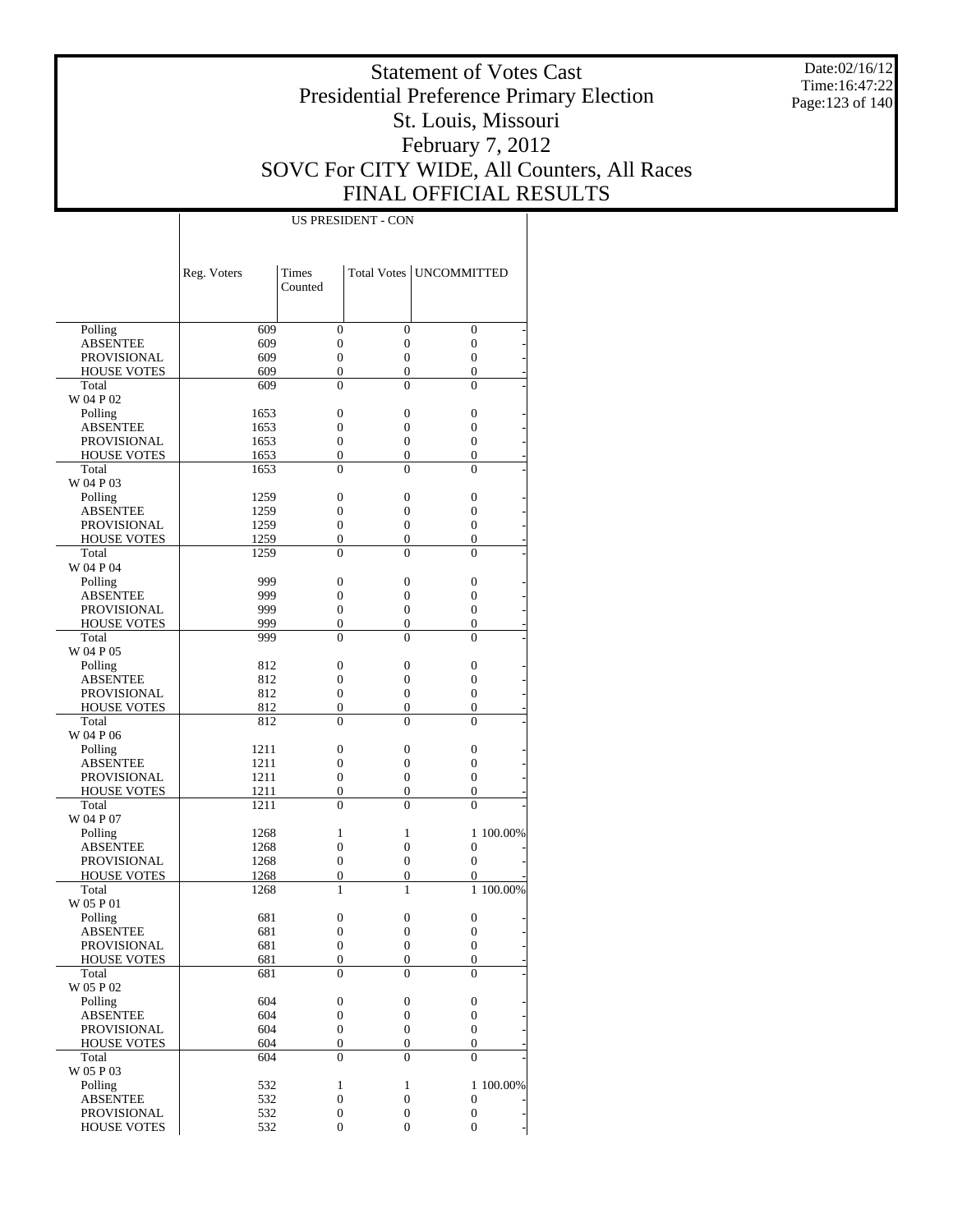Date:02/16/12 Time:16:47:22 Page:124 of 140

### Statement of Votes Cast Presidential Preference Primary Election St. Louis, Missouri February 7, 2012 SOVC For CITY WIDE, All Counters, All Races FINAL OFFICIAL RESULTS

|                            | Reg. Voters | <b>Times</b><br>Counted |                  | Total Votes   UNCOMMITTED |  |
|----------------------------|-------------|-------------------------|------------------|---------------------------|--|
|                            |             |                         |                  |                           |  |
| Total                      | 532         | 1                       | 1                | 1 100.00%                 |  |
| W 05 P 04                  |             |                         |                  |                           |  |
| Polling                    | 949         | $\overline{0}$          | $\boldsymbol{0}$ | $\boldsymbol{0}$          |  |
| ABSENTEE                   | 949         | $\overline{0}$          | $\mathbf{0}$     | $\overline{0}$            |  |
| <b>PROVISIONAL</b>         | 949         | $\boldsymbol{0}$        | $\boldsymbol{0}$ | $\boldsymbol{0}$          |  |
| <b>HOUSE VOTES</b>         | 949         | $\boldsymbol{0}$        | $\mathbf{0}$     | $\boldsymbol{0}$          |  |
| Total<br>W 05 P 05         | 949         | 0                       | $\overline{0}$   | $\boldsymbol{0}$          |  |
| Polling                    | 900         | 0                       | $\boldsymbol{0}$ | $\boldsymbol{0}$          |  |
| <b>ABSENTEE</b>            | 900         | $\overline{0}$          | $\mathbf{0}$     | $\overline{0}$            |  |
| <b>PROVISIONAL</b>         | 900         | $\boldsymbol{0}$        | $\boldsymbol{0}$ | $\boldsymbol{0}$          |  |
| <b>HOUSE VOTES</b>         | 900         | $\boldsymbol{0}$        | $\boldsymbol{0}$ | $\boldsymbol{0}$          |  |
| Total                      | 900         | $\theta$                | $\Omega$         | $\theta$                  |  |
| W 05 P 06                  |             |                         |                  |                           |  |
| Polling                    | 1153        | $\boldsymbol{0}$        | $\boldsymbol{0}$ | $\boldsymbol{0}$          |  |
| ABSENTEE                   | 1153        | $\overline{0}$          | $\boldsymbol{0}$ | $\overline{0}$            |  |
| <b>PROVISIONAL</b>         | 1153        | $\boldsymbol{0}$        | $\boldsymbol{0}$ | $\boldsymbol{0}$          |  |
| <b>HOUSE VOTES</b>         | 1153        | $\boldsymbol{0}$        | $\boldsymbol{0}$ | $\boldsymbol{0}$          |  |
| Total                      | 1153        | $\mathbf{0}$            | $\overline{0}$   | $\boldsymbol{0}$          |  |
| W 05 P 07                  |             |                         |                  |                           |  |
| Polling                    | 1218        | 0                       | $\boldsymbol{0}$ | $\boldsymbol{0}$          |  |
| ABSENTEE                   | 1218        | $\overline{0}$          | $\boldsymbol{0}$ | $\overline{0}$            |  |
| <b>PROVISIONAL</b>         | 1218        | $\boldsymbol{0}$        | $\boldsymbol{0}$ | $\boldsymbol{0}$          |  |
| <b>HOUSE VOTES</b>         | 1218        | $\boldsymbol{0}$        | $\boldsymbol{0}$ | 0                         |  |
| Total                      | 1218        | $\theta$                | $\Omega$         | $\theta$                  |  |
| W 06 P 01                  |             |                         |                  |                           |  |
| Polling                    | 774         | $\boldsymbol{0}$        | $\boldsymbol{0}$ | $\boldsymbol{0}$          |  |
| <b>ABSENTEE</b>            | 774         | $\overline{0}$          | $\boldsymbol{0}$ | 0                         |  |
| <b>PROVISIONAL</b>         | 774         | $\boldsymbol{0}$        | $\boldsymbol{0}$ | $\boldsymbol{0}$          |  |
| <b>HOUSE VOTES</b>         | 774         | $\boldsymbol{0}$        | $\mathbf{0}$     | $\boldsymbol{0}$          |  |
| Total                      | 774         | $\mathbf{0}$            | $\overline{0}$   | $\boldsymbol{0}$          |  |
| W 06 P 02                  |             |                         |                  |                           |  |
| Polling                    | 998         | 0                       | $\boldsymbol{0}$ | $\boldsymbol{0}$          |  |
| ABSENTEE                   | 998         | 0                       | $\mathbf{0}$     | $\boldsymbol{0}$          |  |
| <b>PROVISIONAL</b>         | 998         | $\boldsymbol{0}$        | $\boldsymbol{0}$ | $\boldsymbol{0}$          |  |
| <b>HOUSE VOTES</b>         | 998         | $\boldsymbol{0}$        | $\mathbf{0}$     | 0                         |  |
| Total                      | 998         | $\theta$                | 0                | $\theta$                  |  |
| W 06 P 03                  | 1294        | $\boldsymbol{0}$        | $\boldsymbol{0}$ | $\boldsymbol{0}$          |  |
| Polling<br><b>ABSENTEE</b> | 1294        | 0                       | $\mathbf{0}$     | 0                         |  |
| <b>PROVISIONAL</b>         | 1294        | $\boldsymbol{0}$        | $\boldsymbol{0}$ | $\boldsymbol{0}$          |  |
| <b>HOUSE VOTES</b>         | 1294        | $\boldsymbol{0}$        | $\mathbf{0}$     | $\mathbf{0}$              |  |
| Total                      | 1294        | 0                       | 0                | $\overline{0}$            |  |
| W 06 P 04                  |             |                         |                  |                           |  |
| Polling                    | 1521        | 0                       | 0                | 0                         |  |
| <b>ABSENTEE</b>            | 1521        | $\boldsymbol{0}$        | $\boldsymbol{0}$ | $\boldsymbol{0}$          |  |
| PROVISIONAL                | 1521        | $\boldsymbol{0}$        | $\boldsymbol{0}$ | $\boldsymbol{0}$          |  |
| HOUSE VOTES                | 1521        | $\boldsymbol{0}$        | $\boldsymbol{0}$ | $\boldsymbol{0}$          |  |
| Total                      | 1521        | $\boldsymbol{0}$        | $\boldsymbol{0}$ | $\mathbf{0}$              |  |
| W 06 P 05                  |             |                         |                  |                           |  |
| Polling                    | 446         | $\boldsymbol{0}$        | 0                | $\boldsymbol{0}$          |  |
| <b>ABSENTEE</b>            | 446         | $\boldsymbol{0}$        | $\boldsymbol{0}$ | $\boldsymbol{0}$          |  |
| <b>PROVISIONAL</b>         | 446         | $\boldsymbol{0}$        | $\boldsymbol{0}$ | $\boldsymbol{0}$          |  |
| <b>HOUSE VOTES</b>         | 446         | $\boldsymbol{0}$        | $\boldsymbol{0}$ | $\boldsymbol{0}$          |  |
| Total                      | 446         | $\mathbf{0}$            | $\mathbf{0}$     | $\mathbf{0}$              |  |
| W 06 P 06                  |             |                         |                  |                           |  |
| Polling                    | 432         | $\boldsymbol{0}$        | $\boldsymbol{0}$ | $\boldsymbol{0}$          |  |
| <b>ABSENTEE</b>            | 432         | $\boldsymbol{0}$        | $\boldsymbol{0}$ | $\overline{0}$            |  |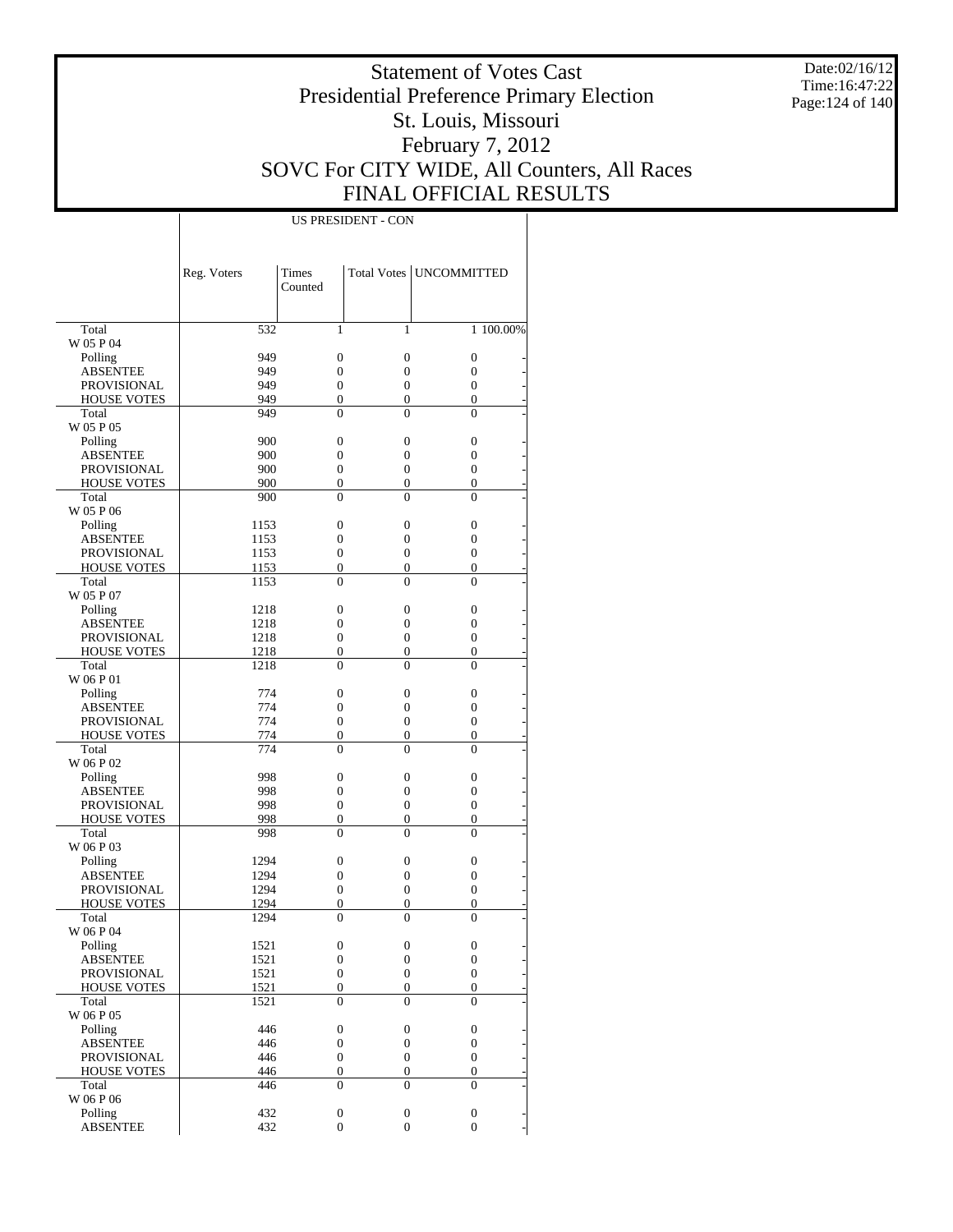Date:02/16/12 Time:16:47:22 Page:125 of 140

### Statement of Votes Cast Presidential Preference Primary Election St. Louis, Missouri February 7, 2012 SOVC For CITY WIDE, All Counters, All Races FINAL OFFICIAL RESULTS

|                                   | Reg. Voters  | <b>Times</b>                         |                       | Total Votes   UNCOMMITTED            |
|-----------------------------------|--------------|--------------------------------------|-----------------------|--------------------------------------|
|                                   |              | Counted                              |                       |                                      |
|                                   |              |                                      |                       |                                      |
| <b>PROVISIONAL</b>                | 432          | $\overline{0}$                       | $\boldsymbol{0}$      | $\boldsymbol{0}$                     |
| <b>HOUSE VOTES</b>                | 432          | 0                                    | $\boldsymbol{0}$      | $\boldsymbol{0}$                     |
| Total                             | 432          | $\overline{0}$                       | $\overline{0}$        | $\overline{0}$                       |
| W 06 P 07                         |              |                                      |                       |                                      |
| Polling                           | 988          | 0                                    | $\boldsymbol{0}$      | 0                                    |
| ABSENTEE<br><b>PROVISIONAL</b>    | 988<br>988   | 0<br>$\overline{0}$                  | 0<br>$\boldsymbol{0}$ | 0<br>0                               |
| <b>HOUSE VOTES</b>                | 988          | 0                                    | 0                     | $\overline{0}$                       |
| Total                             | 988          | $\overline{0}$                       | $\mathbf{0}$          | $\theta$                             |
| W 06 P 08                         |              |                                      |                       |                                      |
| Polling                           | 1084         | 0                                    | $\boldsymbol{0}$      | 0                                    |
| ABSENTEE                          | 1084         | 0                                    | 0                     | 0                                    |
| <b>PROVISIONAL</b>                | 1084         | 0                                    | $\boldsymbol{0}$      | 0                                    |
| <b>HOUSE VOTES</b>                | 1084         | $\overline{0}$                       | $\boldsymbol{0}$      | $\boldsymbol{0}$                     |
| Total                             | 1084         | $\overline{0}$                       | $\overline{0}$        | $\overline{0}$                       |
| W 07 P 01                         | 397          | 0                                    | $\boldsymbol{0}$      | 0                                    |
| Polling<br>ABSENTEE               | 397          | 0                                    | 0                     | 0                                    |
| <b>PROVISIONAL</b>                | 397          | $\overline{0}$                       | $\boldsymbol{0}$      | 0                                    |
| <b>HOUSE VOTES</b>                | 397          | 0                                    | 0                     | $\boldsymbol{0}$                     |
| Total                             | 397          | $\overline{0}$                       | $\mathbf{0}$          | $\theta$                             |
| W 07 P 02                         |              |                                      |                       |                                      |
| Polling                           | 907          | 0                                    | $\boldsymbol{0}$      | 0                                    |
| <b>ABSENTEE</b>                   | 907          | 0                                    | 0                     | 0                                    |
| <b>PROVISIONAL</b>                | 907          | $\overline{0}$                       | $\boldsymbol{0}$      | 0                                    |
| <b>HOUSE VOTES</b>                | 907          | $\overline{0}$                       | $\boldsymbol{0}$      | $\boldsymbol{0}$                     |
| Total<br>W 07 P 03                | 907          | $\overline{0}$                       | $\overline{0}$        | $\overline{0}$                       |
| Polling                           | 635          | 0                                    | $\boldsymbol{0}$      | 0                                    |
| ABSENTEE                          | 635          | 0                                    | 0                     | 0                                    |
| <b>PROVISIONAL</b>                | 635          | 0                                    | $\boldsymbol{0}$      | 0                                    |
| <b>HOUSE VOTES</b>                | 635          | 0                                    | 0                     | $\boldsymbol{0}$                     |
| Total                             | 635          | $\overline{0}$                       | $\mathbf{0}$          | $\theta$                             |
| W 07 P 04                         |              |                                      |                       |                                      |
| Polling                           | 1241         | 0                                    | $\boldsymbol{0}$      | 0                                    |
| ABSENTEE                          | 1241         | 0                                    | 0                     | 0                                    |
| <b>PROVISIONAL</b>                | 1241         | 0                                    | $\boldsymbol{0}$      | 0                                    |
| <b>HOUSE VOTES</b><br>Total       | 1241<br>1241 | 0<br>$\overline{0}$                  | 0<br>$\mathbf{0}$     | $\boldsymbol{0}$<br>$\overline{0}$   |
| W 07 P 05                         |              |                                      |                       |                                      |
| Polling                           | 1474         | 0                                    | 0                     | $\boldsymbol{0}$                     |
| <b>ABSENTEE</b>                   | 1474         | 0                                    | 0                     | 0                                    |
| <b>PROVISIONAL</b>                | 1474         | 0                                    | 0                     | 0                                    |
| <b>HOUSE VOTES</b>                | 1474         | $\overline{0}$                       | 0                     | $\overline{0}$                       |
| Total                             | 1474         | 0                                    | 0                     | $\boldsymbol{0}$                     |
| W 07 P 06                         |              |                                      |                       |                                      |
| Polling                           | 1841         | $\boldsymbol{0}$                     | 0                     | $\boldsymbol{0}$                     |
| <b>ABSENTEE</b>                   | 1841         | 0                                    | $\boldsymbol{0}$      | $\boldsymbol{0}$                     |
| PROVISIONAL<br><b>HOUSE VOTES</b> | 1841<br>1841 | $\boldsymbol{0}$<br>$\boldsymbol{0}$ | 0<br>$\boldsymbol{0}$ | $\boldsymbol{0}$<br>$\boldsymbol{0}$ |
| Total                             | 1841         | $\overline{0}$                       | $\mathbf{0}$          | $\overline{0}$                       |
| W 08 P 01                         |              |                                      |                       |                                      |
| Polling                           | 1501         | $\boldsymbol{0}$                     | 0                     | $\boldsymbol{0}$                     |
| <b>ABSENTEE</b>                   | 1501         | 0                                    | 0                     | $\boldsymbol{0}$                     |
| <b>PROVISIONAL</b>                | 1501         | $\boldsymbol{0}$                     | 0                     | $\boldsymbol{0}$                     |
| <b>HOUSE VOTES</b>                | 1501         | $\boldsymbol{0}$                     | $\boldsymbol{0}$      | $\boldsymbol{0}$                     |
| Total                             | 1501         | $\boldsymbol{0}$                     | $\boldsymbol{0}$      | $\overline{0}$                       |
| W 08 P 02                         |              |                                      |                       |                                      |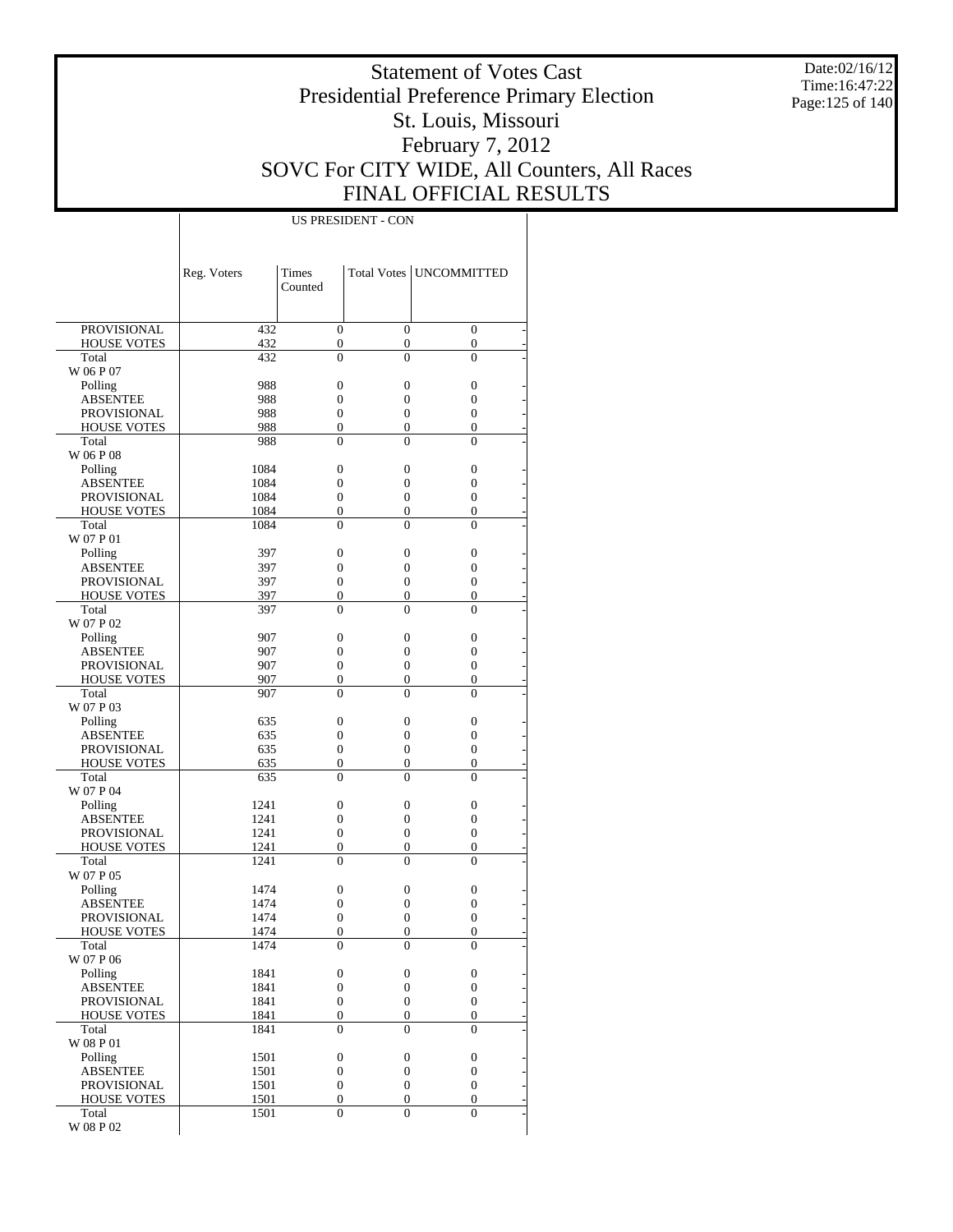Date:02/16/12 Time:16:47:22 Page:126 of 140

### Statement of Votes Cast Presidential Preference Primary Election St. Louis, Missouri February 7, 2012 SOVC For CITY WIDE, All Counters, All Races FINAL OFFICIAL RESULTS

|                    | Reg. Voters | <b>Times</b><br>Counted |                  | Total Votes   UNCOMMITTED |           |
|--------------------|-------------|-------------------------|------------------|---------------------------|-----------|
| Polling            | 254         | $\overline{0}$          | $\overline{0}$   | $\mathbf{0}$              |           |
| <b>ABSENTEE</b>    | 254         | $\mathbf{0}$            | 0                | 0                         |           |
| <b>PROVISIONAL</b> | 254         | $\overline{0}$          | $\overline{0}$   | $\mathbf{0}$              |           |
| <b>HOUSE VOTES</b> | 254         | $\overline{0}$          | 0                | 0                         |           |
| Total              | 254         | $\Omega$                | 0                | $\theta$                  |           |
| W 08 P 03          |             |                         |                  |                           |           |
| Polling            | 336         | $\mathbf{0}$            | 0                | $\mathbf{0}$              |           |
| <b>ABSENTEE</b>    | 336         | 0                       | 0                | $\overline{0}$            |           |
| <b>PROVISIONAL</b> | 336         | 0                       | 0                | $\mathbf{0}$              |           |
| <b>HOUSE VOTES</b> | 336         | $\mathbf{0}$            | 0                | 0                         |           |
| Total              | 336         | $\mathbf{0}$            | 0                | $\mathbf{0}$              |           |
| W 08 P 04          |             |                         |                  |                           |           |
| Polling            | 1569        | $\mathbf{0}$            | 0                | $\mathbf{0}$              |           |
| <b>ABSENTEE</b>    | 1569        | 0                       | 0                | 0                         |           |
| <b>PROVISIONAL</b> | 1569        | $\overline{0}$          | 0                | $\mathbf{0}$              |           |
| <b>HOUSE VOTES</b> | 1569        | $\mathbf{0}$            | 0                | 0                         |           |
| Total              | 1569        | $\Omega$                | 0                | $\theta$                  |           |
| W 08 P 05          |             |                         |                  |                           |           |
| Polling            | 1394        | 1                       | 1                |                           | 1 100,00% |
| <b>ABSENTEE</b>    | 1394        | $\overline{0}$          | 0                | $\theta$                  |           |
| <b>PROVISIONAL</b> | 1394        | $\overline{0}$          | $\overline{0}$   | $\overline{0}$            |           |
| <b>HOUSE VOTES</b> | 1394        | $\mathbf{0}$            | 0                | 0                         |           |
| Total              | 1394        | 1                       | 1                |                           | 1 100.00% |
| W 08 P 06          |             |                         |                  |                           |           |
| Polling            | 312         | $\mathbf{0}$            | 0                | $\mathbf{0}$              |           |
| <b>ABSENTEE</b>    | 312         | 0                       | 0                | 0                         |           |
| <b>PROVISIONAL</b> | 312         | $\overline{0}$          | 0                | $\mathbf{0}$              |           |
| <b>HOUSE VOTES</b> | 312         | $\mathbf{0}$            | 0                | 0                         |           |
| Total              | 312         | $\Omega$                | 0                | $\theta$                  |           |
| W 08 P 07          |             |                         |                  |                           |           |
| Polling            | 606         | $\mathbf{0}$            | 0                | $\mathbf{0}$              |           |
| <b>ABSENTEE</b>    | 606         | 0                       | 0                | 0                         |           |
| <b>PROVISIONAL</b> | 606         | $\mathbf{0}$            | 0                | $\mathbf{0}$              |           |
| <b>HOUSE VOTES</b> | 606         | $\boldsymbol{0}$        | 0                | 0                         |           |
| Total              | 606         | $\mathbf{0}$            | 0                | $\Omega$                  |           |
| W 08 P 08          |             |                         |                  |                           |           |
| Polling            | 840         | $\mathbf{0}$            | 0                | $\mathbf{0}$              |           |
| <b>ABSENTEE</b>    | 840         | 0                       | 0                | 0                         |           |
| <b>PROVISIONAL</b> | 840         | $\overline{0}$          | 0                | $\mathbf{0}$              |           |
| <b>HOUSE VOTES</b> | 840         | $\mathbf{0}$            | 0                | 0                         |           |
| Total              | 840         | $\Omega$                | 0                | $\theta$                  |           |
| W 08 P 09          |             |                         |                  |                           |           |
| Polling            | 878         | $\mathbf{0}$            | 0                | $\mathbf{0}$              |           |
| <b>ABSENTEE</b>    | 878         | $\overline{0}$          | 0                | $\overline{0}$            |           |
| PROVISIONAL        | 878         | $\boldsymbol{0}$        | $\boldsymbol{0}$ | $\boldsymbol{0}$          |           |
| <b>HOUSE VOTES</b> | 878         | $\boldsymbol{0}$        | $\boldsymbol{0}$ | $\boldsymbol{0}$          |           |
| Total              | 878         | $\theta$                | $\theta$         | $\theta$                  |           |
| W 09 P 01          |             |                         |                  |                           |           |
| Polling            | 1059        | $\boldsymbol{0}$        | $\boldsymbol{0}$ | $\boldsymbol{0}$          |           |
| <b>ABSENTEE</b>    | 1059        | $\boldsymbol{0}$        | 0                | $\boldsymbol{0}$          |           |
| <b>PROVISIONAL</b> | 1059        | $\boldsymbol{0}$        | $\boldsymbol{0}$ | $\mathbf{0}$              |           |
| <b>HOUSE VOTES</b> | 1059        | $\boldsymbol{0}$        | $\boldsymbol{0}$ | $\boldsymbol{0}$          |           |
| Total              | 1059        | $\mathbf{0}$            | $\overline{0}$   | $\mathbf{0}$              |           |
| W 09 P 02          |             |                         |                  |                           |           |
| Polling            | 1519        | $\boldsymbol{0}$        | $\boldsymbol{0}$ | $\boldsymbol{0}$          |           |
| <b>ABSENTEE</b>    | 1519        | $\boldsymbol{0}$        | $\boldsymbol{0}$ | $\boldsymbol{0}$          |           |
| <b>PROVISIONAL</b> | 1519        | $\boldsymbol{0}$        | $\boldsymbol{0}$ | $\boldsymbol{0}$          |           |
| <b>HOUSE VOTES</b> | 1519        | $\boldsymbol{0}$        | $\boldsymbol{0}$ | $\overline{0}$            |           |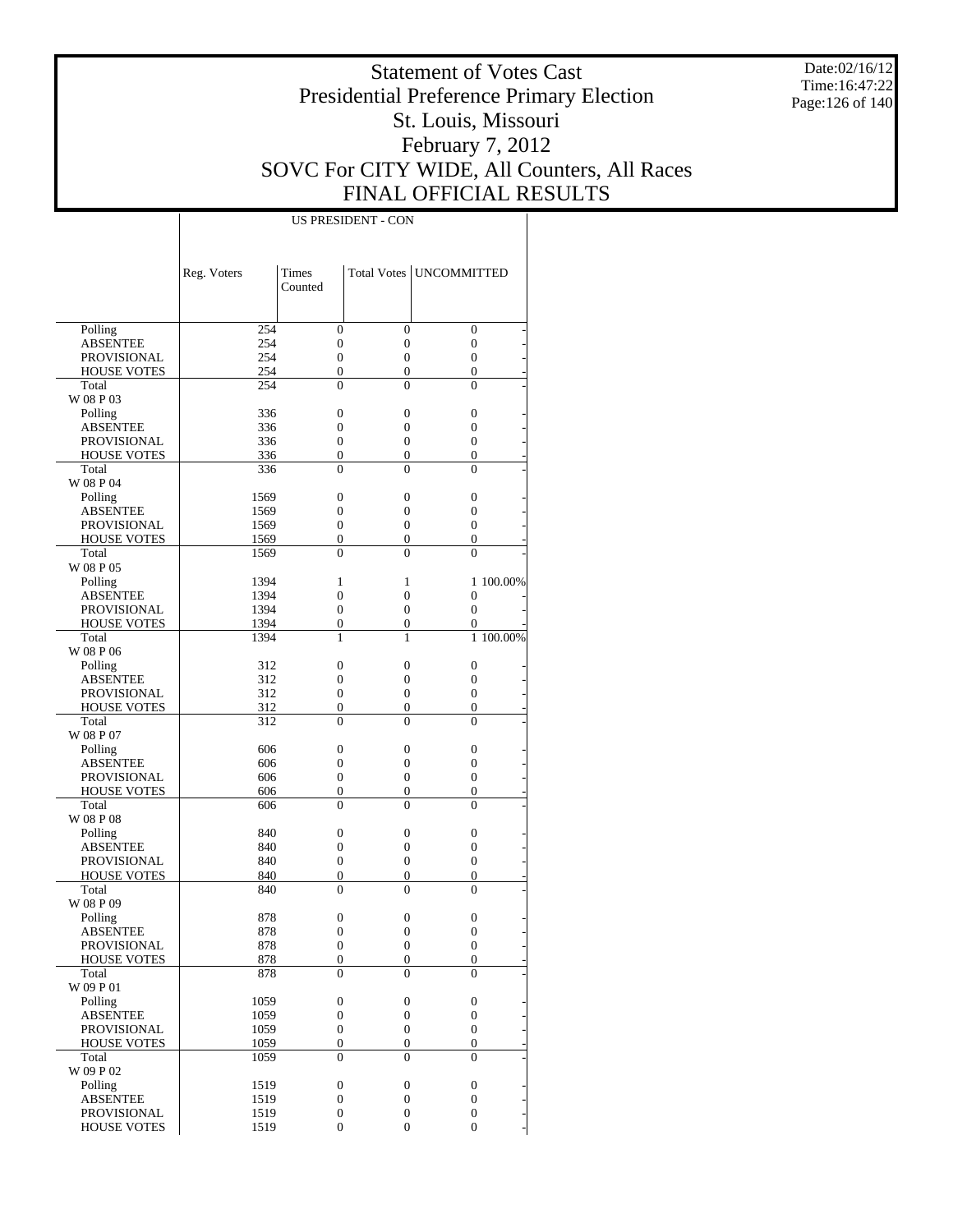Date:02/16/12 Time:16:47:22 Page:127 of 140

### Statement of Votes Cast Presidential Preference Primary Election St. Louis, Missouri February 7, 2012 SOVC For CITY WIDE, All Counters, All Races FINAL OFFICIAL RESULTS

|                             | Reg. Voters  | Times<br>Counted             |                            | Total Votes   UNCOMMITTED        |           |
|-----------------------------|--------------|------------------------------|----------------------------|----------------------------------|-----------|
|                             |              |                              |                            |                                  |           |
| Total                       | 1519         | $\theta$                     | $\theta$                   | $\Omega$                         |           |
| W 09 P 03                   |              |                              |                            |                                  |           |
| Polling                     | 873          | $\overline{0}$               | $\overline{0}$             | 0                                |           |
| <b>ABSENTEE</b>             | 873          | $\overline{0}$               | $\overline{0}$             | $\overline{0}$                   |           |
| <b>PROVISIONAL</b>          | 873          | $\overline{0}$               | $\overline{0}$             | $\overline{0}$                   |           |
| <b>HOUSE VOTES</b>          | 873          | $\overline{0}$               | $\overline{0}$             | $\overline{0}$                   |           |
| Total                       | 873          | $\theta$                     | $\theta$                   | $\theta$                         |           |
| W 09 P 04                   |              |                              |                            |                                  |           |
| Polling                     | 850          | $\overline{0}$               | $\overline{0}$             | $\overline{0}$                   |           |
| <b>ABSENTEE</b>             | 850          | $\overline{0}$               | $\overline{0}$             | $\overline{0}$                   |           |
| <b>PROVISIONAL</b>          | 850          | $\overline{0}$               | $\overline{0}$             | $\overline{0}$                   |           |
| <b>HOUSE VOTES</b><br>Total | 850          | $\overline{0}$<br>$\theta$   | $\overline{0}$             | $\overline{0}$                   |           |
|                             | 850          |                              | $\theta$                   | $\theta$                         |           |
| W 09 P 05                   |              |                              | $\overline{0}$             |                                  |           |
| Polling                     | 1095         | $\mathbf{0}$                 |                            | $\overline{0}$                   |           |
| <b>ABSENTEE</b>             | 1095         | $\overline{0}$               | $\overline{0}$             | $\overline{0}$                   |           |
| <b>PROVISIONAL</b>          | 1095         | $\overline{0}$               | $\overline{0}$             | $\overline{0}$                   |           |
| <b>HOUSE VOTES</b><br>Total | 1095<br>1095 | $\overline{0}$<br>$\theta$   | $\overline{0}$<br>$\theta$ | $\overline{0}$<br>$\theta$       |           |
|                             |              |                              |                            |                                  |           |
| W 09 P 06                   |              |                              |                            |                                  |           |
| Polling                     | 1092         | $\overline{0}$               | $\overline{0}$             | $\overline{0}$                   |           |
| <b>ABSENTEE</b>             | 1092         | $\overline{0}$               | $\overline{0}$             | $\overline{0}$                   |           |
| <b>PROVISIONAL</b>          | 1092         | $\overline{0}$               | $\overline{0}$             | $\overline{0}$                   |           |
| <b>HOUSE VOTES</b>          | 1092         | $\boldsymbol{0}$             | $\overline{0}$             | $\overline{0}$                   |           |
| Total                       | 1092         | $\theta$                     | $\theta$                   | $\theta$                         |           |
| W 10 P 01                   |              |                              |                            |                                  |           |
| Polling                     | 1000         | $\overline{0}$               | $\overline{0}$             | 0                                |           |
| <b>ABSENTEE</b>             | 1000         | $\overline{0}$               | $\overline{0}$             | $\overline{0}$                   |           |
| <b>PROVISIONAL</b>          | 1000         | $\overline{0}$               | $\overline{0}$             | $\overline{0}$                   |           |
| <b>HOUSE VOTES</b><br>Total | 1000         | $\overline{0}$<br>$\theta$   | $\overline{0}$<br>$\theta$ | $\overline{0}$<br>$\theta$       |           |
|                             | 1000         |                              |                            |                                  |           |
| W 10 P 02                   |              | $\overline{0}$               | $\overline{0}$             |                                  |           |
| Polling                     | 864          | $\overline{0}$               | $\overline{0}$             | $\overline{0}$                   |           |
| <b>ABSENTEE</b>             | 864          | $\overline{0}$               | $\overline{0}$             | $\overline{0}$<br>$\overline{0}$ |           |
| <b>PROVISIONAL</b>          | 864          |                              |                            |                                  |           |
| <b>HOUSE VOTES</b><br>Total | 864          | $\boldsymbol{0}$<br>$\theta$ | $\overline{0}$<br>$\theta$ | $\overline{0}$<br>$\theta$       |           |
|                             | 864          |                              |                            |                                  |           |
| W 10 P 03                   |              |                              |                            |                                  |           |
| Polling<br><b>ABSENTEE</b>  | 945          | $\mathbf{0}$                 | $\overline{0}$             | $\boldsymbol{0}$                 |           |
| PROVISIONAL                 | 945          | $\overline{0}$               | 0                          | $\overline{0}$                   |           |
|                             | 945          | $\mathbf{0}$                 | $\overline{0}$             | $\overline{0}$                   |           |
| <b>HOUSE VOTES</b>          | 945          | $\mathbf{0}$                 | 0                          | $\mathbf{0}$                     |           |
| Total                       | 945          | $\overline{0}$               | $\overline{0}$             | $\overline{0}$                   |           |
| W 10 P 04                   |              |                              |                            |                                  |           |
| Polling                     | 967          | 1                            | 1                          |                                  | 1 100.00% |
| <b>ABSENTEE</b>             | 967          | $\boldsymbol{0}$             | $\boldsymbol{0}$           | $\boldsymbol{0}$                 |           |
| PROVISIONAL                 | 967          | $\overline{0}$               | $\boldsymbol{0}$           | $\overline{0}$                   |           |
| <b>HOUSE VOTES</b>          | 967          | $\boldsymbol{0}$             | $\overline{0}$             | $\overline{0}$                   |           |
| Total                       | 967          | $\mathbf{1}$                 | $\mathbf{1}$               |                                  | 1 100.00% |
| W 10 P 05                   |              |                              |                            |                                  |           |
| Polling                     | 1295         | $\boldsymbol{0}$             | $\boldsymbol{0}$           | $\boldsymbol{0}$                 |           |
| <b>ABSENTEE</b>             | 1295         | $\boldsymbol{0}$             | $\boldsymbol{0}$           | $\boldsymbol{0}$                 |           |
| PROVISIONAL                 | 1295         | $\boldsymbol{0}$             | $\boldsymbol{0}$           | $\boldsymbol{0}$                 |           |
| <b>HOUSE VOTES</b>          | 1295         | $\boldsymbol{0}$             | $\boldsymbol{0}$           | $\boldsymbol{0}$                 |           |
| Total<br>W 10 P 06          | 1295         | $\mathbf{0}$                 | $\overline{0}$             | $\overline{0}$                   |           |
| Polling                     | 769          | $\boldsymbol{0}$             | $\boldsymbol{0}$           | 0                                |           |
| <b>ABSENTEE</b>             | 769          | $\boldsymbol{0}$             | $\boldsymbol{0}$           | $\overline{0}$                   |           |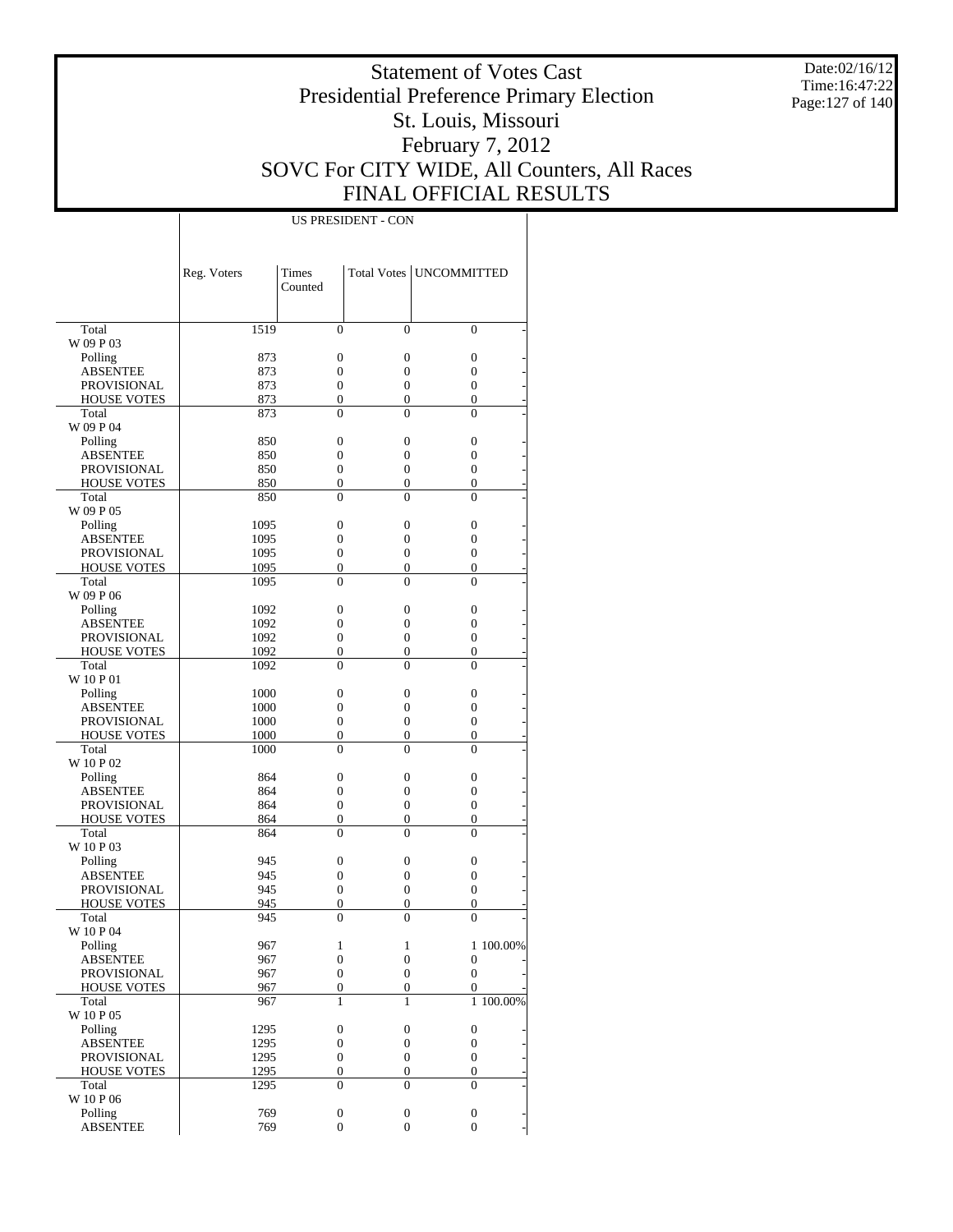Date:02/16/12 Time:16:47:22 Page:128 of 140

### Statement of Votes Cast Presidential Preference Primary Election St. Louis, Missouri February 7, 2012 SOVC For CITY WIDE, All Counters, All Races FINAL OFFICIAL RESULTS

|                             | Reg. Voters  | <b>Times</b>                       |                                    | Total Votes   UNCOMMITTED            |           |
|-----------------------------|--------------|------------------------------------|------------------------------------|--------------------------------------|-----------|
|                             |              | Counted                            |                                    |                                      |           |
|                             |              |                                    |                                    |                                      |           |
| PROVISIONAL                 | 769          | $\overline{0}$                     | $\overline{0}$                     | $\mathbf{0}$                         |           |
| <b>HOUSE VOTES</b>          | 769          | $\boldsymbol{0}$                   | $\boldsymbol{0}$                   | $\boldsymbol{0}$                     |           |
| Total                       | 769          | $\theta$                           | $\theta$                           | $\theta$                             |           |
| W 10 P 07                   |              |                                    |                                    |                                      |           |
| Polling                     | 1077         | $\overline{0}$                     | $\mathbf{0}$                       | $\boldsymbol{0}$                     |           |
| ABSENTEE                    | 1077         | $\overline{0}$                     | $\mathbf{0}$                       | $\boldsymbol{0}$                     |           |
| <b>PROVISIONAL</b>          | 1077         | $\overline{0}$                     | $\mathbf{0}$                       | $\overline{0}$                       |           |
| <b>HOUSE VOTES</b><br>Total | 1077<br>1077 | $\overline{0}$<br>$\theta$         | $\boldsymbol{0}$<br>$\theta$       | $\boldsymbol{0}$<br>$\theta$         |           |
| W 11 P 01                   |              |                                    |                                    |                                      |           |
| Polling                     | 1193         | $\overline{0}$                     | $\mathbf{0}$                       | $\boldsymbol{0}$                     |           |
| ABSENTEE                    | 1193         | $\overline{0}$                     | $\overline{0}$                     | $\boldsymbol{0}$                     |           |
| <b>PROVISIONAL</b>          | 1193         | $\overline{0}$                     | $\mathbf{0}$                       | $\overline{0}$                       |           |
| <b>HOUSE VOTES</b>          | 1193         | $\overline{0}$                     | $\overline{0}$                     | $\overline{0}$                       |           |
| Total                       | 1193         | $\theta$                           | $\theta$                           | $\Omega$                             |           |
| W 11 P 02                   |              |                                    |                                    |                                      |           |
| Polling                     | 1090         | $\overline{0}$                     | $\mathbf{0}$                       | $\boldsymbol{0}$                     |           |
| <b>ABSENTEE</b>             | 1090         | $\overline{0}$                     | $\overline{0}$                     | $\boldsymbol{0}$                     |           |
| <b>PROVISIONAL</b>          | 1090<br>1090 | $\overline{0}$<br>$\overline{0}$   | $\overline{0}$                     | $\boldsymbol{0}$<br>$\boldsymbol{0}$ |           |
| <b>HOUSE VOTES</b><br>Total | 1090         | $\theta$                           | $\boldsymbol{0}$<br>$\theta$       | $\theta$                             |           |
| W 11 P 03                   |              |                                    |                                    |                                      |           |
| Polling                     | 978          | $\overline{0}$                     | $\overline{0}$                     | $\boldsymbol{0}$                     |           |
| ABSENTEE                    | 978          | $\overline{0}$                     | $\overline{0}$                     | $\boldsymbol{0}$                     |           |
| <b>PROVISIONAL</b>          | 978          | $\overline{0}$                     | $\overline{0}$                     | $\overline{0}$                       |           |
| <b>HOUSE VOTES</b>          | 978          | $\overline{0}$                     | $\mathbf{0}$                       | $\overline{0}$                       |           |
| Total                       | 978          | $\theta$                           | $\theta$                           | $\Omega$                             |           |
| W 11 P 04                   |              |                                    |                                    |                                      |           |
| Polling                     | 1164         | $\boldsymbol{0}$                   | $\overline{0}$                     | $\mathbf{0}$                         |           |
| ABSENTEE                    | 1164         | $\overline{0}$                     | $\overline{0}$                     | $\boldsymbol{0}$                     |           |
| <b>PROVISIONAL</b>          | 1164         | $\overline{0}$<br>$\overline{0}$   | $\overline{0}$                     | $\boldsymbol{0}$<br>$\boldsymbol{0}$ |           |
| <b>HOUSE VOTES</b><br>Total | 1164<br>1164 | $\theta$                           | $\boldsymbol{0}$<br>$\theta$       | $\theta$                             |           |
| W 11 P 05                   |              |                                    |                                    |                                      |           |
| Polling                     | 1074         | $\mathbf{0}$                       | $\boldsymbol{0}$                   | 0                                    |           |
| ABSENTEE                    | 1074         | $\mathbf{1}$                       | $\mathbf{1}$                       |                                      | 1 100,00% |
| <b>PROVISIONAL</b>          | 1074         | $\overline{0}$                     | $\overline{0}$                     | $\theta$                             |           |
| <b>HOUSE VOTES</b>          | 1074         | $\overline{0}$                     | $\mathbf{0}$                       | 0                                    |           |
| Total                       | 1074         | $\mathbf{1}$                       | 1                                  |                                      | 1 100.00% |
| W 11 P 06                   |              |                                    |                                    |                                      |           |
| Polling                     | 799          | 1                                  | 1                                  |                                      | 1 100,00% |
| <b>ABSENTEE</b>             | 799          | $\overline{0}$                     | $\overline{0}$                     | $\mathbf{0}$                         |           |
| <b>PROVISIONAL</b>          | 799          | $\overline{0}$<br>$\overline{0}$   | $\overline{0}$                     | $\overline{0}$<br>$\overline{0}$     |           |
| <b>HOUSE VOTES</b><br>Total | 799<br>799   | $\mathbf{1}$                       | $\mathbf{0}$<br>1                  |                                      | 1 100.00% |
| W 12 P 01                   |              |                                    |                                    |                                      |           |
| Polling                     | 731          | $\boldsymbol{0}$                   | $\boldsymbol{0}$                   | $\boldsymbol{0}$                     |           |
| <b>ABSENTEE</b>             | 731          | $\boldsymbol{0}$                   | $\boldsymbol{0}$                   | $\boldsymbol{0}$                     |           |
| <b>PROVISIONAL</b>          | 731          | $\boldsymbol{0}$                   | $\boldsymbol{0}$                   | $\mathbf{0}$                         |           |
| <b>HOUSE VOTES</b>          | 731          | $\boldsymbol{0}$                   | $\boldsymbol{0}$                   | $\mathbf{0}$                         |           |
| Total                       | 731          | $\theta$                           | $\theta$                           | $\Omega$                             |           |
| W 12 P 02                   |              |                                    |                                    |                                      |           |
| Polling                     | 1499         | $\boldsymbol{0}$                   | $\boldsymbol{0}$                   | $\boldsymbol{0}$                     |           |
| <b>ABSENTEE</b>             | 1499         | $\boldsymbol{0}$                   | $\boldsymbol{0}$                   | $\boldsymbol{0}$                     |           |
| <b>PROVISIONAL</b>          | 1499         | $\boldsymbol{0}$                   | $\boldsymbol{0}$                   | $\mathbf{0}$                         |           |
| <b>HOUSE VOTES</b><br>Total | 1499<br>1499 | $\boldsymbol{0}$<br>$\overline{0}$ | $\boldsymbol{0}$<br>$\overline{0}$ | $\mathbf{0}$<br>$\theta$             |           |
| W 12 P 03                   |              |                                    |                                    |                                      |           |
|                             |              |                                    |                                    |                                      |           |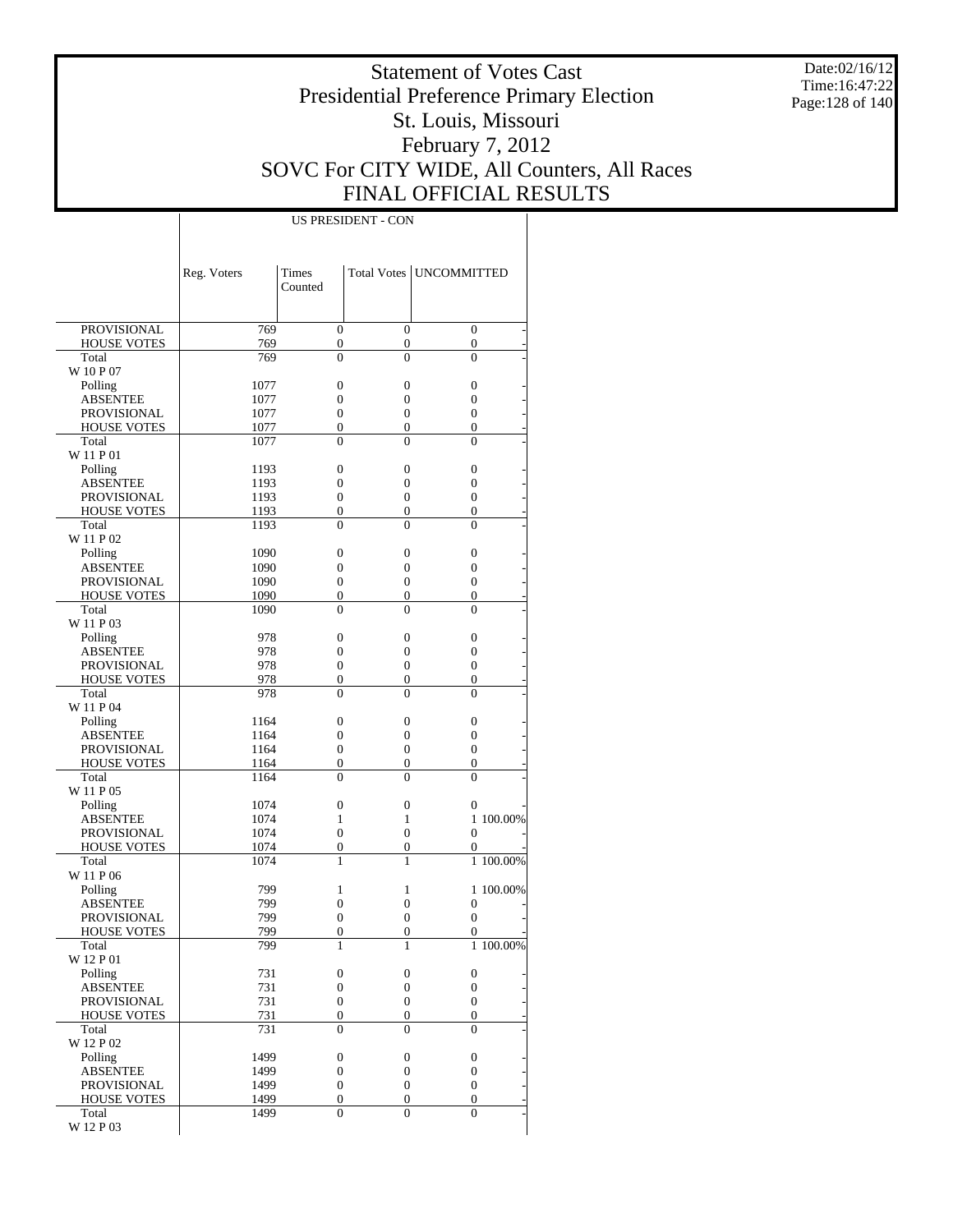Date:02/16/12 Time:16:47:22 Page:129 of 140

### Statement of Votes Cast Presidential Preference Primary Election St. Louis, Missouri February 7, 2012 SOVC For CITY WIDE, All Counters, All Races FINAL OFFICIAL RESULTS

|                                       | Reg. Voters  | Times                        |                                | Total Votes   UNCOMMITTED        |
|---------------------------------------|--------------|------------------------------|--------------------------------|----------------------------------|
|                                       |              | Counted                      |                                |                                  |
|                                       |              |                              |                                |                                  |
| Polling                               | 1107         | $\mathbf{0}$                 | $\overline{0}$                 | $\overline{0}$                   |
| <b>ABSENTEE</b>                       | 1107         | $\mathbf{0}$                 | $\boldsymbol{0}$               | 0                                |
| <b>PROVISIONAL</b>                    | 1107         | $\mathbf{0}$                 | $\overline{0}$                 | $\overline{0}$                   |
| <b>HOUSE VOTES</b>                    | 1107         | $\mathbf{0}$                 | $\mathbf{0}$                   | 0                                |
| Total                                 | 1107         | $\theta$                     | $\theta$                       | $\theta$                         |
| W 12 P 04                             |              |                              |                                |                                  |
| Polling                               | 1228         | $\mathbf{0}$                 | $\boldsymbol{0}$               | $\overline{0}$                   |
| <b>ABSENTEE</b><br><b>PROVISIONAL</b> | 1228         | $\mathbf{0}$                 | $\mathbf{0}$<br>$\overline{0}$ | $\overline{0}$                   |
| <b>HOUSE VOTES</b>                    | 1228<br>1228 | $\mathbf{0}$<br>$\mathbf{0}$ | $\boldsymbol{0}$               | $\overline{0}$<br>$\overline{0}$ |
| Total                                 | 1228         | $\overline{0}$               | $\overline{0}$                 | $\overline{0}$                   |
| W 12 P 05                             |              |                              |                                |                                  |
| Polling                               | 1577         | $\mathbf{0}$                 | $\boldsymbol{0}$               | $\overline{0}$                   |
| <b>ABSENTEE</b>                       | 1577         | $\mathbf{0}$                 | $\mathbf{0}$                   | $\overline{0}$                   |
| <b>PROVISIONAL</b>                    | 1577         | $\mathbf{0}$                 | $\overline{0}$                 | $\overline{0}$                   |
| <b>HOUSE VOTES</b>                    | 1577         | $\mathbf{0}$                 | $\mathbf{0}$                   | 0                                |
| Total                                 | 1577         | $\theta$                     | $\theta$                       | $\theta$                         |
| W 12 P 06                             |              |                              |                                |                                  |
| Polling                               | 1623         | $\mathbf{0}$                 | $\boldsymbol{0}$               | $\overline{0}$                   |
| <b>ABSENTEE</b>                       | 1623         | $\mathbf{0}$                 | $\mathbf{0}$                   | $\overline{0}$                   |
| <b>PROVISIONAL</b>                    | 1623         | $\mathbf{0}$                 | $\overline{0}$                 | $\overline{0}$                   |
| <b>HOUSE VOTES</b>                    | 1623         | $\mathbf{0}$                 | $\boldsymbol{0}$               | 0                                |
| Total                                 | 1623         | $\overline{0}$               | $\theta$                       | $\overline{0}$                   |
| W 13 P 01                             |              |                              |                                |                                  |
| Polling                               | 1532         | $\mathbf{0}$                 | $\boldsymbol{0}$               | $\overline{0}$                   |
| <b>ABSENTEE</b>                       | 1532         | $\mathbf{0}$                 | $\mathbf{0}$                   | $\overline{0}$                   |
| <b>PROVISIONAL</b>                    | 1532         | $\mathbf{0}$                 | $\overline{0}$                 | $\overline{0}$                   |
| <b>HOUSE VOTES</b>                    | 1532         | $\mathbf{0}$<br>$\theta$     | $\boldsymbol{0}$<br>$\theta$   | 0<br>$\theta$                    |
| Total<br>W 13 P 02                    | 1532         |                              |                                |                                  |
| Polling                               | 1360         | $\boldsymbol{0}$             | $\boldsymbol{0}$               | $\overline{0}$                   |
| <b>ABSENTEE</b>                       | 1360         | $\mathbf{0}$                 | $\mathbf{0}$                   | $\overline{0}$                   |
| <b>PROVISIONAL</b>                    | 1360         | $\mathbf{0}$                 | $\overline{0}$                 | $\overline{0}$                   |
| <b>HOUSE VOTES</b>                    | 1360         | $\boldsymbol{0}$             | $\boldsymbol{0}$               | 0                                |
| Total                                 | 1360         | $\overline{0}$               | $\theta$                       | $\overline{0}$                   |
| W 13 P 03                             |              |                              |                                |                                  |
| Polling                               | 1276         | $\boldsymbol{0}$             | $\boldsymbol{0}$               | $\overline{0}$                   |
| <b>ABSENTEE</b>                       | 1276         | $\mathbf{0}$                 | $\boldsymbol{0}$               | $\overline{0}$                   |
| <b>PROVISIONAL</b>                    | 1276         | $\mathbf{0}$                 | $\mathbf{0}$                   | $\overline{0}$                   |
| <b>HOUSE VOTES</b>                    | 1276         | $\mathbf{0}$                 | $\boldsymbol{0}$               | 0                                |
| Total                                 | 1276         | $\overline{0}$               | $\overline{0}$                 | $\overline{0}$                   |
| W 13 P 04                             |              |                              |                                |                                  |
| Polling                               | 1261         | $\boldsymbol{0}$             | $\boldsymbol{0}$               | 0                                |
| <b>ABSENTEE</b>                       | 1261         | $\mathbf{0}$                 | $\mathbf{0}$                   | $\overline{0}$                   |
| PROVISIONAL                           | 1261         | $\boldsymbol{0}$             | $\boldsymbol{0}$               | $\boldsymbol{0}$                 |
| <b>HOUSE VOTES</b>                    | 1261         | $\boldsymbol{0}$             | $\boldsymbol{0}$               | $\boldsymbol{0}$                 |
| Total<br>W 13 P 06                    | 1261         | $\overline{0}$               | $\overline{0}$                 | $\overline{0}$                   |
|                                       |              | 1                            | 1                              | 1 100.00%                        |
| Polling<br><b>ABSENTEE</b>            | 1333<br>1333 | $\boldsymbol{0}$             | $\boldsymbol{0}$               | 0                                |
| <b>PROVISIONAL</b>                    | 1333         | $\boldsymbol{0}$             | $\boldsymbol{0}$               | $\boldsymbol{0}$                 |
| <b>HOUSE VOTES</b>                    | 1333         | $\boldsymbol{0}$             | $\boldsymbol{0}$               | $\boldsymbol{0}$                 |
| Total                                 | 1333         | $\mathbf{1}$                 | $\mathbf{1}$                   | 1 100.00%                        |
| W 14 P 01                             |              |                              |                                |                                  |
| Polling                               | 919          | $\boldsymbol{0}$             | $\boldsymbol{0}$               | $\boldsymbol{0}$                 |
| <b>ABSENTEE</b>                       | 919          | $\boldsymbol{0}$             | $\boldsymbol{0}$               | $\boldsymbol{0}$                 |
| <b>PROVISIONAL</b>                    | 919          | $\boldsymbol{0}$             | $\boldsymbol{0}$               | 0                                |
| <b>HOUSE VOTES</b>                    | 919          | $\boldsymbol{0}$             | $\boldsymbol{0}$               | $\boldsymbol{0}$                 |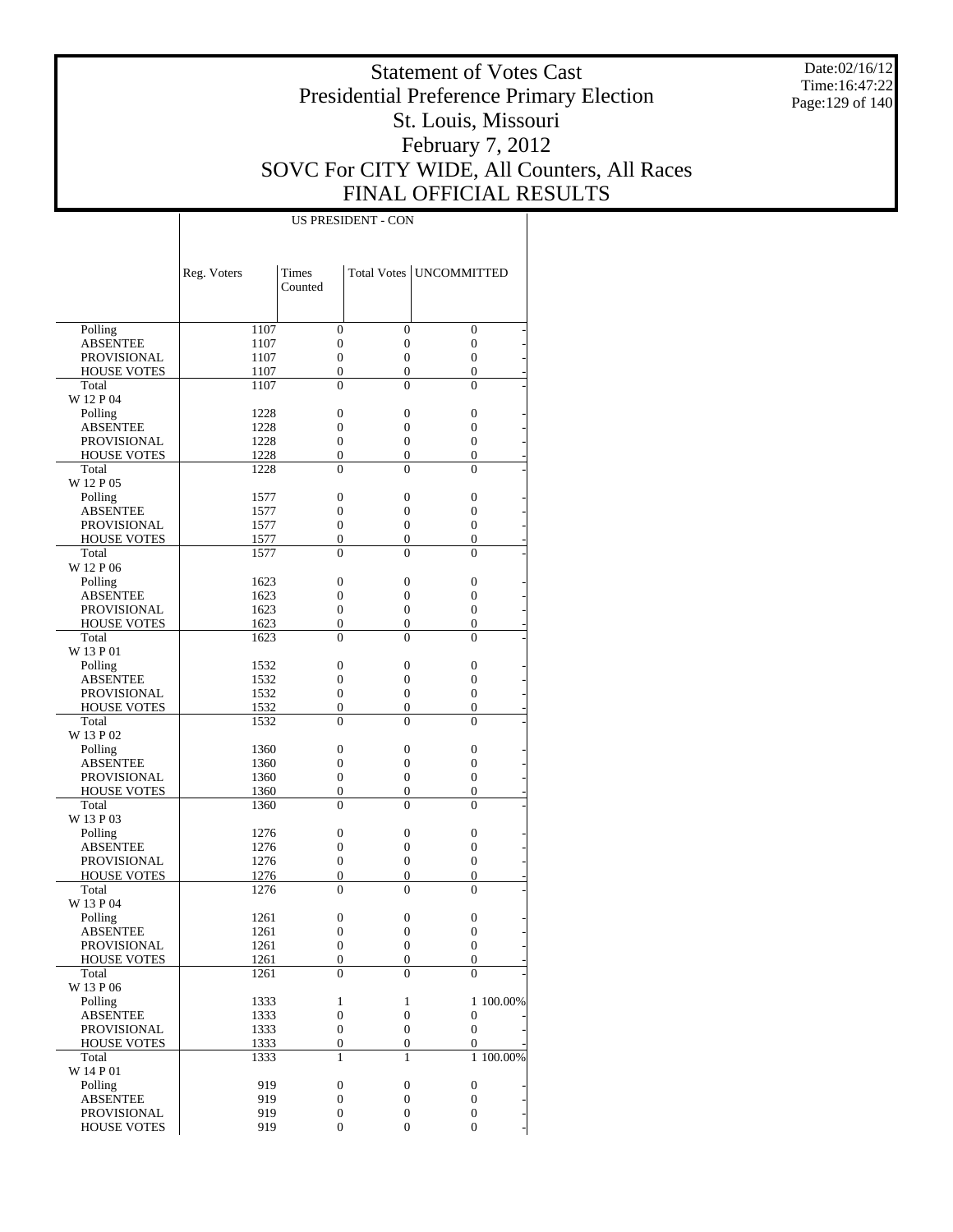Date:02/16/12 Time:16:47:22 Page:130 of 140

### Statement of Votes Cast Presidential Preference Primary Election St. Louis, Missouri February 7, 2012 SOVC For CITY WIDE, All Counters, All Races FINAL OFFICIAL RESULTS

|                                   | Reg. Voters  | Times<br>Counted                     |                       | Total Votes   UNCOMMITTED            |           |
|-----------------------------------|--------------|--------------------------------------|-----------------------|--------------------------------------|-----------|
|                                   |              |                                      |                       |                                      |           |
| Total                             | 919          | $\theta$                             | $\Omega$              | $\Omega$                             |           |
| W 14 P 02                         |              |                                      |                       |                                      |           |
| Polling                           | 983          | $\overline{0}$                       | $\mathbf{0}$          | $\mathbf{0}$                         |           |
| <b>ABSENTEE</b>                   | 983          | $\overline{0}$                       | $\overline{0}$        | 0                                    |           |
| <b>PROVISIONAL</b>                | 983          | $\overline{0}$                       | $\overline{0}$        | $\mathbf{0}$                         |           |
| <b>HOUSE VOTES</b>                | 983          | $\overline{0}$                       | $\overline{0}$        | $\mathbf{0}$                         |           |
| Total                             | 983          | $\theta$                             | $\theta$              | $\theta$                             |           |
| W 14 P 03                         |              |                                      |                       |                                      |           |
| Polling                           | 995          | $\overline{0}$                       | $\overline{0}$        | $\mathbf{0}$                         |           |
| <b>ABSENTEE</b>                   | 995          | 1                                    | 1                     |                                      | 1 100,00% |
| <b>PROVISIONAL</b>                | 995          | $\overline{0}$                       | $\overline{0}$        | $\mathbf{0}$                         |           |
| <b>HOUSE VOTES</b>                | 995          | $\overline{0}$                       | $\overline{0}$        | $\mathbf{0}$                         |           |
| Total                             | 995          | 1                                    | 1                     |                                      | 1 100.00% |
| W 14 P 04                         | 1303         | $\overline{0}$                       | $\overline{0}$        | $\mathbf{0}$                         |           |
| Polling<br><b>ABSENTEE</b>        | 1303         | $\overline{0}$                       | $\overline{0}$        | $\mathbf{0}$                         |           |
| <b>PROVISIONAL</b>                | 1303         | $\overline{0}$                       | $\overline{0}$        | $\mathbf{0}$                         |           |
| <b>HOUSE VOTES</b>                | 1303         | $\overline{0}$                       | $\overline{0}$        | $\mathbf{0}$                         |           |
| Total                             | 1303         | $\theta$                             | $\theta$              | $\theta$                             |           |
| W 14 P 05                         |              |                                      |                       |                                      |           |
| Polling                           | 1042         | $\overline{0}$                       | $\overline{0}$        | $\mathbf{0}$                         |           |
| <b>ABSENTEE</b>                   | 1042         | $\overline{0}$                       | $\overline{0}$        | 0                                    |           |
| <b>PROVISIONAL</b>                | 1042         | $\overline{0}$                       | $\overline{0}$        | $\mathbf{0}$                         |           |
| <b>HOUSE VOTES</b>                | 1042         | $\overline{0}$                       | $\overline{0}$        | $\mathbf{0}$                         |           |
| Total                             | 1042         | $\theta$                             | $\theta$              | $\Omega$                             |           |
| W 14 P 06                         |              |                                      |                       |                                      |           |
| Polling                           | 1063         | $\overline{0}$                       | $\overline{0}$        | $\mathbf{0}$                         |           |
| <b>ABSENTEE</b>                   | 1063         | $\overline{0}$                       | $\overline{0}$        | $\mathbf{0}$                         |           |
| <b>PROVISIONAL</b>                | 1063         | $\overline{0}$                       | $\overline{0}$        | $\mathbf{0}$                         |           |
| <b>HOUSE VOTES</b>                | 1063         | $\overline{0}$                       | $\overline{0}$        | $\mathbf{0}$                         |           |
| Total                             | 1063         | $\theta$                             | $\theta$              | $\theta$                             |           |
| W 15 P 01                         |              |                                      |                       |                                      |           |
| Polling                           | 1355         | $\overline{0}$                       | $\overline{0}$        | $\mathbf{0}$                         |           |
| <b>ABSENTEE</b>                   | 1355         | $\overline{0}$                       | $\overline{0}$        | $\mathbf{0}$                         |           |
| <b>PROVISIONAL</b>                | 1355         | $\overline{0}$                       | $\overline{0}$        | $\mathbf{0}$                         |           |
| <b>HOUSE VOTES</b>                | 1355         | $\overline{0}$                       | $\overline{0}$        | $\mathbf{0}$                         |           |
| Total                             | 1355         | $\theta$                             | $\theta$              | $\Omega$                             |           |
| W 15 P 02                         |              |                                      |                       |                                      |           |
| Polling                           | 1256         | $\overline{0}$                       | $\overline{0}$        | $\mathbf{0}$                         |           |
| <b>ABSENTEE</b>                   | 1256         | $\overline{0}$                       | 0                     | $\mathbf{0}$                         |           |
| <b>PROVISIONAL</b>                | 1256         | $\overline{0}$                       | $\overline{0}$        | $\mathbf{0}$                         |           |
| <b>HOUSE VOTES</b>                | 1256         | 0                                    | 0                     | $\overline{0}$                       |           |
| Total                             | 1256         | 0                                    | $\overline{0}$        | $\theta$                             |           |
| W 15 P 03                         | 1846         |                                      |                       |                                      |           |
| Polling                           |              | $\boldsymbol{0}$<br>$\boldsymbol{0}$ | 0<br>$\boldsymbol{0}$ | 0                                    |           |
| <b>ABSENTEE</b>                   | 1846<br>1846 | $\boldsymbol{0}$                     | $\boldsymbol{0}$      | $\boldsymbol{0}$<br>$\boldsymbol{0}$ |           |
| PROVISIONAL<br><b>HOUSE VOTES</b> | 1846         | $\boldsymbol{0}$                     | $\boldsymbol{0}$      | $\mathbf{0}$                         |           |
| Total                             | 1846         | $\overline{0}$                       | $\overline{0}$        | $\mathbf{0}$                         |           |
| W 15 P 04                         |              |                                      |                       |                                      |           |
| Polling                           | 712          | $\mathbf{1}$                         | $\mathbf{1}$          |                                      | 1 100.00% |
| <b>ABSENTEE</b>                   | 712          | $\boldsymbol{0}$                     | $\boldsymbol{0}$      | $\boldsymbol{0}$                     |           |
| PROVISIONAL                       | 712          | $\boldsymbol{0}$                     | $\boldsymbol{0}$      | $\boldsymbol{0}$                     |           |
| <b>HOUSE VOTES</b>                | 712          | $\boldsymbol{0}$                     | $\boldsymbol{0}$      | $\mathbf{0}$                         |           |
| Total                             | 712          | $\mathbf{1}$                         | 1                     |                                      | 1 100.00% |
| W 15 P 05                         |              |                                      |                       |                                      |           |
| Polling                           | 1368         | $\boldsymbol{0}$                     | $\boldsymbol{0}$      | $\boldsymbol{0}$                     |           |
| <b>ABSENTEE</b>                   | 1368         | $\mathbf{0}$                         | $\boldsymbol{0}$      | $\mathbf{0}$                         |           |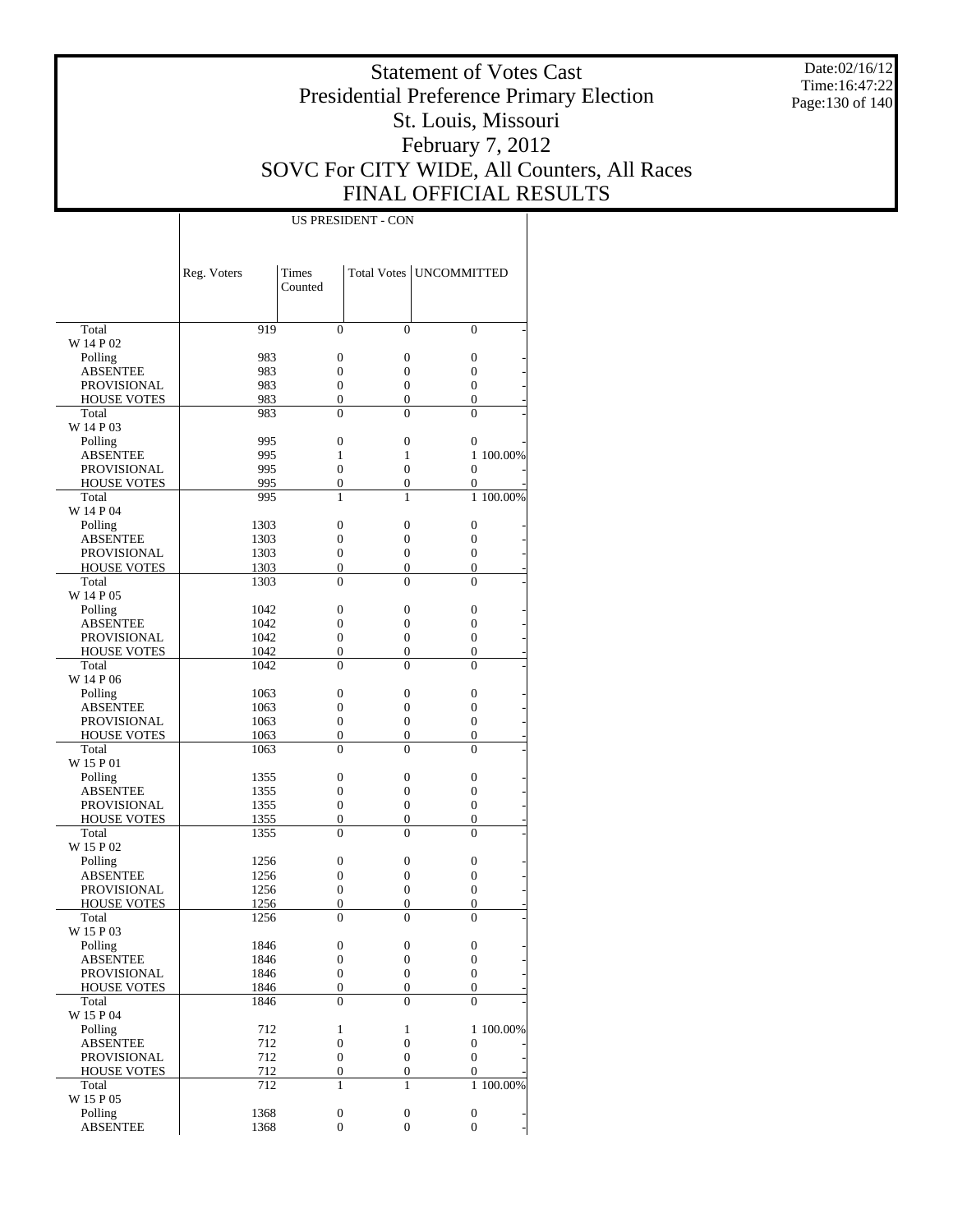Date:02/16/12 Time:16:47:22 Page:131 of 140

### Statement of Votes Cast Presidential Preference Primary Election St. Louis, Missouri February 7, 2012 SOVC For CITY WIDE, All Counters, All Races FINAL OFFICIAL RESULTS

|                             | Reg. Voters  | Times               | Total Votes                          | <b>UNCOMMITTED</b>                 |
|-----------------------------|--------------|---------------------|--------------------------------------|------------------------------------|
|                             |              | Counted             |                                      |                                    |
|                             |              |                     |                                      |                                    |
| <b>PROVISIONAL</b>          | 1368         | $\boldsymbol{0}$    | $\boldsymbol{0}$                     | $\boldsymbol{0}$                   |
| <b>HOUSE VOTES</b><br>Total | 1368<br>1368 | 0<br>$\overline{0}$ | $\boldsymbol{0}$<br>$\overline{0}$   | $\boldsymbol{0}$<br>$\overline{0}$ |
| W 15 P 06                   |              |                     |                                      |                                    |
| Polling                     | 499          | $\boldsymbol{0}$    | $\boldsymbol{0}$                     | 0                                  |
| ABSENTEE                    | 499          | 0                   | $\boldsymbol{0}$                     | 0                                  |
| <b>PROVISIONAL</b>          | 499          | 0                   | $\boldsymbol{0}$                     | 0                                  |
| <b>HOUSE VOTES</b>          | 499          | 0                   | $\boldsymbol{0}$                     | 0                                  |
| Total                       | 499          | $\overline{0}$      | $\overline{0}$                       | $\overline{0}$                     |
| W 16 P 01                   |              |                     |                                      |                                    |
| Polling                     | 939          | $\boldsymbol{0}$    | $\boldsymbol{0}$                     | 0                                  |
| ABSENTEE                    | 939          | 0                   | $\boldsymbol{0}$                     | 0                                  |
| <b>PROVISIONAL</b>          | 939          | 0                   | $\boldsymbol{0}$                     | 0                                  |
| <b>HOUSE VOTES</b>          | 939          | $\boldsymbol{0}$    | $\boldsymbol{0}$                     | $\boldsymbol{0}$                   |
| Total                       | 939          | 0                   | $\overline{0}$                       | $\overline{0}$                     |
| W 16 P 02                   |              |                     |                                      |                                    |
| Polling                     | 1256         | $\boldsymbol{0}$    | $\boldsymbol{0}$                     | 0                                  |
| ABSENTEE                    | 1256         | 0                   | $\boldsymbol{0}$                     | 0                                  |
| <b>PROVISIONAL</b>          | 1256         | 0                   | $\boldsymbol{0}$<br>$\boldsymbol{0}$ | 0                                  |
| <b>HOUSE VOTES</b><br>Total | 1256<br>1256 | 0<br>0              | $\overline{0}$                       | 0<br>$\overline{0}$                |
| W 16 P 03                   |              |                     |                                      |                                    |
| Polling                     | 1144         | $\boldsymbol{0}$    | $\boldsymbol{0}$                     | 0                                  |
| ABSENTEE                    | 1144         | 0                   | $\boldsymbol{0}$                     | 0                                  |
| <b>PROVISIONAL</b>          | 1144         | 0                   | $\boldsymbol{0}$                     | 0                                  |
| <b>HOUSE VOTES</b>          | 1144         | $\boldsymbol{0}$    | $\boldsymbol{0}$                     | $\boldsymbol{0}$                   |
| Total                       | 1144         | 0                   | $\overline{0}$                       | $\overline{0}$                     |
| W 16 P 04                   |              |                     |                                      |                                    |
| Polling                     | 930          | $\boldsymbol{0}$    | $\boldsymbol{0}$                     | 0                                  |
| ABSENTEE                    | 930          | 0                   | $\boldsymbol{0}$                     | 0                                  |
| <b>PROVISIONAL</b>          | 930          | 0                   | $\boldsymbol{0}$                     | 0                                  |
| <b>HOUSE VOTES</b>          | 930          | 0                   | $\boldsymbol{0}$                     | 0                                  |
| Total                       | 930          | 0                   | $\overline{0}$                       | $\overline{0}$                     |
| W 16 P 05                   |              |                     |                                      |                                    |
| Polling                     | 1181         | $\boldsymbol{0}$    | $\boldsymbol{0}$                     | 0                                  |
| ABSENTEE                    | 1181         | 0                   | $\boldsymbol{0}$                     | 0                                  |
| PROVISIONAL                 | 1181         | 0                   | $\boldsymbol{0}$                     | 0                                  |
| <b>HOUSE VOTES</b>          | 1181         | 0                   | $\boldsymbol{0}$                     | $\boldsymbol{0}$                   |
| Total                       | 1181         | 0                   | $\overline{0}$                       | $\overline{0}$                     |
| W 16 P 06                   | 822          |                     | $\boldsymbol{0}$                     | 0                                  |
| Polling<br>ABSENTEE         | 822          | 0<br>0              | $\boldsymbol{0}$                     | 0                                  |
| PROVISIONAL                 | 822          | 0                   | 0                                    | 0                                  |
| <b>HOUSE VOTES</b>          | 822          | 0                   | $\boldsymbol{0}$                     | $\overline{0}$                     |
| Total                       | 822          | 0                   | 0                                    | 0                                  |
| W 16 P 07                   |              |                     |                                      |                                    |
| Polling                     | 1006         | $\boldsymbol{0}$    | $\boldsymbol{0}$                     | 0                                  |
| <b>ABSENTEE</b>             | 1006         | $\boldsymbol{0}$    | $\boldsymbol{0}$                     | $\boldsymbol{0}$                   |
| PROVISIONAL                 | 1006         | $\boldsymbol{0}$    | $\boldsymbol{0}$                     | $\boldsymbol{0}$                   |
| <b>HOUSE VOTES</b>          | 1006         | $\boldsymbol{0}$    | $\boldsymbol{0}$                     | $\boldsymbol{0}$                   |
| Total                       | 1006         | $\overline{0}$      | $\overline{0}$                       | $\overline{0}$                     |
| W 16 P 08                   |              |                     |                                      |                                    |
| Polling                     | 927          | $\boldsymbol{0}$    | $\boldsymbol{0}$                     | 0                                  |
| <b>ABSENTEE</b>             | 927          | $\boldsymbol{0}$    | $\boldsymbol{0}$                     | $\boldsymbol{0}$                   |
| <b>PROVISIONAL</b>          | 927          | $\boldsymbol{0}$    | $\boldsymbol{0}$                     | $\boldsymbol{0}$                   |
| <b>HOUSE VOTES</b>          | 927          | $\boldsymbol{0}$    | $\boldsymbol{0}$                     | $\boldsymbol{0}$                   |
| Total                       | 927          | $\boldsymbol{0}$    | $\boldsymbol{0}$                     | $\overline{0}$                     |
| W 17 P 01                   |              |                     |                                      |                                    |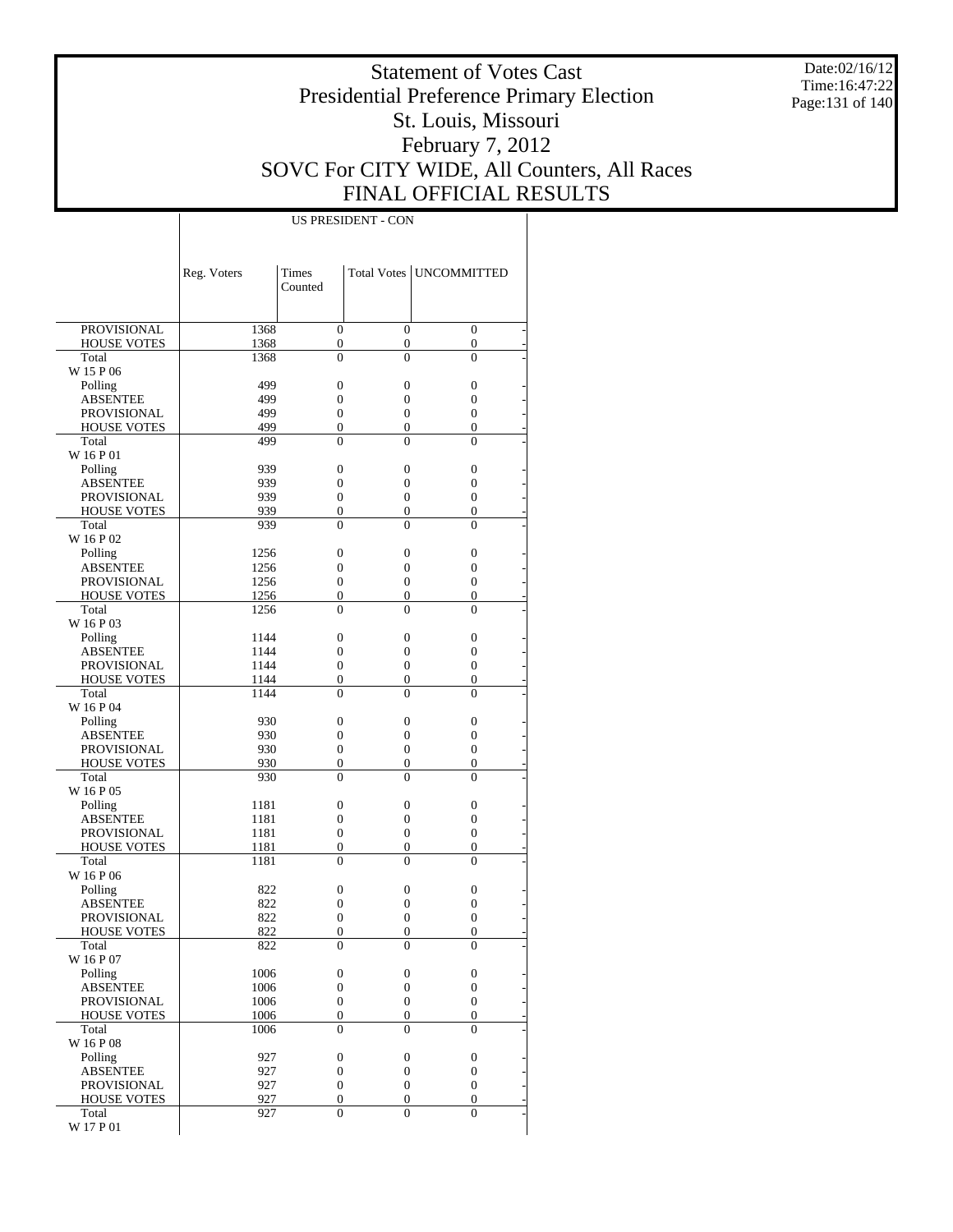Date:02/16/12 Time:16:47:22 Page:132 of 140

### Statement of Votes Cast Presidential Preference Primary Election St. Louis, Missouri February 7, 2012 SOVC For CITY WIDE, All Counters, All Races FINAL OFFICIAL RESULTS

|                    | Reg. Voters | Times<br>Counted |                  | Total Votes   UNCOMMITTED |           |
|--------------------|-------------|------------------|------------------|---------------------------|-----------|
| Polling            | 207         | $\overline{0}$   | $\boldsymbol{0}$ | $\boldsymbol{0}$          |           |
| <b>ABSENTEE</b>    | 207         | $\boldsymbol{0}$ | 0                | $\boldsymbol{0}$          |           |
| <b>PROVISIONAL</b> | 207         | $\overline{0}$   | $\boldsymbol{0}$ | $\boldsymbol{0}$          |           |
| <b>HOUSE VOTES</b> | 207         | $\overline{0}$   | $\boldsymbol{0}$ | $\boldsymbol{0}$          |           |
| Total              | 207         | $\theta$         | $\overline{0}$   | $\overline{0}$            |           |
| W 17 P 02          |             |                  |                  |                           |           |
| Polling            | 844         | $\boldsymbol{0}$ | 0                | 0                         |           |
| <b>ABSENTEE</b>    | 844         | 0                | 0                | 0                         |           |
| <b>PROVISIONAL</b> | 844         | 0                | 0                | $\boldsymbol{0}$          |           |
| <b>HOUSE VOTES</b> | 844         | $\overline{0}$   | $\boldsymbol{0}$ | $\boldsymbol{0}$          |           |
| Total              | 844         | $\overline{0}$   | $\overline{0}$   | $\overline{0}$            |           |
| W 17 P 03          |             |                  |                  |                           |           |
| Polling            | 1478        | $\boldsymbol{0}$ | 0                | $\boldsymbol{0}$          |           |
| <b>ABSENTEE</b>    | 1478        | 0                | 0                | 0                         |           |
| <b>PROVISIONAL</b> | 1478        | 0                | 0                | 0                         |           |
| <b>HOUSE VOTES</b> | 1478        | $\mathbf{0}$     | 0                | $\boldsymbol{0}$          |           |
| Total              | 1478        | $\theta$         | $\overline{0}$   | $\overline{0}$            |           |
| W 17 P 04          |             |                  |                  |                           |           |
| Polling            | 1990        | $\mathbf{2}$     | 2                |                           | 2 100.00% |
| <b>ABSENTEE</b>    | 1990        | $\boldsymbol{0}$ | 0                | $\boldsymbol{0}$          |           |
| <b>PROVISIONAL</b> | 1990        | 0                | $\boldsymbol{0}$ | $\overline{0}$            |           |
| <b>HOUSE VOTES</b> | 1990        | $\boldsymbol{0}$ | $\boldsymbol{0}$ | $\boldsymbol{0}$          |           |
| Total              | 1990        | $\overline{2}$   | $\overline{c}$   |                           | 2 100.00% |
| W 17 P 05          |             |                  |                  |                           |           |
| Polling            | 1669        | $\boldsymbol{0}$ | 0                | $\boldsymbol{0}$          |           |
| <b>ABSENTEE</b>    | 1669        | $\boldsymbol{0}$ | 0                | 0                         |           |
| <b>PROVISIONAL</b> | 1669        | 0                | 0                | 0                         |           |
| <b>HOUSE VOTES</b> | 1669        | $\mathbf{0}$     | 0                | $\boldsymbol{0}$          |           |
| Total              | 1669        | $\overline{0}$   | $\overline{0}$   | $\overline{0}$            |           |
| W 17 P 06          |             |                  |                  |                           |           |
| Polling            | 246         | $\boldsymbol{0}$ | 0                | 0                         |           |
| <b>ABSENTEE</b>    | 246         | 0                | 0                | 0                         |           |
| <b>PROVISIONAL</b> | 246         | 0                | $\boldsymbol{0}$ | 0                         |           |
| <b>HOUSE VOTES</b> | 246         | $\boldsymbol{0}$ | $\boldsymbol{0}$ | $\boldsymbol{0}$          |           |
| Total              | 246         | $\overline{0}$   | $\overline{0}$   | $\overline{0}$            |           |
| W 18 P 01          |             |                  |                  |                           |           |
| Polling            | 490         | 1                | 1                |                           | 1 100.00% |
| <b>ABSENTEE</b>    | 490         | $\boldsymbol{0}$ | 0                | $\boldsymbol{0}$          |           |
| <b>PROVISIONAL</b> | 490         | $\boldsymbol{0}$ | $\boldsymbol{0}$ | $\boldsymbol{0}$          |           |
| <b>HOUSE VOTES</b> | 490         | $\boldsymbol{0}$ | 0                | 0                         |           |
| Total              | 490         | $\mathbf{1}$     | 1                |                           | 1 100.00% |
| W 18 P 02          |             |                  |                  |                           |           |
| Polling            | 1732        | $\boldsymbol{0}$ | 0                | $\boldsymbol{0}$          |           |
| <b>ABSENTEE</b>    | 1732        | $\overline{0}$   | $\boldsymbol{0}$ | $\overline{0}$            |           |
| <b>PROVISIONAL</b> | 1732        | $\boldsymbol{0}$ | 0                | $\boldsymbol{0}$          |           |
| <b>HOUSE VOTES</b> | 1732        | $\boldsymbol{0}$ | $\boldsymbol{0}$ | $\boldsymbol{0}$          |           |
| Total              | 1732        | $\overline{0}$   | $\overline{0}$   | $\theta$                  |           |
| W 18 P 03          |             |                  |                  |                           |           |
| Polling            | 232         | $\boldsymbol{0}$ | 0                | $\boldsymbol{0}$          |           |
| <b>ABSENTEE</b>    | 232         | $\boldsymbol{0}$ | $\boldsymbol{0}$ | $\boldsymbol{0}$          |           |
| <b>PROVISIONAL</b> | 232         | $\boldsymbol{0}$ | 0                | $\boldsymbol{0}$          |           |
| <b>HOUSE VOTES</b> | 232         | $\boldsymbol{0}$ | $\boldsymbol{0}$ | $\boldsymbol{0}$          |           |
| Total              | 232         | $\boldsymbol{0}$ | $\overline{0}$   | $\overline{0}$            |           |
| W 18 P 04          |             |                  |                  |                           |           |
| Polling            | 828         | $\boldsymbol{0}$ | $\boldsymbol{0}$ | $\boldsymbol{0}$          |           |
| <b>ABSENTEE</b>    | 828         | $\boldsymbol{0}$ | $\boldsymbol{0}$ | $\mathbf{0}$              |           |
| <b>PROVISIONAL</b> | 828         | $\boldsymbol{0}$ | 0                | 0                         |           |
| <b>HOUSE VOTES</b> | 828         | $\boldsymbol{0}$ | 0                | $\overline{0}$            |           |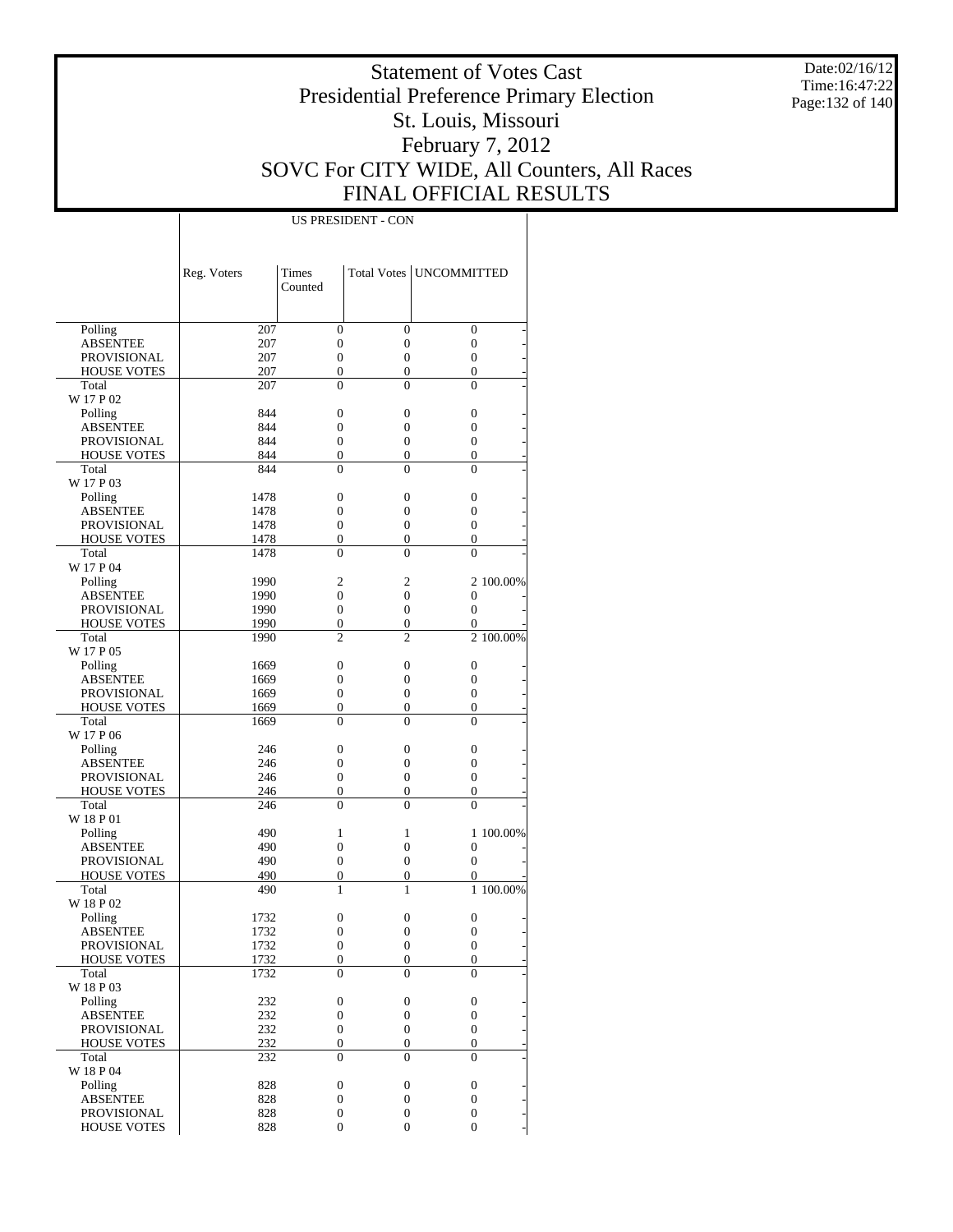Date:02/16/12 Time:16:47:22 Page:133 of 140

### Statement of Votes Cast Presidential Preference Primary Election St. Louis, Missouri February 7, 2012 SOVC For CITY WIDE, All Counters, All Races FINAL OFFICIAL RESULTS

|                            | Reg. Voters      | <b>Times</b><br>Counted |                                      | Total Votes   UNCOMMITTED |
|----------------------------|------------------|-------------------------|--------------------------------------|---------------------------|
|                            |                  |                         |                                      |                           |
| Total                      | 828              | $\theta$                | $\Omega$                             | $\mathbf{0}$              |
| W 18 P 05                  |                  |                         |                                      |                           |
| Polling<br>ABSENTEE        | 1017<br>1017     | 0<br>$\overline{0}$     | $\boldsymbol{0}$<br>$\boldsymbol{0}$ | 0<br>$\overline{0}$       |
| <b>PROVISIONAL</b>         | 1017             | 0                       | $\boldsymbol{0}$                     | 0                         |
| <b>HOUSE VOTES</b>         | 1017             | $\boldsymbol{0}$        | $\mathbf{0}$                         | $\mathbf{0}$              |
| Total                      | 1017             | 0                       | $\mathbf{0}$                         | $\overline{0}$            |
| W 18 P 06                  |                  |                         |                                      |                           |
| Polling                    | 1636             | 0                       | $\boldsymbol{0}$                     | $\boldsymbol{0}$          |
| ABSENTEE                   | 1636             | 0                       | $\boldsymbol{0}$                     | $\overline{0}$            |
| PROVISIONAL                | 1636             | 0                       | $\boldsymbol{0}$                     | 0                         |
| <b>HOUSE VOTES</b>         | 1636             | 0                       | $\boldsymbol{0}$                     | 0                         |
| Total                      | 1636             | $\theta$                | $\Omega$                             | $\theta$                  |
| W 19 P 01                  |                  |                         |                                      |                           |
| Polling                    | 1173             | 0                       | $\boldsymbol{0}$                     | 0                         |
| <b>ABSENTEE</b>            | 1173             | 0                       | $\boldsymbol{0}$                     | 0                         |
| <b>PROVISIONAL</b>         | 1173             | 0                       | $\boldsymbol{0}$                     | $\mathbf{0}$              |
| <b>HOUSE VOTES</b>         | 1173             | 0                       | $\boldsymbol{0}$                     | $\mathbf{0}$              |
| Total                      | 1173             | 0                       | $\mathbf{0}$                         | $\overline{0}$            |
| W 19 P 02                  | 246              | 0                       | $\boldsymbol{0}$                     | $\boldsymbol{0}$          |
| Polling<br>ABSENTEE        | 246              | 0                       | $\boldsymbol{0}$                     | $\overline{0}$            |
| PROVISIONAL                | 246              | 0                       | $\boldsymbol{0}$                     | 0                         |
| <b>HOUSE VOTES</b>         | 246              | 0                       | $\boldsymbol{0}$                     | 0                         |
| Total                      | 246              | $\theta$                | $\Omega$                             | $\theta$                  |
| W 19 P 03                  |                  |                         |                                      |                           |
| Polling                    | 274              | 0                       | $\boldsymbol{0}$                     | 0                         |
| <b>ABSENTEE</b>            | 274              | 0                       | $\boldsymbol{0}$                     | 0                         |
| <b>PROVISIONAL</b>         | 274              | 0                       | $\boldsymbol{0}$                     | $\mathbf{0}$              |
| <b>HOUSE VOTES</b>         | 274              | $\boldsymbol{0}$        | $\boldsymbol{0}$                     | $\mathbf{0}$              |
| Total                      | 274              | 0                       | $\mathbf{0}$                         | $\overline{0}$            |
| W 19 P 04                  |                  |                         |                                      |                           |
| Polling                    | 462              | 0                       | $\boldsymbol{0}$                     | $\boldsymbol{0}$          |
| ABSENTEE                   | 462              | 0                       | $\boldsymbol{0}$                     | 0                         |
| PROVISIONAL                | 462              | 0                       | $\boldsymbol{0}$                     | 0                         |
| <b>HOUSE VOTES</b>         | 462              | 0                       | $\boldsymbol{0}$                     | 0                         |
| Total                      | 462              | $\theta$                | $\Omega$                             | $\theta$                  |
| W 19 P 05                  | 2617             |                         |                                      |                           |
| Polling<br><b>ABSENTEE</b> | 2617             | 0<br>0                  | $\boldsymbol{0}$<br>$\boldsymbol{0}$ | 0<br>0                    |
| PROVISIONAL                | 2617             | 0                       | $\boldsymbol{0}$                     | $\mathbf{0}$              |
| <b>HOUSE VOTES</b>         | 2617             | 0                       | $\boldsymbol{0}$                     | $\mathbf{0}$              |
| Total                      | 2617             | 0                       | 0                                    | $\overline{0}$            |
| W 19 P 06                  |                  |                         |                                      |                           |
| Polling                    | 452              | 0                       | 0                                    | $\boldsymbol{0}$          |
| ABSENTEE                   | 452              | $\boldsymbol{0}$        | $\boldsymbol{0}$                     | $\boldsymbol{0}$          |
| PROVISIONAL                | 452              | $\boldsymbol{0}$        | $\boldsymbol{0}$                     | $\boldsymbol{0}$          |
| <b>HOUSE VOTES</b>         | 452              | $\boldsymbol{0}$        | $\boldsymbol{0}$                     | $\boldsymbol{0}$          |
| Total                      | $\overline{452}$ | $\boldsymbol{0}$        | $\overline{0}$                       | $\mathbf{0}$              |
| W 19 P 07                  |                  |                         |                                      |                           |
| Polling                    | 155              | $\boldsymbol{0}$        | $\boldsymbol{0}$                     | $\boldsymbol{0}$          |
| <b>ABSENTEE</b>            | 155              | $\boldsymbol{0}$        | $\boldsymbol{0}$                     | $\boldsymbol{0}$          |
| PROVISIONAL                | 155              | $\boldsymbol{0}$        | $\boldsymbol{0}$                     | $\boldsymbol{0}$          |
| <b>HOUSE VOTES</b>         | 155              | $\boldsymbol{0}$        | $\boldsymbol{0}$                     | $\boldsymbol{0}$          |
| Total                      | 155              | 0                       | $\overline{0}$                       | $\mathbf{0}$              |
| W 19 P 08                  |                  |                         |                                      |                           |
| Polling                    | 642              | $\boldsymbol{0}$        | $\boldsymbol{0}$                     | $\boldsymbol{0}$          |
| <b>ABSENTEE</b>            | 642              | $\boldsymbol{0}$        | $\boldsymbol{0}$                     | $\overline{0}$            |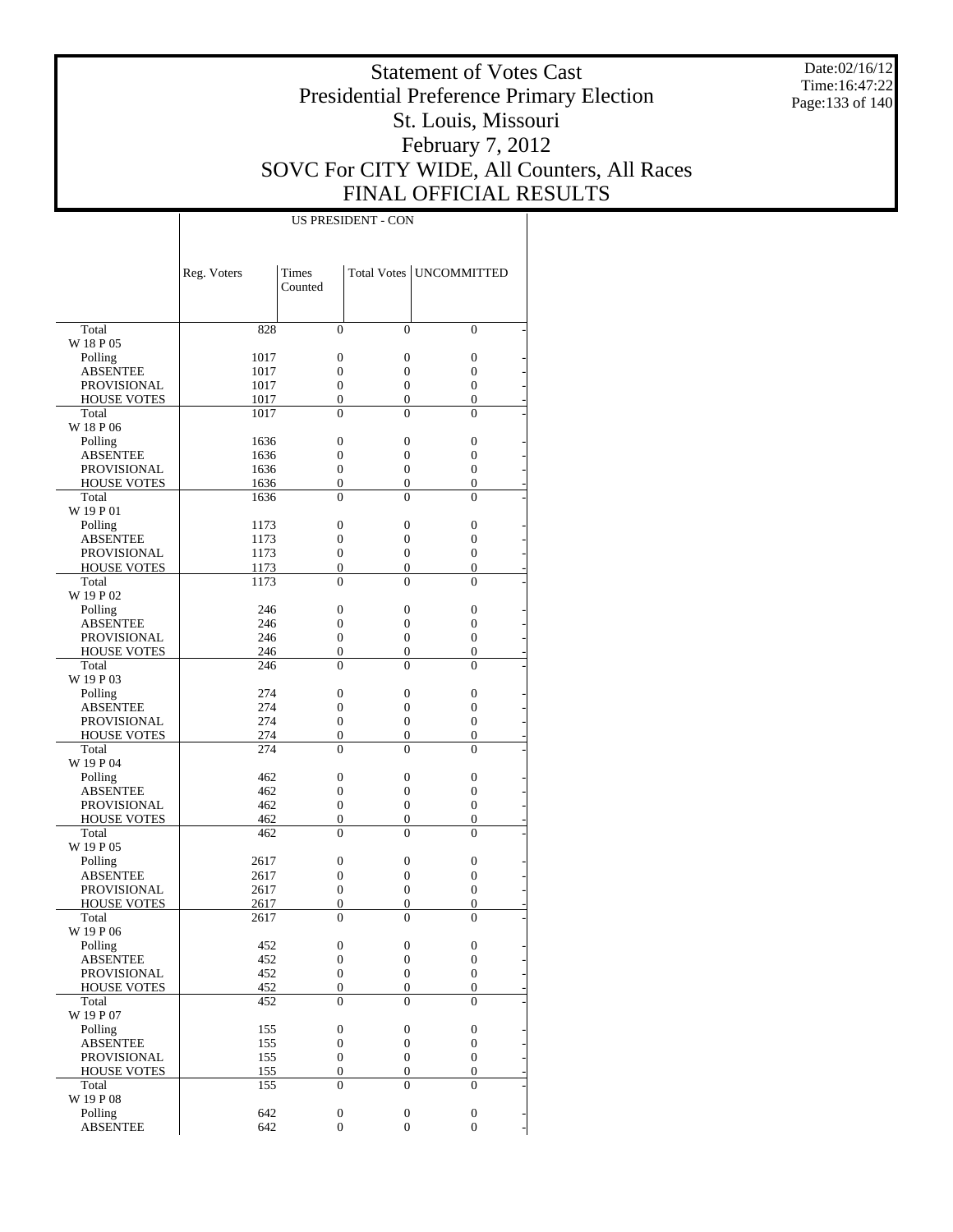Date:02/16/12 Time:16:47:22 Page:134 of 140

### Statement of Votes Cast Presidential Preference Primary Election St. Louis, Missouri February 7, 2012 SOVC For CITY WIDE, All Counters, All Races FINAL OFFICIAL RESULTS

|                                   | Reg. Voters  | <b>Times</b><br>Counted              |                                      | Total Votes   UNCOMMITTED        |           |
|-----------------------------------|--------------|--------------------------------------|--------------------------------------|----------------------------------|-----------|
|                                   |              |                                      |                                      |                                  |           |
| PROVISIONAL                       | 642          | $\mathbf{0}$                         | $\overline{0}$                       | $\overline{0}$                   |           |
| <b>HOUSE VOTES</b><br>Total       | 642<br>642   | $\boldsymbol{0}$<br>$\overline{0}$   | $\boldsymbol{0}$<br>$\overline{0}$   | 0<br>$\overline{0}$              |           |
| W 19 P 09                         |              |                                      |                                      |                                  |           |
| Polling                           | 359          | $\boldsymbol{0}$                     | $\overline{0}$                       | 0                                |           |
| ABSENTEE                          | 359          | 0                                    | 0                                    | $\boldsymbol{0}$                 |           |
| PROVISIONAL                       | 359          | $\mathbf{0}$                         | $\overline{0}$                       | $\overline{0}$                   |           |
| <b>HOUSE VOTES</b>                | 359          | 0                                    | $\boldsymbol{0}$                     | 0                                |           |
| Total                             | 359          | $\theta$                             | $\theta$                             | $\theta$                         |           |
| W 19 P 10                         |              |                                      |                                      |                                  |           |
| Polling                           | 162          | $\boldsymbol{0}$                     | $\boldsymbol{0}$                     | 0                                |           |
| ABSENTEE                          | 162          | 0                                    | 0                                    | $\overline{0}$                   |           |
| <b>PROVISIONAL</b>                | 162          | $\boldsymbol{0}$                     | $\overline{0}$                       | $\boldsymbol{0}$                 |           |
| <b>HOUSE VOTES</b>                | 162          | $\boldsymbol{0}$                     | $\boldsymbol{0}$                     | 0                                |           |
| Total<br>W 20 P 01                | 162          | $\mathbf{0}$                         | $\overline{0}$                       | $\overline{0}$                   |           |
| Polling                           | 1323         | $\boldsymbol{0}$                     | $\boldsymbol{0}$                     | 0                                |           |
| ABSENTEE                          | 1323         | 0                                    | $\overline{0}$                       | $\boldsymbol{0}$                 |           |
| PROVISIONAL                       | 1323         | $\mathbf{0}$                         | $\overline{0}$                       | $\overline{0}$                   |           |
| <b>HOUSE VOTES</b>                | 1323         | $\boldsymbol{0}$                     | $\boldsymbol{0}$                     | 0                                |           |
| Total                             | 1323         | $\theta$                             | $\theta$                             | $\theta$                         |           |
| W 20 P 02                         |              |                                      |                                      |                                  |           |
| Polling                           | 1346         | 1                                    | 1                                    |                                  | 1 100.00% |
| <b>ABSENTEE</b>                   | 1346         | $\overline{0}$                       | 0                                    | $\overline{0}$                   |           |
| <b>PROVISIONAL</b>                | 1346         | 0                                    | $\overline{0}$                       | $\overline{0}$                   |           |
| <b>HOUSE VOTES</b>                | 1346         | 0                                    | $\boldsymbol{0}$                     | $\overline{0}$                   |           |
| Total                             | 1346         | 1                                    | 1                                    |                                  | 1 100.00% |
| W 20 P 03                         |              |                                      |                                      |                                  |           |
| Polling                           | 1572         | $\boldsymbol{0}$                     | $\boldsymbol{0}$                     | 0                                |           |
| ABSENTEE                          | 1572         | 0                                    | 0                                    | $\overline{0}$<br>$\overline{0}$ |           |
| PROVISIONAL<br><b>HOUSE VOTES</b> | 1572<br>1572 | $\boldsymbol{0}$<br>$\boldsymbol{0}$ | $\boldsymbol{0}$<br>$\boldsymbol{0}$ | 0                                |           |
| Total                             | 1572         | $\theta$                             | 0                                    | $\theta$                         |           |
| W 20 P 04                         |              |                                      |                                      |                                  |           |
| Polling                           | 1015         | $\boldsymbol{0}$                     | $\boldsymbol{0}$                     | 0                                |           |
| <b>ABSENTEE</b>                   | 1015         | 0                                    | $\boldsymbol{0}$                     | $\overline{0}$                   |           |
| <b>PROVISIONAL</b>                | 1015         | $\boldsymbol{0}$                     | $\overline{0}$                       | $\boldsymbol{0}$                 |           |
| <b>HOUSE VOTES</b>                | 1015         | 0                                    | $\boldsymbol{0}$                     | 0                                |           |
| Total                             | 1015         | $\mathbf{0}$                         | $\overline{0}$                       | $\overline{0}$                   |           |
| W 20 P 05                         |              |                                      |                                      |                                  |           |
| Polling                           | 842          | $\boldsymbol{0}$                     | $\boldsymbol{0}$                     | 0                                |           |
| ABSENTEE                          | 842          | 0                                    | $\boldsymbol{0}$                     | $\boldsymbol{0}$                 |           |
| PROVISIONAL                       | 842          | 0                                    | $\boldsymbol{0}$                     | $\overline{0}$                   |           |
| <b>HOUSE VOTES</b>                | 842          | 0                                    | $\overline{0}$                       | $\overline{0}$                   |           |
| Total<br>W 21 P 01                | 842          | 0                                    | 0                                    | 0                                |           |
| Polling                           | 1101         | $\boldsymbol{0}$                     | $\boldsymbol{0}$                     | 0                                |           |
| <b>ABSENTEE</b>                   | 1101         | $\boldsymbol{0}$                     | $\boldsymbol{0}$                     | $\boldsymbol{0}$                 |           |
| <b>PROVISIONAL</b>                | 1101         | $\boldsymbol{0}$                     | $\boldsymbol{0}$                     | $\boldsymbol{0}$                 |           |
| <b>HOUSE VOTES</b>                | 1101         | $\boldsymbol{0}$                     | $\boldsymbol{0}$                     | 0                                |           |
| Total                             | 1101         | $\mathbf{0}$                         | $\overline{0}$                       | $\overline{0}$                   |           |
| W 21 P 02                         |              |                                      |                                      |                                  |           |
| Polling                           | 1006         | $\boldsymbol{0}$                     | $\boldsymbol{0}$                     | 0                                |           |
| <b>ABSENTEE</b>                   | 1006         | $\boldsymbol{0}$                     | $\boldsymbol{0}$                     | 0                                |           |
| <b>PROVISIONAL</b>                | 1006         | $\boldsymbol{0}$                     | $\boldsymbol{0}$                     | $\boldsymbol{0}$                 |           |
| <b>HOUSE VOTES</b>                | 1006         | $\boldsymbol{0}$                     | $\boldsymbol{0}$                     | $\boldsymbol{0}$                 |           |
| Total                             | 1006         | $\overline{0}$                       | $\overline{0}$                       | $\overline{0}$                   |           |
| W 21 P 03                         |              |                                      |                                      |                                  |           |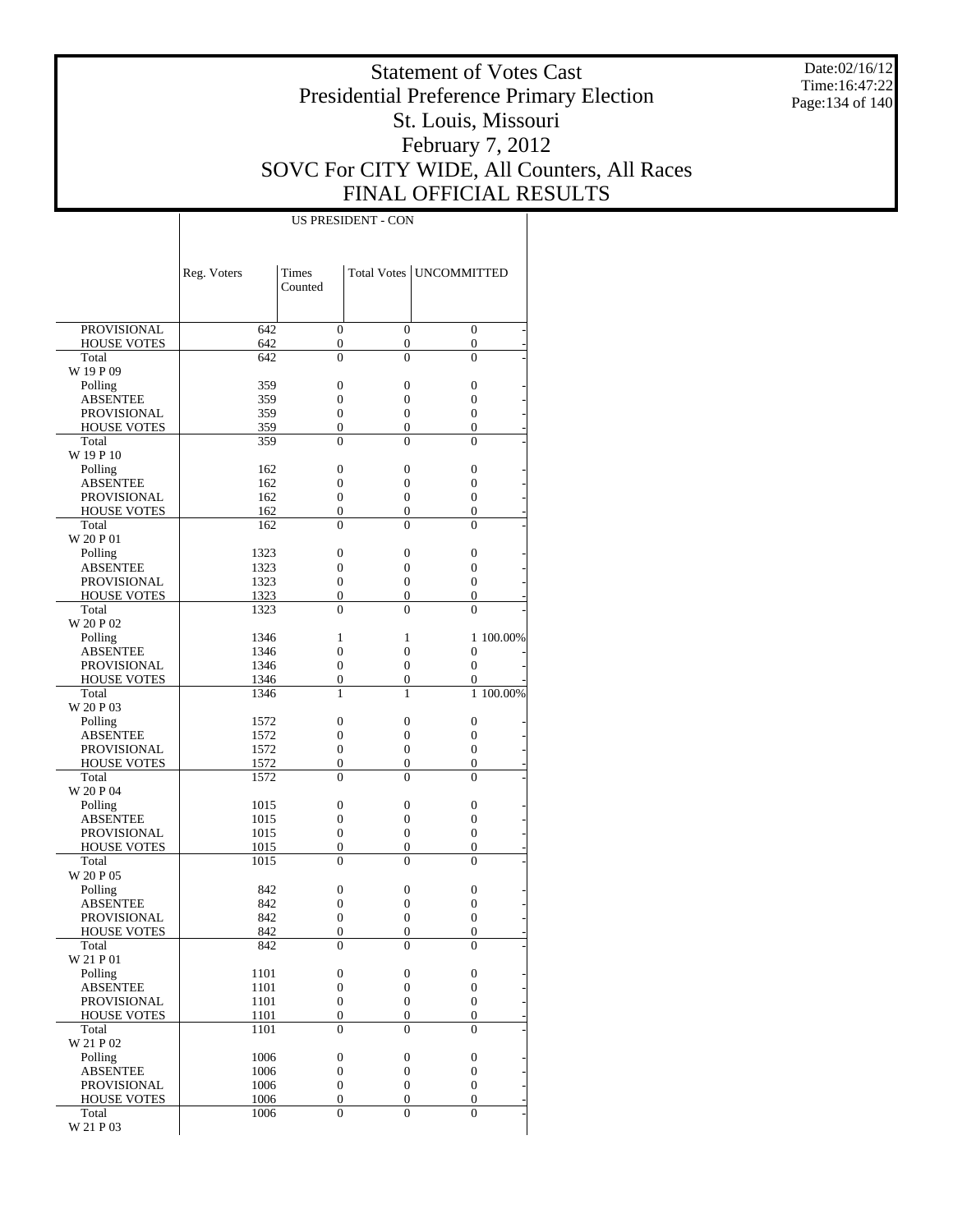Date:02/16/12 Time:16:47:22 Page:135 of 140

### Statement of Votes Cast Presidential Preference Primary Election St. Louis, Missouri February 7, 2012 SOVC For CITY WIDE, All Counters, All Races FINAL OFFICIAL RESULTS

|                                          | Reg. Voters  | Times                                |                                      | Total Votes   UNCOMMITTED            |  |
|------------------------------------------|--------------|--------------------------------------|--------------------------------------|--------------------------------------|--|
|                                          |              | Counted                              |                                      |                                      |  |
|                                          |              |                                      |                                      |                                      |  |
| Polling                                  | 1018         | $\overline{0}$                       | $\overline{0}$                       | $\overline{0}$                       |  |
| <b>ABSENTEE</b>                          | 1018         | $\overline{0}$                       | $\mathbf{0}$                         | $\overline{0}$                       |  |
| <b>PROVISIONAL</b>                       | 1018         | $\overline{0}$                       | $\overline{0}$                       | $\overline{0}$                       |  |
| <b>HOUSE VOTES</b>                       | 1018         | $\overline{0}$                       | $\overline{0}$                       | $\overline{0}$                       |  |
| Total                                    | 1018         | $\theta$                             | $\theta$                             | $\theta$                             |  |
| W 21 P 04                                |              |                                      |                                      |                                      |  |
| Polling                                  | 2105         | $\overline{0}$                       | $\overline{0}$                       | $\overline{0}$                       |  |
| <b>ABSENTEE</b>                          | 2105         | $\overline{0}$                       | $\overline{0}$                       | $\overline{0}$                       |  |
| PROVISIONAL<br><b>HOUSE VOTES</b>        | 2105         | $\overline{0}$<br>$\boldsymbol{0}$   | $\overline{0}$<br>$\overline{0}$     | $\overline{0}$<br>$\overline{0}$     |  |
| Total                                    | 2105<br>2105 | $\theta$                             | $\theta$                             | $\theta$                             |  |
| W 21 P 05                                |              |                                      |                                      |                                      |  |
| Polling                                  | 853          | $\overline{0}$                       | $\overline{0}$                       | $\overline{0}$                       |  |
| <b>ABSENTEE</b>                          | 853          | $\overline{0}$                       | $\overline{0}$                       | $\overline{0}$                       |  |
| <b>PROVISIONAL</b>                       | 853          | $\overline{0}$                       | $\overline{0}$                       | $\overline{0}$                       |  |
| <b>HOUSE VOTES</b>                       | 853          | $\overline{0}$                       | $\overline{0}$                       | $\overline{0}$                       |  |
| Total                                    | 853          | $\theta$                             | $\theta$                             | $\theta$                             |  |
| W 21 P 06                                |              |                                      |                                      |                                      |  |
| Polling                                  | 1011         | $\overline{0}$                       | $\overline{0}$                       | $\overline{0}$                       |  |
| <b>ABSENTEE</b>                          | 1011         | $\overline{0}$                       | $\overline{0}$                       | $\overline{0}$                       |  |
| PROVISIONAL                              | 1011         | $\overline{0}$                       | $\overline{0}$<br>$\overline{0}$     | $\overline{0}$                       |  |
| <b>HOUSE VOTES</b><br>Total              | 1011<br>1011 | $\boldsymbol{0}$<br>$\theta$         | $\theta$                             | $\boldsymbol{0}$<br>$\theta$         |  |
| W 21 P 07                                |              |                                      |                                      |                                      |  |
| Polling                                  | 963          | $\overline{0}$                       | $\overline{0}$                       | $\overline{0}$                       |  |
| <b>ABSENTEE</b>                          | 963          | $\overline{0}$                       | $\overline{0}$                       | $\overline{0}$                       |  |
| <b>PROVISIONAL</b>                       | 963          | $\overline{0}$                       | $\overline{0}$                       | $\overline{0}$                       |  |
| <b>HOUSE VOTES</b>                       | 963          | $\overline{0}$                       | $\overline{0}$                       | $\boldsymbol{0}$                     |  |
| Total                                    | 963          | $\theta$                             | $\theta$                             | $\theta$                             |  |
| W 22 P 01                                |              |                                      |                                      |                                      |  |
| Polling                                  | 1062         | $\overline{0}$                       | $\overline{0}$                       | $\overline{0}$                       |  |
| <b>ABSENTEE</b>                          | 1062         | $\overline{0}$                       | $\overline{0}$                       | $\overline{0}$                       |  |
| <b>PROVISIONAL</b><br><b>HOUSE VOTES</b> | 1062<br>1062 | $\overline{0}$<br>$\boldsymbol{0}$   | $\overline{0}$<br>$\boldsymbol{0}$   | $\overline{0}$<br>$\boldsymbol{0}$   |  |
| Total                                    | 1062         | $\theta$                             | $\theta$                             | $\theta$                             |  |
| W 22 P 02                                |              |                                      |                                      |                                      |  |
| Polling                                  | 1094         | $\mathbf{0}$                         | $\overline{0}$                       | $\overline{0}$                       |  |
| <b>ABSENTEE</b>                          | 1094         | $\overline{0}$                       | $\overline{0}$                       | $\overline{0}$                       |  |
| PROVISIONAL                              | 1094         | $\overline{0}$                       | $\overline{0}$                       | $\boldsymbol{0}$                     |  |
| <b>HOUSE VOTES</b>                       | 1094         | $\overline{0}$                       | $\mathbf{0}$                         | $\boldsymbol{0}$                     |  |
| Total                                    | 1094         | $\theta$                             | $\theta$                             | $\theta$                             |  |
| W 22 P 03                                |              |                                      |                                      |                                      |  |
| Polling                                  | 946          | $\boldsymbol{0}$                     | $\mathbf{0}$                         | $\mathbf{0}$                         |  |
| <b>ABSENTEE</b><br>PROVISIONAL           | 946<br>946   | $\theta$<br>$\boldsymbol{0}$         | $\theta$<br>$\mathbf{0}$             | $\theta$<br>$\boldsymbol{0}$         |  |
| <b>HOUSE VOTES</b>                       | 946          | $\boldsymbol{0}$                     | $\boldsymbol{0}$                     | $\boldsymbol{0}$                     |  |
| Total                                    | 946          | $\overline{0}$                       | $\theta$                             | $\theta$                             |  |
| W 22 P 04                                |              |                                      |                                      |                                      |  |
| Polling                                  | 994          | $\boldsymbol{0}$                     | $\boldsymbol{0}$                     | $\boldsymbol{0}$                     |  |
| <b>ABSENTEE</b>                          | 994          | $\boldsymbol{0}$                     | $\boldsymbol{0}$                     | $\boldsymbol{0}$                     |  |
| PROVISIONAL                              | 994          | $\boldsymbol{0}$                     | $\boldsymbol{0}$                     | $\boldsymbol{0}$                     |  |
| <b>HOUSE VOTES</b>                       | 994          | $\boldsymbol{0}$                     | $\boldsymbol{0}$                     | $\boldsymbol{0}$                     |  |
| Total                                    | 994          | $\overline{0}$                       | $\theta$                             | $\Omega$                             |  |
| W 22 P 05                                |              |                                      |                                      |                                      |  |
| Polling                                  | 855          | $\boldsymbol{0}$<br>$\boldsymbol{0}$ | $\boldsymbol{0}$<br>$\boldsymbol{0}$ | $\boldsymbol{0}$<br>$\boldsymbol{0}$ |  |
| <b>ABSENTEE</b><br>PROVISIONAL           | 855<br>855   | $\boldsymbol{0}$                     | $\boldsymbol{0}$                     | $\overline{0}$                       |  |
| <b>HOUSE VOTES</b>                       | 855          | $\boldsymbol{0}$                     | $\boldsymbol{0}$                     | $\boldsymbol{0}$                     |  |
|                                          |              |                                      |                                      |                                      |  |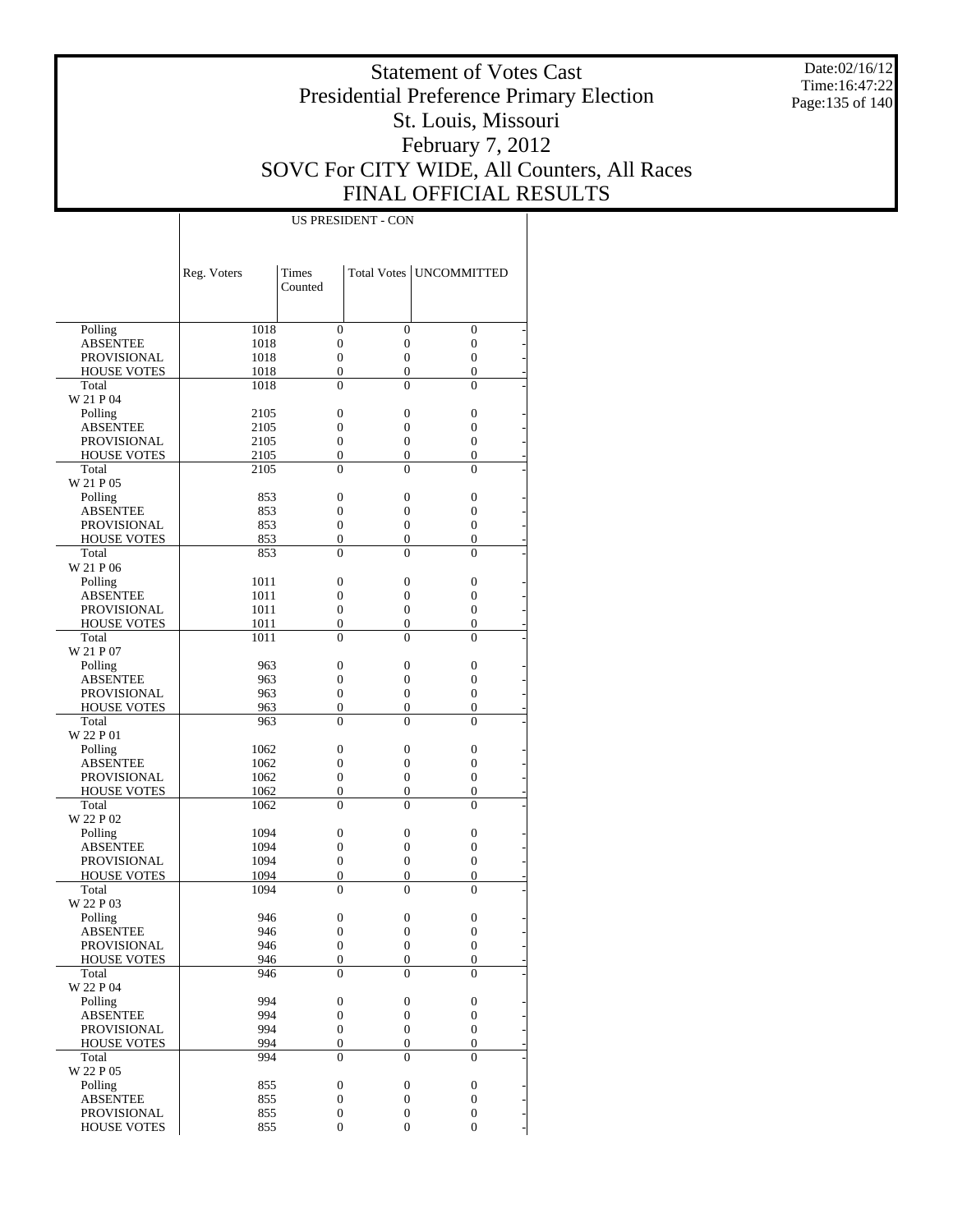Date:02/16/12 Time:16:47:22 Page:136 of 140

### Statement of Votes Cast Presidential Preference Primary Election St. Louis, Missouri February 7, 2012 SOVC For CITY WIDE, All Counters, All Races FINAL OFFICIAL RESULTS

|                             | Reg. Voters | Times<br>Counted |                                    | Total Votes   UNCOMMITTED          |
|-----------------------------|-------------|------------------|------------------------------------|------------------------------------|
|                             |             |                  |                                    |                                    |
| Total                       | 855         | $\mathbf{0}$     | $\overline{0}$                     | $\mathbf{0}$                       |
| W 22 P 06                   |             |                  |                                    |                                    |
| Polling                     | 1247        | $\boldsymbol{0}$ | $\boldsymbol{0}$                   | $\boldsymbol{0}$                   |
| <b>ABSENTEE</b>             | 1247        | $\overline{0}$   | $\boldsymbol{0}$                   | 0                                  |
| <b>PROVISIONAL</b>          | 1247        | $\boldsymbol{0}$ | $\boldsymbol{0}$                   | 0                                  |
| <b>HOUSE VOTES</b>          | 1247        | $\overline{0}$   | $\mathbf{0}$                       | $\overline{0}$                     |
| Total                       | 1247        | $\overline{0}$   | $\overline{0}$                     | $\overline{0}$                     |
| W 22 P 07                   |             |                  |                                    |                                    |
| Polling                     | 911         | $\boldsymbol{0}$ | $\boldsymbol{0}$                   | $\boldsymbol{0}$                   |
| <b>ABSENTEE</b>             | 911         | $\overline{0}$   | $\boldsymbol{0}$                   | 0                                  |
| <b>PROVISIONAL</b>          | 911         | $\mathbf{0}$     | $\boldsymbol{0}$                   | $\boldsymbol{0}$                   |
| <b>HOUSE VOTES</b><br>Total | 911<br>911  | 0<br>0           | $\boldsymbol{0}$<br>$\overline{0}$ | $\boldsymbol{0}$<br>$\overline{0}$ |
| W 23 P 01                   |             |                  |                                    |                                    |
| Polling                     | 983         | $\boldsymbol{0}$ | $\boldsymbol{0}$                   | $\boldsymbol{0}$                   |
| <b>ABSENTEE</b>             | 983         | $\overline{0}$   | $\boldsymbol{0}$                   | 0                                  |
| <b>PROVISIONAL</b>          | 983         | $\boldsymbol{0}$ | $\boldsymbol{0}$                   | 0                                  |
| <b>HOUSE VOTES</b>          | 983         | $\overline{0}$   | $\boldsymbol{0}$                   | $\overline{0}$                     |
| Total                       | 983         | $\overline{0}$   | $\overline{0}$                     | $\overline{0}$                     |
| W 23 P 02                   |             |                  |                                    |                                    |
| Polling                     | 1204        | $\boldsymbol{0}$ | $\boldsymbol{0}$                   | $\boldsymbol{0}$                   |
| <b>ABSENTEE</b>             | 1204        | $\overline{0}$   | $\boldsymbol{0}$                   | 0                                  |
| <b>PROVISIONAL</b>          | 1204        | $\mathbf{0}$     | $\boldsymbol{0}$                   | $\boldsymbol{0}$                   |
| <b>HOUSE VOTES</b>          | 1204        | 0                | $\boldsymbol{0}$                   | $\boldsymbol{0}$                   |
| Total                       | 1204        | 0                | $\overline{0}$                     | $\overline{0}$                     |
| W 23 P 03                   |             |                  |                                    |                                    |
| Polling                     | 968         | $\boldsymbol{0}$ | $\boldsymbol{0}$                   | $\boldsymbol{0}$                   |
| <b>ABSENTEE</b>             | 968         | $\overline{0}$   | $\boldsymbol{0}$                   | 0                                  |
| <b>PROVISIONAL</b>          | 968         | $\boldsymbol{0}$ | $\boldsymbol{0}$                   | $\boldsymbol{0}$                   |
| <b>HOUSE VOTES</b>          | 968         | $\overline{0}$   | $\boldsymbol{0}$                   | 0                                  |
| Total                       | 968         | $\overline{0}$   | $\overline{0}$                     | $\overline{0}$                     |
| W 23 P 04                   |             |                  |                                    |                                    |
| Polling                     | 930         | $\boldsymbol{0}$ | $\boldsymbol{0}$                   | $\boldsymbol{0}$                   |
| <b>ABSENTEE</b>             | 930         | $\overline{0}$   | $\boldsymbol{0}$                   | 0                                  |
| <b>PROVISIONAL</b>          | 930         | $\boldsymbol{0}$ | $\boldsymbol{0}$                   | $\boldsymbol{0}$                   |
| <b>HOUSE VOTES</b>          | 930         | 0                | $\boldsymbol{0}$                   | $\boldsymbol{0}$                   |
| Total                       | 930         | 0                | $\overline{0}$                     | $\overline{0}$                     |
| W 23 P 05                   |             |                  |                                    |                                    |
| Polling                     | 1058        | $\boldsymbol{0}$ | $\boldsymbol{0}$                   | $\boldsymbol{0}$                   |
| <b>ABSENTEE</b>             | 1058        | $\boldsymbol{0}$ | $\boldsymbol{0}$                   | 0                                  |
| <b>PROVISIONAL</b>          | 1058        | $\boldsymbol{0}$ | $\boldsymbol{0}$                   | 0                                  |
| <b>HOUSE VOTES</b>          | 1058        | 0                | $\boldsymbol{0}$                   | 0                                  |
| Total                       | 1058        | $\overline{0}$   | $\overline{0}$                     | 0                                  |
| W 23 P 06                   |             |                  |                                    |                                    |
| Polling                     | 945         | $\boldsymbol{0}$ | $\boldsymbol{0}$                   | $\boldsymbol{0}$                   |
| <b>ABSENTEE</b>             | 945         | $\boldsymbol{0}$ | $\boldsymbol{0}$                   | $\boldsymbol{0}$                   |
| PROVISIONAL                 | 945         | $\boldsymbol{0}$ | $\boldsymbol{0}$                   | $\boldsymbol{0}$                   |
| <b>HOUSE VOTES</b>          | 945         | $\boldsymbol{0}$ | $\boldsymbol{0}$                   | $\overline{0}$                     |
| Total<br>W 23 P 07          | 945         | $\boldsymbol{0}$ | $\boldsymbol{0}$                   | $\overline{0}$                     |
| Polling                     | 1060        | $\boldsymbol{0}$ | $\boldsymbol{0}$                   | $\boldsymbol{0}$                   |
| <b>ABSENTEE</b>             | 1060        | $\boldsymbol{0}$ | $\boldsymbol{0}$                   | $\boldsymbol{0}$                   |
| PROVISIONAL                 | 1060        | $\boldsymbol{0}$ | $\boldsymbol{0}$                   | $\boldsymbol{0}$                   |
| <b>HOUSE VOTES</b>          | 1060        | $\boldsymbol{0}$ | $\boldsymbol{0}$                   | $\boldsymbol{0}$                   |
| Total                       | 1060        | $\boldsymbol{0}$ | $\mathbf{0}$                       | $\overline{0}$                     |
| W 23 P 08                   |             |                  |                                    |                                    |
| Polling                     | 1118        | $\boldsymbol{0}$ | $\boldsymbol{0}$                   | $\boldsymbol{0}$                   |
| <b>ABSENTEE</b>             | 1118        | $\boldsymbol{0}$ | $\boldsymbol{0}$                   | $\boldsymbol{0}$                   |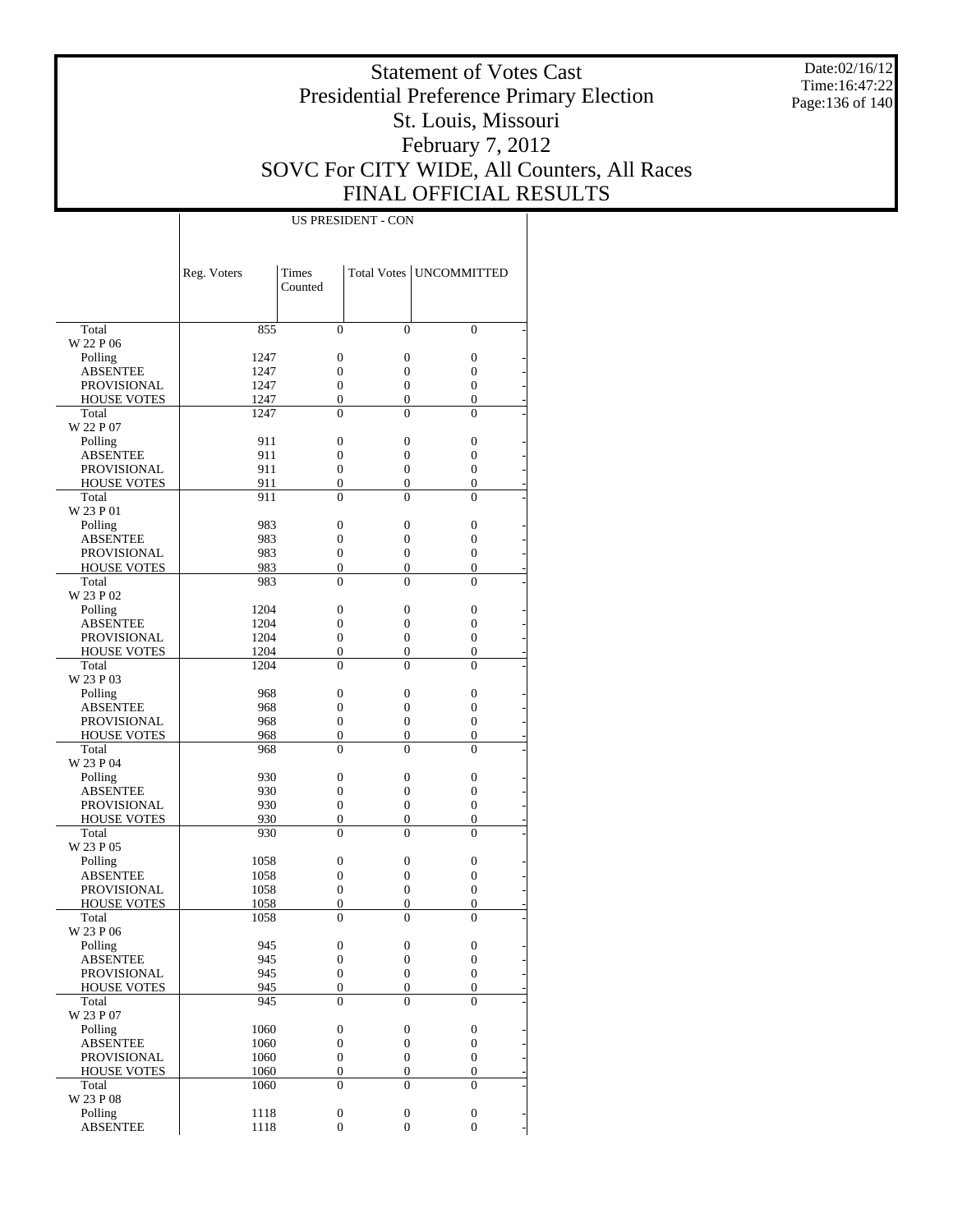Date:02/16/12 Time:16:47:22 Page:137 of 140

### Statement of Votes Cast Presidential Preference Primary Election St. Louis, Missouri February 7, 2012 SOVC For CITY WIDE, All Counters, All Races FINAL OFFICIAL RESULTS

|                                          | Reg. Voters  | Times<br>Counted                     | Total Votes                          | <b>UNCOMMITTED</b>                   |           |
|------------------------------------------|--------------|--------------------------------------|--------------------------------------|--------------------------------------|-----------|
|                                          |              |                                      |                                      |                                      |           |
| PROVISIONAL.                             | 1118         | $\overline{0}$                       | $\overline{0}$                       | $\overline{0}$                       |           |
| <b>HOUSE VOTES</b>                       | 1118         | 0                                    | 0                                    | 0                                    |           |
| Total                                    | 1118         | $\overline{0}$                       | $\theta$                             | $\overline{0}$                       |           |
| W 24 P 01                                | 1018         | $\mathbf{0}$                         | $\overline{0}$                       | 0                                    |           |
| Polling<br><b>ABSENTEE</b>               | 1018         | $\mathbf{0}$                         | $\mathbf{0}$                         | $\overline{0}$                       |           |
| <b>PROVISIONAL</b>                       | 1018         | $\overline{0}$                       | $\overline{0}$                       | 0                                    |           |
| <b>HOUSE VOTES</b>                       | 1018         | 0                                    | $\mathbf{0}$                         | 0                                    |           |
| Total                                    | 1018         | $\theta$                             | $\theta$                             | $\theta$                             |           |
| W 24 P 02                                |              |                                      |                                      |                                      |           |
| Polling                                  | 795          | $\mathbf{0}$                         | $\overline{0}$                       | $\overline{0}$                       |           |
| <b>ABSENTEE</b>                          | 795          | 1                                    | 1                                    |                                      | 1 100,00% |
| <b>PROVISIONAL</b><br><b>HOUSE VOTES</b> | 795<br>795   | $\overline{0}$<br>0                  | $\overline{0}$<br>$\boldsymbol{0}$   | $\overline{0}$<br>0                  |           |
| Total                                    | 795          | $\mathbf{1}$                         | 1                                    |                                      | 1 100.00% |
| W 24 P 03                                |              |                                      |                                      |                                      |           |
| Polling                                  | 876          | $\mathbf{0}$                         | $\overline{0}$                       | $\overline{0}$                       |           |
| <b>ABSENTEE</b>                          | 876          | $\mathbf{0}$                         | $\mathbf{0}$                         | $\overline{0}$                       |           |
| <b>PROVISIONAL</b>                       | 876          | $\overline{0}$                       | $\overline{0}$                       | 0                                    |           |
| <b>HOUSE VOTES</b>                       | 876          | 0                                    | $\mathbf{0}$                         | $\overline{0}$                       |           |
| Total<br>W 24 P 04                       | 876          | $\overline{0}$                       | $\theta$                             | $\theta$                             |           |
| Polling                                  | 1109         | $\mathbf{0}$                         | $\overline{0}$                       | 0                                    |           |
| <b>ABSENTEE</b>                          | 1109         | 0                                    | $\mathbf{0}$                         | $\overline{0}$                       |           |
| PROVISIONAL                              | 1109         | $\overline{0}$                       | $\overline{0}$                       | $\overline{0}$                       |           |
| <b>HOUSE VOTES</b>                       | 1109         | 0                                    | $\boldsymbol{0}$                     | 0                                    |           |
| Total                                    | 1109         | $\overline{0}$                       | $\theta$                             | $\theta$                             |           |
| W 24 P 05                                |              |                                      |                                      |                                      |           |
| Polling                                  | 1114         | $\mathbf{0}$                         | $\overline{0}$                       | 0                                    |           |
| <b>ABSENTEE</b><br><b>PROVISIONAL</b>    | 1114<br>1114 | $\mathbf{0}$<br>$\overline{0}$       | $\mathbf{0}$<br>$\overline{0}$       | $\overline{0}$<br>$\overline{0}$     |           |
| <b>HOUSE VOTES</b>                       | 1114         | 0                                    | $\mathbf{0}$                         | $\overline{0}$                       |           |
| Total                                    | 1114         | $\overline{0}$                       | $\overline{0}$                       | $\theta$                             |           |
| W 24 P 06                                |              |                                      |                                      |                                      |           |
| Polling                                  | 779          | $\mathbf{0}$                         | $\overline{0}$                       | 0                                    |           |
| <b>ABSENTEE</b>                          | 779          | 0                                    | $\mathbf{0}$                         | $\overline{0}$                       |           |
| <b>PROVISIONAL</b>                       | 779          | $\overline{0}$                       | $\overline{0}$                       | $\overline{0}$                       |           |
| <b>HOUSE VOTES</b>                       | 779          | 0                                    | $\boldsymbol{0}$                     | 0                                    |           |
| Total<br>W 24 P 07                       | 779          | $\overline{0}$                       | $\overline{0}$                       | $\theta$                             |           |
| Polling                                  | 1095         | $\boldsymbol{0}$                     | $\boldsymbol{0}$                     | 0                                    |           |
| <b>ABSENTEE</b>                          | 1095         | 0                                    | $\mathbf{0}$                         | 0                                    |           |
| PROVISIONAL                              | 1095         | $\overline{0}$                       | 0                                    | $\overline{0}$                       |           |
| <b>HOUSE VOTES</b>                       | 1095         | 0                                    | $\overline{0}$                       | 0                                    |           |
| Total                                    | 1095         | $\boldsymbol{0}$                     | $\boldsymbol{0}$                     | $\boldsymbol{0}$                     |           |
| W 24 P 08                                |              |                                      |                                      |                                      |           |
| Polling<br><b>ABSENTEE</b>               | 765          | $\boldsymbol{0}$                     | $\boldsymbol{0}$                     | $\boldsymbol{0}$                     |           |
| <b>PROVISIONAL</b>                       | 765<br>765   | $\boldsymbol{0}$<br>$\boldsymbol{0}$ | $\boldsymbol{0}$<br>$\boldsymbol{0}$ | $\boldsymbol{0}$<br>$\boldsymbol{0}$ |           |
| <b>HOUSE VOTES</b>                       | 765          | 0                                    | $\boldsymbol{0}$                     | 0                                    |           |
| Total                                    | 765          | $\overline{0}$                       | $\overline{0}$                       | $\overline{0}$                       |           |
| W 25 P 01                                |              |                                      |                                      |                                      |           |
| Polling                                  | 1442         | $\boldsymbol{0}$                     | $\boldsymbol{0}$                     | 0                                    |           |
| <b>ABSENTEE</b>                          | 1442         | $\boldsymbol{0}$                     | $\boldsymbol{0}$                     | $\boldsymbol{0}$                     |           |
| <b>PROVISIONAL</b>                       | 1442         | $\boldsymbol{0}$                     | $\boldsymbol{0}$                     | $\boldsymbol{0}$                     |           |
| <b>HOUSE VOTES</b>                       | 1442         | 0                                    | $\boldsymbol{0}$                     | $\boldsymbol{0}$                     |           |
| Total<br>W 25 P 02                       | 1442         | $\overline{0}$                       | $\overline{0}$                       | $\overline{0}$                       |           |
|                                          |              |                                      |                                      |                                      |           |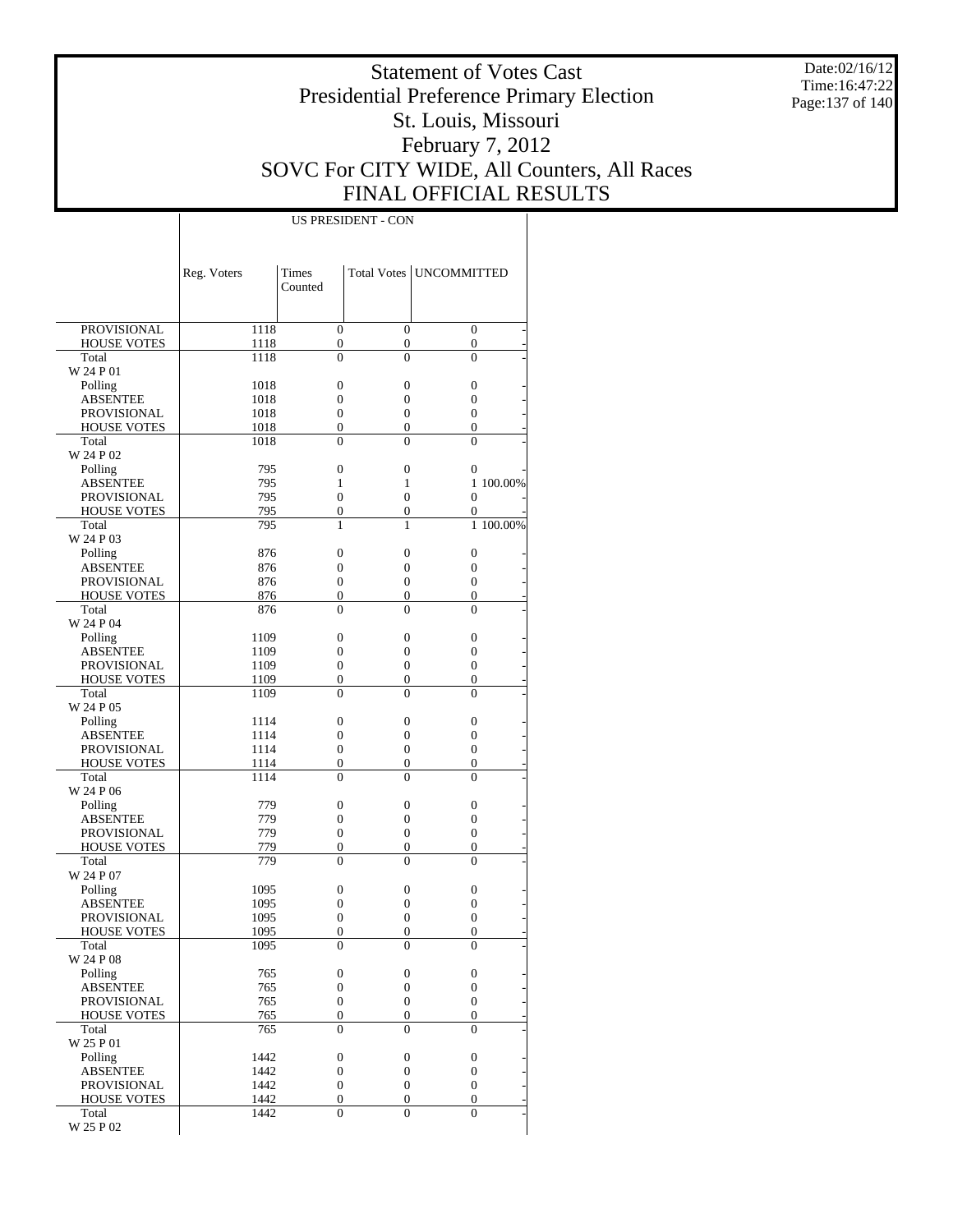Date:02/16/12 Time:16:47:22 Page:138 of 140

### Statement of Votes Cast Presidential Preference Primary Election St. Louis, Missouri February 7, 2012 SOVC For CITY WIDE, All Counters, All Races FINAL OFFICIAL RESULTS

|                             | Reg. Voters | Times                    |                            | Total Votes   UNCOMMITTED  |  |
|-----------------------------|-------------|--------------------------|----------------------------|----------------------------|--|
|                             |             | Counted                  |                            |                            |  |
|                             |             |                          |                            |                            |  |
| Polling                     | 1439        | $\mathbf{0}$             | $\overline{0}$             | $\overline{0}$             |  |
| <b>ABSENTEE</b>             | 1439        | $\overline{0}$           | $\overline{0}$             | $\overline{0}$             |  |
| PROVISIONAL                 | 1439        | $\theta$                 | $\overline{0}$             | $\theta$                   |  |
| <b>HOUSE VOTES</b>          | 1439        | $\mathbf{0}$             | $\overline{0}$             | $\overline{0}$             |  |
| Total                       | 1439        | $\Omega$                 | $\theta$                   | $\theta$                   |  |
| W 25 P 03                   |             |                          |                            |                            |  |
| Polling                     | 1482        | $\mathbf{0}$             | $\overline{0}$             | $\overline{0}$             |  |
| <b>ABSENTEE</b>             | 1482        | $\overline{0}$           | $\overline{0}$             | $\overline{0}$             |  |
| <b>PROVISIONAL</b>          | 1482        | $\mathbf{0}$             | $\overline{0}$             | $\theta$                   |  |
| <b>HOUSE VOTES</b>          | 1482        | $\mathbf{0}$             | $\overline{0}$             | $\overline{0}$             |  |
| Total                       | 1482        | $\theta$                 | $\theta$                   | $\theta$                   |  |
| W 25 P 04                   |             |                          |                            |                            |  |
| Polling                     | 1534        | $\mathbf{0}$             | $\overline{0}$             | $\overline{0}$             |  |
| <b>ABSENTEE</b>             | 1534        | $\mathbf{0}$             | $\overline{0}$             | $\overline{0}$             |  |
| <b>PROVISIONAL</b>          | 1534        | $\mathbf{0}$             | $\overline{0}$             | $\overline{0}$             |  |
| <b>HOUSE VOTES</b>          | 1534        | $\mathbf{0}$             | $\overline{0}$             | $\overline{0}$             |  |
| Total                       | 1534        | $\Omega$                 | $\theta$                   | $\theta$                   |  |
| W 26 P 01                   |             |                          |                            |                            |  |
| Polling                     | 692         | $\mathbf{0}$             | $\overline{0}$             | $\overline{0}$             |  |
| <b>ABSENTEE</b>             | 692         | $\overline{0}$           | $\overline{0}$             | $\overline{0}$             |  |
| <b>PROVISIONAL</b>          | 692         | $\overline{0}$           | $\overline{0}$             | $\theta$                   |  |
| <b>HOUSE VOTES</b>          | 692         | $\overline{0}$           | $\overline{0}$             | $\overline{0}$             |  |
| Total                       | 692         | $\theta$                 | $\theta$                   | $\theta$                   |  |
| W 26 P 02                   |             |                          |                            |                            |  |
| Polling                     | 562         | $\mathbf{0}$             | $\overline{0}$             | $\overline{0}$             |  |
| <b>ABSENTEE</b>             | 562         | $\overline{0}$           | $\overline{0}$             | $\overline{0}$             |  |
| <b>PROVISIONAL</b>          | 562         | $\overline{0}$           | $\overline{0}$             | $\overline{0}$             |  |
| <b>HOUSE VOTES</b><br>Total | 562         | $\mathbf{0}$<br>$\theta$ | $\overline{0}$<br>$\theta$ | $\overline{0}$<br>$\theta$ |  |
| W 26 P 03                   | 562         |                          |                            |                            |  |
|                             | 2134        | $\overline{0}$           | $\overline{0}$             | $\overline{0}$             |  |
| Polling<br><b>ABSENTEE</b>  | 2134        | $\overline{0}$           | $\overline{0}$             | $\overline{0}$             |  |
| <b>PROVISIONAL</b>          | 2134        | $\overline{0}$           | $\overline{0}$             | $\theta$                   |  |
| <b>HOUSE VOTES</b>          | 2134        | $\overline{0}$           | $\overline{0}$             | $\overline{0}$             |  |
| Total                       | 2134        | $\theta$                 | $\theta$                   | $\theta$                   |  |
| W 26 P 04                   |             |                          |                            |                            |  |
| Polling                     | 1202        | $\mathbf{0}$             | $\overline{0}$             | $\overline{0}$             |  |
| <b>ABSENTEE</b>             | 1202        | $\mathbf{0}$             | $\overline{0}$             | $\overline{0}$             |  |
| <b>PROVISIONAL</b>          | 1202        | $\overline{0}$           | $\overline{0}$             | $\overline{0}$             |  |
| <b>HOUSE VOTES</b>          | 1202        | $\mathbf{0}$             | $\mathbf{0}$               | $\overline{0}$             |  |
| Total                       | 1202        | $\theta$                 | $\theta$                   | $\theta$                   |  |
| W 26 P 05                   |             |                          |                            |                            |  |
| Polling                     | 1103        | $\boldsymbol{0}$         | $\boldsymbol{0}$           | $\overline{0}$             |  |
| <b>ABSENTEE</b>             | 1103        | $\theta$                 | $\overline{0}$             | $\overline{0}$             |  |
| PROVISIONAL                 | 1103        | $\boldsymbol{0}$         | $\boldsymbol{0}$           | $\boldsymbol{0}$           |  |
| <b>HOUSE VOTES</b>          | 1103        | $\boldsymbol{0}$         | $\boldsymbol{0}$           | $\boldsymbol{0}$           |  |
| Total                       | 1103        | $\theta$                 | $\theta$                   | $\theta$                   |  |
| W 26 P 06                   |             |                          |                            |                            |  |
| Polling                     | 1395        | $\boldsymbol{0}$         | $\boldsymbol{0}$           | $\boldsymbol{0}$           |  |
| <b>ABSENTEE</b>             | 1395        | $\boldsymbol{0}$         | $\boldsymbol{0}$           | $\boldsymbol{0}$           |  |
| <b>PROVISIONAL</b>          | 1395        | $\boldsymbol{0}$         | $\boldsymbol{0}$           | $\overline{0}$             |  |
| <b>HOUSE VOTES</b>          | 1395        | $\boldsymbol{0}$         | $\mathbf{0}$               | $\boldsymbol{0}$           |  |
| Total                       | 1395        | $\mathbf{0}$             | $\Omega$                   | $\Omega$                   |  |
| W 27 P 01                   |             |                          |                            |                            |  |
| Polling                     | 1230        | $\boldsymbol{0}$         | $\boldsymbol{0}$           | $\boldsymbol{0}$           |  |
| <b>ABSENTEE</b>             | 1230        | $\boldsymbol{0}$         | $\boldsymbol{0}$           | $\boldsymbol{0}$           |  |
| <b>PROVISIONAL</b>          | 1230        | $\boldsymbol{0}$         | $\boldsymbol{0}$           | $\boldsymbol{0}$           |  |
| <b>HOUSE VOTES</b>          | 1230        | $\mathbf{0}$             | $\overline{0}$             | $\overline{0}$             |  |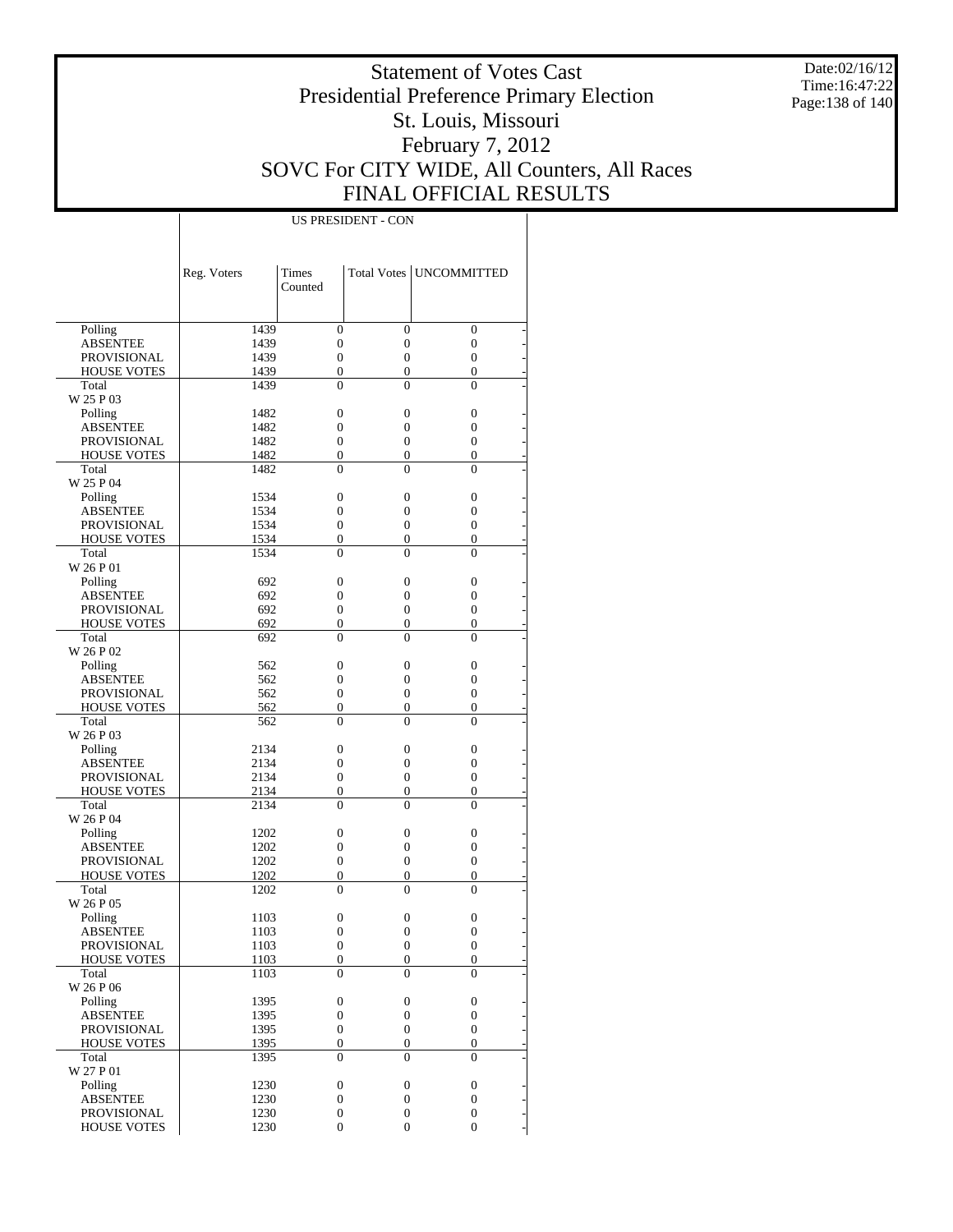Date:02/16/12 Time:16:47:22 Page:139 of 140

### Statement of Votes Cast Presidential Preference Primary Election St. Louis, Missouri February 7, 2012 SOVC For CITY WIDE, All Counters, All Races FINAL OFFICIAL RESULTS

|                    | Reg. Voters | <b>Times</b><br>Counted |                  | Total Votes   UNCOMMITTED |
|--------------------|-------------|-------------------------|------------------|---------------------------|
| Total              | 1230        | $\theta$                | $\Omega$         | $\Omega$                  |
| W 27 P 02          |             |                         |                  |                           |
| Polling            | 973         | 0                       | $\overline{0}$   | $\mathbf{0}$              |
| <b>ABSENTEE</b>    | 973         | $\overline{0}$          | $\overline{0}$   | $\overline{0}$            |
| <b>PROVISIONAL</b> | 973         | 0                       | $\boldsymbol{0}$ | $\overline{0}$            |
| <b>HOUSE VOTES</b> | 973         | 0                       | $\overline{0}$   | $\overline{0}$            |
| Total<br>W 27 P 03 | 973         | $\theta$                | $\theta$         | $\theta$                  |
| Polling            | 636         | $\overline{0}$          | $\overline{0}$   | $\mathbf{0}$              |
| <b>ABSENTEE</b>    | 636         | $\overline{0}$          | $\overline{0}$   | $\overline{0}$            |
| <b>PROVISIONAL</b> | 636         | 0                       | $\mathbf{0}$     | 0                         |
| <b>HOUSE VOTES</b> | 636         | 0                       | $\overline{0}$   | $\overline{0}$            |
| Total<br>W 27 P 04 | 636         | $\theta$                | $\theta$         | $\theta$                  |
| Polling            | 1652        | 0                       | $\overline{0}$   | 0                         |
| <b>ABSENTEE</b>    | 1652        | $\overline{0}$          | $\overline{0}$   | $\overline{0}$            |
| <b>PROVISIONAL</b> | 1652        | 0                       | $\boldsymbol{0}$ | $\overline{0}$            |
| <b>HOUSE VOTES</b> | 1652        | 0                       | $\overline{0}$   | $\overline{0}$            |
| Total<br>W 27 P 05 | 1652        | $\theta$                | $\theta$         | $\theta$                  |
| Polling            | 963         | $\overline{0}$          | $\overline{0}$   | $\mathbf{0}$              |
| <b>ABSENTEE</b>    | 963         | $\overline{0}$          | $\overline{0}$   | $\overline{0}$            |
| PROVISIONAL        | 963         | 0                       | $\overline{0}$   | $\overline{0}$            |
| <b>HOUSE VOTES</b> | 963         | 0                       | $\overline{0}$   | $\overline{0}$            |
| Total              | 963         | $\theta$                | $\theta$         | $\theta$                  |
| W 27 P 06          |             |                         |                  |                           |
| Polling            | 1283        | 0                       | $\overline{0}$   | 0                         |
| <b>ABSENTEE</b>    | 1283        | $\overline{0}$          | $\overline{0}$   | $\overline{0}$            |
| <b>PROVISIONAL</b> | 1283        | 0                       | $\mathbf{0}$     | $\overline{0}$            |
| <b>HOUSE VOTES</b> | 1283        | $\boldsymbol{0}$        | $\overline{0}$   | $\overline{0}$            |
| Total<br>W 27 P 07 | 1283        | $\theta$                | $\theta$         | $\theta$                  |
| Polling            | 1166        | 0                       | $\overline{0}$   | $\mathbf{0}$              |
| <b>ABSENTEE</b>    | 1166        | $\overline{0}$          | 0                | $\overline{0}$            |
| PROVISIONAL        | 1166        | 0                       | $\overline{0}$   | $\overline{0}$            |
| <b>HOUSE VOTES</b> | 1166        | 0                       | $\overline{0}$   | 0                         |
| Total<br>W 27 P 08 | 1166        | $\theta$                | $\theta$         | $\theta$                  |
| Polling            | 734         | 0                       | $\overline{0}$   | 0                         |
| <b>ABSENTEE</b>    | 734         | $\overline{0}$          | $\overline{0}$   | 0                         |
| <b>PROVISIONAL</b> | 734         | 0                       | $\mathbf{0}$     | 0                         |
| <b>HOUSE VOTES</b> | 734         | 0                       | 0                | $\overline{0}$            |
| Total              | 734         | $\theta$                | $\theta$         | $\theta$                  |
| W 28 P 01          |             |                         |                  |                           |
| Polling            | 889         | $\boldsymbol{0}$        | $\boldsymbol{0}$ | $\boldsymbol{0}$          |
| <b>ABSENTEE</b>    | 889         | $\boldsymbol{0}$        | $\boldsymbol{0}$ | $\boldsymbol{0}$          |
| PROVISIONAL        | 889         | $\boldsymbol{0}$        | $\boldsymbol{0}$ | $\boldsymbol{0}$          |
| <b>HOUSE VOTES</b> | 889         | $\boldsymbol{0}$        | $\overline{0}$   | $\overline{0}$            |
| Total<br>W 28 P 02 | 889         | $\overline{0}$          | $\theta$         | $\theta$                  |
| Polling            | 333         | $\boldsymbol{0}$        | $\boldsymbol{0}$ | 0                         |
| <b>ABSENTEE</b>    | 333         | $\boldsymbol{0}$        | $\boldsymbol{0}$ | $\boldsymbol{0}$          |
| PROVISIONAL        | 333         | $\boldsymbol{0}$        | $\boldsymbol{0}$ | $\boldsymbol{0}$          |
| <b>HOUSE VOTES</b> | 333         | $\boldsymbol{0}$        | $\boldsymbol{0}$ | $\boldsymbol{0}$          |
| Total<br>W 28 P 04 | 333         | $\overline{0}$          | $\theta$         | $\theta$                  |
| Polling            | 724         | $\boldsymbol{0}$        | $\boldsymbol{0}$ | $\boldsymbol{0}$          |
| <b>ABSENTEE</b>    | 724         | $\boldsymbol{0}$        | $\overline{0}$   | $\overline{0}$            |